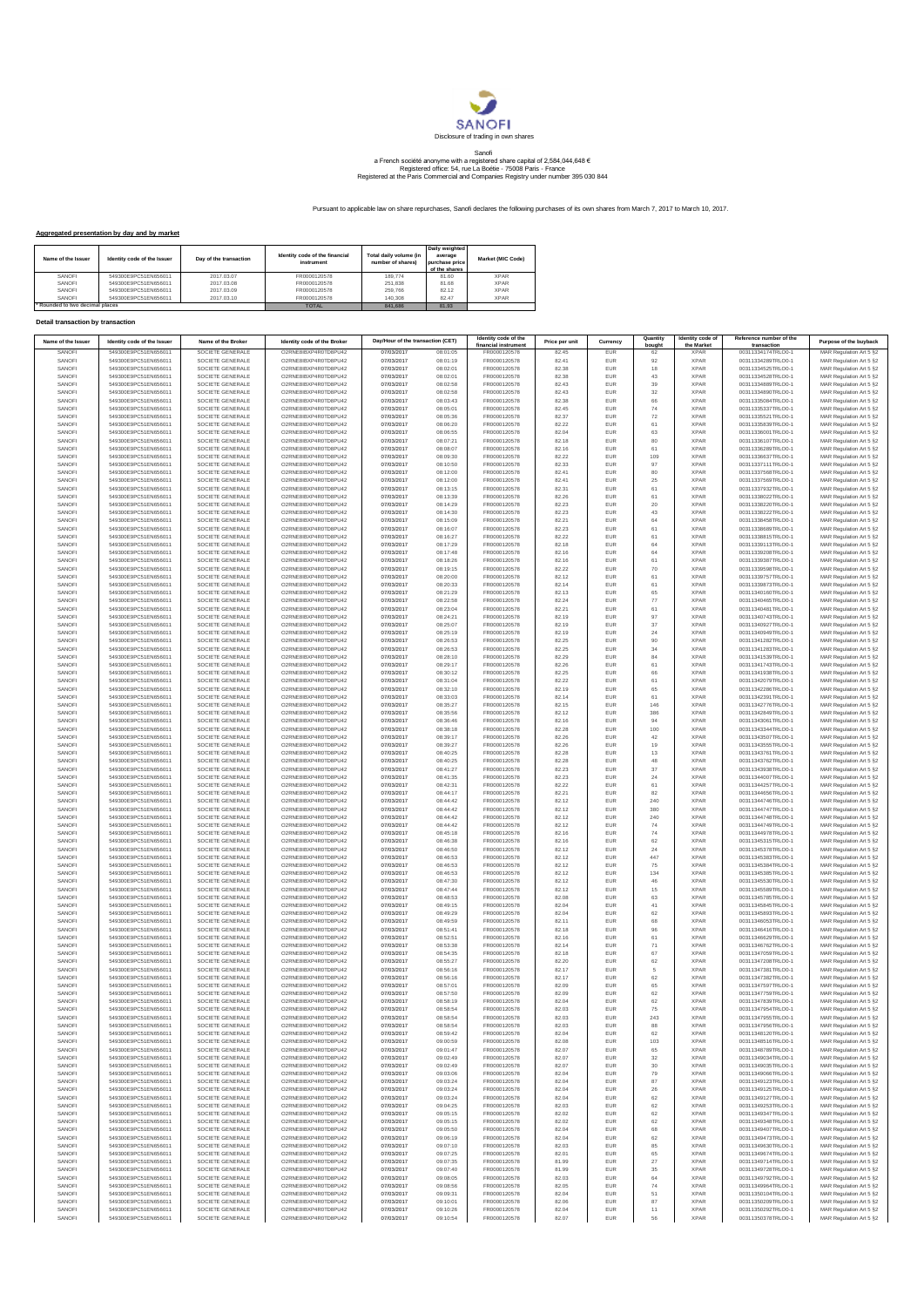| SANOFI           | 549300E9PC51EN656011                         | SOCIETE GENERALE                     | O2RNE8IBXP4R0TD8PU42                          | 07/03/2017               | 09:10:54             | FR0000120578                 | 82.07          | EUR               |                      | <b>XPAR</b>                | 00311350379TRLO0-1                       | MAR Regulation Art 5 §2                            |
|------------------|----------------------------------------------|--------------------------------------|-----------------------------------------------|--------------------------|----------------------|------------------------------|----------------|-------------------|----------------------|----------------------------|------------------------------------------|----------------------------------------------------|
| SANOFI<br>SANOFI | 549300E9PC51EN656011<br>549300E9PC51EN656011 | SOCIETE GENERALE<br>SOCIETE GENERALE | O2RNE8IBXP4R0TD8PU42<br>O2RNE8IBXP4R0TD8PU42  | 07/03/2017<br>07/03/2017 | 09:11:04<br>09:11:48 | FR0000120578<br>FR0000120578 | 82.04<br>82.03 | EUR<br><b>EUR</b> | 72<br>36             | <b>XPAF</b><br><b>XPAR</b> | 00311350395TRLO0-1<br>00311350509TRLO0-1 | MAR Regulation Art 5 §2<br>MAR Regulation Art 5 §2 |
| SANOFI           | 549300E9PC51EN656011                         | SOCIETE GENERALE                     |                                               | 07/03/2017               | 09:11:49             | FR0000120578                 | 82.03          | EUR               | 29                   | <b>XPAF</b>                | 00311350525TRLO0-1                       | MAR Regulation Art 5 §2                            |
| SANOFI<br>SANOFI | 549300E9PC51EN656011<br>549300E9PC51EN656011 | SOCIETE GENERALE<br>SOCIETE GENERALE | O2RNE8IBXP4R0TD8PU42<br>O2RNE8IBXP4R0TD8PU42  | 07/03/2017<br>07/03/2017 | 09:12:39<br>09:12:39 | FR0000120578<br>FR0000120578 | 82.03<br>82.03 | EUR<br>EUR        | 69<br>62             | <b>XPAR</b><br><b>XPAR</b> | 00311350660TRLO0-1<br>00311350661TRLO0-1 | MAR Regulation Art 5 §2<br>MAR Regulation Art 5 §2 |
| SANOFI           | 549300E9PC51EN656011                         | SOCIETE GENERALE                     | O2RNE8IBXP4R0TD8PU42                          | 07/03/2017               | 09:13:57             | FR0000120578                 | 82.03          | EUR               | 80                   | <b>XPAR</b>                | 00311350844TRLO0-1                       | MAR Regulation Art 5 §2                            |
| SANOFI           | 549300E9PC51EN656011                         | SOCIETE GENERALE                     | O2RNE8IBXP4R0TD8PU42                          | 07/03/2017               | 09:14:41             | FR0000120578                 | 82.05          | EUR               | 72                   | <b>XPAR</b>                | 00311350919TRLO0-1                       | MAR Regulation Art 5 §2                            |
| SANOFI<br>SANOFI | 549300E9PC51EN656011<br>549300E9PC51EN656011 | SOCIETE GENERALE<br>SOCIETE GENERALE | O2RNE8IBXP4R0TD8PU42<br>O2RNE8IBXP4R0TD8PU42  | 07/03/2017<br>07/03/2017 | 09:15:37<br>09:15:37 | FR0000120578<br>FR0000120578 | 82.04<br>82.04 | EUR<br>EUR        | 75<br>62             | <b>XPAR</b><br><b>XPAR</b> | 00311351049TRLO0-1<br>00311351050TRLO0-1 | MAR Regulation Art 5 §2<br>MAR Regulation Art 5 §2 |
| SANOFI           | 549300E9PC51EN656011                         | SOCIETE GENERALE                     | O2RNE8IBXP4R0TD8PU42                          | 07/03/2017               | 09:15:54             | FR0000120578                 | 82.01          | EUR               | 62                   | <b>XPAF</b>                | 00311351185TRLO0-1                       | MAR Regulation Art 5 §2                            |
| SANOFI<br>SANOFI | 549300E9PC51EN656011<br>549300E9PC51EN656011 | SOCIETE GENERALE<br>SOCIETE GENERALE | O2RNE8IBXP4R0TD8PU42<br>O2RNE8IBXP4R0TD8PU42  | 07/03/2017<br>07/03/2017 | 09:16:45<br>09:18:09 | FR0000120578<br>FR0000120578 | 82.02<br>82.04 | EUR<br>EUR        | 72<br>98             | <b>XPAR</b><br><b>XPAF</b> | 00311351334TRLO0-1<br>00311351610TRLO0-1 | MAR Regulation Art 5 \$2                           |
| SANOFI           | 549300E9PC51EN656011                         | SOCIETE GENERALE                     | O2RNE8IBXP4R0TD8PU42                          | 07/03/2017               | 09:18:09             | FR0000120578                 | 82.04          | EUR               | 78                   | <b>XPAR</b>                | 00311351611TRLO0-1                       | MAR Regulation Art 5 §2<br>MAR Regulation Art 5 §2 |
| SANOFI           | 549300E9PC51EN656011                         | SOCIETE GENERALE                     | O2RNE8IBXP4R0TD8PU42                          | 07/03/2017               | 09:18:47             | FR0000120578                 | 81.97          | EUR               | 62                   | <b>XPAR</b>                | 00311351794TRLO0-1                       | MAR Regulation Art 5 §2                            |
| SANOFI<br>SANOFI | 549300E9PC51EN656011<br>549300E9PC51EN656011 | SOCIETE GENERALE<br>SOCIETE GENERALE | O2RNE8IBXP4R0TD8PU42<br>O2RNE8IBXP4R0TD8PU42  | 07/03/2017<br>07/03/2017 | 09:19:34             | FR0000120578                 | 81.98          | EUR<br>EUR        | 62<br>$\overline{2}$ | <b>XPAR</b><br><b>XPAR</b> | 00311351902TRLO0-1<br>00311351936TRLO0-1 | MAR Regulation Art 5 §2                            |
| SANOFI           | 549300E9PC51EN656011                         | SOCIETE GENERALE                     | O2RNE8IBXP4R0TD8PU42                          | 07/03/2017               | 09:19:39<br>09:19:39 | FR0000120578<br>FR0000120578 | 81.98<br>81.98 | EUR               | 60                   | <b>XPAR</b>                | 00311351937TRLO0-1                       | MAR Regulation Art 5 §2<br>MAR Regulation Art 5 §2 |
| SANOFI           | 549300E9PC51EN656011                         | SOCIETE GENERALE                     | O2RNE8IBXP4R0TD8PU42                          | 07/03/2017               | 09:20:38             | FR0000120578                 | 82.02          | EUR               | 77                   | <b>XPAR</b>                | 00311352096TRLO0-1                       | MAR Regulation Art 5 §2                            |
| SANOFI<br>SANOFI | 549300E9PC51EN656011<br>549300E9PC51EN656011 | SOCIETE GENERALE<br>SOCIETE GENERALE | O2RNE8IBXP4R0TD8PU42<br>O2RNE8IBXP4R0TD8PU42  | 07/03/2017<br>07/03/2017 | 09:21:09<br>09:21:35 | FR0000120578<br>FR0000120578 | 82.00<br>82.00 | EUR<br>EUR        | 74<br>62             | <b>XPAF</b><br><b>XPAR</b> | 00311352157TRLO0-1<br>00311352239TRLO0-1 | MAR Regulation Art 5 §2<br>MAR Regulation Art 5 §2 |
| SANOFI           | 549300E9PC51EN656011                         | SOCIETE GENERALE                     | O2RNE8IBXP4R0TD8PU42                          | 07/03/2017               | 09:22:31             | FR0000120578                 | 82.02          | EUR               | 85                   | <b>XPAR</b>                | 00311352407TRLO0-1                       | MAR Regulation Art 5 §2                            |
| SANOFI           | 549300E9PC51EN656011                         | SOCIETE GENERALE                     | O2RNE8IBXP4R0TD8PU42                          | 07/03/2017               | 09:22:31             | FR0000120578                 | 82.02          | EUR               | 62                   | <b>XPAR</b>                | 00311352408TRLO0-1                       | MAR Regulation Art 5 §2                            |
| SANOFI<br>SANOFI | 549300E9PC51EN656011<br>549300E9PC51EN656011 | SOCIETE GENERALE<br>SOCIETE GENERALE | O2RNE8IBXP4R0TD8PU42<br>O2RNE8IBXP4R0TD8PU42  | 07/03/2017<br>07/03/2017 | 09:23:05<br>09:24:04 | FR0000120578<br>FR0000120578 | 81.94<br>81.90 | EUR<br>EUR        | 62<br>62             | <b>XPAR</b><br><b>XPAR</b> | 00311352507TRLO0-1<br>00311352667TRLO0-1 | MAR Regulation Art 5 §2<br>MAR Regulation Art 5 §2 |
| SANOFI           | 549300E9PC51EN656011                         | SOCIETE GENERALE                     | O2RNE8IBXP4R0TD8PU42                          | 07/03/2017               | 09:24:04             | FR0000120578                 | 81.90          | EUR               | 62                   | <b>XPAR</b>                | 00311352668TRLO0-1                       | MAR Regulation Art 5 §2                            |
| SANOFI<br>SANOFI | 549300E9PC51EN656011<br>549300E9PC51EN656011 | SOCIETE GENERALE<br>SOCIETE GENERALE | O2RNE8IBXP4R0TD8PU42<br>O2RNE8IBXP4R0TD8PU42  | 07/03/2017<br>07/03/2017 | 09:24:43             | FR0000120578<br>FR0000120578 | 81.91<br>81.87 | EUR<br>EUR        | 66<br>64             | <b>XPAR</b><br><b>XPAR</b> | 00311352774TRLO0-1<br>00311352885TRLO0-1 | MAR Regulation Art 5 §2                            |
| SANOFI           | 549300E9PC51EN656011                         | SOCIETE GENERALE                     | O2RNE8IBXP4R0TD8PU42                          | 07/03/2017               | 09:25:17<br>09:25:38 | FR0000120578                 | 81.90          | EUR               | 72                   | <b>XPAR</b>                | 00311352956TRLO0-1                       | MAR Regulation Art 5 §2<br>MAR Regulation Art 5 §2 |
| SANOFI           | 549300E9PC51EN656011                         | SOCIETE GENERALE                     | O2RNE8IBXP4R0TD8PU42                          | 07/03/2017               | 09:27:24             | FR0000120578                 | 81.91          | EUR               | 95                   | <b>XPAR</b>                | 00311353324TRLO0-1                       | MAR Regulation Art 5 §2                            |
| SANOFI<br>SANOFI | 549300E9PC51EN656011<br>549300E9PC51EN656011 | SOCIETE GENERALE<br>SOCIETE GENERALE | O2RNE8IBXP4R0TD8PU42<br>O2RNE8IBXP4R0TD8PU42  | 07/03/2017<br>07/03/2017 | 09:27:24<br>09:27:24 | FR0000120578<br>FR0000120578 | 81.91<br>81.91 | EUR<br>EUR        | 61<br>$\overline{1}$ | <b>XPAF</b><br><b>XPAR</b> | 00311353326TRLO0-1<br>00311353327TRLO0-1 | MAR Regulation Art 5 §2<br>MAR Regulation Art 5 §2 |
| SANOFI           | 549300E9PC51EN656011                         | SOCIETE GENERALE                     | O2RNE8IBXP4R0TD8PU42                          | 07/03/2017               | 09:27:54             | FR0000120578                 | 81.88          | EUR               | 62                   | <b>XPAR</b>                | 00311353388TRLO0-1                       | MAR Regulation Art 5 §2                            |
| SANOFI           | 549300E9PC51EN656011                         | SOCIETE GENERALE                     | O2RNE8IBXP4R0TD8PU42                          | 07/03/2017               | 09:28:06             | FR0000120578                 | 81.89          | EUR               | 63                   | <b>XPAR</b>                | 00311353408TRLO0-1                       | MAR Regulation Art 5 §2                            |
| SANOFI<br>SANOFI | 549300E9PC51EN656011<br>549300E9PC51EN656011 | SOCIETE GENERALE<br>SOCIETE GENERALE | O2RNE8IBXP4R0TD8PU42<br>O2RNE8IBXP4R0TD8PU42  | 07/03/2017<br>07/03/2017 | 09:29:28<br>09:29:28 | FR0000120578<br>FR0000120578 | 81.92<br>81.92 | EUR<br>EUR        | 107<br>57            | <b>XPAR</b><br><b>XPAR</b> | 00311353736TRLO0-1<br>00311353737TRLO0-1 | MAR Regulation Art 5 §2<br>MAR Regulation Art 5 §2 |
| SANOFI           | 549300E9PC51EN656011                         | SOCIETE GENERALE                     | O2RNE8IBXP4R0TD8PU42                          | 07/03/2017               | 09:29:28             | FR0000120578                 | 81.92          | EUR               | 16                   | <b>XPAR</b>                | 00311353738TRLO0-1                       | MAR Regulation Art 5 §2                            |
| SANOFI<br>SANOFI | 549300E9PC51EN656011<br>549300E9PC51EN656011 | SOCIETE GENERALE<br>SOCIETE GENERALE | O2RNE8IBXP4R0TD8PU42<br>O2RNE8IBXP4R0TD8PU42  | 07/03/2017<br>07/03/2017 | 09:30:28<br>09:30:28 | FR0000120578<br>FR0000120578 | 81.90<br>81.90 | EUR<br>EUR        | 78<br>25             | <b>XPAR</b><br><b>XPAR</b> | 00311353927TRLO0-1<br>00311353928TRLO0-1 | MAR Regulation Art 5 §2                            |
| SANOFI           | 549300E9PC51EN656011                         | SOCIETE GENERALE                     | O2RNE8IBXP4R0TD8PU42                          | 07/03/2017               | 09:30:54             | FR0000120578                 | 81.91          | EUR               | 66                   | <b>XPAR</b>                | 00311354077TRLO0-1                       | MAR Regulation Art 5 §2<br>MAR Regulation Art 5 §2 |
| SANOFI           | 549300E9PC51EN656011                         | SOCIETE GENERALE                     | O2RNE8IBXP4R0TD8PU42                          | 07/03/2017               | 09:31:25             | FR0000120578                 | 81.90          | EUR               | 62                   | <b>XPAR</b>                | 00311354163TRLO0-1                       | MAR Regulation Art 5 §2                            |
| SANOFI<br>SANOFI | 549300E9PC51EN656011<br>549300E9PC51EN656011 | SOCIETE GENERALE<br>SOCIETE GENERALE | O2RNE8IBXP4R0TD8PU42<br>O2RNE8IBXP4R0TD8PU42  | 07/03/2017<br>07/03/2017 | 09:32:39<br>09:32:39 | FR0000120578<br>FR0000120578 | 81.88<br>81.88 | EUR<br>EUR        | 90<br>$30\,$         | <b>XPAR</b><br><b>XPAR</b> | 00311354488TRLO0-1<br>00311354489TRLO0-1 | MAR Regulation Art 5 §2<br>MAR Regulation Art 5 §2 |
| SANOFI           | 549300E9PC51EN656011                         | SOCIETE GENERALE                     | O2RNE8IBXP4R0TD8PU42                          | 07/03/2017               | 09:32:42             | FR0000120578                 | 81.88          | EUR               | $\mathbf{73}$        | <b>XPAR</b>                | 00311354499TRLO0-1                       | MAR Regulation Art 5 §2                            |
| SANOFI<br>SANOFI | 549300E9PC51EN656011<br>549300E9PC51EN656011 | SOCIETE GENERALE<br>SOCIETE GENERALE | O2RNE8IBXP4R0TD8PU42<br>O2RNE8IBXP4R0TD8PU42  | 07/03/2017<br>07/03/2017 | 09:33:27<br>09:33:42 | FR0000120578<br>FR0000120578 | 81.84<br>81.86 | EUR<br>EUR        | 70<br>20             | <b>XPAR</b><br><b>XPAR</b> | 00311354709TRLO0-1<br>00311354769TRLO0-1 | MAR Regulation Art 5 §2<br>MAR Regulation Art 5 §2 |
| SANOFI           | 549300E9PC51EN656011                         | SOCIETE GENERALE                     | O2RNE8IBXP4R0TD8PU42                          | 07/03/2017               | 09:33:45             | FR0000120578                 | 81.86          | EUR               | 48                   | <b>XPAF</b>                | 00311354775TRLO0-1                       | MAR Regulation Art 5 §2                            |
| SANOFI           | 549300E9PC51EN656011                         | SOCIETE GENERALE                     | O2RNE8IBXP4R0TD8PU42                          | 07/03/2017               | 09:34:35             | FR0000120578                 | 81.89          | EUR               | 70                   | <b>XPAR</b>                | 00311354917TRLO0-1                       | MAR Regulation Art 5 §2                            |
| SANOFI<br>SANOFI | 549300E9PC51EN656011<br>549300E9PC51EN656011 | SOCIETE GENERALE<br>SOCIETE GENERALE | O2RNE8IBXP4R0TD8PU42<br>O2RNE8IBXP4R0TD8PU42  | 07/03/2017<br>07/03/2017 | 09:34:50<br>09:35:23 | FR0000120578<br>FR0000120578 | 81.88<br>81.85 | EUR<br>EUR        | 62<br>62             | <b>XPAR</b><br><b>XPAR</b> | 00311355147TRLO0-1<br>00311355278TRLO0-1 | MAR Regulation Art 5 §2<br>MAR Regulation Art 5 §2 |
| SANOFI           | 549300E9PC51EN656011                         | SOCIETE GENERALE                     | O2RNE8IBXP4R0TD8PU42                          | 07/03/2017               | 09:36:16             | FR0000120578                 | 81.86          | EUR               | 67                   | <b>XPAR</b>                | 00311355555TRLO0-1                       | MAR Regulation Art 5 §2                            |
| SANOFI           | 549300E9PC51EN656011                         | SOCIETE GENERALE                     | O2RNE8IBXP4R0TD8PU42                          | 07/03/2017               | 09:36:19             | FR0000120578                 | 81.85          | EUR               | 62                   | <b>XPAR</b>                | 00311355582TRLO0-1                       | MAR Regulation Art 5 §2                            |
| SANOFI<br>SANOFI | 549300E9PC51EN656011<br>549300E9PC51EN656011 | SOCIETE GENERALE<br>SOCIETE GENERALE | O2RNE8IBXP4R0TD8PU42<br>O2RNE8IBXP4R0TD8PU42  | 07/03/2017<br>07/03/2017 | 09:37:23<br>09:37:23 | FR0000120578<br>FR0000120578 | 81.89<br>81.89 | EUR<br>EUR        | 68<br>83             | <b>XPAR</b><br><b>XPAR</b> | 00311355895TRLO0-1<br>00311355896TRLO0-1 | MAR Regulation Art 5 §2<br>MAR Regulation Art 5 §2 |
| SANOFI           | 549300E9PC51EN656011                         | SOCIETE GENERALE                     | O2RNE8IBXP4R0TD8PU42                          | 07/03/2017               | 09:38:28             | FR0000120578                 | 81.88          | EUR               | 72                   | <b>XPAR</b>                | 00311356118TRLO0-1                       | MAR Regulation Art 5 §2                            |
| SANOFI<br>SANOFI | 549300E9PC51EN656011<br>549300E9PC51EN656011 | SOCIETE GENERALE<br>SOCIETE GENERALE | O2RNE8IBXP4R0TD8PU42<br>O2RNE8IBXP4R0TD8PU42  | 07/03/2017<br>07/03/2017 | 09:39:16<br>09:39:16 | FR0000120578<br>FR0000120578 | 81.88<br>81.88 | EUR<br>EUR        | $20\,$<br>83         | <b>XPAF</b><br><b>XPAR</b> | 00311356259TRLO0-1<br>00311356261TRLO0-1 | MAR Regulation Art 5 §2<br>MAR Regulation Art 5 §2 |
| SANOFI           | 549300E9PC51EN656011                         | SOCIETE GENERALE                     | O2RNE8IBXP4R0TD8PU42                          | 07/03/2017               | 09:39:44             | FR0000120578                 | 81.87          | EUR               | 8                    | <b>XPAR</b>                | 00311356355TRLO0-1                       | MAR Regulation Art 5 §2                            |
| SANOFI           | 549300E9PC51EN656011                         | SOCIETE GENERALE                     | O2RNE8IBXP4R0TD8PU42                          | 07/03/2017               | 09:39:44             | FR0000120578                 | 81.87          | EUR               | 54                   | <b>XPAR</b>                | 00311356356TRLO0-1                       | MAR Regulation Art 5 §2                            |
| SANOFI<br>SANOFI | 549300E9PC51EN656011<br>549300E9PC51EN656011 | SOCIETE GENERALE<br>SOCIETE GENERALE | O2RNE8IBXP4R0TD8PU42<br>O2RNE8IBXP4R0TD8PU42  | 07/03/2017<br>07/03/2017 | 09:42:35<br>09:42:35 | FR0000120578<br>FR0000120578 | 81.94<br>81.94 | EUR<br>EUR        | 126<br>31            | <b>XPAR</b><br><b>XPAR</b> | 00311356988TRLO0-1<br>00311356989TRLO0-1 | MAR Regulation Art 5 §2<br>MAR Regulation Art 5 §2 |
| SANOFI           | 549300E9PC51EN656011                         | SOCIETE GENERALE                     | O2RNE8IBXP4R0TD8PU42                          | 07/03/2017               | 09:42:35             | FR0000120578                 | 81.94          | EUR               | 142                  | <b>XPAR</b>                | 00311356990TRLO0-1                       | MAR Regulation Art 5 §2                            |
| SANOFI<br>SANOFI | 549300E9PC51EN656011<br>549300E9PC51EN656011 | SOCIETE GENERALE<br>SOCIETE GENERALE | O2RNE8IBXP4R0TD8PU42<br>O2RNE8IBXP4R0TD8PU42  | 07/03/2017<br>07/03/2017 | 09:43:21<br>09:43:21 | FR0000120578<br>FR0000120578 | 81.94<br>81.94 | EUR<br>EUR        | 62<br>62             | <b>XPAR</b><br><b>XPAR</b> | 00311357159TRLO0-1<br>00311357160TRLO0-1 | MAR Regulation Art 5 §2<br>MAR Regulation Art 5 §2 |
| SANOFI           | 549300E9PC51EN656011                         | SOCIETE GENERALE                     | O2RNE8IBXP4R0TD8PU42                          | 07/03/2017               | 09:44:07             | FR0000120578                 | 81.94          | EUR               | 70                   | <b>XPAR</b>                | 00311357294TRLO0-1                       | MAR Regulation Art 5 §2                            |
| SANOFI<br>SANOFI | 549300E9PC51EN656011<br>549300E9PC51EN656011 | SOCIETE GENERALE<br>SOCIETE GENERALE | O2RNE8IBXP4R0TD8PU42<br>O2RNE8IBXP4R0TD8PU42  | 07/03/2017<br>07/03/2017 | 09:44:46<br>09:45:34 | FR0000120578<br>FR0000120578 | 81.93<br>81.97 | EUR<br>EUR        | 62<br>$_{\rm 87}$    | <b>XPAR</b><br><b>XPAR</b> | 00311357378TRLO0-1<br>00311357530TRLO0-1 | MAR Regulation Art 5 §2<br>MAR Regulation Art 5 §2 |
| SANOFI           | 549300E9PC51EN656011                         | SOCIETE GENERALE                     | O2RNE8IBXP4R0TD8PU42                          | 07/03/2017               | 09:45:34             | FR0000120578                 | 81.97          | EUR               | 92                   | <b>XPAR</b>                | 00311357531TRLO0-1                       | MAR Regulation Art 5 §2                            |
| SANOFI<br>SANOFI | 549300E9PC51EN656011<br>549300E9PC51EN656011 | SOCIETE GENERALE<br>SOCIETE GENERALE | O2RNE8IBXP4R0TD8PU42<br>O2RNE8IBXP4R0TD8PU42  | 07/03/2017<br>07/03/2017 | 09:46:33<br>09:47:05 | FR0000120578<br>FR0000120578 | 81.98<br>81.96 | EUR<br>EUR        | $\mathbf{74}$<br>62  | <b>XPAR</b><br><b>XPAF</b> | 00311357749TRLO0-1<br>00311357875TRLO0-1 | MAR Regulation Art 5 §2<br>MAR Regulation Art 5 §2 |
| SANOFI           | 549300E9PC51EN656011                         | SOCIETE GENERALE                     | O2RNE8IBXP4R0TD8PU42                          | 07/03/2017               | 09:47:21             | FR0000120578                 | 81.94          | EUR               | 62                   | <b>XPAR</b>                | 00311357962TRLO0-1                       | MAR Regulation Art 5 §2                            |
| SANOFI           | 549300E9PC51EN656011                         | SOCIETE GENERALE                     | O2RNE8IBXP4R0TD8PU42                          | 07/03/2017               | 09:48:06             | FR0000120578                 | 81.97          | EUR               | 67                   | <b>XPAR</b>                | 00311358100TRLO0-1                       | MAR Regulation Art 5 §2                            |
| SANOFI<br>SANOFI | 549300E9PC51EN656011<br>549300E9PC51EN656011 | SOCIETE GENERALE<br>SOCIETE GENERALE | O2RNE8IBXP4R0TD8PU42<br>O2RNE8IBXP4R0TD8PU42  | 07/03/2017<br>07/03/2017 | 09:48:06<br>09:48:09 | FR0000120578<br>FR0000120578 | 81.97<br>81.97 | EUR<br>EUR        | 57<br>$22\,$         | <b>XPAR</b><br><b>XPAR</b> | 00311358101TRLO0-1<br>00311358122TRLO0-1 | MAR Regulation Art 5 §2<br>MAR Regulation Art 5 §2 |
| SANOFI           | 549300E9PC51EN656011                         | SOCIETE GENERALE                     | O2RNE8IBXP4R0TD8PU42                          | 07/03/2017               | 09:49:41             | FR0000120578                 | 81.97          | EUR               | $64\,$               | <b>XPAR</b>                | 00311358435TRLO0-1                       | MAR Regulation Art 5 §2                            |
| SANOFI<br>SANOFI | 549300E9PC51EN656011<br>549300E9PC51EN656011 | SOCIETE GENERALE<br>SOCIETE GENERALE | O2RNE8IBXP4R0TD8PU42<br>O2RNE8IBXP4R0TD8PLI42 | 07/03/2017<br>07/03/2017 | 09:49:41<br>09:50:39 | FR0000120578<br>FR0000120578 | 81.97<br>81.98 | EUR<br>EUR        | 106<br>68            | <b>XPAR</b><br><b>XPAR</b> | 00311358436TRLO0-1<br>00311358743TRLO0-1 | MAR Regulation Art 5 §2<br>MAR Regulation Art 5 §2 |
| SANOFI           | 549300E9PC51EN656011                         | SOCIETE GENERALE                     | O2RNE8IBXP4R0TD8PU42                          | 07/03/2017               | 09:50:39             | FR0000120578                 | 81.98          | EUR               | 113                  | <b>XPAR</b>                | 00311358744TRLO0-1                       | MAR Regulation Art 5 §2                            |
| SANOFI           | 549300E9PC51EN656011                         | SOCIETE GENERALE                     | O2RNE8IBXP4R0TD8PU42                          | 07/03/2017               | 09:52:05             | FR0000120578                 | 81.99          | EUR               | 6<br>62              | <b>XPAR</b>                | 00311359202TRLO0-1                       | MAR Regulation Art 5 §2                            |
| SANOFI<br>SANOFI | 549300E9PC51EN656011<br>549300E9PC51EN656011 | SOCIETE GENERALE<br>SOCIETE GENERALE | O2RNE8IBXP4R0TD8PU42<br>O2RNE8IBXP4R0TD8PU42  | 07/03/2017<br>07/03/2017 | 09:52:05<br>09:52:05 | FR0000120578<br>FR0000120578 | 81.99<br>81.99 | EUR<br>EUR        | 114                  | <b>XPAR</b><br><b>XPAR</b> | 00311359203TRLO0-1<br>00311359204TRLO0-1 | MAR Regulation Art 5 §2<br>MAR Regulation Art 5 §2 |
| SANOFI           | 549300E9PC51EN656011                         | SOCIETE GENERALE                     | O2RNE8IBXP4R0TD8PU42                          | 07/03/2017               | 09:52:54             | FR0000120578                 | 81.96          | EUR               | 25                   | <b>XPAR</b>                | 00311359387TRLO0-1                       | MAR Regulation Art 5 §2                            |
| SANOFI<br>SANOFI | 549300E9PC51EN656011<br>549300E9PC51EN656011 | SOCIETE GENERALE<br>SOCIETE GENERALE | O2RNE8IBXP4R0TD8PU42<br>O2RNE8IBXP4R0TD8PU42  | 07/03/2017<br>07/03/2017 | 09:52:54<br>09:53:52 | FR0000120578<br>FR0000120578 | 81.96<br>81.96 | EUR<br>EUR        | $41\,$<br>74         | <b>XPAR</b><br><b>XPAR</b> | 00311359389TRLO0-1<br>00311359547TRLO0-1 | MAR Regulation Art 5 §2<br>MAR Regulation Art 5 §2 |
| SANOFI           | 549300E9PC51EN656011                         | SOCIETE GENERALE                     | O2RNE8IBXP4R0TD8PU42                          | 07/03/2017               | 09:53:52             | FR0000120578                 | 81.96          | EUR               | 56                   | <b>XPAR</b>                | 00311359549TRLO0-1                       | MAR Regulation Art 5 §2                            |
| SANOFI<br>SANOFI | 549300E9PC51EN656011<br>549300E9PC51EN656011 | SOCIETE GENERALE<br>SOCIETE GENERALE | O2RNE8IBXP4R0TD8PU42<br>O2RNE8IBXP4R0TD8PU42  | 07/03/2017<br>07/03/2017 | 09:53:52<br>09:54:32 | FR0000120578<br>FR0000120578 | 81.96<br>81.95 | EUR<br><b>EUR</b> | 6<br>62              | <b>XPAR</b><br><b>XPAR</b> | 00311359550TRLO0-1<br>00311359636TRLO0-1 | MAR Regulation Art 5 §2<br>MAR Regulation Art 5 §2 |
| SANOF            | 549300E9PC51EN656011                         | SOCIETE GENERALE                     | O2RNE8IBXP4R0TD8PU42                          | 07/03/2017               | 09:54:40             | FR0000120578                 | 81.95          |                   | 62                   | <b>XPAF</b>                | 00311359746TRLO0-1                       | MAR Regulation Art 5 §2                            |
| SANOFI<br>SANOFI | 549300E9PC51EN656011<br>549300E9PC51EN656011 | SOCIETE GENERALE<br>SOCIETE GENERALE | O2RNE8IBXP4R0TD8PU42<br>O2RNE8IBXP4R0TD8PU42  | 07/03/2017<br>07/03/2017 | 09:55:07<br>09:56:37 | FR0000120578<br>FR0000120578 | 81.95<br>81.94 | <b>EUR</b><br>EUR | 73<br>62             | <b>XPAR</b><br><b>XPAR</b> | 00311359877TRLO0-1<br>00311360109TRLO0-1 | MAR Regulation Art 5 §2<br>MAR Regulation Art 5 §2 |
| SANOFI           | 549300E9PC51EN656011                         | SOCIETE GENERALE                     | O2RNE8IBXP4R0TD8PU42                          | 07/03/2017               | 09:56:39             | FR0000120578                 | 81.94          | <b>EUR</b>        | 5                    | <b>XPAR</b>                | 00311360116TRLO0-1                       | MAR Regulation Art 5 §2                            |
| SANOFI           | 549300E9PC51EN656011                         | SOCIETE GENERALE                     | O2RNE8IBXP4R0TD8PU42                          | 07/03/2017               | 09:56:39             | FR0000120578                 | 81.94          | EUR               | ${\bf 75}$           | <b>XPAR</b>                | 00311360118TRLO0-1                       | MAR Regulation Art 5 §2                            |
| SANOFI<br>SANOFI | 549300E9PC51EN656011<br>549300E9PC51EN656011 | SOCIETE GENERALE<br>SOCIETE GENERALE | O2RNE8IBXP4R0TD8PU42<br>O2RNE8IBXP4R0TD8PU42  | 07/03/2017<br>07/03/2017 | 09:56:40<br>09:56:59 | FR0000120578<br>FR0000120578 | 81.94<br>81.94 | EUR<br>EUR        | 76<br>62             | <b>XPAR</b><br><b>XPAR</b> | 00311360121TRLO0-1<br>00311360150TRLO0-1 | MAR Regulation Art 5 §2<br>MAR Regulation Art 5 §2 |
| SANOFI           | 549300E9PC51EN656011                         | SOCIETE GENERALE                     | O2RNE8IBXP4R0TD8PU42                          | 07/03/2017               | 09:57:20             | FR0000120578                 | 81.93          | EUR               | 62                   | <b>XPAR</b>                | 00311360278TRLO0-1                       | MAR Regulation Art 5 §2                            |
| SANOFI<br>SANOFI | 549300E9PC51EN656011<br>549300E9PC51EN656011 | SOCIETE GENERALE<br>SOCIETE GENERALE | O2RNE8IBXP4R0TD8PU42<br>O2RNE8IBXP4R0TD8PU42  | 07/03/2017<br>07/03/2017 | 09:57:57<br>09:58:02 | FR0000120578<br>FR0000120578 | 81.95<br>81.95 | <b>EUR</b><br>EUR | 62<br>62             | <b>XPAR</b><br><b>XPAR</b> | 00311360378TRLO0-1<br>00311360386TRLO0-1 | MAR Regulation Art 5 §2<br>MAR Regulation Art 5 §2 |
| SANOFI           | 549300E9PC51EN656011                         | SOCIETE GENERALE                     | O2RNE8IBXP4R0TD8PU42                          | 07/03/2017               | 09:58:55             | FR0000120578                 | 81.95          | <b>EUR</b>        | 66                   | <b>XPAR</b>                | 00311360529TRLO0-1                       | MAR Regulation Art 5 §2                            |
| SANOFI<br>SANOFI | 549300E9PC51EN656011<br>549300E9PC51EN656011 | SOCIETE GENERALE<br>SOCIETE GENERALE | O2RNE8IBXP4R0TD8PU42<br>O2RNE8IBXP4R0TD8PU42  | 07/03/2017<br>07/03/2017 | 10:03:29<br>10:03:29 | FR0000120578<br>FR0000120578 | 82.04<br>82.04 | EUR<br>EUR        | 266<br>385           | <b>XPAR</b><br><b>XPAR</b> | 00311361396TRLO0-1<br>00311361398TRLO0-1 | MAR Regulation Art 5 §2<br>MAR Regulation Art 5 §2 |
| SANOFI           | 549300E9PC51EN656011                         | SOCIETE GENERALE                     | O2RNE8IBXP4R0TD8PU42                          | 07/03/2017               | 10:04:57             | FR0000120578                 | 82.01          | EUR               | 62                   | <b>XPAR</b>                | 00311361688TRLO0-1                       | MAR Regulation Art 5 §2                            |
| SANOFI           | 549300E9PC51EN656011                         | SOCIETE GENERALE                     | O2RNE8IBXP4R0TD8PU42<br>O2RNE8IBXP4R0TD8PU42  | 07/03/2017               | 10:04:57             | FR0000120578                 | 82.01          | EUR               | 62                   | <b>XPAR</b>                | 00311361689TRLO0-1                       | MAR Regulation Art 5 §2                            |
| SANOFI<br>SANOFI | 549300E9PC51EN656011<br>549300E9PC51EN656011 | SOCIETE GENERALE<br>SOCIETE GENERALE | O2RNE8IBXP4R0TD8PU42                          | 07/03/2017<br>07/03/2017 | 10:05:35<br>10:06:01 | FR0000120578<br>FR0000120578 | 82.00<br>81.98 | EUR<br>EUR        | 62<br>66             | <b>XPAR</b><br><b>XPAR</b> | 00311361832TRLO0-1<br>00311361886TRLO0-1 | MAR Regulation Art 5 §2<br>MAR Regulation Art 5 §2 |
| SANOFI           | 549300E9PC51EN656011                         | SOCIETE GENERALE                     | O2RNE8IBXP4R0TD8PU42                          | 07/03/2017               | 10:06:36             | FR0000120578                 | 81.99          | <b>EUR</b>        | 78                   | <b>XPAR</b>                | 00311361966TRLO0-1                       | MAR Regulation Art 5 §2                            |
| SANOFI<br>SANOFI | 549300E9PC51EN656011<br>549300E9PC51EN656011 | SOCIETE GENERALE<br>SOCIETE GENERALE | O2RNE8IBXP4R0TD8PU42<br>O2RNE8IBXP4R0TD8PU42  | 07/03/2017<br>07/03/2017 | 10:08:12<br>10:08:12 | FR0000120578<br>FR0000120578 | 82.03<br>82.03 | EUR<br>EUR        | 72<br>162            | <b>XPAR</b><br><b>XPAR</b> | 00311362300TRLO0-1<br>00311362301TRLO0-1 | MAR Regulation Art 5 §2<br>MAR Regulation Art 5 §2 |
| SANOFI           | 549300E9PC51EN656011                         | SOCIETE GENERALE                     | O2RNE8IBXP4R0TD8PU42                          | 07/03/2017               | 10:09:47             | FR0000120578                 | 82.06          | EUR               | 70                   | <b>XPAR</b>                | 00311362569TRLO0-1                       | MAR Regulation Art 5 §2                            |
| SANOFI<br>SANOFI | 549300E9PC51EN656011                         | SOCIETE GENERALE<br>SOCIETE GENERALE | O2RNE8IBXP4R0TD8PU42<br>O2RNE8IBXP4R0TD8PU42  | 07/03/2017<br>07/03/2017 | 10:11:29             | FR0000120578                 | 82.13          | EUR<br>EUR        | 105<br>62            | <b>XPAR</b><br><b>XPAR</b> | 00311363024TRLO0-1                       | MAR Regulation Art 5 §2                            |
| SANOFI           | 549300E9PC51EN656011<br>549300E9PC51EN656011 | SOCIETE GENERALE                     | O2RNE8IBXP4R0TD8PU42                          | 07/03/2017               | 10:12:45<br>10:14:11 | FR0000120578<br>FR0000120578 | 82.11<br>82.09 | EUR               | 60                   | XPAR                       | 00311363264TRLO0-1<br>00311363471TRLO0-1 | MAR Regulation Art 5 §2<br>MAR Regulation Art 5 §2 |
| SANOFI           | 549300E9PC51EN656011                         | SOCIETE GENERALE                     | O2RNE8IBXP4R0TD8PU42                          | 07/03/2017               | 10:14:11             | FR0000120578                 | 82.09          | EUR               | 69                   | <b>XPAR</b>                | 00311363476TRLO0-1                       | MAR Regulation Art 5 §2                            |
| SANOFI<br>SANOFI | 549300E9PC51EN656011<br>549300E9PC51EN656011 | SOCIETE GENERALE<br>SOCIETE GENERALE | O2RNE8IBXP4R0TD8PU42<br>O2RNE8IBXP4R0TD8PU42  | 07/03/2017<br>07/03/2017 | 10:14:11<br>10:14:12 | FR0000120578<br>FR0000120578 | 82.09<br>82.09 | EUR<br><b>EUR</b> | 21<br>6              | <b>XPAR</b><br><b>XPAR</b> | 00311363477TRLO0-1<br>00311363482TRLO0-1 | MAR Regulation Art 5 §2                            |
| SANOFI           | 549300E9PC51EN656011                         | SOCIETE GENERALE                     | O2RNE8IBXP4R0TD8PU42                          | 07/03/2017               | 10:14:58             | FR0000120578                 | 82.06          | EUR               | 62                   | <b>XPAR</b>                | 00311363660TRLO0-1                       | MAR Regulation Art 5 §2<br>MAR Regulation Art 5 §2 |
| SANOFI           | 549300E9PC51EN656011                         | SOCIETE GENERALE                     | O2RNE8IBXP4R0TD8PU42                          | 07/03/2017               | 10:17:28             | FR0000120578                 | 82.12          | <b>EUR</b>        | 171                  | <b>XPAR</b>                | 00311364091TRLO0-1                       | MAR Regulation Art 5 §2                            |
| SANOFI<br>SANOFI | 549300E9PC51EN656011<br>549300E9PC51EN656011 | SOCIETE GENERALE<br>SOCIETE GENERALE | O2RNE8IBXP4R0TD8PU42<br>O2RNE8IBXP4R0TD8PU42  | 07/03/2017<br>07/03/2017 | 10:18:38<br>10:20:45 | FR0000120578<br>FR0000120578 | 82.11<br>82.16 | EUR<br>EUR        | 62<br>164            | <b>XPAR</b><br><b>XPAR</b> | 00311364234TRLO0-1<br>00311364595TRLO0-1 | MAR Regulation Art 5 §2<br>MAR Regulation Art 5 §2 |
| SANOFI           | 549300E9PC51EN656011                         | SOCIETE GENERALE                     | O2RNE8IBXP4R0TD8PU42                          | 07/03/2017               | 10:22:17             | FR0000120578                 | 82.21          | EUR               | 115                  | <b>XPAR</b>                | 00311364927TRLO0-1                       | MAR Regulation Art 5 §2                            |
| SANOFI<br>SANOFI | 549300E9PC51EN656011<br>549300E9PC51EN656011 | SOCIETE GENERALE<br>SOCIETE GENERALE | O2RNE8IBXP4R0TD8PU42<br>O2RNE8IBXP4R0TD8PU42  | 07/03/2017<br>07/03/2017 | 10:23:08<br>10:23:51 | FR0000120578<br>FR0000120578 | 82.20<br>82.19 | EUR<br><b>EUR</b> | 65<br>62             | <b>XPAR</b><br><b>XPAR</b> | 00311365112TRLO0-1<br>00311365283TRLO0-1 | MAR Regulation Art 5 §2<br>MAR Regulation Art 5 §2 |
| SANOFI           | 549300E9PC51EN656011                         | SOCIETE GENERALE                     | O2RNE8IBXP4R0TD8PU42                          | 07/03/2017               | 10:24:45             | FR0000120578                 | 82.25          | EUR               | 68                   | <b>XPAR</b>                | 00311365442TRLO0-1                       | MAR Regulation Art 5 §2                            |
| SANOFI<br>SANOFI | 549300E9PC51EN656011<br>549300E9PC51EN656011 | SOCIETE GENERALE<br>SOCIETE GENERALE | O2RNE8IBXP4R0TD8PU42<br>O2RNE8IBXP4R0TD8PU42  | 07/03/2017<br>07/03/2017 | 10:25:40<br>10:26:36 | FR0000120578<br>FR0000120578 | 82.18<br>82.19 | <b>EUR</b><br>EUR | 62<br>62             | <b>XPAR</b><br><b>XPAR</b> | 00311365652TRLO0-1<br>00311365813TRLO0-1 | MAR Regulation Art 5 §2                            |
| SANOFI           | 549300E9PC51EN656011                         | SOCIETE GENERALE                     | O2RNE8IBXP4R0TD8PU42                          | 07/03/2017               | 10:27:36             | FR0000120578                 | 82.17          | EUR               | 62                   | <b>XPAR</b>                | 00311365980TRLO0-1                       | MAR Regulation Art 5 §2<br>MAR Regulation Art 5 §2 |
| SANOFI           | 549300E9PC51EN656011                         | SOCIETE GENERALE                     | O2RNE8IBXP4R0TD8PU42                          | 07/03/2017               | 10:28:16             | FR0000120578                 | 82.14          | EUR               | 87                   | <b>XPAR</b>                | 00311366095TRLO0-1                       | MAR Regulation Art 5 §2                            |
| SANOFI<br>SANOFI | 549300E9PC51EN656011<br>549300E9PC51EN656011 | SOCIETE GENERALE<br>SOCIETE GENERALE | O2RNE8IBXP4R0TD8PU42<br>O2RNE8IBXP4R0TD8PU42  | 07/03/2017<br>07/03/2017 | 10:29:10<br>10:29:16 | FR0000120578<br>FR0000120578 | 82.06<br>82.04 | EUR<br>EUR        | 62<br>101            | <b>XPAR</b><br><b>XPAR</b> | 00311366261TRLO0-1<br>00311366287TRLO0-1 | MAR Regulation Art 5 §2<br>MAR Regulation Art 5 §2 |
| SANOFI           | 549300E9PC51EN656011                         | SOCIETE GENERALE                     | O2RNE8IBXP4R0TD8PU42                          | 07/03/2017               | 10:29:34             | FR0000120578                 | 82.04          | EUR               | 118                  | XPAR                       | 00311366462TRLO0-1                       | MAR Regulation Art 5 §2                            |
| SANOFI<br>SANOFI | 549300E9PC51EN656011<br>549300E9PC51EN656011 | SOCIETE GENERALE<br>SOCIETE GENERALE | O2RNE8IBXP4R0TD8PU42<br>O2RNE8IBXP4R0TD8PU42  | 07/03/2017<br>07/03/2017 | 10:29:45<br>10:29:55 | FR0000120578<br>FR0000120578 | 82.04<br>82.04 | <b>EUR</b><br>EUR | 257<br>24            | <b>XPAR</b><br><b>XPAR</b> | 00311366507TRLO0-1<br>00311366544TRLO0-1 | MAR Regulation Art 5 §2                            |
| SANOFI           | 549300E9PC51EN656011                         | SOCIETE GENERALE                     | O2RNE8IBXP4R0TD8PU42                          | 07/03/2017               | 10:30:06             | FR0000120578                 | 82.04          | EUR               | 174                  | <b>XPAR</b>                | 00311366585TRLO0-1                       | MAR Regulation Art 5 §2<br>MAR Regulation Art 5 §2 |
| SANOFI           | 549300E9PC51EN656011                         | SOCIETE GENERALE                     | O2RNE8IBXP4R0TD8PU42                          | 07/03/2017               | 10:30:06             | FR0000120578                 | 82.04          | EUR               | 62                   | <b>XPAR</b>                | 00311366586TRLO0-1                       | MAR Regulation Art 5 §2                            |
| SANOFI<br>SANOFI | 549300E9PC51EN656011<br>549300E9PC51EN656011 | SOCIETE GENERALE<br>SOCIETE GENERALE | O2RNE8IBXP4R0TD8PU42<br>O2RNE8IBXP4R0TD8PU42  | 07/03/2017<br>07/03/2017 | 10:30:16<br>10:30:21 | FR0000120578<br>FR0000120578 | 82.02<br>82.02 | EUR<br>EUR        | 313<br>150           | <b>XPAR</b><br><b>XPAR</b> | 00311366667TRLO0-1<br>00311366675TRLO0-1 | MAR Regulation Art 5 §2<br>MAR Regulation Art 5 §2 |
| SANOFI           | 549300E9PC51EN656011                         | SOCIETE GENERALE                     | O2RNE8IBXP4R0TD8PU42                          | 07/03/2017               | 10:31:02             | FR0000120578                 | 82.05          | EUR               | 76                   | XPAR                       | 00311366900TRLO0-1                       | MAR Regulation Art 5 §2                            |
| SANOFI<br>SANOFI | 549300E9PC51EN656011<br>549300E9PC51EN656011 | SOCIETE GENERALE<br>SOCIETE GENERALE | O2RNE8IBXP4R0TD8PU42<br>O2RNE8IBXP4R0TD8PU42  | 07/03/2017<br>07/03/2017 | 10:31:19<br>10:31:29 | FR0000120578<br>FR0000120578 | 82.04<br>82.04 | EUR<br>EUR        | 466<br>98            | <b>XPAR</b><br><b>XPAR</b> | 00311367005TRLO0-1<br>00311367062TRLO0-1 | MAR Regulation Art 5 §2                            |
| SANOFI           | 549300E9PC51EN656011                         | SOCIETE GENERALE                     | O2RNE8IBXP4R0TD8PU42                          | 07/03/2017               | 10:31:35             | FR0000120578                 | 82.02          | EUR               | 68                   | <b>XPAR</b>                | 00311367105TRLO0-1                       | MAR Regulation Art 5 §2<br>MAR Regulation Art 5 §2 |
| SANOFI           | 549300E9PC51EN656011                         | SOCIETE GENERALE                     | O2RNE8IBXP4R0TD8PU42                          | 07/03/2017               | 10:32:11             | FR0000120578                 | 82.03          | EUR               | 83                   | <b>XPAR</b>                | 00311367214TRLO0-1                       | MAR Regulation Art 5 §2                            |
| SANOFI<br>SANOFI | 549300E9PC51EN656011<br>549300E9PC51EN656011 | SOCIETE GENERALE<br>SOCIETE GENERALE | O2RNE8IBXP4R0TD8PU42<br>O2RNE8IBXP4R0TD8PU42  | 07/03/2017<br>07/03/2017 | 10:33:21<br>10:33:21 | FR0000120578<br>FR0000120578 | 82.02<br>82.02 | <b>EUR</b><br>EUR | 92<br>62             | <b>XPAR</b><br><b>XPAR</b> | 00311367501TRLO0-1<br>00311367502TRLO0-1 | MAR Regulation Art 5 §2<br>MAR Regulation Art 5 §2 |
|                  |                                              |                                      |                                               |                          |                      |                              |                |                   |                      |                            |                                          |                                                    |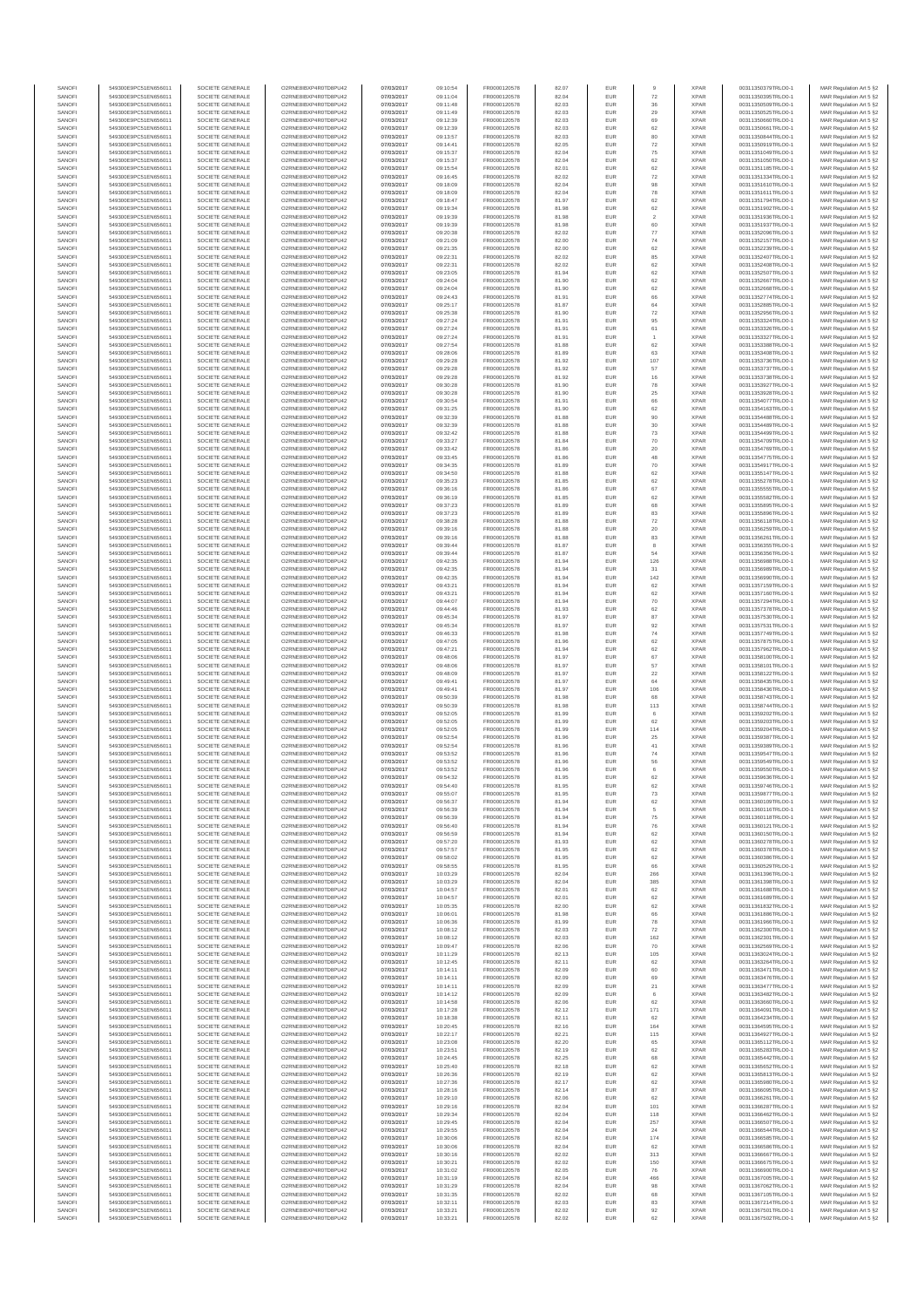| SANOFI           | 549300E9PC51EN656011                         | SOCIETE GENERALE                     | O2RNE8IBXP4R0TD8PU42                         | 07/03/2017               | 10:34:10             | FR0000120578                 | 82.00          | EUR               | 65           | <b>XPAR</b>                | 00311367676TRLO0-1                       | MAR Regulation Art 5 §2                             |
|------------------|----------------------------------------------|--------------------------------------|----------------------------------------------|--------------------------|----------------------|------------------------------|----------------|-------------------|--------------|----------------------------|------------------------------------------|-----------------------------------------------------|
| SANOFI<br>SANOFI | 549300E9PC51EN656011<br>549300E9PC51EN656011 | SOCIETE GENERALE<br>SOCIETE GENERALE | O2RNE8IBXP4R0TD8PU42<br>O2RNE8IBXP4R0TD8PU42 | 07/03/2017<br>07/03/2017 | 10:34:10<br>10:35:35 | FR0000120578<br>FR0000120578 | 82.00<br>82.00 | EUR<br>EUR        | 62<br>107    | <b>XPAR</b><br><b>XPAR</b> | 00311367677TRLO0-1<br>00311367933TRLO0-1 | MAR Regulation Art 5 §2                             |
| SANOFI           | 549300E9PC51EN656011                         | SOCIETE GENERALE                     | O2RNE8IBXP4R0TD8PU42                         | 07/03/2017               | 10:35:35             | FR0000120578                 | 82.00          | EUR               | 105          | <b>XPAR</b>                | 00311367935TRLO0-1                       | MAR Regulation Art 5 §2<br>MAR Regulation Art 5 §2  |
| SANOFI           | 549300E9PC51EN656011                         | SOCIETE GENERALE                     | O2RNE8IBXP4R0TD8PU42                         | 07/03/2017               | 10:37:13             | FR0000120578                 | 82.00          | EUR               | 20           | <b>XPAR</b>                | 00311368250TRLO0-1                       | MAR Regulation Art 5 §2                             |
| SANOFI           | 549300E9PC51EN656011                         | SOCIETE GENERALE                     | O2RNE8IBXP4R0TD8PU42                         | 07/03/2017               | 10:37:13             | FR0000120578                 | 82.00          | EUR               | 130          | <b>XPAR</b>                | 00311368251TRLO0-1                       | MAR Regulation Art 5 §2                             |
| SANOFI<br>SANOFI | 549300E9PC51EN656011<br>549300E9PC51EN656011 | SOCIETE GENERALE<br>SOCIETE GENERALE | O2RNE8IBXP4R0TD8PU42<br>O2RNE8IBXP4R0TD8PU42 | 07/03/2017<br>07/03/2017 | 10:37:13<br>10:37:25 | FR0000120578<br>FR0000120578 | 82.00<br>82.00 | EUR<br>EUR        | 146<br>60    | <b>XPAR</b><br><b>XPAR</b> | 00311368252TRLO0-1<br>00311368287TRLO0-1 | MAR Regulation Art 5 \$2<br>MAR Regulation Art 5 §2 |
| SANOFI           | 549300E9PC51EN656011                         | SOCIETE GENERALE                     | O2RNE8IBXP4R0TD8PU42                         | 07/03/2017               | 10:39:22             | FR0000120578                 | 82.00          | EUR               | 100          | <b>XPAR</b>                | 00311368634TRLO0-1                       | MAR Regulation Art 5 \$2                            |
| SANOFI           | 549300E9PC51EN656011                         | SOCIETE GENERALE                     | O2RNE8IBXP4R0TD8PU42                         | 07/03/2017               | 10:39:22             | FR0000120578                 | 82.00          | EUR               | 101          | <b>XPAR</b>                | 00311368637TRLO0-1                       | MAR Regulation Art 5 §2                             |
| SANOFI<br>SANOFI | 549300E9PC51EN656011<br>549300E9PC51EN656011 | SOCIETE GENERALE<br>SOCIETE GENERALE | O2RNE8IBXP4R0TD8PU42<br>O2RNE8IBXP4R0TD8PU42 | 07/03/2017<br>07/03/2017 | 10:39:53<br>10:40:42 | FR0000120578<br>FR0000120578 | 82.00<br>81.98 | EUR<br>EUR        | 67           | <b>XPAR</b><br><b>XPAR</b> | 00311368829TRLO0-1<br>00311368950TRLO0-1 | MAR Regulation Art 5 §2<br>MAR Regulation Art 5 §2  |
| SANOFI           | 549300E9PC51EN656011                         | SOCIETE GENERALE                     | O2RNE8IBXP4R0TD8PU42                         | 07/03/2017               | 10:40:42             | FR0000120578                 | 81.98          | EUR               | 83<br>$41\,$ | <b>XPAR</b>                | 00311368953TRLO0-1                       | MAR Regulation Art 5 §2                             |
| SANOFI           | 549300E9PC51EN656011                         | SOCIETE GENERALE                     | O2RNE8IBXP4R0TD8PU42                         | 07/03/2017               | 10:40:44             | FR0000120578                 | 81.98          | EUR               | $37\,$       | <b>XPAR</b>                | 00311368960TRLO0-1                       | MAR Regulation Art 5 §2                             |
| SANOFI           | 549300E9PC51EN656011                         | SOCIETE GENERALE                     | O2RNE8IBXP4R0TD8PU42                         | 07/03/2017               | 10:41:33             | FR0000120578                 | 81.96          | EUR               | 62           | <b>XPAR</b>                | 00311369055TRLO0-1                       | MAR Regulation Art 5 §2                             |
| SANOFI<br>SANOFI | 549300E9PC51EN656011<br>549300E9PC51EN656011 | SOCIETE GENERALE<br>SOCIETE GENERALE | O2RNE8IBXP4R0TD8PU42<br>O2RNE8IBXP4R0TD8PU42 | 07/03/2017<br>07/03/2017 | 10:42:02<br>10:42:51 | FR0000120578<br>FR0000120578 | 81.94<br>81.98 | EUR<br>EUR        | 62<br>106    | <b>XPAR</b><br><b>XPAR</b> | 00311369159TRLO0-1<br>00311369322TRLO0-1 | MAR Regulation Art 5 §2<br>MAR Regulation Art 5 §2  |
| SANOFI           | 549300E9PC51EN656011                         | SOCIETE GENERALE                     | O2RNE8IBXP4R0TD8PU42                         | 07/03/2017               | 10:44:18             | FR0000120578                 | 81.96          | EUR               | 62           | <b>XPAR</b>                | 00311369674TRLO0-1                       | MAR Regulation Art 5 §2                             |
| SANOFI           | 549300E9PC51EN656011                         | SOCIETE GENERALE                     | O2RNE8IBXP4R0TD8PU42                         | 07/03/2017               | 10:44:18             | FR0000120578                 | 81.96          | EUR               | 62           | <b>XPAR</b>                | 00311369675TRLO0-1                       | MAR Regulation Art 5 §2                             |
| SANOFI           | 549300E9PC51EN656011                         | SOCIETE GENERALE                     | O2RNE8IBXP4R0TD8PU42                         | 07/03/2017               | 10:44:40             | FR0000120578                 | 81.97          | EUR               | 6            | <b>XPAR</b>                | 00311369816TRLO0-1                       | MAR Regulation Art 5 §2                             |
| SANOFI<br>SANOFI | 549300E9PC51EN656011<br>549300E9PC51EN656011 | SOCIETE GENERALE<br>SOCIETE GENERALE | O2RNE8IBXP4R0TD8PU42<br>O2RNE8IBXP4R0TD8PU42 | 07/03/2017<br>07/03/2017 | 10:44:40<br>10:46:34 | FR0000120578<br>FR0000120578 | 81.97<br>81.96 | EUR<br>EUR        | 62<br>117    | <b>XPAR</b><br><b>XPAR</b> | 00311369817TRLO0-1<br>00311370206TRLO0-1 | MAR Regulation Art 5 §2<br>MAR Regulation Art 5 §2  |
| SANOFI           | 549300E9PC51EN656011                         | SOCIETE GENERALE                     | O2RNE8IBXP4R0TD8PU42                         | 07/03/2017               | 10:46:34             | FR0000120578                 | 81.96          | EUR               | 40           | <b>XPAR</b>                | 00311370207TRLO0-1                       | MAR Regulation Art 5 §2                             |
| SANOFI           | 549300E9PC51EN656011                         | SOCIETE GENERALE                     | O2RNE8IBXP4R0TD8PU42                         | 07/03/2017               | 10:46:34             | FR0000120578                 | 81.96          | EUR               | 83           | <b>XPAR</b>                | 00311370208TRLO0-1                       | MAR Regulation Art 5 §2                             |
| SANOFI<br>SANOFI | 549300E9PC51EN656011<br>549300E9PC51EN656011 | SOCIETE GENERALE<br>SOCIETE GENERALE | O2RNE8IBXP4R0TD8PU42<br>O2RNE8IBXP4R0TD8PU42 | 07/03/2017<br>07/03/2017 | 10:47:50<br>10:48:29 | FR0000120578<br>FR0000120578 | 81.93<br>81.94 | EUR<br>EUR        | 68<br>66     | <b>XPAR</b><br><b>XPAR</b> | 00311370453TRLO0-1<br>00311370528TRLO0-1 | MAR Regulation Art 5 §2<br>MAR Regulation Art 5 §2  |
| SANOFI           | 549300E9PC51EN656011                         | SOCIETE GENERALE                     | O2RNE8IBXP4R0TD8PU42                         | 07/03/2017               | 10:48:29             | FR0000120578                 | 81.94          | EUR               | 62           | <b>XPAR</b>                | 00311370529TRLO0-1                       | MAR Regulation Art 5 62                             |
| SANOFI           | 549300E9PC51EN656011                         | SOCIETE GENERALE                     | O2RNE8IBXP4R0TD8PU42                         | 07/03/2017               | 10:50:17             | FR0000120578                 | 81.91          | EUR               | 65           | <b>XPAR</b>                | 00311370946TRLO0-1                       | MAR Regulation Art 5 §2                             |
| SANOFI           | 549300E9PC51EN656011                         | SOCIETE GENERALE                     | O2RNE8IBXP4R0TD8PU42                         | 07/03/2017               | 10:50:17             | FR0000120578                 | 81.91          | EUR               | 12           | <b>XPAR</b>                | 00311370948TRLO0-1                       | MAR Regulation Art 5 §2                             |
| SANOFI<br>SANOFI | 549300E9PC51EN656011<br>549300E9PC51EN656011 | SOCIETE GENERALE<br>SOCIETE GENERALE | O2RNE8IBXP4R0TD8PU42<br>O2RNE8IBXP4R0TD8PU42 | 07/03/2017<br>07/03/2017 | 10:50:17<br>10:50:17 | FR0000120578<br>FR0000120578 | 81.91<br>81.91 | EUR<br>EUR        | 51<br>71     | <b>XPAR</b><br><b>XPAR</b> | 00311370950TRLO0-1<br>00311370956TRLO0-1 | MAR Regulation Art 5 §2<br>MAR Regulation Art 5 §2  |
| SANOFI           | 549300E9PC51EN656011                         | SOCIETE GENERALE                     | O2RNE8IBXP4R0TD8PU42                         | 07/03/2017               | 10:51:40             | FR0000120578                 | 81.94          | EUR               | 118          | <b>XPAR</b>                | 00311371292TRLO0-1                       | MAR Regulation Art 5 §2                             |
| SANOFI           | 549300E9PC51EN656011                         | SOCIETE GENERALE                     | O2RNE8IBXP4R0TD8PU42                         | 07/03/2017               | 10:51:40             | FR0000120578                 | 81.94          | EUR               | 67           | <b>XPAR</b>                | 00311371293TRLO0-1                       | MAR Regulation Art 5 §2                             |
| SANOFI           | 549300E9PC51EN656011                         | SOCIETE GENERALE                     | O2RNE8IBXP4R0TD8PU42                         | 07/03/2017               | 10:52:17             | FR0000120578                 | 81.92          | EUR               | 62           | <b>XPAR</b>                | 00311371486TRLO0-1                       | MAR Regulation Art 5 \$2                            |
| SANOFI<br>SANOFI | 549300E9PC51EN656011<br>549300E9PC51EN656011 | SOCIETE GENERALE<br>SOCIETE GENERALE | O2RNE8IBXP4R0TD8PU42<br>O2RNE8IBXP4R0TD8PU42 | 07/03/2017<br>07/03/2017 | 10:52:17<br>10:52:24 | FR0000120578<br>FR0000120578 | 81.92<br>81.92 | EUR<br>EUR        | 50<br>12     | <b>XPAR</b><br><b>XPAR</b> | 00311371488TRLO0-1<br>00311371544TRLO0-1 | MAR Regulation Art 5 §2<br>MAR Regulation Art 5 §2  |
| SANOFI           | 549300E9PC51EN656011                         | SOCIETE GENERALE                     | O2RNE8IBXP4R0TD8PU42                         | 07/03/2017               | 10:52:36             | FR0000120578                 | 81.91          | EUR               | 62           | <b>XPAR</b>                | 00311371604TRLO0-1                       | MAR Regulation Art 5 §2                             |
| SANOFI           | 549300E9PC51EN656011                         | SOCIETE GENERALE                     | O2RNE8IBXP4R0TD8PU42                         | 07/03/2017               | 10:52:49             | FR0000120578                 | 81.90          | EUR               | 57           | <b>XPAR</b>                | 00311371660TRLO0-1                       | MAR Regulation Art 5 §2                             |
| SANOFI<br>SANOFI | 549300E9PC51EN656011<br>549300E9PC51EN656011 | SOCIETE GENERALE<br>SOCIETE GENERALE | O2RNE8IBXP4R0TD8PU42<br>O2RNE8IBXP4R0TD8PU42 | 07/03/2017<br>07/03/2017 | 10:52:49<br>10:53:27 | FR0000120578<br>FR0000120578 | 81.90<br>81.87 | EUR<br>EUR        | 5<br>65      | <b>XPAR</b><br><b>XPAR</b> | 00311371662TRLO0-1<br>00311371869TRLO0-1 | MAR Regulation Art 5 §2<br>MAR Regulation Art 5 §2  |
| SANOFI           | 549300E9PC51EN656011                         | SOCIETE GENERALE                     | O2RNE8IBXP4R0TD8PU42                         | 07/03/2017               | 10:53:46             | FR0000120578                 | 81.88          | EUR               | 73           | <b>XPAR</b>                | 00311371939TRLO0-1                       | MAR Regulation Art 5 §2                             |
| SANOFI           | 549300E9PC51EN656011                         | SOCIETE GENERALE                     | O2RNE8IBXP4R0TD8PU42                         | 07/03/2017               | 10:54:14             | FR0000120578                 | 81.85          | EUR               | 62           | <b>XPAR</b>                | 00311372026TRLO0-1                       | MAR Regulation Art 5 §2                             |
| SANOFI           | 549300E9PC51EN656011                         | SOCIETE GENERALE                     | O2RNE8IBXP4R0TD8PU42                         | 07/03/2017               | 10:54:51             | FR0000120578                 | 81.85          | EUR               | 62           | <b>XPAR</b>                | 00311372138TRLO0-1                       | MAR Regulation Art 5 §2                             |
| SANOFI<br>SANOFI | 549300E9PC51EN656011<br>549300E9PC51EN656011 | SOCIETE GENERALE<br>SOCIETE GENERALE | O2RNE8IBXP4R0TD8PU42<br>O2RNE8IBXP4R0TD8PU42 | 07/03/2017<br>07/03/2017 | 10:54:51<br>10:55:24 | FR0000120578<br>FR0000120578 | 81.85<br>81.69 | EUR<br>EUR        | 62<br>62     | <b>XPAR</b><br><b>XPAR</b> | 00311372139TRLO0-1<br>00311372283TRLO0-1 | MAR Regulation Art 5 §2<br>MAR Regulation Art 5 §2  |
| SANOFI           | 549300E9PC51EN656011                         | SOCIETE GENERALE                     | O2RNE8IBXP4R0TD8PU42                         | 07/03/2017               | 10:55:29             | FR0000120578                 | 81.68          | EUR               | 62           | <b>XPAR</b>                | 00311372290TRLO0-1                       | MAR Regulation Art 5 §2                             |
| SANOFI           | 549300E9PC51EN656011                         | SOCIETE GENERALE                     | O2RNE8IBXP4R0TD8PU42                         | 07/03/2017               | 10:56:03             | FR0000120578                 | 81.72          | EUR               | 73           | <b>XPAR</b>                | 00311372384TRLO0-1                       | MAR Regulation Art 5 §2                             |
| SANOFI           | 549300E9PC51EN656011                         | SOCIETE GENERALE                     | O2RNE8IBXP4R0TD8PU42<br>O2RNE8IBXP4R0TD8PU42 | 07/03/2017               | 10:56:10             | FR0000120578<br>FR0000120578 | 81.70          | EUR               | 62           | <b>XPAR</b>                | 00311372412TRLO0-1                       | MAR Regulation Art 5 §2                             |
| SANOFI<br>SANOFI | 549300E9PC51EN656011<br>549300E9PC51EN656011 | SOCIETE GENERALE<br>SOCIETE GENERALE | O2RNE8IBXP4R0TD8PLI42                        | 07/03/2017<br>07/03/2017 | 10:56:32<br>10:56:34 | FR0000120578                 | 81.63<br>81.64 | EUR<br>EUR        | 34<br>69     | <b>XPAR</b><br><b>XPAR</b> | 00311372454TRLO0-1<br>00311372460TRLO0-1 | MAR Regulation Art 5 §2<br>MAR Regulation Art 5 §2  |
| SANOFI           | 549300E9PC51EN656011                         | SOCIETE GENERALE                     | O2RNE8IBXP4R0TD8PU42                         | 07/03/2017               | 10:57:02             | FR0000120578                 | 81.70          | EUR               | 75           | <b>XPAR</b>                | 00311372556TRLO0-1                       | MAR Regulation Art 5 §2                             |
| SANOFI           | 549300E9PC51EN656011                         | SOCIETE GENERALE                     | O2RNE8IBXP4R0TD8PU42                         | 07/03/2017               | 10:57:06             | FR0000120578                 | 81.69          | EUR               | 62           | <b>XPAR</b>                | 00311372570TRLO0-1                       | MAR Regulation Art 5 \$2                            |
| SANOFI           | 549300E9PC51EN656011                         | SOCIETE GENERALE                     | O2RNE8IBXP4R0TD8PU42                         | 07/03/2017               | 10:58:00             | FR0000120578                 | 81.73          | EUR               | 94           | <b>XPAR</b>                | 00311372655TRLO0-1                       | MAR Regulation Art 5 §2                             |
| SANOFI<br>SANOFI | 549300E9PC51EN656011<br>549300E9PC51EN656011 | SOCIETE GENERALE<br>SOCIETE GENERALE | O2RNE8IBXP4R0TD8PU42<br>O2RNE8IBXP4R0TD8PU42 | 07/03/2017<br>07/03/2017 | 10:58:00<br>10:58:34 | FR0000120578<br>FR0000120578 | 81.73<br>81.71 | EUR<br>EUR        | 69<br>62     | <b>XPAR</b><br><b>XPAR</b> | 00311372656TRLO0-1<br>00311372729TRLO0-1 | MAR Regulation Art 5 §2<br>MAR Regulation Art 5 §2  |
| SANOFI           | 549300E9PC51EN656011                         | SOCIETE GENERALE                     | O2RNE8IBXP4R0TD8PU42                         | 07/03/2017               | 10:58:44             | FR0000120578                 | 81.71          | EUR               | 62           | <b>XPAR</b>                | 00311372759TRLO0-1                       | MAR Regulation Art 5 §2                             |
| SANOFI           | 549300E9PC51EN656011                         | SOCIETE GENERALE                     | O2RNE8IBXP4R0TD8PU42                         | 07/03/2017               | 10:58:48             | FR0000120578                 | 81.71          | EUR               | 62           | <b>XPAR</b>                | 00311372767TRLO0-1                       | MAR Regulation Art 5 §2                             |
| SANOFI           | 549300E9PC51EN656011                         | SOCIETE GENERALE                     | O2RNE8IBXP4R0TD8PU42                         | 07/03/2017               | 10:59:21             | FR0000120578                 | 81.70          | EUR               | 62           | <b>XPAR</b>                | 00311373202TRLO0-1                       | MAR Regulation Art 5 §2<br>MAR Regulation Art 5 §2  |
| SANOFI<br>SANOFI | 549300E9PC51EN656011<br>549300E9PC51EN656011 | SOCIETE GENERALE<br>SOCIETE GENERALE | O2RNE8IBXP4R0TD8PU42<br>O2RNE8IBXP4R0TD8PU42 | 07/03/2017<br>07/03/2017 | 10:59:21<br>11:00:00 | FR0000120578<br>FR0000120578 | 81.70<br>81.66 | EUR<br>EUR        | 62<br>62     | <b>XPAR</b><br><b>XPAR</b> | 00311373203TRLO0-1<br>00311373352TRLO0-1 | MAR Regulation Art 5 §2                             |
| SANOFI           | 549300E9PC51EN656011                         | SOCIETE GENERALE                     | O2RNE8IBXP4R0TD8PU42                         | 07/03/2017               | 11:00:01             | FR0000120578                 | 81.63          | EUR               | 178          | <b>XPAR</b>                | 00311373360TRLO0-1                       | MAR Regulation Art 5 §2                             |
| SANOFI           | 549300E9PC51EN656011                         | SOCIETE GENERALE                     | O2RNE8IBXP4R0TD8PU42                         | 07/03/2017               | 11:00:11             | FR0000120578                 | 81.63          | EUR               | 584          | <b>XPAR</b>                | 00311373873TRLO0-1                       | MAR Regulation Art 5 §2                             |
| SANOFI<br>SANOFI | 549300E9PC51EN656011<br>549300E9PC51EN656011 | SOCIETE GENERALE<br>SOCIETE GENERALE | O2RNE8IBXP4R0TD8PU42<br>O2RNE8IBXP4R0TD8PU42 | 07/03/2017<br>07/03/2017 | 11:00:13<br>11:00:14 | FR0000120578<br>FR0000120578 | 81.63<br>81.63 | EUR<br>EUR        | 62<br>353    | <b>XPAR</b><br><b>XPAR</b> | 00311373903TRLO0-1<br>00311373922TRLO0-1 | MAR Regulation Art 5 §2<br>MAR Regulation Art 5 §2  |
| SANOFI           | 549300E9PC51EN656011                         | SOCIETE GENERALE                     | O2RNE8IBXP4R0TD8PU42                         | 07/03/2017               | 11:00:15             | FR0000120578                 | 81.63          | EUR               | 100          | <b>XPAR</b>                | 00311373929TRLO0-1                       | MAR Regulation Art 5 §2                             |
| SANOFI           | 549300E9PC51EN656011                         | SOCIETE GENERALE                     | O2RNE8IBXP4R0TD8PU42                         | 07/03/2017               | 11:00:15             | FR0000120578                 | 81.63          | EUR               | $\mathbf{3}$ | <b>XPAR</b>                | 00311373930TRLO0-1                       | MAR Regulation Art 5 §2                             |
| SANOFI           | 549300E9PC51EN656011                         | SOCIETE GENERALE                     | O2RNE8IBXP4R0TD8PU42                         | 07/03/2017               | 11:00:15             | FR0000120578                 | 81.63          | EUR               | 70           | <b>XPAR</b>                | 00311373931TRLO0-1                       | MAR Regulation Art 5 §2                             |
| SANOFI<br>SANOFI | 549300E9PC51EN656011<br>549300E9PC51EN656011 | SOCIETE GENERALE<br>SOCIETE GENERALE | O2RNE8IBXP4R0TD8PU42<br>O2RNE8IBXP4R0TD8PU42 | 07/03/2017<br>07/03/2017 | 11:00:15<br>11:00:15 | FR0000120578<br>FR0000120578 | 81.63<br>81.63 | EUR<br>EUR        | 53<br>45     | <b>XPAR</b><br><b>XPAR</b> | 00311373932TRLO0-1<br>00311373933TRLO0-1 | MAR Regulation Art 5 §2<br>MAR Regulation Art 5 §2  |
| SANOFI           | 549300E9PC51EN656011                         | SOCIETE GENERALE                     | O2RNE8IBXP4R0TD8PU42                         | 07/03/2017               | 11:00:15             | FR0000120578                 | 81.63          | EUR               | 172          | <b>XPAR</b>                | 00311373934TRLO0-1                       | MAR Regulation Art 5 §2                             |
| SANOFI           | 549300E9PC51EN656011                         | SOCIETE GENERALE                     | O2RNE8IBXP4R0TD8PU42                         | 07/03/2017               | 11:00:15             | FR0000120578                 | 81.63          | EUR               | 26           | <b>XPAR</b>                | 00311373935TRLO0-1                       | MAR Regulation Art 5 §2                             |
| SANOFI           | 549300E9PC51EN656011                         | SOCIETE GENERALE                     | O2RNE8IBXP4R0TD8PU42                         | 07/03/2017               | 11:00:15             | FR0000120578                 | 81.63          | EUR               | 179          | <b>XPAR</b>                | 00311373936TRLO0-1                       | MAR Regulation Art 5 §2                             |
| SANOFI<br>SANOFI | 549300E9PC51EN656011<br>549300E9PC51EN656011 | SOCIETE GENERALE<br>SOCIETE GENERALE | O2RNE8IBXP4R0TD8PU42<br>O2RNE8IBXP4R0TD8PU42 | 07/03/2017<br>07/03/2017 | 11:00:15<br>11:00:18 | FR0000120578<br>FR0000120578 | 81.63<br>81.63 | EUR<br>EUR        | 105<br>409   | <b>XPAR</b><br><b>XPAR</b> | 00311373937TRLO0-1<br>00311373952TRLO0-1 | MAR Regulation Art 5 §2<br>MAR Regulation Art 5 §2  |
| SANOFI           | 549300E9PC51EN656011                         | SOCIETE GENERALE                     | O2RNE8IBXP4R0TD8PU42                         | 07/03/2017               | 11:00:41             | FR0000120578                 | 81.66          | EUR               | 77           | <b>XPAR</b>                | 00311374060TRLO0-1                       | MAR Regulation Art 5 §2                             |
| SANOFI           | 549300E9PC51EN656011                         | SOCIETE GENERALE                     | O2RNE8IBXP4R0TD8PU42                         | 07/03/2017               | 11:01:02             | FR0000120578                 | 81.65          | EUR               | 60           | <b>XPAR</b>                | 00311374121TRLO0-1                       | MAR Regulation Art 5 §2                             |
| SANOFI<br>SANOFI | 549300E9PC51EN656011<br>549300E9PC51EN656011 | SOCIETE GENERALE<br>SOCIETE GENERALE | O2RNE8IBXP4R0TD8PU42<br>O2RNE8IBXP4R0TD8PU42 | 07/03/2017<br>07/03/2017 | 11:01:02<br>11:01:03 | FR0000120578<br>FR0000120578 | 81.65<br>81.63 | EUR<br>EUR        | 62<br>103    | <b>XPAR</b><br><b>XPAR</b> | 00311374122TRLO0-1<br>00311374129TRLO0-1 | MAR Regulation Art 5 \$2<br>MAR Regulation Art 5 §2 |
| SANOFI           | 549300E9PC51EN656011                         | SOCIETE GENERALE                     | O2RNE8IBXP4R0TD8PU42                         | 07/03/2017               | 11:01:06             | FR0000120578                 | 81.63          | EUR               | 426          | <b>XPAR</b>                | 00311374145TRLO0-1                       | MAR Regulation Art 5 §2                             |
| SANOFI           | 549300E9PC51EN656011                         | SOCIETE GENERALE                     | O2RNE8IBXP4R0TD8PU42                         | 07/03/2017               | 11:01:09             | FR0000120578                 | 81.63          | EUR               | 249          | <b>XPAR</b>                | 00311374153TRLO0-1                       | MAR Regulation Art 5 §2                             |
| SANOFI           | 549300E9PC51EN656011                         | SOCIETE GENERALE                     | O2RNE8IBXP4R0TD8PU42                         | 07/03/2017               | 11:01:12             | FR0000120578                 | 81.63          | EUR               | 121          | <b>XPAR</b>                | 00311374155TRLO0-1                       | MAR Regulation Art 5 §2                             |
| SANOFI<br>SANOFI | 549300E9PC51EN656011<br>549300E9PC51EN656011 | SOCIETE GENERALE<br>SOCIETE GENERALE | O2RNE8IBXP4R0TD8PU42<br>O2RNE8IBXP4R0TD8PU42 | 07/03/2017<br>07/03/2017 | 11:01:12<br>11:01:12 | FR0000120578<br>FR0000120578 | 81.63<br>81.63 | EUR<br>EUR        | 100<br>121   | <b>XPAR</b><br><b>XPAR</b> | 00311374156TRLO0-1<br>00311374157TRLO0-1 | MAR Regulation Art 5 §2<br>MAR Regulation Art 5 §2  |
| SANOFI           | 549300E9PC51EN656011                         | SOCIETE GENERALE                     | O2RNE8IBXP4R0TD8PU42                         | 07/03/2017               | 11:01:52             | FR0000120578                 | 81.66          | EUR               | 70           | <b>XPAR</b>                | 00311374292TRLO0-1                       | MAR Regulation Art 5 \$2                            |
| SANOFI           | 549300E9PC51EN656011                         | SOCIETE GENERALE                     | O2RNE8IBXP4R0TD8PU42                         | 07/03/2017               | 11:02:16             | FR0000120578                 | 81.64          | EUR               | 62           | <b>XPAR</b>                | 00311374349TRLO0-1                       | MAR Regulation Art 5 §2                             |
| SANOFI<br>SANOFI | 549300E9PC51EN656011<br>549300E9PC51EN656011 | SOCIETE GENERALE<br>SOCIETE GENERALE | O2RNE8IBXP4R0TD8PU42<br>O2RNE8IBXP4R0TD8PU42 | 07/03/2017               | 11:02:16<br>11:02:49 | FR0000120578<br>FR0000120578 | 81.64<br>81.65 | <b>EUR</b><br>EUR | 62<br>75     | <b>XPAR</b><br><b>XPAR</b> | 00311374350TRLO0-1<br>00311374489TRLO0-1 | MAR Regulation Art 5 §2                             |
| SANOFI           | 549300E9PC51EN656011                         | SOCIETE GENERALE                     | O2RNE8IBXP4R0TD8PU42                         | 07/03/2017<br>07/03/2017 | 11:03:17             | FR0000120578                 | 81.66          | EUR               | 78           | <b>XPAR</b>                | 00311374602TRLO0-1                       | MAR Regulation Art 5 §2<br>MAR Regulation Art 5 §2  |
| SANOFI           | 549300E9PC51EN656011                         | SOCIETE GENERALE                     | O2RNE8IBXP4R0TD8PU42                         | 07/03/2017               | 11:03:35             | FR0000120578                 | 81.65          | EUR               | 12           | <b>XPAR</b>                | 00311374663TRLO0-1                       | MAR Regulation Art 5 §2                             |
| SANOFI           | 549300E9PC51EN656011                         | SOCIETE GENERALE                     | O2RNE8IBXP4R0TD8PU42                         | 07/03/2017               | 11:03:56             | FR0000120578                 | 81.66          | EUR               | 107          | <b>XPAR</b>                | 00311374730TRLO0-1                       | MAR Regulation Art 5 §2                             |
| SANOFI<br>SANOFI | 549300E9PC51EN656011<br>549300E9PC51EN656011 | SOCIETE GENERALE<br>SOCIETE GENERALE | O2RNE8IBXP4R0TD8PU42<br>O2RNE8IBXP4R0TD8PU42 | 07/03/2017<br>07/03/2017 | 11:04:25<br>11:04:25 | FR0000120578<br>FR0000120578 | 81.65<br>81.65 | EUR<br>EUR        | 62<br>62     | <b>XPAR</b><br><b>XPAR</b> | 00311374846TRLO0-1<br>00311374849TRLO0-1 | MAR Regulation Art 5 §2                             |
| SANOFI           | 549300E9PC51EN656011                         | SOCIETE GENERALE                     | O2RNE8IBXP4R0TD8PU42                         | 07/03/2017               | 11:05:17             | FR0000120578                 | 81.70          | EUR               | 103          | <b>XPAR</b>                | 00311375090TRLO0-1                       | MAR Regulation Art 5 §2<br>MAR Regulation Art 5 §2  |
| SANOFI           | 549300E9PC51EN656011                         | SOCIETE GENERALE                     | O2RNE8IBXP4R0TD8PU42                         | 07/03/2017               | 11:05:18             | FR0000120578                 | 81.70          | EUR               | 63           | <b>XPAR</b>                | 00311375092TRLO0-1                       | MAR Regulation Art 5 §2                             |
| SANOFI           | 549300E9PC51EN656011<br>549300E9PC51EN656011 | SOCIETE GENERALE                     | O2RNE8IBXP4R0TD8PU42                         | 07/03/2017               | 11:06:19             | FR0000120578                 | 81.75          | EUR               | 20           | <b>XPAR</b>                | 00311375311TRLO0-1                       | MAR Regulation Art 5 \$2                            |
| SANOFI<br>SANOFI | 549300E9PC51EN656011                         | SOCIETE GENERALE<br>SOCIETE GENERALE | O2RNE8IBXP4R0TD8PU42<br>O2RNE8IBXP4R0TD8PU42 | 07/03/2017<br>07/03/2017 | 11:08:56<br>11:08:56 | FR0000120578<br>FR0000120578 | 81.85<br>81.85 | EUR<br>EUR        | 285<br>163   | <b>XPAR</b><br><b>XPAR</b> | 00311375824TRLO0-1<br>00311375825TRLO0-1 | MAR Regulation Art 5 §2<br>MAR Regulation Art 5 §2  |
| SANOFI           | 549300E9PC51EN656011                         | SOCIETE GENERALE                     | O2RNE8IBXP4R0TD8PU42                         | 07/03/2017               | 11:10:14             | FR0000120578                 | 81.88          | EUR               | 82           | <b>XPAR</b>                | 00311376008TRLO0-1                       | MAR Regulation Art 5 §2                             |
| SANOFI           | 549300E9PC51EN656011                         | SOCIETE GENERALE                     | O2RNE8IBXP4R0TD8PU42                         | 07/03/2017               | 11:10:14             | FR0000120578                 | 81.88          | EUR               | 150          | <b>XPAR</b>                | 00311376009TRLO0-1                       | MAR Regulation Art 5 §2                             |
| SANOFI<br>SANOFI | 549300E9PC51EN656011<br>549300E9PC51EN656011 | SOCIETE GENERALE<br>SOCIETE GENERALE | O2RNE8IBXP4R0TD8PU42<br>O2RNE8IBXP4R0TD8PU42 | 07/03/2017<br>07/03/2017 | 11:11:28<br>11:12:15 | FR0000120578<br>FR0000120578 | 81.88<br>81.88 | EUR<br>EUR        | 106<br>69    | <b>XPAR</b><br><b>XPAR</b> | 00311376243TRLO0-1<br>00311376445TRLO0-1 | MAR Regulation Art 5 §2<br>MAR Regulation Art 5 §2  |
| SANOFI           | 549300E9PC51EN656011                         | SOCIETE GENERALE                     | O2RNE8IBXP4R0TD8PU42                         | 07/03/2017               | 11:12:16             | FR0000120578                 | 81.88          | EUR               | 62           | <b>XPAR</b>                | 00311376448TRLO0-1                       | MAR Regulation Art 5 §2                             |
| SANOFI           | 549300E9PC51EN656011                         | SOCIETE GENERALE                     | O2RNE8IBXP4R0TD8PU42                         | 07/03/2017               | 11:13:07             | FR0000120578                 | 81.86          | EUR               | 77           | <b>XPAR</b>                | 00311376709TRLO0-1                       | MAR Regulation Art 5 §2                             |
| SANOFI<br>SANOFI | 549300E9PC51EN656011<br>549300E9PC51EN656011 | SOCIETE GENERALE<br>SOCIETE GENERALE | O2RNE8IBXP4R0TD8PU42<br>O2RNE8IBXP4R0TD8PU42 | 07/03/2017<br>07/03/2017 | 11:13:07<br>11:14:23 | FR0000120578<br>FR0000120578 | 81.86<br>81.88 | EUR<br>EUR        | 63<br>92     | <b>XPAR</b><br><b>XPAR</b> | 00311376710TRLO0-1<br>00311376899TRLO0-1 | MAR Regulation Art 5 §2<br>MAR Regulation Art 5 §2  |
| SANOFI           | 549300E9PC51EN656011                         | SOCIETE GENERALE                     | O2RNE8IBXP4R0TD8PU42                         | 07/03/2017               | 11:14:23             | FR0000120578                 | 81.88          | EUR               | 62           | <b>XPAR</b>                | 00311376900TRLO0-1                       | MAR Regulation Art 5 §2                             |
| SANOFI           | 549300E9PC51EN656011                         | SOCIETE GENERALE                     | O2RNESIBXP4R0TD8PLI42                        | 07/03/2017               | 11:14:47             | FR0000120578                 | 81.87          | EUR               | 58           | <b>XPAR</b>                | 00311376943TRLO0-1                       | MAR Regulation Art 5 §2                             |
| SANOFI           | 549300E9PC51EN656011                         | SOCIETE GENERALE                     | O2RNE8IBXP4R0TD8PU42                         | 07/03/2017               | 11:15:46             | FR0000120578                 | 81.84          | EUR               | 62           | <b>XPAR</b>                | 00311377133TRLO0-1                       | MAR Regulation Art 5 §2                             |
| SANOFI           | 549300E9PC51EN656011                         | SOCIETE GENERALE                     | O2RNE8IBXP4R0TD8PU42                         | 07/03/2017               | 11:15:46             | FR0000120578<br>FR0000120578 | 81.84          | EUR               | 62           | <b>XPAR</b>                | 00311377134TRLO0-1                       | MAR Regulation Art 5 §2                             |
| SANOFI<br>SANOFI | 549300E9PC51EN656011<br>549300E9PC51EN656011 | SOCIETE GENERALE<br>SOCIETE GENERALE | O2RNE8IBXP4R0TD8PU42<br>O2RNE8IBXP4R0TD8PU42 | 07/03/2017<br>07/03/2017 | 11:16:50<br>11:16:50 | FR0000120578                 | 81.82<br>81.82 | EUR<br>EUR        | 75<br>79     | <b>XPAR</b><br><b>XPAR</b> | 00311377259TRLO0-1<br>00311377262TRLO0-1 | MAR Regulation Art 5 §2<br>MAR Regulation Art 5 §2  |
| SANOFI           | 549300E9PC51EN656011                         | SOCIETE GENERALE                     | O2RNE8IBXP4R0TD8PU42                         | 07/03/2017               | 11:18:01             | FR0000120578                 | 81.78          | EUR               | 66           | <b>XPAR</b>                | 00311377532TRLO0-1                       | MAR Regulation Art 5 §2                             |
| SANOFI           | 549300E9PC51EN656011                         | SOCIETE GENERALE                     | O2RNE8IBXP4R0TD8PU42                         | 07/03/2017               | 11:18:05             | FR0000120578                 | 81.78          | EUR               | 8            | <b>XPAR</b>                | 00311377536TRLO0-1                       | MAR Regulation Art 5 §2                             |
| SANOFI<br>SANOFI | 549300E9PC51EN656011<br>549300E9PC51EN656011 | SOCIETE GENERALE<br>SOCIETE GENERALE | O2RNE8IBXP4R0TD8PU42<br>O2RNE8IBXP4R0TD8PU42 | 07/03/2017<br>07/03/2017 | 11:18:05             | FR0000120578<br>FR0000120578 | 81.78<br>81.76 | EUR<br>EUR        | 82<br>62     | <b>XPAR</b><br><b>XPAR</b> | 00311377537TRLO0-1<br>00311377662TRLO0-1 | MAR Regulation Art 5 §2<br>MAR Regulation Art 5 §2  |
| SANOFI           | 549300E9PC51EN656011                         | SOCIETE GENERALE                     | O2RNE8IBXP4R0TD8PU42                         | 07/03/2017               | 11:18:53<br>11:19:26 | FR0000120578                 | 81.73          | EUR               | 55           | <b>XPAR</b>                | 00311377779TRLO0-1                       | MAR Regulation Art 5 §2                             |
| SANOFI           | 549300E9PC51EN656011                         | SOCIETE GENERALE                     | O2RNE8IBXP4R0TD8PU42                         | 07/03/2017               | 11:19:28             | FR0000120578                 | 81.73          | EUR               | 14           | <b>XPAR</b>                | 00311377784TRLO0-1                       | MAR Regulation Art 5 §2                             |
| SANOFI           | 549300E9PC51EN656011                         | SOCIETE GENERALE                     | O2RNE8IBXP4R0TD8PU42                         | 07/03/2017               | 11:19:28             | FR0000120578                 | 81.73          | EUR               | 58           | <b>XPAR</b>                | 00311377785TRLO0-1                       | MAR Regulation Art 5 §2                             |
| SANOFI<br>SANOFI | 549300E9PC51EN656011<br>549300E9PC51EN656011 | SOCIETE GENERALE<br>SOCIETE GENERALE | O2RNE8IBXP4R0TD8PU42<br>O2RNE8IBXP4R0TD8PU42 | 07/03/2017<br>07/03/2017 | 11:20:14<br>11:20:14 | FR0000120578<br>FR0000120578 | 81.77<br>81.77 | EUR<br>EUR        | 66<br>98     | <b>XPAR</b><br><b>XPAR</b> | 00311377899TRLO0-1<br>00311377900TRLO0-1 | MAR Regulation Art 5 §2<br>MAR Regulation Art 5 §2  |
| SANOFI           | 549300E9PC51EN656011                         | SOCIETE GENERALE                     | O2RNE8IBXP4R0TD8PU42                         | 07/03/2017               | 11:22:06             | FR0000120578                 | 81.80          | EUR               | 82           | <b>XPAR</b>                | 00311378105TRLO0-1                       | MAR Regulation Art 5 §2                             |
| SANOFI           | 549300E9PC51EN656011                         | SOCIETE GENERALE                     | O2RNE8IBXP4R0TD8PU42                         | 07/03/2017               | 11:22:06             | FR0000120578                 | 81.80          | EUR               | 123          | <b>XPAR</b>                | 00311378106TRLO0-1                       | MAR Regulation Art 5 §2                             |
| SANOFI           | 549300E9PC51EN656011                         | SOCIETE GENERALE                     | O2RNE8IBXP4R0TD8PU42                         | 07/03/2017               | 11:23:08             | FR0000120578                 | 81.82          | EUR               | 80           | <b>XPAR</b>                | 00311378282TRLO0-1                       | MAR Regulation Art 5 §2                             |
| SANOFI<br>SANOFI | 549300E9PC51EN656011<br>549300E9PC51EN656011 | SOCIETE GENERALE<br>SOCIETE GENERALE | O2RNE8IBXP4R0TD8PU42<br>O2RNE8IBXP4R0TD8PU42 | 07/03/2017<br>07/03/2017 | 11:23:08<br>11:24:26 | FR0000120578<br>FR0000120578 | 81.82<br>81.84 | EUR<br>EUR        | 62<br>72     | <b>XPAR</b><br><b>XPAR</b> | 00311378283TRLO0-1<br>00311378460TRLO0-1 | MAR Regulation Art 5 §2<br>MAR Regulation Art 5 §2  |
| SANOFI           | 549300E9PC51EN656011                         | SOCIETE GENERALE                     | O2RNE8IBXP4R0TD8PU42                         | 07/03/2017               | 11:24:26             | FR0000120578                 | 81.84          | EUR               | 62           | <b>XPAR</b>                | 00311378461TRLO0-1                       | MAR Regulation Art 5 §2                             |
| SANOFI           | 549300E9PC51EN656011                         | SOCIETE GENERALE                     | O2RNE8IBXP4R0TD8PU42                         | 07/03/2017               | 11:25:01             | FR0000120578                 | 81.84          | EUR               | 62           | <b>XPAR</b>                | 00311378560TRLO0-1                       | MAR Regulation Art 5 §2                             |
| SANOFI           | 549300E9PC51EN656011                         | SOCIETE GENERALE                     | O2RNE8IBXP4R0TD8PU42                         | 07/03/2017               | 11:25:43             | FR0000120578                 | 81.83          | EUR               | 62           | <b>XPAR</b>                | 00311378679TRLO0-1                       | MAR Regulation Art 5 §2                             |
| SANOFI<br>SANOFI | 549300E9PC51EN656011<br>549300E9PC51EN656011 | SOCIETE GENERALE<br>SOCIETE GENERALE | O2RNE8IBXP4R0TD8PU42<br>O2RNE8IBXP4R0TD8PU42 | 07/03/2017<br>07/03/2017 | 11:25:43<br>11:25:43 | FR0000120578<br>FR0000120578 | 81.83<br>81.83 | EUR<br>EUR        | 26<br>36     | <b>XPAR</b><br><b>XPAR</b> | 00311378680TRLO0-1<br>00311378681TRLO0-1 | MAR Regulation Art 5 §2<br>MAR Regulation Art 5 §2  |
| SANOFI           | 549300E9PC51EN656011                         | SOCIETE GENERALE                     | O2RNE8IBXP4R0TD8PU42                         | 07/03/2017               | 11:26:38             | FR0000120578                 | 81.81          | EUR               | 62           | <b>XPAR</b>                | 00311378758TRLO0-1                       | MAR Regulation Art 5 §2                             |
| SANOFI           | 549300E9PC51EN656011                         | SOCIETE GENERALE                     | O2RNE8IBXP4R0TD8PU42                         | 07/03/2017               | 11:27:08             | FR0000120578                 | 81.82          | EUR               | 67           | <b>XPAR</b>                | 00311378897TRLO0-1                       | MAR Regulation Art 5 §2                             |
| SANOFI<br>SANOFI | 549300E9PC51EN656011<br>549300E9PC51EN656011 | SOCIETE GENERALE<br>SOCIETE GENERALE | O2RNE8IBXP4R0TD8PU42<br>O2RNE8IBXP4R0TD8PU42 | 07/03/2017<br>07/03/2017 | 11:28:09<br>11:28:09 | FR0000120578<br>FR0000120578 | 81.84<br>81.84 | EUR<br>EUR        | 89<br>20     | <b>XPAR</b><br><b>XPAR</b> | 00311379103TRLO0-1<br>00311379104TRLO0-1 | MAR Regulation Art 5 §2                             |
| SANOFI           | 549300E9PC51EN656011                         | SOCIETE GENERALE                     | O2RNE8IBXP4R0TD8PU42                         | 07/03/2017               | 11:28:09             | FR0000120578                 | 81.84          | EUR               | 62           | <b>XPAR</b>                | 00311379105TRLO0-1                       | MAR Regulation Art 5 §2<br>MAR Regulation Art 5 §2  |
| SANOFI           | 549300E9PC51EN656011                         | SOCIETE GENERALE                     | O2RNE8IBXP4R0TD8PU42                         | 07/03/2017               | 11:29:11             | FR0000120578                 | 81.85          | EUR               | 106          | <b>XPAR</b>                | 00311379252TRLO0-1                       | MAR Regulation Art 5 §2                             |
| SANOFI           | 549300E9PC51EN656011                         | SOCIETE GENERALE                     | O2RNE8IBXP4R0TD8PU42                         | 07/03/2017               | 11:29:28             | FR0000120578                 | 81.84          | EUR               | 62           | <b>XPAR</b>                | 00311379286TRLO0-1                       | MAR Regulation Art 5 §2                             |
| SANOFI<br>SANOFI | 549300E9PC51EN656011<br>549300E9PC51EN656011 | SOCIETE GENERALE<br>SOCIETE GENERALE | O2RNE8IBXP4R0TD8PU42<br>O2RNE8IBXP4R0TD8PU42 | 07/03/2017<br>07/03/2017 | 11:30:21<br>11:31:00 | FR0000120578<br>FR0000120578 | 81.85<br>81.84 | EUR<br>EUR        | 73<br>62     | <b>XPAR</b><br><b>XPAR</b> | 00311379434TRLO0-1<br>00311379514TRLO0-1 | MAR Regulation Art 5 §2<br>MAR Regulation Art 5 §2  |
| SANOFI           | 549300E9PC51EN656011                         | SOCIETE GENERALE                     | O2RNE8IBXP4R0TD8PU42                         | 07/03/2017               | 11:31:00             | FR0000120578                 | 81.84          | EUR               | 62           | <b>XPAR</b>                | 00311379516TRLO0-1                       | MAR Regulation Art 5 §2                             |
| SANOFI           | 549300E9PC51EN656011                         | SOCIETE GENERALE                     | O2RNE8IBXP4R0TD8PU42                         | 07/03/2017               | 11:31:59             | FR0000120578                 | 81.84          | EUR               | 62           | <b>XPAR</b>                | 00311379622TRLO0-1                       | MAR Regulation Art 5 §2                             |
| SANOFI           | 549300E9PC51EN656011                         | SOCIETE GENERALE                     | O2RNE8IBXP4R0TD8PU42                         | 07/03/2017               | 11:32:53             | FR0000120578                 | 81.86          | EUR               | 68           | <b>XPAR</b>                | 00311379830TRLO0-1                       | MAR Regulation Art 5 §2                             |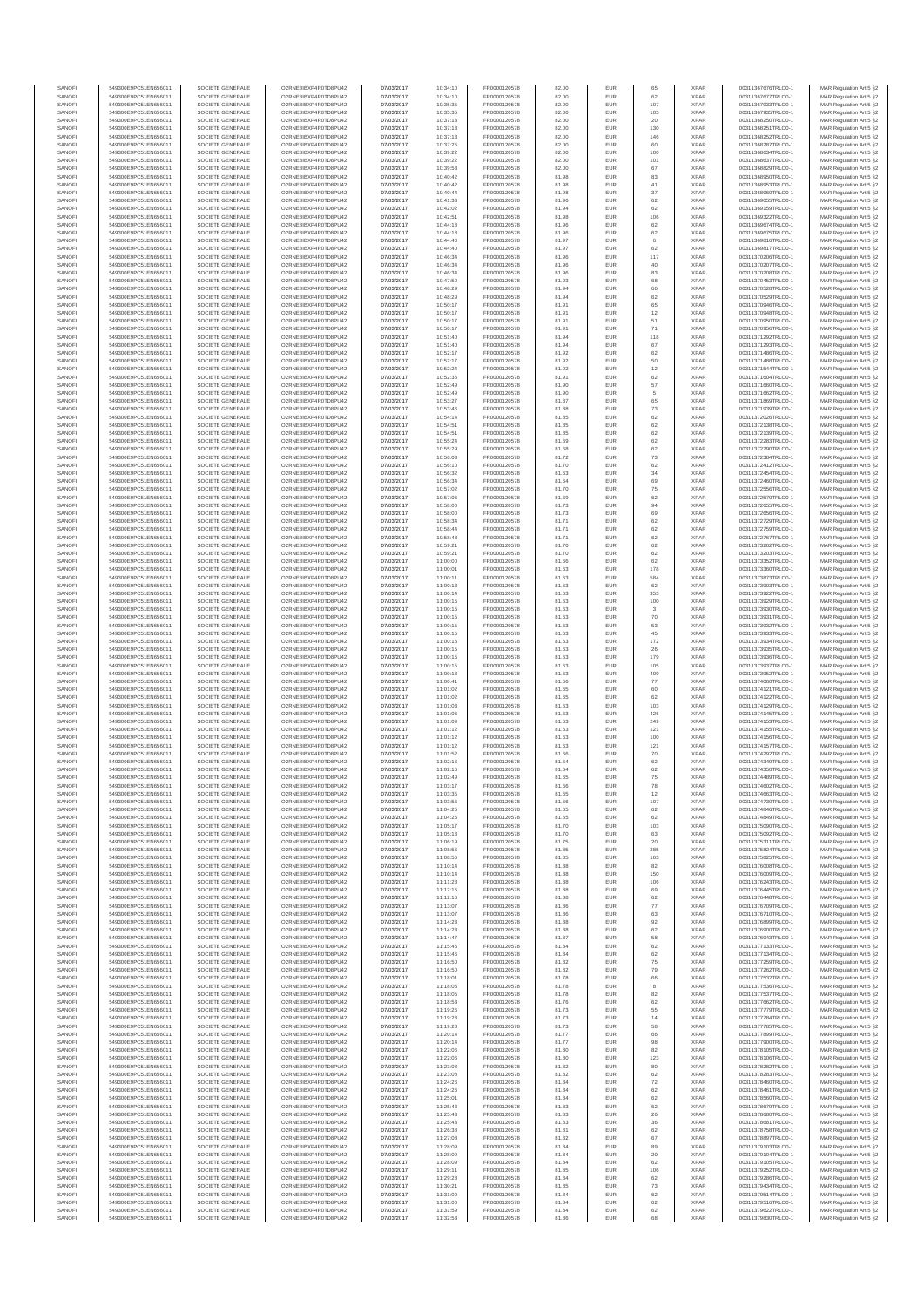| SANOFI           | 549300E9PC51EN656011                         | SOCIETE GENERALE                     | O2RNE8IBXP4R0TD8PU42                          | 07/03/2017               | 11:32:53             | FR0000120578                 | 81.86          | EUR               | 153                           | <b>XPAR</b>                | 00311379831TRLO0-1                       | MAR Regulation Art 5 §2                            |
|------------------|----------------------------------------------|--------------------------------------|-----------------------------------------------|--------------------------|----------------------|------------------------------|----------------|-------------------|-------------------------------|----------------------------|------------------------------------------|----------------------------------------------------|
| SANOFI           | 549300E9PC51EN656011                         | SOCIETE GENERALE                     | O2RNE8IBXP4R0TD8PLI42                         | 07/03/2017               | 11:33:39             | FR0000120578                 | 81.88          | <b>EUR</b>        | 68                            | <b>XPAR</b>                | 00311379991TRLO0-1                       | MAR Regulation Art 5 §2                            |
| SANOFI           | 549300E9PC51EN656011                         | SOCIETE GENERALE                     | O2RNE8IBXP4R0TD8PU42                          | 07/03/2017               | 11:34:03             | FR0000120578                 | 81.89          | EUR               | 57                            | <b>XPAR</b>                | 00311380061TRLO0-1                       | MAR Regulation Art 5 §2                            |
| SANOFI           | 549300E9PC51EN656011                         | SOCIETE GENERALE                     | O2RNE8IBXP4R0TD8PU42                          | 07/03/2017               | 11:34:03             | FR0000120578                 | 81.89          | EUR               | -7                            | <b>XPAR</b>                | 00311380062TRLO0-1                       | MAR Regulation Art 5 §2                            |
| SANOFI<br>SANOFI | 549300E9PC51EN656011<br>549300E9PC51EN656011 | SOCIETE GENERALE<br>SOCIETE GENERALE | O2RNE8IBXP4R0TD8PU42<br>O2RNE8IBXP4R0TD8PU42  | 07/03/2017<br>07/03/2017 | 11:35:30<br>11:35:30 | FR0000120578<br>FR0000120578 | 81.90<br>81.90 | EUR<br>EUR        | 83<br>77                      | <b>XPAR</b><br><b>XPAR</b> | 00311380469TRLO0-1<br>00311380472TRLO0-1 | MAR Regulation Art 5 §2<br>MAR Regulation Art 5 §2 |
| SANOFI           | 549300E9PC51EN656011                         | SOCIETE GENERALE                     | O2RNE8IBXP4R0TD8PU42                          | 07/03/2017               | 11:35:30             | FR0000120578                 | 81.90          | EUR               | $\mathbf{73}$                 | <b>XPAR</b>                | 00311380474TRLO0-1                       | MAR Regulation Art 5 §2                            |
| SANOFI           | 549300E9PC51EN656011                         | SOCIETE GENERALE                     | O2RNE8IBXP4R0TD8PU42                          | 07/03/2017               | 11:36:16             | FR0000120578                 | 81.88          | EUR               | 62                            | <b>XPAR</b>                | 00311380571TRLO0-1                       | MAR Regulation Art 5 §2                            |
| SANOFI           | 549300E9PC51EN656011                         | SOCIETE GENERALE                     | O2RNE8IBXP4R0TD8PU42                          | 07/03/2017               | 11:37:27             | FR0000120578                 | 81.85          | EUR               | 62                            | <b>XPAR</b>                | 00311380839TRLO0-1                       | MAR Regulation Art 5 §2                            |
| SANOFI           | 549300E9PC51EN656011                         | SOCIETE GENERALE                     | O2RNE8IBXP4R0TD8PU42                          | 07/03/2017               | 11:37:27             | FR0000120578                 | 81.85          | EUR               | 59                            | <b>XPAR</b>                | 00311380840TRLO0-1                       | MAR Regulation Art 5 §2                            |
| SANOFI           | 549300E9PC51EN656011                         | SOCIETE GENERALE                     | O2RNE8IBXP4R0TD8PU42                          | 07/03/2017               | 11:37:45             | FR0000120578                 | 81.85          | EUR               | 65                            | <b>XPAR</b>                | 00311380887TRLO0-1                       | MAR Regulation Art 5 §2                            |
| SANOFI           | 549300E9PC51EN656011                         | SOCIETE GENERALE                     | O2RNE8IBXP4R0TD8PU42                          | 07/03/2017               | 11:38:31             | FR0000120578                 | 81.84          | EUR               | 62                            | <b>XPAR</b>                | 00311381048TRLO0-1                       | MAR Regulation Art 5 §2                            |
| SANOFI           | 549300E9PC51EN656011                         | SOCIETE GENERALE                     | O2RNE8IBXP4R0TD8PU42                          | 07/03/2017               | 11:39:02             | FR0000120578                 | 81.83          | EUR               | 62                            | <b>XPAR</b>                | 00311381134TRLO0-1                       | MAR Regulation Art 5 §2                            |
| SANOFI<br>SANOFI | 549300E9PC51EN656011<br>549300E9PC51EN656011 | SOCIETE GENERALE<br>SOCIETE GENERALE | O2RNE8IBXP4R0TD8PU42<br>O2RNE8IBXP4R0TD8PU42  | 07/03/2017<br>07/03/2017 | 11:42:27             | FR0000120578<br>FR0000120578 | 81.87<br>81.87 | EUR<br>EUR        | 100<br>284                    | <b>XPAF</b><br><b>XPAR</b> | 00311381731TRLO0-1                       | MAR Regulation Art 5 §2<br>MAR Regulation Art 5 §2 |
| SANOFI           | 549300E9PC51EN656011                         | SOCIETE GENERALE                     | O2RNE8IBXP4R0TD8PU42                          | 07/03/2017               | 11:42:27<br>11:43:05 | FR0000120578                 | 81.85          | EUR               | 62                            | <b>XPAR</b>                | 00311381733TRLO0-1<br>00311381877TRLO0-1 | MAR Regulation Art 5 §2                            |
| SANOFI           | 549300E9PC51EN656011                         | SOCIETE GENERALE                     | O2RNE8IBXP4R0TD8PU42                          | 07/03/2017               | 11:44:55             | FR0000120578                 | 81.88          | EUR               | 74                            | <b>XPAR</b>                | 00311382171TRLO0-1                       | MAR Regulation Art 5 §2                            |
| SANOFI           | 549300E9PC51EN656011                         | SOCIETE GENERALE                     | O2RNE8IBXP4R0TD8PU42                          | 07/03/2017               | 11:44:55             | FR0000120578                 | 81.88          | EUR               | 118                           | <b>XPAR</b>                | 00311382172TRLO0-1                       | MAR Regulation Art 5 §2                            |
| SANOFI           | 549300E9PC51EN656011                         | SOCIETE GENERALE                     | O2RNE8IBXP4R0TD8PU42                          | 07/03/2017               | 11:45:46             | FR0000120578                 | 81.88          | EUR               | 62                            | <b>XPAF</b>                | 00311382316TRLO0-1                       | MAR Regulation Art 5 §2                            |
| SANOFI           | 549300E9PC51EN656011                         | SOCIETE GENERALE                     | O2RNE8IBXP4R0TD8PU42                          | 07/03/2017               | 11:46:44             | FR0000120578                 | 81.87          | EUR               | 62                            | <b>XPAR</b>                | 00311382448TRLO0-1                       | MAR Regulation Art 5 §2                            |
| SANOFI           | 549300E9PC51EN656011                         | SOCIETE GENERALE                     | O2RNE8IBXP4R0TD8PU42                          | 07/03/2017               | 11:47:17             | FR0000120578                 | 81.90          | EUR               | 65                            | <b>XPAR</b>                | 00311382559TRLO0-1                       | MAR Regulation Art 5 §2                            |
| SANOFI           | 549300E9PC51EN656011                         | SOCIETE GENERALE                     | O2RNE8IBXP4R0TD8PU42                          | 07/03/2017               | 11:48:10             | FR0000120578                 | 81.90          | EUR               | 62                            | <b>XPAR</b>                | 00311382649TRLO0-1                       | MAR Regulation Art 5 §2                            |
| SANOFI           | 549300E9PC51EN656011                         | SOCIETE GENERALE<br>SOCIETE GENERALE | O2RNE8IBXP4R0TD8PU42<br>O2RNE8IBXP4R0TD8PU42  | 07/03/2017<br>07/03/2017 | 11:48:57<br>11:50:00 | FR0000120578<br>FR0000120578 | 81.91          | EUR<br>EUR        | 62<br>65                      | <b>XPAR</b><br><b>XPAR</b> | 00311382734TRLO0-1<br>00311383017TRLO0-1 | MAR Regulation Art 5 §2<br>MAR Regulation Art 5 §2 |
| SANOFI<br>SANOFI | 549300E9PC51EN656011<br>549300E9PC51EN656011 | SOCIETE GENERALE                     | O2RNE8IBXP4R0TD8PU42                          | 07/03/2017               | 11:50:00             | FR0000120578                 | 81.91<br>81.91 | EUR               | 65                            | <b>XPAR</b>                | 00311383018TRLO0-1                       | MAR Regulation Art 5 §2                            |
| SANOFI           | 549300E9PC51EN656011                         | SOCIETE GENERALE                     | O2RNE8IBXP4R0TD8PLI42                         | 07/03/2017               | 11:51:03             | FR0000120578                 | 81.90          | EUR               | $70$                          | <b>XPAR</b>                | 00311383475TRLO0-1                       | MAR Regulation Art 5 §2                            |
| SANOFI           | 549300E9PC51EN656011                         | SOCIETE GENERALE                     | O2RNE8IBXP4R0TD8PU42                          | 07/03/2017               | 11:51:51             | FR0000120578                 | 81.93          | EUR               | 69                            | <b>XPAR</b>                | 00311383730TRLO0-1                       | MAR Regulation Art 5 §2                            |
| SANOFI           | 549300E9PC51EN656011                         | SOCIETE GENERALE                     | O2RNE8IBXP4R0TD8PU42                          | 07/03/2017               | 11:52:04             | FR0000120578                 | 81.93          | EUR               | 38                            | <b>XPAR</b>                | 00311383802TRLO0-1                       | MAR Regulation Art 5 §2                            |
| SANOFI           | 549300E9PC51EN656011                         | SOCIETE GENERALE                     | O2RNE8IBXP4R0TD8PU42                          | 07/03/2017               | 11:52:32             | FR0000120578                 | 81.93          | EUR               | $25\,$                        | <b>XPAR</b>                | 00311383961TRLO0-1                       | MAR Regulation Art 5 §2                            |
| SANOFI           | 549300E9PC51EN656011                         | SOCIETE GENERALE                     | O2RNE8IBXP4R0TD8PU42                          | 07/03/2017               | 11:52:32             | FR0000120578                 | 81.93          | EUR               | 58                            | <b>XPAR</b>                | 00311383963TRLO0-1                       | MAR Regulation Art 5 §2                            |
| SANOFI           | 549300E9PC51EN656011                         | SOCIETE GENERALE                     | O2RNE8IBXP4R0TD8PU42                          | 07/03/2017               | 11:56:13             | FR0000120578                 | 81.93          | EUR               | 108                           | <b>XPAR</b>                | 00311385068TRLO0-1                       | MAR Regulation Art 5 §2                            |
| SANOFI           | 549300E9PC51EN656011                         | SOCIETE GENERALE                     | O2RNE8IBXP4R0TD8PU42                          | 07/03/2017               | 11:56:13             | FR0000120578                 | 81.93          | EUR<br>EUR        | 220<br>${\bf 75}$             | <b>XPAR</b><br><b>XPAR</b> | 00311385070TRLO0-1                       | MAR Regulation Art 5 §2                            |
| SANOFI<br>SANOFI | 549300E9PC51EN656011<br>549300E9PC51EN656011 | SOCIETE GENERALE<br>SOCIETE GENERALE | O2RNE8IBXP4R0TD8PU42<br>O2RNE8IBXP4R0TD8PU42  | 07/03/2017<br>07/03/2017 | 11:57:57<br>11:59:23 | FR0000120578<br>FR0000120578 | 81.91<br>81.88 | EUR               | 62                            | <b>XPAR</b>                | 00311385573TRLO0-1<br>00311386029TRLO0-1 | MAR Regulation Art 5 §2<br>MAR Regulation Art 5 §2 |
| SANOFI           | 549300E9PC51EN656011                         | SOCIETE GENERALE                     | O2RNE8IBXP4R0TD8PU42                          | 07/03/2017               | 11:59:23             | FR0000120578                 | 81.88          | EUR               | 62                            | <b>XPAR</b>                | 00311386030TRLO0-1                       | MAR Regulation Art 5 §2                            |
| SANOFI           | 549300E9PC51EN656011                         | SOCIETE GENERALE                     | O2RNE8IBXP4R0TD8PU42                          | 07/03/2017               | 12:00:26             | FR0000120578                 | 81.88          | EUR               | $\overline{\mathbf{3}}$       | <b>XPAR</b>                | 00311386277TRLO0-1                       | MAR Regulation Art 5 §2                            |
| SANOFI           | 549300E9PC51EN656011                         | SOCIETE GENERALE                     | O2RNE8IBXP4R0TD8PU42                          | 07/03/2017               | 12:00:26             | FR0000120578                 | 81.88          | EUR               | 59                            | <b>XPAR</b>                | 00311386278TRLO0-1                       | MAR Regulation Art 5 §2                            |
| SANOFI           | 549300E9PC51EN656011                         | SOCIETE GENERALE                     | O2RNE8IBXP4R0TD8PU42                          | 07/03/2017               | 12:01:27             | FR0000120578                 | 81.87          | EUR               | 62                            | <b>XPAR</b>                | 00311386489TRLO0-1                       | MAR Regulation Art 5 §2                            |
| SANOFI           | 549300E9PC51EN656011                         | SOCIETE GENERALE                     | O2RNE8IBXP4R0TD8PU42                          | 07/03/2017               | 12:01:27             | FR0000120578                 | 81.87          | EUR               | 62                            | <b>XPAR</b>                | 00311386493TRLO0-1                       | MAR Regulation Art 5 §2                            |
| SANOFI           | 549300E9PC51EN656011                         | SOCIETE GENERALE                     | O2RNE8IBXP4R0TD8PU42                          | 07/03/2017               | 12:01:38             | FR0000120578                 | 81.87          | EUR               | $21\,$                        | <b>XPAR</b>                | 00311386567TRLO0-1                       | MAR Regulation Art 5 §2                            |
| SANOFI           | 549300E9PC51EN656011                         | SOCIETE GENERALE                     | O2RNE8IBXP4R0TD8PU42                          | 07/03/2017               | 12:02:41             | FR0000120578                 | 81.88          | EUR               | 105                           | <b>XPAR</b>                | 00311386912TRLO0-1                       | MAR Regulation Art 5 §2                            |
| SANOFI<br>SANOFI | 549300E9PC51EN656011<br>549300E9PC51EN656011 | SOCIETE GENERALE<br>SOCIETE GENERALE | O2RNE8IBXP4R0TD8PU42<br>O2RNE8IBXP4R0TD8PU42  | 07/03/2017               | 12:02:41             | FR0000120578                 | 81.88<br>81.88 | EUR<br>EUR        | 62                            | <b>XPAR</b><br><b>XPAR</b> | 00311386913TRLO0-1                       | MAR Regulation Art 5 §2                            |
| SANOFI           | 549300E9PC51EN656011                         | SOCIETE GENERALE                     | O2RNE8IBXP4R0TD8PU42                          | 07/03/2017<br>07/03/2017 | 12:04:23<br>12:04:23 | FR0000120578<br>FR0000120578 | 81.88          | EUR               | $\scriptstyle{72}$<br>$_{38}$ | <b>XPAR</b>                | 00311387317TRLO0-1<br>00311387318TRLO0-1 | MAR Regulation Art 5 §2<br>MAR Regulation Art 5 §2 |
| SANOFI           | 549300E9PC51EN656011                         | SOCIETE GENERALE                     | O2RNE8IBXP4R0TD8PU42                          | 07/03/2017               | 12:05:19             | FR0000120578                 | 81.89          | EUR               | 85                            | <b>XPAR</b>                | 00311387541TRLO0-1                       | MAR Regulation Art 5 §2                            |
| SANOFI           | 549300E9PC51EN656011                         | SOCIETE GENERALE                     | O2RNE8IBXP4R0TD8PU42                          | 07/03/2017               | 12:05:19             | FR0000120578                 | 81.89          | EUR               | 71                            | <b>XPAR</b>                | 00311387542TRLO0-1                       | MAR Regulation Art 5 §2                            |
| SANOFI           | 549300E9PC51EN656011                         | SOCIETE GENERALE                     | O2RNE8IBXP4R0TD8PU42                          | 07/03/2017               | 12:06:52             | FR0000120578                 | 81.88          | EUR               | 62                            | <b>XPAR</b>                | 00311388079TRLO0-1                       | MAR Regulation Art 5 §2                            |
| SANOFI           | 549300E9PC51EN656011                         | SOCIETE GENERALE                     | O2RNE8IBXP4R0TD8PU42                          | 07/03/2017               | 12:07:55             | FR0000120578                 | 81.89          | EUR               | 31                            | <b>XPAF</b>                | 00311388361TRLO0-1                       | MAR Regulation Art 5 §2                            |
| SANOFI           | 549300E9PC51EN656011                         | SOCIETE GENERALE                     | O2RNE8IBXP4R0TD8PU42                          | 07/03/2017               | 12:08:02             | FR0000120578                 | 81.89          | EUR               | 43                            | <b>XPAR</b>                | 00311388402TRLO0-1                       | MAR Regulation Art 5 §2                            |
| SANOFI           | 549300E9PC51EN656011                         | SOCIETE GENERALE                     | O2RNE8IBXP4R0TD8PU42                          | 07/03/2017               | 12:08:02             | FR0000120578                 | 81.89          | EUR               | 65                            | <b>XPAR</b>                | 00311388406TRLO0-1                       | MAR Regulation Art 5 §2                            |
| SANOFI           | 549300E9PC51EN656011                         | SOCIETE GENERALE                     | O2RNE8IBXP4R0TD8PLI42<br>O2RNE8IBXP4R0TD8PU42 | 07/03/2017               | 12:12:12             | FR0000120578                 | 81.93          | EUR               | $\mathbf{73}$                 | <b>XPAR</b>                | 00311389305TRLO0-1                       | MAR Regulation Art 5 §2                            |
| SANOFI<br>SANOFI | 549300E9PC51EN656011<br>549300E9PC51EN656011 | SOCIETE GENERALE<br>SOCIETE GENERALE | O2RNE8IBXP4R0TD8PU42                          | 07/03/2017<br>07/03/2017 | 12:12:12<br>12:12:47 | FR0000120578<br>FR0000120578 | 81.93<br>81.92 | EUR<br>EUR        | 152<br>85                     | <b>XPAR</b><br><b>XPAR</b> | 00311389306TRLO0-1<br>00311389485TRLO0-1 | MAR Regulation Art 5 §2<br>MAR Regulation Art 5 §2 |
| SANOFI           | 549300E9PC51EN656011                         | SOCIETE GENERALE                     | O2RNE8IBXP4R0TD8PU42                          | 07/03/2017               | 12:13:49             | FR0000120578                 | 81.90          | EUR               | 65                            | <b>XPAR</b>                | 00311389732TRLO0-1                       | MAR Regulation Art 5 §2                            |
| SANOFI           | 549300E9PC51EN656011                         | SOCIETE GENERALE                     | O2RNE8IBXP4R0TD8PU42                          | 07/03/2017               | 12:13:49             | FR0000120578                 | 81.90          | EUR               | 62                            | <b>XPAR</b>                | 00311389733TRLO0-1                       | MAR Regulation Art 5 §2                            |
| SANOFI           | 549300E9PC51EN656011                         | SOCIETE GENERALE                     | O2RNE8IBXP4R0TD8PU42                          | 07/03/2017               | 12:15:39             | FR0000120578                 | 81.90          | EUR               | 79                            | <b>XPAR</b>                | 00311390186TRLO0-1                       | MAR Regulation Art 5 §2                            |
| SANOFI           | 549300E9PC51EN656011                         | SOCIETE GENERALE                     | O2RNE8IBXP4R0TD8PU42                          | 07/03/2017               | 12:16:49             | FR0000120578                 | 81.87          | EUR               | 52                            | <b>XPAR</b>                | 00311390454TRLO0-1                       | MAR Regulation Art 5 §2                            |
| SANOFI           | 549300E9PC51EN656011                         | SOCIETE GENERALE                     | O2RNE8IBXP4R0TD8PU42                          | 07/03/2017               | 12:16:58             | FR0000120578                 | 81.87          | EUR               | $10$                          | <b>XPAR</b>                | 00311390467TRLO0-1                       | MAR Regulation Art 5 §2                            |
| SANOFI           | 549300E9PC51EN656011                         | SOCIETE GENERALE                     | O2RNE8IBXP4R0TD8PU42                          | 07/03/2017               | 12:16:58             | FR0000120578                 | 81.87          | EUR               | 10                            | <b>XPAR</b>                | 00311390468TRLO0-1                       | MAR Regulation Art 5 §2                            |
| SANOFI           | 549300E9PC51EN656011                         | SOCIETE GENERALE                     | O2RNE8IBXP4R0TD8PU42                          | 07/03/2017               | 12:16:58             | FR0000120578                 | 81.87          | EUR               | 52                            | <b>XPAR</b>                | 00311390469TRLO0-1                       | MAR Regulation Art 5 §2                            |
| SANOFI<br>SANOFI | 549300E9PC51EN656011<br>549300E9PC51EN656011 | SOCIETE GENERALE<br>SOCIETE GENERALE | O2RNE8IBXP4R0TD8PU42<br>O2RNE8IBXP4R0TD8PU42  | 07/03/2017<br>07/03/2017 | 12:19:11<br>12:19:11 | FR0000120578<br>FR0000120578 | 81.85<br>81.85 | EUR<br>EUR        | 62<br>62                      | <b>XPAR</b><br><b>XPAR</b> | 00311391028TRLO0-1<br>00311391029TRLO0-1 | MAR Regulation Art 5 §2<br>MAR Regulation Art 5 §2 |
| SANOFI           | 549300E9PC51EN656011                         | SOCIETE GENERALE                     | O2RNE8IBXP4R0TD8PU42                          | 07/03/2017               | 12:21:50             | FR0000120578                 | 81.89          | EUR               | 90                            | <b>XPAR</b>                | 00311391438TRLO0-1                       | MAR Regulation Art 5 §2                            |
| SANOFI           | 549300E9PC51EN656011                         | SOCIETE GENERALE                     | O2RNE8IBXP4R0TD8PU42                          | 07/03/2017               | 12:21:50             | FR0000120578                 | 81.89          | EUR               | 234                           | <b>XPAR</b>                | 00311391439TRLO0-1                       | MAR Regulation Art 5 §2                            |
| SANOFI           | 549300E9PC51EN656011                         | SOCIETE GENERALE                     | O2RNE8IBXP4R0TD8PU42                          | 07/03/2017               | 12:23:29             | FR0000120578                 | 81.90          | EUR               | 114                           | <b>XPAR</b>                | 00311391709TRLO0-1                       | MAR Regulation Art 5 §2                            |
| SANOFI           | 549300E9PC51EN656011                         | SOCIETE GENERALE                     | O2RNE8IBXP4R0TD8PU42                          | 07/03/2017               | 12:23:44             | FR0000120578                 | 81.90          | EUR               | 62                            | <b>XPAR</b>                | 00311391747TRLO0-1                       | MAR Regulation Art 5 §2                            |
| SANOFI           | 549300E9PC51EN656011                         | SOCIETE GENERALE                     | O2RNE8IBXP4R0TD8PU42                          | 07/03/2017               | 12:24:33             | FR0000120578                 | 81.95          | EUR               | 20                            | <b>XPAR</b>                | 00311392153TRLO0-1                       | MAR Regulation Art 5 §2                            |
| SANOFI           | 549300E9PC51EN656011                         | SOCIETE GENERALE                     | O2RNE8IBXP4R0TD8PU42                          | 07/03/2017               | 12:24:33             | FR0000120578                 | 81.95          | EUR               | 51                            | <b>XPAR</b>                | 00311392154TRLO0-1                       | MAR Regulation Art 5 §2                            |
| SANOFI           | 549300E9PC51EN656011                         | SOCIETE GENERALE                     | O2RNE8IBXP4R0TD8PU42                          | 07/03/2017               | 12:27:16             | FR0000120578                 | 81.96          | EUR               | 96                            | <b>XPAR</b>                | 00311392508TRLO0-1                       | MAR Regulation Art 5 §2                            |
| SANOFI<br>SANOFI | 549300E9PC51EN656011<br>549300E9PC51EN656011 | SOCIETE GENERALE<br>SOCIETE GENERALE | O2RNE8IBXP4R0TD8PU42<br>O2RNE8IBXP4R0TD8PU42  | 07/03/2017<br>07/03/2017 | 12:27:16<br>12:28:40 | FR0000120578<br>FR0000120578 | 81.96<br>81.95 | EUR<br>EUR        | 145<br>54                     | <b>XPAR</b><br><b>XPAR</b> | 00311392509TRLO0-1<br>00311392768TRLO0-1 | MAR Regulation Art 5 §2                            |
| SANOFI           | 549300E9PC51EN656011                         | SOCIETE GENERALE                     | O2RNE8IBXP4R0TD8PU42                          | 07/03/2017               | 12:30:27             | FR0000120578                 | 81.98          | EUR               | 100                           | <b>XPAR</b>                | 00311393131TRLO0-1                       | MAR Regulation Art 5 §2<br>MAR Regulation Art 5 §2 |
| SANOFI           | 549300E9PC51EN656011                         | SOCIETE GENERALE                     | O2RNE8IBXP4R0TD8PU42                          | 07/03/2017               | 12:30:27             | FR0000120578                 | 81.98          | EUR               | 148                           | <b>XPAR</b>                | 00311393132TRLO0-1                       | MAR Regulation Art 5 §2                            |
| SANOFI           | 549300E9PC51EN656011                         | SOCIETE GENERALE                     | O2RNE8IBXP4R0TD8PU42                          | 07/03/2017               | 12:32:54             | FR0000120578                 | 81.98          | EUR               | 62                            | <b>XPAR</b>                | 00311393614TRLO0-1                       | MAR Regulation Art 5 §2                            |
| SANOFI           | 549300E9PC51EN656011                         | SOCIETE GENERALE                     | O2RNE8IBXP4R0TD8PU42                          | 07/03/2017               | 12:32:54             | FR0000120578                 | 81.98          | EUR               | 62                            | <b>XPAR</b>                | 00311393615TRLO0-1                       | MAR Regulation Art 5 §2                            |
| SANOFI           | 549300E9PC51EN656011                         | SOCIETE GENERALE                     | O2RNE8IBXP4R0TD8PU42                          | 07/03/2017               | 12:33:08             | FR0000120578                 | 81.99          | EUR               | 62                            | <b>XPAR</b>                | 00311393705TRLO0-1                       | MAR Regulation Art 5 §2                            |
| SANOFI           | 549300E9PC51EN656011                         | SOCIETE GENERALE                     | O2RNE8IBXP4R0TD8PU42                          | 07/03/2017               | 12:34:25             | FR0000120578                 | 82.03          | EUR               | 62                            | <b>XPAR</b>                | 00311393993TRLO0-1                       | MAR Regulation Art 5 §2                            |
| SANOFI           | 549300E9PC51EN656011                         | SOCIETE GENERALE                     | O2RNE8IBXP4R0TD8PU42                          | 07/03/2017               | 12:35:29             | FR0000120578                 | 82.04          | EUR               | 80                            | <b>XPAR</b>                | 00311394108TRLO0-1                       | MAR Regulation Art 5 §2                            |
| SANOFI           | 549300E9PC51EN656011                         | SOCIETE GENERALE                     | O2RNE8IBXP4R0TD8PU42                          | 07/03/2017               | 12:36:04             | FR0000120578                 | 82.04          | EUR               | 80                            | <b>XPAR</b>                | 00311394203TRLO0-1                       | MAR Regulation Art 5 §2                            |
| SANOFI           | 549300E9PC51EN656011                         | SOCIETE GENERALE                     | O2RNE8IBXP4R0TD8PU42                          | 07/03/2017               | 12:37:37             | FR0000120578                 | 82.00          | EUR               | 17                            | <b>XPAR</b>                | 00311394535TRLO0-1                       | MAR Regulation Art 5 §2                            |
| SANOFI<br>SANOFI | 549300E9PC51EN656011<br>549300E9PC51EN656011 | SOCIETE GENERALE<br>SOCIETE GENERALE | O2RNE8IBXP4R0TD8PU42<br>O2RNE8IBXP4R0TD8PU42  | 07/03/2017<br>07/03/2017 | 12:37:37<br>12:37:37 | FR0000120578<br>FR0000120578 | 82.00<br>82.00 | EUR<br>EUR        | 50<br>50                      | <b>XPAR</b><br><b>XPAR</b> | 00311394536TRLO0-1<br>00311394537TRLO0-1 | MAR Regulation Art 5 §2<br>MAR Regulation Art 5 §2 |
| SANOFI           | 549300E9PC51EN656011                         | SOCIETE GENERALE                     | O2RNE8IBXP4R0TD8PU42                          | 07/03/2017               | 12:37:37             | FR0000120578                 | 82.00          | EUR               | 48                            | <b>XPAR</b>                | 00311394538TRLO0-1                       | MAR Regulation Art 5 §2                            |
| SANOFI           | 549300E9PC51EN656011                         | SOCIETE GENERALE                     | O2RNE8IBXP4R0TD8PU42                          | 07/03/2017               | 12:39:19             | FR0000120578                 | 81.98          | EUR               | $40\,$                        | <b>XPAR</b>                | 00311394938TRLO0-1                       | MAR Regulation Art 5 §2                            |
| SANOFI           | 549300E9PC51EN656011                         | SOCIETE GENERALE                     | O2RNE8IBXP4R0TD8PU42                          | 07/03/2017               | 12:39:19             | FR0000120578                 | 81.98          | EUR               | 45                            | <b>XPAR</b>                | 00311394939TRLO0-1                       | MAR Regulation Art 5 §2                            |
| SANOFI           | 549300E9PC51EN656011                         | SOCIETE GENERALE                     | O2RNESIBXP4R0TD8PLI42                         | 07/03/2017               | 12:39:55             | FR0000120578                 | 81.99          | EUR               | 68                            | <b>XPAR</b>                | 00311395036TRLO0-1                       | MAR Regulation Art 5 §2                            |
| SANOFI           | 549300E9PC51EN656011                         | SOCIETE GENERALE                     | O2RNE8IBXP4R0TD8PU42                          | 07/03/2017               | 12:41:24             | FR0000120578                 | 81.99          | EUR               | 78                            | <b>XPAR</b>                | 00311395352TRLO0-1                       | MAR Regulation Art 5 §2                            |
| SANOFI           | 549300E9PC51EN656011                         | SOCIETE GENERALE                     | O2RNE8IBXP4R0TD8PU42                          | 07/03/2017               | 12:43:01             | FR0000120578                 | 82.01          | EUR               | 122                           | <b>XPAR</b>                | 00311395586TRLO0-1                       | MAR Regulation Art 5 §2                            |
| SANOFI           | 549300E9PC51EN656011                         | SOCIETE GENERALE                     | O2RNE8IBXP4R0TD8PU42<br>O2RNE8IBXP4R0TD8PLI42 | 07/03/2017               | 12:43:01             | FR0000120578                 | 82.01          | EUR               |                               | <b>XPAR</b>                | 00311395587TRLO0-1                       | MAR Regulation Art 5 §2                            |
| SANOFI<br>SANOFI | 549300E9PC51EN656011<br>549300E9PC51EN656011 | SOCIETE GENERALE<br>SOCIETE GENERALE | O2RNE8IBXP4R0TD8PU42                          | 07/03/2017<br>07/03/2017 | 12:44:59<br>12:45:59 | FR0000120578<br>FR0000120578 | 81.99<br>82.01 | <b>EUR</b><br>EUR | 81<br>84                      | <b>XPAR</b><br><b>XPAR</b> | 00311396040TRLO0-1<br>00311396269TRLO0-1 | MAR Regulation Art 5 §2<br>MAR Regulation Art 5 §2 |
| SANOFI           | 549300E9PC51EN656011                         | SOCIETE GENERALE                     | O2RNE8IBXP4R0TD8PU42                          | 07/03/2017               | 12:45:59             | FR0000120578                 | 82.01          | EUR               | 65                            | <b>XPAR</b>                | 00311396270TRLO0-1                       | MAR Regulation Art 5 §2                            |
| SANOFI           | 549300E9PC51EN656011                         | SOCIETE GENERALE                     | O2RNE8IBXP4R0TD8PU42                          | 07/03/2017               | 12:47:36             | FR0000120578                 | 82.03          | EUR               | 36                            | <b>XPAR</b>                | 00311396560TRLO0-1                       | MAR Regulation Art 5 §2                            |
| SANOFI           | 549300E9PC51EN656011                         | SOCIETE GENERALE                     | O2RNE8IBXP4R0TD8PU42                          | 07/03/2017               | 12:47:36             | FR0000120578                 | 82.03          | EUR               | 42                            | <b>XPAR</b>                | 00311396561TRLO0-1                       | MAR Regulation Art 5 §2                            |
| SANOFI           | 549300E9PC51EN656011                         | SOCIETE GENERALE                     | O2RNE8IBXP4R0TD8PU42                          | 07/03/2017               | 12:49:03             | FR0000120578                 | 82.02          | EUR               | 73                            | <b>XPAR</b>                | 00311396811TRLO0-1                       | MAR Regulation Art 5 §2                            |
| SANOFI           | 549300E9PC51EN656011                         | SOCIETE GENERALE                     | O2RNE8IBXP4R0TD8PU42                          | 07/03/2017               | 12:49:03             | FR0000120578                 | 82.02          | EUR               | 62                            | <b>XPAR</b>                | 00311396813TRLO0-1                       | MAR Regulation Art 5 §2                            |
| SANOFI           | 549300E9PC51EN656011                         | SOCIETE GENERALE                     | O2RNE8IBXP4R0TD8PU42                          | 07/03/2017               | 12:50:34             | FR0000120578                 | 82.00          | <b>EUR</b>        | 62                            | <b>XPAR</b>                | 00311397051TRLO0-1                       | MAR Regulation Art 5 §2                            |
| SANOFI           | 549300E9PC51EN656011                         | SOCIETE GENERALE                     | O2RNE8IBXP4R0TD8PU42                          | 07/03/2017               | 12:51:00             | FR0000120578                 | 82.00          | EUR               | 70                            | <b>XPAR</b>                | 00311397194TRLO0-1                       | MAR Regulation Art 5 §2                            |
| SANOFI<br>SANOFI | 549300E9PC51EN656011<br>549300E9PC51EN656011 | SOCIETE GENERALE<br>SOCIETE GENERALE | O2RNE8IBXP4R0TD8PU42<br>O2RNE8IBXP4R0TD8PU42  | 07/03/2017<br>07/03/2017 | 12:51:53<br>12:52:33 | FR0000120578<br>FR0000120578 | 82.00<br>82.00 | <b>EUR</b><br>EUR | 64<br>62                      | <b>XPAR</b><br><b>XPAR</b> | 00311397328TRLO0-1<br>00311397467TRLO0-1 | MAR Regulation Art 5 §2<br>MAR Regulation Art 5 §2 |
| SANOFI           | 549300E9PC51EN656011                         | SOCIETE GENERALE                     | O2RNE8IBXP4R0TD8PU42                          | 07/03/2017               | 12:53:23             | FR0000120578                 | 81.98          | EUR               | 62                            | <b>XPAR</b>                | 00311397687TRLO0-1                       | MAR Regulation Art 5 §2                            |
| SANOFI           | 549300E9PC51EN656011                         | SOCIETE GENERALE                     | O2RNE8IBXP4R0TD8PU42                          | 07/03/2017               | 12:54:04             | FR0000120578                 | 81.97          | EUR               | 62                            | <b>XPAR</b>                | 00311397751TRLO0-1                       | MAR Regulation Art 5 §2                            |
| SANOFI           | 549300E9PC51EN656011                         | SOCIETE GENERALE                     | O2RNE8IBXP4R0TD8PU42                          | 07/03/2017               | 12:57:10             | FR0000120578                 | 82.01          | EUR               | 15                            | <b>XPAR</b>                | 00311398354TRLO0-1                       | MAR Regulation Art 5 §2                            |
| SANOFI           | 549300E9PC51EN656011                         | SOCIETE GENERALE                     | O2RNE8IBXP4R0TD8PU42                          | 07/03/2017               | 12:58:13             | FR0000120578                 | 82.01          | <b>EUR</b>        | 56                            | <b>XPAR</b>                | 00311398643TRLO0-1                       | MAR Regulation Art 5 §2                            |
| SANOFI           | 549300E9PC51EN656011                         | SOCIETE GENERALE                     | O2RNE8IBXP4R0TD8PU42                          | 07/03/2017               | 12:58:13             | FR0000120578                 | 82.01          | EUR               | 62                            | <b>XPAR</b>                | 00311398644TRLO0-1                       | MAR Regulation Art 5 §2                            |
| SANOFI           | 549300E9PC51EN656011                         | SOCIETE GENERALE                     | O2RNE8IBXP4R0TD8PU42                          | 07/03/2017               | 12:58:42             | FR0000120578                 | 82.01          | <b>EUR</b>        | 44                            | <b>XPAR</b>                | 00311398745TRLO0-1                       | MAR Regulation Art 5 §2                            |
| SANOFI<br>SANOFI | 549300E9PC51EN656011<br>549300E9PC51EN656011 | SOCIETE GENERALE<br>SOCIETE GENERALE | O2RNE8IBXP4R0TD8PU42<br>O2RNE8IBXP4R0TD8PU42  | 07/03/2017<br>07/03/2017 | 12:58:42<br>12:58:42 | FR0000120578<br>FR0000120578 | 82.01<br>82.01 | EUR<br>EUR        | 110<br>-7                     | <b>XPAR</b><br><b>XPAR</b> | 00311398746TRLO0-1<br>00311398747TRLO0-1 | MAR Regulation Art 5 §2<br>MAR Regulation Art 5 §2 |
| SANOFI           | 549300E9PC51EN656011                         | SOCIETE GENERALE                     | O2RNE8IBXP4R0TD8PU42                          | 07/03/2017               | 12:58:42             | FR0000120578                 | 82.01          | EUR               | 91                            | <b>XPAR</b>                | 00311398748TRLO0-1                       | MAR Regulation Art 5 §2                            |
| SANOFI           | 549300E9PC51EN656011                         | SOCIETE GENERALE                     | O2RNE8IBXP4R0TD8PU42                          | 07/03/2017               | 12:59:35             | FR0000120578                 | 82.01          | EUR               | 62                            | <b>XPAR</b>                | 00311398917TRLO0-1                       | MAR Regulation Art 5 §2                            |
| SANOFI           | 549300E9PC51EN656011                         | SOCIETE GENERALE                     | O2RNE8IBXP4R0TD8PU42                          | 07/03/2017               | 13:01:56             | FR0000120578                 | 82.03          | EUR               | 102                           | <b>XPAR</b>                | 00311399399TRLO0-1                       | MAR Regulation Art 5 §2                            |
| SANOFI           | 549300E9PC51EN656011                         | SOCIETE GENERALE                     | O2RNE8IBXP4R0TD8PU42                          | 07/03/2017               | 13:01:56             | FR0000120578                 | 82.03          | EUR               | 116                           | <b>XPAR</b>                | 00311399400TRLO0-1                       | MAR Regulation Art 5 §2                            |
| SANOFI           | 549300E9PC51EN656011                         | SOCIETE GENERALE                     | O2RNE8IBXP4R0TD8PU42                          | 07/03/2017               | 13:04:11             | FR0000120578                 | 82.03          | <b>EUR</b>        | 104                           | <b>XPAR</b>                | 00311399830TRLO0-1                       | MAR Regulation Art 5 §2                            |
| SANOFI           | 549300E9PC51EN656011                         | SOCIETE GENERALE                     | O2RNE8IBXP4R0TD8PU42                          | 07/03/2017               | 13:04:11             | FR0000120578                 | 82.03          | EUR               | 58                            | <b>XPAR</b>                | 00311399831TRLO0-1                       | MAR Regulation Art 5 §2                            |
| SANOFI           | 549300E9PC51EN656011                         | SOCIETE GENERALE                     | O2RNE8IBXP4R0TD8PU42                          | 07/03/2017               | 13:04:15             | FR0000120578                 | 82.03          | EUR               | $\sim$                        | <b>XPAR</b>                | 00311399838TRLO0-1                       | MAR Regulation Art 5 §2                            |
| SANOFI           | 549300E9PC51EN656011                         | SOCIETE GENERALE                     | O2RNE8IBXP4R0TD8PU42                          | 07/03/2017               | 13:05:09             | FR0000120578                 | 82.02          | EUR               | 62                            | <b>XPAR</b>                | 00311400027TRLO0-1                       | MAR Regulation Art 5 §2                            |
| SANOFI<br>SANOFI | 549300E9PC51EN656011<br>549300E9PC51EN656011 | SOCIETE GENERALE<br>SOCIETE GENERALE | O2RNE8IBXP4R0TD8PU42<br>O2RNE8IBXP4R0TD8PU42  | 07/03/2017<br>07/03/2017 | 13:07:00<br>13:07:00 | FR0000120578<br>FR0000120578 | 82.02<br>82.02 | EUR<br>EUR        | 62<br>62                      | <b>XPAR</b><br><b>XPAR</b> | 00311400386TRLO0-1<br>00311400387TRLO0-1 | MAR Regulation Art 5 §2<br>MAR Regulation Art 5 §2 |
| SANOFI           | 549300E9PC51EN656011                         | SOCIETE GENERALE                     | O2RNE8IBXP4R0TD8PU42                          | 07/03/2017               | 13:07:29             | FR0000120578                 | 82.01          | EUR               | 62                            | <b>XPAR</b>                | 00311400523TRLO0-1                       | MAR Regulation Art 5 §2                            |
| SANOFI           | 549300E9PC51EN656011                         | SOCIETE GENERALE                     | O2RNE8IBXP4R0TD8PU42                          | 07/03/2017               | 13:09:06             | FR0000120578                 | 82.00          | EUR               | $77\,$                        | <b>XPAR</b>                | 00311400797TRLO0-1                       | MAR Regulation Art 5 §2                            |
| SANOFI           | 549300E9PC51EN656011                         | SOCIETE GENERALE                     | O2RNE8IBXP4R0TD8PU42                          | 07/03/2017               | 13:09:06             | FR0000120578                 | 82.00          | EUR               | 62                            | <b>XPAR</b>                | 00311400798TRLO0-1                       | MAR Regulation Art 5 §2                            |
| SANOFI           | 549300E9PC51EN656011                         | SOCIETE GENERALE                     | O2RNE8IBXP4R0TD8PU42                          | 07/03/2017               | 13:11:40             | FR0000120578                 | 82.00          | <b>EUR</b>        | 83                            | <b>XPAR</b>                | 00311401222TRLO0-1                       | MAR Regulation Art 5 §2                            |
| SANOFI           | 549300E9PC51EN656011                         | SOCIETE GENERALE                     | O2RNE8IBXP4R0TD8PU42                          | 07/03/2017               | 13:11:40             | FR0000120578                 | 82.00          | EUR               | 62                            | <b>XPAR</b>                | 00311401223TRLO0-1                       | MAR Regulation Art 5 §2                            |
| SANOFI           | 549300E9PC51EN656011                         | SOCIETE GENERALE                     | O2RNE8IBXP4R0TD8PU42                          | 07/03/2017               | 13:12:13             | FR0000120578                 | 82.01          | <b>EUR</b>        | 109                           | <b>XPAR</b>                | 00311401360TRLO0-1                       | MAR Regulation Art 5 §2                            |
| SANOFI           | 549300E9PC51EN656011                         | SOCIETE GENERALE                     | O2RNE8IBXP4R0TD8PU42                          | 07/03/2017               | 13:12:51             | FR0000120578                 | 82.02          | EUR               | 73                            | <b>XPAR</b>                | 00311401459TRLO0-1                       | MAR Regulation Art 5 §2                            |
| SANOFI<br>SANOFI | 549300E9PC51EN656011                         | SOCIETE GENERALE<br>SOCIETE GENERALE | O2RNE8IBXP4R0TD8PU42                          | 07/03/2017<br>07/03/2017 | 13:13:32<br>13:14:53 | FR0000120578<br>FR0000120578 | 82.02<br>82.02 | EUR<br>EUR        | 64                            | <b>XPAR</b><br><b>XPAR</b> | 00311401608TRLO0-1                       | MAR Regulation Art 5 §2                            |
| SANOFI           | 549300E9PC51EN656011<br>549300E9PC51EN656011 | SOCIETE GENERALE                     | O2RNE8IBXP4R0TD8PU42<br>O2RNE8IBXP4R0TD8PU42  | 07/03/2017               | 13:14:53             | FR0000120578                 | 82.02          | EUR               | 64<br>55                      | <b>XPAR</b>                | 00311401893TRLO0-1<br>00311401894TRLO0-1 | MAR Regulation Art 5 §2<br>MAR Regulation Art 5 §2 |
| SANOFI           | 549300E9PC51EN656011                         | SOCIETE GENERALE                     | O2RNE8IBXP4R0TD8PU42                          | 07/03/2017               | 13:14:53             | FR0000120578                 | 82.02          | EUR               | 33                            | <b>XPAR</b>                | 00311401895TRLO0-1                       | MAR Regulation Art 5 §2                            |
| SANOFI           | 549300E9PC51EN656011                         | SOCIETE GENERALE                     | O2RNE8IBXP4R0TD8PU42                          | 07/03/2017               | 13:16:48             | FR0000120578                 | 82.00          | EUR               | 57                            | <b>XPAR</b>                | 00311402295TRLO0-1                       | MAR Regulation Art 5 §2                            |
| SANOFI           | 549300E9PC51EN656011                         | SOCIETE GENERALE                     | O2RNE8IBXP4R0TD8PU42                          | 07/03/2017               | 13:16:48             | FR0000120578                 | 82.00          | <b>EUR</b>        | 52                            | <b>XPAR</b>                | 00311402296TRLO0-1                       | MAR Regulation Art 5 §2                            |
| SANOFI           | 549300E9PC51EN656011                         | SOCIETE GENERALE                     | O2RNE8IBXP4R0TD8PU42                          | 07/03/2017               | 13:16:48             | FR0000120578                 | 82.00          | EUR               | 63                            | <b>XPAR</b>                | 00311402297TRLO0-1                       | MAR Regulation Art 5 §2                            |
| SANOFI           | 549300E9PC51EN656011                         | SOCIETE GENERALE                     | O2RNE8IBXP4R0TD8PU42                          | 07/03/2017               | 13:19:35             | FR0000120578                 | 82.05          | <b>EUR</b>        | 82                            | <b>XPAR</b>                | 00311403034TRLO0-1                       | MAR Regulation Art 5 §2                            |
| SANOFI           | 549300E9PC51EN656011                         | SOCIETE GENERALE                     | O2RNE8IBXP4R0TD8PU42                          | 07/03/2017               | 13:20:34             | FR0000120578                 | 82.04          | EUR               | 98                            | <b>XPAR</b>                | 00311403322TRLO0-1                       | MAR Regulation Art 5 §2                            |
| SANOFI           | 549300E9PC51EN656011                         | SOCIETE GENERALE                     | O2RNE8IBXP4R0TD8PU42                          | 07/03/2017               | 13:20:45             | FR0000120578                 | 82.02          | EUR               | 63                            | <b>XPAR</b>                | 00311403411TRLO0-1                       | MAR Regulation Art 5 §2                            |
| SANOFI           | 549300E9PC51EN656011                         | SOCIETE GENERALE                     | O2RNE8IBXP4R0TD8PU42                          | 07/03/2017               | 13:20:48             | FR0000120578                 | 82.02          | EUR               | 68                            | <b>XPAR</b>                | 00311403426TRLO0-1                       | MAR Regulation Art 5 §2                            |
| SANOFI<br>SANOFI | 549300E9PC51EN656011<br>549300E9PC51EN656011 | SOCIETE GENERALE<br>SOCIETE GENERALE | O2RNE8IBXP4R0TD8PU42<br>O2RNE8IBXP4R0TD8PU42  | 07/03/2017<br>07/03/2017 | 13:22:05<br>13:22:05 | FR0000120578<br>FR0000120578 | 82.01<br>82.01 | EUR<br><b>EUR</b> | $^{\rm 84}$<br>62             | <b>XPAR</b><br><b>XPAR</b> | 00311403707TRLO0-1<br>00311403711TRLO0-1 | MAR Regulation Art 5 §2                            |
| SANOFI           | 549300E9PC51EN656011                         | SOCIETE GENERALE                     | O2RNE8IBXP4R0TD8PU42                          | 07/03/2017               | 13:23:00             | FR0000120578                 | 81.97          | EUR               | 62                            | <b>XPAR</b>                | 00311403932TRLO0-1                       | MAR Regulation Art 5 §2<br>MAR Regulation Art 5 §2 |
| SANOFI           | 549300E9PC51EN656011                         | SOCIETE GENERALE                     | O2RNE8IBXP4R0TD8PU42                          | 07/03/2017               | 13:24:31             | FR0000120578                 | 81.95          | EUR               | 51                            | <b>XPAR</b>                | 00311404270TRLO0-1                       | MAR Regulation Art 5 §2                            |
| SANOFI           | 549300E9PC51EN656011                         | SOCIETE GENERALE                     | O2RNE8IBXP4R0TD8PU42                          | 07/03/2017               | 13:24:31             | FR0000120578                 | 81.95          | EUR               | $27\,$                        | <b>XPAR</b>                | 00311404273TRLO0-1                       | MAR Regulation Art 5 §2                            |
| SANOFI           | 549300E9PC51EN656011                         | SOCIETE GENERALE                     | O2RNE8IBXP4R0TD8PU42                          | 07/03/2017               | 13:24:31             | FR0000120578                 | 81.95          | <b>EUR</b>        | 72                            | <b>XPAR</b>                | 00311404274TRLO0-1                       | MAR Regulation Art 5 §2                            |
|                  |                                              |                                      |                                               |                          |                      |                              |                |                   |                               |                            |                                          |                                                    |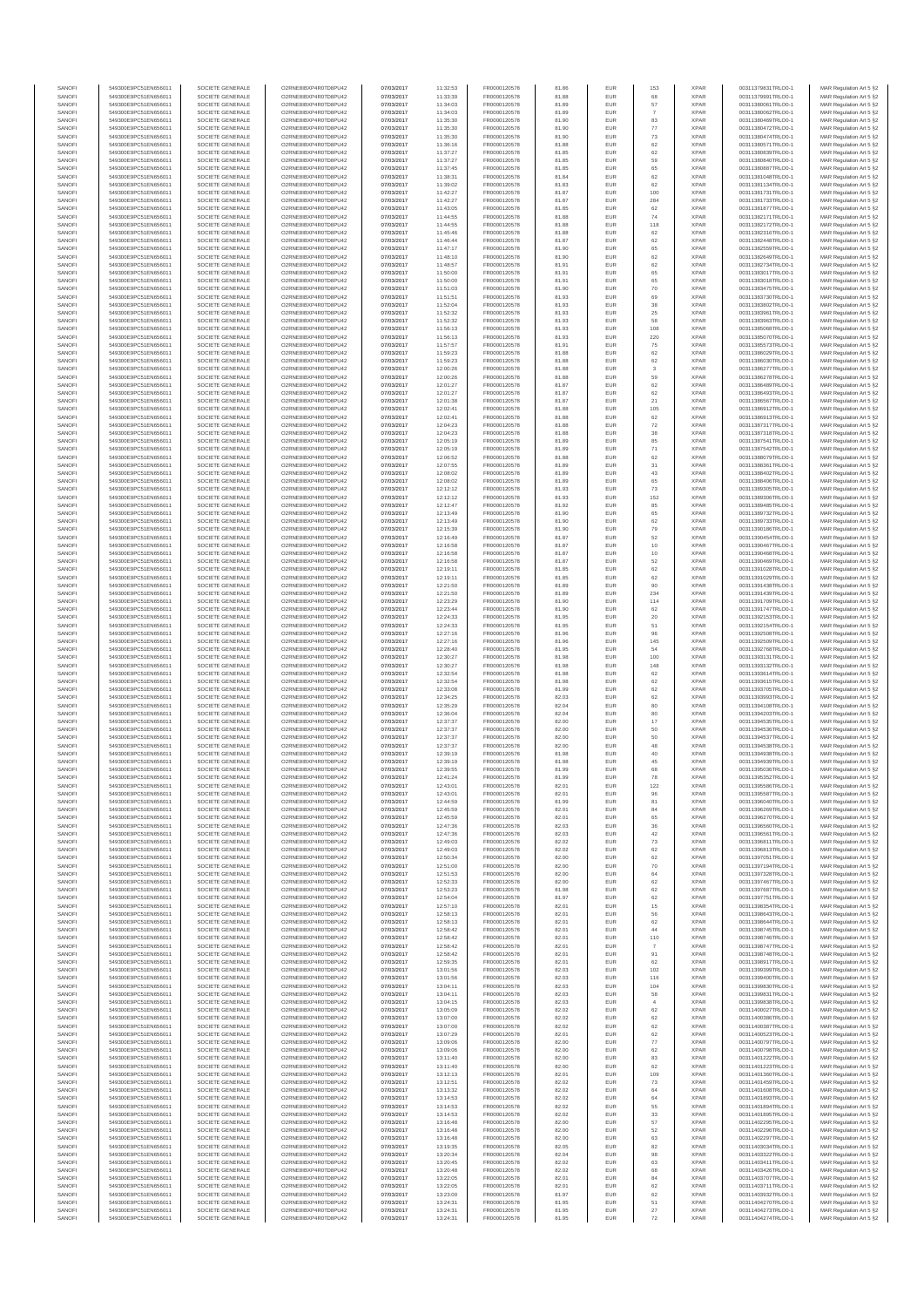| SANOFI           | 549300E9PC51EN656011                         | SOCIETE GENERALE                     | O2RNE8IBXP4R0TD8PU42                         | 07/03/2017               | 13:25:17             | FR0000120578                 | 81.95          | EUR               | 62                   | <b>XPAR</b>                | 00311404494TRLO0-1                       | MAR Regulation Art 5 §2                             |
|------------------|----------------------------------------------|--------------------------------------|----------------------------------------------|--------------------------|----------------------|------------------------------|----------------|-------------------|----------------------|----------------------------|------------------------------------------|-----------------------------------------------------|
| SANOFI<br>SANOFI | 549300E9PC51EN656011<br>549300E9PC51EN656011 | SOCIETE GENERALE<br>SOCIETE GENERALE | O2RNE8IBXP4R0TD8PU42<br>O2RNE8IBXP4R0TD8PU42 | 07/03/2017<br>07/03/2017 | 13:26:11<br>13:27:42 | FR0000120578<br>FR0000120578 | 81.96<br>81.97 | EUR<br><b>EUR</b> | 63<br>142            | <b>XPAR</b><br><b>XPAR</b> | 00311404592TRLO0-1<br>00311404825TRLO0-1 | MAR Regulation Art 5 §2<br>MAR Regulation Art 5 §2  |
| SANOFI           | 549300E9PC51EN656011                         | SOCIETE GENERALE                     |                                              | 07/03/2017               | 13:29:50             | FR0000120578                 | 82.00          | EUR               | 107                  | <b>XPAF</b>                | 00311405287TRLO0-1                       | MAR Regulation Art 5 §2                             |
| SANOFI<br>SANOFI | 549300E9PC51EN656011<br>549300E9PC51EN656011 | SOCIETE GENERALE<br>SOCIETE GENERALE | O2RNE8IBXP4R0TD8PU42<br>O2RNE8IBXP4R0TD8PU42 | 07/03/2017<br>07/03/2017 | 13:29:50<br>13:30:23 | FR0000120578<br>FR0000120578 | 82.00<br>81.98 | EUR<br>EUR        | 92<br>62             | <b>XPAR</b><br><b>XPAR</b> | 00311405288TRLO0-1<br>00311405411TRLO0-1 | MAR Regulation Art 5 §2<br>MAR Regulation Art 5 §2  |
| SANOFI           | 549300E9PC51EN656011                         | SOCIETE GENERALE                     | O2RNE8IBXP4R0TD8PU42                         | 07/03/2017               | 13:32:35             | FR0000120578                 | 81.98          | EUR               | 102                  | <b>XPAR</b>                | 00311405842TRLO0-1                       | MAR Regulation Art 5 §2                             |
| SANOFI           | 549300E9PC51EN656011                         | SOCIETE GENERALE                     | O2RNE8IBXP4R0TD8PU42                         | 07/03/2017               | 13:32:35             | FR0000120578                 | 81.98          | EUR               | 117                  | <b>XPAR</b>                | 00311405845TRLO0-1                       | MAR Regulation Art 5 §2                             |
| SANOFI<br>SANOFI | 549300E9PC51EN656011<br>549300E9PC51EN656011 | SOCIETE GENERALE<br>SOCIETE GENERALE | O2RNE8IBXP4R0TD8PU42<br>O2RNE8IBXP4R0TD8PU42 | 07/03/2017<br>07/03/2017 | 13:32:57<br>13:34:00 | FR0000120578<br>FR0000120578 | 81.99<br>82.00 | EUR<br>EUR        | 102<br>104           | <b>XPAR</b><br><b>XPAR</b> | 00311406004TRLO0-1<br>00311406213TRLO0-1 | MAR Regulation Art 5 §2<br>MAR Regulation Art 5 §2  |
| SANOFI           | 549300E9PC51EN656011                         | SOCIETE GENERALE                     | O2RNE8IBXP4R0TD8PU42                         | 07/03/2017               | 13:34:00             | FR0000120578                 | 82.00          | EUR               | 78                   | <b>XPAF</b>                | 00311406214TRLO0-1                       | MAR Regulation Art 5 §2                             |
| SANOFI<br>SANOFI | 549300E9PC51EN656011<br>549300E9PC51EN656011 | SOCIETE GENERALE<br>SOCIETE GENERALE | O2RNE8IBXP4R0TD8PU42<br>O2RNE8IBXP4R0TD8PU42 | 07/03/2017<br>07/03/2017 | 13:35:02<br>13:35:37 | FR0000120578<br>FR0000120578 | 81.98<br>81.99 | EUR<br>EUR        | 65<br>49             | <b>XPAR</b><br><b>XPAF</b> | 00311406430TRLO0-1<br>00311406574TRLO0-1 | MAR Regulation Art 5 \$2<br>MAR Regulation Art 5 §2 |
| SANOFI           | 549300E9PC51EN656011                         | SOCIETE GENERALE                     | O2RNE8IBXP4R0TD8PU42                         | 07/03/2017               | 13:35:37             | FR0000120578                 | 81.99          | EUR               | 18                   | <b>XPAR</b>                | 00311406575TRLO0-1                       | MAR Regulation Art 5 §2                             |
| SANOFI<br>SANOFI | 549300E9PC51EN656011<br>549300E9PC51EN656011 | SOCIETE GENERALE<br>SOCIETE GENERALE | O2RNE8IBXP4R0TD8PU42<br>O2RNE8IBXP4R0TD8PU42 | 07/03/2017<br>07/03/2017 | 13:36:02<br>13:37:34 | FR0000120578<br>FR0000120578 | 81.98<br>82.01 | EUR<br>EUR        | 62<br>98             | <b>XPAR</b><br><b>XPAR</b> | 00311406641TRLO0-1<br>00311407003TRLO0-1 | MAR Regulation Art 5 §2<br>MAR Regulation Art 5 §2  |
| SANOFI           | 549300E9PC51EN656011                         | SOCIETE GENERALE                     | O2RNE8IBXP4R0TD8PU42                         | 07/03/2017               | 13:37:34             | FR0000120578                 | 82.01          | EUR               | 63                   | <b>XPAR</b>                | 00311407005TRLO0-1                       | MAR Regulation Art 5 §2                             |
| SANOFI<br>SANOFI | 549300E9PC51EN656011<br>549300E9PC51EN656011 | SOCIETE GENERALE<br>SOCIETE GENERALE | O2RNE8IBXP4R0TD8PU42<br>O2RNE8IBXP4R0TD8PU42 | 07/03/2017<br>07/03/2017 | 13:39:41<br>13:39:58 | FR0000120578<br>FR0000120578 | 82.06<br>82.04 | EUR<br>EUR        | 102                  | <b>XPAR</b><br><b>XPAR</b> | 00311407649TRLO0-1<br>00311407723TRLO0-1 | MAR Regulation Art 5 §2                             |
| SANOFI           | 549300E9PC51EN656011                         | SOCIETE GENERALE                     | O2RNE8IBXP4R0TD8PU42                         | 07/03/2017               | 13:40:47             | FR0000120578                 | 82.00          | EUR               | 177<br>62            | <b>XPAF</b>                | 00311407897TRLO0-1                       | MAR Regulation Art 5 §2<br>MAR Regulation Art 5 §2  |
| SANOFI           | 549300E9PC51EN656011                         | SOCIETE GENERALE                     | O2RNE8IBXP4R0TD8PU42                         | 07/03/2017               | 13:42:14             | FR0000120578                 | 82.01          | EUR               | 62                   | <b>XPAR</b>                | 00311408188TRLO0-1                       | MAR Regulation Art 5 §2                             |
| SANOFI<br>SANOFI | 549300E9PC51EN656011<br>549300E9PC51EN656011 | SOCIETE GENERALE<br>SOCIETE GENERALE | O2RNE8IBXP4R0TD8PU42<br>O2RNE8IBXP4R0TD8PU42 | 07/03/2017<br>07/03/2017 | 13:42:14<br>13:43:13 | FR0000120578<br>FR0000120578 | 82.01<br>82.02 | EUR<br>EUR        | 62<br>84             | <b>XPAR</b><br><b>XPAR</b> | 00311408189TRLO0-1<br>00311408366TRLO0-1 | MAR Regulation Art 5 §2<br>MAR Regulation Art 5 §2  |
| SANOFI           | 549300E9PC51EN656011                         | SOCIETE GENERALE                     | O2RNE8IBXP4R0TD8PU42                         | 07/03/2017               | 13:43:13             | FR0000120578                 | 82.02          | EUR               | 62                   | <b>XPAR</b>                | 00311408367TRLO0-1                       | MAR Regulation Art 5 §2                             |
| SANOFI<br>SANOFI | 549300E9PC51EN656011<br>549300E9PC51EN656011 | SOCIETE GENERALE<br>SOCIETE GENERALE | O2RNE8IBXP4R0TD8PU42<br>O2RNE8IBXP4R0TD8PU42 | 07/03/2017<br>07/03/2017 | 13:43:55<br>13:45:12 | FR0000120578<br>FR0000120578 | 82.02<br>82.01 | EUR<br>EUR        | 62<br>62             | <b>XPAR</b><br><b>XPAR</b> | 00311408513TRLO0-1<br>00311408744TRLO0-1 | MAR Regulation Art 5 §2<br>MAR Regulation Art 5 §2  |
| SANOFI           | 549300E9PC51EN656011                         | SOCIETE GENERALE                     | O2RNE8IBXP4R0TD8PU42                         | 07/03/2017               | 13:45:12             | FR0000120578                 | 82.01          | EUR               | 62                   | <b>XPAR</b>                | 00311408745TRLO0-1                       | MAR Regulation Art 5 §2                             |
| SANOFI           | 549300E9PC51EN656011                         | SOCIETE GENERALE                     | O2RNE8IBXP4R0TD8PU42                         | 07/03/2017               | 13:46:46             | FR0000120578                 | 82.03          | EUR               | 95                   | <b>XPAR</b>                | 00311409007TRLO0-1                       | MAR Regulation Art 5 §2                             |
| SANOFI<br>SANOFI | 549300E9PC51EN656011<br>549300E9PC51EN656011 | SOCIETE GENERALE<br>SOCIETE GENERALE | O2RNE8IBXP4R0TD8PU42<br>O2RNE8IBXP4R0TD8PU42 | 07/03/2017<br>07/03/2017 | 13:46:46<br>13:47:08 | FR0000120578<br>FR0000120578 | 82.03<br>81.98 | EUR<br>EUR        | 62<br>62             | <b>XPAR</b><br><b>XPAR</b> | 00311409008TRLO0-1<br>00311409105TRLO0-1 | MAR Regulation Art 5 §2<br>MAR Regulation Art 5 §2  |
| SANOFI           | 549300E9PC51EN656011                         | SOCIETE GENERALE                     | O2RNE8IBXP4R0TD8PU42                         | 07/03/2017               | 13:48:14             | FR0000120578                 | 81.90          | EUR               | 69                   | <b>XPAF</b>                | 00311409357TRLO0-1                       | MAR Regulation Art 5 §2                             |
| SANOFI<br>SANOFI | 549300E9PC51EN656011<br>549300E9PC51EN656011 | SOCIETE GENERALE<br>SOCIETE GENERALE | O2RNE8IBXP4R0TD8PU42<br>O2RNE8IBXP4R0TD8PU42 | 07/03/2017<br>07/03/2017 | 13:48:14<br>13:49:46 | FR0000120578<br>FR0000120578 | 81.90<br>81.91 | EUR<br>EUR        | 65<br>63             | <b>XPAR</b><br><b>XPAR</b> | 00311409358TRLO0-1<br>00311409805TRLO0-1 | MAR Regulation Art 5 §2<br>MAR Regulation Art 5 §2  |
| SANOFI           | 549300E9PC51EN656011                         | SOCIETE GENERALE                     | O2RNE8IBXP4R0TD8PU42                         | 07/03/2017               | 13:49:46             | FR0000120578                 | 81.91          | EUR               | 109                  | <b>XPAR</b>                | 00311409806TRLO0-1                       | MAR Regulation Art 5 §2                             |
| SANOFI<br>SANOFI | 549300E9PC51EN656011<br>549300E9PC51EN656011 | SOCIETE GENERALE<br>SOCIETE GENERALE | O2RNE8IBXP4R0TD8PU42<br>O2RNE8IBXP4R0TD8PU42 | 07/03/2017<br>07/03/2017 | 13:51:05<br>13:52:00 | FR0000120578<br>FR0000120578 | 81.87<br>81.87 | EUR<br>EUR        | 62<br>86             | <b>XPAR</b><br><b>XPAR</b> | 00311410086TRLO0-1<br>00311410273TRLO0-1 | MAR Regulation Art 5 §2<br>MAR Regulation Art 5 §2  |
| SANOFI           | 549300E9PC51EN656011                         | SOCIETE GENERALE                     | O2RNE8IBXP4R0TD8PU42                         | 07/03/2017               | 13:52:00             | FR0000120578                 | 81.87          | EUR               | $\overline{1}$       | <b>XPAR</b>                | 00311410274TRLO0-1                       | MAR Regulation Art 5 §2                             |
| SANOFI           | 549300E9PC51EN656011                         | SOCIETE GENERALE                     | O2RNE8IBXP4R0TD8PU42                         | 07/03/2017               | 13:52:00             | FR0000120578<br>FR0000120578 | 81.87          | EUR               | 86                   | <b>XPAR</b>                | 00311410275TRLO0-1                       | MAR Regulation Art 5 §2                             |
| SANOFI<br>SANOFI | 549300E9PC51EN656011<br>549300E9PC51EN656011 | SOCIETE GENERALE<br>SOCIETE GENERALE | O2RNE8IBXP4R0TD8PU42<br>O2RNE8IBXP4R0TD8PU42 | 07/03/2017<br>07/03/2017 | 13:55:39<br>13:55:39 | FR0000120578                 | 81.89<br>81.89 | EUR<br>EUR        | 89<br>246            | <b>XPAR</b><br><b>XPAR</b> | 00311411011TRLO0-1<br>00311411012TRLO0-1 | MAR Regulation Art 5 §2<br>MAR Regulation Art 5 §2  |
| SANOFI           | 549300E9PC51EN656011                         | SOCIETE GENERALE                     | O2RNE8IBXP4R0TD8PU42                         | 07/03/2017               | 13:56:15             | FR0000120578                 | 81.89          | EUR               | 62                   | <b>XPAR</b>                | 00311411125TRLO0-1                       | MAR Regulation Art 5 §2                             |
| SANOFI<br>SANOFI | 549300E9PC51EN656011<br>549300E9PC51EN656011 | SOCIETE GENERALE<br>SOCIETE GENERALE | O2RNE8IBXP4R0TD8PU42<br>O2RNE8IBXP4R0TD8PU42 | 07/03/2017<br>07/03/2017 | 13:56:42<br>13:57:06 | FR0000120578<br>FR0000120578 | 81.88<br>81.86 | EUR<br>EUR        | 67<br>62             | <b>XPAR</b><br><b>XPAR</b> | 00311411174TRLO0-1<br>00311411292TRLO0-1 | MAR Regulation Art 5 §2<br>MAR Regulation Art 5 §2  |
| SANOFI           | 549300E9PC51EN656011                         | SOCIETE GENERALE                     | O2RNE8IBXP4R0TD8PU42                         | 07/03/2017               | 13:57:56             | FR0000120578                 | 81.84          | EUR               | 69                   | <b>XPAR</b>                | 00311411470TRLO0-1                       | MAR Regulation Art 5 §2                             |
| SANOFI<br>SANOFI | 549300E9PC51EN656011<br>549300E9PC51EN656011 | SOCIETE GENERALE<br>SOCIETE GENERALE | O2RNE8IBXP4R0TD8PU42<br>O2RNE8IBXP4R0TD8PU42 | 07/03/2017<br>07/03/2017 | 13:57:56<br>13:58:31 | FR0000120578<br>FR0000120578 | 81.84<br>81.82 | EUR<br>EUR        | 62<br>66             | <b>XPAR</b><br><b>XPAR</b> | 00311411473TRLO0-1<br>00311411644TRLO0-1 | MAR Regulation Art 5 §2<br>MAR Regulation Art 5 §2  |
| SANOFI           | 549300E9PC51EN656011                         | SOCIETE GENERALE                     | O2RNE8IBXP4R0TD8PU42                         | 07/03/2017               | 13:58:31             | FR0000120578                 | 81.82          | EUR               | 62                   | <b>XPAF</b>                | 00311411646TRLO0-1                       | MAR Regulation Art 5 §2                             |
| SANOFI           | 549300E9PC51EN656011                         | SOCIETE GENERALE                     | O2RNE8IBXP4R0TD8PU42<br>O2RNE8IBXP4R0TD8PU42 | 07/03/2017               | 13:59:00             | FR0000120578                 | 81.80          | EUR               | 62                   | <b>XPAR</b>                | 00311411801TRLO0-1                       | MAR Regulation Art 5 §2                             |
| SANOFI<br>SANOFI | 549300E9PC51EN656011<br>549300E9PC51EN656011 | SOCIETE GENERALE<br>SOCIETE GENERALE | O2RNE8IBXP4R0TD8PU42                         | 07/03/2017<br>07/03/2017 | 13:59:39<br>13:59:39 | FR0000120578<br>FR0000120578 | 81.80<br>81.80 | EUR<br>EUR        | 57<br>62             | <b>XPAR</b><br><b>XPAR</b> | 00311411966TRLO0-1<br>00311411967TRLO0-1 | MAR Regulation Art 5 §2<br>MAR Regulation Art 5 §2  |
| SANOFI           | 549300E9PC51EN656011                         | SOCIETE GENERALE                     | O2RNE8IBXP4R0TD8PU42                         | 07/03/2017               | 13:59:52             | FR0000120578                 | 81.71          | EUR               | ${\bf 28}$           | <b>XPAR</b>                | 00311412013TRLO0-1                       | MAR Regulation Art 5 §2                             |
| SANOFI<br>SANOFI | 549300E9PC51EN656011<br>549300E9PC51EN656011 | SOCIETE GENERALE<br>SOCIETE GENERALE | O2RNE8IBXP4R0TD8PU42<br>O2RNE8IBXP4R0TD8PU42 | 07/03/2017<br>07/03/2017 | 13:59:59<br>14:01:34 | FR0000120578<br>FR0000120578 | 81.71<br>81.78 | EUR<br>EUR        | 34<br>156            | <b>XPAR</b><br><b>XPAR</b> | 00311412038TRLO0-1<br>00311412390TRLO0-1 | MAR Regulation Art 5 §2<br>MAR Regulation Art 5 §2  |
| SANOFI           | 549300E9PC51EN656011                         | SOCIETE GENERALE                     | O2RNE8IBXP4R0TD8PU42                         | 07/03/2017               | 14:01:34             | FR0000120578                 | 81.78          | EUR               | 134                  | <b>XPAF</b>                | 00311412391TRLO0-1                       | MAR Regulation Art 5 §2                             |
| SANOFI<br>SANOFI | 549300E9PC51EN656011<br>549300E9PC51EN656011 | SOCIETE GENERALE<br>SOCIETE GENERALE | O2RNE8IBXP4R0TD8PU42<br>O2RNE8IBXP4R0TD8PU42 | 07/03/2017<br>07/03/2017 | 14:01:52<br>14:02:45 | FR0000120578<br>FR0000120578 | 81.78<br>81.78 | EUR<br>EUR        | 62<br>82             | <b>XPAR</b><br><b>XPAF</b> | 00311412448TRLO0-1<br>00311412621TRLO0-1 | MAR Regulation Art 5 §2                             |
| SANOFI           | 549300E9PC51EN656011                         | SOCIETE GENERALE                     | O2RNE8IBXP4R0TD8PU42                         | 07/03/2017               | 14:02:45             | FR0000120578                 | 81.78          | EUR               | 91                   | <b>XPAR</b>                | 00311412623TRLO0-1                       | MAR Regulation Art 5 §2<br>MAR Regulation Art 5 §2  |
| SANOFI           | 549300E9PC51EN656011                         | SOCIETE GENERALE                     | O2RNE8IBXP4R0TD8PU42                         | 07/03/2017               | 14:03:26             | FR0000120578                 | 81.79          | EUR               | 72                   | <b>XPAR</b>                | 00311412793TRLO0-1                       | MAR Regulation Art 5 §2                             |
| SANOFI<br>SANOFI | 549300E9PC51EN656011<br>549300E9PC51EN656011 | SOCIETE GENERALE<br>SOCIETE GENERALE | O2RNE8IBXP4R0TD8PU42<br>O2RNE8IBXP4R0TD8PU42 | 07/03/2017<br>07/03/2017 | 14:03:26<br>14:03:42 | FR0000120578<br>FR0000120578 | 81.79<br>81.78 | EUR<br>EUR        | 62<br>$34\,$         | <b>XPAR</b><br><b>XPAR</b> | 00311412794TRLO0-1<br>00311412847TRLO0-1 | MAR Regulation Art 5 §2<br>MAR Regulation Art 5 §2  |
| SANOFI           | 549300E9PC51EN656011                         | SOCIETE GENERALE                     | O2RNE8IBXP4R0TD8PU42                         | 07/03/2017               | 14:03:47             | FR0000120578                 | 81.78          | EUR               | $\sqrt{28}$          | <b>XPAR</b>                | 00311412855TRLO0-1                       | MAR Regulation Art 5 §2                             |
| SANOFI<br>SANOFI | 549300E9PC51EN656011<br>549300E9PC51EN656011 | SOCIETE GENERALE<br>SOCIETE GENERALE | O2RNE8IBXP4R0TD8PU42<br>O2RNE8IBXP4R0TD8PU42 | 07/03/2017<br>07/03/2017 | 14:04:20<br>14:04:21 | FR0000120578<br>FR0000120578 | 81.78<br>81.78 | EUR<br>EUR        | 22<br>25             | <b>XPAR</b><br><b>XPAR</b> | 00311412966TRLO0-1<br>00311412967TRLO0-1 | MAR Regulation Art 5 §2<br>MAR Regulation Art 5 §2  |
| SANOFI           | 549300E9PC51EN656011                         | SOCIETE GENERALE                     | O2RNE8IBXP4R0TD8PU42                         | 07/03/2017               | 14:04:52             | FR0000120578                 | 81.80          | EUR               | 88                   | <b>XPAR</b>                | 00311413048TRLO0-1                       | MAR Regulation Art 5 §2                             |
| SANOFI           | 549300E9PC51EN656011                         | SOCIETE GENERALE                     | O2RNE8IBXP4R0TD8PU42<br>O2RNE8IBXP4R0TD8PU42 | 07/03/2017               | 14:04:52             | FR0000120578                 | 81.80          | EUR               | 107<br>181           | <b>XPAR</b><br><b>XPAR</b> | 00311413049TRLO0-1                       | MAR Regulation Art 5 §2<br>MAR Regulation Art 5 §2  |
| SANOFI<br>SANOFI | 549300E9PC51EN656011<br>549300E9PC51EN656011 | SOCIETE GENERALE<br>SOCIETE GENERALE | O2RNE8IBXP4R0TD8PU42                         | 07/03/2017<br>07/03/2017 | 14:06:03<br>14:06:03 | FR0000120578<br>FR0000120578 | 81.81<br>81.81 | EUR<br>EUR        | 114                  | <b>XPAR</b>                | 00311413347TRLO0-1<br>00311413348TRLO0-1 | MAR Regulation Art 5 §2                             |
| SANOFI           | 549300E9PC51EN656011                         | SOCIETE GENERALE                     | O2RNE8IBXP4R0TD8PU42                         | 07/03/2017               | 14:07:22             | FR0000120578                 | 81.86          | EUR               | 161                  | <b>XPAR</b>                | 00311413662TRLO0-1                       | MAR Regulation Art 5 §2                             |
| SANOFI<br>SANOFI | 549300E9PC51EN656011<br>549300E9PC51EN656011 | SOCIETE GENERALE<br>SOCIETE GENERALE | O2RNE8IBXP4R0TD8PU42<br>O2RNE8IBXP4R0TD8PU42 | 07/03/2017<br>07/03/2017 | 14:07:22<br>14:08:04 | FR0000120578<br>FR0000120578 | 81.86<br>81.87 | EUR<br>EUR        | 101<br>81            | <b>XPAR</b><br><b>XPAF</b> | 00311413663TRLO0-1<br>00311413795TRLO0-1 | MAR Regulation Art 5 §2<br>MAR Regulation Art 5 §2  |
| SANOFI           | 549300E9PC51EN656011                         | SOCIETE GENERALE                     | O2RNE8IBXP4R0TD8PU42                         | 07/03/2017               | 14:08:06             | FR0000120578                 | 81.86          | EUR               | 62                   | <b>XPAR</b>                | 00311413810TRLO0-1                       | MAR Regulation Art 5 §2                             |
| SANOFI<br>SANOFI | 549300E9PC51EN656011<br>549300E9PC51EN656011 | SOCIETE GENERALE<br>SOCIETE GENERALE | O2RNE8IBXP4R0TD8PU42<br>O2RNE8IBXP4R0TD8PU42 | 07/03/2017<br>07/03/2017 | 14:08:28<br>14:09:07 | FR0000120578<br>FR0000120578 | 81.83<br>81.80 | EUR<br>EUR        | 62<br>62             | <b>XPAR</b><br><b>XPAR</b> | 00311413913TRLO0-1<br>00311414102TRLO0-1 | MAR Regulation Art 5 §2<br>MAR Regulation Art 5 §2  |
| SANOFI           | 549300E9PC51EN656011                         | SOCIETE GENERALE                     | O2RNE8IBXP4R0TD8PU42                         | 07/03/2017               | 14:09:07             | FR0000120578                 | 81.80          | EUR               | 62                   | <b>XPAR</b>                | 00311414103TRLO0-1                       | MAR Regulation Art 5 §2                             |
| SANOFI           | 549300E9PC51EN656011                         | SOCIETE GENERALE                     | O2RNE8IBXP4R0TD8PU42<br>O2RNE8IBXP4R0TD8PU42 | 07/03/2017               | 14:09:48             | FR0000120578                 | 81.81          | EUR               | 99                   | <b>XPAR</b>                | 00311414299TRLO0-1                       | MAR Regulation Art 5 §2                             |
| SANOFI<br>SANOFI | 549300E9PC51EN656011<br>549300E9PC51EN656011 | SOCIETE GENERALE<br>SOCIETE GENERALE | O2RNE8IBXP4R0TD8PLI42                        | 07/03/2017<br>07/03/2017 | 14:09:48<br>14:10:30 | FR0000120578<br>FR0000120578 | 81.81<br>81.80 | EUR<br>EUR        | 69<br>56             | <b>XPAR</b><br><b>XPAR</b> | 00311414301TRLO0-1<br>00311414480TRLO0-1 | MAR Regulation Art 5 §2<br>MAR Regulation Art 5 §2  |
| SANOFI           | 549300E9PC51EN656011                         | SOCIETE GENERALE                     | O2RNE8IBXP4R0TD8PU42                         | 07/03/2017               | 14:10:30             | FR0000120578                 | 81.80          | EUR               | $17\,$               | <b>XPAR</b>                | 00311414481TRLO0-1                       | MAR Regulation Art 5 §2                             |
| SANOFI<br>SANOFI | 549300E9PC51EN656011<br>549300E9PC51EN656011 | SOCIETE GENERALE<br>SOCIETE GENERALE | O2RNE8IBXP4R0TD8PU42<br>O2RNE8IBXP4R0TD8PU42 | 07/03/2017<br>07/03/2017 | 14:10:39<br>14:11:44 | FR0000120578<br>FR0000120578 | 81.75<br>81.72 | EUR<br>EUR        | 62<br>107            | <b>XPAR</b><br><b>XPAR</b> | 00311414601TRLO0-1<br>00311414845TRLO0-1 | MAR Regulation Art 5 §2<br>MAR Regulation Art 5 §2  |
| SANOFI           | 549300E9PC51EN656011                         | SOCIETE GENERALE                     | O2RNE8IBXP4R0TD8PU42                         | 07/03/2017               | 14:11:44             | FR0000120578                 | 81.72          | EUR               | 60                   | <b>XPAR</b>                | 00311414846TRLO0-1                       | MAR Regulation Art 5 §2                             |
| SANOFI<br>SANOFI | 549300E9PC51EN656011<br>549300E9PC51EN656011 | SOCIETE GENERALE<br>SOCIETE GENERALE | O2RNE8IBXP4R0TD8PU42<br>O2RNE8IBXP4R0TD8PU42 | 07/03/2017<br>07/03/2017 | 14:12:03             | FR0000120578<br>FR0000120578 | 81.71<br>81.69 | EUR<br>EUR        | 71                   | <b>XPAR</b><br><b>XPAR</b> | 00311414908TRLO0-1<br>00311414948TRLO0-1 | MAR Regulation Art 5 §2<br>MAR Regulation Art 5 §2  |
| SANOFI           | 549300E9PC51EN656011                         | SOCIETE GENERALE                     | O2RNE8IBXP4R0TD8PU42                         | 07/03/2017               | 14:12:13<br>14:12:52 | FR0000120578                 | 81.66          | EUR               | 62<br>80             | <b>XPAR</b>                | 00311415048TRLO0-1                       | MAR Regulation Art 5 §2                             |
| SANOFI           | 549300E9PC51EN656011                         | SOCIETE GENERALE                     | O2RNE8IBXP4R0TD8PU42                         | 07/03/2017               | 14:12:52             | FR0000120578                 | 81.66          | EUR               | 62                   | <b>XPAR</b>                | 00311415053TRLO0-1                       | MAR Regulation Art 5 §2                             |
| SANOFI<br>SANOFI | 549300E9PC51EN656011<br>549300E9PC51EN656011 | SOCIETE GENERALE<br>SOCIETE GENERALE | O2RNE8IBXP4R0TD8PU42<br>O2RNE8IBXP4R0TD8PU42 | 07/03/2017<br>07/03/2017 | 14:13:22<br>14:13:22 | FR0000120578<br>FR0000120578 | 81.64<br>81.64 | EUR<br><b>EUR</b> | 62<br>53             | <b>XPAR</b><br><b>XPAR</b> | 00311415296TRLO0-1<br>00311415297TRLO0-1 | MAR Regulation Art 5 §2<br>MAR Regulation Art 5 §2  |
| SANOF            | 549300E9PC51EN656011                         | SOCIETE GENERALE                     | O2RNE8IBXP4R0TD8PU42                         | 07/03/2017               | 14:13:34             | FR0000120578                 | 81.64          |                   |                      | <b>XPAF</b>                | 00311415388TRLO0-1                       | MAR Regulation Art 5 §2                             |
| SANOFI<br>SANOFI | 549300E9PC51EN656011<br>549300E9PC51EN656011 | SOCIETE GENERALE<br>SOCIETE GENERALE | O2RNE8IBXP4R0TD8PU42<br>O2RNE8IBXP4R0TD8PU42 | 07/03/2017<br>07/03/2017 | 14:13:34<br>14:14:06 | FR0000120578<br>FR0000120578 | 81.63<br>81.63 | <b>EUR</b><br>EUR | 204<br>279           | <b>XPAR</b><br><b>XPAR</b> | 00311415389TRLO0-1<br>00311415534TRLO0-1 | MAR Regulation Art 5 §2<br>MAR Regulation Art 5 §2  |
| SANOFI           | 549300E9PC51EN656011                         | SOCIETE GENERALE                     | O2RNE8IBXP4R0TD8PU42                         | 07/03/2017               | 14:14:21             | FR0000120578                 | 81.63          | <b>EUR</b>        | 256                  | <b>XPAR</b>                | 00311415634TRLO0-1                       | MAR Regulation Art 5 §2                             |
| SANOFI<br>SANOFI | 549300E9PC51EN656011<br>549300E9PC51EN656011 | SOCIETE GENERALE<br>SOCIETE GENERALE | O2RNE8IBXP4R0TD8PU42<br>O2RNE8IBXP4R0TD8PU42 | 07/03/2017<br>07/03/2017 | 14:14:21<br>14:14:21 | FR0000120578<br>FR0000120578 | 81.63<br>81.63 | EUR<br>EUR        | 57<br>62             | <b>XPAR</b><br><b>XPAR</b> | 00311415638TRLO0-1<br>00311415639TRLO0-1 | MAR Regulation Art 5 §2<br>MAR Regulation Art 5 §2  |
| SANOFI           | 549300E9PC51EN656011                         | SOCIETE GENERALE                     | O2RNE8IBXP4R0TD8PU42                         | 07/03/2017               | 14:14:21             | FR0000120578                 | 81.63          | EUR               | 62                   | <b>XPAR</b>                | 00311415640TRLO0-1                       | MAR Regulation Art 5 §2                             |
| SANOFI           | 549300E9PC51EN656011                         | SOCIETE GENERALE                     | O2RNE8IBXP4R0TD8PU42                         | 07/03/2017               | 14:14:21             | FR0000120578                 | 81.63          | EUR               | 245                  | <b>XPAR</b>                | 00311415641TRLO0-1                       | MAR Regulation Art 5 §2                             |
| SANOFI<br>SANOFI | 549300E9PC51EN656011<br>549300E9PC51EN656011 | SOCIETE GENERALE<br>SOCIETE GENERALE | O2RNE8IBXP4R0TD8PU42<br>O2RNE8IBXP4R0TD8PU42 | 07/03/2017<br>07/03/2017 | 14:14:21<br>14:14:21 | FR0000120578<br>FR0000120578 | 81.63<br>81.63 | <b>EUR</b><br>EUR | 245<br>306           | <b>XPAR</b><br><b>XPAR</b> | 00311415642TRLO0-1<br>00311415643TRLO0-1 | MAR Regulation Art 5 §2<br>MAR Regulation Art 5 §2  |
| SANOFI           | 549300E9PC51EN656011                         | SOCIETE GENERALE                     | O2RNE8IBXP4R0TD8PU42                         | 07/03/2017               | 14:14:21             | FR0000120578                 | 81.63          | <b>EUR</b>        | 306                  | <b>XPAR</b>                | 00311415644TRLO0-1                       | MAR Regulation Art 5 §2                             |
| SANOFI<br>SANOFI | 549300E9PC51EN656011<br>549300E9PC51EN656011 | SOCIETE GENERALE<br>SOCIETE GENERALE | O2RNE8IBXP4R0TD8PU42<br>O2RNE8IBXP4R0TD8PU42 | 07/03/2017<br>07/03/2017 | 14:14:21<br>14:14:21 | FR0000120578<br>FR0000120578 | 81.63<br>81.63 | EUR<br>EUR        | 490<br>1 1 8 1       | <b>XPAR</b><br><b>XPAR</b> | 00311415645TRLO0-1<br>00311415646TRLO0-1 | MAR Regulation Art 5 §2<br>MAR Regulation Art 5 §2  |
| SANOFI           | 549300E9PC51EN656011                         | SOCIETE GENERALE                     | O2RNE8IBXP4R0TD8PU42                         | 07/03/2017               | 14:14:40             | FR0000120578                 | 81.60          | EUR               | 62                   | <b>XPAR</b>                | 00311415723TRLO0-1                       | MAR Regulation Art 5 §2                             |
| SANOFI<br>SANOFI | 549300E9PC51EN656011<br>549300E9PC51EN656011 | SOCIETE GENERALE<br>SOCIETE GENERALE | O2RNE8IBXP4R0TD8PU42<br>O2RNE8IBXP4R0TD8PU42 | 07/03/2017<br>07/03/2017 | 14:14:40<br>14:14:59 | FR0000120578<br>FR0000120578 | 81.60<br>81.49 | EUR<br>EUR        | 62<br>62             | <b>XPAR</b><br><b>XPAR</b> | 00311415724TRLO0-1<br>00311415831TRLO0-1 | MAR Regulation Art 5 §2<br>MAR Regulation Art 5 §2  |
| SANOFI           | 549300E9PC51EN656011                         | SOCIETE GENERALE                     | O2RNE8IBXP4R0TD8PU42                         | 07/03/2017               | 14:15:07             | FR0000120578                 | 81.47          | EUR               | 62                   | <b>XPAR</b>                | 00311415880TRLO0-1                       | MAR Regulation Art 5 §2                             |
| SANOFI<br>SANOFI | 549300E9PC51EN656011<br>549300E9PC51EN656011 | SOCIETE GENERALE<br>SOCIETE GENERALE | O2RNE8IBXP4R0TD8PU42<br>O2RNE8IBXP4R0TD8PU42 | 07/03/2017<br>07/03/2017 | 14:15:09<br>14:16:01 | FR0000120578<br>FR0000120578 | 81.46<br>81.53 | <b>EUR</b><br>EUR | 58<br>88             | <b>XPAR</b><br><b>XPAR</b> | 00311415894TRLO0-1<br>00311416077TRLO0-1 | MAR Regulation Art 5 §2                             |
| SANOFI           | 549300E9PC51EN656011                         | SOCIETE GENERALE                     | O2RNE8IBXP4R0TD8PU42                         | 07/03/2017               | 14:16:01             | FR0000120578                 | 81.53          | EUR               | 73                   | <b>XPAR</b>                | 00311416078TRLO0-1                       | MAR Regulation Art 5 §2<br>MAR Regulation Art 5 §2  |
| SANOFI<br>SANOFI | 549300E9PC51EN656011<br>549300E9PC51EN656011 | SOCIETE GENERALE<br>SOCIETE GENERALE | O2RNE8IBXP4R0TD8PU42<br>O2RNE8IBXP4R0TD8PU42 | 07/03/2017<br>07/03/2017 | 14:16:31<br>14:16:31 | FR0000120578<br>FR0000120578 | 81.50<br>81.50 | EUR<br>EUR        | 62<br>62             | <b>XPAR</b><br><b>XPAR</b> | 00311416219TRLO0-1<br>00311416226TRLO0-1 | MAR Regulation Art 5 §2<br>MAR Regulation Art 5 §2  |
| SANOFI           | 549300E9PC51EN656011                         | SOCIETE GENERALE                     | O2RNE8IBXP4R0TD8PU42                         | 07/03/2017               | 14:17:21             | FR0000120578                 | 81.51          | EUR               | 62                   | <b>XPAR</b>                | 00311416382TRLO0-1                       | MAR Regulation Art 5 §2                             |
| SANOFI           | 549300E9PC51EN656011                         | SOCIETE GENERALE                     | O2RNE8IBXP4R0TD8PU42                         | 07/03/2017               | 14:17:21             | FR0000120578                 | 81.51          | EUR               | $62\,$               | XPAR                       | 00311416383TRLO0-1                       | MAR Regulation Art 5 §2                             |
| SANOFI<br>SANOFI | 549300E9PC51EN656011<br>549300E9PC51EN656011 | SOCIETE GENERALE<br>SOCIETE GENERALE | O2RNE8IBXP4R0TD8PU42<br>O2RNE8IBXP4R0TD8PU42 | 07/03/2017<br>07/03/2017 | 14:17:26<br>14:17:55 | FR0000120578<br>FR0000120578 | 81.50<br>81.50 | EUR<br>EUR        | $\overline{9}$<br>53 | <b>XPAR</b><br><b>XPAR</b> | 00311416407TRLO0-1<br>00311416511TRLO0-1 | MAR Regulation Art 5 §2<br>MAR Regulation Art 5 §2  |
| SANOFI           | 549300E9PC51EN656011                         | SOCIETE GENERALE                     | O2RNE8IBXP4R0TD8PU42                         | 07/03/2017               | 14:17:55             | FR0000120578                 | 81.50          | <b>EUR</b>        | 62                   | <b>XPAR</b>                | 00311416513TRLO0-1                       | MAR Regulation Art 5 §2                             |
| SANOFI<br>SANOFI | 549300E9PC51EN656011<br>549300E9PC51EN656011 | SOCIETE GENERALE<br>SOCIETE GENERALE | O2RNE8IBXP4R0TD8PU42<br>O2RNE8IBXP4R0TD8PU42 | 07/03/2017<br>07/03/2017 | 14:18:03<br>14:18:03 | FR0000120578<br>FR0000120578 | 81.50<br>81.50 | EUR<br><b>EUR</b> | 66<br>409            | <b>XPAR</b><br><b>XPAR</b> | 00311416547TRLO0-1<br>00311416549TRLO0-1 | MAR Regulation Art 5 §2                             |
| SANOFI           | 549300E9PC51EN656011                         | SOCIETE GENERALE                     | O2RNE8IBXP4R0TD8PU42                         | 07/03/2017               | 14:18:04             | FR0000120578                 | 81.50          | EUR               | 2 2 3 5              | <b>XPAR</b>                | 00311416553TRLO0-1                       | MAR Regulation Art 5 §2<br>MAR Regulation Art 5 §2  |
| SANOFI<br>SANOFI | 549300E9PC51EN656011                         | SOCIETE GENERALE<br>SOCIETE GENERALE | O2RNE8IBXP4R0TD8PU42<br>O2RNE8IBXP4R0TD8PU42 | 07/03/2017<br>07/03/2017 | 14:18:04<br>14:18:04 | FR0000120578<br>FR0000120578 | 81.50<br>81.50 | EUR<br>EUR        | 100                  | <b>XPAR</b><br><b>XPAR</b> | 00311416555TRLO0-1<br>00311416556TRLO0-1 | MAR Regulation Art 5 §2                             |
| SANOFI           | 549300E9PC51EN656011<br>549300E9PC51EN656011 | SOCIETE GENERALE                     | O2RNE8IBXP4R0TD8PU42                         | 07/03/2017               | 14:18:12             | FR0000120578                 | 81.50          | EUR               | 309<br>97            | <b>XPAR</b>                | 00311416610TRLO0-1                       | MAR Regulation Art 5 §2<br>MAR Regulation Art 5 §2  |
| SANOFI           | 549300E9PC51EN656011                         | SOCIETE GENERALE                     | O2RNE8IBXP4R0TD8PU42                         | 07/03/2017               | 14:18:25             | FR0000120578                 | 81.51          | <b>EUR</b>        | 62                   | <b>XPAR</b>                | 00311416636TRLO0-1                       | MAR Regulation Art 5 §2                             |
| SANOFI<br>SANOFI | 549300E9PC51EN656011<br>549300E9PC51EN656011 | SOCIETE GENERALE<br>SOCIETE GENERALE | O2RNE8IBXP4R0TD8PU42<br>O2RNE8IBXP4R0TD8PU42 | 07/03/2017<br>07/03/2017 | 14:18:25<br>14:18:25 | FR0000120578<br>FR0000120578 | 81.51<br>81.51 | EUR<br><b>EUR</b> | 195<br>214           | <b>XPAR</b><br><b>XPAR</b> | 00311416637TRLO0-1<br>00311416638TRLO0-1 | MAR Regulation Art 5 §2<br>MAR Regulation Art 5 §2  |
| SANOFI           | 549300E9PC51EN656011                         | SOCIETE GENERALE                     | O2RNE8IBXP4R0TD8PU42                         | 07/03/2017               | 14:18:25             | FR0000120578                 | 81.51          | EUR               | 274                  | <b>XPAR</b>                | 00311416639TRLO0-1                       | MAR Regulation Art 5 §2                             |
| SANOFI<br>SANOFI | 549300E9PC51EN656011<br>549300E9PC51EN656011 | SOCIETE GENERALE<br>SOCIETE GENERALE | O2RNE8IBXP4R0TD8PU42<br>O2RNE8IBXP4R0TD8PU42 | 07/03/2017<br>07/03/2017 | 14:18:25<br>14:18:25 | FR0000120578<br>FR0000120578 | 81.51<br>81.51 | <b>EUR</b><br>EUR | 63<br>214            | <b>XPAR</b><br><b>XPAR</b> | 00311416640TRLO0-1<br>00311416641TRLO0-1 | MAR Regulation Art 5 §2<br>MAR Regulation Art 5 §2  |
| SANOFI           | 549300E9PC51EN656011                         | SOCIETE GENERALE                     | O2RNE8IBXP4R0TD8PU42                         | 07/03/2017               | 14:18:25             | FR0000120578                 | 81.51          | EUR               | 132                  | <b>XPAR</b>                | 00311416642TRLO0-1                       | MAR Regulation Art 5 §2                             |
| SANOFI           | 549300E9PC51EN656011                         | SOCIETE GENERALE                     | O2RNE8IBXP4R0TD8PU42                         | 07/03/2017               | 14:18:34             | FR0000120578                 | 81.52<br>81.51 | EUR               | 73                   | <b>XPAR</b>                | 00311416701TRLO0-1                       | MAR Regulation Art 5 §2                             |
| SANOFI<br>SANOFI | 549300E9PC51EN656011<br>549300E9PC51EN656011 | SOCIETE GENERALE<br>SOCIETE GENERALE | O2RNE8IBXP4R0TD8PU42<br>O2RNE8IBXP4R0TD8PU42 | 07/03/2017<br>07/03/2017 | 14:18:38<br>14:18:56 | FR0000120578<br>FR0000120578 | 81.51          | EUR<br><b>EUR</b> | 258<br>83            | XPAR<br><b>XPAR</b>        | 00311416721TRLO0-1<br>00311416779TRLO0-1 | MAR Regulation Art 5 §2<br>MAR Regulation Art 5 §2  |
| SANOFI           | 549300E9PC51EN656011                         | SOCIETE GENERALE                     | O2RNE8IBXP4R0TD8PU42                         | 07/03/2017               | 14:19:16             | FR0000120578                 | 81.51          | EUR               | 68                   | <b>XPAR</b>                | 00311416906TRLO0-1                       | MAR Regulation Art 5 §2                             |
| SANOFI<br>SANOFI | 549300E9PC51EN656011<br>549300E9PC51EN656011 | SOCIETE GENERALE<br>SOCIETE GENERALE | O2RNE8IBXP4R0TD8PU42<br>O2RNE8IBXP4R0TD8PU42 | 07/03/2017<br>07/03/2017 | 14:19:16<br>14:19:16 | FR0000120578<br>FR0000120578 | 81.51<br>81.51 | EUR<br>EUR        | 62<br>62             | <b>XPAR</b><br><b>XPAR</b> | 00311416910TRLO0-1<br>00311416911TRLO0-1 | MAR Regulation Art 5 §2<br>MAR Regulation Art 5 §2  |
| SANOFI           | 549300E9PC51EN656011                         | SOCIETE GENERALE                     | O2RNE8IBXP4R0TD8PU42                         | 07/03/2017               | 14:19:16             | FR0000120578                 | 81.51          | EUR               | 349                  | <b>XPAR</b>                | 00311416912TRLO0-1                       | MAR Regulation Art 5 §2                             |
| SANOFI<br>SANOFI | 549300E9PC51EN656011<br>549300E9PC51EN656011 | SOCIETE GENERALE<br>SOCIETE GENERALE | O2RNE8IBXP4R0TD8PU42<br>O2RNE8IBXP4R0TD8PU42 | 07/03/2017<br>07/03/2017 | 14:19:33<br>14:19:40 | FR0000120578<br>FR0000120578 | 81.45<br>81.44 | EUR<br>EUR        | 62<br>$62\,$         | <b>XPAR</b><br><b>XPAR</b> | 00311416958TRLO0-1<br>00311416978TRLO0-1 | MAR Regulation Art 5 §2<br>MAR Regulation Art 5 §2  |
| SANOFI           | 549300E9PC51EN656011                         | SOCIETE GENERALE                     | O2RNE8IBXP4R0TD8PU42                         | 07/03/2017               | 14:21:14             | FR0000120578                 | 81.44          | EUR               | 113                  | <b>XPAR</b>                | 00311417435TRLO0-1                       | MAR Regulation Art 5 §2                             |
| SANOFI<br>SANOFI | 549300E9PC51EN656011<br>549300E9PC51EN656011 | SOCIETE GENERALE<br>SOCIETE GENERALE | O2RNE8IBXP4R0TD8PU42<br>O2RNE8IBXP4R0TD8PU42 | 07/03/2017<br>07/03/2017 | 14:21:18<br>14:21:18 | FR0000120578<br>FR0000120578 | 81.44<br>81.44 | EUR<br>EUR        | 54<br>140            | <b>XPAR</b><br><b>XPAR</b> | 00311417448TRLO0-1<br>00311417450TRLO0-1 | MAR Regulation Art 5 §2                             |
| SANOFI           | 549300E9PC51EN656011                         | SOCIETE GENERALE                     | O2RNE8IBXP4R0TD8PU42                         | 07/03/2017               | 14:21:38             | FR0000120578                 | 81.44          | EUR               | 142                  | <b>XPAR</b>                | 00311417541TRLO0-1                       | MAR Regulation Art 5 §2<br>MAR Regulation Art 5 §2  |
| SANOFI<br>SANOFI | 549300E9PC51EN656011                         | SOCIETE GENERALE<br>SOCIETE GENERALE | O2RNE8IBXP4R0TD8PU42<br>O2RNE8IBXP4R0TD8PU42 | 07/03/2017<br>07/03/2017 | 14:21:38             | FR0000120578                 | 81.44<br>81.44 | <b>EUR</b><br>EUR | 104<br>56            | <b>XPAR</b><br><b>XPAR</b> | 00311417542TRLO0-1                       | MAR Regulation Art 5 §2                             |
|                  | 549300E9PC51EN656011                         |                                      |                                              |                          | 14:21:41             | FR0000120578                 |                |                   |                      |                            | 00311417549TRLO0-1                       | MAR Regulation Art 5 §2                             |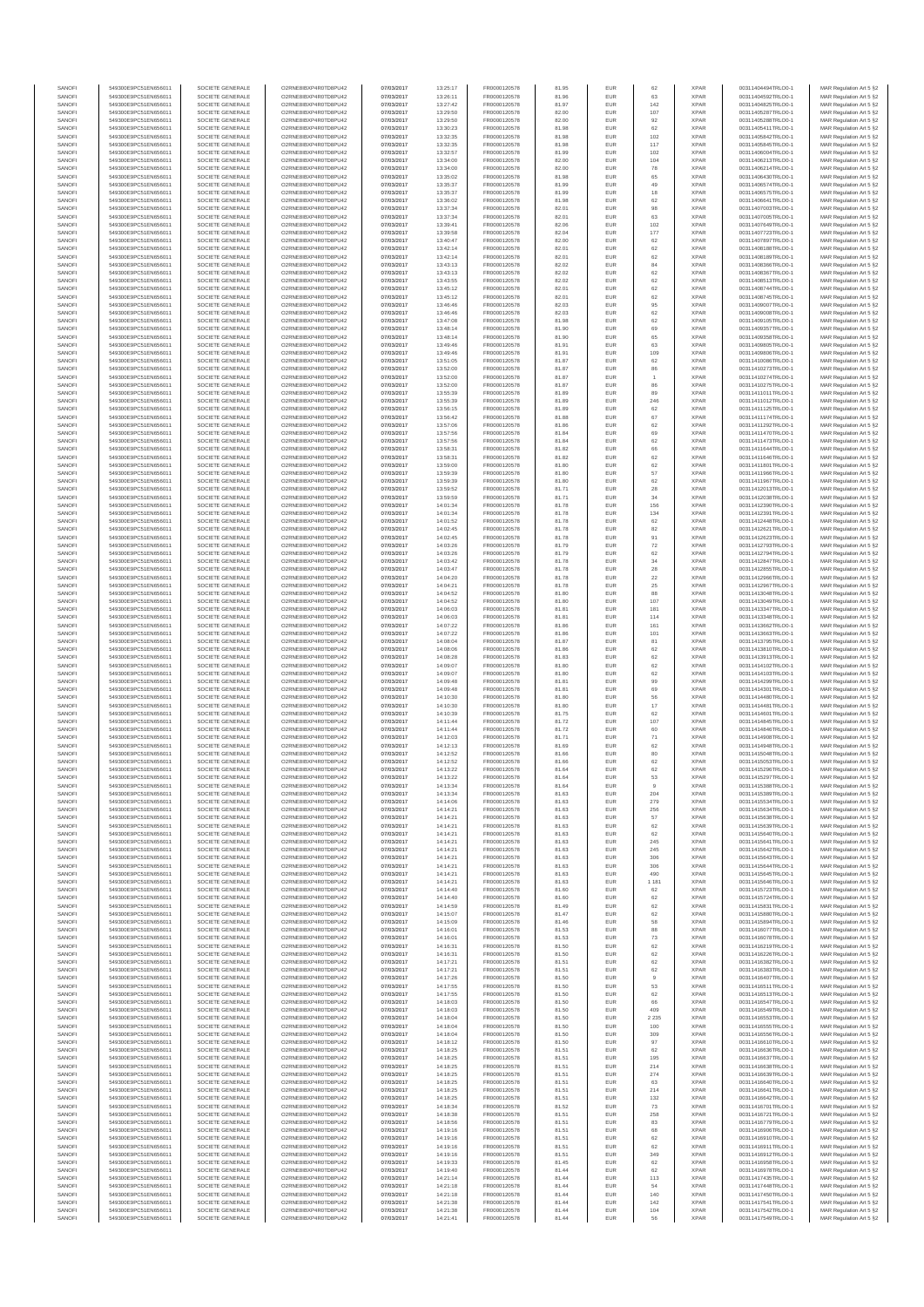| SANOFI           | 549300E9PC51EN656011                         | SOCIETE GENERALE                     | O2RNE8IBXP4R0TD8PU42                         | 07/03/2017               | 14:22:25             | FR0000120578                 | 81.42          | EUR               | 62                    | <b>XPAR</b>                | 00311417713TRLO0-1                       | MAR Regulation Art 5 §2                            |
|------------------|----------------------------------------------|--------------------------------------|----------------------------------------------|--------------------------|----------------------|------------------------------|----------------|-------------------|-----------------------|----------------------------|------------------------------------------|----------------------------------------------------|
| SANOFI<br>SANOFI | 549300E9PC51EN656011<br>549300E9PC51EN656011 | SOCIETE GENERALE<br>SOCIETE GENERALE | O2RNE8IBXP4R0TD8PU42<br>O2RNE8IBXP4R0TD8PU42 | 07/03/2017<br>07/03/2017 | 14:22:25<br>14:22:36 | FR0000120578<br>FR0000120578 | 81.42<br>81.37 | EUR<br>EUR        | 62<br>65              | <b>XPAR</b><br><b>XPAR</b> | 00311417714TRLO0-1<br>00311417760TRLO0-1 | MAR Regulation Art 5 §2<br>MAR Regulation Art 5 §2 |
| SANOFI           | 549300E9PC51EN656011                         | SOCIETE GENERALE                     | O2RNE8IBXP4R0TD8PLI42                        | 07/03/2017               | 14:22:36             | FR0000120578                 | 81.37          | EUR               | 86                    | <b>XPAR</b>                | 00311417761TRLO0-1                       | MAR Regulation Art 5 §2                            |
| SANOFI<br>SANOFI | 549300E9PC51EN656011<br>549300E9PC51EN656011 | SOCIETE GENERALE<br>SOCIETE GENERALE | O2RNE8IBXP4R0TD8PU42<br>O2RNE8IBXP4R0TD8PU42 | 07/03/2017<br>07/03/2017 | 14:22:53<br>14:23:04 | FR0000120578<br>FR0000120578 | 81.34<br>81.34 | EUR<br>EUR        | 13<br>49              | <b>XPAR</b><br><b>XPAR</b> | 00311417827TRLO0-1<br>00311417881TRLO0-1 | MAR Regulation Art 5 §2<br>MAR Regulation Art 5 §2 |
| SANOFI           | 549300E9PC51EN656011                         | SOCIETE GENERALE                     | O2RNE8IBXP4R0TD8PU42                         | 07/03/2017               | 14:23:04             | FR0000120578                 | 81.34          | EUR               | 15                    | <b>XPAR</b>                | 00311417882TRLO0-1                       | MAR Regulation Art 5 §2                            |
| SANOFI           | 549300E9PC51EN656011                         | SOCIETE GENERALE                     | O2RNE8IBXP4R0TD8PU42                         | 07/03/2017               | 14:23:04             | FR0000120578                 | 81.34          | EUR               | 47                    | <b>XPAR</b>                | 00311417883TRLO0-1                       | MAR Regulation Art 5 §2                            |
| SANOFI<br>SANOFI | 549300E9PC51EN656011<br>549300E9PC51EN656011 | SOCIETE GENERALE<br>SOCIETE GENERALE | O2RNE8IBXP4R0TD8PU42<br>O2RNE8IBXP4R0TD8PU42 | 07/03/2017<br>07/03/2017 | 14:23:26<br>14:23:26 | FR0000120578<br>FR0000120578 | 81.31<br>81.31 | EUR<br>EUR        | 73<br>$\sqrt{24}$     | <b>XPAF</b><br><b>XPAR</b> | 00311417990TRLO0-1<br>00311417991TRLO0-1 | MAR Regulation Art 5 §2<br>MAR Regulation Art 5 §2 |
| SANOFI           | 549300E9PC51EN656011                         | SOCIETE GENERALE                     | O2RNE8IBXP4R0TD8PU42                         | 07/03/2017               | 14:23:26             | FR0000120578                 | 81.31          | EUR               | 61                    | <b>XPAR</b>                | 00311417992TRLO0-1                       | MAR Regulation Art 5 §2                            |
| SANOFI<br>SANOFI | 549300E9PC51EN656011<br>549300E9PC51EN656011 | SOCIETE GENERALE<br>SOCIETE GENERALE | O2RNE8IBXP4R0TD8PU42<br>O2RNE8IBXP4R0TD8PU42 | 07/03/2017<br>07/03/2017 | 14:23:42<br>14:23:50 | FR0000120578<br>FR0000120578 | 81.29<br>81.30 | EUR<br>EUR        | 62<br>45              | <b>XPAR</b><br><b>XPAR</b> | 00311418076TRLO0-1<br>00311418172TRLO0-1 | MAR Regulation Art 5 §2<br>MAR Regulation Art 5 §2 |
| SANOFI           | 549300E9PC51EN656011                         | SOCIETE GENERALE                     | O2RNE8IBXP4R0TD8PU42                         | 07/03/2017               | 14:23:50             | FR0000120578                 | 81.30          | EUR               | 200                   | <b>XPAR</b>                | 00311418173TRLO0-1                       | MAR Regulation Art 5 §2                            |
| SANOFI           | 549300E9PC51EN656011                         | SOCIETE GENERALE                     | O2RNE8IBXP4R0TD8PU42                         | 07/03/2017               | 14:23:50             | FR0000120578                 | 81.30          | EUR               | 90                    | <b>XPAR</b>                | 00311418174TRLO0-1                       | MAR Regulation Art 5 §2                            |
| SANOFI<br>SANOFI | 549300E9PC51EN656011<br>549300E9PC51EN656011 | SOCIETE GENERALE<br>SOCIETE GENERALE | O2RNE8IBXP4R0TD8PU42<br>O2RNE8IBXP4R0TD8PU42 | 07/03/2017<br>07/03/2017 | 14:23:50<br>14:23:50 | FR0000120578<br>FR0000120578 | 81.30<br>81.30 | EUR<br>EUR        | 54<br>74              | <b>XPAR</b><br><b>XPAR</b> | 00311418175TRLO0-1<br>00311418176TRLO0-1 | MAR Regulation Art 5 §2<br>MAR Regulation Art 5 §2 |
| SANOFI           | 549300E9PC51EN656011                         | SOCIETE GENERALE                     | O2RNE8IBXP4R0TD8PU42                         | 07/03/2017               | 14:23:50             | FR0000120578                 | 81.30          | EUR               | 146                   | <b>XPAF</b>                | 00311418177TRLO0-1                       | MAR Regulation Art 5 §2                            |
| SANOFI           | 549300E9PC51EN656011                         | SOCIETE GENERALE                     | O2RNE8IBXP4R0TD8PU42                         | 07/03/2017               | 14:23:50             | FR0000120578                 | 81.30          | EUR               | 100                   | <b>XPAR</b>                | 00311418178TRLO0-1                       | MAR Regulation Art 5 §2                            |
| SANOFI<br>SANOFI | 549300E9PC51EN656011<br>549300E9PC51EN656011 | SOCIETE GENERALE<br>SOCIETE GENERALE | O2RNE8IBXP4R0TD8PU42<br>O2RNE8IBXP4R0TD8PU42 | 07/03/2017<br>07/03/2017 | 14:23:50<br>14:23:50 | FR0000120578<br>FR0000120578 | 81.30<br>81.30 | EUR<br>EUR        | 220<br>$_{33}$        | <b>XPAR</b><br><b>XPAR</b> | 00311418179TRLO0-1<br>00311418180TRLO0-1 | MAR Regulation Art 5 §2<br>MAR Regulation Art 5 §2 |
| SANOFI           | 549300E9PC51EN656011                         | SOCIETE GENERALE                     | O2RNE8IBXP4R0TD8PU42                         | 07/03/2017               | 14:23:50             | FR0000120578                 | 81.30          | EUR               | 256                   | <b>XPAR</b>                | 00311418181TRLO0-1                       | MAR Regulation Art 5 §2                            |
| SANOFI           | 549300E9PC51EN656011                         | SOCIETE GENERALE                     | O2RNE8IBXP4R0TD8PU42                         | 07/03/2017               | 14:23:50             | FR0000120578                 | 81.30          | EUR<br>EUR        | 99<br>320             | <b>XPAF</b>                | 00311418182TRLO0-1<br>00311418183TRLO0-1 | MAR Regulation Art 5 §2                            |
| SANOFI<br>SANOFI | 549300E9PC51EN656011<br>549300E9PC51EN656011 | SOCIETE GENERALE<br>SOCIETE GENERALE | O2RNE8IBXP4R0TD8PU42<br>O2RNE8IBXP4R0TD8PU42 | 07/03/2017<br>07/03/2017 | 14:23:50<br>14:23:50 | FR0000120578<br>FR0000120578 | 81.30<br>81.30 | EUR               | 289                   | <b>XPAR</b><br><b>XPAF</b> | 00311418184TRLO0-1                       | MAR Regulation Art 5 §2<br>MAR Regulation Art 5 §2 |
| SANOFI           | 549300E9PC51EN656011                         | SOCIETE GENERALE                     | O2RNE8IBXP4R0TD8PU42                         | 07/03/2017               | 14:23:50             | FR0000120578                 | 81.30          | EUR               | 36                    | <b>XPAR</b>                | 00311418185TRLO0-1                       | MAR Regulation Art 5 §2                            |
| SANOFI<br>SANOFI | 549300E9PC51EN656011<br>549300E9PC51EN656011 | SOCIETE GENERALE<br>SOCIETE GENERALE | O2RNE8IBXP4R0TD8PU42<br>O2RNE8IBXP4R0TD8PU42 | 07/03/2017<br>07/03/2017 | 14:23:53<br>14:23:53 | FR0000120578<br>FR0000120578 | 81.30<br>81.30 | EUR<br>EUR        | 609<br>78             | <b>XPAF</b><br><b>XPAR</b> | 00311418199TRLO0-1<br>00311418200TRLO0-1 | MAR Regulation Art 5 §2<br>MAR Regulation Art 5 §2 |
| SANOFI           | 549300E9PC51EN656011                         | SOCIETE GENERALE                     | O2RNE8IBXP4R0TD8PU42                         | 07/03/2017               | 14:23:53             | FR0000120578                 | 81.30          | EUR               | 497                   | <b>XPAR</b>                | 00311418202TRLO0-1                       | MAR Regulation Art 5 §2                            |
| SANOFI           | 549300E9PC51EN656011                         | SOCIETE GENERALE                     | O2RNE8IBXP4R0TD8PU42                         | 07/03/2017               | 14:23:53             | FR0000120578                 | 81.30          | EUR               | 44                    | <b>XPAR</b>                | 00311418203TRLO0-1                       | MAR Regulation Art 5 §2                            |
| SANOFI<br>SANOFI | 549300E9PC51EN656011<br>549300E9PC51EN656011 | SOCIETE GENERALE<br>SOCIETE GENERALE | O2RNE8IBXP4R0TD8PU42<br>O2RNE8IBXP4R0TD8PU42 | 07/03/2017<br>07/03/2017 | 14:23:53<br>14:23:53 | FR0000120578<br>FR0000120578 | 81.30<br>81.30 | EUR<br>EUR        | 68<br>173             | <b>XPAR</b><br><b>XPAF</b> | 00311418204TRLO0-1<br>00311418205TRLO0-1 | MAR Regulation Art 5 §2<br>MAR Regulation Art 5 §2 |
| SANOFI           | 549300E9PC51EN656011                         | SOCIETE GENERALE                     | O2RNE8IBXP4R0TD8PU42                         | 07/03/2017               | 14:23:54             | FR0000120578                 | 81.30          | EUR               | 169                   | <b>XPAR</b>                | 00311418206TRLO0-1                       | MAR Regulation Art 5 §2                            |
| SANOFI           | 549300E9PC51EN656011                         | SOCIETE GENERALE                     | O2RNE8IBXP4R0TD8PU42                         | 07/03/2017               | 14:24:00             | FR0000120578                 | 81.30          | EUR               | 270<br>170            | <b>XPAF</b>                | 00311418214TRLO0-1                       | MAR Regulation Art 5 §2                            |
| SANOFI<br>SANOFI | 549300E9PC51EN656011<br>549300E9PC51EN656011 | SOCIETE GENERALE<br>SOCIETE GENERALE | O2RNE8IBXP4R0TD8PU42<br>O2RNE8IBXP4R0TD8PU42 | 07/03/2017<br>07/03/2017 | 14:24:00<br>14:24:01 | FR0000120578<br>FR0000120578 | 81.30<br>81.30 | EUR<br>EUR        | 58                    | <b>XPAR</b><br><b>XPAR</b> | 00311418215TRLO0-1<br>00311418218TRLO0-1 | MAR Regulation Art 5 §2<br>MAR Regulation Art 5 §2 |
| SANOFI           | 549300E9PC51EN656011                         | SOCIETE GENERALE                     | O2RNE8IBXP4R0TD8PU42                         | 07/03/2017               | 14:24:01             | FR0000120578                 | 81.30          | EUR               | 216                   | <b>XPAR</b>                | 00311418220TRLO0-1                       | MAR Regulation Art 5 §2                            |
| SANOFI<br>SANOFI | 549300E9PC51EN656011<br>549300E9PC51EN656011 | SOCIETE GENERALE<br>SOCIETE GENERALE | O2RNE8IBXP4R0TD8PU42<br>O2RNE8IBXP4R0TD8PU42 | 07/03/2017<br>07/03/2017 | 14:24:06<br>14:24:08 | FR0000120578<br>FR0000120578 | 81.30<br>81.30 | EUR<br>EUR        | 89<br>$70$            | <b>XPAR</b><br><b>XPAR</b> | 00311418238TRLO0-1<br>00311418242TRLO0-1 | MAR Regulation Art 5 §2<br>MAR Regulation Art 5 §2 |
| SANOFI           | 549300E9PC51EN656011                         | SOCIETE GENERALE                     | O2RNE8IBXP4R0TD8PU42                         | 07/03/2017               | 14:24:10             | FR0000120578                 | 81.30          | EUR               | 176                   | <b>XPAR</b>                | 00311418252TRLO0-1                       | MAR Regulation Art 5 §2                            |
| SANOFI           | 549300E9PC51EN656011                         | SOCIETE GENERALE                     | O2RNE8IBXP4R0TD8PU42                         | 07/03/2017               | 14:24:16             | FR0000120578                 | 81.30          | EUR               | 62                    | <b>XPAF</b>                | 00311418274TRLO0-1                       | MAR Regulation Art 5 §2                            |
| SANOFI<br>SANOFI | 549300E9PC51EN656011<br>549300E9PC51EN656011 | SOCIETE GENERALE<br>SOCIETE GENERALE | O2RNE8IBXP4R0TD8PU42<br>O2RNE8IBXP4R0TD8PU42 | 07/03/2017<br>07/03/2017 | 14:24:16<br>14:24:16 | FR0000120578<br>FR0000120578 | 81.30<br>81.30 | EUR<br>EUR        | 520<br>89             | <b>XPAR</b><br><b>XPAR</b> | 00311418275TRLO0-1<br>00311418276TRLO0-1 | MAR Regulation Art 5 §2<br>MAR Regulation Art 5 §2 |
| SANOFI           | 549300E9PC51EN656011                         | SOCIETE GENERALE                     | O2RNE8IBXP4R0TD8PU42                         | 07/03/2017               | 14:24:16             | FR0000120578                 | 81.30          | EUR               | 62                    | <b>XPAR</b>                | 00311418277TRLO0-1                       | MAR Regulation Art 5 §2                            |
| SANOFI<br>SANOFI | 549300E9PC51EN656011<br>549300E9PC51EN656011 | SOCIETE GENERALE<br>SOCIETE GENERALE | O2RNE8IBXP4R0TD8PU42<br>O2RNE8IBXP4R0TD8PU42 | 07/03/2017<br>07/03/2017 | 14:24:18<br>14:24:20 | FR0000120578<br>FR0000120578 | 81.30<br>81.30 | EUR<br>EUR        | 182<br>99             | <b>XPAR</b><br><b>XPAR</b> | 00311418282TRLO0-1<br>00311418292TRLO0-1 | MAR Regulation Art 5 §2<br>MAR Regulation Art 5 §2 |
| SANOFI           | 549300E9PC51EN656011                         | SOCIETE GENERALE                     | O2RNE8IBXP4R0TD8PLI42                        | 07/03/2017               | 14:24:24             | FR0000120578                 | 81.30          | EUR               | 328                   | <b>XPAR</b>                | 00311418303TRLO0-1                       | MAR Regulation Art 5 §2                            |
| SANOFI           | 549300E9PC51EN656011                         | SOCIETE GENERALE                     | O2RNE8IBXP4R0TD8PU42                         | 07/03/2017               | 14:24:24             | FR0000120578                 | 81.30          | EUR               | 62                    | <b>XPAR</b>                | 00311418304TRLO0-1                       | MAR Regulation Art 5 §2                            |
| SANOFI<br>SANOFI | 549300E9PC51EN656011<br>549300E9PC51EN656011 | SOCIETE GENERALE<br>SOCIETE GENERALE | O2RNE8IBXP4R0TD8PU42<br>O2RNE8IBXP4R0TD8PU42 | 07/03/2017<br>07/03/2017 | 14:24:24<br>14:24:25 | FR0000120578<br>FR0000120578 | 81.30<br>81.30 | EUR<br>EUR        | 109<br>214            | <b>XPAR</b><br><b>XPAR</b> | 00311418305TRLO0-1<br>00311418307TRLO0-1 | MAR Regulation Art 5 §2<br>MAR Regulation Art 5 §2 |
| SANOFI           | 549300E9PC51EN656011                         | SOCIETE GENERALE                     | O2RNE8IBXP4R0TD8PU42                         | 07/03/2017               | 14:24:27             | FR0000120578                 | 81.30          | EUR               | 286                   | <b>XPAR</b>                | 00311418317TRLO0-1                       | MAR Regulation Art 5 §2                            |
| SANOFI           | 549300E9PC51EN656011                         | SOCIETE GENERALE                     | O2RNE8IBXP4R0TD8PU42<br>O2RNE8IBXP4R0TD8PU42 | 07/03/2017               | 14:24:27             | FR0000120578                 | 81.30<br>81.30 | EUR<br>EUR        | 212                   | <b>XPAF</b><br><b>XPAR</b> | 00311418318TRLO0-1                       | MAR Regulation Art 5 §2                            |
| SANOFI<br>SANOFI | 549300E9PC51EN656011<br>549300E9PC51EN656011 | SOCIETE GENERALE<br>SOCIETE GENERALE | O2RNE8IBXP4R0TD8PU42                         | 07/03/2017<br>07/03/2017 | 14:24:28<br>14:24:31 | FR0000120578<br>FR0000120578 | 81.30          | EUR               | 119<br>278            | <b>XPAR</b>                | 00311418323TRLO0-1<br>00311418347TRLO0-1 | MAR Regulation Art 5 §2<br>MAR Regulation Art 5 §2 |
| SANOFI           | 549300E9PC51EN656011                         | SOCIETE GENERALE                     | O2RNE8IBXP4R0TD8PU42                         | 07/03/2017               | 14:24:32             | FR0000120578                 | 81.30          | EUR               | 57                    | <b>XPAR</b>                | 00311418363TRLO0-1                       | MAR Regulation Art 5 §2                            |
| SANOFI<br>SANOFI | 549300E9PC51EN656011<br>549300E9PC51EN656011 | SOCIETE GENERALE<br>SOCIETE GENERALE | O2RNE8IBXP4R0TD8PU42<br>O2RNE8IBXP4R0TD8PU42 | 07/03/2017<br>07/03/2017 | 14:24:33<br>14:24:33 | FR0000120578<br>FR0000120578 | 81.30<br>81.30 | EUR<br>EUR        | 282<br>154            | <b>XPAR</b><br><b>XPAR</b> | 00311418380TRLO0-1<br>00311418383TRLO0-1 | MAR Regulation Art 5 §2<br>MAR Regulation Art 5 §2 |
| SANOFI           | 549300E9PC51EN656011                         | SOCIETE GENERALE                     | O2RNE8IBXP4R0TD8PU42                         | 07/03/2017               | 14:24:44             | FR0000120578                 | 81.26          | EUR               | 62                    | <b>XPAR</b>                | 00311418418TRLO0-1                       | MAR Regulation Art 5 §2                            |
| SANOFI<br>SANOFI | 549300E9PC51EN656011<br>549300E9PC51EN656011 | SOCIETE GENERALE<br>SOCIETE GENERALE | O2RNE8IBXP4R0TD8PU42<br>O2RNE8IBXP4R0TD8PU42 | 07/03/2017<br>07/03/2017 | 14:24:44<br>14:25:05 | FR0000120578                 | 81.26<br>81.22 | EUR<br>EUR        | 60<br>85              | <b>XPAF</b><br><b>XPAR</b> | 00311418419TRLO0-1<br>00311418501TRLO0-1 | MAR Regulation Art 5 §2                            |
| SANOFI           | 549300E9PC51EN656011                         | SOCIETE GENERALE                     | O2RNE8IBXP4R0TD8PU42                         | 07/03/2017               | 14:25:05             | FR0000120578<br>FR0000120578 | 81.22          | EUR               | 56                    | <b>XPAF</b>                | 00311418503TRLO0-1                       | MAR Regulation Art 5 §2<br>MAR Regulation Art 5 §2 |
| SANOFI           | 549300E9PC51EN656011                         | SOCIETE GENERALE                     | O2RNE8IBXP4R0TD8PU42                         | 07/03/2017               | 14:25:13             | FR0000120578                 | 81.23          | EUR               | 18                    | <b>XPAR</b>                | 00311418551TRLO0-1                       | MAR Regulation Art 5 §2                            |
| SANOFI<br>SANOFI | 549300E9PC51EN656011<br>549300E9PC51EN656011 | SOCIETE GENERALE<br>SOCIETE GENERALE | O2RNE8IBXP4R0TD8PU42<br>O2RNE8IBXP4R0TD8PU42 | 07/03/2017<br>07/03/2017 | 14:25:13<br>14:26:11 | FR0000120578<br>FR0000120578 | 81.23<br>81.24 | EUR<br>EUR        | 62<br>205             | <b>XPAR</b><br><b>XPAR</b> | 00311418552TRLO0-1<br>00311418734TRLO0-1 | MAR Regulation Art 5 §2<br>MAR Regulation Art 5 §2 |
| SANOFI           | 549300E9PC51EN656011                         | SOCIETE GENERALE                     | O2RNE8IBXP4R0TD8PU42                         | 07/03/2017               | 14:26:11             | FR0000120578                 | 81.24          | EUR               | 315                   | <b>XPAR</b>                | 00311418735TRLO0-1                       | MAR Regulation Art 5 §2                            |
| SANOFI<br>SANOFI | 549300E9PC51EN656011<br>549300E9PC51EN656011 | SOCIETE GENERALE<br>SOCIETE GENERALE | O2RNE8IBXP4R0TD8PU42<br>O2RNE8IBXP4R0TD8PU42 | 07/03/2017<br>07/03/2017 | 14:27:20             | FR0000120578                 | 81.25<br>81.25 | EUR<br>EUR        | $22\,$<br>61          | <b>XPAF</b><br><b>XPAR</b> | 00311418906TRLO0-1                       | MAR Regulation Art 5 §2                            |
| SANOFI           | 549300E9PC51EN656011                         | SOCIETE GENERALE                     | O2RNE8IBXP4R0TD8PU42                         | 07/03/2017               | 14:27:20<br>14:27:20 | FR0000120578<br>FR0000120578 | 81.25          | EUR               | 226                   | <b>XPAF</b>                | 00311418907TRLO0-1<br>00311418910TRLO0-1 | MAR Regulation Art 5 §2<br>MAR Regulation Art 5 §2 |
| SANOFI           | 549300E9PC51EN656011                         | SOCIETE GENERALE                     | O2RNE8IBXP4R0TD8PU42                         | 07/03/2017               | 14:27:20             | FR0000120578                 | 81.25          | EUR               | 160                   | <b>XPAR</b>                | 00311418912TRLO0-1                       | MAR Regulation Art 5 §2                            |
| SANOFI<br>SANOFI | 549300E9PC51EN656011<br>549300E9PC51EN656011 | SOCIETE GENERALE<br>SOCIETE GENERALE | O2RNE8IBXP4R0TD8PU42<br>O2RNE8IBXP4R0TD8PU42 | 07/03/2017<br>07/03/2017 | 14:27:20<br>14:27:20 | FR0000120578<br>FR0000120578 | 81.25<br>81.25 | EUR<br>EUR        | $\overline{4}$<br>145 | <b>XPAR</b><br><b>XPAR</b> | 00311418914TRLO0-1<br>00311418916TRLO0-1 | MAR Regulation Art 5 §2<br>MAR Regulation Art 5 §2 |
| SANOFI           | 549300E9PC51EN656011                         | SOCIETE GENERALE                     | O2RNE8IBXP4R0TD8PU42                         | 07/03/2017               | 14:27:20             | FR0000120578                 | 81.25          | EUR               | 239                   | <b>XPAR</b>                | 00311418919TRLO0-1                       | MAR Regulation Art 5 §2                            |
| SANOFI<br>SANOFI | 549300E9PC51EN656011<br>549300E9PC51EN656011 | SOCIETE GENERALE<br>SOCIETE GENERALE | O2RNE8IBXP4R0TD8PU42<br>O2RNE8IBXP4R0TD8PU42 | 07/03/2017<br>07/03/2017 | 14:27:20<br>14:27:20 | FR0000120578<br>FR0000120578 | 81.25<br>81.25 | EUR<br>EUR        | 416<br>309            | <b>XPAR</b><br><b>XPAR</b> | 00311418920TRLO0-1<br>00311418921TRLO0-1 | MAR Regulation Art 5 §2<br>MAR Regulation Art 5 §2 |
| SANOFI           | 549300E9PC51EN656011                         | SOCIETE GENERALE                     | O2RNE8IBXP4R0TD8PU42                         | 07/03/2017               | 14:27:20             | FR0000120578                 | 81.25          | EUR               | 408                   | <b>XPAF</b>                | 00311418922TRLO0-1                       | MAR Regulation Art 5 §2                            |
| SANOFI<br>SANOFI | 549300E9PC51EN656011<br>549300E9PC51EN656011 | SOCIETE GENERALE<br>SOCIETE GENERALE | O2RNE8IBXP4R0TD8PU42<br>O2RNE8IBXP4R0TD8PU42 | 07/03/2017<br>07/03/2017 | 14:27:20<br>14:27:20 | FR0000120578<br>FR0000120578 | 81.25<br>81.25 | EUR<br>EUR        | 90<br>19              | <b>XPAR</b><br><b>XPAR</b> | 00311418923TRLO0-1<br>00311418925TRLO0-1 | MAR Regulation Art 5 §2                            |
| SANOFI           | 549300E9PC51EN656011                         | SOCIETE GENERALE                     | O2RNE8IBXP4R0TD8PU42                         | 07/03/2017               | 14:27:21             | FR0000120578                 | 81.25          | EUR               | 180                   | <b>XPAR</b>                | 00311418926TRLO0-1                       | MAR Regulation Art 5 §2<br>MAR Regulation Art 5 §2 |
| SANOFI           | 549300E9PC51EN656011                         | SOCIETE GENERALE                     | O2RNE8IBXP4R0TD8PU42                         | 07/03/2017               | 14:27:23             | FR0000120578                 | 81.25          | EUR               | 20                    | <b>XPAR</b>                | 00311418930TRLO0-1                       | MAR Regulation Art 5 §2                            |
| SANOFI<br>SANOFI | 549300E9PC51EN656011<br>549300E9PC51EN656011 | SOCIETE GENERALE<br>SOCIETE GENERALE | O2RNE8IBXP4R0TD8PU42<br>O2RNE8IBXP4R0TD8PU42 | 07/03/2017<br>07/03/2017 | 14:27:33<br>14:27:33 | FR0000120578<br>FR0000120578 | 81.25<br>81.25 | EUR<br>EUR        | 309<br>$10$           | <b>XPAR</b><br><b>XPAR</b> | 00311418983TRLO0-1<br>00311418984TRLO0-1 | MAR Regulation Art 5 §2<br>MAR Regulation Art 5 §2 |
| SANOFI           | 549300E9PC51EN656011                         | SOCIETE GENERALE                     | O2RNE8IBXP4R0TD8PU42                         | 07/03/2017               | 14:28:11             | FR0000120578                 | 81.25          | EUR               | 53                    | <b>XPAR</b>                | 00311419216TRLO0-1                       | MAR Regulation Art 5 §2                            |
| SANOFI<br>SANOFI | 549300E9PC51EN656011<br>549300E9PC51EN656011 | SOCIETE GENERALE<br>SOCIETE GENERALE | O2RNE8IBXP4R0TD8PU42<br>O2RNE8IBXP4R0TD8PU42 | 07/03/2017<br>07/03/2017 | 14:28:11<br>14:28:11 | FR0000120578<br>FR0000120578 | 81.25<br>81.25 | EUR<br>EUR        | 309<br>62             | <b>XPAR</b><br><b>XPAF</b> | 00311419221TRLO0-1<br>00311419224TRLO0-1 | MAR Regulation Art 5 §2<br>MAR Regulation Art 5 §2 |
| SANOFI           | 549300E9PC51EN656011                         | SOCIETE GENERALE                     | O2RNE8IBXP4R0TD8PU42                         | 07/03/2017               | 14:28:11             | FR0000120578                 | 81.25          | EUR               | 309                   | <b>XPAR</b>                | 00311419227TRLO0-1                       | MAR Regulation Art 5 §2                            |
| SANOFI           | 549300E9PC51EN656011                         | SOCIETE GENERALE<br>SOCIETE GENERALE | O2RNE8IBXP4R0TD8PU42                         | 07/03/2017               | 14:28:11             | FR0000120578                 | 81.25          | EUR               | 562                   | <b>XPAR</b>                | 00311419230TRLO0-1                       | MAR Regulation Art 5 §2                            |
| SANOFI<br>SANOFI | 549300E9PC51EN656011<br>549300E9PC51EN656011 | SOCIETE GENERALE                     | O2RNE8IBXP4R0TD8PU42<br>O2RNE8IBXP4R0TD8PU42 | 07/03/2017<br>07/03/2017 | 14:28:12<br>14:28:14 | FR0000120578<br>FR0000120578 | 81.25<br>81 25 | EUR<br><b>FUR</b> | 309<br>230            | <b>XPAR</b><br><b>XPAF</b> | 00311419236TRLO0-1<br>00311419272TRLO0-1 | MAR Regulation Art 5 §2<br>MAR Regulation Art 5 §2 |
| SANOFI           | 549300E9PC51EN656011                         | SOCIETE GENERALE                     | O2RNE8IBXP4R0TD8PU42                         | 07/03/2017               | 14:28:14             | FR0000120578                 | 81.25          | EUR               | 107                   | <b>XPAR</b>                | 00311419274TRLO0-1                       | MAR Regulation Art 5 §2                            |
| SANOFI<br>SANOFI | 549300E9PC51EN656011<br>549300E9PC51EN656011 | SOCIETE GENERALE<br>SOCIETE GENERALE | O2RNE8IBXP4R0TD8PU42<br>O2RNE8IBXP4R0TD8PU42 | 07/03/2017<br>07/03/2017 | 14:28:14<br>14:28:24 | FR0000120578<br>FR0000120578 | 81.25<br>81.25 | EUR<br>EUR        | 53<br>256             | <b>XPAR</b><br><b>XPAR</b> | 00311419276TRLO0-1<br>00311419361TRLO0-1 | MAR Regulation Art 5 §2<br>MAR Regulation Art 5 §2 |
| SANOFI           | 549300E9PC51EN656011                         | SOCIETE GENERALE                     | O2RNE8IBXP4R0TD8PU42                         | 07/03/2017               | 14:28:25             | FR0000120578                 | 81.25          | <b>EUR</b>        | 62                    | <b>XPAR</b>                | 00311419369TRLO0-1                       | MAR Regulation Art 5 §2                            |
| SANOFI           | 549300E9PC51EN656011<br>549300E9PC51EN656011 | SOCIETE GENERALE                     | O2RNE8IBXP4R0TD8PU42                         | 07/03/2017               | 14:28:25             | FR0000120578                 | 81.25          | EUR               | $77\,$                | <b>XPAR</b>                | 00311419371TRLO0-1                       | MAR Regulation Art 5 §2                            |
| SANOFI<br>SANOFI | 549300E9PC51EN656011                         | SOCIETE GENERALE<br>SOCIETE GENERALE | O2RNE8IBXP4R0TD8PU42<br>O2RNE8IBXP4R0TD8PU42 | 07/03/2017<br>07/03/2017 | 14:28:32<br>14:28:32 | FR0000120578<br>FR0000120578 | 81.25<br>81.25 | <b>EUR</b><br>EUR | 232<br>62             | <b>XPAR</b><br><b>XPAR</b> | 00311419419TRLO0-1<br>00311419420TRLO0-1 | MAR Regulation Art 5 §2<br>MAR Regulation Art 5 §2 |
| SANOFI           | 549300E9PC51EN656011                         | SOCIETE GENERALE                     | O2RNE8IBXP4R0TD8PU42                         | 07/03/2017               | 14:28:32             | FR0000120578                 | 81.25          | EUR               | 273                   | <b>XPAR</b>                | 00311419421TRLO0-1                       | MAR Regulation Art 5 §2                            |
| SANOFI<br>SANOFI | 549300E9PC51EN656011<br>549300E9PC51EN656011 | SOCIETE GENERALE<br>SOCIETE GENERALE | O2RNE8IBXP4R0TD8PU42<br>O2RNE8IBXP4R0TD8PU42 | 07/03/2017<br>07/03/2017 | 14:28:32<br>14:28:40 | FR0000120578<br>FR0000120578 | 81.25<br>81.25 | EUR<br>EUR        | 96<br>213             | <b>XPAR</b><br><b>XPAR</b> | 00311419425TRLO0-1<br>00311419517TRLO0-1 | MAR Regulation Art 5 §2<br>MAR Regulation Art 5 §2 |
| SANOFI           | 549300E9PC51EN656011                         | SOCIETE GENERALE                     | O2RNE8IBXP4R0TD8PU42                         | 07/03/2017               | 14:28:44             | FR0000120578                 | 81.27          | EUR               | 23                    | <b>XPAR</b>                | 00311419543TRLO0-1                       | MAR Regulation Art 5 §2                            |
| SANOFI<br>SANOFI | 549300E9PC51EN656011<br>549300E9PC51EN656011 | SOCIETE GENERALE<br>SOCIETE GENERALE | O2RNE8IBXP4R0TD8PU42<br>O2RNE8IBXP4R0TD8PU42 | 07/03/2017<br>07/03/2017 | 14:28:50<br>14:29:09 | FR0000120578<br>FR0000120578 | 81.27<br>81.27 | EUR<br><b>EUR</b> | 94<br>62              | <b>XPAR</b><br><b>XPAR</b> | 00311419576TRLO0-1<br>00311419650TRLO0-1 | MAR Regulation Art 5 §2<br>MAR Regulation Art 5 §2 |
| SANOFI           | 549300E9PC51EN656011                         | SOCIETE GENERALE                     | O2RNE8IBXP4R0TD8PU42                         | 07/03/2017               | 14:29:09             | FR0000120578                 | 81.27          | EUR               | 62                    | <b>XPAR</b>                | 00311419651TRLO0-1                       | MAR Regulation Art 5 §2                            |
| SANOFI<br>SANOFI | 549300E9PC51EN656011<br>549300E9PC51EN656011 | SOCIETE GENERALE<br>SOCIETE GENERALE | O2RNE8IBXP4R0TD8PU42<br>O2RNE8IBXP4R0TD8PU42 | 07/03/2017<br>07/03/2017 | 14:29:11<br>14:29:13 | FR0000120578<br>FR0000120578 | 81.25<br>81.25 | EUR<br>EUR        | 240<br>69             | <b>XPAR</b><br><b>XPAR</b> | 00311419668TRLO0-1<br>00311419673TRLO0-1 | MAR Regulation Art 5 §2<br>MAR Regulation Art 5 §2 |
| SANOFI           | 549300E9PC51EN656011                         | SOCIETE GENERALE                     | O2RNE8IBXP4R0TD8PU42                         | 07/03/2017               | 14:29:13             | FR0000120578                 | 81.25          | EUR               | 31                    | <b>XPAR</b>                | 00311419676TRLO0-1                       | MAR Regulation Art 5 §2                            |
| SANOFI           | 549300E9PC51EN656011                         | SOCIETE GENERALE                     | O2RNE8IBXP4R0TD8PU42                         | 07/03/2017               | 14:29:13             | FR0000120578                 | 81.25<br>81.25 | EUR<br>EUR        | 73                    | <b>XPAR</b>                | 00311419678TRLO0-1<br>00311419679TRLO0-1 | MAR Regulation Art 5 §2                            |
| SANOFI<br>SANOFI | 549300E9PC51EN656011<br>549300E9PC51EN656011 | SOCIETE GENERALE<br>SOCIETE GENERALE | O2RNE8IBXP4R0TD8PU42<br>O2RNE8IBXP4R0TD8PU42 | 07/03/2017<br>07/03/2017 | 14:29:13<br>14:29:13 | FR0000120578<br>FR0000120578 | 81.25          | <b>EUR</b>        | ${\bf 76}$<br>24      | XPAR<br><b>XPAR</b>        | 00311419680TRLO0-1                       | MAR Regulation Art 5 §2<br>MAR Regulation Art 5 §2 |
| SANOFI           | 549300E9PC51EN656011                         | SOCIETE GENERALE                     | O2RNE8IBXP4R0TD8PU42                         | 07/03/2017               | 14:29:13             | FR0000120578                 | 81.25          | EUR               | 25                    | <b>XPAR</b>                | 00311419681TRLO0-1                       | MAR Regulation Art 5 §2                            |
| SANOFI<br>SANOFI | 549300E9PC51EN656011<br>549300E9PC51EN656011 | SOCIETE GENERALE<br>SOCIETE GENERALE | O2RNE8IBXP4R0TD8PU42<br>O2RNE8IBXP4R0TD8PU42 | 07/03/2017<br>07/03/2017 | 14:29:14<br>14:29:14 | FR0000120578<br>FR0000120578 | 81.21<br>81.21 | <b>EUR</b><br>EUR | 268<br>341            | <b>XPAR</b><br><b>XPAR</b> | 00311419691TRLO0-1<br>00311419692TRLO0-1 | MAR Regulation Art 5 §2<br>MAR Regulation Art 5 §2 |
| SANOFI           | 549300E9PC51EN656011                         | SOCIETE GENERALE                     | O2RNE8IBXP4R0TD8PU42                         | 07/03/2017               | 14:29:14             | FR0000120578                 | 81.21          | <b>EUR</b>        | 359                   | <b>XPAR</b>                | 00311419693TRLO0-1                       | MAR Regulation Art 5 §2                            |
| SANOFI<br>SANOFI | 549300E9PC51EN656011<br>549300E9PC51EN656011 | SOCIETE GENERALE<br>SOCIETE GENERALE | O2RNE8IBXP4R0TD8PU42<br>O2RNE8IBXP4R0TD8PU42 | 07/03/2017<br>07/03/2017 | 14:29:14<br>14:29:14 | FR0000120578<br>FR0000120578 | 81.21<br>81.21 | EUR<br>EUR        | 78<br>219             | <b>XPAR</b><br>XPAR        | 00311419694TRLO0-1<br>00311419695TRLO0-1 | MAR Regulation Art 5 §2<br>MAR Regulation Art 5 §2 |
| SANOFI           | 549300E9PC51EN656011                         | SOCIETE GENERALE                     | O2RNE8IBXP4R0TD8PU42                         | 07/03/2017               | 14:29:15             | FR0000120578                 | 81.21          | EUR               | 284                   | <b>XPAR</b>                | 00311419696TRLO0-1                       | MAR Regulation Art 5 §2                            |
| SANOFI           | 549300E9PC51EN656011                         | SOCIETE GENERALE                     | O2RNE8IBXP4R0TD8PU42                         | 07/03/2017               | 14:29:15             | FR0000120578                 | 81.21          | EUR               | 28                    | <b>XPAR</b>                | 00311419698TRLO0-1                       | MAR Regulation Art 5 §2                            |
| SANOFI<br>SANOFI | 549300E9PC51EN656011<br>549300E9PC51EN656011 | SOCIETE GENERALE<br>SOCIETE GENERALE | O2RNE8IBXP4R0TD8PU42<br>O2RNE8IBXP4R0TD8PU42 | 07/03/2017<br>07/03/2017 | 14:29:15<br>14:29:59 | FR0000120578<br>FR0000120578 | 81.21<br>81.28 | <b>EUR</b><br>EUR | 284<br>147            | <b>XPAR</b><br><b>XPAR</b> | 00311419699TRLO0-1<br>00311419973TRLO0-1 | MAR Regulation Art 5 §2<br>MAR Regulation Art 5 §2 |
| SANOFI           | 549300E9PC51EN656011                         | SOCIETE GENERALE                     | O2RNE8IBXP4R0TD8PU42                         | 07/03/2017               | 14:29:59             | FR0000120578                 | 81.28          | <b>EUR</b>        | 256                   | <b>XPAR</b>                | 00311419974TRLO0-1                       | MAR Regulation Art 5 §2                            |
| SANOFI<br>SANOFI | 549300E9PC51EN656011<br>549300E9PC51EN656011 | SOCIETE GENERALE<br>SOCIETE GENERALE | O2RNE8IBXP4R0TD8PU42<br>O2RNE8IBXP4R0TD8PU42 | 07/03/2017<br>07/03/2017 | 14:30:00<br>14:30:00 | FR0000120578<br>FR0000120578 | 81.21<br>81.21 | EUR<br>EUR        | 200<br>200            | <b>XPAR</b><br><b>XPAR</b> | 00311420135TRLO0-1<br>00311420137TRLO0-1 | MAR Regulation Art 5 §2<br>MAR Regulation Art 5 §2 |
| SANOFI           | 549300E9PC51EN656011                         | SOCIETE GENERALE                     | O2RNE8IBXP4R0TD8PU42                         | 07/03/2017               | 14:30:00             | FR0000120578                 | 81.21          | EUR               | 100                   | <b>XPAR</b>                | 00311420138TRLO0-1                       | MAR Regulation Art 5 §2                            |
| SANOFI           | 549300E9PC51EN656011                         | SOCIETE GENERALE                     | O2RNE8IBXP4R0TD8PU42                         | 07/03/2017               | 14:30:00             | FR0000120578                 | 81.21          | EUR               | 109                   | <b>XPAR</b>                | 00311420139TRLO0-1                       | MAR Regulation Art 5 §2                            |
| SANOFI<br>SANOFI | 549300E9PC51EN656011<br>549300E9PC51EN656011 | SOCIETE GENERALE<br>SOCIETE GENERALE | O2RNE8IBXP4R0TD8PU42<br>O2RNE8IBXP4R0TD8PU42 | 07/03/2017<br>07/03/2017 | 14:30:00<br>14:30:01 | FR0000120578<br>FR0000120578 | 81.21<br>81.21 | EUR<br>EUR        | 391<br>113            | <b>XPAR</b><br>XPAR        | 00311420140TRLO0-1<br>00311420169TRLO0-1 | MAR Regulation Art 5 §2<br>MAR Regulation Art 5 §2 |
| SANOFI           | 549300E9PC51EN656011                         | SOCIETE GENERALE                     | O2RNE8IBXP4R0TD8PU42                         | 07/03/2017               | 14:30:01             | FR0000120578                 | 81.21          | <b>EUR</b>        | 100                   | <b>XPAR</b>                | 00311420171TRLO0-1                       | MAR Regulation Art 5 §2                            |
| SANOFI<br>SANOFI | 549300E9PC51EN656011<br>549300E9PC51EN656011 | SOCIETE GENERALE<br>SOCIETE GENERALE | O2RNE8IBXP4R0TD8PU42<br>O2RNE8IBXP4R0TD8PU42 | 07/03/2017<br>07/03/2017 | 14:30:01<br>14:30:01 | FR0000120578<br>FR0000120578 | 81.21<br>81.21 | EUR<br><b>EUR</b> | 188<br>208            | <b>XPAR</b><br><b>XPAR</b> | 00311420176TRLO0-1<br>00311420178TRLO0-1 | MAR Regulation Art 5 §2                            |
| SANOFI           | 549300E9PC51EN656011                         | SOCIETE GENERALE                     | O2RNE8IBXP4R0TD8PU42                         | 07/03/2017               | 14:30:01             | FR0000120578                 | 81.21          | EUR               | 100                   | <b>XPAR</b>                | 00311420181TRLO0-1                       | MAR Regulation Art 5 §2<br>MAR Regulation Art 5 §2 |
| SANOFI<br>SANOFI | 549300E9PC51EN656011                         | SOCIETE GENERALE                     | O2RNE8IBXP4R0TD8PU42                         | 07/03/2017               | 14:30:01             | FR0000120578                 | 81.21          | EUR<br>EUR        | 100<br>400            | <b>XPAR</b><br><b>XPAR</b> | 00311420213TRLO0-1                       | MAR Regulation Art 5 §2                            |
| SANOFI           | 549300E9PC51EN656011<br>549300E9PC51EN656011 | SOCIETE GENERALE<br>SOCIETE GENERALE | O2RNE8IBXP4R0TD8PU42<br>O2RNE8IBXP4R0TD8PU42 | 07/03/2017<br>07/03/2017 | 14:30:01<br>14:30:01 | FR0000120578<br>FR0000120578 | 81.21<br>81.21 | EUR               | 109                   | XPAR                       | 00311420214TRLO0-1<br>00311420242TRLO0-1 | MAR Regulation Art 5 §2<br>MAR Regulation Art 5 §2 |
| SANOFI           | 549300E9PC51EN656011                         | SOCIETE GENERALE                     | O2RNE8IBXP4R0TD8PU42                         | 07/03/2017               | 14:30:01             | FR0000120578                 | 81.21          | EUR               | 96                    | <b>XPAR</b>                | 00311420243TRLO0-1                       | MAR Regulation Art 5 §2                            |
| SANOFI<br>SANOFI | 549300E9PC51EN656011<br>549300E9PC51EN656011 | SOCIETE GENERALE<br>SOCIETE GENERALE | O2RNE8IBXP4R0TD8PU42<br>O2RNE8IBXP4R0TD8PU42 | 07/03/2017<br>07/03/2017 | 14:30:02<br>14:30:03 | FR0000120578<br>FR0000120578 | 81.21<br>81.21 | EUR<br>EUR        | 513<br>93             | <b>XPAR</b><br><b>XPAR</b> | 00311420279TRLO0-1<br>00311420293TRLO0-1 | MAR Regulation Art 5 §2<br>MAR Regulation Art 5 §2 |
| SANOFI           | 549300E9PC51EN656011                         | SOCIETE GENERALE                     | O2RNE8IBXP4R0TD8PU42                         | 07/03/2017               | 14:30:04             | FR0000120578                 | 81.21          | EUR               | 119                   | <b>XPAR</b>                | 00311420310TRLO0-1                       | MAR Regulation Art 5 §2                            |
| SANOFI<br>SANOFI | 549300E9PC51EN656011<br>549300E9PC51EN656011 | SOCIETE GENERALE<br>SOCIETE GENERALE | O2RNE8IBXP4R0TD8PU42<br>O2RNE8IBXP4R0TD8PU42 | 07/03/2017<br>07/03/2017 | 14:30:07<br>14:31:01 | FR0000120578<br>FR0000120578 | 81.20<br>81.29 | <b>EUR</b><br>EUR | 62<br>92              | <b>XPAR</b><br><b>XPAR</b> | 00311420354TRLO0-1<br>00311421470TRLO0-1 | MAR Regulation Art 5 §2<br>MAR Regulation Art 5 §2 |
| SANOFI           | 549300E9PC51EN656011                         | SOCIETE GENERALE                     | O2RNE8IBXP4R0TD8PU42                         | 07/03/2017               | 14:31:01             | FR0000120578                 | 81.29          | EUR               | 230                   | <b>XPAR</b>                | 00311421471TRLO0-1                       | MAR Regulation Art 5 §2                            |
| SANOFI<br>SANOFI | 549300E9PC51EN656011<br>549300E9PC51EN656011 | SOCIETE GENERALE<br>SOCIETE GENERALE | O2RNE8IBXP4R0TD8PU42<br>O2RNE8IBXP4R0TD8PU42 | 07/03/2017<br>07/03/2017 | 14:31:01<br>14:31:12 | FR0000120578<br>FR0000120578 | 81.29<br>81.33 | EUR<br>EUR        | 504<br>62             | <b>XPAR</b><br><b>XPAR</b> | 00311421472TRLO0-1<br>00311421605TRLO0-1 | MAR Regulation Art 5 §2<br>MAR Regulation Art 5 §2 |
| SANOFI           | 549300E9PC51EN656011                         | SOCIETE GENERALE                     | O2RNE8IBXP4R0TD8PU42                         | 07/03/2017               | 14:31:12             | FR0000120578                 | 81.33          | EUR               | 103                   | <b>XPAR</b>                | 00311421607TRLO0-1                       | MAR Regulation Art 5 §2                            |
|                  |                                              |                                      |                                              |                          |                      |                              |                |                   |                       |                            |                                          |                                                    |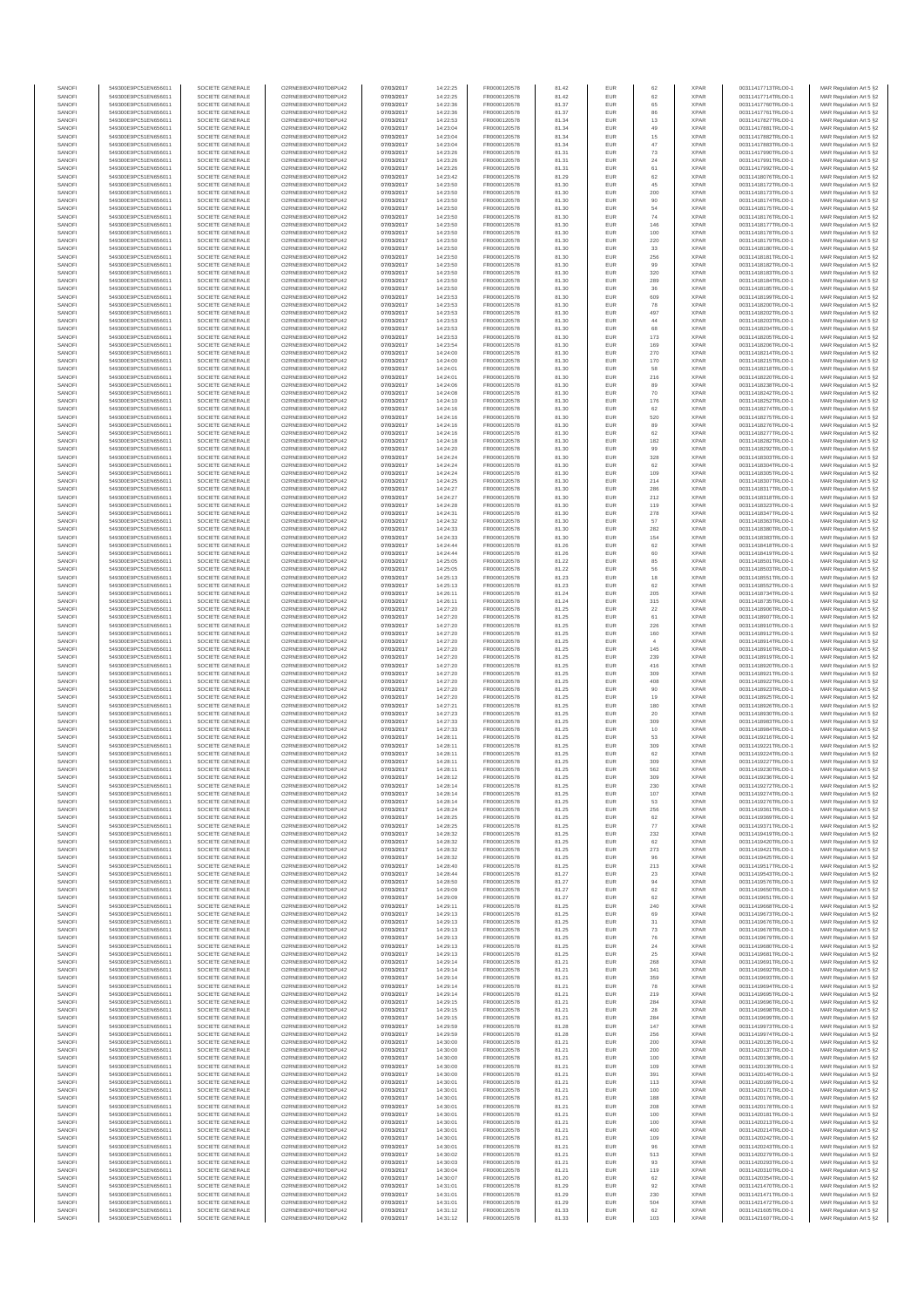| SANOF            | 549300E9PC51EN656011                         | SOCIETE GENERALE                     | O2RNE8IBXP4R0TD8PU42                          | 07/03/2017               | 14:31:19             | FR0000120578                 | 81.37          | EUR               | 63              | <b>XPAR</b>                | 00311421680TRLO0-1                       | MAR Regulation Art 5 §2                            |
|------------------|----------------------------------------------|--------------------------------------|-----------------------------------------------|--------------------------|----------------------|------------------------------|----------------|-------------------|-----------------|----------------------------|------------------------------------------|----------------------------------------------------|
| SANOFI<br>SANOFI | 549300E9PC51EN656011<br>549300E9PC51EN656011 | SOCIETE GENERALE<br>SOCIETE GENERALE | O2RNE8IBXP4R0TD8PU42                          | 07/03/2017<br>07/03/2017 | 14:31:26             | FR0000120578                 | 81.40<br>81.40 | EUR<br>EUR        | 62<br>20        | <b>XPAR</b><br><b>XPAR</b> | 00311421729TRLO0-1                       | MAR Regulation Art 5 §2                            |
| SANOFI           | 549300E9PC51EN656011                         | SOCIETE GENERALE                     | O2RNE8IBXP4R0TD8PU42<br>O2RNE8IBXP4R0TD8PU42  | 07/03/2017               | 14:31:26<br>14:31:26 | FR0000120578<br>FR0000120578 | 81.40          | EUR               | 42              | <b>XPAR</b>                | 00311421730TRLO0-1<br>00311421731TRLO0-1 | MAR Regulation Art 5 §2<br>MAR Regulation Art 5 §2 |
| SANOFI           | 549300E9PC51EN656011                         | SOCIETE GENERALE                     | O2RNE8IBXP4R0TD8PU42                          | 07/03/2017               | 14:31:41             | FR0000120578                 | 81.44          | EUR               | 104             | <b>XPAR</b>                | 00311421953TRLO0-1                       | MAR Regulation Art 5 §2                            |
| SANOFI           | 549300E9PC51EN656011                         | SOCIETE GENERALE                     | O2RNE8IBXP4R0TD8PU42                          | 07/03/2017               | 14:31:41             | FR0000120578                 | 81.44          | EUR               | 161             | <b>XPAR</b>                | 00311421954TRLO0-1                       | MAR Regulation Art 5 §2                            |
| SANOFI<br>SANOFI | 549300E9PC51EN656011<br>549300E9PC51EN656011 | SOCIETE GENERALE<br>SOCIETE GENERALE | O2RNE8IBXP4R0TD8PLI42<br>O2RNE8IBXP4R0TD8PU42 | 07/03/2017<br>07/03/2017 | 14:32:05<br>14:32:05 | FR0000120578<br>FR0000120578 | 81.47<br>81.47 | EUR<br>EUR        | 202<br>11       | <b>XPAR</b><br><b>XPAR</b> | 00311422112TRLO0-1<br>00311422113TRLO0-1 | MAR Regulation Art 5 §2<br>MAR Regulation Art 5 §2 |
| SANOFI           | 549300E9PC51EN656011                         | SOCIETE GENERALE                     | O2RNE8IBXP4R0TD8PU42                          | 07/03/2017               | 14:32:06             | FR0000120578                 | 81.47          | EUR               | 48              | <b>XPAR</b>                | 00311422144TRLO0-1                       | MAR Regulation Art 5 §2                            |
| SANOFI           | 549300E9PC51EN656011                         | SOCIETE GENERALE                     | O2RNE8IBXP4R0TD8PU42                          | 07/03/2017               | 14:32:09             | FR0000120578                 | 81.48          | EUR               | 68              | <b>XPAR</b>                | 00311422156TRLO0-1                       | MAR Regulation Art 5 §2                            |
| SANOFI<br>SANOFI | 549300E9PC51EN656011<br>549300E9PC51EN656011 | SOCIETE GENERALE<br>SOCIETE GENERALE | O2RNE8IBXP4R0TD8PU42<br>O2RNE8IBXP4R0TD8PU42  | 07/03/2017<br>07/03/2017 | 14:32:10<br>14:32:11 | FR0000120578<br>FR0000120578 | 81.48<br>81.47 | EUR<br>EUR        | $23\,$<br>54    | <b>XPAR</b><br><b>XPAR</b> | 00311422161TRLO0-1<br>00311422177TRLO0-1 | MAR Regulation Art 5 §2<br>MAR Regulation Art 5 §2 |
| SANOFI           | 549300E9PC51EN656011                         | SOCIETE GENERALE                     | O2RNE8IBXP4R0TD8PU42                          | 07/03/2017               | 14:32:12             | FR0000120578                 | 81.47          | EUR               | 8               | <b>XPAR</b>                | 00311422192TRLO0-1                       | MAR Regulation Art 5 §2                            |
| SANOFI           | 549300E9PC51EN656011                         | SOCIETE GENERALE                     | O2RNE8IBXP4R0TD8PU42                          | 07/03/2017               | 14:32:20             | FR0000120578                 | 81.45          | EUR               | 62              | <b>XPAR</b>                | 00311422221TRLO0-1                       | MAR Regulation Art 5 §2                            |
| SANOFI           | 549300E9PC51EN656011                         | SOCIETE GENERALE                     | O2RNE8IBXP4R0TD8PU42                          | 07/03/2017               | 14:32:20             | FR0000120578                 | 81.45          | EUR               | 27              | <b>XPAR</b>                | 00311422223TRLO0-1                       | MAR Regulation Art 5 §2                            |
| SANOFI<br>SANOFI | 549300E9PC51EN656011<br>549300E9PC51EN656011 | SOCIETE GENERALE<br>SOCIETE GENERALE | O2RNE8IBXP4R0TD8PU42<br>O2RNE8IBXP4R0TD8PU42  | 07/03/2017<br>07/03/2017 | 14:32:20<br>14:32:28 | FR0000120578<br>FR0000120578 | 81.45<br>81.45 | EUR<br>EUR        | 35<br>62        | <b>XPAR</b><br><b>XPAR</b> | 00311422224TRLO0-1<br>00311422270TRLO0-1 | MAR Regulation Art 5 §2<br>MAR Regulation Art 5 §2 |
| SANOFI           | 549300E9PC51EN656011                         | SOCIETE GENERALE                     | O2RNE8IBXP4R0TD8PU42                          | 07/03/2017               | 14:32:50             | FR0000120578                 | 81.43          | EUR               | 95              | <b>XPAR</b>                | 00311422374TRLO0-1                       | MAR Regulation Art 5 §2                            |
| SANOFI           | 549300E9PC51EN656011                         | SOCIETE GENERALE                     | O2RNE8IBXP4R0TD8PU42                          | 07/03/2017               | 14:32:50             | FR0000120578                 | 81.43          | EUR               | 115             | <b>XPAR</b>                | 00311422375TRLO0-1                       | MAR Regulation Art 5 §2                            |
| SANOFI           | 549300E9PC51EN656011                         | SOCIETE GENERALE                     | O2RNE8IBXP4R0TD8PU42                          | 07/03/2017               | 14:33:00             | FR0000120578                 | 81.43          | EUR               | 115             | <b>XPAR</b>                | 00311422435TRLO0-1                       | MAR Regulation Art 5 §2                            |
| SANOFI<br>SANOFI | 549300E9PC51EN656011<br>549300E9PC51EN656011 | SOCIETE GENERALE<br>SOCIETE GENERALE | O2RNE8IBXP4R0TD8PU42<br>O2RNE8IBXP4R0TD8PU42  | 07/03/2017<br>07/03/2017 | 14:33:00<br>14:33:12 | FR0000120578<br>FR0000120578 | 81.43<br>81.43 | EUR<br>EUR        | 199<br>$62\,$   | <b>XPAR</b><br><b>XPAR</b> | 00311422436TRLO0-1<br>00311422488TRLO0-1 | MAR Regulation Art 5 §2<br>MAR Regulation Art 5 §2 |
| SANOFI           | 549300E9PC51EN656011                         | SOCIETE GENERALE                     | O2RNE8IBXP4R0TD8PU42                          | 07/03/2017               | 14:33:12             | FR0000120578                 | 81.43          | EUR               | 62              | <b>XPAR</b>                | 00311422489TRLO0-1                       | MAR Regulation Art 5 §2                            |
| SANOFI           | 549300E9PC51EN656011                         | SOCIETE GENERALE                     | O2RNE8IBXP4R0TD8PU42                          | 07/03/2017               | 14:33:23             | FR0000120578                 | 81.44          | EUR               | 100             | <b>XPAR</b>                | 00311422578TRLO0-1                       | MAR Regulation Art 5 §2                            |
| SANOFI<br>SANOFI | 549300E9PC51EN656011<br>549300E9PC51EN656011 | SOCIETE GENERALE<br>SOCIETE GENERALE | O2RNE8IBXP4R0TD8PU42<br>O2RNE8IBXP4R0TD8PU42  | 07/03/2017<br>07/03/2017 | 14:33:23<br>14:33:31 | FR0000120578<br>FR0000120578 | 81.44<br>81.47 | EUR<br>EUR        | 63<br>130       | <b>XPAR</b><br><b>XPAR</b> | 00311422579TRLO0-1<br>00311422668TRLO0-1 | MAR Regulation Art 5 §2<br>MAR Regulation Art 5 §2 |
| SANOFI           | 549300E9PC51EN656011                         | SOCIETE GENERALE                     | O2RNE8IBXP4R0TD8PU42                          | 07/03/2017               | 14:33:43             | FR0000120578                 | 81.47          | EUR               | 62              | <b>XPAR</b>                | 00311422749TRLO0-1                       | MAR Regulation Art 5 §2                            |
| SANOFI           | 549300E9PC51EN656011                         | SOCIETE GENERALE                     | O2RNE8IBXP4R0TD8PU42                          | 07/03/2017               | 14:33:43             | FR0000120578                 | 81.47          | EUR               | 62              | <b>XPAR</b>                | 00311422750TRLO0-1                       | MAR Regulation Art 5 §2                            |
| SANOFI           | 549300E9PC51EN656011                         | SOCIETE GENERALE                     | O2RNE8IBXP4R0TD8PU42                          | 07/03/2017               | 14:33:49             | FR0000120578                 | 81.47          | EUR               | 44              | <b>XPAR</b>                | 00311422790TRLO0-1                       | MAR Regulation Art 5 §2                            |
| SANOFI<br>SANOFI | 549300E9PC51EN656011<br>549300E9PC51EN656011 | SOCIETE GENERALE<br>SOCIETE GENERALE | O2RNE8IBXP4R0TD8PU42<br>O2RNE8IBXP4R0TD8PU42  | 07/03/2017<br>07/03/2017 | 14:34:14<br>14:34:14 | FR0000120578<br>FR0000120578 | 81.48<br>81.48 | EUR<br>EUR        | 161<br>144      | <b>XPAR</b><br><b>XPAR</b> | 00311422958TRLO0-1<br>00311422959TRLO0-1 | MAR Regulation Art 5 §2<br>MAR Regulation Art 5 §2 |
| SANOFI           | 549300E9PC51EN656011                         | SOCIETE GENERALE                     | O2RNE8IBXP4R0TD8PU42                          | 07/03/2017               | 14:34:17             | FR0000120578                 | 81.48          | EUR               | 62              | <b>XPAR</b>                | 00311422975TRLO0-1                       | MAR Regulation Art 5 §2                            |
| SANOFI           | 549300E9PC51EN656011                         | SOCIETE GENERALE                     | O2RNE8IBXP4R0TD8PU42                          | 07/03/2017               | 14:34:17             | FR0000120578                 | 81.48          | EUR               | 62              | <b>XPAR</b>                | 00311422976TRLO0-1                       | MAR Regulation Art 5 §2                            |
| SANOFI<br>SANOFI | 549300E9PC51EN656011<br>549300E9PC51EN656011 | SOCIETE GENERALE<br>SOCIETE GENERALE | O2RNE8IBXP4R0TD8PU42<br>O2RNE8IBXP4R0TD8PU42  | 07/03/2017<br>07/03/2017 | 14:35:06<br>14:35:06 | FR0000120578<br>FR0000120578 | 81.54<br>81.54 | <b>EUR</b><br>EUR | 244<br>533      | <b>XPAR</b><br><b>XPAR</b> | 00311423317TRLO0-1<br>00311423319TRLO0-1 | MAR Regulation Art 5 §2<br>MAR Regulation Art 5 §2 |
| SANOFI           | 549300E9PC51EN656011                         | SOCIETE GENERALE                     | O2RNE8IBXP4R0TD8PU42                          | 07/03/2017               | 14:35:20             | FR0000120578                 | 81.53          | EUR               | 145             | <b>XPAR</b>                | 00311423430TRLO0-1                       | MAR Regulation Art 5 §2                            |
| SANOFI           | 549300E9PC51EN656011                         | SOCIETE GENERALE                     | O2RNE8IBXP4R0TD8PU42                          | 07/03/2017               | 14:35:20             | FR0000120578                 | 81.52          | EUR               | $\rm 75$        | <b>XPAR</b>                | 00311423434TRLO0-1                       | MAR Regulation Art 5 §2                            |
| SANOFI           | 549300E9PC51EN656011                         | SOCIETE GENERALE                     | O2RNE8IBXP4R0TD8PU42                          | 07/03/2017               | 14:35:29             | FR0000120578                 | 81.47          | EUR               | 63              | <b>XPAR</b>                | 00311423523TRLO0-1                       | MAR Regulation Art 5 §2                            |
| SANOFI<br>SANOFI | 549300E9PC51EN656011<br>549300E9PC51EN656011 | SOCIETE GENERALE<br>SOCIETE GENERALE | O2RNE8IBXP4R0TD8PU42<br>O2RNE8IBXP4R0TD8PU42  | 07/03/2017<br>07/03/2017 | 14:35:31<br>14:35:36 | FR0000120578<br>FR0000120578 | 81.42<br>81.43 | EUR<br>EUR        | 62<br>39        | <b>XPAR</b><br><b>XPAR</b> | 00311423574TRLO0-1<br>00311423640TRLO0-1 | MAR Regulation Art 5 §2<br>MAR Regulation Art 5 §2 |
| SANOFI           | 549300E9PC51EN656011                         | SOCIETE GENERALE                     | O2RNE8IBXP4R0TD8PU42                          | 07/03/2017               | 14:35:36             | FR0000120578                 | 81.43          | <b>EUR</b>        | 23              | <b>XPAR</b>                | 00311423642TRLO0-1                       | MAR Regulation Art 5 §2                            |
| SANOFI           | 549300E9PC51EN656011                         | SOCIETE GENERALE                     | O2RNE8IBXP4R0TD8PU42                          | 07/03/2017               | 14:35:44             | FR0000120578                 | 81.41          | EUR               | 62              | <b>XPAR</b>                | 00311423727TRLO0-1                       | MAR Regulation Art 5 §2                            |
| SANOFI           | 549300E9PC51EN656011                         | SOCIETE GENERALE                     | O2RNE8IBXP4R0TD8PU42                          | 07/03/2017               | 14:35:53             | FR0000120578                 | 81.41          | EUR               | 19              | <b>XPAR</b>                | 00311423838TRLO0-1                       | MAR Regulation Art 5 §2                            |
| SANOFI<br>SANOFI | 549300E9PC51EN656011<br>549300E9PC51EN656011 | SOCIETE GENERALE<br>SOCIETE GENERALE | O2RNE8IBXP4R0TD8PU42<br>O2RNE8IBXP4R0TD8PU42  | 07/03/2017<br>07/03/2017 | 14:36:19<br>14:36:19 | FR0000120578<br>FR0000120578 | 81.44<br>81.44 | EUR<br>EUR        | 118<br>45       | <b>XPAR</b><br><b>XPAR</b> | 00311423969TRLO0-1<br>00311423973TRLO0-1 | MAR Regulation Art 5 §2<br>MAR Regulation Art 5 §2 |
| SANOFI           | 549300E9PC51EN656011                         | SOCIETE GENERALE                     | O2RNE8IBXP4R0TD8PU42                          | 07/03/2017               | 14:36:19             | FR0000120578                 | 81.44          | EUR               | 219             | <b>XPAR</b>                | 00311423975TRLO0-1                       | MAR Regulation Art 5 §2                            |
| SANOFI           | 549300E9PC51EN656011                         | SOCIETE GENERALE                     | O2RNE8IBXP4R0TD8PU42                          | 07/03/2017               | 14:36:33             | FR0000120578                 | 81.48          | EUR               | 100             | <b>XPAR</b>                | 00311424101TRLO0-1                       | MAR Regulation Art 5 §2                            |
| SANOFI           | 549300E9PC51EN656011                         | SOCIETE GENERALE                     | O2RNE8IBXP4R0TD8PU42<br>O2RNE8IBXP4R0TD8PU42  | 07/03/2017               | 14:36:33             | FR0000120578<br>FR0000120578 | 81.48          | EUR               | $21\,$          | <b>XPAR</b>                | 00311424104TRLO0-1                       | MAR Regulation Art 5 §2                            |
| SANOFI<br>SANOFI | 549300E9PC51EN656011<br>549300E9PC51EN656011 | SOCIETE GENERALE<br>SOCIETE GENERALE | O2RNE8IBXP4R0TD8PU42                          | 07/03/2017<br>07/03/2017 | 14:36:33<br>14:36:35 | FR0000120578                 | 81.48<br>81.47 | EUR<br>EUR        | 72<br>63        | <b>XPAR</b><br><b>XPAR</b> | 00311424108TRLO0-1<br>00311424209TRLO0-1 | MAR Regulation Art 5 §2<br>MAR Regulation Art 5 §2 |
| SANOFI           | 549300E9PC51EN656011                         | SOCIETE GENERALE                     | O2RNE8IBXP4R0TD8PU42                          | 07/03/2017               | 14:36:54             | FR0000120578                 | 81.46          | EUR               | 19              | <b>XPAR</b>                | 00311424362TRLO0-1                       | MAR Regulation Art 5 §2                            |
| SANOFI           | 549300E9PC51EN656011                         | SOCIETE GENERALE                     | O2RNE8IBXP4R0TD8PU42                          | 07/03/2017               | 14:36:54             | FR0000120578                 | 81.46          | EUR               | 12              | <b>XPAR</b>                | 00311424363TRLO0-1                       | MAR Regulation Art 5 §2                            |
| SANOFI<br>SANOFI | 549300E9PC51EN656011                         | SOCIETE GENERALE<br>SOCIETE GENERALE | O2RNE8IBXP4R0TD8PU42<br>O2RNE8IBXP4R0TD8PU42  | 07/03/2017               | 14:36:54             | FR0000120578<br>FR0000120578 | 81.46<br>81.46 | EUR<br>EUR        | $\rm 75$<br>126 | <b>XPAR</b><br><b>XPAR</b> | 00311424364TRLO0-1                       | MAR Regulation Art 5 §2<br>MAR Regulation Art 5 §2 |
| SANOFI           | 549300E9PC51EN656011<br>549300E9PC51EN656011 | SOCIETE GENERALE                     | O2RNESIBXP4R0TD8PLI42                         | 07/03/2017<br>07/03/2017 | 14:36:54<br>14:37:01 | FR0000120578                 | 81.45          | EUR               | 39              | <b>XPAR</b>                | 00311424365TRLO0-1<br>00311424431TRLO0-1 | MAR Regulation Art 5 §2                            |
| SANOFI           | 549300E9PC51EN656011                         | SOCIETE GENERALE                     | O2RNE8IBXP4R0TD8PU42                          | 07/03/2017               | 14:37:05             | FR0000120578                 | 81.45          | EUR               | 23              | <b>XPAR</b>                | 00311424469TRLO0-1                       | MAR Regulation Art 5 §2                            |
| SANOFI           | 549300E9PC51EN656011                         | SOCIETE GENERALE                     | O2RNE8IBXP4R0TD8PU42                          | 07/03/2017               | 14:37:22             | FR0000120578                 | 81.46          | EUR               | 118             | <b>XPAR</b>                | 00311424665TRLO0-1                       | MAR Regulation Art 5 §2                            |
| SANOFI<br>SANOFI | 549300E9PC51EN656011<br>549300E9PC51EN656011 | SOCIETE GENERALE<br>SOCIETE GENERALE | O2RNE8IBXP4R0TD8PU42<br>O2RNE8IBXP4R0TD8PU42  | 07/03/2017<br>07/03/2017 | 14:37:22<br>14:37:28 | FR0000120578<br>FR0000120578 | 81.46<br>81.44 | EUR<br>EUR        | 142<br>62       | <b>XPAR</b><br><b>XPAR</b> | 00311424666TRLO0-1<br>00311424725TRLO0-1 | MAR Regulation Art 5 §2<br>MAR Regulation Art 5 §2 |
| SANOFI           | 549300E9PC51EN656011                         | SOCIETE GENERALE                     | O2RNE8IBXP4R0TD8PU42                          | 07/03/2017               | 14:37:54             | FR0000120578                 | 81.51          | EUR               | 170             | <b>XPAR</b>                | 00311424952TRLO0-1                       | MAR Regulation Art 5 §2                            |
| SANOFI           | 549300E9PC51EN656011                         | SOCIETE GENERALE                     | O2RNE8IBXP4R0TD8PU42                          | 07/03/2017               | 14:37:54             | FR0000120578                 | 81.51          | EUR               | 118             | <b>XPAR</b>                | 00311424955TRLO0-1                       | MAR Regulation Art 5 §2                            |
| SANOFI           | 549300E9PC51EN656011                         | SOCIETE GENERALE                     | O2RNE8IBXP4R0TD8PU42                          | 07/03/2017               | 14:37:54             | FR0000120578                 | 81.51          | EUR               | 20              | <b>XPAR</b>                | 00311424956TRLO0-1                       | MAR Regulation Art 5 §2                            |
| SANOFI<br>SANOFI | 549300E9PC51EN656011<br>549300E9PC51EN656011 | SOCIETE GENERALE<br>SOCIETE GENERALE | O2RNE8IBXP4R0TD8PU42<br>O2RNE8IBXP4R0TD8PU42  | 07/03/2017<br>07/03/2017 | 14:38:03<br>14:38:13 | FR0000120578<br>FR0000120578 | 81.50<br>81.54 | EUR<br>EUR        | 81<br>54        | <b>XPAR</b><br><b>XPAR</b> | 00311425027TRLO0-1<br>00311425106TRLO0-1 | MAR Regulation Art 5 §2<br>MAR Regulation Art 5 §2 |
| SANOFI           | 549300E9PC51EN656011                         | SOCIETE GENERALE                     | O2RNE8IBXP4R0TD8PU42                          | 07/03/2017               | 14:38:13             | FR0000120578                 | 81.54          | EUR               | 46              | <b>XPAR</b>                | 00311425108TRLO0-1                       | MAR Regulation Art 5 §2                            |
| SANOFI           | 549300E9PC51EN656011                         | SOCIETE GENERALE                     | O2RNE8IBXP4R0TD8PU42                          | 07/03/2017               | 14:38:13             | FR0000120578                 | 81.54          | <b>EUR</b>        | 106             | <b>XPAR</b>                | 00311425109TRLO0-1                       | MAR Regulation Art 5 §2                            |
| SANOFI           | 549300E9PC51EN656011                         | SOCIETE GENERALE                     | O2RNE8IBXP4R0TD8PU42                          | 07/03/2017               | 14:38:23             | FR0000120578                 | 81.53          | EUR               | 62              | <b>XPAR</b>                | 00311425153TRLO0-1                       | MAR Regulation Art 5 §2                            |
| SANOFI<br>SANOFI | 549300E9PC51EN656011<br>549300E9PC51EN656011 | SOCIETE GENERALE<br>SOCIETE GENERALE | O2RNE8IBXP4R0TD8PU42<br>O2RNE8IBXP4R0TD8PU42  | 07/03/2017<br>07/03/2017 | 14:38:30<br>14:38:30 | FR0000120578<br>FR0000120578 | 81.52<br>81.52 | EUR<br>EUR        | 75<br>62        | <b>XPAR</b><br><b>XPAR</b> | 00311425203TRLO0-1<br>00311425206TRLO0-1 | MAR Regulation Art 5 §2<br>MAR Regulation Art 5 §2 |
| SANOFI           | 549300E9PC51EN656011                         | SOCIETE GENERALE                     | O2RNE8IBXP4R0TD8PU42                          | 07/03/2017               | 14:38:47             | FR0000120578                 | 81.51          | EUR               | 55              | <b>XPAR</b>                | 00311425322TRLO0-1                       | MAR Regulation Art 5 §2                            |
| SANOFI           | 549300E9PC51EN656011                         | SOCIETE GENERALE                     | O2RNE8IBXP4R0TD8PU42                          | 07/03/2017               | 14:38:53             | FR0000120578                 | 81.52          | EUR               | 56              | <b>XPAR</b>                | 00311425361TRLO0-1                       | MAR Regulation Art 5 §2                            |
| SANOFI<br>SANOFI | 549300E9PC51EN656011<br>549300E9PC51EN656011 | SOCIETE GENERALE<br>SOCIETE GENERALE | O2RNE8IBXP4R0TD8PU42<br>O2RNE8IBXP4R0TD8PU42  | 07/03/2017<br>07/03/2017 | 14:39:12<br>14:39:12 | FR0000120578<br>FR0000120578 | 81.53<br>81.53 | EUR<br>EUR        | 62<br>132       | <b>XPAR</b><br><b>XPAR</b> | 00311425507TRLO0-1<br>00311425509TRLO0-1 | MAR Regulation Art 5 §2<br>MAR Regulation Art 5 §2 |
| SANOFI           | 549300E9PC51EN656011                         | SOCIETE GENERALE                     | O2RNE8IBXP4R0TD8PU42                          | 07/03/2017               | 14:39:12             | FR0000120578                 | 81.53          | EUR               | 20              | <b>XPAR</b>                | 00311425510TRLO0-1                       | MAR Regulation Art 5 §2                            |
| SANOFI           | 549300E9PC51EN656011                         | SOCIETE GENERALE                     | O2RNE8IBXP4R0TD8PU42                          | 07/03/2017               | 14:39:16             | FR0000120578                 | 81.53          | EUR               | 81              | <b>XPAR</b>                | 00311425526TRLO0-1                       | MAR Regulation Art 5 §2                            |
| SANOFI<br>SANOFI | 549300E9PC51EN656011<br>549300E9PC51EN656011 | SOCIETE GENERALE<br>SOCIETE GENERALE | O2RNE8IBXP4R0TD8PU42<br>O2RNE8IBXP4R0TD8PU42  | 07/03/2017<br>07/03/2017 | 14:39:16<br>14:39:42 | FR0000120578<br>FR0000120578 | 81.53          | EUR<br><b>EUR</b> | 138             | <b>XPAR</b><br><b>XPAR</b> | 00311425527TRLO0-1<br>00311425761TRLO0-1 | MAR Regulation Art 5 §2                            |
| SANOFI           | 549300E9PC51EN656011                         | SOCIETE GENERALE                     | O2RNE8IBXP4R0TD8PU42                          | 07/03/2017               | 14:39:42             | FR0000120578                 | 81.53<br>81.53 | EUR               | 121<br>212      | <b>XPAR</b>                | 00311425763TRLO0-1                       | MAR Regulation Art 5 §2<br>MAR Regulation Art 5 §2 |
| SANOFI           | 549300E9PC51EN656011                         | SOCIETE GENERALE                     | O2RNE8IBXP4R0TD8PU42                          | 07/03/2017               | 14:40:04             | FR0000120578                 | 81.55          | EUR               | 91              | <b>XPAR</b>                | 00311426016TRLO0-1                       | MAR Regulation Art 5 §2                            |
| SANOFI           | 549300E9PC51EN656011                         | SOCIETE GENERALE                     | O2RNE8IBXP4R0TD8PU42                          | 07/03/2017               | 14:40:04             | FR0000120578                 | 81.55          | EUR               | 156             | <b>XPAR</b>                | 00311426017TRLO0-1                       | MAR Regulation Art 5 §2                            |
| SANOFI<br>SANOFI | 549300E9PC51EN656011<br>549300E9PC51EN656011 | SOCIETE GENERALE<br>SOCIETE GENERALE | O2RNE8IBXP4R0TD8PU42<br>O2RNE8IBXP4R0TD8PU42  | 07/03/2017<br>07/03/2017 | 14:40:15<br>14:40:15 | FR0000120578<br>FR0000120578 | 81.53<br>81.53 | EUR<br>EUR        | -7              | <b>XPAR</b><br><b>XPAR</b> | 00311426157TRLO0-1<br>00311426159TRLO0-1 | MAR Regulation Art 5 §2                            |
| SANOFI           | 549300E9PC51EN656011                         | SOCIETE GENERALE                     | O2RNE8IBXP4R0TD8PU42                          | 07/03/2017               | 14:40:20             | FR0000120578                 | 81.51          | EUR               | 56<br>62        | <b>XPAR</b>                | 00311426193TRLO0-1                       | MAR Regulation Art 5 §2<br>MAR Regulation Art 5 §2 |
| SANOFI           | 549300E9PC51EN656011                         | SOCIETE GENERALE                     | O2RNE8IBXP4R0TD8PU42                          | 07/03/2017               | 14:40:20             | FR0000120578                 | 81.51          | EUR               | 62              | <b>XPAR</b>                | 00311426196TRLO0-1                       | MAR Regulation Art 5 §2                            |
| SANOFI           | 549300E9PC51EN656011                         | SOCIETE GENERALE                     | O2RNE8IBXP4R0TD8PU42                          | 07/03/2017               | 14:40:33             | FR0000120578                 | 81.48          | EUR               | 83              | <b>XPAR</b>                | 00311426365TRLO0-1                       | MAR Regulation Art 5 §2                            |
| SANOFI<br>SANOFI | 549300E9PC51EN656011<br>549300E9PC51EN656011 | SOCIETE GENERALE<br>SOCIETE GENERALE | O2RNE8IBXP4R0TD8PU42<br>O2RNE8IBXP4R0TD8PU42  | 07/03/2017<br>07/03/2017 | 14:40:33<br>14:40:43 | FR0000120578<br>FR0000120578 | 81.48<br>81.47 | EUR<br>EUR        | 62<br>62        | <b>XPAR</b><br><b>XPAR</b> | 00311426367TRLO0-1<br>00311426475TRLO0-1 | MAR Regulation Art 5 §2<br>MAR Regulation Art 5 §2 |
| SANOFI           | 549300E9PC51EN656011                         | SOCIETE GENERALE                     | O2RNE8IBXP4R0TD8PU42                          | 07/03/2017               | 14:40:56             | FR0000120578                 | 81.47          | EUR               | 89              | <b>XPAR</b>                | 00311426792TRLO0-1                       | MAR Regulation Art 5 §2                            |
| SANOFI           | 549300E9PC51EN656011                         | SOCIETE GENERALE                     | O2RNE8IBXP4R0TD8PU42                          | 07/03/2017               | 14:40:56             | FR0000120578                 | 81.47          | EUR               | 101             | <b>XPAR</b>                | 00311426793TRLO0-1                       | MAR Regulation Art 5 §2                            |
| SANOFI<br>SANOFI | 549300E9PC51EN656011<br>549300E9PC51EN656011 | SOCIETE GENERALE<br>SOCIETE GENERALE | O2RNE8IBXP4R0TD8PU42<br>O2RNE8IBXP4R0TD8PU42  | 07/03/2017               | 14:41:29             | FR0000120578                 | 81.47          | EUR<br>EUR        | 87<br>149       | <b>XPAR</b><br><b>XPAR</b> | 00311427038TRLO0-1                       | MAR Regulation Art 5 §2                            |
| SANOFI           | 549300E9PC51EN656011                         | SOCIETE GENERALE                     | O2RNE8IBXP4R0TD8PU42                          | 07/03/2017<br>07/03/2017 | 14:41:29<br>14:42:08 | FR0000120578<br>FR0000120578 | 81.47<br>81.46 | EUR               | 112             | <b>XPAR</b>                | 00311427039TRLO0-1<br>00311427270TRLO0-1 | MAR Regulation Art 5 §2<br>MAR Regulation Art 5 §2 |
| SANOFI           | 549300E9PC51EN656011                         | SOCIETE GENERALE                     | O2RNE8IBXP4R0TD8PU42                          | 07/03/2017               | 14:42:08             | FR0000120578                 | 81.46          | EUR               | 195             | <b>XPAR</b>                | 00311427271TRLO0-1                       | MAR Regulation Art 5 §2                            |
| SANOFI           | 549300E9PC51EN656011                         | SOCIETE GENERALE                     | O2RNE8IBXP4R0TD8PU42                          | 07/03/2017               | 14:42:44             | FR0000120578                 | 81.47          | EUR               | 218             | <b>XPAR</b>                | 00311427552TRLO0-1                       | MAR Regulation Art 5 §2                            |
| SANOFI<br>SANOFI | 549300E9PC51EN656011<br>549300E9PC51EN656011 | SOCIETE GENERALE<br>SOCIETE GENERALE | O2RNE8IBXP4R0TD8PU42<br>O2RNE8IBXP4R0TD8PU42  | 07/03/2017<br>07/03/2017 | 14:42:44<br>14:42:44 | FR0000120578<br>FR0000120578 | 81.47<br>81.47 | <b>EUR</b><br>EUR | 113<br>146      | <b>XPAR</b><br><b>XPAR</b> | 00311427554TRLO0-1<br>00311427557TRLO0-1 | MAR Regulation Art 5 §2<br>MAR Regulation Art 5 §2 |
| SANOFI           | 549300E9PC51EN656011                         | SOCIETE GENERALE                     | O2RNE8IBXP4R0TD8PU42                          | 07/03/2017               | 14:42:44             | FR0000120578                 | 81.47          | EUR               | 120             | <b>XPAR</b>                | 00311427561TRLO0-1                       | MAR Regulation Art 5 §2                            |
| SANOFI           | 549300E9PC51EN656011                         | SOCIETE GENERALE                     | O2RNE8IBXP4R0TD8PU42                          | 07/03/2017               | 14:42:51             | FR0000120578                 | 81.46          | EUR               | 62              | <b>XPAR</b>                | 00311427621TRLO0-1                       | MAR Regulation Art 5 §2                            |
| SANOFI<br>SANOFI | 549300E9PC51EN656011<br>549300E9PC51EN656011 | SOCIETE GENERALE<br>SOCIETE GENERALE | O2RNE8IBXP4R0TD8PU42<br>O2RNE8IBXP4R0TD8PU42  | 07/03/2017<br>07/03/2017 | 14:43:02<br>14:43:02 | FR0000120578<br>FR0000120578 | 81.46<br>81.46 | EUR<br><b>EUR</b> | 62<br>62        | <b>XPAR</b><br><b>XPAR</b> | 00311427669TRLO0-1<br>00311427670TRLO0-1 | MAR Regulation Art 5 §2<br>MAR Regulation Art 5 §2 |
| SANOFI           | 549300E9PC51EN656011                         | SOCIETE GENERALE                     | O2RNE8IBXP4R0TD8PU42                          | 07/03/2017               | 14:43:18             | FR0000120578                 | 81.44          | EUR               | 72              | <b>XPAR</b>                | 00311427742TRLO0-1                       | MAR Regulation Art 5 §2                            |
| SANOFI           | 549300E9PC51EN656011                         | SOCIETE GENERALE                     | O2RNE8IBXP4R0TD8PU42                          | 07/03/2017               | 14:43:19             | FR0000120578                 | 81.44          | <b>EUR</b>        | 6               | <b>XPAR</b>                | 00311427758TRLO0-1                       | MAR Regulation Art 5 §2                            |
| SANOFI<br>SANOFI | 549300E9PC51EN656011<br>549300E9PC51EN656011 | SOCIETE GENERALE<br>SOCIETE GENERALE | O2RNE8IBXP4R0TD8PU42<br>O2RNE8IBXP4R0TD8PU42  | 07/03/2017<br>07/03/2017 | 14:43:19<br>14:43:23 | FR0000120578<br>FR0000120578 | 81.44<br>81.42 | EUR<br>EUR        | 62<br>57        | <b>XPAR</b><br><b>XPAR</b> | 00311427760TRLO0-1<br>00311427774TRLO0-1 | MAR Regulation Art 5 §2<br>MAR Regulation Art 5 §2 |
| SANOFI           | 549300E9PC51EN656011                         | SOCIETE GENERALE                     | O2RNE8IBXP4R0TD8PU42                          | 07/03/2017               | 14:43:23             | FR0000120578                 | 81.42          | EUR               | 22              | <b>XPAR</b>                | 00311427775TRLO0-1                       | MAR Regulation Art 5 §2                            |
| SANOFI           | 549300E9PC51EN656011                         | SOCIETE GENERALE                     | O2RNE8IBXP4R0TD8PU42                          | 07/03/2017               | 14:43:30             | FR0000120578                 | 81.41          | EUR               | 62              | <b>XPAR</b>                | 00311427807TRLO0-1                       | MAR Regulation Art 5 §2                            |
| SANOFI<br>SANOFI | 549300E9PC51EN656011<br>549300E9PC51EN656011 | SOCIETE GENERALE<br>SOCIETE GENERALE | O2RNE8IBXP4R0TD8PU42<br>O2RNE8IBXP4R0TD8PU42  | 07/03/2017<br>07/03/2017 | 14:43:57<br>14:43:57 | FR0000120578<br>FR0000120578 | 81.42<br>81.42 | EUR<br>EUR        | 146<br>40       | <b>XPAR</b><br><b>XPAR</b> | 00311427987TRLO0-1<br>00311427988TRLO0-1 | MAR Regulation Art 5 §2                            |
| SANOFI           | 549300E9PC51EN656011                         | SOCIETE GENERALE                     | O2RNE8IBXP4R0TD8PU42                          | 07/03/2017               | 14:43:57             | FR0000120578                 | 81.42          | <b>EUR</b>        | 22              | <b>XPAR</b>                | 00311427989TRLO0-1                       | MAR Regulation Art 5 §2<br>MAR Regulation Art 5 §2 |
| SANOFI           | 549300E9PC51EN656011                         | SOCIETE GENERALE                     | O2RNE8IBXP4R0TD8PU42                          | 07/03/2017               | 14:44:20             | FR0000120578                 | 81.45          | EUR               | 132             | <b>XPAR</b>                | 00311428216TRLO0-1                       | MAR Regulation Art 5 §2                            |
| SANOFI           | 549300E9PC51EN656011                         | SOCIETE GENERALE                     | O2RNE8IBXP4R0TD8PU42                          | 07/03/2017               | 14:44:20             | FR0000120578                 | 81.45          | <b>EUR</b>        | 77              | <b>XPAR</b>                | 00311428219TRLO0-1                       | MAR Regulation Art 5 §2                            |
| SANOFI<br>SANOFI | 549300E9PC51EN656011<br>549300E9PC51EN656011 | SOCIETE GENERALE<br>SOCIETE GENERALE | O2RNE8IBXP4R0TD8PU42<br>O2RNE8IBXP4R0TD8PU42  | 07/03/2017<br>07/03/2017 | 14:44:20<br>14:44:31 | FR0000120578<br>FR0000120578 | 81.45<br>81.42 | EUR<br>EUR        | 156<br>62       | <b>XPAR</b><br><b>XPAR</b> | 00311428221TRLO0-1<br>00311428320TRLO0-1 | MAR Regulation Art 5 §2<br>MAR Regulation Art 5 §2 |
| SANOFI           | 549300E9PC51EN656011                         | SOCIETE GENERALE                     | O2RNE8IBXP4R0TD8PU42                          | 07/03/2017               | 14:44:35             | FR0000120578                 | 81.41          | EUR               | 62              | <b>XPAR</b>                | 00311428354TRLO0-1                       | MAR Regulation Art 5 §2                            |
| SANOFI           | 549300E9PC51EN656011                         | SOCIETE GENERALE                     | O2RNE8IBXP4R0TD8PU42                          | 07/03/2017               | 14:44:49             | FR0000120578                 | 81.42          | EUR               | $90\,$          | <b>XPAR</b>                | 00311428410TRLO0-1                       | MAR Regulation Art 5 §2                            |
| SANOFI<br>SANOFI | 549300E9PC51EN656011<br>549300E9PC51EN656011 | SOCIETE GENERALE<br>SOCIETE GENERALE | O2RNE8IBXP4R0TD8PU42<br>O2RNE8IBXP4R0TD8PU42  | 07/03/2017<br>07/03/2017 | 14:44:49<br>14:44:52 | FR0000120578<br>FR0000120578 | 81.42<br>81.39 | EUR<br>EUR        | 62<br>78        | <b>XPAR</b><br><b>XPAR</b> | 00311428411TRLO0-1<br>00311428431TRLO0-1 | MAR Regulation Art 5 §2                            |
| SANOFI           | 549300E9PC51EN656011                         | SOCIETE GENERALE                     | O2RNE8IBXP4R0TD8PU42                          | 07/03/2017               | 14:45:59             | FR0000120578                 | 81.50          | <b>EUR</b>        | 309             | <b>XPAR</b>                | 00311428968TRLO0-1                       | MAR Regulation Art 5 §2<br>MAR Regulation Art 5 §2 |
| SANOFI           | 549300E9PC51EN656011                         | SOCIETE GENERALE                     | O2RNE8IBXP4R0TD8PU42                          | 07/03/2017               | 14:45:59             | FR0000120578                 | 81.50          | EUR               | 240             | <b>XPAR</b>                | 00311428969TRLO0-1                       | MAR Regulation Art 5 §2                            |
| SANOFI           | 549300E9PC51EN656011                         | SOCIETE GENERALE                     | O2RNE8IBXP4R0TD8PU42                          | 07/03/2017               | 14:45:59             | FR0000120578                 | 81.50          | <b>EUR</b>        | 401             | <b>XPAR</b>                | 00311428970TRLO0-1                       | MAR Regulation Art 5 §2                            |
| SANOFI<br>SANOFI | 549300E9PC51EN656011<br>549300E9PC51EN656011 | SOCIETE GENERALE<br>SOCIETE GENERALE | O2RNE8IBXP4R0TD8PU42<br>O2RNE8IBXP4R0TD8PU42  | 07/03/2017<br>07/03/2017 | 14:45:59<br>14:45:59 | FR0000120578<br>FR0000120578 | 81.50<br>81.50 | EUR<br>EUR        | 309<br>691      | <b>XPAR</b><br><b>XPAR</b> | 00311428971TRLO0-1<br>00311428972TRLO0-1 | MAR Regulation Art 5 §2<br>MAR Regulation Art 5 §2 |
| SANOFI           | 549300E9PC51EN656011                         | SOCIETE GENERALE                     | O2RNE8IBXP4R0TD8PU42                          | 07/03/2017               | 14:45:59             | FR0000120578                 | 81.50          | EUR               | 168             | <b>XPAR</b>                | 00311428973TRLO0-1                       | MAR Regulation Art 5 §2                            |
| SANOFI           | 549300E9PC51EN656011                         | SOCIETE GENERALE                     | O2RNE8IBXP4R0TD8PU42                          | 07/03/2017               | 14:45:59             | FR0000120578                 | 81.50          | EUR               | 141             | <b>XPAR</b>                | 00311428974TRLO0-1                       | MAR Regulation Art 5 §2                            |
| SANOFI           | 549300E9PC51EN656011                         | SOCIETE GENERALE                     | O2RNE8IBXP4R0TD8PU42                          | 07/03/2017               | 14:45:59             | FR0000120578                 | 81.50          | EUR               | 141             | <b>XPAR</b>                | 00311428975TRLO0-1                       | MAR Regulation Art 5 §2                            |
| SANOFI<br>SANOFI | 549300E9PC51EN656011<br>549300E9PC51EN656011 | SOCIETE GENERALE<br>SOCIETE GENERALE | O2RNE8IBXP4R0TD8PU42<br>O2RNE8IBXP4R0TD8PU42  | 07/03/2017<br>07/03/2017 | 14:45:59<br>14:45:59 | FR0000120578<br>FR0000120578 | 81.50<br>81.50 | EUR<br><b>EUR</b> | 61<br>107       | <b>XPAR</b><br><b>XPAR</b> | 00311428976TRLO0-1<br>00311428977TRLO0-1 | MAR Regulation Art 5 §2<br>MAR Regulation Art 5 §2 |
| SANOFI           | 549300E9PC51EN656011                         | SOCIETE GENERALE                     | O2RNE8IBXP4R0TD8PU42                          | 07/03/2017               | 14:45:59             | FR0000120578                 | 81.50          | EUR               | 61              | <b>XPAR</b>                | 00311428978TRLO0-1                       | MAR Regulation Art 5 §2                            |
| SANOFI           | 549300E9PC51EN656011                         | SOCIETE GENERALE                     | O2RNE8IBXP4R0TD8PU42                          | 07/03/2017               | 14:45:59             | FR0000120578                 | 81.50          | <b>EUR</b>        | 168             | <b>XPAR</b>                | 00311428979TRLO0-1                       | MAR Regulation Art 5 §2                            |
| SANOFI<br>SANOFI | 549300E9PC51EN656011<br>549300E9PC51EN656011 | SOCIETE GENERALE<br>SOCIETE GENERALE | O2RNE8IBXP4R0TD8PU42<br>O2RNE8IBXP4R0TD8PU42  | 07/03/2017<br>07/03/2017 | 14:45:59<br>14:45:59 | FR0000120578<br>FR0000120578 | 81.50<br>81.50 | EUR<br>EUR        | 141<br>27       | <b>XPAR</b><br><b>XPAR</b> | 00311428980TRLO0-1<br>00311428981TRLO0-1 | MAR Regulation Art 5 §2<br>MAR Regulation Art 5 §2 |
| SANOFI           | 549300E9PC51EN656011                         | SOCIETE GENERALE                     | O2RNE8IBXP4R0TD8PU42                          | 07/03/2017               | 14:45:59             | FR0000120578                 | 81.50          | EUR               | 284             | <b>XPAR</b>                | 00311428982TRLO0-1                       | MAR Regulation Art 5 §2                            |
| SANOFI           | 549300E9PC51EN656011                         | SOCIETE GENERALE                     | O2RNE8IBXP4R0TD8PU42                          | 07/03/2017               | 14:46:08             | FR0000120578                 | 81.50          | EUR               | $25\,$          | <b>XPAR</b>                | 00311429026TRLO0-1                       | MAR Regulation Art 5 §2                            |
| SANOFI<br>SANOFI | 549300E9PC51EN656011                         | SOCIETE GENERALE                     | O2RNE8IBXP4R0TD8PU42                          | 07/03/2017               | 14:46:08             | FR0000120578                 | 81.50          | <b>EUR</b>        | 62              | <b>XPAR</b>                | 00311429027TRLO0-1                       | MAR Regulation Art 5 §2                            |
|                  | 549300E9PC51EN656011                         | SOCIETE GENERALE<br>SOCIETE GENERALE | O2RNE8IBXP4R0TD8PU42<br>O2RNE8IBXP4R0TD8PU42  | 07/03/2017<br>07/03/2017 | 14:46:13<br>14:46:13 | FR0000120578<br>FR0000120578 | 81.50<br>81.50 | EUR<br><b>EUR</b> | 309<br>62       | <b>XPAR</b><br><b>XPAR</b> | 00311429064TRLO0-1<br>00311429066TRLO0-1 | MAR Regulation Art 5 §2<br>MAR Regulation Art 5 §2 |
|                  | 549300E9PC51EN656011                         |                                      |                                               |                          |                      |                              | 81.50          | EUR               | 63              |                            |                                          |                                                    |
| SANOFI<br>SANOFI | 549300E9PC51EN656011                         | SOCIETE GENERALE                     | O2RNE8IBXP4R0TD8PU42                          | 07/03/2017               | 14:46:17             | FR0000120578                 |                |                   |                 | <b>XPAR</b>                | 00311429087TRLO0-1                       | MAR Regulation Art 5 §2                            |
| SANOFI           | 549300E9PC51EN656011                         | SOCIETE GENERALE                     | O2RNE8IBXP4R0TD8PU42                          | 07/03/2017               | 14:46:17             | FR0000120578                 | 81.49          | EUR               | 309             | <b>XPAR</b>                | 00311429090TRLO0-1                       | MAR Regulation Art 5 §2                            |
| SANOFI<br>SANOFI | 549300E9PC51EN656011<br>549300E9PC51EN656011 | SOCIETE GENERALE<br>SOCIETE GENERALE | O2RNE8IBXP4R0TD8PU42<br>O2RNE8IBXP4R0TD8PU42  | 07/03/2017<br>07/03/2017 | 14:46:17<br>14:46:30 | FR0000120578<br>FR0000120578 | 81.49<br>81.47 | EUR<br>EUR        | 760<br>245      | <b>XPAR</b><br><b>XPAR</b> | 00311429091TRLO0-1<br>00311429186TRLO0-1 | MAR Regulation Art 5 §2<br>MAR Regulation Art 5 §2 |
| SANOFI<br>SANOFI | 549300E9PC51EN656011<br>549300E9PC51EN656011 | SOCIETE GENERALE<br>SOCIETE GENERALE | O2RNE8IBXP4R0TD8PU42<br>O2RNE8IBXP4R0TD8PU42  | 07/03/2017<br>07/03/2017 | 14:46:30<br>14:46:30 | FR0000120578<br>FR0000120578 | 81.47<br>81.47 | EUR<br>EUR        | 64<br>62        | <b>XPAR</b><br><b>XPAR</b> | 00311429188TRLO0-1<br>00311429189TRLO0-1 | MAR Regulation Art 5 §2<br>MAR Regulation Art 5 §2 |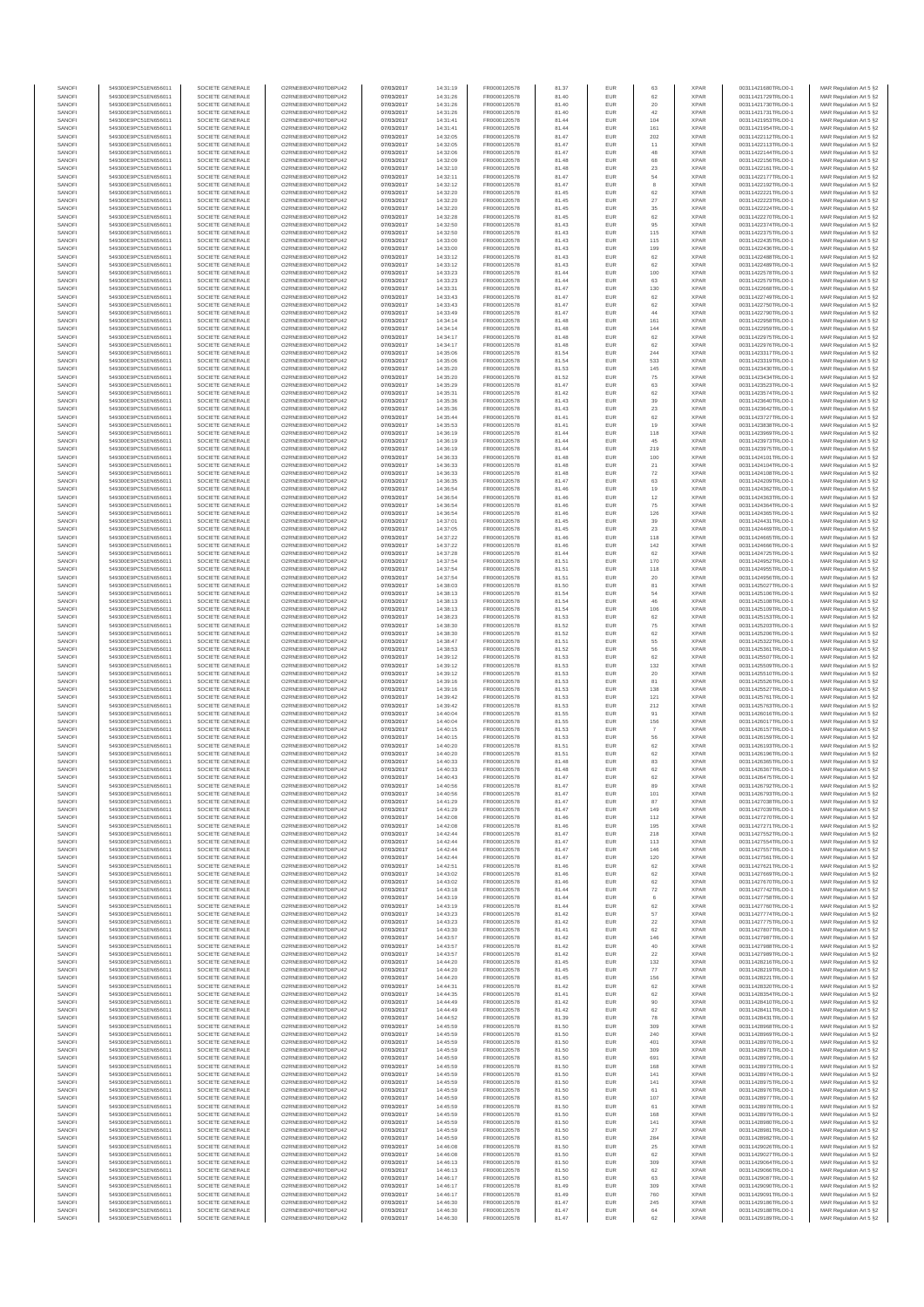| SANOFI<br>SANOFI | 549300E9PC51EN656011<br>549300E9PC51EN656011 | SOCIETE GENERALE<br>SOCIETE GENERALE | O2RNE8IBXP4R0TD8PU42<br>O2RNE8IBXP4R0TD8PU42 | 07/03/2017<br>07/03/2017 | 14:46:30<br>14:46:30 | FR0000120578<br>FR0000120578 | 81.47<br>81.47 | EUR<br>EUR        | 62<br>46       | <b>XPAR</b><br><b>XPAR</b> | 00311429190TRLO0-1<br>00311429191TRLO0-1 | MAR Regulation Art 5 §2<br>MAR Regulation Art 5 §2 |
|------------------|----------------------------------------------|--------------------------------------|----------------------------------------------|--------------------------|----------------------|------------------------------|----------------|-------------------|----------------|----------------------------|------------------------------------------|----------------------------------------------------|
| SANOFI           | 549300E9PC51EN656011                         | SOCIETE GENERALE                     | O2RNE8IBXP4R0TD8PU42                         | 07/03/2017               | 14:46:30             | FR0000120578                 | 81.47          | <b>EUR</b>        | 309            | <b>XPAR</b>                | 00311429192TRLO0-1                       | MAR Regulation Art 5 §2                            |
| SANOFI           | 549300E9PC51EN656011                         | SOCIETE GENERALE                     | O2RNE8IBXP4R0TD8PU42                         | 07/03/2017               | 14:46:30             | FR0000120578                 | 81.47          | EUR               | 135            | <b>XPAR</b>                | 00311429193TRLO0-1                       | MAR Regulation Art 5 §2                            |
| SANOFI<br>SANOFI | 549300E9PC51EN656011<br>549300E9PC51EN656011 | SOCIETE GENERALE<br>SOCIETE GENERALE | O2RNE8IBXP4R0TD8PU42<br>O2RNE8IBXP4R0TD8PU42 | 07/03/2017<br>07/03/2017 | 14:46:30<br>14:46:30 | FR0000120578<br>FR0000120578 | 81.47<br>81.47 | <b>EUR</b><br>EUR | 309<br>135     | <b>XPAR</b><br><b>XPAR</b> | 00311429194TRLO0-1<br>00311429195TRLO0-1 | MAR Regulation Art 5 §2<br>MAR Regulation Art 5 §2 |
| SANOFI           | 549300E9PC51EN656011                         | SOCIETE GENERALE                     | O2RNE8IBXP4R0TD8PU42                         | 07/03/2017               | 14:46:30             | FR0000120578                 | 81.47          | EUR               | 178            | <b>XPAR</b>                | 00311429196TRLO0-1                       | MAR Regulation Art 5 §2                            |
| SANOFI<br>SANOFI | 549300E9PC51EN656011<br>549300E9PC51EN656011 | SOCIETE GENERALE<br>SOCIETE GENERALE | O2RNE8IBXP4R0TD8PU42<br>O2RNE8IBXP4R0TD8PU42 | 07/03/2017<br>07/03/2017 | 14:46:30<br>14:46:30 | FR0000120578<br>FR0000120578 | 81.47<br>81.47 | EUR<br>EUR        | 131<br>313     | <b>XPAR</b><br><b>XPAR</b> | 00311429197TRLO0-1<br>00311429198TRLO0-1 | MAR Regulation Art 5 §2<br>MAR Regulation Art 5 §2 |
| SANOFI           | 549300E9PC51EN656011                         | SOCIETE GENERALE                     | O2RNE8IBXP4R0TD8PU42                         | 07/03/2017               | 14:46:30             | FR0000120578                 | 81.47          | EUR               | 309            | <b>XPAR</b>                | 00311429199TRLO0-1                       | MAR Regulation Art 5 §2                            |
| SANOFI           | 549300E9PC51EN656011                         | SOCIETE GENERALE                     | O2RNE8IBXP4R0TD8PU42                         | 07/03/2017               | 14:46:30             | FR0000120578                 | 81.47          | EUR               | 191            | <b>XPAR</b>                | 00311429200TRLO0-1                       | MAR Regulation Art 5 §2                            |
| SANOFI<br>SANOFI | 549300E9PC51EN656011<br>549300E9PC51EN656011 | SOCIETE GENERALE<br>SOCIETE GENERALE | O2RNE8IBXP4R0TD8PU42<br>O2RNE8IBXP4R0TD8PU42 | 07/03/2017<br>07/03/2017 | 14:46:30<br>14:46:30 | FR0000120578<br>FR0000120578 | 81.47<br>81.47 | <b>EUR</b><br>EUR | 100<br>102     | <b>XPAR</b><br><b>XPAR</b> | 00311429201TRLO0-1<br>00311429202TRLO0-1 | MAR Regulation Art 5 §2<br>MAR Regulation Art 5 §2 |
| SANOFI           | 549300E9PC51EN656011                         | SOCIETE GENERALE                     | O2RNE8IBXP4R0TD8PU42                         | 07/03/2017               | 14:46:30             | FR0000120578                 | 81.47          | EUR               | 61             | <b>XPAR</b>                | 00311429203TRLO0-1                       | MAR Regulation Art 5 §2                            |
| SANOFI<br>SANOFI | 549300E9PC51EN656011<br>549300E9PC51EN656011 | SOCIETE GENERALE<br>SOCIETE GENERALE | O2RNE8IBXP4R0TD8PU42<br>O2RNE8IBXP4R0TD8PU42 | 07/03/2017<br>07/03/2017 | 14:46:30<br>14:46:30 | FR0000120578<br>FR0000120578 | 81.47<br>81.47 | EUR<br>EUR        | 46<br>61       | <b>XPAR</b><br><b>XPAR</b> | 00311429204TRLO0-1<br>00311429205TRLO0-1 | MAR Regulation Art 5 §2<br>MAR Regulation Art 5 §2 |
| SANOFI           | 549300E9PC51EN656011                         | SOCIETE GENERALE                     | O2RNE8IBXP4R0TD8PU42                         | 07/03/2017               | 14:46:34             | FR0000120578                 | 81.47          | EUR               | 62             | <b>XPAR</b>                | 00311429216TRLO0-1                       | MAR Regulation Art 5 §2                            |
| SANOFI           | 549300E9PC51EN656011                         | SOCIETE GENERALE                     | O2RNE8IBXP4R0TD8PU42                         | 07/03/2017               | 14:46:45             | FR0000120578                 | 81.48          | EUR               | 35             | <b>XPAR</b>                | 00311429281TRLO0-1                       | MAR Regulation Art 5 §2                            |
| SANOFI<br>SANOFI | 549300E9PC51EN656011<br>549300E9PC51EN656011 | SOCIETE GENERALE<br>SOCIETE GENERALE | O2RNE8IBXP4R0TD8PU42<br>O2RNE8IBXP4R0TD8PU42 | 07/03/2017<br>07/03/2017 | 14:46:51<br>14:46:51 | FR0000120578<br>FR0000120578 | 81.49<br>81.49 | <b>EUR</b><br>EUR | 81<br>71       | <b>XPAR</b><br><b>XPAR</b> | 00311429326TRLO0-1<br>00311429327TRLO0-1 | MAR Regulation Art 5 §2<br>MAR Regulation Art 5 §2 |
| SANOFI           | 549300E9PC51EN656011                         | SOCIETE GENERALE                     | O2RNE8IBXP4R0TD8PU42                         | 07/03/2017               | 14:47:17             | FR0000120578                 | 81.49          | EUR               | 101            | <b>XPAR</b>                | 00311429486TRLO0-1                       | MAR Regulation Art 5 §2                            |
| SANOFI<br>SANOFI | 549300E9PC51EN656011<br>549300E9PC51EN656011 | SOCIETE GENERALE<br>SOCIETE GENERALE | O2RNE8IBXP4R0TD8PU42<br>O2RNE8IBXP4R0TD8PU42 | 07/03/2017<br>07/03/2017 | 14:47:17<br>14:47:17 | FR0000120578<br>FR0000120578 | 81.49<br>81.48 | EUR<br>EUR        | 183<br>62      | <b>XPAR</b><br><b>XPAR</b> | 00311429488TRLO0-1<br>00311429489TRLO0-1 | MAR Regulation Art 5 §2<br>MAR Regulation Art 5 §2 |
| SANOFI           | 549300E9PC51EN656011                         | SOCIETE GENERALE                     | O2RNE8IBXP4R0TD8PU42                         | 07/03/2017               | 14:47:17             | FR0000120578                 | 81.48          | EUR               | 195            | <b>XPAR</b>                | 00311429492TRLO0-1                       | MAR Regulation Art 5 §2                            |
| SANOFI           | 549300E9PC51EN656011                         | SOCIETE GENERALE                     | O2RNE8IBXP4R0TD8PU42                         | 07/03/2017               | 14:47:34             | FR0000120578                 | 81.48          | EUR               | $17\,$         | <b>XPAR</b>                | 00311429630TRLO0-1                       | MAR Regulation Art 5 §2                            |
| SANOFI<br>SANOFI | 549300E9PC51EN656011<br>549300E9PC51EN656011 | SOCIETE GENERALE<br>SOCIETE GENERALE | O2RNE8IBXP4R0TD8PU42<br>O2RNE8IBXP4R0TD8PU42 | 07/03/2017<br>07/03/2017 | 14:47:35<br>14:47:56 | FR0000120578<br>FR0000120578 | 81.48<br>81.48 | EUR<br>EUR        | 8<br>54        | <b>XPAR</b><br><b>XPAR</b> | 00311429632TRLO0-1<br>00311429747TRLO0-1 | MAR Regulation Art 5 §2<br>MAR Regulation Art 5 §2 |
| SANOFI           | 549300E9PC51EN656011                         | SOCIETE GENERALE                     | O2RNE8IBXP4R0TD8PU42                         | 07/03/2017               | 14:47:56             | FR0000120578                 | 81.48          | EUR               | 62             | <b>XPAR</b>                | 00311429748TRLO0-1                       | MAR Regulation Art 5 §2                            |
| SANOFI<br>SANOFI | 549300E9PC51EN656011<br>549300E9PC51EN656011 | SOCIETE GENERALE<br>SOCIETE GENERALE | O2RNE8IBXP4R0TD8PU42<br>O2RNE8IBXP4R0TD8PU42 | 07/03/2017<br>07/03/2017 | 14:47:56<br>14:47:56 | FR0000120578<br>FR0000120578 | 81.48<br>81.48 | EUR<br><b>EUR</b> | 309<br>181     | <b>XPAR</b><br><b>XPAR</b> | 00311429749TRLO0-1<br>00311429750TRLO0-1 | MAR Regulation Art 5 §2<br>MAR Regulation Art 5 §2 |
| SANOFI           | 549300E9PC51EN656011                         | SOCIETE GENERALE                     | O2RNE8IBXP4R0TD8PU42                         | 07/03/2017               | 14:47:56             | FR0000120578                 | 81.48          | EUR               | 128            | <b>XPAR</b>                | 00311429751TRLO0-1                       | MAR Regulation Art 5 §2                            |
| SANOFI           | 549300E9PC51EN656011                         | SOCIETE GENERALE                     | O2RNE8IBXP4R0TD8PU42                         | 07/03/2017               | 14:47:56             | FR0000120578                 | 81.48          | EUR               | 14             | <b>XPAR</b>                | 00311429752TRLO0-1                       | MAR Regulation Art 5 §2                            |
| SANOFI<br>SANOFI | 549300E9PC51EN656011<br>549300E9PC51EN656011 | SOCIETE GENERALE<br>SOCIETE GENERALE | O2RNE8IBXP4R0TD8PU42<br>O2RNE8IBXP4R0TD8PU42 | 07/03/2017<br>07/03/2017 | 14:48:08<br>14:48:38 | FR0000120578<br>FR0000120578 | 81.48<br>81.52 | EUR<br>EUR        | 137<br>193     | <b>XPAR</b><br><b>XPAR</b> | 00311429811TRLO0-1<br>00311429973TRLO0-1 | MAR Regulation Art 5 §2<br>MAR Regulation Art 5 §2 |
| SANOFI           | 549300E9PC51EN656011                         | SOCIETE GENERALE                     | O2RNE8IBXP4R0TD8PU42                         | 07/03/2017               | 14:48:38             | FR0000120578                 | 81.52          | EUR               | 13             | <b>XPAR</b>                | 00311429974TRLO0-1                       | MAR Regulation Art 5 §2                            |
| SANOFI<br>SANOFI | 549300E9PC51EN656011<br>549300E9PC51EN656011 | SOCIETE GENERALE<br>SOCIETE GENERALE | O2RNE8IBXP4R0TD8PU42<br>O2RNE8IBXP4R0TD8PU42 | 07/03/2017<br>07/03/2017 | 14:48:38<br>14:48:38 | FR0000120578<br>FR0000120578 | 81.52<br>81.52 | EUR<br><b>EUR</b> | 403<br>309     | <b>XPAR</b><br><b>XPAR</b> | 00311429975TRLO0-1<br>00311429976TRLO0-1 | MAR Regulation Art 5 §2<br>MAR Regulation Art 5 §2 |
| SANOFI           | 549300E9PC51EN656011                         | SOCIETE GENERALE                     | O2RNE8IBXP4R0TD8PU42                         | 07/03/2017               | 14:48:38             | FR0000120578                 | 81.52          | EUR               | 309            | <b>XPAR</b>                | 00311429977TRLO0-1                       | MAR Regulation Art 5 §2                            |
| SANOFI           | 549300E9PC51EN656011                         | SOCIETE GENERALE                     | O2RNE8IBXP4R0TD8PLI42                        | 07/03/2017               | 14:48:38             | FR0000120578                 | 81.52          | <b>EUR</b>        | 309            | <b>XPAR</b>                | 00311429978TRLO0-1                       | MAR Regulation Art 5 §2                            |
| SANOFI<br>SANOFI | 549300E9PC51EN656011<br>549300E9PC51EN656011 | SOCIETE GENERALE<br>SOCIETE GENERALE | O2RNE8IBXP4R0TD8PU42<br>O2RNE8IBXP4R0TD8PU42 | 07/03/2017<br>07/03/2017 | 14:48:38<br>14:48:51 | FR0000120578<br>FR0000120578 | 81.52<br>81.57 | EUR<br>EUR        | 309<br>137     | <b>XPAR</b><br><b>XPAR</b> | 00311429979TRLO0-1<br>00311430051TRLO0-1 | MAR Regulation Art 5 §2<br>MAR Regulation Art 5 §2 |
| SANOFI           | 549300E9PC51EN656011                         | SOCIETE GENERALE                     | O2RNE8IBXP4R0TD8PU42                         | 07/03/2017               | 14:49:01             | FR0000120578                 | 81.56          | EUR               | 82             | <b>XPAR</b>                | 00311430183TRLO0-1                       | MAR Regulation Art 5 §2                            |
| SANOFI<br>SANOFI | 549300E9PC51EN656011<br>549300E9PC51EN656011 | SOCIETE GENERALE                     | O2RNE8IBXP4R0TD8PU42<br>O2RNE8IBXP4R0TD8PU42 | 07/03/2017<br>07/03/2017 | 14:49:01<br>14:49:01 | FR0000120578<br>FR0000120578 | 81.56<br>81.56 | EUR<br>EUR        | $12\,$         | <b>XPAR</b><br><b>XPAR</b> | 00311430184TRLO0-1<br>00311430185TRLO0-1 | MAR Regulation Art 5 §2                            |
| SANOFI           | 549300E9PC51EN656011                         | SOCIETE GENERALE<br>SOCIETE GENERALE | O2RNE8IBXP4R0TD8PU42                         | 07/03/2017               | 14:49:22             | FR0000120578                 | 81.55          | EUR               | 62<br>63       | <b>XPAR</b>                | 00311430363TRLO0-1                       | MAR Regulation Art 5 §2<br>MAR Regulation Art 5 §2 |
| SANOFI           | 549300E9PC51EN656011                         | SOCIETE GENERALE                     | O2RNE8IBXP4R0TD8PU42                         | 07/03/2017               | 14:49:22             | FR0000120578                 | 81.55          | EUR               | 62             | <b>XPAR</b>                | 00311430365TRLO0-1                       | MAR Regulation Art 5 §2                            |
| SANOFI<br>SANOFI | 549300E9PC51EN656011<br>549300E9PC51EN656011 | SOCIETE GENERALE<br>SOCIETE GENERALE | O2RNE8IBXP4R0TD8PU42<br>O2RNE8IBXP4R0TD8PU42 | 07/03/2017<br>07/03/2017 | 14:49:32<br>14:49:35 | FR0000120578<br>FR0000120578 | 81.54<br>81.54 | EUR<br>EUR        | 59<br>182      | <b>XPAR</b><br><b>XPAR</b> | 00311430411TRLO0-1<br>00311430426TRLO0-1 | MAR Regulation Art 5 §2<br>MAR Regulation Art 5 §2 |
| SANOFI           | 549300E9PC51EN656011                         | SOCIETE GENERALE                     | O2RNE8IBXP4R0TD8PU42                         | 07/03/2017               | 14:49:50             | FR0000120578                 | 81.54          | EUR               | 68             | <b>XPAR</b>                | 00311430705TRLO0-1                       | MAR Regulation Art 5 §2                            |
| SANOFI           | 549300E9PC51EN656011                         | SOCIETE GENERALE                     | O2RNE8IBXP4R0TD8PU42<br>O2RNE8IBXP4R0TD8PU42 | 07/03/2017               | 14:49:50             | FR0000120578                 | 81.54          | EUR               | 79             | <b>XPAR</b>                | 00311430706TRLO0-1                       | MAR Regulation Art 5 §2                            |
| SANOFI<br>SANOFI | 549300E9PC51EN656011<br>549300E9PC51EN656011 | SOCIETE GENERALE<br>SOCIETE GENERALE | O2RNE8IBXP4R0TD8PU42                         | 07/03/2017<br>07/03/2017 | 14:49:50<br>14:49:51 | FR0000120578<br>FR0000120578 | 81.54<br>81.54 | EUR<br>EUR        | 62<br>162      | <b>XPAR</b><br><b>XPAR</b> | 00311430707TRLO0-1<br>00311430708TRLO0-1 | MAR Regulation Art 5 §2<br>MAR Regulation Art 5 §2 |
| SANOFI           | 549300E9PC51EN656011                         | SOCIETE GENERALE                     | O2RNE8IBXP4R0TD8PU42                         | 07/03/2017               | 14:49:51             | FR0000120578                 | 81.54          | EUR               | 147            | <b>XPAR</b>                | 00311430709TRLO0-1                       | MAR Regulation Art 5 §2                            |
| SANOFI<br>SANOFI | 549300E9PC51EN656011<br>549300E9PC51EN656011 | SOCIETE GENERALE<br>SOCIETE GENERALE | O2RNE8IBXP4R0TD8PU42<br>O2RNE8IBXP4R0TD8PU42 | 07/03/2017<br>07/03/2017 | 14:49:52<br>14:49:52 | FR0000120578<br>FR0000120578 | 81.54<br>81.54 | EUR<br>EUR        | 165<br>144     | <b>XPAR</b><br><b>XPAR</b> | 00311430716TRLO0-1<br>00311430717TRLO0-1 | MAR Regulation Art 5 §2<br>MAR Regulation Art 5 §2 |
| SANOFI           | 549300E9PC51EN656011                         | SOCIETE GENERALE                     | O2RNE8IBXP4R0TD8PU42                         | 07/03/2017               | 14:49:52             | FR0000120578                 | 81.54          | EUR               | 81             | <b>XPAR</b>                | 00311430718TRLO0-1                       | MAR Regulation Art 5 §2                            |
| SANOFI           | 549300E9PC51EN656011                         | SOCIETE GENERALE                     | O2RNE8IBXP4R0TD8PU42                         | 07/03/2017               | 14:49:52             | FR0000120578                 | 81.54          | EUR               | $\overline{1}$ | <b>XPAR</b>                | 00311430719TRLO0-1                       | MAR Regulation Art 5 §2                            |
| SANOFI<br>SANOFI | 549300E9PC51EN656011<br>549300E9PC51EN656011 | SOCIETE GENERALE<br>SOCIETE GENERALE | O2RNE8IBXP4R0TD8PU42<br>O2RNE8IBXP4R0TD8PU42 | 07/03/2017<br>07/03/2017 | 14:50:06<br>14:50:06 | FR0000120578<br>FR0000120578 | 81.54<br>81.54 | EUR<br>EUR        | 97<br>79       | <b>XPAR</b><br><b>XPAR</b> | 00311430829TRLO0-1<br>00311430830TRLO0-1 | MAR Regulation Art 5 §2<br>MAR Regulation Art 5 §2 |
| SANOFI           | 549300E9PC51EN656011                         | SOCIETE GENERALE                     | O2RNE8IBXP4R0TD8PU42                         | 07/03/2017               | 14:50:06             | FR0000120578                 | 81.54          | EUR               | 109            | <b>XPAR</b>                | 00311430831TRLO0-1                       | MAR Regulation Art 5 §2                            |
| SANOFI<br>SANOFI | 549300E9PC51EN656011<br>549300E9PC51EN656011 | SOCIETE GENERALE<br>SOCIETE GENERALE | O2RNE8IBXP4R0TD8PU42<br>O2RNE8IBXP4R0TD8PU42 | 07/03/2017<br>07/03/2017 | 14:50:06<br>14:50:06 | FR0000120578<br>FR0000120578 | 81.54<br>81.54 | EUR<br><b>EUR</b> | 123<br>77      | <b>XPAR</b><br><b>XPAR</b> | 00311430832TRLO0-1<br>00311430833TRLO0-1 | MAR Regulation Art 5 §2<br>MAR Regulation Art 5 §2 |
| SANOFI           | 549300E9PC51EN656011                         | SOCIETE GENERALE                     | O2RNE8IBXP4R0TD8PU42                         | 07/03/2017               | 14:50:06             | FR0000120578                 | 81.54          | EUR               | 245            | <b>XPAR</b>                | 00311430848TRLO0-1                       | MAR Regulation Art 5 §2                            |
| SANOFI           | 549300E9PC51EN656011                         | SOCIETE GENERALE                     | O2RNE8IBXP4R0TD8PU42                         | 07/03/2017               | 14:50:07             | FR0000120578                 | 81.54          | EUR               | 64             | <b>XPAR</b>                | 00311430856TRLO0-1                       | MAR Regulation Art 5 §2                            |
| SANOFI<br>SANOFI | 549300E9PC51EN656011<br>549300E9PC51EN656011 | SOCIETE GENERALE<br>SOCIETE GENERALE | O2RNE8IBXP4R0TD8PU42<br>O2RNE8IBXP4R0TD8PU42 | 07/03/2017<br>07/03/2017 | 14:50:07<br>14:50:07 | FR0000120578<br>FR0000120578 | 81.54<br>81.54 | EUR<br>EUR        | 57<br>$42\,$   | <b>XPAR</b><br><b>XPAR</b> | 00311430858TRLO0-1<br>00311430863TRLO0-1 | MAR Regulation Art 5 §2<br>MAR Regulation Art 5 §2 |
| SANOFI           | 549300E9PC51EN656011                         | SOCIETE GENERALE                     | O2RNE8IBXP4R0TD8PU42                         | 07/03/2017               | 14:50:07             | FR0000120578                 | 81.54          | EUR               | $\overline{7}$ | <b>XPAR</b>                | 00311430864TRLO0-1                       | MAR Regulation Art 5 §2                            |
| SANOFI<br>SANOFI | 549300E9PC51EN656011<br>549300E9PC51EN656011 | SOCIETE GENERALE<br>SOCIETE GENERALE | O2RNE8IBXP4R0TD8PU42<br>O2RNE8IBXP4R0TD8PU42 | 07/03/2017<br>07/03/2017 | 14:50:07<br>14:50:09 | FR0000120578<br>FR0000120578 | 81.54<br>81.54 | EUR<br>EUR        | 47<br>62       | <b>XPAR</b><br><b>XPAR</b> | 00311430865TRLO0-1<br>00311430901TRLO0-1 | MAR Regulation Art 5 §2<br>MAR Regulation Art 5 §2 |
| SANOFI           | 549300E9PC51EN656011                         | SOCIETE GENERALE                     | O2RNE8IBXP4R0TD8PU42                         | 07/03/2017               | 14:50:09             | FR0000120578                 | 81.53          | EUR               | 152            | <b>XPAR</b>                | 00311430904TRLO0-1                       | MAR Regulation Art 5 §2                            |
| SANOFI<br>SANOFI | 549300E9PC51EN656011<br>549300E9PC51EN656011 | SOCIETE GENERALE<br>SOCIETE GENERALE | O2RNE8IBXP4R0TD8PU42<br>O2RNE8IBXP4R0TD8PU42 | 07/03/2017<br>07/03/2017 | 14:50:09<br>14:50:09 | FR0000120578<br>FR0000120578 | 81.53<br>81.53 | EUR<br>EUR        | 157<br>100     | <b>XPAR</b><br><b>XPAR</b> | 00311430906TRLO0-1<br>00311430907TRLO0-1 | MAR Regulation Art 5 §2                            |
| SANOFI           | 549300E9PC51EN656011                         | SOCIETE GENERALE                     | O2RNE8IBXP4R0TD8PU42                         | 07/03/2017               | 14:50:09             | FR0000120578                 | 81.53          | <b>EUR</b>        | 209            | <b>XPAR</b>                | 00311430908TRLO0-1                       | MAR Regulation Art 5 §2<br>MAR Regulation Art 5 §2 |
| SANOFI           | 549300E9PC51EN656011                         | SOCIETE GENERALE                     | O2RNE8IBXP4R0TD8PU42                         | 07/03/2017               | 14:50:22             | FR0000120578                 | 81.51          | EUR               | 74             | <b>XPAR</b>                | 00311431148TRLO0-1                       | MAR Regulation Art 5 §2                            |
| SANOFI<br>SANOFI | 549300E9PC51EN656011<br>549300E9PC51EN656011 | SOCIETE GENERALE<br>SOCIETE GENERALE | O2RNE8IBXP4R0TD8PU42<br>O2RNE8IBXP4R0TD8PU42 | 07/03/2017<br>07/03/2017 | 14:50:22<br>14:50:22 | FR0000120578<br>FR0000120578 | 81.51<br>81.51 | EUR<br>EUR        | $71\,$<br>55   | <b>XPAR</b><br><b>XPAR</b> | 00311431149TRLO0-1<br>00311431150TRLO0-1 | MAR Regulation Art 5 §2<br>MAR Regulation Art 5 §2 |
| SANOFI           | 549300E9PC51EN656011                         | SOCIETE GENERALE                     | O2RNE8IBXP4R0TD8PU42                         | 07/03/2017               | 14:50:22             | FR0000120578                 | 81.51          | EUR               | 109            | <b>XPAR</b>                | 00311431151TRLO0-1                       | MAR Regulation Art 5 §2                            |
| SANOFI<br>SANOFI | 549300E9PC51EN656011<br>549300E9PC51EN656011 | SOCIETE GENERALE<br>SOCIETE GENERALE | O2RNE8IBXP4R0TD8PU42<br>O2RNE8IBXP4R0TD8PU42 | 07/03/2017<br>07/03/2017 | 14:50:22<br>14:50:22 | FR0000120578<br>FR0000120578 | 81.51<br>81.51 | EUR<br>EUR        | 62<br>229      | <b>XPAR</b><br><b>XPAR</b> | 00311431153TRLO0-1<br>00311431154TRLO0-1 | MAR Regulation Art 5 §2<br>MAR Regulation Art 5 §2 |
| SANOFI           | 549300E9PC51EN656011                         | SOCIETE GENERALE                     | O2RNE8IBXP4R0TD8PU42                         | 07/03/2017               | 14:50:22             | FR0000120578                 | 81.51          | <b>EUR</b>        | 100            | <b>XPAR</b>                | 00311431155TRLO0-1                       | MAR Regulation Art 5 §2                            |
| SANOFI           | 549300E9PC51EN656011                         | SOCIETE GENERALE                     | O2RNE8IBXP4R0TD8PU42                         | 07/03/2017               | 14:50:22             | FR0000120578                 | 81.51          | EUR               | 88             | <b>XPAR</b>                | 00311431156TRLO0-1                       | MAR Regulation Art 5 §2                            |
| SANOFI<br>SANOFI | 549300E9PC51EN656011<br>549300E9PC51EN656011 | SOCIETE GENERALE<br>SOCIETE GENERALE | O2RNE8IBXP4R0TD8PU42<br>O2RNE8IBXP4R0TD8PU42 | 07/03/2017<br>07/03/2017 | 14:50:22<br>14:50:22 | FR0000120578<br>FR0000120578 | 81.51<br>81.51 | <b>EUR</b><br>EUR | 121<br>147     | <b>XPAR</b><br><b>XPAR</b> | 00311431158TRLO0-1<br>00311431159TRLO0-1 | MAR Regulation Art 5 §2<br>MAR Regulation Art 5 §2 |
| SANOFI           | 549300E9PC51EN656011                         | SOCIETE GENERALE                     | O2RNE8IBXP4R0TD8PU42                         | 07/03/2017               | 14:50:22             | FR0000120578                 | 81.51          | EUR               | 69             | <b>XPAR</b>                | 00311431160TRLO0-1                       | MAR Regulation Art 5 §2                            |
| SANOFI<br>SANOFI | 549300E9PC51EN656011<br>549300E9PC51EN656011 | SOCIETE GENERALE<br>SOCIETE GENERALE | O2RNE8IBXP4R0TD8PU42<br>O2RNE8IBXP4R0TD8PU42 | 07/03/2017<br>07/03/2017 | 14:50:22<br>14:50:22 | FR0000120578<br>FR0000120578 | 81.51<br>81.51 | EUR<br>EUR        | 240<br>53      | <b>XPAR</b><br><b>XPAR</b> | 00311431161TRLO0-1<br>00311431162TRLO0-1 | MAR Regulation Art 5 §2<br>MAR Regulation Art 5 §2 |
| SANOFI           | 549300E9PC51EN656011                         | SOCIETE GENERALE                     | O2RNE8IBXP4R0TD8PU42                         | 07/03/2017               | 14:50:23             | FR0000120578                 | 81.51          | <b>EUR</b>        | 52             | <b>XPAR</b>                | 00311431165TRLO0-1                       | MAR Regulation Art 5 §2                            |
| SANOF            | 549300E9PC51EN656011                         | SOCIETE GENERALE                     | O2RNE8IBXP4R0TD8PU42                         | 07/03/2017               | 14:50:23             | FR0000120578                 | 81.5'          |                   |                | <b>XPAF</b>                | 00311431166TRLO0-1                       | MAR Regulation Art 5 §2                            |
| SANOFI<br>SANOFI | 549300E9PC51EN656011<br>549300E9PC51EN656011 | SOCIETE GENERALE<br>SOCIETE GENERALE | O2RNE8IBXP4R0TD8PU42<br>O2RNE8IBXP4R0TD8PU42 | 07/03/2017<br>07/03/2017 | 14:50:23<br>14:50:27 | FR0000120578<br>FR0000120578 | 81.51<br>81.51 | <b>EUR</b><br>EUR | 57<br>99       | <b>XPAR</b><br><b>XPAR</b> | 00311431176TRLO0-1<br>00311431206TRLO0-1 | MAR Regulation Art 5 §2<br>MAR Regulation Art 5 §2 |
| SANOFI           | 549300E9PC51EN656011                         | SOCIETE GENERALE                     | O2RNE8IBXP4R0TD8PLI42                        | 07/03/2017               | 14:50:27             | FR0000120578                 | 81.51          | <b>EUR</b>        | 62             | <b>XPAR</b>                | 00311431207TRLO0-1                       | MAR Regulation Art 5 §2                            |
| SANOFI<br>SANOFI | 549300E9PC51EN656011<br>549300E9PC51EN656011 | SOCIETE GENERALE<br>SOCIETE GENERALE | O2RNE8IBXP4R0TD8PU42<br>O2RNE8IBXP4R0TD8PU42 | 07/03/2017<br>07/03/2017 | 14:50:27<br>14:50:27 | FR0000120578<br>FR0000120578 | 81.51<br>81.51 | EUR<br>EUR        | 62<br>377      | <b>XPAR</b><br><b>XPAR</b> | 00311431208TRLO0-1<br>00311431209TRLO0-1 | MAR Regulation Art 5 §2                            |
| SANOFI           | 549300E9PC51EN656011                         | SOCIETE GENERALE                     | O2RNE8IBXP4R0TD8PU42                         | 07/03/2017               | 14:50:29             | FR0000120578                 | 81.51          | EUR               | 37             | <b>XPAR</b>                | 00311431228TRLO0-1                       | MAR Regulation Art 5 §2<br>MAR Regulation Art 5 §2 |
| SANOFI           | 549300E9PC51EN656011                         | SOCIETE GENERALE                     | O2RNE8IBXP4R0TD8PU42                         | 07/03/2017               | 14:50:53             | FR0000120578                 | 81.52          | EUR               | 62             | <b>XPAR</b>                | 00311431347TRLO0-1                       | MAR Regulation Art 5 §2                            |
| SANOFI<br>SANOFI | 549300E9PC51EN656011<br>549300E9PC51EN656011 | SOCIETE GENERALE<br>SOCIETE GENERALE | O2RNE8IBXP4R0TD8PU42<br>O2RNE8IBXP4R0TD8PU42 | 07/03/2017<br>07/03/2017 | 14:50:53<br>14:50:55 | FR0000120578<br>FR0000120578 | 81.52<br>81.51 | <b>EUR</b><br>EUR | 62<br>94       | <b>XPAR</b><br><b>XPAR</b> | 00311431349TRLO0-1<br>00311431373TRLO0-1 | MAR Regulation Art 5 §2<br>MAR Regulation Art 5 §2 |
| SANOFI           | 549300E9PC51EN656011                         | SOCIETE GENERALE                     | O2RNE8IBXP4R0TD8PU42                         | 07/03/2017               | 14:50:55             | FR0000120578                 | 81.51          | <b>EUR</b>        | 215            | <b>XPAR</b>                | 00311431374TRLO0-1                       | MAR Regulation Art 5 §2                            |
| SANOFI<br>SANOFI | 549300E9PC51EN656011<br>549300E9PC51EN656011 | SOCIETE GENERALE<br>SOCIETE GENERALE | O2RNE8IBXP4R0TD8PU42<br>O2RNE8IBXP4R0TD8PU42 | 07/03/2017<br>07/03/2017 | 14:50:55<br>14:50:55 | FR0000120578<br>FR0000120578 | 81.51<br>81.51 | EUR<br>EUR        | 481<br>309     | <b>XPAR</b><br><b>XPAR</b> | 00311431375TRLO0-1<br>00311431376TRLO0-1 | MAR Regulation Art 5 §2<br>MAR Regulation Art 5 §2 |
| SANOFI           | 549300E9PC51EN656011                         | SOCIETE GENERALE                     | O2RNE8IBXP4R0TD8PU42                         | 07/03/2017               | 14:50:55             | FR0000120578                 | 81.51          | EUR               | 271            | <b>XPAR</b>                | 00311431377TRLO0-1                       | MAR Regulation Art 5 §2                            |
| SANOFI<br>SANOFI | 549300E9PC51EN656011<br>549300E9PC51EN656011 | SOCIETE GENERALE<br>SOCIETE GENERALE | O2RNE8IBXP4R0TD8PU42<br>O2RNE8IBXP4R0TD8PU42 | 07/03/2017<br>07/03/2017 | 14:50:55<br>14:50:58 | FR0000120578<br>FR0000120578 | 81.51<br>81.51 | EUR<br>EUR        | 230<br>44      | <b>XPAR</b><br><b>XPAR</b> | 00311431378TRLO0-1<br>00311431383TRLO0-1 | MAR Regulation Art 5 §2                            |
| SANOFI           | 549300E9PC51EN656011                         | SOCIETE GENERALE                     | O2RNE8IBXP4R0TD8PU42                         | 07/03/2017               | 14:50:58             | FR0000120578                 | 81.51          | EUR               | 82             | <b>XPAR</b>                | 00311431386TRLO0-1                       | MAR Regulation Art 5 §2<br>MAR Regulation Art 5 §2 |
| SANOFI           | 549300E9PC51EN656011                         | SOCIETE GENERALE                     | O2RNE8IBXP4R0TD8PU42                         | 07/03/2017               | 14:50:58             | FR0000120578                 | 81.51          | <b>EUR</b>        | 11             | <b>XPAR</b>                | 00311431387TRLO0-1                       | MAR Regulation Art 5 §2                            |
| SANOFI<br>SANOFI | 549300E9PC51EN656011<br>549300E9PC51EN656011 | SOCIETE GENERALE<br>SOCIETE GENERALE | O2RNE8IBXP4R0TD8PU42<br>O2RNE8IBXP4R0TD8PU42 | 07/03/2017<br>07/03/2017 | 14:50:58<br>14:51:10 | FR0000120578<br>FR0000120578 | 81.51<br>81.51 | EUR<br><b>EUR</b> | 62<br>62       | <b>XPAR</b><br><b>XPAR</b> | 00311431388TRLO0-1<br>00311431454TRLO0-1 | MAR Regulation Art 5 §2<br>MAR Regulation Art 5 §2 |
| SANOFI           | 549300E9PC51EN656011                         | SOCIETE GENERALE                     | O2RNE8IBXP4R0TD8PU42                         | 07/03/2017               | 14:51:18             | FR0000120578                 | 81.51          | EUR               | 62             | <b>XPAR</b>                | 00311431477TRLO0-1                       | MAR Regulation Art 5 §2                            |
| SANOFI<br>SANOFI | 549300E9PC51EN656011<br>549300E9PC51EN656011 | SOCIETE GENERALE<br>SOCIETE GENERALE | O2RNE8IBXP4R0TD8PU42<br>O2RNE8IBXP4R0TD8PU42 | 07/03/2017<br>07/03/2017 | 14:51:18<br>14:51:18 | FR0000120578<br>FR0000120578 | 81.51<br>81.51 | EUR<br>EUR        | 62<br>309      | <b>XPAR</b><br><b>XPAR</b> | 00311431479TRLO0-1<br>00311431480TRLO0-1 | MAR Regulation Art 5 §2<br>MAR Regulation Art 5 §2 |
| SANOFI           | 549300E9PC51EN656011                         | SOCIETE GENERALE                     | O2RNE8IBXP4R0TD8PU42                         | 07/03/2017               | 14:51:22             | FR0000120578                 | 81.51          | EUR               | 39             | <b>XPAR</b>                | 00311431512TRLO0-1                       | MAR Regulation Art 5 §2                            |
| SANOFI           | 549300E9PC51EN656011                         | SOCIETE GENERALE                     | O2RNE8IBXP4R0TD8PU42                         | 07/03/2017               | 14:51:24             | FR0000120578                 | 81.51          | EUR               | 270            | <b>XPAR</b>                | 00311431516TRLO0-1                       | MAR Regulation Art 5 §2                            |
| SANOFI<br>SANOFI | 549300E9PC51EN656011<br>549300E9PC51EN656011 | SOCIETE GENERALE<br>SOCIETE GENERALE | O2RNE8IBXP4R0TD8PU42<br>O2RNE8IBXP4R0TD8PU42 | 07/03/2017<br>07/03/2017 | 14:51:24<br>14:51:30 | FR0000120578<br>FR0000120578 | 81.51<br>81.53 | EUR<br><b>EUR</b> | 233<br>86      | <b>XPAR</b><br><b>XPAR</b> | 00311431517TRLO0-1<br>00311431557TRLO0-1 | MAR Regulation Art 5 §2<br>MAR Regulation Art 5 §2 |
| SANOFI           | 549300E9PC51EN656011                         | SOCIETE GENERALE                     | O2RNE8IBXP4R0TD8PU42                         | 07/03/2017               | 14:51:35             | FR0000120578                 | 81.52          | EUR               | 62             | <b>XPAR</b>                | 00311431593TRLO0-1                       | MAR Regulation Art 5 §2                            |
| SANOFI<br>SANOFI | 549300E9PC51EN656011                         | SOCIETE GENERALE<br>SOCIETE GENERALE | O2RNE8IBXP4R0TD8PU42<br>O2RNE8IBXP4R0TD8PU42 | 07/03/2017               | 14:51:38<br>14:51:38 | FR0000120578                 | 81.51<br>81.51 | <b>EUR</b><br>EUR | 44<br>49       | <b>XPAR</b><br><b>XPAR</b> | 00311431614TRLO0-1                       | MAR Regulation Art 5 §2                            |
| SANOFI           | 549300E9PC51EN656011<br>549300E9PC51EN656011 | SOCIETE GENERALE                     | O2RNE8IBXP4R0TD8PU42                         | 07/03/2017<br>07/03/2017 | 14:51:40             | FR0000120578<br>FR0000120578 | 81.51          | EUR               | 660            | <b>XPAR</b>                | 00311431615TRLO0-1<br>00311431639TRLO0-1 | MAR Regulation Art 5 §2<br>MAR Regulation Art 5 §2 |
| SANOFI           | 549300E9PC51EN656011                         | SOCIETE GENERALE                     | O2RNE8IBXP4R0TD8PU42                         | 07/03/2017               | 14:51:40             | FR0000120578                 | 81.51          | EUR               | 158            | <b>XPAR</b>                | 00311431640TRLO0-1                       | MAR Regulation Art 5 §2                            |
| SANOFI<br>SANOFI | 549300E9PC51EN656011<br>549300E9PC51EN656011 | SOCIETE GENERALE<br>SOCIETE GENERALE | O2RNE8IBXP4R0TD8PU42<br>O2RNE8IBXP4R0TD8PU42 | 07/03/2017<br>07/03/2017 | 14:51:40<br>14:51:40 | FR0000120578<br>FR0000120578 | 81.51<br>81.51 | EUR<br><b>EUR</b> | 62<br>380      | <b>XPAR</b><br><b>XPAR</b> | 00311431641TRLO0-1<br>00311431642TRLO0-1 | MAR Regulation Art 5 §2<br>MAR Regulation Art 5 §2 |
| SANOFI           | 549300E9PC51EN656011                         | SOCIETE GENERALE                     | O2RNE8IBXP4R0TD8PU42                         | 07/03/2017               | 14:51:40             | FR0000120578                 | 81.51          | EUR               | 100            | <b>XPAR</b>                | 00311431643TRLO0-1                       | MAR Regulation Art 5 §2                            |
| SANOFI           | 549300E9PC51EN656011                         | SOCIETE GENERALE                     | O2RNE8IBXP4R0TD8PU42                         | 07/03/2017               | 14:51:41             | FR0000120578                 | 81.51          | <b>EUR</b>        | 354            | <b>XPAR</b>                | 00311431645TRLO0-1                       | MAR Regulation Art 5 §2                            |
| SANOFI<br>SANOFI | 549300E9PC51EN656011<br>549300E9PC51EN656011 | SOCIETE GENERALE<br>SOCIETE GENERALE | O2RNE8IBXP4R0TD8PU42<br>O2RNE8IBXP4R0TD8PU42 | 07/03/2017<br>07/03/2017 | 14:51:41<br>14:51:44 | FR0000120578<br>FR0000120578 | 81.51<br>81.50 | EUR<br><b>EUR</b> | 457<br>911     | <b>XPAR</b><br><b>XPAR</b> | 00311431646TRLO0-1<br>00311431664TRLO0-1 | MAR Regulation Art 5 §2<br>MAR Regulation Art 5 §2 |
| SANOFI           | 549300E9PC51EN656011                         | SOCIETE GENERALE                     | O2RNE8IBXP4R0TD8PU42                         | 07/03/2017               | 14:51:44             | FR0000120578                 | 81.50          | EUR               | 911            | <b>XPAR</b>                | 00311431665TRLO0-1                       | MAR Regulation Art 5 §2                            |
| SANOFI<br>SANOFI | 549300E9PC51EN656011<br>549300E9PC51EN656011 | SOCIETE GENERALE<br>SOCIETE GENERALE | O2RNE8IBXP4R0TD8PU42<br>O2RNE8IBXP4R0TD8PU42 | 07/03/2017<br>07/03/2017 | 14:51:44<br>14:51:44 | FR0000120578<br>FR0000120578 | 81.50<br>81.50 | EUR<br>EUR        | 511<br>911     | <b>XPAR</b><br><b>XPAR</b> | 00311431666TRLO0-1<br>00311431667TRLO0-1 | MAR Regulation Art 5 §2<br>MAR Regulation Art 5 §2 |
| SANOFI           | 549300E9PC51EN656011                         | SOCIETE GENERALE                     | O2RNE8IBXP4R0TD8PU42                         | 07/03/2017               | 14:51:44             | FR0000120578                 | 81.50          | EUR               | 200            | <b>XPAR</b>                | 00311431668TRLO0-1                       | MAR Regulation Art 5 §2                            |
| SANOFI<br>SANOFI | 549300E9PC51EN656011<br>549300E9PC51EN656011 | SOCIETE GENERALE<br>SOCIETE GENERALE | O2RNE8IBXP4R0TD8PU42<br>O2RNE8IBXP4R0TD8PU42 | 07/03/2017<br>07/03/2017 | 14:51:44<br>14:51:44 | FR0000120578<br>FR0000120578 | 81.50<br>81.50 | <b>EUR</b><br>EUR | 598<br>3       | <b>XPAR</b><br><b>XPAR</b> | 00311431669TRLO0-1<br>00311431670TRLO0-1 | MAR Regulation Art 5 §2                            |
| SANOFI           | 549300E9PC51EN656011                         | SOCIETE GENERALE                     | O2RNE8IBXP4R0TD8PU42                         | 07/03/2017               | 14:51:45             | FR0000120578                 | 81.50          | <b>EUR</b>        | 310            | <b>XPAR</b>                | 00311431672TRLO0-1                       | MAR Regulation Art 5 §2<br>MAR Regulation Art 5 §2 |
| SANOFI           | 549300E9PC51EN656011                         | SOCIETE GENERALE                     | O2RNE8IBXP4R0TD8PU42                         | 07/03/2017               | 14:51:45             | FR0000120578                 | 81.50          | EUR               | 114            | <b>XPAR</b>                | 00311431673TRLO0-1                       | MAR Regulation Art 5 §2                            |
| SANOFI<br>SANOFI | 549300E9PC51EN656011<br>549300E9PC51EN656011 | SOCIETE GENERALE<br>SOCIETE GENERALE | O2RNE8IBXP4R0TD8PU42<br>O2RNE8IBXP4R0TD8PU42 | 07/03/2017<br>07/03/2017 | 14:51:48<br>14:51:49 | FR0000120578<br>FR0000120578 | 81.49<br>81.49 | EUR<br>EUR        | 45<br>17       | <b>XPAR</b><br><b>XPAR</b> | 00311431699TRLO0-1<br>00311431707TRLO0-1 | MAR Regulation Art 5 §2<br>MAR Regulation Art 5 §2 |
| SANOFI           | 549300E9PC51EN656011                         | SOCIETE GENERALE                     | O2RNE8IBXP4R0TD8PU42                         | 07/03/2017               | 14:51:49             | FR0000120578                 | 81.49          | EUR               | $62\,$         | <b>XPAR</b>                | 00311431708TRLO0-1                       | MAR Regulation Art 5 §2                            |
| SANOFI<br>SANOFI | 549300E9PC51EN656011<br>549300E9PC51EN656011 | SOCIETE GENERALE<br>SOCIETE GENERALE | O2RNE8IBXP4R0TD8PU42<br>O2RNE8IBXP4R0TD8PU42 | 07/03/2017<br>07/03/2017 | 14:51:59<br>14:51:59 | FR0000120578<br>FR0000120578 | 81.48<br>81.48 | EUR<br>EUR        | 721<br>190     | <b>XPAR</b><br><b>XPAR</b> | 00311431782TRLO0-1<br>00311431783TRLO0-1 | MAR Regulation Art 5 §2<br>MAR Regulation Art 5 §2 |
| SANOFI           | 549300E9PC51EN656011                         | SOCIETE GENERALE                     | O2RNE8IBXP4R0TD8PU42                         | 07/03/2017               | 14:51:59             | FR0000120578                 | 81.48          | <b>EUR</b>        | 62             | <b>XPAR</b>                | 00311431784TRLO0-1                       | MAR Regulation Art 5 §2                            |
| SANOFI           | 549300E9PC51EN656011                         | SOCIETE GENERALE                     | O2RNE8IBXP4R0TD8PU42                         | 07/03/2017               | 14:51:59             | FR0000120578                 | 81.48          | EUR               | 252            | <b>XPAR</b><br><b>XPAR</b> | 00311431785TRLO0-1                       | MAR Regulation Art 5 §2                            |
| SANOFI<br>SANOFI | 549300E9PC51EN656011<br>549300E9PC51EN656011 | SOCIETE GENERALE<br>SOCIETE GENERALE | O2RNE8IBXP4R0TD8PU42<br>O2RNE8IBXP4R0TD8PU42 | 07/03/2017<br>07/03/2017 | 14:51:59<br>14:51:59 | FR0000120578<br>FR0000120578 | 81.48<br>81.48 | <b>EUR</b><br>EUR | 252<br>62      | <b>XPAR</b>                | 00311431786TRLO0-1<br>00311431787TRLO0-1 | MAR Regulation Art 5 §2<br>MAR Regulation Art 5 §2 |
|                  |                                              |                                      |                                              |                          |                      |                              |                |                   |                |                            |                                          |                                                    |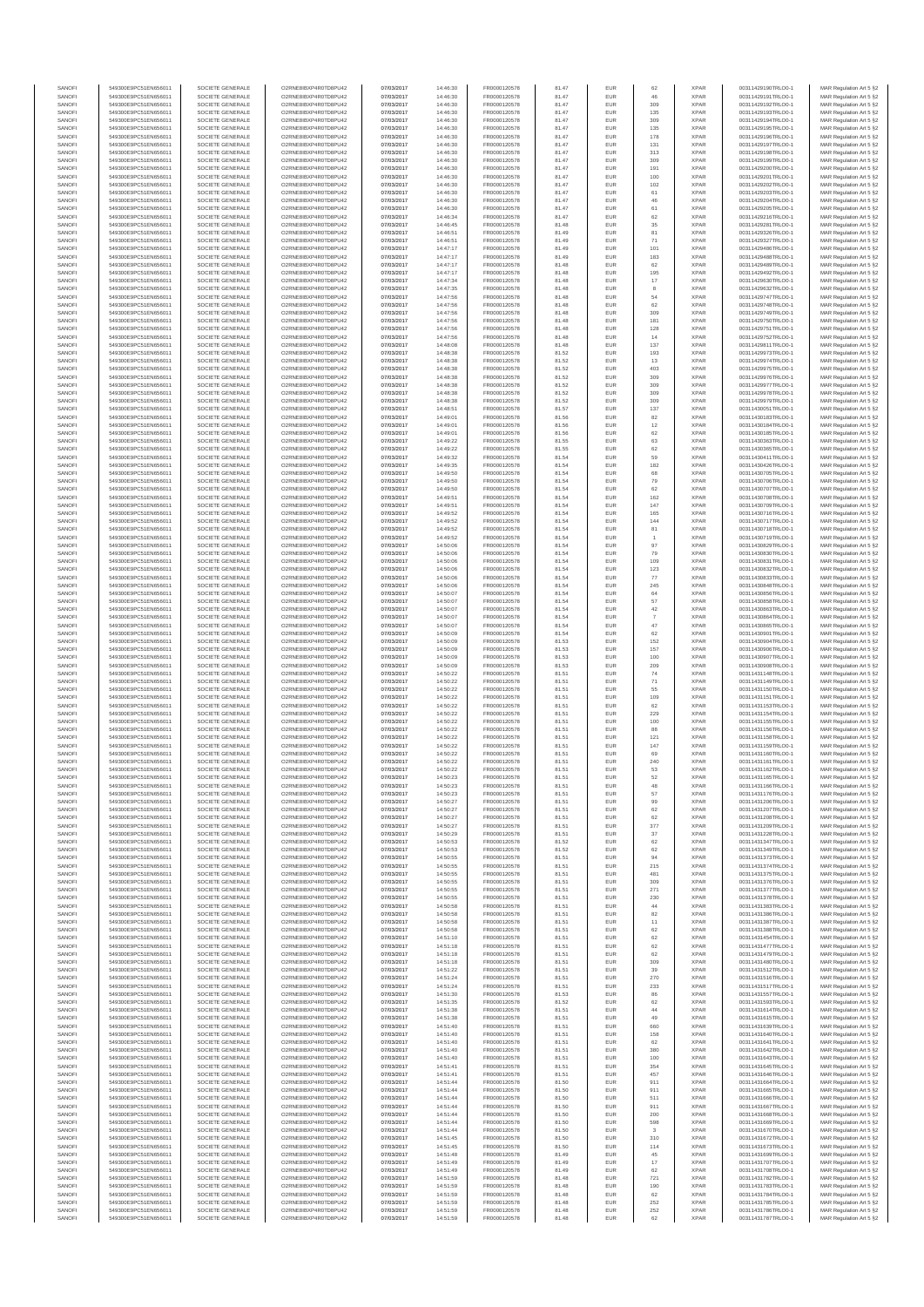| SANOFI<br>SANOFI | 549300E9PC51EN656011<br>549300E9PC51EN656011 | SOCIETE GENERALE<br>SOCIETE GENERALE | O2RNE8IBXP4R0TD8PU42<br>O2RNE8IBXP4R0TD8PU42  | 07/03/2017<br>07/03/2017 | 14:51:59<br>14:51:59 | FR0000120578<br>FR0000120578 | 81.48<br>81.48 | EUR<br>EUR        | 345<br>566        | <b>XPAR</b><br><b>XPAR</b> | 00311431788TRLO0-1<br>00311431789TRLO0-1 | MAR Regulation Art 5 §2                            |
|------------------|----------------------------------------------|--------------------------------------|-----------------------------------------------|--------------------------|----------------------|------------------------------|----------------|-------------------|-------------------|----------------------------|------------------------------------------|----------------------------------------------------|
| SANOFI           | 549300E9PC51EN656011                         | SOCIETE GENERALE                     | O2RNE8IBXP4R0TD8PU42                          | 07/03/2017               | 14:52:01             | FR0000120578                 | 81.48          | <b>EUR</b>        | 123               | <b>XPAR</b>                | 00311431795TRLO0-1                       | MAR Regulation Art 5 §2<br>MAR Regulation Art 5 §2 |
| SANOFI           | 549300E9PC51EN656011                         | SOCIETE GENERALE                     | O2RNE8IBXP4R0TD8PU42                          | 07/03/2017               | 14:52:01             | FR0000120578                 | 81.48          | EUR               | 788               | <b>XPAR</b>                | 00311431796TRLO0-1                       | MAR Regulation Art 5 §2                            |
| SANOFI<br>SANOFI | 549300E9PC51EN656011<br>549300E9PC51EN656011 | SOCIETE GENERALE<br>SOCIETE GENERALE | O2RNE8IBXP4R0TD8PU42<br>O2RNE8IBXP4R0TD8PU42  | 07/03/2017<br>07/03/2017 | 14:52:01<br>14:52:02 | FR0000120578<br>FR0000120578 | 81.48<br>81.47 | <b>EUR</b><br>EUR | 1 740<br>62       | <b>XPAR</b><br><b>XPAR</b> | 00311431797TRLO0-1<br>00311431829TRLO0-1 | MAR Regulation Art 5 §2<br>MAR Regulation Art 5 §2 |
| SANOFI           | 549300E9PC51EN656011                         | SOCIETE GENERALE                     | O2RNE8IBXP4R0TD8PU42                          | 07/03/2017               | 14:52:18             | FR0000120578                 | 81.47          | EUR               | $24\,$            | <b>XPAR</b>                | 00311431904TRLO0-1                       | MAR Regulation Art 5 §2                            |
| SANOFI           | 549300E9PC51EN656011                         | SOCIETE GENERALE                     | O2RNE8IBXP4R0TD8PU42                          | 07/03/2017               | 14:52:19             | FR0000120578                 | 81.47          | EUR               | 38                | <b>XPAR</b>                | 00311431906TRLO0-1                       | MAR Regulation Art 5 §2                            |
| SANOFI<br>SANOFI | 549300E9PC51EN656011<br>549300E9PC51EN656011 | SOCIETE GENERALE<br>SOCIETE GENERALE | O2RNE8IBXP4R0TD8PU42<br>O2RNE8IBXP4R0TD8PU42  | 07/03/2017<br>07/03/2017 | 14:52:19<br>14:52:19 | FR0000120578<br>FR0000120578 | 81.47<br>81.47 | EUR<br><b>EUR</b> | 148<br>83         | <b>XPAR</b><br><b>XPAR</b> | 00311431907TRLO0-1<br>00311431908TRLO0-1 | MAR Regulation Art 5 §2<br>MAR Regulation Art 5 §2 |
| SANOFI           | 549300E9PC51EN656011                         | SOCIETE GENERALE                     | O2RNE8IBXP4R0TD8PU42                          | 07/03/2017               | 14:52:19             | FR0000120578                 | 81.47          | EUR               | 245               | <b>XPAR</b>                | 00311431909TRLO0-1                       | MAR Regulation Art 5 §2                            |
| SANOFI<br>SANOFI | 549300E9PC51EN656011<br>549300E9PC51EN656011 | SOCIETE GENERALE<br>SOCIETE GENERALE | O2RNE8IBXP4R0TD8PU42<br>O2RNE8IBXP4R0TD8PU42  | 07/03/2017<br>07/03/2017 | 14:52:19<br>14:52:19 | FR0000120578<br>FR0000120578 | 81.47<br>81.47 | <b>EUR</b><br>EUR | 435<br>62         | <b>XPAR</b><br><b>XPAR</b> | 00311431910TRLO0-1<br>00311431911TRLO0-1 | MAR Regulation Art 5 §2<br>MAR Regulation Art 5 §2 |
| SANOFI           | 549300E9PC51EN656011                         | SOCIETE GENERALE                     | O2RNE8IBXP4R0TD8PU42                          | 07/03/2017               | 14:52:19             | FR0000120578                 | 81.47          | EUR               | 328               | <b>XPAR</b>                | 00311431912TRLO0-1                       | MAR Regulation Art 5 §2                            |
| SANOFI<br>SANOFI | 549300E9PC51EN656011<br>549300E9PC51EN656011 | SOCIETE GENERALE<br>SOCIETE GENERALE | O2RNE8IBXP4R0TD8PU42<br>O2RNE8IBXP4R0TD8PU42  | 07/03/2017<br>07/03/2017 | 14:52:19<br>14:52:19 | FR0000120578<br>FR0000120578 | 81.47<br>81.47 | EUR<br>EUR        | 245<br>309        | <b>XPAR</b><br><b>XPAR</b> | 00311431913TRLO0-1<br>00311431914TRLO0-1 | MAR Regulation Art 5 §2<br>MAR Regulation Art 5 §2 |
| SANOFI           | 549300E9PC51EN656011                         | SOCIETE GENERALE                     | O2RNE8IBXP4R0TD8PU42                          | 07/03/2017               | 14:52:19             | FR0000120578                 | 81.47          | EUR               | 357               | <b>XPAR</b>                | 00311431915TRLO0-1                       | MAR Regulation Art 5 §2                            |
| SANOFI           | 549300E9PC51EN656011                         | SOCIETE GENERALE                     | O2RNE8IBXP4R0TD8PU42                          | 07/03/2017               | 14:52:19             | FR0000120578                 | 81.47          | EUR               | 468               | <b>XPAR</b>                | 00311431916TRLO0-1                       | MAR Regulation Art 5 §2                            |
| SANOFI<br>SANOFI | 549300E9PC51EN656011<br>549300E9PC51EN656011 | SOCIETE GENERALE<br>SOCIETE GENERALE | O2RNE8IBXP4R0TD8PU42<br>O2RNE8IBXP4R0TD8PU42  | 07/03/2017<br>07/03/2017 | 14:52:19<br>14:52:19 | FR0000120578<br>FR0000120578 | 81.47<br>81.47 | <b>EUR</b><br>EUR | 146<br>50         | <b>XPAR</b><br><b>XPAR</b> | 00311431917TRLO0-1<br>00311431918TRLO0-1 | MAR Regulation Art 5 §2<br>MAR Regulation Art 5 §2 |
| SANOFI           | 549300E9PC51EN656011                         | SOCIETE GENERALE                     | O2RNE8IBXP4R0TD8PU42                          | 07/03/2017               | 14:52:19             | FR0000120578                 | 81.47          | EUR               | 715               | <b>XPAR</b>                | 00311431919TRLO0-1                       | MAR Regulation Art 5 §2                            |
| SANOFI<br>SANOFI | 549300E9PC51EN656011<br>549300E9PC51EN656011 | SOCIETE GENERALE<br>SOCIETE GENERALE | O2RNE8IBXP4R0TD8PU42<br>O2RNE8IBXP4R0TD8PU42  | 07/03/2017<br>07/03/2017 | 14:52:25<br>14:52:25 | FR0000120578<br>FR0000120578 | 81.47<br>81.47 | EUR<br>EUR        | 84<br>62          | <b>XPAR</b><br><b>XPAR</b> | 00311431962TRLO0-1<br>00311431963TRLO0-1 | MAR Regulation Art 5 §2<br>MAR Regulation Art 5 §2 |
| SANOFI           | 549300E9PC51EN656011                         | SOCIETE GENERALE                     | O2RNE8IBXP4R0TD8PU42                          | 07/03/2017               | 14:52:25             | FR0000120578                 | 81.46          | EUR               | 911               | <b>XPAR</b>                | 00311431964TRLO0-1                       | MAR Regulation Art 5 §2                            |
| SANOFI           | 549300E9PC51EN656011                         | SOCIETE GENERALE                     | O2RNE8IBXP4R0TD8PU42                          | 07/03/2017               | 14:52:25             | FR0000120578                 | 81.46          | EUR               | 683               | <b>XPAR</b>                | 00311431965TRLO0-1                       | MAR Regulation Art 5 §2                            |
| SANOFI<br>SANOFI | 549300E9PC51EN656011<br>549300E9PC51EN656011 | SOCIETE GENERALE<br>SOCIETE GENERALE | O2RNE8IBXP4R0TD8PU42<br>O2RNE8IBXP4R0TD8PU42  | 07/03/2017<br>07/03/2017 | 14:52:33<br>14:52:33 | FR0000120578<br>FR0000120578 | 81.48<br>81.48 | EUR<br>EUR        | 62<br>336         | <b>XPAR</b><br><b>XPAR</b> | 00311432024TRLO0-1<br>00311432025TRLO0-1 | MAR Regulation Art 5 §2<br>MAR Regulation Art 5 §2 |
| SANOFI           | 549300E9PC51EN656011                         | SOCIETE GENERALE                     | O2RNE8IBXP4R0TD8PU42                          | 07/03/2017               | 14:52:39             | FR0000120578                 | 81.49          | EUR               | 62                | <b>XPAR</b>                | 00311432060TRLO0-1                       | MAR Regulation Art 5 §2                            |
| SANOFI<br>SANOFI | 549300E9PC51EN656011<br>549300E9PC51EN656011 | SOCIETE GENERALE<br>SOCIETE GENERALE | O2RNE8IBXP4R0TD8PU42<br>O2RNE8IBXP4R0TD8PU42  | 07/03/2017<br>07/03/2017 | 14:52:39<br>14:53:14 | FR0000120578<br>FR0000120578 | 81.49<br>81.52 | EUR<br>EUR        | 71<br>202         | <b>XPAR</b><br><b>XPAR</b> | 00311432061TRLO0-1<br>00311432293TRLO0-1 | MAR Regulation Art 5 §2<br>MAR Regulation Art 5 §2 |
| SANOFI           | 549300E9PC51EN656011                         | SOCIETE GENERALE                     | O2RNE8IBXP4R0TD8PU42                          | 07/03/2017               | 14:53:14             | FR0000120578                 | 81.52          | EUR               | 21                | <b>XPAR</b>                | 00311432294TRLO0-1                       | MAR Regulation Art 5 §2                            |
| SANOFI           | 549300E9PC51EN656011                         | SOCIETE GENERALE                     | O2RNE8IBXP4R0TD8PU42                          | 07/03/2017               | 14:53:20             | FR0000120578                 | 81.52          | EUR               | 94                | <b>XPAR</b>                | 00311432316TRLO0-1                       | MAR Regulation Art 5 §2                            |
| SANOFI<br>SANOFI | 549300E9PC51EN656011<br>549300E9PC51EN656011 | SOCIETE GENERALE<br>SOCIETE GENERALE | O2RNE8IBXP4R0TD8PU42<br>O2RNE8IBXP4R0TD8PU42  | 07/03/2017<br>07/03/2017 | 14:53:20<br>14:53:39 | FR0000120578<br>FR0000120578 | 81.52<br>81.53 | EUR<br>EUR        | 62<br>93          | <b>XPAR</b><br><b>XPAR</b> | 00311432317TRLO0-1<br>00311432467TRLO0-1 | MAR Regulation Art 5 §2<br>MAR Regulation Art 5 §2 |
| SANOFI           | 549300E9PC51EN656011                         | SOCIETE GENERALE                     | O2RNE8IBXP4R0TD8PU42                          | 07/03/2017               | 14:53:39             | FR0000120578                 | 81.53          | EUR               | $102\,$           | <b>XPAR</b>                | 00311432468TRLO0-1                       | MAR Regulation Art 5 §2                            |
| SANOFI<br>SANOFI | 549300E9PC51EN656011<br>549300E9PC51EN656011 | SOCIETE GENERALE<br>SOCIETE GENERALE | O2RNE8IBXP4R0TD8PU42<br>O2RNE8IBXP4R0TD8PU42  | 07/03/2017<br>07/03/2017 | 14:53:58<br>14:53:58 | FR0000120578<br>FR0000120578 | 81.55<br>81.55 | EUR<br>EUR        | 132<br>84         | <b>XPAR</b><br><b>XPAR</b> | 00311432611TRLO0-1<br>00311432612TRLO0-1 | MAR Regulation Art 5 §2<br>MAR Regulation Art 5 §2 |
| SANOFI           | 549300E9PC51EN656011                         | SOCIETE GENERALE                     | O2RNE8IBXP4R0TD8PU42                          | 07/03/2017               | 14:54:11             | FR0000120578                 | 81.55          | EUR               | 10                | <b>XPAR</b>                | 00311432724TRLO0-1                       | MAR Regulation Art 5 §2                            |
| SANOFI           | 549300E9PC51EN656011                         | SOCIETE GENERALE                     | O2RNE8IBXP4R0TD8PLI42<br>O2RNE8IBXP4R0TD8PU42 | 07/03/2017               | 14:54:13             | FR0000120578                 | 81.56          | EUR               | 107               | <b>XPAR</b>                | 00311432748TRLO0-1                       | MAR Regulation Art 5 §2                            |
| SANOFI<br>SANOFI | 549300E9PC51EN656011<br>549300E9PC51EN656011 | SOCIETE GENERALE<br>SOCIETE GENERALE | O2RNE8IBXP4R0TD8PU42                          | 07/03/2017<br>07/03/2017 | 14:54:13<br>14:54:26 | FR0000120578<br>FR0000120578 | 81.56<br>81.56 | EUR<br>EUR        | 100               | <b>XPAR</b><br><b>XPAR</b> | 00311432749TRLO0-1<br>00311432879TRLO0-1 | MAR Regulation Art 5 §2<br>MAR Regulation Art 5 §2 |
| SANOFI           | 549300E9PC51EN656011                         | SOCIETE GENERALE                     | O2RNE8IBXP4R0TD8PU42                          | 07/03/2017               | 14:54:26             | FR0000120578                 | 81.56          | EUR               | 126               | <b>XPAR</b>                | 00311432880TRLO0-1                       | MAR Regulation Art 5 §2                            |
| SANOFI<br>SANOFI | 549300E9PC51EN656011<br>549300E9PC51EN656011 | SOCIETE GENERALE<br>SOCIETE GENERALE | O2RNE8IBXP4R0TD8PU42<br>O2RNE8IBXP4R0TD8PU42  | 07/03/2017<br>07/03/2017 | 14:54:26<br>14:54:51 | FR0000120578<br>FR0000120578 | 81.56<br>81.58 | EUR<br>EUR        | $92\,$<br>198     | <b>XPAR</b><br><b>XPAR</b> | 00311432881TRLO0-1<br>00311433080TRLO0-1 | MAR Regulation Art 5 §2<br>MAR Regulation Art 5 §2 |
| SANOFI           | 549300E9PC51EN656011                         | SOCIETE GENERALE                     | O2RNE8IBXP4R0TD8PU42                          | 07/03/2017               | 14:54:51             | FR0000120578                 | 81.58          | EUR               | 239               | <b>XPAR</b>                | 00311433081TRLO0-1                       | MAR Regulation Art 5 §2                            |
| SANOFI           | 549300E9PC51EN656011                         | SOCIETE GENERALE<br>SOCIETE GENERALE | O2RNE8IBXP4R0TD8PU42                          | 07/03/2017               | 14:54:58             | FR0000120578                 | 81.56          | <b>EUR</b>        | 593               | <b>XPAR</b>                | 00311433144TRLO0-1                       | MAR Regulation Art 5 §2                            |
| SANOFI<br>SANOFI | 549300E9PC51EN656011<br>549300E9PC51EN656011 | SOCIETE GENERALE                     | O2RNE8IBXP4R0TD8PU42<br>O2RNE8IBXP4R0TD8PU42  | 07/03/2017<br>07/03/2017 | 14:54:58<br>14:54:58 | FR0000120578<br>FR0000120578 | 81.56<br>81.56 | EUR<br><b>EUR</b> | 292<br>60         | <b>XPAR</b><br><b>XPAR</b> | 00311433145TRLO0-1<br>00311433146TRLO0-1 | MAR Regulation Art 5 §2<br>MAR Regulation Art 5 §2 |
| SANOFI           | 549300E9PC51EN656011                         | SOCIETE GENERALE                     | O2RNE8IBXP4R0TD8PU42                          | 07/03/2017               | 14:54:58             | FR0000120578                 | 81.56          | EUR               | 458               | <b>XPAR</b>                | 00311433147TRLO0-1                       | MAR Regulation Art 5 §2                            |
| SANOFI<br>SANOFI | 549300E9PC51EN656011<br>549300E9PC51EN656011 | SOCIETE GENERALE<br>SOCIETE GENERALE | O2RNE8IBXP4R0TD8PU42<br>O2RNE8IBXP4R0TD8PU42  | 07/03/2017<br>07/03/2017 | 14:54:58<br>14:54:58 | FR0000120578<br>FR0000120578 | 81.56<br>81.56 | EUR<br>EUR        | 101<br>357        | <b>XPAR</b><br><b>XPAR</b> | 00311433148TRLO0-1<br>00311433149TRLO0-1 | MAR Regulation Art 5 §2<br>MAR Regulation Art 5 §2 |
| SANOFI           | 549300E9PC51EN656011                         | SOCIETE GENERALE                     | O2RNE8IBXP4R0TD8PU42                          | 07/03/2017               | 14:55:03             | FR0000120578                 | 81.55          | EUR               | 62                | <b>XPAR</b>                | 00311433178TRLO0-1                       | MAR Regulation Art 5 §2                            |
| SANOFI<br>SANOFI | 549300E9PC51EN656011<br>549300E9PC51EN656011 | SOCIETE GENERALE<br>SOCIETE GENERALE | O2RNE8IBXP4R0TD8PU42<br>O2RNE8IBXP4R0TD8PU42  | 07/03/2017<br>07/03/2017 | 14:55:12<br>14:55:12 | FR0000120578<br>FR0000120578 | 81.56<br>81.56 | EUR<br>EUR        | 80<br>80          | <b>XPAR</b><br><b>XPAR</b> | 00311433238TRLO0-1<br>00311433239TRLO0-1 | MAR Regulation Art 5 §2                            |
| SANOFI           | 549300E9PC51EN656011                         | SOCIETE GENERALE                     | O2RNE8IBXP4R0TD8PU42                          | 07/03/2017               | 14:55:29             | FR0000120578                 | 81.59          | EUR               | 122               | <b>XPAR</b>                | 00311433333TRLO0-1                       | MAR Regulation Art 5 §2<br>MAR Regulation Art 5 §2 |
| SANOFI           | 549300E9PC51EN656011                         | SOCIETE GENERALE                     | O2RNE8IBXP4R0TD8PU42                          | 07/03/2017               | 14:55:29             | FR0000120578                 | 81.59          | EUR               | 73                | <b>XPAR</b>                | 00311433334TRLO0-1                       | MAR Regulation Art 5 §2                            |
| SANOFI<br>SANOFI | 549300E9PC51EN656011<br>549300E9PC51EN656011 | SOCIETE GENERALE<br>SOCIETE GENERALE | O2RNE8IBXP4R0TD8PU42<br>O2RNE8IBXP4R0TD8PU42  | 07/03/2017<br>07/03/2017 | 14:56:10<br>14:56:10 | FR0000120578<br>FR0000120578 | 81.57<br>81.57 | EUR<br>EUR        | $62\,$<br>62      | <b>XPAR</b><br><b>XPAR</b> | 00311433580TRLO0-1<br>00311433581TRLO0-1 | MAR Regulation Art 5 §2<br>MAR Regulation Art 5 §2 |
| SANOFI           | 549300E9PC51EN656011                         | SOCIETE GENERALE                     | O2RNE8IBXP4R0TD8PU42                          | 07/03/2017               | 14:56:34             | FR0000120578                 | 81.60          | EUR               | 177               | <b>XPAR</b>                | 00311433762TRLO0-1                       | MAR Regulation Art 5 §2                            |
| SANOFI<br>SANOFI | 549300E9PC51EN656011<br>549300E9PC51EN656011 | SOCIETE GENERALE<br>SOCIETE GENERALE | O2RNE8IBXP4R0TD8PU42<br>O2RNE8IBXP4R0TD8PU42  | 07/03/2017               | 14:56:34             | FR0000120578<br>FR0000120578 | 81.60<br>81.60 | EUR<br>EUR        | 352<br>$\sqrt{2}$ | <b>XPAR</b><br><b>XPAR</b> | 00311433763TRLO0-1<br>00311433764TRLO0-1 | MAR Regulation Art 5 §2<br>MAR Regulation Art 5 §2 |
| SANOFI           | 549300E9PC51EN656011                         | SOCIETE GENERALE                     | O2RNE8IBXP4R0TD8PU42                          | 07/03/2017<br>07/03/2017 | 14:56:34<br>14:56:40 | FR0000120578                 | 81.60          | <b>EUR</b>        | 63                | <b>XPAR</b>                | 00311433807TRLO0-1                       | MAR Regulation Art 5 §2                            |
| SANOFI           | 549300E9PC51EN656011                         | SOCIETE GENERALE                     | O2RNE8IBXP4R0TD8PU42                          | 07/03/2017               | 14:57:19             | FR0000120578                 | 81.60          | EUR               | 110               | <b>XPAR</b>                | 00311434071TRLO0-1                       | MAR Regulation Art 5 §2                            |
| SANOFI<br>SANOFI | 549300E9PC51EN656011<br>549300E9PC51EN656011 | SOCIETE GENERALE<br>SOCIETE GENERALE | O2RNE8IBXP4R0TD8PU42<br>O2RNE8IBXP4R0TD8PU42  | 07/03/2017<br>07/03/2017 | 14:57:19<br>14:57:19 | FR0000120578<br>FR0000120578 | 81.60<br>81.60 | EUR<br>EUR        | 52<br>217         | <b>XPAR</b><br><b>XPAR</b> | 00311434073TRLO0-1<br>00311434074TRLO0-1 | MAR Regulation Art 5 §2<br>MAR Regulation Art 5 §2 |
| SANOFI           | 549300E9PC51EN656011                         | SOCIETE GENERALE                     | O2RNE8IBXP4R0TD8PU42                          | 07/03/2017               | 14:57:33             | FR0000120578                 | 81.61          | EUR               | 102               | <b>XPAR</b>                | 00311434138TRLO0-1                       | MAR Regulation Art 5 §2                            |
| SANOFI<br>SANOFI | 549300E9PC51EN656011<br>549300E9PC51EN656011 | SOCIETE GENERALE<br>SOCIETE GENERALE | O2RNE8IBXP4R0TD8PU42<br>O2RNE8IBXP4R0TD8PU42  | 07/03/2017<br>07/03/2017 | 14:57:33<br>14:57:41 | FR0000120578<br>FR0000120578 | 81.61<br>81.60 | EUR<br>EUR        | 62<br>${\bf 76}$  | <b>XPAR</b><br><b>XPAR</b> | 00311434141TRLO0-1<br>00311434175TRLO0-1 | MAR Regulation Art 5 §2<br>MAR Regulation Art 5 §2 |
| SANOFI           | 549300E9PC51EN656011                         | SOCIETE GENERALE                     | O2RNE8IBXP4R0TD8PU42                          | 07/03/2017               | 14:57:43             | FR0000120578                 | 81.60          | EUR               | 62                | <b>XPAR</b>                | 00311434205TRLO0-1                       | MAR Regulation Art 5 §2                            |
| SANOFI           | 549300E9PC51EN656011                         | SOCIETE GENERALE                     | O2RNE8IBXP4R0TD8PU42                          | 07/03/2017               | 14:57:52             | FR0000120578                 | 81.58          | EUR               | 62                | <b>XPAR</b>                | 00311434268TRLO0-1                       | MAR Regulation Art 5 §2                            |
| SANOFI<br>SANOFI | 549300E9PC51EN656011<br>549300E9PC51EN656011 | SOCIETE GENERALE<br>SOCIETE GENERALE | O2RNE8IBXP4R0TD8PU42<br>O2RNE8IBXP4R0TD8PU42  | 07/03/2017<br>07/03/2017 | 14:58:07<br>14:58:07 | FR0000120578<br>FR0000120578 | 81.58<br>81.58 | EUR<br>EUR        | 78<br>50          | <b>XPAR</b><br><b>XPAR</b> | 00311434383TRLO0-1<br>00311434384TRLO0-1 | MAR Regulation Art 5 §2<br>MAR Regulation Art 5 §2 |
| SANOFI           | 549300E9PC51EN656011                         | SOCIETE GENERALE                     | O2RNE8IBXP4R0TD8PU42                          | 07/03/2017               | 14:58:07             | FR0000120578                 | 81.58          | <b>EUR</b>        | 62                | <b>XPAR</b>                | 00311434385TRLO0-1                       | MAR Regulation Art 5 §2                            |
| SANOFI<br>SANOFI | 549300E9PC51EN656011<br>549300E9PC51EN656011 | SOCIETE GENERALE<br>SOCIETE GENERALE | O2RNE8IBXP4R0TD8PU42<br>O2RNE8IBXP4R0TD8PU42  | 07/03/2017<br>07/03/2017 | 14:58:38<br>14:58:38 | FR0000120578<br>FR0000120578 | 81.58<br>81.58 | EUR<br>EUR        | 128<br>188        | <b>XPAR</b><br><b>XPAR</b> | 00311434643TRLO0-1<br>00311434644TRLO0-1 | MAR Regulation Art 5 §2<br>MAR Regulation Art 5 §2 |
| SANOFI           | 549300E9PC51EN656011                         | SOCIETE GENERALE                     | O2RNE8IBXP4R0TD8PU42                          | 07/03/2017               | 14:58:38             | FR0000120578                 | 81.58          | EUR               | 34                | <b>XPAR</b>                | 00311434645TRLO0-1                       | MAR Regulation Art 5 §2                            |
| SANOFI           | 549300E9PC51EN656011                         | SOCIETE GENERALE                     | O2RNE8IBXP4R0TD8PU42                          | 07/03/2017               | 14:58:58             | FR0000120578                 | 81.57          | EUR               | 63                | <b>XPAR</b>                | 00311434775TRLO0-1                       | MAR Regulation Art 5 §2                            |
| SANOFI<br>SANOFI | 549300E9PC51EN656011<br>549300E9PC51EN656011 | SOCIETE GENERALE<br>SOCIETE GENERALE | O2RNE8IBXP4R0TD8PU42<br>O2RNE8IBXP4R0TD8PU42  | 07/03/2017<br>07/03/2017 | 14:58:58<br>14:59:31 | FR0000120578<br>FR0000120578 | 81.57<br>81.61 | EUR<br>EUR        | 62<br>144         | <b>XPAR</b><br><b>XPAR</b> | 00311434776TRLO0-1<br>00311435064TRLO0-1 | MAR Regulation Art 5 §2<br>MAR Regulation Art 5 §2 |
| SANOFI           | 549300E9PC51EN656011                         | SOCIETE GENERALE                     | O2RNE8IBXP4R0TD8PU42                          | 07/03/2017               | 14:59:31             | FR0000120578                 | 81.61          | <b>EUR</b>        | 119               | <b>XPAR</b>                | 00311435068TRLO0-1                       | MAR Regulation Art 5 §2                            |
| SANOFI<br>SANOFI | 549300E9PC51EN656011<br>549300E9PC51EN656011 | SOCIETE GENERALE<br>SOCIETE GENERALE | O2RNE8IBXP4R0TD8PU42<br>O2RNE8IBXP4R0TD8PU42  | 07/03/2017<br>07/03/2017 | 14:59:31<br>14:59:43 | FR0000120578<br>FR0000120578 | 81.61<br>81.60 | EUR<br>EUR        | 175<br>14         | <b>XPAR</b><br><b>XPAR</b> | 00311435069TRLO0-1<br>00311435124TRLO0-1 | MAR Regulation Art 5 §2<br>MAR Regulation Art 5 §2 |
| SANOFI           | 549300E9PC51EN656011                         | SOCIETE GENERALE                     | O2RNE8IBXP4R0TD8PU42                          | 07/03/2017               | 14:59:43             | FR0000120578                 | 81.60          | EUR               | 49                | <b>XPAR</b>                | 00311435125TRLO0-1                       | MAR Regulation Art 5 §2                            |
| SANOFI           | 549300E9PC51EN656011                         | SOCIETE GENERALE                     | O2RNE8IBXP4R0TD8PU42                          | 07/03/2017               | 14:59:43             | FR0000120578                 | 81.60          | EUR               | 62                | <b>XPAR</b>                | 00311435126TRLO0-1                       | MAR Regulation Art 5 §2                            |
| SANOFI<br>SANOFI | 549300E9PC51EN656011<br>549300E9PC51EN656011 | SOCIETE GENERALE<br>SOCIETE GENERALE | O2RNE8IBXP4R0TD8PU42<br>O2RNE8IBXP4R0TD8PU42  | 07/03/2017<br>07/03/2017 | 14:59:51<br>15:00:29 | FR0000120578<br>FR0000120578 | 81.59<br>81.63 | EUR<br>EUR        | ${\bf 75}$<br>172 | <b>XPAR</b><br><b>XPAR</b> | 00311435148TRLO0-1<br>00311435389TRLO0-1 | MAR Regulation Art 5 §2<br>MAR Regulation Art 5 §2 |
| SANOFI           | 549300E9PC51EN656011                         | SOCIETE GENERALE                     | O2RNE8IBXP4R0TD8PU42                          | 07/03/2017               | 15:00:29             | FR0000120578                 | 81.63          | <b>EUR</b>        | 268               | <b>XPAR</b>                | 00311435391TRLO0-1                       | MAR Regulation Art 5 §2                            |
| SANOF<br>SANOFI  | 549300E9PC51EN656011<br>549300E9PC51EN656011 | SOCIETE GENERALE<br>SOCIETE GENERALE | O2RNE8IBXP4R0TD8PU42<br>O2RNE8IBXP4R0TD8PU42  | 07/03/2017<br>07/03/2017 | 15:01:03<br>15:01:03 | FR0000120578<br>FR0000120578 | 81.67<br>81.67 | <b>EUR</b>        | 150<br>260        | <b>XPAF</b><br><b>XPAR</b> | 00311435575TRLO0-1<br>00311435579TRLO0-1 | MAR Regulation Art 5 §2<br>MAR Regulation Art 5 §2 |
| SANOFI           | 549300E9PC51EN656011                         | SOCIETE GENERALE                     | O2RNE8IBXP4R0TD8PU42                          | 07/03/2017               | 15:01:11             | FR0000120578                 | 81.66          | EUR               | 32                | <b>XPAR</b>                | 00311435647TRLO0-1                       | MAR Regulation Art 5 §2                            |
| SANOFI<br>SANOFI | 549300E9PC51EN656011<br>549300E9PC51EN656011 | SOCIETE GENERALE<br>SOCIETE GENERALE | O2RNE8IBXP4R0TD8PU42<br>O2RNE8IBXP4R0TD8PU42  | 07/03/2017<br>07/03/2017 | 15:01:11             | FR0000120578                 | 81.66<br>81.69 | <b>EUR</b><br>EUR | 30<br>127         | <b>XPAR</b><br><b>XPAR</b> | 00311435648TRLO0-1<br>00311435760TRLO0-1 | MAR Regulation Art 5 §2                            |
| SANOFI           | 549300E9PC51EN656011                         | SOCIETE GENERALE                     | O2RNE8IBXP4R0TD8PU42                          | 07/03/2017               | 15:01:29<br>15:01:29 | FR0000120578<br>FR0000120578 | 81.69          | EUR               | 159               | <b>XPAR</b>                | 00311435761TRLO0-1                       | MAR Regulation Art 5 §2<br>MAR Regulation Art 5 §2 |
| SANOFI           | 549300E9PC51EN656011                         | SOCIETE GENERALE                     | O2RNE8IBXP4R0TD8PU42                          | 07/03/2017               | 15:01:44             | FR0000120578                 | 81.66          | EUR               | 63                | <b>XPAR</b>                | 00311435872TRLO0-1                       | MAR Regulation Art 5 §2                            |
| SANOFI<br>SANOFI | 549300E9PC51EN656011<br>549300E9PC51EN656011 | SOCIETE GENERALE<br>SOCIETE GENERALE | O2RNE8IBXP4R0TD8PU42<br>O2RNE8IBXP4R0TD8PU42  | 07/03/2017<br>07/03/2017 | 15:01:44<br>15:01:44 | FR0000120578<br>FR0000120578 | 81.66<br>81.66 | EUR<br><b>EUR</b> | 3<br>59           | <b>XPAR</b><br><b>XPAR</b> | 00311435874TRLO0-1<br>00311435875TRLO0-1 | MAR Regulation Art 5 §2<br>MAR Regulation Art 5 §2 |
| SANOFI           | 549300E9PC51EN656011                         | SOCIETE GENERALE                     | O2RNE8IBXP4R0TD8PU42                          | 07/03/2017               | 15:01:49             | FR0000120578                 | 81.65          | EUR               | 66                | <b>XPAR</b>                | 00311435912TRLO0-1                       | MAR Regulation Art 5 §2                            |
| SANOFI<br>SANOFI | 549300E9PC51EN656011<br>549300E9PC51EN656011 | SOCIETE GENERALE<br>SOCIETE GENERALE | O2RNE8IBXP4R0TD8PU42<br>O2RNE8IBXP4R0TD8PU42  | 07/03/2017<br>07/03/2017 | 15:01:59<br>15:02:02 | FR0000120578<br>FR0000120578 | 81.61<br>81.61 | <b>EUR</b><br>EUR | 8<br>54           | <b>XPAR</b><br><b>XPAR</b> | 00311435962TRLO0-1<br>00311435986TRLO0-1 | MAR Regulation Art 5 §2<br>MAR Regulation Art 5 §2 |
| SANOFI           | 549300E9PC51EN656011                         | SOCIETE GENERALE                     | O2RNE8IBXP4R0TD8PU42                          | 07/03/2017               | 15:02:02             | FR0000120578                 | 81.61          | EUR               | $62\,$            | <b>XPAR</b>                | 00311435987TRLO0-1                       | MAR Regulation Art 5 §2                            |
| SANOFI<br>SANOFI | 549300E9PC51EN656011<br>549300E9PC51EN656011 | SOCIETE GENERALE<br>SOCIETE GENERALE | O2RNE8IBXP4R0TD8PU42<br>O2RNE8IBXP4R0TD8PU42  | 07/03/2017<br>07/03/2017 | 15:02:05<br>15:02:18 | FR0000120578<br>FR0000120578 | 81.60<br>81.61 | EUR<br>EUR        | 69<br>62          | <b>XPAR</b><br><b>XPAR</b> | 00311436007TRLO0-1<br>00311436041TRLO0-1 | MAR Regulation Art 5 §2<br>MAR Regulation Art 5 §2 |
| SANOFI           | 549300E9PC51EN656011                         | SOCIETE GENERALE                     | O2RNE8IBXP4R0TD8PU42                          | 07/03/2017               | 15:02:18             | FR0000120578                 | 81.61          | EUR               | 63                | <b>XPAR</b>                | 00311436042TRLO0-1                       | MAR Regulation Art 5 §2                            |
| SANOFI<br>SANOFI | 549300E9PC51EN656011<br>549300E9PC51EN656011 | SOCIETE GENERALE<br>SOCIETE GENERALE | O2RNE8IBXP4R0TD8PU42<br>O2RNE8IBXP4R0TD8PU42  | 07/03/2017<br>07/03/2017 | 15:02:28<br>15:02:31 | FR0000120578<br>FR0000120578 | 81.60<br>81.59 | EUR<br><b>EUR</b> | 62<br>62          | <b>XPAR</b><br><b>XPAR</b> | 00311436117TRLO0-1<br>00311436122TRLO0-1 | MAR Regulation Art 5 §2<br>MAR Regulation Art 5 §2 |
| SANOFI           | 549300E9PC51EN656011                         | SOCIETE GENERALE                     | O2RNE8IBXP4R0TD8PU42                          | 07/03/2017               | 15:02:31             | FR0000120578                 | 81.59          | EUR               | 19                | <b>XPAR</b>                | 00311436125TRLO0-1                       | MAR Regulation Art 5 §2                            |
| SANOFI<br>SANOFI | 549300E9PC51EN656011                         | SOCIETE GENERALE<br>SOCIETE GENERALE | O2RNE8IBXP4R0TD8PU42<br>O2RNE8IBXP4R0TD8PU42  | 07/03/2017               | 15:02:31<br>15:02:54 | FR0000120578                 | 81.59<br>81.57 | <b>EUR</b><br>EUR | 44<br>62          | <b>XPAR</b><br><b>XPAR</b> | 00311436127TRLO0-1                       | MAR Regulation Art 5 §2                            |
| SANOFI           | 549300E9PC51EN656011<br>549300E9PC51EN656011 | SOCIETE GENERALE                     | O2RNE8IBXP4R0TD8PU42                          | 07/03/2017<br>07/03/2017 | 15:02:54             | FR0000120578<br>FR0000120578 | 81.57          | EUR               | 89                | <b>XPAR</b>                | 00311436318TRLO0-1<br>00311436319TRLO0-1 | MAR Regulation Art 5 §2<br>MAR Regulation Art 5 §2 |
| SANOFI           | 549300E9PC51EN656011                         | SOCIETE GENERALE                     | O2RNE8IBXP4R0TD8PU42                          | 07/03/2017               | 15:02:56             | FR0000120578                 | 81.56          | EUR               | 783               | <b>XPAR</b>                | 00311436324TRLO0-1                       | MAR Regulation Art 5 §2                            |
| SANOFI<br>SANOFI | 549300E9PC51EN656011<br>549300E9PC51EN656011 | SOCIETE GENERALE<br>SOCIETE GENERALE | O2RNE8IBXP4R0TD8PU42<br>O2RNE8IBXP4R0TD8PU42  | 07/03/2017<br>07/03/2017 | 15:02:56<br>15:02:56 | FR0000120578<br>FR0000120578 | 81.56<br>81.56 | EUR<br>EUR        | 783<br>56         | <b>XPAR</b><br><b>XPAR</b> | 00311436326TRLO0-1<br>00311436327TRLO0-1 | MAR Regulation Art 5 §2<br>MAR Regulation Art 5 §2 |
| SANOFI           | 549300E9PC51EN656011                         | SOCIETE GENERALE                     | O2RNE8IBXP4R0TD8PU42                          | 07/03/2017               | 15:02:56             | FR0000120578                 | 81.56          | EUR               | 418               | <b>XPAR</b>                | 00311436328TRLO0-1                       | MAR Regulation Art 5 §2                            |
| SANOFI<br>SANOFI | 549300E9PC51EN656011<br>549300E9PC51EN656011 | SOCIETE GENERALE<br>SOCIETE GENERALE | O2RNE8IBXP4R0TD8PU42<br>O2RNE8IBXP4R0TD8PU42  | 07/03/2017<br>07/03/2017 | 15:02:56<br>15:02:56 | FR0000120578<br>FR0000120578 | 81.56<br>81.56 | <b>EUR</b><br>EUR | 365<br>303        | <b>XPAR</b><br><b>XPAR</b> | 00311436329TRLO0-1<br>00311436330TRLO0-1 | MAR Regulation Art 5 §2<br>MAR Regulation Art 5 §2 |
| SANOFI           | 549300E9PC51EN656011                         | SOCIETE GENERALE                     | O2RNE8IBXP4R0TD8PU42                          | 07/03/2017               | 15:03:03             | FR0000120578                 | 81.56          | <b>EUR</b>        | 346               | <b>XPAR</b>                | 00311436388TRLO0-1                       | MAR Regulation Art 5 §2                            |
| SANOFI           | 549300E9PC51EN656011                         | SOCIETE GENERALE                     | O2RNE8IBXP4R0TD8PU42                          | 07/03/2017               | 15:03:03             | FR0000120578                 | 81.56          | EUR               | 437               | <b>XPAR</b>                | 00311436389TRLO0-1                       | MAR Regulation Art 5 §2                            |
| SANOFI<br>SANOFI | 549300E9PC51EN656011<br>549300E9PC51EN656011 | SOCIETE GENERALE<br>SOCIETE GENERALE | O2RNE8IBXP4R0TD8PU42<br>O2RNE8IBXP4R0TD8PU42  | 07/03/2017<br>07/03/2017 | 15:03:03<br>15:03:03 | FR0000120578<br>FR0000120578 | 81.56<br>81.56 | EUR<br>EUR        | 103<br>62         | <b>XPAR</b><br><b>XPAR</b> | 00311436390TRLO0-1<br>00311436391TRLO0-1 | MAR Regulation Art 5 §2<br>MAR Regulation Art 5 §2 |
| SANOFI           | 549300E9PC51EN656011                         | SOCIETE GENERALE                     | O2RNE8IBXP4R0TD8PU42                          | 07/03/2017               | 15:03:03             | FR0000120578                 | 81.56          | EUR               | 783               | <b>XPAR</b>                | 00311436392TRLO0-1                       | MAR Regulation Art 5 §2                            |
| SANOFI<br>SANOFI | 549300E9PC51EN656011<br>549300E9PC51EN656011 | SOCIETE GENERALE<br>SOCIETE GENERALE | O2RNE8IBXP4R0TD8PU42<br>O2RNE8IBXP4R0TD8PU42  | 07/03/2017<br>07/03/2017 | 15:03:04<br>15:03:06 | FR0000120578<br>FR0000120578 | 81.56<br>81.56 | <b>EUR</b><br>EUR | 60<br>214         | <b>XPAR</b><br><b>XPAR</b> | 00311436393TRLO0-1<br>00311436411TRLO0-1 | MAR Regulation Art 5 §2                            |
| SANOFI           | 549300E9PC51EN656011                         | SOCIETE GENERALE                     | O2RNE8IBXP4R0TD8PU42                          | 07/03/2017               | 15:03:40             | FR0000120578                 | 81.59          | <b>EUR</b>        | 126               | <b>XPAR</b>                | 00311436648TRLO0-1                       | MAR Regulation Art 5 §2<br>MAR Regulation Art 5 §2 |
| SANOFI           | 549300E9PC51EN656011                         | SOCIETE GENERALE                     | O2RNE8IBXP4R0TD8PU42                          | 07/03/2017               | 15:03:40             | FR0000120578                 | 81.59          | EUR               | 18                | <b>XPAR</b>                | 00311436649TRLO0-1                       | MAR Regulation Art 5 §2                            |
| SANOFI<br>SANOFI | 549300E9PC51EN656011<br>549300E9PC51EN656011 | SOCIETE GENERALE<br>SOCIETE GENERALE | O2RNE8IBXP4R0TD8PU42<br>O2RNE8IBXP4R0TD8PU42  | 07/03/2017<br>07/03/2017 | 15:03:40<br>15:04:40 | FR0000120578<br>FR0000120578 | 81.59<br>81.62 | <b>EUR</b><br>EUR | 255<br>231        | <b>XPAR</b><br><b>XPAR</b> | 00311436650TRLO0-1<br>00311437049TRLO0-1 | MAR Regulation Art 5 §2<br>MAR Regulation Art 5 §2 |
| SANOFI           | 549300E9PC51EN656011                         | SOCIETE GENERALE                     | O2RNE8IBXP4R0TD8PU42                          | 07/03/2017               | 15:04:40             | FR0000120578                 | 81.62          | EUR               | 254               | <b>XPAR</b>                | 00311437050TRLO0-1                       | MAR Regulation Art 5 §2                            |
| SANOFI<br>SANOFI | 549300E9PC51EN656011<br>549300E9PC51EN656011 | SOCIETE GENERALE<br>SOCIETE GENERALE | O2RNE8IBXP4R0TD8PU42<br>O2RNE8IBXP4R0TD8PU42  | 07/03/2017<br>07/03/2017 | 15:04:40<br>15:04:51 | FR0000120578<br>FR0000120578 | 81.62<br>81.63 | EUR<br>EUR        | 147<br>85         | <b>XPAR</b><br><b>XPAR</b> | 00311437051TRLO0-1<br>00311437186TRLO0-1 | MAR Regulation Art 5 §2<br>MAR Regulation Art 5 §2 |
| SANOFI           | 549300E9PC51EN656011                         | SOCIETE GENERALE                     | O2RNE8IBXP4R0TD8PU42                          | 07/03/2017               | 15:04:51             | FR0000120578                 | 81.63          | <b>EUR</b>        | 148               | <b>XPAR</b>                | 00311437187TRLO0-1                       | MAR Regulation Art 5 §2                            |
| SANOFI           | 549300E9PC51EN656011                         | SOCIETE GENERALE                     | O2RNE8IBXP4R0TD8PU42                          | 07/03/2017               | 15:05:02             | FR0000120578                 | 81.63          | EUR               | 62                | <b>XPAR</b>                | 00311437232TRLO0-1                       | MAR Regulation Art 5 §2                            |
| SANOFI<br>SANOFI | 549300E9PC51EN656011<br>549300E9PC51EN656011 | SOCIETE GENERALE<br>SOCIETE GENERALE | O2RNE8IBXP4R0TD8PU42<br>O2RNE8IBXP4R0TD8PU42  | 07/03/2017<br>07/03/2017 | 15:05:05<br>15:05:11 | FR0000120578<br>FR0000120578 | 81.63<br>81.61 | <b>EUR</b><br>EUR | 62<br>90          | <b>XPAR</b><br><b>XPAR</b> | 00311437256TRLO0-1<br>00311437345TRLO0-1 | MAR Regulation Art 5 §2<br>MAR Regulation Art 5 §2 |
| SANOFI           | 549300E9PC51EN656011                         | SOCIETE GENERALE                     | O2RNE8IBXP4R0TD8PU42                          | 07/03/2017               | 15:05:35             | FR0000120578                 | 81.60          | EUR               | 103               | <b>XPAR</b>                | 00311437459TRLO0-1                       | MAR Regulation Art 5 §2                            |
| SANOFI<br>SANOFI | 549300E9PC51EN656011<br>549300E9PC51EN656011 | SOCIETE GENERALE<br>SOCIETE GENERALE | O2RNE8IBXP4R0TD8PU42<br>O2RNE8IBXP4R0TD8PU42  | 07/03/2017<br>07/03/2017 | 15:05:35<br>15:05:50 | FR0000120578<br>FR0000120578 | 81.60<br>81.59 | EUR<br>EUR        | 134<br>292        | <b>XPAR</b><br><b>XPAR</b> | 00311437460TRLO0-1<br>00311437496TRLO0-1 | MAR Regulation Art 5 §2<br>MAR Regulation Art 5 §2 |
| SANOFI           | 549300E9PC51EN656011                         | SOCIETE GENERALE                     | O2RNE8IBXP4R0TD8PU42                          | 07/03/2017               | 15:05:50             | FR0000120578                 | 81.59          | EUR               | 491               | <b>XPAR</b>                | 00311437497TRLO0-1                       | MAR Regulation Art 5 §2                            |
| SANOFI<br>SANOFI | 549300E9PC51EN656011<br>549300E9PC51EN656011 | SOCIETE GENERALE<br>SOCIETE GENERALE | O2RNE8IBXP4R0TD8PU42<br>O2RNE8IBXP4R0TD8PU42  | 07/03/2017<br>07/03/2017 | 15:05:50<br>15:05:50 | FR0000120578                 | 81.59<br>81.59 | EUR<br>EUR        | 70                | <b>XPAR</b><br><b>XPAR</b> | 00311437498TRLO0-1<br>00311437499TRLO0-1 | MAR Regulation Art 5 §2                            |
| SANOFI           | 549300E9PC51EN656011                         | SOCIETE GENERALE                     | O2RNE8IBXP4R0TD8PU42                          | 07/03/2017               | 15:05:50             | FR0000120578<br>FR0000120578 | 81.59          | EUR               | 32<br>30          | <b>XPAR</b>                | 00311437500TRLO0-1                       | MAR Regulation Art 5 §2<br>MAR Regulation Art 5 §2 |
| SANOFI           | 549300E9PC51EN656011                         | SOCIETE GENERALE                     | O2RNE8IBXP4R0TD8PU42                          | 07/03/2017               | 15:05:50             | FR0000120578                 | 81.59          | <b>EUR</b>        | 134               | <b>XPAR</b>                | 00311437501TRLO0-1                       | MAR Regulation Art 5 §2                            |
| SANOFI           | 549300E9PC51EN656011                         | SOCIETE GENERALE                     | O2RNE8IBXP4R0TD8PU42                          | 07/03/2017               | 15:05:50             | FR0000120578                 | 81.59          | EUR               | 73                | <b>XPAR</b>                | 00311437502TRLO0-1                       | MAR Regulation Art 5 §2                            |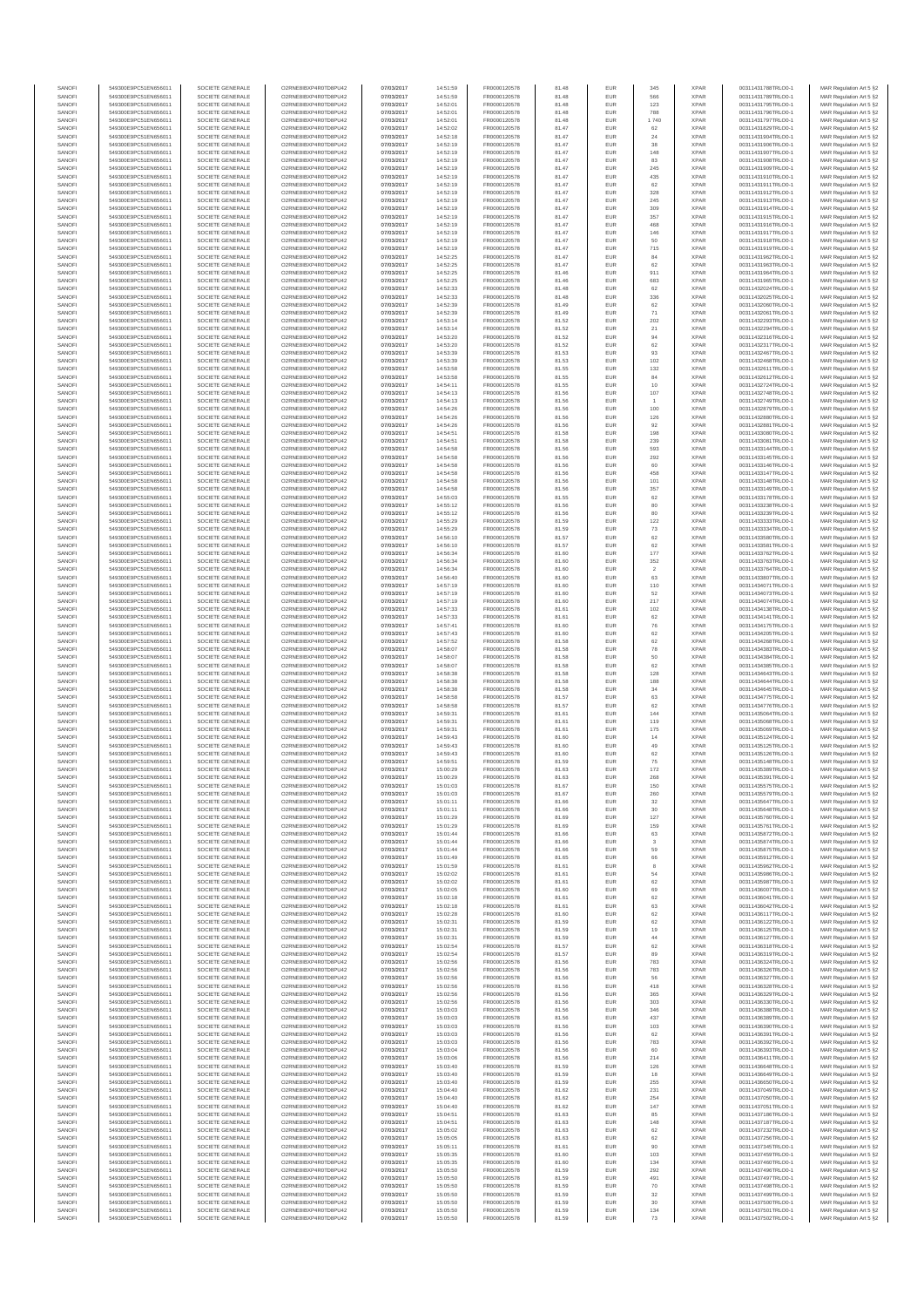| SANOFI<br>SANOFI | 549300E9PC51EN656011<br>549300E9PC51EN656011 | SOCIETE GENERALE<br>SOCIETE GENERALE | O2RNE8IBXP4R0TD8PU42<br>O2RNE8IBXP4R0TD8PU42 | 07/03/2017<br>07/03/2017 | 15:05:50<br>15:05:50 | FR0000120578<br>FR0000120578 | 81.59<br>81.59 | EUR<br>EUR        | 576<br>120   | <b>XPAR</b><br><b>XPAR</b> | 00311437503TRLO0-1<br>00311437504TRLO0-1 | MAR Regulation Art 5 §2<br>MAR Regulation Art 5 §2 |
|------------------|----------------------------------------------|--------------------------------------|----------------------------------------------|--------------------------|----------------------|------------------------------|----------------|-------------------|--------------|----------------------------|------------------------------------------|----------------------------------------------------|
| SANOFI           | 549300E9PC51EN656011                         | SOCIETE GENERALE                     | O2RNE8IBXP4R0TD8PU42                         | 07/03/2017               | 15:05:56             | FR0000120578                 | 81.59          | <b>EUR</b>        | 85           | <b>XPAR</b>                | 00311437538TRLO0-1                       | MAR Regulation Art 5 §2                            |
| SANOFI           | 549300E9PC51EN656011                         | SOCIETE GENERALE                     | O2RNE8IBXP4R0TD8PU42                         | 07/03/2017               | 15:05:56             | FR0000120578                 | 81.58          | EUR               | 783          | <b>XPAR</b>                | 00311437547TRLO0-1                       | MAR Regulation Art 5 §2                            |
| SANOFI<br>SANOFI | 549300E9PC51EN656011<br>549300E9PC51EN656011 | SOCIETE GENERALE<br>SOCIETE GENERALE | O2RNE8IBXP4R0TD8PU42<br>O2RNE8IBXP4R0TD8PU42 | 07/03/2017<br>07/03/2017 | 15:05:57<br>15:05:57 | FR0000120578<br>FR0000120578 | 81.58<br>81.58 | <b>EUR</b><br>EUR | 783<br>783   | <b>XPAR</b><br><b>XPAR</b> | 00311437558TRLO0-1<br>00311437560TRLO0-1 | MAR Regulation Art 5 §2<br>MAR Regulation Art 5 §2 |
| SANOFI           | 549300E9PC51EN656011                         | SOCIETE GENERALE                     | O2RNE8IBXP4R0TD8PU42                         | 07/03/2017               | 15:05:57             | FR0000120578                 | 81.58          | EUR               | 100          | <b>XPAR</b>                | 00311437561TRLO0-1                       | MAR Regulation Art 5 §2                            |
| SANOFI<br>SANOFI | 549300E9PC51EN656011<br>549300E9PC51EN656011 | SOCIETE GENERALE<br>SOCIETE GENERALE | O2RNE8IBXP4R0TD8PU42<br>O2RNE8IBXP4R0TD8PU42 | 07/03/2017<br>07/03/2017 | 15:05:58<br>15:06:00 | FR0000120578<br>FR0000120578 | 81.57<br>81.57 | EUR<br>EUR        | 174<br>609   | <b>XPAR</b><br><b>XPAR</b> | 00311437575TRLO0-1<br>00311437598TRLO0-1 | MAR Regulation Art 5 §2<br>MAR Regulation Art 5 §2 |
| SANOFI           | 549300E9PC51EN656011                         | SOCIETE GENERALE                     | O2RNE8IBXP4R0TD8PU42                         | 07/03/2017               | 15:06:12             | FR0000120578                 | 81.60          | EUR               | 43           | <b>XPAR</b>                | 00311437673TRLO0-1                       | MAR Regulation Art 5 §2                            |
| SANOFI           | 549300E9PC51EN656011                         | SOCIETE GENERALE                     | O2RNE8IBXP4R0TD8PU42                         | 07/03/2017               | 15:06:30             | FR0000120578                 | 81.62          | EUR               | 121          | <b>XPAR</b>                | 00311437745TRLO0-1                       | MAR Regulation Art 5 §2                            |
| SANOFI<br>SANOFI | 549300E9PC51EN656011<br>549300E9PC51EN656011 | SOCIETE GENERALE<br>SOCIETE GENERALE | O2RNE8IBXP4R0TD8PU42<br>O2RNE8IBXP4R0TD8PU42 | 07/03/2017<br>07/03/2017 | 15:06:30<br>15:06:37 | FR0000120578<br>FR0000120578 | 81.62<br>81.61 | <b>EUR</b><br>EUR | 237<br>16    | <b>XPAR</b><br><b>XPAR</b> | 00311437746TRLO0-1<br>00311437794TRLO0-1 | MAR Regulation Art 5 §2<br>MAR Regulation Art 5 §2 |
| SANOFI           | 549300E9PC51EN656011                         | SOCIETE GENERALE                     | O2RNE8IBXP4R0TD8PU42                         | 07/03/2017               | 15:06:42             | FR0000120578                 | 81.61          | EUR               | 51           | <b>XPAR</b>                | 00311437832TRLO0-1                       | MAR Regulation Art 5 §2                            |
| SANOFI<br>SANOFI | 549300E9PC51EN656011<br>549300E9PC51EN656011 | SOCIETE GENERALE<br>SOCIETE GENERALE | O2RNE8IBXP4R0TD8PU42<br>O2RNE8IBXP4R0TD8PU42 | 07/03/2017<br>07/03/2017 | 15:06:53<br>15:06:54 | FR0000120578<br>FR0000120578 | 81.60<br>81.57 | EUR<br>EUR        | 55<br>600    | <b>XPAR</b><br><b>XPAR</b> | 00311437882TRLO0-1<br>00311437883TRLO0-1 | MAR Regulation Art 5 §2<br>MAR Regulation Art 5 §2 |
| SANOFI           | 549300E9PC51EN656011                         | SOCIETE GENERALE                     | O2RNE8IBXP4R0TD8PU42                         | 07/03/2017               | 15:07:03             | FR0000120578                 | 81.58          | EUR               | 86           | <b>XPAR</b>                | 00311437926TRLO0-1                       | MAR Regulation Art 5 §2                            |
| SANOFI           | 549300E9PC51EN656011                         | SOCIETE GENERALE                     | O2RNE8IBXP4R0TD8PU42                         | 07/03/2017               | 15:07:03             | FR0000120578                 | 81.58          | EUR               | 115          | <b>XPAR</b>                | 00311437927TRLO0-1                       | MAR Regulation Art 5 §2                            |
| SANOFI<br>SANOFI | 549300E9PC51EN656011<br>549300E9PC51EN656011 | SOCIETE GENERALE<br>SOCIETE GENERALE | O2RNE8IBXP4R0TD8PU42<br>O2RNE8IBXP4R0TD8PU42 | 07/03/2017<br>07/03/2017 | 15:07:07<br>15:07:23 | FR0000120578<br>FR0000120578 | 81.58<br>81.58 | <b>EUR</b><br>EUR | 62<br>62     | <b>XPAR</b><br><b>XPAR</b> | 00311437935TRLO0-1<br>00311437994TRLO0-1 | MAR Regulation Art 5 §2<br>MAR Regulation Art 5 §2 |
| SANOFI           | 549300E9PC51EN656011                         | SOCIETE GENERALE                     | O2RNE8IBXP4R0TD8PU42                         | 07/03/2017               | 15:07:23             | FR0000120578                 | 81.58          | EUR               | 62           | <b>XPAR</b>                | 00311437995TRLO0-1                       | MAR Regulation Art 5 §2                            |
| SANOFI<br>SANOFI | 549300E9PC51EN656011<br>549300E9PC51EN656011 | SOCIETE GENERALE<br>SOCIETE GENERALE | O2RNE8IBXP4R0TD8PU42<br>O2RNE8IBXP4R0TD8PU42 | 07/03/2017<br>07/03/2017 | 15:07:23<br>15:07:40 | FR0000120578<br>FR0000120578 | 81.57<br>81.56 | EUR<br>EUR        | 183<br>268   | <b>XPAR</b><br><b>XPAR</b> | 00311437996TRLO0-1<br>00311438145TRLO0-1 | MAR Regulation Art 5 §2<br>MAR Regulation Art 5 §2 |
| SANOFI           | 549300E9PC51EN656011                         | SOCIETE GENERALE                     | O2RNE8IBXP4R0TD8PU42                         | 07/03/2017               | 15:07:40             | FR0000120578                 | 81.56          | EUR               | 515          | <b>XPAR</b>                | 00311438146TRLO0-1                       | MAR Regulation Art 5 §2                            |
| SANOFI           | 549300E9PC51EN656011                         | SOCIETE GENERALE                     | O2RNE8IBXP4R0TD8PU42                         | 07/03/2017               | 15:07:40             | FR0000120578                 | 81.56          | EUR               | 88           | <b>XPAR</b>                | 00311438147TRLO0-1                       | MAR Regulation Art 5 §2                            |
| SANOFI<br>SANOFI | 549300E9PC51EN656011<br>549300E9PC51EN656011 | SOCIETE GENERALE<br>SOCIETE GENERALE | O2RNE8IBXP4R0TD8PU42<br>O2RNE8IBXP4R0TD8PU42 | 07/03/2017<br>07/03/2017 | 15:07:40<br>15:07:40 | FR0000120578<br>FR0000120578 | 81.56<br>81.56 | EUR<br>EUR        | 62<br>783    | <b>XPAR</b><br><b>XPAR</b> | 00311438148TRLO0-1<br>00311438149TRLO0-1 | MAR Regulation Art 5 §2<br>MAR Regulation Art 5 §2 |
| SANOFI           | 549300E9PC51EN656011                         | SOCIETE GENERALE                     | O2RNE8IBXP4R0TD8PU42                         | 07/03/2017               | 15:07:40             | FR0000120578                 | 81.56          | EUR               | 353          | <b>XPAR</b>                | 00311438150TRLO0-1                       | MAR Regulation Art 5 §2                            |
| SANOFI<br>SANOFI | 549300E9PC51EN656011<br>549300E9PC51EN656011 | SOCIETE GENERALE<br>SOCIETE GENERALE | O2RNE8IBXP4R0TD8PU42<br>O2RNE8IBXP4R0TD8PU42 | 07/03/2017<br>07/03/2017 | 15:07:40<br>15:07:40 | FR0000120578<br>FR0000120578 | 81.56<br>81.56 | EUR<br>EUR        | 783<br>85    | <b>XPAR</b><br><b>XPAR</b> | 00311438151TRLO0-1<br>00311438152TRLO0-1 | MAR Regulation Art 5 §2<br>MAR Regulation Art 5 §2 |
| SANOFI           | 549300E9PC51EN656011                         | SOCIETE GENERALE                     | O2RNE8IBXP4R0TD8PU42                         | 07/03/2017               | 15:07:40             | FR0000120578                 | 81.56          | EUR               | 12           | <b>XPAR</b>                | 00311438153TRLO0-1                       | MAR Regulation Art 5 §2                            |
| SANOFI           | 549300E9PC51EN656011                         | SOCIETE GENERALE                     | O2RNE8IBXP4R0TD8PU42                         | 07/03/2017               | 15:07:40             | FR0000120578                 | 81.56          | EUR               | 75           | <b>XPAR</b>                | 00311438154TRLO0-1                       | MAR Regulation Art 5 §2                            |
| SANOFI<br>SANOFI | 549300E9PC51EN656011<br>549300E9PC51EN656011 | SOCIETE GENERALE<br>SOCIETE GENERALE | O2RNE8IBXP4R0TD8PU42<br>O2RNE8IBXP4R0TD8PU42 | 07/03/2017<br>07/03/2017 | 15:07:40<br>15:07:43 | FR0000120578<br>FR0000120578 | 81.56<br>81.57 | EUR<br>EUR        | 293<br>121   | <b>XPAR</b><br><b>XPAR</b> | 00311438155TRLO0-1<br>00311438159TRLO0-1 | MAR Regulation Art 5 §2<br>MAR Regulation Art 5 §2 |
| SANOFI           | 549300E9PC51EN656011                         | SOCIETE GENERALE                     | O2RNE8IBXP4R0TD8PU42                         | 07/03/2017               | 15:07:44             | FR0000120578                 | 81.57          | EUR               |              | <b>XPAR</b>                | 00311438164TRLO0-1                       | MAR Regulation Art 5 §2                            |
| SANOFI<br>SANOFI | 549300E9PC51EN656011<br>549300E9PC51EN656011 | SOCIETE GENERALE<br>SOCIETE GENERALE | O2RNE8IBXP4R0TD8PU42<br>O2RNE8IBXP4R0TD8PU42 | 07/03/2017<br>07/03/2017 | 15:07:44<br>15:08:02 | FR0000120578<br>FR0000120578 | 81.57<br>81.55 | EUR<br>EUR        | 62<br>601    | <b>XPAR</b><br><b>XPAR</b> | 00311438165TRLO0-1<br>00311438257TRLO0-1 | MAR Regulation Art 5 §2<br>MAR Regulation Art 5 §2 |
| SANOFI           | 549300E9PC51EN656011                         | SOCIETE GENERALE                     | O2RNE8IBXP4R0TD8PU42                         | 07/03/2017               | 15:08:02             | FR0000120578                 | 81.55          | EUR               | 63           | <b>XPAR</b>                | 00311438259TRLO0-1                       | MAR Regulation Art 5 §2                            |
| SANOFI           | 549300E9PC51EN656011                         | SOCIETE GENERALE                     | O2RNE8IBXP4R0TD8PLI42                        | 07/03/2017               | 15:08:02             | FR0000120578                 | 81.55          | EUR               | 75           | <b>XPAR</b>                | 00311438260TRLO0-1                       | MAR Regulation Art 5 §2                            |
| SANOFI<br>SANOFI | 549300E9PC51EN656011<br>549300E9PC51EN656011 | SOCIETE GENERALE<br>SOCIETE GENERALE | O2RNE8IBXP4R0TD8PU42<br>O2RNE8IBXP4R0TD8PU42 | 07/03/2017<br>07/03/2017 | 15:08:02<br>15:08:02 | FR0000120578<br>FR0000120578 | 81.55<br>81.55 | EUR<br>EUR        | 44<br>62     | <b>XPAR</b><br><b>XPAR</b> | 00311438261TRLO0-1<br>00311438262TRLO0-1 | MAR Regulation Art 5 §2<br>MAR Regulation Art 5 §2 |
| SANOFI           | 549300E9PC51EN656011                         | SOCIETE GENERALE                     | O2RNE8IBXP4R0TD8PU42                         | 07/03/2017               | 15:08:02             | FR0000120578                 | 81.55          | EUR               | 62           | <b>XPAR</b>                | 00311438263TRLO0-1                       | MAR Regulation Art 5 §2                            |
| SANOFI<br>SANOFI | 549300E9PC51EN656011<br>549300E9PC51EN656011 | SOCIETE GENERALE<br>SOCIETE GENERALE | O2RNE8IBXP4R0TD8PU42<br>O2RNE8IBXP4R0TD8PU42 | 07/03/2017<br>07/03/2017 | 15:08:02<br>15:08:02 | FR0000120578<br>FR0000120578 | 81.55<br>81.55 | EUR<br>EUR        | 783          | <b>XPAR</b><br><b>XPAR</b> | 00311438264TRLO0-1<br>00311438265TRLO0-1 | MAR Regulation Art 5 §2                            |
| SANOFI           | 549300E9PC51EN656011                         | SOCIETE GENERALE                     | O2RNE8IBXP4R0TD8PU42                         | 07/03/2017               | 15:08:45             | FR0000120578                 | 81.56          | EUR               | 18<br>111    | <b>XPAR</b>                | 00311438483TRLO0-1                       | MAR Regulation Art 5 §2<br>MAR Regulation Art 5 §2 |
| SANOFI           | 549300E9PC51EN656011                         | SOCIETE GENERALE                     | O2RNE8IBXP4R0TD8PU42                         | 07/03/2017               | 15:08:45             | FR0000120578                 | 81.56          | EUR               | 134          | <b>XPAR</b>                | 00311438484TRLO0-1                       | MAR Regulation Art 5 §2                            |
| SANOFI<br>SANOFI | 549300E9PC51EN656011<br>549300E9PC51EN656011 | SOCIETE GENERALE<br>SOCIETE GENERALE | O2RNE8IBXP4R0TD8PU42<br>O2RNE8IBXP4R0TD8PU42 | 07/03/2017<br>07/03/2017 | 15:08:45<br>15:08:47 | FR0000120578<br>FR0000120578 | 81.56<br>81.56 | EUR<br>EUR        | 113<br>78    | <b>XPAR</b><br><b>XPAR</b> | 00311438485TRLO0-1<br>00311438504TRLO0-1 | MAR Regulation Art 5 §2<br>MAR Regulation Art 5 §2 |
| SANOFI           | 549300E9PC51EN656011                         | SOCIETE GENERALE                     | O2RNE8IBXP4R0TD8PU42                         | 07/03/2017               | 15:08:47             | FR0000120578                 | 81.56          | EUR               | 134          | <b>XPAR</b>                | 00311438505TRLO0-1                       | MAR Regulation Art 5 §2                            |
| SANOFI           | 549300E9PC51EN656011                         | SOCIETE GENERALE                     | O2RNE8IBXP4R0TD8PU42                         | 07/03/2017               | 15:09:30             | FR0000120578                 | 81.55          | EUR               | $^{\rm 82}$  | <b>XPAR</b>                | 00311438752TRLO0-1                       | MAR Regulation Art 5 §2                            |
| SANOFI<br>SANOFI | 549300E9PC51EN656011<br>549300E9PC51EN656011 | SOCIETE GENERALE<br>SOCIETE GENERALE | O2RNE8IBXP4R0TD8PU42<br>O2RNE8IBXP4R0TD8PU42 | 07/03/2017<br>07/03/2017 | 15:09:30<br>15:09:30 | FR0000120578<br>FR0000120578 | 81.55<br>81.55 | EUR<br>EUR        | 100<br>293   | <b>XPAR</b><br><b>XPAR</b> | 00311438755TRLO0-1<br>00311438757TRLO0-1 | MAR Regulation Art 5 §2<br>MAR Regulation Art 5 §2 |
| SANOFI           | 549300E9PC51EN656011                         | SOCIETE GENERALE                     | O2RNE8IBXP4R0TD8PU42                         | 07/03/2017               | 15:09:31             | FR0000120578                 | 81.55          | EUR               | 24           | <b>XPAR</b>                | 00311438771TRLO0-1                       | MAR Regulation Art 5 §2                            |
| SANOFI<br>SANOFI | 549300E9PC51EN656011<br>549300E9PC51EN656011 | SOCIETE GENERALE<br>SOCIETE GENERALE | O2RNE8IBXP4R0TD8PU42<br>O2RNE8IBXP4R0TD8PU42 | 07/03/2017<br>07/03/2017 | 15:09:42<br>15:09:42 | FR0000120578<br>FR0000120578 | 81.56<br>81.56 | EUR<br>EUR        | 8<br>69      | <b>XPAR</b><br><b>XPAR</b> | 00311438852TRLO0-1<br>00311438854TRLO0-1 | MAR Regulation Art 5 §2<br>MAR Regulation Art 5 §2 |
| SANOFI           | 549300E9PC51EN656011                         | SOCIETE GENERALE                     | O2RNE8IBXP4R0TD8PU42                         | 07/03/2017               | 15:09:45             | FR0000120578                 | 81.55          | EUR               | 32           | <b>XPAR</b>                | 00311438863TRLO0-1                       | MAR Regulation Art 5 §2                            |
| SANOFI           | 549300E9PC51EN656011                         | SOCIETE GENERALE                     | O2RNE8IBXP4R0TD8PU42                         | 07/03/2017               | 15:09:45             | FR0000120578                 | 81.55          | EUR               | $30\,$       | <b>XPAR</b>                | 00311438865TRLO0-1                       | MAR Regulation Art 5 §2                            |
| SANOFI<br>SANOFI | 549300E9PC51EN656011<br>549300E9PC51EN656011 | SOCIETE GENERALE<br>SOCIETE GENERALE | O2RNE8IBXP4R0TD8PU42<br>O2RNE8IBXP4R0TD8PU42 | 07/03/2017<br>07/03/2017 | 15:09:53<br>15:10:06 | FR0000120578<br>FR0000120578 | 81.53<br>81.52 | EUR<br>EUR        | 62<br>63     | <b>XPAR</b><br><b>XPAR</b> | 00311438918TRLO0-1<br>00311438981TRLO0-1 | MAR Regulation Art 5 §2<br>MAR Regulation Art 5 §2 |
| SANOFI           | 549300E9PC51EN656011                         | SOCIETE GENERALE                     | O2RNE8IBXP4R0TD8PU42                         | 07/03/2017               | 15:10:06             | FR0000120578                 | 81.52          | EUR               | 62           | <b>XPAR</b>                | 00311438983TRLO0-1                       | MAR Regulation Art 5 §2                            |
| SANOFI<br>SANOFI | 549300E9PC51EN656011<br>549300E9PC51EN656011 | SOCIETE GENERALE<br>SOCIETE GENERALE | O2RNE8IBXP4R0TD8PU42<br>O2RNE8IBXP4R0TD8PU42 | 07/03/2017<br>07/03/2017 | 15:10:15<br>15:10:20 | FR0000120578<br>FR0000120578 | 81.51<br>81.49 | EUR<br><b>EUR</b> | 74<br>62     | <b>XPAR</b><br><b>XPAR</b> | 00311439033TRLO0-1<br>00311439065TRLO0-1 | MAR Regulation Art 5 §2<br>MAR Regulation Art 5 §2 |
| SANOFI           | 549300E9PC51EN656011                         | SOCIETE GENERALE                     | O2RNE8IBXP4R0TD8PU42                         | 07/03/2017               | 15:10:20             | FR0000120578                 | 81.49          | EUR               | 63           | <b>XPAR</b>                | 00311439066TRLO0-1                       | MAR Regulation Art 5 §2                            |
| SANOFI           | 549300E9PC51EN656011                         | SOCIETE GENERALE                     | O2RNE8IBXP4R0TD8PU42                         | 07/03/2017               | 15:10:35             | FR0000120578                 | 81.49          | EUR               | 83           | <b>XPAR</b>                | 00311439156TRLO0-1                       | MAR Regulation Art 5 §2                            |
| SANOFI<br>SANOFI | 549300E9PC51EN656011<br>549300E9PC51EN656011 | SOCIETE GENERALE<br>SOCIETE GENERALE | O2RNE8IBXP4R0TD8PU42<br>O2RNE8IBXP4R0TD8PU42 | 07/03/2017<br>07/03/2017 | 15:10:35<br>15:10:35 | FR0000120578<br>FR0000120578 | 81.49<br>81.49 | EUR<br>EUR        | 36<br>26     | <b>XPAR</b><br><b>XPAR</b> | 00311439159TRLO0-1<br>00311439160TRLO0-1 | MAR Regulation Art 5 §2<br>MAR Regulation Art 5 §2 |
| SANOFI           | 549300E9PC51EN656011                         | SOCIETE GENERALE                     | O2RNE8IBXP4R0TD8PU42                         | 07/03/2017               | 15:10:36             | FR0000120578                 | 81.48          | EUR               | 911          | <b>XPAR</b>                | 00311439166TRLO0-1                       | MAR Regulation Art 5 §2                            |
| SANOFI<br>SANOFI | 549300E9PC51EN656011<br>549300E9PC51EN656011 | SOCIETE GENERALE<br>SOCIETE GENERALE | O2RNE8IBXP4R0TD8PU42<br>O2RNE8IBXP4R0TD8PU42 | 07/03/2017<br>07/03/2017 | 15:10:36<br>15:10:36 | FR0000120578<br>FR0000120578 | 81.48<br>81.48 | EUR<br>EUR        | 911<br>132   | <b>XPAR</b><br><b>XPAR</b> | 00311439167TRLO0-1<br>00311439168TRLO0-1 | MAR Regulation Art 5 §2<br>MAR Regulation Art 5 §2 |
| SANOFI           | 549300E9PC51EN656011                         | SOCIETE GENERALE                     | O2RNE8IBXP4R0TD8PU42                         | 07/03/2017               | 15:10:36             | FR0000120578                 | 81.48          | EUR               | 100          | <b>XPAR</b>                | 00311439169TRLO0-1                       | MAR Regulation Art 5 §2                            |
| SANOFI           | 549300E9PC51EN656011                         | SOCIETE GENERALE                     | O2RNE8IBXP4R0TD8PU42                         | 07/03/2017               | 15:10:36             | FR0000120578                 | 81.48          | EUR               | 100          | <b>XPAR</b>                | 00311439170TRLO0-1                       | MAR Regulation Art 5 §2                            |
| SANOFI<br>SANOFI | 549300E9PC51EN656011<br>549300E9PC51EN656011 | SOCIETE GENERALE<br>SOCIETE GENERALE | O2RNE8IBXP4R0TD8PU42<br>O2RNE8IBXP4R0TD8PU42 | 07/03/2017<br>07/03/2017 | 15:10:36<br>15:10:37 | FR0000120578<br>FR0000120578 | 81.48<br>81.48 | EUR<br><b>EUR</b> | 580<br>89    | <b>XPAR</b><br><b>XPAR</b> | 00311439171TRLO0-1<br>00311439183TRLO0-1 | MAR Regulation Art 5 §2<br>MAR Regulation Art 5 §2 |
| SANOFI           | 549300E9PC51EN656011                         | SOCIETE GENERALE                     | O2RNE8IBXP4R0TD8PU42                         | 07/03/2017               | 15:10:38             | FR0000120578                 | 81.48          | EUR               | 42           | <b>XPAR</b>                | 00311439187TRLO0-1                       | MAR Regulation Art 5 §2                            |
| SANOFI<br>SANOFI | 549300E9PC51EN656011<br>549300E9PC51EN656011 | SOCIETE GENERALE<br>SOCIETE GENERALE | O2RNE8IBXP4R0TD8PU42<br>O2RNE8IBXP4R0TD8PU42 | 07/03/2017<br>07/03/2017 | 15:10:52<br>15:10:52 | FR0000120578<br>FR0000120578 | 81.49<br>81.49 | EUR<br>EUR        | $62\,$<br>62 | <b>XPAR</b><br><b>XPAR</b> | 00311439244TRLO0-1<br>00311439246TRLO0-1 | MAR Regulation Art 5 §2<br>MAR Regulation Art 5 §2 |
| SANOFI           | 549300E9PC51EN656011                         | SOCIETE GENERALE                     | O2RNE8IBXP4R0TD8PU42                         | 07/03/2017               | 15:11:35             | FR0000120578                 | 81.49          | EUR               | 157          | <b>XPAR</b>                | 00311439463TRLO0-1                       | MAR Regulation Art 5 §2                            |
| SANOFI           | 549300E9PC51EN656011<br>549300E9PC51EN656011 | SOCIETE GENERALE                     | O2RNE8IBXP4R0TD8PU42                         | 07/03/2017               | 15:11:35             | FR0000120578                 | 81.49          | EUR               | 329          | <b>XPAR</b>                | 00311439468TRLO0-1                       | MAR Regulation Art 5 §2                            |
| SANOFI<br>SANOFI | 549300E9PC51EN656011                         | SOCIETE GENERALE<br>SOCIETE GENERALE | O2RNE8IBXP4R0TD8PU42<br>O2RNE8IBXP4R0TD8PU42 | 07/03/2017<br>07/03/2017 | 15:12:00<br>15:12:00 | FR0000120578<br>FR0000120578 | 81.47<br>81.47 | EUR<br><b>EUR</b> | 408<br>146   | <b>XPAR</b><br><b>XPAR</b> | 00311439607TRLO0-1<br>00311439608TRLO0-1 | MAR Regulation Art 5 §2<br>MAR Regulation Art 5 §2 |
| SANOFI           | 549300E9PC51EN656011                         | SOCIETE GENERALE                     | O2RNE8IBXP4R0TD8PU42                         | 07/03/2017               | 15:12:00             | FR0000120578                 | 81.47          | EUR               | 357          | <b>XPAR</b>                | 00311439609TRLO0-1                       | MAR Regulation Art 5 §2                            |
| SANOFI<br>SANOFI | 549300E9PC51EN656011<br>549300E9PC51EN656011 | SOCIETE GENERALE<br>SOCIETE GENERALE | O2RNE8IBXP4R0TD8PU42<br>O2RNE8IBXP4R0TD8PU42 | 07/03/2017<br>07/03/2017 | 15:12:00<br>15:12:00 | FR0000120578<br>FR0000120578 | 81.47<br>81.47 | EUR<br>EUR        | 62<br>62     | <b>XPAR</b><br><b>XPAR</b> | 00311439610TRLO0-1<br>00311439611TRLO0-1 | MAR Regulation Art 5 §2<br>MAR Regulation Art 5 §2 |
| SANOFI           | 549300E9PC51EN656011                         | SOCIETE GENERALE                     | O2RNE8IBXP4R0TD8PU42                         | 07/03/2017               | 15:12:00             | FR0000120578                 | 81.47          | EUR               | 21           | <b>XPAR</b>                | 00311439612TRLO0-1                       | MAR Regulation Art 5 §2                            |
| SANOFI<br>SANOFI | 549300E9PC51EN656011                         | SOCIETE GENERALE                     | O2RNE8IBXP4R0TD8PU42<br>O2RNE8IBXP4R0TD8PU42 | 07/03/2017<br>07/03/2017 | 15:12:00             | FR0000120578                 | 81.47          | EUR<br>EUR        | 167<br>244   | <b>XPAR</b><br><b>XPAR</b> | 00311439613TRLO0-1                       | MAR Regulation Art 5 §2<br>MAR Regulation Art 5 §2 |
| SANOFI           | 549300E9PC51EN656011<br>549300E9PC51EN656011 | SOCIETE GENERALE<br>SOCIETE GENERALE | O2RNE8IBXP4R0TD8PU42                         | 07/03/2017               | 15:12:07<br>15:12:07 | FR0000120578<br>FR0000120578 | 81.47<br>81.47 | <b>EUR</b>        | 342          | <b>XPAR</b>                | 00311439657TRLO0-1<br>00311439658TRLO0-1 | MAR Regulation Art 5 §2                            |
| SANOF            | 549300E9PC51EN656011                         | SOCIETE GENERALE                     | O2RNE8IBXP4R0TD8PU42                         | 07/03/2017               | 15:12:10             | FR0000120578                 | 81.47          |                   | 151          | <b>XPAF</b>                | 00311439685TRLO0-1                       | MAR Regulation Art 5 §2                            |
| SANOFI<br>SANOFI | 549300E9PC51EN656011<br>549300E9PC51EN656011 | SOCIETE GENERALE<br>SOCIETE GENERALE | O2RNE8IBXP4R0TD8PU42<br>O2RNE8IBXP4R0TD8PU42 | 07/03/2017<br>07/03/2017 | 15:12:10<br>15:12:27 | FR0000120578<br>FR0000120578 | 81.47<br>81.47 | <b>EUR</b><br>EUR | 62<br>76     | <b>XPAR</b><br><b>XPAR</b> | 00311439686TRLO0-1<br>00311439769TRLO0-1 | MAR Regulation Art 5 §2<br>MAR Regulation Art 5 §2 |
| SANOFI           | 549300E9PC51EN656011                         | SOCIETE GENERALE                     | O2RNE8IBXP4R0TD8PU42                         | 07/03/2017               | 15:12:27             | FR0000120578                 | 81.47          | <b>EUR</b>        | 96           | <b>XPAR</b>                | 00311439770TRLO0-1                       | MAR Regulation Art 5 §2                            |
| SANOFI<br>SANOFI | 549300E9PC51EN656011<br>549300E9PC51EN656011 | SOCIETE GENERALE<br>SOCIETE GENERALE | O2RNE8IBXP4R0TD8PU42<br>O2RNE8IBXP4R0TD8PU42 | 07/03/2017<br>07/03/2017 | 15:12:30<br>15:12:32 | FR0000120578<br>FR0000120578 | 81.47<br>81.47 | EUR<br>EUR        | 40<br>$62\,$ | <b>XPAR</b><br><b>XPAR</b> | 00311439781TRLO0-1<br>00311439790TRLO0-1 | MAR Regulation Art 5 §2                            |
| SANOFI           | 549300E9PC51EN656011                         | SOCIETE GENERALE                     | O2RNE8IBXP4R0TD8PU42                         | 07/03/2017               | 15:12:42             | FR0000120578                 | 81.47          | EUR               | $18\,$       | <b>XPAR</b>                | 00311439860TRLO0-1                       | MAR Regulation Art 5 §2<br>MAR Regulation Art 5 §2 |
| SANOFI           | 549300E9PC51EN656011                         | SOCIETE GENERALE                     | O2RNE8IBXP4R0TD8PU42                         | 07/03/2017               | 15:12:59             | FR0000120578                 | 81.47          | EUR               | 56           | <b>XPAR</b>                | 00311439984TRLO0-1                       | MAR Regulation Art 5 §2                            |
| SANOFI<br>SANOFI | 549300E9PC51EN656011<br>549300E9PC51EN656011 | SOCIETE GENERALE<br>SOCIETE GENERALE | O2RNE8IBXP4R0TD8PU42<br>O2RNE8IBXP4R0TD8PU42 | 07/03/2017<br>07/03/2017 | 15:12:59<br>15:13:14 | FR0000120578<br>FR0000120578 | 81.47<br>81.47 | <b>EUR</b><br>EUR | 82<br>75     | <b>XPAR</b><br><b>XPAR</b> | 00311439987TRLO0-1<br>00311440105TRLO0-1 | MAR Regulation Art 5 §2<br>MAR Regulation Art 5 §2 |
| SANOFI           | 549300E9PC51EN656011                         | SOCIETE GENERALE                     | O2RNE8IBXP4R0TD8PU42                         | 07/03/2017               | 15:13:14             | FR0000120578                 | 81.47          | <b>EUR</b>        | $15$         | <b>XPAR</b>                | 00311440106TRLO0-1                       | MAR Regulation Art 5 §2                            |
| SANOFI<br>SANOFI | 549300E9PC51EN656011<br>549300E9PC51EN656011 | SOCIETE GENERALE<br>SOCIETE GENERALE | O2RNE8IBXP4R0TD8PU42<br>O2RNE8IBXP4R0TD8PU42 | 07/03/2017<br>07/03/2017 | 15:13:24<br>15:13:24 | FR0000120578<br>FR0000120578 | 81.47<br>81.47 | EUR<br>EUR        | 99<br>$62\,$ | <b>XPAR</b><br><b>XPAR</b> | 00311440164TRLO0-1<br>00311440165TRLO0-1 | MAR Regulation Art 5 §2<br>MAR Regulation Art 5 §2 |
| SANOFI           | 549300E9PC51EN656011                         | SOCIETE GENERALE                     | O2RNE8IBXP4R0TD8PU42                         | 07/03/2017               | 15:13:27             | FR0000120578                 | 81.46          | EUR               | 8            | <b>XPAR</b>                | 00311440204TRLO0-1                       | MAR Regulation Art 5 §2                            |
| SANOFI<br>SANOFI | 549300E9PC51EN656011<br>549300E9PC51EN656011 | SOCIETE GENERALE<br>SOCIETE GENERALE | O2RNE8IBXP4R0TD8PU42<br>O2RNE8IBXP4R0TD8PU42 | 07/03/2017<br>07/03/2017 | 15:13:27<br>15:13:28 | FR0000120578<br>FR0000120578 | 81.46<br>81.46 | EUR<br>EUR        | 23<br>60     | <b>XPAR</b><br><b>XPAR</b> | 00311440205TRLO0-1<br>00311440207TRLO0-1 | MAR Regulation Art 5 §2                            |
| SANOFI           | 549300E9PC51EN656011                         | SOCIETE GENERALE                     | O2RNE8IBXP4R0TD8PU42                         | 07/03/2017               | 15:13:28             | FR0000120578                 | 81.46          | EUR               | 54           | <b>XPAR</b>                | 00311440208TRLO0-1                       | MAR Regulation Art 5 §2<br>MAR Regulation Art 5 §2 |
| SANOFI           | 549300E9PC51EN656011                         | SOCIETE GENERALE                     | O2RNE8IBXP4R0TD8PU42                         | 07/03/2017               | 15:13:31             | FR0000120578                 | 81.46          | <b>EUR</b>        | 23           | <b>XPAR</b>                | 00311440222TRLO0-1                       | MAR Regulation Art 5 §2                            |
| SANOFI<br>SANOFI | 549300E9PC51EN656011<br>549300E9PC51EN656011 | SOCIETE GENERALE<br>SOCIETE GENERALE | O2RNE8IBXP4R0TD8PU42<br>O2RNE8IBXP4R0TD8PU42 | 07/03/2017<br>07/03/2017 | 15:14:03<br>15:14:03 | FR0000120578<br>FR0000120578 | 81.45<br>81.45 | EUR<br>EUR        | 96<br>109    | <b>XPAR</b><br><b>XPAR</b> | 00311440375TRLO0-1<br>00311440378TRLO0-1 | MAR Regulation Art 5 §2<br>MAR Regulation Art 5 §2 |
| SANOFI           | 549300E9PC51EN656011                         | SOCIETE GENERALE                     | O2RNE8IBXP4R0TD8PU42                         | 07/03/2017               | 15:14:13             | FR0000120578                 | 81.45          | EUR               | 911          | <b>XPAR</b>                | 00311440415TRLO0-1                       | MAR Regulation Art 5 §2                            |
| SANOFI<br>SANOFI | 549300E9PC51EN656011<br>549300E9PC51EN656011 | SOCIETE GENERALE<br>SOCIETE GENERALE | O2RNE8IBXP4R0TD8PU42<br>O2RNE8IBXP4R0TD8PU42 | 07/03/2017<br>07/03/2017 | 15:14:13<br>15:14:13 | FR0000120578<br>FR0000120578 | 81.45<br>81.45 | EUR<br>EUR        | 89<br>153    | <b>XPAR</b><br><b>XPAR</b> | 00311440416TRLO0-1<br>00311440417TRLO0-1 | MAR Regulation Art 5 §2<br>MAR Regulation Art 5 §2 |
| SANOFI           | 549300E9PC51EN656011                         | SOCIETE GENERALE                     | O2RNE8IBXP4R0TD8PU42                         | 07/03/2017               | 15:14:13             | FR0000120578                 | 81.45          | EUR               | 911          | XPAR                       | 00311440419TRLO0-1                       | MAR Regulation Art 5 §2                            |
| SANOFI           | 549300E9PC51EN656011                         | SOCIETE GENERALE                     | O2RNE8IBXP4R0TD8PU42                         | 07/03/2017               | 15:14:14             | FR0000120578                 | 81.45          | EUR               | 333          | <b>XPAR</b>                | 00311440420TRLO0-1                       | MAR Regulation Art 5 §2                            |
| SANOFI<br>SANOFI | 549300E9PC51EN656011<br>549300E9PC51EN656011 | SOCIETE GENERALE<br>SOCIETE GENERALE | O2RNE8IBXP4R0TD8PU42<br>O2RNE8IBXP4R0TD8PU42 | 07/03/2017<br>07/03/2017 | 15:14:14<br>15:14:14 | FR0000120578<br>FR0000120578 | 81.45<br>81.45 | EUR<br><b>EUR</b> | 400<br>105   | <b>XPAR</b><br><b>XPAR</b> | 00311440421TRLO0-1<br>00311440422TRLO0-1 | MAR Regulation Art 5 §2<br>MAR Regulation Art 5 §2 |
| SANOFI           | 549300E9PC51EN656011                         | SOCIETE GENERALE                     | O2RNE8IBXP4R0TD8PU42                         | 07/03/2017               | 15:14:14             | FR0000120578                 | 81.45          | EUR               | 406          | <b>XPAR</b>                | 00311440423TRLO0-1                       | MAR Regulation Art 5 §2                            |
| SANOFI<br>SANOFI | 549300E9PC51EN656011<br>549300E9PC51EN656011 | SOCIETE GENERALE<br>SOCIETE GENERALE | O2RNE8IBXP4R0TD8PU42<br>O2RNE8IBXP4R0TD8PU42 | 07/03/2017<br>07/03/2017 | 15:14:14<br>15:14:14 | FR0000120578<br>FR0000120578 | 81.45<br>81.45 | <b>EUR</b><br>EUR | 174<br>190   | <b>XPAR</b><br><b>XPAR</b> | 00311440424TRLO0-1<br>00311440425TRLO0-1 | MAR Regulation Art 5 §2<br>MAR Regulation Art 5 §2 |
| SANOFI           | 549300E9PC51EN656011                         | SOCIETE GENERALE                     | O2RNE8IBXP4R0TD8PU42                         | 07/03/2017               | 15:14:14             | FR0000120578                 | 81.45          | EUR               | 184          | <b>XPAR</b>                | 00311440426TRLO0-1                       | MAR Regulation Art 5 §2                            |
| SANOFI           | 549300E9PC51EN656011                         | SOCIETE GENERALE                     | O2RNE8IBXP4R0TD8PU42                         | 07/03/2017               | 15:14:19             | FR0000120578                 | 81.45          | EUR               | 70           | <b>XPAR</b>                | 00311440433TRLO0-1                       | MAR Regulation Art 5 §2                            |
| SANOFI<br>SANOFI | 549300E9PC51EN656011<br>549300E9PC51EN656011 | SOCIETE GENERALE<br>SOCIETE GENERALE | O2RNE8IBXP4R0TD8PU42<br>O2RNE8IBXP4R0TD8PU42 | 07/03/2017<br>07/03/2017 | 15:14:29<br>15:14:29 | FR0000120578<br>FR0000120578 | 81.43<br>81.43 | EUR<br><b>EUR</b> | 62<br>62     | <b>XPAR</b><br><b>XPAR</b> | 00311440466TRLO0-1<br>00311440467TRLO0-1 | MAR Regulation Art 5 §2<br>MAR Regulation Art 5 §2 |
| SANOFI           | 549300E9PC51EN656011                         | SOCIETE GENERALE                     | O2RNE8IBXP4R0TD8PU42                         | 07/03/2017               | 15:14:33             | FR0000120578                 | 81.42          | EUR               | 50           | <b>XPAR</b>                | 00311440527TRLO0-1                       | MAR Regulation Art 5 §2                            |
| SANOFI<br>SANOFI | 549300E9PC51EN656011<br>549300E9PC51EN656011 | SOCIETE GENERALE<br>SOCIETE GENERALE | O2RNE8IBXP4R0TD8PU42<br>O2RNE8IBXP4R0TD8PU42 | 07/03/2017<br>07/03/2017 | 15:14:33<br>15:15:32 | FR0000120578<br>FR0000120578 | 81.42<br>81.47 | <b>EUR</b><br>EUR | 12<br>245    | <b>XPAR</b><br><b>XPAR</b> | 00311440528TRLO0-1<br>00311440860TRLO0-1 | MAR Regulation Art 5 §2                            |
| SANOFI           | 549300E9PC51EN656011                         | SOCIETE GENERALE                     | O2RNE8IBXP4R0TD8PU42                         | 07/03/2017               | 15:15:32             | FR0000120578                 | 81.47          | <b>EUR</b>        | 341          | <b>XPAR</b>                | 00311440861TRLO0-1                       | MAR Regulation Art 5 §2<br>MAR Regulation Art 5 §2 |
| SANOFI           | 549300E9PC51EN656011                         | SOCIETE GENERALE                     | O2RNE8IBXP4R0TD8PU42                         | 07/03/2017               | 15:16:02             | FR0000120578                 | 81.46          | EUR               | 63           | <b>XPAR</b>                | 00311441033TRLO0-1                       | MAR Regulation Art 5 §2                            |
| SANOFI<br>SANOFI | 549300E9PC51EN656011<br>549300E9PC51EN656011 | SOCIETE GENERALE<br>SOCIETE GENERALE | O2RNE8IBXP4R0TD8PU42<br>O2RNE8IBXP4R0TD8PU42 | 07/03/2017<br>07/03/2017 | 15:16:02<br>15:16:03 | FR0000120578<br>FR0000120578 | 81.46<br>81.46 | EUR<br>EUR        | 62<br>74     | <b>XPAR</b><br><b>XPAR</b> | 00311441034TRLO0-1<br>00311441122TRLO0-1 | MAR Regulation Art 5 §2<br>MAR Regulation Art 5 §2 |
| SANOFI           | 549300E9PC51EN656011                         | SOCIETE GENERALE                     | O2RNE8IBXP4R0TD8PU42                         | 07/03/2017               | 15:16:03             | FR0000120578                 | 81.46          | EUR               | 69           | XPAR                       | 00311441124TRLO0-1                       | MAR Regulation Art 5 §2                            |
| SANOFI<br>SANOFI | 549300E9PC51EN656011<br>549300E9PC51EN656011 | SOCIETE GENERALE<br>SOCIETE GENERALE | O2RNE8IBXP4R0TD8PU42<br>O2RNE8IBXP4R0TD8PU42 | 07/03/2017<br>07/03/2017 | 15:16:09<br>15:17:53 | FR0000120578<br>FR0000120578 | 81.46<br>81.53 | <b>EUR</b><br>EUR | 105<br>178   | <b>XPAR</b><br><b>XPAR</b> | 00311441245TRLO0-1<br>00311441993TRLO0-1 | MAR Regulation Art 5 §2<br>MAR Regulation Art 5 §2 |
| SANOFI           | 549300E9PC51EN656011                         | SOCIETE GENERALE                     | O2RNE8IBXP4R0TD8PU42                         | 07/03/2017               | 15:17:55             | FR0000120578                 | 81.53          | <b>EUR</b>        | 211          | <b>XPAR</b>                | 00311442016TRLO0-1                       | MAR Regulation Art 5 §2                            |
| SANOFI           | 549300E9PC51EN656011                         | SOCIETE GENERALE                     | O2RNE8IBXP4R0TD8PU42                         | 07/03/2017               | 15:17:55             | FR0000120578                 | 81.53          | EUR               | 217          | <b>XPAR</b>                | 00311442018TRLO0-1                       | MAR Regulation Art 5 §2                            |
| SANOFI<br>SANOFI | 549300E9PC51EN656011<br>549300E9PC51EN656011 | SOCIETE GENERALE<br>SOCIETE GENERALE | O2RNE8IBXP4R0TD8PU42<br>O2RNE8IBXP4R0TD8PU42 | 07/03/2017<br>07/03/2017 | 15:17:55<br>15:17:55 | FR0000120578<br>FR0000120578 | 81.53<br>81.53 | EUR<br>EUR        | 116<br>343   | <b>XPAR</b><br><b>XPAR</b> | 00311442019TRLO0-1<br>00311442022TRLO0-1 | MAR Regulation Art 5 §2<br>MAR Regulation Art 5 §2 |
| SANOFI           | 549300E9PC51EN656011                         | SOCIETE GENERALE                     | O2RNE8IBXP4R0TD8PU42                         | 07/03/2017               | 15:18:16             | FR0000120578                 | 81.53          | EUR               | 63           | XPAR                       | 00311442147TRLO0-1                       | MAR Regulation Art 5 §2                            |
| SANOFI<br>SANOFI | 549300E9PC51EN656011<br>549300E9PC51EN656011 | SOCIETE GENERALE<br>SOCIETE GENERALE | O2RNE8IBXP4R0TD8PU42<br>O2RNE8IBXP4R0TD8PU42 | 07/03/2017<br>07/03/2017 | 15:18:16<br>15:18:59 | FR0000120578<br>FR0000120578 | 81.53<br>81.56 | EUR<br>EUR        | 62<br>135    | <b>XPAR</b><br><b>XPAR</b> | 00311442148TRLO0-1<br>00311442408TRLO0-1 | MAR Regulation Art 5 §2<br>MAR Regulation Art 5 §2 |
| SANOFI           | 549300E9PC51EN656011                         | SOCIETE GENERALE                     | O2RNE8IBXP4R0TD8PU42                         | 07/03/2017               | 15:19:27             | FR0000120578                 | 81.59          | <b>EUR</b>        | 104          | <b>XPAR</b>                | 00311442700TRLO0-1                       | MAR Regulation Art 5 §2                            |
| SANOFI           | 549300E9PC51EN656011                         | SOCIETE GENERALE                     | O2RNE8IBXP4R0TD8PU42                         | 07/03/2017               | 15:19:27             | FR0000120578                 | 81.59          | EUR               | 117          | <b>XPAR</b>                | 00311442702TRLO0-1                       | MAR Regulation Art 5 §2                            |
| SANOFI<br>SANOFI | 549300E9PC51EN656011<br>549300E9PC51EN656011 | SOCIETE GENERALE<br>SOCIETE GENERALE | O2RNE8IBXP4R0TD8PU42<br>O2RNE8IBXP4R0TD8PU42 | 07/03/2017<br>07/03/2017 | 15:19:40<br>15:19:40 | FR0000120578<br>FR0000120578 | 81.58<br>81.58 | <b>EUR</b><br>EUR | 76<br>62     | <b>XPAR</b><br><b>XPAR</b> | 00311442795TRLO0-1<br>00311442796TRLO0-1 | MAR Regulation Art 5 §2<br>MAR Regulation Art 5 §2 |
|                  |                                              |                                      |                                              |                          |                      |                              |                |                   |              |                            |                                          |                                                    |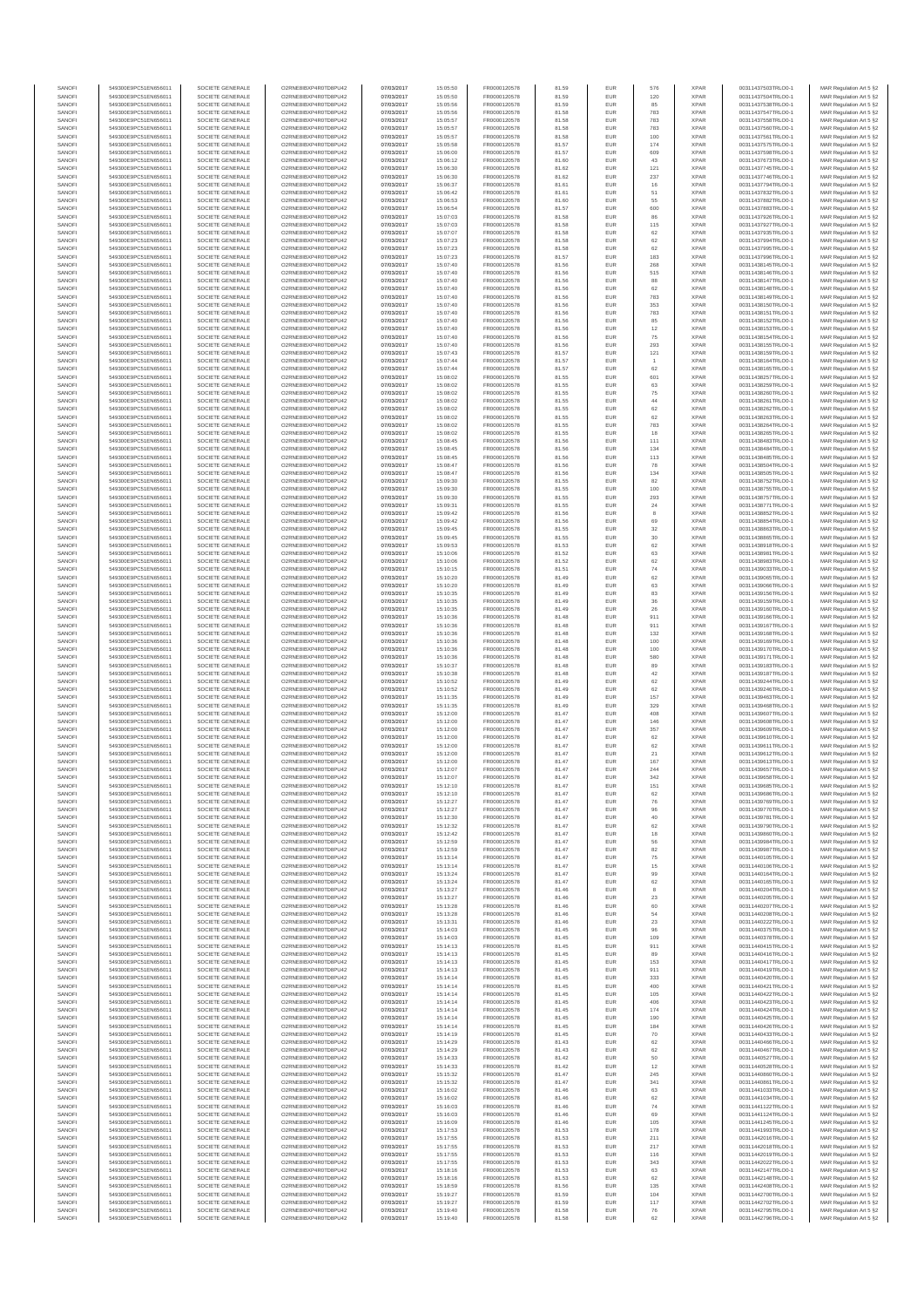| SANOFI<br>SANOFI | 549300E9PC51EN656011<br>549300E9PC51EN656011 | SOCIETE GENERALE<br>SOCIETE GENERALE | O2RNE8IBXP4R0TD8PU42<br>O2RNE8IBXP4R0TD8PU42 | 07/03/2017<br>07/03/2017 | 15:19:50<br>15:19:55 | FR0000120578<br>FR0000120578 | 81.57<br>81.56 | EUR<br>EUR        | 84<br>62          | <b>XPAR</b><br><b>XPAR</b> | 00311442884TRLO0-1<br>00311442951TRLO0-1 | MAR Regulation Art 5 §2<br>MAR Regulation Art 5 §2 |
|------------------|----------------------------------------------|--------------------------------------|----------------------------------------------|--------------------------|----------------------|------------------------------|----------------|-------------------|-------------------|----------------------------|------------------------------------------|----------------------------------------------------|
| SANOFI           | 549300E9PC51EN656011                         | SOCIETE GENERALE                     | O2RNE8IBXP4R0TD8PU42                         | 07/03/2017               | 15:19:55             | FR0000120578                 | 81.56          | EUR               | 63                | <b>XPAR</b>                | 00311442952TRLO0-1                       | MAR Regulation Art 5 §2                            |
| SANOFI           | 549300E9PC51EN656011                         | SOCIETE GENERALE                     | O2RNE8IBXP4R0TD8PU42                         | 07/03/2017               | 15:20:34             | FR0000120578                 | 81.55          | EUR               | 62                | <b>XPAR</b>                | 00311443132TRLO0-1                       | MAR Regulation Art 5 §2                            |
| SANOFI<br>SANOFI | 549300E9PC51EN656011<br>549300E9PC51EN656011 | SOCIETE GENERALE<br>SOCIETE GENERALE | O2RNE8IBXP4R0TD8PU42<br>O2RNE8IBXP4R0TD8PU42 | 07/03/2017<br>07/03/2017 | 15:20:34<br>15:21:13 | FR0000120578<br>FR0000120578 | 81.55<br>81.56 | <b>EUR</b><br>EUR | 62<br>41          | <b>XPAR</b><br><b>XPAR</b> | 00311443134TRLO0-1<br>00311443348TRLO0-1 | MAR Regulation Art 5 §2<br>MAR Regulation Art 5 §2 |
| SANOFI           | 549300E9PC51EN656011                         | SOCIETE GENERALE                     | O2RNE8IBXP4R0TD8PU42                         | 07/03/2017               | 15:21:13             | FR0000120578                 | 81.56          | EUR               | 154               | <b>XPAR</b>                | 00311443349TRLO0-1                       | MAR Regulation Art 5 §2                            |
| SANOFI<br>SANOFI | 549300E9PC51EN656011<br>549300E9PC51EN656011 | SOCIETE GENERALE<br>SOCIETE GENERALE | O2RNE8IBXP4R0TD8PU42<br>O2RNE8IBXP4R0TD8PU42 | 07/03/2017<br>07/03/2017 | 15:21:13<br>15:21:35 | FR0000120578<br>FR0000120578 | 81.56<br>81.57 | EUR<br>EUR        | 386<br>186        | <b>XPAR</b><br><b>XPAR</b> | 00311443350TRLO0-1<br>00311443465TRLO0-1 | MAR Regulation Art 5 §2<br>MAR Regulation Art 5 §2 |
| SANOFI           | 549300E9PC51EN656011                         | SOCIETE GENERALE                     | O2RNE8IBXP4R0TD8PU42                         | 07/03/2017               | 15:21:35             | FR0000120578                 | 81.57          | <b>EUR</b>        | 106               | <b>XPAR</b>                | 00311443467TRLO0-1                       | MAR Regulation Art 5 §2                            |
| SANOFI           | 549300E9PC51EN656011                         | SOCIETE GENERALE                     | O2RNE8IBXP4R0TD8PU42                         | 07/03/2017               | 15:45:00             | FR0000120578                 | 81.60          | EUR               | 83                | <b>XPAR</b>                | 00311452266TRLO0-1                       | MAR Regulation Art 5 §2                            |
| SANOFI<br>SANOFI | 549300E9PC51EN656011<br>549300E9PC51EN656011 | SOCIETE GENERALE<br>SOCIETE GENERALE | O2RNE8IBXP4R0TD8PU42<br>O2RNE8IBXP4R0TD8PU42 | 07/03/2017<br>07/03/2017 | 15:45:40<br>15:56:04 | FR0000120578<br>FR0000120578 | 81.60<br>81.60 | <b>EUR</b><br>EUR | 587<br>40         | <b>XPAR</b><br><b>XPAR</b> | 00311452712TRLO0-1<br>00311456823TRLO0-1 | MAR Regulation Art 5 §2<br>MAR Regulation Art 5 §2 |
| SANOFI           | 549300E9PC51EN656011                         | SOCIETE GENERALE                     | O2RNE8IBXP4R0TD8PU42                         | 07/03/2017               | 15:56:10             | FR0000120578                 | 81.60          | EUR               | 619               | <b>XPAR</b>                | 00311456860TRLO0-1                       | MAR Regulation Art 5 §2                            |
| SANOFI<br>SANOFI | 549300E9PC51EN656011<br>549300E9PC51EN656011 | SOCIETE GENERALE<br>SOCIETE GENERALE | O2RNE8IBXP4R0TD8PU42<br>O2RNE8IBXP4R0TD8PU42 | 07/03/2017<br>07/03/2017 | 15:56:35<br>15:57:35 | FR0000120578<br>FR0000120578 | 81.60<br>81.60 | EUR<br>EUR        | 200<br>617        | <b>XPAR</b><br><b>XPAR</b> | 00311456992TRLO0-1<br>00311457361TRLO0-1 | MAR Regulation Art 5 §2<br>MAR Regulation Art 5 §2 |
| SANOFI           | 549300E9PC51EN656011                         | SOCIETE GENERALE                     | O2RNE8IBXP4R0TD8PU42                         | 07/03/2017               | 15:57:50             | FR0000120578                 | 81.60          | EUR               | 90                | <b>XPAR</b>                | 00311457420TRLO0-1                       | MAR Regulation Art 5 §2                            |
| SANOFI           | 549300E9PC51EN656011                         | SOCIETE GENERALE                     | O2RNE8IBXP4R0TD8PU42                         | 07/03/2017               | 15:58:29             | FR0000120578                 | 81.60          | EUR               | 548               | <b>XPAR</b>                | 00311457687TRLO0-1                       | MAR Regulation Art 5 §2                            |
| SANOFI<br>SANOFI | 549300E9PC51EN656011<br>549300E9PC51EN656011 | SOCIETE GENERALE<br>SOCIETE GENERALE | O2RNE8IBXP4R0TD8PU42<br>O2RNE8IBXP4R0TD8PU42 | 07/03/2017<br>07/03/2017 | 15:58:29<br>15:58:29 | FR0000120578<br>FR0000120578 | 81.60<br>81.60 | <b>EUR</b><br>EUR | 82<br>38          | <b>XPAR</b><br><b>XPAR</b> | 00311457688TRLO0-1<br>00311457689TRLO0-1 | MAR Regulation Art 5 §2<br>MAR Regulation Art 5 §2 |
| SANOFI           | 549300E9PC51EN656011                         | SOCIETE GENERALE                     | O2RNE8IBXP4R0TD8PU42                         | 07/03/2017               | 15:59:12             | FR0000120578                 | 81.60          | EUR               | 603               | <b>XPAR</b>                | 00311457925TRLO0-1                       | MAR Regulation Art 5 §2                            |
| SANOFI<br>SANOFI | 549300E9PC51EN656011<br>549300E9PC51EN656011 | SOCIETE GENERALE<br>SOCIETE GENERALE | O2RNE8IBXP4R0TD8PU42<br>O2RNE8IBXP4R0TD8PU42 | 07/03/2017<br>07/03/2017 | 15:59:12<br>15:59:19 | FR0000120578<br>FR0000120578 | 81.60<br>81.59 | EUR<br>EUR        | 220<br>604        | <b>XPAR</b><br><b>XPAR</b> | 00311457927TRLO0-1<br>00311457972TRLO0-1 | MAR Regulation Art 5 §2<br>MAR Regulation Art 5 §2 |
| SANOFI           | 549300E9PC51EN656011                         | SOCIETE GENERALE                     | O2RNE8IBXP4R0TD8PU42                         | 07/03/2017               | 15:59:20             | FR0000120578                 | 81.59          | EUR               | 500               | <b>XPAR</b>                | 00311457979TRLO0-1                       | MAR Regulation Art 5 §2                            |
| SANOFI           | 549300E9PC51EN656011                         | SOCIETE GENERALE                     | O2RNE8IBXP4R0TD8PU42                         | 07/03/2017               | 15:59:20             | FR0000120578                 | 81.59          | EUR               | 304               | <b>XPAR</b>                | 00311457981TRLO0-1                       | MAR Regulation Art 5 §2                            |
| SANOFI<br>SANOFI | 549300E9PC51EN656011<br>549300E9PC51EN656011 | SOCIETE GENERALE<br>SOCIETE GENERALE | O2RNE8IBXP4R0TD8PU42<br>O2RNE8IBXP4R0TD8PU42 | 07/03/2017<br>07/03/2017 | 15:59:28<br>15:59:29 | FR0000120578<br>FR0000120578 | 81.58<br>81.58 | EUR<br>EUR        | 507<br>244        | <b>XPAR</b><br><b>XPAR</b> | 00311458054TRLO0-1<br>00311458076TRLO0-1 | MAR Regulation Art 5 §2<br>MAR Regulation Art 5 §2 |
| SANOFI           | 549300E9PC51EN656011                         | SOCIETE GENERALE                     | O2RNE8IBXP4R0TD8PU42                         | 07/03/2017               | 15:59:33             | FR0000120578                 | 81.58          | EUR               | 819               | <b>XPAR</b>                | 00311458133TRLO0-1                       | MAR Regulation Art 5 §2                            |
| SANOFI<br>SANOFI | 549300E9PC51EN656011<br>549300E9PC51EN656011 | SOCIETE GENERALE<br>SOCIETE GENERALE | O2RNE8IBXP4R0TD8PU42<br>O2RNE8IBXP4R0TD8PU42 | 07/03/2017<br>07/03/2017 | 15:59:47<br>15:59:54 | FR0000120578<br>FR0000120578 | 81.57<br>81.57 | EUR<br><b>EUR</b> | 394<br>300        | <b>XPAR</b><br><b>XPAR</b> | 00311458219TRLO0-1<br>00311458254TRLO0-1 | MAR Regulation Art 5 §2<br>MAR Regulation Art 5 §2 |
| SANOFI           | 549300E9PC51EN656011                         | SOCIETE GENERALE                     | O2RNE8IBXP4R0TD8PU42                         | 07/03/2017               | 16:00:09             | FR0000120578                 | 81.57          | EUR               | 132               | <b>XPAR</b>                | 00311458412TRLO0-1                       | MAR Regulation Art 5 §2                            |
| SANOFI           | 549300E9PC51EN656011                         | SOCIETE GENERALE                     | O2RNE8IBXP4R0TD8PU42                         | 07/03/2017               | 16:00:26             | FR0000120578                 | 81.59          | EUR               | 726               | <b>XPAR</b>                | 00311458592TRLO0-1                       | MAR Regulation Art 5 §2                            |
| SANOFI<br>SANOFI | 549300E9PC51EN656011<br>549300E9PC51EN656011 | SOCIETE GENERALE<br>SOCIETE GENERALE | O2RNE8IBXP4R0TD8PU42<br>O2RNE8IBXP4R0TD8PU42 | 07/03/2017<br>07/03/2017 | 16:00:38<br>16:00:38 | FR0000120578<br>FR0000120578 | 81.59<br>81.59 | EUR<br>EUR        | 5<br>762          | <b>XPAR</b><br><b>XPAR</b> | 00311458636TRLO0-1<br>00311458639TRLO0-1 | MAR Regulation Art 5 §2<br>MAR Regulation Art 5 §2 |
| SANOFI           | 549300E9PC51EN656011                         | SOCIETE GENERALE                     | O2RNE8IBXP4R0TD8PU42                         | 07/03/2017               | 16:00:42             | FR0000120578                 | 81.58          | EUR               | $317\,$           | <b>XPAR</b>                | 00311458650TRLO0-1                       | MAR Regulation Art 5 §2                            |
| SANOFI<br>SANOFI | 549300E9PC51EN656011<br>549300E9PC51EN656011 | SOCIETE GENERALE<br>SOCIETE GENERALE | O2RNE8IBXP4R0TD8PU42<br>O2RNE8IBXP4R0TD8PU42 | 07/03/2017<br>07/03/2017 | 16:00:49<br>16:01:02 | FR0000120578<br>FR0000120578 | 81.58<br>81.58 | EUR<br>EUR        | 161<br>62         | <b>XPAR</b><br><b>XPAR</b> | 00311458691TRLO0-1<br>00311458726TRLO0-1 | MAR Regulation Art 5 §2<br>MAR Regulation Art 5 §2 |
| SANOFI           | 549300E9PC51EN656011                         | SOCIETE GENERALE                     | O2RNE8IBXP4R0TD8PU42                         | 07/03/2017               | 16:01:33             | FR0000120578                 | 81.60          | EUR               | 80                | <b>XPAR</b>                | 00311458926TRLO0-1                       | MAR Regulation Art 5 §2                            |
| SANOFI           | 549300E9PC51EN656011                         | SOCIETE GENERALE                     | O2RNE8IBXP4R0TD8PLI42                        | 07/03/2017               | 16:01:33             | FR0000120578                 | 81.60          | <b>EUR</b>        | 95                | <b>XPAR</b>                | 00311458927TRLO0-1                       | MAR Regulation Art 5 §2                            |
| SANOFI<br>SANOFI | 549300E9PC51EN656011<br>549300E9PC51EN656011 | SOCIETE GENERALE<br>SOCIETE GENERALE | O2RNE8IBXP4R0TD8PU42<br>O2RNE8IBXP4R0TD8PU42 | 07/03/2017<br>07/03/2017 | 16:01:42<br>16:27:56 | FR0000120578<br>FR0000120578 | 81.60<br>81.60 | EUR<br>EUR        | 62<br>131         | <b>XPAR</b><br><b>XPAR</b> | 00311458969TRLO0-1<br>00311471011TRLO0-1 | MAR Regulation Art 5 §2<br>MAR Regulation Art 5 §2 |
| SANOFI           | 549300E9PC51EN656011                         | SOCIETE GENERALE                     | O2RNE8IBXP4R0TD8PU42                         | 07/03/2017               | 16:27:56             | FR0000120578                 | 81.60          | EUR               | 120               | <b>XPAR</b>                | 00311471012TRLO0-1                       | MAR Regulation Art 5 §2                            |
| SANOFI<br>SANOFI | 549300E9PC51EN656011<br>549300E9PC51EN656011 | SOCIETE GENERALE<br>SOCIETE GENERALE | O2RNE8IBXP4R0TD8PU42<br>O2RNE8IBXP4R0TD8PU42 | 07/03/2017<br>07/03/2017 | 16:28:18             | FR0000120578<br>FR0000120578 | 81.57<br>81.57 | EUR<br>EUR        | 595<br>132        | <b>XPAR</b><br><b>XPAR</b> | 00311471168TRLO0-1<br>00311471171TRLO0-1 | MAR Regulation Art 5 §2                            |
| SANOFI           | 549300E9PC51EN656011                         | SOCIETE GENERALE                     | O2RNE8IBXP4R0TD8PU42                         | 07/03/2017               | 16:28:18<br>16:28:18 | FR0000120578                 | 81.57          | EUR               | 155               | <b>XPAR</b>                | 00311471173TRLO0-1                       | MAR Regulation Art 5 §2<br>MAR Regulation Art 5 §2 |
| SANOFI           | 549300E9PC51EN656011                         | SOCIETE GENERALE                     | O2RNE8IBXP4R0TD8PU42                         | 07/03/2017               | 16:28:18             | FR0000120578                 | 81.57          | <b>EUR</b>        | 287               | <b>XPAR</b>                | 00311471174TRLO0-1                       | MAR Regulation Art 5 §2                            |
| SANOFI<br>SANOFI | 549300E9PC51EN656011<br>549300E9PC51EN656011 | SOCIETE GENERALE<br>SOCIETE GENERALE | O2RNE8IBXP4R0TD8PU42<br>O2RNE8IBXP4R0TD8PU42 | 07/03/2017<br>07/03/2017 | 16:28:18<br>16:28:54 | FR0000120578<br>FR0000120578 | 81.57<br>81.60 | EUR<br><b>EUR</b> | 129<br>619        | <b>XPAR</b><br><b>XPAR</b> | 00311471175TRLO0-1<br>00311471397TRLO0-1 | MAR Regulation Art 5 §2<br>MAR Regulation Art 5 §2 |
| SANOFI           | 549300E9PC51EN656011                         | SOCIETE GENERALE                     | O2RNE8IBXP4R0TD8PU42                         | 07/03/2017               | 16:28:57             | FR0000120578                 | 81.60          | EUR               | 94                | <b>XPAR</b>                | 00311471417TRLO0-1                       | MAR Regulation Art 5 §2                            |
| SANOFI           | 549300E9PC51EN656011                         | SOCIETE GENERALE                     | O2RNE8IBXP4R0TD8PU42<br>O2RNE8IBXP4R0TD8PU42 | 07/03/2017               | 16:29:06             | FR0000120578                 | 81.60          | EUR               | 273               | <b>XPAR</b>                | 00311471476TRLO0-1                       | MAR Regulation Art 5 §2                            |
| SANOFI<br>SANOFI | 549300E9PC51EN656011<br>549300E9PC51EN656011 | SOCIETE GENERALE<br>SOCIETE GENERALE | O2RNE8IBXP4R0TD8PU42                         | 07/03/2017<br>07/03/2017 | 16:29:06<br>16:29:06 | FR0000120578<br>FR0000120578 | 81.60<br>81.60 | EUR<br>EUR        | 201<br>84         | <b>XPAR</b><br><b>XPAR</b> | 00311471478TRLO0-1<br>00311471479TRLO0-1 | MAR Regulation Art 5 §2<br>MAR Regulation Art 5 §2 |
| SANOFI           | 549300E9PC51EN656011                         | SOCIETE GENERALE                     | O2RNE8IBXP4R0TD8PU42                         | 07/03/2017               | 16:29:12             | FR0000120578                 | 81.60          | <b>EUR</b>        | 391               | <b>XPAR</b>                | 00311471537TRLO0-1                       | MAR Regulation Art 5 §2                            |
| SANOFI<br>SANOFI | 549300E9PC51EN656011<br>549300E9PC51EN656011 | SOCIETE GENERALE<br>SOCIETE GENERALE | O2RNE8IBXP4R0TD8PU42<br>O2RNE8IBXP4R0TD8PU42 | 07/03/2017<br>07/03/2017 | 16:29:15<br>16:29:20 | FR0000120578<br>FR0000120578 | 81.60<br>81.60 | EUR<br><b>EUR</b> | 125<br>272        | <b>XPAR</b><br><b>XPAR</b> | 00311471567TRLO0-1<br>00311471643TRLO0-1 | MAR Regulation Art 5 §2<br>MAR Regulation Art 5 §2 |
| SANOFI           | 549300E9PC51EN656011                         | SOCIETE GENERALE                     | O2RNE8IBXP4R0TD8PU42                         | 07/03/2017               | 16:29:20             | FR0000120578                 | 81.60          | EUR               | 649               | <b>XPAR</b>                | 00311471644TRLO0-1                       | MAR Regulation Art 5 §2                            |
| SANOFI           | 549300E9PC51EN656011                         | SOCIETE GENERALE                     | O2RNE8IBXP4R0TD8PU42                         | 07/03/2017               | 16:29:20             | FR0000120578                 | 81.60          | EUR               | 282               | <b>XPAR</b>                | 00311471645TRLO0-1                       | MAR Regulation Art 5 §2                            |
| SANOFI<br>SANOFI | 549300E9PC51EN656011<br>549300E9PC51EN656011 | SOCIETE GENERALE<br>SOCIETE GENERALE | O2RNE8IBXP4R0TD8PU42<br>O2RNE8IBXP4R0TD8PU42 | 07/03/2017<br>07/03/2017 | 16:29:36<br>16:29:36 | FR0000120578<br>FR0000120578 | 81.59<br>81.59 | EUR<br>EUR        | 131<br>180        | <b>XPAR</b><br><b>XPAR</b> | 00311471874TRLO0-1<br>00311471876TRLO0-1 | MAR Regulation Art 5 §2<br>MAR Regulation Art 5 §2 |
| SANOFI           | 549300E9PC51EN656011                         | SOCIETE GENERALE                     | O2RNE8IBXP4R0TD8PU42                         | 07/03/2017               | 16:29:36             | FR0000120578                 | 81.59          | EUR               | 201               | <b>XPAR</b>                | 00311471877TRLO0-1                       | MAR Regulation Art 5 §2                            |
| SANOFI<br>SANOFI | 549300E9PC51EN656011<br>549300E9PC51EN656011 | SOCIETE GENERALE<br>SOCIETE GENERALE | O2RNE8IBXP4R0TD8PU42<br>O2RNE8IBXP4R0TD8PU42 | 07/03/2017<br>07/03/2017 | 16:29:38<br>16:29:38 | FR0000120578<br>FR0000120578 | 81.59<br>81.59 | EUR<br><b>EUR</b> | 327<br>141        | <b>XPAR</b><br><b>XPAR</b> | 00311471895TRLO0-1<br>00311471897TRLO0-1 | MAR Regulation Art 5 §2<br>MAR Regulation Art 5 §2 |
| SANOFI           | 549300E9PC51EN656011                         | SOCIETE GENERALE                     | O2RNE8IBXP4R0TD8PU42                         | 07/03/2017               | 16:29:39             | FR0000120578                 | 81.59          | EUR               | 100               | <b>XPAR</b>                | 00311471904TRLO0-1                       | MAR Regulation Art 5 §2                            |
| SANOFI           | 549300E9PC51EN656011                         | SOCIETE GENERALE                     | O2RNE8IBXP4R0TD8PU42                         | 07/03/2017               | 16:29:39             | FR0000120578                 | 81.59          | EUR               | 39                | <b>XPAR</b>                | 00311471908TRLO0-1                       | MAR Regulation Art 5 §2                            |
| SANOFI<br>SANOFI | 549300E9PC51EN656011<br>549300E9PC51EN656011 | SOCIETE GENERALE<br>SOCIETE GENERALE | O2RNE8IBXP4R0TD8PU42<br>O2RNE8IBXP4R0TD8PU42 | 07/03/2017<br>07/03/2017 | 16:29:39<br>16:29:45 | FR0000120578<br>FR0000120578 | 81.59<br>81.59 | EUR<br>EUR        | 101<br>945        | <b>XPAR</b><br><b>XPAR</b> | 00311471909TRLO0-1<br>00311471992TRLO0-1 | MAR Regulation Art 5 §2<br>MAR Regulation Art 5 §2 |
| SANOFI           | 549300E9PC51EN656011                         | SOCIETE GENERALE                     | O2RNE8IBXP4R0TD8PU42                         | 07/03/2017               | 16:29:45             | FR0000120578                 | 81.59          | EUR               | 555               | <b>XPAR</b>                | 00311471994TRLO0-1                       | MAR Regulation Art 5 §2                            |
| SANOFI<br>SANOFI | 549300E9PC51EN656011<br>549300E9PC51EN656011 | SOCIETE GENERALE<br>SOCIETE GENERALE | O2RNE8IBXP4R0TD8PU42<br>O2RNE8IBXP4R0TD8PU42 | 07/03/2017<br>08/03/2017 | 16:29:45<br>08:01:09 | FR0000120578<br>FR0000120578 | 81.59<br>81.75 | EUR<br>EUR        | 723<br>765        | <b>XPAR</b><br><b>XPAR</b> | 00311471995TRLO0-1<br>00311494967TRLO0-1 | MAR Regulation Art 5 §2<br>MAR Regulation Art 5 §2 |
| SANOFI           | 549300E9PC51EN656011                         | SOCIETE GENERALE                     | O2RNE8IBXP4R0TD8PU42                         | 08/03/2017               | 08:01:25             | FR0000120578                 | 81.79          | EUR               | 63                | <b>XPAR</b>                | 00311495239TRLO0-1                       | MAR Regulation Art 5 §2                            |
| SANOFI<br>SANOFI | 549300E9PC51EN656011<br>549300E9PC51EN656011 | SOCIETE GENERALE<br>SOCIETE GENERALE | O2RNE8IBXP4R0TD8PU42<br>O2RNE8IBXP4R0TD8PU42 | 08/03/2017<br>08/03/2017 | 08:01:28<br>08:01:51 | FR0000120578<br>FR0000120578 | 81.73<br>81.63 | EUR<br>EUR        | 136<br>121        | <b>XPAR</b><br><b>XPAR</b> | 00311495261TRLO0-1<br>00311495465TRLO0-1 | MAR Regulation Art 5 §2                            |
| SANOFI           | 549300E9PC51EN656011                         | SOCIETE GENERALE                     | O2RNE8IBXP4R0TD8PU42                         | 08/03/2017               | 08:01:56             | FR0000120578                 | 81.59          | <b>EUR</b>        | 8                 | <b>XPAR</b>                | 00311495481TRLO0-1                       | MAR Regulation Art 5 §2<br>MAR Regulation Art 5 §2 |
| SANOFI           | 549300E9PC51EN656011                         | SOCIETE GENERALE                     | O2RNE8IBXP4R0TD8PU42                         | 08/03/2017               | 08:02:00             | FR0000120578                 | 81.59          | EUR               | 136               | <b>XPAR</b>                | 00311495498TRLO0-1                       | MAR Regulation Art 5 §2                            |
| SANOFI<br>SANOFI | 549300E9PC51EN656011<br>549300E9PC51EN656011 | SOCIETE GENERALE<br>SOCIETE GENERALE | O2RNE8IBXP4R0TD8PU42<br>O2RNE8IBXP4R0TD8PU42 | 08/03/2017<br>08/03/2017 | 08:02:05<br>08:02:17 | FR0000120578<br>FR0000120578 | 81.58<br>81.53 | EUR<br>EUR        | $92\,$<br>63      | <b>XPAR</b><br><b>XPAR</b> | 00311495543TRLO0-1<br>00311495630TRLO0-1 | MAR Regulation Art 5 §2<br>MAR Regulation Art 5 §2 |
| SANOFI           | 549300E9PC51EN656011                         | SOCIETE GENERALE                     | O2RNE8IBXP4R0TD8PU42                         | 08/03/2017               | 08:02:20             | FR0000120578                 | 81.49          | EUR               | 117               | <b>XPAR</b>                | 00311495650TRLO0-1                       | MAR Regulation Art 5 §2                            |
| SANOFI<br>SANOFI | 549300E9PC51EN656011<br>549300E9PC51EN656011 | SOCIETE GENERALE<br>SOCIETE GENERALE | O2RNE8IBXP4R0TD8PU42<br>O2RNE8IBXP4R0TD8PU42 | 08/03/2017<br>08/03/2017 | 08:03:32<br>08:03:32 | FR0000120578<br>FR0000120578 | 81.48<br>81.48 | EUR<br>EUR        | 139<br>352        | <b>XPAR</b><br><b>XPAR</b> | 00311496064TRLO0-1<br>00311496065TRLO0-1 | MAR Regulation Art 5 §2<br>MAR Regulation Art 5 §2 |
| SANOFI           | 549300E9PC51EN656011                         | SOCIETE GENERALE                     | O2RNE8IBXP4R0TD8PU42                         | 08/03/2017               | 08:03:44             | FR0000120578                 | 81.44          | <b>EUR</b>        | 272               | <b>XPAR</b>                | 00311496165TRLO0-1                       | MAR Regulation Art 5 §2                            |
| SANOFI           | 549300E9PC51EN656011                         | SOCIETE GENERALE                     | O2RNE8IBXP4R0TD8PU42                         | 08/03/2017               | 08:04:28             | FR0000120578                 | 81.47          | EUR               | 167               | <b>XPAR</b>                | 00311496363TRLO0-1                       | MAR Regulation Art 5 §2                            |
| SANOFI<br>SANOFI | 549300E9PC51EN656011<br>549300E9PC51EN656011 | SOCIETE GENERALE<br>SOCIETE GENERALE | O2RNE8IBXP4R0TD8PU42<br>O2RNE8IBXP4R0TD8PU42 | 08/03/2017<br>08/03/2017 | 08:05:33<br>08:05:39 | FR0000120578<br>FR0000120578 | 81.62<br>81.60 | EUR<br>EUR        | 540<br>612        | <b>XPAR</b><br><b>XPAR</b> | 00311496784TRLO0-1<br>00311496815TRLO0-1 | MAR Regulation Art 5 §2<br>MAR Regulation Art 5 §2 |
| SANOFI           | 549300E9PC51EN656011                         | SOCIETE GENERALE                     | O2RNE8IBXP4R0TD8PU42                         | 08/03/2017               | 08:05:44             | FR0000120578                 | 81.57          | EUR               | 64                | <b>XPAR</b>                | 00311496901TRLO0-1                       | MAR Regulation Art 5 §2                            |
| SANOFI<br>SANOFI | 549300E9PC51EN656011<br>549300E9PC51EN656011 | SOCIETE GENERALE<br>SOCIETE GENERALE | O2RNE8IBXP4R0TD8PU42<br>O2RNE8IBXP4R0TD8PU42 | 08/03/2017<br>08/03/2017 | 08:06:02<br>08:06:10 | FR0000120578<br>FR0000120578 | 81.57<br>81.56 | EUR<br>EUR        | 175<br>62         | <b>XPAR</b><br><b>XPAR</b> | 00311497048TRLO0-1<br>00311497117TRLO0-1 | MAR Regulation Art 5 §2<br>MAR Regulation Art 5 §2 |
| SANOFI           | 549300E9PC51EN656011                         | SOCIETE GENERALE                     | O2RNE8IBXP4R0TD8PU42                         | 08/03/2017               | 08:06:14             | FR0000120578                 | 81.51          | <b>EUR</b>        | 93                | <b>XPAR</b>                | 00311497187TRLO0-1                       | MAR Regulation Art 5 §2                            |
| SANOF            | 549300E9PC51EN656011                         | SOCIETE GENERALE                     | O2RNE8IBXP4R0TD8PU42                         | 08/03/2017               | 08:06:40             | FR0000120578                 | 81.47          |                   | 62                | <b>XPAF</b>                | 00311497362TRLO0-1                       | MAR Regulation Art 5 §2                            |
| SANOFI<br>SANOFI | 549300E9PC51EN656011<br>549300E9PC51EN656011 | SOCIETE GENERALE<br>SOCIETE GENERALE | O2RNE8IBXP4R0TD8PU42<br>O2RNE8IBXP4R0TD8PU42 | 08/03/2017<br>08/03/2017 | 08:06:50<br>08:07:18 | FR0000120578<br>FR0000120578 | 81.49<br>81.66 | <b>EUR</b><br>EUR | 36<br>522         | <b>XPAR</b><br><b>XPAR</b> | 00311497435TRLO0-1<br>00311497640TRLO0-1 | MAR Regulation Art 5 §2<br>MAR Regulation Art 5 §2 |
| SANOFI           | 549300E9PC51EN656011                         | SOCIETE GENERALE                     | O2RNE8IBXP4R0TD8PU42                         | 08/03/2017               | 08:07:20             | FR0000120578                 | 81.65          | <b>EUR</b>        | 114               | <b>XPAR</b>                | 00311497649TRLO0-1                       | MAR Regulation Art 5 §2                            |
| SANOFI<br>SANOFI | 549300E9PC51EN656011<br>549300E9PC51EN656011 | SOCIETE GENERALE<br>SOCIETE GENERALE | O2RNE8IBXP4R0TD8PU42<br>O2RNE8IBXP4R0TD8PU42 | 08/03/2017<br>08/03/2017 | 08:07:27<br>08:07:32 | FR0000120578<br>FR0000120578 | 81.61<br>81.60 | EUR<br>EUR        | 62<br>$_{\rm 64}$ | <b>XPAR</b><br><b>XPAR</b> | 00311497689TRLO0-1<br>00311497711TRLO0-1 | MAR Regulation Art 5 §2<br>MAR Regulation Art 5 §2 |
| SANOFI           | 549300E9PC51EN656011                         | SOCIETE GENERALE                     | O2RNE8IBXP4R0TD8PU42                         | 08/03/2017               | 08:07:44             | FR0000120578                 | 81.58          | EUR               | 106               | <b>XPAR</b>                | 00311497759TRLO0-1                       | MAR Regulation Art 5 §2                            |
| SANOFI           | 549300E9PC51EN656011                         | SOCIETE GENERALE                     | O2RNE8IBXP4R0TD8PU42                         | 08/03/2017               | 08:08:04             | FR0000120578                 | 81.57          | EUR               | 71                | <b>XPAR</b>                | 00311497855TRLO0-1                       | MAR Regulation Art 5 §2                            |
| SANOFI<br>SANOFI | 549300E9PC51EN656011<br>549300E9PC51EN656011 | SOCIETE GENERALE<br>SOCIETE GENERALE | O2RNE8IBXP4R0TD8PU42<br>O2RNE8IBXP4R0TD8PU42 | 08/03/2017<br>08/03/2017 | 08:08:17<br>08:08:17 | FR0000120578<br>FR0000120578 | 81.55<br>81.55 | <b>EUR</b><br>EUR | 90<br>59          | <b>XPAR</b><br><b>XPAR</b> | 00311497967TRLO0-1<br>00311497968TRLO0-1 | MAR Regulation Art 5 §2<br>MAR Regulation Art 5 §2 |
| SANOFI           | 549300E9PC51EN656011                         | SOCIETE GENERALE                     | O2RNE8IBXP4R0TD8PU42                         | 08/03/2017               | 08:08:38             | FR0000120578                 | 81.51          | <b>EUR</b>        | 65                | <b>XPAR</b>                | 00311498085TRLO0-1                       | MAR Regulation Art 5 §2                            |
| SANOFI<br>SANOFI | 549300E9PC51EN656011<br>549300E9PC51EN656011 | SOCIETE GENERALE<br>SOCIETE GENERALE | O2RNE8IBXP4R0TD8PU42<br>O2RNE8IBXP4R0TD8PU42 | 08/03/2017<br>08/03/2017 | 08:08:55<br>08:09:05 | FR0000120578<br>FR0000120578 | 81.47<br>81.45 | EUR<br>EUR        | 181<br>134        | <b>XPAR</b><br><b>XPAR</b> | 00311498175TRLO0-1<br>00311498236TRLO0-1 | MAR Regulation Art 5 §2<br>MAR Regulation Art 5 §2 |
| SANOFI           | 549300E9PC51EN656011                         | SOCIETE GENERALE                     | O2RNE8IBXP4R0TD8PU42                         | 08/03/2017               | 08:09:41             | FR0000120578                 | 81.59          | EUR               | 373               | <b>XPAR</b>                | 00311498503TRLO0-1                       | MAR Regulation Art 5 §2                            |
| SANOFI<br>SANOFI | 549300E9PC51EN656011<br>549300E9PC51EN656011 | SOCIETE GENERALE<br>SOCIETE GENERALE | O2RNE8IBXP4R0TD8PU42<br>O2RNE8IBXP4R0TD8PU42 | 08/03/2017<br>08/03/2017 | 08:09:41<br>08:09:49 | FR0000120578<br>FR0000120578 | 81.59<br>81.54 | EUR<br>EUR        | 88<br>388         | <b>XPAR</b><br><b>XPAR</b> | 00311498505TRLO0-1<br>00311498539TRLO0-1 | MAR Regulation Art 5 §2                            |
| SANOFI           | 549300E9PC51EN656011                         | SOCIETE GENERALE                     | O2RNE8IBXP4R0TD8PU42                         | 08/03/2017               | 08:09:55             | FR0000120578                 | 81.54          | EUR               | 165               | <b>XPAR</b>                | 00311498570TRLO0-1                       | MAR Regulation Art 5 §2<br>MAR Regulation Art 5 §2 |
| SANOFI           | 549300E9PC51EN656011                         | SOCIETE GENERALE                     | O2RNE8IBXP4R0TD8PU42<br>O2RNE8IBXP4R0TD8PU42 | 08/03/2017               | 08:10:19             | FR0000120578                 | 81.51          | <b>EUR</b>        | 69                | <b>XPAR</b>                | 00311498742TRLO0-1                       | MAR Regulation Art 5 §2                            |
| SANOFI<br>SANOFI | 549300E9PC51EN656011<br>549300E9PC51EN656011 | SOCIETE GENERALE<br>SOCIETE GENERALE | O2RNE8IBXP4R0TD8PU42                         | 08/03/2017<br>08/03/2017 | 08:10:19<br>08:10:31 | FR0000120578<br>FR0000120578 | 81.51<br>81.51 | EUR<br><b>EUR</b> | 210<br>82         | <b>XPAR</b><br><b>XPAR</b> | 00311498744TRLO0-1<br>00311498836TRLO0-1 | MAR Regulation Art 5 §2<br>MAR Regulation Art 5 §2 |
| SANOFI           | 549300E9PC51EN656011                         | SOCIETE GENERALE                     | O2RNE8IBXP4R0TD8PU42                         | 08/03/2017               | 08:10:37             | FR0000120578                 | 81.50          | EUR               | 137               | <b>XPAR</b>                | 00311498857TRLO0-1                       | MAR Regulation Art 5 §2                            |
| SANOFI<br>SANOFI | 549300E9PC51EN656011<br>549300E9PC51EN656011 | SOCIETE GENERALE<br>SOCIETE GENERALE | O2RNE8IBXP4R0TD8PU42<br>O2RNE8IBXP4R0TD8PU42 | 08/03/2017<br>08/03/2017 | 08:10:44<br>08:10:48 | FR0000120578<br>FR0000120578 | 81.48<br>81.48 | EUR<br>EUR        | 77<br>63          | <b>XPAR</b><br><b>XPAR</b> | 00311498909TRLO0-1<br>00311498948TRLO0-1 | MAR Regulation Art 5 §2<br>MAR Regulation Art 5 §2 |
| SANOFI           | 549300E9PC51EN656011                         | SOCIETE GENERALE                     | O2RNE8IBXP4R0TD8PU42                         | 08/03/2017               | 08:11:16             | FR0000120578                 | 81.55          | EUR               | 26                | <b>XPAR</b>                | 00311499146TRLO0-1                       | MAR Regulation Art 5 §2                            |
| SANOFI<br>SANOFI | 549300E9PC51EN656011<br>549300E9PC51EN656011 | SOCIETE GENERALE<br>SOCIETE GENERALE | O2RNE8IBXP4R0TD8PU42<br>O2RNE8IBXP4R0TD8PU42 | 08/03/2017<br>08/03/2017 | 08:11:16<br>08:11:19 | FR0000120578<br>FR0000120578 | 81.55<br>81.52 | EUR<br>EUR        | 247<br>108        | <b>XPAR</b><br><b>XPAR</b> | 00311499152TRLO0-1<br>00311499192TRLO0-1 | MAR Regulation Art 5 §2                            |
| SANOFI           | 549300E9PC51EN656011                         | SOCIETE GENERALE                     | O2RNE8IBXP4R0TD8PU42                         | 08/03/2017               | 08:11:28             | FR0000120578                 | 81.55          | <b>EUR</b>        | 63                | <b>XPAR</b>                | 00311499233TRLO0-1                       | MAR Regulation Art 5 §2<br>MAR Regulation Art 5 §2 |
| SANOFI           | 549300E9PC51EN656011                         | SOCIETE GENERALE                     | O2RNE8IBXP4R0TD8PU42                         | 08/03/2017               | 08:11:34             | FR0000120578                 | 81.54          | EUR               | 63                | <b>XPAR</b>                | 00311499259TRLO0-1                       | MAR Regulation Art 5 §2                            |
| SANOFI<br>SANOFI | 549300E9PC51EN656011<br>549300E9PC51EN656011 | SOCIETE GENERALE<br>SOCIETE GENERALE | O2RNE8IBXP4R0TD8PU42<br>O2RNE8IBXP4R0TD8PU42 | 08/03/2017<br>08/03/2017 | 08:11:44<br>08:11:52 | FR0000120578<br>FR0000120578 | 81.55<br>81.55 | <b>EUR</b><br>EUR | 119<br>63         | <b>XPAR</b><br><b>XPAR</b> | 00311499306TRLO0-1<br>00311499334TRLO0-1 | MAR Regulation Art 5 §2<br>MAR Regulation Art 5 §2 |
| SANOFI           | 549300E9PC51EN656011                         | SOCIETE GENERALE                     | O2RNE8IBXP4R0TD8PU42                         | 08/03/2017               | 08:12:00             | FR0000120578                 | 81.51          | EUR               | 112               | <b>XPAR</b>                | 00311499367TRLO0-1                       | MAR Regulation Art 5 §2                            |
| SANOFI           | 549300E9PC51EN656011                         | SOCIETE GENERALE                     | O2RNE8IBXP4R0TD8PU42                         | 08/03/2017               | 08:12:06             | FR0000120578                 | 81.49          | EUR               | 63                | <b>XPAR</b>                | 00311499411TRLO0-1                       | MAR Regulation Art 5 §2                            |
| SANOFI<br>SANOFI | 549300E9PC51EN656011<br>549300E9PC51EN656011 | SOCIETE GENERALE<br>SOCIETE GENERALE | O2RNE8IBXP4R0TD8PU42<br>O2RNE8IBXP4R0TD8PU42 | 08/03/2017<br>08/03/2017 | 08:12:20<br>08:12:20 | FR0000120578<br>FR0000120578 | 81.48<br>81.48 | EUR<br><b>EUR</b> | 208<br>88         | <b>XPAR</b><br><b>XPAR</b> | 00311499478TRLO0-1<br>00311499479TRLO0-1 | MAR Regulation Art 5 §2<br>MAR Regulation Art 5 §2 |
| SANOFI           | 549300E9PC51EN656011                         | SOCIETE GENERALE                     | O2RNE8IBXP4R0TD8PU42                         | 08/03/2017               | 08:12:20             | FR0000120578                 | 81.48          | EUR               | 186               | <b>XPAR</b>                | 00311499480TRLO0-1                       | MAR Regulation Art 5 §2                            |
| SANOFI<br>SANOFI | 549300E9PC51EN656011<br>549300E9PC51EN656011 | SOCIETE GENERALE<br>SOCIETE GENERALE | O2RNE8IBXP4R0TD8PU42<br>O2RNE8IBXP4R0TD8PU42 | 08/03/2017<br>08/03/2017 | 08:12:20<br>08:12:20 | FR0000120578<br>FR0000120578 | 81.48<br>81.48 | <b>EUR</b><br>EUR | 193<br>15         | <b>XPAR</b><br><b>XPAR</b> | 00311499481TRLO0-1<br>00311499482TRLO0-1 | MAR Regulation Art 5 §2<br>MAR Regulation Art 5 §2 |
| SANOFI           | 549300E9PC51EN656011                         | SOCIETE GENERALE                     | O2RNE8IBXP4R0TD8PU42                         | 08/03/2017               | 08:12:21             | FR0000120578                 | 81.48          | <b>EUR</b>        | 208               | <b>XPAR</b>                | 00311499485TRLO0-1                       | MAR Regulation Art 5 §2                            |
| SANOFI           | 549300E9PC51EN656011                         | SOCIETE GENERALE                     | O2RNE8IBXP4R0TD8PU42                         | 08/03/2017               | 08:12:21             | FR0000120578                 | 81.48          | EUR               | 131               | <b>XPAR</b>                | 00311499486TRLO0-1                       | MAR Regulation Art 5 §2                            |
| SANOFI<br>SANOFI | 549300E9PC51EN656011<br>549300E9PC51EN656011 | SOCIETE GENERALE<br>SOCIETE GENERALE | O2RNE8IBXP4R0TD8PU42<br>O2RNE8IBXP4R0TD8PU42 | 08/03/2017<br>08/03/2017 | 08:12:23<br>08:12:23 | FR0000120578<br>FR0000120578 | 81.48<br>81.48 | EUR<br>EUR        | 77<br>$77\,$      | <b>XPAR</b><br><b>XPAR</b> | 00311499488TRLO0-1<br>00311499490TRLO0-1 | MAR Regulation Art 5 §2<br>MAR Regulation Art 5 §2 |
| SANOFI           | 549300E9PC51EN656011                         | SOCIETE GENERALE                     | O2RNE8IBXP4R0TD8PU42                         | 08/03/2017               | 08:12:23             | FR0000120578                 | 81.48          | EUR               | 54                | <b>XPAR</b>                | 00311499491TRLO0-1                       | MAR Regulation Art 5 §2                            |
| SANOFI<br>SANOFI | 549300E9PC51EN656011<br>549300E9PC51EN656011 | SOCIETE GENERALE<br>SOCIETE GENERALE | O2RNE8IBXP4R0TD8PU42<br>O2RNE8IBXP4R0TD8PU42 | 08/03/2017<br>08/03/2017 | 08:12:23<br>08:12:23 | FR0000120578<br>FR0000120578 | 81.48<br>81.48 | <b>EUR</b><br>EUR | 23<br>100         | <b>XPAR</b><br><b>XPAR</b> | 00311499492TRLO0-1<br>00311499493TRLO0-1 | MAR Regulation Art 5 §2<br>MAR Regulation Art 5 §2 |
| SANOFI           | 549300E9PC51EN656011                         | SOCIETE GENERALE                     | O2RNE8IBXP4R0TD8PU42                         | 08/03/2017               | 08:12:23             | FR0000120578                 | 81.48          | <b>EUR</b>        | 108               | <b>XPAR</b>                | 00311499494TRLO0-1                       | MAR Regulation Art 5 §2                            |
| SANOFI           | 549300E9PC51EN656011                         | SOCIETE GENERALE                     | O2RNE8IBXP4R0TD8PU42                         | 08/03/2017               | 08:12:23             | FR0000120578                 | 81.48          | EUR               | 392               | <b>XPAR</b>                | 00311499495TRLO0-1                       | MAR Regulation Art 5 §2                            |
| SANOFI<br>SANOFI | 549300E9PC51EN656011<br>549300E9PC51EN656011 | SOCIETE GENERALE<br>SOCIETE GENERALE | O2RNE8IBXP4R0TD8PU42<br>O2RNE8IBXP4R0TD8PU42 | 08/03/2017<br>08/03/2017 | 08:12:25<br>08:12:25 | FR0000120578<br>FR0000120578 | 81.48<br>81.48 | EUR<br>EUR        | 95<br>113         | <b>XPAR</b><br><b>XPAR</b> | 00311499514TRLO0-1<br>00311499515TRLO0-1 | MAR Regulation Art 5 §2<br>MAR Regulation Art 5 §2 |
| SANOFI           | 549300E9PC51EN656011                         | SOCIETE GENERALE                     | O2RNE8IBXP4R0TD8PU42                         | 08/03/2017               | 08:12:29             | FR0000120578                 | 81.48          | EUR               | 165               | <b>XPAR</b>                | 00311499531TRLO0-1                       | MAR Regulation Art 5 §2                            |
| SANOFI<br>SANOFI | 549300E9PC51EN656011<br>549300E9PC51EN656011 | SOCIETE GENERALE<br>SOCIETE GENERALE | O2RNE8IBXP4R0TD8PU42<br>O2RNE8IBXP4R0TD8PU42 | 08/03/2017<br>08/03/2017 | 08:12:47<br>08:14:34 | FR0000120578<br>FR0000120578 | 81.54<br>81.79 | EUR<br>EUR        | 282<br>395        | <b>XPAR</b><br><b>XPAR</b> | 00311499594TRLO0-1<br>00311500033TRLO0-1 | MAR Regulation Art 5 §2<br>MAR Regulation Art 5 §2 |
| SANOFI           | 549300E9PC51EN656011                         | SOCIETE GENERALE                     | O2RNE8IBXP4R0TD8PU42                         | 08/03/2017               | 08:15:10             | FR0000120578                 | 81.80          | EUR               | 22                | <b>XPAR</b>                | 00311500193TRLO0-1                       | MAR Regulation Art 5 §2                            |
| SANOFI           | 549300E9PC51EN656011                         | SOCIETE GENERALE                     | O2RNE8IBXP4R0TD8PU42                         | 08/03/2017               | 08:15:10             | FR0000120578                 | 81.80          | EUR               | 41                | <b>XPAR</b><br><b>XPAR</b> | 00311500195TRLO0-1                       | MAR Regulation Art 5 §2                            |
| SANOFI<br>SANOFI | 549300E9PC51EN656011<br>549300E9PC51EN656011 | SOCIETE GENERALE<br>SOCIETE GENERALE | O2RNE8IBXP4R0TD8PU42<br>O2RNE8IBXP4R0TD8PU42 | 08/03/2017<br>08/03/2017 | 08:15:17<br>08:15:32 | FR0000120578<br>FR0000120578 | 81.77<br>81.76 | <b>EUR</b><br>EUR | 209<br>83         | <b>XPAR</b>                | 00311500240TRLO0-1<br>00311500298TRLO0-1 | MAR Regulation Art 5 §2<br>MAR Regulation Art 5 §2 |
|                  |                                              |                                      |                                              |                          |                      |                              |                |                   |                   |                            |                                          |                                                    |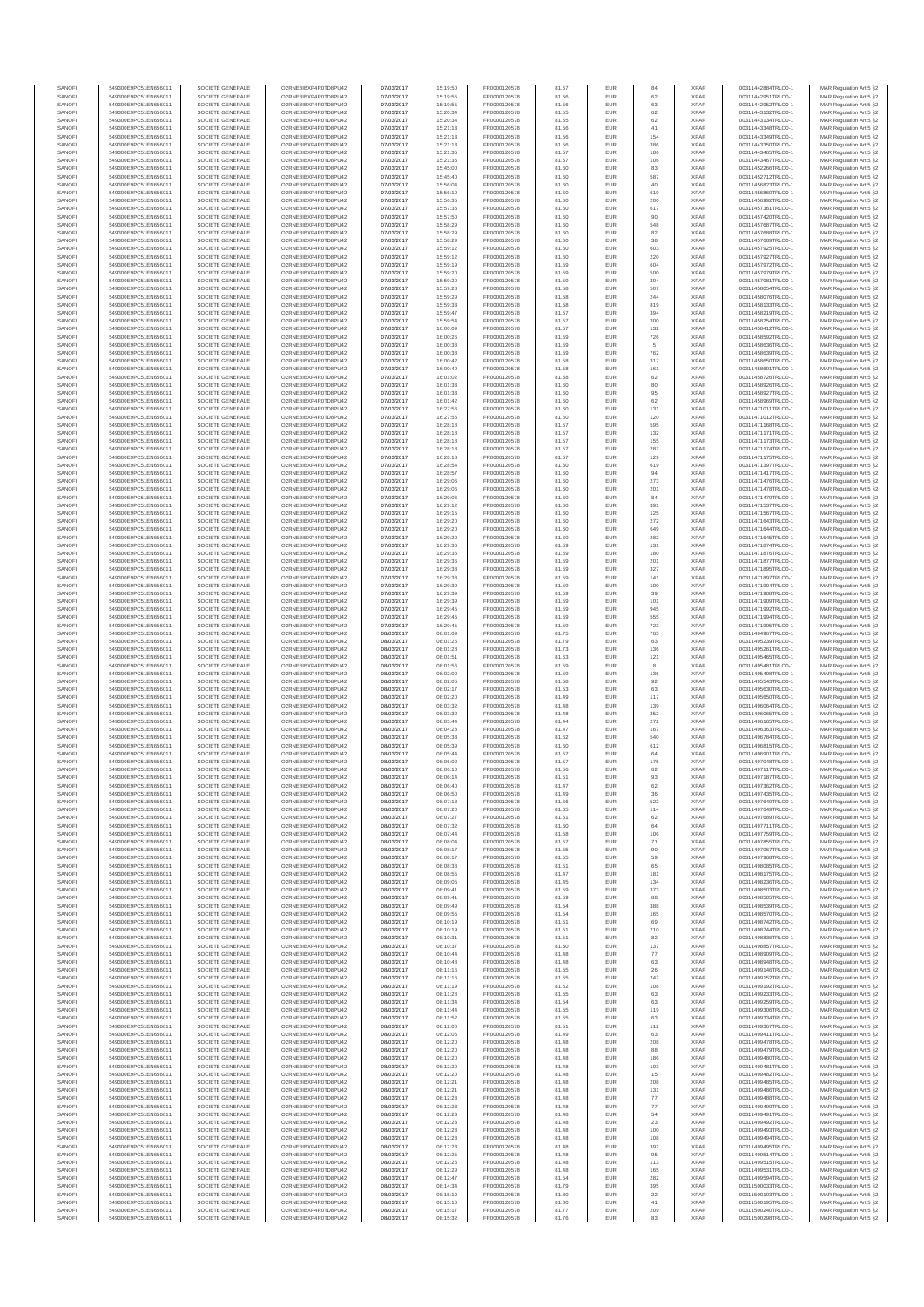| SANOF            | 549300E9PC51EN656011                         | SOCIETE GENERALE                     | O2RNE8IBXP4R0TD8PU42                          | 08/03/2017               | 08:15:39             | FR0000120578                 | 81.75          | EUR               |                | <b>XPAF</b>                | 00311500343TRLO0-1                       | MAR Regulation Art 5 §2                             |
|------------------|----------------------------------------------|--------------------------------------|-----------------------------------------------|--------------------------|----------------------|------------------------------|----------------|-------------------|----------------|----------------------------|------------------------------------------|-----------------------------------------------------|
| SANOFI<br>SANOFI | 549300E9PC51EN656011<br>549300E9PC51EN656011 | SOCIETE GENERALE<br>SOCIETE GENERALE | O2RNE8IBXP4R0TD8PU42<br>O2RNE8IBXP4R0TD8PU42  | 08/03/2017<br>08/03/2017 | 08:15:50<br>08:15:50 | FR0000120578<br>FR0000120578 | 81.76<br>81.76 | EUR<br>EUR        | 92<br>74       | <b>XPAR</b><br><b>XPAR</b> | 00311500395TRLO0-1<br>00311500396TRLO0-1 | MAR Regulation Art 5 §2                             |
| SANOFI           | 549300E9PC51EN656011                         | SOCIETE GENERALE                     | O2RNE8IBXP4R0TD8PU42                          | 08/03/2017               | 08:15:50             | FR0000120578                 | 81.76          | EUR               | 83             | <b>XPAR</b>                | 00311500397TRLO0-1                       | MAR Regulation Art 5 §2<br>MAR Regulation Art 5 §2  |
| SANOFI           | 549300E9PC51EN656011                         | SOCIETE GENERALE                     | O2RNE8IBXP4R0TD8PU42                          | 08/03/2017               | 08:16:04             | FR0000120578                 | 81.72          | EUR               | 154            | <b>XPAR</b>                | 00311500481TRLO0-1                       | MAR Regulation Art 5 §2                             |
| SANOFI           | 549300E9PC51EN656011                         | SOCIETE GENERALE                     | O2RNE8IBXP4R0TD8PU42                          | 08/03/2017               | 08:16:17             | FR0000120578                 | 81.75          | EUR               | 124            | <b>XPAF</b>                | 00311500541TRLO0-1                       | MAR Regulation Art 5 §2                             |
| SANOFI<br>SANOFI | 549300E9PC51EN656011<br>549300E9PC51EN656011 | SOCIETE GENERALE<br>SOCIETE GENERALE | O2RNE8IBXP4R0TD8PLI42<br>O2RNE8IBXP4R0TD8PU42 | 08/03/2017<br>08/03/2017 | 08:16:32<br>08:16:32 | FR0000120578<br>FR0000120578 | 81.72<br>81.72 | EUR<br>EUR        | 36<br>122      | <b>XPAR</b><br><b>XPAR</b> | 00311500607TRLO0-1<br>00311500609TRLO0-1 | MAR Regulation Art 5 §2<br>MAR Regulation Art 5 §2  |
| SANOFI           | 549300E9PC51EN656011                         | SOCIETE GENERALE                     | O2RNE8IBXP4R0TD8PU42                          | 08/03/2017               | 08:16:38             | FR0000120578                 | 81.71          | EUR               | 153            | <b>XPAR</b>                | 00311500670TRLO0-1                       | MAR Regulation Art 5 §2                             |
| SANOFI           | 549300E9PC51EN656011                         | SOCIETE GENERALE                     | O2RNE8IBXP4R0TD8PU42                          | 08/03/2017               | 08:17:00             | FR0000120578                 | 81.70          | EUR               | 244            | <b>XPAR</b>                | 00311500871TRLO0-1                       | MAR Regulation Art 5 §2                             |
| SANOFI<br>SANOFI | 549300E9PC51EN656011<br>549300E9PC51EN656011 | SOCIETE GENERALE<br>SOCIETE GENERALE | O2RNE8IBXP4R0TD8PU42<br>O2RNE8IBXP4R0TD8PU42  | 08/03/2017<br>08/03/2017 | 08:17:00<br>08:17:08 | FR0000120578<br>FR0000120578 | 81.70<br>81.67 | EUR<br>EUR        | 51             | <b>XPAR</b><br><b>XPAR</b> | 00311500872TRLO0-1<br>00311500925TRLO0-1 | MAR Regulation Art 5 §2                             |
| SANOFI           | 549300E9PC51EN656011                         | SOCIETE GENERALE                     | O2RNE8IBXP4R0TD8PU42                          | 08/03/2017               | 08:17:13             | FR0000120578                 | 81.64          | EUR               | 63<br>65       | <b>XPAR</b>                | 00311500942TRLO0-1                       | MAR Regulation Art 5 §2<br>MAR Regulation Art 5 §2  |
| SANOFI           | 549300E9PC51EN656011                         | SOCIETE GENERALE                     | O2RNE8IBXP4R0TD8PU42                          | 08/03/2017               | 08:17:35             | FR0000120578                 | 81.66          | EUR               | 60             | <b>XPAR</b>                | 00311501031TRLO0-1                       | MAR Regulation Art 5 §2                             |
| SANOFI           | 549300E9PC51EN656011                         | SOCIETE GENERALE                     | O2RNE8IBXP4R0TD8PU42                          | 08/03/2017               | 08:17:42             | FR0000120578                 | 81.62          | EUR               | 172            | <b>XPAR</b>                | 00311501085TRLO0-1                       | MAR Regulation Art 5 §2                             |
| SANOFI<br>SANOFI | 549300E9PC51EN656011<br>549300E9PC51EN656011 | SOCIETE GENERALE<br>SOCIETE GENERALE | O2RNE8IBXP4R0TD8PU42<br>O2RNE8IBXP4R0TD8PU42  | 08/03/2017<br>08/03/2017 | 08:18:39<br>08:18:40 | FR0000120578<br>FR0000120578 | 81.75<br>81.72 | EUR<br>EUR        | 458<br>80      | <b>XPAR</b><br><b>XPAR</b> | 00311501377TRLO0-1<br>00311501384TRLO0-1 | MAR Regulation Art 5 §2                             |
| SANOFI           | 549300E9PC51EN656011                         | SOCIETE GENERALE                     | O2RNE8IBXP4R0TD8PU42                          | 08/03/2017               | 08:18:40             | FR0000120578                 | 81.72          | EUR               | 100            | <b>XPAR</b>                | 00311501385TRLO0-1                       | MAR Regulation Art 5 §2<br>MAR Regulation Art 5 §2  |
| SANOFI           | 549300E9PC51EN656011                         | SOCIETE GENERALE                     | O2RNE8IBXP4R0TD8PU42                          | 08/03/2017               | 08:18:40             | FR0000120578                 | 81.72          | EUR               | 180            | <b>XPAR</b>                | 00311501386TRLO0-1                       | MAR Regulation Art 5 §2                             |
| SANOFI           | 549300E9PC51EN656011                         | SOCIETE GENERALE                     | O2RNE8IBXP4R0TD8PU42                          | 08/03/2017               | 08:19:05             | FR0000120578                 | 81.72          | EUR               | 171            | <b>XPAR</b>                | 00311501496TRLO0-1                       | MAR Regulation Art 5 §2                             |
| SANOFI<br>SANOFI | 549300E9PC51EN656011<br>549300E9PC51EN656011 | SOCIETE GENERALE<br>SOCIETE GENERALE | O2RNE8IBXP4R0TD8PU42<br>O2RNE8IBXP4R0TD8PU42  | 08/03/2017<br>08/03/2017 | 08:19:05             | FR0000120578<br>FR0000120578 | 81.72<br>81.68 | EUR<br>EUR        | 11<br>143      | <b>XPAR</b><br><b>XPAR</b> | 00311501497TRLO0-1<br>00311501549TRLO0-1 | MAR Regulation Art 5 §2<br>MAR Regulation Art 5 §2  |
| SANOFI           | 549300E9PC51EN656011                         | SOCIETE GENERALE                     | O2RNE8IBXP4R0TD8PU42                          | 08/03/2017               | 08:19:17<br>08:19:17 | FR0000120578                 | 81.68          | EUR               | 34             | <b>XPAR</b>                | 00311501551TRLO0-1                       | MAR Regulation Art 5 §2                             |
| SANOFI           | 549300E9PC51EN656011                         | SOCIETE GENERALE                     | O2RNE8IBXP4R0TD8PU42                          | 08/03/2017               | 08:19:28             | FR0000120578                 | 81.67          | EUR               | 128            | <b>XPAR</b>                | 00311501649TRLO0-1                       | MAR Regulation Art 5 §2                             |
| SANOFI           | 549300E9PC51EN656011                         | SOCIETE GENERALE                     | O2RNE8IBXP4R0TD8PU42                          | 08/03/2017               | 08:19:35             | FR0000120578                 | 81.62          | EUR               | 162            | <b>XPAR</b>                | 00311501703TRLO0-1                       | MAR Regulation Art 5 §2                             |
| SANOFI<br>SANOFI | 549300E9PC51EN656011<br>549300E9PC51EN656011 | SOCIETE GENERALE<br>SOCIETE GENERALE | O2RNE8IBXP4R0TD8PU42<br>O2RNE8IBXP4R0TD8PU42  | 08/03/2017<br>08/03/2017 | 08:19:38<br>08:19:48 | FR0000120578<br>FR0000120578 | 81.57<br>81.57 | EUR<br>EUR        | 82<br>93       | <b>XPAF</b><br><b>XPAR</b> | 00311501725TRLO0-1<br>00311501785TRLO0-1 | MAR Regulation Art 5 §2<br>MAR Regulation Art 5 \$2 |
| SANOFI           | 549300E9PC51EN656011                         | SOCIETE GENERALE                     | O2RNE8IBXP4R0TD8PU42                          | 08/03/2017               | 08:20:00             | FR0000120578                 | 81.56          | EUR               | 169            | <b>XPAR</b>                | 00311501853TRLO0-1                       | MAR Regulation Art 5 §2                             |
| SANOFI           | 549300E9PC51EN656011                         | SOCIETE GENERALE                     | O2RNE8IBXP4R0TD8PU42                          | 08/03/2017               | 08:20:11             | FR0000120578                 | 81.58          | EUR               | $50\,$         | <b>XPAR</b>                | 00311501925TRLO0-1                       | MAR Regulation Art 5 §2                             |
| SANOFI           | 549300E9PC51EN656011                         | SOCIETE GENERALE                     | O2RNE8IBXP4R0TD8PU42                          | 08/03/2017               | 08:20:11             | FR0000120578                 | 81.58          | EUR               | 118            | <b>XPAR</b>                | 00311501928TRLO0-1                       | MAR Regulation Art 5 §2                             |
| SANOFI<br>SANOFI | 549300E9PC51EN656011<br>549300E9PC51EN656011 | SOCIETE GENERALE<br>SOCIETE GENERALE | O2RNE8IBXP4R0TD8PU42<br>O2RNE8IBXP4R0TD8PU42  | 08/03/2017<br>08/03/2017 | 08:20:21<br>08:20:48 | FR0000120578<br>FR0000120578 | 81.60<br>81.61 | EUR<br>EUR        | 97<br>14       | <b>XPAR</b><br><b>XPAR</b> | 00311501986TRLO0-1<br>00311502108TRLO0-1 | MAR Regulation Art 5 §2<br>MAR Regulation Art 5 §2  |
| SANOFI           | 549300E9PC51EN656011                         | SOCIETE GENERALE                     | O2RNE8IBXP4R0TD8PU42                          | 08/03/2017               | 08:21:03             | FR0000120578                 | 81.62          | EUR               | 376            | <b>XPAF</b>                | 00311502187TRLO0-1                       | MAR Regulation Art 5 §2                             |
| SANOFI           | 549300E9PC51EN656011                         | SOCIETE GENERALE                     | O2RNE8IBXP4R0TD8PU42                          | 08/03/2017               | 08:21:16             | FR0000120578                 | 81.59          | EUR               | 208            | <b>XPAR</b>                | 00311502266TRLO0-1                       | MAR Regulation Art 5 §2                             |
| SANOFI<br>SANOFI | 549300E9PC51EN656011<br>549300E9PC51EN656011 | SOCIETE GENERALE<br>SOCIETE GENERALE | O2RNE8IBXP4R0TD8PU42<br>O2RNE8IBXP4R0TD8PU42  | 08/03/2017<br>08/03/2017 | 08:21:49<br>08:22:02 | FR0000120578<br>FR0000120578 | 81.60<br>81.57 | EUR<br>EUR        | 272<br>176     | <b>XPAF</b><br><b>XPAR</b> | 00311502445TRLO0-1<br>00311502504TRLO0-1 | MAR Regulation Art 5 §2<br>MAR Regulation Art 5 §2  |
| SANOFI           | 549300E9PC51EN656011                         | SOCIETE GENERALE                     | O2RNE8IBXP4R0TD8PU42                          | 08/03/2017               | 08:22:02             | FR0000120578                 | 81.57          | EUR               | 55             | <b>XPAR</b>                | 00311502505TRLO0-1                       | MAR Regulation Art 5 §2                             |
| SANOFI           | 549300E9PC51EN656011                         | SOCIETE GENERALE                     | O2RNE8IBXP4R0TD8PU42                          | 08/03/2017               | 08:22:04             | FR0000120578                 | 81.57          | EUR               | 31             | <b>XPAR</b>                | 00311502528TRLO0-1                       | MAR Regulation Art 5 §2                             |
| SANOFI           | 549300E9PC51EN656011                         | SOCIETE GENERALE                     | O2RNE8IBXP4R0TD8PU42                          | 08/03/2017               | 08:22:38             | FR0000120578                 | 81.60          | EUR               | 366            | <b>XPAR</b>                | 00311502669TRLO0-1                       | MAR Regulation Art 5 §2                             |
| SANOFI<br>SANOFI | 549300E9PC51EN656011<br>549300E9PC51EN656011 | SOCIETE GENERALE<br>SOCIETE GENERALE | O2RNE8IBXP4R0TD8PU42<br>O2RNE8IBXP4R0TD8PLI42 | 08/03/2017<br>08/03/2017 | 08:23:09<br>08:23:09 | FR0000120578<br>FR0000120578 | 81.55<br>81.55 | EUR<br>EUR        | 240<br>100     | <b>XPAF</b><br><b>XPAR</b> | 00311502801TRLO0-1<br>00311502802TRLO0-1 | MAR Regulation Art 5 §2<br>MAR Regulation Art 5 \$2 |
| SANOFI           | 549300E9PC51EN656011                         | SOCIETE GENERALE                     | O2RNE8IBXP4R0TD8PU42                          | 08/03/2017               | 08:23:17             | FR0000120578                 | 81.53          | EUR               | 173            | <b>XPAF</b>                | 00311502843TRLO0-1                       | MAR Regulation Art 5 §2                             |
| SANOFI           | 549300E9PC51EN656011                         | SOCIETE GENERALE                     | O2RNE8IBXP4R0TD8PU42                          | 08/03/2017               | 08:23:38             | FR0000120578                 | 81.58          | EUR               | 205            | <b>XPAR</b>                | 00311502906TRLO0-1                       | MAR Regulation Art 5 §2                             |
| SANOFI           | 549300E9PC51EN656011                         | SOCIETE GENERALE                     | O2RNE8IBXP4R0TD8PU42                          | 08/03/2017               | 08:23:52             | FR0000120578                 | 81.59          | EUR               | 152            | <b>XPAR</b>                | 00311503060TRLO0-1                       | MAR Regulation Art 5 §2                             |
| SANOFI<br>SANOFI | 549300E9PC51EN656011<br>549300E9PC51EN656011 | SOCIETE GENERALE<br>SOCIETE GENERALE | O2RNE8IBXP4R0TD8PU42<br>O2RNE8IBXP4R0TD8PU42  | 08/03/2017<br>08/03/2017 | 08:24:03<br>08:24:03 | FR0000120578<br>FR0000120578 | 81.60<br>81.60 | EUR<br>EUR        | 16<br>115      | <b>XPAR</b><br><b>XPAR</b> | 00311503126TRLO0-1<br>00311503129TRLO0-1 | MAR Regulation Art 5 §2<br>MAR Regulation Art 5 §2  |
| SANOFI           | 549300E9PC51EN656011                         | SOCIETE GENERALE                     | O2RNE8IBXP4R0TD8PU42                          | 08/03/2017               | 08:24:03             | FR0000120578                 | 81.60          | EUR               | $30\,$         | <b>XPAR</b>                | 00311503132TRLO0-1                       | MAR Regulation Art 5 §2                             |
| SANOFI           | 549300E9PC51EN656011                         | SOCIETE GENERALE                     | O2RNE8IBXP4R0TD8PU42                          | 08/03/2017               | 08:24:11             | FR0000120578                 | 81.56          | EUR               | 64             | <b>XPAR</b>                | 00311503169TRLO0-1                       | MAR Regulation Art 5 §2                             |
| SANOFI           | 549300E9PC51EN656011                         | SOCIETE GENERALE                     | O2RNE8IBXP4R0TD8PU42                          | 08/03/2017               | 08:24:16             | FR0000120578                 | 81.55          | EUR               | 50             | <b>XPAF</b>                | 00311503198TRLO0-1                       | MAR Regulation Art 5 §2                             |
| SANOFI<br>SANOFI | 549300E9PC51EN656011<br>549300E9PC51EN656011 | SOCIETE GENERALE<br>SOCIETE GENERALE | O2RNE8IBXP4R0TD8PU42<br>O2RNE8IBXP4R0TD8PU42  | 08/03/2017<br>08/03/2017 | 08:24:32<br>08:24:52 | FR0000120578<br>FR0000120578 | 81.58<br>81.61 | EUR<br>EUR        | 130<br>45      | <b>XPAR</b><br><b>XPAR</b> | 00311503328TRLO0-1<br>00311503473TRLO0-1 | MAR Regulation Art 5 §2<br>MAR Regulation Art 5 §2  |
| SANOFI           | 549300E9PC51EN656011                         | SOCIETE GENERALE                     | O2RNE8IBXP4R0TD8PU42                          | 08/03/2017               | 08:24:52             | FR0000120578                 | 81.61          | EUR               | 198            | <b>XPAR</b>                | 00311503474TRLO0-1                       | MAR Regulation Art 5 \$2                            |
| SANOFI           | 549300E9PC51EN656011                         | SOCIETE GENERALE                     | O2RNE8IBXP4R0TD8PU42                          | 08/03/2017               | 08:25:01             | FR0000120578                 | 81.59          | EUR               | 152            | <b>XPAR</b>                | 00311503529TRLO0-1                       | MAR Regulation Art 5 §2                             |
| SANOFI           | 549300E9PC51EN656011                         | SOCIETE GENERALE                     | O2RNE8IBXP4R0TD8PU42                          | 08/03/2017               | 08:25:05             | FR0000120578                 | 81.58          | EUR               | 63             | <b>XPAR</b>                | 00311503553TRLO0-1                       | MAR Regulation Art 5 §2                             |
| SANOFI<br>SANOFI | 549300E9PC51EN656011<br>549300E9PC51EN656011 | SOCIETE GENERALE<br>SOCIETE GENERALE | O2RNE8IBXP4R0TD8PLI42<br>O2RNE8IBXP4R0TD8PU42 | 08/03/2017<br>08/03/2017 | 08:25:14<br>08:25:15 | FR0000120578<br>FR0000120578 | 81.59<br>81.59 | EUR<br>EUR        | 11<br>52       | <b>XPAR</b><br><b>XPAR</b> | 00311503597TRLO0-1<br>00311503612TRLO0-1 | MAR Regulation Art 5 §2<br>MAR Regulation Art 5 §2  |
| SANOFI           | 549300E9PC51EN656011                         | SOCIETE GENERALE                     | O2RNE8IBXP4R0TD8PU42                          | 08/03/2017               | 08:25:21             | FR0000120578                 | 81.60          | EUR               | 92             | <b>XPAR</b>                | 00311503688TRLO0-1                       | MAR Regulation Art 5 §2                             |
| SANOFI           | 549300E9PC51EN656011                         | SOCIETE GENERALE                     | O2RNE8IBXP4R0TD8PU42                          | 08/03/2017               | 08:25:46             | FR0000120578                 | 81.57          | EUR               |                | <b>XPAR</b>                | 00311503908TRLO0-1                       | MAR Regulation Art 5 §2                             |
| SANOFI           | 549300E9PC51EN656011                         | SOCIETE GENERALE                     | O2RNE8IBXP4R0TD8PU42                          | 08/03/2017               | 08:25:57             | FR0000120578                 | 81.57          | EUR               | 118            | <b>XPAR</b>                | 00311503952TRLO0-1                       | MAR Regulation Art 5 §2                             |
| SANOFI<br>SANOFI | 549300E9PC51EN656011<br>549300E9PC51EN656011 | SOCIETE GENERALE<br>SOCIETE GENERALE | O2RNE8IBXP4R0TD8PU42<br>O2RNE8IBXP4R0TD8PU42  | 08/03/2017<br>08/03/2017 | 08:26:20<br>08:26:34 | FR0000120578<br>FR0000120578 | 81.60<br>81.59 | EUR<br>EUR        | 319<br>220     | <b>XPAR</b><br><b>XPAR</b> | 00311504037TRLO0-1<br>00311504101TRLO0-1 | MAR Regulation Art 5 §2<br>MAR Regulation Art 5 §2  |
| SANOFI           | 549300E9PC51EN656011                         | SOCIETE GENERALE                     | O2RNE8IBXP4R0TD8PU42                          | 08/03/2017               | 08:26:43             | FR0000120578                 | 81.61          | EUR               | $40\,$         | <b>XPAR</b>                | 00311504146TRLO0-1                       | MAR Regulation Art 5 §2                             |
| SANOFI           | 549300E9PC51EN656011                         | SOCIETE GENERALE                     | O2RNE8IBXP4R0TD8PU42                          | 08/03/2017               | 08:26:43             | FR0000120578                 | 81.61          | EUR               | 64             | <b>XPAR</b>                | 00311504147TRLO0-1                       | MAR Regulation Art 5 §2                             |
| SANOFI           | 549300E9PC51EN656011                         | SOCIETE GENERALE<br>SOCIETE GENERALE | O2RNE8IBXP4R0TD8PU42<br>O2RNE8IBXP4R0TD8PU42  | 08/03/2017<br>08/03/2017 | 08:27:01             | FR0000120578                 | 81.59          | EUR               | 149            | <b>XPAR</b>                | 00311504197TRLO0-1<br>00311504223TRLO0-1 | MAR Regulation Art 5 §2                             |
| SANOFI<br>SANOFI | 549300E9PC51EN656011<br>549300E9PC51EN656011 | SOCIETE GENERALE                     | O2RNE8IBXP4R0TD8PU42                          | 08/03/2017               | 08:27:04<br>08:27:12 | FR0000120578<br>FR0000120578 | 81.60<br>81.62 | EUR<br>EUR        | 62<br>97       | <b>XPAR</b><br><b>XPAR</b> | 00311504256TRLO0-1                       | MAR Regulation Art 5 §2<br>MAR Regulation Art 5 §2  |
| SANOFI           | 549300E9PC51EN656011                         | SOCIETE GENERALE                     | O2RNE8IBXP4R0TD8PU42                          | 08/03/2017               | 08:27:30             | FR0000120578                 | 81.57          | EUR               | 63             | <b>XPAR</b>                | 00311504305TRLO0-1                       | MAR Regulation Art 5 §2                             |
| SANOFI           | 549300E9PC51EN656011                         | SOCIETE GENERALE                     | O2RNE8IBXP4R0TD8PU42                          | 08/03/2017               | 08:27:38             | FR0000120578                 | 81.56          | EUR               | 143            | <b>XPAR</b>                | 00311504340TRLO0-1                       | MAR Regulation Art 5 §2                             |
| SANOFI<br>SANOFI | 549300E9PC51EN656011<br>549300E9PC51EN656011 | SOCIETE GENERALE<br>SOCIETE GENERALE | O2RNE8IBXP4R0TD8PU42<br>O2RNE8IBXP4R0TD8PU42  | 08/03/2017<br>08/03/2017 | 08:28:05<br>08:28:51 | FR0000120578<br>FR0000120578 | 81.59<br>81.59 | EUR<br>EUR        | 255<br>196     | <b>XPAF</b><br><b>XPAR</b> | 00311504437TRLO0-1<br>00311504739TRLO0-1 | MAR Regulation Art 5 §2<br>MAR Regulation Art 5 §2  |
| SANOFI           | 549300E9PC51EN656011                         | SOCIETE GENERALE                     | O2RNE8IBXP4R0TD8PU42                          | 08/03/2017               | 08:29:18             | FR0000120578                 | 81.60          | EUR               | 323            | <b>XPAR</b>                | 00311504878TRLO0-1                       | MAR Regulation Art 5 §2                             |
| SANOFI           | 549300E9PC51EN656011                         | SOCIETE GENERALE                     | O2RNE8IBXP4R0TD8PU42                          | 08/03/2017               | 08:29:28             | FR0000120578                 | 81.57          | EUR               | 272            | <b>XPAR</b>                | 00311504927TRLO0-1                       | MAR Regulation Art 5 §2                             |
| SANOFI           | 549300E9PC51EN656011                         | SOCIETE GENERALE                     | O2RNE8IBXP4R0TD8PU42                          | 08/03/2017               | 08:29:33             | FR0000120578                 | 81.57          | EUR               | 70             | <b>XPAR</b>                | 00311504955TRLO0-1                       | MAR Regulation Art 5 §2                             |
| SANOFI<br>SANOFI | 549300E9PC51EN656011<br>549300E9PC51EN656011 | SOCIETE GENERALE<br>SOCIETE GENERALE | O2RNE8IBXP4R0TD8PU42<br>O2RNE8IBXP4R0TD8PU42  | 08/03/2017<br>08/03/2017 | 08:29:39<br>08:29:47 | FR0000120578                 | 81.54<br>81.54 | EUR<br>EUR        | 81<br>86       | <b>XPAF</b><br><b>XPAR</b> | 00311505006TRLO0-1                       | MAR Regulation Art 5 §2                             |
| SANOFI           | 549300E9PC51EN656011                         | SOCIETE GENERALE                     | O2RNE8IBXP4R0TD8PU42                          | 08/03/2017               | 08:30:26             | FR0000120578<br>FR0000120578 | 81.54          | EUR               | 13             | <b>XPAF</b>                | 00311505070TRLO0-1<br>00311505279TRLO0-1 | MAR Regulation Art 5 §2<br>MAR Regulation Art 5 §2  |
| SANOFI           | 549300E9PC51EN656011                         | SOCIETE GENERALE                     | O2RNE8IBXP4R0TD8PU42                          | 08/03/2017               | 08:30:30             | FR0000120578                 | 81.54          | EUR               | 282            | <b>XPAR</b>                | 00311505294TRLO0-1                       | MAR Regulation Art 5 §2                             |
| SANOFI           | 549300E9PC51EN656011                         | SOCIETE GENERALE                     | O2RNE8IBXP4R0TD8PU42                          | 08/03/2017               | 08:30:45             | FR0000120578                 | 81.52          | EUR               | 133            | <b>XPAF</b>                | 00311505365TRLO0-1                       | MAR Regulation Art 5 §2                             |
| SANOFI<br>SANOFI | 549300E9PC51EN656011<br>549300E9PC51EN656011 | SOCIETE GENERALE<br>SOCIETE GENERALE | O2RNE8IBXP4R0TD8PU42<br>O2RNE8IBXP4R0TD8PU42  | 08/03/2017<br>08/03/2017 | 08:30:59<br>08:30:59 | FR0000120578<br>FR0000120578 | 81.51<br>81.51 | EUR<br>EUR        | 68<br>129      | <b>XPAR</b><br><b>XPAR</b> | 00311505431TRLO0-1<br>00311505432TRLO0-1 | MAR Regulation Art 5 §2                             |
| SANOFI           | 549300E9PC51EN656011                         | SOCIETE GENERALE                     | O2RNESIBXP4R0TD8PLI42                         | 08/03/2017               | 08:31:33             | FR0000120578                 | 81.48          | EUR               | 104            | <b>XPAR</b>                | 00311505553TRLO0-1                       | MAR Regulation Art 5 §2<br>MAR Regulation Art 5 §2  |
| SANOFI           | 549300E9PC51EN656011                         | SOCIETE GENERALE                     | O2RNE8IBXP4R0TD8PU42                          | 08/03/2017               | 08:31:33             | FR0000120578                 | 81.48          | EUR               | 104            | <b>XPAR</b>                | 00311505554TRLO0-1                       | MAR Regulation Art 5 §2                             |
| SANOFI           | 549300E9PC51EN656011                         | SOCIETE GENERALE                     | O2RNE8IBXP4R0TD8PU42                          | 08/03/2017               | 08:32:11             | FR0000120578                 | 81.51          | EUR               | 379            | <b>XPAF</b>                | 00311505694TRLO0-1                       | MAR Regulation Art 5 §2                             |
| SANOFI<br>SANOFI | 549300E9PC51EN656011<br>549300E9PC51EN656011 | SOCIETE GENERALE<br>SOCIETE GENERALE | O2RNE8IBXP4R0TD8PU42<br>O2RNE8IBXP4R0TD8PU42  | 08/03/2017<br>08/03/2017 | 08:32:41<br>08:32:56 | FR0000120578<br>FR0000120578 | 81.48<br>81.48 | EUR<br>EUR        | 18<br>190      | <b>XPAR</b><br><b>XPAF</b> | 00311505776TRLO0-1<br>00311505833TRLO0-1 | MAR Regulation Art 5 §2<br>MAR Regulation Art 5 §2  |
| SANOFI           | 549300E9PC51EN656011                         | SOCIETE GENERALE                     | O2RNE8IBXP4R0TD8PU42                          | 08/03/2017               | 08:32:56             | FR0000120578                 | 81.48          | EUR               | 148            | <b>XPAR</b>                | 00311505834TRLO0-1                       | MAR Regulation Art 5 §2                             |
| SANOFI           | 549300E9PC51EN656011                         | SOCIETE GENERALE                     | O2RNE8IBXP4R0TD8PU42                          | 08/03/2017               | 08:32:56             | FR0000120578                 | 81.48          | EUR               | 208            | <b>XPAR</b>                | 00311505835TRLO0-1                       | MAR Regulation Art 5 §2                             |
| SANOFI           | 549300E9PC51EN656011                         | SOCIETE GENERALE                     | O2RNE8IBXP4R0TD8PLI42                         | 08/03/2017               | 08:32:56             | FR0000120578                 | 81.48          | EUR               | 175            | <b>XPAR</b>                | 00311505836TRLO0-1                       | MAR Regulation Art 5 §2                             |
| SANOFI<br>SANOFI | 549300E9PC51EN656011<br>549300E9PC51EN656011 | SOCIETE GENERALE<br>SOCIETE GENERALE | O2RNE8IBXP4R0TD8PU42<br>O2RNE8IBXP4R0TD8PU42  | 08/03/2017<br>08/03/2017 | 08:32:56<br>08:32:56 | FR0000120578<br>FR0000120578 | 81.48<br>81.48 | EUR<br>EUR        | 160<br>48      | <b>XPAR</b><br><b>XPAR</b> | 00311505837TRLO0-1<br>00311505838TRLO0-1 | MAR Regulation Art 5 §2<br>MAR Regulation Art 5 §2  |
| SANOFI           | 549300E9PC51EN656011                         | SOCIETE GENERALE                     | O2RNE8IBXP4R0TD8PU42                          | 08/03/2017               | 08:32:56             | FR0000120578                 | 81.48          | EUR               | 6              | <b>XPAR</b>                | 00311505839TRLO0-1                       | MAR Regulation Art 5 §2                             |
| SANOFI           | 549300E9PC51EN656011                         | SOCIETE GENERALE                     | O2RNE8IBXP4R0TD8PU42                          | 08/03/2017               | 08:32:56             | FR0000120578                 | 81.48          | EUR               | 48             | <b>XPAR</b>                | 00311505840TRLO0-1                       | MAR Regulation Art 5 §2                             |
| SANOFI           | 549300E9PC51EN656011                         | SOCIETE GENERALE                     | O2RNE8IBXP4R0TD8PU42                          | 08/03/2017               | 08:32:56             | FR0000120578                 | 81.48          | EUR               | 160            | <b>XPAR</b>                | 00311505841TRLO0-1                       | MAR Regulation Art 5 §2                             |
| SANOFI<br>SANOFI | 549300E9PC51EN656011<br>549300E9PC51EN656011 | SOCIETE GENERALE<br>SOCIETE GENERALE | O2RNE8IBXP4R0TD8PU42<br>O2RNE8IBXP4R0TD8PU42  | 08/03/2017<br>08/03/2017 | 08:32:56<br>08:32:56 | FR0000120578<br>FR0000120578 | 81.48<br>81.48 | EUR<br><b>EUR</b> | 10<br>160      | <b>XPAR</b><br><b>XPAR</b> | 00311505842TRLO0-1<br>00311505843TRLO0-1 | MAR Regulation Art 5 §2<br>MAR Regulation Art 5 §2  |
| SANOFI           | 549300E9PC51EN656011                         | SOCIETE GENERALE                     | O2RNE8IBXP4R0TD8PU42                          | 08/03/2017               | 08:32:56             | FR0000120578                 | 81.48          | <b>EUR</b>        | 48             | <b>XPAR</b>                | 00311505844TRLO0-1                       | MAR Regulation Art 5 §2                             |
| SANOFI           | 549300E9PC51EN656011                         | SOCIETE GENERALE                     | O2RNE8IBXP4R0TD8PU42                          | 08/03/2017               | 08:32:56             | FR0000120578                 | 81.48          | EUR               | 208            | <b>XPAR</b>                | 00311505846TRLO0-1                       | MAR Regulation Art 5 §2                             |
| SANOFI<br>SANOFI | 549300E9PC51EN656011<br>549300E9PC51EN656011 | SOCIETE GENERALE<br>SOCIETE GENERALE | O2RNE8IBXP4R0TD8PU42<br>O2RNE8IBXP4R0TD8PU42  | 08/03/2017<br>08/03/2017 | 08:32:56<br>08:32:57 | FR0000120578<br>FR0000120578 | 81.48<br>81.47 | EUR<br>EUR        | 1 3 3 9<br>170 | <b>XPAR</b><br><b>XPAR</b> | 00311505847TRLO0-1<br>00311505856TRLO0-1 | MAR Regulation Art 5 §2<br>MAR Regulation Art 5 §2  |
| SANOFI           | 549300E9PC51EN656011                         | SOCIETE GENERALE                     | O2RNE8IBXP4R0TD8PU42                          | 08/03/2017               | 08:33:23             | FR0000120578                 | 81.49          | <b>EUR</b>        | 401            | <b>XPAR</b>                | 00311506007TRLO0-1                       | MAR Regulation Art 5 §2                             |
| SANOFI           | 549300E9PC51EN656011                         | SOCIETE GENERALE                     | O2RNE8IBXP4R0TD8PU42                          | 08/03/2017               | 08:35:18             | FR0000120578                 | 81.56          | EUR               | 552            | <b>XPAR</b>                | 00311506485TRLO0-1                       | MAR Regulation Art 5 §2                             |
| SANOFI<br>SANOFI | 549300E9PC51EN656011<br>549300E9PC51EN656011 | SOCIETE GENERALE<br>SOCIETE GENERALE | O2RNE8IBXP4R0TD8PU42<br>O2RNE8IBXP4R0TD8PU42  | 08/03/2017<br>08/03/2017 | 08:36:30<br>08:36:40 | FR0000120578<br>FR0000120578 | 81.53<br>81.52 | <b>EUR</b><br>EUR | 542            | <b>XPAR</b><br><b>XPAR</b> | 00311506783TRLO0-1<br>00311506840TRLO0-1 | MAR Regulation Art 5 §2                             |
| SANOFI           | 549300E9PC51EN656011                         | SOCIETE GENERALE                     | O2RNE8IBXP4R0TD8PU42                          | 08/03/2017               | 08:36:40             | FR0000120578                 | 81.52          | EUR               | 100            | <b>XPAR</b>                | 00311506842TRLO0-1                       | MAR Regulation Art 5 §2<br>MAR Regulation Art 5 §2  |
| SANOFI           | 549300E9PC51EN656011                         | SOCIETE GENERALE                     | O2RNE8IBXP4R0TD8PU42                          | 08/03/2017               | 08:36:41             | FR0000120578                 | 81.52          | EUR               | 200            | <b>XPAR</b>                | 00311506844TRLO0-1                       | MAR Regulation Art 5 §2                             |
| SANOFI           | 549300E9PC51EN656011                         | SOCIETE GENERALE                     | O2RNE8IBXP4R0TD8PU42                          | 08/03/2017               | 08:36:41             | FR0000120578                 | 81.52          | EUR               | 100            | <b>XPAR</b>                | 00311506846TRLO0-1                       | MAR Regulation Art 5 §2                             |
| SANOFI<br>SANOFI | 549300E9PC51EN656011<br>549300E9PC51EN656011 | SOCIETE GENERALE<br>SOCIETE GENERALE | O2RNE8IBXP4R0TD8PU42<br>O2RNE8IBXP4R0TD8PU42  | 08/03/2017<br>08/03/2017 | 08:36:41<br>08:36:51 | FR0000120578<br>FR0000120578 | 81.52<br>81.50 | EUR<br>EUR        | 121<br>506     | <b>XPAR</b><br><b>XPAR</b> | 00311506847TRLO0-1<br>00311506913TRLO0-1 | MAR Regulation Art 5 §2<br>MAR Regulation Art 5 §2  |
| SANOFI           | 549300E9PC51EN656011                         | SOCIETE GENERALE                     | O2RNE8IBXP4R0TD8PU42                          | 08/03/2017               | 08:37:23             | FR0000120578                 | 81.54          | <b>EUR</b>        | 295            | <b>XPAR</b>                | 00311507066TRLO0-1                       | MAR Regulation Art 5 §2                             |
| SANOFI           | 549300E9PC51EN656011                         | SOCIETE GENERALE                     | O2RNE8IBXP4R0TD8PU42                          | 08/03/2017               | 08:37:36             | FR0000120578                 | 81.59          | EUR               | 395            | <b>XPAR</b>                | 00311507114TRLO0-1                       | MAR Regulation Art 5 §2                             |
| SANOFI           | 549300E9PC51EN656011                         | SOCIETE GENERALE                     | O2RNE8IBXP4R0TD8PU42                          | 08/03/2017               | 08:38:20             | FR0000120578                 | 81.56          | <b>EUR</b>        | 63             | <b>XPAR</b>                | 00311507371TRLO0-1                       | MAR Regulation Art 5 §2                             |
| SANOFI<br>SANOFI | 549300E9PC51EN656011<br>549300E9PC51EN656011 | SOCIETE GENERALE<br>SOCIETE GENERALE | O2RNE8IBXP4R0TD8PU42<br>O2RNE8IBXP4R0TD8PU42  | 08/03/2017<br>08/03/2017 | 08:38:25<br>08:38:52 | FR0000120578<br>FR0000120578 | 81.55<br>81.55 | EUR<br>EUR        | 348<br>105     | <b>XPAR</b><br><b>XPAR</b> | 00311507383TRLO0-1<br>00311507536TRLO0-1 | MAR Regulation Art 5 §2<br>MAR Regulation Art 5 §2  |
| SANOFI           | 549300E9PC51EN656011                         | SOCIETE GENERALE                     | O2RNE8IBXP4R0TD8PU42                          | 08/03/2017               | 08:38:55             | FR0000120578                 | 81.55          | EUR               | $317\,$        | <b>XPAR</b>                | 00311507550TRLO0-1                       | MAR Regulation Art 5 §2                             |
| SANOFI           | 549300E9PC51EN656011                         | SOCIETE GENERALE                     | O2RNE8IBXP4R0TD8PU42                          | 08/03/2017               | 08:39:05             | FR0000120578                 | 81.53          | EUR               | 93             | <b>XPAR</b>                | 00311507598TRLO0-1                       | MAR Regulation Art 5 §2                             |
| SANOFI<br>SANOFI | 549300E9PC51EN656011<br>549300E9PC51EN656011 | SOCIETE GENERALE<br>SOCIETE GENERALE | O2RNE8IBXP4R0TD8PU42<br>O2RNE8IBXP4R0TD8PU42  | 08/03/2017<br>08/03/2017 | 08:39:19<br>08:39:37 | FR0000120578<br>FR0000120578 | 81.51<br>81.49 | EUR<br>EUR        | 157<br>63      | <b>XPAR</b><br><b>XPAR</b> | 00311507650TRLO0-1<br>00311507703TRLO0-1 | MAR Regulation Art 5 §2<br>MAR Regulation Art 5 §2  |
| SANOFI           | 549300E9PC51EN656011                         | SOCIETE GENERALE                     | O2RNE8IBXP4R0TD8PU42                          | 08/03/2017               | 08:40:47             | FR0000120578                 | 81.50          | <b>EUR</b>        | 530            | <b>XPAR</b>                | 00311507902TRLO0-1                       | MAR Regulation Art 5 §2                             |
| SANOFI           | 549300E9PC51EN656011                         | SOCIETE GENERALE                     | O2RNE8IBXP4R0TD8PU42                          | 08/03/2017               | 08:41:09             | FR0000120578                 | 81.52          | EUR               | 471            | <b>XPAR</b>                | 00311508059TRLO0-1                       | MAR Regulation Art 5 §2                             |
| SANOFI           | 549300E9PC51EN656011                         | SOCIETE GENERALE                     | O2RNE8IBXP4R0TD8PU42                          | 08/03/2017               | 08:41:41             | FR0000120578                 | 81.51          | <b>EUR</b>        | 239            | <b>XPAR</b>                | 00311508172TRLO0-1                       | MAR Regulation Art 5 §2                             |
| SANOFI<br>SANOFI | 549300E9PC51EN656011<br>549300E9PC51EN656011 | SOCIETE GENERALE<br>SOCIETE GENERALE | O2RNE8IBXP4R0TD8PU42<br>O2RNE8IBXP4R0TD8PU42  | 08/03/2017<br>08/03/2017 | 08:42:40<br>08:42:40 | FR0000120578<br>FR0000120578 | 81.49<br>81.49 | EUR<br>EUR        | 145<br>189     | <b>XPAR</b><br><b>XPAR</b> | 00311508447TRLO0-1<br>00311508448TRLO0-1 | MAR Regulation Art 5 §2<br>MAR Regulation Art 5 §2  |
| SANOFI           | 549300E9PC51EN656011                         | SOCIETE GENERALE                     | O2RNE8IBXP4R0TD8PU42                          | 08/03/2017               | 08:42:41             | FR0000120578                 | 81.49          | EUR               | 258            | <b>XPAR</b>                | 00311508453TRLO0-1                       | MAR Regulation Art 5 §2                             |
| SANOFI           | 549300E9PC51EN656011                         | SOCIETE GENERALE                     | O2RNE8IBXP4R0TD8PU42                          | 08/03/2017               | 08:42:58             | FR0000120578                 | 81.48          | EUR               | 63             | <b>XPAR</b>                | 00311508524TRLO0-1                       | MAR Regulation Art 5 §2                             |
| SANOFI           | 549300E9PC51EN656011                         | SOCIETE GENERALE                     | O2RNE8IBXP4R0TD8PU42                          | 08/03/2017               | 08:43:11             | FR0000120578                 | 81.45          | <b>EUR</b>        | 120            | <b>XPAR</b>                | 00311508582TRLO0-1                       | MAR Regulation Art 5 §2                             |
| SANOFI<br>SANOFI | 549300E9PC51EN656011<br>549300E9PC51EN656011 | SOCIETE GENERALE<br>SOCIETE GENERALE | O2RNE8IBXP4R0TD8PU42<br>O2RNE8IBXP4R0TD8PU42  | 08/03/2017<br>08/03/2017 | 08:43:21<br>08:43:37 | FR0000120578<br>FR0000120578 | 81.43<br>81.42 | EUR<br><b>EUR</b> | 114<br>126     | <b>XPAR</b><br><b>XPAR</b> | 00311508611TRLO0-1<br>00311508691TRLO0-1 | MAR Regulation Art 5 §2<br>MAR Regulation Art 5 §2  |
| SANOFI           | 549300E9PC51EN656011                         | SOCIETE GENERALE                     | O2RNE8IBXP4R0TD8PU42                          | 08/03/2017               | 08:43:37             | FR0000120578                 | 81.42          | EUR               | 22             | <b>XPAR</b>                | 00311508692TRLO0-1                       | MAR Regulation Art 5 §2                             |
| SANOFI           | 549300E9PC51EN656011                         | SOCIETE GENERALE                     | O2RNE8IBXP4R0TD8PU42                          | 08/03/2017               | 08:44:20             | FR0000120578                 | 81.41          | <b>EUR</b>        | 77             | <b>XPAR</b>                | 00311508945TRLO0-1                       | MAR Regulation Art 5 §2                             |
| SANOFI<br>SANOFI | 549300E9PC51EN656011                         | SOCIETE GENERALE                     | O2RNE8IBXP4R0TD8PU42                          | 08/03/2017               | 08:44:25             | FR0000120578                 | 81.40          | EUR<br>EUR        | 245<br>145     | <b>XPAR</b>                | 00311508979TRLO0-1                       | MAR Regulation Art 5 §2                             |
| SANOFI           | 549300E9PC51EN656011<br>549300E9PC51EN656011 | SOCIETE GENERALE<br>SOCIETE GENERALE | O2RNE8IBXP4R0TD8PU42<br>O2RNE8IBXP4R0TD8PU42  | 08/03/2017<br>08/03/2017 | 08:44:26<br>08:44:33 | FR0000120578<br>FR0000120578 | 81.40<br>81.39 | EUR               | 128            | <b>XPAR</b><br><b>XPAR</b> | 00311509007TRLO0-1<br>00311509039TRLO0-1 | MAR Regulation Art 5 §2<br>MAR Regulation Art 5 §2  |
| SANOFI           | 549300E9PC51EN656011                         | SOCIETE GENERALE                     | O2RNE8IBXP4R0TD8PU42                          | 08/03/2017               | 08:44:37             | FR0000120578                 | 81.39          | EUR               | 284            | <b>XPAR</b>                | 00311509054TRLO0-1                       | MAR Regulation Art 5 §2                             |
| SANOFI           | 549300E9PC51EN656011                         | SOCIETE GENERALE                     | O2RNE8IBXP4R0TD8PU42                          | 08/03/2017               | 08:44:37             | FR0000120578                 | 81.39          | <b>EUR</b>        | 63             | <b>XPAR</b>                | 00311509055TRLO0-1                       | MAR Regulation Art 5 §2                             |
| SANOFI<br>SANOFI | 549300E9PC51EN656011<br>549300E9PC51EN656011 | SOCIETE GENERALE<br>SOCIETE GENERALE | O2RNE8IBXP4R0TD8PU42<br>O2RNE8IBXP4R0TD8PU42  | 08/03/2017<br>08/03/2017 | 08:44:37<br>08:44:37 | FR0000120578<br>FR0000120578 | 81.39<br>81.39 | EUR<br><b>EUR</b> | 1 1 8 7<br>195 | <b>XPAR</b><br><b>XPAR</b> | 00311509056TRLO0-1<br>00311509057TRLO0-1 | MAR Regulation Art 5 §2                             |
| SANOFI           | 549300E9PC51EN656011                         | SOCIETE GENERALE                     | O2RNE8IBXP4R0TD8PU42                          | 08/03/2017               | 08:44:37             | FR0000120578                 | 81.39          | EUR               | 217            | <b>XPAR</b>                | 00311509058TRLO0-1                       | MAR Regulation Art 5 §2<br>MAR Regulation Art 5 §2  |
| SANOFI           | 549300E9PC51EN656011                         | SOCIETE GENERALE                     | O2RNE8IBXP4R0TD8PU42                          | 08/03/2017               | 08:44:46             | FR0000120578                 | 81.39          | EUR               | 412            | <b>XPAR</b>                | 00311509096TRLO0-1                       | MAR Regulation Art 5 §2                             |
| SANOFI           | 549300E9PC51EN656011                         | SOCIETE GENERALE                     | O2RNE8IBXP4R0TD8PU42                          | 08/03/2017               | 08:44:46             | FR0000120578                 | 81.39          | EUR               | 68             | <b>XPAR</b>                | 00311509098TRLO0-1                       | MAR Regulation Art 5 §2                             |
| SANOFI<br>SANOFI | 549300E9PC51EN656011<br>549300E9PC51EN656011 | SOCIETE GENERALE<br>SOCIETE GENERALE | O2RNE8IBXP4R0TD8PU42<br>O2RNE8IBXP4R0TD8PU42  | 08/03/2017<br>08/03/2017 | 08:44:46<br>08:46:00 | FR0000120578<br>FR0000120578 | 81.39<br>81.46 | EUR<br>EUR        | 58<br>509      | <b>XPAR</b><br><b>XPAR</b> | 00311509099TRLO0-1<br>00311509367TRLO0-1 | MAR Regulation Art 5 §2<br>MAR Regulation Art 5 §2  |
| SANOFI           | 549300E9PC51EN656011                         | SOCIETE GENERALE                     | O2RNE8IBXP4R0TD8PU42                          | 08/03/2017               | 08:46:43             | FR0000120578                 | 81.46          | EUR               | 188            | <b>XPAR</b>                | 00311509614TRLO0-1                       | MAR Regulation Art 5 §2                             |
|                  |                                              |                                      |                                               |                          |                      |                              |                |                   |                |                            |                                          |                                                     |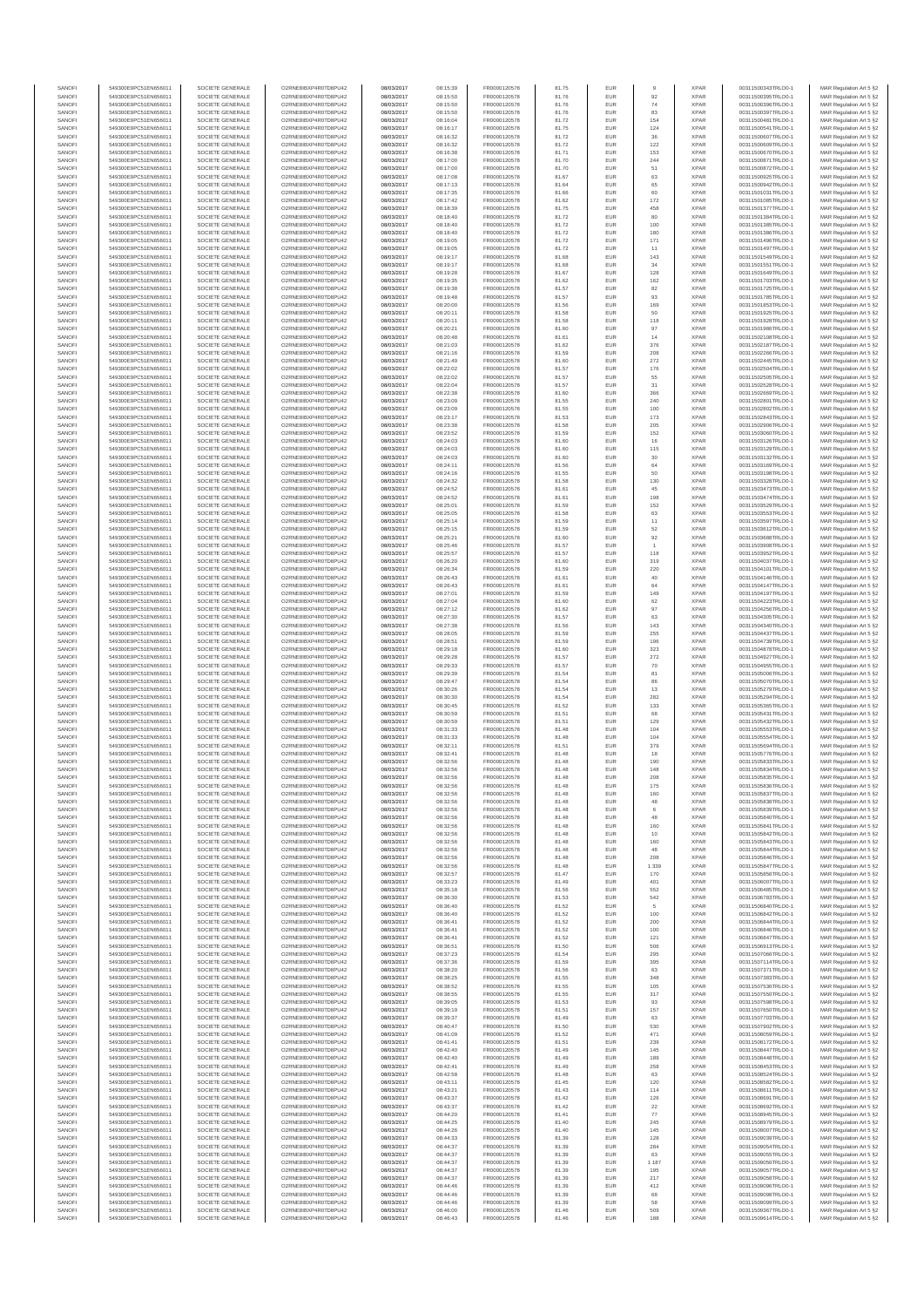| SANOFI           | 549300E9PC51EN656011                         | SOCIETE GENERALE                     | O2RNE8IBXP4R0TD8PU42                          | 08/03/2017               | 08:46:43             | FR0000120578                 | 81.46          | EUR               | 314        | <b>XPAR</b>                | 00311509616TRLO0-1                       | MAR Regulation Art 5 §2                            |
|------------------|----------------------------------------------|--------------------------------------|-----------------------------------------------|--------------------------|----------------------|------------------------------|----------------|-------------------|------------|----------------------------|------------------------------------------|----------------------------------------------------|
| SANOFI<br>SANOFI | 549300E9PC51EN656011<br>549300E9PC51EN656011 | SOCIETE GENERALE<br>SOCIETE GENERALE | O2RNE8IBXP4R0TD8PU42<br>O2RNE8IBXP4R0TD8PU42  | 08/03/2017<br>08/03/2017 | 08:47:02<br>08:47:05 | FR0000120578<br>FR0000120578 | 81.44<br>81.44 | EUR<br><b>EUR</b> | 10<br>261  | <b>XPAR</b><br><b>XPAR</b> | 00311509688TRLO0-1<br>00311509699TRLO0-1 | MAR Regulation Art 5 §2<br>MAR Regulation Art 5 §2 |
| SANOFI           | 549300E9PC51EN656011                         | SOCIETE GENERALE                     | O2RNE8IBXP4R0TD8PU42                          | 08/03/2017               | 08:47:10             | FR0000120578                 | 81.43          | EUR               | 56         | <b>XPAR</b>                | 00311509708TRLO0-1                       | MAR Regulation Art 5 §2                            |
| SANOFI<br>SANOFI | 549300E9PC51EN656011<br>549300E9PC51EN656011 | SOCIETE GENERALE<br>SOCIETE GENERALE | O2RNE8IBXP4R0TD8PU42<br>O2RNE8IBXP4R0TD8PU42  | 08/03/2017<br>08/03/2017 | 08:47:19<br>08:47:20 | FR0000120578<br>FR0000120578 | 81.43<br>81.39 | <b>EUR</b><br>EUR | 68<br>245  | <b>XPAR</b><br><b>XPAR</b> | 00311509760TRLO0-1<br>00311509763TRLO0-1 | MAR Regulation Art 5 §2<br>MAR Regulation Art 5 §2 |
| SANOFI           | 549300E9PC51EN656011                         | SOCIETE GENERALE                     | O2RNE8IBXP4R0TD8PU42                          | 08/03/2017               | 08:47:20             | FR0000120578                 | 81.39          | EUR               | 167        | <b>XPAR</b>                | 00311509766TRLO0-1                       | MAR Regulation Art 5 §2                            |
| SANOFI           | 549300E9PC51EN656011                         | SOCIETE GENERALE                     | O2RNE8IBXP4R0TD8PU42                          | 08/03/2017               | 08:47:20             | FR0000120578                 | 81.39          | EUR               | 145        | <b>XPAR</b>                | 00311509770TRLO0-1                       | MAR Regulation Art 5 §2                            |
| SANOFI<br>SANOFI | 549300E9PC51EN656011<br>549300E9PC51EN656011 | SOCIETE GENERALE<br>SOCIETE GENERALE | O2RNE8IBXP4R0TD8PU42<br>O2RNE8IBXP4R0TD8PU42  | 08/03/2017<br>08/03/2017 | 08:47:20<br>08:47:20 | FR0000120578<br>FR0000120578 | 81.39<br>81.39 | EUR<br>EUR        | 80<br>245  | <b>XPAR</b><br><b>XPAR</b> | 00311509772TRLO0-1<br>00311509774TRLO0-1 | MAR Regulation Art 5 §2<br>MAR Regulation Art 5 §2 |
| SANOFI           | 549300E9PC51EN656011                         | SOCIETE GENERALE                     | O2RNE8IBXP4R0TD8PU42                          | 08/03/2017               | 08:47:20             | FR0000120578                 | 81.39          | EUR               | 87         | <b>XPAR</b>                | 00311509775TRLO0-1                       | MAR Regulation Art 5 §2                            |
| SANOFI<br>SANOFI | 549300E9PC51EN656011<br>549300E9PC51EN656011 | SOCIETE GENERALE<br>SOCIETE GENERALE | O2RNE8IBXP4R0TD8PU42<br>O2RNE8IBXP4R0TD8PU42  | 08/03/2017<br>08/03/2017 | 08:47:20<br>08:47:20 | FR0000120578<br>FR0000120578 | 81.39<br>81.39 | <b>EUR</b><br>EUR | 160<br>247 | <b>XPAR</b><br><b>XPAR</b> | 00311509776TRLO0-1<br>00311509777TRLO0-1 | MAR Regulation Art 5 §2<br>MAR Regulation Art 5 §2 |
| SANOFI           | 549300E9PC51EN656011                         | SOCIETE GENERALE                     | O2RNE8IBXP4R0TD8PU42                          | 08/03/2017               | 08:48:10             | FR0000120578                 | 81.42          | EUR               | 290        | <b>XPAR</b>                | 00311509992TRLO0-1                       | MAR Regulation Art 5 §2                            |
| SANOFI<br>SANOFI | 549300E9PC51EN656011<br>549300E9PC51EN656011 | SOCIETE GENERALE<br>SOCIETE GENERALE | O2RNE8IBXP4R0TD8PU42<br>O2RNE8IBXP4R0TD8PU42  | 08/03/2017<br>08/03/2017 | 08:48:10<br>08:48:10 | FR0000120578<br>FR0000120578 | 81.39<br>81.39 | EUR<br>EUR        | 165<br>130 | <b>XPAR</b><br><b>XPAR</b> | 00311509993TRLO0-1<br>00311509994TRLO0-1 | MAR Regulation Art 5 §2<br>MAR Regulation Art 5 §2 |
| SANOFI           | 549300E9PC51EN656011                         | SOCIETE GENERALE                     | O2RNE8IBXP4R0TD8PU42                          | 08/03/2017               | 08:48:10             | FR0000120578                 | 81.39          | EUR               | 105        | <b>XPAR</b>                | 00311509995TRLO0-1                       | MAR Regulation Art 5 §2                            |
| SANOFI           | 549300E9PC51EN656011                         | SOCIETE GENERALE                     | O2RNE8IBXP4R0TD8PU42                          | 08/03/2017               | 08:48:20             | FR0000120578                 | 81.39          | EUR               | 116        | <b>XPAR</b>                | 00311510058TRLO0-1                       | MAR Regulation Art 5 §2                            |
| SANOFI<br>SANOFI | 549300E9PC51EN656011<br>549300E9PC51EN656011 | SOCIETE GENERALE<br>SOCIETE GENERALE | O2RNE8IBXP4R0TD8PU42<br>O2RNE8IBXP4R0TD8PU42  | 08/03/2017<br>08/03/2017 | 08:48:21<br>08:49:08 | FR0000120578<br>FR0000120578 | 81.40<br>81.43 | <b>EUR</b><br>EUR | 90<br>393  | <b>XPAR</b><br><b>XPAR</b> | 00311510064TRLO0-1<br>00311510243TRLO0-1 | MAR Regulation Art 5 §2<br>MAR Regulation Art 5 §2 |
| SANOFI           | 549300E9PC51EN656011                         | SOCIETE GENERALE                     | O2RNE8IBXP4R0TD8PU42                          | 08/03/2017               | 08:49:16             | FR0000120578                 | 81.41          | EUR               | 227        | <b>XPAR</b>                | 00311510278TRLO0-1                       | MAR Regulation Art 5 §2                            |
| SANOFI<br>SANOFI | 549300E9PC51EN656011<br>549300E9PC51EN656011 | SOCIETE GENERALE<br>SOCIETE GENERALE | O2RNE8IBXP4R0TD8PU42<br>O2RNE8IBXP4R0TD8PU42  | 08/03/2017<br>08/03/2017 | 08:49:18<br>08:49:19 | FR0000120578<br>FR0000120578 | 81.39<br>81.39 | EUR<br>EUR        | 149<br>42  | <b>XPAR</b><br><b>XPAR</b> | 00311510289TRLO0-1<br>00311510290TRLO0-1 | MAR Regulation Art 5 §2<br>MAR Regulation Art 5 §2 |
| SANOFI           | 549300E9PC51EN656011                         | SOCIETE GENERALE                     | O2RNE8IBXP4R0TD8PU42                          | 08/03/2017               | 08:49:19             | FR0000120578                 | 81.39          | EUR               | 65         | <b>XPAR</b>                | 00311510292TRLO0-1                       | MAR Regulation Art 5 §2                            |
| SANOFI           | 549300E9PC51EN656011                         | SOCIETE GENERALE                     | O2RNE8IBXP4R0TD8PU42                          | 08/03/2017               | 08:49:19             | FR0000120578                 | 81.39          | EUR               | 160        | <b>XPAR</b>                | 00311510293TRLO0-1                       | MAR Regulation Art 5 §2                            |
| SANOFI<br>SANOFI | 549300E9PC51EN656011<br>549300E9PC51EN656011 | SOCIETE GENERALE<br>SOCIETE GENERALE | O2RNE8IBXP4R0TD8PU42<br>O2RNE8IBXP4R0TD8PU42  | 08/03/2017<br>08/03/2017 | 08:49:19<br>08:49:19 | FR0000120578<br>FR0000120578 | 81.39<br>81.39 | EUR<br>EUR        | 170<br>82  | <b>XPAR</b><br><b>XPAR</b> | 00311510294TRLO0-1<br>00311510295TRLO0-1 | MAR Regulation Art 5 §2<br>MAR Regulation Art 5 §2 |
| SANOFI           | 549300E9PC51EN656011                         | SOCIETE GENERALE                     | O2RNE8IBXP4R0TD8PU42                          | 08/03/2017               | 08:49:19             | FR0000120578                 | 81.39          | EUR               | 24         | <b>XPAR</b>                | 00311510297TRLO0-1                       | MAR Regulation Art 5 §2                            |
| SANOFI<br>SANOFI | 549300E9PC51EN656011<br>549300E9PC51EN656011 | SOCIETE GENERALE<br>SOCIETE GENERALE | O2RNE8IBXP4R0TD8PU42<br>O2RNE8IBXP4R0TD8PU42  | 08/03/2017<br>08/03/2017 | 08:49:42<br>08:50:07 | FR0000120578<br>FR0000120578 | 81.39<br>81.36 | EUR<br>EUR        | 179<br>81  | <b>XPAR</b><br><b>XPAR</b> | 00311510384TRLO0-1<br>00311510446TRLO0-1 | MAR Regulation Art 5 §2<br>MAR Regulation Art 5 §2 |
| SANOFI           | 549300E9PC51EN656011                         | SOCIETE GENERALE                     | O2RNE8IBXP4R0TD8PU42                          | 08/03/2017               | 08:50:14             | FR0000120578                 | 81.32          | EUR               | 222        | <b>XPAR</b>                | 00311510491TRLO0-1                       | MAR Regulation Art 5 §2                            |
| SANOFI<br>SANOFI | 549300E9PC51EN656011                         | SOCIETE GENERALE                     | O2RNE8IBXP4R0TD8PU42                          | 08/03/2017               | 08:50:24             | FR0000120578                 | 81.32          | EUR               | 121        | <b>XPAR</b>                | 00311510522TRLO0-1                       | MAR Regulation Art 5 §2                            |
| SANOFI           | 549300E9PC51EN656011<br>549300E9PC51EN656011 | SOCIETE GENERALE<br>SOCIETE GENERALE | O2RNE8IBXP4R0TD8PU42<br>O2RNE8IBXP4R0TD8PU42  | 08/03/2017<br>08/03/2017 | 08:50:50<br>08:51:03 | FR0000120578<br>FR0000120578 | 81.30<br>81.28 | EUR<br>EUR        | 63<br>302  | <b>XPAR</b><br><b>XPAR</b> | 00311510614TRLO0-1<br>00311510673TRLO0-1 | MAR Regulation Art 5 §2<br>MAR Regulation Art 5 §2 |
| SANOFI           | 549300E9PC51EN656011                         | SOCIETE GENERALE                     | O2RNE8IBXP4R0TD8PU42                          | 08/03/2017               | 08:51:20             | FR0000120578                 | 81.27          | EUR               | 154        | <b>XPAR</b>                | 00311510764TRLO0-1                       | MAR Regulation Art 5 §2                            |
| SANOFI<br>SANOFI | 549300E9PC51EN656011<br>549300E9PC51EN656011 | SOCIETE GENERALE<br>SOCIETE GENERALE | O2RNE8IBXP4R0TD8PU42<br>O2RNE8IBXP4R0TD8PU42  | 08/03/2017<br>08/03/2017 | 08:51:27<br>08:51:40 | FR0000120578<br>FR0000120578 | 81.23<br>81.22 | EUR<br>EUR        | 63<br>100  | <b>XPAR</b><br><b>XPAR</b> | 00311510788TRLO0-1<br>00311510836TRLO0-1 | MAR Regulation Art 5 §2<br>MAR Regulation Art 5 §2 |
| SANOFI           | 549300E9PC51EN656011                         | SOCIETE GENERALE                     | O2RNE8IBXP4R0TD8PU42                          | 08/03/2017               | 08:52:16             | FR0000120578                 | 81.20          | EUR               | 63         | <b>XPAR</b>                | 00311510953TRLO0-1                       | MAR Regulation Art 5 §2                            |
| SANOFI<br>SANOFI | 549300E9PC51EN656011                         | SOCIETE GENERALE                     | O2RNE8IBXP4R0TD8PLI42<br>O2RNE8IBXP4R0TD8PU42 | 08/03/2017<br>08/03/2017 | 08:53:21<br>08:53:21 | FR0000120578<br>FR0000120578 | 81.23          | EUR<br>EUR        | 65<br>408  | <b>XPAR</b><br><b>XPAR</b> | 00311511254TRLO0-1                       | MAR Regulation Art 5 §2<br>MAR Regulation Art 5 §2 |
| SANOFI           | 549300E9PC51EN656011<br>549300E9PC51EN656011 | SOCIETE GENERALE<br>SOCIETE GENERALE | O2RNE8IBXP4R0TD8PU42                          | 08/03/2017               | 08:53:21             | FR0000120578                 | 81.23<br>81.23 | EUR               | 100        | <b>XPAR</b>                | 00311511256TRLO0-1<br>00311511257TRLO0-1 | MAR Regulation Art 5 §2                            |
| SANOFI           | 549300E9PC51EN656011                         | SOCIETE GENERALE                     | O2RNE8IBXP4R0TD8PU42                          | 08/03/2017               | 08:53:21             | FR0000120578                 | 81.23          | EUR               | 100        | <b>XPAR</b>                | 00311511258TRLO0-1                       | MAR Regulation Art 5 §2                            |
| SANOFI<br>SANOFI | 549300E9PC51EN656011<br>549300E9PC51EN656011 | SOCIETE GENERALE<br>SOCIETE GENERALE | O2RNE8IBXP4R0TD8PU42<br>O2RNE8IBXP4R0TD8PU42  | 08/03/2017<br>08/03/2017 | 08:53:21<br>08:53:21 | FR0000120578<br>FR0000120578 | 81.23<br>81.23 | EUR<br>EUR        | 100<br>100 | <b>XPAR</b><br><b>XPAR</b> | 00311511259TRLO0-1<br>00311511260TRLO0-1 | MAR Regulation Art 5 §2<br>MAR Regulation Art 5 §2 |
| SANOFI           | 549300E9PC51EN656011                         | SOCIETE GENERALE                     | O2RNE8IBXP4R0TD8PU42                          | 08/03/2017               | 08:53:21             | FR0000120578                 | 81.23          | EUR               | 8          | <b>XPAR</b>                | 00311511261TRLO0-1                       | MAR Regulation Art 5 §2                            |
| SANOFI<br>SANOFI | 549300E9PC51EN656011<br>549300E9PC51EN656011 | SOCIETE GENERALE<br>SOCIETE GENERALE | O2RNE8IBXP4R0TD8PU42<br>O2RNE8IBXP4R0TD8PU42  | 08/03/2017<br>08/03/2017 | 08:53:21<br>08:53:21 | FR0000120578<br>FR0000120578 | 81.23<br>81.23 | EUR<br>EUR        | 805<br>408 | <b>XPAR</b><br><b>XPAR</b> | 00311511262TRLO0-1<br>00311511263TRLO0-1 | MAR Regulation Art 5 §2                            |
| SANOFI           | 549300E9PC51EN656011                         | SOCIETE GENERALE                     | O2RNE8IBXP4R0TD8PU42                          | 08/03/2017               | 08:53:21             | FR0000120578                 | 81.23          | EUR               | 549        | <b>XPAR</b>                | 00311511264TRLO0-1                       | MAR Regulation Art 5 §2<br>MAR Regulation Art 5 §2 |
| SANOFI           | 549300E9PC51EN656011                         | SOCIETE GENERALE                     | O2RNE8IBXP4R0TD8PU42                          | 08/03/2017               | 08:53:21             | FR0000120578                 | 81.23          | EUR               | 200        | <b>XPAR</b>                | 00311511265TRLO0-1                       | MAR Regulation Art 5 §2                            |
| SANOFI<br>SANOFI | 549300E9PC51EN656011<br>549300E9PC51EN656011 | SOCIETE GENERALE<br>SOCIETE GENERALE | O2RNE8IBXP4R0TD8PU42<br>O2RNE8IBXP4R0TD8PU42  | 08/03/2017<br>08/03/2017 | 08:53:21<br>08:53:21 | FR0000120578<br>FR0000120578 | 81.23<br>81.23 | EUR<br>EUR        | 100<br>108 | <b>XPAR</b><br><b>XPAR</b> | 00311511266TRLO0-1<br>00311511267TRLO0-1 | MAR Regulation Art 5 §2<br>MAR Regulation Art 5 §2 |
| SANOFI           | 549300E9PC51EN656011                         | SOCIETE GENERALE                     | O2RNE8IBXP4R0TD8PU42                          | 08/03/2017               | 08:53:21             | FR0000120578                 | 81.23          | EUR               | 226        | <b>XPAR</b>                | 00311511268TRLO0-1                       | MAR Regulation Art 5 §2                            |
| SANOFI<br>SANOFI | 549300E9PC51EN656011<br>549300E9PC51EN656011 | SOCIETE GENERALE<br>SOCIETE GENERALE | O2RNE8IBXP4R0TD8PU42<br>O2RNE8IBXP4R0TD8PU42  | 08/03/2017<br>08/03/2017 | 08:53:21<br>08:53:21 | FR0000120578<br>FR0000120578 | 81.23<br>81.23 | EUR<br>EUR        | 408<br>92  | <b>XPAR</b><br><b>XPAR</b> | 00311511269TRLO0-1<br>00311511270TRLO0-1 | MAR Regulation Art 5 §2                            |
| SANOFI           | 549300E9PC51EN656011                         | SOCIETE GENERALE                     | O2RNE8IBXP4R0TD8PU42                          | 08/03/2017               | 08:53:21             | FR0000120578                 | 81.23          | EUR               | 108        | <b>XPAR</b>                | 00311511271TRLO0-1                       | MAR Regulation Art 5 §2<br>MAR Regulation Art 5 §2 |
| SANOFI           | 549300E9PC51EN656011                         | SOCIETE GENERALE                     | O2RNE8IBXP4R0TD8PU42                          | 08/03/2017               | 08:53:31             | FR0000120578                 | 81.23          | EUR               | 300        | <b>XPAR</b>                | 00311511305TRLO0-1                       | MAR Regulation Art 5 §2                            |
| SANOFI<br>SANOFI | 549300E9PC51EN656011<br>549300E9PC51EN656011 | SOCIETE GENERALE<br>SOCIETE GENERALE | O2RNE8IBXP4R0TD8PU42<br>O2RNE8IBXP4R0TD8PU42  | 08/03/2017<br>08/03/2017 | 08:53:31<br>08:53:31 | FR0000120578<br>FR0000120578 | 81.23<br>81.23 | EUR<br>EUR        | 363<br>63  | <b>XPAR</b><br><b>XPAR</b> | 00311511306TRLO0-1<br>00311511307TRLO0-1 | MAR Regulation Art 5 §2<br>MAR Regulation Art 5 §2 |
| SANOFI           | 549300E9PC51EN656011                         | SOCIETE GENERALE                     | O2RNE8IBXP4R0TD8PU42                          | 08/03/2017               | 08:53:31             | FR0000120578                 | 81.23          | EUR               | 63         | <b>XPAR</b>                | 00311511308TRLO0-1                       | MAR Regulation Art 5 §2                            |
| SANOFI<br>SANOFI | 549300E9PC51EN656011<br>549300E9PC51EN656011 | SOCIETE GENERALE<br>SOCIETE GENERALE | O2RNE8IBXP4R0TD8PU42<br>O2RNE8IBXP4R0TD8PU42  | 08/03/2017<br>08/03/2017 | 08:53:31             | FR0000120578<br>FR0000120578 | 81.23<br>81.23 | EUR<br>EUR        | 63<br>126  | <b>XPAR</b><br><b>XPAR</b> | 00311511309TRLO0-1<br>00311511310TRLO0-1 | MAR Regulation Art 5 §2<br>MAR Regulation Art 5 §2 |
| SANOFI           | 549300E9PC51EN656011                         | SOCIETE GENERALE                     | O2RNE8IBXP4R0TD8PU42                          | 08/03/2017               | 08:53:31<br>08:53:31 | FR0000120578                 | 81.23          | <b>EUR</b>        | 93         | <b>XPAR</b>                | 00311511311TRLO0-1                       | MAR Regulation Art 5 §2                            |
| SANOFI           | 549300E9PC51EN656011                         | SOCIETE GENERALE                     | O2RNE8IBXP4R0TD8PU42                          | 08/03/2017               | 08:53:31             | FR0000120578                 | 81.23          | EUR               | 93         | <b>XPAR</b>                | 00311511312TRLO0-1                       | MAR Regulation Art 5 §2                            |
| SANOFI<br>SANOFI | 549300E9PC51EN656011<br>549300E9PC51EN656011 | SOCIETE GENERALE<br>SOCIETE GENERALE | O2RNE8IBXP4R0TD8PU42<br>O2RNE8IBXP4R0TD8PU42  | 08/03/2017<br>08/03/2017 | 08:53:31<br>08:53:31 | FR0000120578<br>FR0000120578 | 81.23<br>81.23 | EUR<br>EUR        | 93<br>222  | <b>XPAR</b><br><b>XPAR</b> | 00311511313TRLO0-1<br>00311511314TRLO0-1 | MAR Regulation Art 5 §2<br>MAR Regulation Art 5 §2 |
| SANOFI           | 549300E9PC51EN656011                         | SOCIETE GENERALE                     | O2RNE8IBXP4R0TD8PU42                          | 08/03/2017               | 08:53:31             | FR0000120578                 | 81.23          | EUR               | 64         | <b>XPAR</b>                | 00311511315TRLO0-1                       | MAR Regulation Art 5 §2                            |
| SANOFI<br>SANOFI | 549300E9PC51EN656011<br>549300E9PC51EN656011 | SOCIETE GENERALE<br>SOCIETE GENERALE | O2RNE8IBXP4R0TD8PU42<br>O2RNE8IBXP4R0TD8PU42  | 08/03/2017<br>08/03/2017 | 08:53:46<br>08:53:56 | FR0000120578<br>FR0000120578 | 81.20<br>81.19 | EUR<br>EUR        | 157<br>147 | <b>XPAR</b><br><b>XPAR</b> | 00311511415TRLO0-1<br>00311511512TRLO0-1 | MAR Regulation Art 5 §2<br>MAR Regulation Art 5 §2 |
| SANOFI           | 549300E9PC51EN656011                         | SOCIETE GENERALE                     | O2RNE8IBXP4R0TD8PU42                          | 08/03/2017               | 08:54:07             | FR0000120578                 | 81.18          | EUR               | 100        | <b>XPAR</b>                | 00311511588TRLO0-1                       | MAR Regulation Art 5 §2                            |
| SANOFI           | 549300E9PC51EN656011                         | SOCIETE GENERALE                     | O2RNE8IBXP4R0TD8PU42                          | 08/03/2017               | 08:54:24             | FR0000120578                 | 81.18          | EUR               | 15         | <b>XPAR</b>                | 00311511645TRLO0-1                       | MAR Regulation Art 5 §2                            |
| SANOFI<br>SANOFI | 549300E9PC51EN656011<br>549300E9PC51EN656011 | SOCIETE GENERALE<br>SOCIETE GENERALE | O2RNE8IBXP4R0TD8PU42<br>O2RNE8IBXP4R0TD8PU42  | 08/03/2017<br>08/03/2017 | 08:54:37<br>08:54:52 | FR0000120578<br>FR0000120578 | 81.16<br>81.15 | EUR<br>EUR        | 268<br>264 | <b>XPAR</b><br><b>XPAR</b> | 00311511720TRLO0-1<br>00311511814TRLO0-1 | MAR Regulation Art 5 §2<br>MAR Regulation Art 5 §2 |
| SANOFI           | 549300E9PC51EN656011                         | SOCIETE GENERALE                     | O2RNE8IBXP4R0TD8PU42                          | 08/03/2017               | 08:55:13             | FR0000120578                 | 81.18          | <b>EUR</b>        | 100        | <b>XPAR</b>                | 00311511875TRLO0-1                       | MAR Regulation Art 5 §2                            |
| SANOFI<br>SANOFI | 549300E9PC51EN656011<br>549300E9PC51EN656011 | SOCIETE GENERALE<br>SOCIETE GENERALE | O2RNE8IBXP4R0TD8PU42<br>O2RNE8IBXP4R0TD8PU42  | 08/03/2017<br>08/03/2017 | 08:55:29<br>08:55:29 | FR0000120578<br>FR0000120578 | 81.20<br>81.20 | EUR<br>EUR        | 89<br>218  | <b>XPAR</b><br><b>XPAR</b> | 00311511926TRLO0-1<br>00311511928TRLO0-1 | MAR Regulation Art 5 §2<br>MAR Regulation Art 5 §2 |
| SANOFI           | 549300E9PC51EN656011                         | SOCIETE GENERALE                     | O2RNE8IBXP4R0TD8PU42                          | 08/03/2017               | 08:55:36             | FR0000120578                 | 81.18          | EUR               | 80         | <b>XPAR</b>                | 00311511938TRLO0-1                       | MAR Regulation Art 5 §2                            |
| SANOFI           | 549300E9PC51EN656011                         | SOCIETE GENERALE                     | O2RNE8IBXP4R0TD8PU42                          | 08/03/2017               | 08:56:09             | FR0000120578                 | 81.23          | EUR               | 360        | <b>XPAR</b>                | 00311512136TRLO0-1                       | MAR Regulation Art 5 §2                            |
| SANOFI<br>SANOFI | 549300E9PC51EN656011<br>549300E9PC51EN656011 | SOCIETE GENERALE<br>SOCIETE GENERALE | O2RNE8IBXP4R0TD8PU42<br>O2RNE8IBXP4R0TD8PU42  | 08/03/2017<br>08/03/2017 | 08:56:17<br>08:56:23 | FR0000120578<br>FR0000120578 | 81.20<br>81.17 | EUR<br>EUR        | 112<br>63  | <b>XPAR</b><br><b>XPAR</b> | 00311512163TRLO0-1<br>00311512183TRLO0-1 | MAR Regulation Art 5 §2<br>MAR Regulation Art 5 §2 |
| SANOFI           | 549300E9PC51EN656011                         | SOCIETE GENERALE                     | O2RNE8IBXP4R0TD8PU42                          | 08/03/2017               | 08:57:03             | FR0000120578                 | 81.21          | <b>EUR</b>        | 207        | <b>XPAR</b>                | 00311512406TRLO0-1                       | MAR Regulation Art 5 \$2                           |
| SANOFI<br>SANOFI | 549300E9PC51EN656011<br>549300E9PC51EN656011 | SOCIETE GENERALE<br>SOCIETE GENERALE | O2RNE8IBXP4R0TD8PU42<br>O2RNE8IBXP4R0TD8PU42  | 08/03/2017<br>08/03/2017 | 08:57:09<br>08:57:48 | FR0000120578<br>FR0000120578 | 81.20<br>81.20 | EUR<br>EUR        | 269<br>357 | <b>XPAR</b><br><b>XPAR</b> | 00311512491TRLO0-1<br>00311512685TRLO0-1 | MAR Regulation Art 5 §2<br>MAR Regulation Art 5 §2 |
| SANOFI           | 549300E9PC51EN656011                         | SOCIETE GENERALE                     | O2RNE8IBXP4R0TD8PU42                          | 08/03/2017               | 08:57:56             | FR0000120578                 | 81.19          | EUR               | 102        | <b>XPAR</b>                | 00311512740TRLO0-1                       | MAR Regulation Art 5 §2                            |
| SANOFI           | 549300E9PC51EN656011                         | SOCIETE GENERALE                     | O2RNE8IBXP4R0TD8PU42                          | 08/03/2017               | 08:58:00             | FR0000120578                 | 81.19          | EUR               | 71         | <b>XPAR</b>                | 00311512747TRLO0-1                       | MAR Regulation Art 5 §2                            |
| SANOFI<br>SANOFI | 549300E9PC51EN656011<br>549300E9PC51EN656011 | SOCIETE GENERALE<br>SOCIETE GENERALE | O2RNE8IBXP4R0TD8PU42<br>O2RNE8IBXP4R0TD8PU42  | 08/03/2017<br>08/03/2017 | 08:58:06<br>08:58:11 | FR0000120578<br>FR0000120578 | 81.18<br>81.18 | EUR<br>EUR        | 119<br>63  | <b>XPAR</b><br><b>XPAR</b> | 00311512778TRLO0-1<br>00311512820TRLO0-1 | MAR Regulation Art 5 §2<br>MAR Regulation Art 5 §2 |
| SANOFI           | 549300E9PC51EN656011                         | SOCIETE GENERALE                     | O2RNE8IBXP4R0TD8PU42                          | 08/03/2017               | 08:59:38             | FR0000120578                 | 81.27          | <b>EUR</b>        | 490        | <b>XPAR</b>                | 00311513219TRLO0-1                       | MAR Regulation Art 5 §2                            |
| SANOF<br>SANOFI  | 549300E9PC51EN656011<br>549300E9PC51EN656011 | SOCIETE GENERALE<br>SOCIETE GENERALE | O2RNE8IBXP4R0TD8PU42<br>O2RNE8IBXP4R0TD8PU42  | 08/03/2017<br>08/03/2017 | 09:00:49<br>09:01:01 | FR0000120578<br>FR0000120578 | 81.28<br>81.27 | <b>EUR</b>        | 141        | <b>XPAF</b><br><b>XPAR</b> | 00311513531TRLO0-1<br>00311513580TRLO0-1 | MAR Regulation Art 5 §2<br>MAR Regulation Art 5 §2 |
| SANOFI           | 549300E9PC51EN656011                         | SOCIETE GENERALE                     | O2RNE8IBXP4R0TD8PU42                          | 08/03/2017               | 09:01:01             | FR0000120578                 | 81.27          | EUR               | 242        | <b>XPAR</b>                | 00311513581TRLO0-1                       | MAR Regulation Art 5 §2                            |
| SANOFI<br>SANOFI | 549300E9PC51EN656011<br>549300E9PC51EN656011 | SOCIETE GENERALE<br>SOCIETE GENERALE | O2RNE8IBXP4R0TD8PU42<br>O2RNE8IBXP4R0TD8PU42  | 08/03/2017<br>08/03/2017 | 09:01:16<br>09:01:39 | FR0000120578                 | 81.27<br>81.27 | <b>EUR</b><br>EUR | 190<br>190 | <b>XPAR</b><br><b>XPAR</b> | 00311513638TRLO0-1<br>00311513797TRLO0-1 | MAR Regulation Art 5 §2                            |
| SANOFI           | 549300E9PC51EN656011                         | SOCIETE GENERALE                     | O2RNE8IBXP4R0TD8PU42                          | 08/03/2017               | 09:01:43             | FR0000120578<br>FR0000120578 | 81.26          | EUR               | 104        | <b>XPAR</b>                | 00311513821TRLO0-1                       | MAR Regulation Art 5 §2<br>MAR Regulation Art 5 §2 |
| SANOFI           | 549300E9PC51EN656011                         | SOCIETE GENERALE                     | O2RNE8IBXP4R0TD8PU42                          | 08/03/2017               | 09:02:47             | FR0000120578                 | 81.25          | EUR               | 161        | <b>XPAR</b>                | 00311513979TRLO0-1                       | MAR Regulation Art 5 §2                            |
| SANOFI<br>SANOFI | 549300E9PC51EN656011<br>549300E9PC51EN656011 | SOCIETE GENERALE<br>SOCIETE GENERALE | O2RNE8IBXP4R0TD8PU42<br>O2RNE8IBXP4R0TD8PU42  | 08/03/2017<br>08/03/2017 | 09:03:13<br>09:03:14 | FR0000120578<br>FR0000120578 | 81.26<br>81.26 | EUR<br><b>EUR</b> | 50<br>511  | <b>XPAR</b><br><b>XPAR</b> | 00311514093TRLO0-1<br>00311514097TRLO0-1 | MAR Regulation Art 5 §2<br>MAR Regulation Art 5 §2 |
| SANOFI           | 549300E9PC51EN656011                         | SOCIETE GENERALE                     | O2RNE8IBXP4R0TD8PU42                          | 08/03/2017               | 09:03:32             | FR0000120578                 | 81.30          | EUR               | 338        | <b>XPAR</b>                | 00311514171TRLO0-1                       | MAR Regulation Art 5 §2                            |
| SANOFI<br>SANOFI | 549300E9PC51EN656011<br>549300E9PC51EN656011 | SOCIETE GENERALE<br>SOCIETE GENERALE | O2RNE8IBXP4R0TD8PU42<br>O2RNE8IBXP4R0TD8PU42  | 08/03/2017<br>08/03/2017 | 09:04:10<br>09:04:19 | FR0000120578<br>FR0000120578 | 81.27<br>81.27 | <b>EUR</b><br>EUR | 60<br>112  | <b>XPAR</b><br><b>XPAR</b> | 00311514272TRLO0-1<br>00311514309TRLO0-1 | MAR Regulation Art 5 §2<br>MAR Regulation Art 5 §2 |
| SANOFI           | 549300E9PC51EN656011                         | SOCIETE GENERALE                     | O2RNE8IBXP4R0TD8PU42                          | 08/03/2017               | 09:04:23             | FR0000120578                 | 81.27          | EUR               | 86         | <b>XPAR</b>                | 00311514348TRLO0-1                       | MAR Regulation Art 5 §2                            |
| SANOFI<br>SANOFI | 549300E9PC51EN656011<br>549300E9PC51EN656011 | SOCIETE GENERALE<br>SOCIETE GENERALE | O2RNE8IBXP4R0TD8PU42<br>O2RNE8IBXP4R0TD8PU42  | 08/03/2017<br>08/03/2017 | 09:04:33<br>09:05:24 | FR0000120578<br>FR0000120578 | 81.26<br>81.28 | EUR<br>EUR        | 63<br>230  | <b>XPAR</b><br><b>XPAR</b> | 00311514382TRLO0-1<br>00311514636TRLO0-1 | MAR Regulation Art 5 §2<br>MAR Regulation Art 5 §2 |
| SANOFI           | 549300E9PC51EN656011                         | SOCIETE GENERALE                     | O2RNE8IBXP4R0TD8PU42                          | 08/03/2017               | 09:05:24             | FR0000120578                 | 81.28          | EUR               | 105        | <b>XPAR</b>                | 00311514637TRLO0-1                       | MAR Regulation Art 5 §2                            |
| SANOFI<br>SANOFI | 549300E9PC51EN656011<br>549300E9PC51EN656011 | SOCIETE GENERALE<br>SOCIETE GENERALE | O2RNE8IBXP4R0TD8PU42<br>O2RNE8IBXP4R0TD8PU42  | 08/03/2017<br>08/03/2017 | 09:05:24<br>09:05:24 | FR0000120578                 | 81.28          | EUR<br><b>EUR</b> | 100        | <b>XPAR</b><br><b>XPAR</b> | 00311514638TRLO0-1                       | MAR Regulation Art 5 §2                            |
| SANOFI           | 549300E9PC51EN656011                         | SOCIETE GENERALE                     | O2RNE8IBXP4R0TD8PU42                          | 08/03/2017               | 09:05:24             | FR0000120578<br>FR0000120578 | 81.28<br>81.28 | EUR               | 31<br>34   | <b>XPAR</b>                | 00311514639TRLO0-1<br>00311514640TRLO0-1 | MAR Regulation Art 5 §2<br>MAR Regulation Art 5 §2 |
| SANOFI           | 549300E9PC51EN656011                         | SOCIETE GENERALE                     | O2RNE8IBXP4R0TD8PU42                          | 08/03/2017               | 09:05:58             | FR0000120578                 | 81.28          | <b>EUR</b>        | 99         | <b>XPAR</b>                | 00311514734TRLO0-1                       | MAR Regulation Art 5 §2                            |
| SANOFI<br>SANOFI | 549300E9PC51EN656011<br>549300E9PC51EN656011 | SOCIETE GENERALE<br>SOCIETE GENERALE | O2RNE8IBXP4R0TD8PU42<br>O2RNE8IBXP4R0TD8PU42  | 08/03/2017<br>08/03/2017 | 09:05:58<br>09:06:08 | FR0000120578<br>FR0000120578 | 81.28<br>81.29 | EUR<br>EUR        | 113<br>35  | <b>XPAR</b><br><b>XPAR</b> | 00311514736TRLO0-1<br>00311514790TRLO0-1 | MAR Regulation Art 5 §2<br>MAR Regulation Art 5 §2 |
| SANOFI           | 549300E9PC51EN656011                         | SOCIETE GENERALE                     | O2RNE8IBXP4R0TD8PU42                          | 08/03/2017               | 09:06:08             | FR0000120578                 | 81.29          | EUR               | 200        | <b>XPAR</b>                | 00311514791TRLO0-1                       | MAR Regulation Art 5 §2                            |
| SANOFI<br>SANOFI | 549300E9PC51EN656011<br>549300E9PC51EN656011 | SOCIETE GENERALE<br>SOCIETE GENERALE | O2RNE8IBXP4R0TD8PU42<br>O2RNE8IBXP4R0TD8PU42  | 08/03/2017<br>08/03/2017 | 09:06:42<br>09:07:47 | FR0000120578<br>FR0000120578 | 81.30<br>81.34 | EUR<br>EUR        | 337<br>488 | <b>XPAR</b><br><b>XPAR</b> | 00311514941TRLO0-1<br>00311515246TRLO0-1 | MAR Regulation Art 5 §2<br>MAR Regulation Art 5 §2 |
| SANOFI           | 549300E9PC51EN656011                         | SOCIETE GENERALE                     | O2RNE8IBXP4R0TD8PU42                          | 08/03/2017               | 09:08:08             | FR0000120578                 | 81.33          | EUR               | 271        | <b>XPAR</b>                | 00311515319TRLO0-1                       | MAR Regulation Art 5 §2                            |
| SANOFI<br>SANOFI | 549300E9PC51EN656011<br>549300E9PC51EN656011 | SOCIETE GENERALE<br>SOCIETE GENERALE | O2RNE8IBXP4R0TD8PU42<br>O2RNE8IBXP4R0TD8PU42  | 08/03/2017<br>08/03/2017 | 09:08:09<br>09:08:19 | FR0000120578<br>FR0000120578 | 81.33<br>81.34 | <b>EUR</b><br>EUR | 149<br>64  | <b>XPAR</b><br><b>XPAR</b> | 00311515337TRLO0-1<br>00311515374TRLO0-1 | MAR Regulation Art 5 §2                            |
| SANOFI           | 549300E9PC51EN656011                         | SOCIETE GENERALE                     | O2RNE8IBXP4R0TD8PU42                          | 08/03/2017               | 09:08:50             | FR0000120578                 | 81.32          | <b>EUR</b>        | 72         | <b>XPAR</b>                | 00311515506TRLO0-1                       | MAR Regulation Art 5 §2<br>MAR Regulation Art 5 §2 |
| SANOFI           | 549300E9PC51EN656011                         | SOCIETE GENERALE                     | O2RNE8IBXP4R0TD8PU42                          | 08/03/2017               | 09:09:18             | FR0000120578                 | 81.31          | EUR               | 302        | <b>XPAR</b>                | 00311515632TRLO0-1                       | MAR Regulation Art 5 §2                            |
| SANOFI<br>SANOFI | 549300E9PC51EN656011<br>549300E9PC51EN656011 | SOCIETE GENERALE<br>SOCIETE GENERALE | O2RNE8IBXP4R0TD8PU42<br>O2RNE8IBXP4R0TD8PU42  | 08/03/2017<br>08/03/2017 | 09:10:02<br>09:10:24 | FR0000120578<br>FR0000120578 | 81.34<br>81.33 | EUR<br>EUR        | 407<br>305 | <b>XPAR</b><br><b>XPAR</b> | 00311516073TRLO0-1<br>00311516140TRLO0-1 | MAR Regulation Art 5 §2<br>MAR Regulation Art 5 §2 |
| SANOFI           | 549300E9PC51EN656011                         | SOCIETE GENERALE                     | O2RNE8IBXP4R0TD8PU42                          | 08/03/2017               | 09:10:32             | FR0000120578                 | 81.32          | EUR               | 207        | <b>XPAR</b>                | 00311516174TRLO0-1                       | MAR Regulation Art 5 §2                            |
| SANOFI<br>SANOFI | 549300E9PC51EN656011<br>549300E9PC51EN656011 | SOCIETE GENERALE<br>SOCIETE GENERALE | O2RNE8IBXP4R0TD8PU42<br>O2RNE8IBXP4R0TD8PU42  | 08/03/2017<br>08/03/2017 | 09:10:50<br>09:10:54 | FR0000120578<br>FR0000120578 | 81.31<br>81.31 | <b>EUR</b><br>EUR | 147<br>81  | <b>XPAR</b><br><b>XPAR</b> | 00311516287TRLO0-1<br>00311516312TRLO0-1 | MAR Regulation Art 5 §2                            |
| SANOFI           | 549300E9PC51EN656011                         | SOCIETE GENERALE                     | O2RNE8IBXP4R0TD8PU42                          | 08/03/2017               | 09:11:05             | FR0000120578                 | 81.32          | <b>EUR</b>        | 64         | <b>XPAR</b>                | 00311516364TRLO0-1                       | MAR Regulation Art 5 §2<br>MAR Regulation Art 5 §2 |
| SANOFI           | 549300E9PC51EN656011                         | SOCIETE GENERALE                     | O2RNE8IBXP4R0TD8PU42                          | 08/03/2017               | 09:11:22             | FR0000120578                 | 81.36          | EUR               | 223        | <b>XPAR</b>                | 00311516420TRLO0-1                       | MAR Regulation Art 5 §2                            |
| SANOFI<br>SANOFI | 549300E9PC51EN656011<br>549300E9PC51EN656011 | SOCIETE GENERALE<br>SOCIETE GENERALE | O2RNE8IBXP4R0TD8PU42<br>O2RNE8IBXP4R0TD8PU42  | 08/03/2017<br>08/03/2017 | 09:12:17<br>09:15:00 | FR0000120578<br>FR0000120578 | 81.34<br>81.42 | <b>EUR</b><br>EUR | 168<br>545 | <b>XPAR</b><br><b>XPAR</b> | 00311516670TRLO0-1<br>00311517685TRLO0-1 | MAR Regulation Art 5 §2<br>MAR Regulation Art 5 §2 |
| SANOFI           | 549300E9PC51EN656011                         | SOCIETE GENERALE                     | O2RNE8IBXP4R0TD8PU42                          | 08/03/2017               | 09:16:19             | FR0000120578                 | 81.44          | EUR               | 66         | <b>XPAR</b>                | 00311518202TRLO0-1                       | MAR Regulation Art 5 §2                            |
| SANOFI<br>SANOFI | 549300E9PC51EN656011<br>549300E9PC51EN656011 | SOCIETE GENERALE<br>SOCIETE GENERALE | O2RNE8IBXP4R0TD8PU42<br>O2RNE8IBXP4R0TD8PU42  | 08/03/2017<br>08/03/2017 | 09:16:45<br>09:16:55 | FR0000120578<br>FR0000120578 | 81.44<br>81.44 | EUR<br>EUR        | 257<br>135 | <b>XPAR</b><br><b>XPAR</b> | 00311518354TRLO0-1<br>00311518418TRLO0-1 | MAR Regulation Art 5 §2<br>MAR Regulation Art 5 §2 |
| SANOFI           | 549300E9PC51EN656011                         | SOCIETE GENERALE                     | O2RNE8IBXP4R0TD8PU42                          | 08/03/2017               | 09:17:06             | FR0000120578                 | 81.43          | <b>EUR</b>        | 80         | <b>XPAR</b>                | 00311518476TRLO0-1                       | MAR Regulation Art 5 §2                            |
| SANOFI           | 549300E9PC51EN656011                         | SOCIETE GENERALE                     | O2RNE8IBXP4R0TD8PU42                          | 08/03/2017               | 09:18:17             | FR0000120578                 | 81.44          | EUR               | 96         | <b>XPAR</b>                | 00311518706TRLO0-1                       | MAR Regulation Art 5 §2                            |
| SANOFI<br>SANOFI | 549300E9PC51EN656011<br>549300E9PC51EN656011 | SOCIETE GENERALE<br>SOCIETE GENERALE | O2RNE8IBXP4R0TD8PU42<br>O2RNE8IBXP4R0TD8PU42  | 08/03/2017<br>08/03/2017 | 09:18:46<br>09:19:25 | FR0000120578<br>FR0000120578 | 81.44<br>81.54 | <b>EUR</b><br>EUR | 395<br>212 | <b>XPAR</b><br><b>XPAR</b> | 00311518855TRLO0-1<br>00311519219TRLO0-1 | MAR Regulation Art 5 §2<br>MAR Regulation Art 5 §2 |
| SANOFI           | 549300E9PC51EN656011                         | SOCIETE GENERALE                     | O2RNE8IBXP4R0TD8PU42                          | 08/03/2017               | 09:19:25             | FR0000120578                 | 81.54          | EUR               | 330        | <b>XPAR</b>                | 00311519220TRLO0-1                       | MAR Regulation Art 5 §2                            |
| SANOFI<br>SANOFI | 549300E9PC51EN656011<br>549300E9PC51EN656011 | SOCIETE GENERALE<br>SOCIETE GENERALE | O2RNE8IBXP4R0TD8PU42<br>O2RNE8IBXP4R0TD8PU42  | 08/03/2017<br>08/03/2017 | 09:19:36<br>09:19:36 | FR0000120578<br>FR0000120578 | 81.52<br>81.52 | EUR<br>EUR        | 242<br>277 | <b>XPAR</b><br><b>XPAR</b> | 00311519303TRLO0-1<br>00311519307TRLO0-1 | MAR Regulation Art 5 §2<br>MAR Regulation Art 5 §2 |
| SANOFI           | 549300E9PC51EN656011                         | SOCIETE GENERALE                     | O2RNE8IBXP4R0TD8PU42                          | 08/03/2017               | 09:20:02             | FR0000120578                 | 81.51          | EUR               | 63         | <b>XPAR</b>                | 00311519405TRLO0-1                       | MAR Regulation Art 5 §2                            |
| SANOFI<br>SANOFI | 549300E9PC51EN656011<br>549300E9PC51EN656011 | SOCIETE GENERALE<br>SOCIETE GENERALE | O2RNE8IBXP4R0TD8PU42<br>O2RNE8IBXP4R0TD8PU42  | 08/03/2017<br>08/03/2017 | 09:20:07<br>09:20:38 | FR0000120578                 | 81.51<br>81.51 | EUR<br>EUR        | 121        | <b>XPAR</b><br><b>XPAR</b> | 00311519422TRLO0-1                       | MAR Regulation Art 5 §2                            |
| SANOFI           | 549300E9PC51EN656011                         | SOCIETE GENERALE                     | O2RNE8IBXP4R0TD8PU42                          | 08/03/2017               | 09:21:04             | FR0000120578<br>FR0000120578 | 81.53          | EUR               | 279<br>233 | <b>XPAR</b>                | 00311519565TRLO0-1<br>00311519646TRLO0-1 | MAR Regulation Art 5 §2<br>MAR Regulation Art 5 §2 |
| SANOFI           | 549300E9PC51EN656011                         | SOCIETE GENERALE                     | O2RNE8IBXP4R0TD8PU42                          | 08/03/2017               | 09:21:04             | FR0000120578                 | 81.53          | <b>EUR</b>        | 54         | <b>XPAR</b>                | 00311519647TRLO0-1                       | MAR Regulation Art 5 §2                            |
| SANOFI           | 549300E9PC51EN656011                         | SOCIETE GENERALE                     | O2RNE8IBXP4R0TD8PU42                          | 08/03/2017               | 09:21:08             | FR0000120578                 | 81.50          | EUR               | 115        | <b>XPAR</b>                | 00311519706TRLO0-1                       | MAR Regulation Art 5 §2                            |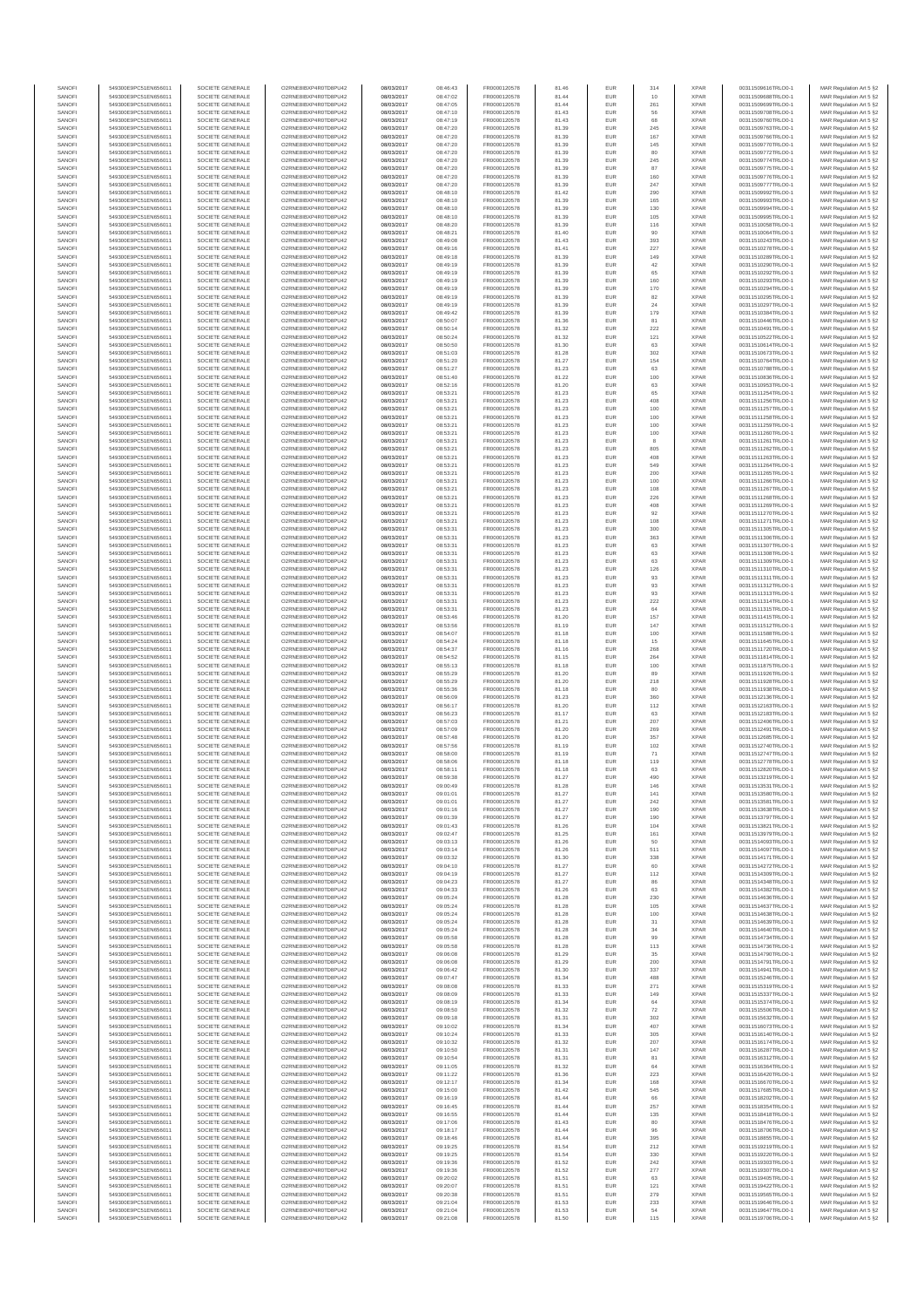| SANOFI<br>SANOFI | 549300E9PC51EN656011<br>549300E9PC51EN656011 | SOCIETE GENERALE<br>SOCIETE GENERALE | O2RNE8IBXP4R0TD8PU42<br>O2RNE8IBXP4R0TD8PU42 | 08/03/2017<br>08/03/2017 | 09:21:41<br>09:21:49 | FR0000120578<br>FR0000120578 | 81.54<br>81.52 | EUR<br>EUR        | 329<br>63     | <b>XPAR</b><br><b>XPAR</b> | 00311519850TRLO0-1<br>00311519899TRLO0-1 | MAR Regulation Art 5 §2<br>MAR Regulation Art 5 §2  |
|------------------|----------------------------------------------|--------------------------------------|----------------------------------------------|--------------------------|----------------------|------------------------------|----------------|-------------------|---------------|----------------------------|------------------------------------------|-----------------------------------------------------|
| SANOFI           | 549300E9PC51EN656011                         | SOCIETE GENERALE                     | O2RNE8IBXP4R0TD8PU42                         | 08/03/2017               | 09:22:22             | FR0000120578                 | 81.51          | <b>EUR</b>        | 78            | <b>XPAR</b>                | 00311520067TRLO0-1                       | MAR Regulation Art 5 §2                             |
| SANOFI           | 549300E9PC51EN656011                         | SOCIETE GENERALE                     | O2RNE8IBXP4R0TD8PU42                         | 08/03/2017               | 09:22:22             | FR0000120578                 | 81.51          | EUR               | 201           | <b>XPAR</b>                | 00311520068TRLO0-1                       | MAR Regulation Art 5 §2                             |
| SANOFI<br>SANOFI | 549300E9PC51EN656011<br>549300E9PC51EN656011 | SOCIETE GENERALE<br>SOCIETE GENERALE | O2RNE8IBXP4R0TD8PU42<br>O2RNE8IBXP4R0TD8PU42 | 08/03/2017<br>08/03/2017 | 09:22:38<br>09:23:18 | FR0000120578<br>FR0000120578 | 81.50<br>81.50 | <b>EUR</b><br>EUR | 80<br>197     | <b>XPAR</b><br><b>XPAR</b> | 00311520101TRLO0-1<br>00311520247TRLO0-1 | MAR Regulation Art 5 §2<br>MAR Regulation Art 5 §2  |
| SANOFI           | 549300E9PC51EN656011                         | SOCIETE GENERALE                     | O2RNE8IBXP4R0TD8PU42                         | 08/03/2017               | 09:23:18             | FR0000120578                 | 81.50          | EUR               | 142           | <b>XPAR</b>                | 00311520249TRLO0-1                       | MAR Regulation Art 5 §2                             |
| SANOFI<br>SANOFI | 549300E9PC51EN656011<br>549300E9PC51EN656011 | SOCIETE GENERALE<br>SOCIETE GENERALE | O2RNE8IBXP4R0TD8PU42<br>O2RNE8IBXP4R0TD8PU42 | 08/03/2017<br>08/03/2017 | 09:23:39<br>09:23:45 | FR0000120578<br>FR0000120578 | 81.50<br>81.50 | EUR<br>EUR        | 100<br>100    | <b>XPAR</b><br><b>XPAR</b> | 00311520303TRLO0-1<br>00311520322TRLO0-1 | MAR Regulation Art 5 §2<br>MAR Regulation Art 5 §2  |
| SANOFI           | 549300E9PC51EN656011                         | SOCIETE GENERALE                     | O2RNE8IBXP4R0TD8PU42                         | 08/03/2017               | 09:23:45             | FR0000120578                 | 81.50          | EUR               | 153           | <b>XPAR</b>                | 00311520323TRLO0-1                       | MAR Regulation Art 5 §2                             |
| SANOFI           | 549300E9PC51EN656011                         | SOCIETE GENERALE                     | O2RNE8IBXP4R0TD8PU42                         | 08/03/2017               | 09:23:53             | FR0000120578                 | 81.48          | EUR               | 105           | <b>XPAR</b>                | 00311520343TRLO0-1                       | MAR Regulation Art 5 §2                             |
| SANOFI<br>SANOFI | 549300E9PC51EN656011<br>549300E9PC51EN656011 | SOCIETE GENERALE<br>SOCIETE GENERALE | O2RNE8IBXP4R0TD8PU42<br>O2RNE8IBXP4R0TD8PU42 | 08/03/2017<br>08/03/2017 | 09:24:05<br>09:24:15 | FR0000120578<br>FR0000120578 | 81.46<br>81.43 | <b>EUR</b><br>EUR | 86<br>105     | <b>XPAR</b><br><b>XPAR</b> | 00311520384TRLO0-1<br>00311520439TRLO0-1 | MAR Regulation Art 5 §2<br>MAR Regulation Art 5 §2  |
| SANOFI           | 549300E9PC51EN656011                         | SOCIETE GENERALE                     | O2RNE8IBXP4R0TD8PU42                         | 08/03/2017               | 09:24:30             | FR0000120578                 | 81.42          | EUR               | 100           | <b>XPAR</b>                | 00311520485TRLO0-1                       | MAR Regulation Art 5 §2                             |
| SANOFI<br>SANOFI | 549300E9PC51EN656011<br>549300E9PC51EN656011 | SOCIETE GENERALE<br>SOCIETE GENERALE | O2RNE8IBXP4R0TD8PU42<br>O2RNE8IBXP4R0TD8PU42 | 08/03/2017<br>08/03/2017 | 09:24:46<br>09:24:47 | FR0000120578<br>FR0000120578 | 81.40<br>81.39 | EUR<br>EUR        | 138<br>139    | <b>XPAR</b><br><b>XPAR</b> | 00311520539TRLO0-1<br>00311520551TRLO0-1 | MAR Regulation Art 5 §2<br>MAR Regulation Art 5 §2  |
| SANOFI           | 549300E9PC51EN656011                         | SOCIETE GENERALE                     | O2RNE8IBXP4R0TD8PU42                         | 08/03/2017               | 09:24:56             | FR0000120578                 | 81.37          | EUR               | 64            | <b>XPAR</b>                | 00311520607TRLO0-1                       | MAR Regulation Art 5 §2                             |
| SANOFI           | 549300E9PC51EN656011                         | SOCIETE GENERALE                     | O2RNE8IBXP4R0TD8PU42                         | 08/03/2017               | 09:25:26             | FR0000120578                 | 81.40          | EUR               | 247           | <b>XPAR</b>                | 00311520778TRLO0-1                       | MAR Regulation Art 5 §2                             |
| SANOFI<br>SANOFI | 549300E9PC51EN656011<br>549300E9PC51EN656011 | SOCIETE GENERALE<br>SOCIETE GENERALE | O2RNE8IBXP4R0TD8PU42<br>O2RNE8IBXP4R0TD8PU42 | 08/03/2017<br>08/03/2017 | 09:25:35<br>09:26:33 | FR0000120578<br>FR0000120578 | 81.38<br>81.33 | <b>EUR</b><br>EUR | 62<br>365     | <b>XPAR</b><br><b>XPAR</b> | 00311520838TRLO0-1<br>00311520992TRLO0-1 | MAR Regulation Art 5 §2<br>MAR Regulation Art 5 §2  |
| SANOFI           | 549300E9PC51EN656011                         | SOCIETE GENERALE                     | O2RNE8IBXP4R0TD8PU42                         | 08/03/2017               | 09:27:08             | FR0000120578                 | 81.35          | EUR               | 309           | <b>XPAR</b>                | 00311521131TRLO0-1                       | MAR Regulation Art 5 §2                             |
| SANOFI<br>SANOFI | 549300E9PC51EN656011<br>549300E9PC51EN656011 | SOCIETE GENERALE<br>SOCIETE GENERALE | O2RNE8IBXP4R0TD8PU42<br>O2RNE8IBXP4R0TD8PU42 | 08/03/2017<br>08/03/2017 | 09:27:51<br>09:27:51 | FR0000120578<br>FR0000120578 | 81.35<br>81.35 | EUR<br>EUR        | 100<br>200    | <b>XPAR</b><br><b>XPAR</b> | 00311521274TRLO0-1<br>00311521275TRLO0-1 | MAR Regulation Art 5 §2<br>MAR Regulation Art 5 §2  |
| SANOFI           | 549300E9PC51EN656011                         | SOCIETE GENERALE                     | O2RNE8IBXP4R0TD8PU42                         | 08/03/2017               | 09:27:51             | FR0000120578                 | 81.35          | EUR               | 100           | <b>XPAR</b>                | 00311521276TRLO0-1                       | MAR Regulation Art 5 §2                             |
| SANOFI           | 549300E9PC51EN656011                         | SOCIETE GENERALE                     | O2RNE8IBXP4R0TD8PU42                         | 08/03/2017               | 09:27:51             | FR0000120578                 | 81.35          | EUR               | 100           | <b>XPAR</b>                | 00311521277TRLO0-1                       | MAR Regulation Art 5 §2                             |
| SANOFI<br>SANOFI | 549300E9PC51EN656011<br>549300E9PC51EN656011 | SOCIETE GENERALE<br>SOCIETE GENERALE | O2RNE8IBXP4R0TD8PU42<br>O2RNE8IBXP4R0TD8PU42 | 08/03/2017<br>08/03/2017 | 09:27:51<br>09:27:59 | FR0000120578<br>FR0000120578 | 81.35<br>81.34 | EUR<br>EUR        | $23\,$<br>82  | <b>XPAR</b><br><b>XPAR</b> | 00311521278TRLO0-1<br>00311521311TRLO0-1 | MAR Regulation Art 5 §2<br>MAR Regulation Art 5 §2  |
| SANOFI           | 549300E9PC51EN656011                         | SOCIETE GENERALE                     | O2RNE8IBXP4R0TD8PU42                         | 08/03/2017               | 09:28:20             | FR0000120578                 | 81.33          | EUR               | 71            | <b>XPAR</b>                | 00311521459TRLO0-1                       | MAR Regulation Art 5 §2                             |
| SANOFI<br>SANOFI | 549300E9PC51EN656011<br>549300E9PC51EN656011 | SOCIETE GENERALE<br>SOCIETE GENERALE | O2RNE8IBXP4R0TD8PU42<br>O2RNE8IBXP4R0TD8PU42 | 08/03/2017<br>08/03/2017 | 09:29:22<br>09:29:22 | FR0000120578<br>FR0000120578 | 81.34<br>81.34 | EUR<br>EUR        | 342<br>81     | <b>XPAR</b><br><b>XPAR</b> | 00311521705TRLO0-1<br>00311521706TRLO0-1 | MAR Regulation Art 5 §2<br>MAR Regulation Art 5 §2  |
| SANOFI           | 549300E9PC51EN656011                         | SOCIETE GENERALE                     | O2RNE8IBXP4R0TD8PU42                         | 08/03/2017               | 09:30:24             | FR0000120578                 | 81.36          | EUR               | 103           | <b>XPAR</b>                | 00311521954TRLO0-1                       | MAR Regulation Art 5 §2                             |
| SANOFI           | 549300E9PC51EN656011                         | SOCIETE GENERALE                     | O2RNE8IBXP4R0TD8PU42                         | 08/03/2017               | 09:31:18             | FR0000120578                 | 81.40          | EUR               | 275           | <b>XPAR</b>                | 00311522183TRLO0-1                       | MAR Regulation Art 5 §2                             |
| SANOFI<br>SANOFI | 549300E9PC51EN656011<br>549300E9PC51EN656011 | SOCIETE GENERALE<br>SOCIETE GENERALE | O2RNE8IBXP4R0TD8PU42<br>O2RNE8IBXP4R0TD8PU42 | 08/03/2017<br>08/03/2017 | 09:31:18<br>09:31:19 | FR0000120578<br>FR0000120578 | 81.40<br>81.39 | EUR<br>EUR        | 240<br>563    | <b>XPAR</b><br><b>XPAR</b> | 00311522184TRLO0-1<br>00311522202TRLO0-1 | MAR Regulation Art 5 §2<br>MAR Regulation Art 5 §2  |
| SANOFI           | 549300E9PC51EN656011                         | SOCIETE GENERALE                     | O2RNE8IBXP4R0TD8PU42                         | 08/03/2017               | 09:31:22             | FR0000120578                 | 81.38          | EUR               | 99            | <b>XPAR</b>                | 00311522220TRLO0-1                       | MAR Regulation Art 5 §2                             |
| SANOFI<br>SANOFI | 549300E9PC51EN656011<br>549300E9PC51EN656011 | SOCIETE GENERALE<br>SOCIETE GENERALE | O2RNE8IBXP4R0TD8PU42<br>O2RNE8IBXP4R0TD8PU42 | 08/03/2017<br>08/03/2017 | 09:31:34<br>09:31:42 | FR0000120578<br>FR0000120578 | 81.38<br>81.38 | EUR<br>EUR        | 73<br>149     | <b>XPAR</b><br><b>XPAR</b> | 00311522260TRLO0-1<br>00311522297TRLO0-1 | MAR Regulation Art 5 §2<br>MAR Regulation Art 5 §2  |
| SANOFI           | 549300E9PC51EN656011                         | SOCIETE GENERALE                     | O2RNE8IBXP4R0TD8PU42                         | 08/03/2017               | 09:32:26             | FR0000120578                 | 81.41          | EUR               | 252           | <b>XPAR</b>                | 00311522463TRLO0-1                       | MAR Regulation Art 5 §2                             |
| SANOFI           | 549300E9PC51EN656011                         | SOCIETE GENERALE                     | O2RNE8IBXP4R0TD8PLI42                        | 08/03/2017               | 09:32:26             | FR0000120578                 | 81.41          | EUR               | 46            | <b>XPAR</b>                | 00311522464TRLO0-1                       | MAR Regulation Art 5 §2                             |
| SANOFI<br>SANOFI | 549300E9PC51EN656011<br>549300E9PC51EN656011 | SOCIETE GENERALE<br>SOCIETE GENERALE | O2RNE8IBXP4R0TD8PU42<br>O2RNE8IBXP4R0TD8PU42 | 08/03/2017<br>08/03/2017 | 09:32:26<br>09:32:40 | FR0000120578<br>FR0000120578 | 81.41<br>81.40 | EUR<br>EUR        | 22<br>129     | <b>XPAR</b><br><b>XPAR</b> | 00311522465TRLO0-1<br>00311522506TRLO0-1 | MAR Regulation Art 5 §2<br>MAR Regulation Art 5 §2  |
| SANOFI           | 549300E9PC51EN656011                         | SOCIETE GENERALE                     | O2RNE8IBXP4R0TD8PU42                         | 08/03/2017               | 09:32:53             | FR0000120578                 | 81.36          | EUR               | 151           | <b>XPAR</b>                | 00311522566TRLO0-1                       | MAR Regulation Art 5 §2                             |
| SANOFI<br>SANOFI | 549300E9PC51EN656011<br>549300E9PC51EN656011 | SOCIETE GENERALE<br>SOCIETE GENERALE | O2RNE8IBXP4R0TD8PU42<br>O2RNE8IBXP4R0TD8PU42 | 08/03/2017<br>08/03/2017 | 09:32:56<br>09:33:14 | FR0000120578<br>FR0000120578 | 81.35<br>81.35 | EUR<br>EUR        | $15\,$        | <b>XPAR</b><br><b>XPAR</b> | 00311522575TRLO0-1                       | MAR Regulation Art 5 §2                             |
| SANOFI           | 549300E9PC51EN656011                         | SOCIETE GENERALE                     | O2RNE8IBXP4R0TD8PU42                         | 08/03/2017               | 09:33:49             | FR0000120578                 | 81.35          | EUR               | 31<br>55      | <b>XPAR</b>                | 00311522699TRLO0-1<br>00311522813TRLO0-1 | MAR Regulation Art 5 §2<br>MAR Regulation Art 5 §2  |
| SANOFI           | 549300E9PC51EN656011                         | SOCIETE GENERALE                     | O2RNE8IBXP4R0TD8PU42                         | 08/03/2017               | 09:34:13             | FR0000120578                 | 81.34          | EUR               | 551           | <b>XPAR</b>                | 00311522902TRLO0-1                       | MAR Regulation Art 5 §2                             |
| SANOFI<br>SANOFI | 549300E9PC51EN656011<br>549300E9PC51EN656011 | SOCIETE GENERALE<br>SOCIETE GENERALE | O2RNE8IBXP4R0TD8PU42<br>O2RNE8IBXP4R0TD8PU42 | 08/03/2017<br>08/03/2017 | 09:34:24<br>09:34:38 | FR0000120578<br>FR0000120578 | 81.34<br>81.34 | EUR<br>EUR        | 67<br>68      | <b>XPAR</b><br><b>XPAR</b> | 00311522948TRLO0-1<br>00311523008TRLO0-1 | MAR Regulation Art 5 §2<br>MAR Regulation Art 5 §2  |
| SANOFI           | 549300E9PC51EN656011                         | SOCIETE GENERALE                     | O2RNE8IBXP4R0TD8PU42                         | 08/03/2017               | 09:35:08             | FR0000120578                 | 81.34          | EUR               | 150           | <b>XPAR</b>                | 00311523122TRLO0-1                       | MAR Regulation Art 5 §2                             |
| SANOFI           | 549300E9PC51EN656011                         | SOCIETE GENERALE                     | O2RNE8IBXP4R0TD8PU42                         | 08/03/2017               | 09:35:22             | FR0000120578                 | 81.36          | EUR               | 245           | <b>XPAR</b>                | 00311523175TRLO0-1                       | MAR Regulation Art 5 §2                             |
| SANOFI<br>SANOFI | 549300E9PC51EN656011<br>549300E9PC51EN656011 | SOCIETE GENERALE<br>SOCIETE GENERALE | O2RNE8IBXP4R0TD8PU42<br>O2RNE8IBXP4R0TD8PU42 | 08/03/2017<br>08/03/2017 | 09:35:22<br>09:35:33 | FR0000120578<br>FR0000120578 | 81.36<br>81.34 | EUR<br>EUR        | 224<br>27     | <b>XPAR</b><br><b>XPAR</b> | 00311523176TRLO0-1<br>00311523215TRLO0-1 | MAR Regulation Art 5 §2<br>MAR Regulation Art 5 §2  |
| SANOFI           | 549300E9PC51EN656011                         | SOCIETE GENERALE                     | O2RNE8IBXP4R0TD8PU42                         | 08/03/2017               | 09:35:35             | FR0000120578                 | 81.34          | EUR               | 37            | <b>XPAR</b>                | 00311523220TRLO0-1                       | MAR Regulation Art 5 §2                             |
| SANOFI<br>SANOFI | 549300E9PC51EN656011<br>549300E9PC51EN656011 | SOCIETE GENERALE<br>SOCIETE GENERALE | O2RNE8IBXP4R0TD8PU42<br>O2RNE8IBXP4R0TD8PU42 | 08/03/2017<br>08/03/2017 | 09:37:29<br>09:38:15 | FR0000120578<br>FR0000120578 | 81.35<br>81.34 | EUR<br>EUR        | 556<br>476    | <b>XPAR</b><br><b>XPAR</b> | 00311523592TRLO0-1<br>00311523788TRLO0-1 | MAR Regulation Art 5 §2<br>MAR Regulation Art 5 §2  |
| SANOFI           | 549300E9PC51EN656011                         | SOCIETE GENERALE                     | O2RNE8IBXP4R0TD8PU42                         | 08/03/2017               | 09:38:46             | FR0000120578                 | 81.34          | EUR               | 175           | <b>XPAR</b>                | 00311523923TRLO0-1                       | MAR Regulation Art 5 §2                             |
| SANOFI           | 549300E9PC51EN656011                         | SOCIETE GENERALE                     | O2RNE8IBXP4R0TD8PU42                         | 08/03/2017               | 09:38:47             | FR0000120578                 | 81.34          | EUR               | $42\,$        | <b>XPAR</b>                | 00311523924TRLO0-1                       | MAR Regulation Art 5 §2                             |
| SANOFI<br>SANOFI | 549300E9PC51EN656011<br>549300E9PC51EN656011 | SOCIETE GENERALE<br>SOCIETE GENERALE | O2RNE8IBXP4R0TD8PU42<br>O2RNE8IBXP4R0TD8PU42 | 08/03/2017<br>08/03/2017 | 09:38:47<br>09:39:57 | FR0000120578<br>FR0000120578 | 81.34<br>81.38 | EUR<br>EUR        | 185<br>494    | <b>XPAR</b><br><b>XPAR</b> | 00311523929TRLO0-1<br>00311524153TRLO0-1 | MAR Regulation Art 5 §2<br>MAR Regulation Art 5 §2  |
| SANOFI           | 549300E9PC51EN656011                         | SOCIETE GENERALE                     | O2RNE8IBXP4R0TD8PU42                         | 08/03/2017               | 09:40:17             | FR0000120578                 | 81.35          | EUR               | 196           | <b>XPAR</b>                | 00311524249TRLO0-1                       | MAR Regulation Art 5 §2                             |
| SANOFI<br>SANOFI | 549300E9PC51EN656011<br>549300E9PC51EN656011 | SOCIETE GENERALE<br>SOCIETE GENERALE | O2RNE8IBXP4R0TD8PU42<br>O2RNE8IBXP4R0TD8PU42 | 08/03/2017<br>08/03/2017 | 09:40:21<br>09:40:32 | FR0000120578<br>FR0000120578 | 81.35<br>81.35 | EUR<br><b>EUR</b> | 187<br>153    | <b>XPAR</b><br><b>XPAR</b> | 00311524321TRLO0-1<br>00311524378TRLO0-1 | MAR Regulation Art 5 §2<br>MAR Regulation Art 5 §2  |
| SANOFI           | 549300E9PC51EN656011                         | SOCIETE GENERALE                     | O2RNE8IBXP4R0TD8PU42                         | 08/03/2017               | 09:41:12             | FR0000120578                 | 81.35          | EUR               | 238           | <b>XPAR</b>                | 00311524456TRLO0-1                       | MAR Regulation Art 5 §2                             |
| SANOFI           | 549300E9PC51EN656011                         | SOCIETE GENERALE                     | O2RNE8IBXP4R0TD8PU42                         | 08/03/2017               | 09:41:27             | FR0000120578                 | 81.35          | EUR               | 117           | <b>XPAR</b>                | 00311524516TRLO0-1                       | MAR Regulation Art 5 §2                             |
| SANOFI<br>SANOFI | 549300E9PC51EN656011<br>549300E9PC51EN656011 | SOCIETE GENERALE<br>SOCIETE GENERALE | O2RNE8IBXP4R0TD8PU42<br>O2RNE8IBXP4R0TD8PU42 | 08/03/2017<br>08/03/2017 | 09:41:29<br>09:41:38 | FR0000120578<br>FR0000120578 | 81.35<br>81.34 | EUR<br>EUR        | 134<br>63     | <b>XPAR</b><br><b>XPAR</b> | 00311524531TRLO0-1<br>00311524591TRLO0-1 | MAR Regulation Art 5 §2<br>MAR Regulation Art 5 §2  |
| SANOFI           | 549300E9PC51EN656011                         | SOCIETE GENERALE                     | O2RNE8IBXP4R0TD8PU42                         | 08/03/2017               | 09:41:53             | FR0000120578                 | 81.36          | EUR               | 116           | <b>XPAR</b>                | 00311524659TRLO0-1                       | MAR Regulation Art 5 §2                             |
| SANOFI<br>SANOFI | 549300E9PC51EN656011<br>549300E9PC51EN656011 | SOCIETE GENERALE<br>SOCIETE GENERALE | O2RNE8IBXP4R0TD8PU42<br>O2RNE8IBXP4R0TD8PU42 | 08/03/2017<br>08/03/2017 | 09:42:09<br>09:42:37 | FR0000120578<br>FR0000120578 | 81.36<br>81.35 | EUR<br>EUR        | 63<br>42      | <b>XPAR</b><br><b>XPAR</b> | 00311524724TRLO0-1<br>00311524783TRLO0-1 | MAR Regulation Art 5 §2<br>MAR Regulation Art 5 §2  |
| SANOFI           | 549300E9PC51EN656011                         | SOCIETE GENERALE                     | O2RNE8IBXP4R0TD8PU42                         | 08/03/2017               | 09:42:42             | FR0000120578                 | 81.35          | EUR               | 19            | <b>XPAR</b>                | 00311524794TRLO0-1                       | MAR Regulation Art 5 §2                             |
| SANOFI<br>SANOFI | 549300E9PC51EN656011<br>549300E9PC51EN656011 | SOCIETE GENERALE<br>SOCIETE GENERALE | O2RNE8IBXP4R0TD8PU42<br>O2RNE8IBXP4R0TD8PU42 | 08/03/2017<br>08/03/2017 | 09:42:56<br>09:43:16 | FR0000120578<br>FR0000120578 | 81.35<br>81.35 | EUR<br>EUR        | 63<br>107     | <b>XPAR</b><br><b>XPAR</b> | 00311524872TRLO0-1<br>00311524959TRLO0-1 | MAR Regulation Art 5 §2                             |
| SANOFI           | 549300E9PC51EN656011                         | SOCIETE GENERALE                     | O2RNE8IBXP4R0TD8PU42                         | 08/03/2017               | 09:44:19             | FR0000120578                 | 81.36          | <b>EUR</b>        | 466           | <b>XPAR</b>                | 00311525190TRLO0-1                       | MAR Regulation Art 5 §2<br>MAR Regulation Art 5 §2  |
| SANOFI           | 549300E9PC51EN656011                         | SOCIETE GENERALE                     | O2RNE8IBXP4R0TD8PU42                         | 08/03/2017               | 09:44:27             | FR0000120578                 | 81.36          | EUR               | 235           | <b>XPAR</b>                | 00311525268TRLO0-1                       | MAR Regulation Art 5 §2                             |
| SANOFI<br>SANOFI | 549300E9PC51EN656011<br>549300E9PC51EN656011 | SOCIETE GENERALE<br>SOCIETE GENERALE | O2RNE8IBXP4R0TD8PU42<br>O2RNE8IBXP4R0TD8PU42 | 08/03/2017<br>08/03/2017 | 09:44:33<br>09:44:43 | FR0000120578<br>FR0000120578 | 81.35<br>81.35 | EUR<br>EUR        | 63<br>87      | <b>XPAR</b><br><b>XPAR</b> | 00311525290TRLO0-1<br>00311525320TRLO0-1 | MAR Regulation Art 5 §2<br>MAR Regulation Art 5 §2  |
| SANOFI           | 549300E9PC51EN656011                         | SOCIETE GENERALE                     | O2RNE8IBXP4R0TD8PU42                         | 08/03/2017               | 09:45:13             | FR0000120578                 | 81.35          | EUR               | 190           | <b>XPAR</b>                | 00311525405TRLO0-1                       | MAR Regulation Art 5 §2                             |
| SANOFI<br>SANOFI | 549300E9PC51EN656011<br>549300E9PC51EN656011 | SOCIETE GENERALE<br>SOCIETE GENERALE | O2RNE8IBXP4R0TD8PU42<br>O2RNE8IBXP4R0TD8PU42 | 08/03/2017<br>08/03/2017 | 09:45:15<br>09:45:26 | FR0000120578<br>FR0000120578 | 81.35<br>81.34 | EUR<br>EUR        | 80<br>63      | <b>XPAR</b><br><b>XPAR</b> | 00311525415TRLO0-1<br>00311525435TRLO0-1 | MAR Regulation Art 5 §2                             |
| SANOFI           | 549300E9PC51EN656011                         | SOCIETE GENERALE                     | O2RNE8IBXP4R0TD8PU42                         | 08/03/2017               | 09:45:27             | FR0000120578                 | 81.33          | <b>EUR</b>        | 69            | <b>XPAR</b>                | 00311525440TRLO0-1                       | MAR Regulation Art 5 §2<br>MAR Regulation Art 5 \$2 |
| SANOFI           | 549300E9PC51EN656011                         | SOCIETE GENERALE                     | O2RNE8IBXP4R0TD8PU42                         | 08/03/2017               | 09:45:52             | FR0000120578                 | 81.33          | EUR               | 44            | <b>XPAR</b>                | 00311525519TRLO0-1                       | MAR Regulation Art 5 §2                             |
| SANOFI<br>SANOFI | 549300E9PC51EN656011<br>549300E9PC51EN656011 | SOCIETE GENERALE<br>SOCIETE GENERALE | O2RNE8IBXP4R0TD8PU42<br>O2RNE8IBXP4R0TD8PU42 | 08/03/2017<br>08/03/2017 | 09:45:52<br>09:46:42 | FR0000120578<br>FR0000120578 | 81.33<br>81.34 | <b>EUR</b><br>EUR | 171<br>420    | <b>XPAR</b><br><b>XPAR</b> | 00311525520TRLO0-1<br>00311525709TRLO0-1 | MAR Regulation Art 5 §2<br>MAR Regulation Art 5 §2  |
| SANOFI           | 549300E9PC51EN656011                         | SOCIETE GENERALE                     | O2RNE8IBXP4R0TD8PU42                         | 08/03/2017               | 09:46:52             | FR0000120578                 | 81.33          | EUR               | 170           | <b>XPAR</b>                | 00311525755TRLO0-1                       | MAR Regulation Art 5 §2                             |
| SANOFI<br>SANOFI | 549300E9PC51EN656011<br>549300E9PC51EN656011 | SOCIETE GENERALE<br>SOCIETE GENERALE | O2RNE8IBXP4R0TD8PU42<br>O2RNE8IBXP4R0TD8PU42 | 08/03/2017<br>08/03/2017 | 09:47:03<br>09:47:34 | FR0000120578<br>FR0000120578 | 81.34<br>81.33 | EUR<br>EUR        | 63<br>256     | <b>XPAR</b><br><b>XPAR</b> | 00311525791TRLO0-1<br>00311525944TRLO0-1 | MAR Regulation Art 5 §2<br>MAR Regulation Art 5 §2  |
| SANOFI           | 549300E9PC51EN656011                         | SOCIETE GENERALE                     | O2RNE8IBXP4R0TD8PU42                         | 08/03/2017               | 09:48:00             | FR0000120578                 | 81.30          | <b>EUR</b>        | 137           | <b>XPAR</b>                | 00311526029TRLO0-1                       | MAR Regulation Art 5 §2                             |
| SANOF            | 549300E9PC51EN656011                         | SOCIETE GENERALE                     | O2RNE8IBXP4R0TD8PU42                         | 08/03/2017               | 09:49:35             | FR0000120578                 | 81.35          |                   |               | <b>XPAF</b>                | 00311526401TRLO0-1                       | MAR Regulation Art 5 §2                             |
| SANOFI<br>SANOFI | 549300E9PC51EN656011<br>549300E9PC51EN656011 | SOCIETE GENERALE<br>SOCIETE GENERALE | O2RNE8IBXP4R0TD8PU42<br>O2RNE8IBXP4R0TD8PU42 | 08/03/2017<br>08/03/2017 | 09:49:55<br>09:49:55 | FR0000120578<br>FR0000120578 | 81.34<br>81.34 | <b>EUR</b><br>EUR | 219<br>245    | <b>XPAR</b><br><b>XPAR</b> | 00311526483TRLO0-1<br>00311526484TRLO0-1 | MAR Regulation Art 5 §2<br>MAR Regulation Art 5 §2  |
| SANOFI           | 549300E9PC51EN656011                         | SOCIETE GENERALE                     | O2RNE8IBXP4R0TD8PU42                         | 08/03/2017               | 09:49:55             | FR0000120578                 | 81.34          | <b>EUR</b>        | 43            | <b>XPAR</b>                | 00311526485TRLO0-1                       | MAR Regulation Art 5 §2                             |
| SANOFI<br>SANOFI | 549300E9PC51EN656011<br>549300E9PC51EN656011 | SOCIETE GENERALE<br>SOCIETE GENERALE | O2RNE8IBXP4R0TD8PU42<br>O2RNE8IBXP4R0TD8PU42 | 08/03/2017<br>08/03/2017 | 09:50:04<br>09:50:48 | FR0000120578<br>FR0000120578 | 81.36<br>81.35 | EUR<br>EUR        | 425<br>56     | <b>XPAR</b><br><b>XPAR</b> | 00311526568TRLO0-1<br>00311526771TRLO0-1 | MAR Regulation Art 5 §2<br>MAR Regulation Art 5 §2  |
| SANOFI           | 549300E9PC51EN656011                         | SOCIETE GENERALE                     | O2RNE8IBXP4R0TD8PU42                         | 08/03/2017               | 09:51:14             | FR0000120578                 | 81.39          | EUR               | 245           | <b>XPAR</b>                | 00311526966TRLO0-1                       | MAR Regulation Art 5 §2                             |
| SANOFI           | 549300E9PC51EN656011                         | SOCIETE GENERALE                     | O2RNE8IBXP4R0TD8PU42                         | 08/03/2017               | 09:51:14             | FR0000120578                 | 81.39          | EUR               | 38            | <b>XPAR</b>                | 00311526971TRLO0-1                       | MAR Regulation Art 5 §2                             |
| SANOFI<br>SANOFI | 549300E9PC51EN656011<br>549300E9PC51EN656011 | SOCIETE GENERALE<br>SOCIETE GENERALE | O2RNE8IBXP4R0TD8PU42<br>O2RNE8IBXP4R0TD8PU42 | 08/03/2017<br>08/03/2017 | 09:51:34<br>09:51:34 | FR0000120578<br>FR0000120578 | 81.41<br>81.41 | <b>EUR</b><br>EUR | 19<br>74      | <b>XPAR</b><br><b>XPAR</b> | 00311527104TRLO0-1<br>00311527106TRLO0-1 | MAR Regulation Art 5 §2<br>MAR Regulation Art 5 §2  |
| SANOFI           | 549300E9PC51EN656011                         | SOCIETE GENERALE                     | O2RNE8IBXP4R0TD8PU42                         | 08/03/2017               | 09:52:28             | FR0000120578                 | 81.43          | <b>EUR</b>        | 245           | <b>XPAR</b>                | 00311527377TRLO0-1                       | MAR Regulation Art 5 §2                             |
| SANOFI<br>SANOFI | 549300E9PC51EN656011<br>549300E9PC51EN656011 | SOCIETE GENERALE<br>SOCIETE GENERALE | O2RNE8IBXP4R0TD8PU42<br>O2RNE8IBXP4R0TD8PU42 | 08/03/2017<br>08/03/2017 | 09:52:28<br>09:53:57 | FR0000120578<br>FR0000120578 | 81.43<br>81.46 | EUR<br>EUR        | 57<br>561     | <b>XPAR</b><br><b>XPAR</b> | 00311527381TRLO0-1<br>00311527792TRLO0-1 | MAR Regulation Art 5 §2<br>MAR Regulation Art 5 §2  |
| SANOFI           | 549300E9PC51EN656011                         | SOCIETE GENERALE                     | O2RNE8IBXP4R0TD8PU42                         | 08/03/2017               | 09:55:00             | FR0000120578                 | 81.46          | EUR               | 461           | <b>XPAR</b>                | 00311527977TRLO0-1                       | MAR Regulation Art 5 §2                             |
| SANOFI<br>SANOFI | 549300E9PC51EN656011<br>549300E9PC51EN656011 | SOCIETE GENERALE<br>SOCIETE GENERALE | O2RNE8IBXP4R0TD8PU42<br>O2RNE8IBXP4R0TD8PU42 | 08/03/2017<br>08/03/2017 | 09:55:14<br>09:55:14 | FR0000120578<br>FR0000120578 | 81.45<br>81.45 | EUR<br>EUR        | 500<br>20     | <b>XPAR</b><br><b>XPAR</b> | 00311528029TRLO0-1<br>00311528031TRLO0-1 | MAR Regulation Art 5 §2<br>MAR Regulation Art 5 §2  |
| SANOFI           | 549300E9PC51EN656011                         | SOCIETE GENERALE                     | O2RNE8IBXP4R0TD8PU42                         | 08/03/2017               | 09:55:19             | FR0000120578                 | 81.44          | EUR               | 152           | <b>XPAR</b>                | 00311528041TRLO0-1                       | MAR Regulation Art 5 §2                             |
| SANOFI<br>SANOFI | 549300E9PC51EN656011<br>549300E9PC51EN656011 | SOCIETE GENERALE<br>SOCIETE GENERALE | O2RNE8IBXP4R0TD8PU42<br>O2RNE8IBXP4R0TD8PU42 | 08/03/2017<br>08/03/2017 | 09:56:00<br>09:56:07 | FR0000120578<br>FR0000120578 | 81.42<br>81.41 | <b>EUR</b><br>EUR | 110           | <b>XPAR</b><br><b>XPAR</b> | 00311528207TRLO0-1<br>00311528263TRLO0-1 | MAR Regulation Art 5 §2<br>MAR Regulation Art 5 §2  |
| SANOFI           | 549300E9PC51EN656011                         | SOCIETE GENERALE                     | O2RNE8IBXP4R0TD8PU42                         | 08/03/2017               | 09:56:39             | FR0000120578                 | 81.42          | <b>EUR</b>        | 94            | <b>XPAR</b>                | 00311528433TRLO0-1                       | MAR Regulation Art 5 §2                             |
| SANOFI<br>SANOFI | 549300E9PC51EN656011<br>549300E9PC51EN656011 | SOCIETE GENERALE<br>SOCIETE GENERALE | O2RNE8IBXP4R0TD8PU42<br>O2RNE8IBXP4R0TD8PU42 | 08/03/2017<br>08/03/2017 | 09:56:39<br>09:57:04 | FR0000120578<br>FR0000120578 | 81.42<br>81.41 | EUR<br>EUR        | 201<br>138    | <b>XPAR</b><br><b>XPAR</b> | 00311528435TRLO0-1<br>00311528524TRLO0-1 | MAR Regulation Art 5 §2<br>MAR Regulation Art 5 §2  |
| SANOFI           | 549300E9PC51EN656011                         | SOCIETE GENERALE                     | O2RNE8IBXP4R0TD8PU42                         | 08/03/2017               | 09:57:40             | FR0000120578                 | 81.42          | EUR               | 66            | <b>XPAR</b>                | 00311528671TRLO0-1                       | MAR Regulation Art 5 §2                             |
| SANOFI           | 549300E9PC51EN656011                         | SOCIETE GENERALE                     | O2RNE8IBXP4R0TD8PU42                         | 08/03/2017               | 09:58:10             | FR0000120578                 | 81.42          | EUR               | 444           | XPAR                       | 00311528737TRLO0-1                       | MAR Regulation Art 5 §2                             |
| SANOFI<br>SANOFI | 549300E9PC51EN656011<br>549300E9PC51EN656011 | SOCIETE GENERALE<br>SOCIETE GENERALE | O2RNE8IBXP4R0TD8PU42<br>O2RNE8IBXP4R0TD8PU42 | 08/03/2017<br>08/03/2017 | 09:58:31<br>09:58:46 | FR0000120578<br>FR0000120578 | 81.44<br>81.44 | EUR<br>EUR        | 202<br>197    | <b>XPAR</b><br><b>XPAR</b> | 00311528829TRLO0-1<br>00311528888TRLO0-1 | MAR Regulation Art 5 §2<br>MAR Regulation Art 5 §2  |
| SANOFI           | 549300E9PC51EN656011                         | SOCIETE GENERALE                     | O2RNE8IBXP4R0TD8PU42                         | 08/03/2017               | 09:58:46             | FR0000120578                 | 81.44          | <b>EUR</b>        | 287           | <b>XPAR</b>                | 00311528890TRLO0-1                       | MAR Regulation Art 5 §2                             |
| SANOFI           | 549300E9PC51EN656011                         | SOCIETE GENERALE                     | O2RNE8IBXP4R0TD8PU42                         | 08/03/2017               | 09:59:15             | FR0000120578                 | 81.43          | EUR               | 80            | <b>XPAR</b>                | 00311528951TRLO0-1                       | MAR Regulation Art 5 §2                             |
| SANOFI<br>SANOFI | 549300E9PC51EN656011<br>549300E9PC51EN656011 | SOCIETE GENERALE<br>SOCIETE GENERALE | O2RNE8IBXP4R0TD8PU42<br>O2RNE8IBXP4R0TD8PU42 | 08/03/2017<br>08/03/2017 | 09:59:45<br>09:59:56 | FR0000120578<br>FR0000120578 | 81.46<br>81.46 | <b>EUR</b><br>EUR | 242<br>149    | <b>XPAR</b><br><b>XPAR</b> | 00311529209TRLO0-1<br>00311529257TRLO0-1 | MAR Regulation Art 5 §2<br>MAR Regulation Art 5 §2  |
| SANOFI           | 549300E9PC51EN656011                         | SOCIETE GENERALE                     | O2RNE8IBXP4R0TD8PU42                         | 08/03/2017               | 10:00:20             | FR0000120578                 | 81.47          | EUR               | 245           | <b>XPAR</b>                | 00311529393TRLO0-1                       | MAR Regulation Art 5 §2                             |
| SANOFI<br>SANOFI | 549300E9PC51EN656011<br>549300E9PC51EN656011 | SOCIETE GENERALE<br>SOCIETE GENERALE | O2RNE8IBXP4R0TD8PU42<br>O2RNE8IBXP4R0TD8PU42 | 08/03/2017<br>08/03/2017 | 10:00:40<br>10:01:03 | FR0000120578<br>FR0000120578 | 81.45<br>81.47 | EUR<br>EUR        | 601<br>158    | <b>XPAR</b><br><b>XPAR</b> | 00311529454TRLO0-1<br>00311529557TRLO0-1 | MAR Regulation Art 5 §2<br>MAR Regulation Art 5 §2  |
| SANOFI           | 549300E9PC51EN656011                         | SOCIETE GENERALE                     | O2RNE8IBXP4R0TD8PU42                         | 08/03/2017               | 10:01:03             | FR0000120578                 | 81.47          | <b>EUR</b>        | 231           | <b>XPAR</b>                | 00311529558TRLO0-1                       | MAR Regulation Art 5 §2                             |
| SANOFI           | 549300E9PC51EN656011                         | SOCIETE GENERALE                     | O2RNE8IBXP4R0TD8PU42                         | 08/03/2017               | 10:02:19             | FR0000120578                 | 81.51          | EUR               | 407           | <b>XPAR</b>                | 00311529984TRLO0-1                       | MAR Regulation Art 5 §2                             |
| SANOFI<br>SANOFI | 549300E9PC51EN656011<br>549300E9PC51EN656011 | SOCIETE GENERALE<br>SOCIETE GENERALE | O2RNE8IBXP4R0TD8PU42<br>O2RNE8IBXP4R0TD8PU42 | 08/03/2017<br>08/03/2017 | 10:03:04<br>10:03:05 | FR0000120578<br>FR0000120578 | 81.51<br>81.51 | <b>EUR</b><br>EUR | 290<br>221    | <b>XPAR</b><br><b>XPAR</b> | 00311530100TRLO0-1<br>00311530107TRLO0-1 | MAR Regulation Art 5 §2<br>MAR Regulation Art 5 §2  |
| SANOFI           | 549300E9PC51EN656011                         | SOCIETE GENERALE                     | O2RNE8IBXP4R0TD8PU42                         | 08/03/2017               | 10:03:16             | FR0000120578                 | 81.51          | <b>EUR</b>        | 29            | <b>XPAR</b>                | 00311530139TRLO0-1                       | MAR Regulation Art 5 §2                             |
| SANOFI<br>SANOFI | 549300E9PC51EN656011<br>549300E9PC51EN656011 | SOCIETE GENERALE<br>SOCIETE GENERALE | O2RNE8IBXP4R0TD8PU42<br>O2RNE8IBXP4R0TD8PU42 | 08/03/2017<br>08/03/2017 | 10:04:09<br>10:05:16 | FR0000120578<br>FR0000120578 | 81.52<br>81.52 | EUR<br>EUR        | $122\,$<br>54 | <b>XPAR</b><br><b>XPAR</b> | 00311530312TRLO0-1<br>00311530509TRLO0-1 | MAR Regulation Art 5 §2<br>MAR Regulation Art 5 §2  |
| SANOFI           | 549300E9PC51EN656011                         | SOCIETE GENERALE                     | O2RNE8IBXP4R0TD8PU42                         | 08/03/2017               | 10:06:35             | FR0000120578                 | 81.56          | EUR               | 416           | <b>XPAR</b>                | 00311530702TRLO0-1                       | MAR Regulation Art 5 §2                             |
| SANOFI           | 549300E9PC51EN656011                         | SOCIETE GENERALE                     | O2RNE8IBXP4R0TD8PU42                         | 08/03/2017               | 10:06:35             | FR0000120578                 | 81.56          | EUR               | 217           | <b>XPAR</b>                | 00311530705TRLO0-1                       | MAR Regulation Art 5 §2                             |
| SANOFI<br>SANOFI | 549300E9PC51EN656011<br>549300E9PC51EN656011 | SOCIETE GENERALE<br>SOCIETE GENERALE | O2RNE8IBXP4R0TD8PU42<br>O2RNE8IBXP4R0TD8PU42 | 08/03/2017<br>08/03/2017 | 10:06:36<br>10:06:36 | FR0000120578<br>FR0000120578 | 81.56<br>81.56 | <b>EUR</b><br>EUR | 38<br>37      | <b>XPAR</b><br><b>XPAR</b> | 00311530717TRLO0-1<br>00311530719TRLO0-1 | MAR Regulation Art 5 §2<br>MAR Regulation Art 5 §2  |
| SANOFI           | 549300E9PC51EN656011                         | SOCIETE GENERALE                     | O2RNE8IBXP4R0TD8PU42                         | 08/03/2017               | 10:08:01             | FR0000120578                 | 81.59          | <b>EUR</b>        | 349           | <b>XPAR</b>                | 00311531005TRLO0-1                       | MAR Regulation Art 5 §2                             |
| SANOFI<br>SANOFI | 549300E9PC51EN656011<br>549300E9PC51EN656011 | SOCIETE GENERALE<br>SOCIETE GENERALE | O2RNE8IBXP4R0TD8PU42<br>O2RNE8IBXP4R0TD8PU42 | 08/03/2017<br>08/03/2017 | 10:08:01<br>10:08:01 | FR0000120578<br>FR0000120578 | 81.59<br>81.59 | EUR<br>EUR        | 245<br>85     | <b>XPAR</b><br><b>XPAR</b> | 00311531009TRLO0-1<br>00311531012TRLO0-1 | MAR Regulation Art 5 §2<br>MAR Regulation Art 5 §2  |
| SANOFI           | 549300E9PC51EN656011                         | SOCIETE GENERALE                     | O2RNE8IBXP4R0TD8PU42                         | 08/03/2017               | 10:08:41             | FR0000120578                 | 81.61          | EUR               | 399           | <b>XPAR</b>                | 00311531153TRLO0-1                       | MAR Regulation Art 5 §2                             |
| SANOFI           | 549300E9PC51EN656011                         | SOCIETE GENERALE                     | O2RNE8IBXP4R0TD8PU42                         | 08/03/2017               | 10:08:53             | FR0000120578                 | 81.60          | EUR               | $95\,$        | <b>XPAR</b>                | 00311531182TRLO0-1                       | MAR Regulation Art 5 §2                             |
| SANOFI<br>SANOFI | 549300E9PC51EN656011<br>549300E9PC51EN656011 | SOCIETE GENERALE<br>SOCIETE GENERALE | O2RNE8IBXP4R0TD8PU42<br>O2RNE8IBXP4R0TD8PU42 | 08/03/2017<br>08/03/2017 | 10:08:58<br>10:09:15 | FR0000120578<br>FR0000120578 | 81.58<br>81.57 | EUR<br>EUR        | 202<br>64     | <b>XPAR</b><br><b>XPAR</b> | 00311531207TRLO0-1<br>00311531263TRLO0-1 | MAR Regulation Art 5 §2<br>MAR Regulation Art 5 §2  |
| SANOFI           | 549300E9PC51EN656011                         | SOCIETE GENERALE                     | O2RNE8IBXP4R0TD8PU42                         | 08/03/2017               | 10:09:49             | FR0000120578                 | 81.56          | <b>EUR</b>        | 145           | <b>XPAR</b>                | 00311531398TRLO0-1                       | MAR Regulation Art 5 §2                             |
| SANOFI<br>SANOFI | 549300E9PC51EN656011<br>549300E9PC51EN656011 | SOCIETE GENERALE<br>SOCIETE GENERALE | O2RNE8IBXP4R0TD8PU42<br>O2RNE8IBXP4R0TD8PU42 | 08/03/2017<br>08/03/2017 | 10:09:59<br>10:10:24 | FR0000120578<br>FR0000120578 | 81.55<br>81.52 | EUR<br><b>EUR</b> | 188<br>133    | <b>XPAR</b><br><b>XPAR</b> | 00311531439TRLO0-1<br>00311531540TRLO0-1 | MAR Regulation Art 5 §2<br>MAR Regulation Art 5 §2  |
| SANOFI           | 549300E9PC51EN656011                         | SOCIETE GENERALE                     | O2RNE8IBXP4R0TD8PU42                         | 08/03/2017               | 10:10:38             | FR0000120578                 | 81.50          | EUR               | 140           | <b>XPAR</b>                | 00311531579TRLO0-1                       | MAR Regulation Art 5 §2                             |
|                  |                                              |                                      |                                              |                          |                      |                              |                |                   |               |                            |                                          |                                                     |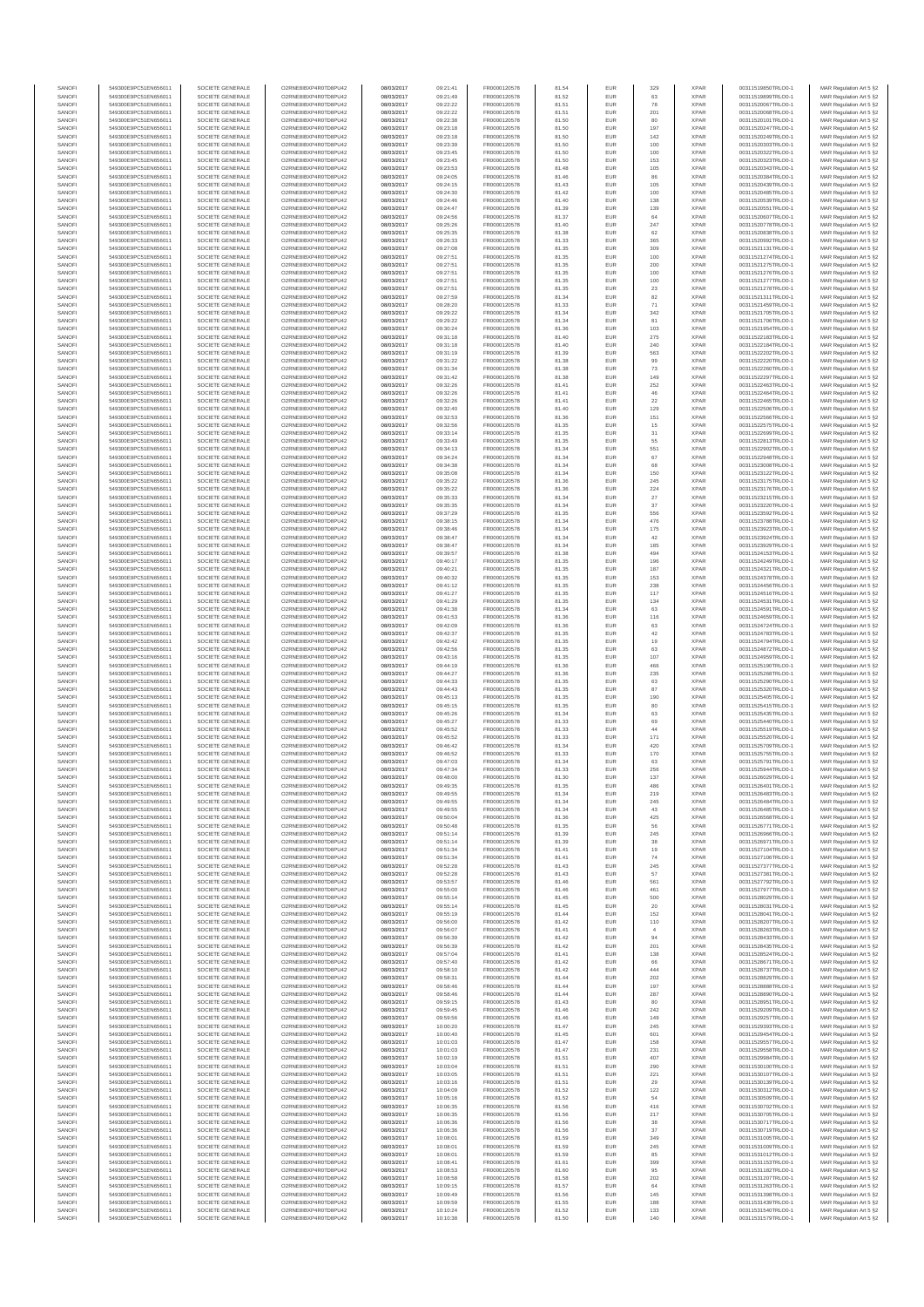| SANOFI<br>SANOFI | 549300E9PC51EN656011<br>549300E9PC51EN656011 | SOCIETE GENERALE<br>SOCIETE GENERALE | O2RNE8IBXP4R0TD8PU42<br>O2RNE8IBXP4R0TD8PU42  | 08/03/2017<br>08/03/2017 | 10:10:55<br>10:11:36 | FR0000120578<br>FR0000120578 | 81.51<br>81.54 | EUR<br>EUR        | 158<br>304        | <b>XPAR</b><br><b>XPAR</b> | 00311531633TRLO0-1<br>00311531776TRLO0-1 | MAR Regulation Art 5 §2<br>MAR Regulation Art 5 §2  |
|------------------|----------------------------------------------|--------------------------------------|-----------------------------------------------|--------------------------|----------------------|------------------------------|----------------|-------------------|-------------------|----------------------------|------------------------------------------|-----------------------------------------------------|
| SANOFI           | 549300E9PC51EN656011                         | SOCIETE GENERALE                     | O2RNE8IBXP4R0TD8PU42                          | 08/03/2017               | 10:12:39             | FR0000120578                 | 81.54          | EUR               | 269               | <b>XPAR</b>                | 00311532035TRLO0-1                       | MAR Regulation Art 5 §2                             |
| SANOFI           | 549300E9PC51EN656011                         | SOCIETE GENERALE                     | O2RNE8IBXP4R0TD8PU42                          | 08/03/2017               | 10:13:35             | FR0000120578                 | 81.56          | EUR               | 173               | <b>XPAR</b>                | 00311532267TRLO0-1                       | MAR Regulation Art 5 §2                             |
| SANOFI<br>SANOFI | 549300E9PC51EN656011<br>549300E9PC51EN656011 | SOCIETE GENERALE<br>SOCIETE GENERALE | O2RNE8IBXP4R0TD8PU42<br>O2RNE8IBXP4R0TD8PU42  | 08/03/2017<br>08/03/2017 | 10:13:35<br>10:15:07 | FR0000120578<br>FR0000120578 | 81.56<br>81.58 | EUR<br>EUR        | 192<br>13         | <b>XPAR</b><br><b>XPAR</b> | 00311532271TRLO0-1<br>00311532609TRLO0-1 | MAR Regulation Art 5 §2<br>MAR Regulation Art 5 §2  |
| SANOFI           | 549300E9PC51EN656011                         | SOCIETE GENERALE                     | O2RNE8IBXP4R0TD8PU42                          | 08/03/2017               | 10:15:25             | FR0000120578                 | 81.58          | EUR               | 656               | <b>XPAR</b>                | 00311532675TRLO0-1                       | MAR Regulation Art 5 §2                             |
| SANOFI<br>SANOFI | 549300E9PC51EN656011<br>549300E9PC51EN656011 | SOCIETE GENERALE<br>SOCIETE GENERALE | O2RNE8IBXP4R0TD8PU42<br>O2RNE8IBXP4R0TD8PU42  | 08/03/2017<br>08/03/2017 | 10:16:00<br>10:16:04 | FR0000120578<br>FR0000120578 | 81.57<br>81.55 | EUR<br>EUR        | 541<br>229        | <b>XPAR</b><br><b>XPAR</b> | 00311532832TRLO0-1<br>00311532850TRLO0-1 | MAR Regulation Art 5 §2<br>MAR Regulation Art 5 §2  |
| SANOFI           | 549300E9PC51EN656011                         | SOCIETE GENERALE                     | O2RNE8IBXP4R0TD8PU42                          | 08/03/2017               | 10:17:11             | FR0000120578                 | 81.54          | EUR               | 330               | <b>XPAR</b>                | 00311533089TRLO0-1                       | MAR Regulation Art 5 §2                             |
| SANOFI           | 549300E9PC51EN656011                         | SOCIETE GENERALE                     | O2RNE8IBXP4R0TD8PU42                          | 08/03/2017               | 10:17:26             | FR0000120578                 | 81.52          | EUR               | 110               | <b>XPAR</b>                | 00311533118TRLO0-1                       | MAR Regulation Art 5 §2                             |
| SANOFI<br>SANOFI | 549300E9PC51EN656011<br>549300E9PC51EN656011 | SOCIETE GENERALE<br>SOCIETE GENERALE | O2RNE8IBXP4R0TD8PU42<br>O2RNE8IBXP4R0TD8PU42  | 08/03/2017<br>08/03/2017 | 10:17:42<br>10:17:52 | FR0000120578<br>FR0000120578 | 81.50<br>81.49 | EUR<br>EUR        | 100<br>138        | <b>XPAR</b><br><b>XPAR</b> | 00311533141TRLO0-1<br>00311533179TRLO0-1 | MAR Regulation Art 5 §2<br>MAR Regulation Art 5 §2  |
| SANOFI           | 549300E9PC51EN656011                         | SOCIETE GENERALE                     | O2RNE8IBXP4R0TD8PU42                          | 08/03/2017               | 10:18:35             | FR0000120578                 | 81.53          | EUR               | 255               | <b>XPAR</b>                | 00311533287TRLO0-1                       | MAR Regulation Art 5 §2                             |
| SANOFI<br>SANOFI | 549300E9PC51EN656011<br>549300E9PC51EN656011 | SOCIETE GENERALE<br>SOCIETE GENERALE | O2RNE8IBXP4R0TD8PU42<br>O2RNE8IBXP4R0TD8PU42  | 08/03/2017<br>08/03/2017 | 10:19:00<br>10:19:36 | FR0000120578<br>FR0000120578 | 81.52<br>81.54 | EUR<br>EUR        | 86<br>295         | <b>XPAR</b><br><b>XPAR</b> | 00311533351TRLO0-1<br>00311533447TRLO0-1 | MAR Regulation Art 5 §2<br>MAR Regulation Art 5 §2  |
| SANOFI           | 549300E9PC51EN656011                         | SOCIETE GENERALE                     | O2RNE8IBXP4R0TD8PU42                          | 08/03/2017               | 10:20:00             | FR0000120578                 | 81.53          | EUR               | 64                | <b>XPAR</b>                | 00311533503TRLO0-1                       | MAR Regulation Art 5 §2                             |
| SANOFI           | 549300E9PC51EN656011                         | SOCIETE GENERALE                     | O2RNE8IBXP4R0TD8PU42                          | 08/03/2017               | 10:20:03             | FR0000120578                 | 81.53          | EUR               | 92                | <b>XPAR</b>                | 00311533511TRLO0-1                       | MAR Regulation Art 5 §2                             |
| SANOFI<br>SANOFI | 549300E9PC51EN656011<br>549300E9PC51EN656011 | SOCIETE GENERALE<br>SOCIETE GENERALE | O2RNE8IBXP4R0TD8PU42<br>O2RNE8IBXP4R0TD8PU42  | 08/03/2017<br>08/03/2017 | 10:20:17<br>10:21:43 | FR0000120578<br>FR0000120578 | 81.50<br>81.50 | EUR<br>EUR        | 64<br>377         | <b>XPAR</b><br><b>XPAR</b> | 00311533568TRLO0-1<br>00311533877TRLO0-1 | MAR Regulation Art 5 §2<br>MAR Regulation Art 5 §2  |
| SANOFI           | 549300E9PC51EN656011                         | SOCIETE GENERALE                     | O2RNE8IBXP4R0TD8PU42                          | 08/03/2017               | 10:21:52             | FR0000120578                 | 81.50          | EUR               | 313               | <b>XPAR</b>                | 00311533899TRLO0-1                       | MAR Regulation Art 5 §2                             |
| SANOFI<br>SANOFI | 549300E9PC51EN656011<br>549300E9PC51EN656011 | SOCIETE GENERALE<br>SOCIETE GENERALE | O2RNE8IBXP4R0TD8PU42<br>O2RNE8IBXP4R0TD8PU42  | 08/03/2017<br>08/03/2017 | 10:22:50<br>10:23:04 | FR0000120578<br>FR0000120578 | 81.50<br>81.49 | EUR<br>EUR        | 315<br>39         | <b>XPAR</b><br><b>XPAR</b> | 00311534104TRLO0-1<br>00311534150TRLO0-1 | MAR Regulation Art 5 §2<br>MAR Regulation Art 5 §2  |
| SANOFI           | 549300E9PC51EN656011                         | SOCIETE GENERALE                     | O2RNE8IBXP4R0TD8PU42                          | 08/03/2017               | 10:23:04             | FR0000120578                 | 81.49          | EUR               | 152               | <b>XPAR</b>                | 00311534151TRLO0-1                       | MAR Regulation Art 5 §2                             |
| SANOFI           | 549300E9PC51EN656011                         | SOCIETE GENERALE                     | O2RNE8IBXP4R0TD8PU42                          | 08/03/2017               | 10:24:03             | FR0000120578                 | 81.50          | EUR               | $27\,$            | <b>XPAR</b>                | 00311534433TRLO0-1<br>00311534501TRLO0-1 | MAR Regulation Art 5 §2                             |
| SANOFI<br>SANOFI | 549300E9PC51EN656011<br>549300E9PC51EN656011 | SOCIETE GENERALE<br>SOCIETE GENERALE | O2RNE8IBXP4R0TD8PU42<br>O2RNESIBXP4R0TD8PLI42 | 08/03/2017<br>08/03/2017 | 10:24:20<br>10:25:00 | FR0000120578<br>FR0000120578 | 81.50<br>81.55 | EUR<br>EUR        | 200<br>628        | <b>XPAR</b><br><b>XPAR</b> | 00311534649TRLO0-1                       | MAR Regulation Art 5 §2<br>MAR Regulation Art 5 §2  |
| SANOFI           | 549300E9PC51EN656011                         | SOCIETE GENERALE                     | O2RNE8IBXP4R0TD8PU42                          | 08/03/2017               | 10:25:05             | FR0000120578                 | 81.53          | EUR               | 82                | <b>XPAR</b>                | 00311534679TRLO0-1                       | MAR Regulation Art 5 §2                             |
| SANOFI<br>SANOFI | 549300E9PC51EN656011<br>549300E9PC51EN656011 | SOCIETE GENERALE<br>SOCIETE GENERALE | O2RNE8IBXP4R0TD8PU42<br>O2RNE8IBXP4R0TD8PU42  | 08/03/2017<br>08/03/2017 | 10:25:20<br>10:26:37 | FR0000120578<br>FR0000120578 | 81.53<br>81.54 | EUR<br>EUR        | 63<br>38          | <b>XPAR</b><br><b>XPAR</b> | 00311534728TRLO0-1<br>00311535052TRLO0-1 | MAR Regulation Art 5 §2<br>MAR Regulation Art 5 \$2 |
| SANOFI           | 549300E9PC51EN656011                         | SOCIETE GENERALE                     | O2RNE8IBXP4R0TD8PU42                          | 08/03/2017               | 10:26:37             | FR0000120578                 | 81.54          | EUR               | 166               | <b>XPAR</b>                | 00311535053TRLO0-1                       | MAR Regulation Art 5 §2                             |
| SANOFI<br>SANOFI | 549300E9PC51EN656011                         | SOCIETE GENERALE                     | O2RNE8IBXP4R0TD8PU42                          | 08/03/2017               | 10:26:37             | FR0000120578                 | 81.54          | EUR               | 137               | <b>XPAR</b>                | 00311535057TRLO0-1                       | MAR Regulation Art 5 §2                             |
| SANOFI           | 549300E9PC51EN656011<br>549300E9PC51EN656011 | SOCIETE GENERALE<br>SOCIETE GENERALE | O2RNE8IBXP4R0TD8PU42<br>O2RNE8IBXP4R0TD8PU42  | 08/03/2017<br>08/03/2017 | 10:27:08<br>10:27:12 | FR0000120578<br>FR0000120578 | 81.54<br>81.53 | EUR<br>EUR        | 270<br>219        | <b>XPAR</b><br><b>XPAR</b> | 00311535175TRLO0-1<br>00311535217TRLO0-1 | MAR Regulation Art 5 §2<br>MAR Regulation Art 5 §2  |
| SANOFI           | 549300E9PC51EN656011                         | SOCIETE GENERALE                     | O2RNE8IBXP4R0TD8PU42                          | 08/03/2017               | 10:27:19             | FR0000120578                 | 81.52          | EUR               | 63                | <b>XPAR</b>                | 00311535248TRLO0-1                       | MAR Regulation Art 5 §2                             |
| SANOFI<br>SANOFI | 549300E9PC51EN656011<br>549300E9PC51EN656011 | SOCIETE GENERALE<br>SOCIETE GENERALE | O2RNE8IBXP4R0TD8PU42<br>O2RNE8IBXP4R0TD8PU42  | 08/03/2017<br>08/03/2017 | 10:27:35<br>10:27:57 | FR0000120578<br>FR0000120578 | 81.50<br>81.50 | EUR<br>EUR        | 63<br>95          | <b>XPAR</b><br><b>XPAR</b> | 00311535348TRLO0-1<br>00311535430TRLO0-1 | MAR Regulation Art 5 §2<br>MAR Regulation Art 5 §2  |
| SANOFI           | 549300E9PC51EN656011                         | SOCIETE GENERALE                     | O2RNE8IBXP4R0TD8PU42                          | 08/03/2017               | 10:29:05             | FR0000120578                 | 81.48          | EUR               | 499               | <b>XPAR</b>                | 00311535589TRLO0-1                       | MAR Regulation Art 5 §2                             |
| SANOFI<br>SANOFI | 549300E9PC51EN656011                         | SOCIETE GENERALE                     | O2RNE8IBXP4R0TD8PU42<br>O2RNE8IBXP4R0TD8PU42  | 08/03/2017               | 10:29:41             | FR0000120578                 | 81.49          | EUR               | 65                | <b>XPAR</b><br><b>XPAR</b> | 00311535789TRLO0-1                       | MAR Regulation Art 5 §2<br>MAR Regulation Art 5 §2  |
| SANOFI           | 549300E9PC51EN656011<br>549300E9PC51EN656011 | SOCIETE GENERALE<br>SOCIETE GENERALE | O2RNE8IBXP4R0TD8PU42                          | 08/03/2017<br>08/03/2017 | 10:29:41<br>10:29:45 | FR0000120578<br>FR0000120578 | 81.49<br>81.49 | EUR<br>EUR        | 145<br>160        | <b>XPAR</b>                | 00311535797TRLO0-1<br>00311535831TRLO0-1 | MAR Regulation Art 5 §2                             |
| SANOFI           | 549300E9PC51EN656011                         | SOCIETE GENERALE                     | O2RNE8IBXP4R0TD8PU42                          | 08/03/2017               | 10:30:06             | FR0000120578                 | 81.48          | EUR               | 80                | <b>XPAR</b>                | 00311535940TRLO0-1                       | MAR Regulation Art 5 §2                             |
| SANOFI<br>SANOFI | 549300E9PC51EN656011<br>549300E9PC51EN656011 | SOCIETE GENERALE<br>SOCIETE GENERALE | O2RNE8IBXP4R0TD8PU42<br>O2RNE8IBXP4R0TD8PU42  | 08/03/2017<br>08/03/2017 | 10:30:22<br>10:31:06 | FR0000120578<br>FR0000120578 | 81.47<br>81.47 | EUR<br>EUR        | 82<br>230         | <b>XPAR</b><br><b>XPAR</b> | 00311535986TRLO0-1<br>00311536142TRLO0-1 | MAR Regulation Art 5 §2<br>MAR Regulation Art 5 §2  |
| SANOFI           | 549300E9PC51EN656011                         | SOCIETE GENERALE                     | O2RNE8IBXP4R0TD8PU42                          | 08/03/2017               | 10:31:06             | FR0000120578                 | 81.47          | EUR               | 17                | <b>XPAR</b>                | 00311536143TRLO0-1                       | MAR Regulation Art 5 §2                             |
| SANOFI           | 549300E9PC51EN656011                         | SOCIETE GENERALE                     | O2RNE8IBXP4R0TD8PU42                          | 08/03/2017               | 10:31:06             | FR0000120578                 | 81.47          | EUR               | 81                | <b>XPAR</b>                | 00311536144TRLO0-1                       | MAR Regulation Art 5 §2                             |
| SANOFI<br>SANOFI | 549300E9PC51EN656011<br>549300E9PC51EN656011 | SOCIETE GENERALE<br>SOCIETE GENERALE | O2RNE8IBXP4R0TD8PU42<br>O2RNE8IBXP4R0TD8PU42  | 08/03/2017<br>08/03/2017 | 10:31:06<br>10:31:27 | FR0000120578<br>FR0000120578 | 81.47<br>81.45 | EUR<br>EUR        | 15<br>63          | <b>XPAR</b><br><b>XPAR</b> | 00311536145TRLO0-1<br>00311536259TRLO0-1 | MAR Regulation Art 5 §2<br>MAR Regulation Art 5 62  |
| SANOFI           | 549300E9PC51EN656011                         | SOCIETE GENERALE                     | O2RNE8IBXP4R0TD8PU42                          | 08/03/2017               | 10:33:17             | FR0000120578                 | 81.48          | EUR               | 528               | <b>XPAR</b>                | 00311536764TRLO0-1                       | MAR Regulation Art 5 §2                             |
| SANOFI<br>SANOFI | 549300E9PC51EN656011<br>549300E9PC51EN656011 | SOCIETE GENERALE<br>SOCIETE GENERALE | O2RNE8IBXP4R0TD8PU42<br>O2RNE8IBXP4R0TD8PU42  | 08/03/2017<br>08/03/2017 | 10:33:33<br>10:33:33 | FR0000120578<br>FR0000120578 | 81.50<br>81.50 | EUR<br>EUR        | 56<br>370         | <b>XPAR</b><br><b>XPAR</b> | 00311536832TRLO0-1<br>00311536833TRLO0-1 | MAR Regulation Art 5 §2<br>MAR Regulation Art 5 §2  |
| SANOFI           | 549300E9PC51EN656011                         | SOCIETE GENERALE                     | O2RNE8IBXP4R0TD8PU42                          | 08/03/2017               | 10:34:23             | FR0000120578                 | 81.50          | EUR               | 132               | <b>XPAR</b>                | 00311536989TRLO0-1                       | MAR Regulation Art 5 §2                             |
| SANOFI           | 549300E9PC51EN656011                         | SOCIETE GENERALE                     | O2RNE8IBXP4R0TD8PU42                          | 08/03/2017               | 10:34:49             | FR0000120578                 | 81.50          | EUR               | 228               | <b>XPAR</b>                | 00311537095TRLO0-1                       | MAR Regulation Art 5 §2                             |
| SANOFI<br>SANOFI | 549300E9PC51EN656011<br>549300E9PC51EN656011 | SOCIETE GENERALE<br>SOCIETE GENERALE | O2RNE8IBXP4R0TD8PU42<br>O2RNE8IBXP4R0TD8PU42  | 08/03/2017<br>08/03/2017 | 10:35:30<br>10:35:41 | FR0000120578<br>FR0000120578 | 81.49<br>81.50 | EUR<br>EUR        | 198<br>289        | <b>XPAR</b><br><b>XPAR</b> | 00311537219TRLO0-1<br>00311537288TRLO0-1 | MAR Regulation Art 5 §2<br>MAR Regulation Art 5 \$2 |
| SANOFI           | 549300E9PC51EN656011                         | SOCIETE GENERALE                     | O2RNE8IBXP4R0TD8PU42                          | 08/03/2017               | 10:36:26             | FR0000120578                 | 81.50          | EUR               | $\overline{2}$    | <b>XPAR</b>                | 00311537473TRLO0-1                       | MAR Regulation Art 5 §2                             |
| SANOFI<br>SANOFI | 549300E9PC51EN656011<br>549300E9PC51EN656011 | SOCIETE GENERALE<br>SOCIETE GENERALE | O2RNE8IBXP4R0TD8PU42<br>O2RNE8IBXP4R0TD8PU42  | 08/03/2017<br>08/03/2017 | 10:36:29<br>10:36:44 | FR0000120578<br>FR0000120578 | 81.50<br>81.49 | EUR<br>EUR        | ${\it 77}$<br>100 | <b>XPAR</b><br><b>XPAR</b> | 00311537482TRLO0-1<br>00311537541TRLO0-1 | MAR Regulation Art 5 §2<br>MAR Regulation Art 5 §2  |
| SANOFI           | 549300E9PC51EN656011                         | SOCIETE GENERALE                     | O2RNE8IBXP4R0TD8PU42                          | 08/03/2017               | 10:37:16             | FR0000120578                 | 81.49          | EUR               | 268               | <b>XPAR</b>                | 00311537688TRLO0-1                       | MAR Regulation Art 5 §2                             |
| SANOFI           | 549300E9PC51EN656011                         | SOCIETE GENERALE                     | O2RNE8IBXP4R0TD8PU42                          | 08/03/2017               | 10:38:03             | FR0000120578                 | 81.48          | EUR               | 81                | <b>XPAR</b>                | 00311537885TRLO0-1                       | MAR Regulation Art 5 §2                             |
| SANOFI<br>SANOFI | 549300E9PC51EN656011<br>549300E9PC51EN656011 | SOCIETE GENERALE<br>SOCIETE GENERALE | O2RNE8IBXP4R0TD8PU42<br>O2RNE8IBXP4R0TD8PU42  | 08/03/2017<br>08/03/2017 | 10:38:27<br>10:39:00 | FR0000120578<br>FR0000120578 | 81.48<br>81.48 | EUR<br>EUR        | 241<br>149        | <b>XPAR</b><br><b>XPAR</b> | 00311538000TRLO0-1<br>00311538129TRLO0-1 | MAR Regulation Art 5 §2<br>MAR Regulation Art 5 §2  |
| SANOFI           | 549300E9PC51EN656011                         | SOCIETE GENERALE                     | O2RNE8IBXP4R0TD8PU42                          | 08/03/2017               | 10:39:59             | FR0000120578                 | 81.47          | EUR               | 338               | <b>XPAR</b>                | 00311538289TRLO0-1                       | MAR Regulation Art 5 §2                             |
| SANOFI<br>SANOFI | 549300E9PC51EN656011<br>549300E9PC51EN656011 | SOCIETE GENERALE<br>SOCIETE GENERALE | O2RNE8IBXP4R0TD8PU42<br>O2RNE8IBXP4R0TD8PU42  | 08/03/2017<br>08/03/2017 | 10:40:08<br>10:40:27 | FR0000120578<br>FR0000120578 | 81.46<br>81.46 | EUR<br>EUR        | 253<br>181        | <b>XPAR</b><br><b>XPAR</b> | 00311538324TRLO0-1<br>00311538385TRLO0-1 | MAR Regulation Art 5 §2<br>MAR Regulation Art 5 §2  |
| SANOFI           | 549300E9PC51EN656011                         | SOCIETE GENERALE                     | O2RNE8IBXP4R0TD8PU42                          | 08/03/2017               | 10:41:16             | FR0000120578                 | 81.43          | EUR               | 340               | <b>XPAR</b>                | 00311538666TRLO0-1                       | MAR Regulation Art 5 §2                             |
| SANOFI           | 549300E9PC51EN656011                         | SOCIETE GENERALE                     | O2RNE8IBXP4R0TD8PU42                          | 08/03/2017               | 10:41:41             | FR0000120578                 | 81.41          | EUR               | 61                | <b>XPAR</b>                | 00311538741TRLO0-1                       | MAR Regulation Art 5 §2                             |
| SANOFI<br>SANOFI | 549300E9PC51EN656011<br>549300E9PC51EN656011 | SOCIETE GENERALE<br>SOCIETE GENERALE | O2RNE8IBXP4R0TD8PU42<br>O2RNE8IBXP4R0TD8PU42  | 08/03/2017<br>08/03/2017 | 10:42:00<br>10:42:33 | FR0000120578<br>FR0000120578 | 81.40<br>81.39 | EUR<br>EUR        | 63<br>167         | <b>XPAR</b><br><b>XPAR</b> | 00311538799TRLO0-1<br>00311538965TRLO0-1 | MAR Regulation Art 5 §2<br>MAR Regulation Art 5 §2  |
| SANOFI           | 549300E9PC51EN656011                         | SOCIETE GENERALE                     | O2RNE8IBXP4R0TD8PU42                          | 08/03/2017               | 10:42:58             | FR0000120578                 | 81.37          | EUR               | 242               | <b>XPAR</b>                | 00311539066TRLO0-1                       | MAR Regulation Art 5 §2                             |
| SANOFI<br>SANOFI | 549300E9PC51EN656011<br>549300E9PC51EN656011 | SOCIETE GENERALE<br>SOCIETE GENERALE | O2RNE8IBXP4R0TD8PU42<br>O2RNE8IBXP4R0TD8PU42  | 08/03/2017<br>08/03/2017 | 10:44:57<br>10:44:57 | FR0000120578<br>FR0000120578 | 81.42<br>81.42 | EUR<br>EUR        | 192<br>395        | <b>XPAR</b><br><b>XPAR</b> | 00311539590TRLO0-1<br>00311539591TRLO0-1 | MAR Regulation Art 5 §2<br>MAR Regulation Art 5 §2  |
| SANOFI           | 549300E9PC51EN656011                         | SOCIETE GENERALE                     | O2RNE8IBXP4R0TD8PU42                          | 08/03/2017               | 10:45:06             | FR0000120578                 | 81.42          | EUR               | 423               | <b>XPAR</b>                | 00311539620TRLO0-1                       | MAR Regulation Art 5 \$2                            |
| SANOFI           | 549300E9PC51EN656011                         | SOCIETE GENERALE                     | O2RNE8IBXP4R0TD8PU42                          | 08/03/2017               | 10:45:44             | FR0000120578                 | 81.43          | EUR               | 231               | <b>XPAR</b>                | 00311539768TRLO0-1                       | MAR Regulation Art 5 §2                             |
| SANOFI<br>SANOFI | 549300E9PC51EN656011<br>549300E9PC51EN656011 | SOCIETE GENERALE<br>SOCIETE GENERALE | O2RNE8IBXP4R0TD8PU42<br>O2RNE8IBXP4R0TD8PU42  | 08/03/2017<br>08/03/2017 | 10:46:03<br>10:46:15 | FR0000120578<br>FR0000120578 | 81.42<br>81.39 | EUR<br>EUR        | 178<br>134        | <b>XPAR</b><br><b>XPAR</b> | 00311539837TRLO0-1<br>00311539872TRLO0-1 | MAR Regulation Art 5 §2<br>MAR Regulation Art 5 §2  |
| SANOFI           | 549300E9PC51EN656011                         | SOCIETE GENERALE                     | O2RNESIBXP4R0TD8PLI42                         | 08/03/2017               | 10:46:23             | FR0000120578                 | 81.39          | EUR               | 108               | <b>XPAR</b>                | 00311539906TRLO0-1                       | MAR Regulation Art 5 §2                             |
| SANOFI           | 549300E9PC51EN656011                         | SOCIETE GENERALE                     | O2RNE8IBXP4R0TD8PU42                          | 08/03/2017               | 10:47:18             | FR0000120578<br>FR0000120578 | 81.37          | EUR               | 35                | <b>XPAR</b>                | 00311540116TRLO0-1                       | MAR Regulation Art 5 §2                             |
| SANOFI<br>SANOFI | 549300E9PC51EN656011<br>549300E9PC51EN656011 | SOCIETE GENERALE<br>SOCIETE GENERALE | O2RNE8IBXP4R0TD8PU42<br>O2RNE8IBXP4R0TD8PU42  | 08/03/2017<br>08/03/2017 | 10:47:18<br>10:47:21 | FR0000120578                 | 81.37<br>81.36 | EUR<br>EUR        | 98<br>272         | <b>XPAR</b><br><b>XPAR</b> | 00311540117TRLO0-1<br>00311540134TRLO0-1 | MAR Regulation Art 5 §2<br>MAR Regulation Art 5 §2  |
| SANOFI           | 549300E9PC51EN656011                         | SOCIETE GENERALE                     | O2RNE8IBXP4R0TD8PU42                          | 08/03/2017               | 10:47:47             | FR0000120578                 | 81.32          | EUR               | 63                | <b>XPAR</b>                | 00311540357TRLO0-1                       | MAR Regulation Art 5 §2                             |
| SANOFI<br>SANOFI | 549300E9PC51EN656011<br>549300E9PC51EN656011 | SOCIETE GENERALE<br>SOCIETE GENERALE | O2RNE8IBXP4R0TD8PU42<br>O2RNE8IBXP4R0TD8PU42  | 08/03/2017<br>08/03/2017 | 10:48:34<br>10:48:35 | FR0000120578<br>FR0000120578 | 81.32<br>81.32 | EUR<br>EUR        | 315<br>131        | <b>XPAR</b><br><b>XPAR</b> | 00311540602TRLO0-1<br>00311540612TRLO0-1 | MAR Regulation Art 5 §2<br>MAR Regulation Art 5 §2  |
| SANOFI           | 549300E9PC51EN656011                         | SOCIETE GENERALE                     | O2RNESIBXP4R0TD8PLI42                         | 08/03/2017               | 10:48:48             | FR0000120578                 | 81.29          | EUR               | 63                | <b>XPAR</b>                | 00311540693TRLO0-1                       | MAR Regulation Art 5 §2                             |
| SANOFI<br>SANOFI | 549300E9PC51EN656011                         | SOCIETE GENERALE                     | O2RNESIBXP4R0TD8PLI42<br>O2RNE8IBXP4R0TD8PU42 | 08/03/2017<br>08/03/2017 | 10:48:48             | FR0000120578<br>FR0000120578 | 81.28          | EUR<br><b>EUR</b> | 432<br>175        | <b>XPAR</b><br><b>XPAR</b> | 00311540717TRLO0-1<br>00311540719TRLO0-1 | MAR Regulation Art 5 §2                             |
| SANOFI           | 549300E9PC51EN656011<br>549300E9PC51EN656011 | SOCIETE GENERALE<br>SOCIETE GENERALE | O2RNE8IBXP4R0TD8PU42                          | 08/03/2017               | 10:48:48<br>10:48:48 | FR0000120578                 | 81.28<br>81.28 | <b>EUR</b>        | 325               | <b>XPAR</b>                | 00311540721TRLO0-1                       | MAR Regulation Art 5 §2<br>MAR Regulation Art 5 §2  |
| SANOF            | 549300E9PC51EN656011                         | SOCIETE GENERALE                     | O2RNE8IBXP4R0TD8PU42                          | 08/03/2017               | 10:48:48             | FR0000120578                 | 81.28          |                   |                   | <b>XPAR</b>                | 00311540723TRLO0-1                       | MAR Regulation Art 5 §2                             |
| SANOFI<br>SANOFI | 549300E9PC51EN656011<br>549300E9PC51EN656011 | SOCIETE GENERALE<br>SOCIETE GENERALE | O2RNE8IBXP4R0TD8PU42<br>O2RNE8IBXP4R0TD8PU42  | 08/03/2017<br>08/03/2017 | 10:48:48<br>10:48:48 | FR0000120578<br>FR0000120578 | 81.28<br>81.28 | EUR<br>EUR        | 50<br>202         | <b>XPAR</b><br><b>XPAR</b> | 00311540724TRLO0-1<br>00311540725TRLO0-1 | MAR Regulation Art 5 §2<br>MAR Regulation Art 5 §2  |
| SANOFI           | 549300E9PC51EN656011                         | SOCIETE GENERALE                     | O2RNE8IBXP4R0TD8PLI42                         | 08/03/2017               | 10:48:49             | FR0000120578                 | 81.28          | EUR               | 175               | <b>XPAR</b>                | 00311540789TRLO0-1                       | MAR Regulation Art 5 \$2                            |
| SANOFI<br>SANOFI | 549300E9PC51EN656011<br>549300E9PC51EN656011 | SOCIETE GENERALE<br>SOCIETE GENERALE | O2RNE8IBXP4R0TD8PU42<br>O2RNE8IBXP4R0TD8PU42  | 08/03/2017<br>08/03/2017 | 10:48:49<br>10:48:49 | FR0000120578<br>FR0000120578 | 81.28<br>81.28 | EUR<br>EUR        | 112<br>175        | <b>XPAR</b><br><b>XPAR</b> | 00311540791TRLO0-1<br>00311540792TRLO0-1 | MAR Regulation Art 5 §2<br>MAR Regulation Art 5 §2  |
| SANOFI           | 549300E9PC51EN656011                         | SOCIETE GENERALE                     | O2RNE8IBXP4R0TD8PU42                          | 08/03/2017               | 10:48:49             | FR0000120578                 | 81.28          | EUR               | 112               | <b>XPAR</b>                | 00311540793TRLO0-1                       | MAR Regulation Art 5 §2                             |
| SANOFI           | 549300E9PC51EN656011                         | SOCIETE GENERALE                     | O2RNE8IBXP4R0TD8PU42                          | 08/03/2017               | 10:48:49             | FR0000120578                 | 81.28          | EUR               | 112               | <b>XPAR</b>                | 00311540794TRLO0-1                       | MAR Regulation Art 5 §2                             |
| SANOFI<br>SANOFI | 549300E9PC51EN656011<br>549300E9PC51EN656011 | SOCIETE GENERALE<br>SOCIETE GENERALE | O2RNE8IBXP4R0TD8PU42<br>O2RNE8IBXP4R0TD8PU42  | 08/03/2017<br>08/03/2017 | 10:48:49<br>10:48:49 | FR0000120578<br>FR0000120578 | 81.28<br>81.28 | EUR<br>EUR        | 112<br>271        | <b>XPAR</b><br><b>XPAR</b> | 00311540795TRLO0-1<br>00311540796TRLO0-1 | MAR Regulation Art 5 §2<br>MAR Regulation Art 5 §2  |
| SANOFI           | 549300E9PC51EN656011                         | SOCIETE GENERALE                     | O2RNE8IBXP4R0TD8PU42                          | 08/03/2017               | 10:48:49             | FR0000120578                 | 81.28          | EUR               | 607               | <b>XPAR</b>                | 00311540797TRLO0-1                       | MAR Regulation Art 5 §2                             |
| SANOFI<br>SANOFI | 549300E9PC51EN656011<br>549300E9PC51EN656011 | SOCIETE GENERALE<br>SOCIETE GENERALE | O2RNE8IBXP4R0TD8PU42<br>O2RNE8IBXP4R0TD8PU42  | 08/03/2017<br>08/03/2017 | 10:48:49<br>10:48:51 | FR0000120578<br>FR0000120578 | 81.28<br>81.28 | EUR<br>EUR        | 1 1 4 9<br>607    | <b>XPAR</b><br><b>XPAR</b> | 00311540798TRLO0-1<br>00311540832TRLO0-1 | MAR Regulation Art 5 §2<br>MAR Regulation Art 5 §2  |
| SANOFI           | 549300E9PC51EN656011                         | SOCIETE GENERALE                     | O2RNE8IBXP4R0TD8PU42                          | 08/03/2017               | 10:48:52             | FR0000120578                 | 81.28          | EUR               | 316               | <b>XPAR</b>                | 00311540846TRLO0-1                       | MAR Regulation Art 5 §2                             |
| SANOFI<br>SANOFI | 549300E9PC51EN656011<br>549300E9PC51EN656011 | SOCIETE GENERALE<br>SOCIETE GENERALE | O2RNE8IBXP4R0TD8PU42<br>O2RNE8IBXP4R0TD8PU42  | 08/03/2017<br>08/03/2017 | 10:49:03<br>10:49:16 | FR0000120578<br>FR0000120578 | 81.29<br>81.28 | EUR<br>EUR        | 126<br>62         | <b>XPAR</b><br><b>XPAR</b> | 00311540909TRLO0-1<br>00311541016TRLO0-1 | MAR Regulation Art 5 §2                             |
| SANOFI           | 549300E9PC51EN656011                         | SOCIETE GENERALE                     | O2RNE8IBXP4R0TD8PU42                          | 08/03/2017               | 10:50:41             | FR0000120578                 | 81.30          | EUR               | 397               | <b>XPAR</b>                | 00311541322TRLO0-1                       | MAR Regulation Art 5 §2<br>MAR Regulation Art 5 §2  |
| SANOFI           | 549300E9PC51EN656011                         | SOCIETE GENERALE                     | O2RNE8IBXP4R0TD8PU42                          | 08/03/2017               | 10:50:41             | FR0000120578<br>FR0000120578 | 81.30          | EUR               | 69                | <b>XPAR</b>                | 00311541324TRLO0-1                       | MAR Regulation Art 5 §2                             |
| SANOFI<br>SANOFI | 549300E9PC51EN656011<br>549300E9PC51EN656011 | SOCIETE GENERALE<br>SOCIETE GENERALE | O2RNE8IBXP4R0TD8PU42<br>O2RNE8IBXP4R0TD8PU42  | 08/03/2017<br>08/03/2017 | 10:51:19<br>10:51:31 | FR0000120578                 | 81.27<br>81.25 | EUR<br>EUR        | 586<br>261        | <b>XPAR</b><br><b>XPAR</b> | 00311541488TRLO0-1<br>00311541518TRLO0-1 | MAR Regulation Art 5 §2<br>MAR Regulation Art 5 §2  |
| SANOFI           | 549300E9PC51EN656011                         | SOCIETE GENERALE                     | O2RNE8IBXP4R0TD8PU42                          | 08/03/2017               | 10:52:08             | FR0000120578                 | 81.29          | EUR               | 366               | <b>XPAR</b>                | 00311541702TRLO0-1                       | MAR Regulation Art 5 §2                             |
| SANOFI<br>SANOFI | 549300E9PC51EN656011<br>549300E9PC51EN656011 | SOCIETE GENERALE<br>SOCIETE GENERALE | O2RNE8IBXP4R0TD8PU42<br>O2RNE8IBXP4R0TD8PU42  | 08/03/2017<br>08/03/2017 | 10:52:28<br>10:52:36 | FR0000120578<br>FR0000120578 | 81.28<br>81.27 | EUR<br>EUR        | 127<br>145        | <b>XPAR</b><br><b>XPAR</b> | 00311541781TRLO0-1<br>00311541822TRLO0-1 | MAR Regulation Art 5 §2<br>MAR Regulation Art 5 §2  |
| SANOFI           | 549300E9PC51EN656011                         | SOCIETE GENERALE                     | O2RNE8IBXP4R0TD8PU42                          | 08/03/2017               | 10:53:14             | FR0000120578                 | 81.27          | EUR               | 323               | <b>XPAR</b>                | 00311541951TRLO0-1                       | MAR Regulation Art 5 §2                             |
| SANOFI           | 549300E9PC51EN656011                         | SOCIETE GENERALE                     | O2RNE8IBXP4R0TD8PU42                          | 08/03/2017               | 10:53:32             | FR0000120578                 | 81.26          | EUR               | 165               | <b>XPAR</b>                | 00311542024TRLO0-1                       | MAR Regulation Art 5 §2                             |
| SANOFI<br>SANOFI | 549300E9PC51EN656011<br>549300E9PC51EN656011 | SOCIETE GENERALE<br>SOCIETE GENERALE | O2RNE8IBXP4R0TD8PU42<br>O2RNE8IBXP4R0TD8PU42  | 08/03/2017<br>08/03/2017 | 10:54:01<br>10:55:12 | FR0000120578<br>FR0000120578 | 81.25<br>81.28 | EUR<br>EUR        | 316<br>556        | <b>XPAR</b><br><b>XPAR</b> | 00311542135TRLO0-1<br>00311542567TRLO0-1 | MAR Regulation Art 5 §2<br>MAR Regulation Art 5 §2  |
| SANOFI           | 549300E9PC51EN656011                         | SOCIETE GENERALE                     | O2RNE8IBXP4R0TD8PU42                          | 08/03/2017               | 10:55:43             | FR0000120578                 | 81.27          | EUR               | 607               | <b>XPAR</b>                | 00311542654TRLO0-1                       | MAR Regulation Art 5 §2                             |
| SANOFI<br>SANOFI | 549300E9PC51EN656011<br>549300E9PC51EN656011 | SOCIETE GENERALE<br>SOCIETE GENERALE | O2RNE8IBXP4R0TD8PU42<br>O2RNE8IBXP4R0TD8PU42  | 08/03/2017<br>08/03/2017 | 10:56:35<br>10:56:43 | FR0000120578<br>FR0000120578 | 81.29<br>81.29 | <b>EUR</b><br>EUR | 570<br>269        | <b>XPAR</b><br><b>XPAR</b> | 00311542846TRLO0-1<br>00311542878TRLO0-1 | MAR Regulation Art 5 §2<br>MAR Regulation Art 5 §2  |
| SANOFI           | 549300E9PC51EN656011                         | SOCIETE GENERALE                     | O2RNE8IBXP4R0TD8PU42                          | 08/03/2017               | 10:57:02             | FR0000120578                 | 81.27          | EUR               | 64                | <b>XPAR</b>                | 00311542919TRLO0-1                       | MAR Regulation Art 5 §2                             |
| SANOFI           | 549300E9PC51EN656011                         | SOCIETE GENERALE                     | O2RNE8IBXP4R0TD8PU42                          | 08/03/2017               | 10:57:11             | FR0000120578                 | 81.26          | EUR               | 189               | <b>XPAR</b>                | 00311542938TRLO0-1                       | MAR Regulation Art 5 §2                             |
| SANOFI<br>SANOFI | 549300E9PC51EN656011<br>549300E9PC51EN656011 | SOCIETE GENERALE<br>SOCIETE GENERALE | O2RNE8IBXP4R0TD8PU42<br>O2RNE8IBXP4R0TD8PU42  | 08/03/2017<br>08/03/2017 | 10:57:11<br>10:57:30 | FR0000120578<br>FR0000120578 | 81.26<br>81.26 | EUR<br><b>EUR</b> | 13<br>270         | <b>XPAR</b><br><b>XPAR</b> | 00311542939TRLO0-1<br>00311543029TRLO0-1 | MAR Regulation Art 5 §2<br>MAR Regulation Art 5 §2  |
| SANOFI           | 549300E9PC51EN656011                         | SOCIETE GENERALE                     | O2RNE8IBXP4R0TD8PU42                          | 08/03/2017               | 10:58:16             | FR0000120578                 | 81.28          | EUR               | 89                | <b>XPAR</b>                | 00311543186TRLO0-1                       | MAR Regulation Art 5 §2                             |
| SANOFI<br>SANOFI | 549300E9PC51EN656011<br>549300E9PC51EN656011 | SOCIETE GENERALE<br>SOCIETE GENERALE | O2RNE8IBXP4R0TD8PU42<br>O2RNE8IBXP4R0TD8PU42  | 08/03/2017<br>08/03/2017 | 10:59:15<br>10:59:15 | FR0000120578<br>FR0000120578 | 81.31<br>81.31 | EUR<br>EUR        | 28<br>648         | <b>XPAR</b><br><b>XPAR</b> | 00311543461TRLO0-1<br>00311543462TRLO0-1 | MAR Regulation Art 5 §2<br>MAR Regulation Art 5 §2  |
| SANOFI           | 549300E9PC51EN656011                         | SOCIETE GENERALE                     | O2RNE8IBXP4R0TD8PU42                          | 08/03/2017               | 11:00:00             | FR0000120578                 | 81.31          | EUR               | 710               | <b>XPAR</b>                | 00311543610TRLO0-1                       | MAR Regulation Art 5 §2                             |
| SANOFI           | 549300E9PC51EN656011                         | SOCIETE GENERALE                     | O2RNE8IBXP4R0TD8PU42                          | 08/03/2017               | 11:00:08             | FR0000120578                 | 81.29          | EUR               | 364               | <b>XPAR</b>                | 00311543663TRLO0-1                       | MAR Regulation Art 5 §2                             |
| SANOFI<br>SANOFI | 549300E9PC51EN656011<br>549300E9PC51EN656011 | SOCIETE GENERALE<br>SOCIETE GENERALE | O2RNE8IBXP4R0TD8PU42<br>O2RNE8IBXP4R0TD8PU42  | 08/03/2017<br>08/03/2017 | 11:00:24<br>11:00:54 | FR0000120578<br>FR0000120578 | 81.30<br>81.30 | EUR<br>EUR        | 108<br>69         | <b>XPAR</b><br><b>XPAR</b> | 00311543952TRLO0-1<br>00311544054TRLO0-1 | MAR Regulation Art 5 §2<br>MAR Regulation Art 5 §2  |
| SANOFI           | 549300E9PC51EN656011                         | SOCIETE GENERALE                     | O2RNE8IBXP4R0TD8PU42                          | 08/03/2017               | 11:01:26             | FR0000120578                 | 81.32          | EUR               | 441               | <b>XPAR</b>                | 00311544127TRLO0-1                       | MAR Regulation Art 5 §2                             |
| SANOFI<br>SANOFI | 549300E9PC51EN656011<br>549300E9PC51EN656011 | SOCIETE GENERALE<br>SOCIETE GENERALE | O2RNE8IBXP4R0TD8PU42<br>O2RNE8IBXP4R0TD8PU42  | 08/03/2017<br>08/03/2017 | 11:02:23<br>11:02:23 | FR0000120578<br>FR0000120578 | 81.33<br>81.33 | <b>EUR</b><br>EUR | 266<br>126        | <b>XPAR</b><br><b>XPAR</b> | 00311544289TRLO0-1<br>00311544290TRLO0-1 | MAR Regulation Art 5 §2<br>MAR Regulation Art 5 §2  |
| SANOFI           | 549300E9PC51EN656011                         | SOCIETE GENERALE                     | O2RNE8IBXP4R0TD8PU42                          | 08/03/2017               | 11:03:22             | FR0000120578                 | 81.35          | EUR               | 343               | <b>XPAR</b>                | 00311544499TRLO0-1                       | MAR Regulation Art 5 §2                             |
| SANOFI<br>SANOFI | 549300E9PC51EN656011<br>549300E9PC51EN656011 | SOCIETE GENERALE<br>SOCIETE GENERALE | O2RNE8IBXP4R0TD8PU42<br>O2RNE8IBXP4R0TD8PU42  | 08/03/2017<br>08/03/2017 | 11:04:43<br>11:05:12 | FR0000120578<br>FR0000120578 | 81.36<br>81.33 | EUR<br>EUR        | 58<br>259         | <b>XPAR</b><br><b>XPAR</b> | 00311544764TRLO0-1                       | MAR Regulation Art 5 §2<br>MAR Regulation Art 5 §2  |
| SANOFI           | 549300E9PC51EN656011                         | SOCIETE GENERALE                     | O2RNE8IBXP4R0TD8PU42                          | 08/03/2017               | 11:05:35             | FR0000120578                 | 81.35          | EUR               | 166               | <b>XPAR</b>                | 00311544875TRLO0-1<br>00311544963TRLO0-1 | MAR Regulation Art 5 §2                             |
| SANOFI           | 549300E9PC51EN656011                         | SOCIETE GENERALE                     | O2RNE8IBXP4R0TD8PU42                          | 08/03/2017               | 11:05:35             | FR0000120578                 | 81.35          | EUR               | 109               | <b>XPAR</b>                | 00311544967TRLO0-1                       | MAR Regulation Art 5 §2                             |
| SANOFI<br>SANOFI | 549300E9PC51EN656011<br>549300E9PC51EN656011 | SOCIETE GENERALE<br>SOCIETE GENERALE | O2RNE8IBXP4R0TD8PU42<br>O2RNE8IBXP4R0TD8PU42  | 08/03/2017<br>08/03/2017 | 11:05:53<br>11:06:11 | FR0000120578<br>FR0000120578 | 81.35<br>81.37 | EUR<br>EUR        | 167<br>96         | <b>XPAR</b><br><b>XPAR</b> | 00311545058TRLO0-1<br>00311545123TRLO0-1 | MAR Regulation Art 5 §2<br>MAR Regulation Art 5 §2  |
| SANOFI           | 549300E9PC51EN656011                         | SOCIETE GENERALE                     | O2RNE8IBXP4R0TD8PU42                          | 08/03/2017               | 11:06:14             | FR0000120578                 | 81.37          | EUR               | 38                | <b>XPAR</b>                | 00311545172TRLO0-1                       | MAR Regulation Art 5 §2                             |
| SANOFI<br>SANOFI | 549300E9PC51EN656011<br>549300E9PC51EN656011 | SOCIETE GENERALE<br>SOCIETE GENERALE | O2RNE8IBXP4R0TD8PU42<br>O2RNE8IBXP4R0TD8PU42  | 08/03/2017<br>08/03/2017 | 11:06:39<br>11:06:56 | FR0000120578<br>FR0000120578 | 81.36<br>81.33 | EUR<br>EUR        | 184<br>64         | <b>XPAR</b><br><b>XPAR</b> | 00311545283TRLO0-1<br>00311545330TRLO0-1 | MAR Regulation Art 5 §2                             |
| SANOFI           | 549300E9PC51EN656011                         | SOCIETE GENERALE                     | O2RNE8IBXP4R0TD8PU42                          | 08/03/2017               | 11:07:20             | FR0000120578                 | 81.33          | EUR               | 201               | <b>XPAR</b>                | 00311545423TRLO0-1                       | MAR Regulation Art 5 §2<br>MAR Regulation Art 5 §2  |
|                  |                                              |                                      |                                               |                          |                      |                              |                |                   |                   |                            |                                          |                                                     |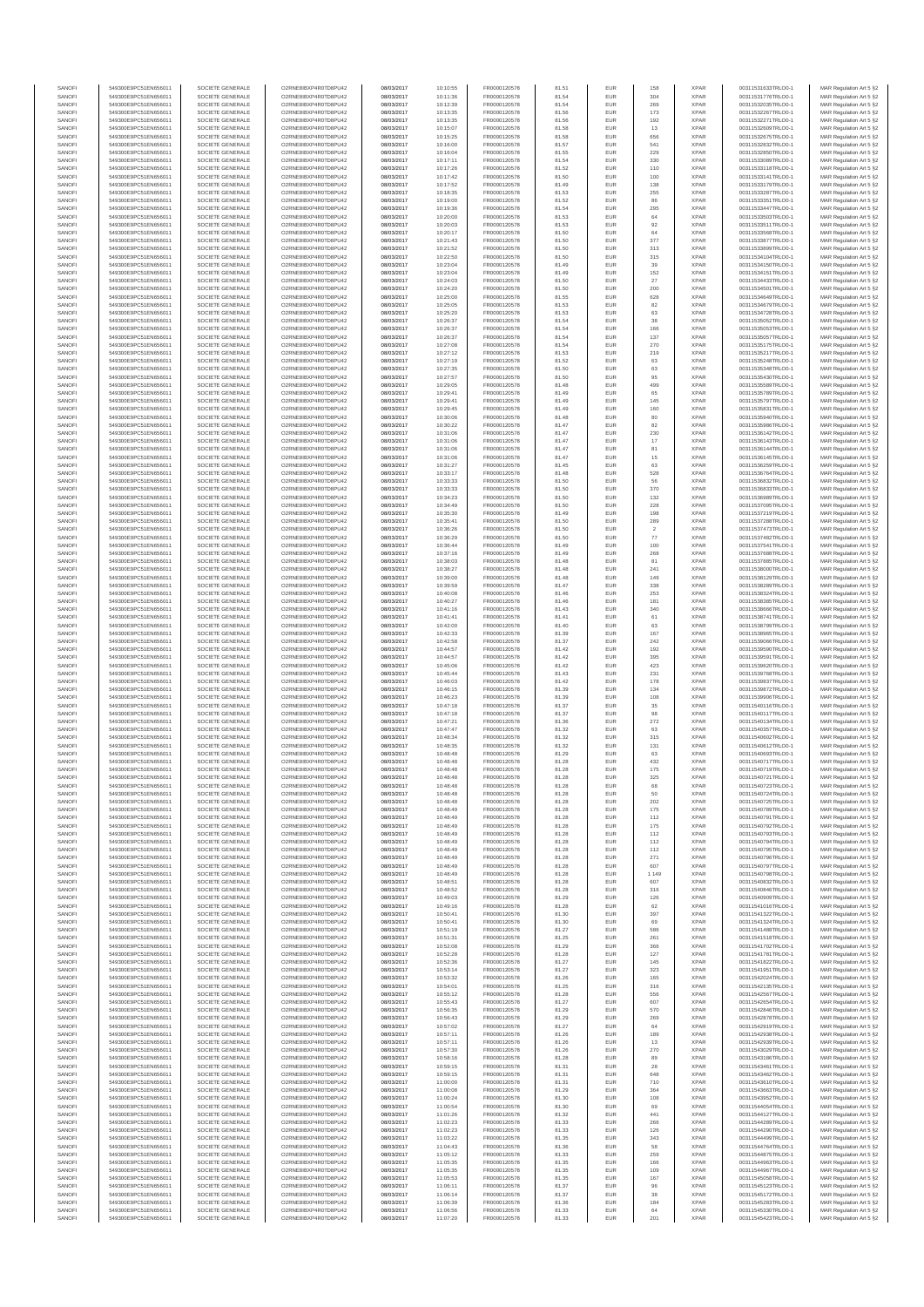| SANOFI<br>SANOFI | 549300E9PC51EN656011<br>549300E9PC51EN656011 | SOCIETE GENERALE<br>SOCIETE GENERALE | O2RNE8IBXP4R0TD8PU42<br>O2RNE8IBXP4R0TD8PU42  | 08/03/2017<br>08/03/2017 | 11:07:43<br>11:07:56 | FR0000120578<br>FR0000120578 | 81.33<br>81.31 | EUR<br>EUR        | 81<br>119      | <b>XPAR</b><br><b>XPAR</b> | 00311545466TRLO0-1<br>00311545494TRLO0-1 | MAR Regulation Art 5 §2                            |
|------------------|----------------------------------------------|--------------------------------------|-----------------------------------------------|--------------------------|----------------------|------------------------------|----------------|-------------------|----------------|----------------------------|------------------------------------------|----------------------------------------------------|
| SANOFI           | 549300E9PC51EN656011                         | SOCIETE GENERALE                     | O2RNE8IBXP4R0TD8PU42                          | 08/03/2017               | 11:08:01             | FR0000120578                 | 81.32          | <b>EUR</b>        | 78             | <b>XPAR</b>                | 00311545517TRLO0-1                       | MAR Regulation Art 5 §2<br>MAR Regulation Art 5 §2 |
| SANOFI           | 549300E9PC51EN656011                         | SOCIETE GENERALE                     | O2RNE8IBXP4R0TD8PU42                          | 08/03/2017               | 11:08:14             | FR0000120578                 | 81.30          | EUR               | 64             | <b>XPAR</b>                | 00311545569TRLO0-1                       | MAR Regulation Art 5 §2                            |
| SANOFI<br>SANOFI | 549300E9PC51EN656011<br>549300E9PC51EN656011 | SOCIETE GENERALE<br>SOCIETE GENERALE | O2RNE8IBXP4R0TD8PU42<br>O2RNE8IBXP4R0TD8PU42  | 08/03/2017<br>08/03/2017 | 11:09:13<br>11:09:13 | FR0000120578<br>FR0000120578 | 81.29<br>81.29 | <b>EUR</b><br>EUR | 64<br>$252\,$  | <b>XPAR</b><br><b>XPAR</b> | 00311545783TRLO0-1<br>00311545784TRLO0-1 | MAR Regulation Art 5 §2<br>MAR Regulation Art 5 §2 |
| SANOFI           | 549300E9PC51EN656011                         | SOCIETE GENERALE                     | O2RNE8IBXP4R0TD8PU42                          | 08/03/2017               | 11:10:10             | FR0000120578                 | 81.30          | EUR               | 233            | <b>XPAR</b>                | 00311545973TRLO0-1                       | MAR Regulation Art 5 §2                            |
| SANOFI           | 549300E9PC51EN656011                         | SOCIETE GENERALE                     | O2RNE8IBXP4R0TD8PU42                          | 08/03/2017               | 11:10:41             | FR0000120578                 | 81.30          | EUR               | 235            | <b>XPAR</b>                | 00311546032TRLO0-1                       | MAR Regulation Art 5 §2                            |
| SANOFI<br>SANOFI | 549300E9PC51EN656011<br>549300E9PC51EN656011 | SOCIETE GENERALE<br>SOCIETE GENERALE | O2RNE8IBXP4R0TD8PU42<br>O2RNE8IBXP4R0TD8PU42  | 08/03/2017<br>08/03/2017 | 11:11:13<br>11:11:25 | FR0000120578<br>FR0000120578 | 81.30<br>81.30 | EUR<br>EUR        | 186<br>196     | <b>XPAR</b><br><b>XPAR</b> | 00311546165TRLO0-1<br>00311546211TRLO0-1 | MAR Regulation Art 5 §2<br>MAR Regulation Art 5 §2 |
| SANOFI           | 549300E9PC51EN656011                         | SOCIETE GENERALE                     | O2RNE8IBXP4R0TD8PU42                          | 08/03/2017               | 11:11:36             | FR0000120578                 | 81.29          | EUR               | 84             | <b>XPAR</b>                | 00311546246TRLO0-1                       | MAR Regulation Art 5 §2                            |
| SANOFI<br>SANOFI | 549300E9PC51EN656011<br>549300E9PC51EN656011 | SOCIETE GENERALE<br>SOCIETE GENERALE | O2RNE8IBXP4R0TD8PU42<br>O2RNE8IBXP4R0TD8PU42  | 08/03/2017<br>08/03/2017 | 11:11:50<br>11:11:52 | FR0000120578<br>FR0000120578 | 81.29<br>81.29 | EUR<br>EUR        | 63<br>75       | <b>XPAR</b><br><b>XPAR</b> | 00311546304TRLO0-1<br>00311546318TRLO0-1 | MAR Regulation Art 5 §2<br>MAR Regulation Art 5 §2 |
| SANOFI           | 549300E9PC51EN656011                         | SOCIETE GENERALE                     | O2RNE8IBXP4R0TD8PU42                          | 08/03/2017               | 11:12:14             | FR0000120578                 | 81.27          | EUR               | 78             | <b>XPAR</b>                | 00311546440TRLO0-1                       | MAR Regulation Art 5 §2                            |
| SANOFI<br>SANOFI | 549300E9PC51EN656011<br>549300E9PC51EN656011 | SOCIETE GENERALE<br>SOCIETE GENERALE | O2RNE8IBXP4R0TD8PU42<br>O2RNE8IBXP4R0TD8PU42  | 08/03/2017<br>08/03/2017 | 11:12:41<br>11:13:05 | FR0000120578<br>FR0000120578 | 81.26<br>81.26 | EUR<br>EUR        | 129<br>97      | <b>XPAR</b><br><b>XPAR</b> | 00311546664TRLO0-1<br>00311546783TRLO0-1 | MAR Regulation Art 5 §2<br>MAR Regulation Art 5 §2 |
| SANOFI           | 549300E9PC51EN656011                         | SOCIETE GENERALE                     | O2RNE8IBXP4R0TD8PU42                          | 08/03/2017               | 11:13:59             | FR0000120578                 | 81.25          | EUR               | 19             | <b>XPAR</b>                | 00311546948TRLO0-1                       | MAR Regulation Art 5 §2                            |
| SANOFI<br>SANOFI | 549300E9PC51EN656011<br>549300E9PC51EN656011 | SOCIETE GENERALE<br>SOCIETE GENERALE | O2RNE8IBXP4R0TD8PU42<br>O2RNE8IBXP4R0TD8PU42  | 08/03/2017<br>08/03/2017 | 11:13:59<br>11:14:36 | FR0000120578<br>FR0000120578 | 81.25          | EUR<br><b>EUR</b> | 318            | <b>XPAR</b><br><b>XPAR</b> | 00311546949TRLO0-1<br>00311547085TRLO0-1 | MAR Regulation Art 5 §2                            |
| SANOFI           | 549300E9PC51EN656011                         | SOCIETE GENERALE                     | O2RNE8IBXP4R0TD8PU42                          | 08/03/2017               | 11:15:16             | FR0000120578                 | 81.26<br>81.26 | EUR               | 175<br>236     | <b>XPAR</b>                | 00311547188TRLO0-1                       | MAR Regulation Art 5 §2<br>MAR Regulation Art 5 §2 |
| SANOFI           | 549300E9PC51EN656011                         | SOCIETE GENERALE                     | O2RNE8IBXP4R0TD8PU42                          | 08/03/2017               | 11:16:07             | FR0000120578                 | 81.25          | EUR               | 224            | <b>XPAR</b>                | 00311547362TRLO0-1                       | MAR Regulation Art 5 §2                            |
| SANOFI<br>SANOFI | 549300E9PC51EN656011<br>549300E9PC51EN656011 | SOCIETE GENERALE<br>SOCIETE GENERALE | O2RNE8IBXP4R0TD8PU42<br>O2RNE8IBXP4R0TD8PU42  | 08/03/2017<br>08/03/2017 | 11:16:12<br>11:16:16 | FR0000120578<br>FR0000120578 | 81.25<br>81.25 | EUR<br>EUR        | 377<br>63      | <b>XPAR</b><br><b>XPAR</b> | 00311547371TRLO0-1<br>00311547381TRLO0-1 | MAR Regulation Art 5 §2<br>MAR Regulation Art 5 §2 |
| SANOFI           | 549300E9PC51EN656011                         | SOCIETE GENERALE                     | O2RNE8IBXP4R0TD8PU42                          | 08/03/2017               | 11:17:09             | FR0000120578                 | 81.18          | EUR               | 64             | <b>XPAR</b>                | 00311547529TRLO0-1                       | MAR Regulation Art 5 §2                            |
| SANOFI<br>SANOFI | 549300E9PC51EN656011<br>549300E9PC51EN656011 | SOCIETE GENERALE<br>SOCIETE GENERALE | O2RNE8IBXP4R0TD8PU42<br>O2RNE8IBXP4R0TD8PU42  | 08/03/2017<br>08/03/2017 | 11:17:49<br>11:18:26 | FR0000120578<br>FR0000120578 | 81.16<br>81.18 | EUR<br>EUR        | 271<br>614     | <b>XPAR</b><br><b>XPAR</b> | 00311547595TRLO0-1<br>00311547705TRLO0-1 | MAR Regulation Art 5 §2<br>MAR Regulation Art 5 §2 |
| SANOFI           | 549300E9PC51EN656011                         | SOCIETE GENERALE                     | O2RNE8IBXP4R0TD8PU42                          | 08/03/2017               | 11:18:38             | FR0000120578                 | 81.16          | EUR               | 149            | <b>XPAR</b>                | 00311547732TRLO0-1                       | MAR Regulation Art 5 §2                            |
| SANOFI           | 549300E9PC51EN656011                         | SOCIETE GENERALE                     | O2RNE8IBXP4R0TD8PU42                          | 08/03/2017               | 11:18:38             | FR0000120578                 | 81.16          | EUR               | 340            | <b>XPAR</b>                | 00311547733TRLO0-1                       | MAR Regulation Art 5 §2                            |
| SANOFI<br>SANOFI | 549300E9PC51EN656011<br>549300E9PC51EN656011 | SOCIETE GENERALE<br>SOCIETE GENERALE | O2RNE8IBXP4R0TD8PU42<br>O2RNE8IBXP4R0TD8PU42  | 08/03/2017<br>08/03/2017 | 11:18:38<br>11:18:38 | FR0000120578<br>FR0000120578 | 81.16<br>81.16 | EUR<br>EUR        | 1 0 3 6<br>420 | <b>XPAR</b><br><b>XPAR</b> | 00311547734TRLO0-1<br>00311547737TRLO0-1 | MAR Regulation Art 5 §2<br>MAR Regulation Art 5 §2 |
| SANOFI           | 549300E9PC51EN656011                         | SOCIETE GENERALE                     | O2RNE8IBXP4R0TD8PU42                          | 08/03/2017               | 11:18:38             | FR0000120578                 | 81.16          | EUR               | 372            | <b>XPAR</b>                | 00311547739TRLO0-1                       | MAR Regulation Art 5 §2                            |
| SANOFI<br>SANOFI | 549300E9PC51EN656011<br>549300E9PC51EN656011 | SOCIETE GENERALE<br>SOCIETE GENERALE | O2RNE8IBXP4R0TD8PU42<br>O2RNE8IBXP4R0TD8PU42  | 08/03/2017<br>08/03/2017 | 11:18:38<br>11:18:38 | FR0000120578<br>FR0000120578 | 81.16<br>81.16 | EUR<br>EUR        | 175<br>100     | <b>XPAR</b><br><b>XPAR</b> | 00311547742TRLO0-1<br>00311547743TRLO0-1 | MAR Regulation Art 5 §2<br>MAR Regulation Art 5 §2 |
| SANOFI           | 549300E9PC51EN656011                         | SOCIETE GENERALE                     | O2RNE8IBXP4R0TD8PU42                          | 08/03/2017               | 11:18:38             | FR0000120578                 | 81.16          | EUR               | 34             | <b>XPAR</b>                | 00311547744TRLO0-1                       | MAR Regulation Art 5 §2                            |
| SANOFI<br>SANOFI | 549300E9PC51EN656011<br>549300E9PC51EN656011 | SOCIETE GENERALE<br>SOCIETE GENERALE | O2RNE8IBXP4R0TD8PU42<br>O2RNE8IBXP4R0TD8PU42  | 08/03/2017<br>08/03/2017 | 11:18:38<br>11:18:38 | FR0000120578<br>FR0000120578 | 81.16<br>81.16 | EUR<br>EUR        | 111<br>49      | <b>XPAR</b><br><b>XPAR</b> | 00311547745TRLO0-1<br>00311547746TRLO0-1 | MAR Regulation Art 5 §2<br>MAR Regulation Art 5 §2 |
| SANOFI           | 549300E9PC51EN656011                         | SOCIETE GENERALE                     | O2RNE8IBXP4R0TD8PU42                          | 08/03/2017               | 11:18:38             | FR0000120578                 | 81.16          | <b>EUR</b>        | 160            | <b>XPAR</b>                | 00311547747TRLO0-1                       | MAR Regulation Art 5 §2                            |
| SANOFI<br>SANOFI | 549300E9PC51EN656011<br>549300E9PC51EN656011 | SOCIETE GENERALE<br>SOCIETE GENERALE | O2RNE8IBXP4R0TD8PU42<br>O2RNE8IBXP4R0TD8PLI42 | 08/03/2017<br>08/03/2017 | 11:18:38<br>11:18:38 | FR0000120578<br>FR0000120578 | 81.16<br>81.16 | EUR<br><b>EUR</b> | 260<br>662     | <b>XPAR</b><br><b>XPAR</b> | 00311547748TRLO0-1<br>00311547749TRLO0-1 | MAR Regulation Art 5 §2<br>MAR Regulation Art 5 §2 |
| SANOFI           | 549300E9PC51EN656011                         | SOCIETE GENERALE                     | O2RNE8IBXP4R0TD8PU42                          | 08/03/2017               | 11:18:38             | FR0000120578                 | 81.16          | EUR               | 228            | <b>XPAR</b>                | 00311547750TRLO0-1                       | MAR Regulation Art 5 §2                            |
| SANOFI           | 549300E9PC51EN656011                         | SOCIETE GENERALE                     | O2RNE8IBXP4R0TD8PU42                          | 08/03/2017               | 11:18:38             | FR0000120578                 | 81.16          | EUR               | 192            | <b>XPAR</b>                | 00311547751TRLO0-1                       | MAR Regulation Art 5 §2                            |
| SANOFI<br>SANOFI | 549300E9PC51EN656011<br>549300E9PC51EN656011 | SOCIETE GENERALE<br>SOCIETE GENERALE | O2RNE8IBXP4R0TD8PU42<br>O2RNE8IBXP4R0TD8PU42  | 08/03/2017<br>08/03/2017 | 11:18:38<br>11:18:38 | FR0000120578<br>FR0000120578 | 81.16<br>81.16 | EUR<br>EUR        | 36<br>228      | <b>XPAR</b><br><b>XPAR</b> | 00311547752TRLO0-1<br>00311547753TRLO0-1 | MAR Regulation Art 5 §2<br>MAR Regulation Art 5 §2 |
| SANOFI           | 549300E9PC51EN656011                         | SOCIETE GENERALE                     | O2RNE8IBXP4R0TD8PU42                          | 08/03/2017               | 11:18:38             | FR0000120578                 | 81.16          | EUR               | 192            | <b>XPAR</b>                | 00311547754TRLO0-1                       | MAR Regulation Art 5 §2                            |
| SANOFI<br>SANOFI | 549300E9PC51EN656011<br>549300E9PC51EN656011 | SOCIETE GENERALE<br>SOCIETE GENERALE | O2RNE8IBXP4R0TD8PU42<br>O2RNE8IBXP4R0TD8PU42  | 08/03/2017<br>08/03/2017 | 11:18:38<br>11:18:38 | FR0000120578<br>FR0000120578 | 81.16<br>81.16 | EUR<br>EUR        | 247<br>78      | <b>XPAR</b><br><b>XPAR</b> | 00311547755TRLO0-1<br>00311547756TRLO0-1 | MAR Regulation Art 5 §2<br>MAR Regulation Art 5 §2 |
| SANOFI           | 549300E9PC51EN656011                         | SOCIETE GENERALE                     | O2RNE8IBXP4R0TD8PU42                          | 08/03/2017               | 11:19:23             | FR0000120578                 | 81.14          | EUR               | 87             | <b>XPAR</b>                | 00311547879TRLO0-1                       | MAR Regulation Art 5 §2                            |
| SANOFI<br>SANOFI | 549300E9PC51EN656011<br>549300E9PC51EN656011 | SOCIETE GENERALE<br>SOCIETE GENERALE | O2RNE8IBXP4R0TD8PU42<br>O2RNE8IBXP4R0TD8PU42  | 08/03/2017<br>08/03/2017 | 11:20:28<br>11:21:30 | FR0000120578<br>FR0000120578 | 81.13<br>81.15 | EUR<br>EUR        | 345<br>633     | <b>XPAR</b><br><b>XPAR</b> | 00311548061TRLO0-1<br>00311548279TRLO0-1 | MAR Regulation Art 5 §2<br>MAR Regulation Art 5 §2 |
| SANOFI           | 549300E9PC51EN656011                         | SOCIETE GENERALE                     | O2RNE8IBXP4R0TD8PU42                          | 08/03/2017               | 11:21:39             | FR0000120578                 | 81.14          | EUR               | 234            | <b>XPAR</b>                | 00311548308TRLO0-1                       | MAR Regulation Art 5 §2                            |
| SANOFI<br>SANOFI | 549300E9PC51EN656011<br>549300E9PC51EN656011 | SOCIETE GENERALE<br>SOCIETE GENERALE | O2RNE8IBXP4R0TD8PU42<br>O2RNE8IBXP4R0TD8PU42  | 08/03/2017<br>08/03/2017 | 11:22:07<br>11:23:12 | FR0000120578<br>FR0000120578 | 81.15<br>81.14 | EUR<br>EUR        | 109<br>141     | <b>XPAR</b><br><b>XPAR</b> | 00311548426TRLO0-1<br>00311548655TRLO0-1 | MAR Regulation Art 5 §2<br>MAR Regulation Art 5 §2 |
| SANOFI           | 549300E9PC51EN656011                         | SOCIETE GENERALE                     | O2RNE8IBXP4R0TD8PU42                          | 08/03/2017               | 11:23:48             | FR0000120578                 | 81.15          | EUR               | 482            | <b>XPAR</b>                | 00311548814TRLO0-1                       | MAR Regulation Art 5 §2                            |
| SANOFI           | 549300E9PC51EN656011                         | SOCIETE GENERALE                     | O2RNE8IBXP4R0TD8PU42                          | 08/03/2017               | 11:24:20             | FR0000120578                 | 81.13          | EUR               | 138            | <b>XPAR</b>                | 00311548911TRLO0-1                       | MAR Regulation Art 5 §2                            |
| SANOFI<br>SANOFI | 549300E9PC51EN656011<br>549300E9PC51EN656011 | SOCIETE GENERALE<br>SOCIETE GENERALE | O2RNE8IBXP4R0TD8PU42<br>O2RNE8IBXP4R0TD8PU42  | 08/03/2017<br>08/03/2017 | 11:25:37<br>11:25:48 | FR0000120578<br>FR0000120578 | 81.15<br>81.12 | EUR<br>EUR        | 508<br>251     | <b>XPAR</b><br><b>XPAR</b> | 00311549254TRLO0-1<br>00311549290TRLO0-1 | MAR Regulation Art 5 §2<br>MAR Regulation Art 5 §2 |
| SANOFI           | 549300E9PC51EN656011                         | SOCIETE GENERALE                     | O2RNE8IBXP4R0TD8PU42                          | 08/03/2017               | 11:25:56             | FR0000120578                 | 81.13          | EUR               | 83             | <b>XPAR</b>                | 00311549354TRLO0-1                       | MAR Regulation Art 5 §2                            |
| SANOFI<br>SANOFI | 549300E9PC51EN656011<br>549300E9PC51EN656011 | SOCIETE GENERALE<br>SOCIETE GENERALE | O2RNE8IBXP4R0TD8PU42<br>O2RNE8IBXP4R0TD8PU42  | 08/03/2017<br>08/03/2017 | 11:26:02<br>11:26:39 | FR0000120578<br>FR0000120578 | 81.12<br>81.12 | EUR<br>EUR        | 63<br>55       | <b>XPAR</b><br><b>XPAR</b> | 00311549375TRLO0-1<br>00311549467TRLO0-1 | MAR Regulation Art 5 §2<br>MAR Regulation Art 5 §2 |
| SANOFI           | 549300E9PC51EN656011                         | SOCIETE GENERALE                     | O2RNE8IBXP4R0TD8PU42                          | 08/03/2017               | 11:26:54             | FR0000120578                 | 81.12          | EUR               | 6              | <b>XPAR</b>                | 00311549511TRLO0-1                       | MAR Regulation Art 5 §2                            |
| SANOFI<br>SANOFI | 549300E9PC51EN656011<br>549300E9PC51EN656011 | SOCIETE GENERALE<br>SOCIETE GENERALE | O2RNE8IBXP4R0TD8PU42<br>O2RNE8IBXP4R0TD8PU42  | 08/03/2017<br>08/03/2017 | 11:27:25<br>11:27:35 | FR0000120578<br>FR0000120578 | 81.12<br>81.12 | EUR<br><b>EUR</b> | 297<br>113     | <b>XPAR</b><br><b>XPAR</b> | 00311549585TRLO0-1<br>00311549619TRLO0-1 | MAR Regulation Art 5 §2<br>MAR Regulation Art 5 §2 |
| SANOFI           | 549300E9PC51EN656011                         | SOCIETE GENERALE                     | O2RNE8IBXP4R0TD8PU42                          | 08/03/2017               | 11:27:40             | FR0000120578                 | 81.11          | EUR               | 76             | <b>XPAR</b>                | 00311549639TRLO0-1                       | MAR Regulation Art 5 §2                            |
| SANOFI<br>SANOFI | 549300E9PC51EN656011<br>549300E9PC51EN656011 | SOCIETE GENERALE<br>SOCIETE GENERALE | O2RNE8IBXP4R0TD8PU42<br>O2RNE8IBXP4R0TD8PU42  | 08/03/2017<br>08/03/2017 | 11:27:42<br>11:27:52 | FR0000120578<br>FR0000120578 | 81.11<br>81.10 | EUR<br>EUR        | 14<br>63       | <b>XPAR</b><br><b>XPAR</b> | 00311549650TRLO0-1<br>00311549742TRLO0-1 | MAR Regulation Art 5 §2<br>MAR Regulation Art 5 §2 |
| SANOFI           | 549300E9PC51EN656011                         | SOCIETE GENERALE                     | O2RNE8IBXP4R0TD8PU42                          | 08/03/2017               | 11:27:58             | FR0000120578                 | 81.07          | EUR               | 75             | <b>XPAR</b>                | 00311549877TRLO0-1                       | MAR Regulation Art 5 §2                            |
| SANOFI<br>SANOFI | 549300E9PC51EN656011                         | SOCIETE GENERALE                     | O2RNE8IBXP4R0TD8PU42<br>O2RNE8IBXP4R0TD8PU42  | 08/03/2017               | 11:28:13             | FR0000120578<br>FR0000120578 | 81.07<br>81.05 | EUR<br>EUR        | 88<br>91       | <b>XPAR</b><br><b>XPAR</b> | 00311550037TRLO0-1                       | MAR Regulation Art 5 §2<br>MAR Regulation Art 5 §2 |
| SANOFI           | 549300E9PC51EN656011<br>549300E9PC51EN656011 | SOCIETE GENERALE<br>SOCIETE GENERALE | O2RNE8IBXP4R0TD8PU42                          | 08/03/2017<br>08/03/2017 | 11:28:26<br>11:28:51 | FR0000120578                 | 81.03          | EUR               | 110            | <b>XPAR</b>                | 00311550123TRLO0-1<br>00311550210TRLO0-1 | MAR Regulation Art 5 §2                            |
| SANOFI           | 549300E9PC51EN656011                         | SOCIETE GENERALE                     | O2RNE8IBXP4R0TD8PU42                          | 08/03/2017               | 11:28:59             | FR0000120578                 | 80.96          | EUR               | 182            | <b>XPAR</b>                | 00311550293TRLO0-1                       | MAR Regulation Art 5 §2                            |
| SANOFI<br>SANOFI | 549300E9PC51EN656011<br>549300E9PC51EN656011 | SOCIETE GENERALE<br>SOCIETE GENERALE | O2RNE8IBXP4R0TD8PU42<br>O2RNE8IBXP4R0TD8PU42  | 08/03/2017<br>08/03/2017 | 11:29:03<br>11:29:11 | FR0000120578<br>FR0000120578 | 80.93<br>80.92 | EUR<br>EUR        | 63<br>64       | <b>XPAR</b><br><b>XPAR</b> | 00311550339TRLO0-1<br>00311550491TRLO0-1 | MAR Regulation Art 5 §2<br>MAR Regulation Art 5 §2 |
| SANOFI           | 549300E9PC51EN656011                         | SOCIETE GENERALE                     | O2RNE8IBXP4R0TD8PU42                          | 08/03/2017               | 11:29:21             | FR0000120578                 | 80.93          | EUR               | 63             | <b>XPAR</b>                | 00311550572TRLO0-1                       | MAR Regulation Art 5 §2                            |
| SANOFI<br>SANOFI | 549300E9PC51EN656011<br>549300E9PC51EN656011 | SOCIETE GENERALE<br>SOCIETE GENERALE | O2RNE8IBXP4R0TD8PU42<br>O2RNE8IBXP4R0TD8PU42  | 08/03/2017<br>08/03/2017 | 11:29:26<br>11:29:44 | FR0000120578<br>FR0000120578 | 80.90<br>80.92 | EUR<br>EUR        | 63<br>54       | <b>XPAR</b><br><b>XPAR</b> | 00311550632TRLO0-1<br>00311550695TRLO0-1 | MAR Regulation Art 5 §2<br>MAR Regulation Art 5 §2 |
| SANOFI           | 549300E9PC51EN656011                         | SOCIETE GENERALE                     | O2RNE8IBXP4R0TD8PU42                          | 08/03/2017               | 11:29:50             | FR0000120578                 | 80.92          | EUR               | 91             | <b>XPAR</b>                | 00311550711TRLO0-1                       | MAR Regulation Art 5 §2                            |
| SANOFI<br>SANOFI | 549300E9PC51EN656011<br>549300E9PC51EN656011 | SOCIETE GENERALE<br>SOCIETE GENERALE | O2RNE8IBXP4R0TD8PU42<br>O2RNE8IBXP4R0TD8PU42  | 08/03/2017<br>08/03/2017 | 11:29:58             | FR0000120578<br>FR0000120578 | 80.88<br>80.85 | EUR<br>EUR        | 68             | <b>XPAR</b><br><b>XPAR</b> | 00311550802TRLO0-1<br>00311550855TRLO0-1 | MAR Regulation Art 5 §2                            |
| SANOFI           | 549300E9PC51EN656011                         | SOCIETE GENERALE                     | O2RNE8IBXP4R0TD8PU42                          | 08/03/2017               | 11:30:03<br>11:30:16 | FR0000120578                 | 80.82          | EUR               | 71<br>82       | <b>XPAR</b>                | 00311550996TRLO0-1                       | MAR Regulation Art 5 §2<br>MAR Regulation Art 5 §2 |
| SANOFI           | 549300E9PC51EN656011                         | SOCIETE GENERALE                     | O2RNE8IBXP4R0TD8PU42                          | 08/03/2017               | 11:30:28             | FR0000120578                 | 80.88          | <b>EUR</b>        | 138            | <b>XPAR</b>                | 00311551065TRLO0-1                       | MAR Regulation Art 5 §2                            |
| SANOFI<br>SANOFI | 549300E9PC51EN656011<br>549300E9PC51EN656011 | SOCIETE GENERALE<br>SOCIETE GENERALE | O2RNE8IBXP4R0TD8PU42<br>O2RNE8IBXP4R0TD8PU42  | 08/03/2017<br>08/03/2017 | 11:30:44<br>11:32:01 | FR0000120578<br>FR0000120578 | 80.89<br>81.01 | EUR<br>EUR        | 103<br>563     | <b>XPAR</b><br><b>XPAR</b> | 00311551115TRLO0-1<br>00311551345TRLO0-1 | MAR Regulation Art 5 §2<br>MAR Regulation Art 5 §2 |
| SANOFI           | 549300E9PC51EN656011                         | SOCIETE GENERALE                     | O2RNE8IBXP4R0TD8PU42                          | 08/03/2017               | 11:32:10             | FR0000120578                 | 80.96          | EUR               | 137            | <b>XPAR</b>                | 00311551377TRLO0-1                       | MAR Regulation Art 5 §2                            |
| SANOFI<br>SANOFI | 549300E9PC51EN656011<br>549300E9PC51EN656011 | SOCIETE GENERALE<br>SOCIETE GENERALE | O2RNE8IBXP4R0TD8PU42<br>O2RNE8IBXP4R0TD8PU42  | 08/03/2017<br>08/03/2017 | 11:33:15<br>11:33:17 | FR0000120578<br>FR0000120578 | 80.98<br>80.97 | EUR<br>EUR        | 573<br>83      | <b>XPAR</b><br><b>XPAR</b> | 00311551611TRLO0-1<br>00311551622TRLO0-1 | MAR Regulation Art 5 §2<br>MAR Regulation Art 5 §2 |
| SANOFI           | 549300E9PC51EN656011                         | SOCIETE GENERALE                     | O2RNE8IBXP4R0TD8PU42                          | 08/03/2017               | 11:33:21             | FR0000120578                 | 80.95          | EUR               | 611            | <b>XPAR</b>                | 00311551641TRLO0-1                       | MAR Regulation Art 5 §2                            |
| SANOFI<br>SANOF  | 549300E9PC51EN656011<br>549300E9PC51EN656011 | SOCIETE GENERALE<br>SOCIETE GENERALE | O2RNE8IBXP4R0TD8PU42<br>O2RNE8IBXP4R0TD8PU42  | 08/03/2017<br>08/03/2017 | 11:33:21<br>11:33:21 | FR0000120578<br>FR0000120578 | 80.95<br>80.95 | <b>EUR</b>        | 115            | <b>XPAR</b><br><b>XPAF</b> | 00311551644TRLO0-1<br>00311551645TRLO0-1 | MAR Regulation Art 5 §2<br>MAR Regulation Art 5 §2 |
| SANOFI           | 549300E9PC51EN656011                         | SOCIETE GENERALE                     | O2RNE8IBXP4R0TD8PU42                          | 08/03/2017               | 11:33:21             | FR0000120578                 | 80.95          | <b>EUR</b>        | 230            | <b>XPAR</b>                | 00311551647TRLO0-1                       | MAR Regulation Art 5 §2                            |
| SANOFI<br>SANOFI | 549300E9PC51EN656011<br>549300E9PC51EN656011 | SOCIETE GENERALE<br>SOCIETE GENERALE | O2RNE8IBXP4R0TD8PU42<br>O2RNE8IBXP4R0TD8PU42  | 08/03/2017<br>08/03/2017 | 11:33:21<br>11:33:21 | FR0000120578<br>FR0000120578 | 80.95<br>80.95 | EUR<br><b>EUR</b> | 115<br>200     | <b>XPAR</b><br><b>XPAR</b> | 00311551649TRLO0-1<br>00311551651TRLO0-1 | MAR Regulation Art 5 §2                            |
| SANOFI           | 549300E9PC51EN656011                         | SOCIETE GENERALE                     | O2RNE8IBXP4R0TD8PU42                          | 08/03/2017               | 11:33:21             | FR0000120578                 | 80.95          | EUR               | 43             | <b>XPAR</b>                | 00311551652TRLO0-1                       | MAR Regulation Art 5 §2<br>MAR Regulation Art 5 §2 |
| SANOFI           | 549300E9PC51EN656011                         | SOCIETE GENERALE                     | O2RNE8IBXP4R0TD8PU42                          | 08/03/2017               | 11:33:21             | FR0000120578                 | 80.95          | EUR               | 115            | <b>XPAR</b>                | 00311551653TRLO0-1                       | MAR Regulation Art 5 §2                            |
| SANOFI<br>SANOFI | 549300E9PC51EN656011<br>549300E9PC51EN656011 | SOCIETE GENERALE<br>SOCIETE GENERALE | O2RNE8IBXP4R0TD8PU42<br>O2RNE8IBXP4R0TD8PU42  | 08/03/2017<br>08/03/2017 | 11:33:21<br>11:33:21 | FR0000120578<br>FR0000120578 | 80.95<br>80.95 | EUR<br>EUR        | 115<br>23      | <b>XPAR</b><br><b>XPAR</b> | 00311551654TRLO0-1<br>00311551655TRLO0-1 | MAR Regulation Art 5 §2<br>MAR Regulation Art 5 §2 |
| SANOFI           | 549300E9PC51EN656011                         | SOCIETE GENERALE                     | O2RNE8IBXP4R0TD8PU42                          | 08/03/2017               | 11:33:21             | FR0000120578<br>FR0000120578 | 80.95          | <b>EUR</b>        | 473            | <b>XPAR</b>                | 00311551656TRLO0-1                       | MAR Regulation Art 5 §2                            |
| SANOFI<br>SANOFI | 549300E9PC51EN656011<br>549300E9PC51EN656011 | SOCIETE GENERALE<br>SOCIETE GENERALE | O2RNE8IBXP4R0TD8PU42<br>O2RNE8IBXP4R0TD8PU42  | 08/03/2017<br>08/03/2017 | 11:33:21<br>11:33:21 | FR0000120578                 | 80.95<br>80.95 | EUR<br><b>EUR</b> | 496<br>115     | <b>XPAR</b><br><b>XPAR</b> | 00311551657TRLO0-1<br>00311551658TRLO0-1 | MAR Regulation Art 5 §2<br>MAR Regulation Art 5 §2 |
| SANOFI<br>SANOFI | 549300E9PC51EN656011<br>549300E9PC51EN656011 | SOCIETE GENERALE<br>SOCIETE GENERALE | O2RNE8IBXP4R0TD8PU42<br>O2RNE8IBXP4R0TD8PU42  | 08/03/2017               | 11:33:21             | FR0000120578                 | 80.95<br>80.95 | EUR<br>EUR        | 381<br>247     | <b>XPAR</b><br><b>XPAR</b> | 00311551659TRLO0-1                       | MAR Regulation Art 5 §2                            |
| SANOFI           | 549300E9PC51EN656011                         | SOCIETE GENERALE                     | O2RNE8IBXP4R0TD8PU42                          | 08/03/2017<br>08/03/2017 | 11:33:21<br>11:33:21 | FR0000120578<br>FR0000120578 | 80.95          | EUR               | 364            | <b>XPAR</b>                | 00311551660TRLO0-1<br>00311551661TRLO0-1 | MAR Regulation Art 5 §2<br>MAR Regulation Art 5 §2 |
| SANOFI           | 549300E9PC51EN656011                         | SOCIETE GENERALE                     | O2RNE8IBXP4R0TD8PU42                          | 08/03/2017               | 11:33:21             | FR0000120578                 | 80.95          | EUR               | 132            | <b>XPAR</b>                | 00311551662TRLO0-1                       | MAR Regulation Art 5 §2                            |
| SANOFI<br>SANOFI | 549300E9PC51EN656011<br>549300E9PC51EN656011 | SOCIETE GENERALE<br>SOCIETE GENERALE | O2RNE8IBXP4R0TD8PU42<br>O2RNE8IBXP4R0TD8PU42  | 08/03/2017<br>08/03/2017 | 11:33:21<br>11:33:21 | FR0000120578<br>FR0000120578 | 80.95<br>80.95 | EUR<br>EUR        | 247<br>138     | <b>XPAR</b><br><b>XPAR</b> | 00311551663TRLO0-1<br>00311551664TRLO0-1 | MAR Regulation Art 5 §2<br>MAR Regulation Art 5 §2 |
| SANOFI           | 549300E9PC51EN656011                         | SOCIETE GENERALE                     | O2RNE8IBXP4R0TD8PU42                          | 08/03/2017               | 11:33:21             | FR0000120578                 | 80.95          | <b>EUR</b>        | 138            | <b>XPAR</b>                | 00311551665TRLO0-1                       | MAR Regulation Art 5 §2                            |
| SANOFI<br>SANOFI | 549300E9PC51EN656011<br>549300E9PC51EN656011 | SOCIETE GENERALE<br>SOCIETE GENERALE | O2RNE8IBXP4R0TD8PU42<br>O2RNE8IBXP4R0TD8PU42  | 08/03/2017<br>08/03/2017 | 11:33:21<br>11:33:21 | FR0000120578<br>FR0000120578 | 80.95<br>80.95 | EUR<br><b>EUR</b> | 23<br>65       | <b>XPAR</b><br><b>XPAR</b> | 00311551666TRLO0-1<br>00311551667TRLO0-1 | MAR Regulation Art 5 §2<br>MAR Regulation Art 5 §2 |
| SANOFI           | 549300E9PC51EN656011                         | SOCIETE GENERALE                     | O2RNE8IBXP4R0TD8PU42                          | 08/03/2017               | 11:33:21             | FR0000120578                 | 80.95          | EUR               | 110            | <b>XPAR</b>                | 00311551668TRLO0-1                       | MAR Regulation Art 5 §2                            |
| SANOFI<br>SANOFI | 549300E9PC51EN656011<br>549300E9PC51EN656011 | SOCIETE GENERALE<br>SOCIETE GENERALE | O2RNE8IBXP4R0TD8PU42<br>O2RNE8IBXP4R0TD8PU42  | 08/03/2017<br>08/03/2017 | 11:33:21<br>11:34:20 | FR0000120578<br>FR0000120578 | 80.95<br>80.93 | EUR<br>EUR        | 8<br>60        | <b>XPAR</b><br><b>XPAR</b> | 00311551669TRLO0-1<br>00311551900TRLO0-1 | MAR Regulation Art 5 §2<br>MAR Regulation Art 5 §2 |
| SANOFI           | 549300E9PC51EN656011                         | SOCIETE GENERALE                     | O2RNE8IBXP4R0TD8PU42                          | 08/03/2017               | 11:34:21             | FR0000120578                 | 80.93          | EUR               | 100            | <b>XPAR</b>                | 00311551908TRLO0-1                       | MAR Regulation Art 5 §2                            |
| SANOFI<br>SANOFI | 549300E9PC51EN656011<br>549300E9PC51EN656011 | SOCIETE GENERALE<br>SOCIETE GENERALE | O2RNE8IBXP4R0TD8PU42<br>O2RNE8IBXP4R0TD8PU42  | 08/03/2017<br>08/03/2017 | 11:34:21<br>11:34:33 | FR0000120578<br>FR0000120578 | 80.93<br>80.90 | EUR<br>EUR        | 5<br>120       | <b>XPAR</b><br><b>XPAR</b> | 00311551909TRLO0-1<br>00311551946TRLO0-1 | MAR Regulation Art 5 §2<br>MAR Regulation Art 5 §2 |
| SANOFI           | 549300E9PC51EN656011                         | SOCIETE GENERALE                     | O2RNE8IBXP4R0TD8PU42                          | 08/03/2017               | 11:34:39             | FR0000120578                 | 80.90          | <b>EUR</b>        | 119            | <b>XPAR</b>                | 00311551968TRLO0-1                       | MAR Regulation Art 5 §2                            |
| SANOFI<br>SANOFI | 549300E9PC51EN656011<br>549300E9PC51EN656011 | SOCIETE GENERALE<br>SOCIETE GENERALE | O2RNE8IBXP4R0TD8PU42<br>O2RNE8IBXP4R0TD8PU42  | 08/03/2017<br>08/03/2017 | 11:36:02<br>11:36:02 | FR0000120578<br>FR0000120578 | 80.94<br>80.94 | EUR<br><b>EUR</b> | 498<br>190     | <b>XPAR</b><br><b>XPAR</b> | 00311552260TRLO0-1<br>00311552269TRLO0-1 | MAR Regulation Art 5 §2                            |
| SANOFI           | 549300E9PC51EN656011                         | SOCIETE GENERALE                     | O2RNE8IBXP4R0TD8PU42                          | 08/03/2017               | 11:36:46             | FR0000120578                 | 80.95          | EUR               | 541            | <b>XPAR</b>                | 00311552390TRLO0-1                       | MAR Regulation Art 5 §2<br>MAR Regulation Art 5 §2 |
| SANOFI<br>SANOFI | 549300E9PC51EN656011<br>549300E9PC51EN656011 | SOCIETE GENERALE<br>SOCIETE GENERALE | O2RNE8IBXP4R0TD8PU42<br>O2RNE8IBXP4R0TD8PU42  | 08/03/2017<br>08/03/2017 | 11:36:50<br>11:37:43 | FR0000120578<br>FR0000120578 | 80.93<br>80.92 | EUR<br>EUR        | 88             | <b>XPAR</b><br><b>XPAR</b> | 00311552394TRLO0-1<br>00311552534TRLO0-1 | MAR Regulation Art 5 §2                            |
| SANOFI           | 549300E9PC51EN656011                         | SOCIETE GENERALE                     | O2RNE8IBXP4R0TD8PU42                          | 08/03/2017               | 11:37:47             | FR0000120578                 | 80.89          | EUR               | $258\,$<br>260 | <b>XPAR</b>                | 00311552554TRLO0-1                       | MAR Regulation Art 5 §2<br>MAR Regulation Art 5 §2 |
| SANOFI           | 549300E9PC51EN656011                         | SOCIETE GENERALE                     | O2RNE8IBXP4R0TD8PU42                          | 08/03/2017               | 11:39:09             | FR0000120578                 | 80.95          | <b>EUR</b>        | 579            | <b>XPAR</b>                | 00311552780TRLO0-1                       | MAR Regulation Art 5 §2                            |
| SANOFI<br>SANOFI | 549300E9PC51EN656011<br>549300E9PC51EN656011 | SOCIETE GENERALE<br>SOCIETE GENERALE | O2RNE8IBXP4R0TD8PU42<br>O2RNE8IBXP4R0TD8PU42  | 08/03/2017<br>08/03/2017 | 11:39:52<br>11:39:59 | FR0000120578<br>FR0000120578 | 80.94<br>80.92 | EUR<br><b>EUR</b> | 200<br>380     | <b>XPAR</b><br><b>XPAR</b> | 00311552903TRLO0-1<br>00311552945TRLO0-1 | MAR Regulation Art 5 §2<br>MAR Regulation Art 5 §2 |
| SANOFI           | 549300E9PC51EN656011                         | SOCIETE GENERALE                     | O2RNE8IBXP4R0TD8PU42                          | 08/03/2017               | 11:40:10             | FR0000120578                 | 80.90          | EUR               | 87             | <b>XPAR</b>                | 00311552995TRLO0-1                       | MAR Regulation Art 5 §2                            |
| SANOFI<br>SANOFI | 549300E9PC51EN656011<br>549300E9PC51EN656011 | SOCIETE GENERALE<br>SOCIETE GENERALE | O2RNE8IBXP4R0TD8PU42<br>O2RNE8IBXP4R0TD8PU42  | 08/03/2017<br>08/03/2017 | 11:41:48<br>11:43:39 | FR0000120578<br>FR0000120578 | 80.99<br>81.17 | <b>EUR</b><br>EUR | 566<br>65      | <b>XPAR</b><br><b>XPAR</b> | 00311553246TRLO0-1<br>00311553692TRLO0-1 | MAR Regulation Art 5 §2<br>MAR Regulation Art 5 §2 |
| SANOFI           | 549300E9PC51EN656011                         | SOCIETE GENERALE                     | O2RNE8IBXP4R0TD8PU42                          | 08/03/2017               | 11:43:39             | FR0000120578                 | 81.17          | EUR               | 489            | <b>XPAR</b>                | 00311553693TRLO0-1                       | MAR Regulation Art 5 §2                            |
| SANOFI<br>SANOFI | 549300E9PC51EN656011<br>549300E9PC51EN656011 | SOCIETE GENERALE<br>SOCIETE GENERALE | O2RNE8IBXP4R0TD8PU42<br>O2RNE8IBXP4R0TD8PU42  | 08/03/2017<br>08/03/2017 | 11:43:41<br>11:44:44 | FR0000120578<br>FR0000120578 | 81.16<br>81.17 | EUR<br>EUR        | 61<br>188      | <b>XPAR</b><br><b>XPAR</b> | 00311553740TRLO0-1<br>00311553966TRLO0-1 | MAR Regulation Art 5 §2<br>MAR Regulation Art 5 §2 |
| SANOFI           | 549300E9PC51EN656011                         | SOCIETE GENERALE                     | O2RNE8IBXP4R0TD8PU42                          | 08/03/2017               | 11:44:50             | FR0000120578                 | 81.14          | <b>EUR</b>        | 233            | <b>XPAR</b>                | 00311553987TRLO0-1                       | MAR Regulation Art 5 §2                            |
| SANOFI<br>SANOFI | 549300E9PC51EN656011<br>549300E9PC51EN656011 | SOCIETE GENERALE<br>SOCIETE GENERALE | O2RNE8IBXP4R0TD8PU42<br>O2RNE8IBXP4R0TD8PU42  | 08/03/2017<br>08/03/2017 | 11:45:06<br>11:45:12 | FR0000120578<br>FR0000120578 | 81.12<br>81.11 | EUR<br><b>EUR</b> | 64<br>72       | <b>XPAR</b><br><b>XPAR</b> | 00311554049TRLO0-1<br>00311554069TRLO0-1 | MAR Regulation Art 5 §2                            |
| SANOFI           | 549300E9PC51EN656011                         | SOCIETE GENERALE                     | O2RNE8IBXP4R0TD8PU42                          | 08/03/2017               | 11:46:08             | FR0000120578                 | 81.14          | EUR               | 63             | <b>XPAR</b>                | 00311554220TRLO0-1                       | MAR Regulation Art 5 §2<br>MAR Regulation Art 5 §2 |
| SANOFI           | 549300E9PC51EN656011                         | SOCIETE GENERALE                     | O2RNE8IBXP4R0TD8PU42                          | 08/03/2017               | 11:46:14             | FR0000120578                 | 81.18          | EUR               | 303            | <b>XPAR</b>                | 00311554239TRLO0-1                       | MAR Regulation Art 5 §2                            |
| SANOFI<br>SANOFI | 549300E9PC51EN656011<br>549300E9PC51EN656011 | SOCIETE GENERALE<br>SOCIETE GENERALE | O2RNE8IBXP4R0TD8PU42<br>O2RNE8IBXP4R0TD8PU42  | 08/03/2017<br>08/03/2017 | 11:46:42<br>11:47:17 | FR0000120578<br>FR0000120578 | 81.16<br>81.14 | EUR<br>EUR        | 97<br>87       | <b>XPAR</b><br><b>XPAR</b> | 00311554358TRLO0-1<br>00311554454TRLO0-1 | MAR Regulation Art 5 §2<br>MAR Regulation Art 5 §2 |
| SANOFI           | 549300E9PC51EN656011                         | SOCIETE GENERALE                     | O2RNE8IBXP4R0TD8PU42                          | 08/03/2017               | 11:48:09             | FR0000120578                 | 81.15          | <b>EUR</b>        | 198            | <b>XPAR</b>                | 00311554584TRLO0-1                       | MAR Regulation Art 5 §2                            |
| SANOFI<br>SANOFI | 549300E9PC51EN656011<br>549300E9PC51EN656011 | SOCIETE GENERALE<br>SOCIETE GENERALE | O2RNE8IBXP4R0TD8PU42<br>O2RNE8IBXP4R0TD8PU42  | 08/03/2017<br>08/03/2017 | 11:48:09<br>11:48:09 | FR0000120578<br>FR0000120578 | 81.15<br>81.14 | EUR<br><b>EUR</b> | 172<br>109     | <b>XPAR</b><br><b>XPAR</b> | 00311554587TRLO0-1<br>00311554593TRLO0-1 | MAR Regulation Art 5 §2<br>MAR Regulation Art 5 §2 |
| SANOFI           | 549300E9PC51EN656011                         | SOCIETE GENERALE                     | O2RNE8IBXP4R0TD8PU42                          | 08/03/2017               | 11:49:08             | FR0000120578                 | 81.19          | EUR               | 226            | <b>XPAR</b>                | 00311554754TRLO0-1                       | MAR Regulation Art 5 §2                            |
| SANOFI<br>SANOFI | 549300E9PC51EN656011<br>549300E9PC51EN656011 | SOCIETE GENERALE<br>SOCIETE GENERALE | O2RNE8IBXP4R0TD8PU42<br>O2RNE8IBXP4R0TD8PU42  | 08/03/2017<br>08/03/2017 | 11:49:17<br>11:49:17 | FR0000120578<br>FR0000120578 | 81.18<br>81.18 | <b>EUR</b><br>EUR | 73<br>57       | <b>XPAR</b><br><b>XPAR</b> | 00311554781TRLO0-1<br>00311554785TRLO0-1 | MAR Regulation Art 5 §2<br>MAR Regulation Art 5 §2 |
|                  |                                              |                                      |                                               |                          |                      |                              |                |                   |                |                            |                                          |                                                    |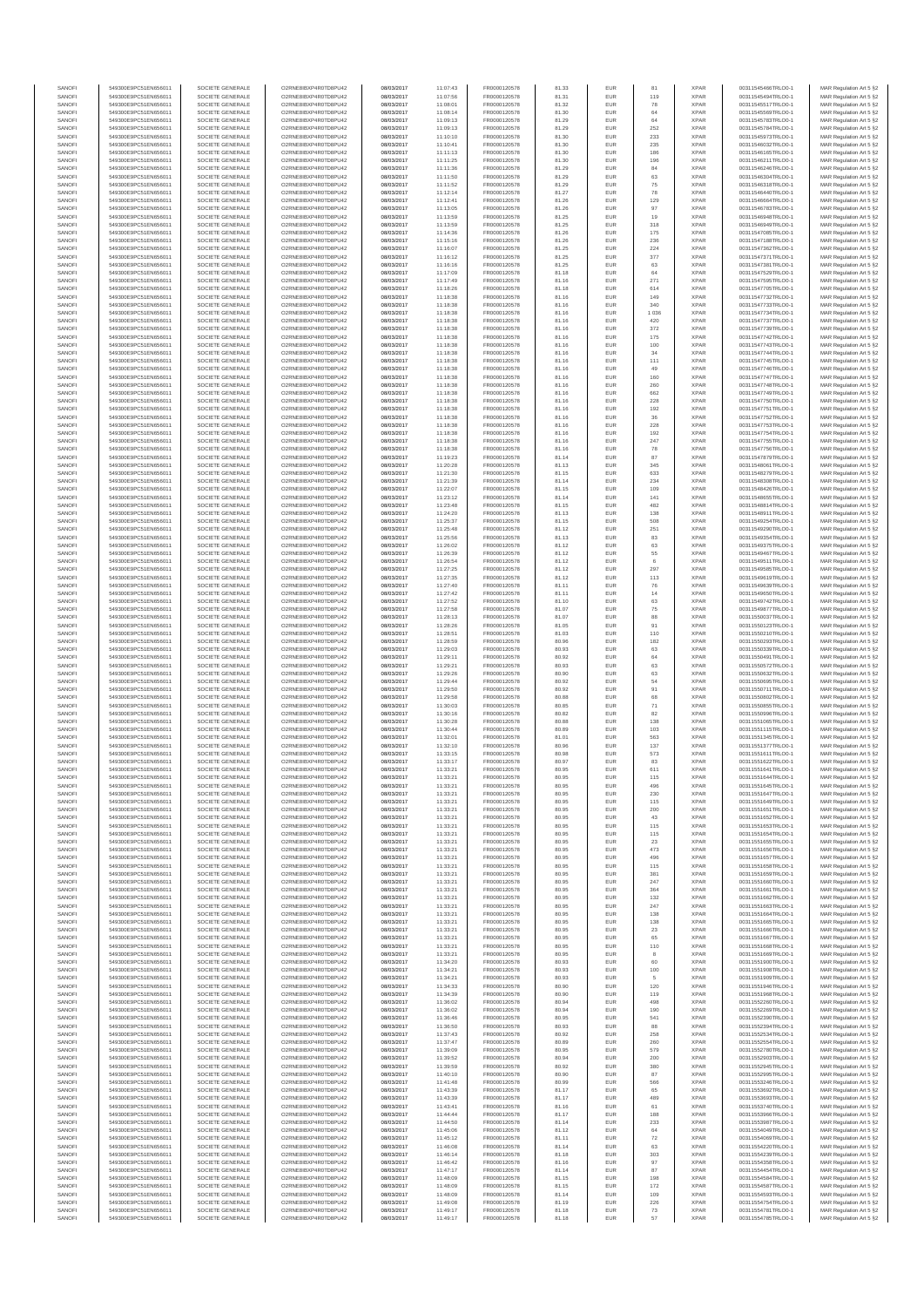| SANOFI           | 549300E9PC51EN656011                         | SOCIETE GENERALE                     | O2RNE8IBXP4R0TD8PU42                         | 08/03/2017               | 11:50:05             | FR0000120578                 | 81.17          | EUR        | 300         | <b>XPAR</b>                | 00311554885TRLO0-1                       | MAR Regulation Art 5 §2                            |
|------------------|----------------------------------------------|--------------------------------------|----------------------------------------------|--------------------------|----------------------|------------------------------|----------------|------------|-------------|----------------------------|------------------------------------------|----------------------------------------------------|
| SANOFI<br>SANOFI | 549300E9PC51EN656011<br>549300E9PC51EN656011 | SOCIETE GENERALE<br>SOCIETE GENERALE | O2RNE8IBXP4R0TD8PU42<br>O2RNE8IBXP4R0TD8PU42 | 08/03/2017<br>08/03/2017 | 11:50:41<br>11:51:40 | FR0000120578<br>FR0000120578 | 81.16<br>81.20 | EUR<br>EUR | 63<br>100   | <b>XPAR</b><br><b>XPAR</b> | 00311554982TRLO0-1<br>00311555107TRLO0-1 | MAR Regulation Art 5 §2<br>MAR Regulation Art 5 §2 |
| SANOFI           | 549300E9PC51EN656011                         | SOCIETE GENERALE                     | O2RNE8IBXP4R0TD8PLI42                        | 08/03/2017               | 11:51:40             | FR0000120578                 | 81.20          | EUR        | 263         | <b>XPAR</b>                | 00311555108TRLO0-1                       | MAR Regulation Art 5 \$2                           |
| SANOFI           | 549300E9PC51EN656011                         | SOCIETE GENERALE                     | O2RNE8IBXP4R0TD8PU42                         | 08/03/2017               | 11:51:40             | FR0000120578                 | 81.20          | EUR        | 69          | <b>XPAR</b>                | 00311555109TRLO0-1                       | MAR Regulation Art 5 §2                            |
| SANOFI           | 549300E9PC51EN656011                         | SOCIETE GENERALE                     | O2RNE8IBXP4R0TD8PU42                         | 08/03/2017               | 11:51:43             | FR0000120578                 | 81.19          | EUR        | 82          | <b>XPAR</b>                | 00311555115TRLO0-1                       | MAR Regulation Art 5 §2                            |
| SANOFI<br>SANOFI | 549300E9PC51EN656011<br>549300E9PC51EN656011 | SOCIETE GENERALE<br>SOCIETE GENERALE | O2RNE8IBXP4R0TD8PU42<br>O2RNE8IBXP4R0TD8PU42 | 08/03/2017<br>08/03/2017 | 11:53:14<br>11:53:36 | FR0000120578<br>FR0000120578 | 81.24<br>81.27 | EUR<br>EUR | 333<br>264  | <b>XPAR</b><br><b>XPAR</b> | 00311555497TRLO0-1<br>00311555606TRLO0-1 | MAR Regulation Art 5 §2<br>MAR Regulation Art 5 §2 |
| SANOFI           | 549300E9PC51EN656011                         | SOCIETE GENERALE                     | O2RNE8IBXP4R0TD8PU42                         | 08/03/2017               | 11:53:36             | FR0000120578                 | 81.27          | EUR        | 54          | <b>XPAR</b>                | 00311555607TRLO0-1                       | MAR Regulation Art 5 §2                            |
| SANOFI           | 549300E9PC51EN656011                         | SOCIETE GENERALE                     | O2RNE8IBXP4R0TD8PU42                         | 08/03/2017               | 11:54:00             | FR0000120578                 | 81.25          | EUR        | 63          | <b>XPAR</b>                | 00311555673TRLO0-1                       | MAR Regulation Art 5 §2                            |
| SANOFI<br>SANOFI | 549300E9PC51EN656011<br>549300E9PC51EN656011 | SOCIETE GENERALE<br>SOCIETE GENERALE | O2RNE8IBXP4R0TD8PU42<br>O2RNE8IBXP4R0TD8PU42 | 08/03/2017<br>08/03/2017 | 11:54:39<br>11:54:46 | FR0000120578<br>FR0000120578 | 81.23<br>81.21 | EUR<br>EUR | 105<br>231  | <b>XPAR</b><br><b>XPAR</b> | 00311555767TRLO0-1<br>00311555787TRLO0-1 | MAR Regulation Art 5 §2<br>MAR Regulation Art 5 §2 |
| SANOFI           | 549300E9PC51EN656011                         | SOCIETE GENERALE                     | O2RNE8IBXP4R0TD8PU42                         | 08/03/2017               | 11:55:25             | FR0000120578                 | 81.18          | EUR        | 63          | <b>XPAR</b>                | 00311555924TRLO0-1                       | MAR Regulation Art 5 §2                            |
| SANOFI           | 549300E9PC51EN656011                         | SOCIETE GENERALE                     | O2RNE8IBXP4R0TD8PU42                         | 08/03/2017               | 11:55:26             | FR0000120578                 | 81.17          | EUR        | 34          | <b>XPAR</b>                | 00311555961TRLO0-1                       | MAR Regulation Art 5 §2                            |
| SANOFI           | 549300E9PC51EN656011                         | SOCIETE GENERALE                     | O2RNE8IBXP4R0TD8PU42                         | 08/03/2017               | 11:55:26             | FR0000120578                 | 81.17          | EUR        | 163         | <b>XPAR</b>                | 00311555962TRLO0-1                       | MAR Regulation Art 5 §2                            |
| SANOFI           | 549300E9PC51EN656011                         | SOCIETE GENERALE                     | O2RNE8IBXP4R0TD8PU42                         | 08/03/2017               | 11:56:18             | FR0000120578                 | 81.16          | EUR        | 63          | <b>XPAR</b>                | 00311556183TRLO0-1                       | MAR Regulation Art 5 §2                            |
| SANOFI<br>SANOFI | 549300E9PC51EN656011                         | SOCIETE GENERALE                     | O2RNE8IBXP4R0TD8PU42<br>O2RNE8IBXP4R0TD8PU42 | 08/03/2017               | 11:56:39             | FR0000120578                 | 81.12          | EUR        | 262         | <b>XPAR</b><br><b>XPAR</b> | 00311556212TRLO0-1                       | MAR Regulation Art 5 §2                            |
| SANOFI           | 549300E9PC51EN656011<br>549300E9PC51EN656011 | SOCIETE GENERALE<br>SOCIETE GENERALE | O2RNE8IBXP4R0TD8PU42                         | 08/03/2017<br>08/03/2017 | 11:56:40<br>11:57:10 | FR0000120578<br>FR0000120578 | 81.12<br>81.14 | EUR<br>EUR | 6<br>58     | <b>XPAR</b>                | 00311556213TRLO0-1<br>00311556292TRLO0-1 | MAR Regulation Art 5 §2<br>MAR Regulation Art 5 §2 |
| SANOFI           | 549300E9PC51EN656011                         | SOCIETE GENERALE                     | O2RNE8IBXP4R0TD8PU42                         | 08/03/2017               | 11:57:10             | FR0000120578                 | 81.14          | EUR        | 42          | <b>XPAR</b>                | 00311556295TRLO0-1                       | MAR Regulation Art 5 §2                            |
| SANOFI           | 549300E9PC51EN656011                         | SOCIETE GENERALE                     | O2RNE8IBXP4R0TD8PU42                         | 08/03/2017               | 11:57:11             | FR0000120578                 | 81.14          | EUR        | 77          | <b>XPAR</b>                | 00311556297TRLO0-1                       | MAR Regulation Art 5 §2                            |
| SANOFI           | 549300E9PC51EN656011                         | SOCIETE GENERALE                     | O2RNE8IBXP4R0TD8PU42                         | 08/03/2017               | 11:57:32             | FR0000120578                 | 81.12          | EUR        | 140         | <b>XPAR</b>                | 00311556331TRLO0-1                       | MAR Regulation Art 5 §2                            |
| SANOFI<br>SANOFI | 549300E9PC51EN656011<br>549300E9PC51EN656011 | SOCIETE GENERALE<br>SOCIETE GENERALE | O2RNE8IBXP4R0TD8PU42<br>O2RNE8IBXP4R0TD8PU42 | 08/03/2017<br>08/03/2017 | 11:57:35<br>11:57:51 | FR0000120578<br>FR0000120578 | 81.11<br>81.12 | EUR<br>EUR | 113<br>63   | <b>XPAR</b><br><b>XPAR</b> | 00311556349TRLO0-1<br>00311556438TRLO0-1 | MAR Regulation Art 5 §2<br>MAR Regulation Art 5 §2 |
| SANOFI           | 549300E9PC51EN656011                         | SOCIETE GENERALE                     | O2RNE8IBXP4R0TD8PU42                         | 08/03/2017               | 11:58:20             | FR0000120578                 | 81.11          | EUR        | 65          | <b>XPAR</b>                | 00311556532TRLO0-1                       | MAR Regulation Art 5 §2                            |
| SANOFI           | 549300E9PC51EN656011                         | SOCIETE GENERALE                     | O2RNE8IBXP4R0TD8PU42                         | 08/03/2017               | 11:58:21             | FR0000120578                 | 81.11          | EUR        | $20\,$      | <b>XPAR</b>                | 00311556534TRLO0-1                       | MAR Regulation Art 5 §2                            |
| SANOFI           | 549300E9PC51EN656011                         | SOCIETE GENERALE                     | O2RNE8IBXP4R0TD8PU42                         | 08/03/2017               | 11:58:22             | FR0000120578                 | 81.11          | EUR        | 66          | <b>XPAR</b>                | 00311556537TRLO0-1                       | MAR Regulation Art 5 §2                            |
| SANOFI<br>SANOFI | 549300E9PC51EN656011<br>549300E9PC51EN656011 | SOCIETE GENERALE<br>SOCIETE GENERALE | O2RNE8IBXP4R0TD8PU42<br>O2RNE8IBXP4R0TD8PU42 | 08/03/2017<br>08/03/2017 | 11:58:31<br>11:58:31 | FR0000120578<br>FR0000120578 | 81.11<br>81.11 | EUR<br>EUR | 10<br>63    | <b>XPAR</b><br><b>XPAR</b> | 00311556566TRLO0-1<br>00311556567TRLO0-1 | MAR Regulation Art 5 §2<br>MAR Regulation Art 5 §2 |
| SANOFI           | 549300E9PC51EN656011                         | SOCIETE GENERALE                     | O2RNE8IBXP4R0TD8PU42                         | 08/03/2017               | 11:58:41             | FR0000120578                 | 81.11          | EUR        | 66          | <b>XPAR</b>                | 00311556584TRLO0-1                       | MAR Regulation Art 5 §2                            |
| SANOFI           | 549300E9PC51EN656011                         | SOCIETE GENERALE                     | O2RNE8IBXP4R0TD8PU42                         | 08/03/2017               | 11:58:54             | FR0000120578                 | 81.11          | EUR        | 63          | <b>XPAR</b>                | 00311556630TRLO0-1                       | MAR Regulation Art 5 \$2                           |
| SANOFI           | 549300E9PC51EN656011                         | SOCIETE GENERALE                     | O2RNE8IBXP4R0TD8PU42                         | 08/03/2017               | 11:59:25             | FR0000120578                 | 81.17          | EUR        | 167         | <b>XPAR</b>                | 00311556733TRLO0-1                       | MAR Regulation Art 5 §2                            |
| SANOFI<br>SANOFI | 549300E9PC51EN656011<br>549300E9PC51EN656011 | SOCIETE GENERALE<br>SOCIETE GENERALE | O2RNE8IBXP4R0TD8PU42<br>O2RNE8IBXP4R0TD8PU42 | 08/03/2017<br>08/03/2017 | 11:59:25<br>11:59:38 | FR0000120578<br>FR0000120578 | 81.17<br>81.16 | EUR<br>EUR | $\sqrt{24}$ | <b>XPAR</b><br><b>XPAR</b> | 00311556734TRLO0-1<br>00311556808TRLO0-1 | MAR Regulation Art 5 §2<br>MAR Regulation Art 5 §2 |
| SANOFI           | 549300E9PC51EN656011                         | SOCIETE GENERALE                     | O2RNE8IBXP4R0TD8PU42                         | 08/03/2017               | 12:00:04             | FR0000120578                 | 81.15          | EUR        | 95<br>21    | <b>XPAR</b>                | 00311556892TRLO0-1                       | MAR Regulation Art 5 §2                            |
| SANOFI           | 549300E9PC51EN656011                         | SOCIETE GENERALE                     | O2RNE8IBXP4R0TD8PU42                         | 08/03/2017               | 12:00:04             | FR0000120578                 | 81.15          | EUR        | 48          | <b>XPAR</b>                | 00311556904TRLO0-1                       | MAR Regulation Art 5 §2                            |
| SANOFI           | 549300E9PC51EN656011                         | SOCIETE GENERALE                     | O2RNE8IBXP4R0TD8PU42                         | 08/03/2017               | 12:00:08             | FR0000120578                 | 81.13          | EUR        | 164         | <b>XPAR</b>                | 00311556945TRLO0-1                       | MAR Regulation Art 5 §2                            |
| SANOFI           | 549300E9PC51EN656011                         | SOCIETE GENERALE                     | O2RNE8IBXP4R0TD8PU42                         | 08/03/2017               | 12:00:34             | FR0000120578<br>FR0000120578 | 81.15          | EUR        | 98          | <b>XPAR</b>                | 00311557006TRLO0-1                       | MAR Regulation Art 5 \$2                           |
| SANOFI<br>SANOFI | 549300E9PC51EN656011<br>549300E9PC51EN656011 | SOCIETE GENERALE<br>SOCIETE GENERALE | O2RNE8IBXP4R0TD8PU42<br>O2RNE8IBXP4R0TD8PU42 | 08/03/2017<br>08/03/2017 | 12:00:34<br>12:00:47 | FR0000120578                 | 81.15<br>81.14 | EUR<br>EUR | 51<br>63    | <b>XPAR</b><br><b>XPAR</b> | 00311557007TRLO0-1<br>00311557026TRLO0-1 | MAR Regulation Art 5 §2<br>MAR Regulation Art 5 §2 |
| SANOFI           | 549300E9PC51EN656011                         | SOCIETE GENERALE                     | O2RNE8IBXP4R0TD8PU42                         | 08/03/2017               | 12:02:32             | FR0000120578                 | 81.13          | EUR        | 126         | <b>XPAR</b>                | 00311557515TRLO0-1                       | MAR Regulation Art 5 §2                            |
| SANOFI           | 549300E9PC51EN656011                         | SOCIETE GENERALE                     | O2RNE8IBXP4R0TD8PU42                         | 08/03/2017               | 12:02:33             | FR0000120578                 | 81.13          | EUR        | 129         | <b>XPAR</b>                | 00311557521TRLO0-1                       | MAR Regulation Art 5 §2                            |
| SANOFI           | 549300E9PC51EN656011                         | SOCIETE GENERALE                     | O2RNE8IBXP4R0TD8PU42                         | 08/03/2017               | 12:02:45             | FR0000120578                 | 81.13          | EUR        | 539         | <b>XPAR</b>                | 00311557554TRLO0-1                       | MAR Regulation Art 5 §2                            |
| SANOFI<br>SANOFI | 549300E9PC51EN656011<br>549300E9PC51EN656011 | SOCIETE GENERALE<br>SOCIETE GENERALE | O2RNE8IBXP4R0TD8PU42<br>O2RNE8IBXP4R0TD8PU42 | 08/03/2017<br>08/03/2017 | 12:02:45<br>12:02:45 | FR0000120578<br>FR0000120578 | 81.12<br>81.12 | EUR<br>EUR | 69<br>12    | <b>XPAR</b><br><b>XPAR</b> | 00311557563TRLO0-1<br>00311557564TRLO0-1 | MAR Regulation Art 5 §2<br>MAR Regulation Art 5 §2 |
| SANOFI           | 549300E9PC51EN656011                         | SOCIETE GENERALE                     | O2RNE8IBXP4R0TD8PU42                         | 08/03/2017               | 12:03:36             | FR0000120578                 | 81.14          | EUR        | 50          | <b>XPAR</b>                | 00311557733TRLO0-1                       | MAR Regulation Art 5 §2                            |
| SANOFI           | 549300E9PC51EN656011                         | SOCIETE GENERALE                     | O2RNE8IBXP4R0TD8PU42                         | 08/03/2017               | 12:03:37             | FR0000120578                 | 81.14          | EUR        | 62          | <b>XPAR</b>                | 00311557736TRLO0-1                       | MAR Regulation Art 5 \$2                           |
| SANOFI           | 549300E9PC51EN656011                         | SOCIETE GENERALE                     | O2RNE8IBXP4R0TD8PU42                         | 08/03/2017               | 12:03:49             | FR0000120578                 | 81.14          | EUR        | 234         | <b>XPAR</b>                | 00311557754TRLO0-1                       | MAR Regulation Art 5 §2                            |
| SANOFI<br>SANOFI | 549300E9PC51EN656011<br>549300E9PC51EN656011 | SOCIETE GENERALE<br>SOCIETE GENERALE | O2RNE8IBXP4R0TD8PU42<br>O2RNE8IBXP4R0TD8PU42 | 08/03/2017               | 12:03:56             | FR0000120578                 | 81.11          | EUR<br>EUR | 113<br>260  | <b>XPAR</b><br><b>XPAR</b> | 00311557772TRLO0-1                       | MAR Regulation Art 5 §2                            |
| SANOFI           | 549300E9PC51EN656011                         | SOCIETE GENERALE                     | O2RNE8IBXP4R0TD8PU42                         | 08/03/2017<br>08/03/2017 | 12:05:17<br>12:05:17 | FR0000120578<br>FR0000120578 | 81.15<br>81.15 | EUR        | 265         | <b>XPAR</b>                | 00311557944TRLO0-1<br>00311557945TRLO0-1 | MAR Regulation Art 5 §2<br>MAR Regulation Art 5 §2 |
| SANOFI           | 549300E9PC51EN656011                         | SOCIETE GENERALE                     | O2RNE8IBXP4R0TD8PU42                         | 08/03/2017               | 12:06:17             | FR0000120578                 | 81.18          | EUR        | $30\,$      | <b>XPAR</b>                | 00311558172TRLO0-1                       | MAR Regulation Art 5 §2                            |
| SANOFI           | 549300E9PC51EN656011                         | SOCIETE GENERALE                     | O2RNE8IBXP4R0TD8PU42                         | 08/03/2017               | 12:06:18             | FR0000120578                 | 81.18          | EUR        | 46          | <b>XPAR</b>                | 00311558176TRLO0-1                       | MAR Regulation Art 5 §2                            |
| SANOFI           | 549300E9PC51EN656011                         | SOCIETE GENERALE                     | O2RNE8IBXP4R0TD8PU42                         | 08/03/2017               | 12:06:19             | FR0000120578                 | 81.18          | EUR        | 97          | <b>XPAR</b>                | 00311558178TRLO0-1                       | MAR Regulation Art 5 §2                            |
| SANOFI<br>SANOFI | 549300E9PC51EN656011<br>549300E9PC51EN656011 | SOCIETE GENERALE<br>SOCIETE GENERALE | O2RNE8IBXP4R0TD8PU42<br>O2RNE8IBXP4R0TD8PU42 | 08/03/2017<br>08/03/2017 | 12:06:19<br>12:07:41 | FR0000120578<br>FR0000120578 | 81.18<br>81.18 | EUR<br>EUR | 218<br>176  | <b>XPAR</b><br><b>XPAR</b> | 00311558179TRLO0-1<br>00311558401TRLO0-1 | MAR Regulation Art 5 §2<br>MAR Regulation Art 5 62 |
| SANOFI           | 549300E9PC51EN656011                         | SOCIETE GENERALE                     | O2RNE8IBXP4R0TD8PU42                         | 08/03/2017               | 12:08:04             | FR0000120578                 | 81.17          | EUR        | 103         | <b>XPAR</b>                | 00311558464TRLO0-1                       | MAR Regulation Art 5 §2                            |
| SANOFI           | 549300E9PC51EN656011                         | SOCIETE GENERALE                     | O2RNE8IBXP4R0TD8PU42                         | 08/03/2017               | 12:08:04             | FR0000120578                 | 81.17          | EUR        | 233         | <b>XPAR</b>                | 00311558465TRLO0-1                       | MAR Regulation Art 5 §2                            |
| SANOFI           | 549300E9PC51EN656011                         | SOCIETE GENERALE                     | O2RNE8IBXP4R0TD8PU42                         | 08/03/2017               | 12:08:12             | FR0000120578                 | 81.15          | EUR        | 137         | <b>XPAR</b>                | 00311558500TRLO0-1                       | MAR Regulation Art 5 §2                            |
| SANOFI<br>SANOFI | 549300E9PC51EN656011                         | SOCIETE GENERALE<br>SOCIETE GENERALE | O2RNE8IBXP4R0TD8PU42<br>O2RNE8IBXP4R0TD8PU42 | 08/03/2017               | 12:09:36             | FR0000120578                 | 81.18          | EUR        | 204         | <b>XPAR</b><br><b>XPAR</b> | 00311558720TRLO0-1                       | MAR Regulation Art 5 §2                            |
| SANOFI           | 549300E9PC51EN656011<br>549300E9PC51EN656011 | SOCIETE GENERALE                     | O2RNE8IBXP4R0TD8PU42                         | 08/03/2017<br>08/03/2017 | 12:09:36<br>12:09:53 | FR0000120578<br>FR0000120578 | 81.18<br>81.17 | EUR<br>EUR | 300<br>63   | <b>XPAR</b>                | 00311558723TRLO0-1<br>00311558761TRLO0-1 | MAR Regulation Art 5 §2<br>MAR Regulation Art 5 §2 |
| SANOFI           | 549300E9PC51EN656011                         | SOCIETE GENERALE                     | O2RNE8IBXP4R0TD8PU42                         | 08/03/2017               | 12:10:07             | FR0000120578                 | 81.16          | EUR        | 67          | <b>XPAR</b>                | 00311558810TRLO0-1                       | MAR Regulation Art 5 §2                            |
| SANOFI           | 549300E9PC51EN656011                         | SOCIETE GENERALE                     | O2RNE8IBXP4R0TD8PU42                         | 08/03/2017               | 12:12:21             | FR0000120578                 | 81.21          | EUR        | 258         | <b>XPAR</b>                | 00311559304TRLO0-1                       | MAR Regulation Art 5 §2                            |
| SANOFI<br>SANOFI | 549300E9PC51EN656011<br>549300E9PC51EN656011 | SOCIETE GENERALE<br>SOCIETE GENERALE | O2RNE8IBXP4R0TD8PU42<br>O2RNE8IBXP4R0TD8PU42 | 08/03/2017<br>08/03/2017 | 12:12:21<br>12:12:21 | FR0000120578<br>FR0000120578 | 81.21<br>81.21 | EUR<br>EUR | 105<br>63   | <b>XPAR</b><br><b>XPAR</b> | 00311559305TRLO0-1<br>00311559306TRLO0-1 | MAR Regulation Art 5 §2<br>MAR Regulation Art 5 §2 |
| SANOFI           | 549300E9PC51EN656011                         | SOCIETE GENERALE                     | O2RNE8IBXP4R0TD8PU42                         | 08/03/2017               | 12:12:44             | FR0000120578                 | 81.20          | EUR        | 314         | <b>XPAR</b>                | 00311559359TRLO0-1                       | MAR Regulation Art 5 §2                            |
| SANOFI           | 549300E9PC51EN656011                         | SOCIETE GENERALE                     | O2RNE8IBXP4R0TD8PU42                         | 08/03/2017               | 12:12:53             | FR0000120578                 | 81.19          | EUR        | 114         | <b>XPAR</b>                | 00311559381TRLO0-1                       | MAR Regulation Art 5 §2                            |
| SANOFI           | 549300E9PC51EN656011                         | SOCIETE GENERALE                     | O2RNE8IBXP4R0TD8PU42                         | 08/03/2017               | 12:13:00             | FR0000120578                 | 81.18          | EUR        | 63          | <b>XPAR</b>                | 00311559411TRLO0-1                       | MAR Regulation Art 5 §2                            |
| SANOFI<br>SANOFI | 549300E9PC51EN656011<br>549300E9PC51EN656011 | SOCIETE GENERALE<br>SOCIETE GENERALE | O2RNE8IBXP4R0TD8PU42<br>O2RNE8IBXP4R0TD8PU42 | 08/03/2017<br>08/03/2017 | 12:13:23<br>12:14:07 | FR0000120578<br>FR0000120578 | 81.20<br>81.19 | EUR<br>EUR | 111<br>167  | <b>XPAR</b><br><b>XPAR</b> | 00311559477TRLO0-1<br>00311559567TRLO0-1 | MAR Regulation Art 5 §2<br>MAR Regulation Art 5 §2 |
| SANOFI           | 549300E9PC51EN656011                         | SOCIETE GENERALE                     | O2RNE8IBXP4R0TD8PU42                         | 08/03/2017               | 12:14:51             | FR0000120578                 | 81.19          | EUR        | 44          | <b>XPAR</b>                | 00311559648TRLO0-1                       | MAR Regulation Art 5 §2                            |
| SANOFI           | 549300E9PC51EN656011                         | SOCIETE GENERALE                     | O2RNE8IBXP4R0TD8PU42                         | 08/03/2017               | 12:14:54             | FR0000120578                 | 81.19          | EUR        | 10          | <b>XPAR</b>                | 00311559661TRLO0-1                       | MAR Regulation Art 5 §2                            |
| SANOFI           | 549300E9PC51EN656011                         | SOCIETE GENERALE                     | O2RNE8IBXP4R0TD8PU42                         | 08/03/2017               | 12:14:57             | FR0000120578                 | 81.19          | EUR        | 10          | <b>XPAR</b>                | 00311559670TRLO0-1                       | MAR Regulation Art 5 §2                            |
| SANOFI           | 549300E9PC51EN656011                         | SOCIETE GENERALE                     | O2RNE8IBXP4R0TD8PU42                         | 08/03/2017               | 12:15:58             | FR0000120578                 | 81.21          | EUR        | 58          | <b>XPAR</b>                | 00311559838TRLO0-1                       | MAR Regulation Art 5 §2                            |
| SANOFI<br>SANOFI | 549300E9PC51EN656011<br>549300E9PC51EN656011 | SOCIETE GENERALE<br>SOCIETE GENERALE | O2RNE8IBXP4R0TD8PU42<br>O2RNE8IBXP4R0TD8PU42 | 08/03/2017<br>08/03/2017 | 12:16:10<br>12:16:10 | FR0000120578<br>FR0000120578 | 81.19<br>81.19 | EUR<br>EUR | 66<br>43    | <b>XPAR</b><br><b>XPAR</b> | 00311559898TRLO0-1<br>00311559899TRLO0-1 | MAR Regulation Art 5 §2<br>MAR Regulation Art 5 §2 |
| SANOFI           | 549300E9PC51EN656011                         | SOCIETE GENERALE                     | O2RNE8IBXP4R0TD8PU42                         | 08/03/2017               | 12:16:31             | FR0000120578                 | 81.19          | EUR        | $44\,$      | <b>XPAR</b>                | 00311559942TRLO0-1                       | MAR Regulation Art 5 §2                            |
| SANOFI           | 549300E9PC51EN656011                         | SOCIETE GENERALE                     | O2RNE8IBXP4R0TD8PLI42                        | 08/03/2017               | 12:16:31             | FR0000120578                 | 81.19          | EUR        | 108         | <b>XPAR</b>                | 00311559943TRLO0-1                       | MAR Regulation Art 5 §2                            |
| SANOFI           | 549300E9PC51EN656011                         | SOCIETE GENERALE                     | O2RNE8IBXP4R0TD8PU42                         | 08/03/2017               | 12:18:00             | FR0000120578                 | 81.19          | EUR        | 329         | <b>XPAR</b>                | 00311560223TRLO0-1                       | MAR Regulation Art 5 §2                            |
| SANOFI           | 549300E9PC51EN656011                         | SOCIETE GENERALE                     | O2RNE8IBXP4R0TD8PU42<br>O2RNE8IBXP4R0TD8PU42 | 08/03/2017               | 12:19:29             | FR0000120578<br>FR0000120578 | 81.21          | EUR        | 14          | <b>XPAR</b>                | 00311560454TRLO0-1                       | MAR Regulation Art 5 \$2                           |
| SANOFI<br>SANOFI | 549300E9PC51EN656011<br>549300E9PC51EN656011 | SOCIETE GENERALE<br>SOCIETE GENERALE | O2RNE8IBXP4R0TD8PU42                         | 08/03/2017<br>08/03/2017 | 12:19:29<br>12:19:29 | FR0000120578                 | 81.21<br>81.21 | EUR<br>EUR | 116<br>269  | <b>XPAR</b><br><b>XPAR</b> | 00311560456TRLO0-1<br>00311560457TRLO0-1 | MAR Regulation Art 5 §2<br>MAR Regulation Art 5 §2 |
| SANOFI           | 549300E9PC51EN656011                         | SOCIETE GENERALE                     | O2RNE8IBXP4R0TD8PU42                         | 08/03/2017               | 12:23:31             | FR0000120578                 | 81.31          | EUR        | 817         | <b>XPAR</b>                | 00311561137TRLO0-1                       | MAR Regulation Art 5 §2                            |
| SANOFI           | 549300E9PC51EN656011                         | SOCIETE GENERALE                     | O2RNE8IBXP4R0TD8PU42                         | 08/03/2017               | 12:26:39             | FR0000120578                 | 81.31          | EUR        | 55          | <b>XPAR</b>                | 00311561698TRLO0-1                       | MAR Regulation Art 5 §2                            |
| SANOFI           | 549300E9PC51EN656011<br>549300E9PC51EN656011 | SOCIETE GENERALE                     | O2RNE8IBXP4R0TD8PU42                         | 08/03/2017               | 12:26:41             | FR0000120578                 | 81.30          | <b>EUR</b> | 113         | <b>XPAR</b>                | 00311561744TRLO0-1                       | MAR Regulation Art 5 §2                            |
| SANOFI<br>SANOFI | 549300E9PC51EN656011                         | SOCIETE GENERALE<br>SOCIETE GENERALE | O2RNE8IBXP4R0TD8PU42<br>O2RNE8IBXP4R0TD8PU42 | 08/03/2017<br>08/03/2017 | 12:26:45<br>12:28:02 | FR0000120578<br>FR0000120578 | 81.29<br>81.30 | EUR<br>EUR | 177<br>168  | <b>XPAR</b><br><b>XPAR</b> | 00311561763TRLO0-1<br>00311562053TRLO0-1 | MAR Regulation Art 5 §2<br>MAR Regulation Art 5 §2 |
| SANOFI           | 549300E9PC51EN656011                         | SOCIETE GENERALE                     | O2RNE8IBXP4R0TD8PU42                         | 08/03/2017               | 12:28:02             | FR0000120578                 | 81.30          | EUR        | 189         | <b>XPAR</b>                | 00311562054TRLO0-1                       | MAR Regulation Art 5 §2                            |
| SANOFI           | 549300E9PC51EN656011                         | SOCIETE GENERALE                     | O2RNE8IBXP4R0TD8PU42                         | 08/03/2017               | 12:28:02             | FR0000120578                 | 81.30          | EUR        | 68          | <b>XPAR</b>                | 00311562055TRLO0-1                       | MAR Regulation Art 5 §2                            |
| SANOFI           | 549300E9PC51EN656011                         | SOCIETE GENERALE                     | O2RNE8IBXP4R0TD8PU42                         | 08/03/2017               | 12:28:02             | FR0000120578                 | 81.30          | EUR        | 147         | <b>XPAR</b>                | 00311562056TRLO0-1                       | MAR Regulation Art 5 §2                            |
| SANOFI<br>SANOFI | 549300E9PC51EN656011<br>549300E9PC51EN656011 | SOCIETE GENERALE<br>SOCIETE GENERALE | O2RNE8IBXP4R0TD8PU42<br>O2RNE8IBXP4R0TD8PU42 | 08/03/2017<br>08/03/2017 | 12:28:25<br>12:28:46 | FR0000120578<br>FR0000120578 | 81.29<br>81.28 | EUR<br>EUR | 63<br>86    | <b>XPAR</b><br><b>XPAR</b> | 00311562139TRLO0-1<br>00311562240TRLO0-1 | MAR Regulation Art 5 §2<br>MAR Regulation Art 5 §2 |
| SANOFI           | 549300E9PC51EN656011                         | SOCIETE GENERALE                     | O2RNE8IBXP4R0TD8PU42                         | 08/03/2017               | 12:28:46             | FR0000120578                 | 81.28          | EUR        | 43          | <b>XPAR</b>                | 00311562244TRLO0-1                       | MAR Regulation Art 5 §2                            |
| SANOFI           | 549300E9PC51EN656011                         | SOCIETE GENERALE                     | O2RNE8IBXP4R0TD8PU42                         | 08/03/2017               | 12:29:24             | FR0000120578                 | 81.27          | EUR        | 125         | <b>XPAR</b>                | 00311562383TRLO0-1                       | MAR Regulation Art 5 §2                            |
| SANOFI           | 549300E9PC51EN656011                         | SOCIETE GENERALE                     | O2RNE8IBXP4R0TD8PU42                         | 08/03/2017               | 12:29:24             | FR0000120578                 | 81.27          | EUR        | 53          | <b>XPAR</b>                | 00311562387TRLO0-1                       | MAR Regulation Art 5 §2                            |
| SANOFI<br>SANOFI | 549300E9PC51EN656011<br>549300E9PC51EN656011 | SOCIETE GENERALE<br>SOCIETE GENERALE | O2RNE8IBXP4R0TD8PU42<br>O2RNE8IBXP4R0TD8PU42 | 08/03/2017<br>08/03/2017 | 12:29:45<br>12:29:46 | FR0000120578<br>FR0000120578 | 81.26<br>81.26 | EUR<br>EUR | 104<br>10   | <b>XPAR</b><br><b>XPAR</b> | 00311562483TRLO0-1<br>00311562491TRLO0-1 | MAR Regulation Art 5 §2<br>MAR Regulation Art 5 §2 |
| SANOFI           | 549300E9PC51EN656011                         | SOCIETE GENERALE                     | O2RNE8IBXP4R0TD8PU42                         | 08/03/2017               | 12:29:46             | FR0000120578                 | 81.25          | EUR        | 93          | <b>XPAR</b>                | 00311562496TRLO0-1                       | MAR Regulation Art 5 §2                            |
| SANOFI           | 549300E9PC51EN656011                         | SOCIETE GENERALE                     | O2RNE8IBXP4R0TD8PU42                         | 08/03/2017               | 12:29:52             | FR0000120578                 | 81.24          | EUR        | 72          | <b>XPAR</b>                | 00311562528TRLO0-1                       | MAR Regulation Art 5 §2                            |
| SANOFI           | 549300E9PC51EN656011<br>549300E9PC51EN656011 | SOCIETE GENERALE                     | O2RNE8IBXP4R0TD8PU42                         | 08/03/2017               | 12:30:48             | FR0000120578                 | 81.22          | EUR        | 63          | <b>XPAR</b>                | 00311562734TRLO0-1                       | MAR Regulation Art 5 §2                            |
| SANOFI<br>SANOFI | 549300E9PC51EN656011                         | SOCIETE GENERALE<br>SOCIETE GENERALE | O2RNE8IBXP4R0TD8PU42<br>O2RNE8IBXP4R0TD8PU42 | 08/03/2017<br>08/03/2017 | 12:32:45<br>12:32:45 | FR0000120578<br>FR0000120578 | 81.29<br>81.29 | EUR<br>EUR | 137<br>227  | <b>XPAR</b><br><b>XPAR</b> | 00311563327TRLO0-1<br>00311563328TRLO0-1 | MAR Regulation Art 5 §2<br>MAR Regulation Art 5 §2 |
| SANOFI           | 549300E9PC51EN656011                         | SOCIETE GENERALE                     | O2RNE8IBXP4R0TD8PU42                         | 08/03/2017               | 12:32:45             | FR0000120578                 | 81.29          | EUR        | 191         | <b>XPAR</b>                | 00311563329TRLO0-1                       | MAR Regulation Art 5 §2                            |
| SANOFI           | 549300E9PC51EN656011                         | SOCIETE GENERALE                     | O2RNE8IBXP4R0TD8PU42                         | 08/03/2017               | 12:32:45             | FR0000120578                 | 81.29          | EUR        | 69          | <b>XPAR</b>                | 00311563330TRLO0-1                       | MAR Regulation Art 5 §2                            |
| SANOFI           | 549300E9PC51EN656011                         | SOCIETE GENERALE                     | O2RNE8IBXP4R0TD8PU42                         | 08/03/2017               | 12:35:05             | FR0000120578                 | 81.32          | EUR        | 491         | <b>XPAR</b>                | 00311563971TRLO0-1                       | MAR Regulation Art 5 §2                            |
| SANOFI<br>SANOFI | 549300E9PC51EN656011<br>549300E9PC51EN656011 | SOCIETE GENERALE<br>SOCIETE GENERALE | O2RNE8IBXP4R0TD8PU42<br>O2RNE8IBXP4R0TD8PU42 | 08/03/2017<br>08/03/2017 | 12:37:09<br>12:37:09 | FR0000120578<br>FR0000120578 | 81.29<br>81.29 | EUR<br>EUR | 344<br>134  | <b>XPAR</b><br><b>XPAR</b> | 00311564641TRLO0-1<br>00311564644TRLO0-1 | MAR Regulation Art 5 §2<br>MAR Regulation Art 5 §2 |
| SANOFI           | 549300E9PC51EN656011                         | SOCIETE GENERALE                     | O2RNE8IBXP4R0TD8PU42                         | 08/03/2017               | 12:37:11             | FR0000120578                 | 81.29          | EUR        | 20          | <b>XPAR</b>                | 00311564652TRLO0-1                       | MAR Regulation Art 5 §2                            |
| SANOFI           | 549300E9PC51EN656011                         | SOCIETE GENERALE                     | O2RNE8IBXP4R0TD8PU42                         | 08/03/2017               | 12:37:12             | FR0000120578                 | 81.29          | EUR        | 322         | <b>XPAR</b>                | 00311564655TRLO0-1                       | MAR Regulation Art 5 §2                            |
| SANOFI           | 549300E9PC51EN656011                         | SOCIETE GENERALE<br>SOCIETE GENERALE | O2RNE8IBXP4R0TD8PU42                         | 08/03/2017               | 12:37:14             | FR0000120578                 | 81.29          | EUR<br>EUR | 425         | <b>XPAR</b><br><b>XPAR</b> | 00311564667TRLO0-1                       | MAR Regulation Art 5 §2                            |
| SANOFI<br>SANOFI | 549300E9PC51EN656011<br>549300E9PC51EN656011 | SOCIETE GENERALE                     | O2RNE8IBXP4R0TD8PU42<br>O2RNE8IBXP4R0TD8PU42 | 08/03/2017<br>08/03/2017 | 12:38:00<br>12:38:40 | FR0000120578<br>FR0000120578 | 81.31<br>81.33 | EUR        | 26<br>647   | <b>XPAR</b>                | 00311564886TRLO0-1<br>00311565045TRLO0-1 | MAR Regulation Art 5 §2<br>MAR Regulation Art 5 §2 |
| SANOFI           | 549300E9PC51EN656011                         | SOCIETE GENERALE                     | O2RNE8IBXP4R0TD8PU42                         | 08/03/2017               | 12:39:44             | FR0000120578                 | 81.35          | EUR        | 27          | <b>XPAR</b>                | 00311565255TRLO0-1                       | MAR Regulation Art 5 §2                            |
| SANOFI           | 549300E9PC51EN656011                         | SOCIETE GENERALE                     | O2RNE8IBXP4R0TD8PU42                         | 08/03/2017               | 12:39:44             | FR0000120578                 | 81.35          | EUR        | 84          | <b>XPAR</b>                | 00311565256TRLO0-1                       | MAR Regulation Art 5 §2                            |
| SANOFI<br>SANOFI | 549300E9PC51EN656011<br>549300E9PC51EN656011 | SOCIETE GENERALE<br>SOCIETE GENERALE | O2RNE8IBXP4R0TD8PU42<br>O2RNE8IBXP4R0TD8PU42 | 08/03/2017               | 12:42:10<br>12:42:13 | FR0000120578<br>FR0000120578 | 81.35<br>81.35 | EUR        | 237<br>82   | <b>XPAR</b><br><b>XPAR</b> | 00311565816TRLO0-1<br>00311565821TRLO0-1 | MAR Regulation Art 5 §2<br>MAR Regulation Art 5 §2 |
| SANOFI           | 549300E9PC51EN656011                         | SOCIETE GENERALE                     | O2RNE8IBXP4R0TD8PU42                         | 08/03/2017<br>08/03/2017 | 12:47:27             | FR0000120578                 | 81.49          | EUR<br>EUR | 76          | <b>XPAR</b>                | 00311567121TRLO0-1                       | MAR Regulation Art 5 §2                            |
| SANOFI           | 549300E9PC51EN656011                         | SOCIETE GENERALE                     | O2RNE8IBXP4R0TD8PU42                         | 08/03/2017               | 12:48:10             | FR0000120578                 | 81.51          | EUR        | 217         | <b>XPAR</b>                | 00311567294TRLO0-1                       | MAR Regulation Art 5 §2                            |
| SANOFI           | 549300E9PC51EN656011                         | SOCIETE GENERALE                     | O2RNE8IBXP4R0TD8PU42                         | 08/03/2017               | 12:48:29             | FR0000120578                 | 81.52          | EUR        | 100         | <b>XPAR</b>                | 00311567347TRLO0-1                       | MAR Regulation Art 5 §2                            |
| SANOFI           | 549300E9PC51EN656011                         | SOCIETE GENERALE                     | O2RNE8IBXP4R0TD8PU42                         | 08/03/2017               | 12:48:29             | FR0000120578                 | 81.52          | EUR        | 30          | <b>XPAR</b>                | 00311567348TRLO0-1                       | MAR Regulation Art 5 §2                            |
| SANOFI<br>SANOFI | 549300E9PC51EN656011<br>549300E9PC51EN656011 | SOCIETE GENERALE<br>SOCIETE GENERALE | O2RNE8IBXP4R0TD8PU42<br>O2RNE8IBXP4R0TD8PU42 | 08/03/2017<br>08/03/2017 | 12:48:49<br>12:49:00 | FR0000120578<br>FR0000120578 | 81.50<br>81.60 | EUR<br>EUR | 63<br>143   | <b>XPAR</b><br><b>XPAR</b> | 00311567417TRLO0-1<br>00311567579TRLO0-1 | MAR Regulation Art 5 §2<br>MAR Regulation Art 5 §2 |
| SANOFI           | 549300E9PC51EN656011                         | SOCIETE GENERALE                     | O2RNE8IBXP4R0TD8PU42                         | 08/03/2017               | 12:50:24             | FR0000120578                 | 81.60          | EUR        | 85          | <b>XPAR</b>                | 00311568200TRLO0-1                       | MAR Regulation Art 5 §2                            |
| SANOFI           | 549300E9PC51EN656011                         | SOCIETE GENERALE                     | O2RNE8IBXP4R0TD8PU42                         | 08/03/2017               | 12:50:24             | FR0000120578                 | 81.60          | EUR        | 18          | <b>XPAR</b>                | 00311568201TRLO0-1                       | MAR Regulation Art 5 §2                            |
| SANOFI           | 549300E9PC51EN656011                         | SOCIETE GENERALE                     | O2RNE8IBXP4R0TD8PU42                         | 08/03/2017               | 12:50:43             | FR0000120578                 | 81.60          | EUR        | 103         | <b>XPAR</b>                | 00311568259TRLO0-1                       | MAR Regulation Art 5 §2                            |
| SANOFI<br>SANOFI | 549300E9PC51EN656011<br>549300E9PC51EN656011 | SOCIETE GENERALE<br>SOCIETE GENERALE | O2RNE8IBXP4R0TD8PU42<br>O2RNE8IBXP4R0TD8PU42 | 08/03/2017<br>08/03/2017 | 12:50:43<br>12:50:43 | FR0000120578<br>FR0000120578 | 81.60<br>81.60 | EUR<br>EUR | 93<br>100   | <b>XPAR</b><br><b>XPAR</b> | 00311568261TRLO0-1<br>00311568262TRLO0-1 | MAR Regulation Art 5 §2<br>MAR Regulation Art 5 §2 |
| SANOFI           | 549300E9PC51EN656011                         | SOCIETE GENERALE                     | O2RNE8IBXP4R0TD8PU42                         | 08/03/2017               | 12:50:43             | FR0000120578                 | 81.60          | EUR        | 65          | <b>XPAR</b>                | 00311568263TRLO0-1                       | MAR Regulation Art 5 §2                            |
| SANOFI           | 549300E9PC51EN656011                         | SOCIETE GENERALE                     | O2RNE8IBXP4R0TD8PU42                         | 08/03/2017               | 12:50:43             | FR0000120578                 | 81.60          | EUR        | 58          | <b>XPAR</b>                | 00311568264TRLO0-1                       | MAR Regulation Art 5 §2                            |
| SANOFI           | 549300E9PC51EN656011                         | SOCIETE GENERALE                     | O2RNE8IBXP4R0TD8PU42                         | 08/03/2017               | 12:50:59             | FR0000120578                 | 81.59          | EUR        | 21          | <b>XPAR</b>                | 00311568330TRLO0-1                       | MAR Regulation Art 5 §2                            |
| SANOFI<br>SANOFI | 549300E9PC51EN656011<br>549300E9PC51EN656011 | SOCIETE GENERALE<br>SOCIETE GENERALE | O2RNE8IBXP4R0TD8PU42<br>O2RNE8IBXP4R0TD8PU42 | 08/03/2017<br>08/03/2017 | 12:50:59<br>12:51:24 | FR0000120578<br>FR0000120578 | 81.59<br>81.57 | EUR<br>EUR | 43<br>80    | <b>XPAR</b><br><b>XPAR</b> | 00311568332TRLO0-1<br>00311568381TRLO0-1 | MAR Regulation Art 5 §2                            |
| SANOFI           | 549300E9PC51EN656011                         | SOCIETE GENERALE                     | O2RNE8IBXP4R0TD8PU42                         | 08/03/2017               | 12:52:13             | FR0000120578                 | 81.59          | EUR        | 86          | <b>XPAR</b>                | 00311568535TRLO0-1                       | MAR Regulation Art 5 §2<br>MAR Regulation Art 5 §2 |
| SANOFI           | 549300E9PC51EN656011                         | SOCIETE GENERALE                     | O2RNE8IBXP4R0TD8PU42                         | 08/03/2017               | 12:53:08             | FR0000120578                 | 81.55          | EUR        | 133         | <b>XPAR</b>                | 00311568770TRLO0-1                       | MAR Regulation Art 5 §2                            |
| SANOFI           | 549300E9PC51EN656011                         | SOCIETE GENERALE                     | O2RNE8IBXP4R0TD8PU42                         | 08/03/2017               | 12:53:17             | FR0000120578                 | 81.52          | EUR        | 173         | <b>XPAR</b>                | 00311568809TRLO0-1                       | MAR Regulation Art 5 §2                            |
| SANOFI<br>SANOFI | 549300E9PC51EN656011<br>549300E9PC51EN656011 | SOCIETE GENERALE<br>SOCIETE GENERALE | O2RNE8IBXP4R0TD8PU42<br>O2RNE8IBXP4R0TD8PU42 | 08/03/2017<br>08/03/2017 | 12:53:30<br>12:53:45 | FR0000120578<br>FR0000120578 | 81.55<br>81.55 | EUR<br>EUR | 136<br>21   | <b>XPAR</b><br><b>XPAR</b> | 00311568850TRLO0-1<br>00311568879TRLO0-1 | MAR Regulation Art 5 §2                            |
| SANOFI           | 549300E9PC51EN656011                         | SOCIETE GENERALE                     | O2RNE8IBXP4R0TD8PU42                         | 08/03/2017               | 12:53:46             | FR0000120578                 | 81.55          | EUR        | 42          | <b>XPAR</b>                | 00311568880TRLO0-1                       | MAR Regulation Art 5 §2<br>MAR Regulation Art 5 §2 |
| SANOFI           | 549300E9PC51EN656011                         | SOCIETE GENERALE                     | O2RNE8IBXP4R0TD8PU42                         | 08/03/2017               | 12:54:16             | FR0000120578                 | 81.60          | EUR        | 175         | <b>XPAR</b>                | 00311569006TRLO0-1                       | MAR Regulation Art 5 §2                            |
| SANOFI           | 549300E9PC51EN656011                         | SOCIETE GENERALE                     | O2RNE8IBXP4R0TD8PU42                         | 08/03/2017               | 12:55:34             | FR0000120578                 | 81.60          | EUR        | 217         | <b>XPAR</b>                | 00311569243TRLO0-1                       | MAR Regulation Art 5 §2                            |
| SANOFI           | 549300E9PC51EN656011                         | SOCIETE GENERALE                     | O2RNE8IBXP4R0TD8PU42                         | 08/03/2017               | 12:55:54             | FR0000120578                 | 81.59          | EUR        | 150         | <b>XPAR</b>                | 00311569273TRLO0-1                       | MAR Regulation Art 5 §2                            |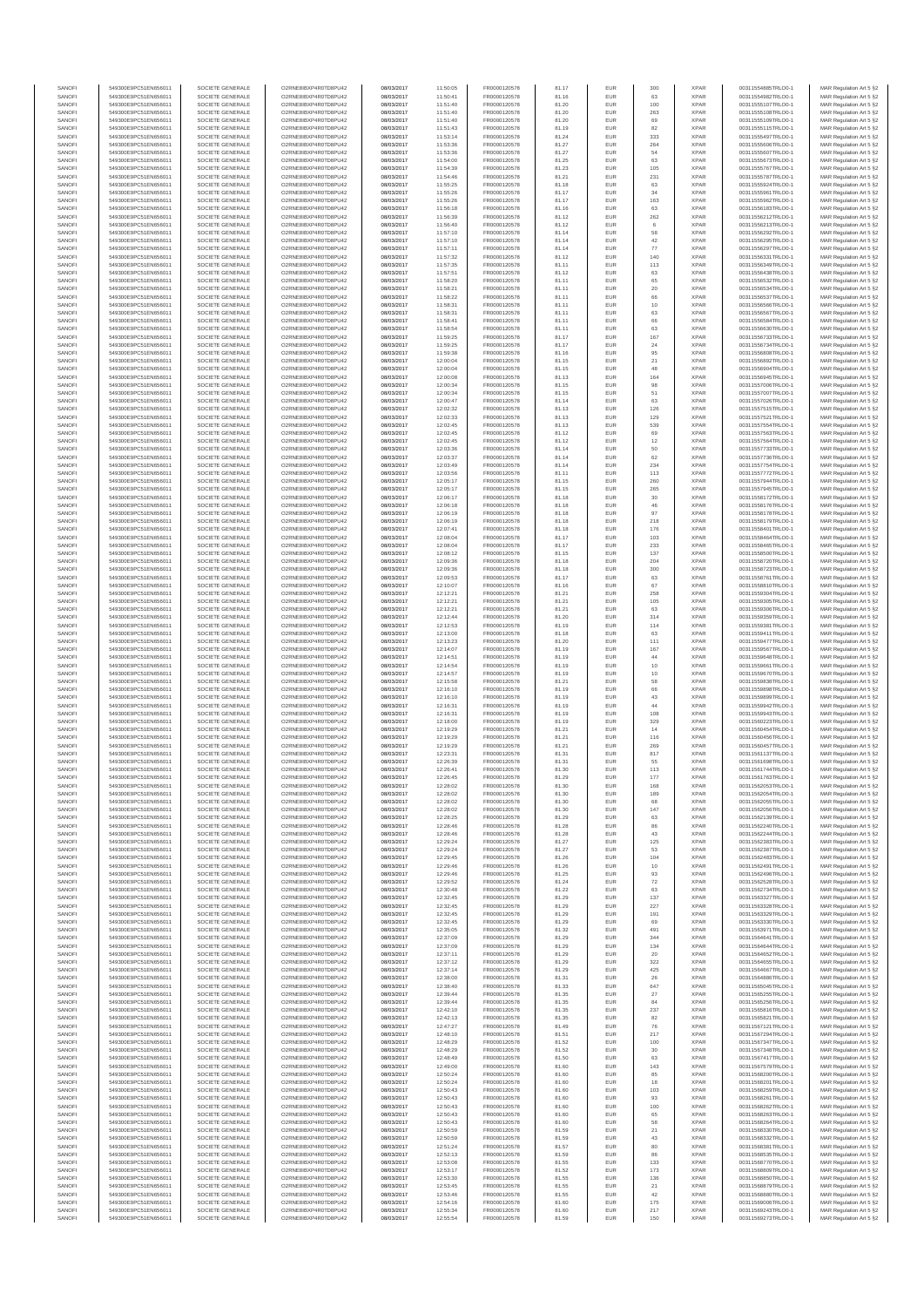| SANOFI           | 549300E9PC51EN656011                         | SOCIETE GENERALE                     | O2RNE8IBXP4R0TD8PU42                         | 08/03/2017               | 12:56:20             | FR0000120578                 | 81.59          | EUR               | 105             | <b>XPAR</b>                | 00311569359TRLO0-1                       | MAR Regulation Art 5 §2                             |
|------------------|----------------------------------------------|--------------------------------------|----------------------------------------------|--------------------------|----------------------|------------------------------|----------------|-------------------|-----------------|----------------------------|------------------------------------------|-----------------------------------------------------|
| SANOFI<br>SANOFI | 549300E9PC51EN656011<br>549300E9PC51EN656011 | SOCIETE GENERALE<br>SOCIETE GENERALE | O2RNE8IBXP4R0TD8PU42<br>O2RNE8IBXP4R0TD8PU42 | 08/03/2017<br>08/03/2017 | 12:57:49<br>13:08:22 | FR0000120578<br>FR0000120578 | 81.60<br>81.66 | EUR<br>EUR        | 241<br>61       | <b>XPAR</b><br><b>XPAR</b> | 00311569637TRLO0-1<br>00311572063TRLO0-1 | MAR Regulation Art 5 §2                             |
| SANOFI           | 549300E9PC51EN656011                         | SOCIETE GENERALE                     | O2RNE8IBXP4R0TD8PU42                         | 08/03/2017               | 13:08:25             | FR0000120578                 | 81.65          | EUR               | 237             | <b>XPAR</b>                | 00311572088TRLO0-1                       | MAR Regulation Art 5 §2<br>MAR Regulation Art 5 §2  |
| SANOFI           | 549300E9PC51EN656011                         | SOCIETE GENERALE                     | O2RNE8IBXP4R0TD8PU42                         | 08/03/2017               | 13:09:33             | FR0000120578                 | 81.66          | EUR               | 244             | <b>XPAR</b>                | 00311572386TRLO0-1                       | MAR Regulation Art 5 §2                             |
| SANOFI           | 549300E9PC51EN656011                         | SOCIETE GENERALE                     | O2RNE8IBXP4R0TD8PU42                         | 08/03/2017               | 13:09:54             | FR0000120578                 | 81.65          | EUR               | 115             | <b>XPAR</b>                | 00311572427TRLO0-1                       | MAR Regulation Art 5 §2                             |
| SANOFI<br>SANOFI | 549300E9PC51EN656011<br>549300E9PC51EN656011 | SOCIETE GENERALE<br>SOCIETE GENERALE | O2RNE8IBXP4R0TD8PU42<br>O2RNE8IBXP4R0TD8PU42 | 08/03/2017<br>08/03/2017 | 13:11:59<br>13:13:08 | FR0000120578<br>FR0000120578 | 81.70<br>81.74 | EUR<br>EUR        | 289<br>591      | <b>XPAR</b><br><b>XPAR</b> | 00311572881TRLO0-1<br>00311573297TRLO0-1 | MAR Regulation Art 5 \$2<br>MAR Regulation Art 5 §2 |
| SANOFI           | 549300E9PC51EN656011                         | SOCIETE GENERALE                     | O2RNE8IBXP4R0TD8PU42                         | 08/03/2017               | 13:13:36             | FR0000120578                 | 81.72          | EUR               | 141             | <b>XPAR</b>                | 00311573410TRLO0-1                       | MAR Regulation Art 5 \$2                            |
| SANOFI           | 549300E9PC51EN656011                         | SOCIETE GENERALE                     | O2RNE8IBXP4R0TD8PU42                         | 08/03/2017               | 13:13:36             | FR0000120578                 | 81.72          | EUR               | 9               | <b>XPAR</b>                | 00311573411TRLO0-1                       | MAR Regulation Art 5 §2                             |
| SANOFI<br>SANOFI | 549300E9PC51EN656011<br>549300E9PC51EN656011 | SOCIETE GENERALE<br>SOCIETE GENERALE | O2RNE8IBXP4R0TD8PU42<br>O2RNE8IBXP4R0TD8PU42 | 08/03/2017<br>08/03/2017 | 13:15:14<br>13:15:14 | FR0000120578<br>FR0000120578 | 81.82<br>81.82 | EUR<br>EUR        | 117<br>175      | <b>XPAR</b><br><b>XPAR</b> | 00311574033TRLO0-1<br>00311574035TRLO0-1 | MAR Regulation Art 5 §2<br>MAR Regulation Art 5 §2  |
| SANOFI           | 549300E9PC51EN656011                         | SOCIETE GENERALE                     | O2RNE8IBXP4R0TD8PU42                         | 08/03/2017               | 13:15:14             | FR0000120578                 | 81.82          | EUR               | 241             | <b>XPAR</b>                | 00311574036TRLO0-1                       | MAR Regulation Art 5 §2                             |
| SANOFI           | 549300E9PC51EN656011                         | SOCIETE GENERALE                     | O2RNE8IBXP4R0TD8PU42                         | 08/03/2017               | 13:15:14             | FR0000120578                 | 81.82          | EUR               | 14              | <b>XPAR</b>                | 00311574037TRLO0-1                       | MAR Regulation Art 5 §2                             |
| SANOFI           | 549300E9PC51EN656011                         | SOCIETE GENERALE                     | O2RNE8IBXP4R0TD8PU42                         | 08/03/2017               | 13:15:19             | FR0000120578                 | 81.81          | EUR               | $\sqrt{24}$     | <b>XPAR</b>                | 00311574101TRLO0-1                       | MAR Regulation Art 5 §2                             |
| SANOFI<br>SANOFI | 549300E9PC51EN656011<br>549300E9PC51EN656011 | SOCIETE GENERALE<br>SOCIETE GENERALE | O2RNE8IBXP4R0TD8PU42<br>O2RNE8IBXP4R0TD8PU42 | 08/03/2017<br>08/03/2017 | 13:15:19<br>13:15:20 | FR0000120578<br>FR0000120578 | 81.81<br>81.81 | EUR<br>EUR        | 31<br>22        | <b>XPAR</b><br><b>XPAR</b> | 00311574102TRLO0-1<br>00311574105TRLO0-1 | MAR Regulation Art 5 §2<br>MAR Regulation Art 5 §2  |
| SANOFI           | 549300E9PC51EN656011                         | SOCIETE GENERALE                     | O2RNE8IBXP4R0TD8PU42                         | 08/03/2017               | 13:15:51             | FR0000120578                 | 81.80          | EUR               | 154             | <b>XPAR</b>                | 00311574286TRLO0-1                       | MAR Regulation Art 5 §2                             |
| SANOFI           | 549300E9PC51EN656011                         | SOCIETE GENERALE                     | O2RNE8IBXP4R0TD8PU42                         | 08/03/2017               | 13:15:58             | FR0000120578                 | 81.80          | EUR               | 63              | <b>XPAR</b>                | 00311574329TRLO0-1                       | MAR Regulation Art 5 §2                             |
| SANOFI           | 549300E9PC51EN656011                         | SOCIETE GENERALE                     | O2RNE8IBXP4R0TD8PU42                         | 08/03/2017               | 13:16:13             | FR0000120578                 | 81.73          | EUR               | 63              | <b>XPAR</b>                | 00311574407TRLO0-1                       | MAR Regulation Art 5 §2                             |
| SANOFI<br>SANOFI | 549300E9PC51EN656011<br>549300E9PC51EN656011 | SOCIETE GENERALE<br>SOCIETE GENERALE | O2RNE8IBXP4R0TD8PU42<br>O2RNE8IBXP4R0TD8PU42 | 08/03/2017<br>08/03/2017 | 13:16:45<br>13:16:52 | FR0000120578<br>FR0000120578 | 81.75<br>81.75 | EUR<br>EUR        | 13<br>11        | <b>XPAR</b><br><b>XPAR</b> | 00311574607TRLO0-1<br>00311574680TRLO0-1 | MAR Regulation Art 5 §2<br>MAR Regulation Art 5 §2  |
| SANOFI           | 549300E9PC51EN656011                         | SOCIETE GENERALE                     | O2RNE8IBXP4R0TD8PU42                         | 08/03/2017               | 13:16:52             | FR0000120578                 | 81.75          | EUR               | 204             | <b>XPAR</b>                | 00311574691TRLO0-1                       | MAR Regulation Art 5 §2                             |
| SANOFI           | 549300E9PC51EN656011                         | SOCIETE GENERALE                     | O2RNE8IBXP4R0TD8PU42                         | 08/03/2017               | 13:17:06             | FR0000120578                 | 81.78          | EUR               | 79              | <b>XPAR</b>                | 00311574846TRLO0-1                       | MAR Regulation Art 5 §2                             |
| SANOFI<br>SANOFI | 549300E9PC51EN656011<br>549300E9PC51EN656011 | SOCIETE GENERALE<br>SOCIETE GENERALE | O2RNE8IBXP4R0TD8PU42<br>O2RNE8IBXP4R0TD8PU42 | 08/03/2017<br>08/03/2017 | 13:31:11<br>13:32:20 | FR0000120578<br>FR0000120578 | 81.87<br>81.89 | EUR<br>EUR        | 66<br>49        | <b>XPAR</b><br><b>XPAR</b> | 00311579569TRLO0-1<br>00311579822TRLO0-1 | MAR Regulation Art 5 §2<br>MAR Regulation Art 5 §2  |
| SANOFI           | 549300E9PC51EN656011                         | SOCIETE GENERALE                     | O2RNE8IBXP4R0TD8PU42                         | 08/03/2017               | 13:32:20             | FR0000120578                 | 81.89          | EUR               | 85              | <b>XPAR</b>                | 00311579827TRLO0-1                       | MAR Regulation Art 5 62                             |
| SANOFI           | 549300E9PC51EN656011                         | SOCIETE GENERALE                     | O2RNE8IBXP4R0TD8PU42                         | 08/03/2017               | 13:32:22             | FR0000120578                 | 81.88          | EUR               | 175             | <b>XPAR</b>                | 00311579849TRLO0-1                       | MAR Regulation Art 5 §2                             |
| SANOFI           | 549300E9PC51EN656011                         | SOCIETE GENERALE                     | O2RNE8IBXP4R0TD8PU42                         | 08/03/2017               | 13:33:18             | FR0000120578                 | 81.87          | EUR               | 64              | <b>XPAR</b>                | 00311580052TRLO0-1                       | MAR Regulation Art 5 §2                             |
| SANOFI<br>SANOFI | 549300E9PC51EN656011<br>549300E9PC51EN656011 | SOCIETE GENERALE<br>SOCIETE GENERALE | O2RNE8IBXP4R0TD8PU42<br>O2RNE8IBXP4R0TD8PU42 | 08/03/2017<br>08/03/2017 | 13:33:24<br>13:33:30 | FR0000120578<br>FR0000120578 | 81.86<br>82.00 | EUR<br>EUR        | 16<br>303       | <b>XPAR</b><br><b>XPAR</b> | 00311580067TRLO0-1<br>00311580148TRLO0-1 | MAR Regulation Art 5 §2<br>MAR Regulation Art 5 §2  |
| SANOFI           | 549300E9PC51EN656011                         | SOCIETE GENERALE                     | O2RNE8IBXP4R0TD8PU42                         | 08/03/2017               | 13:33:30             | FR0000120578                 | 82.00          | EUR               | 41              | <b>XPAR</b>                | 00311580149TRLO0-1                       | MAR Regulation Art 5 §2                             |
| SANOFI           | 549300E9PC51EN656011                         | SOCIETE GENERALE                     | O2RNE8IBXP4R0TD8PU42                         | 08/03/2017               | 13:33:49             | FR0000120578                 | 82.01          | EUR               | 146             | <b>XPAR</b>                | 00311580239TRLO0-1                       | MAR Regulation Art 5 §2                             |
| SANOFI<br>SANOFI | 549300E9PC51EN656011<br>549300E9PC51EN656011 | SOCIETE GENERALE<br>SOCIETE GENERALE | O2RNE8IBXP4R0TD8PU42<br>O2RNE8IBXP4R0TD8PU42 | 08/03/2017<br>08/03/2017 | 13:34:14<br>13:34:39 | FR0000120578<br>FR0000120578 | 81.99<br>82.02 | EUR<br>EUR        | 16<br>95        | <b>XPAR</b><br><b>XPAR</b> | 00311580317TRLO0-1<br>00311580405TRLO0-1 | MAR Regulation Art 5 \$2                            |
| SANOFI           | 549300E9PC51EN656011                         | SOCIETE GENERALE                     | O2RNE8IBXP4R0TD8PU42                         | 08/03/2017               | 13:34:56             | FR0000120578                 | 82.00          | EUR               | $^{\rm 3}$      | <b>XPAR</b>                | 00311580446TRLO0-1                       | MAR Regulation Art 5 §2<br>MAR Regulation Art 5 §2  |
| SANOFI           | 549300E9PC51EN656011                         | SOCIETE GENERALE                     | O2RNE8IBXP4R0TD8PU42                         | 08/03/2017               | 13:34:56             | FR0000120578                 | 82.00          | EUR               | 103             | <b>XPAR</b>                | 00311580449TRLO0-1                       | MAR Regulation Art 5 §2                             |
| SANOFI           | 549300E9PC51EN656011                         | SOCIETE GENERALE                     | O2RNE8IBXP4R0TD8PU42                         | 08/03/2017               | 13:34:56             | FR0000120578                 | 82.00          | EUR               | 12              | <b>XPAR</b>                | 00311580450TRLO0-1                       | MAR Regulation Art 5 §2                             |
| SANOFI<br>SANOFI | 549300E9PC51EN656011<br>549300E9PC51EN656011 | SOCIETE GENERALE<br>SOCIETE GENERALE | O2RNE8IBXP4R0TD8PU42<br>O2RNE8IBXP4R0TD8PU42 | 08/03/2017<br>08/03/2017 | 13:35:13<br>13:35:22 | FR0000120578<br>FR0000120578 | 82.01<br>81.99 | EUR<br>EUR        | 143<br>136      | <b>XPAR</b><br><b>XPAR</b> | 00311580543TRLO0-1<br>00311580580TRLO0-1 | MAR Regulation Art 5 §2<br>MAR Regulation Art 5 §2  |
| SANOFI           | 549300E9PC51EN656011                         | SOCIETE GENERALE                     | O2RNE8IBXP4R0TD8PU42                         | 08/03/2017               | 13:35:27             | FR0000120578                 | 81.99          | EUR               | $\overline{7}$  | <b>XPAR</b>                | 00311580602TRLO0-1                       | MAR Regulation Art 5 §2                             |
| SANOFI           | 549300E9PC51EN656011                         | SOCIETE GENERALE                     | O2RNE8IBXP4R0TD8PU42                         | 08/03/2017               | 13:35:38             | FR0000120578                 | 81.98          | EUR               | 12              | <b>XPAR</b>                | 00311580668TRLO0-1                       | MAR Regulation Art 5 §2                             |
| SANOFI           | 549300E9PC51EN656011                         | SOCIETE GENERALE                     | O2RNE8IBXP4R0TD8PU42                         | 08/03/2017               | 13:35:39             | FR0000120578<br>FR0000120578 | 81.98          | EUR               | 89              | <b>XPAR</b>                | 00311580669TRLO0-1                       | MAR Regulation Art 5 §2                             |
| SANOFI<br>SANOFI | 549300E9PC51EN656011<br>549300E9PC51EN656011 | SOCIETE GENERALE<br>SOCIETE GENERALE | O2RNE8IBXP4R0TD8PU42<br>O2RNE8IBXP4R0TD8PU42 | 08/03/2017<br>08/03/2017 | 13:35:50<br>13:36:13 | FR0000120578                 | 81.94<br>81.98 | EUR<br>EUR        | 85<br>166       | <b>XPAR</b><br><b>XPAR</b> | 00311580699TRLO0-1<br>00311580836TRLO0-1 | MAR Regulation Art 5 §2<br>MAR Regulation Art 5 §2  |
| SANOFI           | 549300E9PC51EN656011                         | SOCIETE GENERALE                     | O2RNE8IBXP4R0TD8PU42                         | 08/03/2017               | 13:36:26             | FR0000120578                 | 81.96          | EUR               | 63              | <b>XPAR</b>                | 00311580877TRLO0-1                       | MAR Regulation Art 5 §2                             |
| SANOFI           | 549300E9PC51EN656011                         | SOCIETE GENERALE                     | O2RNE8IBXP4R0TD8PU42                         | 08/03/2017               | 13:36:45             | FR0000120578                 | 81.96          | EUR               | 53              | <b>XPAR</b>                | 00311580913TRLO0-1                       | MAR Regulation Art 5 §2                             |
| SANOFI<br>SANOFI | 549300E9PC51EN656011<br>549300E9PC51EN656011 | SOCIETE GENERALE<br>SOCIETE GENERALE | O2RNE8IBXP4R0TD8PU42<br>O2RNE8IBXP4R0TD8PU42 | 08/03/2017<br>08/03/2017 | 13:36:57<br>13:37:03 | FR0000120578<br>FR0000120578 | 81.96<br>81.95 | EUR<br>EUR        | $10$<br>97      | <b>XPAR</b><br><b>XPAR</b> | 00311580935TRLO0-1<br>00311580952TRLO0-1 | MAR Regulation Art 5 §2                             |
| SANOFI           | 549300E9PC51EN656011                         | SOCIETE GENERALE                     | O2RNE8IBXP4R0TD8PU42                         | 08/03/2017               | 13:37:03             | FR0000120578                 | 81.95          | EUR               | 63              | <b>XPAR</b>                | 00311580956TRLO0-1                       | MAR Regulation Art 5 §2<br>MAR Regulation Art 5 §2  |
| SANOFI           | 549300E9PC51EN656011                         | SOCIETE GENERALE                     | O2RNE8IBXP4R0TD8PU42                         | 08/03/2017               | 13:38:07             | FR0000120578                 | 82.00          | EUR               | 387             | <b>XPAR</b>                | 00311581257TRLO0-1                       | MAR Regulation Art 5 §2                             |
| SANOFI           | 549300E9PC51EN656011                         | SOCIETE GENERALE                     | O2RNE8IBXP4R0TD8PU42                         | 08/03/2017               | 13:38:55             | FR0000120578                 | 81.98          | EUR               | 232             | <b>XPAR</b>                | 00311581580TRLO0-1                       | MAR Regulation Art 5 \$2                            |
| SANOFI<br>SANOFI | 549300E9PC51EN656011<br>549300E9PC51EN656011 | SOCIETE GENERALE<br>SOCIETE GENERALE | O2RNE8IBXP4R0TD8PU42<br>O2RNE8IBXP4R0TD8PU42 | 08/03/2017<br>08/03/2017 | 13:39:14             | FR0000120578<br>FR0000120578 | 81.98<br>81.98 | EUR<br>EUR        | 8<br>${\bf 72}$ | <b>XPAR</b><br><b>XPAR</b> | 00311581685TRLO0-1                       | MAR Regulation Art 5 §2<br>MAR Regulation Art 5 §2  |
| SANOFI           | 549300E9PC51EN656011                         | SOCIETE GENERALE                     | O2RNE8IBXP4R0TD8PU42                         | 08/03/2017               | 13:39:17<br>13:39:35 | FR0000120578                 | 82.03          | EUR               | 144             | <b>XPAR</b>                | 00311581692TRLO0-1<br>00311581801TRLO0-1 | MAR Regulation Art 5 §2                             |
| SANOFI           | 549300E9PC51EN656011                         | SOCIETE GENERALE                     | O2RNE8IBXP4R0TD8PU42                         | 08/03/2017               | 13:39:35             | FR0000120578                 | 82.03          | EUR               | 79              | <b>XPAR</b>                | 00311581804TRLO0-1                       | MAR Regulation Art 5 §2                             |
| SANOFI           | 549300E9PC51EN656011                         | SOCIETE GENERALE                     | O2RNE8IBXP4R0TD8PU42                         | 08/03/2017               | 13:40:10             | FR0000120578                 | 82.03          | EUR               | 63              | <b>XPAR</b>                | 00311581923TRLO0-1                       | MAR Regulation Art 5 §2                             |
| SANOFI<br>SANOFI | 549300E9PC51EN656011<br>549300E9PC51EN656011 | SOCIETE GENERALE<br>SOCIETE GENERALE | O2RNE8IBXP4R0TD8PU42<br>O2RNE8IBXP4R0TD8PU42 | 08/03/2017<br>08/03/2017 | 13:40:13<br>13:40:13 | FR0000120578<br>FR0000120578 | 82.02<br>82.02 | EUR<br>EUR        | 22<br>129       | <b>XPAR</b><br><b>XPAR</b> | 00311581924TRLO0-1<br>00311581925TRLO0-1 | MAR Regulation Art 5 §2<br>MAR Regulation Art 5 §2  |
| SANOFI           | 549300E9PC51EN656011                         | SOCIETE GENERALE                     | O2RNE8IBXP4R0TD8PU42                         | 08/03/2017               | 13:40:21             | FR0000120578                 | 82.02          | EUR               | 8               | <b>XPAR</b>                | 00311581953TRLO0-1                       | MAR Regulation Art 5 §2                             |
| SANOFI           | 549300E9PC51EN656011                         | SOCIETE GENERALE                     | O2RNE8IBXP4R0TD8PU42                         | 08/03/2017               | 13:40:41             | FR0000120578                 | 82.02          | EUR               | 13              | <b>XPAR</b>                | 00311582057TRLO0-1                       | MAR Regulation Art 5 §2                             |
| SANOFI           | 549300E9PC51EN656011                         | SOCIETE GENERALE                     | O2RNE8IBXP4R0TD8PU42                         | 08/03/2017               | 13:40:41             | FR0000120578                 | 82.02          | EUR               | 96              | <b>XPAR</b>                | 00311582058TRLO0-1                       | MAR Regulation Art 5 §2                             |
| SANOFI<br>SANOFI | 549300E9PC51EN656011<br>549300E9PC51EN656011 | SOCIETE GENERALE<br>SOCIETE GENERALE | O2RNE8IBXP4R0TD8PU42<br>O2RNE8IBXP4R0TD8PU42 | 08/03/2017<br>08/03/2017 | 13:41:13<br>13:41:49 | FR0000120578<br>FR0000120578 | 82.00<br>81.99 | EUR<br>EUR        | 231<br>63       | <b>XPAR</b><br><b>XPAR</b> | 00311582158TRLO0-1<br>00311582275TRLO0-1 | MAR Regulation Art 5 §2<br>MAR Regulation Art 5 §2  |
| SANOFI           | 549300E9PC51EN656011                         | SOCIETE GENERALE                     | O2RNE8IBXP4R0TD8PU42                         | 08/03/2017               | 13:42:03             | FR0000120578                 | 81.98          | EUR               | 162             | <b>XPAR</b>                | 00311582341TRLO0-1                       | MAR Regulation Art 5 §2                             |
| SANOFI           | 549300E9PC51EN656011                         | SOCIETE GENERALE                     | O2RNE8IBXP4R0TD8PU42                         | 08/03/2017               | 13:42:17             | FR0000120578                 | 81.97          | EUR               | 121             | <b>XPAR</b>                | 00311582393TRLO0-1                       | MAR Regulation Art 5 §2                             |
| SANOFI           | 549300E9PC51EN656011                         | SOCIETE GENERALE                     | O2RNE8IBXP4R0TD8PU42                         | 08/03/2017               | 13:43:00             | FR0000120578                 | 81.94          | EUR<br>EUR        | 139<br>311      | <b>XPAR</b>                | 00311582580TRLO0-1                       | MAR Regulation Art 5 §2                             |
| SANOFI<br>SANOFI | 549300E9PC51EN656011<br>549300E9PC51EN656011 | SOCIETE GENERALE<br>SOCIETE GENERALE | O2RNE8IBXP4R0TD8PU42<br>O2RNE8IBXP4R0TD8PU42 | 08/03/2017<br>08/03/2017 | 13:44:01<br>13:44:55 | FR0000120578<br>FR0000120578 | 81.95<br>81.93 | EUR               | 116             | <b>XPAR</b><br><b>XPAR</b> | 00311582853TRLO0-1<br>00311583050TRLO0-1 | MAR Regulation Art 5 §2<br>MAR Regulation Art 5 §2  |
| SANOFI           | 549300E9PC51EN656011                         | SOCIETE GENERALE                     | O2RNE8IBXP4R0TD8PU42                         | 08/03/2017               | 13:44:55             | FR0000120578                 | 81.93          | EUR               | 30              | <b>XPAR</b>                | 00311583051TRLO0-1                       | MAR Regulation Art 5 §2                             |
| SANOFI           | 549300E9PC51EN656011                         | SOCIETE GENERALE                     | O2RNE8IBXP4R0TD8PU42                         | 08/03/2017               | 13:44:55             | FR0000120578                 | 81.93          | EUR               | 21              | <b>XPAR</b>                | 00311583052TRLO0-1                       | MAR Regulation Art 5 §2                             |
| SANOFI<br>SANOFI | 549300E9PC51EN656011<br>549300E9PC51EN656011 | SOCIETE GENERALE<br>SOCIETE GENERALE | O2RNE8IBXP4R0TD8PU42<br>O2RNE8IBXP4R0TD8PU42 | 08/03/2017<br>08/03/2017 | 13:45:26<br>13:45:47 | FR0000120578<br>FR0000120578 | 81.95<br>81.96 | EUR<br>EUR        | 65              | <b>XPAR</b><br><b>XPAR</b> | 00311583138TRLO0-1<br>00311583245TRLO0-1 | MAR Regulation Art 5 §2<br>MAR Regulation Art 5 §2  |
| SANOFI           | 549300E9PC51EN656011                         | SOCIETE GENERALE                     | O2RNE8IBXP4R0TD8PU42                         | 08/03/2017               | 13:45:47             | FR0000120578                 | 81.96          | EUR               | $36\,$<br>66    | <b>XPAR</b>                | 00311583246TRLO0-1                       | MAR Regulation Art 5 §2                             |
| SANOFI           | 549300E9PC51EN656011                         | SOCIETE GENERALE                     | O2RNE8IBXP4R0TD8PU42                         | 08/03/2017               | 13:45:47             | FR0000120578                 | 81.96          | EUR               | 18              | <b>XPAR</b>                | 00311583247TRLO0-1                       | MAR Regulation Art 5 §2                             |
| SANOFI           | 549300E9PC51EN656011                         | SOCIETE GENERALE                     | O2RNE8IBXP4R0TD8PU42                         | 08/03/2017               | 13:46:21             | FR0000120578                 | 81.99          | EUR               | $\,$ 2 $\,$     | <b>XPAR</b>                | 00311583327TRLO0-1                       | MAR Regulation Art 5 §2                             |
| SANOFI<br>SANOFI | 549300E9PC51EN656011<br>549300E9PC51EN656011 | SOCIETE GENERALE<br>SOCIETE GENERALE | O2RNE8IBXP4R0TD8PU42<br>O2RNE8IBXP4R0TD8PU42 | 08/03/2017<br>08/03/2017 | 13:46:21<br>13:46:21 | FR0000120578<br>FR0000120578 | 81.99<br>81.99 | EUR<br>EUR        | 126<br>228      | <b>XPAR</b><br><b>XPAR</b> | 00311583328TRLO0-1<br>00311583329TRLO0-1 | MAR Regulation Art 5 \$2<br>MAR Regulation Art 5 §2 |
| SANOFI           | 549300E9PC51EN656011                         | SOCIETE GENERALE                     | O2RNE8IBXP4R0TD8PU42                         | 08/03/2017               | 13:46:21             | FR0000120578                 | 81.99          | EUR               | 61              | <b>XPAR</b>                | 00311583330TRLO0-1                       | MAR Regulation Art 5 §2                             |
| SANOFI           | 549300E9PC51EN656011                         | SOCIETE GENERALE                     | O2RNE8IBXP4R0TD8PU42                         | 08/03/2017               | 13:46:34             | FR0000120578                 | 81.98          | EUR               | 196             | <b>XPAR</b>                | 00311583394TRLO0-1                       | MAR Regulation Art 5 §2                             |
| SANOFI           | 549300E9PC51EN656011                         | SOCIETE GENERALE                     | O2RNE8IBXP4R0TD8PU42                         | 08/03/2017               | 13:46:34             | FR0000120578                 | 81.98          | EUR               | 57              | <b>XPAR</b>                | 00311583401TRLO0-1                       | MAR Regulation Art 5 §2                             |
| SANOFI<br>SANOFI | 549300E9PC51EN656011<br>549300E9PC51EN656011 | SOCIETE GENERALE<br>SOCIETE GENERALE | O2RNE8IBXP4R0TD8PU42<br>O2RNE8IBXP4R0TD8PU42 | 08/03/2017<br>08/03/2017 | 13:47:18<br>13:48:16 | FR0000120578<br>FR0000120578 | 81.98<br>82.01 | EUR<br>EUR        | 344<br>65       | <b>XPAR</b><br><b>XPAR</b> | 00311583599TRLO0-1<br>00311583941TRLO0-1 | MAR Regulation Art 5 §2<br>MAR Regulation Art 5 §2  |
| SANOFI           | 549300E9PC51EN656011                         | SOCIETE GENERALE                     | O2RNE8IBXP4R0TD8PU42                         | 08/03/2017               | 13:48:16             | FR0000120578                 | 82.01          | EUR               | 143             | <b>XPAR</b>                | 00311583942TRLO0-1                       | MAR Regulation Art 5 \$2                            |
| SANOFI           | 549300E9PC51EN656011                         | SOCIETE GENERALE                     | O2RNE8IBXP4R0TD8PU42                         | 08/03/2017               | 13:49:29             | FR0000120578                 | 82.08          | EUR               | 411             | <b>XPAR</b>                | 00311584424TRLO0-1                       | MAR Regulation Art 5 §2                             |
| SANOFI<br>SANOFI | 549300E9PC51EN656011<br>549300E9PC51EN656011 | SOCIETE GENERALE<br>SOCIETE GENERALE | O2RNE8IBXP4R0TD8PU42<br>O2RNE8IBXP4R0TD8PU42 | 08/03/2017<br>08/03/2017 | 13:50:41<br>13:50:45 | FR0000120578<br>FR0000120578 | 82.14<br>82.11 | <b>EUR</b><br>EUR | 177<br>116      | <b>XPAR</b><br><b>XPAR</b> | 00311584774TRLO0-1<br>00311584776TRLO0-1 | MAR Regulation Art 5 §2<br>MAR Regulation Art 5 §2  |
| SANOFI           | 549300E9PC51EN656011                         | SOCIETE GENERALE                     | O2RNE8IBXP4R0TD8PU42                         | 08/03/2017               | 13:52:10             | FR0000120578                 | 82.19          | EUR               | 422             | <b>XPAR</b>                | 00311585232TRLO0-1                       | MAR Regulation Art 5 §2                             |
| SANOFI           | 549300E9PC51EN656011                         | SOCIETE GENERALE                     | O2RNE8IBXP4R0TD8PU42                         | 08/03/2017               | 13:52:16             | FR0000120578                 | 82.16          | EUR               | 99              | <b>XPAR</b>                | 00311585255TRLO0-1                       | MAR Regulation Art 5 §2                             |
| SANOFI           | 549300E9PC51EN656011                         | SOCIETE GENERALE                     | O2RNE8IBXP4R0TD8PU42                         | 08/03/2017               | 13:53:17             | FR0000120578                 | 82.17          | EUR               | 79              | <b>XPAR</b>                | 00311585520TRLO0-1                       | MAR Regulation Art 5 §2                             |
| SANOFI<br>SANOFI | 549300E9PC51EN656011<br>549300E9PC51EN656011 | SOCIETE GENERALE<br>SOCIETE GENERALE | O2RNE8IBXP4R0TD8PU42<br>O2RNE8IBXP4R0TD8PU42 | 08/03/2017<br>08/03/2017 | 13:53:36<br>13:53:36 | FR0000120578<br>FR0000120578 | 82.15<br>82.15 | EUR<br>EUR        | 23<br>38        | <b>XPAR</b><br><b>XPAR</b> | 00311585608TRLO0-1<br>00311585609TRLO0-1 | MAR Regulation Art 5 §2<br>MAR Regulation Art 5 §2  |
| SANOFI           | 549300E9PC51EN656011                         | SOCIETE GENERALE                     | O2RNE8IBXP4R0TD8PU42                         | 08/03/2017               | 13:55:18             | FR0000120578                 | 82.12          | EUR               | 182             | <b>XPAR</b>                | 00311586021TRLO0-1                       | MAR Regulation Art 5 §2                             |
| SANOFI           | 549300E9PC51EN656011                         | SOCIETE GENERALE                     | O2RNE8IBXP4R0TD8PU42                         | 08/03/2017               | 13:55:39             | FR0000120578                 | 82.11          | EUR               | 205             | <b>XPAR</b>                | 00311586089TRLO0-1                       | MAR Regulation Art 5 §2                             |
| SANOFI<br>SANOFI | 549300E9PC51EN656011<br>549300E9PC51EN656011 | SOCIETE GENERALE<br>SOCIETE GENERALE | O2RNE8IBXP4R0TD8PU42<br>O2RNE8IBXP4R0TD8PU42 | 08/03/2017<br>08/03/2017 | 13:56:26<br>13:57:13 | FR0000120578                 | 82.12          | EUR<br>EUR        | 470<br>302      | <b>XPAR</b><br><b>XPAR</b> | 00311586338TRLO0-1                       | MAR Regulation Art 5 \$2<br>MAR Regulation Art 5 §2 |
| SANOFI           | 549300E9PC51EN656011                         | SOCIETE GENERALE                     | O2RNE8IBXP4R0TD8PU42                         | 08/03/2017               | 13:57:41             | FR0000120578<br>FR0000120578 | 82.14<br>82.14 | EUR               | 288             | <b>XPAR</b>                | 00311586508TRLO0-1<br>00311586582TRLO0-1 | MAR Regulation Art 5 §2                             |
| SANOFI           | 549300E9PC51EN656011                         | SOCIETE GENERALE                     | O2RNE8IBXP4R0TD8PU42                         | 08/03/2017               | 13:58:40             | FR0000120578                 | 82.14          | EUR               | 16              | <b>XPAR</b>                | 00311586788TRLO0-1                       | MAR Regulation Art 5 §2                             |
| SANOFI<br>SANOFI | 549300E9PC51EN656011<br>549300E9PC51EN656011 | SOCIETE GENERALE<br>SOCIETE GENERALE | O2RNE8IBXP4R0TD8PU42<br>O2RNE8IBXP4R0TD8PU42 | 08/03/2017<br>08/03/2017 | 13:59:57<br>14:00:01 | FR0000120578<br>FR0000120578 | 82.21<br>82.20 | EUR<br>EUR        | 509<br>263      | <b>XPAR</b><br><b>XPAR</b> | 00311587120TRLO0-1<br>00311587181TRLO0-1 | MAR Regulation Art 5 §2                             |
| SANOFI           | 549300E9PC51EN656011                         | SOCIETE GENERALE                     | O2RNE8IBXP4R0TD8PU42                         | 08/03/2017               | 14:00:18             | FR0000120578                 | 82.14          | EUR               | 63              | <b>XPAR</b>                | 00311587337TRLO0-1                       | MAR Regulation Art 5 §2<br>MAR Regulation Art 5 §2  |
| SANOFI           | 549300E9PC51EN656011                         | SOCIETE GENERALE                     | O2RNE8IBXP4R0TD8PU42                         | 08/03/2017               | 14:00:25             | FR0000120578                 | 82.14          | EUR               | 76              | <b>XPAR</b>                | 00311587414TRLO0-1                       | MAR Regulation Art 5 §2                             |
| SANOFI<br>SANOFI | 549300E9PC51EN656011<br>549300E9PC51EN656011 | SOCIETE GENERALE<br>SOCIETE GENERALE | O2RNE8IBXP4R0TD8PU42<br>O2RNE8IBXP4R0TD8PU42 | 08/03/2017               | 14:00:38             | FR0000120578<br>FR0000120578 | 82.13<br>82.12 | EUR<br>EUR        | 63<br>149       | <b>XPAR</b><br><b>XPAR</b> | 00311587488TRLO0-1                       | MAR Regulation Art 5 §2<br>MAR Regulation Art 5 §2  |
| SANOFI           | 549300E9PC51EN656011                         | SOCIETE GENERALE                     | O2RNE8IBXP4R0TD8PU42                         | 08/03/2017<br>08/03/2017 | 14:01:04<br>14:01:04 | FR0000120578                 | 82.12          | EUR               | 16              | <b>XPAR</b>                | 00311587643TRLO0-1<br>00311587644TRLO0-1 | MAR Regulation Art 5 §2                             |
| SANOFI           | 549300E9PC51EN656011                         | SOCIETE GENERALE                     | O2RNE8IBXP4R0TD8PU42                         | 08/03/2017               | 14:01:24             | FR0000120578                 | 82.12          | EUR               | 65              | <b>XPAR</b>                | 00311587758TRLO0-1                       | MAR Regulation Art 5 §2                             |
| SANOFI           | 549300E9PC51EN656011                         | SOCIETE GENERALE                     | O2RNESIBXP4R0TD8PLI42                        | 08/03/2017               | 14:01:25             | FR0000120578                 | 82.12          | EUR               | 61              | <b>XPAR</b>                | 00311587765TRLO0-1                       | MAR Regulation Art 5 §2                             |
| SANOFI<br>SANOFI | 549300E9PC51EN656011<br>549300E9PC51EN656011 | SOCIETE GENERALE<br>SOCIETE GENERALE | O2RNE8IBXP4R0TD8PU42<br>O2RNE8IBXP4R0TD8PU42 | 08/03/2017<br>08/03/2017 | 14:02:07<br>14:02:28 | FR0000120578<br>FR0000120578 | 82.13<br>82.16 | EUR<br>EUR        | 89<br>326       | <b>XPAR</b><br><b>XPAR</b> | 00311587950TRLO0-1<br>00311588101TRLO0-1 | MAR Regulation Art 5 §2<br>MAR Regulation Art 5 §2  |
| SANOFI           | 549300E9PC51EN656011                         | SOCIETE GENERALE                     | O2RNE8IBXP4R0TD8PU42                         | 08/03/2017               | 14:03:07             | FR0000120578                 | 82.18          | EUR               | 222             | <b>XPAR</b>                | 00311588334TRLO0-1                       | MAR Regulation Art 5 §2                             |
| SANOFI           | 549300E9PC51EN656011                         | SOCIETE GENERALE                     | O2RNE8IBXP4R0TD8PU42                         | 08/03/2017               | 14:04:35             | FR0000120578                 | 82.26          | EUR               | 453             | <b>XPAR</b>                | 00311588901TRLO0-1                       | MAR Regulation Art 5 §2                             |
| SANOFI<br>SANOFI | 549300E9PC51EN656011<br>549300E9PC51EN656011 | SOCIETE GENERALE<br>SOCIETE GENERALE | O2RNE8IBXP4R0TD8PU42<br>O2RNE8IBXP4R0TD8PU42 | 08/03/2017<br>08/03/2017 | 14:04:38<br>14:04:50 | FR0000120578<br>FR0000120578 | 82.24<br>82.24 | EUR<br>EUR        | 91<br>64        | <b>XPAR</b><br><b>XPAR</b> | 00311588919TRLO0-1<br>00311589093TRLO0-1 | MAR Regulation Art 5 §2<br>MAR Regulation Art 5 §2  |
| SANOFI           | 549300E9PC51EN656011                         | SOCIETE GENERALE                     | O2RNE8IBXP4R0TD8PU42                         | 08/03/2017               | 14:05:00             | FR0000120578                 | 82.25          | EUR               | 75              | <b>XPAR</b>                | 00311589212TRLO0-1                       | MAR Regulation Art 5 §2                             |
| SANOFI           | 549300E9PC51EN656011                         | SOCIETE GENERALE                     | O2RNE8IBXP4R0TD8PU42                         | 08/03/2017               | 14:05:11             | FR0000120578                 | 82.24          | EUR               | 63              | <b>XPAR</b>                | 00311589334TRLO0-1                       | MAR Regulation Art 5 §2                             |
| SANOFI           | 549300E9PC51EN656011                         | SOCIETE GENERALE                     | O2RNE8IBXP4R0TD8PU42                         | 08/03/2017               | 14:05:25             | FR0000120578                 | 82.22          | EUR               | 64              | <b>XPAR</b>                | 00311589399TRLO0-1                       | MAR Regulation Art 5 §2                             |
| SANOFI<br>SANOFI | 549300E9PC51EN656011<br>549300E9PC51EN656011 | SOCIETE GENERALE<br>SOCIETE GENERALE | O2RNE8IBXP4R0TD8PU42<br>O2RNE8IBXP4R0TD8PU42 | 08/03/2017<br>08/03/2017 | 14:05:51<br>14:06:01 | FR0000120578<br>FR0000120578 | 82.23<br>82.21 | EUR<br>EUR        | 121<br>41       | <b>XPAR</b><br><b>XPAR</b> | 00311589546TRLO0-1<br>00311589572TRLO0-1 | MAR Regulation Art 5 §2<br>MAR Regulation Art 5 §2  |
| SANOFI           | 549300E9PC51EN656011                         | SOCIETE GENERALE                     | O2RNE8IBXP4R0TD8PU42                         | 08/03/2017               | 14:06:01             | FR0000120578                 | 82.21          | EUR               | 48              | <b>XPAR</b>                | 00311589573TRLO0-1                       | MAR Regulation Art 5 §2                             |
| SANOFI           | 549300E9PC51EN656011                         | SOCIETE GENERALE                     | O2RNE8IBXP4R0TD8PU42                         | 08/03/2017               | 14:07:17             | FR0000120578                 | 82.21          | EUR               | 65              | <b>XPAR</b>                | 00311589922TRLO0-1                       | MAR Regulation Art 5 §2                             |
| SANOFI           | 549300E9PC51EN656011                         | SOCIETE GENERALE                     | O2RNE8IBXP4R0TD8PU42                         | 08/03/2017               | 14:07:48             | FR0000120578                 | 82.21          | EUR               | 222             | <b>XPAR</b>                | 00311590035TRLO0-1                       | MAR Regulation Art 5 §2                             |
| SANOFI<br>SANOFI | 549300E9PC51EN656011<br>549300E9PC51EN656011 | SOCIETE GENERALE<br>SOCIETE GENERALE | O2RNE8IBXP4R0TD8PU42<br>O2RNE8IBXP4R0TD8PU42 | 08/03/2017<br>08/03/2017 | 14:07:56<br>14:08:04 | FR0000120578<br>FR0000120578 | 82.19<br>82.17 | EUR<br>EUR        | 247<br>192      | <b>XPAR</b><br><b>XPAR</b> | 00311590062TRLO0-1<br>00311590103TRLO0-1 | MAR Regulation Art 5 §2<br>MAR Regulation Art 5 §2  |
| SANOFI           | 549300E9PC51EN656011                         | SOCIETE GENERALE                     | O2RNE8IBXP4R0TD8PU42                         | 08/03/2017               | 14:08:17             | FR0000120578                 | 82.14          | EUR               | 77              | <b>XPAR</b>                | 00311590230TRLO0-1                       | MAR Regulation Art 5 §2                             |
| SANOFI           | 549300E9PC51EN656011                         | SOCIETE GENERALE                     | O2RNE8IBXP4R0TD8PU42                         | 08/03/2017               | 14:08:28             | FR0000120578                 | 82.15          | EUR               | 63              | <b>XPAR</b>                | 00311590317TRLO0-1                       | MAR Regulation Art 5 §2                             |
| SANOFI           | 549300E9PC51EN656011                         | SOCIETE GENERALE                     | O2RNE8IBXP4R0TD8PU42                         | 08/03/2017               | 14:08:50             | FR0000120578                 | 82.12          | EUR               | 63              | <b>XPAR</b>                | 00311590390TRLO0-1                       | MAR Regulation Art 5 §2                             |
| SANOFI<br>SANOFI | 549300E9PC51EN656011<br>549300E9PC51EN656011 | SOCIETE GENERALE<br>SOCIETE GENERALE | O2RNE8IBXP4R0TD8PU42<br>O2RNE8IBXP4R0TD8PU42 | 08/03/2017<br>08/03/2017 | 14:09:15<br>14:09:37 | FR0000120578<br>FR0000120578 | 82.12<br>82.16 | EUR<br>EUR        | 70<br>262       | <b>XPAR</b><br><b>XPAR</b> | 00311590508TRLO0-1<br>00311590671TRLO0-1 | MAR Regulation Art 5 §2<br>MAR Regulation Art 5 §2  |
| SANOFI           | 549300E9PC51EN656011                         | SOCIETE GENERALE                     | O2RNE8IBXP4R0TD8PU42                         | 08/03/2017               | 14:11:03             | FR0000120578                 | 82.17          | EUR               | 361             | <b>XPAR</b>                | 00311591101TRLO0-1                       | MAR Regulation Art 5 §2                             |
| SANOFI           | 549300E9PC51EN656011                         | SOCIETE GENERALE                     | O2RNE8IBXP4R0TD8PU42                         | 08/03/2017               | 14:11:33             | FR0000120578                 | 82.15          | EUR               | 67              | <b>XPAR</b>                | 00311591269TRLO0-1                       | MAR Regulation Art 5 §2                             |
| SANOFI<br>SANOFI | 549300E9PC51EN656011<br>549300E9PC51EN656011 | SOCIETE GENERALE<br>SOCIETE GENERALE | O2RNE8IBXP4R0TD8PU42<br>O2RNE8IBXP4R0TD8PU42 | 08/03/2017<br>08/03/2017 | 14:11:33<br>14:11:42 | FR0000120578<br>FR0000120578 | 82.15<br>82.14 | EUR<br>EUR        | 159<br>63       | <b>XPAR</b><br><b>XPAR</b> | 00311591270TRLO0-1<br>00311591323TRLO0-1 | MAR Regulation Art 5 §2                             |
| SANOFI           | 549300E9PC51EN656011                         | SOCIETE GENERALE                     | O2RNE8IBXP4R0TD8PU42                         | 08/03/2017               | 14:12:04             | FR0000120578                 | 82.13          | EUR               | 63              | <b>XPAR</b>                | 00311591401TRLO0-1                       | MAR Regulation Art 5 §2<br>MAR Regulation Art 5 §2  |
| SANOFI           | 549300E9PC51EN656011                         | SOCIETE GENERALE                     | O2RNE8IBXP4R0TD8PU42                         | 08/03/2017               | 14:12:12             | FR0000120578                 | 82.13          | EUR               | 69              | <b>XPAR</b>                | 00311591417TRLO0-1                       | MAR Regulation Art 5 §2                             |
| SANOFI           | 549300E9PC51EN656011                         | SOCIETE GENERALE                     | O2RNE8IBXP4R0TD8PU42                         | 08/03/2017               | 14:13:08             | FR0000120578                 | 82.17          | EUR               | 237             | <b>XPAR</b>                | 00311591628TRLO0-1                       | MAR Regulation Art 5 §2                             |
| SANOFI<br>SANOFI | 549300E9PC51EN656011<br>549300E9PC51EN656011 | SOCIETE GENERALE<br>SOCIETE GENERALE | O2RNE8IBXP4R0TD8PU42<br>O2RNE8IBXP4R0TD8PU42 | 08/03/2017<br>08/03/2017 | 14:13:12<br>14:13:47 | FR0000120578<br>FR0000120578 | 82.14<br>82.11 | EUR<br>EUR        | 107<br>132      | <b>XPAR</b><br><b>XPAR</b> | 00311591640TRLO0-1<br>00311591962TRLO0-1 | MAR Regulation Art 5 §2<br>MAR Regulation Art 5 §2  |
| SANOFI           | 549300E9PC51EN656011                         | SOCIETE GENERALE                     | O2RNE8IBXP4R0TD8PU42                         | 08/03/2017               | 14:14:13             | FR0000120578                 | 82.10          | EUR               | 56              | <b>XPAR</b>                | 00311592048TRLO0-1                       | MAR Regulation Art 5 §2                             |
| SANOFI           | 549300E9PC51EN656011                         | SOCIETE GENERALE                     | O2RNE8IBXP4R0TD8PU42                         | 08/03/2017               | 14:15:13             | FR0000120578                 | 82.14          | EUR               | 422             | <b>XPAR</b>                | 00311592318TRLO0-1                       | MAR Regulation Art 5 §2                             |
| SANOFI           | 549300E9PC51EN656011                         | SOCIETE GENERALE                     | O2RNE8IBXP4R0TD8PU42                         | 08/03/2017               | 14:15:14             | FR0000120578                 | 82.14          | EUR               | 63              | <b>XPAR</b>                | 00311592321TRLO0-1                       | MAR Regulation Art 5 §2                             |
| SANOFI<br>SANOFI | 549300E9PC51EN656011<br>549300E9PC51EN656011 | SOCIETE GENERALE<br>SOCIETE GENERALE | O2RNE8IBXP4R0TD8PU42<br>O2RNE8IBXP4R0TD8PU42 | 08/03/2017<br>08/03/2017 | 14:15:14<br>14:16:10 | FR0000120578<br>FR0000120578 | 82.14<br>82.17 | EUR<br>EUR        | 64<br>24        | <b>XPAR</b><br><b>XPAR</b> | 00311592323TRLO0-1<br>00311592614TRLO0-1 | MAR Regulation Art 5 §2<br>MAR Regulation Art 5 §2  |
|                  |                                              |                                      |                                              |                          |                      |                              |                |                   |                 |                            |                                          |                                                     |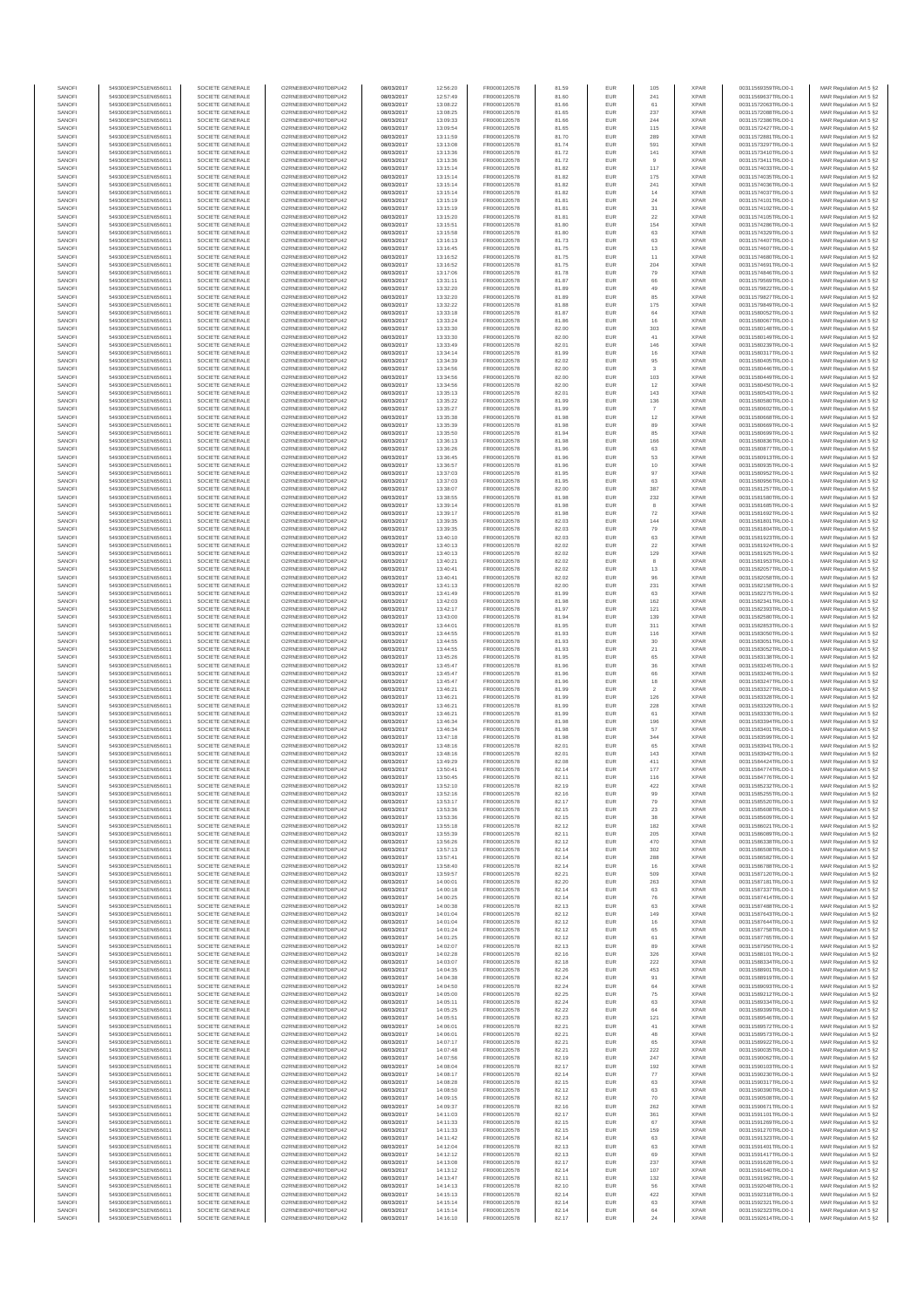| SANOFI           | 549300E9PC51EN656011                         | SOCIETE GENERALE                     | O2RNE8IBXP4R0TD8PU42                          | 08/03/2017               | 14:16:10             | FR0000120578                 | 82.17          | EUR               | 119                           | <b>XPAR</b>                | 00311592615TRLO0-1                       | MAR Regulation Art 5 §2                                                       |
|------------------|----------------------------------------------|--------------------------------------|-----------------------------------------------|--------------------------|----------------------|------------------------------|----------------|-------------------|-------------------------------|----------------------------|------------------------------------------|-------------------------------------------------------------------------------|
| SANOFI<br>SANOFI | 549300E9PC51EN656011<br>549300E9PC51EN656011 | SOCIETE GENERALE<br>SOCIETE GENERALE | O2RNE8IBXP4R0TD8PU42                          | 08/03/2017<br>08/03/2017 | 14:16:38<br>14:18:15 | FR0000120578<br>FR0000120578 | 82.15          | EUR<br>EUR        | 169<br>455                    | <b>XPAR</b><br><b>XPAR</b> | 00311592740TRLO0-1                       | MAR Regulation Art 5 §2                                                       |
| SANOFI           | 549300E9PC51EN656011                         | SOCIETE GENERALE                     | O2RNE8IBXP4R0TD8PU42<br>O2RNE8IBXP4R0TD8PU42  | 08/03/2017               | 14:19:04             | FR0000120578                 | 82.15<br>82.18 | EUR               | 501                           | <b>XPAR</b>                | 00311593085TRLO0-1<br>00311593389TRLO0-1 | MAR Regulation Art 5 §2<br>MAR Regulation Art 5 §2                            |
| SANOFI           | 549300E9PC51EN656011                         | SOCIETE GENERALE                     | O2RNE8IBXP4R0TD8PU42                          | 08/03/2017               | 14:19:10             | FR0000120578                 | 82.15          | EUR               | 63                            | <b>XPAR</b>                | 00311593415TRLO0-1                       | MAR Regulation Art 5 §2                                                       |
| SANOFI           | 549300E9PC51EN656011                         | SOCIETE GENERALE                     | O2RNE8IBXP4R0TD8PU42                          | 08/03/2017               | 14:19:49             | FR0000120578                 | 82.14          | EUR               | 86                            | <b>XPAR</b>                | 00311593529TRLO0-1                       | MAR Regulation Art 5 §2                                                       |
| SANOFI<br>SANOFI | 549300E9PC51EN656011<br>549300E9PC51EN656011 | SOCIETE GENERALE<br>SOCIETE GENERALE | O2RNE8IBXP4R0TD8PLI42<br>O2RNE8IBXP4R0TD8PU42 | 08/03/2017<br>08/03/2017 | 14:19:53<br>14:20:47 | FR0000120578<br>FR0000120578 | 82.13<br>82.13 | EUR<br>EUR        | 135<br>63                     | <b>XPAR</b><br><b>XPAR</b> | 00311593570TRLO0-1<br>00311593815TRLO0-1 | MAR Regulation Art 5 §2<br>MAR Regulation Art 5 §2                            |
| SANOFI           | 549300E9PC51EN656011                         | SOCIETE GENERALE                     | O2RNE8IBXP4R0TD8PU42                          | 08/03/2017               | 14:21:13             | FR0000120578                 | 82.15          | EUR               | 403                           | <b>XPAR</b>                | 00311593939TRLO0-1                       | MAR Regulation Art 5 §2                                                       |
| SANOFI           | 549300E9PC51EN656011                         | SOCIETE GENERALE                     | O2RNE8IBXP4R0TD8PU42                          | 08/03/2017               | 14:21:40             | FR0000120578                 | 82.13          | EUR               | 293                           | <b>XPAR</b>                | 00311594064TRLO0-1                       | MAR Regulation Art 5 §2                                                       |
| SANOFI<br>SANOFI | 549300E9PC51EN656011<br>549300E9PC51EN656011 | SOCIETE GENERALE<br>SOCIETE GENERALE | O2RNE8IBXP4R0TD8PU42<br>O2RNE8IBXP4R0TD8PU42  | 08/03/2017<br>08/03/2017 | 14:21:57<br>14:21:57 | FR0000120578<br>FR0000120578 | 82.14<br>82.14 | EUR<br>EUR        | 14<br>106                     | <b>XPAR</b><br><b>XPAR</b> | 00311594207TRLO0-1<br>00311594208TRLO0-1 | MAR Regulation Art 5 §2<br>MAR Regulation Art 5 §2                            |
| SANOFI           | 549300E9PC51EN656011                         | SOCIETE GENERALE                     | O2RNE8IBXP4R0TD8PU42                          | 08/03/2017               | 14:22:08             | FR0000120578                 | 82.13          | EUR               | 64                            | <b>XPAR</b>                | 00311594289TRLO0-1                       | MAR Regulation Art 5 §2                                                       |
| SANOFI           | 549300E9PC51EN656011                         | SOCIETE GENERALE                     | O2RNE8IBXP4R0TD8PU42                          | 08/03/2017               | 14:22:36             | FR0000120578                 | 82.15          | EUR               | 145                           | <b>XPAR</b>                | 00311594424TRLO0-1                       | MAR Regulation Art 5 §2                                                       |
| SANOFI           | 549300E9PC51EN656011                         | SOCIETE GENERALE                     | O2RNE8IBXP4R0TD8PU42                          | 08/03/2017               | 14:23:47             | FR0000120578                 | 82.14          | EUR               | 82                            | <b>XPAR</b>                | 00311594683TRLO0-1                       | MAR Regulation Art 5 §2                                                       |
| SANOFI<br>SANOFI | 549300E9PC51EN656011<br>549300E9PC51EN656011 | SOCIETE GENERALE<br>SOCIETE GENERALE | O2RNE8IBXP4R0TD8PU42<br>O2RNE8IBXP4R0TD8PU42  | 08/03/2017<br>08/03/2017 | 14:24:31<br>14:24:31 | FR0000120578<br>FR0000120578 | 82.12<br>82.12 | EUR<br>EUR        | 243<br>207                    | <b>XPAR</b><br><b>XPAR</b> | 00311594846TRLO0-1<br>00311594847TRLO0-1 | MAR Regulation Art 5 §2<br>MAR Regulation Art 5 §2                            |
| SANOFI           | 549300E9PC51EN656011                         | SOCIETE GENERALE                     | O2RNE8IBXP4R0TD8PU42                          | 08/03/2017               | 14:25:03             | FR0000120578                 | 82.14          | EUR               | 32                            | <b>XPAR</b>                | 00311594960TRLO0-1                       | MAR Regulation Art 5 §2                                                       |
| SANOFI           | 549300E9PC51EN656011                         | SOCIETE GENERALE                     | O2RNE8IBXP4R0TD8PU42                          | 08/03/2017               | 14:25:23             | FR0000120578                 | 82.15          | EUR               | 200                           | <b>XPAR</b>                | 00311595041TRLO0-1                       | MAR Regulation Art 5 §2                                                       |
| SANOFI           | 549300E9PC51EN656011                         | SOCIETE GENERALE                     | O2RNE8IBXP4R0TD8PU42                          | 08/03/2017               | 14:25:23             | FR0000120578                 | 82.15          | EUR               | 200                           | <b>XPAR</b>                | 00311595043TRLO0-1                       | MAR Regulation Art 5 §2                                                       |
| SANOFI<br>SANOFI | 549300E9PC51EN656011<br>549300E9PC51EN656011 | SOCIETE GENERALE<br>SOCIETE GENERALE | O2RNE8IBXP4R0TD8PU42<br>O2RNE8IBXP4R0TD8PU42  | 08/03/2017<br>08/03/2017 | 14:25:23<br>14:26:08 | FR0000120578<br>FR0000120578 | 82.15<br>82.15 | EUR<br>EUR        | 44<br>200                     | <b>XPAR</b><br><b>XPAR</b> | 00311595044TRLO0-1<br>00311595308TRLO0-1 | MAR Regulation Art 5 §2<br>MAR Regulation Art 5 §2                            |
| SANOFI           | 549300E9PC51EN656011                         | SOCIETE GENERALE                     | O2RNE8IBXP4R0TD8PU42                          | 08/03/2017               | 14:26:08             | FR0000120578                 | 82.15          | EUR               | 200                           | <b>XPAR</b>                | 00311595310TRLO0-1                       | MAR Regulation Art 5 §2                                                       |
| SANOFI           | 549300E9PC51EN656011                         | SOCIETE GENERALE                     | O2RNE8IBXP4R0TD8PU42                          | 08/03/2017               | 14:26:11             | FR0000120578                 | 82.15          | EUR               | 46                            | <b>XPAR</b>                | 00311595317TRLO0-1                       | MAR Regulation Art 5 §2                                                       |
| SANOFI<br>SANOFI | 549300E9PC51EN656011<br>549300E9PC51EN656011 | SOCIETE GENERALE<br>SOCIETE GENERALE | O2RNE8IBXP4R0TD8PU42<br>O2RNE8IBXP4R0TD8PU42  | 08/03/2017<br>08/03/2017 | 14:26:28<br>14:26:29 | FR0000120578<br>FR0000120578 | 82.15<br>82.15 | EUR<br>EUR        | 74<br>100                     | <b>XPAR</b><br><b>XPAR</b> | 00311595397TRLO0-1<br>00311595405TRLO0-1 | MAR Regulation Art 5 §2<br>MAR Regulation Art 5 §2                            |
| SANOFI           | 549300E9PC51EN656011                         | SOCIETE GENERALE                     | O2RNE8IBXP4R0TD8PU42                          | 08/03/2017               | 14:26:29             | FR0000120578                 | 82.15          | EUR               | 100                           | <b>XPAR</b>                | 00311595406TRLO0-1                       | MAR Regulation Art 5 §2                                                       |
| SANOFI           | 549300E9PC51EN656011                         | SOCIETE GENERALE                     | O2RNE8IBXP4R0TD8PU42                          | 08/03/2017               | 14:26:29             | FR0000120578                 | 82.15          | EUR               | 84                            | <b>XPAR</b>                | 00311595407TRLO0-1                       | MAR Regulation Art 5 §2                                                       |
| SANOFI           | 549300E9PC51EN656011                         | SOCIETE GENERALE                     | O2RNE8IBXP4R0TD8PU42                          | 08/03/2017               | 14:26:32             | FR0000120578                 | 82.15          | EUR               | 63                            | <b>XPAR</b>                | 00311595420TRLO0-1                       | MAR Regulation Art 5 §2                                                       |
| SANOFI<br>SANOFI | 549300E9PC51EN656011<br>549300E9PC51EN656011 | SOCIETE GENERALE<br>SOCIETE GENERALE | O2RNE8IBXP4R0TD8PU42<br>O2RNE8IBXP4R0TD8PU42  | 08/03/2017<br>08/03/2017 | 14:26:56<br>14:26:57 | FR0000120578<br>FR0000120578 | 82.15<br>82.15 | EUR<br>EUR        | 11<br>77                      | <b>XPAR</b><br><b>XPAR</b> | 00311595610TRLO0-1<br>00311595615TRLO0-1 | MAR Regulation Art 5 §2<br>MAR Regulation Art 5 §2                            |
| SANOFI           | 549300E9PC51EN656011                         | SOCIETE GENERALE                     | O2RNE8IBXP4R0TD8PU42                          | 08/03/2017               | 14:27:09             | FR0000120578                 | 82.16          | <b>EUR</b>        | 229                           | <b>XPAR</b>                | 00311595664TRLO0-1                       | MAR Regulation Art 5 §2                                                       |
| SANOFI           | 549300E9PC51EN656011                         | SOCIETE GENERALE                     | O2RNE8IBXP4R0TD8PU42                          | 08/03/2017               | 14:28:00             | FR0000120578                 | 82.16          | EUR               | 419                           | <b>XPAR</b>                | 00311595836TRLO0-1                       | MAR Regulation Art 5 §2                                                       |
| SANOFI<br>SANOFI | 549300E9PC51EN656011<br>549300E9PC51EN656011 | SOCIETE GENERALE<br>SOCIETE GENERALE | O2RNE8IBXP4R0TD8PU42<br>O2RNE8IBXP4R0TD8PU42  | 08/03/2017<br>08/03/2017 | 14:28:23<br>14:28:30 | FR0000120578<br>FR0000120578 | 82.18<br>82.18 | EUR<br>EUR        | 162<br>68                     | <b>XPAR</b><br><b>XPAR</b> | 00311595919TRLO0-1<br>00311595932TRLO0-1 | MAR Regulation Art 5 §2<br>MAR Regulation Art 5 §2                            |
| SANOFI           | 549300E9PC51EN656011                         | SOCIETE GENERALE                     | O2RNE8IBXP4R0TD8PU42                          | 08/03/2017               | 14:28:59             | FR0000120578                 | 82.20          | EUR               | 100                           | <b>XPAR</b>                | 00311596071TRLO0-1                       | MAR Regulation Art 5 §2                                                       |
| SANOFI           | 549300E9PC51EN656011                         | SOCIETE GENERALE                     | O2RNE8IBXP4R0TD8PU42                          | 08/03/2017               | 14:28:59             | FR0000120578                 | 82.20          | EUR               | 100                           | <b>XPAR</b>                | 00311596072TRLO0-1                       | MAR Regulation Art 5 §2                                                       |
| SANOFI           | 549300E9PC51EN656011                         | SOCIETE GENERALE                     | O2RNE8IBXP4R0TD8PU42                          | 08/03/2017               | 14:29:03             | FR0000120578                 | 82.20          | EUR               | 61                            | <b>XPAR</b>                | 00311596096TRLO0-1<br>00311596110TRLO0-1 | MAR Regulation Art 5 §2                                                       |
| SANOFI<br>SANOFI | 549300E9PC51EN656011<br>549300E9PC51EN656011 | SOCIETE GENERALE<br>SOCIETE GENERALE | O2RNE8IBXP4R0TD8PU42<br>O2RNE8IBXP4R0TD8PU42  | 08/03/2017<br>08/03/2017 | 14:29:06<br>14:29:12 | FR0000120578<br>FR0000120578 | 82.20<br>82.20 | EUR<br>EUR        | 89<br>22                      | <b>XPAR</b><br><b>XPAR</b> | 00311596140TRLO0-1                       | MAR Regulation Art 5 §2<br>MAR Regulation Art 5 §2                            |
| SANOFI           | 549300E9PC51EN656011                         | SOCIETE GENERALE                     | O2RNE8IBXP4R0TD8PU42                          | 08/03/2017               | 14:29:15             | FR0000120578                 | 82.20          | EUR               | 42                            | <b>XPAR</b>                | 00311596147TRLO0-1                       | MAR Regulation Art 5 §2                                                       |
| SANOFI           | 549300E9PC51EN656011                         | SOCIETE GENERALE                     | O2RNE8IBXP4R0TD8PU42                          | 08/03/2017               | 14:29:20             | FR0000120578                 | 82.19          | EUR               | 63                            | <b>XPAR</b>                | 00311596171TRLO0-1                       | MAR Regulation Art 5 §2                                                       |
| SANOFI<br>SANOFI | 549300E9PC51EN656011<br>549300E9PC51EN656011 | SOCIETE GENERALE<br>SOCIETE GENERALE | O2RNE8IBXP4R0TD8PU42<br>O2RNE8IBXP4R0TD8PU42  | 08/03/2017<br>08/03/2017 | 14:29:45<br>14:30:00 | FR0000120578<br>FR0000120578 | 82.17<br>82.17 | EUR<br>EUR        | 22<br>100                     | <b>XPAR</b><br><b>XPAR</b> | 00311596271TRLO0-1<br>00311596386TRLO0-1 | MAR Regulation Art 5 §2<br>MAR Regulation Art 5 §2                            |
| SANOFI           | 549300E9PC51EN656011                         | SOCIETE GENERALE                     | O2RNE8IBXP4R0TD8PU42                          | 08/03/2017               | 14:30:02             | FR0000120578                 | 82.17          | EUR               | 100                           | <b>XPAR</b>                | 00311596477TRLO0-1                       | MAR Regulation Art 5 §2                                                       |
| SANOFI           | 549300E9PC51EN656011                         | SOCIETE GENERALE                     | O2RNE8IBXP4R0TD8PU42                          | 08/03/2017               | 14:30:02             | FR0000120578                 | 82.17          | EUR               | 100                           | <b>XPAR</b>                | 00311596478TRLO0-1                       | MAR Regulation Art 5 §2                                                       |
| SANOFI           | 549300E9PC51EN656011                         | SOCIETE GENERALE                     | O2RNE8IBXP4R0TD8PU42                          | 08/03/2017               | 14:30:02             | FR0000120578                 | 82.17          | EUR               | $\overline{7}$                | <b>XPAR</b>                | 00311596481TRLO0-1                       | MAR Regulation Art 5 §2                                                       |
| SANOFI<br>SANOFI | 549300E9PC51EN656011<br>549300E9PC51EN656011 | SOCIETE GENERALE<br>SOCIETE GENERALE | O2RNE8IBXP4R0TD8PU42<br>O2RNE8IBXP4R0TD8PU42  | 08/03/2017<br>08/03/2017 | 14:30:03<br>14:30:12 | FR0000120578<br>FR0000120578 | 82.17<br>82.14 | EUR<br>EUR        | $70\,$<br>63                  | <b>XPAR</b><br><b>XPAR</b> | 00311596488TRLO0-1<br>00311596542TRLO0-1 | MAR Regulation Art 5 §2<br>MAR Regulation Art 5 §2                            |
| SANOFI           | 549300E9PC51EN656011                         | SOCIETE GENERALE                     | O2RNE8IBXP4R0TD8PU42                          | 08/03/2017               | 14:30:21             | FR0000120578                 | 82.14          | EUR               | 46                            | <b>XPAR</b>                | 00311596653TRLO0-1                       | MAR Regulation Art 5 §2                                                       |
| SANOFI           | 549300E9PC51EN656011                         | SOCIETE GENERALE                     | O2RNE8IBXP4R0TD8PU42                          | 08/03/2017               | 14:30:21             | FR0000120578                 | 82.14          | EUR               | 32                            | <b>XPAR</b>                | 00311596655TRLO0-1                       | MAR Regulation Art 5 §2                                                       |
| SANOFI           | 549300E9PC51EN656011                         | SOCIETE GENERALE                     | O2RNE8IBXP4R0TD8PU42                          | 08/03/2017               | 14:30:22             | FR0000120578                 | 82.14          | EUR               | 124                           | <b>XPAR</b>                | 00311596674TRLO0-1                       | MAR Regulation Art 5 §2                                                       |
| SANOFI<br>SANOFI | 549300E9PC51EN656011<br>549300E9PC51EN656011 | SOCIETE GENERALE<br>SOCIETE GENERALE | O2RNE8IBXP4R0TD8PU42<br>O2RNE8IBXP4R0TD8PU42  | 08/03/2017<br>08/03/2017 | 14:30:34<br>14:30:49 | FR0000120578<br>FR0000120578 | 82.17<br>82.17 | EUR<br>EUR        | 141<br>100                    | <b>XPAR</b><br><b>XPAR</b> | 00311596791TRLO0-1<br>00311596888TRLO0-1 | MAR Regulation Art 5 §2<br>MAR Regulation Art 5 §2                            |
| SANOFI           | 549300E9PC51EN656011                         | SOCIETE GENERALE                     | O2RNE8IBXP4R0TD8PU42                          | 08/03/2017               | 14:30:53             | FR0000120578                 | 82.17          | EUR               | 100                           | <b>XPAR</b>                | 00311596910TRLO0-1                       | MAR Regulation Art 5 §2                                                       |
| SANOFI           | 549300E9PC51EN656011                         | SOCIETE GENERALE                     | O2RNE8IBXP4R0TD8PU42                          | 08/03/2017               | 14:30:53             | FR0000120578                 | 82.17          | EUR               | 28                            | <b>XPAR</b>                | 00311596912TRLO0-1                       | MAR Regulation Art 5 §2                                                       |
| SANOFI           | 549300E9PC51EN656011                         | SOCIETE GENERALE                     | O2RNE8IBXP4R0TD8PU42                          | 08/03/2017               | 14:31:06             | FR0000120578                 | 82.18          | EUR               | 210                           | <b>XPAR</b>                | 00311596990TRLO0-1                       | MAR Regulation Art 5 §2                                                       |
| SANOFI<br>SANOFI | 549300E9PC51EN656011<br>549300E9PC51EN656011 | SOCIETE GENERALE<br>SOCIETE GENERALE | O2RNE8IBXP4R0TD8PU42<br>O2RNE8IBXP4R0TD8PU42  | 08/03/2017<br>08/03/2017 | 14:31:23<br>14:31:23 | FR0000120578<br>FR0000120578 | 82.19<br>82.19 | EUR<br>EUR        | 212<br>16                     | <b>XPAR</b><br><b>XPAR</b> | 00311597088TRLO0-1<br>00311597089TRLO0-1 | MAR Regulation Art 5 §2<br>MAR Regulation Art 5 §2                            |
| SANOFI           | 549300E9PC51EN656011                         | SOCIETE GENERALE                     | O2RNE8IBXP4R0TD8PU42                          | 08/03/2017               | 14:31:32             | FR0000120578                 | 82.20          | EUR               | 179                           | <b>XPAR</b>                | 00311597139TRLO0-1                       | MAR Regulation Art 5 §2                                                       |
| SANOFI           | 549300E9PC51EN656011                         | SOCIETE GENERALE                     | O2RNE8IBXP4R0TD8PU42                          | 08/03/2017               | 14:31:57             | FR0000120578                 | 82.23          | EUR               | 40                            | <b>XPAR</b>                | 00311597283TRLO0-1                       | MAR Regulation Art 5 §2                                                       |
| SANOFI           | 549300E9PC51EN656011                         | SOCIETE GENERALE                     | O2RNE8IBXP4R0TD8PU42<br>O2RNE8IBXP4R0TD8PU42  | 08/03/2017               | 14:31:57             | FR0000120578                 | 82.23          | EUR               | 230                           | <b>XPAR</b>                | 00311597284TRLO0-1                       | MAR Regulation Art 5 §2                                                       |
| SANOFI<br>SANOFI | 549300E9PC51EN656011<br>549300E9PC51EN656011 | SOCIETE GENERALE<br>SOCIETE GENERALE | O2RNE8IBXP4R0TD8PU42                          | 08/03/2017<br>08/03/2017 | 14:32:17<br>14:32:48 | FR0000120578<br>FR0000120578 | 82.26<br>82.29 | EUR<br>EUR        | 133<br>434                    | <b>XPAR</b><br><b>XPAR</b> | 00311597504TRLO0-1<br>00311597710TRLO0-1 | MAR Regulation Art 5 §2<br>MAR Regulation Art 5 §2                            |
| SANOFI           | 549300E9PC51EN656011                         | SOCIETE GENERALE                     | O2RNE8IBXP4R0TD8PU42                          | 08/03/2017               | 14:32:48             | FR0000120578                 | 82.29          | EUR               | 74                            | <b>XPAR</b>                | 00311597711TRLO0-1                       | MAR Regulation Art 5 §2                                                       |
| SANOFI           | 549300E9PC51EN656011                         | SOCIETE GENERALE                     | O2RNE8IBXP4R0TD8PU42                          | 08/03/2017               | 14:33:22             | FR0000120578                 | 82.32          | <b>EUR</b>        | 106                           | <b>XPAR</b>                | 00311597984TRLO0-1                       | MAR Regulation Art 5 §2                                                       |
| SANOFI<br>SANOFI | 549300E9PC51EN656011<br>549300E9PC51EN656011 | SOCIETE GENERALE<br>SOCIETE GENERALE | O2RNE8IBXP4R0TD8PU42<br>O2RNE8IBXP4R0TD8PU42  | 08/03/2017<br>08/03/2017 | 14:33:30<br>14:33:41 | FR0000120578<br>FR0000120578 | 82.29<br>82.24 | EUR<br>EUR        | 153<br>137                    | <b>XPAR</b><br><b>XPAR</b> | 00311598016TRLO0-1<br>00311598079TRLO0-1 | MAR Regulation Art 5 §2<br>MAR Regulation Art 5 §2                            |
| SANOFI           | 549300E9PC51EN656011                         | SOCIETE GENERALE                     | O2RNE8IBXP4R0TD8PU42                          | 08/03/2017               | 14:33:56             | FR0000120578                 | 82.22          | EUR               | 60                            | <b>XPAR</b>                | 00311598191TRLO0-1                       | MAR Regulation Art 5 §2                                                       |
| SANOFI           | 549300E9PC51EN656011                         | SOCIETE GENERALE                     | O2RNE8IBXP4R0TD8PU42                          | 08/03/2017               | 14:34:19             | FR0000120578                 | 82.24          | EUR               | 334                           | <b>XPAR</b>                | 00311598373TRLO0-1                       | MAR Regulation Art 5 §2                                                       |
| SANOFI           | 549300E9PC51EN656011                         | SOCIETE GENERALE                     | O2RNE8IBXP4R0TD8PU42                          | 08/03/2017               | 14:34:54             | FR0000120578                 | 82.27          | EUR               | 366                           | <b>XPAR</b>                | 00311598736TRLO0-1                       | MAR Regulation Art 5 §2                                                       |
| SANOFI<br>SANOFI | 549300E9PC51EN656011<br>549300E9PC51EN656011 | SOCIETE GENERALE<br>SOCIETE GENERALE | O2RNE8IBXP4R0TD8PU42<br>O2RNE8IBXP4R0TD8PU42  | 08/03/2017<br>08/03/2017 | 14:34:54<br>14:35:11 | FR0000120578<br>FR0000120578 | 82.27<br>82.26 | EUR<br>EUR        | 155<br>132                    | <b>XPAR</b><br><b>XPAR</b> | 00311598737TRLO0-1<br>00311598984TRLO0-1 | MAR Regulation Art 5 §2<br>MAR Regulation Art 5 §2                            |
| SANOFI           | 549300E9PC51EN656011                         | SOCIETE GENERALE                     | O2RNE8IBXP4R0TD8PU42                          | 08/03/2017               | 14:35:33             | FR0000120578                 | 82.31          | EUR               | 311                           | <b>XPAR</b>                | 00311599187TRLO0-1                       | MAR Regulation Art 5 §2                                                       |
| SANOFI           | 549300E9PC51EN656011                         | SOCIETE GENERALE                     | O2RNE8IBXP4R0TD8PU42                          | 08/03/2017               | 14:35:47             | FR0000120578                 | 82.30          | EUR               | 168                           | <b>XPAR</b>                | 00311599367TRLO0-1                       | MAR Regulation Art 5 §2                                                       |
| SANOFI<br>SANOFI | 549300E9PC51EN656011<br>549300E9PC51EN656011 | SOCIETE GENERALE<br>SOCIETE GENERALE | O2RNE8IBXP4R0TD8PU42<br>O2RNE8IBXP4R0TD8PU42  | 08/03/2017<br>08/03/2017 | 14:35:53<br>14:36:15 | FR0000120578<br>FR0000120578 | 82.29<br>82.28 | EUR<br><b>EUR</b> | 63                            | <b>XPAR</b><br><b>XPAR</b> | 00311599436TRLO0-1<br>00311599621TRLO0-1 | MAR Regulation Art 5 §2                                                       |
| SANOFI           | 549300E9PC51EN656011                         | SOCIETE GENERALE                     | O2RNE8IBXP4R0TD8PU42                          | 08/03/2017               | 14:36:42             | FR0000120578                 | 82.34          | EUR               | 64<br>82                      | <b>XPAR</b>                | 00311599906TRLO0-1                       | MAR Regulation Art 5 §2<br>MAR Regulation Art 5 §2                            |
| SANOFI           | 549300E9PC51EN656011                         | SOCIETE GENERALE                     | O2RNE8IBXP4R0TD8PU42                          | 08/03/2017               | 14:36:42             | FR0000120578                 | 82.34          | EUR               | 16                            | <b>XPAR</b>                | 00311599909TRLO0-1                       | MAR Regulation Art 5 §2                                                       |
| SANOFI           | 549300E9PC51EN656011                         | SOCIETE GENERALE                     | O2RNE8IBXP4R0TD8PU42                          | 08/03/2017               | 14:36:42             | FR0000120578                 | 82.34          | EUR               | 275                           | <b>XPAR</b>                | 00311599910TRLO0-1                       | MAR Regulation Art 5 §2                                                       |
| SANOFI<br>SANOFI | 549300E9PC51EN656011<br>549300E9PC51EN656011 | SOCIETE GENERALE<br>SOCIETE GENERALE | O2RNE8IBXP4R0TD8PU42<br>O2RNE8IBXP4R0TD8PU42  | 08/03/2017<br>08/03/2017 | 14:36:42<br>14:36:52 | FR0000120578<br>FR0000120578 | 82.34<br>82.34 | EUR<br>EUR        | 70<br>42                      | <b>XPAR</b><br><b>XPAR</b> | 00311599911TRLO0-1<br>00311600006TRLO0-1 | MAR Regulation Art 5 §2                                                       |
| SANOFI           | 549300E9PC51EN656011                         | SOCIETE GENERALE                     | O2RNE8IBXP4R0TD8PU42                          | 08/03/2017               | 14:37:08             | FR0000120578                 | 82.35          | EUR               | 24                            | <b>XPAR</b>                | 00311600109TRLO0-1                       | MAR Regulation Art 5 §2<br>MAR Regulation Art 5 §2                            |
| SANOFI           | 549300E9PC51EN656011                         | SOCIETE GENERALE                     | O2RNE8IBXP4R0TD8PU42                          | 08/03/2017               | 14:37:09             | FR0000120578                 | 82.35          | EUR               | 147                           | <b>XPAR</b>                | 00311600114TRLO0-1                       | MAR Regulation Art 5 §2                                                       |
| SANOFI           | 549300E9PC51EN656011                         | SOCIETE GENERALE                     | O2RNE8IBXP4R0TD8PU42                          | 08/03/2017               | 14:37:15             | FR0000120578                 | 82.35          | EUR               | 8                             | <b>XPAR</b>                | 00311600145TRLO0-1                       | MAR Regulation Art 5 §2                                                       |
| SANOFI<br>SANOFI | 549300E9PC51EN656011<br>549300E9PC51EN656011 | SOCIETE GENERALE<br>SOCIETE GENERALE | O2RNE8IBXP4R0TD8PU42<br>O2RNE8IBXP4R0TD8PU42  | 08/03/2017<br>08/03/2017 | 14:37:15<br>14:37:21 | FR0000120578<br>FR0000120578 | 82.35<br>82.34 | EUR<br>EUR        | 68<br>61                      | <b>XPAR</b><br><b>XPAR</b> | 00311600146TRLO0-1<br>00311600167TRLO0-1 | MAR Regulation Art 5 §2<br>MAR Regulation Art 5 §2                            |
| SANOFI           | 549300E9PC51EN656011                         | SOCIETE GENERALE                     | O2RNE8IBXP4R0TD8PU42                          | 08/03/2017               | 14:37:21             | FR0000120578                 | 82.34          | EUR               | 29                            | <b>XPAR</b>                | 00311600168TRLO0-1                       | MAR Regulation Art 5 §2                                                       |
| SANOFI           | 549300E9PC51EN656011                         | SOCIETE GENERALE                     | O2RNE8IBXP4R0TD8PU42                          | 08/03/2017               | 14:37:51             | FR0000120578                 | 82.38          | EUR               | 325                           | <b>XPAR</b>                | 00311600483TRLO0-1                       | MAR Regulation Art 5 §2                                                       |
| SANOFI<br>SANOFI | 549300E9PC51EN656011<br>549300E9PC51EN656011 | SOCIETE GENERALE<br>SOCIETE GENERALE | O2RNE8IBXP4R0TD8PU42<br>O2RNE8IBXP4R0TD8PU42  | 08/03/2017               | 14:38:09             | FR0000120578                 | 82.35          | EUR<br>EUR        | 63                            | <b>XPAR</b><br><b>XPAR</b> | 00311600659TRLO0-1                       | MAR Regulation Art 5 §2                                                       |
| SANOFI           | 549300E9PC51EN656011                         | SOCIETE GENERALE                     | O2RNE8IBXP4R0TD8PU42                          | 08/03/2017<br>08/03/2017 | 14:38:24<br>14:38:26 | FR0000120578<br>FR0000120578 | 82.36<br>82.36 | EUR               | 180                           | <b>XPAR</b>                | 00311600739TRLO0-1<br>00311600750TRLO0-1 | MAR Regulation Art 5 §2<br>MAR Regulation Art 5 §2                            |
| SANOFI           | 549300E9PC51EN656011                         | SOCIETE GENERALE                     | O2RNE8IBXP4R0TD8PU42                          | 08/03/2017               | 14:38:30             | FR0000120578                 | 82.36          | EUR               | 10                            | <b>XPAR</b>                | 00311600767TRLO0-1                       | MAR Regulation Art 5 §2                                                       |
| SANOFI           | 549300E9PC51EN656011                         | SOCIETE GENERALE                     | O2RNE8IBXP4R0TD8PU42                          | 08/03/2017               | 14:38:33             | FR0000120578                 | 82.36          | EUR               | 46                            | <b>XPAR</b>                | 00311600793TRLO0-1                       | MAR Regulation Art 5 §2                                                       |
| SANOFI<br>SANOFI | 549300E9PC51EN656011<br>549300E9PC51EN656011 | SOCIETE GENERALE<br>SOCIETE GENERALE | O2RNE8IBXP4R0TD8PU42<br>O2RNE8IBXP4R0TD8PU42  | 08/03/2017<br>08/03/2017 | 14:38:39<br>14:38:47 | FR0000120578<br>FR0000120578 | 82.31<br>82.30 | <b>EUR</b><br>EUR | 96<br>64                      | <b>XPAR</b><br><b>XPAR</b> | 00311600839TRLO0-1<br>00311600898TRLO0-1 | MAR Regulation Art 5 §2<br>MAR Regulation Art 5 §2                            |
| SANOFI           | 549300E9PC51EN656011                         | SOCIETE GENERALE                     | O2RNE8IBXP4R0TD8PU42                          | 08/03/2017               | 14:39:05             | FR0000120578                 | 82.27          | EUR               | 117                           | <b>XPAR</b>                | 00311601006TRLO0-1                       | MAR Regulation Art 5 §2                                                       |
| SANOFI           | 549300E9PC51EN656011                         | SOCIETE GENERALE                     | O2RNE8IBXP4R0TD8PU42                          | 08/03/2017               | 14:39:13             | FR0000120578                 | 82.27          | EUR               | 6                             | <b>XPAR</b>                | 00311601077TRLO0-1                       | MAR Regulation Art 5 §2                                                       |
| SANOFI<br>SANOFI | 549300E9PC51EN656011<br>549300E9PC51EN656011 | SOCIETE GENERALE<br>SOCIETE GENERALE | O2RNE8IBXP4R0TD8PU42<br>O2RNE8IBXP4R0TD8PU42  | 08/03/2017<br>08/03/2017 | 14:39:22<br>14:39:28 | FR0000120578<br>FR0000120578 | 82.28<br>82.29 | EUR<br><b>EUR</b> | 149<br>100                    | <b>XPAR</b><br><b>XPAR</b> | 00311601113TRLO0-1<br>00311601141TRLO0-1 | MAR Regulation Art 5 §2<br>MAR Regulation Art 5 §2                            |
| SANOFI           | 549300E9PC51EN656011                         | SOCIETE GENERALE                     | O2RNE8IBXP4R0TD8PU42                          | 08/03/2017               | 14:39:38             | FR0000120578                 | 82.28          | EUR               | 64                            | <b>XPAR</b>                | 00311601216TRLO0-1                       | MAR Regulation Art 5 §2                                                       |
| SANOFI           | 549300E9PC51EN656011                         | SOCIETE GENERALE                     | O2RNE8IBXP4R0TD8PU42                          | 08/03/2017               | 14:39:49             | FR0000120578                 | 82.28          | <b>EUR</b>        | 68                            | <b>XPAR</b>                | 00311601295TRLO0-1                       | MAR Regulation Art 5 §2                                                       |
| SANOFI<br>SANOFI | 549300E9PC51EN656011<br>549300E9PC51EN656011 | SOCIETE GENERALE<br>SOCIETE GENERALE | O2RNE8IBXP4R0TD8PU42<br>O2RNE8IBXP4R0TD8PU42  | 08/03/2017<br>08/03/2017 | 14:40:01<br>14:40:18 | FR0000120578<br>FR0000120578 | 82.24<br>82.23 | EUR<br>EUR        | 126<br>14                     | <b>XPAR</b><br><b>XPAR</b> | 00311601378TRLO0-1<br>00311601507TRLO0-1 | MAR Regulation Art 5 §2<br>MAR Regulation Art 5 §2                            |
| SANOFI           | 549300E9PC51EN656011                         | SOCIETE GENERALE                     | O2RNE8IBXP4R0TD8PU42                          | 08/03/2017               | 14:40:27             | FR0000120578                 | 82.23          | EUR               | 140                           | <b>XPAR</b>                | 00311601580TRLO0-1                       | MAR Regulation Art 5 §2                                                       |
| SANOFI           | 549300E9PC51EN656011                         | SOCIETE GENERALE                     | O2RNE8IBXP4R0TD8PU42                          | 08/03/2017               | 14:40:40             | FR0000120578                 | 82.23          | EUR               | 209                           | <b>XPAR</b>                | 00311601656TRLO0-1                       | MAR Regulation Art 5 §2                                                       |
| SANOFI<br>SANOFI | 549300E9PC51EN656011<br>549300E9PC51EN656011 | SOCIETE GENERALE<br>SOCIETE GENERALE | O2RNE8IBXP4R0TD8PU42<br>O2RNE8IBXP4R0TD8PU42  | 08/03/2017<br>08/03/2017 | 14:41:33<br>14:41:55 | FR0000120578<br>FR0000120578 | 82.29<br>82.30 | EUR<br>EUR        | 380<br>239                    | <b>XPAR</b><br><b>XPAR</b> | 00311602089TRLO0-1<br>00311602254TRLO0-1 | MAR Regulation Art 5 §2                                                       |
| SANOFI           | 549300E9PC51EN656011                         | SOCIETE GENERALE                     | O2RNE8IBXP4R0TD8PU42                          | 08/03/2017               | 14:42:12             | FR0000120578                 | 82.28          | <b>EUR</b>        | 84                            | <b>XPAR</b>                | 00311602398TRLO0-1                       | MAR Regulation Art 5 §2<br>MAR Regulation Art 5 §2                            |
| SANOFI           | 549300E9PC51EN656011                         | SOCIETE GENERALE                     | O2RNE8IBXP4R0TD8PU42                          | 08/03/2017               | 14:42:37             | FR0000120578                 | 82.30          | EUR               | 196                           | <b>XPAR</b>                | 00311602575TRLO0-1                       | MAR Regulation Art 5 §2                                                       |
| SANOFI           | 549300E9PC51EN656011                         | SOCIETE GENERALE                     | O2RNE8IBXP4R0TD8PU42                          | 08/03/2017               | 14:42:44             | FR0000120578                 | 82.28          | <b>EUR</b>        | 90                            | <b>XPAR</b>                | 00311602601TRLO0-1                       | MAR Regulation Art 5 §2                                                       |
| SANOFI<br>SANOFI | 549300E9PC51EN656011<br>549300E9PC51EN656011 | SOCIETE GENERALE<br>SOCIETE GENERALE | O2RNE8IBXP4R0TD8PU42<br>O2RNE8IBXP4R0TD8PU42  | 08/03/2017<br>08/03/2017 | 14:42:56<br>14:42:56 | FR0000120578<br>FR0000120578 | 82.28<br>82.28 | EUR<br>EUR        | 100                           | <b>XPAR</b><br><b>XPAR</b> | 00311602678TRLO0-1<br>00311602679TRLO0-1 | MAR Regulation Art 5 §2<br>MAR Regulation Art 5 §2                            |
| SANOFI           | 549300E9PC51EN656011                         | SOCIETE GENERALE                     | O2RNE8IBXP4R0TD8PU42                          | 08/03/2017               | 14:43:38             | FR0000120578                 | 82.27          | EUR               | 92                            | <b>XPAR</b>                | 00311602954TRLO0-1                       | MAR Regulation Art 5 §2                                                       |
| SANOFI           | 549300E9PC51EN656011                         | SOCIETE GENERALE                     | O2RNE8IBXP4R0TD8PU42                          | 08/03/2017               | 14:43:41             | FR0000120578                 | 82.27          | EUR               | $50\,$                        | <b>XPAR</b>                | 00311603025TRLO0-1                       | MAR Regulation Art 5 §2                                                       |
| SANOFI<br>SANOFI | 549300E9PC51EN656011<br>549300E9PC51EN656011 | SOCIETE GENERALE<br>SOCIETE GENERALE | O2RNE8IBXP4R0TD8PU42<br>O2RNE8IBXP4R0TD8PU42  | 08/03/2017<br>08/03/2017 | 14:43:41<br>14:44:20 | FR0000120578<br>FR0000120578 | 82.27<br>82.29 | EUR<br>EUR        | 68<br>342                     | <b>XPAR</b><br><b>XPAR</b> | 00311603026TRLO0-1<br>00311603341TRLO0-1 | MAR Regulation Art 5 §2<br>MAR Regulation Art 5 §2                            |
| SANOFI           | 549300E9PC51EN656011                         | SOCIETE GENERALE                     | O2RNE8IBXP4R0TD8PU42                          | 08/03/2017               | 14:44:56             | FR0000120578                 | 82.35          | <b>EUR</b>        | 357                           | <b>XPAR</b>                | 00311603799TRLO0-1                       | MAR Regulation Art 5 §2                                                       |
| SANOFI           | 549300E9PC51EN656011                         | SOCIETE GENERALE                     | O2RNE8IBXP4R0TD8PU42                          | 08/03/2017               | 14:45:16             | FR0000120578                 | 82.38          | EUR               | 100                           | <b>XPAR</b>                | 00311603956TRLO0-1                       | MAR Regulation Art 5 §2                                                       |
| SANOFI<br>SANOFI | 549300E9PC51EN656011                         | SOCIETE GENERALE                     | O2RNE8IBXP4R0TD8PU42                          | 08/03/2017               | 14:45:16             | FR0000120578                 | 82.38          | <b>EUR</b>        | 100                           | <b>XPAR</b>                | 00311603957TRLO0-1                       | MAR Regulation Art 5 §2                                                       |
| SANOFI           | 549300E9PC51EN656011<br>549300E9PC51EN656011 | SOCIETE GENERALE<br>SOCIETE GENERALE | O2RNE8IBXP4R0TD8PU42<br>O2RNE8IBXP4R0TD8PU42  | 08/03/2017<br>08/03/2017 | 14:45:16<br>14:45:34 | FR0000120578<br>FR0000120578 | 82.38<br>82.42 | EUR<br>EUR        | 19<br>54                      | <b>XPAR</b><br><b>XPAR</b> | 00311603958TRLO0-1<br>00311604139TRLO0-1 | MAR Regulation Art 5 §2<br>MAR Regulation Art 5 §2                            |
| SANOFI           | 549300E9PC51EN656011                         | SOCIETE GENERALE                     | O2RNE8IBXP4R0TD8PU42                          | 08/03/2017               | 14:45:34             | FR0000120578                 | 82.42          | EUR               | 93                            | <b>XPAR</b>                | 00311604142TRLO0-1                       | MAR Regulation Art 5 §2                                                       |
| SANOFI           | 549300E9PC51EN656011                         | SOCIETE GENERALE                     | O2RNE8IBXP4R0TD8PU42                          | 08/03/2017               | 14:45:51             | FR0000120578                 | 82.41          | EUR               | 63                            | <b>XPAR</b>                | 00311604314TRLO0-1                       | MAR Regulation Art 5 §2                                                       |
| SANOFI<br>SANOFI | 549300E9PC51EN656011<br>549300E9PC51EN656011 | SOCIETE GENERALE<br>SOCIETE GENERALE | O2RNE8IBXP4R0TD8PU42<br>O2RNE8IBXP4R0TD8PU42  | 08/03/2017<br>08/03/2017 | 14:45:55<br>14:46:31 | FR0000120578<br>FR0000120578 | 82.41<br>82.39 | EUR<br>EUR        | 66<br>310                     | <b>XPAR</b><br><b>XPAR</b> | 00311604346TRLO0-1<br>00311604578TRLO0-1 | MAR Regulation Art 5 §2                                                       |
| SANOFI           | 549300E9PC51EN656011                         | SOCIETE GENERALE                     | O2RNE8IBXP4R0TD8PU42                          | 08/03/2017               | 14:46:45             | FR0000120578                 | 82.41          | <b>EUR</b>        | 83                            | <b>XPAR</b>                | 00311604686TRLO0-1                       | MAR Regulation Art 5 §2<br>MAR Regulation Art 5 §2                            |
| SANOFI           | 549300E9PC51EN656011                         | SOCIETE GENERALE                     | O2RNE8IBXP4R0TD8PU42                          | 08/03/2017               | 14:47:00             | FR0000120578                 | 82.42          | EUR               | 125                           | <b>XPAR</b>                | 00311604859TRLO0-1                       | MAR Regulation Art 5 §2                                                       |
| SANOFI           | 549300E9PC51EN656011                         | SOCIETE GENERALE                     | O2RNE8IBXP4R0TD8PU42                          | 08/03/2017               | 14:47:21             | FR0000120578                 | 82.44          | <b>EUR</b>        | 117                           | <b>XPAR</b>                | 00311605018TRLO0-1                       | MAR Regulation Art 5 §2                                                       |
| SANOFI<br>SANOFI | 549300E9PC51EN656011<br>549300E9PC51EN656011 | SOCIETE GENERALE<br>SOCIETE GENERALE | O2RNE8IBXP4R0TD8PU42<br>O2RNE8IBXP4R0TD8PU42  | 08/03/2017<br>08/03/2017 | 14:47:41<br>14:47:41 | FR0000120578<br>FR0000120578 | 82.44<br>82.44 | EUR<br>EUR        | 64<br>70                      | <b>XPAR</b><br><b>XPAR</b> | 00311605105TRLO0-1<br>00311605106TRLO0-1 | MAR Regulation Art 5 §2<br>MAR Regulation Art 5 §2                            |
| SANOFI           | 549300E9PC51EN656011                         | SOCIETE GENERALE                     | O2RNE8IBXP4R0TD8PU42                          | 08/03/2017               | 14:47:49             | FR0000120578                 | 82.43          | EUR               | 107                           | <b>XPAR</b>                | 00311605138TRLO0-1                       | MAR Regulation Art 5 §2                                                       |
| SANOFI           | 549300E9PC51EN656011                         | SOCIETE GENERALE                     | O2RNE8IBXP4R0TD8PU42                          | 08/03/2017               | 14:48:44             | FR0000120578                 | 82.42          | EUR               | 160                           | <b>XPAR</b>                | 00311605484TRLO0-1                       | MAR Regulation Art 5 §2                                                       |
| SANOFI           | 549300E9PC51EN656011<br>549300E9PC51EN656011 | SOCIETE GENERALE<br>SOCIETE GENERALE | O2RNE8IBXP4R0TD8PU42<br>O2RNE8IBXP4R0TD8PU42  | 08/03/2017<br>08/03/2017 | 14:48:44<br>14:48:44 | FR0000120578<br>FR0000120578 | 82.42<br>82.42 | <b>EUR</b><br>EUR | 210<br>23                     | <b>XPAR</b><br><b>XPAR</b> | 00311605485TRLO0-1<br>00311605486TRLO0-1 | MAR Regulation Art 5 §2                                                       |
|                  |                                              |                                      | O2RNE8IBXP4R0TD8PU42                          | 08/03/2017               | 14:49:01             | FR0000120578                 | 82.41          | <b>EUR</b>        | 162                           | <b>XPAR</b>                | 00311605607TRLO0-1                       | MAR Regulation Art 5 §2<br>MAR Regulation Art 5 §2                            |
| SANOFI<br>SANOFI | 549300E9PC51EN656011                         | SOCIETE GENERALE                     |                                               |                          |                      |                              |                |                   |                               |                            |                                          |                                                                               |
| SANOFI           | 549300E9PC51EN656011                         | SOCIETE GENERALE                     | O2RNE8IBXP4R0TD8PU42                          | 08/03/2017               | 14:50:01             | FR0000120578                 | 82.42          | EUR               | 242                           | <b>XPAR</b>                | 00311606004TRLO0-1                       | MAR Regulation Art 5 §2                                                       |
| SANOFI           | 549300E9PC51EN656011                         | SOCIETE GENERALE                     | O2RNE8IBXP4R0TD8PU42                          | 08/03/2017               | 14:50:01             | FR0000120578                 | 82.42          | EUR               | 234                           | <b>XPAR</b>                | 00311606008TRLO0-1                       | MAR Regulation Art 5 §2                                                       |
| SANOFI<br>SANOFI | 549300E9PC51EN656011<br>549300E9PC51EN656011 | SOCIETE GENERALE<br>SOCIETE GENERALE | O2RNE8IBXP4R0TD8PU42<br>O2RNE8IBXP4R0TD8PU42  | 08/03/2017<br>08/03/2017 | 14:50:11<br>14:50:11 | FR0000120578<br>FR0000120578 | 82.41<br>82.41 | EUR<br>EUR        | 80                            | <b>XPAR</b><br><b>XPAR</b> | 00311606107TRLO0-1<br>00311606108TRLO0-1 | MAR Regulation Art 5 §2                                                       |
| SANOFI<br>SANOFI | 549300E9PC51EN656011<br>549300E9PC51EN656011 | SOCIETE GENERALE<br>SOCIETE GENERALE | O2RNE8IBXP4R0TD8PU42<br>O2RNE8IBXP4R0TD8PU42  | 08/03/2017<br>08/03/2017 | 14:50:22<br>14:50:43 | FR0000120578<br>FR0000120578 | 82.41<br>82.37 | EUR<br>EUR        | $11$<br>120<br>$\overline{1}$ | <b>XPAR</b><br><b>XPAR</b> | 00311606180TRLO0-1<br>00311606305TRLO0-1 | MAR Regulation Art 5 §2<br>MAR Regulation Art 5 §2<br>MAR Regulation Art 5 §2 |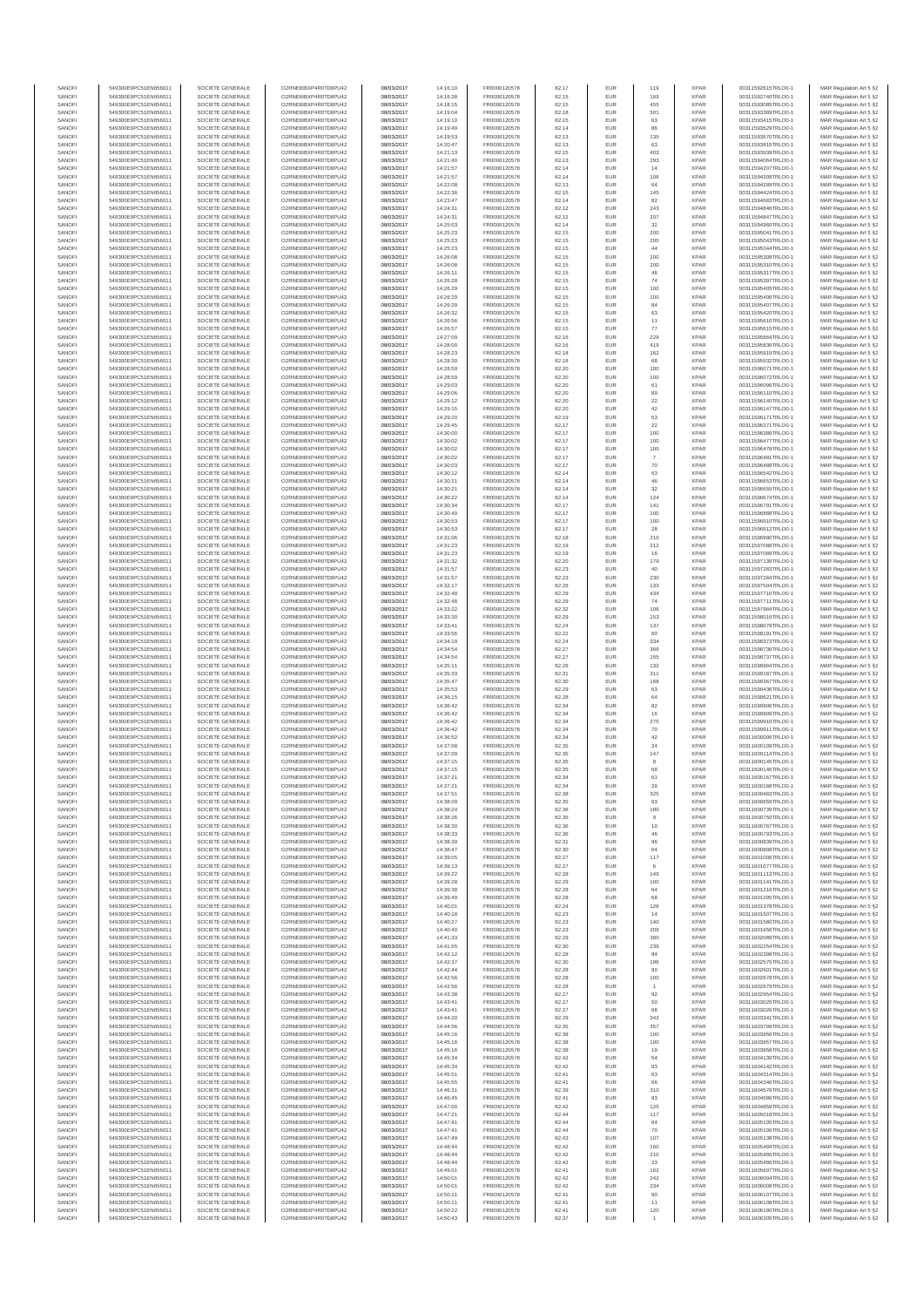| SANOFI           | 549300E9PC51EN656011                         | SOCIETE GENERALE                     | O2RNE8IBXP4R0TD8PU42                          | 08/03/2017               | 14:50:44             | FR0000120578                 | 82.37          | EUR        | 42                    | <b>XPAR</b>                | 00311606307TRLO0-1                       | MAR Regulation Art 5 §2                            |
|------------------|----------------------------------------------|--------------------------------------|-----------------------------------------------|--------------------------|----------------------|------------------------------|----------------|------------|-----------------------|----------------------------|------------------------------------------|----------------------------------------------------|
| SANOFI<br>SANOFI | 549300E9PC51EN656011<br>549300E9PC51EN656011 | SOCIETE GENERALE<br>SOCIETE GENERALE | O2RNE8IBXP4R0TD8PU42<br>O2RNE8IBXP4R0TD8PU42  | 08/03/2017<br>08/03/2017 | 14:50:55<br>14:51:02 | FR0000120578<br>FR0000120578 | 82.37          | EUR<br>EUR | 150<br>132            | <b>XPAR</b><br><b>XPAR</b> | 00311606436TRLO0-1<br>00311606508TRLO0-1 | MAR Regulation Art 5 §2                            |
| SANOFI           | 549300E9PC51EN656011                         | SOCIETE GENERALE                     | O2RNE8IBXP4R0TD8PU42                          | 08/03/2017               | 14:51:09             | FR0000120578                 | 82.35<br>82.35 | EUR        | 17                    | <b>XPAR</b>                | 00311606603TRLO0-1                       | MAR Regulation Art 5 §2<br>MAR Regulation Art 5 §2 |
| SANOFI           | 549300E9PC51EN656011                         | SOCIETE GENERALE                     | O2RNE8IBXP4R0TD8PU42                          | 08/03/2017               | 14:51:09             | FR0000120578                 | 82.35          | EUR        | 47                    | <b>XPAR</b>                | 00311606604TRLO0-1                       | MAR Regulation Art 5 §2                            |
| SANOFI           | 549300E9PC51EN656011                         | SOCIETE GENERALE                     | O2RNE8IBXP4R0TD8PU42                          | 08/03/2017               | 14:51:18             | FR0000120578                 | 82.34          | EUR        | 63                    | <b>XPAR</b>                | 00311606705TRLO0-1                       | MAR Regulation Art 5 §2                            |
| SANOFI<br>SANOFI | 549300E9PC51EN656011<br>549300E9PC51EN656011 | SOCIETE GENERALE<br>SOCIETE GENERALE | O2RNE8IBXP4R0TD8PU42<br>O2RNE8IBXP4R0TD8PU42  | 08/03/2017<br>08/03/2017 | 14:52:27<br>14:52:27 | FR0000120578<br>FR0000120578 | 82.35<br>82.35 | EUR<br>EUR | 353<br>28             | <b>XPAR</b><br><b>XPAR</b> | 00311607083TRLO0-1<br>00311607085TRLO0-1 | MAR Regulation Art 5 §2<br>MAR Regulation Art 5 §2 |
| SANOFI           | 549300E9PC51EN656011                         | SOCIETE GENERALE                     | O2RNE8IBXP4R0TD8PU42                          | 08/03/2017               | 14:52:39             | FR0000120578                 | 82.33          | EUR        | 242                   | <b>XPAR</b>                | 00311607167TRLO0-1                       | MAR Regulation Art 5 \$2                           |
| SANOFI           | 549300E9PC51EN656011                         | SOCIETE GENERALE                     | O2RNE8IBXP4R0TD8PU42                          | 08/03/2017               | 14:52:39             | FR0000120578                 | 82.33          | EUR        | 55                    | <b>XPAR</b>                | 00311607169TRLO0-1                       | MAR Regulation Art 5 §2                            |
| SANOFI<br>SANOFI | 549300E9PC51EN656011<br>549300E9PC51EN656011 | SOCIETE GENERALE<br>SOCIETE GENERALE | O2RNE8IBXP4R0TD8PU42<br>O2RNE8IBXP4R0TD8PU42  | 08/03/2017<br>08/03/2017 | 14:52:59<br>14:52:59 | FR0000120578<br>FR0000120578 | 82.37<br>82.37 | EUR<br>EUR | 50<br>152             | <b>XPAR</b><br><b>XPAR</b> | 00311607301TRLO0-1<br>00311607303TRLO0-1 | MAR Regulation Art 5 §2<br>MAR Regulation Art 5 §2 |
| SANOFI           | 549300E9PC51EN656011                         | SOCIETE GENERALE                     | O2RNE8IBXP4R0TD8PU42                          | 08/03/2017               | 14:53:09             | FR0000120578                 | 82.39          | EUR        | 64                    | <b>XPAR</b>                | 00311607357TRLO0-1                       | MAR Regulation Art 5 §2                            |
| SANOFI           | 549300E9PC51EN656011                         | SOCIETE GENERALE                     | O2RNE8IBXP4R0TD8PU42                          | 08/03/2017               | 14:53:28             | FR0000120578                 | 82.42          | EUR        | 73                    | <b>XPAR</b>                | 00311607641TRLO0-1                       | MAR Regulation Art 5 §2                            |
| SANOFI           | 549300E9PC51EN656011                         | SOCIETE GENERALE                     | O2RNE8IBXP4R0TD8PU42                          | 08/03/2017               | 14:53:28             | FR0000120578                 | 82.42          | EUR        | 52                    | <b>XPAR</b>                | 00311607642TRLO0-1                       | MAR Regulation Art 5 §2                            |
| SANOFI<br>SANOFI | 549300E9PC51EN656011<br>549300E9PC51EN656011 | SOCIETE GENERALE<br>SOCIETE GENERALE | O2RNE8IBXP4R0TD8PU42<br>O2RNE8IBXP4R0TD8PU42  | 08/03/2017<br>08/03/2017 | 14:53:36<br>14:54:20 | FR0000120578<br>FR0000120578 | 82.43<br>82.46 | EUR<br>EUR | 110<br>314            | <b>XPAR</b><br><b>XPAR</b> | 00311607736TRLO0-1<br>00311608231TRLO0-1 | MAR Regulation Art 5 §2<br>MAR Regulation Art 5 §2 |
| SANOFI           | 549300E9PC51EN656011                         | SOCIETE GENERALE                     | O2RNE8IBXP4R0TD8PU42                          | 08/03/2017               | 14:54:31             | FR0000120578                 | 82.45          | EUR        | 101                   | <b>XPAR</b>                | 00311608348TRLO0-1                       | MAR Regulation Art 5 §2                            |
| SANOFI           | 549300E9PC51EN656011                         | SOCIETE GENERALE                     | O2RNE8IBXP4R0TD8PU42                          | 08/03/2017               | 14:54:35             | FR0000120578                 | 82.46          | EUR        | 94                    | <b>XPAR</b>                | 00311608436TRLO0-1                       | MAR Regulation Art 5 §2                            |
| SANOFI           | 549300E9PC51EN656011                         | SOCIETE GENERALE                     | O2RNE8IBXP4R0TD8PU42                          | 08/03/2017               | 14:54:59             | FR0000120578                 | 82.43          | EUR        | 64                    | <b>XPAR</b>                | 00311608733TRLO0-1                       | MAR Regulation Art 5 §2                            |
| SANOFI<br>SANOFI | 549300E9PC51EN656011<br>549300E9PC51EN656011 | SOCIETE GENERALE<br>SOCIETE GENERALE | O2RNE8IBXP4R0TD8PU42<br>O2RNE8IBXP4R0TD8PU42  | 08/03/2017<br>08/03/2017 | 14:55:03<br>14:55:12 | FR0000120578<br>FR0000120578 | 82.41<br>82.39 | EUR<br>EUR | 63<br>64              | <b>XPAR</b><br><b>XPAR</b> | 00311608793TRLO0-1<br>00311608953TRLO0-1 | MAR Regulation Art 5 §2<br>MAR Regulation Art 5 §2 |
| SANOFI           | 549300E9PC51EN656011                         | SOCIETE GENERALE                     | O2RNE8IBXP4R0TD8PU42                          | 08/03/2017               | 14:55:29             | FR0000120578                 | 82.39          | EUR        | 119                   | <b>XPAR</b>                | 00311609172TRLO0-1                       | MAR Regulation Art 5 §2                            |
| SANOFI           | 549300E9PC51EN656011                         | SOCIETE GENERALE                     | O2RNE8IBXP4R0TD8PU42                          | 08/03/2017               | 14:55:45             | FR0000120578                 | 82.38          | EUR        | 105                   | <b>XPAR</b>                | 00311609532TRLO0-1                       | MAR Regulation Art 5 §2                            |
| SANOFI           | 549300E9PC51EN656011                         | SOCIETE GENERALE                     | O2RNE8IBXP4R0TD8PU42<br>O2RNE8IBXP4R0TD8PU42  | 08/03/2017               | 14:56:02             | FR0000120578                 | 82.33          | EUR        | 37                    | <b>XPAR</b>                | 00311609771TRLO0-1                       | MAR Regulation Art 5 §2                            |
| SANOFI<br>SANOFI | 549300E9PC51EN656011<br>549300E9PC51EN656011 | SOCIETE GENERALE<br>SOCIETE GENERALE | O2RNE8IBXP4R0TD8PU42                          | 08/03/2017<br>08/03/2017 | 14:56:02<br>14:56:02 | FR0000120578<br>FR0000120578 | 82.33<br>82.33 | EUR<br>EUR | 11<br>52              | <b>XPAR</b><br><b>XPAR</b> | 00311609773TRLO0-1<br>00311609774TRLO0-1 | MAR Regulation Art 5 §2<br>MAR Regulation Art 5 62 |
| SANOFI           | 549300E9PC51EN656011                         | SOCIETE GENERALE                     | O2RNE8IBXP4R0TD8PU42                          | 08/03/2017               | 14:56:19             | FR0000120578                 | 82.32          | EUR        | 104                   | <b>XPAR</b>                | 00311609919TRLO0-1                       | MAR Regulation Art 5 §2                            |
| SANOFI           | 549300E9PC51EN656011                         | SOCIETE GENERALE                     | O2RNE8IBXP4R0TD8PU42                          | 08/03/2017               | 14:56:25             | FR0000120578                 | 82.33          | EUR        | 67                    | <b>XPAR</b>                | 00311610140TRLO0-1                       | MAR Regulation Art 5 §2                            |
| SANOFI<br>SANOFI | 549300E9PC51EN656011<br>549300E9PC51EN656011 | SOCIETE GENERALE<br>SOCIETE GENERALE | O2RNE8IBXP4R0TD8PU42<br>O2RNE8IBXP4R0TD8PU42  | 08/03/2017<br>08/03/2017 | 14:56:53<br>14:57:16 | FR0000120578<br>FR0000120578 | 82.31<br>82.31 | EUR<br>EUR | 64<br>161             | <b>XPAR</b><br><b>XPAR</b> | 00311610366TRLO0-1<br>00311610562TRLO0-1 | MAR Regulation Art 5 §2<br>MAR Regulation Art 5 §2 |
| SANOFI           | 549300E9PC51EN656011                         | SOCIETE GENERALE                     | O2RNE8IBXP4R0TD8PU42                          | 08/03/2017               | 14:57:25             | FR0000120578                 | 82.30          | EUR        | 94                    | <b>XPAR</b>                | 00311610697TRLO0-1                       | MAR Regulation Art 5 §2                            |
| SANOFI           | 549300E9PC51EN656011                         | SOCIETE GENERALE                     | O2RNE8IBXP4R0TD8PU42                          | 08/03/2017               | 14:57:35             | FR0000120578                 | 82.27          | EUR        | 143                   | <b>XPAR</b>                | 00311610834TRLO0-1                       | MAR Regulation Art 5 §2                            |
| SANOFI           | 549300E9PC51EN656011                         | SOCIETE GENERALE                     | O2RNE8IBXP4R0TD8PU42                          | 08/03/2017               | 14:57:53             | FR0000120578                 | 82.28          | EUR        | 64                    | <b>XPAR</b>                | 00311611072TRLO0-1                       | MAR Regulation Art 5 \$2                           |
| SANOFI<br>SANOFI | 549300E9PC51EN656011<br>549300E9PC51EN656011 | SOCIETE GENERALE<br>SOCIETE GENERALE | O2RNE8IBXP4R0TD8PU42<br>O2RNE8IBXP4R0TD8PU42  | 08/03/2017<br>08/03/2017 | 14:58:18<br>14:58:25 | FR0000120578<br>FR0000120578 | 82.31<br>82.29 | EUR<br>EUR | 163<br>242            | <b>XPAR</b><br><b>XPAR</b> | 00311611321TRLO0-1<br>00311611366TRLO0-1 | MAR Regulation Art 5 §2<br>MAR Regulation Art 5 §2 |
| SANOFI           | 549300E9PC51EN656011                         | SOCIETE GENERALE                     | O2RNE8IBXP4R0TD8PU42                          | 08/03/2017               | 14:58:34             | FR0000120578                 | 82.28          | EUR        | 63                    | <b>XPAR</b>                | 00311611465TRLO0-1                       | MAR Regulation Art 5 §2                            |
| SANOFI           | 549300E9PC51EN656011                         | SOCIETE GENERALE                     | O2RNE8IBXP4R0TD8PU42                          | 08/03/2017               | 14:58:49             | FR0000120578                 | 82.26          | EUR        | 63                    | <b>XPAR</b>                | 00311611573TRLO0-1                       | MAR Regulation Art 5 §2                            |
| SANOFI<br>SANOFI | 549300E9PC51EN656011<br>549300E9PC51EN656011 | SOCIETE GENERALE<br>SOCIETE GENERALE | O2RNE8IBXP4R0TD8PU42<br>O2RNE8IBXP4R0TD8PU42  | 08/03/2017<br>08/03/2017 | 14:58:55<br>14:59:10 | FR0000120578<br>FR0000120578 | 82.24<br>82.26 | EUR<br>EUR | 116<br>115            | <b>XPAR</b><br><b>XPAR</b> | 00311611657TRLO0-1<br>00311611993TRLO0-1 | MAR Regulation Art 5 §2<br>MAR Regulation Art 5 §2 |
| SANOFI           | 549300E9PC51EN656011                         | SOCIETE GENERALE                     | O2RNE8IBXP4R0TD8PU42                          | 08/03/2017               | 14:59:37             | FR0000120578                 | 82.25          | EUR        | 137                   | <b>XPAR</b>                | 00311612353TRLO0-1                       | MAR Regulation Art 5 §2                            |
| SANOFI           | 549300E9PC51EN656011                         | SOCIETE GENERALE                     | O2RNE8IBXP4R0TD8PU42                          | 08/03/2017               | 14:59:44             | FR0000120578                 | 82.23          | EUR        | 122                   | <b>XPAR</b>                | 00311612426TRLO0-1                       | MAR Regulation Art 5 §2                            |
| SANOFI           | 549300E9PC51EN656011                         | SOCIETE GENERALE                     | O2RNE8IBXP4R0TD8PU42                          | 08/03/2017               | 15:00:05             | FR0000120578                 | 82.23          | EUR        | 86                    | <b>XPAR</b>                | 00311612755TRLO0-1                       | MAR Regulation Art 5 §2                            |
| SANOFI<br>SANOFI | 549300E9PC51EN656011<br>549300E9PC51EN656011 | SOCIETE GENERALE<br>SOCIETE GENERALE | O2RNE8IBXP4R0TD8PU42<br>O2RNE8IBXP4R0TD8PU42  | 08/03/2017<br>08/03/2017 | 15:00:37<br>15:00:51 | FR0000120578<br>FR0000120578 | 82.23<br>82.25 | EUR<br>EUR | 113<br>322            | <b>XPAR</b><br><b>XPAR</b> | 00311613106TRLO0-1<br>00311613186TRLO0-1 | MAR Regulation Art 5 §2<br>MAR Regulation Art 5 §2 |
| SANOFI           | 549300E9PC51EN656011                         | SOCIETE GENERALE                     | O2RNE8IBXP4R0TD8PU42                          | 08/03/2017               | 15:01:43             | FR0000120578                 | 82.27          | EUR        | 190                   | <b>XPAR</b>                | 00311613656TRLO0-1                       | MAR Regulation Art 5 §2                            |
| SANOFI           | 549300E9PC51EN656011                         | SOCIETE GENERALE                     | O2RNE8IBXP4R0TD8PU42                          | 08/03/2017               | 15:01:43             | FR0000120578                 | 82.27          | EUR        | $17$                  | <b>XPAR</b>                | 00311613660TRLO0-1                       | MAR Regulation Art 5 §2                            |
| SANOFI           | 549300E9PC51EN656011                         | SOCIETE GENERALE                     | O2RNE8IBXP4R0TD8PU42                          | 08/03/2017               | 15:01:43             | FR0000120578                 | 82.27          | EUR        | 44                    | <b>XPAR</b>                | 00311613663TRLO0-1                       | MAR Regulation Art 5 §2                            |
| SANOFI<br>SANOFI | 549300E9PC51EN656011<br>549300E9PC51EN656011 | SOCIETE GENERALE<br>SOCIETE GENERALE | O2RNE8IBXP4R0TD8PU42<br>O2RNE8IBXP4R0TD8PLI42 | 08/03/2017<br>08/03/2017 | 15:02:12<br>15:02:12 | FR0000120578<br>FR0000120578 | 82.26<br>82.26 | EUR<br>EUR | 144<br>116            | <b>XPAR</b><br><b>XPAR</b> | 00311614053TRLO0-1<br>00311614055TRLO0-1 | MAR Regulation Art 5 §2<br>MAR Regulation Art 5 §2 |
| SANOFI           | 549300E9PC51EN656011                         | SOCIETE GENERALE                     | O2RNE8IBXP4R0TD8PU42                          | 08/03/2017               | 15:02:12             | FR0000120578                 | 82.26          | EUR        | $\overline{9}$        | <b>XPAR</b>                | 00311614057TRLO0-1                       | MAR Regulation Art 5 §2                            |
| SANOFI           | 549300E9PC51EN656011                         | SOCIETE GENERALE                     | O2RNE8IBXP4R0TD8PU42                          | 08/03/2017               | 15:02:17             | FR0000120578                 | 82.26          | EUR        | 216                   | <b>XPAR</b>                | 00311614154TRLO0-1                       | MAR Regulation Art 5 \$2                           |
| SANOFI           | 549300E9PC51EN656011                         | SOCIETE GENERALE                     | O2RNE8IBXP4R0TD8PU42                          | 08/03/2017               | 15:02:45             | FR0000120578                 | 82.25          | EUR        | 90                    | <b>XPAR</b>                | 00311614330TRLO0-1                       | MAR Regulation Art 5 §2                            |
| SANOFI<br>SANOFI | 549300E9PC51EN656011<br>549300E9PC51EN656011 | SOCIETE GENERALE<br>SOCIETE GENERALE | O2RNE8IBXP4R0TD8PU42<br>O2RNE8IBXP4R0TD8PU42  | 08/03/2017<br>08/03/2017 | 15:03:06<br>15:03:06 | FR0000120578<br>FR0000120578 | 82.32<br>82.32 | EUR<br>EUR | 188<br>151            | <b>XPAR</b><br><b>XPAR</b> | 00311614602TRLO0-1<br>00311614603TRLO0-1 | MAR Regulation Art 5 §2<br>MAR Regulation Art 5 §2 |
| SANOFI           | 549300E9PC51EN656011                         | SOCIETE GENERALE                     | O2RNE8IBXP4R0TD8PU42                          | 08/03/2017               | 15:03:57             | FR0000120578                 | 82.40          | EUR        | 443                   | <b>XPAR</b>                | 00311615129TRLO0-1                       | MAR Regulation Art 5 §2                            |
| SANOFI           | 549300E9PC51EN656011                         | SOCIETE GENERALE                     | O2RNE8IBXP4R0TD8PU42                          | 08/03/2017               | 15:04:10             | FR0000120578                 | 82.37          | EUR        | 58                    | <b>XPAR</b>                | 00311615266TRLO0-1                       | MAR Regulation Art 5 §2                            |
| SANOFI           | 549300E9PC51EN656011                         | SOCIETE GENERALE                     | O2RNE8IBXP4R0TD8PU42                          | 08/03/2017               | 15:04:27             | FR0000120578                 | 82.37          | EUR        | 84                    | <b>XPAR</b>                | 00311615370TRLO0-1                       | MAR Regulation Art 5 §2                            |
| SANOFI<br>SANOFI | 549300E9PC51EN656011<br>549300E9PC51EN656011 | SOCIETE GENERALE<br>SOCIETE GENERALE | O2RNE8IBXP4R0TD8PU42<br>O2RNE8IBXP4R0TD8PU42  | 08/03/2017<br>08/03/2017 | 15:04:31<br>15:05:10 | FR0000120578<br>FR0000120578 | 82.37<br>82.40 | EUR<br>EUR | 87<br>100             | <b>XPAR</b><br><b>XPAR</b> | 00311615403TRLO0-1<br>00311615740TRLO0-1 | MAR Regulation Art 5 §2<br>MAR Regulation Art 5 §2 |
| SANOFI           | 549300E9PC51EN656011                         | SOCIETE GENERALE                     | O2RNE8IBXP4R0TD8PU42                          | 08/03/2017               | 15:05:10             | FR0000120578                 | 82.40          | EUR        | 147                   | <b>XPAR</b>                | 00311615741TRLO0-1                       | MAR Regulation Art 5 §2                            |
| SANOFI           | 549300E9PC51EN656011                         | SOCIETE GENERALE                     | O2RNE8IBXP4R0TD8PU42                          | 08/03/2017               | 15:05:32             | FR0000120578                 | 82.38          | EUR        | 111                   | <b>XPAR</b>                | 00311615903TRLO0-1                       | MAR Regulation Art 5 §2                            |
| SANOFI           | 549300E9PC51EN656011                         | SOCIETE GENERALE                     | O2RNE8IBXP4R0TD8PU42                          | 08/03/2017               | 15:05:32             | FR0000120578                 | 82.38          | EUR        | 71                    | <b>XPAR</b>                | 00311615904TRLO0-1                       | MAR Regulation Art 5 §2                            |
| SANOFI<br>SANOFI | 549300E9PC51EN656011<br>549300E9PC51EN656011 | SOCIETE GENERALE<br>SOCIETE GENERALE | O2RNE8IBXP4R0TD8PU42<br>O2RNE8IBXP4R0TD8PU42  | 08/03/2017<br>08/03/2017 | 15:05:38<br>15:05:57 | FR0000120578<br>FR0000120578 | 82.35<br>82.33 | EUR<br>EUR | 63<br>131             | <b>XPAR</b><br><b>XPAR</b> | 00311615983TRLO0-1<br>00311616126TRLO0-1 | MAR Regulation Art 5 §2<br>MAR Regulation Art 5 §2 |
| SANOFI           | 549300E9PC51EN656011                         | SOCIETE GENERALE                     | O2RNE8IBXP4R0TD8PU42                          | 08/03/2017               | 15:06:03             | FR0000120578                 | 82.33          | EUR        | 12                    | <b>XPAR</b>                | 00311616239TRLO0-1                       | MAR Regulation Art 5 §2                            |
| SANOFI           | 549300E9PC51EN656011                         | SOCIETE GENERALE                     | O2RNE8IBXP4R0TD8PU42                          | 08/03/2017               | 15:06:21             | FR0000120578                 | 82.30          | EUR        | 59                    | <b>XPAR</b>                | 00311616504TRLO0-1                       | MAR Regulation Art 5 §2                            |
| SANOFI           | 549300E9PC51EN656011                         | SOCIETE GENERALE                     | O2RNE8IBXP4R0TD8PU42                          | 08/03/2017               | 15:06:30             | FR0000120578                 | 82.28          | EUR        | 71                    | <b>XPAR</b>                | 00311616629TRLO0-1                       | MAR Regulation Art 5 §2                            |
| SANOFI<br>SANOFI | 549300E9PC51EN656011<br>549300E9PC51EN656011 | SOCIETE GENERALE<br>SOCIETE GENERALE | O2RNE8IBXP4R0TD8PU42<br>O2RNE8IBXP4R0TD8PU42  | 08/03/2017<br>08/03/2017 | 15:06:36<br>15:06:50 | FR0000120578<br>FR0000120578 | 82.29<br>82.27 | EUR<br>EUR | 173<br>16             | <b>XPAR</b><br><b>XPAR</b> | 00311616822TRLO0-1<br>00311616989TRLO0-1 | MAR Regulation Art 5 §2<br>MAR Regulation Art 5 §2 |
| SANOFI           | 549300E9PC51EN656011                         | SOCIETE GENERALE                     | O2RNE8IBXP4R0TD8PU42                          | 08/03/2017               | 15:07:18             | FR0000120578                 | 82.27          | EUR        | 108                   | <b>XPAR</b>                | 00311617257TRLO0-1                       | MAR Regulation Art 5 §2                            |
| SANOFI           | 549300E9PC51EN656011                         | SOCIETE GENERALE                     | O2RNE8IBXP4R0TD8PU42                          | 08/03/2017               | 15:07:24             | FR0000120578                 | 82.24          | EUR        | 180                   | <b>XPAR</b>                | 00311617339TRLO0-1                       | MAR Regulation Art 5 §2                            |
| SANOFI<br>SANOFI | 549300E9PC51EN656011<br>549300E9PC51EN656011 | SOCIETE GENERALE<br>SOCIETE GENERALE | O2RNE8IBXP4R0TD8PU42<br>O2RNE8IBXP4R0TD8PU42  | 08/03/2017<br>08/03/2017 | 15:07:37<br>15:07:42 | FR0000120578<br>FR0000120578 | 82.27<br>82.27 | EUR<br>EUR | 54<br>121             | <b>XPAR</b><br><b>XPAR</b> | 00311617481TRLO0-1<br>00311617511TRLO0-1 | MAR Regulation Art 5 §2                            |
| SANOFI           | 549300E9PC51EN656011                         | SOCIETE GENERALE                     | O2RNE8IBXP4R0TD8PU42                          | 08/03/2017               | 15:08:20             | FR0000120578                 | 82.26          | EUR        | 84                    | <b>XPAR</b>                | 00311617852TRLO0-1                       | MAR Regulation Art 5 §2<br>MAR Regulation Art 5 §2 |
| SANOFI           | 549300E9PC51EN656011                         | SOCIETE GENERALE                     | O2RNE8IBXP4R0TD8PU42                          | 08/03/2017               | 15:08:24             | FR0000120578                 | 82.26          | EUR        | 45                    | <b>XPAR</b>                | 00311617886TRLO0-1                       | MAR Regulation Art 5 §2                            |
| SANOFI           | 549300E9PC51EN656011                         | SOCIETE GENERALE                     | O2RNE8IBXP4R0TD8PU42                          | 08/03/2017               | 15:08:29             | FR0000120578                 | 82.26          | EUR        | 141                   | <b>XPAR</b>                | 00311617916TRLO0-1                       | MAR Regulation Art 5 \$2                           |
| SANOFI<br>SANOFI | 549300E9PC51EN656011<br>549300E9PC51EN656011 | SOCIETE GENERALE<br>SOCIETE GENERALE | O2RNE8IBXP4R0TD8PU42<br>O2RNE8IBXP4R0TD8PU42  | 08/03/2017<br>08/03/2017 | 15:10:05<br>15:10:05 | FR0000120578<br>FR0000120578 | 82.34<br>82.34 | EUR<br>EUR | 46<br>496             | <b>XPAR</b><br><b>XPAR</b> | 00311618682TRLO0-1<br>00311618683TRLO0-1 | MAR Regulation Art 5 §2<br>MAR Regulation Art 5 §2 |
| SANOFI           | 549300E9PC51EN656011                         | SOCIETE GENERALE                     | O2RNE8IBXP4R0TD8PU42                          | 08/03/2017               | 15:10:23             | FR0000120578                 | 82.38          | EUR        | 509                   | <b>XPAR</b>                | 00311618808TRLO0-1                       | MAR Regulation Art 5 §2                            |
| SANOFI           | 549300E9PC51EN656011                         | SOCIETE GENERALE                     | O2RNE8IBXP4R0TD8PU42                          | 08/03/2017               | 15:10:25             | FR0000120578                 | 82.37          | EUR        | 100                   | <b>XPAR</b>                | 00311618876TRLO0-1                       | MAR Regulation Art 5 §2                            |
| SANOFI           | 549300E9PC51EN656011                         | SOCIETE GENERALE<br>SOCIETE GENERALE | O2RNE8IBXP4R0TD8PU42                          | 08/03/2017               | 15:10:55             | FR0000120578                 | 82.39          | EUR        | 92                    | <b>XPAR</b>                | 00311619094TRLO0-1                       | MAR Regulation Art 5 §2<br>MAR Regulation Art 5 §2 |
| SANOFI<br>SANOFI | 549300E9PC51EN656011<br>549300E9PC51EN656011 | SOCIETE GENERALE                     | O2RNE8IBXP4R0TD8PU42<br>O2RNE8IBXP4R0TD8PU42  | 08/03/2017<br>08/03/2017 | 15:10:55<br>15:10:56 | FR0000120578<br>FR0000120578 | 82.39<br>82.39 | EUR<br>EUR | 23<br>134             | <b>XPAR</b><br><b>XPAR</b> | 00311619097TRLO0-1<br>00311619111TRLO0-1 | MAR Regulation Art 5 \$2                           |
| SANOFI           | 549300E9PC51EN656011                         | SOCIETE GENERALE                     | O2RNE8IBXP4R0TD8PU42                          | 08/03/2017               | 15:11:03             | FR0000120578                 | 82.36          | EUR        | 222                   | <b>XPAR</b>                | 00311619213TRLO0-1                       | MAR Regulation Art 5 §2                            |
| SANOFI           | 549300E9PC51EN656011                         | SOCIETE GENERALE                     | O2RNE8IBXP4R0TD8PU42                          | 08/03/2017               | 15:11:06             | FR0000120578                 | 82.35          | <b>EUR</b> | 71                    | <b>XPAR</b>                | 00311619240TRLO0-1                       | MAR Regulation Art 5 §2                            |
| SANOFI<br>SANOFI | 549300E9PC51EN656011<br>549300E9PC51EN656011 | SOCIETE GENERALE<br>SOCIETE GENERALE | O2RNE8IBXP4R0TD8PU42<br>O2RNE8IBXP4R0TD8PU42  | 08/03/2017               | 15:11:32<br>15:11:49 | FR0000120578<br>FR0000120578 | 82.34<br>82.35 | EUR<br>EUR | 140<br>164            | <b>XPAR</b><br><b>XPAR</b> | 00311619470TRLO0-1<br>00311619568TRLO0-1 | MAR Regulation Art 5 §2<br>MAR Regulation Art 5 §2 |
| SANOFI           | 549300E9PC51EN656011                         | SOCIETE GENERALE                     | O2RNE8IBXP4R0TD8PU42                          | 08/03/2017<br>08/03/2017 | 15:12:21             | FR0000120578                 | 82.35          | EUR        | 100                   | <b>XPAR</b>                | 00311619790TRLO0-1                       | MAR Regulation Art 5 §2                            |
| SANOFI           | 549300E9PC51EN656011                         | SOCIETE GENERALE                     | O2RNE8IBXP4R0TD8PU42                          | 08/03/2017               | 15:12:23             | FR0000120578                 | 82.35          | EUR        | 11                    | <b>XPAR</b>                | 00311619804TRLO0-1                       | MAR Regulation Art 5 §2                            |
| SANOFI           | 549300E9PC51EN656011                         | SOCIETE GENERALE                     | O2RNE8IBXP4R0TD8PU42                          | 08/03/2017               | 15:12:28             | FR0000120578                 | 82.33          | EUR        | 242                   | <b>XPAR</b>                | 00311619847TRLO0-1                       | MAR Regulation Art 5 §2                            |
| SANOFI<br>SANOFI | 549300E9PC51EN656011<br>549300E9PC51EN656011 | SOCIETE GENERALE<br>SOCIETE GENERALE | O2RNE8IBXP4R0TD8PU42<br>O2RNE8IBXP4R0TD8PU42  | 08/03/2017<br>08/03/2017 | 15:12:28<br>15:12:49 | FR0000120578<br>FR0000120578 | 82.33<br>82.31 | EUR<br>EUR | 24<br>141             | <b>XPAR</b><br><b>XPAR</b> | 00311619850TRLO0-1<br>00311620151TRLO0-1 | MAR Regulation Art 5 §2<br>MAR Regulation Art 5 §2 |
| SANOFI           | 549300E9PC51EN656011                         | SOCIETE GENERALE                     | O2RNE8IBXP4R0TD8PU42                          | 08/03/2017               | 15:12:51             | FR0000120578                 | 82.31          | EUR        | 52                    | <b>XPAR</b>                | 00311620161TRLO0-1                       | MAR Regulation Art 5 §2                            |
| SANOFI           | 549300E9PC51EN656011                         | SOCIETE GENERALE                     | O2RNE8IBXP4R0TD8PU42                          | 08/03/2017               | 15:12:59             | FR0000120578                 | 82.28          | EUR        | 63                    | <b>XPAR</b>                | 00311620219TRLO0-1                       | MAR Regulation Art 5 \$2                           |
| SANOFI<br>SANOFI | 549300E9PC51EN656011<br>549300E9PC51EN656011 | SOCIETE GENERALE<br>SOCIETE GENERALE | O2RNE8IBXP4R0TD8PU42<br>O2RNE8IBXP4R0TD8PU42  | 08/03/2017<br>08/03/2017 | 15:13:20<br>15:13:47 | FR0000120578<br>FR0000120578 | 82.30<br>82.31 | EUR<br>EUR | 157<br>176            | <b>XPAR</b><br><b>XPAR</b> | 00311620485TRLO0-1<br>00311620636TRLO0-1 | MAR Regulation Art 5 §2<br>MAR Regulation Art 5 §2 |
| SANOFI           | 549300E9PC51EN656011                         | SOCIETE GENERALE                     | O2RNE8IBXP4R0TD8PU42                          | 08/03/2017               | 15:14:00             | FR0000120578                 | 82.29          | EUR        | 121                   | <b>XPAR</b>                | 00311620718TRLO0-1                       | MAR Regulation Art 5 §2                            |
| SANOFI           | 549300E9PC51EN656011                         | SOCIETE GENERALE                     | O2RNE8IBXP4R0TD8PU42                          | 08/03/2017               | 15:14:33             | FR0000120578                 | 82.34          | EUR        | 29                    | <b>XPAR</b>                | 00311621014TRLO0-1                       | MAR Regulation Art 5 §2                            |
| SANOFI<br>SANOFI | 549300E9PC51EN656011<br>549300E9PC51EN656011 | SOCIETE GENERALE<br>SOCIETE GENERALE | O2RNE8IBXP4R0TD8PU42<br>O2RNE8IBXP4R0TD8PU42  | 08/03/2017<br>08/03/2017 | 15:14:33<br>15:14:41 | FR0000120578<br>FR0000120578 | 82.34<br>82.31 | EUR<br>EUR | 305<br>$\overline{5}$ | <b>XPAR</b><br><b>XPAR</b> | 00311621016TRLO0-1<br>00311621050TRLO0-1 | MAR Regulation Art 5 §2<br>MAR Regulation Art 5 §2 |
| SANOFI           | 549300E9PC51EN656011                         | SOCIETE GENERALE                     | O2RNE8IBXP4R0TD8PU42                          | 08/03/2017               | 15:14:52             | FR0000120578                 | 82.32          | EUR        | 68                    | <b>XPAR</b>                | 00311621157TRLO0-1                       | MAR Regulation Art 5 §2                            |
| SANOFI           | 549300E9PC51EN656011                         | SOCIETE GENERALE                     | O2RNE8IBXP4R0TD8PU42                          | 08/03/2017               | 15:15:47             | FR0000120578                 | 82.41          | EUR        | 494                   | <b>XPAR</b>                | 00311621620TRLO0-1                       | MAR Regulation Art 5 §2                            |
| SANOFI           | 549300E9PC51EN656011                         | SOCIETE GENERALE                     | O2RNE8IBXP4R0TD8PU42                          | 08/03/2017               | 15:15:54             | FR0000120578                 | 82.40          | EUR        | 79                    | <b>XPAR</b>                | 00311621670TRLO0-1<br>00311621747TRLO0-1 | MAR Regulation Art 5 §2                            |
| SANOFI<br>SANOFI | 549300E9PC51EN656011<br>549300E9PC51EN656011 | SOCIETE GENERALE<br>SOCIETE GENERALE | O2RNE8IBXP4R0TD8PU42<br>O2RNE8IBXP4R0TD8PU42  | 08/03/2017<br>08/03/2017 | 15:16:10<br>15:16:26 | FR0000120578<br>FR0000120578 | 82.41<br>82.37 | EUR<br>EUR | 150<br>124            | <b>XPAR</b><br><b>XPAR</b> | 00311621830TRLO0-1                       | MAR Regulation Art 5 §2<br>MAR Regulation Art 5 §2 |
| SANOFI           | 549300E9PC51EN656011                         | SOCIETE GENERALE                     | O2RNESIBXP4R0TD8PLI42                         | 08/03/2017               | 15:16:42             | FR0000120578                 | 82.35          | EUR        | 63                    | <b>XPAR</b>                | 00311622005TRLO0-1                       | MAR Regulation Art 5 §2                            |
| SANOFI           | 549300E9PC51EN656011                         | SOCIETE GENERALE                     | O2RNE8IBXP4R0TD8PU42                          | 08/03/2017               | 15:17:16             | FR0000120578                 | 82.39          | EUR        | 123                   | <b>XPAR</b>                | 00311622416TRLO0-1                       | MAR Regulation Art 5 §2                            |
| SANOFI<br>SANOFI | 549300E9PC51EN656011<br>549300E9PC51EN656011 | SOCIETE GENERALE<br>SOCIETE GENERALE | O2RNE8IBXP4R0TD8PU42<br>O2RNE8IBXP4R0TD8PU42  | 08/03/2017<br>08/03/2017 | 15:17:16<br>15:17:23 | FR0000120578<br>FR0000120578 | 82.39<br>82.37 | EUR<br>EUR | 182<br>28             | <b>XPAR</b><br><b>XPAR</b> | 00311622417TRLO0-1<br>00311622442TRLO0-1 | MAR Regulation Art 5 §2                            |
| SANOFI           | 549300E9PC51EN656011                         | SOCIETE GENERALE                     | O2RNE8IBXP4R0TD8PU42                          | 08/03/2017               | 15:17:23             | FR0000120578                 | 82.37          | EUR        | 39                    | <b>XPAR</b>                | 00311622444TRLO0-1                       | MAR Regulation Art 5 §2<br>MAR Regulation Art 5 §2 |
| SANOFI           | 549300E9PC51EN656011                         | SOCIETE GENERALE                     | O2RNE8IBXP4R0TD8PU42                          | 08/03/2017               | 15:17:41             | FR0000120578                 | 82.39          | EUR        | 167                   | <b>XPAR</b>                | 00311622677TRLO0-1                       | MAR Regulation Art 5 §2                            |
| SANOFI           | 549300E9PC51EN656011                         | SOCIETE GENERALE                     | O2RNE8IBXP4R0TD8PU42                          | 08/03/2017               | 15:18:52             | FR0000120578                 | 82.39          | EUR        | 437                   | <b>XPAR</b>                | 00311623210TRLO0-1                       | MAR Regulation Art 5 §2                            |
| SANOFI           | 549300E9PC51EN656011                         | SOCIETE GENERALE                     | O2RNE8IBXP4R0TD8PU42<br>O2RNE8IBXP4R0TD8PU42  | 08/03/2017               | 15:19:07             | FR0000120578                 | 82.40          | EUR        | 213                   | <b>XPAR</b>                | 00311623382TRLO0-1                       | MAR Regulation Art 5 §2                            |
| SANOFI<br>SANOFI | 549300E9PC51EN656011<br>549300E9PC51EN656011 | SOCIETE GENERALE<br>SOCIETE GENERALE | O2RNE8IBXP4R0TD8PU42                          | 08/03/2017<br>08/03/2017 | 15:19:53<br>15:20:21 | FR0000120578<br>FR0000120578 | 82.43<br>82.42 | EUR<br>EUR | 61<br>174             | <b>XPAR</b><br><b>XPAR</b> | 00311623804TRLO0-1<br>00311624133TRLO0-1 | MAR Regulation Art 5 §2<br>MAR Regulation Art 5 §2 |
| SANOFI           | 549300E9PC51EN656011                         | SOCIETE GENERALE                     | O2RNE8IBXP4R0TD8PU42                          | 08/03/2017               | 15:20:27             | FR0000120578                 | 82.42          | EUR        | 87                    | <b>XPAR</b>                | 00311624171TRLO0-1                       | MAR Regulation Art 5 §2                            |
| SANOFI           | 549300E9PC51EN656011                         | SOCIETE GENERALE                     | O2RNE8IBXP4R0TD8PU42                          | 08/03/2017               | 15:20:49             | FR0000120578                 | 82.42          | EUR        | 95                    | <b>XPAR</b>                | 00311624314TRLO0-1                       | MAR Regulation Art 5 §2                            |
| SANOFI<br>SANOFI | 549300E9PC51EN656011<br>549300E9PC51EN656011 | SOCIETE GENERALE<br>SOCIETE GENERALE | O2RNE8IBXP4R0TD8PU42<br>O2RNE8IBXP4R0TD8PU42  | 08/03/2017<br>08/03/2017 | 15:20:53<br>15:21:03 | FR0000120578<br>FR0000120578 | 82.41<br>82.41 | EUR<br>EUR | 110<br>38             | <b>XPAR</b><br><b>XPAR</b> | 00311624326TRLO0-1<br>00311624432TRLO0-1 | MAR Regulation Art 5 §2                            |
| SANOFI           | 549300E9PC51EN656011                         | SOCIETE GENERALE                     | O2RNE8IBXP4R0TD8PU42                          | 08/03/2017               | 15:21:03             | FR0000120578                 | 82.41          | EUR        | 45                    | <b>XPAR</b>                | 00311624433TRLO0-1                       | MAR Regulation Art 5 §2<br>MAR Regulation Art 5 §2 |
| SANOFI           | 549300E9PC51EN656011                         | SOCIETE GENERALE                     | O2RNE8IBXP4R0TD8PU42                          | 08/03/2017               | 15:21:49             | FR0000120578                 | 82.45          | EUR        | 15                    | <b>XPAR</b>                | 00311624834TRLO0-1                       | MAR Regulation Art 5 §2                            |
| SANOFI           | 549300E9PC51EN656011                         | SOCIETE GENERALE                     | O2RNE8IBXP4R0TD8PU42                          | 08/03/2017               | 15:21:49             | FR0000120578                 | 82.45          | EUR        | 187                   | <b>XPAR</b>                | 00311624835TRLO0-1                       | MAR Regulation Art 5 §2                            |
| SANOFI<br>SANOFI | 549300E9PC51EN656011<br>549300E9PC51EN656011 | SOCIETE GENERALE<br>SOCIETE GENERALE | O2RNE8IBXP4R0TD8PU42<br>O2RNE8IBXP4R0TD8PU42  | 08/03/2017<br>08/03/2017 | 15:22:10<br>15:22:10 | FR0000120578<br>FR0000120578 | 82.46<br>82.46 | EUR<br>EUR | 100<br>145            | <b>XPAR</b><br><b>XPAR</b> | 00311625096TRLO0-1<br>00311625099TRLO0-1 | MAR Regulation Art 5 §2                            |
| SANOFI           | 549300E9PC51EN656011                         | SOCIETE GENERALE                     | O2RNE8IBXP4R0TD8PU42                          | 08/03/2017               | 15:22:15             | FR0000120578                 | 82.44          | EUR        | 102                   | <b>XPAR</b>                | 00311625139TRLO0-1                       | MAR Regulation Art 5 §2<br>MAR Regulation Art 5 §2 |
| SANOFI           | 549300E9PC51EN656011                         | SOCIETE GENERALE                     | O2RNE8IBXP4R0TD8PU42                          | 08/03/2017               | 15:22:22             | FR0000120578                 | 82.42          | EUR        | 63                    | <b>XPAR</b>                | 00311625202TRLO0-1                       | MAR Regulation Art 5 §2                            |
| SANOFI           | 549300E9PC51EN656011                         | SOCIETE GENERALE                     | O2RNE8IBXP4R0TD8PU42                          | 08/03/2017               | 15:22:30             | FR0000120578                 | 82.41          | EUR        | 23                    | <b>XPAR</b>                | 00311625231TRLO0-1                       | MAR Regulation Art 5 §2                            |
| SANOFI<br>SANOFI | 549300E9PC51EN656011<br>549300E9PC51EN656011 | SOCIETE GENERALE<br>SOCIETE GENERALE | O2RNE8IBXP4R0TD8PU42<br>O2RNE8IBXP4R0TD8PU42  | 08/03/2017<br>08/03/2017 | 15:22:30<br>15:22:39 | FR0000120578<br>FR0000120578 | 82.41<br>82.40 | EUR<br>EUR | 41<br>63              | <b>XPAR</b><br><b>XPAR</b> | 00311625232TRLO0-1<br>00311625301TRLO0-1 | MAR Regulation Art 5 §2<br>MAR Regulation Art 5 §2 |
| SANOFI           | 549300E9PC51EN656011                         | SOCIETE GENERALE                     | O2RNE8IBXP4R0TD8PU42                          | 08/03/2017               | 15:22:51             | FR0000120578                 | 82.38          | EUR        | 63                    | <b>XPAR</b>                | 00311625400TRLO0-1                       | MAR Regulation Art 5 §2                            |
| SANOFI           | 549300E9PC51EN656011                         | SOCIETE GENERALE                     | O2RNE8IBXP4R0TD8PU42                          | 08/03/2017               | 15:22:56             | FR0000120578                 | 82.37          | EUR        | 68                    | <b>XPAR</b>                | 00311625474TRLO0-1                       | MAR Regulation Art 5 §2                            |
| SANOFI           | 549300E9PC51EN656011                         | SOCIETE GENERALE                     | O2RNE8IBXP4R0TD8PU42                          | 08/03/2017               | 15:23:18             | FR0000120578                 | 82.38          | EUR        | 135                   | <b>XPAR</b>                | 00311625734TRLO0-1                       | MAR Regulation Art 5 §2                            |
| SANOFI<br>SANOFI | 549300E9PC51EN656011<br>549300E9PC51EN656011 | SOCIETE GENERALE<br>SOCIETE GENERALE | O2RNE8IBXP4R0TD8PU42<br>O2RNE8IBXP4R0TD8PU42  | 08/03/2017<br>08/03/2017 | 15:23:23<br>15:23:47 | FR0000120578<br>FR0000120578 | 82.39<br>82.39 | EUR<br>EUR | 98<br>169             | <b>XPAR</b><br><b>XPAR</b> | 00311625769TRLO0-1<br>00311625908TRLO0-1 | MAR Regulation Art 5 §2<br>MAR Regulation Art 5 §2 |
| SANOFI           | 549300E9PC51EN656011                         | SOCIETE GENERALE                     | O2RNE8IBXP4R0TD8PU42                          | 08/03/2017               | 15:24:02             | FR0000120578                 | 82.39          | EUR        | 63                    | <b>XPAR</b>                | 00311626022TRLO0-1                       | MAR Regulation Art 5 §2                            |
| SANOFI           | 549300E9PC51EN656011                         | SOCIETE GENERALE                     | O2RNE8IBXP4R0TD8PU42                          | 08/03/2017               | 15:24:09             | FR0000120578                 | 82.39          | EUR        | 78                    | <b>XPAR</b>                | 00311626077TRLO0-1                       | MAR Regulation Art 5 §2                            |
| SANOFI           | 549300E9PC51EN656011                         | SOCIETE GENERALE                     | O2RNE8IBXP4R0TD8PU42                          | 08/03/2017               | 15:24:14             | FR0000120578                 | 82.37          | EUR        | $\overline{9}$        | <b>XPAR</b>                | 00311626157TRLO0-1                       | MAR Regulation Art 5 §2                            |
| SANOFI<br>SANOFI | 549300E9PC51EN656011<br>549300E9PC51EN656011 | SOCIETE GENERALE<br>SOCIETE GENERALE | O2RNE8IBXP4R0TD8PU42<br>O2RNE8IBXP4R0TD8PU42  | 08/03/2017<br>08/03/2017 | 15:24:21<br>15:24:22 | FR0000120578<br>FR0000120578 | 82.37<br>82.36 | EUR<br>EUR | 63<br>78              | <b>XPAR</b><br><b>XPAR</b> | 00311626220TRLO0-1<br>00311626226TRLO0-1 | MAR Regulation Art 5 §2<br>MAR Regulation Art 5 §2 |
| SANOFI           | 549300E9PC51EN656011                         | SOCIETE GENERALE                     | O2RNE8IBXP4R0TD8PU42                          | 08/03/2017               | 15:24:52             | FR0000120578                 | 82.33          | EUR        | 64                    | <b>XPAR</b>                | 00311626429TRLO0-1                       | MAR Regulation Art 5 §2                            |
| SANOFI           | 549300E9PC51EN656011                         | SOCIETE GENERALE                     | O2RNE8IBXP4R0TD8PU42                          | 08/03/2017               | 15:25:24             | FR0000120578                 | 82.34          | EUR        | 182                   | <b>XPAR</b>                | 00311626748TRLO0-1                       | MAR Regulation Art 5 §2                            |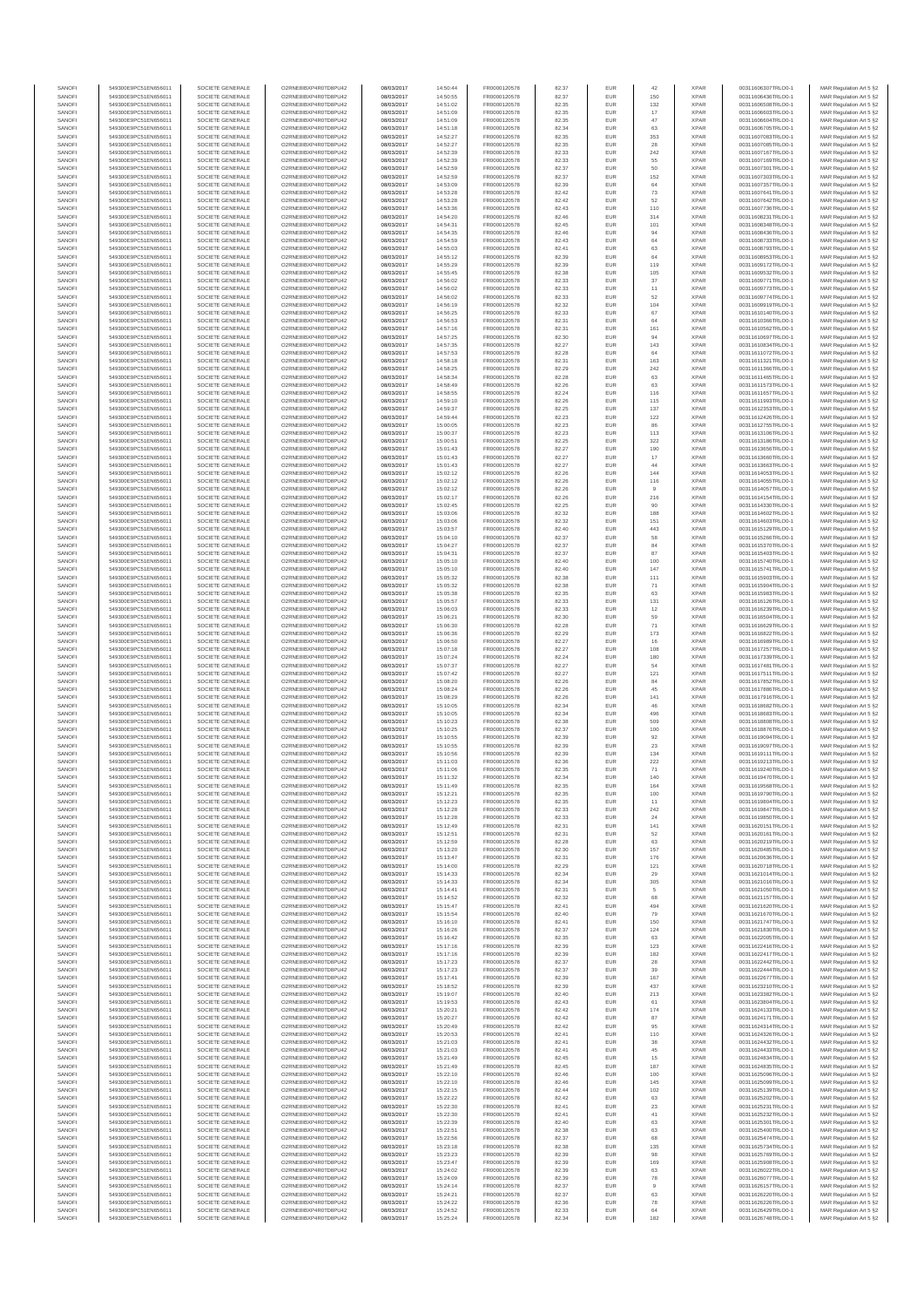| SANOFI           | 549300E9PC51EN656011                         | SOCIETE GENERALE                     | O2RNE8IBXP4R0TD8PU42                          | 08/03/2017               | 15:25:24             | FR0000120578                 | 82.34          | EUR               | 104                      | <b>XPAR</b>                | 00311626752TRLO0-1                       | MAR Regulation Art 5 §2                             |
|------------------|----------------------------------------------|--------------------------------------|-----------------------------------------------|--------------------------|----------------------|------------------------------|----------------|-------------------|--------------------------|----------------------------|------------------------------------------|-----------------------------------------------------|
| SANOFI<br>SANOFI | 549300E9PC51EN656011<br>549300E9PC51EN656011 | SOCIETE GENERALE<br>SOCIETE GENERALE | O2RNE8IBXP4R0TD8PU42<br>O2RNE8IBXP4R0TD8PU42  | 08/03/2017<br>08/03/2017 | 15:25:24<br>15:25:50 | FR0000120578<br>FR0000120578 | 82.34<br>82.39 | EUR<br>EUR        | 111<br>206               | <b>XPAR</b><br><b>XPAR</b> | 00311626755TRLO0-1                       | MAR Regulation Art 5 §2                             |
| SANOFI           | 549300E9PC51EN656011                         | SOCIETE GENERALE                     | O2RNE8IBXP4R0TD8PU42                          | 08/03/2017               | 15:25:59             | FR0000120578                 | 82.40          | EUR               | 63                       | <b>XPAR</b>                | 00311627110TRLO0-1<br>00311627174TRLO0-1 | MAR Regulation Art 5 §2<br>MAR Regulation Art 5 §2  |
| SANOFI           | 549300E9PC51EN656011                         | SOCIETE GENERALE                     | O2RNE8IBXP4R0TD8PU42                          | 08/03/2017               | 15:26:22             | FR0000120578                 | 82.39          | EUR               | 125                      | <b>XPAR</b>                | 00311627289TRLO0-1                       | MAR Regulation Art 5 §2                             |
| SANOFI           | 549300E9PC51EN656011                         | SOCIETE GENERALE                     | O2RNE8IBXP4R0TD8PU42                          | 08/03/2017               | 15:26:35             | FR0000120578                 | 82.39          | EUR               | 136                      | <b>XPAR</b>                | 00311627364TRLO0-1                       | MAR Regulation Art 5 §2                             |
| SANOFI<br>SANOFI | 549300E9PC51EN656011<br>549300E9PC51EN656011 | SOCIETE GENERALE<br>SOCIETE GENERALE | O2RNE8IBXP4R0TD8PU42<br>O2RNE8IBXP4R0TD8PU42  | 08/03/2017<br>08/03/2017 | 15:26:53<br>15:27:01 | FR0000120578<br>FR0000120578 | 82.40<br>82.41 | EUR<br>EUR        | 117<br>63                | <b>XPAR</b><br><b>XPAR</b> | 00311627482TRLO0-1<br>00311627537TRLO0-1 | MAR Regulation Art 5 \$2<br>MAR Regulation Art 5 §2 |
| SANOFI           | 549300E9PC51EN656011                         | SOCIETE GENERALE                     | O2RNE8IBXP4R0TD8PU42                          | 08/03/2017               | 15:27:08             | FR0000120578                 | 82.39          | EUR               | 63                       | <b>XPAR</b>                | 00311627612TRLO0-1                       | MAR Regulation Art 5 \$2                            |
| SANOFI           | 549300E9PC51EN656011                         | SOCIETE GENERALE                     | O2RNE8IBXP4R0TD8PU42                          | 08/03/2017               | 15:27:41             | FR0000120578                 | 82.38          | EUR               | 232                      | <b>XPAR</b>                | 00311627813TRLO0-1                       | MAR Regulation Art 5 §2                             |
| SANOFI           | 549300E9PC51EN656011                         | SOCIETE GENERALE                     | O2RNE8IBXP4R0TD8PU42                          | 08/03/2017               | 15:27:41             | FR0000120578                 | 82.38          | EUR               | $30\,$                   | <b>XPAR</b>                | 00311627814TRLO0-1                       | MAR Regulation Art 5 §2                             |
| SANOFI<br>SANOFI | 549300E9PC51EN656011<br>549300E9PC51EN656011 | SOCIETE GENERALE<br>SOCIETE GENERALE | O2RNE8IBXP4R0TD8PU42<br>O2RNE8IBXP4R0TD8PU42  | 08/03/2017<br>08/03/2017 | 15:28:32<br>15:28:32 | FR0000120578<br>FR0000120578 | 82.42<br>82.42 | EUR<br>EUR        | $14$<br>$\sqrt{2}$       | <b>XPAR</b><br><b>XPAR</b> | 00311628113TRLO0-1<br>00311628114TRLO0-1 | MAR Regulation Art 5 §2<br>MAR Regulation Art 5 §2  |
| SANOFI           | 549300E9PC51EN656011                         | SOCIETE GENERALE                     | O2RNE8IBXP4R0TD8PU42                          | 08/03/2017               | 15:28:32             | FR0000120578                 | 82.42          | EUR               | 319                      | <b>XPAR</b>                | 00311628117TRLO0-1                       | MAR Regulation Art 5 §2                             |
| SANOFI           | 549300E9PC51EN656011                         | SOCIETE GENERALE                     | O2RNE8IBXP4R0TD8PU42                          | 08/03/2017               | 15:28:32             | FR0000120578                 | 82.42          | EUR               | 16                       | <b>XPAR</b>                | 00311628118TRLO0-1                       | MAR Regulation Art 5 §2                             |
| SANOFI           | 549300E9PC51EN656011                         | SOCIETE GENERALE                     | O2RNE8IBXP4R0TD8PU42                          | 08/03/2017               | 15:28:39             | FR0000120578                 | 82.42          | EUR               | 63                       | <b>XPAR</b>                | 00311628185TRLO0-1                       | MAR Regulation Art 5 §2                             |
| SANOFI<br>SANOFI | 549300E9PC51EN656011<br>549300E9PC51EN656011 | SOCIETE GENERALE<br>SOCIETE GENERALE | O2RNE8IBXP4R0TD8PU42<br>O2RNE8IBXP4R0TD8PU42  | 08/03/2017<br>08/03/2017 | 15:29:16<br>15:29:16 | FR0000120578<br>FR0000120578 | 82.43<br>82.43 | EUR<br>EUR        | $\overline{9}$<br>78     | <b>XPAR</b><br><b>XPAR</b> | 00311628415TRLO0-1<br>00311628416TRLO0-1 | MAR Regulation Art 5 §2<br>MAR Regulation Art 5 §2  |
| SANOFI           | 549300E9PC51EN656011                         | SOCIETE GENERALE                     | O2RNE8IBXP4R0TD8PU42                          | 08/03/2017               | 15:29:19             | FR0000120578                 | 82.40          | EUR               | 80                       | <b>XPAR</b>                | 00311628440TRLO0-1                       | MAR Regulation Art 5 §2                             |
| SANOFI           | 549300E9PC51EN656011                         | SOCIETE GENERALE                     | O2RNE8IBXP4R0TD8PU42                          | 08/03/2017               | 15:29:19             | FR0000120578                 | 82.40          | EUR               | 142                      | <b>XPAR</b>                | 00311628443TRLO0-1                       | MAR Regulation Art 5 §2                             |
| SANOFI<br>SANOFI | 549300E9PC51EN656011<br>549300E9PC51EN656011 | SOCIETE GENERALE<br>SOCIETE GENERALE | O2RNE8IBXP4R0TD8PU42<br>O2RNE8IBXP4R0TD8PU42  | 08/03/2017<br>08/03/2017 | 15:29:41             | FR0000120578<br>FR0000120578 | 82.42<br>82.43 | EUR<br>EUR        | 135<br>97                | <b>XPAR</b><br><b>XPAR</b> | 00311628660TRLO0-1<br>00311628791TRLO0-1 | MAR Regulation Art 5 §2<br>MAR Regulation Art 5 §2  |
| SANOFI           | 549300E9PC51EN656011                         | SOCIETE GENERALE                     | O2RNE8IBXP4R0TD8PU42                          | 08/03/2017               | 15:30:01<br>15:30:06 | FR0000120578                 | 82.43          | EUR               | 67                       | <b>XPAR</b>                | 00311628824TRLO0-1                       | MAR Regulation Art 5 §2                             |
| SANOFI           | 549300E9PC51EN656011                         | SOCIETE GENERALE                     | O2RNE8IBXP4R0TD8PU42                          | 08/03/2017               | 15:30:10             | FR0000120578                 | 82.45          | EUR               | 66                       | <b>XPAR</b>                | 00311628850TRLO0-1                       | MAR Regulation Art 5 §2                             |
| SANOFI           | 549300E9PC51EN656011                         | SOCIETE GENERALE                     | O2RNE8IBXP4R0TD8PU42                          | 08/03/2017               | 15:30:26             | FR0000120578                 | 82.41          | EUR               | 63                       | <b>XPAR</b>                | 00311628930TRLO0-1                       | MAR Regulation Art 5 §2                             |
| SANOFI<br>SANOFI | 549300E9PC51EN656011<br>549300E9PC51EN656011 | SOCIETE GENERALE<br>SOCIETE GENERALE | O2RNE8IBXP4R0TD8PU42<br>O2RNE8IBXP4R0TD8PU42  | 08/03/2017<br>08/03/2017 | 15:30:32<br>15:30:46 | FR0000120578<br>FR0000120578 | 82.41<br>82.40 | EUR<br>EUR        | 110                      | <b>XPAR</b><br><b>XPAR</b> | 00311628984TRLO0-1<br>00311629086TRLO0-1 | MAR Regulation Art 5 §2<br>MAR Regulation Art 5 62  |
| SANOFI           | 549300E9PC51EN656011                         | SOCIETE GENERALE                     | O2RNE8IBXP4R0TD8PU42                          | 08/03/2017               | 15:31:02             | FR0000120578                 | 82.41          | EUR               | 60<br>8                  | <b>XPAR</b>                | 00311629178TRLO0-1                       | MAR Regulation Art 5 §2                             |
| SANOFI           | 549300E9PC51EN656011                         | SOCIETE GENERALE                     | O2RNE8IBXP4R0TD8PU42                          | 08/03/2017               | 15:31:05             | FR0000120578                 | 82.41          | EUR               | 161                      | <b>XPAR</b>                | 00311629203TRLO0-1                       | MAR Regulation Art 5 §2                             |
| SANOFI           | 549300E9PC51EN656011                         | SOCIETE GENERALE                     | O2RNE8IBXP4R0TD8PU42                          | 08/03/2017               | 15:31:05             | FR0000120578                 | 82.41          | EUR               | 24                       | <b>XPAR</b>                | 00311629204TRLO0-1                       | MAR Regulation Art 5 §2                             |
| SANOFI<br>SANOFI | 549300E9PC51EN656011<br>549300E9PC51EN656011 | SOCIETE GENERALE<br>SOCIETE GENERALE | O2RNE8IBXP4R0TD8PU42<br>O2RNE8IBXP4R0TD8PU42  | 08/03/2017<br>08/03/2017 | 15:31:44<br>15:31:48 | FR0000120578<br>FR0000120578 | 82.42<br>82.41 | EUR<br>EUR        | 241<br>60                | <b>XPAR</b><br><b>XPAR</b> | 00311629500TRLO0-1<br>00311629525TRLO0-1 | MAR Regulation Art 5 §2<br>MAR Regulation Art 5 §2  |
| SANOFI           | 549300E9PC51EN656011                         | SOCIETE GENERALE                     | O2RNE8IBXP4R0TD8PU42                          | 08/03/2017               | 15:31:48             | FR0000120578                 | 82.41          | EUR               | 3                        | <b>XPAR</b>                | 00311629526TRLO0-1                       | MAR Regulation Art 5 §2                             |
| SANOFI           | 549300E9PC51EN656011                         | SOCIETE GENERALE                     | O2RNE8IBXP4R0TD8PU42                          | 08/03/2017               | 15:31:55             | FR0000120578                 | 82.40          | EUR               | 64                       | <b>XPAR</b>                | 00311629548TRLO0-1                       | MAR Regulation Art 5 \$2                            |
| SANOFI<br>SANOFI | 549300E9PC51EN656011<br>549300E9PC51EN656011 | SOCIETE GENERALE<br>SOCIETE GENERALE | O2RNE8IBXP4R0TD8PU42<br>O2RNE8IBXP4R0TD8PU42  | 08/03/2017<br>08/03/2017 | 15:32:15<br>15:33:00 | FR0000120578<br>FR0000120578 | 82.38<br>82.38 | EUR<br>EUR        | 81<br>100                | <b>XPAR</b><br><b>XPAR</b> | 00311629682TRLO0-1<br>00311630022TRLO0-1 | MAR Regulation Art 5 §2<br>MAR Regulation Art 5 §2  |
| SANOFI           | 549300E9PC51EN656011                         | SOCIETE GENERALE                     | O2RNE8IBXP4R0TD8PU42                          | 08/03/2017               | 15:33:12             | FR0000120578                 | 82.38          | EUR               | 74                       | <b>XPAR</b>                | 00311630095TRLO0-1                       | MAR Regulation Art 5 §2                             |
| SANOFI           | 549300E9PC51EN656011                         | SOCIETE GENERALE                     | O2RNE8IBXP4R0TD8PU42                          | 08/03/2017               | 15:33:22             | FR0000120578                 | 82.37          | EUR               | 50                       | <b>XPAR</b>                | 00311630169TRLO0-1                       | MAR Regulation Art 5 §2                             |
| SANOFI           | 549300E9PC51EN656011                         | SOCIETE GENERALE                     | O2RNE8IBXP4R0TD8PU42                          | 08/03/2017               | 15:34:02             | FR0000120578                 | 82.41          | EUR               | 273                      | <b>XPAR</b>                | 00311630489TRLO0-1                       | MAR Regulation Art 5 §2                             |
| SANOFI<br>SANOFI | 549300E9PC51EN656011<br>549300E9PC51EN656011 | SOCIETE GENERALE<br>SOCIETE GENERALE | O2RNE8IBXP4R0TD8PU42<br>O2RNE8IBXP4R0TD8PU42  | 08/03/2017<br>08/03/2017 | 15:34:02<br>15:34:17 | FR0000120578<br>FR0000120578 | 82.41<br>82.42 | EUR<br>EUR        | 316<br>132               | <b>XPAR</b><br><b>XPAR</b> | 00311630490TRLO0-1<br>00311630599TRLO0-1 | MAR Regulation Art 5 §2<br>MAR Regulation Art 5 §2  |
| SANOFI           | 549300E9PC51EN656011                         | SOCIETE GENERALE                     | O2RNE8IBXP4R0TD8PU42                          | 08/03/2017               | 15:34:17             | FR0000120578                 | 82.42          | EUR               | 50                       | <b>XPAR</b>                | 00311630600TRLO0-1                       | MAR Regulation Art 5 §2                             |
| SANOFI           | 549300E9PC51EN656011                         | SOCIETE GENERALE                     | O2RNE8IBXP4R0TD8PU42                          | 08/03/2017               | 15:34:41             | FR0000120578                 | 82.41          | EUR               | 165                      | <b>XPAR</b>                | 00311630900TRLO0-1                       | MAR Regulation Art 5 §2                             |
| SANOFI           | 549300E9PC51EN656011                         | SOCIETE GENERALE                     | O2RNE8IBXP4R0TD8PU42                          | 08/03/2017               | 15:35:01             | FR0000120578                 | 82.39          | EUR               | 85                       | <b>XPAR</b>                | 00311631072TRLO0-1                       | MAR Regulation Art 5 §2                             |
| SANOFI<br>SANOFI | 549300E9PC51EN656011<br>549300E9PC51EN656011 | SOCIETE GENERALE                     | O2RNE8IBXP4R0TD8PU42<br>O2RNE8IBXP4R0TD8PU42  | 08/03/2017               | 15:35:24             | FR0000120578                 | 82.43          | EUR<br>EUR        | 200<br>19                | <b>XPAR</b><br><b>XPAR</b> | 00311631357TRLO0-1                       | MAR Regulation Art 5 §2                             |
| SANOFI           | 549300E9PC51EN656011                         | SOCIETE GENERALE<br>SOCIETE GENERALE | O2RNE8IBXP4R0TD8PU42                          | 08/03/2017<br>08/03/2017 | 15:35:24<br>15:35:33 | FR0000120578<br>FR0000120578 | 82.43<br>82.41 | EUR               | 64                       | <b>XPAR</b>                | 00311631359TRLO0-1<br>00311631453TRLO0-1 | MAR Regulation Art 5 §2<br>MAR Regulation Art 5 §2  |
| SANOFI           | 549300E9PC51EN656011                         | SOCIETE GENERALE                     | O2RNE8IBXP4R0TD8PU42                          | 08/03/2017               | 15:35:46             | FR0000120578                 | 82.39          | EUR               | 63                       | <b>XPAR</b>                | 00311631547TRLO0-1                       | MAR Regulation Art 5 §2                             |
| SANOFI           | 549300E9PC51EN656011                         | SOCIETE GENERALE                     | O2RNE8IBXP4R0TD8PU42                          | 08/03/2017               | 15:35:49             | FR0000120578                 | 82.38          | EUR               | 78                       | <b>XPAR</b>                | 00311631574TRLO0-1                       | MAR Regulation Art 5 §2                             |
| SANOFI<br>SANOFI | 549300E9PC51EN656011<br>549300E9PC51EN656011 | SOCIETE GENERALE<br>SOCIETE GENERALE | O2RNE8IBXP4R0TD8PLI42<br>O2RNE8IBXP4R0TD8PU42 | 08/03/2017<br>08/03/2017 | 15:36:12<br>15:36:19 | FR0000120578<br>FR0000120578 | 82.37<br>82.37 | EUR<br>EUR        | 125<br>60                | <b>XPAR</b><br><b>XPAR</b> | 00311631714TRLO0-1<br>00311631779TRLO0-1 | MAR Regulation Art 5 §2<br>MAR Regulation Art 5 §2  |
| SANOFI           | 549300E9PC51EN656011                         | SOCIETE GENERALE                     | O2RNE8IBXP4R0TD8PU42                          | 08/03/2017               | 15:36:19             | FR0000120578                 | 82.37          | EUR               | $\mathbf{3}$             | <b>XPAR</b>                | 00311631781TRLO0-1                       | MAR Regulation Art 5 \$2                            |
| SANOFI           | 549300E9PC51EN656011                         | SOCIETE GENERALE                     | O2RNE8IBXP4R0TD8PU42                          | 08/03/2017               | 15:36:41             | FR0000120578                 | 82.35          | EUR               | 90                       | <b>XPAR</b>                | 00311631887TRLO0-1                       | MAR Regulation Art 5 §2                             |
| SANOFI           | 549300E9PC51EN656011                         | SOCIETE GENERALE                     | O2RNE8IBXP4R0TD8PU42                          | 08/03/2017               | 15:36:47             | FR0000120578                 | 82.35          | EUR               | 101                      | <b>XPAR</b>                | 00311631946TRLO0-1                       | MAR Regulation Art 5 §2                             |
| SANOFI<br>SANOFI | 549300E9PC51EN656011<br>549300E9PC51EN656011 | SOCIETE GENERALE<br>SOCIETE GENERALE | O2RNE8IBXP4R0TD8PU42<br>O2RNE8IBXP4R0TD8PU42  | 08/03/2017<br>08/03/2017 | 15:36:55<br>15:36:55 | FR0000120578<br>FR0000120578 | 82.34<br>82.34 | EUR<br>EUR        | 100<br>$\overline{2}$    | <b>XPAR</b><br><b>XPAR</b> | 00311631997TRLO0-1<br>00311632000TRLO0-1 | MAR Regulation Art 5 §2<br>MAR Regulation Art 5 §2  |
| SANOFI           | 549300E9PC51EN656011                         | SOCIETE GENERALE                     | O2RNE8IBXP4R0TD8PU42                          | 08/03/2017               | 15:37:28             | FR0000120578                 | 82.33          | EUR               | $\overline{4}$           | <b>XPAR</b>                | 00311632281TRLO0-1                       | MAR Regulation Art 5 §2                             |
| SANOFI           | 549300E9PC51EN656011                         | SOCIETE GENERALE                     | O2RNE8IBXP4R0TD8PU42                          | 08/03/2017               | 15:37:28             | FR0000120578                 | 82.33          | EUR               | 165                      | <b>XPAR</b>                | 00311632282TRLO0-1                       | MAR Regulation Art 5 §2                             |
| SANOFI           | 549300E9PC51EN656011                         | SOCIETE GENERALE                     | O2RNE8IBXP4R0TD8PU42                          | 08/03/2017               | 15:37:36             | FR0000120578                 | 82.32          | EUR               | 22                       | <b>XPAR</b>                | 00311632340TRLO0-1                       | MAR Regulation Art 5 §2                             |
| SANOFI<br>SANOFI | 549300E9PC51EN656011<br>549300E9PC51EN656011 | SOCIETE GENERALE<br>SOCIETE GENERALE | O2RNE8IBXP4R0TD8PU42<br>O2RNE8IBXP4R0TD8PU42  | 08/03/2017<br>08/03/2017 | 15:37:36<br>15:37:39 | FR0000120578<br>FR0000120578 | 82.32<br>82.32 | EUR<br>EUR        | $27\,$<br>$\overline{2}$ | <b>XPAR</b><br><b>XPAR</b> | 00311632341TRLO0-1<br>00311632398TRLO0-1 | MAR Regulation Art 5 §2<br>MAR Regulation Art 5 §2  |
| SANOFI           | 549300E9PC51EN656011                         | SOCIETE GENERALE                     | O2RNE8IBXP4R0TD8PU42                          | 08/03/2017               | 15:37:40             | FR0000120578                 | 82.32          | EUR               | 84                       | <b>XPAR</b>                | 00311632418TRLO0-1                       | MAR Regulation Art 5 §2                             |
| SANOFI           | 549300E9PC51EN656011                         | SOCIETE GENERALE                     | O2RNE8IBXP4R0TD8PU42                          | 08/03/2017               | 15:38:19             | FR0000120578                 | 82.33          | EUR               | 213                      | <b>XPAR</b>                | 00311632722TRLO0-1                       | MAR Regulation Art 5 §2                             |
| SANOFI           | 549300E9PC51EN656011                         | SOCIETE GENERALE                     | O2RNE8IBXP4R0TD8PU42                          | 08/03/2017               | 15:38:19             | FR0000120578                 | 82.33          | EUR               | 82                       | <b>XPAR</b>                | 00311632723TRLO0-1                       | MAR Regulation Art 5 §2                             |
| SANOFI<br>SANOFI | 549300E9PC51EN656011<br>549300E9PC51EN656011 | SOCIETE GENERALE<br>SOCIETE GENERALE | O2RNE8IBXP4R0TD8PU42<br>O2RNE8IBXP4R0TD8PU42  | 08/03/2017<br>08/03/2017 | 15:38:40<br>15:39:11 | FR0000120578<br>FR0000120578 | 82.35<br>82.32 | EUR<br>EUR        | 145<br>140               | <b>XPAR</b><br><b>XPAR</b> | 00311632840TRLO0-1<br>00311633038TRLO0-1 | MAR Regulation Art 5 §2<br>MAR Regulation Art 5 §2  |
| SANOFI           | 549300E9PC51EN656011                         | SOCIETE GENERALE                     | O2RNE8IBXP4R0TD8PU42                          | 08/03/2017               | 15:39:11             | FR0000120578                 | 82.32          | EUR               | 54                       | <b>XPAR</b>                | 00311633041TRLO0-1                       | MAR Regulation Art 5 §2                             |
| SANOFI           | 549300E9PC51EN656011                         | SOCIETE GENERALE                     | O2RNE8IBXP4R0TD8PU42                          | 08/03/2017               | 15:40:17             | FR0000120578                 | 82.35          | EUR               | 356                      | <b>XPAR</b>                | 00311633512TRLO0-1                       | MAR Regulation Art 5 §2                             |
| SANOFI           | 549300E9PC51EN656011                         | SOCIETE GENERALE                     | O2RNE8IBXP4R0TD8PU42                          | 08/03/2017               | 15:40:40             | FR0000120578                 | 82.34          | EUR               | 290                      | <b>XPAR</b>                | 00311633700TRLO0-1                       | MAR Regulation Art 5 §2                             |
| SANOFI<br>SANOFI | 549300E9PC51EN656011<br>549300E9PC51EN656011 | SOCIETE GENERALE<br>SOCIETE GENERALE | O2RNE8IBXP4R0TD8PU42<br>O2RNE8IBXP4R0TD8PU42  | 08/03/2017<br>08/03/2017 | 15:41:08<br>15:41:08 | FR0000120578<br>FR0000120578 | 82.32<br>82.32 | EUR<br>EUR        | 22<br>138                | <b>XPAR</b><br><b>XPAR</b> | 00311633899TRLO0-1<br>00311633902TRLO0-1 | MAR Regulation Art 5 §2<br>MAR Regulation Art 5 §2  |
| SANOFI           | 549300E9PC51EN656011                         | SOCIETE GENERALE                     | O2RNE8IBXP4R0TD8PU42                          | 08/03/2017               | 15:41:08             | FR0000120578                 | 82.32          | EUR               | 10                       | <b>XPAR</b>                | 00311633908TRLO0-1                       | MAR Regulation Art 5 §2                             |
| SANOFI           | 549300E9PC51EN656011                         | SOCIETE GENERALE                     | O2RNE8IBXP4R0TD8PU42                          | 08/03/2017               | 15:41:08             | FR0000120578                 | 82.32          | EUR               | 103                      | <b>XPAR</b>                | 00311633911TRLO0-1                       | MAR Regulation Art 5 §2                             |
| SANOFI           | 549300E9PC51EN656011                         | SOCIETE GENERALE                     | O2RNE8IBXP4R0TD8PU42                          | 08/03/2017               | 15:42:30             | FR0000120578                 | 82.36          | EUR               | 603                      | <b>XPAR</b>                | 00311634538TRLO0-1                       | MAR Regulation Art 5 §2                             |
| SANOFI<br>SANOFI | 549300E9PC51EN656011<br>549300E9PC51EN656011 | SOCIETE GENERALE<br>SOCIETE GENERALE | O2RNE8IBXP4R0TD8PU42<br>O2RNE8IBXP4R0TD8PU42  | 08/03/2017<br>08/03/2017 | 15:42:39<br>15:42:55 | FR0000120578<br>FR0000120578 | 82.35<br>82.33 | EUR<br>EUR        | 63<br>81                 | <b>XPAR</b><br><b>XPAR</b> | 00311634612TRLO0-1<br>00311634700TRLO0-1 | MAR Regulation Art 5 §2<br>MAR Regulation Art 5 §2  |
| SANOFI           | 549300E9PC51EN656011                         | SOCIETE GENERALE                     | O2RNE8IBXP4R0TD8PU42                          | 08/03/2017               | 15:43:22             | FR0000120578                 | 82.33          | EUR               | 202                      | <b>XPAR</b>                | 00311634907TRLO0-1                       | MAR Regulation Art 5 §2                             |
| SANOFI           | 549300E9PC51EN656011                         | SOCIETE GENERALE                     | O2RNE8IBXP4R0TD8PU42                          | 08/03/2017               | 15:43:22             | FR0000120578                 | 82.33          | EUR               | 15                       | <b>XPAR</b>                | 00311634908TRLO0-1                       | MAR Regulation Art 5 §2                             |
| SANOFI           | 549300E9PC51EN656011                         | SOCIETE GENERALE                     | O2RNE8IBXP4R0TD8PU42                          | 08/03/2017               | 15:43:46             | FR0000120578                 | 82.32          | EUR               | 65                       | <b>XPAR</b>                | 00311635074TRLO0-1                       | MAR Regulation Art 5 §2                             |
| SANOFI<br>SANOFI | 549300E9PC51EN656011<br>549300E9PC51EN656011 | SOCIETE GENERALE<br>SOCIETE GENERALE | O2RNE8IBXP4R0TD8PU42<br>O2RNE8IBXP4R0TD8PU42  | 08/03/2017<br>08/03/2017 | 15:43:54<br>15:44:02 | FR0000120578<br>FR0000120578 | 82.31<br>82.29 | EUR<br>EUR        | 182<br>66                | <b>XPAR</b><br><b>XPAR</b> | 00311635155TRLO0-1<br>00311635276TRLO0-1 | MAR Regulation Art 5 §2<br>MAR Regulation Art 5 §2  |
| SANOFI           | 549300E9PC51EN656011                         | SOCIETE GENERALE                     | O2RNE8IBXP4R0TD8PU42                          | 08/03/2017               | 15:44:25             | FR0000120578                 | 82.29          | EUR               | 64                       | <b>XPAR</b>                | 00311635509TRLO0-1                       | MAR Regulation Art 5 §2                             |
| SANOFI           | 549300E9PC51EN656011                         | SOCIETE GENERALE                     | O2RNE8IBXP4R0TD8PU42                          | 08/03/2017               | 15:44:37             | FR0000120578                 | 82.28          | EUR               | 16                       | <b>XPAR</b>                | 00311635624TRLO0-1                       | MAR Regulation Art 5 §2                             |
| SANOFI           | 549300E9PC51EN656011                         | SOCIETE GENERALE                     | O2RNE8IBXP4R0TD8PU42                          | 08/03/2017               | 15:44:39             | FR0000120578<br>FR0000120578 | 82.28          | EUR               | 229                      | <b>XPAR</b>                | 00311635654TRLO0-1                       | MAR Regulation Art 5 \$2                            |
| SANOFI<br>SANOFI | 549300E9PC51EN656011<br>549300E9PC51EN656011 | SOCIETE GENERALE<br>SOCIETE GENERALE | O2RNE8IBXP4R0TD8PU42<br>O2RNE8IBXP4R0TD8PU42  | 08/03/2017<br>08/03/2017 | 15:44:56<br>15:45:02 | FR0000120578                 | 82.27<br>82.25 | EUR<br><b>EUR</b> | 63<br>87                 | <b>XPAR</b><br><b>XPAR</b> | 00311635890TRLO0-1<br>00311635971TRLO0-1 | MAR Regulation Art 5 §2<br>MAR Regulation Art 5 §2  |
| SANOFI           | 549300E9PC51EN656011                         | SOCIETE GENERALE                     | O2RNE8IBXP4R0TD8PU42                          | 08/03/2017               | 15:45:15             | FR0000120578                 | 82.22          | EUR               | 63                       | <b>XPAR</b>                | 00311636083TRLO0-1                       | MAR Regulation Art 5 §2                             |
| SANOFI           | 549300E9PC51EN656011                         | SOCIETE GENERALE                     | O2RNE8IBXP4R0TD8PU42                          | 08/03/2017               | 15:45:21             | FR0000120578                 | 82.22          | EUR               | 109                      | <b>XPAR</b>                | 00311636163TRLO0-1                       | MAR Regulation Art 5 §2                             |
| SANOFI<br>SANOFI | 549300E9PC51EN656011<br>549300E9PC51EN656011 | SOCIETE GENERALE                     | O2RNE8IBXP4R0TD8PU42<br>O2RNE8IBXP4R0TD8PU42  | 08/03/2017               | 15:45:32<br>15:45:46 | FR0000120578                 | 82.22<br>82.19 | EUR<br>EUR        | 81                       | <b>XPAR</b><br><b>XPAR</b> | 00311636307TRLO0-1<br>00311636418TRLO0-1 | MAR Regulation Art 5 §2                             |
| SANOFI           | 549300E9PC51EN656011                         | SOCIETE GENERALE<br>SOCIETE GENERALE | O2RNE8IBXP4R0TD8PU42                          | 08/03/2017<br>08/03/2017 | 15:45:53             | FR0000120578<br>FR0000120578 | 82.18          | EUR               | 63<br>66                 | <b>XPAR</b>                | 00311636448TRLO0-1                       | MAR Regulation Art 5 §2<br>MAR Regulation Art 5 §2  |
| SANOFI           | 549300E9PC51EN656011                         | SOCIETE GENERALE                     | O2RNE8IBXP4R0TD8PU42                          | 08/03/2017               | 15:46:18             | FR0000120578                 | 82.17          | EUR               | 82                       | <b>XPAR</b>                | 00311636567TRLO0-1                       | MAR Regulation Art 5 §2                             |
| SANOFI           | 549300E9PC51EN656011                         | SOCIETE GENERALE                     | O2RNE8IBXP4R0TD8PU42                          | 08/03/2017               | 15:46:50             | FR0000120578                 | 82.16          | EUR               | 314                      | <b>XPAR</b>                | 00311636723TRLO0-1                       | MAR Regulation Art 5 §2                             |
| SANOFI<br>SANOFI | 549300E9PC51EN656011<br>549300E9PC51EN656011 | SOCIETE GENERALE<br>SOCIETE GENERALE | O2RNE8IBXP4R0TD8PU42<br>O2RNE8IBXP4R0TD8PU42  | 08/03/2017<br>08/03/2017 | 15:47:15<br>15:47:23 | FR0000120578<br>FR0000120578 | 82.18<br>82.17 | EUR<br>EUR        | 183<br>93                | <b>XPAR</b><br><b>XPAR</b> | 00311636948TRLO0-1<br>00311637017TRLO0-1 | MAR Regulation Art 5 §2<br>MAR Regulation Art 5 \$2 |
| SANOFI           | 549300E9PC51EN656011                         | SOCIETE GENERALE                     | O2RNE8IBXP4R0TD8PU42                          | 08/03/2017               | 15:47:45             | FR0000120578                 | 82.16          | EUR               | 191                      | <b>XPAR</b>                | 00311637229TRLO0-1                       | MAR Regulation Art 5 §2                             |
| SANOFI           | 549300E9PC51EN656011                         | SOCIETE GENERALE                     | O2RNE8IBXP4R0TD8PU42                          | 08/03/2017               | 15:48:06             | FR0000120578                 | 82.16          | EUR               | 121                      | <b>XPAR</b>                | 00311637435TRLO0-1                       | MAR Regulation Art 5 §2                             |
| SANOFI<br>SANOFI | 549300E9PC51EN656011<br>549300E9PC51EN656011 | SOCIETE GENERALE<br>SOCIETE GENERALE | O2RNE8IBXP4R0TD8PU42<br>O2RNE8IBXP4R0TD8PU42  | 08/03/2017<br>08/03/2017 | 15:48:16<br>15:48:16 | FR0000120578<br>FR0000120578 | 82.15<br>82.15 | EUR<br>EUR        | 62<br>11                 | <b>XPAR</b><br><b>XPAR</b> | 00311637524TRLO0-1<br>00311637525TRLO0-1 | MAR Regulation Art 5 §2<br>MAR Regulation Art 5 §2  |
| SANOFI           | 549300E9PC51EN656011                         | SOCIETE GENERALE                     | O2RNE8IBXP4R0TD8PU42                          | 08/03/2017               | 15:48:51             | FR0000120578                 | 82.22          | EUR               | 177                      | <b>XPAR</b>                | 00311637823TRLO0-1                       | MAR Regulation Art 5 §2                             |
| SANOFI           | 549300E9PC51EN656011                         | SOCIETE GENERALE                     | O2RNE8IBXP4R0TD8PU42                          | 08/03/2017               | 15:49:01             | FR0000120578                 | 82.22          | EUR               | 152                      | <b>XPAR</b>                | 00311637877TRLO0-1                       | MAR Regulation Art 5 §2                             |
| SANOFI           | 549300E9PC51EN656011<br>549300E9PC51EN656011 | SOCIETE GENERALE                     | O2RNE8IBXP4R0TD8PU42                          | 08/03/2017               | 15:49:12             | FR0000120578                 | 82.21          | EUR               | 35                       | <b>XPAR</b>                | 00311637966TRLO0-1                       | MAR Regulation Art 5 §2                             |
| SANOFI<br>SANOFI | 549300E9PC51EN656011                         | SOCIETE GENERALE<br>SOCIETE GENERALE | O2RNE8IBXP4R0TD8PU42<br>O2RNE8IBXP4R0TD8PU42  | 08/03/2017<br>08/03/2017 | 15:49:25<br>15:49:41 | FR0000120578<br>FR0000120578 | 82.21<br>82.23 | EUR<br>EUR        | 101<br>5                 | <b>XPAR</b><br><b>XPAR</b> | 00311638070TRLO0-1<br>00311638168TRLO0-1 | MAR Regulation Art 5 §2<br>MAR Regulation Art 5 §2  |
| SANOFI           | 549300E9PC51EN656011                         | SOCIETE GENERALE                     | O2RNE8IBXP4R0TD8PU42                          | 08/03/2017               | 15:49:41             | FR0000120578                 | 82.23          | EUR               | 201                      | <b>XPAR</b>                | 00311638169TRLO0-1                       | MAR Regulation Art 5 §2                             |
| SANOFI           | 549300E9PC51EN656011                         | SOCIETE GENERALE                     | O2RNE8IBXP4R0TD8PU42                          | 08/03/2017               | 15:49:48             | FR0000120578                 | 82.22          | EUR               | 64                       | <b>XPAR</b>                | 00311638277TRLO0-1                       | MAR Regulation Art 5 §2                             |
| SANOFI<br>SANOFI | 549300E9PC51EN656011<br>549300E9PC51EN656011 | SOCIETE GENERALE<br>SOCIETE GENERALE | O2RNESIBXP4R0TD8PLI42<br>O2RNE8IBXP4R0TD8PU42 | 08/03/2017<br>08/03/2017 | 15:50:04<br>15:50:11 | FR0000120578<br>FR0000120578 | 82.21<br>82.21 | EUR<br>EUR        | 84<br>64                 | <b>XPAR</b><br><b>XPAR</b> | 00311638412TRLO0-1<br>00311638454TRLO0-1 | MAR Regulation Art 5 §2<br>MAR Regulation Art 5 §2  |
| SANOFI           | 549300E9PC51EN656011                         | SOCIETE GENERALE                     | O2RNE8IBXP4R0TD8PU42                          | 08/03/2017               | 15:50:14             | FR0000120578                 | 82.20          | EUR               | 64                       | <b>XPAR</b>                | 00311638493TRLO0-1                       | MAR Regulation Art 5 §2                             |
| SANOFI           | 549300E9PC51EN656011                         | SOCIETE GENERALE                     | O2RNE8IBXP4R0TD8PU42                          | 08/03/2017               | 15:50:21             | FR0000120578                 | 82.21          | EUR               | 81                       | <b>XPAR</b>                | 00311638547TRLO0-1                       | MAR Regulation Art 5 §2                             |
| SANOFI           | 549300E9PC51EN656011                         | SOCIETE GENERALE                     | O2RNE8IBXP4R0TD8PU42                          | 08/03/2017               | 15:51:03             | FR0000120578                 | 82.20          | EUR               | 245                      | <b>XPAR</b>                | 00311638808TRLO0-1                       | MAR Regulation Art 5 §2                             |
| SANOFI<br>SANOFI | 549300E9PC51EN656011<br>549300E9PC51EN656011 | SOCIETE GENERALE<br>SOCIETE GENERALE | O2RNE8IBXP4R0TD8PU42<br>O2RNE8IBXP4R0TD8PU42  | 08/03/2017<br>08/03/2017 | 15:51:15<br>15:51:34 | FR0000120578<br>FR0000120578 | 82.21<br>82.24 | EUR<br>EUR        | 141<br>200               | <b>XPAR</b><br><b>XPAR</b> | 00311638975TRLO0-1<br>00311639180TRLO0-1 | MAR Regulation Art 5 §2<br>MAR Regulation Art 5 §2  |
| SANOFI           | 549300E9PC51EN656011                         | SOCIETE GENERALE                     | O2RNE8IBXP4R0TD8PU42                          | 08/03/2017               | 15:52:24             | FR0000120578                 | 82.23          | EUR               | 129                      | <b>XPAR</b>                | 00311639769TRLO0-1                       | MAR Regulation Art 5 §2                             |
| SANOFI           | 549300E9PC51EN656011                         | SOCIETE GENERALE                     | O2RNE8IBXP4R0TD8PU42                          | 08/03/2017               | 15:52:31             | FR0000120578                 | 82.23          | EUR               | $24\,$                   | <b>XPAR</b>                | 00311639816TRLO0-1                       | MAR Regulation Art 5 §2                             |
| SANOFI           | 549300E9PC51EN656011                         | SOCIETE GENERALE                     | O2RNE8IBXP4R0TD8PU42                          | 08/03/2017               | 15:53:21             | FR0000120578                 | 82.25          | EUR               | 130                      | <b>XPAR</b>                | 00311640146TRLO0-1                       | MAR Regulation Art 5 §2                             |
| SANOFI<br>SANOFI | 549300E9PC51EN656011<br>549300E9PC51EN656011 | SOCIETE GENERALE<br>SOCIETE GENERALE | O2RNE8IBXP4R0TD8PU42<br>O2RNE8IBXP4R0TD8PU42  | 08/03/2017<br>08/03/2017 | 15:53:21<br>15:53:22 | FR0000120578<br>FR0000120578 | 82.25<br>82.25 | EUR<br>EUR        | 365<br>73                | <b>XPAR</b><br><b>XPAR</b> | 00311640147TRLO0-1<br>00311640153TRLO0-1 | MAR Regulation Art 5 §2<br>MAR Regulation Art 5 §2  |
| SANOFI           | 549300E9PC51EN656011                         | SOCIETE GENERALE                     | O2RNE8IBXP4R0TD8PU42                          | 08/03/2017               | 15:53:22             | FR0000120578                 | 82.25          | EUR               | 170                      | <b>XPAR</b>                | 00311640155TRLO0-1                       | MAR Regulation Art 5 §2                             |
| SANOFI           | 549300E9PC51EN656011                         | SOCIETE GENERALE                     | O2RNE8IBXP4R0TD8PU42                          | 08/03/2017               | 15:53:48             | FR0000120578                 | 82.23          | EUR               | 125                      | <b>XPAR</b>                | 00311640343TRLO0-1                       | MAR Regulation Art 5 §2                             |
| SANOFI           | 549300E9PC51EN656011                         | SOCIETE GENERALE                     | O2RNE8IBXP4R0TD8PU42                          | 08/03/2017               | 15:54:18             | FR0000120578                 | 82.23          | EUR               | 302                      | <b>XPAR</b>                | 00311640731TRLO0-1                       | MAR Regulation Art 5 §2                             |
| SANOFI<br>SANOFI | 549300E9PC51EN656011<br>549300E9PC51EN656011 | SOCIETE GENERALE<br>SOCIETE GENERALE | O2RNE8IBXP4R0TD8PU42<br>O2RNE8IBXP4R0TD8PU42  | 08/03/2017<br>08/03/2017 | 15:54:27<br>15:55:15 | FR0000120578<br>FR0000120578 | 82.25<br>82.25 | EUR<br>EUR        | 85<br>$\overline{7}$     | <b>XPAR</b><br><b>XPAR</b> | 00311640802TRLO0-1<br>00311641292TRLO0-1 | MAR Regulation Art 5 §2<br>MAR Regulation Art 5 §2  |
| SANOFI           | 549300E9PC51EN656011                         | SOCIETE GENERALE                     | O2RNE8IBXP4R0TD8PU42                          | 08/03/2017               | 15:55:15             | FR0000120578                 | 82.25          | EUR               | 411                      | <b>XPAR</b>                | 00311641293TRLO0-1                       | MAR Regulation Art 5 §2                             |
| SANOFI           | 549300E9PC51EN656011                         | SOCIETE GENERALE                     | O2RNE8IBXP4R0TD8PU42                          | 08/03/2017               | 15:55:31             | FR0000120578                 | 82.25          | EUR               | 94                       | <b>XPAR</b>                | 00311641392TRLO0-1                       | MAR Regulation Art 5 §2                             |
| SANOFI           | 549300E9PC51EN656011                         | SOCIETE GENERALE                     | O2RNE8IBXP4R0TD8PU42                          | 08/03/2017               | 15:55:53             | FR0000120578                 | 82.28          | EUR               | 72                       | <b>XPAR</b>                | 00311641586TRLO0-1                       | MAR Regulation Art 5 §2                             |
| SANOFI<br>SANOFI | 549300E9PC51EN656011<br>549300E9PC51EN656011 | SOCIETE GENERALE<br>SOCIETE GENERALE | O2RNE8IBXP4R0TD8PU42<br>O2RNE8IBXP4R0TD8PU42  | 08/03/2017<br>08/03/2017 | 15:55:53<br>15:56:02 | FR0000120578<br>FR0000120578 | 82.28<br>82.28 | EUR<br>EUR        | 11<br>77                 | <b>XPAR</b><br><b>XPAR</b> | 00311641587TRLO0-1<br>00311641654TRLO0-1 | MAR Regulation Art 5 §2<br>MAR Regulation Art 5 §2  |
| SANOFI           | 549300E9PC51EN656011                         | SOCIETE GENERALE                     | O2RNE8IBXP4R0TD8PU42                          | 08/03/2017               | 15:56:07             | FR0000120578                 | 82.27          | EUR               | 139                      | <b>XPAR</b>                | 00311641685TRLO0-1                       | MAR Regulation Art 5 §2                             |
| SANOFI           | 549300E9PC51EN656011                         | SOCIETE GENERALE                     | O2RNE8IBXP4R0TD8PU42                          | 08/03/2017               | 15:56:07             | FR0000120578                 | 82.27          | EUR               | 57                       | <b>XPAR</b>                | 00311641686TRLO0-1                       | MAR Regulation Art 5 §2                             |
| SANOFI<br>SANOFI | 549300E9PC51EN656011<br>549300E9PC51EN656011 | SOCIETE GENERALE<br>SOCIETE GENERALE | O2RNE8IBXP4R0TD8PU42<br>O2RNE8IBXP4R0TD8PU42  | 08/03/2017<br>08/03/2017 | 15:56:10<br>15:56:19 | FR0000120578<br>FR0000120578 | 82.26          | EUR<br>EUR        | 63<br>64                 | <b>XPAR</b><br><b>XPAR</b> | 00311641717TRLO0-1<br>00311641835TRLO0-1 | MAR Regulation Art 5 §2                             |
| SANOFI           | 549300E9PC51EN656011                         | SOCIETE GENERALE                     | O2RNE8IBXP4R0TD8PU42                          | 08/03/2017               | 15:56:39             | FR0000120578                 | 82.25<br>82.24 | EUR               | 166                      | <b>XPAR</b>                | 00311641988TRLO0-1                       | MAR Regulation Art 5 §2<br>MAR Regulation Art 5 §2  |
| SANOFI           | 549300E9PC51EN656011                         | SOCIETE GENERALE                     | O2RNE8IBXP4R0TD8PU42                          | 08/03/2017               | 15:56:52             | FR0000120578                 | 82.23          | EUR               | 6                        | <b>XPAR</b>                | 00311642092TRLO0-1                       | MAR Regulation Art 5 §2                             |
| SANOFI           | 549300E9PC51EN656011                         | SOCIETE GENERALE                     | O2RNE8IBXP4R0TD8PU42                          | 08/03/2017               | 15:56:53             | FR0000120578                 | 82.23          | EUR               | 107                      | <b>XPAR</b>                | 00311642102TRLO0-1                       | MAR Regulation Art 5 §2                             |
| SANOFI<br>SANOFI | 549300E9PC51EN656011<br>549300E9PC51EN656011 | SOCIETE GENERALE<br>SOCIETE GENERALE | O2RNE8IBXP4R0TD8PU42<br>O2RNE8IBXP4R0TD8PU42  | 08/03/2017<br>08/03/2017 | 15:56:57<br>15:57:41 | FR0000120578<br>FR0000120578 | 82.23<br>82.26 | EUR<br>EUR        | 63<br>61                 | <b>XPAR</b><br><b>XPAR</b> | 00311642121TRLO0-1<br>00311642364TRLO0-1 | MAR Regulation Art 5 §2<br>MAR Regulation Art 5 §2  |
| SANOFI           | 549300E9PC51EN656011                         | SOCIETE GENERALE                     | O2RNE8IBXP4R0TD8PU42                          | 08/03/2017               | 15:57:41             | FR0000120578                 | 82.26          | EUR               | 334                      | <b>XPAR</b>                | 00311642367TRLO0-1                       | MAR Regulation Art 5 §2                             |
| SANOFI           | 549300E9PC51EN656011                         | SOCIETE GENERALE                     | O2RNE8IBXP4R0TD8PU42                          | 08/03/2017               | 15:57:46             | FR0000120578                 | 82.25          | EUR               | $_{38}$                  | <b>XPAR</b>                | 00311642401TRLO0-1                       | MAR Regulation Art 5 §2                             |
| SANOFI           | 549300E9PC51EN656011                         | SOCIETE GENERALE                     | O2RNE8IBXP4R0TD8PU42                          | 08/03/2017               | 15:57:49             | FR0000120578                 | 82.25          | EUR               | 25                       | <b>XPAR</b>                | 00311642424TRLO0-1                       | MAR Regulation Art 5 §2                             |
| SANOFI<br>SANOFI | 549300E9PC51EN656011<br>549300E9PC51EN656011 | SOCIETE GENERALE<br>SOCIETE GENERALE | O2RNE8IBXP4R0TD8PU42<br>O2RNE8IBXP4R0TD8PU42  | 08/03/2017<br>08/03/2017 | 15:57:57<br>15:58:51 | FR0000120578<br>FR0000120578 | 82.24<br>82.30 | EUR<br>EUR        | 64<br>543                | <b>XPAR</b><br><b>XPAR</b> | 00311642488TRLO0-1<br>00311643024TRLO0-1 | MAR Regulation Art 5 §2<br>MAR Regulation Art 5 §2  |
|                  |                                              |                                      |                                               |                          |                      |                              |                |                   |                          |                            |                                          |                                                     |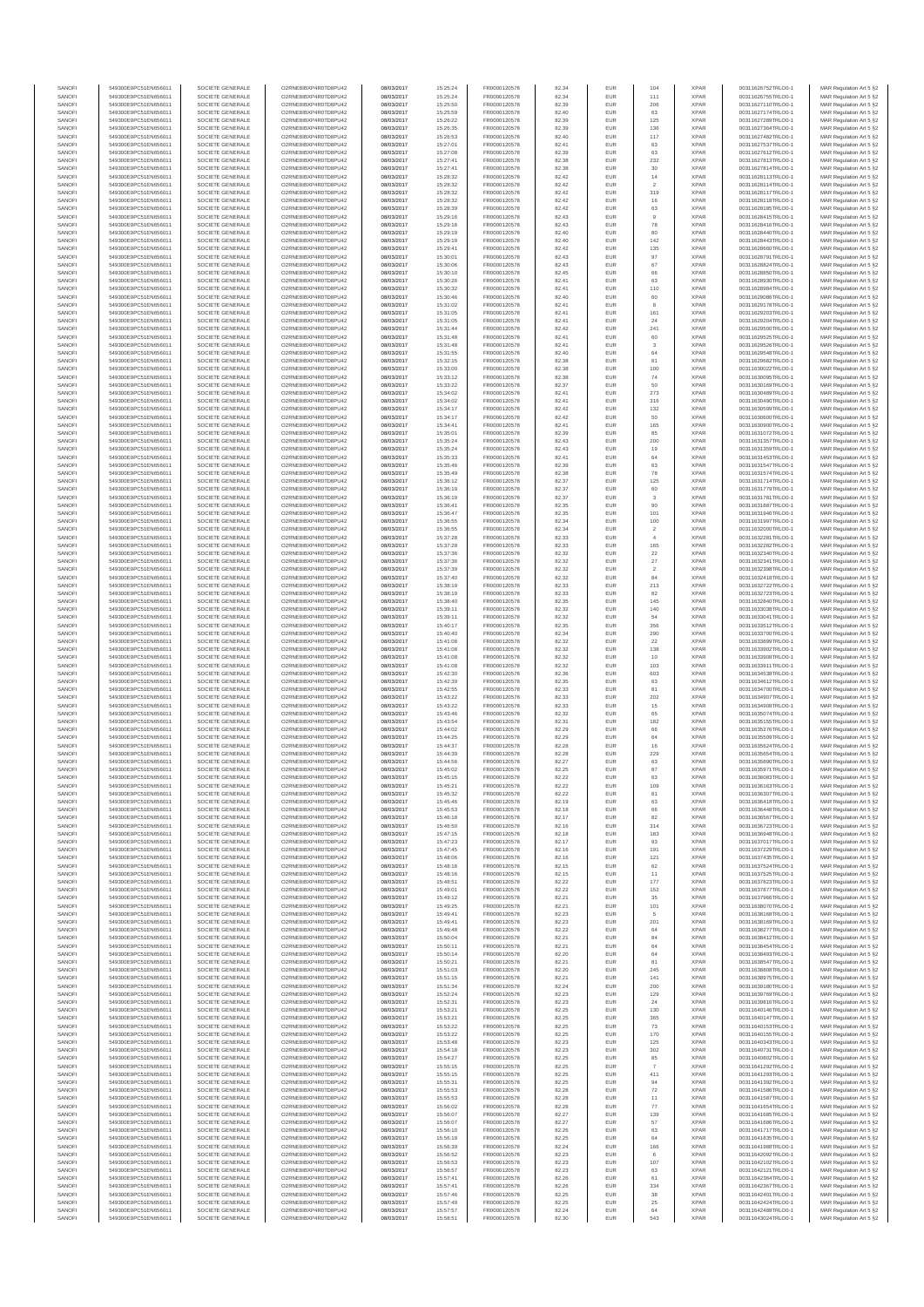| SANOF                                | 549300E9PC51EN656011                         | SOCIETE GENERALE                     | O2RNE8IBXP4R0TD8PU42                          | 08/03/2017               | 15:59:03             | FR0000120578                 | 82.28          | EUR               | 56                   | <b>XPAR</b>                | 00311643133TRLO0-1                       | MAR Regulation Art 5 §2                                                       |
|--------------------------------------|----------------------------------------------|--------------------------------------|-----------------------------------------------|--------------------------|----------------------|------------------------------|----------------|-------------------|----------------------|----------------------------|------------------------------------------|-------------------------------------------------------------------------------|
| SANOFI<br>SANOFI                     | 549300E9PC51EN656011<br>549300E9PC51EN656011 | SOCIETE GENERALE<br>SOCIETE GENERALE | O2RNE8IBXP4R0TD8PU42                          | 08/03/2017<br>08/03/2017 | 15:59:03<br>15:59:14 | FR0000120578<br>FR0000120578 | 82.28          | EUR<br>EUR        | 73                   | <b>XPAR</b><br><b>XPAR</b> | 00311643134TRLO0-1                       | MAR Regulation Art 5 §2                                                       |
| SANOFI                               | 549300E9PC51EN656011                         | SOCIETE GENERALE                     | O2RNE8IBXP4R0TD8PU42<br>O2RNE8IBXP4R0TD8PU42  | 08/03/2017               | 15:59:14             | FR0000120578                 | 82.28<br>82.28 | EUR               | 23                   | <b>XPAR</b>                | 00311643240TRLO0-1<br>00311643245TRLO0-1 | MAR Regulation Art 5 §2<br>MAR Regulation Art 5 §2                            |
| SANOFI                               | 549300E9PC51EN656011                         | SOCIETE GENERALE                     | O2RNE8IBXP4R0TD8PU42                          | 08/03/2017               | 15:59:46             | FR0000120578                 | 82.28          | EUR               | 64                   | <b>XPAR</b>                | 00311643505TRLO0-1                       | MAR Regulation Art 5 §2                                                       |
| SANOFI                               | 549300E9PC51EN656011                         | SOCIETE GENERALE                     | O2RNE8IBXP4R0TD8PU42                          | 08/03/2017               | 15:59:54             | FR0000120578                 | 82.26          | EUR               | 100                  | <b>XPAR</b>                | 00311643567TRLO0-1                       | MAR Regulation Art 5 §2                                                       |
| SANOFI<br>SANOFI                     | 549300E9PC51EN656011<br>549300E9PC51EN656011 | SOCIETE GENERALE<br>SOCIETE GENERALE | O2RNE8IBXP4R0TD8PLI42<br>O2RNE8IBXP4R0TD8PU42 | 08/03/2017<br>08/03/2017 | 15:59:55<br>15:59:55 | FR0000120578<br>FR0000120578 | 82.26<br>82.26 | EUR<br>EUR        | 161<br>90            | <b>XPAR</b><br><b>XPAR</b> | 00311643574TRLO0-1<br>00311643576TRLO0-1 | MAR Regulation Art 5 §2<br>MAR Regulation Art 5 §2                            |
| SANOFI                               | 549300E9PC51EN656011                         | SOCIETE GENERALE                     | O2RNE8IBXP4R0TD8PU42                          | 08/03/2017               | 16:00:26             | FR0000120578                 | 82.22          | EUR               | 186                  | <b>XPAR</b>                | 00311643851TRLO0-1                       | MAR Regulation Art 5 §2                                                       |
| SANOFI                               | 549300E9PC51EN656011                         | SOCIETE GENERALE                     | O2RNE8IBXP4R0TD8PU42                          | 08/03/2017               | 16:00:27             | FR0000120578                 | 82.22          | EUR               | 145                  | <b>XPAR</b>                | 00311643859TRLO0-1                       | MAR Regulation Art 5 §2                                                       |
| SANOFI<br>SANOFI                     | 549300E9PC51EN656011<br>549300E9PC51EN656011 | SOCIETE GENERALE<br>SOCIETE GENERALE | O2RNE8IBXP4R0TD8PU42<br>O2RNE8IBXP4R0TD8PU42  | 08/03/2017<br>08/03/2017 | 16:00:34<br>16:01:22 | FR0000120578<br>FR0000120578 | 82.22<br>82.27 | EUR<br>EUR        | 65<br>474            | <b>XPAR</b><br><b>XPAR</b> | 00311643899TRLO0-1<br>00311644273TRLO0-1 | MAR Regulation Art 5 §2<br>MAR Regulation Art 5 §2                            |
| SANOFI                               | 549300E9PC51EN656011                         | SOCIETE GENERALE                     | O2RNE8IBXP4R0TD8PU42                          | 08/03/2017               | 16:01:44             | FR0000120578                 | 82.26          | EUR               | 182                  | <b>XPAR</b>                | 00311644428TRLO0-1                       | MAR Regulation Art 5 §2                                                       |
| SANOFI                               | 549300E9PC51EN656011                         | SOCIETE GENERALE                     | O2RNE8IBXP4R0TD8PU42                          | 08/03/2017               | 16:01:51             | FR0000120578                 | 82.24          | EUR               | 67                   | <b>XPAR</b>                | 00311644474TRLO0-1                       | MAR Regulation Art 5 §2                                                       |
| SANOFI                               | 549300E9PC51EN656011                         | SOCIETE GENERALE                     | O2RNE8IBXP4R0TD8PU42                          | 08/03/2017               | 16:01:51             | FR0000120578                 | 82.24          | EUR               | 71                   | <b>XPAR</b>                | 00311644476TRLO0-1                       | MAR Regulation Art 5 §2                                                       |
| SANOFI<br>SANOFI                     | 549300E9PC51EN656011<br>549300E9PC51EN656011 | SOCIETE GENERALE<br>SOCIETE GENERALE | O2RNE8IBXP4R0TD8PU42<br>O2RNE8IBXP4R0TD8PU42  | 08/03/2017<br>08/03/2017 | 16:02:20<br>16:02:41 | FR0000120578<br>FR0000120578 | 82.23<br>82.28 | EUR<br>EUR        | 195<br>372           | <b>XPAR</b><br><b>XPAR</b> | 00311644633TRLO0-1<br>00311644859TRLO0-1 | MAR Regulation Art 5 §2<br>MAR Regulation Art 5 §2                            |
| SANOFI                               | 549300E9PC51EN656011                         | SOCIETE GENERALE                     | O2RNE8IBXP4R0TD8PU42                          | 08/03/2017               | 16:03:11             | FR0000120578                 | 82.32          | EUR               | 308                  | <b>XPAR</b>                | 00311645170TRLO0-1                       | MAR Regulation Art 5 §2                                                       |
| SANOFI                               | 549300E9PC51EN656011                         | SOCIETE GENERALE                     | O2RNE8IBXP4R0TD8PU42                          | 08/03/2017               | 16:03:19             | FR0000120578                 | 82.29          | EUR               | 63                   | <b>XPAR</b>                | 00311645234TRLO0-1                       | MAR Regulation Art 5 §2                                                       |
| SANOFI                               | 549300E9PC51EN656011                         | SOCIETE GENERALE                     | O2RNE8IBXP4R0TD8PU42                          | 08/03/2017               | 16:03:24             | FR0000120578                 | 82.28          | EUR               | 88                   | <b>XPAR</b>                | 00311645327TRLO0-1                       | MAR Regulation Art 5 §2                                                       |
| SANOFI<br>SANOFI                     | 549300E9PC51EN656011<br>549300E9PC51EN656011 | SOCIETE GENERALE<br>SOCIETE GENERALE | O2RNE8IBXP4R0TD8PU42<br>O2RNE8IBXP4R0TD8PU42  | 08/03/2017<br>08/03/2017 | 16:03:43<br>16:03:46 | FR0000120578<br>FR0000120578 | 82.27<br>82.27 | EUR<br>EUR        | $17\,$<br>46         | <b>XPAR</b><br><b>XPAR</b> | 00311645440TRLO0-1<br>00311645472TRLO0-1 | MAR Regulation Art 5 §2<br>MAR Regulation Art 5 §2                            |
| SANOFI                               | 549300E9PC51EN656011                         | SOCIETE GENERALE                     | O2RNE8IBXP4R0TD8PU42                          | 08/03/2017               | 16:05:34             | FR0000120578                 | 82.41          | <b>EUR</b>        | 250                  | <b>XPAR</b>                | 00311646584TRLO0-1                       | MAR Regulation Art 5 §2                                                       |
| SANOFI                               | 549300E9PC51EN656011                         | SOCIETE GENERALE                     | O2RNE8IBXP4R0TD8PU42                          | 08/03/2017               | 16:05:35             | FR0000120578                 | 82.41          | EUR               | 100                  | <b>XPAR</b>                | 00311646587TRLO0-1                       | MAR Regulation Art 5 §2                                                       |
| SANOFI<br>SANOFI                     | 549300E9PC51EN656011<br>549300E9PC51EN656011 | SOCIETE GENERALE<br>SOCIETE GENERALE | O2RNE8IBXP4R0TD8PU42<br>O2RNE8IBXP4R0TD8PU42  | 08/03/2017<br>08/03/2017 | 16:05:35<br>16:06:09 | FR0000120578<br>FR0000120578 | 82.41<br>82.44 | EUR<br>EUR        | 274<br>702           | <b>XPAR</b><br><b>XPAR</b> | 00311646589TRLO0-1<br>00311646899TRLO0-1 | MAR Regulation Art 5 §2<br>MAR Regulation Art 5 §2                            |
| SANOFI                               | 549300E9PC51EN656011                         | SOCIETE GENERALE                     | O2RNE8IBXP4R0TD8PU42                          | 08/03/2017               | 16:06:19             | FR0000120578                 | 82.41          | EUR               | 74                   | <b>XPAR</b>                | 00311647034TRLO0-1                       | MAR Regulation Art 5 §2                                                       |
| SANOFI                               | 549300E9PC51EN656011                         | SOCIETE GENERALE                     | O2RNE8IBXP4R0TD8PU42                          | 08/03/2017               | 16:06:19             | FR0000120578                 | 82.41          | EUR               | 350                  | <b>XPAR</b>                | 00311647036TRLO0-1                       | MAR Regulation Art 5 §2                                                       |
| SANOFI                               | 549300E9PC51EN656011                         | SOCIETE GENERALE                     | O2RNE8IBXP4R0TD8PU42                          | 08/03/2017               | 16:06:22             | FR0000120578                 | 82.41          | EUR               | $_{\rm 6}$           | <b>XPAR</b>                | 00311647082TRLO0-1                       | MAR Regulation Art 5 §2                                                       |
| SANOFI<br>SANOFI                     | 549300E9PC51EN656011<br>549300E9PC51EN656011 | SOCIETE GENERALE<br>SOCIETE GENERALE | O2RNE8IBXP4R0TD8PU42<br>O2RNE8IBXP4R0TD8PU42  | 08/03/2017<br>08/03/2017 | 16:06:22<br>16:07:10 | FR0000120578<br>FR0000120578 | 82.41<br>82.42 | EUR<br>EUR        | 57<br>57             | <b>XPAR</b><br><b>XPAR</b> | 00311647093TRLO0-1<br>00311647492TRLO0-1 | MAR Regulation Art 5 §2<br>MAR Regulation Art 5 §2                            |
| SANOFI                               | 549300E9PC51EN656011                         | SOCIETE GENERALE                     | O2RNE8IBXP4R0TD8PU42                          | 08/03/2017               | 16:07:35             | FR0000120578                 | 82.43          | EUR               | 109                  | <b>XPAR</b>                | 00311647680TRLO0-1                       | MAR Regulation Art 5 §2                                                       |
| SANOFI                               | 549300E9PC51EN656011                         | SOCIETE GENERALE                     | O2RNE8IBXP4R0TD8PU42                          | 08/03/2017               | 16:07:48             | FR0000120578                 | 82.43          | EUR               | 63                   | <b>XPAR</b>                | 00311647791TRLO0-1                       | MAR Regulation Art 5 §2                                                       |
| SANOFI<br>SANOFI                     | 549300E9PC51EN656011<br>549300E9PC51EN656011 | SOCIETE GENERALE<br>SOCIETE GENERALE | O2RNE8IBXP4R0TD8PU42<br>O2RNE8IBXP4R0TD8PU42  | 08/03/2017<br>08/03/2017 | 16:08:04<br>16:08:24 | FR0000120578<br>FR0000120578 | 82.42<br>82.41 | EUR<br>EUR        | 161<br>97            | <b>XPAR</b><br><b>XPAR</b> | 00311647944TRLO0-1<br>00311648146TRLO0-1 | MAR Regulation Art 5 §2                                                       |
| SANOFI                               | 549300E9PC51EN656011                         | SOCIETE GENERALE                     | O2RNE8IBXP4R0TD8PU42                          | 08/03/2017               | 16:08:41             | FR0000120578                 | 82.42          | EUR               | 164                  | <b>XPAR</b>                | 00311648252TRLO0-1                       | MAR Regulation Art 5 §2<br>MAR Regulation Art 5 §2                            |
| SANOFI                               | 549300E9PC51EN656011                         | SOCIETE GENERALE                     | O2RNE8IBXP4R0TD8PU42                          | 08/03/2017               | 16:08:41             | FR0000120578                 | 82.42          | EUR               | 30                   | <b>XPAR</b>                | 00311648255TRLO0-1                       | MAR Regulation Art 5 §2                                                       |
| SANOFI                               | 549300E9PC51EN656011                         | SOCIETE GENERALE                     | O2RNE8IBXP4R0TD8PU42                          | 08/03/2017               | 16:08:51             | FR0000120578                 | 82.42          | EUR               | 302                  | <b>XPAR</b>                | 00311648329TRLO0-1                       | MAR Regulation Art 5 §2                                                       |
| SANOFI<br>SANOFI                     | 549300E9PC51EN656011<br>549300E9PC51EN656011 | SOCIETE GENERALE<br>SOCIETE GENERALE | O2RNE8IBXP4R0TD8PU42<br>O2RNE8IBXP4R0TD8PU42  | 08/03/2017<br>08/03/2017 | 16:09:01<br>16:09:01 | FR0000120578<br>FR0000120578 | 82.43<br>82.43 | EUR<br>EUR        | 63<br>29             | <b>XPAR</b><br><b>XPAR</b> | 00311648422TRLO0-1<br>00311648429TRLO0-1 | MAR Regulation Art 5 §2<br>MAR Regulation Art 5 §2                            |
| SANOFI                               | 549300E9PC51EN656011                         | SOCIETE GENERALE                     | O2RNE8IBXP4R0TD8PU42                          | 08/03/2017               | 16:09:24             | FR0000120578                 | 82.46          | <b>EUR</b>        | 220                  | <b>XPAR</b>                | 00311648568TRLO0-1                       | MAR Regulation Art 5 §2                                                       |
| SANOFI                               | 549300E9PC51EN656011                         | SOCIETE GENERALE                     | O2RNE8IBXP4R0TD8PU42                          | 08/03/2017               | 16:10:00             | FR0000120578                 | 82.51          | EUR               | 423                  | <b>XPAR</b>                | 00311648902TRLO0-1                       | MAR Regulation Art 5 §2                                                       |
| SANOFI                               | 549300E9PC51EN656011                         | SOCIETE GENERALE                     | O2RNE8IBXP4R0TD8PU42                          | 08/03/2017               | 16:10:24             | FR0000120578                 | 82.53          | EUR               | 112                  | <b>XPAR</b>                | 00311649118TRLO0-1                       | MAR Regulation Art 5 §2                                                       |
| SANOFI<br>SANOFI                     | 549300E9PC51EN656011<br>549300E9PC51EN656011 | SOCIETE GENERALE<br>SOCIETE GENERALE | O2RNE8IBXP4R0TD8PU42<br>O2RNE8IBXP4R0TD8PU42  | 08/03/2017<br>08/03/2017 | 16:10:24<br>16:10:32 | FR0000120578<br>FR0000120578 | 82.53<br>82.50 | EUR<br>EUR        | 140<br>63            | <b>XPAR</b><br><b>XPAR</b> | 00311649119TRLO0-1<br>00311649193TRLO0-1 | MAR Regulation Art 5 §2<br>MAR Regulation Art 5 §2                            |
| SANOFI                               | 549300E9PC51EN656011                         | SOCIETE GENERALE                     | O2RNE8IBXP4R0TD8PU42                          | 08/03/2017               | 16:10:46             | FR0000120578                 | 82.50          | EUR               | 145                  | <b>XPAR</b>                | 00311649301TRLO0-1                       | MAR Regulation Art 5 §2                                                       |
| SANOFI                               | 549300E9PC51EN656011                         | SOCIETE GENERALE                     | O2RNE8IBXP4R0TD8PU42                          | 08/03/2017               | 16:11:46             | FR0000120578                 | 82.53          | EUR               | 365                  | <b>XPAR</b>                | 00311649851TRLO0-1                       | MAR Regulation Art 5 §2                                                       |
| SANOFI                               | 549300E9PC51EN656011                         | SOCIETE GENERALE                     | O2RNE8IBXP4R0TD8PU42<br>O2RNE8IBXP4R0TD8PU42  | 08/03/2017               | 16:11:46             | FR0000120578<br>FR0000120578 | 82.53          | EUR               | ${\bf 242}$          | <b>XPAR</b>                | 00311649852TRLO0-1                       | MAR Regulation Art 5 §2                                                       |
| SANOFI<br>SANOFI                     | 549300E9PC51EN656011<br>549300E9PC51EN656011 | SOCIETE GENERALE<br>SOCIETE GENERALE | O2RNE8IBXP4R0TD8PU42                          | 08/03/2017<br>08/03/2017 | 16:11:46<br>16:12:52 | FR0000120578                 | 82.53<br>82.52 | EUR<br>EUR        | 323                  | <b>XPAR</b><br><b>XPAR</b> | 00311649853TRLO0-1<br>00311650480TRLO0-1 | MAR Regulation Art 5 §2<br>MAR Regulation Art 5 §2                            |
| SANOFI                               | 549300E9PC51EN656011                         | SOCIETE GENERALE                     | O2RNE8IBXP4R0TD8PU42                          | 08/03/2017               | 16:12:57             | FR0000120578                 | 82.54          | EUR               | 386                  | <b>XPAR</b>                | 00311650522TRLO0-1                       | MAR Regulation Art 5 §2                                                       |
| SANOFI                               | 549300E9PC51EN656011                         | SOCIETE GENERALE                     | O2RNE8IBXP4R0TD8PU42                          | 08/03/2017               | 16:12:57             | FR0000120578                 | 82.54          | EUR               | 21                   | <b>XPAR</b>                | 00311650523TRLO0-1                       | MAR Regulation Art 5 §2                                                       |
| SANOFI<br>SANOFI                     | 549300E9PC51EN656011                         | SOCIETE GENERALE                     | O2RNE8IBXP4R0TD8PU42<br>O2RNE8IBXP4R0TD8PU42  | 08/03/2017               | 16:13:04             | FR0000120578<br>FR0000120578 | 82.54<br>82.53 | EUR<br>EUR        | 31<br>$93\,$         | <b>XPAR</b><br><b>XPAR</b> | 00311650678TRLO0-1                       | MAR Regulation Art 5 §2<br>MAR Regulation Art 5 §2                            |
| SANOFI                               | 549300E9PC51EN656011<br>549300E9PC51EN656011 | SOCIETE GENERALE<br>SOCIETE GENERALE | O2RNESIBXP4R0TD8PLI42                         | 08/03/2017<br>08/03/2017 | 16:13:10<br>16:13:10 | FR0000120578                 | 82.53          | EUR               | 21                   | <b>XPAR</b>                | 00311650755TRLO0-1<br>00311650756TRLO0-1 | MAR Regulation Art 5 §2                                                       |
| SANOFI                               | 549300E9PC51EN656011                         | SOCIETE GENERALE                     | O2RNE8IBXP4R0TD8PU42                          | 08/03/2017               | 16:13:27             | FR0000120578                 | 82.53          | EUR               | 63                   | <b>XPAR</b>                | 00311650918TRLO0-1                       | MAR Regulation Art 5 §2                                                       |
| SANOFI                               | 549300E9PC51EN656011                         | SOCIETE GENERALE                     | O2RNE8IBXP4R0TD8PU42                          | 08/03/2017               | 16:13:28             | FR0000120578                 | 82.52          | EUR               | 100                  | <b>XPAR</b>                | 00311650963TRLO0-1                       | MAR Regulation Art 5 §2                                                       |
| SANOFI<br>SANOFI                     | 549300E9PC51EN656011<br>549300E9PC51EN656011 | SOCIETE GENERALE<br>SOCIETE GENERALE | O2RNE8IBXP4R0TD8PU42<br>O2RNE8IBXP4R0TD8PU42  | 08/03/2017<br>08/03/2017 | 16:13:28<br>16:13:43 | FR0000120578<br>FR0000120578 | 82.52<br>82.52 | EUR<br><b>EUR</b> | 58<br>64             | <b>XPAR</b><br><b>XPAR</b> | 00311650965TRLO0-1<br>00311651152TRLO0-1 | MAR Regulation Art 5 §2<br>MAR Regulation Art 5 §2                            |
| SANOFI                               | 549300E9PC51EN656011                         | SOCIETE GENERALE                     | O2RNE8IBXP4R0TD8PU42                          | 08/03/2017               | 16:14:06             | FR0000120578                 | 82.50          | EUR               | 103                  | <b>XPAR</b>                | 00311651412TRLO0-1                       | MAR Regulation Art 5 §2                                                       |
| SANOFI                               | 549300E9PC51EN656011                         | SOCIETE GENERALE                     | O2RNE8IBXP4R0TD8PU42                          | 08/03/2017               | 16:14:53             | FR0000120578                 | 82.51          | EUR               | 187                  | <b>XPAR</b>                | 00311651728TRLO0-1                       | MAR Regulation Art 5 §2                                                       |
| SANOFI                               | 549300E9PC51EN656011                         | SOCIETE GENERALE                     | O2RNE8IBXP4R0TD8PU42                          | 08/03/2017               | 16:15:12             | FR0000120578                 | 82.51          | EUR               | 159                  | <b>XPAR</b>                | 00311651930TRLO0-1                       | MAR Regulation Art 5 §2                                                       |
| SANOFI<br>SANOFI                     | 549300E9PC51EN656011<br>549300E9PC51EN656011 | SOCIETE GENERALE<br>SOCIETE GENERALE | O2RNE8IBXP4R0TD8PU42<br>O2RNE8IBXP4R0TD8PU42  | 08/03/2017<br>08/03/2017 | 16:15:24<br>16:15:29 | FR0000120578<br>FR0000120578 | 82.47<br>82.46 | EUR<br>EUR        | 612<br>139           | <b>XPAR</b><br><b>XPAR</b> | 00311652027TRLO0-1<br>00311652070TRLO0-1 | MAR Regulation Art 5 §2<br>MAR Regulation Art 5 §2                            |
| SANOFI                               | 549300E9PC51EN656011                         | SOCIETE GENERALE                     | O2RNE8IBXP4R0TD8PU42                          | 08/03/2017               | 16:16:06             | FR0000120578                 | 82.48          | EUR               | 100                  | <b>XPAR</b>                | 00311652385TRLO0-1                       | MAR Regulation Art 5 §2                                                       |
| SANOFI                               | 549300E9PC51EN656011                         | SOCIETE GENERALE                     | O2RNE8IBXP4R0TD8PU42                          | 08/03/2017               | 16:16:06             | FR0000120578                 | 82.48          | <b>EUR</b>        | 40                   | <b>XPAR</b>                | 00311652386TRLO0-1                       | MAR Regulation Art 5 §2                                                       |
| SANOFI                               | 549300E9PC51EN656011                         | SOCIETE GENERALE                     | O2RNE8IBXP4R0TD8PU42                          | 08/03/2017               | 16:16:06             | FR0000120578                 | 82.48          | EUR               | 75                   | <b>XPAR</b>                | 00311652387TRLO0-1                       | MAR Regulation Art 5 §2                                                       |
| SANOFI<br>SANOFI                     | 549300E9PC51EN656011<br>549300E9PC51EN656011 | SOCIETE GENERALE<br>SOCIETE GENERALE | O2RNE8IBXP4R0TD8PU42<br>O2RNE8IBXP4R0TD8PU42  | 08/03/2017<br>08/03/2017 | 16:16:06<br>16:16:32 | FR0000120578<br>FR0000120578 | 82.48<br>82.48 | EUR<br>EUR        | 129<br>61            | <b>XPAR</b><br><b>XPAR</b> | 00311652388TRLO0-1<br>00311652710TRLO0-1 | MAR Regulation Art 5 §2<br>MAR Regulation Art 5 §2                            |
| SANOFI                               | 549300E9PC51EN656011                         | SOCIETE GENERALE                     | O2RNE8IBXP4R0TD8PU42                          | 08/03/2017               | 16:16:32             | FR0000120578                 | 82.48          | EUR               | 230                  | <b>XPAR</b>                | 00311652711TRLO0-1                       | MAR Regulation Art 5 §2                                                       |
| SANOFI                               | 549300E9PC51EN656011                         | SOCIETE GENERALE                     | O2RNE8IBXP4R0TD8PU42                          | 08/03/2017               | 16:16:35             | FR0000120578                 | 82.46          | EUR               | 93                   | <b>XPAR</b>                | 00311652731TRLO0-1                       | MAR Regulation Art 5 §2                                                       |
| SANOFI<br>SANOFI                     | 549300E9PC51EN656011<br>549300E9PC51EN656011 | SOCIETE GENERALE<br>SOCIETE GENERALE | O2RNE8IBXP4R0TD8PU42<br>O2RNE8IBXP4R0TD8PU42  | 08/03/2017<br>08/03/2017 | 16:16:44<br>16:16:54 | FR0000120578<br>FR0000120578 | 82.45<br>82.44 | EUR<br>EUR        | 63<br>104            | <b>XPAR</b><br><b>XPAR</b> | 00311652825TRLO0-1<br>00311652896TRLO0-1 | MAR Regulation Art 5 §2<br>MAR Regulation Art 5 §2                            |
| SANOFI                               | 549300E9PC51EN656011                         | SOCIETE GENERALE                     | O2RNE8IBXP4R0TD8PU42                          | 08/03/2017               | 16:17:42             | FR0000120578                 | 82.43          | EUR               | 59                   | <b>XPAR</b>                | 00311653498TRLO0-1                       | MAR Regulation Art 5 §2                                                       |
| SANOFI                               | 549300E9PC51EN656011                         | SOCIETE GENERALE                     | O2RNE8IBXP4R0TD8PU42                          | 08/03/2017               | 16:17:44             | FR0000120578                 | 82.42          | EUR               | 161                  | <b>XPAR</b>                | 00311653517TRLO0-1                       | MAR Regulation Art 5 §2                                                       |
| SANOFI<br>SANOFI                     | 549300E9PC51EN656011<br>549300E9PC51EN656011 | SOCIETE GENERALE<br>SOCIETE GENERALE | O2RNE8IBXP4R0TD8PU42<br>O2RNE8IBXP4R0TD8PU42  | 08/03/2017<br>08/03/2017 | 16:17:59<br>16:18:06 | FR0000120578<br>FR0000120578 | 82.39<br>82.39 | EUR<br><b>EUR</b> | $\overline{9}$<br>46 | <b>XPAR</b><br><b>XPAR</b> | 00311653652TRLO0-1<br>00311653737TRLO0-1 | MAR Regulation Art 5 §2                                                       |
| SANOFI                               | 549300E9PC51EN656011                         | SOCIETE GENERALE                     | O2RNE8IBXP4R0TD8PU42                          | 08/03/2017               | 16:18:39             | FR0000120578                 | 82.36          | EUR               | 33                   | <b>XPAR</b>                | 00311654118TRLO0-1                       | MAR Regulation Art 5 §2<br>MAR Regulation Art 5 §2                            |
| SANOFI                               | 549300E9PC51EN656011                         | SOCIETE GENERALE                     | O2RNE8IBXP4R0TD8PU42                          | 08/03/2017               | 16:18:39             | FR0000120578                 | 82.36          | EUR               | 11                   | <b>XPAR</b>                | 00311654119TRLO0-1                       | MAR Regulation Art 5 §2                                                       |
| SANOFI                               | 549300E9PC51EN656011                         | SOCIETE GENERALE                     | O2RNE8IBXP4R0TD8PU42                          | 08/03/2017               | 16:18:58             | FR0000120578                 | 82.36          | EUR               | 106                  | <b>XPAR</b>                | 00311654254TRLO0-1                       | MAR Regulation Art 5 §2                                                       |
| SANOFI<br>SANOFI                     | 549300E9PC51EN656011<br>549300E9PC51EN656011 | SOCIETE GENERALE<br>SOCIETE GENERALE | O2RNE8IBXP4R0TD8PU42<br>O2RNE8IBXP4R0TD8PU42  | 08/03/2017<br>08/03/2017 | 16:19:18             | FR0000120578<br>FR0000120578 | 82.33<br>82.33 | EUR<br>EUR        | 153                  | <b>XPAR</b><br><b>XPAR</b> | 00311654489TRLO0-1<br>00311654674TRLO0-1 | MAR Regulation Art 5 §2                                                       |
| SANOFI                               | 549300E9PC51EN656011                         | SOCIETE GENERALE                     | O2RNE8IBXP4R0TD8PU42                          | 08/03/2017               | 16:19:41<br>16:19:51 | FR0000120578                 | 82.33          | EUR               | 213<br>82            | <b>XPAR</b>                | 00311654787TRLO0-1                       | MAR Regulation Art 5 §2<br>MAR Regulation Art 5 §2                            |
| SANOFI                               | 549300E9PC51EN656011                         | SOCIETE GENERALE                     | O2RNE8IBXP4R0TD8PU42                          | 08/03/2017               | 16:19:56             | FR0000120578                 | 82.31          | EUR               | 732                  | <b>XPAR</b>                | 00311654916TRLO0-1                       | MAR Regulation Art 5 §2                                                       |
| SANOFI                               | 549300E9PC51EN656011                         | SOCIETE GENERALE                     | O2RNE8IBXP4R0TD8PU42                          | 08/03/2017               | 16:20:12             | FR0000120578                 | 82.32          | EUR               | 648                  | <b>XPAR</b>                | 00311655223TRLO0-1                       | MAR Regulation Art 5 §2                                                       |
| SANOFI<br>SANOFI                     | 549300E9PC51EN656011<br>549300E9PC51EN656011 | SOCIETE GENERALE<br>SOCIETE GENERALE | O2RNE8IBXP4R0TD8PU42<br>O2RNE8IBXP4R0TD8PU42  | 08/03/2017<br>08/03/2017 | 16:20:25<br>16:20:27 | FR0000120578<br>FR0000120578 | 82.31<br>82.31 | EUR<br>EUR        | 100<br>50            | <b>XPAR</b><br><b>XPAR</b> | 00311655305TRLO0-1<br>00311655332TRLO0-1 | MAR Regulation Art 5 §2<br>MAR Regulation Art 5 §2                            |
| SANOFI                               | 549300E9PC51EN656011                         | SOCIETE GENERALE                     | O2RNE8IBXP4R0TD8PU42                          | 08/03/2017               | 16:20:27             | FR0000120578                 | 82.31          | EUR               | 68                   | <b>XPAR</b>                | 00311655338TRLO0-1                       | MAR Regulation Art 5 §2                                                       |
| SANOFI                               | 549300E9PC51EN656011                         | SOCIETE GENERALE                     | O2RNE8IBXP4R0TD8PU42                          | 08/03/2017               | 16:20:28             | FR0000120578                 | 82.31          | EUR               | 60                   | <b>XPAR</b>                | 00311655350TRLO0-1                       | MAR Regulation Art 5 §2                                                       |
| SANOFI<br>SANOFI                     | 549300E9PC51EN656011<br>549300E9PC51EN656011 | SOCIETE GENERALE<br>SOCIETE GENERALE | O2RNE8IBXP4R0TD8PU42<br>O2RNE8IBXP4R0TD8PU42  | 08/03/2017               | 16:20:28             | FR0000120578                 | 82.31          | EUR<br>EUR        | 239                  | <b>XPAR</b><br><b>XPAR</b> | 00311655351TRLO0-1<br>00311655376TRLO0-1 | MAR Regulation Art 5 §2                                                       |
| SANOFI                               | 549300E9PC51EN656011                         | SOCIETE GENERALE                     | O2RNE8IBXP4R0TD8PU42                          | 08/03/2017<br>08/03/2017 | 16:20:29<br>16:20:29 | FR0000120578<br>FR0000120578 | 82.31<br>82.31 | EUR               | 98<br>243            | <b>XPAR</b>                | 00311655378TRLO0-1                       | MAR Regulation Art 5 §2<br>MAR Regulation Art 5 §2                            |
| SANOFI                               | 549300E9PC51EN656011                         | SOCIETE GENERALE                     | O2RNE8IBXP4R0TD8PU42                          | 08/03/2017               | 16:20:34             | FR0000120578                 | 82.31          | EUR               | 68                   | <b>XPAR</b>                | 00311655434TRLO0-1                       | MAR Regulation Art 5 §2                                                       |
| SANOFI                               | 549300E9PC51EN656011                         | SOCIETE GENERALE                     | O2RNE8IBXP4R0TD8PU42                          | 08/03/2017               | 16:20:58             | FR0000120578                 | 82.32          | EUR               | 119                  | <b>XPAR</b>                | 00311655687TRLO0-1                       | MAR Regulation Art 5 §2                                                       |
| SANOFI<br>SANOFI                     | 549300E9PC51EN656011<br>549300E9PC51EN656011 | SOCIETE GENERALE<br>SOCIETE GENERALE | O2RNE8IBXP4R0TD8PU42<br>O2RNE8IBXP4R0TD8PU42  | 08/03/2017<br>08/03/2017 | 16:20:58<br>16:20:58 | FR0000120578<br>FR0000120578 | 82.32<br>82.32 | <b>EUR</b><br>EUR | 100<br>23            | <b>XPAR</b><br><b>XPAR</b> | 00311655688TRLO0-1<br>00311655689TRLO0-1 | MAR Regulation Art 5 §2<br>MAR Regulation Art 5 §2                            |
| SANOFI                               | 549300E9PC51EN656011                         | SOCIETE GENERALE                     | O2RNE8IBXP4R0TD8PU42                          | 08/03/2017               | 16:21:03             | FR0000120578                 | 82.32          | EUR               | ${\bf 78}$           | <b>XPAR</b>                | 00311655733TRLO0-1                       | MAR Regulation Art 5 §2                                                       |
| SANOFI                               | 549300E9PC51EN656011                         | SOCIETE GENERALE                     | O2RNE8IBXP4R0TD8PU42                          | 08/03/2017               | 16:21:03             | FR0000120578                 | 82.32          | EUR               | 40                   | <b>XPAR</b>                | 00311655735TRLO0-1                       | MAR Regulation Art 5 §2                                                       |
| SANOFI<br>SANOFI                     | 549300E9PC51EN656011<br>549300E9PC51EN656011 | SOCIETE GENERALE<br>SOCIETE GENERALE | O2RNE8IBXP4R0TD8PU42<br>O2RNE8IBXP4R0TD8PU42  | 08/03/2017<br>08/03/2017 | 16:21:03<br>16:21:03 | FR0000120578<br>FR0000120578 | 82.32<br>82.32 | EUR<br><b>EUR</b> | 119<br>497           | <b>XPAR</b><br><b>XPAR</b> | 00311655736TRLO0-1<br>00311655737TRLO0-1 | MAR Regulation Art 5 §2<br>MAR Regulation Art 5 §2                            |
| SANOFI                               | 549300E9PC51EN656011                         | SOCIETE GENERALE                     | O2RNE8IBXP4R0TD8PU42                          | 08/03/2017               | 16:22:19             | FR0000120578                 | 82.33          | EUR               | 36                   | <b>XPAR</b>                | 00311656586TRLO0-1                       | MAR Regulation Art 5 §2                                                       |
| SANOFI                               | 549300E9PC51EN656011                         | SOCIETE GENERALE                     | O2RNE8IBXP4R0TD8PU42                          | 08/03/2017               | 16:22:19             | FR0000120578                 | 82.33          | <b>EUR</b>        | 110                  | <b>XPAR</b>                | 00311656588TRLO0-1                       | MAR Regulation Art 5 §2                                                       |
| SANOFI<br>SANOFI                     | 549300E9PC51EN656011<br>549300E9PC51EN656011 | SOCIETE GENERALE<br>SOCIETE GENERALE | O2RNE8IBXP4R0TD8PU42<br>O2RNE8IBXP4R0TD8PU42  | 08/03/2017<br>08/03/2017 | 16:22:19<br>16:22:19 | FR0000120578<br>FR0000120578 | 82.33<br>82.33 | EUR<br>EUR        | 83<br>108            | <b>XPAR</b><br><b>XPAR</b> | 00311656590TRLO0-1<br>00311656591TRLO0-1 | MAR Regulation Art 5 §2<br>MAR Regulation Art 5 §2                            |
| SANOFI                               | 549300E9PC51EN656011                         | SOCIETE GENERALE                     | O2RNE8IBXP4R0TD8PU42                          | 08/03/2017               | 16:22:19             | FR0000120578                 | 82.33          | EUR               | 118                  | <b>XPAR</b>                | 00311656593TRLO0-1                       | MAR Regulation Art 5 §2                                                       |
| SANOFI                               | 549300E9PC51EN656011                         | SOCIETE GENERALE                     | O2RNE8IBXP4R0TD8PU42                          | 08/03/2017               | 16:22:19             | FR0000120578                 | 82.33          | EUR               | -7                   | <b>XPAR</b>                | 00311656594TRLO0-1                       | MAR Regulation Art 5 §2                                                       |
| SANOFI<br>SANOFI                     | 549300E9PC51EN656011<br>549300E9PC51EN656011 | SOCIETE GENERALE<br>SOCIETE GENERALE | O2RNE8IBXP4R0TD8PU42<br>O2RNE8IBXP4R0TD8PU42  | 08/03/2017<br>08/03/2017 | 16:22:19<br>16:22:27 | FR0000120578<br>FR0000120578 | 82.33<br>82.32 | EUR<br>EUR        | 211<br>342           | <b>XPAR</b><br><b>XPAR</b> | 00311656595TRLO0-1<br>00311656743TRLO0-1 | MAR Regulation Art 5 §2                                                       |
| SANOFI                               | 549300E9PC51EN656011                         | SOCIETE GENERALE                     | O2RNE8IBXP4R0TD8PU42                          | 08/03/2017               | 16:22:27             | FR0000120578                 | 82.32          | <b>EUR</b>        | 25                   | <b>XPAR</b>                | 00311656744TRLO0-1                       | MAR Regulation Art 5 §2<br>MAR Regulation Art 5 §2                            |
| SANOFI                               | 549300E9PC51EN656011                         | SOCIETE GENERALE                     | O2RNE8IBXP4R0TD8PU42                          | 08/03/2017               | 16:22:27             | FR0000120578                 | 82.32          | EUR               | 73                   | <b>XPAR</b>                | 00311656745TRLO0-1                       | MAR Regulation Art 5 §2                                                       |
| SANOFI                               | 549300E9PC51EN656011                         | SOCIETE GENERALE                     | O2RNE8IBXP4R0TD8PU42                          | 08/03/2017               | 16:23:20             | FR0000120578                 | 82.31          | <b>EUR</b>        | 353                  | <b>XPAR</b>                | 00311657300TRLO0-1                       | MAR Regulation Art 5 §2                                                       |
| SANOFI<br>SANOFI                     | 549300E9PC51EN656011<br>549300E9PC51EN656011 | SOCIETE GENERALE<br>SOCIETE GENERALE | O2RNE8IBXP4R0TD8PU42<br>O2RNE8IBXP4R0TD8PU42  | 08/03/2017<br>08/03/2017 | 16:23:30<br>16:23:30 | FR0000120578<br>FR0000120578 | 82.31<br>82.31 | EUR<br>EUR        | 88<br>93             | <b>XPAR</b><br><b>XPAR</b> | 00311657405TRLO0-1<br>00311657407TRLO0-1 | MAR Regulation Art 5 §2<br>MAR Regulation Art 5 §2                            |
| SANOFI                               | 549300E9PC51EN656011                         | SOCIETE GENERALE                     | O2RNE8IBXP4R0TD8PU42                          | 08/03/2017               | 16:24:13             | FR0000120578                 | 82.31          | EUR               | $175\,$              | <b>XPAR</b>                | 00311657864TRLO0-1                       | MAR Regulation Art 5 §2                                                       |
| SANOFI                               | 549300E9PC51EN656011                         | SOCIETE GENERALE                     | O2RNE8IBXP4R0TD8PU42                          | 08/03/2017               | 16:24:21             | FR0000120578                 | 82.30          | EUR               | 178                  | <b>XPAR</b>                | 00311657944TRLO0-1                       | MAR Regulation Art 5 §2                                                       |
| SANOFI<br>SANOFI                     | 549300E9PC51EN656011<br>549300E9PC51EN656011 | SOCIETE GENERALE<br>SOCIETE GENERALE | O2RNE8IBXP4R0TD8PU42<br>O2RNE8IBXP4R0TD8PU42  | 08/03/2017<br>08/03/2017 | 16:24:29<br>16:24:38 | FR0000120578<br>FR0000120578 | 82.30<br>82.30 | EUR<br>EUR        | 259<br>319           | <b>XPAR</b><br><b>XPAR</b> | 00311658050TRLO0-1<br>00311658189TRLO0-1 | MAR Regulation Art 5 §2                                                       |
| SANOFI                               | 549300E9PC51EN656011                         | SOCIETE GENERALE                     | O2RNE8IBXP4R0TD8PU42                          | 08/03/2017               | 16:24:48             | FR0000120578                 | 82.27          | <b>EUR</b>        | 677                  | <b>XPAR</b>                | 00311658318TRLO0-1                       | MAR Regulation Art 5 §2<br>MAR Regulation Art 5 §2                            |
| SANOFI                               | 549300E9PC51EN656011                         | SOCIETE GENERALE                     | O2RNE8IBXP4R0TD8PU42                          | 08/03/2017               | 16:25:40             | FR0000120578                 | 82.29          | EUR               | 681                  | <b>XPAR</b>                | 00311658950TRLO0-1                       | MAR Regulation Art 5 §2                                                       |
| SANOFI                               | 549300E9PC51EN656011                         | SOCIETE GENERALE                     | O2RNE8IBXP4R0TD8PU42                          | 08/03/2017               | 16:28:59             | FR0000120578                 | 82.30          | <b>EUR</b>        | 288                  | <b>XPAR</b>                | 00311661548TRLO0-1                       | MAR Regulation Art 5 §2                                                       |
| SANOFI<br>SANOFI                     | 549300E9PC51EN656011<br>549300E9PC51EN656011 | SOCIETE GENERALE<br>SOCIETE GENERALE | O2RNE8IBXP4R0TD8PU42<br>O2RNE8IBXP4R0TD8PU42  | 08/03/2017<br>08/03/2017 | 16:28:59<br>08:00:47 | FR0000120578<br>FR0000120578 | 82.30<br>82.04 | EUR<br>EUR        | 2712<br>109          | <b>XPAR</b><br><b>XPAR</b> | 00311661549TRLO0-1<br>00311690906TRLO0-1 | MAR Regulation Art 5 §2<br>MAR Regulation Art 5 §2                            |
| SANOFI                               | 549300E9PC51EN656011                         | SOCIETE GENERALE                     | O2RNE8IBXP4R0TD8PU42                          | 08/03/2017               | 08:00:47             | FR0000120578                 | 82.04          | EUR               | 300                  | <b>XPAR</b>                | 00311690907TRLO0-1                       | MAR Regulation Art 5 §2                                                       |
| SANOFI                               | 549300E9PC51EN656011                         | SOCIETE GENERALE                     | O2RNE8IBXP4R0TD8PU42                          | 08/03/2017               | 08:00:47             | FR0000120578                 | 82.04          | EUR               | 78                   | <b>XPAR</b>                | 00311690908TRLO0-1                       | MAR Regulation Art 5 §2                                                       |
| SANOFI                               | 549300E9PC51EN656011                         | SOCIETE GENERALE                     | O2RNE8IBXP4R0TD8PU42                          | 08/03/2017               | 08:01:14             | FR0000120578                 | 82.04          | EUR               | 63                   | <b>XPAR</b>                | 00311691023TRLO0-1                       | MAR Regulation Art 5 §2                                                       |
| SANOFI<br>SANOFI                     | 549300E9PC51EN656011<br>549300E9PC51EN656011 | SOCIETE GENERALE<br>SOCIETE GENERALE | O2RNE8IBXP4R0TD8PU42<br>O2RNE8IBXP4R0TD8PU42  | 00/01/1900<br>00/01/1900 | 08:01:18<br>08:02:23 | FR0000120578<br>FR0000120578 | 82.02<br>81.94 | EUR<br><b>EUR</b> | 263<br>63            | <b>XPAR</b><br><b>XPAR</b> | 00311691047TRLO0-1<br>00311691429TRLO0-1 | MAR Regulation Art 5 §2<br>MAR Regulation Art 5 §2                            |
| SANOFI                               | 549300E9PC51EN656011                         | SOCIETE GENERALE                     | O2RNE8IBXP4R0TD8PU42                          | 00/01/1900               | 08:02:42             | FR0000120578                 | 81.93          | EUR               | 333                  | <b>XPAR</b>                | 00311691551TRLO0-1                       | MAR Regulation Art 5 §2                                                       |
| SANOFI                               | 549300E9PC51EN656011                         | SOCIETE GENERALE                     | O2RNE8IBXP4R0TD8PU42                          | 00/01/1900               | 08:02:42             | FR0000120578                 | 81.93          | <b>EUR</b>        | 245                  | <b>XPAR</b>                | 00311691552TRLO0-1                       | MAR Regulation Art 5 §2                                                       |
| SANOFI                               | 549300E9PC51EN656011                         | SOCIETE GENERALE<br>SOCIETE GENERALE | O2RNE8IBXP4R0TD8PU42<br>O2RNE8IBXP4R0TD8PU42  | 09/03/2017<br>09/03/2017 | 08:02:58<br>08:03:00 | FR0000120578<br>FR0000120578 | 81.90<br>81.87 | EUR<br>EUR        | 201<br>157           | <b>XPAR</b><br><b>XPAR</b> | 00311691627TRLO0-1<br>00311691643TRLO0-1 | MAR Regulation Art 5 §2<br>MAR Regulation Art 5 §2                            |
|                                      |                                              | SOCIETE GENERALE                     | O2RNE8IBXP4R0TD8PU42                          | 09/03/2017               | 08:03:30             | FR0000120578                 | 81.96          | EUR               | $253\,$              | <b>XPAR</b>                | 00311691793TRLO0-1                       | MAR Regulation Art 5 §2                                                       |
|                                      | 549300E9PC51EN656011<br>549300E9PC51EN656011 |                                      |                                               |                          | 08:03:30             | FR0000120578                 | 81.96          | EUR               | 15                   | <b>XPAR</b>                | 00311691794TRLO0-1                       |                                                                               |
|                                      | 549300E9PC51EN656011                         | SOCIETE GENERALE                     | O2RNE8IBXP4R0TD8PU42                          | 09/03/2017               |                      |                              |                |                   |                      |                            |                                          | MAR Regulation Art 5 §2                                                       |
| SANOFI<br>SANOFI<br>SANOFI<br>SANOFI | 549300E9PC51EN656011                         | SOCIETE GENERALE                     | O2RNE8IBXP4R0TD8PU42                          | 09/03/2017               | 08:04:06             | FR0000120578                 | 82.01          | <b>EUR</b>        | 243                  | <b>XPAR</b>                | 00311692175TRLO0-1                       | MAR Regulation Art 5 §2                                                       |
| SANOFI<br>SANOFI                     | 549300E9PC51EN656011<br>549300E9PC51EN656011 | SOCIETE GENERALE<br>SOCIETE GENERALE | O2RNE8IBXP4R0TD8PU42<br>O2RNE8IBXP4R0TD8PU42  | 09/03/2017<br>09/03/2017 | 08:04:06<br>08:04:15 | FR0000120578<br>FR0000120578 | 82.01<br>81.95 | EUR<br><b>EUR</b> | 89<br>101            | <b>XPAR</b><br><b>XPAR</b> | 00311692176TRLO0-1<br>00311692227TRLO0-1 | MAR Regulation Art 5 §2                                                       |
| SANOFI                               | 549300E9PC51EN656011                         | SOCIETE GENERALE                     | O2RNE8IBXP4R0TD8PU42                          | 09/03/2017               | 08:04:50             | FR0000120578                 | 81.94          | EUR               | 62                   | <b>XPAR</b>                | 00311692390TRLO0-1                       | MAR Regulation Art 5 §2<br>MAR Regulation Art 5 §2                            |
| SANOFI                               | 549300E9PC51EN656011                         | SOCIETE GENERALE                     | O2RNE8IBXP4R0TD8PU42                          | 09/03/2017               | 08:04:50             | FR0000120578                 | 81.94          | EUR               | 178                  | <b>XPAR</b>                | 00311692392TRLO0-1                       | MAR Regulation Art 5 §2                                                       |
| SANOFI<br>SANOFI                     | 549300E9PC51EN656011<br>549300E9PC51EN656011 | SOCIETE GENERALE<br>SOCIETE GENERALE | O2RNE8IBXP4R0TD8PU42<br>O2RNE8IBXP4R0TD8PU42  | 09/03/2017<br>09/03/2017 | 08:05:15<br>08:05:15 | FR0000120578<br>FR0000120578 | 81.97<br>81.97 | EUR<br>EUR        | 214                  | <b>XPAR</b><br><b>XPAR</b> | 00311692764TRLO0-1<br>00311692765TRLO0-1 | MAR Regulation Art 5 §2                                                       |
| SANOFI<br>SANOFI                     | 549300E9PC51EN656011<br>549300E9PC51EN656011 | SOCIETE GENERALE<br>SOCIETE GENERALE | O2RNE8IBXP4R0TD8PU42<br>O2RNE8IBXP4R0TD8PU42  | 09/03/2017<br>09/03/2017 | 08:05:16<br>08:05:39 | FR0000120578<br>FR0000120578 | 81.95<br>81.95 | EUR<br>EUR        | 97<br>63<br>89       | <b>XPAR</b><br><b>XPAR</b> | 00311692782TRLO0-1<br>00311693029TRLO0-1 | MAR Regulation Art 5 §2<br>MAR Regulation Art 5 §2<br>MAR Regulation Art 5 §2 |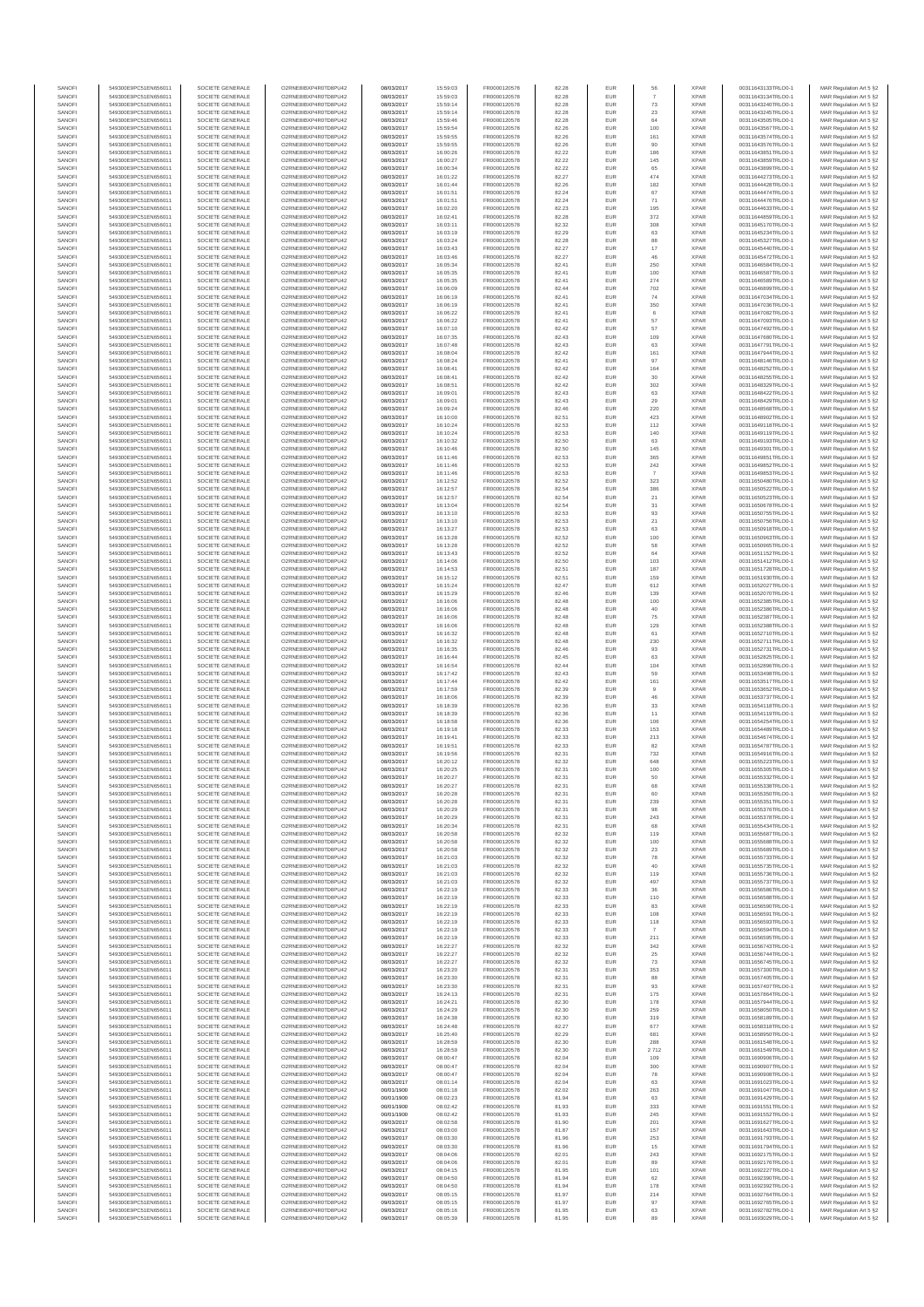| SANOF            | 549300E9PC51EN656011                         | SOCIETE GENERALE                     | O2RNE8IBXP4R0TD8PU42                          | 09/03/2017               | 08:05:43             | FR0000120578                 | 81.87          | EUR               | 180                | <b>XPAR</b>                | 00311693062TRLO0-1                       | MAR Regulation Art 5 §2                            |
|------------------|----------------------------------------------|--------------------------------------|-----------------------------------------------|--------------------------|----------------------|------------------------------|----------------|-------------------|--------------------|----------------------------|------------------------------------------|----------------------------------------------------|
| SANOFI<br>SANOFI | 549300E9PC51EN656011<br>549300E9PC51EN656011 | SOCIETE GENERALE<br>SOCIETE GENERALE | O2RNE8IBXP4R0TD8PU42                          | 09/03/2017<br>09/03/2017 | 08:05:49<br>08:05:57 | FR0000120578<br>FR0000120578 | 81.86<br>81.84 | EUR<br>EUR        | 63<br>64           | <b>XPAR</b><br><b>XPAR</b> | 00311693129TRLO0-1                       | MAR Regulation Art 5 §2                            |
| SANOFI           | 549300E9PC51EN656011                         | SOCIETE GENERALE                     | O2RNE8IBXP4R0TD8PU42<br>O2RNE8IBXP4R0TD8PU42  | 09/03/2017               | 08:06:16             | FR0000120578                 | 81.85          | EUR               | 211                | <b>XPAR</b>                | 00311693223TRLO0-1<br>00311693448TRLO0-1 | MAR Regulation Art 5 §2<br>MAR Regulation Art 5 §2 |
| SANOFI           | 549300E9PC51EN656011                         | SOCIETE GENERALE                     | O2RNE8IBXP4R0TD8PU42                          | 09/03/2017               | 08:06:39             | FR0000120578                 | 81.90          | EUR               | 121                | <b>XPAR</b>                | 00311693642TRLO0-1                       | MAR Regulation Art 5 §2                            |
| SANOFI           | 549300E9PC51EN656011                         | SOCIETE GENERALE                     | O2RNE8IBXP4R0TD8PU42                          | 09/03/2017               | 08:06:39             | FR0000120578                 | 81.90          | EUR               | 85                 | <b>XPAR</b>                | 00311693643TRLO0-1                       | MAR Regulation Art 5 §2                            |
| SANOFI<br>SANOFI | 549300E9PC51EN656011<br>549300E9PC51EN656011 | SOCIETE GENERALE<br>SOCIETE GENERALE | O2RNE8IBXP4R0TD8PLI42<br>O2RNE8IBXP4R0TD8PU42 | 09/03/2017<br>09/03/2017 | 08:06:47<br>08:06:50 | FR0000120578<br>FR0000120578 | 81.89<br>81.89 | EUR<br>EUR        | 63<br>35           | <b>XPAR</b><br><b>XPAR</b> | 00311693697TRLO0-1<br>00311693708TRLO0-1 | MAR Regulation Art 5 §2<br>MAR Regulation Art 5 §2 |
| SANOFI           | 549300E9PC51EN656011                         | SOCIETE GENERALE                     | O2RNE8IBXP4R0TD8PU42                          | 09/03/2017               | 08:06:50             | FR0000120578                 | 81.89          | EUR               | 28                 | <b>XPAR</b>                | 00311693709TRLO0-1                       | MAR Regulation Art 5 §2                            |
| SANOFI           | 549300E9PC51EN656011                         | SOCIETE GENERALE                     | O2RNE8IBXP4R0TD8PU42                          | 09/03/2017               | 08:07:33             | FR0000120578                 | 81.84          | EUR               | 320                | <b>XPAR</b>                | 00311693974TRLO0-1                       | MAR Regulation Art 5 §2                            |
| SANOFI<br>SANOFI | 549300E9PC51EN656011<br>549300E9PC51EN656011 | SOCIETE GENERALE<br>SOCIETE GENERALE | O2RNE8IBXP4R0TD8PU42<br>O2RNE8IBXP4R0TD8PU42  | 09/03/2017<br>09/03/2017 | 08:07:46<br>08:07:56 | FR0000120578<br>FR0000120578 | 81.83<br>81.83 | EUR<br>EUR        | 133<br>116         | <b>XPAR</b><br><b>XPAR</b> | 00311694024TRLO0-1<br>00311694088TRLO0-1 | MAR Regulation Art 5 §2<br>MAR Regulation Art 5 §2 |
| SANOFI           | 549300E9PC51EN656011                         | SOCIETE GENERALE                     | O2RNE8IBXP4R0TD8PU42                          | 09/03/2017               | 08:07:56             | FR0000120578                 | 81.83          | EUR               | 91                 | <b>XPAR</b>                | 00311694097TRLO0-1                       | MAR Regulation Art 5 §2                            |
| SANOFI           | 549300E9PC51EN656011                         | SOCIETE GENERALE                     | O2RNE8IBXP4R0TD8PU42                          | 09/03/2017               | 08:07:56             | FR0000120578                 | 81.81          | EUR               | 168                | <b>XPAR</b>                | 00311694098TRLO0-1                       | MAR Regulation Art 5 §2                            |
| SANOFI           | 549300E9PC51EN656011                         | SOCIETE GENERALE                     | O2RNE8IBXP4R0TD8PU42                          | 09/03/2017               | 08:07:56             | FR0000120578                 | 81.81          | EUR               | 443                | <b>XPAR</b>                | 00311694099TRLO0-1                       | MAR Regulation Art 5 §2                            |
| SANOFI<br>SANOFI | 549300E9PC51EN656011<br>549300E9PC51EN656011 | SOCIETE GENERALE<br>SOCIETE GENERALE | O2RNE8IBXP4R0TD8PU42<br>O2RNE8IBXP4R0TD8PU42  | 09/03/2017<br>09/03/2017 | 08:07:56<br>08:08:16 | FR0000120578<br>FR0000120578 | 81.81<br>81.81 | <b>EUR</b><br>EUR | 270<br>566         | <b>XPAR</b><br><b>XPAR</b> | 00311694100TRLO0-1<br>00311694246TRLO0-1 | MAR Regulation Art 5 §2<br>MAR Regulation Art 5 §2 |
| SANOFI           | 549300E9PC51EN656011                         | SOCIETE GENERALE                     | O2RNE8IBXP4R0TD8PU42                          | 09/03/2017               | 08:08:16             | FR0000120578                 | 81.81          | EUR               | 45                 | <b>XPAR</b>                | 00311694247TRLO0-1                       | MAR Regulation Art 5 §2                            |
| SANOFI           | 549300E9PC51EN656011                         | SOCIETE GENERALE                     | O2RNE8IBXP4R0TD8PU42                          | 09/03/2017               | 08:08:16             | FR0000120578                 | 81.81          | EUR               | 64                 | <b>XPAR</b>                | 00311694248TRLO0-1                       | MAR Regulation Art 5 §2                            |
| SANOFI           | 549300E9PC51EN656011                         | SOCIETE GENERALE                     | O2RNE8IBXP4R0TD8PU42                          | 09/03/2017               | 08:08:16             | FR0000120578                 | 81.81          | EUR               | 250                | <b>XPAR</b>                | 00311694249TRLO0-1                       | MAR Regulation Art 5 §2                            |
| SANOFI<br>SANOFI | 549300E9PC51EN656011<br>549300E9PC51EN656011 | SOCIETE GENERALE<br>SOCIETE GENERALE | O2RNE8IBXP4R0TD8PU42<br>O2RNE8IBXP4R0TD8PU42  | 09/03/2017<br>09/03/2017 | 08:08:16<br>08:08:16 | FR0000120578<br>FR0000120578 | 81.81<br>81.81 | EUR<br>EUR        | 361<br>250         | <b>XPAR</b><br><b>XPAR</b> | 00311694250TRLO0-1<br>00311694251TRLO0-1 | MAR Regulation Art 5 §2<br>MAR Regulation Art 5 §2 |
| SANOFI           | 549300E9PC51EN656011                         | SOCIETE GENERALE                     | O2RNE8IBXP4R0TD8PU42                          | 09/03/2017               | 08:08:16             | FR0000120578                 | 81.81          | <b>EUR</b>        | 100                | <b>XPAR</b>                | 00311694252TRLO0-1                       | MAR Regulation Art 5 §2                            |
| SANOFI           | 549300E9PC51EN656011                         | SOCIETE GENERALE                     | O2RNE8IBXP4R0TD8PU42                          | 09/03/2017               | 08:08:16             | FR0000120578                 | 81.81          | EUR               | 47                 | <b>XPAR</b>                | 00311694253TRLO0-1                       | MAR Regulation Art 5 §2                            |
| SANOFI<br>SANOFI | 549300E9PC51EN656011<br>549300E9PC51EN656011 | SOCIETE GENERALE<br>SOCIETE GENERALE | O2RNE8IBXP4R0TD8PU42<br>O2RNE8IBXP4R0TD8PU42  | 09/03/2017<br>09/03/2017 | 08:08:40<br>08:09:05 | FR0000120578<br>FR0000120578 | 81.80<br>81.83 | EUR<br>EUR        | 340<br>133         | <b>XPAR</b><br><b>XPAR</b> | 00311694343TRLO0-1<br>00311694465TRLO0-1 | MAR Regulation Art 5 §2<br>MAR Regulation Art 5 §2 |
| SANOFI           | 549300E9PC51EN656011                         | SOCIETE GENERALE                     | O2RNE8IBXP4R0TD8PU42                          | 09/03/2017               | 08:09:05             | FR0000120578                 | 81.83          | EUR               | 6                  | <b>XPAR</b>                | 00311694466TRLO0-1                       | MAR Regulation Art 5 §2                            |
| SANOFI           | 549300E9PC51EN656011                         | SOCIETE GENERALE                     | O2RNE8IBXP4R0TD8PU42                          | 09/03/2017               | 08:09:10             | FR0000120578                 | 81.81          | EUR               | $205\,$            | <b>XPAR</b>                | 00311694496TRLO0-1                       | MAR Regulation Art 5 §2                            |
| SANOFI           | 549300E9PC51EN656011                         | SOCIETE GENERALE                     | O2RNE8IBXP4R0TD8PU42                          | 09/03/2017               | 08:09:14             | FR0000120578                 | 81.80          | EUR               | 83                 | <b>XPAR</b>                | 00311694511TRLO0-1                       | MAR Regulation Art 5 §2                            |
| SANOFI<br>SANOFI | 549300E9PC51EN656011<br>549300E9PC51EN656011 | SOCIETE GENERALE<br>SOCIETE GENERALE | O2RNE8IBXP4R0TD8PU42<br>O2RNE8IBXP4R0TD8PU42  | 09/03/2017<br>09/03/2017 | 08:09:29<br>08:09:50 | FR0000120578<br>FR0000120578 | 81.81<br>81.80 | EUR<br>EUR        | 63<br>173          | <b>XPAR</b><br><b>XPAR</b> | 00311694592TRLO0-1<br>00311694670TRLO0-1 | MAR Regulation Art 5 §2<br>MAR Regulation Art 5 §2 |
| SANOFI           | 549300E9PC51EN656011                         | SOCIETE GENERALE                     | O2RNE8IBXP4R0TD8PU42                          | 09/03/2017               | 08:09:50             | FR0000120578                 | 81.80          | EUR               | 79                 | <b>XPAR</b>                | 00311694671TRLO0-1                       | MAR Regulation Art 5 §2                            |
| SANOFI           | 549300E9PC51EN656011                         | SOCIETE GENERALE                     | O2RNE8IBXP4R0TD8PU42                          | 09/03/2017               | 08:10:15             | FR0000120578                 | 81.80          | EUR               | 335                | <b>XPAR</b>                | 00311694821TRLO0-1                       | MAR Regulation Art 5 §2                            |
| SANOFI<br>SANOFI | 549300E9PC51EN656011<br>549300E9PC51EN656011 | SOCIETE GENERALE<br>SOCIETE GENERALE | O2RNE8IBXP4R0TD8PU42<br>O2RNE8IBXP4R0TD8PU42  | 09/03/2017<br>09/03/2017 | 08:10:42<br>08:10:42 | FR0000120578<br>FR0000120578 | 81.79<br>81.79 | EUR<br>EUR        | 260<br>121         | <b>XPAR</b><br><b>XPAR</b> | 00311694982TRLO0-1<br>00311694985TRLO0-1 | MAR Regulation Art 5 §2                            |
| SANOFI           | 549300E9PC51EN656011                         | SOCIETE GENERALE                     | O2RNE8IBXP4R0TD8PU42                          | 09/03/2017               | 08:10:50             | FR0000120578                 | 81.77          | EUR               | 180                | <b>XPAR</b>                | 00311695033TRLO0-1                       | MAR Regulation Art 5 §2<br>MAR Regulation Art 5 §2 |
| SANOFI           | 549300E9PC51EN656011                         | SOCIETE GENERALE                     | O2RNE8IBXP4R0TD8PU42                          | 09/03/2017               | 08:10:55             | FR0000120578                 | 81.75          | EUR               | 59                 | <b>XPAR</b>                | 00311695065TRLO0-1                       | MAR Regulation Art 5 §2                            |
| SANOFI           | 549300E9PC51EN656011                         | SOCIETE GENERALE                     | O2RNE8IBXP4R0TD8PU42                          | 09/03/2017               | 08:10:55             | FR0000120578                 | 81.75          | EUR               | 50                 | <b>XPAR</b>                | 00311695066TRLO0-1                       | MAR Regulation Art 5 §2                            |
| SANOFI<br>SANOFI | 549300E9PC51EN656011<br>549300E9PC51EN656011 | SOCIETE GENERALE<br>SOCIETE GENERALE | O2RNE8IBXP4R0TD8PU42<br>O2RNE8IBXP4R0TD8PU42  | 09/03/2017<br>09/03/2017 | 08:11:14<br>08:11:14 | FR0000120578<br>FR0000120578 | 81.74<br>81.73 | EUR<br>EUR        | 63<br>696          | <b>XPAR</b><br><b>XPAR</b> | 00311695158TRLO0-1<br>00311695159TRLO0-1 | MAR Regulation Art 5 §2<br>MAR Regulation Art 5 §2 |
| SANOFI           | 549300E9PC51EN656011                         | SOCIETE GENERALE                     | O2RNE8IBXP4R0TD8PU42                          | 09/03/2017               | 08:11:15             | FR0000120578                 | 81.73          | EUR               | 59                 | <b>XPAR</b>                | 00311695170TRLO0-1                       | MAR Regulation Art 5 §2                            |
| SANOFI           | 549300E9PC51EN656011                         | SOCIETE GENERALE                     | O2RNE8IBXP4R0TD8PU42                          | 09/03/2017               | 08:11:15             | FR0000120578                 | 81.73          | EUR               | 637                | <b>XPAR</b>                | 00311695171TRLO0-1                       | MAR Regulation Art 5 §2                            |
| SANOFI           | 549300E9PC51EN656011                         | SOCIETE GENERALE                     | O2RNE8IBXP4R0TD8PU42                          | 09/03/2017               | 08:11:15             | FR0000120578                 | 81.73          | EUR               | 59                 | <b>XPAR</b>                | 00311695172TRLO0-1                       | MAR Regulation Art 5 §2                            |
| SANOFI<br>SANOFI | 549300E9PC51EN656011<br>549300E9PC51EN656011 | SOCIETE GENERALE<br>SOCIETE GENERALE | O2RNE8IBXP4R0TD8PU42<br>O2RNE8IBXP4R0TD8PU42  | 09/03/2017<br>09/03/2017 | 08:11:15<br>08:11:16 | FR0000120578<br>FR0000120578 | 81.73<br>81.73 | EUR<br>EUR        | 22<br>95           | <b>XPAR</b><br><b>XPAR</b> | 00311695173TRLO0-1<br>00311695177TRLO0-1 | MAR Regulation Art 5 §2<br>MAR Regulation Art 5 §2 |
| SANOFI           | 549300E9PC51EN656011                         | SOCIETE GENERALE                     | O2RNE8IBXP4R0TD8PU42                          | 09/03/2017               | 08:11:16             | FR0000120578                 | 81.73          | EUR               | 579                | <b>XPAR</b>                | 00311695178TRLO0-1                       | MAR Regulation Art 5 §2                            |
| SANOFI           | 549300E9PC51EN656011                         | SOCIETE GENERALE                     | O2RNE8IBXP4R0TD8PU42                          | 09/03/2017               | 08:11:16             | FR0000120578                 | 81.73          | EUR               | 95                 | <b>XPAR</b>                | 00311695179TRLO0-1                       | MAR Regulation Art 5 §2                            |
| SANOFI           | 549300E9PC51EN656011                         | SOCIETE GENERALE                     | O2RNE8IBXP4R0TD8PU42<br>O2RNE8IBXP4R0TD8PU42  | 09/03/2017               | 08:11:16             | FR0000120578<br>FR0000120578 | 81.73          | EUR               | 258                | <b>XPAR</b>                | 00311695180TRLO0-1                       | MAR Regulation Art 5 §2                            |
| SANOFI<br>SANOFI | 549300E9PC51EN656011<br>549300E9PC51EN656011 | SOCIETE GENERALE<br>SOCIETE GENERALE | O2RNE8IBXP4R0TD8PU42                          | 09/03/2017<br>09/03/2017 | 08:11:17<br>08:11:18 | FR0000120578                 | 81.72<br>81.72 | EUR<br>EUR        | 134<br>94          | <b>XPAR</b><br><b>XPAR</b> | 00311695185TRLO0-1<br>00311695196TRLO0-1 | MAR Regulation Art 5 §2<br>MAR Regulation Art 5 §2 |
| SANOFI           | 549300E9PC51EN656011                         | SOCIETE GENERALE                     | O2RNE8IBXP4R0TD8PU42                          | 09/03/2017               | 08:11:18             | FR0000120578                 | 81.72          | EUR               | $\overline{4}$     | <b>XPAR</b>                | 00311695197TRLO0-1                       | MAR Regulation Art 5 §2                            |
| SANOFI           | 549300E9PC51EN656011                         | SOCIETE GENERALE                     | O2RNE8IBXP4R0TD8PU42                          | 09/03/2017               | 08:11:56             | FR0000120578                 | 81.80          | <b>EUR</b>        | 239                | <b>XPAR</b>                | 00311695429TRLO0-1                       | MAR Regulation Art 5 §2                            |
| SANOFI<br>SANOFI | 549300E9PC51EN656011                         | SOCIETE GENERALE                     | O2RNE8IBXP4R0TD8PU42<br>O2RNE8IBXP4R0TD8PU42  | 09/03/2017               | 08:11:56             | FR0000120578<br>FR0000120578 | 81.80          | EUR<br>EUR        | 14<br>323          | <b>XPAR</b><br><b>XPAR</b> | 00311695431TRLO0-1                       | MAR Regulation Art 5 §2                            |
| SANOFI           | 549300E9PC51EN656011<br>549300E9PC51EN656011 | SOCIETE GENERALE<br>SOCIETE GENERALE | O2RNESIBXP4R0TD8PLI42                         | 09/03/2017<br>09/03/2017 | 08:12:01<br>08:12:13 | FR0000120578                 | 81.78<br>81.78 | EUR               | 62                 | <b>XPAR</b>                | 00311695471TRLO0-1<br>00311695519TRLO0-1 | MAR Regulation Art 5 §2<br>MAR Regulation Art 5 §2 |
| SANOFI           | 549300E9PC51EN656011                         | SOCIETE GENERALE                     | O2RNE8IBXP4R0TD8PU42                          | 09/03/2017               | 08:12:24             | FR0000120578                 | 81.77          | EUR               | 131                | <b>XPAR</b>                | 00311695594TRLO0-1                       | MAR Regulation Art 5 §2                            |
| SANOFI           | 549300E9PC51EN656011                         | SOCIETE GENERALE                     | O2RNE8IBXP4R0TD8PU42                          | 09/03/2017               | 08:12:49             | FR0000120578                 | 81.76          | EUR               | 247                | <b>XPAR</b>                | 00311695705TRLO0-1                       | MAR Regulation Art 5 §2                            |
| SANOFI<br>SANOFI | 549300E9PC51EN656011<br>549300E9PC51EN656011 | SOCIETE GENERALE<br>SOCIETE GENERALE | O2RNE8IBXP4R0TD8PU42<br>O2RNE8IBXP4R0TD8PU42  | 09/03/2017<br>09/03/2017 | 08:12:49<br>08:12:49 | FR0000120578<br>FR0000120578 | 81.76<br>81.76 | EUR<br>EUR        | 12<br>100          | <b>XPAR</b><br><b>XPAR</b> | 00311695706TRLO0-1<br>00311695707TRLO0-1 | MAR Regulation Art 5 §2<br>MAR Regulation Art 5 §2 |
| SANOFI           | 549300E9PC51EN656011                         | SOCIETE GENERALE                     | O2RNE8IBXP4R0TD8PU42                          | 09/03/2017               | 08:12:56             | FR0000120578                 | 81.74          | EUR               | 60                 | <b>XPAR</b>                | 00311695738TRLO0-1                       | MAR Regulation Art 5 §2                            |
| SANOFI           | 549300E9PC51EN656011                         | SOCIETE GENERALE                     | O2RNE8IBXP4R0TD8PU42                          | 09/03/2017               | 08:12:56             | FR0000120578                 | 81.74          | EUR               | 34                 | <b>XPAR</b>                | 00311695739TRLO0-1                       | MAR Regulation Art 5 §2                            |
| SANOFI           | 549300E9PC51EN656011                         | SOCIETE GENERALE                     | O2RNE8IBXP4R0TD8PU42                          | 09/03/2017               | 08:12:59             | FR0000120578                 | 81.71          | EUR               | 57                 | <b>XPAR</b>                | 00311695754TRLO0-1                       | MAR Regulation Art 5 §2                            |
| SANOFI<br>SANOFI | 549300E9PC51EN656011<br>549300E9PC51EN656011 | SOCIETE GENERALE<br>SOCIETE GENERALE | O2RNE8IBXP4R0TD8PU42<br>O2RNE8IBXP4R0TD8PU42  | 09/03/2017<br>09/03/2017 | 08:12:59<br>08:13:32 | FR0000120578<br>FR0000120578 | 81.71<br>81.74 | EUR<br>EUR        | 32<br>234          | <b>XPAR</b><br><b>XPAR</b> | 00311695755TRLO0-1<br>00311695933TRLO0-1 | MAR Regulation Art 5 §2<br>MAR Regulation Art 5 §2 |
| SANOFI           | 549300E9PC51EN656011                         | SOCIETE GENERALE                     | O2RNE8IBXP4R0TD8PU42                          | 09/03/2017               | 08:14:06             | FR0000120578                 | 81.73          | EUR               | 148                | <b>XPAR</b>                | 00311696062TRLO0-1                       | MAR Regulation Art 5 §2                            |
| SANOFI           | 549300E9PC51EN656011                         | SOCIETE GENERALE                     | O2RNE8IBXP4R0TD8PU42                          | 09/03/2017               | 08:14:10             | FR0000120578                 | 81.73          | EUR               | 144                | <b>XPAR</b>                | 00311696073TRLO0-1                       | MAR Regulation Art 5 §2                            |
| SANOFI           | 549300E9PC51EN656011                         | SOCIETE GENERALE                     | O2RNE8IBXP4R0TD8PU42                          | 09/03/2017               | 08:14:11             | FR0000120578                 | 81.73          | EUR               | 383<br>44          | <b>XPAR</b>                | 00311696089TRLO0-1                       | MAR Regulation Art 5 §2                            |
| SANOFI<br>SANOFI | 549300E9PC51EN656011<br>549300E9PC51EN656011 | SOCIETE GENERALE<br>SOCIETE GENERALE | O2RNE8IBXP4R0TD8PU42<br>O2RNE8IBXP4R0TD8PU42  | 09/03/2017<br>09/03/2017 | 08:14:15<br>08:14:21 | FR0000120578<br>FR0000120578 | 81.73<br>81.73 | EUR<br>EUR        | 79                 | <b>XPAR</b><br><b>XPAR</b> | 00311696131TRLO0-1<br>00311696168TRLO0-1 | MAR Regulation Art 5 §2<br>MAR Regulation Art 5 §2 |
| SANOFI           | 549300E9PC51EN656011                         | SOCIETE GENERALE                     | O2RNE8IBXP4R0TD8PU42                          | 09/03/2017               | 08:14:33             | FR0000120578                 | 81.69          | EUR               | 45                 | <b>XPAR</b>                | 00311696229TRLO0-1                       | MAR Regulation Art 5 §2                            |
| SANOFI           | 549300E9PC51EN656011                         | SOCIETE GENERALE                     | O2RNE8IBXP4R0TD8PU42                          | 09/03/2017               | 08:14:52             | FR0000120578                 | 81.69          | EUR               | 234                | <b>XPAR</b>                | 00311696277TRLO0-1                       | MAR Regulation Art 5 §2                            |
| SANOFI<br>SANOFI | 549300E9PC51EN656011<br>549300E9PC51EN656011 | SOCIETE GENERALE<br>SOCIETE GENERALE | O2RNE8IBXP4R0TD8PU42<br>O2RNE8IBXP4R0TD8PU42  | 09/03/2017<br>09/03/2017 | 08:14:52<br>08:15:01 | FR0000120578<br>FR0000120578 | 81.69<br>81.67 | EUR<br>EUR        | 91<br>91           | <b>XPAR</b><br><b>XPAR</b> | 00311696278TRLO0-1<br>00311696378TRLO0-1 | MAR Regulation Art 5 §2<br>MAR Regulation Art 5 §2 |
| SANOFI           | 549300E9PC51EN656011                         | SOCIETE GENERALE                     | O2RNE8IBXP4R0TD8PU42                          | 09/03/2017               | 08:15:05             | FR0000120578                 | 81.65          | EUR               | 119                | <b>XPAR</b>                | 00311696476TRLO0-1                       | MAR Regulation Art 5 §2                            |
| SANOFI           | 549300E9PC51EN656011                         | SOCIETE GENERALE                     | O2RNE8IBXP4R0TD8PU42                          | 09/03/2017               | 08:15:05             | FR0000120578                 | 81.65          | EUR               | $\overline{2}$     | <b>XPAR</b>                | 00311696479TRLO0-1                       | MAR Regulation Art 5 §2                            |
| SANOFI<br>SANOFI | 549300E9PC51EN656011<br>549300E9PC51EN656011 | SOCIETE GENERALE<br>SOCIETE GENERALE | O2RNE8IBXP4R0TD8PU42<br>O2RNE8IBXP4R0TD8PU42  | 09/03/2017<br>09/03/2017 | 08:15:12<br>08:15:24 | FR0000120578<br>FR0000120578 | 81.66<br>81.65 | EUR<br><b>EUR</b> | 106                | <b>XPAR</b><br><b>XPAR</b> | 00311696541TRLO0-1<br>00311696613TRLO0-1 | MAR Regulation Art 5 §2                            |
| SANOFI           | 549300E9PC51EN656011                         | SOCIETE GENERALE                     | O2RNE8IBXP4R0TD8PU42                          | 09/03/2017               | 08:15:24             | FR0000120578                 | 81.64          | EUR               | 152<br>500         | <b>XPAR</b>                | 00311696616TRLO0-1                       | MAR Regulation Art 5 §2<br>MAR Regulation Art 5 §2 |
| SANOFI           | 549300E9PC51EN656011                         | SOCIETE GENERALE                     | O2RNE8IBXP4R0TD8PU42                          | 09/03/2017               | 08:15:24             | FR0000120578                 | 81.64          | EUR               | 125                | <b>XPAR</b>                | 00311696618TRLO0-1                       | MAR Regulation Art 5 §2                            |
| SANOFI           | 549300E9PC51EN656011                         | SOCIETE GENERALE                     | O2RNE8IBXP4R0TD8PU42                          | 09/03/2017               | 08:15:24             | FR0000120578                 | 81.64          | EUR               | 86                 | <b>XPAR</b>                | 00311696620TRLO0-1                       | MAR Regulation Art 5 §2                            |
| SANOFI<br>SANOFI | 549300E9PC51EN656011<br>549300E9PC51EN656011 | SOCIETE GENERALE<br>SOCIETE GENERALE | O2RNE8IBXP4R0TD8PU42<br>O2RNE8IBXP4R0TD8PU42  | 09/03/2017<br>09/03/2017 | 08:15:24             | FR0000120578<br>FR0000120578 | 81.64<br>81.64 | EUR<br>EUR        | 61<br>650          | <b>XPAR</b><br><b>XPAR</b> | 00311696623TRLO0-1<br>00311696624TRLO0-1 | MAR Regulation Art 5 §2                            |
| SANOFI           | 549300E9PC51EN656011                         | SOCIETE GENERALE                     | O2RNE8IBXP4R0TD8PU42                          | 09/03/2017               | 08:15:24<br>08:15:24 | FR0000120578                 | 81.64          | EUR               | 14                 | <b>XPAR</b>                | 00311696625TRLO0-1                       | MAR Regulation Art 5 §2<br>MAR Regulation Art 5 §2 |
| SANOFI           | 549300E9PC51EN656011                         | SOCIETE GENERALE                     | O2RNE8IBXP4R0TD8PU42                          | 09/03/2017               | 08:15:24             | FR0000120578                 | 81.64          | EUR               | 697                | <b>XPAR</b>                | 00311696626TRLO0-1                       | MAR Regulation Art 5 §2                            |
| SANOFI           | 549300E9PC51EN656011                         | SOCIETE GENERALE                     | O2RNE8IBXP4R0TD8PU42                          | 09/03/2017               | 08:15:24             | FR0000120578                 | 81.64          | EUR               | 14                 | <b>XPAR</b>                | 00311696627TRLO0-1                       | MAR Regulation Art 5 §2                            |
| SANOFI<br>SANOFI | 549300E9PC51EN656011<br>549300E9PC51EN656011 | SOCIETE GENERALE<br>SOCIETE GENERALE | O2RNE8IBXP4R0TD8PU42<br>O2RNE8IBXP4R0TD8PU42  | 09/03/2017<br>09/03/2017 | 08:15:24<br>08:15:24 | FR0000120578<br>FR0000120578 | 81.64<br>81.64 | EUR<br>EUR        | 150<br>203         | <b>XPAR</b><br><b>XPAR</b> | 00311696628TRLO0-1<br>00311696629TRLO0-1 | MAR Regulation Art 5 §2<br>MAR Regulation Art 5 §2 |
| SANOFI           | 549300E9PC51EN656011                         | SOCIETE GENERALE                     | O2RNE8IBXP4R0TD8PU42                          | 09/03/2017               | 08:15:59             | FR0000120578                 | 81.68          | EUR               | 66                 | <b>XPAR</b>                | 00311696778TRLO0-1                       | MAR Regulation Art 5 §2                            |
| SANOFI           | 549300E9PC51EN656011                         | SOCIETE GENERALE                     | O2RNE8IBXP4R0TD8PU42                          | 09/03/2017               | 08:17:17             | FR0000120578                 | 81.64          | EUR               | 88                 | <b>XPAR</b>                | 00311697136TRLO0-1                       | MAR Regulation Art 5 §2                            |
| SANOFI<br>SANOFI | 549300E9PC51EN656011<br>549300E9PC51EN656011 | SOCIETE GENERALE<br>SOCIETE GENERALE | O2RNE8IBXP4R0TD8PU42<br>O2RNE8IBXP4R0TD8PU42  | 09/03/2017               | 08:17:41             | FR0000120578                 | 81.64          | EUR<br>EUR        | 82                 | <b>XPAR</b><br><b>XPAR</b> | 00311697320TRLO0-1                       | MAR Regulation Art 5 §2                            |
| SANOFI           | 549300E9PC51EN656011                         | SOCIETE GENERALE                     | O2RNE8IBXP4R0TD8PU42                          | 09/03/2017<br>09/03/2017 | 08:18:26<br>08:18:41 | FR0000120578<br>FR0000120578 | 81.66<br>81.65 | EUR               | 467<br>60          | <b>XPAR</b>                | 00311697539TRLO0-1<br>00311697595TRLO0-1 | MAR Regulation Art 5 §2<br>MAR Regulation Art 5 §2 |
| SANOFI           | 549300E9PC51EN656011                         | SOCIETE GENERALE                     | O2RNE8IBXP4R0TD8PU42                          | 09/03/2017               | 08:18:41             | FR0000120578                 | 81.65          | EUR               | 26                 | <b>XPAR</b>                | 00311697596TRLO0-1                       | MAR Regulation Art 5 §2                            |
| SANOFI           | 549300E9PC51EN656011                         | SOCIETE GENERALE                     | O2RNE8IBXP4R0TD8PU42                          | 09/03/2017               | 08:18:45             | FR0000120578                 | 81.61          | EUR               | 148                | <b>XPAR</b>                | 00311697621TRLO0-1                       | MAR Regulation Art 5 §2                            |
| SANOFI<br>SANOFI | 549300E9PC51EN656011<br>549300E9PC51EN656011 | SOCIETE GENERALE<br>SOCIETE GENERALE | O2RNE8IBXP4R0TD8PU42<br>O2RNE8IBXP4R0TD8PU42  | 09/03/2017<br>09/03/2017 | 08:18:45<br>08:19:43 | FR0000120578<br>FR0000120578 | 81.61<br>81.60 | <b>EUR</b><br>EUR | 26<br>25           | <b>XPAR</b><br><b>XPAR</b> | 00311697622TRLO0-1<br>00311697905TRLO0-1 | MAR Regulation Art 5 §2<br>MAR Regulation Art 5 §2 |
| SANOFI           | 549300E9PC51EN656011                         | SOCIETE GENERALE                     | O2RNE8IBXP4R0TD8PU42                          | 09/03/2017               | 08:19:43             | FR0000120578                 | 81.60          | EUR               | 100                | <b>XPAR</b>                | 00311697906TRLO0-1                       | MAR Regulation Art 5 §2                            |
| SANOFI           | 549300E9PC51EN656011                         | SOCIETE GENERALE                     | O2RNE8IBXP4R0TD8PU42                          | 09/03/2017               | 08:19:43             | FR0000120578                 | 81.60          | EUR               | 83                 | <b>XPAR</b>                | 00311697907TRLO0-1                       | MAR Regulation Art 5 §2                            |
| SANOFI<br>SANOFI | 549300E9PC51EN656011<br>549300E9PC51EN656011 | SOCIETE GENERALE<br>SOCIETE GENERALE | O2RNE8IBXP4R0TD8PU42<br>O2RNE8IBXP4R0TD8PU42  | 09/03/2017<br>09/03/2017 | 08:19:52<br>08:19:52 | FR0000120578<br>FR0000120578 | 81.60<br>81.60 | EUR<br><b>EUR</b> | 84<br>85           | <b>XPAR</b><br><b>XPAR</b> | 00311697945TRLO0-1<br>00311697946TRLO0-1 | MAR Regulation Art 5 §2<br>MAR Regulation Art 5 §2 |
| SANOFI           | 549300E9PC51EN656011                         | SOCIETE GENERALE                     | O2RNE8IBXP4R0TD8PU42                          | 09/03/2017               | 08:22:12             | FR0000120578                 | 81.71          | EUR               | 553                | <b>XPAR</b>                | 00311698744TRLO0-1                       | MAR Regulation Art 5 §2                            |
| SANOFI           | 549300E9PC51EN656011                         | SOCIETE GENERALE                     | O2RNE8IBXP4R0TD8PU42                          | 09/03/2017               | 08:23:18             | FR0000120578                 | 81.75          | <b>EUR</b>        | 524                | <b>XPAR</b>                | 00311699290TRLO0-1                       | MAR Regulation Art 5 §2                            |
| SANOFI<br>SANOFI | 549300E9PC51EN656011<br>549300E9PC51EN656011 | SOCIETE GENERALE<br>SOCIETE GENERALE | O2RNE8IBXP4R0TD8PU42<br>O2RNE8IBXP4R0TD8PU42  | 09/03/2017<br>09/03/2017 | 08:23:19<br>08:23:21 | FR0000120578<br>FR0000120578 | 81.75<br>81.75 | EUR<br>EUR        | 544<br>541         | <b>XPAR</b><br><b>XPAR</b> | 00311699297TRLO0-1<br>00311699318TRLO0-1 | MAR Regulation Art 5 §2<br>MAR Regulation Art 5 §2 |
| SANOFI           | 549300E9PC51EN656011                         | SOCIETE GENERALE                     | O2RNE8IBXP4R0TD8PU42                          | 09/03/2017               | 08:23:55             | FR0000120578                 | 81.75          | EUR               | 53                 | <b>XPAR</b>                | 00311699545TRLO0-1                       | MAR Regulation Art 5 §2                            |
| SANOFI           | 549300E9PC51EN656011                         | SOCIETE GENERALE                     | O2RNE8IBXP4R0TD8PU42                          | 09/03/2017               | 08:23:55             | FR0000120578                 | 81.75          | EUR               | 548                | <b>XPAR</b>                | 00311699546TRLO0-1                       | MAR Regulation Art 5 §2                            |
| SANOFI<br>SANOFI | 549300E9PC51EN656011<br>549300E9PC51EN656011 | SOCIETE GENERALE<br>SOCIETE GENERALE | O2RNE8IBXP4R0TD8PU42<br>O2RNE8IBXP4R0TD8PU42  | 09/03/2017<br>09/03/2017 | 08:24:01<br>08:24:21 | FR0000120578<br>FR0000120578 | 81.71<br>81.74 | EUR<br>EUR        | 283<br>658         | <b>XPAR</b><br><b>XPAR</b> | 00311699592TRLO0-1<br>00311699711TRLO0-1 | MAR Regulation Art 5 §2                            |
| SANOFI           | 549300E9PC51EN656011                         | SOCIETE GENERALE                     | O2RNE8IBXP4R0TD8PU42                          | 09/03/2017               | 08:25:07             | FR0000120578                 | 81.74          | <b>EUR</b>        | 57                 | <b>XPAR</b>                | 00311699993TRLO0-1                       | MAR Regulation Art 5 §2<br>MAR Regulation Art 5 §2 |
| SANOFI           | 549300E9PC51EN656011                         | SOCIETE GENERALE                     | O2RNE8IBXP4R0TD8PU42                          | 09/03/2017               | 08:25:12             | FR0000120578                 | 81.74          | EUR               | 485                | <b>XPAR</b>                | 00311700032TRLO0-1                       | MAR Regulation Art 5 §2                            |
| SANOFI           | 549300E9PC51EN656011                         | SOCIETE GENERALE                     | O2RNE8IBXP4R0TD8PU42                          | 09/03/2017               | 08:25:33             | FR0000120578                 | 81.77          | <b>EUR</b>        | 616                | <b>XPAR</b>                | 00311700155TRLO0-1                       | MAR Regulation Art 5 §2                            |
| SANOFI<br>SANOFI | 549300E9PC51EN656011<br>549300E9PC51EN656011 | SOCIETE GENERALE<br>SOCIETE GENERALE | O2RNE8IBXP4R0TD8PU42<br>O2RNE8IBXP4R0TD8PU42  | 09/03/2017<br>09/03/2017 | 08:25:34<br>08:25:37 | FR0000120578<br>FR0000120578 | 81.75<br>81.75 | EUR<br>EUR        | 379<br>244         | <b>XPAR</b><br><b>XPAR</b> | 00311700160TRLO0-1<br>00311700171TRLO0-1 | MAR Regulation Art 5 §2<br>MAR Regulation Art 5 §2 |
| SANOFI           | 549300E9PC51EN656011                         | SOCIETE GENERALE                     | O2RNE8IBXP4R0TD8PU42                          | 09/03/2017               | 08:25:37             | FR0000120578                 | 81.75          | EUR               | 30                 | <b>XPAR</b>                | 00311700173TRLO0-1                       | MAR Regulation Art 5 §2                            |
| SANOFI           | 549300E9PC51EN656011                         | SOCIETE GENERALE                     | O2RNE8IBXP4R0TD8PU42                          | 09/03/2017               | 08:25:50             | FR0000120578                 | 81.72          | EUR               | 191                | <b>XPAR</b>                | 00311700292TRLO0-1                       | MAR Regulation Art 5 §2                            |
| SANOFI           | 549300E9PC51EN656011                         | SOCIETE GENERALE                     | O2RNE8IBXP4R0TD8PU42                          | 09/03/2017               | 08:25:51             | FR0000120578                 | 81.72          | EUR               | 425                | <b>XPAR</b>                | 00311700296TRLO0-1                       | MAR Regulation Art 5 §2                            |
| SANOFI<br>SANOFI | 549300E9PC51EN656011<br>549300E9PC51EN656011 | SOCIETE GENERALE<br>SOCIETE GENERALE | O2RNE8IBXP4R0TD8PU42<br>O2RNE8IBXP4R0TD8PU42  | 09/03/2017<br>09/03/2017 | 08:25:53<br>08:27:15 | FR0000120578<br>FR0000120578 | 81.70<br>81.71 | EUR<br><b>EUR</b> | 183<br>194         | <b>XPAR</b><br><b>XPAR</b> | 00311700306TRLO0-1<br>00311700705TRLO0-1 | MAR Regulation Art 5 §2<br>MAR Regulation Art 5 §2 |
| SANOFI           | 549300E9PC51EN656011                         | SOCIETE GENERALE                     | O2RNE8IBXP4R0TD8PU42                          | 09/03/2017               | 08:27:22             | FR0000120578                 | 81.68          | EUR               | 136                | <b>XPAR</b>                | 00311700718TRLO0-1                       | MAR Regulation Art 5 §2                            |
| SANOFI           | 549300E9PC51EN656011                         | SOCIETE GENERALE                     | O2RNE8IBXP4R0TD8PU42                          | 09/03/2017               | 08:27:48             | FR0000120578                 | 81.67          | <b>EUR</b>        | 206                | <b>XPAR</b>                | 00311700769TRLO0-1                       | MAR Regulation Art 5 §2                            |
| SANOFI<br>SANOFI | 549300E9PC51EN656011<br>549300E9PC51EN656011 | SOCIETE GENERALE<br>SOCIETE GENERALE | O2RNE8IBXP4R0TD8PU42<br>O2RNE8IBXP4R0TD8PU42  | 09/03/2017<br>09/03/2017 | 08:27:48<br>08:28:01 | FR0000120578<br>FR0000120578 | 81.67<br>81.64 | EUR<br>EUR        | 106<br>63          | <b>XPAR</b><br><b>XPAR</b> | 00311700770TRLO0-1<br>00311700811TRLO0-1 | MAR Regulation Art 5 §2                            |
| SANOFI           | 549300E9PC51EN656011                         | SOCIETE GENERALE                     | O2RNE8IBXP4R0TD8PU42                          | 09/03/2017               | 08:28:03             | FR0000120578                 | 81.63          | EUR               | 124                | <b>XPAR</b>                | 00311700816TRLO0-1                       | MAR Regulation Art 5 §2<br>MAR Regulation Art 5 §2 |
| SANOFI           | 549300E9PC51EN656011                         | SOCIETE GENERALE                     | O2RNE8IBXP4R0TD8PU42                          | 09/03/2017               | 08:29:08             | FR0000120578                 | 81.74          | EUR               | 300                | <b>XPAR</b>                | 00311701149TRLO0-1                       | MAR Regulation Art 5 §2                            |
| SANOFI           | 549300E9PC51EN656011                         | SOCIETE GENERALE                     | O2RNE8IBXP4R0TD8PU42                          | 09/03/2017               | 08:29:08             | FR0000120578                 | 81.74          | EUR               | 240                | <b>XPAR</b>                | 00311701150TRLO0-1                       | MAR Regulation Art 5 §2                            |
| SANOFI<br>SANOFI | 549300E9PC51EN656011<br>549300E9PC51EN656011 | SOCIETE GENERALE<br>SOCIETE GENERALE | O2RNE8IBXP4R0TD8PU42<br>O2RNE8IBXP4R0TD8PU42  | 09/03/2017<br>09/03/2017 | 08:29:23<br>08:29:23 | FR0000120578<br>FR0000120578 | 81.73<br>81.73 | EUR<br><b>EUR</b> | 132<br>100         | <b>XPAR</b><br><b>XPAR</b> | 00311701222TRLO0-1                       | MAR Regulation Art 5 §2                            |
| SANOFI           | 549300E9PC51EN656011                         | SOCIETE GENERALE                     | O2RNE8IBXP4R0TD8PU42                          | 09/03/2017               | 08:29:23             | FR0000120578                 | 81.73          | EUR               | 257                | <b>XPAR</b>                | 00311701223TRLO0-1<br>00311701224TRLO0-1 | MAR Regulation Art 5 §2<br>MAR Regulation Art 5 §2 |
| SANOFI           | 549300E9PC51EN656011                         | SOCIETE GENERALE                     | O2RNE8IBXP4R0TD8PU42                          | 09/03/2017               | 08:29:50             | FR0000120578                 | 81.71          | <b>EUR</b>        | 99                 | <b>XPAR</b>                | 00311701323TRLO0-1                       | MAR Regulation Art 5 §2                            |
| SANOFI           | 549300E9PC51EN656011                         | SOCIETE GENERALE                     | O2RNE8IBXP4R0TD8PU42                          | 09/03/2017               | 08:30:23             | FR0000120578                 | 81.71          | EUR               | 33                 | <b>XPAR</b>                | 00311701496TRLO0-1                       | MAR Regulation Art 5 §2                            |
| SANOFI<br>SANOFI | 549300E9PC51EN656011<br>549300E9PC51EN656011 | SOCIETE GENERALE<br>SOCIETE GENERALE | O2RNE8IBXP4R0TD8PU42<br>O2RNE8IBXP4R0TD8PU42  | 09/03/2017<br>09/03/2017 | 08:30:23<br>08:31:14 | FR0000120578<br>FR0000120578 | 81.71<br>81.72 | EUR<br>EUR        | 237<br>$\sqrt{73}$ | <b>XPAR</b><br><b>XPAR</b> | 00311701497TRLO0-1<br>00311701859TRLO0-1 | MAR Regulation Art 5 §2<br>MAR Regulation Art 5 §2 |
| SANOFI           | 549300E9PC51EN656011                         | SOCIETE GENERALE                     | O2RNE8IBXP4R0TD8PU42                          | 09/03/2017               | 08:31:14             | FR0000120578                 | 81.71          | EUR               | 54                 | <b>XPAR</b>                | 00311701863TRLO0-1                       | MAR Regulation Art 5 §2                            |
| SANOFI           | 549300E9PC51EN656011                         | SOCIETE GENERALE                     | O2RNE8IBXP4R0TD8PU42                          | 09/03/2017               | 08:31:20             | FR0000120578                 | 81.71          | <b>EUR</b>        | 149                | <b>XPAR</b>                | 00311701882TRLO0-1                       | MAR Regulation Art 5 §2                            |
| SANOFI<br>SANOFI | 549300E9PC51EN656011<br>549300E9PC51EN656011 | SOCIETE GENERALE<br>SOCIETE GENERALE | O2RNE8IBXP4R0TD8PU42<br>O2RNE8IBXP4R0TD8PU42  | 09/03/2017<br>09/03/2017 | 08:31:56<br>08:32:36 | FR0000120578<br>FR0000120578 | 81.69<br>81.69 | EUR<br><b>EUR</b> | 69<br>100          | <b>XPAR</b><br><b>XPAR</b> | 00311702094TRLO0-1<br>00311702733TRLO0-1 | MAR Regulation Art 5 §2                            |
| SANOFI           | 549300E9PC51EN656011                         | SOCIETE GENERALE                     | O2RNE8IBXP4R0TD8PU42                          | 09/03/2017               | 08:32:36             | FR0000120578                 | 81.69          | EUR               | 230                | <b>XPAR</b>                | 00311702734TRLO0-1                       | MAR Regulation Art 5 §2<br>MAR Regulation Art 5 §2 |
| SANOFI           | 549300E9PC51EN656011                         | SOCIETE GENERALE                     | O2RNE8IBXP4R0TD8PU42                          | 09/03/2017               | 08:32:36             | FR0000120578                 | 81.69          | EUR               | 135                | <b>XPAR</b>                | 00311702735TRLO0-1                       | MAR Regulation Art 5 §2                            |
| SANOFI           | 549300E9PC51EN656011                         | SOCIETE GENERALE                     | O2RNE8IBXP4R0TD8PU42                          | 09/03/2017               | 08:32:36             | FR0000120578                 | 81.69          | EUR<br>EUR        | 45                 | <b>XPAR</b>                | 00311702736TRLO0-1                       | MAR Regulation Art 5 §2                            |
| SANOFI<br>SANOFI | 549300E9PC51EN656011<br>549300E9PC51EN656011 | SOCIETE GENERALE<br>SOCIETE GENERALE | O2RNE8IBXP4R0TD8PU42<br>O2RNE8IBXP4R0TD8PU42  | 09/03/2017<br>09/03/2017 | 08:33:26<br>08:33:36 | FR0000120578<br>FR0000120578 | 81.72<br>81.70 | EUR               | 245<br>199         | <b>XPAR</b><br><b>XPAR</b> | 00311703124TRLO0-1<br>00311703174TRLO0-1 | MAR Regulation Art 5 §2<br>MAR Regulation Art 5 §2 |
| SANOFI           | 549300E9PC51EN656011                         | SOCIETE GENERALE                     | O2RNE8IBXP4R0TD8PU42                          | 09/03/2017               | 08:34:04             | FR0000120578                 | 81.70          | EUR               | 242                | <b>XPAR</b>                | 00311703319TRLO0-1                       | MAR Regulation Art 5 §2                            |
|                  |                                              |                                      |                                               |                          |                      |                              |                |                   |                    |                            |                                          |                                                    |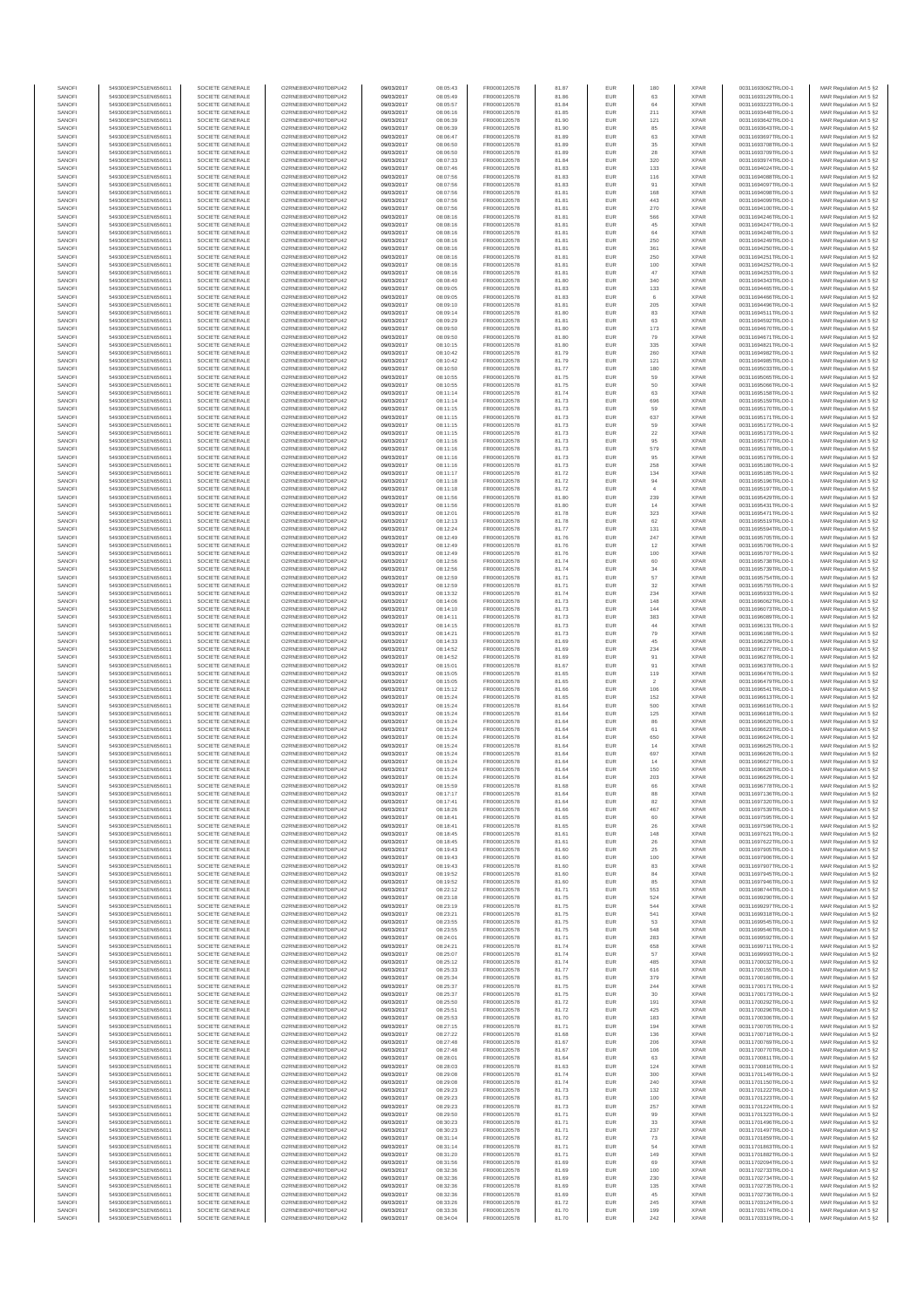| SANOFI                 | 549300E9PC51EN656011                         | SOCIETE GENERALE                     | O2RNE8IBXP4R0TD8PLI42                         | 09/03/2017               | 08:34:04             | FR0000120578                 | 81.70          | EUR                      |                       | <b>XPAR</b>                | 00311703320TRLO0-1                       | MAR Regulation Art 5 §2                             |
|------------------------|----------------------------------------------|--------------------------------------|-----------------------------------------------|--------------------------|----------------------|------------------------------|----------------|--------------------------|-----------------------|----------------------------|------------------------------------------|-----------------------------------------------------|
| SANOFI<br>SANOFI       | 549300E9PC51EN656011<br>549300E9PC51EN656011 | SOCIETE GENERALE<br>SOCIETE GENERALE | O2RNE8IBXP4R0TD8PU42<br>O2RNE8IBXP4R0TD8PU42  | 09/03/2017<br>09/03/2017 | 08:34:30<br>08:35:07 | FR0000120578<br>FR0000120578 | 81.66<br>81.65 | EUR<br><b>EUR</b>        | 87<br>404             | <b>XPAR</b><br><b>XPAR</b> | 00311703414TRLO0-1<br>00311703523TRLO0-1 | MAR Regulation Art 5 §2<br>MAR Regulation Art 5 §2  |
| SANOFI                 | 549300E9PC51EN656011                         | SOCIETE GENERALE                     |                                               | 09/03/2017               | 08:35:24             | FR0000120578                 | 81.66          | EUR                      | 273                   | <b>XPAF</b>                | 00311703603TRLO0-1                       | MAR Regulation Art 5 §2                             |
| SANOFI<br>SANOFI       | 549300E9PC51EN656011<br>549300E9PC51EN656011 | SOCIETE GENERALE<br>SOCIETE GENERALE | O2RNE8IBXP4R0TD8PU42<br>O2RNE8IBXP4R0TD8PU42  | 09/03/2017<br>09/03/2017 | 08:35:24<br>08:35:24 | FR0000120578<br>FR0000120578 | 81.66<br>81.66 | EUR<br>EUR               | 27<br>100             | <b>XPAR</b><br><b>XPAR</b> | 00311703606TRLO0-1<br>00311703609TRLO0-1 | MAR Regulation Art 5 §2<br>MAR Regulation Art 5 §2  |
| SANOFI                 | 549300E9PC51EN656011                         | SOCIETE GENERALE                     | O2RNE8IBXP4R0TD8PU42                          | 09/03/2017               | 08:35:24             | FR0000120578                 | 81.66          | EUR                      | 119                   | <b>XPAR</b>                | 00311703611TRLO0-1                       | MAR Regulation Art 5 §2                             |
| SANOFI                 | 549300E9PC51EN656011                         | SOCIETE GENERALE                     | O2RNE8IBXP4R0TD8PU42                          | 09/03/2017               | 08:35:42             | FR0000120578                 | 81.64          | EUR                      | 202                   | <b>XPAR</b>                | 00311703746TRLO0-1                       | MAR Regulation Art 5 §2                             |
| SANOFI<br>SANOFI       | 549300E9PC51EN656011<br>549300E9PC51EN656011 | SOCIETE GENERALE<br>SOCIETE GENERALE | O2RNE8IBXP4R0TD8PU42<br>O2RNE8IBXP4R0TD8PU42  | 09/03/2017<br>09/03/2017 | 08:35:58<br>08:35:58 | FR0000120578<br>FR0000120578 | 81.62<br>81.62 | EUR<br>EUR               | 89<br>391             | <b>XPAR</b><br><b>XPAR</b> | 00311703810TRLO0-1<br>00311703811TRLO0-1 | MAR Regulation Art 5 §2<br>MAR Regulation Art 5 §2  |
| SANOFI                 | 549300E9PC51EN656011                         | SOCIETE GENERALE                     | O2RNE8IBXP4R0TD8PU42                          | 09/03/2017               | 08:36:25             | FR0000120578                 | 81.61          | EUR                      | 62                    | <b>XPAF</b>                | 00311703910TRLO0-1                       | MAR Regulation Art 5 §2                             |
| SANOFI<br>SANOFI       | 549300E9PC51EN656011<br>549300E9PC51EN656011 | SOCIETE GENERALE<br>SOCIETE GENERALE | O2RNE8IBXP4R0TD8PU42<br>O2RNE8IBXP4R0TD8PU42  | 09/03/2017<br>09/03/2017 | 08:36:58<br>08:37:16 | FR0000120578<br>FR0000120578 | 81.60<br>81.57 | EUR<br>EUR               | 57<br>95              | <b>XPAR</b><br><b>XPAF</b> | 00311704024TRLO0-1<br>00311704115TRLO0-1 | MAR Regulation Art 5 \$2<br>MAR Regulation Art 5 §2 |
| SANOFI                 | 549300E9PC51EN656011                         | SOCIETE GENERALE                     | O2RNE8IBXP4R0TD8PU42                          | 09/03/2017               | 08:39:01             | FR0000120578                 | 81.65          | EUR                      | 71                    | <b>XPAR</b>                | 00311704567TRLO0-1                       | MAR Regulation Art 5 §2                             |
| SANOFI<br>SANOFI       | 549300E9PC51EN656011<br>549300E9PC51EN656011 | SOCIETE GENERALE<br>SOCIETE GENERALE | O2RNE8IBXP4R0TD8PU42<br>O2RNE8IBXP4R0TD8PU42  | 09/03/2017<br>09/03/2017 | 08:39:0<br>08:40:07  | FR0000120578<br>FR0000120578 | 81.65<br>81.73 | EUR<br>EUR               | 480<br>86             | <b>XPAR</b><br><b>XPAR</b> | 00311704568TRLO0-1<br>00311704909TRLO0-1 | MAR Regulation Art 5 §2<br>MAR Regulation Art 5 §2  |
| SANOFI                 | 549300E9PC51EN656011                         | SOCIETE GENERALE                     | O2RNE8IBXP4R0TD8PU42                          | 09/03/2017               | 08:40:46             | FR0000120578                 | 81.76          | EUR                      | 100                   | <b>XPAR</b>                | 00311705114TRLO0-1                       | MAR Regulation Art 5 §2                             |
| SANOFI                 | 549300E9PC51EN656011                         | SOCIETE GENERALE                     | O2RNE8IBXP4R0TD8PU42                          | 09/03/2017               | 08:40:46             | FR0000120578                 | 81.76          | EUR                      | $_{\rm 38}$           | <b>XPAR</b>                | 00311705117TRLO0-1                       | MAR Regulation Art 5 §2                             |
| SANOFI<br>SANOFI       | 549300E9PC51EN656011<br>549300E9PC51EN656011 | SOCIETE GENERALE<br>SOCIETE GENERALE | O2RNE8IBXP4R0TD8PU42<br>O2RNE8IBXP4R0TD8PU42  | 09/03/2017<br>09/03/2017 | 08:40:51<br>08:40:51 | FR0000120578<br>FR0000120578 | 81.75<br>81.75 | EUR<br>EUR               | $\overline{2}$<br>154 | <b>XPAR</b><br><b>XPAF</b> | 00311705146TRLO0-1<br>00311705147TRLO0-1 | MAR Regulation Art 5 §2<br>MAR Regulation Art 5 §2  |
| SANOFI                 | 549300E9PC51EN656011                         | SOCIETE GENERALE                     | O2RNE8IBXP4R0TD8PU42                          | 09/03/2017               | 08:40:54             | FR0000120578                 | 81.72          | EUR                      | 190                   | <b>XPAR</b>                | 00311705160TRLO0-1                       | MAR Regulation Art 5 §2                             |
| SANOFI<br>SANOFI       | 549300E9PC51EN656011<br>549300E9PC51EN656011 | SOCIETE GENERALE<br>SOCIETE GENERALE | O2RNE8IBXP4R0TD8PU42<br>O2RNE8IBXP4R0TD8PU42  | 09/03/2017<br>09/03/2017 | 08:41:15<br>08:41:44 | FR0000120578<br>FR0000120578 | 81.74<br>81.75 | EUR<br>EUR               | 183<br>120            | <b>XPAR</b><br><b>XPAR</b> | 00311705248TRLO0-1<br>00311705364TRLO0-1 | MAR Regulation Art 5 §2<br>MAR Regulation Art 5 §2  |
| SANOFI                 | 549300E9PC51EN656011                         | SOCIETE GENERALE                     | O2RNE8IBXP4R0TD8PU42                          | 09/03/2017               | 08:41:44             | FR0000120578                 | 81.75          | EUR                      | 194                   | <b>XPAR</b>                | 00311705365TRLO0-1                       | MAR Regulation Art 5 §2                             |
| SANOFI                 | 549300E9PC51EN656011                         | SOCIETE GENERALE                     | O2RNE8IBXP4R0TD8PU42                          | 09/03/2017               | 08:41:44             | FR0000120578                 | 81.75          | EUR                      | ${\bf 72}$            | <b>XPAR</b>                | 00311705366TRLO0-1                       | MAR Regulation Art 5 §2                             |
| SANOFI<br>SANOFI       | 549300E9PC51EN656011<br>549300E9PC51EN656011 | SOCIETE GENERALE<br>SOCIETE GENERALE | O2RNE8IBXP4R0TD8PU42<br>O2RNE8IBXP4R0TD8PU42  | 09/03/2017<br>09/03/2017 | 08:41:50<br>08:42:40 | FR0000120578<br>FR0000120578 | 81.74<br>81.77 | EUR<br>EUR               | 64<br>488             | <b>XPAR</b><br><b>XPAR</b> | 00311705472TRLO0-1<br>00311705792TRLO0-1 | MAR Regulation Art 5 §2<br>MAR Regulation Art 5 §2  |
| SANOFI                 | 549300E9PC51EN656011                         | SOCIETE GENERALE                     | O2RNE8IBXP4R0TD8PU42                          | 09/03/2017               | 08:43:01             | FR0000120578                 | 81.75          | EUR                      | 79                    | <b>XPAR</b>                | 00311705889TRLO0-1                       | MAR Regulation Art 5 §2                             |
| SANOFI<br>SANOFI       | 549300E9PC51EN656011<br>549300E9PC51EN656011 | SOCIETE GENERALE<br>SOCIETE GENERALE | O2RNE8IBXP4R0TD8PU42<br>O2RNE8IBXP4R0TD8PU42  | 09/03/2017<br>09/03/2017 | 08:43:33<br>08:43:33 | FR0000120578<br>FR0000120578 | 81.77<br>81.77 | EUR<br>EUR               | 81<br>394             | <b>XPAR</b><br><b>XPAR</b> | 00311706035TRLO0-1<br>00311706036TRLO0-1 | MAR Regulation Art 5 §2<br>MAR Regulation Art 5 §2  |
| SANOFI                 | 549300E9PC51EN656011                         | SOCIETE GENERALE                     | O2RNE8IBXP4R0TD8PU42                          | 09/03/2017               | 08:44:15             | FR0000120578                 | 81.78          | EUR                      | 286                   | <b>XPAF</b>                | 00311706140TRLO0-1                       | MAR Regulation Art 5 §2                             |
| SANOFI                 | 549300E9PC51EN656011                         | SOCIETE GENERALE                     | O2RNE8IBXP4R0TD8PU42                          | 09/03/2017               | 08:44:36             | FR0000120578                 | 81.78          | EUR                      | 386                   | <b>XPAR</b>                | 00311706248TRLO0-1                       | MAR Regulation Art 5 §2                             |
| SANOFI<br>SANOFI       | 549300E9PC51EN656011<br>549300E9PC51EN656011 | SOCIETE GENERALE<br>SOCIETE GENERALE | O2RNE8IBXP4R0TD8PU42<br>O2RNE8IBXP4R0TD8PU42  | 09/03/2017<br>09/03/2017 | 08:44:55<br>08:45:23 | FR0000120578<br>FR0000120578 | 81.78<br>81.78 | EUR<br>EUR               | 149<br>92             | <b>XPAR</b><br><b>XPAR</b> | 00311706318TRLO0-1<br>00311706514TRLO0-1 | MAR Regulation Art 5 §2<br>MAR Regulation Art 5 §2  |
| SANOFI                 | 549300E9PC51EN656011                         | SOCIETE GENERALE                     | O2RNE8IBXP4R0TD8PU42                          | 09/03/2017               | 08:45:23             | FR0000120578                 | 81.78          | EUR                      | $213\,$               | <b>XPAR</b>                | 00311706515TRLO0-1                       | MAR Regulation Art 5 §2                             |
| SANOFI<br>SANOFI       | 549300E9PC51EN656011<br>549300E9PC51EN656011 | SOCIETE GENERALE<br>SOCIETE GENERALE | O2RNE8IBXP4R0TD8PU42<br>O2RNE8IBXP4R0TD8PU42  | 09/03/2017<br>09/03/2017 | 08:45:47<br>08:46:04 | FR0000120578<br>FR0000120578 | 81.79<br>81.82 | EUR<br>EUR               | 325<br>6              | <b>XPAR</b><br><b>XPAR</b> | 00311706707TRLO0-1<br>00311706890TRLO0-1 | MAR Regulation Art 5 §2<br>MAR Regulation Art 5 §2  |
| SANOFI                 | 549300E9PC51EN656011                         | SOCIETE GENERALE                     | O2RNE8IBXP4R0TD8PU42                          | 09/03/2017               | 08:46:04             | FR0000120578                 | 81.82          | EUR                      | 193                   | <b>XPAF</b>                | 00311706891TRLO0-1                       | MAR Regulation Art 5 §2                             |
| SANOFI                 | 549300E9PC51EN656011                         | SOCIETE GENERALE                     | O2RNE8IBXP4R0TD8PU42                          | 09/03/2017               | 08:46:08             | FR0000120578                 | 81.81          | EUR                      | 45                    | <b>XPAR</b>                | 00311706917TRLO0-1                       | MAR Regulation Art 5 §2                             |
| SANOFI<br>SANOFI       | 549300E9PC51EN656011<br>549300E9PC51EN656011 | SOCIETE GENERALE<br>SOCIETE GENERALE | O2RNE8IBXP4R0TD8PU42<br>O2RNE8IBXP4R0TD8PLI42 | 09/03/2017<br>09/03/2017 | 08:46:08<br>08:47:13 | FR0000120578<br>FR0000120578 | 81.81<br>81.87 | EUR<br>EUR               | $17\,$<br>483         | <b>XPAR</b><br><b>XPAR</b> | 00311706919TRLO0-1<br>00311707186TRLO0-1 | MAR Regulation Art 5 §2<br>MAR Regulation Art 5 §2  |
| SANOFI                 | 549300E9PC51EN656011                         | SOCIETE GENERALE                     | O2RNE8IBXP4R0TD8PU42                          | 09/03/2017               | 08:47:13             | FR0000120578                 | 81.87          | EUR                      | 238                   | <b>XPAR</b>                | 00311707188TRLO0-1                       | MAR Regulation Art 5 §2                             |
| SANOFI<br>SANOFI       | 549300E9PC51EN656011<br>549300E9PC51EN656011 | SOCIETE GENERALE<br>SOCIETE GENERALE | O2RNE8IBXP4R0TD8PLI42<br>O2RNE8IBXP4R0TD8PU42 | 09/03/2017<br>09/03/2017 | 08:47:25<br>08:47:27 | FR0000120578<br>FR0000120578 | 81.84<br>81.84 | EUR<br>EUR               | 63<br>63              | <b>XPAR</b><br><b>XPAR</b> | 00311707241TRLO0-1<br>00311707254TRLO0-1 | MAR Regulation Art 5 §2<br>MAR Regulation Art 5 §2  |
| SANOFI                 | 549300E9PC51EN656011                         | SOCIETE GENERALE                     | O2RNE8IBXP4R0TD8PU42                          | 09/03/2017               | 08:48:00             | FR0000120578                 | 81.81          | EUR                      | 64                    | <b>XPAR</b>                | 00311707421TRLO0-1                       | MAR Regulation Art 5 §2                             |
| SANOFI                 | 549300E9PC51EN656011                         | SOCIETE GENERALE                     | O2RNE8IBXP4R0TD8PU42                          | 09/03/2017               | 08:48:24             | FR0000120578                 | 81.82          | EUR                      | 404                   | <b>XPAR</b>                | 00311707528TRLO0-1                       | MAR Regulation Art 5 §2                             |
| SANOFI<br>SANOFI       | 549300E9PC51EN656011<br>549300E9PC51EN656011 | SOCIETE GENERALE<br>SOCIETE GENERALE | O2RNE8IBXP4R0TD8PU42<br>O2RNE8IBXP4R0TD8PU42  | 09/03/2017<br>09/03/2017 | 08:48:26<br>08:48:26 | FR0000120578<br>FR0000120578 | 81.80<br>81.80 | EUR<br>EUR               | 105<br>64             | <b>XPAF</b><br><b>XPAR</b> | 00311707537TRLO0-1<br>00311707538TRLO0-1 | MAR Regulation Art 5 §2<br>MAR Regulation Art 5 §2  |
| SANOFI                 | 549300E9PC51EN656011                         | SOCIETE GENERALE                     | O2RNE8IBXP4R0TD8PU42                          | 09/03/2017               | 08:48:38             | FR0000120578                 | 81.80          | EUR                      | 63                    | <b>XPAR</b>                | 00311707594TRLO0-1                       | MAR Regulation Art 5 §2                             |
| SANOFI<br>SANOFI       | 549300E9PC51EN656011<br>549300E9PC51EN656011 | SOCIETE GENERALE<br>SOCIETE GENERALE | O2RNE8IBXP4R0TD8PU42<br>O2RNE8IBXP4R0TD8PU42  | 09/03/2017<br>09/03/2017 | 08:49:22<br>08:49:30 | FR0000120578<br>FR0000120578 | 81.80<br>81.80 | EUR<br>EUR               | $\overline{1}$<br>406 | <b>XPAR</b><br><b>XPAR</b> | 00311707764TRLO0-1<br>00311707799TRLO0-1 | MAR Regulation Art 5 §2<br>MAR Regulation Art 5 §2  |
| SANOFI                 | 549300E9PC51EN656011                         | SOCIETE GENERALE                     | O2RNE8IBXP4R0TD8PU42                          | 09/03/2017               | 08:52:08             | FR0000120578                 | 81.86          | EUR                      | 80                    | <b>XPAR</b>                | 00311708364TRLO0-1                       | MAR Regulation Art 5 §2                             |
| SANOFI                 | 549300E9PC51EN656011                         | SOCIETE GENERALE                     | O2RNE8IBXP4R0TD8PU42                          | 09/03/2017               | 08:52:08             | FR0000120578                 | 81.86          | EUR                      | 399                   | <b>XPAR</b>                | 00311708366TRLO0-1                       | MAR Regulation Art 5 §2                             |
| SANOFI<br>SANOFI       | 549300E9PC51EN656011<br>549300E9PC51EN656011 | SOCIETE GENERALE<br>SOCIETE GENERALE | O2RNE8IBXP4R0TD8PU42<br>O2RNE8IBXP4R0TD8PU42  | 09/03/2017<br>09/03/2017 | 08:53:49<br>08:53:49 | FR0000120578<br>FR0000120578 | 81.83<br>81.83 | EUR<br>EUR               | 603<br>$\overline{4}$ | <b>XPAF</b><br><b>XPAR</b> | 00311708765TRLO0-1<br>00311708766TRLO0-1 | MAR Regulation Art 5 §2<br>MAR Regulation Art 5 §2  |
| SANOFI                 | 549300E9PC51EN656011                         | SOCIETE GENERALE                     | O2RNE8IBXP4R0TD8PU42                          | 09/03/2017               | 08:54:11             | FR0000120578                 | 81.82          | EUR                      | 61                    | <b>XPAF</b>                | 00311708959TRLO0-1                       | MAR Regulation Art 5 §2                             |
| SANOFI<br>SANOFI       | 549300E9PC51EN656011<br>549300E9PC51EN656011 | SOCIETE GENERALE<br>SOCIETE GENERALE | O2RNE8IBXP4R0TD8PU42<br>O2RNE8IBXP4R0TD8PU42  | 09/03/2017<br>09/03/2017 | 08:54:11<br>08:54:11 | FR0000120578<br>FR0000120578 | 81.82<br>81.82 | EUR<br>EUR               | 418<br>81             | <b>XPAR</b><br><b>XPAR</b> | 00311708960TRLO0-1<br>00311708962TRLO0-1 | MAR Regulation Art 5 §2<br>MAR Regulation Art 5 §2  |
| SANOFI                 | 549300E9PC51EN656011                         | SOCIETE GENERALE                     | O2RNE8IBXP4R0TD8PU42                          | 09/03/2017               | 08:54:30             | FR0000120578                 | 81.83          | EUR                      | 190                   | <b>XPAR</b>                | 00311709052TRLO0-1                       | MAR Regulation Art 5 §2                             |
| SANOFI                 | 549300E9PC51EN656011                         | SOCIETE GENERALE                     | O2RNE8IBXP4R0TD8PU42                          | 09/03/2017               | 08:54:30             | FR0000120578                 | 81.83          | EUR                      | 374                   | <b>XPAR</b>                | 00311709053TRLO0-1                       | MAR Regulation Art 5 §2                             |
| SANOFI<br>SANOFI       | 549300E9PC51EN656011<br>549300E9PC51EN656011 | SOCIETE GENERALE<br>SOCIETE GENERALE | O2RNE8IBXP4R0TD8PU42<br>O2RNE8IBXP4R0TD8PU42  | 09/03/2017<br>09/03/2017 | 08:55:21<br>08:56:50 | FR0000120578<br>FR0000120578 | 81.82<br>81.89 | EUR<br>EUR               | 526<br>570            | <b>XPAR</b><br><b>XPAR</b> | 00311709243TRLO0-1<br>00311709729TRLO0-1 | MAR Regulation Art 5 §2<br>MAR Regulation Art 5 §2  |
| SANOFI                 | 549300E9PC51EN656011                         | SOCIETE GENERALE                     | O2RNE8IBXP4R0TD8PU42                          | 09/03/2017               | 08:56:59             | FR0000120578                 | 81.90          | EUR                      | 533                   | <b>XPAR</b>                | 00311709852TRLO0-1                       | MAR Regulation Art 5 §2                             |
| SANOFI<br>SANOFI       | 549300E9PC51EN656011<br>549300E9PC51EN656011 | SOCIETE GENERALE<br>SOCIETE GENERALE | O2RNE8IBXP4R0TD8PU42<br>O2RNE8IBXP4R0TD8PU42  | 09/03/2017<br>09/03/2017 | 08:56:59<br>08:57:01 | FR0000120578<br>FR0000120578 | 81.90<br>81.88 | EUR<br>EUR               | 33<br>500             | <b>XPAR</b><br><b>XPAR</b> | 00311709853TRLO0-1<br>00311709879TRLO0-1 | MAR Regulation Art 5 §2<br>MAR Regulation Art 5 §2  |
| SANOFI                 | 549300E9PC51EN656011                         | SOCIETE GENERALE                     | O2RNE8IBXP4R0TD8PU42                          | 09/03/2017               | 08:57:01             | FR0000120578                 | 81.88          | EUR                      | 20                    | <b>XPAR</b>                | 00311709883TRLO0-1                       | MAR Regulation Art 5 §2                             |
| SANOFI                 | 549300E9PC51EN656011                         | SOCIETE GENERALE                     | O2RNE8IBXP4R0TD8PU42                          | 09/03/2017               | 08:58:06             | FR0000120578                 | 81.92          | EUR                      | 57                    | <b>XPAR</b>                | 00311710267TRLO0-1                       | MAR Regulation Art 5 §2                             |
| SANOFI<br>SANOFI       | 549300E9PC51EN656011<br>549300E9PC51EN656011 | SOCIETE GENERALE<br>SOCIETE GENERALE | O2RNE8IBXP4R0TD8PU42<br>O2RNE8IBXP4R0TD8PU42  | 09/03/2017<br>09/03/2017 | 08:58:15<br>08:59:03 | FR0000120578<br>FR0000120578 | 81.91<br>81.94 | EUR<br>EUR               | 113<br>57             | <b>XPAR</b><br><b>XPAR</b> | 00311710304TRLO0-1<br>00311710488TRLO0-1 | MAR Regulation Art 5 §2<br>MAR Regulation Art 5 §2  |
| SANOFI                 | 549300E9PC51EN656011                         | SOCIETE GENERALE                     | O2RNE8IBXP4R0TD8PU42                          | 09/03/2017               | 08:59:37             | FR0000120578                 | 81.93          | EUR                      | 63                    | <b>XPAF</b>                | 00311710597TRLO0-1                       | MAR Regulation Art 5 §2                             |
| SANOFI<br>SANOFI       | 549300E9PC51EN656011<br>549300E9PC51EN656011 | SOCIETE GENERALE<br>SOCIETE GENERALE | O2RNE8IBXP4R0TD8PU42<br>O2RNE8IBXP4R0TD8PU42  | 09/03/2017<br>09/03/2017 | 08:59:48<br>08:59:56 | FR0000120578<br>FR0000120578 | 81.92<br>81.92 | EUR<br>EUR               | 155<br>218            | <b>XPAR</b><br><b>XPAR</b> | 00311710654TRLO0-1<br>00311710688TRLO0-1 | MAR Regulation Art 5 §2<br>MAR Regulation Art 5 §2  |
| SANOFI                 | 549300E9PC51EN656011                         | SOCIETE GENERALE                     | O2RNE8IBXP4R0TD8PU42                          | 09/03/2017               | 09:00:19             | FR0000120578                 | 81.88          | EUR                      | 72                    | <b>XPAR</b>                | 00311710771TRLO0-1                       | MAR Regulation Art 5 §2                             |
| SANOFI                 | 549300E9PC51EN656011                         | SOCIETE GENERALE                     | O2RNE8IBXP4R0TD8PU42                          | 09/03/2017               | 09:00:34             | FR0000120578                 | 81.88          | EUR                      | 95                    | <b>XPAR</b>                | 00311710813TRLO0-1                       | MAR Regulation Art 5 §2                             |
| SANOFI<br>SANOFI       | 549300E9PC51EN656011<br>549300E9PC51EN656011 | SOCIETE GENERALE<br>SOCIETE GENERALE | O2RNE8IBXP4R0TD8PU42<br>O2RNE8IBXP4R0TD8PU42  | 09/03/2017<br>09/03/2017 | 09:00:34<br>09:01:24 | FR0000120578<br>FR0000120578 | 81.88<br>81.89 | EUR<br>EUR               | $52\,$<br>16          | <b>XPAR</b><br><b>XPAR</b> | 00311710815TRLO0-1<br>00311711042TRLO0-1 | MAR Regulation Art 5 §2<br>MAR Regulation Art 5 §2  |
| SANOFI                 | 549300E9PC51EN656011                         | SOCIETE GENERALE                     | O2RNE8IBXP4R0TD8PLI42                         | 09/03/2017               | 09:01:24             | FR0000120578                 | 81.89          | EUR                      | 125                   | <b>XPAR</b>                | 00311711044TRLO0-1                       | MAR Regulation Art 5 §2                             |
| SANOFI<br>SANOFI       | 549300E9PC51EN656011<br>549300E9PC51EN656011 | SOCIETE GENERALE<br>SOCIETE GENERALE | O2RNE8IBXP4R0TD8PU42<br>O2RNE8IBXP4R0TD8PU42  | 09/03/2017<br>09/03/2017 | 09:01:25<br>09:02:10 | FR0000120578<br>FR0000120578 | 81.89<br>81.89 | EUR<br>EUR               | 46<br>71              | <b>XPAR</b><br><b>XPAR</b> | 00311711047TRLO0-1<br>00311711171TRLO0-1 | MAR Regulation Art 5 §2<br>MAR Regulation Art 5 §2  |
| SANOFI                 | 549300E9PC51EN656011                         | SOCIETE GENERALE                     | O2RNE8IBXP4R0TD8PU42                          | 09/03/2017               | 09:02:10             | FR0000120578                 | 81.89          | EUR                      | 62                    | <b>XPAR</b>                | 00311711172TRLO0-1                       | MAR Regulation Art 5 §2                             |
| SANOFI                 | 549300E9PC51EN656011                         | SOCIETE GENERALE                     | O2RNE8IBXP4R0TD8PU42                          | 09/03/2017               | 09:02:52             | FR0000120578                 | 81.88          | EUR                      | 88<br>82              | <b>XPAR</b>                | 00311711380TRLO0-1                       | MAR Regulation Art 5 §2                             |
| SANOFI<br>SANOFI       | 549300E9PC51EN656011<br>549300E9PC51EN656011 | SOCIETE GENERALE<br>SOCIETE GENERALE | O2RNE8IBXP4R0TD8PU42<br>O2RNE8IBXP4R0TD8PU42  | 09/03/2017<br>09/03/2017 | 09:03:10<br>09:03:10 | FR0000120578<br>FR0000120578 | 81.88<br>81.88 | EUR<br>EUR               | 89                    | <b>XPAR</b><br><b>XPAR</b> | 00311711503TRLO0-1<br>00311711504TRLO0-1 | MAR Regulation Art 5 §2<br>MAR Regulation Art 5 §2  |
| SANOFI                 | 549300E9PC51EN656011                         | SOCIETE GENERALE                     | O2RNE8IBXP4R0TD8PU42                          | 09/03/2017               | 09:03:15             | FR0000120578                 | 81.87          | EUR                      | 129                   | <b>XPAR</b>                | 00311711534TRLO0-1                       | MAR Regulation Art 5 §2                             |
| SANOFI<br>SANOFI       | 549300E9PC51EN656011<br>549300E9PC51EN656011 | SOCIETE GENERALE<br>SOCIETE GENERALE | O2RNE8IBXP4R0TD8PU42<br>O2RNE8IBXP4R0TD8PU42  | 09/03/2017<br>09/03/2017 | 09:03:15<br>09:03:50 | FR0000120578<br>FR0000120578 | 81.87<br>81.85 | EUR<br>EUR               | 65<br>100             | <b>XPAR</b><br><b>XPAR</b> | 00311711536TRLO0-1<br>00311711716TRLO0-1 | MAR Regulation Art 5 §2<br>MAR Regulation Art 5 §2  |
| SANOFI                 | 549300E9PC51EN656011                         | SOCIETE GENERALE                     | O2RNE8IBXP4R0TD8PU42                          | 09/03/2017               | 09:03:50             | FR0000120578                 | 81.85          | <b>EUR</b>               | 44                    | <b>XPAR</b>                | 00311711717TRLO0-1                       | MAR Regulation Art 5 §2                             |
| <b>SANOF</b><br>SANOFI | 549300E9PC51EN656011                         | SOCIETE GENERALE<br>SOCIETE GENERALE | O2RNE8IBXP4R0TD8PU42<br>O2RNE8IBXP4R0TD8PU42  | 09/03/2017<br>09/03/2017 | 09:04:55<br>09:05:07 | FR0000120578                 | 81.90<br>81.90 | EUR                      | 90                    | <b>XPAF</b><br><b>XPAR</b> | 00311712003TRLO0-1                       | MAR Regulation Art 5 §2                             |
| SANOFI                 | 549300E9PC51EN656011<br>549300E9PC51EN656011 | SOCIETE GENERALE                     | O2RNE8IBXP4R0TD8PU42                          | 09/03/2017               | 09:05:23             | FR0000120578<br>FR0000120578 | 81.90          | EUR                      | 165                   | <b>XPAR</b>                | 00311712081TRLO0-1<br>00311712164TRLO0-1 | MAR Regulation Art 5 §2<br>MAR Regulation Art 5 §2  |
| SANOFI                 | 549300E9PC51EN656011                         | SOCIETE GENERALE                     | O2RNE8IBXP4R0TD8PLI42                         | 09/03/2017               | 09:06:38             | FR0000120578                 | 81.94          | <b>EUR</b>               | 387                   | <b>XPAR</b>                | 00311712863TRLO0-1                       | MAR Regulation Art 5 §2                             |
| SANOFI<br>SANOFI       | 549300E9PC51EN656011<br>549300E9PC51EN656011 | SOCIETE GENERALE<br>SOCIETE GENERALE | O2RNE8IBXP4R0TD8PU42<br>O2RNE8IBXP4R0TD8PU42  | 09/03/2017<br>09/03/2017 | 09:07:27<br>09:07:27 | FR0000120578<br>FR0000120578 | 81.94<br>81.94 | EUR<br>EUR               | 242<br>100            | <b>XPAR</b><br><b>XPAR</b> | 00311713159TRLO0-1<br>00311713163TRLO0-1 | MAR Regulation Art 5 §2<br>MAR Regulation Art 5 §2  |
| SANOFI                 | 549300E9PC51EN656011                         | SOCIETE GENERALE                     | O2RNE8IBXP4R0TD8PU42                          | 09/03/2017               | 09:07:28             | FR0000120578                 | 81.94          | EUR                      | $\mathcal{R}$         | <b>XPAR</b>                | 00311713168TRLO0-1                       | MAR Regulation Art 5 §2                             |
| SANOFI<br>SANOFI       | 549300E9PC51EN656011<br>549300E9PC51EN656011 | SOCIETE GENERALE<br>SOCIETE GENERALE | O2RNE8IBXP4R0TD8PU42<br>O2RNE8IBXP4R0TD8PU42  | 09/03/2017<br>09/03/2017 | 09:07:28<br>09:07:45 | FR0000120578<br>FR0000120578 | 81.94<br>81.93 | EUR<br><b>EUR</b>        | 143<br>78             | <b>XPAR</b><br><b>XPAR</b> | 00311713172TRLO0-1<br>00311713275TRLO0-1 | MAR Regulation Art 5 §2                             |
| SANOFI                 | 549300E9PC51EN656011                         | SOCIETE GENERALE                     | O2RNE8IBXP4R0TD8PU42                          | 09/03/2017               | 09:08:00             | FR0000120578                 | 81.93          | EUR                      | 100                   | <b>XPAR</b>                | 00311713363TRLO0-1                       | MAR Regulation Art 5 §2<br>MAR Regulation Art 5 §2  |
| SANOFI                 | 549300E9PC51EN656011                         | SOCIETE GENERALE                     | O2RNE8IBXP4R0TD8PU42<br>O2RNE8IBXP4R0TD8PU42  | 09/03/2017               | 09:08:13             | FR0000120578                 | 81.94          | <b>EUR</b>               | 150                   | <b>XPAR</b>                | 00311713404TRLO0-1                       | MAR Regulation Art 5 §2                             |
| SANOFI<br>SANOFI       | 549300E9PC51EN656011<br>549300E9PC51EN656011 | SOCIETE GENERALE<br>SOCIETE GENERALE | O2RNE8IBXP4R0TD8PU42                          | 09/03/2017<br>09/03/2017 | 09:08:28<br>09:08:36 | FR0000120578<br>FR0000120578 | 81.95<br>81.94 | EUR<br>EUR               | 394<br>13             | <b>XPAR</b><br><b>XPAR</b> | 00311713469TRLO0-1<br>00311713505TRLO0-1 | MAR Regulation Art 5 §2<br>MAR Regulation Art 5 §2  |
| SANOFI                 | 549300E9PC51EN656011                         | SOCIETE GENERALE                     | O2RNE8IBXP4R0TD8PU42                          | 09/03/2017               | 09:08:42             | FR0000120578                 | 81.94          | EUR                      | 49                    | <b>XPAR</b>                | 00311713518TRLO0-1                       | MAR Regulation Art 5 §2                             |
| SANOFI<br>SANOFI       | 549300E9PC51EN656011<br>549300E9PC51EN656011 | SOCIETE GENERALE<br>SOCIETE GENERALE | O2RNE8IBXP4R0TD8PU42<br>O2RNE8IBXP4R0TD8PU42  | 09/03/2017<br>09/03/2017 | 09:08:45<br>09:09:19 | FR0000120578<br>FR0000120578 | 81.94<br>81.92 | EUR<br>EUR               | 95<br>63              | <b>XPAR</b><br><b>XPAR</b> | 00311713534TRLO0-1<br>00311713718TRLO0-1 | MAR Regulation Art 5 §2<br>MAR Regulation Art 5 §2  |
| SANOFI                 | 549300E9PC51EN656011                         | SOCIETE GENERALE                     | O2RNE8IBXP4R0TD8PU42                          | 09/03/2017               | 09:09:19             | FR0000120578                 | 81.92          | EUR                      | 25                    | <b>XPAR</b>                | 00311713719TRLO0-1                       | MAR Regulation Art 5 §2                             |
| SANOFI<br>SANOFI       | 549300E9PC51EN656011<br>549300E9PC51EN656011 | SOCIETE GENERALE<br>SOCIETE GENERALE | O2RNE8IBXP4R0TD8PU42<br>O2RNE8IBXP4R0TD8PU42  | 09/03/2017<br>09/03/2017 | 09:09:33<br>09:09:33 | FR0000120578<br>FR0000120578 | 81.92<br>81.92 | <b>EUR</b><br>EUR        | 127<br>100            | <b>XPAR</b><br><b>XPAR</b> | 00311713808TRLO0-1<br>00311713811TRLO0-1 | MAR Regulation Art 5 §2<br>MAR Regulation Art 5 §2  |
| SANOFI                 | 549300E9PC51EN656011                         | SOCIETE GENERALE                     | O2RNE8IBXP4R0TD8PU42                          | 09/03/2017               | 09:09:46             | FR0000120578                 | 81.92          | <b>EUR</b>               | 129                   | <b>XPAR</b>                | 00311713879TRLO0-1                       | MAR Regulation Art 5 §2                             |
| SANOFI                 | 549300E9PC51EN656011                         | SOCIETE GENERALE<br>SOCIETE GENERALE | O2RNE8IBXP4R0TD8PU42                          | 09/03/2017               | 09:10:04             | FR0000120578                 | 81.95          | EUR                      | 219                   | <b>XPAR</b>                | 00311713939TRLO0-1                       | MAR Regulation Art 5 §2                             |
| SANOFI<br>SANOFI       | 549300E9PC51EN656011<br>549300E9PC51EN656011 | SOCIETE GENERALE                     | O2RNE8IBXP4R0TD8PU42<br>O2RNE8IBXP4R0TD8PU42  | 09/03/2017<br>09/03/2017 | 09:10:12<br>09:10:14 | FR0000120578<br>FR0000120578 | 81.95<br>81.95 | EUR<br>EUR               | 27<br>80              | <b>XPAR</b><br><b>XPAR</b> | 00311713966TRLO0-1<br>00311713980TRLO0-1 | MAR Regulation Art 5 §2<br>MAR Regulation Art 5 §2  |
| SANOFI                 | 549300E9PC51EN656011                         | SOCIETE GENERALE                     | O2RNE8IBXP4R0TD8PU42                          | 09/03/2017               | 09:11:38             | FR0000120578                 | 81.96          | EUR                      | 70                    | <b>XPAR</b>                | 00311714398TRLO0-1                       | MAR Regulation Art 5 §2                             |
| SANOFI<br>SANOFI       | 549300E9PC51EN656011<br>549300E9PC51EN656011 | SOCIETE GENERALE<br>SOCIETE GENERALE | O2RNE8IBXP4R0TD8PU42<br>O2RNE8IBXP4R0TD8PU42  | 09/03/2017<br>09/03/2017 | 09:11:39<br>09:11:39 | FR0000120578<br>FR0000120578 | 81.96<br>81.96 | EUR<br>EUR               | 130<br>130            | <b>XPAR</b><br><b>XPAR</b> | 00311714403TRLO0-1<br>00311714406TRLO0-1 | MAR Regulation Art 5 §2<br>MAR Regulation Art 5 §2  |
| SANOFI                 | 549300E9PC51EN656011                         | SOCIETE GENERALE                     | O2RNE8IBXP4R0TD8PU42                          | 09/03/2017               | 09:12:06             | FR0000120578                 | 81.96          | <b>EUR</b>               | 14                    | <b>XPAR</b>                | 00311714541TRLO0-1                       | MAR Regulation Art 5 §2                             |
| SANOFI                 | 549300E9PC51EN656011                         | SOCIETE GENERALE                     | O2RNE8IBXP4R0TD8PU42                          | 09/03/2017               | 09:12:06             | FR0000120578                 | 81.96          | EUR                      | 41                    | <b>XPAR</b>                | 00311714542TRLO0-1                       | MAR Regulation Art 5 §2                             |
| SANOFI<br>SANOFI       | 549300E9PC51EN656011<br>549300E9PC51EN656011 | SOCIETE GENERALE<br>SOCIETE GENERALE | O2RNE8IBXP4R0TD8PU42<br>O2RNE8IBXP4R0TD8PU42  | 09/03/2017<br>09/03/2017 | 09:12:12<br>09:12:41 | FR0000120578<br>FR0000120578 | 81.96<br>81.95 | <b>EUR</b><br><b>EUR</b> | 207<br>114            | <b>XPAR</b><br><b>XPAR</b> | 00311714581TRLO0-1<br>00311714690TRLO0-1 | MAR Regulation Art 5 §2<br>MAR Regulation Art 5 §2  |
| SANOFI                 | 549300E9PC51EN656011                         | SOCIETE GENERALE                     | O2RNE8IBXP4R0TD8PU42                          | 09/03/2017               | 09:13:43             | FR0000120578                 | 81.95          | EUR                      | 231                   | <b>XPAR</b>                | 00311714992TRLO0-1                       | MAR Regulation Art 5 §2                             |
| SANOFI<br>SANOFI       | 549300E9PC51EN656011<br>549300E9PC51EN656011 | SOCIETE GENERALE<br>SOCIETE GENERALE | O2RNE8IBXP4R0TD8PU42<br>O2RNE8IBXP4R0TD8PU42  | 09/03/2017<br>09/03/2017 | 09:13:58<br>09:14:22 | FR0000120578<br>FR0000120578 | 81.94<br>81.95 | EUR<br>EUR               | 434<br>302            | <b>XPAR</b><br><b>XPAR</b> | 00311715047TRLO0-1<br>00311715174TRLO0-1 | MAR Regulation Art 5 §2                             |
| SANOFI                 | 549300E9PC51EN656011                         | SOCIETE GENERALE                     | O2RNE8IBXP4R0TD8PU42                          | 09/03/2017               | 09:14:40             | FR0000120578                 | 81.94          | <b>EUR</b>               | 68                    | <b>XPAR</b>                | 00311715321TRLO0-1                       | MAR Regulation Art 5 §2<br>MAR Regulation Art 5 §2  |
| SANOFI                 | 549300E9PC51EN656011                         | SOCIETE GENERALE                     | O2RNE8IBXP4R0TD8PU42                          | 09/03/2017               | 09:14:46             | FR0000120578                 | 81.92          | EUR                      | 170                   | <b>XPAR</b>                | 00311715344TRLO0-1                       | MAR Regulation Art 5 §2                             |
| SANOFI<br>SANOFI       | 549300E9PC51EN656011<br>549300E9PC51EN656011 | SOCIETE GENERALE<br>SOCIETE GENERALE | O2RNE8IBXP4R0TD8PU42<br>O2RNE8IBXP4R0TD8PU42  | 09/03/2017<br>09/03/2017 | 09:15:18<br>09:15:44 | FR0000120578<br>FR0000120578 | 81.92<br>81.92 | <b>EUR</b><br>EUR        | 77<br>211             | <b>XPAR</b><br><b>XPAR</b> | 00311715453TRLO0-1<br>00311715537TRLO0-1 | MAR Regulation Art 5 §2<br>MAR Regulation Art 5 §2  |
| SANOFI                 | 549300E9PC51EN656011                         | SOCIETE GENERALE                     | O2RNE8IBXP4R0TD8PU42                          | 09/03/2017               | 09:15:47             | FR0000120578                 | 81.93          | <b>EUR</b>               | 227                   | <b>XPAR</b>                | 00311715571TRLO0-1                       | MAR Regulation Art 5 §2                             |
| SANOFI<br>SANOFI       | 549300E9PC51EN656011<br>549300E9PC51EN656011 | SOCIETE GENERALE<br>SOCIETE GENERALE | O2RNE8IBXP4R0TD8PU42<br>O2RNE8IBXP4R0TD8PU42  | 09/03/2017<br>09/03/2017 | 09:16:15<br>09:16:16 | FR0000120578<br>FR0000120578 | 81.93<br>81.93 | EUR<br>EUR               | 152<br>76             | <b>XPAR</b><br><b>XPAR</b> | 00311715675TRLO0-1<br>00311715683TRLO0-1 | MAR Regulation Art 5 §2<br>MAR Regulation Art 5 §2  |
| SANOFI                 | 549300E9PC51EN656011                         | SOCIETE GENERALE                     | O2RNE8IBXP4R0TD8PU42                          | 09/03/2017               | 09:16:30             | FR0000120578                 | 81.93          | EUR                      | 63                    | <b>XPAR</b>                | 00311715724TRLO0-1                       | MAR Regulation Art 5 §2                             |
| SANOFI                 | 549300E9PC51EN656011                         | SOCIETE GENERALE                     | O2RNE8IBXP4R0TD8PU42                          | 09/03/2017               | 09:17:23             | FR0000120578                 | 81.93          | EUR                      | 365                   | <b>XPAR</b>                | 00311715924TRLO0-1                       | MAR Regulation Art 5 §2                             |
| SANOFI<br>SANOFI       | 549300E9PC51EN656011<br>549300E9PC51EN656011 | SOCIETE GENERALE<br>SOCIETE GENERALE | O2RNE8IBXP4R0TD8PU42<br>O2RNE8IBXP4R0TD8PU42  | 09/03/2017<br>09/03/2017 | 09:17:59<br>09:18:22 | FR0000120578<br>FR0000120578 | 81.93<br>81.95 | <b>EUR</b><br>EUR        | 256<br>10             | <b>XPAR</b><br><b>XPAR</b> | 00311716038TRLO0-1<br>00311716141TRLO0-1 | MAR Regulation Art 5 §2<br>MAR Regulation Art 5 §2  |
| SANOFI                 | 549300E9PC51EN656011                         | SOCIETE GENERALE                     | O2RNE8IBXP4R0TD8PU42                          | 09/03/2017               | 09:18:22             | FR0000120578                 | 81.95          | <b>EUR</b>               | 143                   | <b>XPAR</b>                | 00311716142TRLO0-1                       | MAR Regulation Art 5 §2                             |
| SANOFI<br>SANOFI       | 549300E9PC51EN656011<br>549300E9PC51EN656011 | SOCIETE GENERALE<br>SOCIETE GENERALE | O2RNE8IBXP4R0TD8PU42<br>O2RNE8IBXP4R0TD8PU42  | 09/03/2017<br>09/03/2017 | 09:18:22<br>09:19:19 | FR0000120578<br>FR0000120578 | 81.95<br>81.95 | EUR<br>EUR               | 142<br>38             | <b>XPAR</b><br><b>XPAR</b> | 00311716143TRLO0-1<br>00311716434TRLO0-1 | MAR Regulation Art 5 §2<br>MAR Regulation Art 5 §2  |
| SANOFI                 | 549300E9PC51EN656011                         | SOCIETE GENERALE                     | O2RNE8IBXP4R0TD8PU42                          | 09/03/2017               | 09:19:19             | FR0000120578                 | 81.95          | EUR                      | 74                    | <b>XPAR</b>                | 00311716435TRLO0-1                       | MAR Regulation Art 5 §2                             |
| SANOFI                 | 549300E9PC51EN656011                         | SOCIETE GENERALE                     | O2RNE8IBXP4R0TD8PU42                          | 09/03/2017               | 09:19:28             | FR0000120578                 | 81.94          | EUR                      | 380                   | <b>XPAR</b>                | 00311716451TRLO0-1                       | MAR Regulation Art 5 §2                             |
| SANOFI<br>SANOFI       | 549300E9PC51EN656011<br>549300E9PC51EN656011 | SOCIETE GENERALE<br>SOCIETE GENERALE | O2RNE8IBXP4R0TD8PU42<br>O2RNE8IBXP4R0TD8PU42  | 09/03/2017<br>09/03/2017 | 09:20:00<br>09:20:01 | FR0000120578<br>FR0000120578 | 81.93<br>81.93 | EUR<br>EUR               | 62<br>233             | <b>XPAR</b><br><b>XPAR</b> | 00311716620TRLO0-1<br>00311716658TRLO0-1 | MAR Regulation Art 5 §2<br>MAR Regulation Art 5 §2  |
| SANOFI                 | 549300E9PC51EN656011                         | SOCIETE GENERALE                     | O2RNE8IBXP4R0TD8PU42                          | 09/03/2017               | 09:20:17             | FR0000120578                 | 81.91          | EUR                      | 123                   | <b>XPAR</b>                | 00311716769TRLO0-1                       | MAR Regulation Art 5 §2                             |
| SANOFI<br>SANOFI       | 549300E9PC51EN656011<br>549300E9PC51EN656011 | SOCIETE GENERALE<br>SOCIETE GENERALE | O2RNE8IBXP4R0TD8PU42<br>O2RNE8IBXP4R0TD8PU42  | 09/03/2017<br>09/03/2017 | 09:20:45<br>09:20:56 | FR0000120578<br>FR0000120578 | 81.90<br>81.90 | EUR<br><b>EUR</b>        | 68<br>232             | <b>XPAR</b><br><b>XPAR</b> | 00311716881TRLO0-1<br>00311716909TRLO0-1 | MAR Regulation Art 5 §2                             |
| SANOFI                 | 549300E9PC51EN656011                         | SOCIETE GENERALE                     | O2RNE8IBXP4R0TD8PU42                          | 09/03/2017               | 09:21:44             | FR0000120578                 | 81.89          | EUR                      | 234                   | <b>XPAR</b>                | 00311717121TRLO0-1                       | MAR Regulation Art 5 §2<br>MAR Regulation Art 5 §2  |
|                        |                                              |                                      |                                               |                          |                      |                              |                |                          |                       |                            |                                          |                                                     |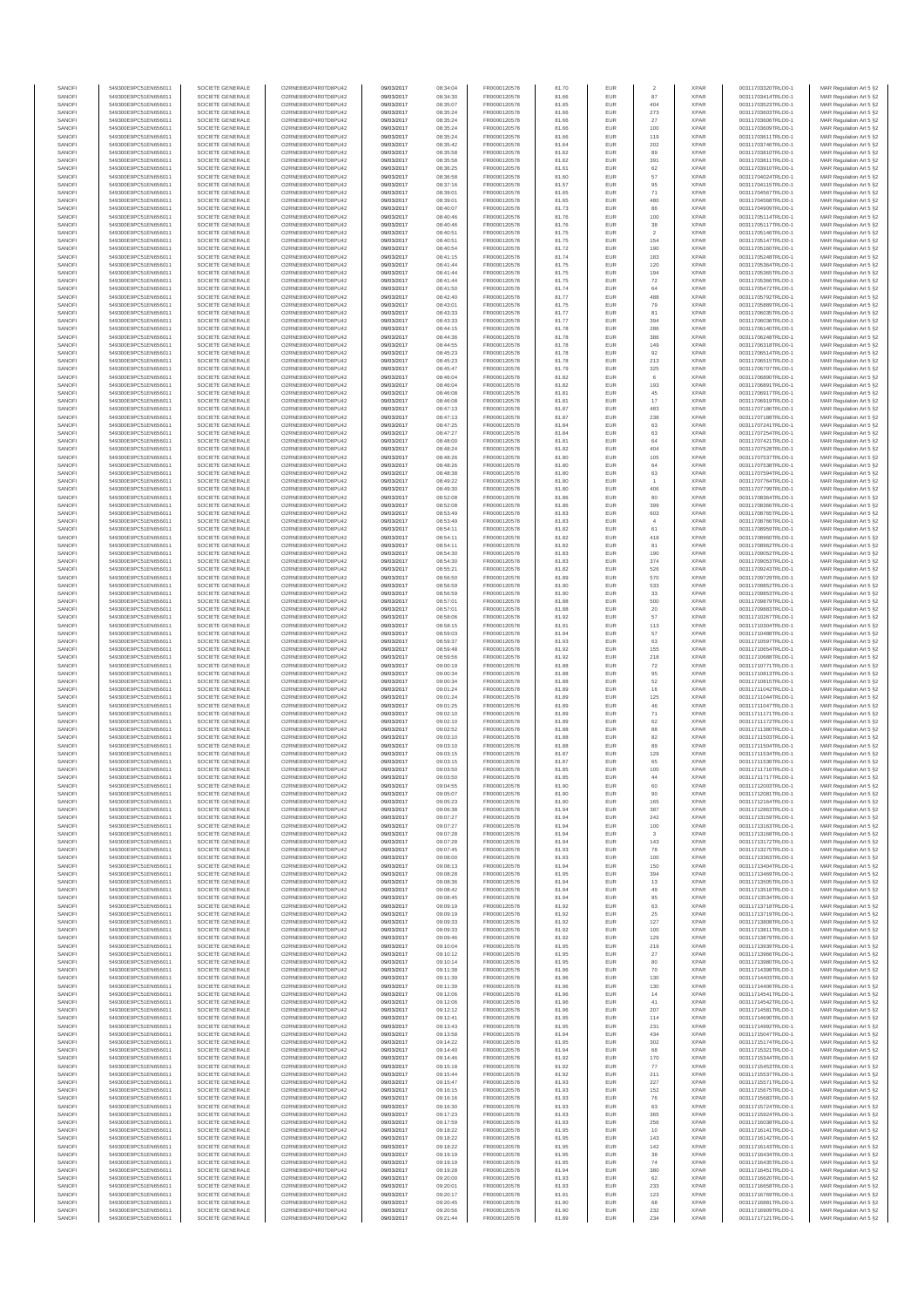| SANOFI<br>SANOFI | 549300E9PC51EN656011<br>549300E9PC51EN656011 | SOCIETE GENERALE<br>SOCIETE GENERALE | O2RNE8IBXP4R0TD8PU42<br>O2RNE8IBXP4R0TD8PU42  | 09/03/2017<br>09/03/2017 | 09:21:56<br>09:21:56 | FR0000120578<br>FR0000120578 | 81.87<br>81.87 | EUR<br>EUR        | 94<br>100                | <b>XPAR</b><br><b>XPAR</b> | 00311717160TRLO0-1<br>00311717163TRLO0-1 | MAR Regulation Art 5 §2                            |
|------------------|----------------------------------------------|--------------------------------------|-----------------------------------------------|--------------------------|----------------------|------------------------------|----------------|-------------------|--------------------------|----------------------------|------------------------------------------|----------------------------------------------------|
| SANOFI           | 549300E9PC51EN656011                         | SOCIETE GENERALE                     | O2RNE8IBXP4R0TD8PU42                          | 09/03/2017               | 09:21:56             | FR0000120578                 | 81.87          | EUR               | 148                      | <b>XPAR</b>                | 00311717167TRLO0-1                       | MAR Regulation Art 5 §2<br>MAR Regulation Art 5 §2 |
| SANOFI           | 549300E9PC51EN656011                         | SOCIETE GENERALE                     | O2RNE8IBXP4R0TD8PU42                          | 09/03/2017               | 09:22:01             | FR0000120578                 | 81.85          | EUR               | 107                      | <b>XPAR</b>                | 00311717221TRLO0-1                       | MAR Regulation Art 5 §2                            |
| SANOFI<br>SANOFI | 549300E9PC51EN656011<br>549300E9PC51EN656011 | SOCIETE GENERALE<br>SOCIETE GENERALE | O2RNE8IBXP4R0TD8PU42<br>O2RNE8IBXP4R0TD8PU42  | 09/03/2017<br>09/03/2017 | 09:22:14<br>09:22:44 | FR0000120578<br>FR0000120578 | 81.86<br>81.86 | EUR<br>EUR        | 111<br>63                | <b>XPAR</b><br><b>XPAR</b> | 00311717343TRLO0-1<br>00311717453TRLO0-1 | MAR Regulation Art 5 §2<br>MAR Regulation Art 5 §2 |
| SANOFI           | 549300E9PC51EN656011                         | SOCIETE GENERALE                     | O2RNE8IBXP4R0TD8PU42                          | 09/03/2017               | 09:22:57             | FR0000120578                 | 81.88          | EUR               | 61                       | <b>XPAR</b>                | 00311717490TRLO0-1                       | MAR Regulation Art 5 §2                            |
| SANOFI           | 549300E9PC51EN656011                         | SOCIETE GENERALE                     | O2RNE8IBXP4R0TD8PU42                          | 09/03/2017               | 09:23:43             | FR0000120578                 | 81.89          | EUR               | 61                       | <b>XPAR</b>                | 00311717651TRLO0-1                       | MAR Regulation Art 5 §2                            |
| SANOFI<br>SANOFI | 549300E9PC51EN656011<br>549300E9PC51EN656011 | SOCIETE GENERALE<br>SOCIETE GENERALE | O2RNE8IBXP4R0TD8PU42<br>O2RNE8IBXP4R0TD8PU42  | 09/03/2017<br>09/03/2017 | 09:23:57<br>09:24:00 | FR0000120578<br>FR0000120578 | 81.86<br>81.86 | EUR<br><b>EUR</b> | 25<br>194                | <b>XPAR</b><br><b>XPAR</b> | 00311717695TRLO0-1<br>00311717706TRLO0-1 | MAR Regulation Art 5 §2<br>MAR Regulation Art 5 §2 |
| SANOFI           | 549300E9PC51EN656011                         | SOCIETE GENERALE                     | O2RNE8IBXP4R0TD8PU42                          | 09/03/2017               | 09:24:16             | FR0000120578                 | 81.84          | EUR               | 143                      | <b>XPAR</b>                | 00311717759TRLO0-1                       | MAR Regulation Art 5 §2                            |
| SANOFI<br>SANOFI | 549300E9PC51EN656011<br>549300E9PC51EN656011 | SOCIETE GENERALE<br>SOCIETE GENERALE | O2RNE8IBXP4R0TD8PU42<br>O2RNE8IBXP4R0TD8PU42  | 09/03/2017<br>09/03/2017 | 09:24:26<br>09:24:32 | FR0000120578<br>FR0000120578 | 81.84<br>81.83 | <b>EUR</b><br>EUR | 228<br>75                | <b>XPAR</b><br><b>XPAR</b> | 00311717821TRLO0-1<br>00311717876TRLO0-1 | MAR Regulation Art 5 §2<br>MAR Regulation Art 5 §2 |
| SANOFI           | 549300E9PC51EN656011                         | SOCIETE GENERALE                     | O2RNE8IBXP4R0TD8PU42                          | 09/03/2017               | 09:24:48             | FR0000120578                 | 81.83          | EUR               | 100                      | <b>XPAR</b>                | 00311717924TRLO0-1                       | MAR Regulation Art 5 §2                            |
| SANOFI<br>SANOFI | 549300E9PC51EN656011<br>549300E9PC51EN656011 | SOCIETE GENERALE<br>SOCIETE GENERALE | O2RNE8IBXP4R0TD8PU42<br>O2RNE8IBXP4R0TD8PU42  | 09/03/2017<br>09/03/2017 | 09:24:48<br>09:25:23 | FR0000120578<br>FR0000120578 | 81.83<br>81.85 | EUR<br>EUR        | 57<br>69                 | <b>XPAR</b><br><b>XPAR</b> | 00311717925TRLO0-1<br>00311718061TRLO0-1 | MAR Regulation Art 5 §2<br>MAR Regulation Art 5 §2 |
| SANOFI           | 549300E9PC51EN656011                         | SOCIETE GENERALE                     | O2RNE8IBXP4R0TD8PU42                          | 09/03/2017               | 09:26:20             | FR0000120578                 | 81.87          | EUR               | 164                      | <b>XPAR</b>                | 00311718250TRLO0-1                       | MAR Regulation Art 5 §2                            |
| SANOFI<br>SANOFI | 549300E9PC51EN656011<br>549300E9PC51EN656011 | SOCIETE GENERALE<br>SOCIETE GENERALE | O2RNE8IBXP4R0TD8PU42<br>O2RNE8IBXP4R0TD8PU42  | 09/03/2017<br>09/03/2017 | 09:26:37<br>09:26:47 | FR0000120578<br>FR0000120578 | 81.87          | EUR<br><b>EUR</b> | 125                      | <b>XPAR</b><br><b>XPAR</b> | 00311718339TRLO0-1<br>00311718410TRLO0-1 | MAR Regulation Art 5 §2                            |
| SANOFI           | 549300E9PC51EN656011                         | SOCIETE GENERALE                     | O2RNE8IBXP4R0TD8PU42                          | 09/03/2017               | 09:27:06             | FR0000120578                 | 81.84<br>81.84 | EUR               | 12<br>78                 | <b>XPAR</b>                | 00311718484TRLO0-1                       | MAR Regulation Art 5 §2<br>MAR Regulation Art 5 §2 |
| SANOFI           | 549300E9PC51EN656011                         | SOCIETE GENERALE                     | O2RNE8IBXP4R0TD8PU42                          | 09/03/2017               | 09:27:19             | FR0000120578                 | 81.82          | EUR               | 90                       | <b>XPAR</b>                | 00311718574TRLO0-1                       | MAR Regulation Art 5 §2                            |
| SANOFI<br>SANOFI | 549300E9PC51EN656011<br>549300E9PC51EN656011 | SOCIETE GENERALE<br>SOCIETE GENERALE | O2RNE8IBXP4R0TD8PU42<br>O2RNE8IBXP4R0TD8PU42  | 09/03/2017<br>09/03/2017 | 09:27:36<br>09:27:51 | FR0000120578<br>FR0000120578 | 81.80<br>81.78 | EUR<br>EUR        | 61<br>46                 | <b>XPAR</b><br><b>XPAR</b> | 00311718671TRLO0-1<br>00311718748TRLO0-1 | MAR Regulation Art 5 §2<br>MAR Regulation Art 5 §2 |
| SANOFI           | 549300E9PC51EN656011                         | SOCIETE GENERALE                     | O2RNE8IBXP4R0TD8PU42                          | 09/03/2017               | 09:28:00             | FR0000120578                 | 81.78          | EUR               | 147                      | <b>XPAR</b>                | 00311718812TRLO0-1                       | MAR Regulation Art 5 §2                            |
| SANOFI<br>SANOFI | 549300E9PC51EN656011<br>549300E9PC51EN656011 | SOCIETE GENERALE<br>SOCIETE GENERALE | O2RNE8IBXP4R0TD8PU42<br>O2RNE8IBXP4R0TD8PU42  | 09/03/2017<br>09/03/2017 | 09:28:59<br>09:29:30 | FR0000120578<br>FR0000120578 | 81.82<br>81.83 | EUR<br>EUR        | $62\,$<br>50             | <b>XPAR</b><br><b>XPAR</b> | 00311719057TRLO0-1<br>00311719148TRLO0-1 | MAR Regulation Art 5 §2<br>MAR Regulation Art 5 §2 |
| SANOFI           | 549300E9PC51EN656011                         | SOCIETE GENERALE                     | O2RNE8IBXP4R0TD8PU42                          | 09/03/2017               | 09:29:30             | FR0000120578                 | 81.83          | EUR               | 400                      | <b>XPAR</b>                | 00311719150TRLO0-1                       | MAR Regulation Art 5 §2                            |
| SANOFI           | 549300E9PC51EN656011                         | SOCIETE GENERALE                     | O2RNE8IBXP4R0TD8PU42                          | 09/03/2017               | 09:29:30             | FR0000120578                 | 81.83          | EUR               | 56                       | <b>XPAR</b>                | 00311719152TRLO0-1                       | MAR Regulation Art 5 §2                            |
| SANOFI<br>SANOFI | 549300E9PC51EN656011<br>549300E9PC51EN656011 | SOCIETE GENERALE<br>SOCIETE GENERALE | O2RNE8IBXP4R0TD8PU42<br>O2RNE8IBXP4R0TD8PU42  | 09/03/2017<br>09/03/2017 | 09:29:58<br>09:29:58 | FR0000120578<br>FR0000120578 | 81.81<br>81.81 | EUR<br>EUR        | 71<br>143                | <b>XPAR</b><br><b>XPAR</b> | 00311719231TRLO0-1<br>00311719232TRLO0-1 | MAR Regulation Art 5 §2<br>MAR Regulation Art 5 §2 |
| SANOFI           | 549300E9PC51EN656011                         | SOCIETE GENERALE                     | O2RNE8IBXP4R0TD8PU42                          | 09/03/2017               | 09:31:24             | FR0000120578                 | 81.79          | EUR               | 254                      | <b>XPAR</b>                | 00311719537TRLO0-1                       | MAR Regulation Art 5 §2                            |
| SANOFI<br>SANOFI | 549300E9PC51EN656011<br>549300E9PC51EN656011 | SOCIETE GENERALE<br>SOCIETE GENERALE | O2RNE8IBXP4R0TD8PU42<br>O2RNE8IBXP4R0TD8PU42  | 09/03/2017<br>09/03/2017 | 09:32:04<br>09:33:05 | FR0000120578<br>FR0000120578 | 81.81<br>81.80 | EUR<br>EUR        | $95\,$<br>$77\,$         | <b>XPAR</b><br><b>XPAR</b> | 00311719735TRLO0-1<br>00311720034TRLO0-1 | MAR Regulation Art 5 §2<br>MAR Regulation Art 5 §2 |
| SANOFI           | 549300E9PC51EN656011                         | SOCIETE GENERALE                     | O2RNE8IBXP4R0TD8PU42                          | 09/03/2017               | 09:34:40             | FR0000120578                 | 81.81          | EUR               | 48                       | <b>XPAR</b>                | 00311720360TRLO0-1                       | MAR Regulation Art 5 §2                            |
| SANOFI<br>SANOFI | 549300E9PC51EN656011<br>549300E9PC51EN656011 | SOCIETE GENERALE<br>SOCIETE GENERALE | O2RNE8IBXP4R0TD8PU42<br>O2RNE8IBXP4R0TD8PU42  | 09/03/2017<br>09/03/2017 | 09:34:41<br>09:34:47 | FR0000120578<br>FR0000120578 | 81.81<br>81.81 | EUR<br>EUR        | $\scriptstyle{72}$<br>29 | <b>XPAR</b><br><b>XPAR</b> | 00311720361TRLO0-1<br>00311720371TRLO0-1 | MAR Regulation Art 5 §2<br>MAR Regulation Art 5 §2 |
| SANOFI           | 549300E9PC51EN656011                         | SOCIETE GENERALE                     | O2RNE8IBXP4R0TD8PU42                          | 09/03/2017               | 09:35:01             | FR0000120578                 | 81.80          | EUR               | 70                       | <b>XPAR</b>                | 00311720409TRLO0-1                       | MAR Regulation Art 5 §2                            |
| SANOFI<br>SANOFI | 549300E9PC51EN656011<br>549300E9PC51EN656011 | SOCIETE GENERALE<br>SOCIETE GENERALE | O2RNE8IBXP4R0TD8PU42<br>O2RNE8IBXP4R0TD8PLI42 | 09/03/2017<br>09/03/2017 | 09:35:13<br>09:35:27 | FR0000120578<br>FR0000120578 | 81.78<br>81.80 | EUR<br>EUR        | 126<br>430               | <b>XPAR</b><br><b>XPAR</b> | 00311720457TRLO0-1<br>00311720571TRLO0-1 | MAR Regulation Art 5 §2                            |
| SANOFI           | 549300E9PC51EN656011                         | SOCIETE GENERALE                     | O2RNE8IBXP4R0TD8PU42                          | 09/03/2017               | 09:36:20             | FR0000120578                 | 81.80          | EUR               | $314\,$                  | <b>XPAR</b>                | 00311720766TRLO0-1                       | MAR Regulation Art 5 §2<br>MAR Regulation Art 5 §2 |
| SANOFI           | 549300E9PC51EN656011                         | SOCIETE GENERALE                     | O2RNE8IBXP4R0TD8PU42                          | 09/03/2017               | 09:36:36             | FR0000120578                 | 81.79          | EUR               | $\overline{2}$           | <b>XPAR</b>                | 00311720846TRLO0-1                       | MAR Regulation Art 5 §2                            |
| SANOFI<br>SANOFI | 549300E9PC51EN656011<br>549300E9PC51EN656011 | SOCIETE GENERALE<br>SOCIETE GENERALE | O2RNE8IBXP4R0TD8PU42<br>O2RNE8IBXP4R0TD8PU42  | 09/03/2017<br>09/03/2017 | 09:36:36<br>09:36:36 | FR0000120578<br>FR0000120578 | 81.79<br>81.79 | EUR<br>EUR        | 200<br>173               | <b>XPAR</b><br><b>XPAR</b> | 00311720847TRLO0-1<br>00311720848TRLO0-1 | MAR Regulation Art 5 §2<br>MAR Regulation Art 5 §2 |
| SANOFI           | 549300E9PC51EN656011                         | SOCIETE GENERALE                     | O2RNE8IBXP4R0TD8PU42                          | 09/03/2017               | 09:36:40             | FR0000120578                 | 81.77          | EUR               | 115                      | <b>XPAR</b>                | 00311720858TRLO0-1                       | MAR Regulation Art 5 §2                            |
| SANOFI<br>SANOFI | 549300E9PC51EN656011<br>549300E9PC51EN656011 | SOCIETE GENERALE<br>SOCIETE GENERALE | O2RNE8IBXP4R0TD8PU42<br>O2RNE8IBXP4R0TD8PU42  | 09/03/2017<br>09/03/2017 | 09:37:12<br>09:37:24 | FR0000120578<br>FR0000120578 | 81.76<br>81.76 | EUR<br>EUR        | 339<br>9                 | <b>XPAR</b><br><b>XPAR</b> | 00311721052TRLO0-1<br>00311721106TRLO0-1 | MAR Regulation Art 5 §2<br>MAR Regulation Art 5 §2 |
| SANOFI           | 549300E9PC51EN656011                         | SOCIETE GENERALE                     | O2RNE8IBXP4R0TD8PU42                          | 09/03/2017               | 09:37:28             | FR0000120578                 | 81.76          | EUR               | 89                       | <b>XPAR</b>                | 00311721124TRLO0-1                       | MAR Regulation Art 5 §2                            |
| SANOFI<br>SANOFI | 549300E9PC51EN656011<br>549300E9PC51EN656011 | SOCIETE GENERALE<br>SOCIETE GENERALE | O2RNE8IBXP4R0TD8PU42<br>O2RNE8IBXP4R0TD8PU42  | 09/03/2017<br>09/03/2017 | 09:37:53<br>09:38:17 | FR0000120578<br>FR0000120578 | 81.76<br>81.75 | EUR<br>EUR        | 114<br>244               | <b>XPAR</b><br><b>XPAR</b> | 00311721179TRLO0-1<br>00311721255TRLO0-1 | MAR Regulation Art 5 §2<br>MAR Regulation Art 5 §2 |
| SANOFI           | 549300E9PC51EN656011                         | SOCIETE GENERALE                     | O2RNE8IBXP4R0TD8PU42                          | 09/03/2017               | 09:38:36             | FR0000120578                 | 81.76          | EUR               | 430                      | <b>XPAR</b>                | 00311721337TRLO0-1                       | MAR Regulation Art 5 §2                            |
| SANOFI           | 549300E9PC51EN656011                         | SOCIETE GENERALE                     | O2RNE8IBXP4R0TD8PU42                          | 09/03/2017               | 09:39:00             | FR0000120578                 | 81.75          | EUR               | 106                      | <b>XPAR</b>                | 00311721426TRLO0-1                       | MAR Regulation Art 5 §2                            |
| SANOFI<br>SANOFI | 549300E9PC51EN656011<br>549300E9PC51EN656011 | SOCIETE GENERALE<br>SOCIETE GENERALE | O2RNE8IBXP4R0TD8PU42<br>O2RNE8IBXP4R0TD8PU42  | 09/03/2017<br>09/03/2017 | 09:39:39<br>09:39:48 | FR0000120578<br>FR0000120578 | 81.75<br>81.77 | EUR<br>EUR        | 308<br>171               | <b>XPAR</b><br><b>XPAR</b> | 00311721591TRLO0-1<br>00311721621TRLO0-1 | MAR Regulation Art 5 §2<br>MAR Regulation Art 5 §2 |
| SANOFI           | 549300E9PC51EN656011                         | SOCIETE GENERALE                     | O2RNE8IBXP4R0TD8PU42                          | 09/03/2017               | 09:40:28             | FR0000120578                 | 81.77          | EUR               | 161                      | <b>XPAR</b>                | 00311721780TRLO0-1                       | MAR Regulation Art 5 §2                            |
| SANOFI<br>SANOFI | 549300E9PC51EN656011<br>549300E9PC51EN656011 | SOCIETE GENERALE<br>SOCIETE GENERALE | O2RNE8IBXP4R0TD8PU42<br>O2RNE8IBXP4R0TD8PU42  | 09/03/2017<br>09/03/2017 | 09:40:33<br>09:41:07 | FR0000120578<br>FR0000120578 | 81.77<br>81.78 | EUR<br>EUR        | 114<br>22                | <b>XPAR</b><br><b>XPAR</b> | 00311721805TRLO0-1<br>00311721940TRLO0-1 | MAR Regulation Art 5 §2<br>MAR Regulation Art 5 §2 |
| SANOFI           | 549300E9PC51EN656011                         | SOCIETE GENERALE                     | O2RNE8IBXP4R0TD8PU42                          | 09/03/2017               | 09:41:19             | FR0000120578                 | 81.78          | EUR               | 65                       | <b>XPAR</b>                | 00311721997TRLO0-1                       | MAR Regulation Art 5 §2                            |
| SANOFI<br>SANOFI | 549300E9PC51EN656011<br>549300E9PC51EN656011 | SOCIETE GENERALE<br>SOCIETE GENERALE | O2RNE8IBXP4R0TD8PU42<br>O2RNE8IBXP4R0TD8PU42  | 09/03/2017<br>09/03/2017 | 09:41:19<br>09:41:31 | FR0000120578<br>FR0000120578 | 81.78<br>81.78 | EUR<br>EUR        | 200<br>56                | <b>XPAR</b><br><b>XPAR</b> | 00311721998TRLO0-1<br>00311722050TRLO0-1 | MAR Regulation Art 5 §2<br>MAR Regulation Art 5 §2 |
| SANOFI           | 549300E9PC51EN656011                         | SOCIETE GENERALE                     | O2RNE8IBXP4R0TD8PU42                          | 09/03/2017               | 09:41:57             | FR0000120578                 | 81.78          | EUR               | 51                       | <b>XPAR</b>                | 00311722119TRLO0-1                       | MAR Regulation Art 5 §2                            |
| SANOFI           | 549300E9PC51EN656011                         | SOCIETE GENERALE                     | O2RNE8IBXP4R0TD8PU42                          | 09/03/2017               | 09:41:57             | FR0000120578                 | 81.78          | EUR               | 91                       | <b>XPAR</b>                | 00311722121TRLO0-1                       | MAR Regulation Art 5 §2                            |
| SANOFI<br>SANOFI | 549300E9PC51EN656011<br>549300E9PC51EN656011 | SOCIETE GENERALE<br>SOCIETE GENERALE | O2RNE8IBXP4R0TD8PU42<br>O2RNE8IBXP4R0TD8PU42  | 09/03/2017<br>09/03/2017 | 09:41:59<br>09:42:01 | FR0000120578<br>FR0000120578 | 81.78<br>81.78 | <b>EUR</b><br>EUR | 47<br>88                 | <b>XPAR</b><br><b>XPAR</b> | 00311722147TRLO0-1<br>00311722151TRLO0-1 | MAR Regulation Art 5 §2<br>MAR Regulation Art 5 §2 |
| SANOFI           | 549300E9PC51EN656011                         | SOCIETE GENERALE                     | O2RNE8IBXP4R0TD8PU42                          | 09/03/2017               | 09:42:21             | FR0000120578                 | 81.78          | EUR               | 23                       | <b>XPAR</b>                | 00311722224TRLO0-1                       | MAR Regulation Art 5 §2                            |
| SANOFI<br>SANOFI | 549300E9PC51EN656011<br>549300E9PC51EN656011 | SOCIETE GENERALE<br>SOCIETE GENERALE | O2RNE8IBXP4R0TD8PU42<br>O2RNE8IBXP4R0TD8PU42  | 09/03/2017<br>09/03/2017 | 09:42:46<br>09:43:04 | FR0000120578<br>FR0000120578 | 81.77<br>81.75 | EUR<br>EUR        | 446<br>171               | <b>XPAR</b><br><b>XPAR</b> | 00311722316TRLO0-1<br>00311722339TRLO0-1 | MAR Regulation Art 5 §2<br>MAR Regulation Art 5 §2 |
| SANOFI           | 549300E9PC51EN656011                         | SOCIETE GENERALE                     | O2RNE8IBXP4R0TD8PU42                          | 09/03/2017               | 09:44:03             | FR0000120578                 | 81.76          | EUR               | 93                       | <b>XPAR</b>                | 00311722592TRLO0-1                       | MAR Regulation Art 5 §2                            |
| SANOFI<br>SANOFI | 549300E9PC51EN656011<br>549300E9PC51EN656011 | SOCIETE GENERALE<br>SOCIETE GENERALE | O2RNE8IBXP4R0TD8PU42<br>O2RNE8IBXP4R0TD8PU42  | 09/03/2017<br>09/03/2017 | 09:44:09<br>09:44:44 | FR0000120578<br>FR0000120578 | 81.74<br>81.74 | EUR<br>EUR        | 271<br>76                | <b>XPAR</b><br><b>XPAR</b> | 00311722631TRLO0-1<br>00311722787TRLO0-1 | MAR Regulation Art 5 §2<br>MAR Regulation Art 5 §2 |
| SANOFI           | 549300E9PC51EN656011                         | SOCIETE GENERALE                     | O2RNE8IBXP4R0TD8PU42                          | 09/03/2017               | 09:44:44             | FR0000120578                 | 81.74          | EUR               | 75                       | <b>XPAR</b>                | 00311722789TRLO0-1                       | MAR Regulation Art 5 §2                            |
| SANOFI<br>SANOFI | 549300E9PC51EN656011<br>549300E9PC51EN656011 | SOCIETE GENERALE<br>SOCIETE GENERALE | O2RNE8IBXP4R0TD8PU42<br>O2RNE8IBXP4R0TD8PU42  | 09/03/2017<br>09/03/2017 | 09:45:42<br>09:46:03 | FR0000120578<br>FR0000120578 | 81.72<br>81.70 | EUR<br>EUR        | 366<br>55                | <b>XPAR</b><br><b>XPAR</b> | 00311723082TRLO0-1<br>00311723161TRLO0-1 | MAR Regulation Art 5 §2                            |
| SANOFI           | 549300E9PC51EN656011                         | SOCIETE GENERALE                     | O2RNE8IBXP4R0TD8PU42                          | 09/03/2017               | 09:46:07             | FR0000120578                 | 81.70          | <b>EUR</b>        | 272                      | <b>XPAR</b>                | 00311723173TRLO0-1                       | MAR Regulation Art 5 §2<br>MAR Regulation Art 5 §2 |
| SANOFI           | 549300E9PC51EN656011                         | SOCIETE GENERALE                     | O2RNE8IBXP4R0TD8PU42                          | 09/03/2017               | 09:46:24             | FR0000120578                 | 81.70          | EUR               | $\overline{4}$           | <b>XPAR</b>                | 00311723242TRLO0-1                       | MAR Regulation Art 5 §2                            |
| SANOFI<br>SANOFI | 549300E9PC51EN656011<br>549300E9PC51EN656011 | SOCIETE GENERALE<br>SOCIETE GENERALE | O2RNE8IBXP4R0TD8PU42<br>O2RNE8IBXP4R0TD8PU42  | 09/03/2017<br>09/03/2017 | 09:46:25<br>09:48:01 | FR0000120578<br>FR0000120578 | 81.70<br>81.74 | EUR<br>EUR        | 290<br>146               | <b>XPAR</b><br><b>XPAR</b> | 00311723247TRLO0-1<br>00311723598TRLO0-1 | MAR Regulation Art 5 §2<br>MAR Regulation Art 5 §2 |
| SANOFI           | 549300E9PC51EN656011                         | SOCIETE GENERALE                     | O2RNE8IBXP4R0TD8PU42                          | 09/03/2017               | 09:48:01             | FR0000120578                 | 81.74          | EUR               | 304                      | <b>XPAR</b>                | 00311723599TRLO0-1                       | MAR Regulation Art 5 §2                            |
| SANOFI<br>SANOFI | 549300E9PC51EN656011<br>549300E9PC51EN656011 | SOCIETE GENERALE<br>SOCIETE GENERALE | O2RNE8IBXP4R0TD8PU42<br>O2RNE8IBXP4R0TD8PU42  | 09/03/2017<br>09/03/2017 | 09:48:01<br>09:49:09 | FR0000120578<br>FR0000120578 | 81.74<br>81.74 | EUR<br>EUR        | 98<br>191                | <b>XPAR</b><br><b>XPAR</b> | 00311723600TRLO0-1<br>00311723867TRLO0-1 | MAR Regulation Art 5 §2<br>MAR Regulation Art 5 §2 |
| SANOFI           | 549300E9PC51EN656011                         | SOCIETE GENERALE                     | O2RNE8IBXP4R0TD8PU42                          | 09/03/2017               | 09:49:23             | FR0000120578                 | 81.73          | <b>EUR</b>        | 247                      | <b>XPAR</b>                | 00311723909TRLO0-1                       | MAR Regulation Art 5 §2                            |
| SANOFI<br>SANOFI | 549300E9PC51EN656011<br>549300E9PC51EN656011 | SOCIETE GENERALE<br>SOCIETE GENERALE | O2RNE8IBXP4R0TD8PU42<br>O2RNE8IBXP4R0TD8PU42  | 09/03/2017<br>09/03/2017 | 09:49:46<br>09:50:02 | FR0000120578<br>FR0000120578 | 81.73<br>81.72 | EUR<br>EUR        | 27<br>264                | <b>XPAR</b><br><b>XPAR</b> | 00311723984TRLO0-1<br>00311724047TRLO0-1 | MAR Regulation Art 5 §2                            |
| SANOFI           | 549300E9PC51EN656011                         | SOCIETE GENERALE                     | O2RNE8IBXP4R0TD8PU42                          | 09/03/2017               | 09:50:06             | FR0000120578                 | 81.72          | EUR               | 138                      | <b>XPAR</b>                | 00311724116TRLO0-1                       | MAR Regulation Art 5 §2<br>MAR Regulation Art 5 §2 |
| SANOFI           | 549300E9PC51EN656011                         | SOCIETE GENERALE                     | O2RNE8IBXP4R0TD8PU42                          | 09/03/2017               | 09:50:42             | FR0000120578                 | 81.73          | EUR               | 91                       | <b>XPAR</b>                | 00311724331TRLO0-1                       | MAR Regulation Art 5 §2                            |
| SANOFI<br>SANOFI | 549300E9PC51EN656011<br>549300E9PC51EN656011 | SOCIETE GENERALE<br>SOCIETE GENERALE | O2RNE8IBXP4R0TD8PU42<br>O2RNE8IBXP4R0TD8PU42  | 09/03/2017<br>09/03/2017 | 09:50:42<br>09:50:42 | FR0000120578<br>FR0000120578 | 81.73<br>81.73 | EUR<br>EUR        | 281<br>54                | <b>XPAR</b><br><b>XPAR</b> | 00311724332TRLO0-1<br>00311724333TRLO0-1 | MAR Regulation Art 5 §2<br>MAR Regulation Art 5 §2 |
| SANOFI           | 549300E9PC51EN656011                         | SOCIETE GENERALE                     | O2RNE8IBXP4R0TD8PU42                          | 09/03/2017               | 09:51:29             | FR0000120578                 | 81.73          | <b>EUR</b>        | 113                      | <b>XPAR</b>                | 00311724533TRLO0-1                       | MAR Regulation Art 5 §2                            |
| SANOF<br>SANOFI  | 549300E9PC51EN656011<br>549300E9PC51EN656011 | SOCIETE GENERALE<br>SOCIETE GENERALE | O2RNE8IBXP4R0TD8PU42<br>O2RNE8IBXP4R0TD8PU42  | 09/03/2017<br>09/03/2017 | 09:51:42<br>09:51:42 | FR0000120578<br>FR0000120578 | 81.73<br>81.73 | EUR               | 218                      | <b>XPAF</b><br><b>XPAR</b> | 00311724647TRLO0-1<br>00311724652TRLO0-1 | MAR Regulation Art 5 §2<br>MAR Regulation Art 5 §2 |
| SANOFI           | 549300E9PC51EN656011                         | SOCIETE GENERALE                     | O2RNE8IBXP4R0TD8PU42                          | 09/03/2017               | 09:51:42             | FR0000120578                 | 81.73          | EUR               | 72                       | <b>XPAR</b>                | 00311724654TRLO0-1                       | MAR Regulation Art 5 §2                            |
| SANOFI<br>SANOFI | 549300E9PC51EN656011<br>549300E9PC51EN656011 | SOCIETE GENERALE<br>SOCIETE GENERALE | O2RNE8IBXP4R0TD8PU42<br>O2RNE8IBXP4R0TD8PU42  | 09/03/2017<br>09/03/2017 | 09:52:23<br>09:52:23 | FR0000120578<br>FR0000120578 | 81.74<br>81.74 | <b>EUR</b><br>EUR | 115<br>72                | <b>XPAR</b><br><b>XPAR</b> | 00311724830TRLO0-1<br>00311724831TRLO0-1 | MAR Regulation Art 5 §2<br>MAR Regulation Art 5 §2 |
| SANOFI           | 549300E9PC51EN656011                         | SOCIETE GENERALE                     | O2RNE8IBXP4R0TD8PU42                          | 09/03/2017               | 09:53:40             | FR0000120578                 | 81.78          | EUR               | 166                      | <b>XPAR</b>                | 00311725153TRLO0-1                       | MAR Regulation Art 5 §2                            |
| SANOFI           | 549300E9PC51EN656011<br>549300E9PC51EN656011 | SOCIETE GENERALE                     | O2RNE8IBXP4R0TD8PU42<br>O2RNE8IBXP4R0TD8PU42  | 09/03/2017               | 09:53:47             | FR0000120578                 | 81.77          | EUR               | $327\,$                  | <b>XPAR</b>                | 00311725202TRLO0-1                       | MAR Regulation Art 5 §2                            |
| SANOFI<br>SANOFI | 549300E9PC51EN656011                         | SOCIETE GENERALE<br>SOCIETE GENERALE | O2RNE8IBXP4R0TD8PU42                          | 09/03/2017<br>09/03/2017 | 09:53:47<br>09:54:48 | FR0000120578<br>FR0000120578 | 81.77<br>81.76 | EUR<br><b>EUR</b> | $\sim$<br>203            | <b>XPAR</b><br><b>XPAR</b> | 00311725203TRLO0-1<br>00311725425TRLO0-1 | MAR Regulation Art 5 §2<br>MAR Regulation Art 5 §2 |
| SANOFI           | 549300E9PC51EN656011                         | SOCIETE GENERALE                     | O2RNE8IBXP4R0TD8PU42                          | 09/03/2017               | 09:55:31             | FR0000120578                 | 81.75          | EUR               | 79                       | <b>XPAR</b>                | 00311725606TRLO0-1                       | MAR Regulation Art 5 §2                            |
| SANOFI<br>SANOFI | 549300E9PC51EN656011<br>549300E9PC51EN656011 | SOCIETE GENERALE<br>SOCIETE GENERALE | O2RNE8IBXP4R0TD8PU42<br>O2RNE8IBXP4R0TD8PU42  | 09/03/2017<br>09/03/2017 | 09:55:31<br>09:56:43 | FR0000120578<br>FR0000120578 | 81.75<br>81.76 | <b>EUR</b><br>EUR | 64<br>273                | <b>XPAR</b><br><b>XPAR</b> | 00311725607TRLO0-1<br>00311725891TRLO0-1 | MAR Regulation Art 5 §2<br>MAR Regulation Art 5 §2 |
| SANOFI           | 549300E9PC51EN656011                         | SOCIETE GENERALE<br>SOCIETE GENERALE | O2RNE8IBXP4R0TD8PU42                          | 09/03/2017               | 09:57:14             | FR0000120578                 | 81.78          | EUR               | 289                      | <b>XPAR</b>                | 00311726010TRLO0-1                       | MAR Regulation Art 5 §2                            |
| SANOFI<br>SANOFI | 549300E9PC51EN656011<br>549300E9PC51EN656011 | SOCIETE GENERALE                     | O2RNE8IBXP4R0TD8PU42<br>O2RNE8IBXP4R0TD8PU42  | 09/03/2017<br>09/03/2017 | 09:58:20<br>09:58:26 | FR0000120578<br>FR0000120578 | 81.78<br>81.78 | EUR<br>EUR        | 201<br>66                | <b>XPAR</b><br><b>XPAR</b> | 00311726296TRLO0-1<br>00311726327TRLO0-1 | MAR Regulation Art 5 §2<br>MAR Regulation Art 5 §2 |
| SANOFI           | 549300E9PC51EN656011                         | SOCIETE GENERALE                     | O2RNE8IBXP4R0TD8PU42                          | 09/03/2017               | 09:58:26             | FR0000120578                 | 81.78          | EUR               | 236                      | <b>XPAR</b>                | 00311726328TRLO0-1                       | MAR Regulation Art 5 §2                            |
| SANOFI<br>SANOFI | 549300E9PC51EN656011<br>549300E9PC51EN656011 | SOCIETE GENERALE<br>SOCIETE GENERALE | O2RNE8IBXP4R0TD8PU42<br>O2RNE8IBXP4R0TD8PU42  | 09/03/2017<br>09/03/2017 | 09:58:42<br>09:58:53 | FR0000120578<br>FR0000120578 | 81.78<br>81.77 | EUR<br><b>EUR</b> | 549<br>334               | <b>XPAR</b><br><b>XPAR</b> | 00311726398TRLO0-1<br>00311726429TRLO0-1 | MAR Regulation Art 5 §2<br>MAR Regulation Art 5 §2 |
| SANOFI           | 549300E9PC51EN656011                         | SOCIETE GENERALE                     | O2RNE8IBXP4R0TD8PU42                          | 09/03/2017               | 09:59:26             | FR0000120578                 | 81.77          | EUR               | 310                      | <b>XPAR</b>                | 00311726884TRLO0-1                       | MAR Regulation Art 5 §2                            |
| SANOFI<br>SANOFI | 549300E9PC51EN656011<br>549300E9PC51EN656011 | SOCIETE GENERALE<br>SOCIETE GENERALE | O2RNE8IBXP4R0TD8PU42<br>O2RNE8IBXP4R0TD8PU42  | 09/03/2017<br>09/03/2017 | 09:59:54<br>09:59:54 | FR0000120578<br>FR0000120578 | 81.82<br>81.82 | <b>EUR</b><br>EUR | 322<br>727               | <b>XPAR</b><br><b>XPAR</b> | 00311726991TRLO0-1<br>00311726992TRLO0-1 | MAR Regulation Art 5 §2<br>MAR Regulation Art 5 §2 |
| SANOFI           | 549300E9PC51EN656011                         | SOCIETE GENERALE                     | O2RNE8IBXP4R0TD8PU42                          | 09/03/2017               | 09:59:56             | FR0000120578                 | 81.82          | EUR               | 415                      | <b>XPAR</b>                | 00311727001TRLO0-1                       | MAR Regulation Art 5 §2                            |
| SANOFI<br>SANOFI | 549300E9PC51EN656011<br>549300E9PC51EN656011 | SOCIETE GENERALE<br>SOCIETE GENERALE | O2RNE8IBXP4R0TD8PU42<br>O2RNE8IBXP4R0TD8PU42  | 09/03/2017<br>09/03/2017 | 09:59:56<br>09:59:57 | FR0000120578<br>FR0000120578 | 81.82<br>81.82 | EUR<br>EUR        | 121<br>475               | <b>XPAR</b><br><b>XPAR</b> | 00311727002TRLO0-1<br>00311727008TRLO0-1 | MAR Regulation Art 5 §2<br>MAR Regulation Art 5 §2 |
| SANOFI           | 549300E9PC51EN656011                         | SOCIETE GENERALE                     | O2RNE8IBXP4R0TD8PU42                          | 09/03/2017               | 10:00:30             | FR0000120578                 | 81.81          | EUR               | 57                       | <b>XPAR</b>                | 00311727113TRLO0-1                       | MAR Regulation Art 5 §2                            |
| SANOFI           | 549300E9PC51EN656011                         | SOCIETE GENERALE                     | O2RNE8IBXP4R0TD8PU42                          | 09/03/2017               | 10:00:39             | FR0000120578                 | 81.80          | EUR               | 14                       | <b>XPAR</b>                | 00311727143TRLO0-1                       | MAR Regulation Art 5 §2                            |
| SANOFI<br>SANOFI | 549300E9PC51EN656011<br>549300E9PC51EN656011 | SOCIETE GENERALE<br>SOCIETE GENERALE | O2RNE8IBXP4R0TD8PU42<br>O2RNE8IBXP4R0TD8PU42  | 09/03/2017<br>09/03/2017 | 10:01:22<br>10:01:22 | FR0000120578<br>FR0000120578 | 81.81<br>81.81 | <b>EUR</b><br>EUR | 163<br>164               | <b>XPAR</b><br><b>XPAR</b> | 00311727285TRLO0-1<br>00311727287TRLO0-1 | MAR Regulation Art 5 §2<br>MAR Regulation Art 5 §2 |
| SANOFI           | 549300E9PC51EN656011                         | SOCIETE GENERALE                     | O2RNE8IBXP4R0TD8PU42                          | 09/03/2017               | 10:02:10             | FR0000120578                 | 81.86          | <b>EUR</b>        | 480                      | <b>XPAR</b>                | 00311727563TRLO0-1                       | MAR Regulation Art 5 §2                            |
| SANOFI<br>SANOFI | 549300E9PC51EN656011<br>549300E9PC51EN656011 | SOCIETE GENERALE<br>SOCIETE GENERALE | O2RNE8IBXP4R0TD8PU42<br>O2RNE8IBXP4R0TD8PU42  | 09/03/2017<br>09/03/2017 | 10:02:10<br>10:02:14 | FR0000120578<br>FR0000120578 | 81.86<br>81.85 | EUR<br>EUR        | 58<br>63                 | <b>XPAR</b><br><b>XPAR</b> | 00311727564TRLO0-1<br>00311727577TRLO0-1 | MAR Regulation Art 5 §2<br>MAR Regulation Art 5 §2 |
| SANOFI           | 549300E9PC51EN656011                         | SOCIETE GENERALE                     | O2RNE8IBXP4R0TD8PU42                          | 09/03/2017               | 10:02:48             | FR0000120578                 | 81.85          | EUR               | 104                      | <b>XPAR</b>                | 00311727855TRLO0-1                       | MAR Regulation Art 5 §2                            |
| SANOFI<br>SANOFI | 549300E9PC51EN656011<br>549300E9PC51EN656011 | SOCIETE GENERALE<br>SOCIETE GENERALE | O2RNE8IBXP4R0TD8PU42<br>O2RNE8IBXP4R0TD8PU42  | 09/03/2017<br>09/03/2017 | 10:03:32<br>10:03:32 | FR0000120578<br>FR0000120578 | 81.89<br>81.89 | EUR<br><b>EUR</b> | 200<br>280               | <b>XPAR</b><br><b>XPAR</b> | 00311728257TRLO0-1<br>00311728260TRLO0-1 | MAR Regulation Art 5 §2<br>MAR Regulation Art 5 §2 |
| SANOFI           | 549300E9PC51EN656011                         | SOCIETE GENERALE                     | O2RNE8IBXP4R0TD8PU42                          | 09/03/2017               | 10:03:55             | FR0000120578                 | 81.86          | EUR               | 62                       | <b>XPAR</b>                | 00311728407TRLO0-1                       | MAR Regulation Art 5 §2                            |
| SANOFI<br>SANOFI | 549300E9PC51EN656011<br>549300E9PC51EN656011 | SOCIETE GENERALE<br>SOCIETE GENERALE | O2RNE8IBXP4R0TD8PU42<br>O2RNE8IBXP4R0TD8PU42  | 09/03/2017<br>09/03/2017 | 10:05:25<br>10:06:00 | FR0000120578<br>FR0000120578 | 81.88<br>81.88 | <b>EUR</b><br>EUR | 107<br>48                | <b>XPAR</b><br><b>XPAR</b> | 00311728911TRLO0-1<br>00311729090TRLO0-1 | MAR Regulation Art 5 §2                            |
| SANOFI           | 549300E9PC51EN656011                         | SOCIETE GENERALE                     | O2RNE8IBXP4R0TD8PU42                          | 09/03/2017               | 10:07:23             | FR0000120578                 | 81.89          | <b>EUR</b>        | 115                      | <b>XPAR</b>                | 00311729548TRLO0-1                       | MAR Regulation Art 5 §2<br>MAR Regulation Art 5 §2 |
| SANOFI           | 549300E9PC51EN656011                         | SOCIETE GENERALE                     | O2RNE8IBXP4R0TD8PU42                          | 09/03/2017               | 10:07:38             | FR0000120578                 | 81.88          | EUR               | 29                       | <b>XPAR</b>                | 00311729637TRLO0-1                       | MAR Regulation Art 5 §2                            |
| SANOFI<br>SANOFI | 549300E9PC51EN656011<br>549300E9PC51EN656011 | SOCIETE GENERALE<br>SOCIETE GENERALE | O2RNE8IBXP4R0TD8PU42<br>O2RNE8IBXP4R0TD8PU42  | 09/03/2017<br>09/03/2017 | 10:07:41<br>10:08:04 | FR0000120578<br>FR0000120578 | 81.88<br>81.88 | EUR<br>EUR        | 50<br>773                | <b>XPAR</b><br><b>XPAR</b> | 00311729690TRLO0-1<br>00311729794TRLO0-1 | MAR Regulation Art 5 §2<br>MAR Regulation Art 5 §2 |
| SANOFI           | 549300E9PC51EN656011                         | SOCIETE GENERALE                     | O2RNE8IBXP4R0TD8PU42                          | 09/03/2017               | 10:08:09             | FR0000120578                 | 81.86          | EUR               | 122                      | <b>XPAR</b>                | 00311729845TRLO0-1                       | MAR Regulation Art 5 §2                            |
| SANOFI<br>SANOFI | 549300E9PC51EN656011<br>549300E9PC51EN656011 | SOCIETE GENERALE<br>SOCIETE GENERALE | O2RNE8IBXP4R0TD8PU42<br>O2RNE8IBXP4R0TD8PU42  | 09/03/2017<br>09/03/2017 | 10:08:09<br>10:08:27 | FR0000120578<br>FR0000120578 | 81.86<br>81.87 | <b>EUR</b><br>EUR | 73<br>405                | <b>XPAR</b><br><b>XPAR</b> | 00311729847TRLO0-1<br>00311729949TRLO0-1 | MAR Regulation Art 5 §2<br>MAR Regulation Art 5 §2 |
| SANOFI           | 549300E9PC51EN656011                         | SOCIETE GENERALE                     | O2RNE8IBXP4R0TD8PU42                          | 09/03/2017               | 10:08:49             | FR0000120578                 | 81.85          | <b>EUR</b>        | 85                       | <b>XPAR</b>                | 00311730023TRLO0-1                       | MAR Regulation Art 5 §2                            |
| SANOFI<br>SANOFI | 549300E9PC51EN656011<br>549300E9PC51EN656011 | SOCIETE GENERALE<br>SOCIETE GENERALE | O2RNE8IBXP4R0TD8PU42<br>O2RNE8IBXP4R0TD8PU42  | 09/03/2017<br>09/03/2017 | 10:08:52<br>10:08:52 | FR0000120578<br>FR0000120578 | 81.84<br>81.84 | EUR<br>EUR        | 182<br>$\overline{2}$    | <b>XPAR</b><br><b>XPAR</b> | 00311730035TRLO0-1<br>00311730037TRLO0-1 | MAR Regulation Art 5 §2<br>MAR Regulation Art 5 §2 |
| SANOFI           | 549300E9PC51EN656011                         | SOCIETE GENERALE                     | O2RNE8IBXP4R0TD8PU42                          | 09/03/2017               | 10:09:12             | FR0000120578                 | 81.84          | EUR               | $30\,$                   | <b>XPAR</b>                | 00311730196TRLO0-1                       | MAR Regulation Art 5 §2                            |
| SANOFI<br>SANOFI | 549300E9PC51EN656011<br>549300E9PC51EN656011 | SOCIETE GENERALE<br>SOCIETE GENERALE | O2RNE8IBXP4R0TD8PU42<br>O2RNE8IBXP4R0TD8PU42  | 09/03/2017<br>09/03/2017 | 10:09:12<br>10:09:39 | FR0000120578<br>FR0000120578 | 81.84<br>81.86 | EUR<br>EUR        | 62                       | <b>XPAR</b><br><b>XPAR</b> | 00311730197TRLO0-1<br>00311730322TRLO0-1 | MAR Regulation Art 5 §2                            |
| SANOFI           | 549300E9PC51EN656011                         | SOCIETE GENERALE                     | O2RNE8IBXP4R0TD8PU42                          | 09/03/2017               | 10:09:56             | FR0000120578                 | 81.85          | EUR               | 186<br>135               | <b>XPAR</b>                | 00311730459TRLO0-1                       | MAR Regulation Art 5 §2<br>MAR Regulation Art 5 §2 |
| SANOFI           | 549300E9PC51EN656011                         | SOCIETE GENERALE                     | O2RNE8IBXP4R0TD8PU42                          | 09/03/2017               | 10:11:11             | FR0000120578                 | 81.86          | <b>EUR</b>        | 708                      | <b>XPAR</b>                | 00311730824TRLO0-1                       | MAR Regulation Art 5 §2                            |
| SANOFI<br>SANOFI | 549300E9PC51EN656011<br>549300E9PC51EN656011 | SOCIETE GENERALE<br>SOCIETE GENERALE | O2RNE8IBXP4R0TD8PU42<br>O2RNE8IBXP4R0TD8PU42  | 09/03/2017<br>09/03/2017 | 10:11:18<br>10:11:39 | FR0000120578<br>FR0000120578 | 81.85<br>81.86 | EUR<br><b>EUR</b> | 95<br>137                | <b>XPAR</b><br><b>XPAR</b> | 00311730866TRLO0-1<br>00311730992TRLO0-1 | MAR Regulation Art 5 §2<br>MAR Regulation Art 5 §2 |
| SANOFI           | 549300E9PC51EN656011                         | SOCIETE GENERALE                     | O2RNE8IBXP4R0TD8PU42                          | 09/03/2017               | 10:11:55             | FR0000120578                 | 81.85          | EUR               | 40                       | <b>XPAR</b>                | 00311731121TRLO0-1                       | MAR Regulation Art 5 §2                            |
|                  |                                              |                                      |                                               |                          |                      |                              |                |                   |                          |                            |                                          |                                                    |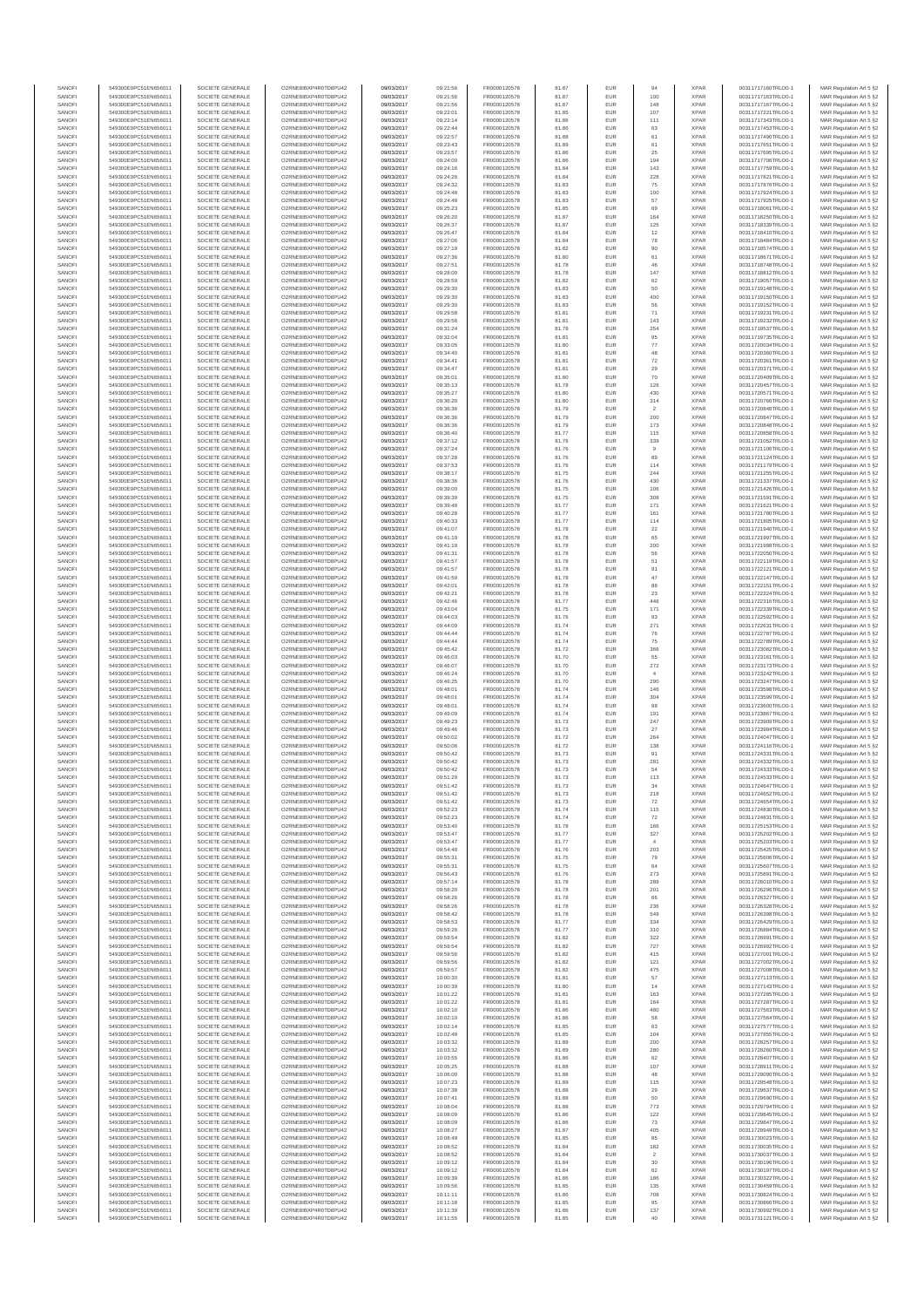| SANOFI           | 549300E9PC51EN656011                         | SOCIETE GENERALE                     | O2RNE8IBXP4R0TD8PU42                         | 09/03/2017               | 10:12:43             | FR0000120578                 | 81.86          | EUR               | 203                 | <b>XPAR</b>                | 00311731508TRLO0-1                       | MAR Regulation Art 5 §2                             |
|------------------|----------------------------------------------|--------------------------------------|----------------------------------------------|--------------------------|----------------------|------------------------------|----------------|-------------------|---------------------|----------------------------|------------------------------------------|-----------------------------------------------------|
| SANOFI<br>SANOFI | 549300E9PC51EN656011<br>549300E9PC51EN656011 | SOCIETE GENERALE<br>SOCIETE GENERALE | O2RNE8IBXP4R0TD8PU42<br>O2RNE8IBXP4R0TD8PU42 | 09/03/2017<br>09/03/2017 | 10:12:43<br>10:12:43 | FR0000120578<br>FR0000120578 | 81.86<br>81.86 | <b>EUR</b><br>EUR | 256<br>151          | <b>XPAR</b><br><b>XPAR</b> | 00311731536TRLO0-1<br>00311731540TRLO0-1 | MAR Regulation Art 5 §2<br>MAR Regulation Art 5 §2  |
| SANOFI           | 549300E9PC51EN656011                         | SOCIETE GENERALE                     | O2RNE8IBXP4R0TD8PLI42                        | 09/03/2017               | 10:12:43             | FR0000120578                 | 81.86          | EUR               | 8                   | <b>XPAR</b>                | 00311731541TRLO0-1                       | MAR Regulation Art 5 \$2                            |
| SANOFI           | 549300E9PC51EN656011                         | SOCIETE GENERALE                     | O2RNE8IBXP4R0TD8PU42                         | 09/03/2017               | 10:13:10             | FR0000120578                 | 81.86          | EUR               | 63                  | <b>XPAR</b>                | 00311731775TRLO0-1                       | MAR Regulation Art 5 §2                             |
| SANOFI<br>SANOFI | 549300E9PC51EN656011<br>549300E9PC51EN656011 | SOCIETE GENERALE<br>SOCIETE GENERALE | O2RNE8IBXP4R0TD8PU42<br>O2RNE8IBXP4R0TD8PU42 | 09/03/2017<br>09/03/2017 | 10:13:23<br>10:13:23 | FR0000120578<br>FR0000120578 | 81.86<br>81.86 | EUR<br>EUR        | 83<br>198           | <b>XPAR</b><br><b>XPAR</b> | 00311731867TRLO0-1<br>00311731869TRLO0-1 | MAR Regulation Art 5 §2<br>MAR Regulation Art 5 §2  |
| SANOFI           | 549300E9PC51EN656011                         | SOCIETE GENERALE                     | O2RNE8IBXP4R0TD8PU42                         | 09/03/2017               | 10:13:53             | FR0000120578                 | 81.87          | EUR               | 247                 | <b>XPAR</b>                | 00311732117TRLO0-1                       | MAR Regulation Art 5 §2                             |
| SANOFI           | 549300E9PC51EN656011                         | SOCIETE GENERALE                     | O2RNE8IBXP4R0TD8PU42                         | 09/03/2017               | 10:14:06             | FR0000120578                 | 81.87          | EUR               | 117                 | <b>XPAR</b>                | 00311732159TRLO0-1                       | MAR Regulation Art 5 §2                             |
| SANOFI<br>SANOFI | 549300E9PC51EN656011<br>549300E9PC51EN656011 | SOCIETE GENERALE<br>SOCIETE GENERALE | O2RNE8IBXP4R0TD8PU42<br>O2RNE8IBXP4R0TD8PU42 | 09/03/2017<br>09/03/2017 | 10:14:36<br>10:14:44 | FR0000120578<br>FR0000120578 | 81.87<br>81.87 | EUR<br>EUR        | 55<br>26            | <b>XPAR</b><br><b>XPAR</b> | 00311732311TRLO0-1<br>00311732351TRLO0-1 | MAR Regulation Art 5 §2<br>MAR Regulation Art 5 §2  |
| SANOFI           | 549300E9PC51EN656011                         | SOCIETE GENERALE                     | O2RNE8IBXP4R0TD8PU42                         | 09/03/2017               | 10:15:50             | FR0000120578                 | 81.94          | EUR               | 265                 | <b>XPAR</b>                | 00311732842TRLO0-1                       | MAR Regulation Art 5 §2                             |
| SANOFI           | 549300E9PC51EN656011                         | SOCIETE GENERALE                     | O2RNE8IBXP4R0TD8PU42                         | 09/03/2017               | 10:15:50             | FR0000120578                 | 81.94          | EUR               | 426                 | <b>XPAR</b>                | 00311732843TRLO0-1                       | MAR Regulation Art 5 §2                             |
| SANOFI<br>SANOFI | 549300E9PC51EN656011                         | SOCIETE GENERALE                     | O2RNE8IBXP4R0TD8PU42<br>O2RNE8IBXP4R0TD8PU42 | 09/03/2017               | 10:17:14             | FR0000120578                 | 81.99<br>82.03 | EUR<br>EUR        | 59<br>121           | <b>XPAR</b><br><b>XPAR</b> | 00311733237TRLO0-1                       | MAR Regulation Art 5 §2<br>MAR Regulation Art 5 §2  |
| SANOFI           | 549300E9PC51EN656011<br>549300E9PC51EN656011 | SOCIETE GENERALE<br>SOCIETE GENERALE | O2RNE8IBXP4R0TD8PU42                         | 09/03/2017<br>09/03/2017 | 10:18:35<br>10:19:03 | FR0000120578<br>FR0000120578 | 82.08          | EUR               | 570                 | <b>XPAR</b>                | 00311733726TRLO0-1<br>00311733879TRLO0-1 | MAR Regulation Art 5 §2                             |
| SANOFI           | 549300E9PC51EN656011                         | SOCIETE GENERALE                     | O2RNE8IBXP4R0TD8PU42                         | 09/03/2017               | 10:19:36             | FR0000120578                 | 82.14          | EUR               | 130                 | <b>XPAR</b>                | 00311734190TRLO0-1                       | MAR Regulation Art 5 §2                             |
| SANOFI           | 549300E9PC51EN656011                         | SOCIETE GENERALE                     | O2RNE8IBXP4R0TD8PU42                         | 09/03/2017               | 10:19:50             | FR0000120578                 | 82.11          | EUR               | 62                  | <b>XPAR</b>                | 00311734225TRLO0-1                       | MAR Regulation Art 5 §2                             |
| SANOFI<br>SANOFI | 549300E9PC51EN656011<br>549300E9PC51EN656011 | SOCIETE GENERALE<br>SOCIETE GENERALE | O2RNE8IBXP4R0TD8PU42<br>O2RNE8IBXP4R0TD8PU42 | 09/03/2017<br>09/03/2017 | 10:20:58<br>10:21:21 | FR0000120578<br>FR0000120578 | 82.12<br>82.11 | EUR<br>EUR        | 400<br>118          | <b>XPAR</b><br><b>XPAR</b> | 00311734497TRLO0-1<br>00311734570TRLO0-1 | MAR Regulation Art 5 §2<br>MAR Regulation Art 5 §2  |
| SANOFI           | 549300E9PC51EN656011                         | SOCIETE GENERALE                     | O2RNE8IBXP4R0TD8PU42                         | 09/03/2017               | 10:21:25             | FR0000120578                 | 82.08          | EUR               | 159                 | <b>XPAR</b>                | 00311734592TRLO0-1                       | MAR Regulation Art 5 §2                             |
| SANOFI           | 549300E9PC51EN656011                         | SOCIETE GENERALE                     | O2RNE8IBXP4R0TD8PU42                         | 09/03/2017               | 10:22:10             | FR0000120578                 | 82.08          | EUR               | 32                  | <b>XPAR</b>                | 00311734832TRLO0-1                       | MAR Regulation Art 5 §2                             |
| SANOFI<br>SANOFI | 549300E9PC51EN656011<br>549300E9PC51EN656011 | SOCIETE GENERALE<br>SOCIETE GENERALE | O2RNE8IBXP4R0TD8PU42<br>O2RNE8IBXP4R0TD8PU42 | 09/03/2017<br>09/03/2017 | 10:22:36<br>10:22:36 | FR0000120578<br>FR0000120578 | 82.11<br>82.11 | EUR<br>EUR        | 11<br>359           | <b>XPAR</b><br><b>XPAR</b> | 00311734957TRLO0-1<br>00311734958TRLO0-1 | MAR Regulation Art 5 §2<br>MAR Regulation Art 5 §2  |
| SANOFI           | 549300E9PC51EN656011                         | SOCIETE GENERALE                     | O2RNE8IBXP4R0TD8PU42                         | 09/03/2017               | 10:23:35             | FR0000120578                 | 82.13          | EUR               | 179                 | <b>XPAR</b>                | 00311735267TRLO0-1                       | MAR Regulation Art 5 §2                             |
| SANOFI           | 549300E9PC51EN656011                         | SOCIETE GENERALE                     | O2RNE8IBXP4R0TD8PU42                         | 09/03/2017               | 10:23:35             | FR0000120578                 | 82.13          | EUR               | 314                 | <b>XPAR</b>                | 00311735269TRLO0-1                       | MAR Regulation Art 5 §2                             |
| SANOFI           | 549300E9PC51EN656011                         | SOCIETE GENERALE<br>SOCIETE GENERALE | O2RNE8IBXP4R0TD8PU42<br>O2RNE8IBXP4R0TD8PU42 | 09/03/2017               | 10:24:19             | FR0000120578                 | 82.11          | EUR               | 62                  | <b>XPAR</b>                | 00311735491TRLO0-1<br>00311735544TRLO0-1 | MAR Regulation Art 5 §2                             |
| SANOFI<br>SANOFI | 549300E9PC51EN656011<br>549300E9PC51EN656011 | SOCIETE GENERALE                     | O2RNE8IBXP4R0TD8PU42                         | 09/03/2017<br>09/03/2017 | 10:24:30<br>10:24:34 | FR0000120578<br>FR0000120578 | 82.10<br>82.10 | EUR<br>EUR        | 266<br>$\mathbf{3}$ | <b>XPAR</b><br><b>XPAR</b> | 00311735557TRLO0-1                       | MAR Regulation Art 5 §2<br>MAR Regulation Art 5 §2  |
| SANOFI           | 549300E9PC51EN656011                         | SOCIETE GENERALE                     | O2RNE8IBXP4R0TD8PU42                         | 09/03/2017               | 10:25:49             | FR0000120578                 | 82.09          | EUR               | 58                  | <b>XPAR</b>                | 00311735860TRLO0-1                       | MAR Regulation Art 5 §2                             |
| SANOFI           | 549300E9PC51EN656011                         | SOCIETE GENERALE                     | O2RNE8IBXP4R0TD8PU42                         | 09/03/2017               | 10:25:49             | FR0000120578                 | 82.09          | EUR               | 38                  | <b>XPAR</b>                | 00311735862TRLO0-1                       | MAR Regulation Art 5 \$2                            |
| SANOFI<br>SANOFI | 549300E9PC51EN656011<br>549300E9PC51EN656011 | SOCIETE GENERALE<br>SOCIETE GENERALE | O2RNE8IBXP4R0TD8PU42<br>O2RNE8IBXP4R0TD8PU42 | 09/03/2017<br>09/03/2017 | 10:26:56<br>10:26:56 | FR0000120578<br>FR0000120578 | 82.09<br>82.09 | EUR<br>EUR        | 436<br>50           | <b>XPAR</b><br><b>XPAR</b> | 00311736200TRLO0-1<br>00311736202TRLO0-1 | MAR Regulation Art 5 §2<br>MAR Regulation Art 5 §2  |
| SANOFI           | 549300E9PC51EN656011                         | SOCIETE GENERALE                     | O2RNE8IBXP4R0TD8PU42                         | 09/03/2017               | 10:27:33             | FR0000120578                 | 82.09          | EUR               | 438                 | <b>XPAR</b>                | 00311736299TRLO0-1                       | MAR Regulation Art 5 §2                             |
| SANOFI           | 549300E9PC51EN656011                         | SOCIETE GENERALE                     | O2RNE8IBXP4R0TD8PU42                         | 09/03/2017               | 10:28:43             | FR0000120578                 | 82.10          | EUR               | 502                 | <b>XPAR</b>                | 00311736557TRLO0-1                       | MAR Regulation Art 5 §2                             |
| SANOFI<br>SANOFI | 549300E9PC51EN656011<br>549300E9PC51EN656011 | SOCIETE GENERALE<br>SOCIETE GENERALE | O2RNE8IBXP4R0TD8PU42<br>O2RNE8IBXP4R0TD8PU42 | 09/03/2017<br>09/03/2017 | 10:28:43<br>10:29:04 | FR0000120578<br>FR0000120578 | 82.10<br>82.13 | EUR<br>EUR        | 79<br>230           | <b>XPAR</b><br><b>XPAR</b> | 00311736558TRLO0-1<br>00311736644TRLO0-1 | MAR Regulation Art 5 §2<br>MAR Regulation Art 5 §2  |
| SANOFI           | 549300E9PC51EN656011                         | SOCIETE GENERALE                     | O2RNE8IBXP4R0TD8PU42                         | 09/03/2017               | 10:29:33             | FR0000120578                 | 82.13          | EUR               | 63                  | <b>XPAR</b>                | 00311736827TRLO0-1                       | MAR Regulation Art 5 \$2                            |
| SANOFI           | 549300E9PC51EN656011                         | SOCIETE GENERALE                     | O2RNE8IBXP4R0TD8PU42                         | 09/03/2017               | 10:30:29             | FR0000120578                 | 82.09          | EUR               | 66                  | <b>XPAR</b>                | 00311737079TRLO0-1                       | MAR Regulation Art 5 §2                             |
| SANOFI<br>SANOFI | 549300E9PC51EN656011<br>549300E9PC51EN656011 | SOCIETE GENERALE                     | O2RNE8IBXP4R0TD8PU42                         | 09/03/2017               | 10:30:29             | FR0000120578                 | 82.09          | EUR               | 111                 | <b>XPAR</b>                | 00311737080TRLO0-1                       | MAR Regulation Art 5 §2                             |
| SANOFI           | 549300E9PC51EN656011                         | SOCIETE GENERALE<br>SOCIETE GENERALE | O2RNE8IBXP4R0TD8PU42<br>O2RNE8IBXP4R0TD8PU42 | 09/03/2017<br>09/03/2017 | 10:30:37<br>10:31:26 | FR0000120578<br>FR0000120578 | 82.07<br>82.09 | EUR<br>EUR        | 39<br>68            | <b>XPAR</b><br><b>XPAR</b> | 00311737128TRLO0-1<br>00311737442TRLO0-1 | MAR Regulation Art 5 §2<br>MAR Regulation Art 5 §2  |
| SANOFI           | 549300E9PC51EN656011                         | SOCIETE GENERALE                     | O2RNE8IBXP4R0TD8PU42                         | 09/03/2017               | 10:31:29             | FR0000120578                 | 82.09          | EUR               | 144                 | <b>XPAR</b>                | 00311737453TRLO0-1                       | MAR Regulation Art 5 §2                             |
| SANOFI           | 549300E9PC51EN656011                         | SOCIETE GENERALE                     | O2RNE8IBXP4R0TD8PU42                         | 09/03/2017               | 10:32:37             | FR0000120578                 | 82.13          | EUR               | 683                 | <b>XPAR</b>                | 00311737698TRLO0-1                       | MAR Regulation Art 5 §2                             |
| SANOFI<br>SANOFI | 549300E9PC51EN656011<br>549300E9PC51EN656011 | SOCIETE GENERALE<br>SOCIETE GENERALE | O2RNE8IBXP4R0TD8PU42<br>O2RNE8IBXP4R0TD8PU42 | 09/03/2017<br>09/03/2017 | 10:32:52<br>10:33:25 | FR0000120578<br>FR0000120578 | 82.11<br>82.09 | EUR<br>EUR        | 220<br>272          | <b>XPAR</b><br><b>XPAR</b> | 00311737849TRLO0-1<br>00311738093TRLO0-1 | MAR Regulation Art 5 §2<br>MAR Regulation Art 5 §2  |
| SANOFI           | 549300E9PC51EN656011                         | SOCIETE GENERALE                     | O2RNE8IBXP4R0TD8PU42                         | 09/03/2017               | 10:33:50             | FR0000120578                 | 82.12          | EUR               | 161                 | <b>XPAR</b>                | 00311738187TRLO0-1                       | MAR Regulation Art 5 \$2                            |
| SANOFI           | 549300E9PC51EN656011                         | SOCIETE GENERALE                     | O2RNE8IBXP4R0TD8PU42                         | 09/03/2017               | 10:34:44             | FR0000120578                 | 82.13          | EUR               | 100                 | <b>XPAR</b>                | 00311738524TRLO0-1                       | MAR Regulation Art 5 §2                             |
| SANOFI           | 549300E9PC51EN656011                         | SOCIETE GENERALE                     | O2RNE8IBXP4R0TD8PU42                         | 09/03/2017               | 10:34:44             | FR0000120578                 | 82.13          | EUR               | 210                 | <b>XPAR</b>                | 00311738525TRLO0-1                       | MAR Regulation Art 5 §2                             |
| SANOFI<br>SANOFI | 549300E9PC51EN656011<br>549300E9PC51EN656011 | SOCIETE GENERALE<br>SOCIETE GENERALE | O2RNE8IBXP4R0TD8PU42<br>O2RNE8IBXP4R0TD8PU42 | 09/03/2017<br>09/03/2017 | 10:35:04<br>10:35:08 | FR0000120578<br>FR0000120578 | 82.13<br>82.13 | EUR<br>EUR        | 14<br>130           | <b>XPAR</b><br><b>XPAR</b> | 00311738584TRLO0-1<br>00311738609TRLO0-1 | MAR Regulation Art 5 §2<br>MAR Regulation Art 5 §2  |
| SANOFI           | 549300E9PC51EN656011                         | SOCIETE GENERALE                     | O2RNE8IBXP4R0TD8PU42                         | 09/03/2017               | 10:35:08             | FR0000120578                 | 82.13          | EUR               | 11                  | <b>XPAR</b>                | 00311738613TRLO0-1                       | MAR Regulation Art 5 §2                             |
| SANOFI           | 549300E9PC51EN656011                         | SOCIETE GENERALE                     | O2RNE8IBXP4R0TD8PU42                         | 09/03/2017               | 10:35:15             | FR0000120578                 | 82.13          | EUR               | 62                  | <b>XPAR</b>                | 00311738645TRLO0-1                       | MAR Regulation Art 5 §2                             |
| SANOFI           | 549300E9PC51EN656011                         | SOCIETE GENERALE                     | O2RNE8IBXP4R0TD8PU42                         | 09/03/2017               | 10:35:28             | FR0000120578                 | 82.08          | EUR               | 62                  | <b>XPAR</b>                | 00311738689TRLO0-1                       | MAR Regulation Art 5 §2                             |
| SANOFI<br>SANOFI | 549300E9PC51EN656011<br>549300E9PC51EN656011 | SOCIETE GENERALE<br>SOCIETE GENERALE | O2RNE8IBXP4R0TD8PU42<br>O2RNE8IBXP4R0TD8PU42 | 09/03/2017<br>09/03/2017 | 10:35:35<br>10:36:04 | FR0000120578<br>FR0000120578 | 82.08<br>82.06 | EUR<br>EUR        | 62<br>62            | <b>XPAR</b><br><b>XPAR</b> | 00311738734TRLO0-1<br>00311738902TRLO0-1 | MAR Regulation Art 5 §2<br>MAR Regulation Art 5 62  |
| SANOFI           | 549300E9PC51EN656011                         | SOCIETE GENERALE                     | O2RNE8IBXP4R0TD8PU42                         | 09/03/2017               | 10:36:09             | FR0000120578                 | 82.06          | EUR               | 132                 | <b>XPAR</b>                | 00311738924TRLO0-1                       | MAR Regulation Art 5 §2                             |
| SANOFI           | 549300E9PC51EN656011                         | SOCIETE GENERALE                     | O2RNE8IBXP4R0TD8PU42                         | 09/03/2017               | 10:36:27             | FR0000120578                 | 82.05          | EUR               | $^{\rm 8}$          | <b>XPAR</b>                | 00311739022TRLO0-1                       | MAR Regulation Art 5 §2                             |
| SANOFI<br>SANOFI | 549300E9PC51EN656011<br>549300E9PC51EN656011 | SOCIETE GENERALE<br>SOCIETE GENERALE | O2RNE8IBXP4R0TD8PU42<br>O2RNE8IBXP4R0TD8PU42 | 09/03/2017<br>09/03/2017 | 10:36:29<br>10:36:30 | FR0000120578<br>FR0000120578 | 82.05<br>82.05 | EUR<br>EUR        | 54<br>61            | <b>XPAR</b><br><b>XPAR</b> | 00311739025TRLO0-1<br>00311739028TRLO0-1 | MAR Regulation Art 5 §2<br>MAR Regulation Art 5 §2  |
| SANOFI           | 549300E9PC51EN656011                         | SOCIETE GENERALE                     | O2RNE8IBXP4R0TD8PU42                         | 09/03/2017               | 10:36:32             | FR0000120578                 | 82.05          | EUR               | 33                  | <b>XPAR</b>                | 00311739033TRLO0-1                       | MAR Regulation Art 5 §2                             |
| SANOFI           | 549300E9PC51EN656011                         | SOCIETE GENERALE                     | O2RNE8IBXP4R0TD8PU42                         | 09/03/2017               | 10:37:22             | FR0000120578                 | 82.06          | EUR               | 310                 | <b>XPAR</b>                | 00311739254TRLO0-1                       | MAR Regulation Art 5 §2                             |
| SANOFI           | 549300E9PC51EN656011                         | SOCIETE GENERALE                     | O2RNE8IBXP4R0TD8PU42                         | 09/03/2017               | 10:39:17             | FR0000120578                 | 82.11          | EUR               | 486                 | <b>XPAR</b>                | 00311739791TRLO0-1                       | MAR Regulation Art 5 §2                             |
| SANOFI<br>SANOFI | 549300E9PC51EN656011<br>549300E9PC51EN656011 | SOCIETE GENERALE<br>SOCIETE GENERALE | O2RNE8IBXP4R0TD8PU42<br>O2RNE8IBXP4R0TD8PU42 | 09/03/2017<br>09/03/2017 | 10:39:17<br>10:39:17 | FR0000120578<br>FR0000120578 | 82.11<br>82.11 | EUR<br>EUR        | 51<br>83            | <b>XPAR</b><br><b>XPAR</b> | 00311739792TRLO0-1<br>00311739793TRLO0-1 | MAR Regulation Art 5 §2<br>MAR Regulation Art 5 §2  |
| SANOFI           | 549300E9PC51EN656011                         | SOCIETE GENERALE                     | O2RNE8IBXP4R0TD8PU42                         | 09/03/2017               | 10:41:01             | FR0000120578                 | 82.10          | EUR               | 59                  | <b>XPAR</b>                | 00311740213TRLO0-1                       | MAR Regulation Art 5 §2                             |
| SANOFI           | 549300E9PC51EN656011                         | SOCIETE GENERALE                     | O2RNE8IBXP4R0TD8PU42                         | 09/03/2017               | 10:41:04             | FR0000120578                 | 82.07          | EUR               | 33                  | <b>XPAR</b>                | 00311740233TRLO0-1                       | MAR Regulation Art 5 §2                             |
| SANOFI<br>SANOFI | 549300E9PC51EN656011<br>549300E9PC51EN656011 | SOCIETE GENERALE<br>SOCIETE GENERALE | O2RNE8IBXP4R0TD8PU42<br>O2RNE8IBXP4R0TD8PU42 | 09/03/2017<br>09/03/2017 | 10:41:06<br>10:41:07 | FR0000120578<br>FR0000120578 | 82.07<br>82.07 | EUR<br>EUR        | 163<br>76           | <b>XPAR</b><br><b>XPAR</b> | 00311740237TRLO0-1<br>00311740252TRLO0-1 | MAR Regulation Art 5 §2<br>MAR Regulation Art 5 §2  |
| SANOFI           | 549300E9PC51EN656011                         | SOCIETE GENERALE                     | O2RNE8IBXP4R0TD8PU42                         | 09/03/2017               | 10:43:47             | FR0000120578                 | 82.09          | EUR               | 318                 | <b>XPAR</b>                | 00311740992TRLO0-1                       | MAR Regulation Art 5 §2                             |
| SANOFI           | 549300E9PC51EN656011                         | SOCIETE GENERALE                     | O2RNE8IBXP4R0TD8PU42                         | 09/03/2017               | 10:43:47             | FR0000120578                 | 82.09          | EUR               | 429                 | <b>XPAR</b>                | 00311740993TRLO0-1                       | MAR Regulation Art 5 §2                             |
| SANOFI<br>SANOFI | 549300E9PC51EN656011<br>549300E9PC51EN656011 | SOCIETE GENERALE<br>SOCIETE GENERALE | O2RNE8IBXP4R0TD8PU42<br>O2RNE8IBXP4R0TD8PU42 | 09/03/2017<br>09/03/2017 | 10:43:53<br>10:44:51 | FR0000120578<br>FR0000120578 | 82.08<br>82.09 | EUR<br>EUR        | 258<br>231          | <b>XPAR</b><br><b>XPAR</b> | 00311741059TRLO0-1<br>00311741526TRLO0-1 | MAR Regulation Art 5 §2<br>MAR Regulation Art 5 §2  |
| SANOFI           | 549300E9PC51EN656011                         | SOCIETE GENERALE                     | O2RNE8IBXP4R0TD8PU42                         | 09/03/2017               | 10:45:05             | FR0000120578                 | 82.07          | EUR               | 155                 | <b>XPAR</b>                | 00311741584TRLO0-1                       | MAR Regulation Art 5 §2                             |
| SANOFI           | 549300E9PC51EN656011                         | SOCIETE GENERALE                     | O2RNE8IBXP4R0TD8PU42                         | 09/03/2017               | 10:45:07             | FR0000120578                 | 82.07          | EUR               | 143                 | <b>XPAR</b>                | 00311741593TRLO0-1                       | MAR Regulation Art 5 §2                             |
| SANOFI           | 549300E9PC51EN656011                         | SOCIETE GENERALE                     | O2RNE8IBXP4R0TD8PU42                         | 09/03/2017               | 10:45:49             | FR0000120578                 | 82.07          | EUR               | 100                 | <b>XPAR</b>                | 00311741792TRLO0-1                       | MAR Regulation Art 5 §2                             |
| SANOFI<br>SANOFI | 549300E9PC51EN656011<br>549300E9PC51EN656011 | SOCIETE GENERALE<br>SOCIETE GENERALE | O2RNE8IBXP4R0TD8PU42<br>O2RNE8IBXP4R0TD8PU42 | 09/03/2017<br>09/03/2017 | 10:45:49<br>10:46:09 | FR0000120578<br>FR0000120578 | 82.07<br>82.07 | EUR<br>EUR        | 9<br>81             | <b>XPAR</b><br><b>XPAR</b> | 00311741793TRLO0-1<br>00311741918TRLO0-1 | MAR Regulation Art 5 §2<br>MAR Regulation Art 5 §2  |
| SANOFI           | 549300E9PC51EN656011                         | SOCIETE GENERALE                     | O2RNE8IBXP4R0TD8PLI42                        | 09/03/2017               | 10:46:11             | FR0000120578                 | 82.07          | EUR               | 136                 | <b>XPAR</b>                | 00311741938TRLO0-1                       | MAR Regulation Art 5 §2                             |
| SANOFI           | 549300E9PC51EN656011                         | SOCIETE GENERALE                     | O2RNE8IBXP4R0TD8PU42                         | 09/03/2017               | 10:46:14             | FR0000120578                 | 82.07          | EUR               | 32                  | <b>XPAR</b>                | 00311741973TRLO0-1                       | MAR Regulation Art 5 §2                             |
| SANOFI<br>SANOFI | 549300E9PC51EN656011<br>549300E9PC51EN656011 | SOCIETE GENERALE<br>SOCIETE GENERALE | O2RNE8IBXP4R0TD8PU42<br>O2RNE8IBXP4R0TD8PU42 | 09/03/2017<br>09/03/2017 | 10:46:22<br>10:46:34 | FR0000120578<br>FR0000120578 | 82.07<br>82.06 | EUR<br>EUR        | 62<br>62            | <b>XPAR</b><br><b>XPAR</b> | 00311742020TRLO0-1<br>00311742093TRLO0-1 | MAR Regulation Art 5 \$2<br>MAR Regulation Art 5 §2 |
| SANOFI           | 549300E9PC51EN656011                         | SOCIETE GENERALE                     | O2RNE8IBXP4R0TD8PU42                         | 09/03/2017               | 10:46:51             | FR0000120578                 | 82.03          | EUR               | $20\,$              | <b>XPAR</b>                | 00311742163TRLO0-1                       | MAR Regulation Art 5 §2                             |
| SANOFI           | 549300E9PC51EN656011                         | SOCIETE GENERALE                     | O2RNE8IBXP4R0TD8PU42                         | 09/03/2017               | 10:46:56             | FR0000120578                 | 82.03          | EUR               | 42                  | <b>XPAR</b>                | 00311742189TRLO0-1                       | MAR Regulation Art 5 §2                             |
| SANOFI<br>SANOFI | 549300E9PC51EN656011<br>549300E9PC51EN656011 | SOCIETE GENERALE<br>SOCIETE GENERALE | O2RNE8IBXP4R0TD8PU42<br>O2RNE8IBXP4R0TD8PU42 | 09/03/2017<br>09/03/2017 | 10:46:59<br>10:50:26 | FR0000120578<br>FR0000120578 | 82.03<br>82.13 | EUR<br>EUR        | 76<br>24            | <b>XPAR</b><br><b>XPAR</b> | 00311742203TRLO0-1<br>00311743129TRLO0-1 | MAR Regulation Art 5 §2                             |
| SANOFI           | 549300E9PC51EN656011                         | SOCIETE GENERALE                     | O2RNE8IBXP4R0TD8PU42                         | 09/03/2017               | 10:50:26             | FR0000120578                 | 82.13          | EUR               | 916                 | <b>XPAR</b>                | 00311743131TRLO0-1                       | MAR Regulation Art 5 §2<br>MAR Regulation Art 5 §2  |
| SANOFI           | 549300E9PC51EN656011                         | SOCIETE GENERALE                     | O2RNE8IBXP4R0TD8PU42                         | 09/03/2017               | 10:50:31             | FR0000120578                 | 82.13          | EUR               | 213                 | <b>XPAR</b>                | 00311743144TRLO0-1                       | MAR Regulation Art 5 §2                             |
| SANOFI           | 549300E9PC51EN656011                         | SOCIETE GENERALE                     | O2RNE8IBXP4R0TD8PU42                         | 09/03/2017               | 10:50:37             | FR0000120578                 | 82.13          | EUR               | 71                  | <b>XPAR</b>                | 00311743167TRLO0-1                       | MAR Regulation Art 5 §2                             |
| SANOFI<br>SANOFI | 549300E9PC51EN656011<br>549300E9PC51EN656011 | SOCIETE GENERALE<br>SOCIETE GENERALE | O2RNE8IBXP4R0TD8PU42<br>O2RNE8IBXP4R0TD8PU42 | 09/03/2017<br>09/03/2017 | 10:50:39<br>10:51:14 | FR0000120578<br>FR0000120578 | 82.12<br>82.13 | EUR<br>EUR        | 83<br>37            | <b>XPAR</b><br><b>XPAR</b> | 00311743190TRLO0-1<br>00311743380TRLO0-1 | MAR Regulation Art 5 §2<br>MAR Regulation Art 5 §2  |
| SANOFI           | 549300E9PC51EN656011                         | SOCIETE GENERALE                     | O2RNE8IBXP4R0TD8PU42                         | 09/03/2017               | 10:52:14             | FR0000120578                 | 82.15          | EUR               | 307                 | <b>XPAR</b>                | 00311743800TRLO0-1                       | MAR Regulation Art 5 §2                             |
| SANOFI           | 549300E9PC51EN656011                         | SOCIETE GENERALE                     | O2RNE8IBXP4R0TD8PU42                         | 09/03/2017               | 10:52:19             | FR0000120578                 | 82.16          | EUR               | 107                 | <b>XPAR</b>                | 00311743819TRLO0-1                       | MAR Regulation Art 5 §2                             |
| SANOFI<br>SANOFI | 549300E9PC51EN656011<br>549300E9PC51EN656011 | SOCIETE GENERALE<br>SOCIETE GENERALE | O2RNE8IBXP4R0TD8PU42<br>O2RNE8IBXP4R0TD8PU42 | 09/03/2017<br>09/03/2017 | 10:52:19<br>10:53:07 | FR0000120578<br>FR0000120578 | 82.16<br>82.18 | EUR<br>EUR        | 315<br>119          | <b>XPAR</b><br><b>XPAR</b> | 00311743821TRLO0-1<br>00311744025TRLO0-1 | MAR Regulation Art 5 §2<br>MAR Regulation Art 5 §2  |
| SANOFI           | 549300E9PC51EN656011                         | SOCIETE GENERALE                     | O2RNE8IBXP4R0TD8PU42                         | 09/03/2017               | 10:54:24             | FR0000120578                 | 82.23          | EUR               | 590                 | <b>XPAR</b>                | 00311744311TRLO0-1                       | MAR Regulation Art 5 §2                             |
| SANOFI           | 549300E9PC51EN656011                         | SOCIETE GENERALE                     | O2RNE8IBXP4R0TD8PU42                         | 09/03/2017               | 10:54:30             | FR0000120578                 | 82.23          | EUR               | 279                 | <b>XPAR</b>                | 00311744339TRLO0-1                       | MAR Regulation Art 5 §2                             |
| SANOFI<br>SANOFI | 549300E9PC51EN656011<br>549300E9PC51EN656011 | SOCIETE GENERALE<br>SOCIETE GENERALE | O2RNE8IBXP4R0TD8PU42<br>O2RNE8IBXP4R0TD8PU42 | 09/03/2017<br>09/03/2017 | 10:54:33<br>10:54:51 | FR0000120578<br>FR0000120578 | 82.23<br>82.22 | EUR<br>EUR        | 63<br>20            | <b>XPAR</b><br><b>XPAR</b> | 00311744372TRLO0-1<br>00311744496TRLO0-1 | MAR Regulation Art 5 §2<br>MAR Regulation Art 5 §2  |
| SANOFI           | 549300E9PC51EN656011                         | SOCIETE GENERALE                     | O2RNE8IBXP4R0TD8PU42                         | 09/03/2017               | 10:54:54             | FR0000120578                 | 82.22          | EUR               | 135                 | <b>XPAR</b>                | 00311744508TRLO0-1                       | MAR Regulation Art 5 §2                             |
| SANOFI           | 549300E9PC51EN656011                         | SOCIETE GENERALE                     | O2RNE8IBXP4R0TD8PU42                         | 09/03/2017               | 10:55:02             | FR0000120578                 | 82.21          | EUR               | 63                  | <b>XPAR</b>                | 00311744552TRLO0-1                       | MAR Regulation Art 5 §2                             |
| SANOFI<br>SANOFI | 549300E9PC51EN656011<br>549300E9PC51EN656011 | SOCIETE GENERALE<br>SOCIETE GENERALE | O2RNE8IBXP4R0TD8PU42<br>O2RNE8IBXP4R0TD8PU42 | 09/03/2017<br>09/03/2017 | 10:56:36<br>10:56:42 | FR0000120578<br>FR0000120578 | 82.25<br>82.25 | EUR<br>EUR        | 54<br>403           | <b>XPAR</b><br><b>XPAR</b> | 00311744944TRLO0-1<br>00311744986TRLO0-1 | MAR Regulation Art 5 §2<br>MAR Regulation Art 5 §2  |
| SANOFI           | 549300E9PC51EN656011                         | SOCIETE GENERALE                     | O2RNE8IBXP4R0TD8PU42                         | 09/03/2017               | 10:56:42             | FR0000120578                 | 82.22          | EUR               | 366                 | <b>XPAR</b>                | 00311744992TRLO0-1                       | MAR Regulation Art 5 §2                             |
| SANOFI           | 549300E9PC51EN656011                         | SOCIETE GENERALE                     | O2RNE8IBXP4R0TD8PU42                         | 09/03/2017               | 10:57:01             | FR0000120578                 | 82.21          | EUR               | 127                 | <b>XPAR</b>                | 00311745079TRLO0-1                       | MAR Regulation Art 5 §2                             |
| SANOFI<br>SANOFI | 549300E9PC51EN656011<br>549300E9PC51EN656011 | SOCIETE GENERALE<br>SOCIETE GENERALE | O2RNE8IBXP4R0TD8PU42<br>O2RNE8IBXP4R0TD8PU42 | 09/03/2017<br>09/03/2017 | 10:57:08<br>10:58:30 | FR0000120578<br>FR0000120578 | 82.20<br>82.30 | EUR<br>EUR        | 63<br>62            | <b>XPAR</b><br><b>XPAR</b> | 00311745126TRLO0-1<br>00311745552TRLO0-1 | MAR Regulation Art 5 §2<br>MAR Regulation Art 5 §2  |
| SANOFI           | 549300E9PC51EN656011                         | SOCIETE GENERALE                     | O2RNE8IBXP4R0TD8PU42                         | 09/03/2017               | 10:58:33             | FR0000120578                 | 82.30          | EUR               | 70                  | <b>XPAR</b>                | 00311745586TRLO0-1                       | MAR Regulation Art 5 §2                             |
| SANOFI           | 549300E9PC51EN656011                         | SOCIETE GENERALE                     | O2RNE8IBXP4R0TD8PU42                         | 09/03/2017               | 10:58:53             | FR0000120578                 | 82.28          | EUR               | 63                  | <b>XPAR</b>                | 00311745656TRLO0-1                       | MAR Regulation Art 5 §2                             |
| SANOFI           | 549300E9PC51EN656011                         | SOCIETE GENERALE                     | O2RNE8IBXP4R0TD8PU42                         | 09/03/2017               | 10:59:02             | FR0000120578                 | 82.28          | EUR               | 62                  | <b>XPAR</b>                | 00311745694TRLO0-1                       | MAR Regulation Art 5 §2                             |
| SANOFI<br>SANOFI | 549300E9PC51EN656011<br>549300E9PC51EN656011 | SOCIETE GENERALE<br>SOCIETE GENERALE | O2RNE8IBXP4R0TD8PU42<br>O2RNE8IBXP4R0TD8PU42 | 09/03/2017<br>09/03/2017 | 10:59:08<br>10:59:20 | FR0000120578<br>FR0000120578 | 82.28<br>82.27 | EUR<br>EUR        | 63<br>63            | <b>XPAR</b><br><b>XPAR</b> | 00311745738TRLO0-1<br>00311745879TRLO0-1 | MAR Regulation Art 5 §2<br>MAR Regulation Art 5 §2  |
| SANOFI           | 549300E9PC51EN656011                         | SOCIETE GENERALE                     | O2RNE8IBXP4R0TD8PU42                         | 09/03/2017               | 10:59:30             | FR0000120578                 | 82.26          | EUR               | $\overline{7}$      | <b>XPAR</b>                | 00311745953TRLO0-1                       | MAR Regulation Art 5 §2                             |
| SANOFI           | 549300E9PC51EN656011                         | SOCIETE GENERALE                     | O2RNE8IBXP4R0TD8PU42                         | 09/03/2017               | 10:59:50             | FR0000120578                 | 82.28          | EUR               | 156                 | <b>XPAR</b>                | 00311746045TRLO0-1                       | MAR Regulation Art 5 §2                             |
| SANOFI<br>SANOFI | 549300E9PC51EN656011<br>549300E9PC51EN656011 | SOCIETE GENERALE<br>SOCIETE GENERALE | O2RNE8IBXP4R0TD8PU42<br>O2RNE8IBXP4R0TD8PU42 | 09/03/2017<br>09/03/2017 | 11:00:00<br>11:00:04 | FR0000120578<br>FR0000120578 | 82.27<br>82.20 | EUR<br>EUR        | 106<br>14           | <b>XPAR</b><br><b>XPAR</b> | 00311746127TRLO0-1<br>00311746150TRLO0-1 | MAR Regulation Art 5 §2<br>MAR Regulation Art 5 §2  |
| SANOFI           | 549300E9PC51EN656011                         | SOCIETE GENERALE                     | O2RNE8IBXP4R0TD8PU42                         | 09/03/2017               | 11:00:06             | FR0000120578                 | 82.20          | EUR               | 48                  | <b>XPAR</b>                | 00311746161TRLO0-1                       | MAR Regulation Art 5 §2                             |
| SANOFI           | 549300E9PC51EN656011                         | SOCIETE GENERALE                     | O2RNE8IBXP4R0TD8PU42                         | 09/03/2017               | 11:00:24             | FR0000120578                 | 82.21          | EUR               | 48                  | <b>XPAR</b>                | 00311746301TRLO0-1                       | MAR Regulation Art 5 §2                             |
| SANOFI<br>SANOFI | 549300E9PC51EN656011<br>549300E9PC51EN656011 | SOCIETE GENERALE<br>SOCIETE GENERALE | O2RNE8IBXP4R0TD8PU42<br>O2RNE8IBXP4R0TD8PU42 | 09/03/2017<br>09/03/2017 | 11:00:29<br>11:00:53 | FR0000120578<br>FR0000120578 | 82.21<br>82.24 | EUR<br>EUR        | 39<br>153           | <b>XPAR</b><br><b>XPAR</b> | 00311746325TRLO0-1<br>00311746429TRLO0-1 | MAR Regulation Art 5 §2<br>MAR Regulation Art 5 §2  |
| SANOFI           | 549300E9PC51EN656011                         | SOCIETE GENERALE                     | O2RNE8IBXP4R0TD8PU42                         | 09/03/2017               | 11:01:04             | FR0000120578                 | 82.24          | EUR               | 62                  | <b>XPAR</b>                | 00311746494TRLO0-1                       | MAR Regulation Art 5 §2                             |
| SANOFI           | 549300E9PC51EN656011                         | SOCIETE GENERALE                     | O2RNE8IBXP4R0TD8PU42                         | 09/03/2017               | 11:01:35             | FR0000120578                 | 82.17          | EUR               | 62                  | <b>XPAR</b>                | 00311746707TRLO0-1                       | MAR Regulation Art 5 §2                             |
| SANOFI           | 549300E9PC51EN656011                         | SOCIETE GENERALE                     | O2RNE8IBXP4R0TD8PU42                         | 09/03/2017               | 11:02:30             | FR0000120578                 | 82.19          | EUR               | $\bf8$              | <b>XPAR</b>                | 00311746962TRLO0-1                       | MAR Regulation Art 5 §2                             |
| SANOFI<br>SANOFI | 549300E9PC51EN656011<br>549300E9PC51EN656011 | SOCIETE GENERALE<br>SOCIETE GENERALE | O2RNE8IBXP4R0TD8PU42<br>O2RNE8IBXP4R0TD8PU42 | 09/03/2017<br>09/03/2017 | 11:02:30<br>11:02:32 | FR0000120578<br>FR0000120578 | 82.19<br>82.19 | EUR<br>EUR        | 83<br>201           | <b>XPAR</b><br><b>XPAR</b> | 00311746964TRLO0-1<br>00311746976TRLO0-1 | MAR Regulation Art 5 §2<br>MAR Regulation Art 5 §2  |
| SANOFI           | 549300E9PC51EN656011                         | SOCIETE GENERALE                     | O2RNE8IBXP4R0TD8PU42                         | 09/03/2017               | 11:02:35             | FR0000120578                 | 82.19          | EUR               | 66                  | <b>XPAR</b>                | 00311746988TRLO0-1                       | MAR Regulation Art 5 §2                             |
| SANOFI           | 549300E9PC51EN656011                         | SOCIETE GENERALE                     | O2RNE8IBXP4R0TD8PU42                         | 09/03/2017               | 11:02:44             | FR0000120578                 | 82.18          | EUR               | 37                  | <b>XPAR</b>                | 00311747048TRLO0-1                       | MAR Regulation Art 5 §2                             |
| SANOFI<br>SANOFI | 549300E9PC51EN656011<br>549300E9PC51EN656011 | SOCIETE GENERALE<br>SOCIETE GENERALE | O2RNE8IBXP4R0TD8PU42<br>O2RNE8IBXP4R0TD8PU42 | 09/03/2017<br>09/03/2017 | 11:02:54<br>11:03:11 | FR0000120578<br>FR0000120578 | 82.18<br>82.18 | EUR<br>EUR        | 85<br>97            | <b>XPAR</b><br><b>XPAR</b> | 00311747106TRLO0-1<br>00311747232TRLO0-1 | MAR Regulation Art 5 §2<br>MAR Regulation Art 5 §2  |
| SANOFI           | 549300E9PC51EN656011                         | SOCIETE GENERALE                     | O2RNE8IBXP4R0TD8PU42                         | 09/03/2017               | 11:04:08             | FR0000120578                 | 82.18          | EUR               | 21                  | <b>XPAR</b>                | 00311747501TRLO0-1                       | MAR Regulation Art 5 §2                             |
| SANOFI           | 549300E9PC51EN656011                         | SOCIETE GENERALE                     | O2RNE8IBXP4R0TD8PU42                         | 09/03/2017               | 11:04:10             | FR0000120578                 | 82.18          | EUR               | 139                 | <b>XPAR</b>                | 00311747509TRLO0-1                       | MAR Regulation Art 5 §2                             |
| SANOFI<br>SANOFI | 549300E9PC51EN656011<br>549300E9PC51EN656011 | SOCIETE GENERALE<br>SOCIETE GENERALE | O2RNE8IBXP4R0TD8PU42<br>O2RNE8IBXP4R0TD8PU42 | 09/03/2017<br>09/03/2017 | 11:05:14<br>11:05:14 | FR0000120578<br>FR0000120578 | 82.18<br>82.18 | EUR<br>EUR        | 95<br>43            | <b>XPAR</b><br><b>XPAR</b> | 00311747830TRLO0-1<br>00311747831TRLO0-1 | MAR Regulation Art 5 §2<br>MAR Regulation Art 5 §2  |
| SANOFI           | 549300E9PC51EN656011                         | SOCIETE GENERALE                     | O2RNE8IBXP4R0TD8PU42                         | 09/03/2017               | 11:05:17             | FR0000120578                 | 82.18          | EUR               | 144                 | <b>XPAR</b>                | 00311747845TRLO0-1                       | MAR Regulation Art 5 §2                             |
| SANOFI           | 549300E9PC51EN656011                         | SOCIETE GENERALE                     | O2RNE8IBXP4R0TD8PU42                         | 09/03/2017               | 11:05:18             | FR0000120578                 | 82.18          | EUR               | 124                 | <b>XPAR</b>                | 00311747850TRLO0-1                       | MAR Regulation Art 5 §2                             |
| SANOFI           | 549300E9PC51EN656011                         | SOCIETE GENERALE                     | O2RNE8IBXP4R0TD8PU42                         | 09/03/2017               | 11:05:20             | FR0000120578                 | 82.18          | EUR<br>EUR        | 13                  | <b>XPAR</b><br><b>XPAR</b> | 00311747855TRLO0-1                       | MAR Regulation Art 5 §2                             |
| SANOFI<br>SANOFI | 549300E9PC51EN656011<br>549300E9PC51EN656011 | SOCIETE GENERALE<br>SOCIETE GENERALE | O2RNE8IBXP4R0TD8PU42<br>O2RNE8IBXP4R0TD8PU42 | 09/03/2017<br>09/03/2017 | 11:05:20<br>11:05:33 | FR0000120578<br>FR0000120578 | 82.18<br>82.12 | EUR               | 32<br>62            | <b>XPAR</b>                | 00311747856TRLO0-1<br>00311747987TRLO0-1 | MAR Regulation Art 5 §2<br>MAR Regulation Art 5 §2  |
| SANOFI           | 549300E9PC51EN656011                         | SOCIETE GENERALE                     | O2RNE8IBXP4R0TD8PU42                         | 09/03/2017               | 11:05:45             | FR0000120578                 | 82.11          | EUR               | 22                  | <b>XPAR</b>                | 00311748033TRLO0-1                       | MAR Regulation Art 5 §2                             |
| SANOFI           | 549300E9PC51EN656011                         | SOCIETE GENERALE                     | O2RNE8IBXP4R0TD8PU42                         | 09/03/2017               | 11:05:45             | FR0000120578                 | 82.11          | EUR               | 40                  | <b>XPAR</b>                | 00311748034TRLO0-1                       | MAR Regulation Art 5 §2                             |
| SANOFI<br>SANOFI | 549300E9PC51EN656011<br>549300E9PC51EN656011 | SOCIETE GENERALE<br>SOCIETE GENERALE | O2RNE8IBXP4R0TD8PU42<br>O2RNE8IBXP4R0TD8PU42 | 09/03/2017<br>09/03/2017 | 11:06:12<br>11:06:23 | FR0000120578<br>FR0000120578 | 82.10<br>82.09 | EUR<br>EUR        | 62<br>86            | <b>XPAR</b><br><b>XPAR</b> | 00311748129TRLO0-1<br>00311748205TRLO0-1 | MAR Regulation Art 5 §2<br>MAR Regulation Art 5 §2  |
|                  |                                              |                                      |                                              |                          |                      |                              |                |                   |                     |                            |                                          |                                                     |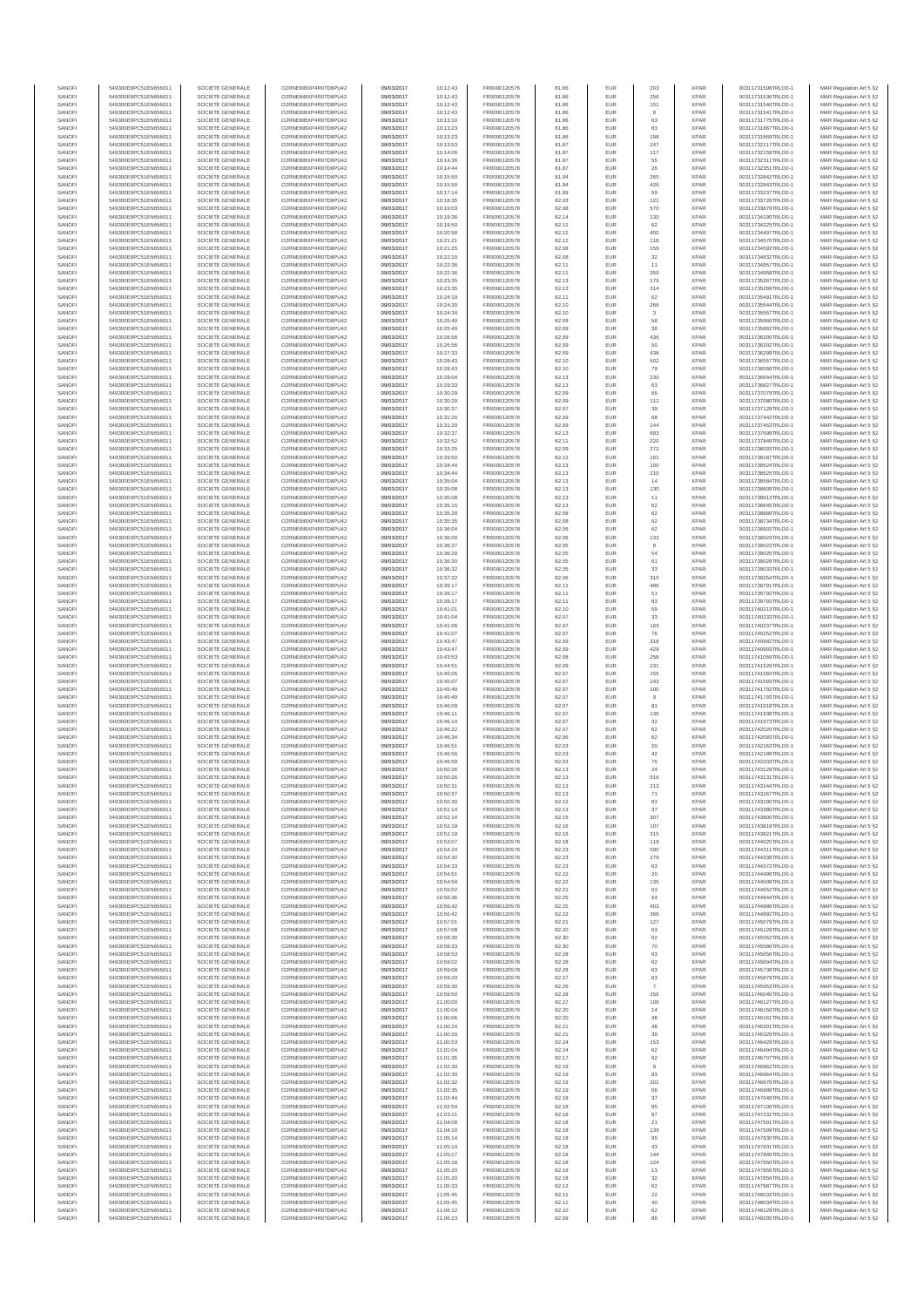| SANOFI           | 549300E9PC51EN656011                         | SOCIETE GENERALE                     | O2RNE8IBXP4R0TD8PU42                          | 09/03/2017               | 11:06:58             | FR0000120578                 | 82.08          | EUR               | 63                    | <b>XPAR</b>                | 00311748376TRLO0-1                       | MAR Regulation Art 5 §2                             |
|------------------|----------------------------------------------|--------------------------------------|-----------------------------------------------|--------------------------|----------------------|------------------------------|----------------|-------------------|-----------------------|----------------------------|------------------------------------------|-----------------------------------------------------|
| SANOFI<br>SANOFI | 549300E9PC51EN656011<br>549300E9PC51EN656011 | SOCIETE GENERALE<br>SOCIETE GENERALE | O2RNE8IBXP4R0TD8PU42<br>O2RNE8IBXP4R0TD8PU42  | 09/03/2017<br>09/03/2017 | 11:07:29<br>11:07:32 | FR0000120578<br>FR0000120578 | 82.10<br>82.10 | EUR<br>EUR        | 12<br>79              | <b>XPAR</b><br><b>XPAR</b> | 00311748544TRLO0-1<br>00311748554TRLO0-1 | MAR Regulation Art 5 §2                             |
| SANOFI           | 549300E9PC51EN656011                         | SOCIETE GENERALE                     | O2RNE8IBXP4R0TD8PU42                          | 09/03/2017               | 11:08:15             | FR0000120578                 | 82.07          | EUR               | 95                    | <b>XPAR</b>                | 00311748778TRLO0-1                       | MAR Regulation Art 5 §2<br>MAR Regulation Art 5 §2  |
| SANOFI           | 549300E9PC51EN656011                         | SOCIETE GENERALE                     | O2RNE8IBXP4R0TD8PU42                          | 09/03/2017               | 11:08:18             | FR0000120578                 | 82.07          | EUR               | 77                    | <b>XPAR</b>                | 00311748814TRLO0-1                       | MAR Regulation Art 5 §2                             |
| SANOFI           | 549300E9PC51EN656011                         | SOCIETE GENERALE                     | O2RNE8IBXP4R0TD8PU42                          | 09/03/2017               | 11:09:23             | FR0000120578                 | 82.08          | EUR               | 222                   | <b>XPAR</b>                | 00311749234TRLO0-1                       | MAR Regulation Art 5 §2                             |
| SANOFI<br>SANOFI | 549300E9PC51EN656011<br>549300E9PC51EN656011 | SOCIETE GENERALE<br>SOCIETE GENERALE | O2RNE8IBXP4R0TD8PU42<br>O2RNE8IBXP4R0TD8PU42  | 09/03/2017<br>09/03/2017 | 11:09:40<br>11:10:00 | FR0000120578<br>FR0000120578 | 82.06<br>82.06 | EUR<br>EUR        | 402<br>20             | <b>XPAR</b><br><b>XPAR</b> | 00311749349TRLO0-1<br>00311749407TRLO0-1 | MAR Regulation Art 5 \$2<br>MAR Regulation Art 5 §2 |
| SANOFI           | 549300E9PC51EN656011                         | SOCIETE GENERALE                     | O2RNE8IBXP4R0TD8PU42                          | 09/03/2017               | 11:10:00             | FR0000120578                 | 82.06          | EUR               | 34                    | <b>XPAR</b>                | 00311749408TRLO0-1                       | MAR Regulation Art 5 \$2                            |
| SANOFI           | 549300E9PC51EN656011                         | SOCIETE GENERALE                     | O2RNE8IBXP4R0TD8PU42                          | 09/03/2017               | 11:10:00             | FR0000120578                 | 82.06          | EUR               | 8                     | <b>XPAR</b>                | 00311749409TRLO0-1                       | MAR Regulation Art 5 §2                             |
| SANOFI<br>SANOFI | 549300E9PC51EN656011<br>549300E9PC51EN656011 | SOCIETE GENERALE<br>SOCIETE GENERALE | O2RNE8IBXP4R0TD8PU42<br>O2RNE8IBXP4R0TD8PU42  | 09/03/2017<br>09/03/2017 | 11:12:42<br>11:12:42 | FR0000120578<br>FR0000120578 | 82.11<br>82.11 | EUR<br>EUR        | 700<br>62             | <b>XPAR</b><br><b>XPAR</b> | 00311750406TRLO0-1<br>00311750408TRLO0-1 | MAR Regulation Art 5 §2<br>MAR Regulation Art 5 §2  |
| SANOFI           | 549300E9PC51EN656011                         | SOCIETE GENERALE                     | O2RNE8IBXP4R0TD8PU42                          | 09/03/2017               | 11:13:19             | FR0000120578                 | 82.12          | EUR               | 35                    | <b>XPAR</b>                | 00311750657TRLO0-1                       | MAR Regulation Art 5 §2                             |
| SANOFI           | 549300E9PC51EN656011                         | SOCIETE GENERALE                     | O2RNE8IBXP4R0TD8PU42                          | 09/03/2017               | 11:13:44             | FR0000120578                 | 82.12          | EUR               | 150                   | <b>XPAR</b>                | 00311750800TRLO0-1                       | MAR Regulation Art 5 §2                             |
| SANOFI           | 549300E9PC51EN656011                         | SOCIETE GENERALE                     | O2RNE8IBXP4R0TD8PU42                          | 09/03/2017               | 11:14:34             | FR0000120578                 | 82.10          | EUR               | 15                    | <b>XPAR</b>                | 00311751056TRLO0-1                       | MAR Regulation Art 5 §2                             |
| SANOFI<br>SANOFI | 549300E9PC51EN656011<br>549300E9PC51EN656011 | SOCIETE GENERALE<br>SOCIETE GENERALE | O2RNE8IBXP4R0TD8PU42<br>O2RNE8IBXP4R0TD8PU42  | 09/03/2017<br>09/03/2017 | 11:14:34<br>11:15:01 | FR0000120578<br>FR0000120578 | 82.10<br>82.12 | EUR<br>EUR        | 213<br>170            | <b>XPAR</b><br><b>XPAR</b> | 00311751058TRLO0-1<br>00311751216TRLO0-1 | MAR Regulation Art 5 §2<br>MAR Regulation Art 5 §2  |
| SANOFI           | 549300E9PC51EN656011                         | SOCIETE GENERALE                     | O2RNE8IBXP4R0TD8PU42                          | 09/03/2017               | 11:15:42             | FR0000120578                 | 82.11          | EUR               | 105                   | <b>XPAR</b>                | 00311751495TRLO0-1                       | MAR Regulation Art 5 §2                             |
| SANOFI           | 549300E9PC51EN656011                         | SOCIETE GENERALE                     | O2RNE8IBXP4R0TD8PU42                          | 09/03/2017               | 11:17:52             | FR0000120578                 | 82.14          | EUR               | 159                   | <b>XPAR</b>                | 00311752201TRLO0-1                       | MAR Regulation Art 5 §2                             |
| SANOFI           | 549300E9PC51EN656011                         | SOCIETE GENERALE                     | O2RNE8IBXP4R0TD8PU42                          | 09/03/2017               | 11:18:53             | FR0000120578                 | 82.17          | EUR               | 618                   | <b>XPAR</b>                | 00311752516TRLO0-1                       | MAR Regulation Art 5 §2                             |
| SANOFI<br>SANOFI | 549300E9PC51EN656011<br>549300E9PC51EN656011 | SOCIETE GENERALE<br>SOCIETE GENERALE | O2RNE8IBXP4R0TD8PU42<br>O2RNE8IBXP4R0TD8PU42  | 09/03/2017<br>09/03/2017 | 11:18:53<br>11:19:06 | FR0000120578<br>FR0000120578 | 82.17<br>82.16 | EUR<br>EUR        | 159<br>363            | <b>XPAR</b><br><b>XPAR</b> | 00311752517TRLO0-1<br>00311752627TRLO0-1 | MAR Regulation Art 5 §2<br>MAR Regulation Art 5 §2  |
| SANOFI           | 549300E9PC51EN656011                         | SOCIETE GENERALE                     | O2RNE8IBXP4R0TD8PU42                          | 09/03/2017               | 11:19:06             | FR0000120578                 | 82.16          | EUR               | 26                    | <b>XPAR</b>                | 00311752629TRLO0-1                       | MAR Regulation Art 5 §2                             |
| SANOFI           | 549300E9PC51EN656011                         | SOCIETE GENERALE                     | O2RNE8IBXP4R0TD8PU42                          | 09/03/2017               | 11:19:24             | FR0000120578                 | 82.16          | EUR               | 135                   | <b>XPAR</b>                | 00311752718TRLO0-1                       | MAR Regulation Art 5 §2                             |
| SANOFI<br>SANOFI | 549300E9PC51EN656011<br>549300E9PC51EN656011 | SOCIETE GENERALE<br>SOCIETE GENERALE | O2RNE8IBXP4R0TD8PU42<br>O2RNE8IBXP4R0TD8PU42  | 09/03/2017<br>09/03/2017 | 11:19:39<br>11:20:01 | FR0000120578<br>FR0000120578 | 82.15<br>82.14 | EUR<br>EUR        | 62<br>80              | <b>XPAR</b><br><b>XPAR</b> | 00311752830TRLO0-1<br>00311752976TRLO0-1 | MAR Regulation Art 5 §2<br>MAR Regulation Art 5 §2  |
| SANOFI           | 549300E9PC51EN656011                         | SOCIETE GENERALE                     | O2RNE8IBXP4R0TD8PU42                          | 09/03/2017               | 11:20:43             | FR0000120578                 | 82.14          | EUR               | 73                    | <b>XPAR</b>                | 00311753245TRLO0-1                       | MAR Regulation Art 5 62                             |
| SANOFI           | 549300E9PC51EN656011                         | SOCIETE GENERALE                     | O2RNE8IBXP4R0TD8PU42                          | 09/03/2017               | 11:20:44             | FR0000120578                 | 82.14          | EUR               | $92\,$                | <b>XPAR</b>                | 00311753249TRLO0-1                       | MAR Regulation Art 5 §2                             |
| SANOFI           | 549300E9PC51EN656011                         | SOCIETE GENERALE                     | O2RNE8IBXP4R0TD8PU42                          | 09/03/2017               | 11:20:55             | FR0000120578                 | 82.13          | EUR               | 122                   | <b>XPAR</b>                | 00311753312TRLO0-1                       | MAR Regulation Art 5 §2                             |
| SANOFI<br>SANOFI | 549300E9PC51EN656011<br>549300E9PC51EN656011 | SOCIETE GENERALE<br>SOCIETE GENERALE | O2RNE8IBXP4R0TD8PU42<br>O2RNE8IBXP4R0TD8PU42  | 09/03/2017<br>09/03/2017 | 11:20:55<br>11:20:56 | FR0000120578<br>FR0000120578 | 82.13<br>82.13 | EUR<br>EUR        | 17<br>6               | <b>XPAR</b><br><b>XPAR</b> | 00311753313TRLO0-1<br>00311753315TRLO0-1 | MAR Regulation Art 5 §2<br>MAR Regulation Art 5 §2  |
| SANOFI           | 549300E9PC51EN656011                         | SOCIETE GENERALE                     | O2RNE8IBXP4R0TD8PU42                          | 09/03/2017               | 11:21:08             | FR0000120578                 | 82.12          | EUR               | 66                    | <b>XPAR</b>                | 00311753409TRLO0-1                       | MAR Regulation Art 5 §2                             |
| SANOFI           | 549300E9PC51EN656011                         | SOCIETE GENERALE                     | O2RNE8IBXP4R0TD8PU42                          | 09/03/2017               | 11:21:15             | FR0000120578                 | 82.11          | EUR               | 26                    | <b>XPAR</b>                | 00311753495TRLO0-1                       | MAR Regulation Art 5 §2                             |
| SANOFI<br>SANOFI | 549300E9PC51EN656011<br>549300E9PC51EN656011 | SOCIETE GENERALE<br>SOCIETE GENERALE | O2RNE8IBXP4R0TD8PU42<br>O2RNE8IBXP4R0TD8PU42  | 09/03/2017<br>09/03/2017 | 11:23:00<br>11:23:26 | FR0000120578<br>FR0000120578 | 82.14<br>82.11 | EUR<br>EUR        | 507<br>62             | <b>XPAR</b><br><b>XPAR</b> | 00311754042TRLO0-1<br>00311754223TRLO0-1 | MAR Regulation Art 5 \$2<br>MAR Regulation Art 5 §2 |
| SANOFI           | 549300E9PC51EN656011                         | SOCIETE GENERALE                     | O2RNE8IBXP4R0TD8PU42                          | 09/03/2017               | 11:24:56             | FR0000120578                 | 82.13          | EUR               | 353                   | <b>XPAR</b>                | 00311754629TRLO0-1                       | MAR Regulation Art 5 §2                             |
| SANOFI           | 549300E9PC51EN656011                         | SOCIETE GENERALE                     | O2RNE8IBXP4R0TD8PU42                          | 09/03/2017               | 11:25:22             | FR0000120578                 | 82.13          | EUR               | 100                   | <b>XPAR</b>                | 00311754815TRLO0-1                       | MAR Regulation Art 5 §2                             |
| SANOFI           | 549300E9PC51EN656011                         | SOCIETE GENERALE                     | O2RNE8IBXP4R0TD8PU42                          | 09/03/2017               | 11:25:22             | FR0000120578                 | 82.13          | EUR               | 100                   | <b>XPAR</b>                | 00311754817TRLO0-1                       | MAR Regulation Art 5 §2                             |
| SANOFI<br>SANOFI | 549300E9PC51EN656011<br>549300E9PC51EN656011 | SOCIETE GENERALE<br>SOCIETE GENERALE | O2RNE8IBXP4R0TD8PU42<br>O2RNE8IBXP4R0TD8PU42  | 09/03/2017<br>09/03/2017 | 11:25:22<br>11:25:25 | FR0000120578<br>FR0000120578 | 82.13<br>82.12 | EUR<br>EUR        | $_{\rm 36}$<br>81     | <b>XPAR</b><br><b>XPAR</b> | 00311754818TRLO0-1<br>00311754835TRLO0-1 | MAR Regulation Art 5 §2<br>MAR Regulation Art 5 §2  |
| SANOFI           | 549300E9PC51EN656011                         | SOCIETE GENERALE                     | O2RNE8IBXP4R0TD8PU42                          | 09/03/2017               | 11:25:47             | FR0000120578                 | 82.10          | EUR               | 62                    | <b>XPAR</b>                | 00311755008TRLO0-1                       | MAR Regulation Art 5 §2                             |
| SANOFI           | 549300E9PC51EN656011                         | SOCIETE GENERALE                     | O2RNE8IBXP4R0TD8PU42                          | 09/03/2017               | 11:26:17             | FR0000120578                 | 82.09          | EUR               | 83                    | <b>XPAR</b>                | 00311755132TRLO0-1                       | MAR Regulation Art 5 §2                             |
| SANOFI<br>SANOFI | 549300E9PC51EN656011<br>549300E9PC51EN656011 | SOCIETE GENERALE<br>SOCIETE GENERALE | O2RNE8IBXP4R0TD8PU42<br>O2RNE8IBXP4R0TD8PU42  | 09/03/2017<br>09/03/2017 | 11:26:58<br>11:26:58 | FR0000120578<br>FR0000120578 | 82.10<br>82.10 | EUR<br>EUR        | 243<br>135            | <b>XPAR</b><br><b>XPAR</b> | 00311755335TRLO0-1<br>00311755336TRLO0-1 | MAR Regulation Art 5 §2<br>MAR Regulation Art 5 §2  |
| SANOFI           | 549300E9PC51EN656011                         | SOCIETE GENERALE                     | O2RNE8IBXP4R0TD8PU42                          | 09/03/2017               | 11:28:53             | FR0000120578                 | 82.16          | EUR               | 432                   | <b>XPAR</b>                | 00311755852TRLO0-1                       | MAR Regulation Art 5 §2                             |
| SANOFI           | 549300E9PC51EN656011                         | SOCIETE GENERALE                     | O2RNE8IBXP4R0TD8PU42                          | 09/03/2017               | 11:29:25             | FR0000120578                 | 82.13          | EUR               | $30\,$                | <b>XPAR</b>                | 00311756097TRLO0-1                       | MAR Regulation Art 5 §2                             |
| SANOFI<br>SANOFI | 549300E9PC51EN656011                         | SOCIETE GENERALE                     | O2RNE8IBXP4R0TD8PU42<br>O2RNE8IBXP4R0TD8PU42  | 09/03/2017               | 11:29:51             | FR0000120578                 | 82.16          | EUR               | 539                   | <b>XPAR</b><br><b>XPAR</b> | 00311756201TRLO0-1<br>00311756325TRLO0-1 | MAR Regulation Art 5 §2                             |
| SANOFI           | 549300E9PC51EN656011<br>549300E9PC51EN656011 | SOCIETE GENERALE<br>SOCIETE GENERALE | O2RNE8IBXP4R0TD8PU42                          | 09/03/2017<br>09/03/2017 | 11:30:07<br>11:32:00 | FR0000120578<br>FR0000120578 | 82.14<br>82.14 | EUR<br>EUR        | 62<br>120             | <b>XPAR</b>                | 00311756989TRLO0-1                       | MAR Regulation Art 5 §2<br>MAR Regulation Art 5 §2  |
| SANOFI           | 549300E9PC51EN656011                         | SOCIETE GENERALE                     | O2RNE8IBXP4R0TD8PLI42                         | 09/03/2017               | 11:32:20             | FR0000120578                 | 82.14          | EUR               | 9                     | <b>XPAR</b>                | 00311757051TRLO0-1                       | MAR Regulation Art 5 §2                             |
| SANOFI           | 549300E9PC51EN656011                         | SOCIETE GENERALE                     | O2RNE8IBXP4R0TD8PU42                          | 09/03/2017               | 11:32:20             | FR0000120578                 | 82.14          | EUR               | 88                    | <b>XPAR</b>                | 00311757052TRLO0-1                       | MAR Regulation Art 5 §2                             |
| SANOFI<br>SANOFI | 549300E9PC51EN656011<br>549300E9PC51EN656011 | SOCIETE GENERALE                     | O2RNE8IBXP4R0TD8PU42<br>O2RNE8IBXP4R0TD8PU42  | 09/03/2017               | 11:32:59             | FR0000120578                 | 82.14<br>82.14 | EUR<br>EUR        | 110<br>501            | <b>XPAR</b><br><b>XPAR</b> | 00311757206TRLO0-1<br>00311757207TRLO0-1 | MAR Regulation Art 5 \$2<br>MAR Regulation Art 5 §2 |
| SANOFI           | 549300E9PC51EN656011                         | SOCIETE GENERALE<br>SOCIETE GENERALE | O2RNE8IBXP4R0TD8PU42                          | 09/03/2017<br>09/03/2017 | 11:32:59<br>11:33:04 | FR0000120578<br>FR0000120578 | 82.11          | EUR               | 141                   | <b>XPAR</b>                | 00311757287TRLO0-1                       | MAR Regulation Art 5 §2                             |
| SANOFI           | 549300E9PC51EN656011                         | SOCIETE GENERALE                     | O2RNE8IBXP4R0TD8PU42                          | 09/03/2017               | 11:33:23             | FR0000120578                 | 82.11          | EUR               | 95                    | <b>XPAR</b>                | 00311757361TRLO0-1                       | MAR Regulation Art 5 §2                             |
| SANOFI           | 549300E9PC51EN656011                         | SOCIETE GENERALE                     | O2RNE8IBXP4R0TD8PU42                          | 09/03/2017               | 11:33:44             | FR0000120578                 | 82.10          | EUR               | 82                    | <b>XPAR</b>                | 00311757460TRLO0-1                       | MAR Regulation Art 5 §2                             |
| SANOFI<br>SANOFI | 549300E9PC51EN656011<br>549300E9PC51EN656011 | SOCIETE GENERALE<br>SOCIETE GENERALE | O2RNE8IBXP4R0TD8PU42<br>O2RNE8IBXP4R0TD8PU42  | 09/03/2017<br>09/03/2017 | 11:34:01<br>11:34:01 | FR0000120578<br>FR0000120578 | 82.10<br>82.10 | EUR<br>EUR        | 151<br>89             | <b>XPAR</b><br><b>XPAR</b> | 00311757531TRLO0-1<br>00311757532TRLO0-1 | MAR Regulation Art 5 §2<br>MAR Regulation Art 5 §2  |
| SANOFI           | 549300E9PC51EN656011                         | SOCIETE GENERALE                     | O2RNE8IBXP4R0TD8PU42                          | 09/03/2017               | 11:34:18             | FR0000120578                 | 82.11          | EUR               | 90                    | <b>XPAR</b>                | 00311757651TRLO0-1                       | MAR Regulation Art 5 §2                             |
| SANOFI           | 549300E9PC51EN656011                         | SOCIETE GENERALE                     | O2RNE8IBXP4R0TD8PU42                          | 09/03/2017               | 11:35:18             | FR0000120578                 | 82.12          | EUR               | 284                   | <b>XPAR</b>                | 00311757992TRLO0-1                       | MAR Regulation Art 5 §2                             |
| SANOFI           | 549300E9PC51EN656011                         | SOCIETE GENERALE                     | O2RNE8IBXP4R0TD8PU42                          | 09/03/2017               | 11:35:45             | FR0000120578                 | 82.11          | EUR               | 133                   | <b>XPAR</b>                | 00311758124TRLO0-1                       | MAR Regulation Art 5 §2                             |
| SANOFI<br>SANOFI | 549300E9PC51EN656011<br>549300E9PC51EN656011 | SOCIETE GENERALE<br>SOCIETE GENERALE | O2RNE8IBXP4R0TD8PU42<br>O2RNE8IBXP4R0TD8PU42  | 09/03/2017<br>09/03/2017 | 11:35:45<br>11:38:50 | FR0000120578<br>FR0000120578 | 82.11<br>82.13 | EUR<br>EUR        | 78<br>582             | <b>XPAR</b><br><b>XPAR</b> | 00311758125TRLO0-1<br>00311759075TRLO0-1 | MAR Regulation Art 5 §2<br>MAR Regulation Art 5 §2  |
| SANOFI           | 549300E9PC51EN656011                         | SOCIETE GENERALE                     | O2RNE8IBXP4R0TD8PU42                          | 09/03/2017               | 11:41:42             | FR0000120578                 | 82.17          | EUR               | 325                   | <b>XPAR</b>                | 00311759885TRLO0-1                       | MAR Regulation Art 5 §2                             |
| SANOFI           | 549300E9PC51EN656011                         | SOCIETE GENERALE                     | O2RNE8IBXP4R0TD8PU42                          | 09/03/2017               | 11:41:42             | FR0000120578                 | 82.17          | EUR               | 83                    | <b>XPAR</b>                | 00311759889TRLO0-1                       | MAR Regulation Art 5 §2                             |
| SANOFI<br>SANOFI | 549300E9PC51EN656011<br>549300E9PC51EN656011 | SOCIETE GENERALE<br>SOCIETE GENERALE | O2RNE8IBXP4R0TD8PU42<br>O2RNE8IBXP4R0TD8PU42  | 09/03/2017<br>09/03/2017 | 11:41:42<br>11:41:42 | FR0000120578<br>FR0000120578 | 82.17<br>82.17 | EUR<br>EUR        | 243<br>195            | <b>XPAR</b><br><b>XPAR</b> | 00311759891TRLO0-1<br>00311759893TRLO0-1 | MAR Regulation Art 5 §2                             |
| SANOFI           | 549300E9PC51EN656011                         | SOCIETE GENERALE                     | O2RNE8IBXP4R0TD8PU42                          | 09/03/2017               | 11:43:20             | FR0000120578                 | 82.21          | EUR               | 65                    | <b>XPAR</b>                | 00311760469TRLO0-1                       | MAR Regulation Art 5 §2<br>MAR Regulation Art 5 §2  |
| SANOFI           | 549300E9PC51EN656011                         | SOCIETE GENERALE                     | O2RNE8IBXP4R0TD8PU42                          | 09/03/2017               | 11:44:17             | FR0000120578                 | 82.23          | EUR               | 173                   | <b>XPAR</b>                | 00311760792TRLO0-1                       | MAR Regulation Art 5 §2                             |
| SANOFI           | 549300E9PC51EN656011                         | SOCIETE GENERALE                     | O2RNE8IBXP4R0TD8PU42                          | 09/03/2017               | 11:44:20             | FR0000120578                 | 82.21          | EUR               | 76                    | <b>XPAR</b>                | 00311760821TRLO0-1                       | MAR Regulation Art 5 §2                             |
| SANOFI<br>SANOFI | 549300E9PC51EN656011<br>549300E9PC51EN656011 | SOCIETE GENERALE<br>SOCIETE GENERALE | O2RNE8IBXP4R0TD8PU42<br>O2RNE8IBXP4R0TD8PU42  | 09/03/2017<br>09/03/2017 | 11:44:37<br>11:48:00 | FR0000120578<br>FR0000120578 | 82.21<br>82.26 | EUR<br>EUR        | 62<br>500             | <b>XPAR</b><br><b>XPAR</b> | 00311760900TRLO0-1<br>00311761751TRLO0-1 | MAR Regulation Art 5 §2<br>MAR Regulation Art 5 §2  |
| SANOFI           | 549300E9PC51EN656011                         | SOCIETE GENERALE                     | O2RNE8IBXP4R0TD8PU42                          | 09/03/2017               | 11:48:18             | FR0000120578                 | 82.25          | EUR               | 223                   | <b>XPAR</b>                | 00311761813TRLO0-1                       | MAR Regulation Art 5 §2                             |
| SANOFI           | 549300E9PC51EN656011                         | SOCIETE GENERALE                     | O2RNE8IBXP4R0TD8PU42                          | 09/03/2017               | 11:48:18             | FR0000120578                 | 82.25          | EUR               | 50                    | <b>XPAR</b>                | 00311761816TRLO0-1                       | MAR Regulation Art 5 §2                             |
| SANOFI           | 549300E9PC51EN656011                         | SOCIETE GENERALE                     | O2RNE8IBXP4R0TD8PU42                          | 09/03/2017               | 11:49:20             | FR0000120578                 | 82.28          | EUR               | 234                   | <b>XPAR</b>                | 00311762333TRLO0-1                       | MAR Regulation Art 5 §2                             |
| SANOFI<br>SANOFI | 549300E9PC51EN656011<br>549300E9PC51EN656011 | SOCIETE GENERALE<br>SOCIETE GENERALE | O2RNE8IBXP4R0TD8PU42<br>O2RNE8IBXP4R0TD8PU42  | 09/03/2017<br>09/03/2017 | 11:50:24<br>11:51:54 | FR0000120578<br>FR0000120578 | 82.30<br>82.32 | EUR<br>EUR        | 234<br>15             | <b>XPAR</b><br><b>XPAR</b> | 00311762599TRLO0-1<br>00311763077TRLO0-1 | MAR Regulation Art 5 §2<br>MAR Regulation Art 5 \$2 |
| SANOFI           | 549300E9PC51EN656011                         | SOCIETE GENERALE                     | O2RNE8IBXP4R0TD8PU42                          | 09/03/2017               | 11:52:29             | FR0000120578                 | 82.33          | EUR               | 185                   | <b>XPAR</b>                | 00311763278TRLO0-1                       | MAR Regulation Art 5 §2                             |
| SANOFI           | 549300E9PC51EN656011                         | SOCIETE GENERALE                     | O2RNE8IBXP4R0TD8PU42                          | 09/03/2017               | 11:52:29             | FR0000120578                 | 82.33          | EUR               | 206                   | <b>XPAR</b>                | 00311763279TRLO0-1                       | MAR Regulation Art 5 §2                             |
| SANOFI           | 549300E9PC51EN656011                         | SOCIETE GENERALE                     | O2RNE8IBXP4R0TD8PU42                          | 09/03/2017               | 11:52:48             | FR0000120578                 | 82.33          | EUR               | 69                    | <b>XPAR</b>                | 00311763328TRLO0-1                       | MAR Regulation Art 5 §2<br>MAR Regulation Art 5 §2  |
| SANOFI<br>SANOFI | 549300E9PC51EN656011<br>549300E9PC51EN656011 | SOCIETE GENERALE<br>SOCIETE GENERALE | O2RNE8IBXP4R0TD8PU42<br>O2RNE8IBXP4R0TD8PU42  | 09/03/2017<br>09/03/2017 | 11:53:18<br>11:53:41 | FR0000120578<br>FR0000120578 | 82.34<br>82.34 | EUR<br>EUR        | 145<br>62             | <b>XPAR</b><br><b>XPAR</b> | 00311763448TRLO0-1<br>00311763507TRLO0-1 | MAR Regulation Art 5 §2                             |
| SANOFI           | 549300E9PC51EN656011                         | SOCIETE GENERALE                     | O2RNE8IBXP4R0TD8PU42                          | 09/03/2017               | 11:53:55             | FR0000120578                 | 82.32          | EUR               | 62                    | <b>XPAR</b>                | 00311763542TRLO0-1                       | MAR Regulation Art 5 §2                             |
| SANOFI           | 549300E9PC51EN656011                         | SOCIETE GENERALE                     | O2RNE8IBXP4R0TD8PU42                          | 09/03/2017               | 11:57:18             | FR0000120578                 | 82.38          | EUR               | 189                   | <b>XPAR</b>                | 00311764139TRLO0-1                       | MAR Regulation Art 5 \$2                            |
| SANOFI<br>SANOFI | 549300E9PC51EN656011<br>549300E9PC51EN656011 | SOCIETE GENERALE<br>SOCIETE GENERALE | O2RNE8IBXP4R0TD8PU42<br>O2RNE8IBXP4R0TD8PU42  | 09/03/2017<br>09/03/2017 | 11:58:47<br>11:59:36 | FR0000120578<br>FR0000120578 | 82.40<br>82.40 | EUR<br><b>EUR</b> | 112<br>241            | <b>XPAR</b><br><b>XPAR</b> | 00311764498TRLO0-1<br>00311764661TRLO0-1 | MAR Regulation Art 5 §2<br>MAR Regulation Art 5 §2  |
| SANOFI           | 549300E9PC51EN656011                         | SOCIETE GENERALE                     | O2RNE8IBXP4R0TD8PU42                          | 09/03/2017               | 11:59:59             | FR0000120578                 | 82.41          | EUR               | 148                   | <b>XPAR</b>                | 00311764800TRLO0-1                       | MAR Regulation Art 5 §2                             |
| SANOFI           | 549300E9PC51EN656011                         | SOCIETE GENERALE                     | O2RNE8IBXP4R0TD8PU42                          | 09/03/2017               | 12:00:53             | FR0000120578                 | 82.38          | EUR               | 45                    | <b>XPAR</b>                | 00311765003TRLO0-1                       | MAR Regulation Art 5 §2                             |
| SANOFI           | 549300E9PC51EN656011                         | SOCIETE GENERALE                     | O2RNE8IBXP4R0TD8PU42                          | 09/03/2017               | 12:00:56             | FR0000120578                 | 82.38          | EUR               | $\overline{9}$        | <b>XPAR</b>                | 00311765025TRLO0-1                       | MAR Regulation Art 5 §2                             |
| SANOFI<br>SANOFI | 549300E9PC51EN656011<br>549300E9PC51EN656011 | SOCIETE GENERALE<br>SOCIETE GENERALE | O2RNE8IBXP4R0TD8PU42<br>O2RNE8IBXP4R0TD8PU42  | 09/03/2017<br>09/03/2017 | 12:01:09<br>12:02:09 | FR0000120578<br>FR0000120578 | 82.38<br>82.38 | EUR<br>EUR        | 8<br>231              | <b>XPAR</b><br><b>XPAR</b> | 00311765080TRLO0-1<br>00311765362TRLO0-1 | MAR Regulation Art 5 §2<br>MAR Regulation Art 5 §2  |
| SANOFI           | 549300E9PC51EN656011                         | SOCIETE GENERALE                     | O2RNE8IBXP4R0TD8PU42                          | 09/03/2017               | 12:02:09             | FR0000120578                 | 82.37          | EUR               | 206                   | <b>XPAR</b>                | 00311765376TRLO0-1                       | MAR Regulation Art 5 §2                             |
| SANOFI           | 549300E9PC51EN656011                         | SOCIETE GENERALE                     | O2RNE8IBXP4R0TD8PU42                          | 09/03/2017               | 12:03:27             | FR0000120578                 | 82.38          | EUR               | 67                    | <b>XPAR</b>                | 00311765873TRLO0-1                       | MAR Regulation Art 5 §2                             |
| SANOFI<br>SANOFI | 549300E9PC51EN656011<br>549300E9PC51EN656011 | SOCIETE GENERALE<br>SOCIETE GENERALE | O2RNE8IBXP4R0TD8PU42<br>O2RNE8IBXP4R0TD8PU42  | 09/03/2017<br>09/03/2017 | 12:03:32<br>12:03:34 | FR0000120578<br>FR0000120578 | 82.38<br>82.38 | EUR<br>EUR        | 75<br>94              | <b>XPAR</b><br><b>XPAR</b> | 00311765887TRLO0-1<br>00311765918TRLO0-1 | MAR Regulation Art 5 §2<br>MAR Regulation Art 5 \$2 |
| SANOFI           | 549300E9PC51EN656011                         | SOCIETE GENERALE                     | O2RNE8IBXP4R0TD8PU42                          | 09/03/2017               | 12:03:37             | FR0000120578                 | 82.38          | EUR               | 61                    | <b>XPAR</b>                | 00311765925TRLO0-1                       | MAR Regulation Art 5 §2                             |
| SANOFI           | 549300E9PC51EN656011                         | SOCIETE GENERALE                     | O2RNE8IBXP4R0TD8PU42                          | 09/03/2017               | 12:03:39             | FR0000120578                 | 82.38          | EUR               | $\overline{1}$        | <b>XPAR</b>                | 00311765930TRLO0-1                       | MAR Regulation Art 5 §2                             |
| SANOFI<br>SANOFI | 549300E9PC51EN656011<br>549300E9PC51EN656011 | SOCIETE GENERALE<br>SOCIETE GENERALE | O2RNE8IBXP4R0TD8PU42<br>O2RNE8IBXP4R0TD8PU42  | 09/03/2017<br>09/03/2017 | 12:04:30<br>12:04:57 | FR0000120578<br>FR0000120578 | 82.39<br>82.39 | EUR<br>EUR        | 137<br>71             | <b>XPAR</b><br><b>XPAR</b> | 00311766165TRLO0-1<br>00311766249TRLO0-1 | MAR Regulation Art 5 §2<br>MAR Regulation Art 5 §2  |
| SANOFI           | 549300E9PC51EN656011                         | SOCIETE GENERALE                     | O2RNE8IBXP4R0TD8PU42                          | 09/03/2017               | 12:05:07             | FR0000120578                 | 82.36          | EUR               | 78                    | <b>XPAR</b>                | 00311766318TRLO0-1                       | MAR Regulation Art 5 §2                             |
| SANOFI           | 549300E9PC51EN656011                         | SOCIETE GENERALE                     | O2RNE8IBXP4R0TD8PU42                          | 09/03/2017               | 12:07:24             | FR0000120578                 | 82.37          | EUR               | 158                   | <b>XPAR</b>                | 00311766948TRLO0-1                       | MAR Regulation Art 5 §2                             |
| SANOFI<br>SANOFI | 549300E9PC51EN656011<br>549300E9PC51EN656011 | SOCIETE GENERALE<br>SOCIETE GENERALE | O2RNE8IBXP4R0TD8PU42<br>O2RNE8IBXP4R0TD8PU42  | 09/03/2017<br>09/03/2017 | 12:07:24<br>12:08:55 | FR0000120578<br>FR0000120578 | 82.37<br>82.37 | EUR<br>EUR        | 175<br>151            | <b>XPAR</b><br><b>XPAR</b> | 00311766950TRLO0-1<br>00311767273TRLO0-1 | MAR Regulation Art 5 §2<br>MAR Regulation Art 5 §2  |
| SANOFI           | 549300E9PC51EN656011                         | SOCIETE GENERALE                     | O2RNE8IBXP4R0TD8PU42                          | 09/03/2017               | 12:09:26             | FR0000120578                 | 82.34          | EUR               | 102                   | <b>XPAR</b>                | 00311767447TRLO0-1                       | MAR Regulation Art 5 §2                             |
| SANOFI           | 549300E9PC51EN656011                         | SOCIETE GENERALE                     | O2RNE8IBXP4R0TD8PU42                          | 09/03/2017               | 12:09:26             | FR0000120578                 | 82.34          | EUR               | 71                    | <b>XPAR</b>                | 00311767448TRLO0-1                       | MAR Regulation Art 5 §2                             |
| SANOFI<br>SANOFI | 549300E9PC51EN656011<br>549300E9PC51EN656011 | SOCIETE GENERALE<br>SOCIETE GENERALE | O2RNE8IBXP4R0TD8PU42<br>O2RNESIBXP4R0TD8PLI42 | 09/03/2017<br>09/03/2017 | 12:10:08<br>12:10:46 | FR0000120578<br>FR0000120578 | 82.35<br>82.36 | EUR<br>EUR        | 124<br>152            | <b>XPAR</b><br><b>XPAR</b> | 00311767646TRLO0-1<br>00311767939TRLO0-1 | MAR Regulation Art 5 §2                             |
| SANOFI           | 549300E9PC51EN656011                         | SOCIETE GENERALE                     | O2RNE8IBXP4R0TD8PU42                          | 09/03/2017               | 12:11:59             | FR0000120578                 | 82.35          | EUR               | 106                   | <b>XPAR</b>                | 00311768207TRLO0-1                       | MAR Regulation Art 5 §2<br>MAR Regulation Art 5 §2  |
| SANOFI           | 549300E9PC51EN656011                         | SOCIETE GENERALE                     | O2RNE8IBXP4R0TD8PU42                          | 09/03/2017               | 12:12:28             | FR0000120578                 | 82.37          | EUR               | 57                    | <b>XPAR</b>                | 00311768375TRLO0-1                       | MAR Regulation Art 5 §2                             |
| SANOFI           | 549300E9PC51EN656011                         | SOCIETE GENERALE                     | O2RNE8IBXP4R0TD8PU42                          | 09/03/2017               | 12:12:39             | FR0000120578                 | 82.37          | EUR               | 63<br>96              | <b>XPAR</b>                | 00311768439TRLO0-1                       | MAR Regulation Art 5 §2                             |
| SANOFI<br>SANOFI | 549300E9PC51EN656011<br>549300E9PC51EN656011 | SOCIETE GENERALE<br>SOCIETE GENERALE | O2RNE8IBXP4R0TD8PU42<br>O2RNE8IBXP4R0TD8PU42  | 09/03/2017<br>09/03/2017 | 12:13:06<br>12:13:32 | FR0000120578<br>FR0000120578 | 82.37<br>82.35 | EUR<br>EUR        | 62                    | <b>XPAR</b><br><b>XPAR</b> | 00311768547TRLO0-1<br>00311768659TRLO0-1 | MAR Regulation Art 5 §2<br>MAR Regulation Art 5 §2  |
| SANOFI           | 549300E9PC51EN656011                         | SOCIETE GENERALE                     | O2RNE8IBXP4R0TD8PU42                          | 09/03/2017               | 12:14:15             | FR0000120578                 | 82.36          | EUR               | 110                   | <b>XPAR</b>                | 00311768862TRLO0-1                       | MAR Regulation Art 5 §2                             |
| SANOFI           | 549300E9PC51EN656011                         | SOCIETE GENERALE                     | O2RNE8IBXP4R0TD8PU42                          | 09/03/2017               | 12:14:58             | FR0000120578                 | 82.35          | EUR               | 69                    | <b>XPAR</b>                | 00311769007TRLO0-1                       | MAR Regulation Art 5 §2                             |
| SANOFI<br>SANOFI | 549300E9PC51EN656011<br>549300E9PC51EN656011 | SOCIETE GENERALE<br>SOCIETE GENERALE | O2RNE8IBXP4R0TD8PU42<br>O2RNE8IBXP4R0TD8PU42  | 09/03/2017<br>09/03/2017 | 12:14:58<br>12:15:53 | FR0000120578<br>FR0000120578 | 82.35<br>82.36 | EUR<br>EUR        | 43<br>120             | <b>XPAR</b><br><b>XPAR</b> | 00311769008TRLO0-1<br>00311769177TRLO0-1 | MAR Regulation Art 5 §2<br>MAR Regulation Art 5 §2  |
| SANOFI           | 549300E9PC51EN656011                         | SOCIETE GENERALE                     | O2RNE8IBXP4R0TD8PU42                          | 09/03/2017               | 12:16:51             | FR0000120578                 | 82.35          | EUR               | 62                    | <b>XPAR</b>                | 00311769439TRLO0-1                       | MAR Regulation Art 5 §2                             |
| SANOFI           | 549300E9PC51EN656011                         | SOCIETE GENERALE                     | O2RNE8IBXP4R0TD8PU42                          | 09/03/2017               | 12:16:54             | FR0000120578                 | 82.35          | EUR               | 151                   | <b>XPAR</b>                | 00311769446TRLO0-1                       | MAR Regulation Art 5 §2                             |
| SANOFI           | 549300E9PC51EN656011                         | SOCIETE GENERALE                     | O2RNE8IBXP4R0TD8PU42                          | 09/03/2017               | 12:18:01             | FR0000120578                 | 82.35          | EUR               | 61                    | <b>XPAR</b>                | 00311769824TRLO0-1                       | MAR Regulation Art 5 §2                             |
| SANOFI<br>SANOFI | 549300E9PC51EN656011<br>549300E9PC51EN656011 | SOCIETE GENERALE<br>SOCIETE GENERALE | O2RNE8IBXP4R0TD8PU42<br>O2RNE8IBXP4R0TD8PU42  | 09/03/2017<br>09/03/2017 | 12:19:26<br>12:20:23 | FR0000120578<br>FR0000120578 | 82.35<br>82.36 | EUR<br>EUR        | 56<br>389             | <b>XPAR</b><br><b>XPAR</b> | 00311770122TRLO0-1<br>00311770376TRLO0-1 | MAR Regulation Art 5 §2<br>MAR Regulation Art 5 §2  |
| SANOFI           | 549300E9PC51EN656011                         | SOCIETE GENERALE                     | O2RNE8IBXP4R0TD8PU42                          | 09/03/2017               | 12:20:47             | FR0000120578                 | 82.36          | EUR               | 100                   | <b>XPAR</b>                | 00311770433TRLO0-1                       | MAR Regulation Art 5 §2                             |
| SANOFI           | 549300E9PC51EN656011                         | SOCIETE GENERALE                     | O2RNE8IBXP4R0TD8PU42                          | 09/03/2017               | 12:20:50             | FR0000120578                 | 82.36          | EUR               | 62                    | <b>XPAR</b>                | 00311770441TRLO0-1                       | MAR Regulation Art 5 §2                             |
| SANOFI<br>SANOFI | 549300E9PC51EN656011<br>549300E9PC51EN656011 | SOCIETE GENERALE<br>SOCIETE GENERALE | O2RNE8IBXP4R0TD8PU42<br>O2RNE8IBXP4R0TD8PU42  | 09/03/2017<br>09/03/2017 | 12:21:45<br>12:22:18 | FR0000120578<br>FR0000120578 | 82.36<br>82.35 | EUR<br>EUR        | 165<br>62             | <b>XPAR</b><br><b>XPAR</b> | 00311770812TRLO0-1<br>00311771089TRLO0-1 | MAR Regulation Art 5 §2                             |
| SANOFI           | 549300E9PC51EN656011                         | SOCIETE GENERALE                     | O2RNE8IBXP4R0TD8PU42                          | 09/03/2017               | 12:22:31             | FR0000120578                 | 82.35          | EUR               | 98                    | <b>XPAR</b>                | 00311771114TRLO0-1                       | MAR Regulation Art 5 §2<br>MAR Regulation Art 5 §2  |
| SANOFI           | 549300E9PC51EN656011                         | SOCIETE GENERALE                     | O2RNE8IBXP4R0TD8PU42                          | 09/03/2017               | 12:22:53             | FR0000120578                 | 82.35          | EUR               | 90                    | <b>XPAR</b>                | 00311771271TRLO0-1                       | MAR Regulation Art 5 §2                             |
| SANOFI           | 549300E9PC51EN656011                         | SOCIETE GENERALE                     | O2RNE8IBXP4R0TD8PU42                          | 09/03/2017               | 12:24:02             | FR0000120578                 | 82.35          | EUR               | 234                   | <b>XPAR</b>                | 00311771733TRLO0-1                       | MAR Regulation Art 5 §2                             |
| SANOFI<br>SANOFI | 549300E9PC51EN656011<br>549300E9PC51EN656011 | SOCIETE GENERALE<br>SOCIETE GENERALE | O2RNE8IBXP4R0TD8PU42<br>O2RNE8IBXP4R0TD8PU42  | 09/03/2017<br>09/03/2017 | 12:24:56<br>12:24:57 | FR0000120578<br>FR0000120578 | 82.34<br>82.34 | EUR<br>EUR        | 62<br>13              | <b>XPAR</b><br><b>XPAR</b> | 00311771933TRLO0-1<br>00311771941TRLO0-1 | MAR Regulation Art 5 §2<br>MAR Regulation Art 5 §2  |
| SANOFI           | 549300E9PC51EN656011                         | SOCIETE GENERALE                     | O2RNE8IBXP4R0TD8PU42                          | 09/03/2017               | 12:25:00             | FR0000120578                 | 82.34          | EUR               | 108                   | <b>XPAR</b>                | 00311771951TRLO0-1                       | MAR Regulation Art 5 §2                             |
| SANOFI           | 549300E9PC51EN656011                         | SOCIETE GENERALE                     | O2RNE8IBXP4R0TD8PU42                          | 09/03/2017               | 12:25:59             | FR0000120578                 | 82.33          | EUR               | 50                    | <b>XPAR</b>                | 00311772287TRLO0-1                       | MAR Regulation Art 5 §2                             |
| SANOFI<br>SANOFI | 549300E9PC51EN656011<br>549300E9PC51EN656011 | SOCIETE GENERALE<br>SOCIETE GENERALE | O2RNE8IBXP4R0TD8PU42<br>O2RNE8IBXP4R0TD8PU42  | 09/03/2017<br>09/03/2017 | 12:25:59<br>12:26:45 | FR0000120578<br>FR0000120578 | 82.33<br>82.34 | EUR<br>EUR        | 12<br>39              | <b>XPAR</b><br><b>XPAR</b> | 00311772288TRLO0-1<br>00311772454TRLO0-1 | MAR Regulation Art 5 §2                             |
| SANOFI           | 549300E9PC51EN656011                         | SOCIETE GENERALE                     | O2RNE8IBXP4R0TD8PU42                          | 09/03/2017               | 12:26:45             | FR0000120578                 | 82.34          | EUR               | 220                   | <b>XPAR</b>                | 00311772456TRLO0-1                       | MAR Regulation Art 5 §2<br>MAR Regulation Art 5 §2  |
| SANOFI           | 549300E9PC51EN656011                         | SOCIETE GENERALE                     | O2RNE8IBXP4R0TD8PU42                          | 09/03/2017               | 12:27:56             | FR0000120578                 | 82.33          | EUR               | 86                    | <b>XPAR</b>                | 00311772788TRLO0-1                       | MAR Regulation Art 5 §2                             |
| SANOFI           | 549300E9PC51EN656011                         | SOCIETE GENERALE                     | O2RNE8IBXP4R0TD8PU42                          | 09/03/2017               | 12:28:12             | FR0000120578                 | 82.32          | EUR               | 92                    | <b>XPAR</b>                | 00311772950TRLO0-1                       | MAR Regulation Art 5 §2                             |
| SANOFI<br>SANOFI | 549300E9PC51EN656011<br>549300E9PC51EN656011 | SOCIETE GENERALE<br>SOCIETE GENERALE | O2RNE8IBXP4R0TD8PU42<br>O2RNE8IBXP4R0TD8PU42  | 09/03/2017<br>09/03/2017 | 12:28:48<br>12:29:30 | FR0000120578<br>FR0000120578 | 82.32<br>82.32 | EUR<br>EUR        | $\overline{2}$<br>180 | <b>XPAR</b><br><b>XPAR</b> | 00311773137TRLO0-1<br>00311773340TRLO0-1 | MAR Regulation Art 5 §2<br>MAR Regulation Art 5 §2  |
| SANOFI           | 549300E9PC51EN656011                         | SOCIETE GENERALE                     | O2RNE8IBXP4R0TD8PU42                          | 09/03/2017               | 12:29:55             | FR0000120578                 | 82.32          | EUR               | 46                    | <b>XPAR</b>                | 00311773499TRLO0-1                       | MAR Regulation Art 5 §2                             |
| SANOFI           | 549300E9PC51EN656011                         | SOCIETE GENERALE                     | O2RNE8IBXP4R0TD8PU42                          | 09/03/2017               | 12:31:03             | FR0000120578                 | 82.31          | EUR               | 152                   | <b>XPAR</b>                | 00311773892TRLO0-1                       | MAR Regulation Art 5 §2                             |
| SANOFI           | 549300E9PC51EN656011                         | SOCIETE GENERALE                     | O2RNE8IBXP4R0TD8PU42                          | 09/03/2017               | 12:31:03             | FR0000120578                 | 82.31          | EUR               | 21                    | <b>XPAR</b>                | 00311773893TRLO0-1                       | MAR Regulation Art 5 §2                             |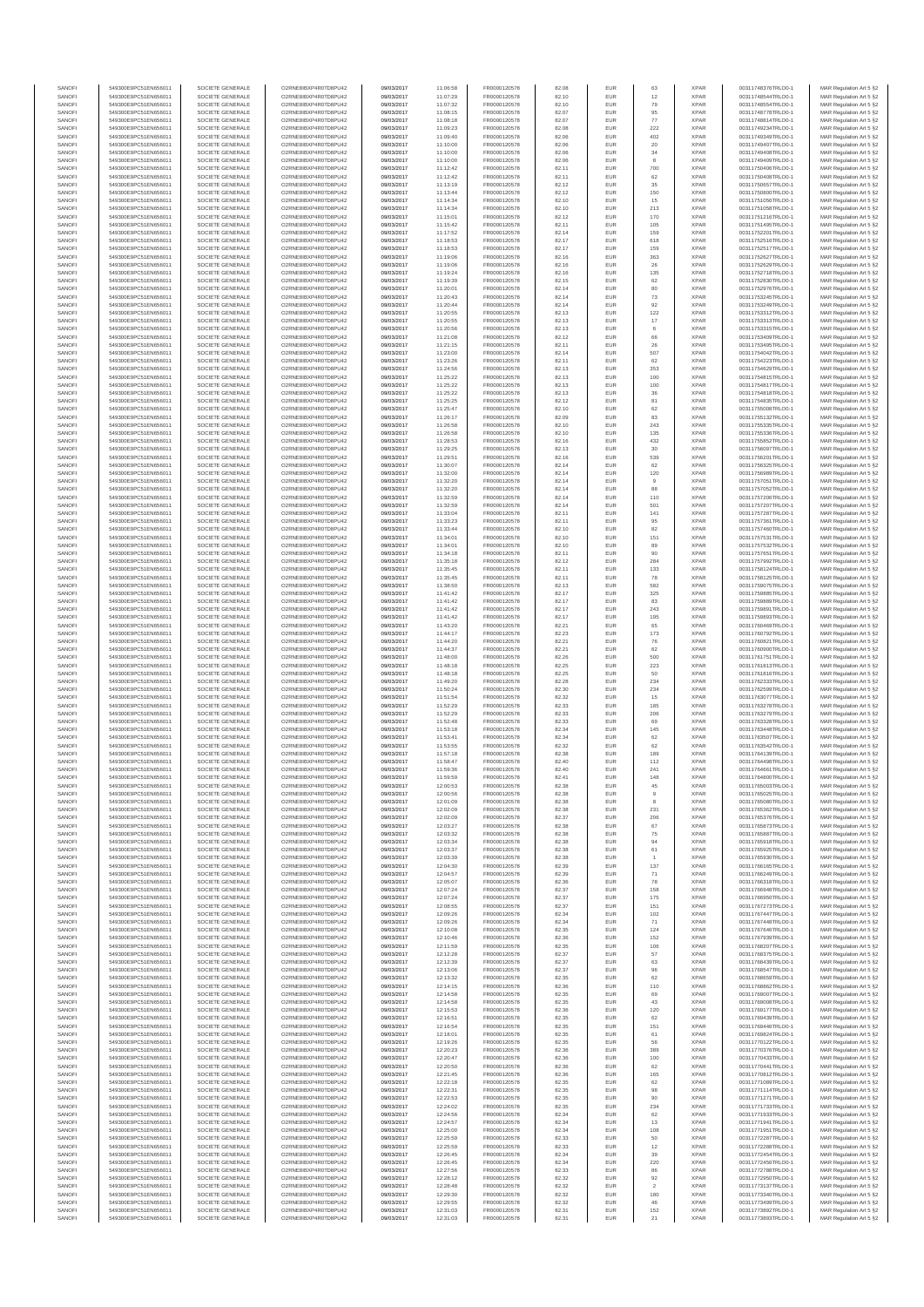| SANOFI<br>SANOFI | 549300E9PC51EN656011<br>549300E9PC51EN656011 | SOCIETE GENERALE<br>SOCIETE GENERALE | O2RNE8IBXP4R0TD8PU42<br>O2RNE8IBXP4R0TD8PU42  | 09/03/2017<br>09/03/2017 | 12:31:44<br>12:31:53 | FR0000120578<br>FR0000120578 | 82.30<br>82.30 | EUR<br>EUR        | 11<br>234                | <b>XPAR</b><br><b>XPAR</b> | 00311774049TRLO0-1<br>00311774123TRLO0-1 | MAR Regulation Art 5 §2<br>MAR Regulation Art 5 §2  |
|------------------|----------------------------------------------|--------------------------------------|-----------------------------------------------|--------------------------|----------------------|------------------------------|----------------|-------------------|--------------------------|----------------------------|------------------------------------------|-----------------------------------------------------|
| SANOFI           | 549300E9PC51EN656011                         | SOCIETE GENERALE                     | O2RNE8IBXP4R0TD8PU42                          | 09/03/2017               | 12:31:55             | FR0000120578                 | 82.30          | EUR               | 59                       | <b>XPAR</b>                | 00311774134TRLO0-1                       | MAR Regulation Art 5 §2                             |
| SANOFI           | 549300E9PC51EN656011                         | SOCIETE GENERALE                     | O2RNE8IBXP4R0TD8PU42                          | 09/03/2017               | 12:33:53             | FR0000120578                 | 82.33          | EUR               | 353                      | <b>XPAR</b>                | 00311774638TRLO0-1                       | MAR Regulation Art 5 §2                             |
| SANOFI<br>SANOFI | 549300E9PC51EN656011<br>549300E9PC51EN656011 | SOCIETE GENERALE<br>SOCIETE GENERALE | O2RNE8IBXP4R0TD8PU42<br>O2RNE8IBXP4R0TD8PU42  | 09/03/2017<br>09/03/2017 | 12:34:40<br>12:34:43 | FR0000120578<br>FR0000120578 | 82.32<br>82.32 | EUR<br>EUR        | 62<br>86                 | <b>XPAR</b><br><b>XPAR</b> | 00311774784TRLO0-1<br>00311774797TRLO0-1 | MAR Regulation Art 5 §2<br>MAR Regulation Art 5 §2  |
| SANOFI           | 549300E9PC51EN656011                         | SOCIETE GENERALE                     | O2RNE8IBXP4R0TD8PU42                          | 09/03/2017               | 12:35:17             | FR0000120578                 | 82.31          | EUR               | 62                       | <b>XPAR</b>                | 00311774966TRLO0-1                       | MAR Regulation Art 5 §2                             |
| SANOFI<br>SANOFI | 549300E9PC51EN656011<br>549300E9PC51EN656011 | SOCIETE GENERALE<br>SOCIETE GENERALE | O2RNE8IBXP4R0TD8PU42<br>O2RNE8IBXP4R0TD8PU42  | 09/03/2017<br>09/03/2017 | 12:35:57<br>12:36:24 | FR0000120578<br>FR0000120578 | 82.30<br>82.30 | EUR<br>EUR        | 184<br>104               | <b>XPAR</b><br><b>XPAR</b> | 00311775139TRLO0-1<br>00311775310TRLO0-1 | MAR Regulation Art 5 §2<br>MAR Regulation Art 5 §2  |
| SANOFI           | 549300E9PC51EN656011                         | SOCIETE GENERALE                     | O2RNE8IBXP4R0TD8PU42                          | 09/03/2017               | 12:39:19             | FR0000120578                 | 82.32          | EUR               | 442                      | <b>XPAR</b>                | 00311775942TRLO0-1                       | MAR Regulation Art 5 §2                             |
| SANOFI           | 549300E9PC51EN656011                         | SOCIETE GENERALE                     | O2RNE8IBXP4R0TD8PU42                          | 09/03/2017               | 12:40:00             | FR0000120578                 | 82.34          | EUR               | 99                       | <b>XPAR</b>                | 00311776202TRLO0-1                       | MAR Regulation Art 5 §2                             |
| SANOFI<br>SANOFI | 549300E9PC51EN656011<br>549300E9PC51EN656011 | SOCIETE GENERALE<br>SOCIETE GENERALE | O2RNE8IBXP4R0TD8PU42<br>O2RNE8IBXP4R0TD8PU42  | 09/03/2017<br>09/03/2017 | 12:40:00<br>12:41:15 | FR0000120578<br>FR0000120578 | 82.34<br>82.36 | EUR<br>EUR        | 145<br>268               | <b>XPAR</b><br><b>XPAR</b> | 00311776204TRLO0-1<br>00311776458TRLO0-1 | MAR Regulation Art 5 §2<br>MAR Regulation Art 5 §2  |
| SANOFI           | 549300E9PC51EN656011                         | SOCIETE GENERALE                     | O2RNE8IBXP4R0TD8PU42                          | 09/03/2017               | 12:42:12             | FR0000120578                 | 82.35          | EUR               | 67                       | <b>XPAR</b>                | 00311776618TRLO0-1                       | MAR Regulation Art 5 §2                             |
| SANOFI<br>SANOFI | 549300E9PC51EN656011<br>549300E9PC51EN656011 | SOCIETE GENERALE<br>SOCIETE GENERALE | O2RNE8IBXP4R0TD8PU42<br>O2RNE8IBXP4R0TD8PU42  | 09/03/2017<br>09/03/2017 | 12:42:38<br>12:44:35 | FR0000120578<br>FR0000120578 | 82.33<br>82.33 | EUR<br>EUR        | 204<br>97                | <b>XPAR</b><br><b>XPAR</b> | 00311776710TRLO0-1<br>00311777387TRLO0-1 | MAR Regulation Art 5 §2<br>MAR Regulation Art 5 §2  |
| SANOFI           | 549300E9PC51EN656011                         | SOCIETE GENERALE                     | O2RNE8IBXP4R0TD8PU42                          | 09/03/2017               | 12:44:35             | FR0000120578                 | 82.33          | EUR               | 164                      | <b>XPAR</b>                | 00311777389TRLO0-1                       | MAR Regulation Art 5 §2                             |
| SANOFI           | 549300E9PC51EN656011                         | SOCIETE GENERALE                     | O2RNE8IBXP4R0TD8PU42                          | 09/03/2017               | 12:44:35             | FR0000120578                 | 82.33          | EUR               | $20\,$                   | <b>XPAR</b>                | 00311777390TRLO0-1                       | MAR Regulation Art 5 §2                             |
| SANOFI<br>SANOFI | 549300E9PC51EN656011<br>549300E9PC51EN656011 | SOCIETE GENERALE<br>SOCIETE GENERALE | O2RNE8IBXP4R0TD8PU42<br>O2RNE8IBXP4R0TD8PU42  | 09/03/2017<br>09/03/2017 | 12:44:52<br>12:45:17 | FR0000120578<br>FR0000120578 | 82.32<br>82.29 | EUR<br>EUR        | 176<br>122               | <b>XPAR</b><br><b>XPAR</b> | 00311777458TRLO0-1<br>00311777789TRLO0-1 | MAR Regulation Art 5 §2<br>MAR Regulation Art 5 §2  |
| SANOFI           | 549300E9PC51EN656011                         | SOCIETE GENERALE                     | O2RNE8IBXP4R0TD8PU42                          | 09/03/2017               | 12:45:38             | FR0000120578                 | 82.32          | EUR               | 62                       | <b>XPAR</b>                | 00311777935TRLO0-1                       | MAR Regulation Art 5 §2                             |
| SANOFI<br>SANOFI | 549300E9PC51EN656011<br>549300E9PC51EN656011 | SOCIETE GENERALE<br>SOCIETE GENERALE | O2RNE8IBXP4R0TD8PU42<br>O2RNE8IBXP4R0TD8PU42  | 09/03/2017<br>09/03/2017 | 12:46:07<br>12:46:20 | FR0000120578<br>FR0000120578 | 82.31<br>82.31 | EUR<br>EUR        | 62<br>74                 | <b>XPAR</b><br><b>XPAR</b> | 00311778164TRLO0-1<br>00311778244TRLO0-1 | MAR Regulation Art 5 §2<br>MAR Regulation Art 5 §2  |
| SANOFI           | 549300E9PC51EN656011                         | SOCIETE GENERALE                     | O2RNE8IBXP4R0TD8PU42                          | 09/03/2017               | 12:46:21             | FR0000120578                 | 82.31          | EUR               | 8                        | <b>XPAR</b>                | 00311778245TRLO0-1                       | MAR Regulation Art 5 §2                             |
| SANOFI           | 549300E9PC51EN656011                         | SOCIETE GENERALE                     | O2RNE8IBXP4R0TD8PU42                          | 09/03/2017               | 12:47:27             | FR0000120578                 | 82.33          | EUR               | 144                      | <b>XPAR</b>                | 00311778755TRLO0-1<br>00311778941TRLO0-1 | MAR Regulation Art 5 §2                             |
| SANOFI<br>SANOFI | 549300E9PC51EN656011<br>549300E9PC51EN656011 | SOCIETE GENERALE<br>SOCIETE GENERALE | O2RNE8IBXP4R0TD8PU42<br>O2RNESIBXP4R0TD8PLI42 | 09/03/2017<br>09/03/2017 | 12:47:56<br>12:48:21 | FR0000120578<br>FR0000120578 | 82.36<br>82.36 | EUR<br>EUR        | 160<br>71                | <b>XPAR</b><br><b>XPAR</b> | 00311779065TRLO0-1                       | MAR Regulation Art 5 §2<br>MAR Regulation Art 5 §2  |
| SANOFI           | 549300E9PC51EN656011                         | SOCIETE GENERALE                     | O2RNE8IBXP4R0TD8PU42                          | 09/03/2017               | 12:49:26             | FR0000120578                 | 82.38          | EUR               | 186                      | <b>XPAR</b>                | 00311779299TRLO0-1                       | MAR Regulation Art 5 §2                             |
| SANOFI<br>SANOFI | 549300E9PC51EN656011<br>549300E9PC51EN656011 | SOCIETE GENERALE<br>SOCIETE GENERALE | O2RNE8IBXP4R0TD8PU42<br>O2RNE8IBXP4R0TD8PU42  | 09/03/2017<br>09/03/2017 | 12:49:50<br>12:50:28 | FR0000120578<br>FR0000120578 | 82.41<br>82.45 | EUR<br>EUR        | 76<br>160                | <b>XPAR</b><br><b>XPAR</b> | 00311779360TRLO0-1<br>00311779506TRLO0-1 | MAR Regulation Art 5 §2<br>MAR Regulation Art 5 \$2 |
| SANOFI           | 549300E9PC51EN656011                         | SOCIETE GENERALE                     | O2RNE8IBXP4R0TD8PU42                          | 09/03/2017               | 12:51:11             | FR0000120578                 | 82.49          | EUR               |                          | <b>XPAR</b>                | 00311779656TRLO0-1                       | MAR Regulation Art 5 §2                             |
| SANOFI           | 549300E9PC51EN656011                         | SOCIETE GENERALE                     | O2RNE8IBXP4R0TD8PU42                          | 09/03/2017               | 12:51:11             | FR0000120578                 | 82.49          | EUR               | 146                      | <b>XPAR</b>                | 00311779661TRLO0-1                       | MAR Regulation Art 5 §2                             |
| SANOFI<br>SANOFI | 549300E9PC51EN656011<br>549300E9PC51EN656011 | SOCIETE GENERALE<br>SOCIETE GENERALE | O2RNE8IBXP4R0TD8PU42<br>O2RNE8IBXP4R0TD8PU42  | 09/03/2017<br>09/03/2017 | 12:51:33<br>12:51:59 | FR0000120578<br>FR0000120578 | 82.46<br>82.43 | EUR<br>EUR        | 62<br>101                | <b>XPAR</b><br><b>XPAR</b> | 00311779736TRLO0-1<br>00311779906TRLO0-1 | MAR Regulation Art 5 §2<br>MAR Regulation Art 5 §2  |
| SANOFI           | 549300E9PC51EN656011                         | SOCIETE GENERALE                     | O2RNE8IBXP4R0TD8PU42                          | 09/03/2017               | 12:52:23             | FR0000120578                 | 82.42          | EUR               | 62                       | <b>XPAR</b>                | 00311779957TRLO0-1                       | MAR Regulation Art 5 §2                             |
| SANOFI<br>SANOFI | 549300E9PC51EN656011<br>549300E9PC51EN656011 | SOCIETE GENERALE<br>SOCIETE GENERALE | O2RNE8IBXP4R0TD8PU42<br>O2RNE8IBXP4R0TD8PU42  | 09/03/2017<br>09/03/2017 | 12:52:59<br>12:53:18 | FR0000120578<br>FR0000120578 | 82.39<br>82.38 | EUR<br>EUR        | 102<br>62                | <b>XPAR</b><br><b>XPAR</b> | 00311780037TRLO0-1<br>00311780086TRLO0-1 | MAR Regulation Art 5 §2<br>MAR Regulation Art 5 §2  |
| SANOFI           | 549300E9PC51EN656011                         | SOCIETE GENERALE                     | O2RNE8IBXP4R0TD8PU42                          | 09/03/2017               | 12:55:30             | FR0000120578                 | 82.43          | EUR               | 56                       | <b>XPAR</b>                | 00311780549TRLO0-1                       | MAR Regulation Art 5 §2                             |
| SANOFI<br>SANOFI | 549300E9PC51EN656011                         | SOCIETE GENERALE                     | O2RNE8IBXP4R0TD8PU42<br>O2RNE8IBXP4R0TD8PU42  | 09/03/2017               | 12:56:53             | FR0000120578                 | 82.43          | EUR               | 77                       | <b>XPAR</b><br><b>XPAR</b> | 00311780888TRLO0-1                       | MAR Regulation Art 5 §2<br>MAR Regulation Art 5 §2  |
| SANOFI           | 549300E9PC51EN656011<br>549300E9PC51EN656011 | SOCIETE GENERALE<br>SOCIETE GENERALE | O2RNE8IBXP4R0TD8PU42                          | 09/03/2017<br>09/03/2017 | 12:57:35<br>12:57:35 | FR0000120578<br>FR0000120578 | 82.42<br>82.42 | EUR<br>EUR        | 42<br>174                | <b>XPAR</b>                | 00311781078TRLO0-1<br>00311781081TRLO0-1 | MAR Regulation Art 5 §2                             |
| SANOFI           | 549300E9PC51EN656011                         | SOCIETE GENERALE                     | O2RNE8IBXP4R0TD8PU42                          | 09/03/2017               | 12:57:36             | FR0000120578                 | 82.42          | EUR               | 94                       | <b>XPAR</b>                | 00311781093TRLO0-1                       | MAR Regulation Art 5 §2                             |
| SANOFI<br>SANOFI | 549300E9PC51EN656011<br>549300E9PC51EN656011 | SOCIETE GENERALE<br>SOCIETE GENERALE | O2RNE8IBXP4R0TD8PU42<br>O2RNE8IBXP4R0TD8PU42  | 09/03/2017<br>09/03/2017 | 12:57:36<br>12:58:14 | FR0000120578<br>FR0000120578 | 82.42<br>82.40 | EUR<br>EUR        | $_{9}$<br>62             | <b>XPAR</b><br><b>XPAR</b> | 00311781096TRLO0-1<br>00311781308TRLO0-1 | MAR Regulation Art 5 §2<br>MAR Regulation Art 5 §2  |
| SANOFI           | 549300E9PC51EN656011                         | SOCIETE GENERALE                     | O2RNE8IBXP4R0TD8PU42                          | 09/03/2017               | 12:58:42             | FR0000120578                 | 82.41          | EUR               | 90                       | <b>XPAR</b>                | 00311781425TRLO0-1                       | MAR Regulation Art 5 §2                             |
| SANOFI           | 549300E9PC51EN656011                         | SOCIETE GENERALE                     | O2RNE8IBXP4R0TD8PU42                          | 09/03/2017               | 12:59:05             | FR0000120578                 | 82.40          | EUR               | 69                       | <b>XPAR</b>                | 00311781555TRLO0-1                       | MAR Regulation Art 5 §2                             |
| SANOFI<br>SANOFI | 549300E9PC51EN656011<br>549300E9PC51EN656011 | SOCIETE GENERALE<br>SOCIETE GENERALE | O2RNE8IBXP4R0TD8PU42<br>O2RNE8IBXP4R0TD8PU42  | 09/03/2017<br>09/03/2017 | 12:59:28<br>13:00:44 | FR0000120578<br>FR0000120578 | 82.35<br>82.39 | EUR<br>EUR        | 62<br>210                | <b>XPAR</b><br><b>XPAR</b> | 00311781747TRLO0-1<br>00311782082TRLO0-1 | MAR Regulation Art 5 §2<br>MAR Regulation Art 5 62  |
| SANOFI           | 549300E9PC51EN656011                         | SOCIETE GENERALE                     | O2RNE8IBXP4R0TD8PU42                          | 09/03/2017               | 13:01:30             | FR0000120578                 | 82.42          | EUR               | 135                      | <b>XPAR</b>                | 00311782301TRLO0-1                       | MAR Regulation Art 5 §2                             |
| SANOFI<br>SANOFI | 549300E9PC51EN656011<br>549300E9PC51EN656011 | SOCIETE GENERALE<br>SOCIETE GENERALE | O2RNE8IBXP4R0TD8PU42<br>O2RNE8IBXP4R0TD8PU42  | 09/03/2017<br>09/03/2017 | 13:02:23<br>13:02:51 | FR0000120578<br>FR0000120578 | 82.40<br>82.37 | EUR<br>EUR        | 62<br>169                | <b>XPAR</b><br><b>XPAR</b> | 00311782454TRLO0-1<br>00311782556TRLO0-1 | MAR Regulation Art 5 §2<br>MAR Regulation Art 5 §2  |
| SANOFI           | 549300E9PC51EN656011                         | SOCIETE GENERALE                     | O2RNE8IBXP4R0TD8PU42                          | 09/03/2017               | 13:03:56             | FR0000120578                 | 82.38          | EUR               | 206                      | <b>XPAR</b>                | 00311782736TRLO0-1                       | MAR Regulation Art 5 §2                             |
| SANOFI           | 549300E9PC51EN656011                         | SOCIETE GENERALE                     | O2RNE8IBXP4R0TD8PU42                          | 09/03/2017               | 13:04:52             | FR0000120578                 | 82.38          | EUR               | 68                       | <b>XPAR</b>                | 00311782968TRLO0-1                       | MAR Regulation Art 5 §2                             |
| SANOFI<br>SANOFI | 549300E9PC51EN656011<br>549300E9PC51EN656011 | SOCIETE GENERALE<br>SOCIETE GENERALE | O2RNE8IBXP4R0TD8PU42<br>O2RNE8IBXP4R0TD8PU42  | 09/03/2017<br>09/03/2017 | 13:05:39<br>13:06:50 | FR0000120578<br>FR0000120578 | 82.38<br>82.37 | EUR<br>EUR        | 142<br>70                | <b>XPAR</b><br><b>XPAR</b> | 00311783135TRLO0-1<br>00311783428TRLO0-1 | MAR Regulation Art 5 §2<br>MAR Regulation Art 5 \$2 |
| SANOFI           | 549300E9PC51EN656011                         | SOCIETE GENERALE                     | O2RNE8IBXP4R0TD8PU42                          | 09/03/2017               | 13:07:05             | FR0000120578                 | 82.39          | EUR               | 125                      | <b>XPAR</b>                | 00311783509TRLO0-1                       | MAR Regulation Art 5 §2                             |
| SANOFI<br>SANOFI | 549300E9PC51EN656011<br>549300E9PC51EN656011 | SOCIETE GENERALE<br>SOCIETE GENERALE | O2RNE8IBXP4R0TD8PU42<br>O2RNE8IBXP4R0TD8PU42  | 09/03/2017<br>09/03/2017 | 13:07:41<br>13:08:17 | FR0000120578<br>FR0000120578 | 82.42<br>82.43 | EUR<br>EUR        | 119<br>82                | <b>XPAR</b><br><b>XPAR</b> | 00311783701TRLO0-1<br>00311783811TRLO0-1 | MAR Regulation Art 5 §2<br>MAR Regulation Art 5 §2  |
| SANOFI           | 549300E9PC51EN656011                         | SOCIETE GENERALE                     | O2RNE8IBXP4R0TD8PU42                          | 09/03/2017               | 13:08:48             | FR0000120578                 | 82.45          | EUR               | 127                      | <b>XPAR</b>                | 00311783942TRLO0-1                       | MAR Regulation Art 5 §2                             |
| SANOFI           | 549300E9PC51EN656011                         | SOCIETE GENERALE                     | O2RNE8IBXP4R0TD8PU42                          | 09/03/2017               | 13:15:59             | FR0000120578                 | 82.40          | EUR               | 39                       | <b>XPAR</b>                | 00311785636TRLO0-1                       | MAR Regulation Art 5 §2                             |
| SANOFI<br>SANOFI | 549300E9PC51EN656011<br>549300E9PC51EN656011 | SOCIETE GENERALE<br>SOCIETE GENERALE | O2RNE8IBXP4R0TD8PU42<br>O2RNE8IBXP4R0TD8PU42  | 09/03/2017<br>09/03/2017 | 13:16:08<br>13:16:43 | FR0000120578<br>FR0000120578 | 82.40<br>82.38 | EUR<br>EUR        | 25<br>432                | <b>XPAR</b><br><b>XPAR</b> | 00311785681TRLO0-1<br>00311785802TRLO0-1 | MAR Regulation Art 5 §2<br>MAR Regulation Art 5 §2  |
| SANOFI           | 549300E9PC51EN656011                         | SOCIETE GENERALE                     | O2RNE8IBXP4R0TD8PU42                          | 09/03/2017               | 13:17:15             | FR0000120578                 | 82.38          | EUR               | 119                      | <b>XPAR</b>                | 00311785871TRLO0-1                       | MAR Regulation Art 5 §2                             |
| SANOFI<br>SANOFI | 549300E9PC51EN656011<br>549300E9PC51EN656011 | SOCIETE GENERALE<br>SOCIETE GENERALE | O2RNE8IBXP4R0TD8PU42<br>O2RNE8IBXP4R0TD8PU42  | 09/03/2017<br>09/03/2017 | 13:17:21<br>13:17:21 | FR0000120578<br>FR0000120578 | 82.37<br>82.37 | EUR<br>EUR        | 92<br>$37\,$             | <b>XPAR</b><br><b>XPAR</b> | 00311785934TRLO0-1<br>00311785935TRLO0-1 | MAR Regulation Art 5 §2<br>MAR Regulation Art 5 §2  |
| SANOFI           | 549300E9PC51EN656011                         | SOCIETE GENERALE                     | O2RNE8IBXP4R0TD8PU42                          | 09/03/2017               | 13:18:05             | FR0000120578                 | 82.36          | EUR               |                          | <b>XPAR</b>                | 00311786110TRLO0-1                       | MAR Regulation Art 5 §2                             |
| SANOFI           | 549300E9PC51EN656011                         | SOCIETE GENERALE                     | O2RNE8IBXP4R0TD8PU42                          | 09/03/2017               | 13:18:14             | FR0000120578                 | 82.36          | EUR               | 167                      | <b>XPAR</b>                | 00311786136TRLO0-1                       | MAR Regulation Art 5 §2                             |
| SANOFI<br>SANOFI | 549300E9PC51EN656011<br>549300E9PC51EN656011 | SOCIETE GENERALE<br>SOCIETE GENERALE | O2RNE8IBXP4R0TD8PU42<br>O2RNE8IBXP4R0TD8PU42  | 09/03/2017<br>09/03/2017 | 13:20:19<br>13:21:06 | FR0000120578<br>FR0000120578 | 82.37<br>82.38 | EUR<br>EUR        | 297<br>62                | <b>XPAR</b><br><b>XPAR</b> | 00311786651TRLO0-1<br>00311786858TRLO0-1 | MAR Regulation Art 5 §2<br>MAR Regulation Art 5 §2  |
| SANOFI           | 549300E9PC51EN656011                         | SOCIETE GENERALE                     | O2RNE8IBXP4R0TD8PU42                          | 09/03/2017               | 13:21:14             | FR0000120578                 | 82.38          | EUR               | 317                      | <b>XPAR</b>                | 00311786886TRLO0-1                       | MAR Regulation Art 5 §2                             |
| SANOFI<br>SANOFI | 549300E9PC51EN656011<br>549300E9PC51EN656011 | SOCIETE GENERALE<br>SOCIETE GENERALE | O2RNE8IBXP4R0TD8PU42<br>O2RNE8IBXP4R0TD8PU42  | 09/03/2017<br>09/03/2017 | 13:22:13<br>13:24:58 | FR0000120578<br>FR0000120578 | 82.40<br>82.40 | EUR<br>EUR        | 216<br>149               | <b>XPAR</b><br><b>XPAR</b> | 00311787093TRLO0-1<br>00311787885TRLO0-1 | MAR Regulation Art 5 §2<br>MAR Regulation Art 5 §2  |
| SANOFI           | 549300E9PC51EN656011                         | SOCIETE GENERALE                     | O2RNE8IBXP4R0TD8PU42                          | 09/03/2017               | 13:24:58             | FR0000120578                 | 82.40          | EUR               | 100                      | <b>XPAR</b>                | 00311787886TRLO0-1                       | MAR Regulation Art 5 \$2                            |
| SANOFI           | 549300E9PC51EN656011                         | SOCIETE GENERALE                     | O2RNE8IBXP4R0TD8PU42                          | 09/03/2017               | 13:24:58             | FR0000120578                 | 82.40          | EUR               | 82                       | <b>XPAR</b>                | 00311787887TRLO0-1                       | MAR Regulation Art 5 §2                             |
| SANOFI<br>SANOFI | 549300E9PC51EN656011<br>549300E9PC51EN656011 | SOCIETE GENERALE<br>SOCIETE GENERALE | O2RNE8IBXP4R0TD8PU42<br>O2RNE8IBXP4R0TD8PU42  | 09/03/2017<br>09/03/2017 | 13:25:12<br>13:25:12 | FR0000120578<br>FR0000120578 | 82.38<br>82.38 | EUR<br>EUR        | 33<br>50                 | <b>XPAR</b><br><b>XPAR</b> | 00311788001TRLO0-1<br>00311788002TRLO0-1 | MAR Regulation Art 5 §2<br>MAR Regulation Art 5 §2  |
| SANOFI           | 549300E9PC51EN656011                         | SOCIETE GENERALE                     | O2RNE8IBXP4R0TD8PU42                          | 09/03/2017               | 13:25:12             | FR0000120578                 | 82.38          | EUR               | 72                       | <b>XPAR</b>                | 00311788003TRLO0-1                       | MAR Regulation Art 5 §2                             |
| SANOFI<br>SANOFI | 549300E9PC51EN656011<br>549300E9PC51EN656011 | SOCIETE GENERALE<br>SOCIETE GENERALE | O2RNE8IBXP4R0TD8PU42<br>O2RNE8IBXP4R0TD8PU42  | 09/03/2017<br>09/03/2017 | 13:26:00<br>13:28:11 | FR0000120578<br>FR0000120578 | 82.38<br>82.38 | EUR<br>EUR        | 131<br>386               | <b>XPAR</b><br><b>XPAR</b> | 00311788281TRLO0-1<br>00311788752TRLO0-1 | MAR Regulation Art 5 §2<br>MAR Regulation Art 5 §2  |
| SANOFI           | 549300E9PC51EN656011                         | SOCIETE GENERALE                     | O2RNE8IBXP4R0TD8PU42                          | 09/03/2017               | 13:28:21             | FR0000120578                 | 82.37          | EUR               | 64                       | <b>XPAR</b>                | 00311788797TRLO0-1                       | MAR Regulation Art 5 §2                             |
| SANOFI           | 549300E9PC51EN656011                         | SOCIETE GENERALE                     | O2RNE8IBXP4R0TD8PU42                          | 09/03/2017               | 13:28:50             | FR0000120578                 | 82.36          | EUR               | 29                       | <b>XPAR</b>                | 00311788918TRLO0-1                       | MAR Regulation Art 5 §2                             |
| SANOFI<br>SANOFI | 549300E9PC51EN656011<br>549300E9PC51EN656011 | SOCIETE GENERALE<br>SOCIETE GENERALE | O2RNE8IBXP4R0TD8PU42<br>O2RNE8IBXP4R0TD8PU42  | 09/03/2017<br>09/03/2017 | 13:28:50<br>13:28:50 | FR0000120578<br>FR0000120578 | 82.36<br>82.36 | EUR<br>EUR        | 242<br>106               | <b>XPAR</b><br><b>XPAR</b> | 00311788919TRLO0-1<br>00311788920TRLO0-1 | MAR Regulation Art 5 §2<br>MAR Regulation Art 5 §2  |
| SANOFI           | 549300E9PC51EN656011                         | SOCIETE GENERALE                     | O2RNESIBXP4R0TD8PLI42                         | 09/03/2017               | 13:28:51             | FR0000120578                 | 82.36          | EUR               | 92                       | <b>XPAR</b>                | 00311788932TRLO0-1                       | MAR Regulation Art 5 §2                             |
| SANOFI<br>SANOFI | 549300E9PC51EN656011<br>549300E9PC51EN656011 | SOCIETE GENERALE<br>SOCIETE GENERALE | O2RNESIBXP4R0TD8PLI42<br>O2RNE8IBXP4R0TD8PU42 | 09/03/2017<br>09/03/2017 | 13:28:51<br>13:29:07 | FR0000120578<br>FR0000120578 | 82.36<br>82.34 | EUR<br><b>EUR</b> | $\overline{1}$<br>$20\,$ | <b>XPAR</b><br><b>XPAR</b> | 00311788934TRLO0-1<br>00311789000TRLO0-1 | MAR Regulation Art 5 §2<br>MAR Regulation Art 5 §2  |
| SANOFI           | 549300E9PC51EN656011                         | SOCIETE GENERALE                     | O2RNE8IBXP4R0TD8PU42                          | 09/03/2017               | 13:29:50             | FR0000120578                 | 82.34          | <b>EUR</b>        | 74                       | <b>XPAR</b>                | 00311789190TRLO0-1                       | MAR Regulation Art 5 §2                             |
| SANOF<br>SANOFI  | 549300E9PC51EN656011<br>549300E9PC51EN656011 | SOCIETE GENERALE<br>SOCIETE GENERALE | O2RNE8IBXP4R0TD8PU42<br>O2RNE8IBXP4R0TD8PU42  | 09/03/2017<br>09/03/2017 | 13:30:36<br>13:30:36 | FR0000120578<br>FR0000120578 | 82.30<br>82.30 | EUR               | 20<br>40                 | <b>XPAR</b><br><b>XPAR</b> | 00311789419TRLO0-1<br>00311789420TRLO0-1 | MAR Regulation Art 5 §2<br>MAR Regulation Art 5 §2  |
| SANOFI           | 549300E9PC51EN656011                         | SOCIETE GENERALE                     | O2RNE8IBXP4R0TD8PU42                          | 09/03/2017               | 13:31:17             | FR0000120578                 | 82.29          | EUR               | 109                      | <b>XPAR</b>                | 00311789601TRLO0-1                       | MAR Regulation Art 5 §2                             |
| SANOFI           | 549300E9PC51EN656011                         | SOCIETE GENERALE                     | O2RNE8IBXP4R0TD8PLI42<br>O2RNE8IBXP4R0TD8PU42 | 09/03/2017               | 13:31:30             | FR0000120578                 | 82.29          | EUR               | 138                      | <b>XPAR</b>                | 00311789649TRLO0-1                       | MAR Regulation Art 5 \$2                            |
| SANOFI<br>SANOFI | 549300E9PC51EN656011<br>549300E9PC51EN656011 | SOCIETE GENERALE<br>SOCIETE GENERALE | O2RNE8IBXP4R0TD8PU42                          | 09/03/2017<br>09/03/2017 | 13:32:48<br>13:32:48 | FR0000120578<br>FR0000120578 | 82.31<br>82.31 | EUR<br>EUR        | 190<br>54                | <b>XPAR</b><br><b>XPAR</b> | 00311790090TRLO0-1<br>00311790092TRLO0-1 | MAR Regulation Art 5 §2<br>MAR Regulation Art 5 §2  |
| SANOFI           | 549300E9PC51EN656011                         | SOCIETE GENERALE                     | O2RNE8IBXP4R0TD8PU42                          | 09/03/2017               | 13:32:48             | FR0000120578                 | 82.31          | EUR               | 154                      | <b>XPAR</b>                | 00311790095TRLO0-1                       | MAR Regulation Art 5 §2                             |
| SANOFI<br>SANOFI | 549300E9PC51EN656011<br>549300E9PC51EN656011 | SOCIETE GENERALE<br>SOCIETE GENERALE | O2RNE8IBXP4R0TD8PU42<br>O2RNE8IBXP4R0TD8PU42  | 09/03/2017<br>09/03/2017 | 13:32:49<br>13:33:32 | FR0000120578<br>FR0000120578 | 82.31<br>82.32 | EUR<br>EUR        | 33<br>155                | <b>XPAR</b><br><b>XPAR</b> | 00311790097TRLO0-1<br>00311790307TRLO0-1 | MAR Regulation Art 5 §2<br>MAR Regulation Art 5 §2  |
| SANOFI           | 549300E9PC51EN656011                         | SOCIETE GENERALE                     | O2RNE8IBXP4R0TD8PU42                          | 09/03/2017               | 13:33:45             | FR0000120578                 | 82.31          | EUR               | 161                      | <b>XPAR</b>                | 00311790365TRLO0-1                       | MAR Regulation Art 5 §2                             |
| SANOFI           | 549300E9PC51EN656011                         | SOCIETE GENERALE                     | O2RNE8IBXP4R0TD8PU42                          | 09/03/2017               | 13:34:18             | FR0000120578                 | 82.33          | EUR               | 168                      | <b>XPAR</b>                | 00311790609TRLO0-1                       | MAR Regulation Art 5 §2                             |
| SANOFI<br>SANOFI | 549300E9PC51EN656011<br>549300E9PC51EN656011 | SOCIETE GENERALE<br>SOCIETE GENERALE | O2RNE8IBXP4R0TD8PU42<br>O2RNE8IBXP4R0TD8PU42  | 09/03/2017<br>09/03/2017 | 13:34:41<br>13:34:46 | FR0000120578<br>FR0000120578 | 82.32<br>82.32 | EUR<br>EUR        | 62<br>72                 | <b>XPAR</b><br><b>XPAR</b> | 00311790689TRLO0-1<br>00311790713TRLO0-1 | MAR Regulation Art 5 §2<br>MAR Regulation Art 5 §2  |
| SANOFI           | 549300E9PC51EN656011                         | SOCIETE GENERALE                     | O2RNE8IBXP4R0TD8PU42                          | 09/03/2017               | 13:35:22             | FR0000120578                 | 82.39          | EUR               | 166                      | <b>XPAR</b>                | 00311791227TRLO0-1                       | MAR Regulation Art 5 §2                             |
| SANOFI<br>SANOFI | 549300E9PC51EN656011<br>549300E9PC51EN656011 | SOCIETE GENERALE<br>SOCIETE GENERALE | O2RNE8IBXP4R0TD8PU42<br>O2RNE8IBXP4R0TD8PU42  | 09/03/2017<br>09/03/2017 | 13:35:45<br>13:35:45 | FR0000120578<br>FR0000120578 | 82.39<br>82.39 | EUR<br>EUR        | 69<br>38                 | <b>XPAR</b><br><b>XPAR</b> | 00311791598TRLO0-1<br>00311791599TRLO0-1 | MAR Regulation Art 5 §2<br>MAR Regulation Art 5 §2  |
| SANOFI           | 549300E9PC51EN656011                         | SOCIETE GENERALE                     | O2RNE8IBXP4R0TD8PU42                          | 09/03/2017               | 13:36:05             | FR0000120578                 | 82.40          | EUR               | 35                       | <b>XPAR</b>                | 00311791743TRLO0-1                       | MAR Regulation Art 5 §2                             |
| SANOFI<br>SANOFI | 549300E9PC51EN656011<br>549300E9PC51EN656011 | SOCIETE GENERALE<br>SOCIETE GENERALE | O2RNE8IBXP4R0TD8PU42<br>O2RNE8IBXP4R0TD8PU42  | 09/03/2017<br>09/03/2017 | 13:36:05<br>14:03:13 | FR0000120578<br>FR0000120578 | 82.40<br>82.40 | EUR<br>EUR        | 43<br>62                 | <b>XPAR</b><br><b>XPAR</b> | 00311791744TRLO0-1<br>00311802873TRLO0-1 | MAR Regulation Art 5 §2<br>MAR Regulation Art 5 §2  |
| SANOFI           | 549300E9PC51EN656011                         | SOCIETE GENERALE                     | O2RNE8IBXP4R0TD8PU42                          | 09/03/2017               | 14:03:23             | FR0000120578                 | 82.39          | EUR               | 112                      | <b>XPAR</b>                | 00311803111TRLO0-1                       | MAR Regulation Art 5 §2                             |
| SANOFI<br>SANOFI | 549300E9PC51EN656011<br>549300E9PC51EN656011 | SOCIETE GENERALE<br>SOCIETE GENERALE | O2RNE8IBXP4R0TD8PU42<br>O2RNE8IBXP4R0TD8PU42  | 09/03/2017<br>09/03/2017 | 14:03:23<br>14:03:23 | FR0000120578<br>FR0000120578 | 82.39<br>82.39 | EUR<br>EUR        | 370<br>190               | <b>XPAR</b><br><b>XPAR</b> | 00311803114TRLO0-1<br>00311803115TRLO0-1 | MAR Regulation Art 5 §2<br>MAR Regulation Art 5 §2  |
| SANOFI           | 549300E9PC51EN656011                         | SOCIETE GENERALE                     | O2RNE8IBXP4R0TD8PU42                          | 09/03/2017               | 14:03:23             | FR0000120578                 | 82.39          | EUR               | 100                      | <b>XPAR</b>                | 00311803117TRLO0-1                       | MAR Regulation Art 5 §2                             |
| SANOFI           | 549300E9PC51EN656011                         | SOCIETE GENERALE                     | O2RNE8IBXP4R0TD8PU42                          | 09/03/2017               | 14:03:25             | FR0000120578                 | 82.39          | EUR               | 110                      | <b>XPAR</b>                | 00311803141TRLO0-1                       | MAR Regulation Art 5 §2                             |
| SANOFI<br>SANOFI | 549300E9PC51EN656011<br>549300E9PC51EN656011 | SOCIETE GENERALE<br>SOCIETE GENERALE | O2RNE8IBXP4R0TD8PU42<br>O2RNE8IBXP4R0TD8PU42  | 09/03/2017<br>09/03/2017 | 14:03:31<br>14:03:34 | FR0000120578<br>FR0000120578 | 82.39<br>82.36 | EUR<br>EUR        | 515<br>69                | <b>XPAR</b><br><b>XPAR</b> | 00311803227TRLO0-1<br>00311803305TRLO0-1 | MAR Regulation Art 5 §2<br>MAR Regulation Art 5 §2  |
| SANOFI           | 549300E9PC51EN656011                         | SOCIETE GENERALE                     | O2RNE8IBXP4R0TD8PU42                          | 09/03/2017               | 14:03:34             | FR0000120578                 | 82.36          | EUR               | 417                      | <b>XPAR</b>                | 00311803307TRLO0-1                       | MAR Regulation Art 5 §2                             |
| SANOFI           | 549300E9PC51EN656011                         | SOCIETE GENERALE                     | O2RNE8IBXP4R0TD8PU42                          | 09/03/2017               | 14:03:38             | FR0000120578                 | 82.35          | EUR               | 484                      | <b>XPAR</b>                | 00311803394TRLO0-1                       | MAR Regulation Art 5 §2                             |
| SANOFI<br>SANOFI | 549300E9PC51EN656011<br>549300E9PC51EN656011 | SOCIETE GENERALE<br>SOCIETE GENERALE | O2RNE8IBXP4R0TD8PU42<br>O2RNE8IBXP4R0TD8PU42  | 09/03/2017<br>09/03/2017 | 14:03:54<br>14:03:54 | FR0000120578<br>FR0000120578 | 82.35<br>82.35 | <b>EUR</b><br>EUR | 315<br>167               | <b>XPAR</b><br><b>XPAR</b> | 00311803595TRLO0-1<br>00311803599TRLO0-1 | MAR Regulation Art 5 §2<br>MAR Regulation Art 5 §2  |
| SANOFI           | 549300E9PC51EN656011                         | SOCIETE GENERALE                     | O2RNE8IBXP4R0TD8PU42                          | 09/03/2017               | 14:04:09             | FR0000120578                 | 82.33          | EUR               | 535                      | <b>XPAR</b>                | 00311803739TRLO0-1                       | MAR Regulation Art 5 §2                             |
| SANOFI<br>SANOFI | 549300E9PC51EN656011<br>549300E9PC51EN656011 | SOCIETE GENERALE<br>SOCIETE GENERALE | O2RNE8IBXP4R0TD8PU42<br>O2RNE8IBXP4R0TD8PU42  | 09/03/2017<br>09/03/2017 | 14:04:17<br>14:04:43 | FR0000120578<br>FR0000120578 | 82.33<br>82.34 | EUR<br>EUR        | 479<br>452               | <b>XPAR</b><br><b>XPAR</b> | 00311803818TRLO0-1<br>00311804064TRLO0-1 | MAR Regulation Art 5 §2<br>MAR Regulation Art 5 §2  |
| SANOFI           | 549300E9PC51EN656011                         | SOCIETE GENERALE                     | O2RNE8IBXP4R0TD8PU42                          | 09/03/2017               | 14:04:49             | FR0000120578                 | 82.30          | <b>EUR</b>        | 68                       | <b>XPAR</b>                | 00311804105TRLO0-1                       | MAR Regulation Art 5 §2                             |
| SANOFI<br>SANOFI | 549300E9PC51EN656011<br>549300E9PC51EN656011 | SOCIETE GENERALE<br>SOCIETE GENERALE | O2RNE8IBXP4R0TD8PU42<br>O2RNE8IBXP4R0TD8PU42  | 09/03/2017<br>09/03/2017 | 14:04:50<br>14:05:02 | FR0000120578<br>FR0000120578 | 82.30<br>82.26 | EUR<br>EUR        | 137                      | <b>XPAR</b><br><b>XPAR</b> | 00311804112TRLO0-1<br>00311804207TRLO0-1 | MAR Regulation Art 5 §2                             |
| SANOFI           | 549300E9PC51EN656011                         | SOCIETE GENERALE                     | O2RNE8IBXP4R0TD8PU42                          | 09/03/2017               | 14:05:02             | FR0000120578                 | 82.26          | EUR               | 26<br>85                 | <b>XPAR</b>                | 00311804208TRLO0-1                       | MAR Regulation Art 5 §2<br>MAR Regulation Art 5 §2  |
| SANOFI           | 549300E9PC51EN656011                         | SOCIETE GENERALE                     | O2RNE8IBXP4R0TD8PU42                          | 09/03/2017               | 14:05:04             | FR0000120578                 | 82.26          | EUR               | 78                       | <b>XPAR</b>                | 00311804213TRLO0-1                       | MAR Regulation Art 5 §2                             |
| SANOFI<br>SANOFI | 549300E9PC51EN656011<br>549300E9PC51EN656011 | SOCIETE GENERALE<br>SOCIETE GENERALE | O2RNE8IBXP4R0TD8PU42<br>O2RNE8IBXP4R0TD8PU42  | 09/03/2017<br>09/03/2017 | 14:05:20<br>14:05:20 | FR0000120578<br>FR0000120578 | 82.29<br>82.29 | EUR<br>EUR        | 17<br>108                | <b>XPAR</b><br><b>XPAR</b> | 00311804341TRLO0-1<br>00311804343TRLO0-1 | MAR Regulation Art 5 §2<br>MAR Regulation Art 5 §2  |
| SANOFI           | 549300E9PC51EN656011                         | SOCIETE GENERALE                     | O2RNE8IBXP4R0TD8PU42                          | 09/03/2017               | 14:05:43             | FR0000120578                 | 82.29          | EUR               | 541                      | <b>XPAR</b>                | 00311804579TRLO0-1                       | MAR Regulation Art 5 §2                             |
| SANOFI<br>SANOFI | 549300E9PC51EN656011<br>549300E9PC51EN656011 | SOCIETE GENERALE<br>SOCIETE GENERALE | O2RNE8IBXP4R0TD8PU42<br>O2RNE8IBXP4R0TD8PU42  | 09/03/2017<br>09/03/2017 | 14:05:54<br>14:05:55 | FR0000120578<br>FR0000120578 | 82.30<br>82.30 | EUR<br>EUR        | 58<br>58                 | <b>XPAR</b><br><b>XPAR</b> | 00311804661TRLO0-1<br>00311804668TRLO0-1 | MAR Regulation Art 5 §2                             |
| SANOFI           | 549300E9PC51EN656011                         | SOCIETE GENERALE                     | O2RNE8IBXP4R0TD8PU42                          | 09/03/2017               | 14:06:30             | FR0000120578                 | 82.36          | EUR               | 431                      | <b>XPAR</b>                | 00311805044TRLO0-1                       | MAR Regulation Art 5 §2<br>MAR Regulation Art 5 §2  |
| SANOFI           | 549300E9PC51EN656011                         | SOCIETE GENERALE                     | O2RNE8IBXP4R0TD8PU42                          | 09/03/2017               | 14:06:33             | FR0000120578                 | 82.35          | EUR               | 147                      | <b>XPAR</b>                | 00311805065TRLO0-1                       | MAR Regulation Art 5 §2                             |
| SANOFI<br>SANOFI | 549300E9PC51EN656011<br>549300E9PC51EN656011 | SOCIETE GENERALE<br>SOCIETE GENERALE | O2RNE8IBXP4R0TD8PU42<br>O2RNE8IBXP4R0TD8PU42  | 09/03/2017<br>09/03/2017 | 14:06:51<br>14:06:58 | FR0000120578<br>FR0000120578 | 82.37<br>82.36 | EUR<br>EUR        | 92<br>165                | <b>XPAR</b><br><b>XPAR</b> | 00311805282TRLO0-1<br>00311805396TRLO0-1 | MAR Regulation Art 5 §2<br>MAR Regulation Art 5 §2  |
| SANOFI           | 549300E9PC51EN656011                         | SOCIETE GENERALE                     | O2RNE8IBXP4R0TD8PU42                          | 09/03/2017               | 14:07:03             | FR0000120578                 | 82.35          | EUR               | 96                       | <b>XPAR</b>                | 00311805449TRLO0-1                       | MAR Regulation Art 5 §2                             |
| SANOFI<br>SANOFI | 549300E9PC51EN656011                         | SOCIETE GENERALE                     | O2RNE8IBXP4R0TD8PU42                          | 09/03/2017               | 14:07:03             | FR0000120578                 | 82.35          | EUR               | $16$<br>82               | <b>XPAR</b><br><b>XPAR</b> | 00311805450TRLO0-1                       | MAR Regulation Art 5 §2                             |
| SANOFI           | 549300E9PC51EN656011<br>549300E9PC51EN656011 | SOCIETE GENERALE<br>SOCIETE GENERALE | O2RNE8IBXP4R0TD8PU42<br>O2RNE8IBXP4R0TD8PU42  | 09/03/2017<br>09/03/2017 | 14:07:58<br>14:08:09 | FR0000120578<br>FR0000120578 | 82.29<br>82.29 | EUR<br>EUR        | 173                      | <b>XPAR</b>                | 00311805863TRLO0-1<br>00311805971TRLO0-1 | MAR Regulation Art 5 §2<br>MAR Regulation Art 5 §2  |
| SANOFI           | 549300E9PC51EN656011                         | SOCIETE GENERALE                     | O2RNE8IBXP4R0TD8PU42                          | 09/03/2017               | 14:09:36             | FR0000120578                 | 82.31          | EUR               | 200                      | <b>XPAR</b>                | 00311806648TRLO0-1                       | MAR Regulation Art 5 §2                             |
| SANOFI<br>SANOFI | 549300E9PC51EN656011<br>549300E9PC51EN656011 | SOCIETE GENERALE<br>SOCIETE GENERALE | O2RNE8IBXP4R0TD8PU42<br>O2RNE8IBXP4R0TD8PU42  | 09/03/2017<br>09/03/2017 | 14:09:48<br>14:09:59 | FR0000120578<br>FR0000120578 | 82.30<br>82.30 | EUR<br>EUR        | 149<br>124               | <b>XPAR</b><br><b>XPAR</b> | 00311806758TRLO0-1<br>00311806865TRLO0-1 | MAR Regulation Art 5 §2<br>MAR Regulation Art 5 §2  |
| SANOFI           | 549300E9PC51EN656011                         | SOCIETE GENERALE                     | O2RNE8IBXP4R0TD8PU42                          | 09/03/2017               | 14:10:52             | FR0000120578                 | 82.32          | EUR               | 443                      | <b>XPAR</b>                | 00311807542TRLO0-1                       | MAR Regulation Art 5 §2                             |
|                  |                                              |                                      |                                               |                          |                      |                              |                |                   |                          |                            |                                          |                                                     |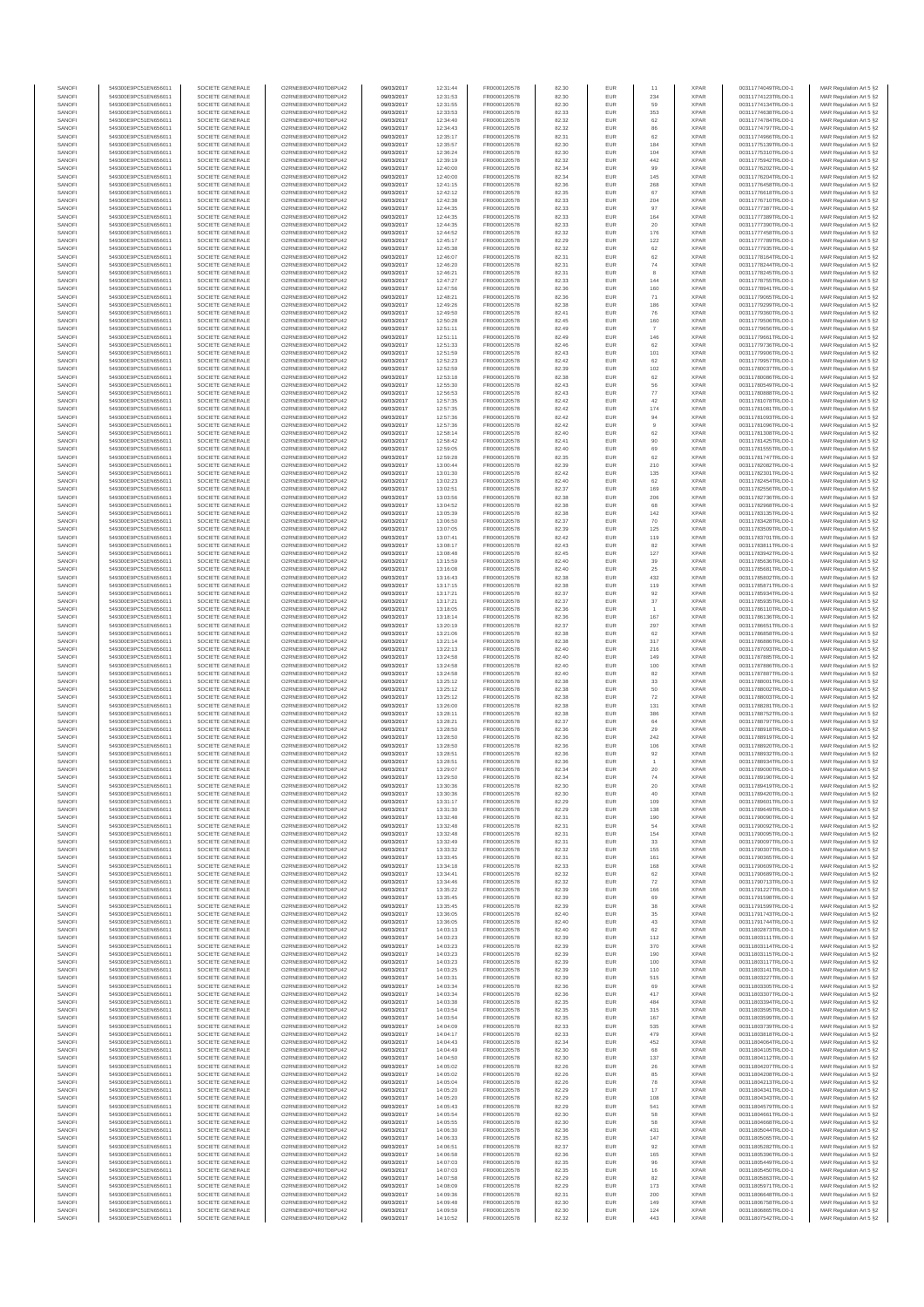| SANOFI           | 549300E9PC51EN656011                         | SOCIETE GENERALE                     | O2RNE8IBXP4R0TD8PU42                          | 09/03/2017               | 14:11:24             | FR0000120578                 | 82.33          | EUR               | 191                  | <b>XPAR</b>                | 00311807876TRLO0-1                       | MAR Regulation Art 5 §2                             |
|------------------|----------------------------------------------|--------------------------------------|-----------------------------------------------|--------------------------|----------------------|------------------------------|----------------|-------------------|----------------------|----------------------------|------------------------------------------|-----------------------------------------------------|
| SANOFI<br>SANOFI | 549300E9PC51EN656011<br>549300E9PC51EN656011 | SOCIETE GENERALE<br>SOCIETE GENERALE | O2RNE8IBXP4R0TD8PU42<br>O2RNE8IBXP4R0TD8PU42  | 09/03/2017<br>09/03/2017 | 14:12:12             | FR0000120578<br>FR0000120578 | 82.36<br>82.35 | EUR<br>EUR        | 185<br>490           | <b>XPAR</b><br><b>XPAR</b> | 00311808479TRLO0-1<br>00311808541TRLO0-1 | MAR Regulation Art 5 §2                             |
| SANOFI           | 549300E9PC51EN656011                         | SOCIETE GENERALE                     | O2RNE8IBXP4R0TD8PU42                          | 09/03/2017               | 14:12:15<br>14:12:22 | FR0000120578                 | 82.36          | EUR               | 243                  | <b>XPAR</b>                | 00311808657TRLO0-1                       | MAR Regulation Art 5 §2<br>MAR Regulation Art 5 §2  |
| SANOFI           | 549300E9PC51EN656011                         | SOCIETE GENERALE                     | O2RNE8IBXP4R0TD8PU42                          | 09/03/2017               | 14:12:22             | FR0000120578                 | 82.36          | EUR               | 303                  | <b>XPAR</b>                | 00311808660TRLO0-1                       | MAR Regulation Art 5 §2                             |
| SANOFI           | 549300E9PC51EN656011                         | SOCIETE GENERALE                     | O2RNE8IBXP4R0TD8PU42                          | 09/03/2017               | 14:12:22             | FR0000120578                 | 82.36          | EUR               | 100                  | <b>XPAR</b>                | 00311808662TRLO0-1                       | MAR Regulation Art 5 §2                             |
| SANOFI<br>SANOFI | 549300E9PC51EN656011<br>549300E9PC51EN656011 | SOCIETE GENERALE<br>SOCIETE GENERALE | O2RNE8IBXP4R0TD8PU42<br>O2RNE8IBXP4R0TD8PU42  | 09/03/2017<br>09/03/2017 | 14:12:22<br>14:12:22 | FR0000120578<br>FR0000120578 | 82.36<br>82.36 | EUR<br>EUR        | 100<br>296           | <b>XPAR</b><br><b>XPAR</b> | 00311808663TRLO0-1<br>00311808664TRLO0-1 | MAR Regulation Art 5 \$2<br>MAR Regulation Art 5 §2 |
| SANOFI           | 549300E9PC51EN656011                         | SOCIETE GENERALE                     | O2RNE8IBXP4R0TD8PU42                          | 09/03/2017               | 14:12:33             | FR0000120578                 | 82.37          | EUR               | 247                  | <b>XPAR</b>                | 00311808730TRLO0-1                       | MAR Regulation Art 5 \$2                            |
| SANOFI           | 549300E9PC51EN656011                         | SOCIETE GENERALE                     | O2RNE8IBXP4R0TD8PU42                          | 09/03/2017               | 14:12:57             | FR0000120578                 | 82.34          | EUR               | 62                   | <b>XPAR</b>                | 00311808960TRLO0-1                       | MAR Regulation Art 5 §2                             |
| SANOFI<br>SANOFI | 549300E9PC51EN656011<br>549300E9PC51EN656011 | SOCIETE GENERALE<br>SOCIETE GENERALE | O2RNE8IBXP4R0TD8PU42<br>O2RNE8IBXP4R0TD8PU42  | 09/03/2017<br>09/03/2017 | 14:13:03<br>14:13:15 | FR0000120578<br>FR0000120578 | 82.33<br>82.32 | EUR<br>EUR        | 62<br>62             | <b>XPAR</b><br><b>XPAR</b> | 00311809007TRLO0-1<br>00311809121TRLO0-1 | MAR Regulation Art 5 §2<br>MAR Regulation Art 5 §2  |
| SANOFI           | 549300E9PC51EN656011                         | SOCIETE GENERALE                     | O2RNE8IBXP4R0TD8PU42                          | 09/03/2017               | 14:13:27             | FR0000120578                 | 82.31          | EUR               | 62                   | <b>XPAR</b>                | 00311809227TRLO0-1                       | MAR Regulation Art 5 §2                             |
| SANOFI           | 549300E9PC51EN656011                         | SOCIETE GENERALE                     | O2RNE8IBXP4R0TD8PU42                          | 09/03/2017               | 14:14:01             | FR0000120578                 | 82.32          | EUR               | 76                   | <b>XPAR</b>                | 00311809433TRLO0-1                       | MAR Regulation Art 5 §2                             |
| SANOFI           | 549300E9PC51EN656011                         | SOCIETE GENERALE                     | O2RNE8IBXP4R0TD8PU42                          | 09/03/2017               | 14:14:07             | FR0000120578                 | 82.29          | EUR               | 55                   | <b>XPAR</b>                | 00311809509TRLO0-1                       | MAR Regulation Art 5 §2                             |
| SANOFI<br>SANOFI | 549300E9PC51EN656011<br>549300E9PC51EN656011 | SOCIETE GENERALE<br>SOCIETE GENERALE | O2RNE8IBXP4R0TD8PU42<br>O2RNE8IBXP4R0TD8PU42  | 09/03/2017<br>09/03/2017 | 14:14:08<br>14:14:25 | FR0000120578<br>FR0000120578 | 82.29<br>82.27 | EUR<br>EUR        | 53<br>62             | <b>XPAR</b><br><b>XPAR</b> | 00311809540TRLO0-1<br>00311809703TRLO0-1 | MAR Regulation Art 5 §2<br>MAR Regulation Art 5 §2  |
| SANOFI           | 549300E9PC51EN656011                         | SOCIETE GENERALE                     | O2RNE8IBXP4R0TD8PU42                          | 09/03/2017               | 14:14:54             | FR0000120578                 | 82.23          | EUR               | 62                   | <b>XPAR</b>                | 00311809852TRLO0-1                       | MAR Regulation Art 5 §2                             |
| SANOFI           | 549300E9PC51EN656011                         | SOCIETE GENERALE                     | O2RNE8IBXP4R0TD8PU42                          | 09/03/2017               | 14:14:58             | FR0000120578                 | 82.20          | EUR               | 39                   | <b>XPAR</b>                | 00311809905TRLO0-1                       | MAR Regulation Art 5 §2                             |
| SANOFI           | 549300E9PC51EN656011                         | SOCIETE GENERALE                     | O2RNE8IBXP4R0TD8PU42                          | 09/03/2017               | 14:15:05             | FR0000120578                 | 82.21          | EUR               | $22\,$               | <b>XPAR</b>                | 00311809967TRLO0-1                       | MAR Regulation Art 5 §2                             |
| SANOFI<br>SANOFI | 549300E9PC51EN656011<br>549300E9PC51EN656011 | SOCIETE GENERALE<br>SOCIETE GENERALE | O2RNE8IBXP4R0TD8PU42<br>O2RNE8IBXP4R0TD8PU42  | 09/03/2017<br>09/03/2017 | 14:15:05<br>14:15:44 | FR0000120578<br>FR0000120578 | 82.21<br>82.24 | EUR<br>EUR        | 75<br>62             | <b>XPAR</b><br><b>XPAR</b> | 00311809976TRLO0-1<br>00311810307TRLO0-1 | MAR Regulation Art 5 §2<br>MAR Regulation Art 5 §2  |
| SANOFI           | 549300E9PC51EN656011                         | SOCIETE GENERALE                     | O2RNE8IBXP4R0TD8PU42                          | 09/03/2017               | 14:15:44             | FR0000120578                 | 82.24          | EUR               | 54                   | <b>XPAR</b>                | 00311810308TRLO0-1                       | MAR Regulation Art 5 §2                             |
| SANOFI           | 549300E9PC51EN656011                         | SOCIETE GENERALE                     | O2RNE8IBXP4R0TD8PU42                          | 09/03/2017               | 14:15:44             | FR0000120578                 | 82.24          | EUR               | 44                   | <b>XPAR</b>                | 00311810309TRLO0-1                       | MAR Regulation Art 5 §2                             |
| SANOFI<br>SANOFI | 549300E9PC51EN656011<br>549300E9PC51EN656011 | SOCIETE GENERALE<br>SOCIETE GENERALE | O2RNE8IBXP4R0TD8PU42<br>O2RNE8IBXP4R0TD8PU42  | 09/03/2017<br>09/03/2017 | 14:16:31<br>14:16:48 | FR0000120578<br>FR0000120578 | 82.24<br>82.24 | EUR<br>EUR        | 174<br>62            | <b>XPAR</b><br><b>XPAR</b> | 00311810580TRLO0-1<br>00311810681TRLO0-1 | MAR Regulation Art 5 §2<br>MAR Regulation Art 5 §2  |
| SANOFI           | 549300E9PC51EN656011                         | SOCIETE GENERALE                     | O2RNE8IBXP4R0TD8PU42                          | 09/03/2017               | 14:16:49             | FR0000120578                 | 82.24          | EUR               | 66                   | <b>XPAR</b>                | 00311810689TRLO0-1                       | MAR Regulation Art 5 62                             |
| SANOFI           | 549300E9PC51EN656011                         | SOCIETE GENERALE                     | O2RNE8IBXP4R0TD8PU42                          | 09/03/2017               | 14:17:17             | FR0000120578                 | 82.21          | EUR               | ${\bf 76}$           | <b>XPAR</b>                | 00311810852TRLO0-1                       | MAR Regulation Art 5 §2                             |
| SANOFI           | 549300E9PC51EN656011                         | SOCIETE GENERALE                     | O2RNE8IBXP4R0TD8PU42                          | 09/03/2017               | 14:17:17             | FR0000120578                 | 82.21          | EUR               | $_{3}$               | <b>XPAR</b>                | 00311810854TRLO0-1                       | MAR Regulation Art 5 §2                             |
| SANOFI<br>SANOFI | 549300E9PC51EN656011<br>549300E9PC51EN656011 | SOCIETE GENERALE<br>SOCIETE GENERALE | O2RNE8IBXP4R0TD8PU42<br>O2RNE8IBXP4R0TD8PU42  | 09/03/2017<br>09/03/2017 | 14:17:48<br>14:17:59 | FR0000120578<br>FR0000120578 | 82.24<br>82.20 | EUR<br>EUR        | 154<br>62            | <b>XPAR</b><br><b>XPAR</b> | 00311811035TRLO0-1<br>00311811122TRLO0-1 | MAR Regulation Art 5 §2<br>MAR Regulation Art 5 §2  |
| SANOFI           | 549300E9PC51EN656011                         | SOCIETE GENERALE                     | O2RNE8IBXP4R0TD8PU42                          | 09/03/2017               | 14:18:28             | FR0000120578                 | 82.20          | EUR               | 35                   | <b>XPAR</b>                | 00311811299TRLO0-1                       | MAR Regulation Art 5 §2                             |
| SANOFI           | 549300E9PC51EN656011                         | SOCIETE GENERALE                     | O2RNE8IBXP4R0TD8PU42                          | 09/03/2017               | 14:18:30             | FR0000120578                 | 82.20          | EUR               | 41                   | <b>XPAR</b>                | 00311811306TRLO0-1                       | MAR Regulation Art 5 §2                             |
| SANOFI<br>SANOFI | 549300E9PC51EN656011<br>549300E9PC51EN656011 | SOCIETE GENERALE<br>SOCIETE GENERALE | O2RNE8IBXP4R0TD8PU42<br>O2RNE8IBXP4R0TD8PU42  | 09/03/2017<br>09/03/2017 | 14:18:47<br>14:19:13 | FR0000120578<br>FR0000120578 | 82.21<br>82.20 | EUR<br>EUR        | 137<br>62            | <b>XPAR</b><br><b>XPAR</b> | 00311811435TRLO0-1<br>00311811612TRLO0-1 | MAR Regulation Art 5 \$2                            |
| SANOFI           | 549300E9PC51EN656011                         | SOCIETE GENERALE                     | O2RNE8IBXP4R0TD8PU42                          | 09/03/2017               | 14:19:25             | FR0000120578                 | 82.16          | EUR               | 94                   | <b>XPAR</b>                | 00311811675TRLO0-1                       | MAR Regulation Art 5 §2<br>MAR Regulation Art 5 §2  |
| SANOFI           | 549300E9PC51EN656011                         | SOCIETE GENERALE                     | O2RNE8IBXP4R0TD8PU42                          | 09/03/2017               | 14:19:45             | FR0000120578                 | 82.16          | EUR               | 62                   | <b>XPAR</b>                | 00311811783TRLO0-1                       | MAR Regulation Art 5 §2                             |
| SANOFI           | 549300E9PC51EN656011                         | SOCIETE GENERALE                     | O2RNE8IBXP4R0TD8PU42                          | 09/03/2017               | 14:20:00             | FR0000120578                 | 82.17          | EUR               | 100                  | <b>XPAR</b>                | 00311811885TRLO0-1                       | MAR Regulation Art 5 §2                             |
| SANOFI<br>SANOFI | 549300E9PC51EN656011<br>549300E9PC51EN656011 | SOCIETE GENERALE<br>SOCIETE GENERALE | O2RNE8IBXP4R0TD8PU42<br>O2RNE8IBXP4R0TD8PU42  | 09/03/2017<br>09/03/2017 | 14:20:20<br>14:20:34 | FR0000120578<br>FR0000120578 | 82.18<br>82.18 | EUR<br>EUR        | 62<br>62             | <b>XPAR</b><br><b>XPAR</b> | 00311812104TRLO0-1<br>00311812187TRLO0-1 | MAR Regulation Art 5 §2<br>MAR Regulation Art 5 §2  |
| SANOFI           | 549300E9PC51EN656011                         | SOCIETE GENERALE                     | O2RNE8IBXP4R0TD8PU42                          | 09/03/2017               | 14:20:35             | FR0000120578                 | 82.18          | EUR               | 71                   | <b>XPAR</b>                | 00311812191TRLO0-1                       | MAR Regulation Art 5 §2                             |
| SANOFI           | 549300E9PC51EN656011                         | SOCIETE GENERALE                     | O2RNE8IBXP4R0TD8PU42                          | 09/03/2017               | 14:20:35             | FR0000120578                 | 82.18          | EUR               |                      | <b>XPAR</b>                | 00311812192TRLO0-1                       | MAR Regulation Art 5 §2                             |
| SANOFI           | 549300E9PC51EN656011                         | SOCIETE GENERALE<br>SOCIETE GENERALE | O2RNE8IBXP4R0TD8PU42                          | 09/03/2017               | 14:20:57             | FR0000120578<br>FR0000120578 | 82.14          | EUR               | 62                   | <b>XPAR</b>                | 00311812361TRLO0-1                       | MAR Regulation Art 5 §2                             |
| SANOFI<br>SANOFI | 549300E9PC51EN656011<br>549300E9PC51EN656011 | SOCIETE GENERALE                     | O2RNE8IBXP4R0TD8PU42<br>O2RNE8IBXP4R0TD8PU42  | 09/03/2017<br>09/03/2017 | 14:21:33<br>14:21:34 | FR0000120578                 | 82.16<br>82.16 | EUR<br>EUR        | 59<br>112            | <b>XPAR</b><br><b>XPAR</b> | 00311812679TRLO0-1<br>00311812694TRLO0-1 | MAR Regulation Art 5 §2<br>MAR Regulation Art 5 §2  |
| SANOFI           | 549300E9PC51EN656011                         | SOCIETE GENERALE                     | O2RNE8IBXP4R0TD8PU42                          | 09/03/2017               | 14:21:47             | FR0000120578                 | 82.17          | EUR               | 128                  | <b>XPAR</b>                | 00311812774TRLO0-1                       | MAR Regulation Art 5 §2                             |
| SANOFI           | 549300E9PC51EN656011                         | SOCIETE GENERALE                     | O2RNE8IBXP4R0TD8PU42                          | 09/03/2017               | 14:21:47             | FR0000120578                 | 82.17          | EUR               | 10                   | <b>XPAR</b>                | 00311812775TRLO0-1                       | MAR Regulation Art 5 §2                             |
| SANOFI<br>SANOFI | 549300E9PC51EN656011<br>549300E9PC51EN656011 | SOCIETE GENERALE<br>SOCIETE GENERALE | O2RNE8IBXP4R0TD8PU42<br>O2RNE8IBXP4R0TD8PU42  | 09/03/2017<br>09/03/2017 | 14:23:01<br>14:23:29 | FR0000120578<br>FR0000120578 | 82.13<br>82.13 | EUR<br>EUR        | 238<br>81            | <b>XPAR</b><br><b>XPAR</b> | 00311813400TRLO0-1<br>00311813645TRLO0-1 | MAR Regulation Art 5 §2                             |
| SANOFI           | 549300E9PC51EN656011                         | SOCIETE GENERALE                     | O2RNE8IBXP4R0TD8PLI42                         | 09/03/2017               | 14:23:49             | FR0000120578                 | 82.14          | EUR               | 165                  | <b>XPAR</b>                | 00311813728TRLO0-1                       | MAR Regulation Art 5 §2<br>MAR Regulation Art 5 §2  |
| SANOFI           | 549300E9PC51EN656011                         | SOCIETE GENERALE                     | O2RNE8IBXP4R0TD8PU42                          | 09/03/2017               | 14:24:10             | FR0000120578                 | 82.14          | EUR               | 75                   | <b>XPAR</b>                | 00311813878TRLO0-1                       | MAR Regulation Art 5 §2                             |
| SANOFI           | 549300E9PC51EN656011                         | SOCIETE GENERALE                     | O2RNE8IBXP4R0TD8PU42                          | 09/03/2017               | 14:24:10             | FR0000120578                 | 82.14          | EUR               | 23                   | <b>XPAR</b>                | 00311813880TRLO0-1                       | MAR Regulation Art 5 \$2                            |
| SANOFI<br>SANOFI | 549300E9PC51EN656011<br>549300E9PC51EN656011 | SOCIETE GENERALE<br>SOCIETE GENERALE | O2RNE8IBXP4R0TD8PU42<br>O2RNE8IBXP4R0TD8PU42  | 09/03/2017<br>09/03/2017 | 14:24:53             | FR0000120578<br>FR0000120578 | 82.17<br>82.26 | EUR<br>EUR        | 31<br>447            | <b>XPAR</b><br><b>XPAR</b> | 00311814179TRLO0-1                       | MAR Regulation Art 5 §2<br>MAR Regulation Art 5 §2  |
| SANOFI           | 549300E9PC51EN656011                         | SOCIETE GENERALE                     | O2RNE8IBXP4R0TD8PU42                          | 09/03/2017               | 14:26:12<br>14:26:29 | FR0000120578                 | 82.28          | EUR               | 580                  | <b>XPAR</b>                | 00311814889TRLO0-1<br>00311815031TRLO0-1 | MAR Regulation Art 5 §2                             |
| SANOFI           | 549300E9PC51EN656011                         | SOCIETE GENERALE                     | O2RNE8IBXP4R0TD8PU42                          | 09/03/2017               | 14:26:43             | FR0000120578                 | 82.27          | EUR               | 412                  | <b>XPAR</b>                | 00311815139TRLO0-1                       | MAR Regulation Art 5 §2                             |
| SANOFI           | 549300E9PC51EN656011                         | SOCIETE GENERALE                     | O2RNE8IBXP4R0TD8PU42                          | 09/03/2017               | 14:26:43             | FR0000120578                 | 82.27          | EUR               | 73                   | <b>XPAR</b>                | 00311815140TRLO0-1                       | MAR Regulation Art 5 §2                             |
| SANOFI<br>SANOFI | 549300E9PC51EN656011<br>549300E9PC51EN656011 | SOCIETE GENERALE<br>SOCIETE GENERALE | O2RNE8IBXP4R0TD8PU42<br>O2RNE8IBXP4R0TD8PU42  | 09/03/2017<br>09/03/2017 | 14:26:53<br>14:27:13 | FR0000120578<br>FR0000120578 | 82.23<br>82.23 | EUR<br>EUR        | 54<br>142            | <b>XPAR</b><br><b>XPAR</b> | 00311815236TRLO0-1<br>00311815351TRLO0-1 | MAR Regulation Art 5 §2<br>MAR Regulation Art 5 §2  |
| SANOFI           | 549300E9PC51EN656011                         | SOCIETE GENERALE                     | O2RNE8IBXP4R0TD8PU42                          | 09/03/2017               | 14:27:39             | FR0000120578                 | 82.21          | EUR               | 70                   | <b>XPAR</b>                | 00311815570TRLO0-1                       | MAR Regulation Art 5 §2                             |
| SANOFI           | 549300E9PC51EN656011                         | SOCIETE GENERALE                     | O2RNE8IBXP4R0TD8PU42                          | 09/03/2017               | 14:27:49             | FR0000120578                 | 82.21          | EUR               | 40                   | <b>XPAR</b>                | 00311815639TRLO0-1                       | MAR Regulation Art 5 §2                             |
| SANOFI           | 549300E9PC51EN656011                         | SOCIETE GENERALE                     | O2RNE8IBXP4R0TD8PU42                          | 09/03/2017               | 14:27:50             | FR0000120578                 | 82.21          | EUR               | 83                   | <b>XPAR</b>                | 00311815649TRLO0-1                       | MAR Regulation Art 5 §2                             |
| SANOFI<br>SANOFI | 549300E9PC51EN656011<br>549300E9PC51EN656011 | SOCIETE GENERALE<br>SOCIETE GENERALE | O2RNE8IBXP4R0TD8PU42<br>O2RNE8IBXP4R0TD8PU42  | 09/03/2017<br>09/03/2017 | 14:28:02<br>14:28:05 | FR0000120578<br>FR0000120578 | 82.21<br>82.20 | EUR<br>EUR        | 173<br>109           | <b>XPAR</b><br><b>XPAR</b> | 00311815723TRLO0-1<br>00311815752TRLO0-1 | MAR Regulation Art 5 §2<br>MAR Regulation Art 5 §2  |
| SANOFI           | 549300E9PC51EN656011                         | SOCIETE GENERALE                     | O2RNE8IBXP4R0TD8PU42                          | 09/03/2017               | 14:28:28             | FR0000120578                 | 82.21          | EUR               | 144                  | <b>XPAR</b>                | 00311815952TRLO0-1                       | MAR Regulation Art 5 §2                             |
| SANOFI           | 549300E9PC51EN656011                         | SOCIETE GENERALE                     | O2RNE8IBXP4R0TD8PU42                          | 09/03/2017               | 14:28:30             | FR0000120578                 | 82.21          | EUR               | 77                   | <b>XPAR</b>                | 00311815960TRLO0-1                       | MAR Regulation Art 5 §2                             |
| SANOFI           | 549300E9PC51EN656011                         | SOCIETE GENERALE                     | O2RNE8IBXP4R0TD8PU42                          | 09/03/2017               | 14:29:01             | FR0000120578                 | 82.21          | EUR<br>EUR        | 63<br>61             | <b>XPAR</b>                | 00311816135TRLO0-1                       | MAR Regulation Art 5 §2                             |
| SANOFI<br>SANOFI | 549300E9PC51EN656011<br>549300E9PC51EN656011 | SOCIETE GENERALE<br>SOCIETE GENERALE | O2RNE8IBXP4R0TD8PU42<br>O2RNE8IBXP4R0TD8PU42  | 09/03/2017<br>09/03/2017 | 14:29:48<br>14:29:48 | FR0000120578<br>FR0000120578 | 82.20<br>82.20 | EUR               | 354                  | <b>XPAR</b><br><b>XPAR</b> | 00311816417TRLO0-1<br>00311816418TRLO0-1 | MAR Regulation Art 5 §2<br>MAR Regulation Art 5 §2  |
| SANOFI           | 549300E9PC51EN656011                         | SOCIETE GENERALE                     | O2RNE8IBXP4R0TD8PU42                          | 09/03/2017               | 14:30:00             | FR0000120578                 | 82.23          | EUR               | 266                  | <b>XPAR</b>                | 00311816597TRLO0-1                       | MAR Regulation Art 5 §2                             |
| SANOFI           | 549300E9PC51EN656011                         | SOCIETE GENERALE                     | O2RNE8IBXP4R0TD8PU42                          | 09/03/2017               | 14:30:08             | FR0000120578                 | 82.22          | EUR               | 66                   | <b>XPAR</b>                | 00311816803TRLO0-1                       | MAR Regulation Art 5 §2                             |
| SANOFI<br>SANOFI | 549300E9PC51EN656011<br>549300E9PC51EN656011 | SOCIETE GENERALE<br>SOCIETE GENERALE | O2RNE8IBXP4R0TD8PU42<br>O2RNE8IBXP4R0TD8PU42  | 09/03/2017<br>09/03/2017 | 14:30:10<br>14:30:13 | FR0000120578<br>FR0000120578 | 82.22<br>82.20 | EUR<br>EUR        | 73<br>64             | <b>XPAR</b><br><b>XPAR</b> | 00311816842TRLO0-1<br>00311816960TRLO0-1 | MAR Regulation Art 5 §2<br>MAR Regulation Art 5 §2  |
| SANOFI           | 549300E9PC51EN656011                         | SOCIETE GENERALE                     | O2RNE8IBXP4R0TD8PU42                          | 09/03/2017               | 14:30:31             | FR0000120578                 | 82.18          | EUR               | 62                   | <b>XPAR</b>                | 00311817209TRLO0-1                       | MAR Regulation Art 5 §2                             |
| SANOFI           | 549300E9PC51EN656011                         | SOCIETE GENERALE                     | O2RNE8IBXP4R0TD8PU42                          | 09/03/2017               | 14:30:50             | FR0000120578                 | 82.18          | EUR               | 291                  | <b>XPAR</b>                | 00311817513TRLO0-1                       | MAR Regulation Art 5 §2                             |
| SANOFI<br>SANOFI | 549300E9PC51EN656011<br>549300E9PC51EN656011 | SOCIETE GENERALE<br>SOCIETE GENERALE | O2RNE8IBXP4R0TD8PU42<br>O2RNE8IBXP4R0TD8PU42  | 09/03/2017<br>09/03/2017 | 14:31:06<br>14:31:06 | FR0000120578<br>FR0000120578 | 82.18<br>82.18 | EUR<br>EUR        | 250                  | <b>XPAR</b><br><b>XPAR</b> | 00311817772TRLO0-1<br>00311817773TRLO0-1 | MAR Regulation Art 5 §2<br>MAR Regulation Art 5 \$2 |
| SANOFI           | 549300E9PC51EN656011                         | SOCIETE GENERALE                     | O2RNE8IBXP4R0TD8PU42                          | 09/03/2017               | 14:31:39             | FR0000120578                 | 82.18          | EUR               | 117<br>103           | <b>XPAR</b>                | 00311818018TRLO0-1                       | MAR Regulation Art 5 §2                             |
| SANOFI           | 549300E9PC51EN656011                         | SOCIETE GENERALE                     | O2RNE8IBXP4R0TD8PU42                          | 09/03/2017               | 14:31:39             | FR0000120578                 | 82.18          | EUR               | 101                  | <b>XPAR</b>                | 00311818019TRLO0-1                       | MAR Regulation Art 5 §2                             |
| SANOFI           | 549300E9PC51EN656011                         | SOCIETE GENERALE                     | O2RNE8IBXP4R0TD8PU42                          | 09/03/2017               | 14:32:25             | FR0000120578                 | 82.21          | EUR               | 238                  | <b>XPAR</b>                | 00311818564TRLO0-1                       | MAR Regulation Art 5 §2                             |
| SANOFI<br>SANOFI | 549300E9PC51EN656011<br>549300E9PC51EN656011 | SOCIETE GENERALE<br>SOCIETE GENERALE | O2RNE8IBXP4R0TD8PU42<br>O2RNE8IBXP4R0TD8PU42  | 09/03/2017<br>09/03/2017 | 14:32:25<br>14:32:25 | FR0000120578<br>FR0000120578 | 82.21<br>82.21 | EUR<br>EUR        | 93<br>200            | <b>XPAR</b><br><b>XPAR</b> | 00311818567TRLO0-1<br>00311818568TRLO0-1 | MAR Regulation Art 5 §2<br>MAR Regulation Art 5 §2  |
| SANOFI           | 549300E9PC51EN656011                         | SOCIETE GENERALE                     | O2RNE8IBXP4R0TD8PU42                          | 09/03/2017               | 14:32:42             | FR0000120578                 | 82.22          | EUR               | 454                  | <b>XPAR</b>                | 00311818814TRLO0-1                       | MAR Regulation Art 5 §2                             |
| SANOFI           | 549300E9PC51EN656011                         | SOCIETE GENERALE                     | O2RNE8IBXP4R0TD8PU42                          | 09/03/2017               | 14:32:46             | FR0000120578                 | 82.20          | EUR               | 190                  | <b>XPAR</b>                | 00311818849TRLO0-1                       | MAR Regulation Art 5 \$2                            |
| SANOFI           | 549300E9PC51EN656011                         | SOCIETE GENERALE                     | O2RNE8IBXP4R0TD8PU42                          | 09/03/2017               | 14:32:50             | FR0000120578                 | 82.19          | EUR               | 62<br>64             | <b>XPAR</b>                | 00311818896TRLO0-1                       | MAR Regulation Art 5 §2                             |
| SANOFI<br>SANOFI | 549300E9PC51EN656011<br>549300E9PC51EN656011 | SOCIETE GENERALE<br>SOCIETE GENERALE | O2RNE8IBXP4R0TD8PU42<br>O2RNE8IBXP4R0TD8PU42  | 09/03/2017<br>09/03/2017 | 14:32:56<br>14:33:01 | FR0000120578<br>FR0000120578 | 82.18<br>82.18 | <b>EUR</b><br>EUR | 95                   | <b>XPAR</b><br><b>XPAR</b> | 00311818957TRLO0-1<br>00311819050TRLO0-1 | MAR Regulation Art 5 §2<br>MAR Regulation Art 5 §2  |
| SANOFI           | 549300E9PC51EN656011                         | SOCIETE GENERALE                     | O2RNE8IBXP4R0TD8PU42                          | 09/03/2017               | 14:33:13             | FR0000120578                 | 82.17          | EUR               | 95                   | <b>XPAR</b>                | 00311819180TRLO0-1                       | MAR Regulation Art 5 §2                             |
| SANOFI           | 549300E9PC51EN656011                         | SOCIETE GENERALE                     | O2RNE8IBXP4R0TD8PU42                          | 09/03/2017               | 14:33:25             | FR0000120578                 | 82.19          | EUR               | 134                  | <b>XPAR</b>                | 00311819296TRLO0-1                       | MAR Regulation Art 5 §2                             |
| SANOFI<br>SANOFI | 549300E9PC51EN656011<br>549300E9PC51EN656011 | SOCIETE GENERALE<br>SOCIETE GENERALE | O2RNE8IBXP4R0TD8PU42<br>O2RNE8IBXP4R0TD8PU42  | 09/03/2017               | 14:33:32             | FR0000120578                 | 82.18<br>82.19 | EUR<br>EUR        | 135                  | <b>XPAR</b><br><b>XPAR</b> | 00311819385TRLO0-1                       | MAR Regulation Art 5 §2                             |
| SANOFI           | 549300E9PC51EN656011                         | SOCIETE GENERALE                     | O2RNE8IBXP4R0TD8PU42                          | 09/03/2017<br>09/03/2017 | 14:33:43<br>14:33:49 | FR0000120578<br>FR0000120578 | 82.18          | EUR               | 184<br>62            | <b>XPAR</b>                | 00311819475TRLO0-1<br>00311819546TRLO0-1 | MAR Regulation Art 5 §2<br>MAR Regulation Art 5 §2  |
| SANOFI           | 549300E9PC51EN656011                         | SOCIETE GENERALE                     | O2RNE8IBXP4R0TD8PU42                          | 09/03/2017               | 14:33:59             | FR0000120578                 | 82.20          | EUR               | 131                  | <b>XPAR</b>                | 00311819638TRLO0-1                       | MAR Regulation Art 5 §2                             |
| SANOFI           | 549300E9PC51EN656011                         | SOCIETE GENERALE                     | O2RNE8IBXP4R0TD8PU42                          | 09/03/2017               | 14:34:27             | FR0000120578                 | 82.18          | EUR               | 189                  | <b>XPAR</b>                | 00311819945TRLO0-1                       | MAR Regulation Art 5 §2                             |
| SANOFI<br>SANOFI | 549300E9PC51EN656011<br>549300E9PC51EN656011 | SOCIETE GENERALE<br>SOCIETE GENERALE | O2RNE8IBXP4R0TD8PU42<br>O2RNE8IBXP4R0TD8PU42  | 09/03/2017<br>09/03/2017 | 14:34:27<br>14:34:33 | FR0000120578<br>FR0000120578 | 82.18<br>82.17 | EUR<br>EUR        | 214<br>112           | <b>XPAR</b><br><b>XPAR</b> | 00311819947TRLO0-1<br>00311820049TRLO0-1 | MAR Regulation Art 5 \$2<br>MAR Regulation Art 5 §2 |
| SANOFI           | 549300E9PC51EN656011                         | SOCIETE GENERALE                     | O2RNE8IBXP4R0TD8PU42                          | 09/03/2017               | 14:34:38             | FR0000120578                 | 82.17          | EUR               | 62                   | <b>XPAR</b>                | 00311820098TRLO0-1                       | MAR Regulation Art 5 §2                             |
| SANOFI           | 549300E9PC51EN656011                         | SOCIETE GENERALE                     | O2RNE8IBXP4R0TD8PU42                          | 09/03/2017               | 14:34:50             | FR0000120578                 | 82.19          | EUR               | 170                  | <b>XPAR</b>                | 00311820297TRLO0-1                       | MAR Regulation Art 5 §2                             |
| SANOFI<br>SANOFI | 549300E9PC51EN656011<br>549300E9PC51EN656011 | SOCIETE GENERALE<br>SOCIETE GENERALE | O2RNE8IBXP4R0TD8PU42<br>O2RNE8IBXP4R0TD8PU42  | 09/03/2017<br>09/03/2017 | 14:35:01<br>14:35:22 | FR0000120578<br>FR0000120578 | 82.19<br>82.24 | EUR<br>EUR        | 148<br>238           | <b>XPAR</b><br><b>XPAR</b> | 00311820417TRLO0-1<br>00311820676TRLO0-1 | MAR Regulation Art 5 §2<br>MAR Regulation Art 5 §2  |
| SANOFI           | 549300E9PC51EN656011                         | SOCIETE GENERALE                     | O2RNE8IBXP4R0TD8PU42                          | 09/03/2017               | 14:35:51             | FR0000120578                 | 82.26          | EUR               | 309                  | <b>XPAR</b>                | 00311820909TRLO0-1                       | MAR Regulation Art 5 §2                             |
| SANOFI           | 549300E9PC51EN656011                         | SOCIETE GENERALE                     | O2RNE8IBXP4R0TD8PU42                          | 09/03/2017               | 14:36:31             | FR0000120578                 | 82.27          | EUR               | 100                  | <b>XPAR</b>                | 00311821199TRLO0-1                       | MAR Regulation Art 5 §2                             |
| SANOFI<br>SANOFI | 549300E9PC51EN656011<br>549300E9PC51EN656011 | SOCIETE GENERALE<br>SOCIETE GENERALE | O2RNE8IBXP4R0TD8PU42<br>O2RNE8IBXP4R0TD8PU42  | 09/03/2017<br>09/03/2017 | 14:36:31<br>14:36:33 | FR0000120578<br>FR0000120578 | 82.27<br>82.24 | EUR<br>EUR        | 160<br>219           | <b>XPAR</b><br><b>XPAR</b> | 00311821200TRLO0-1<br>00311821226TRLO0-1 | MAR Regulation Art 5 §2<br>MAR Regulation Art 5 §2  |
| SANOFI           | 549300E9PC51EN656011                         | SOCIETE GENERALE                     | O2RNE8IBXP4R0TD8PU42                          | 09/03/2017               | 14:36:44             | FR0000120578                 | 82.25          | EUR               | 50                   | <b>XPAR</b>                | 00311821318TRLO0-1                       | MAR Regulation Art 5 §2                             |
| SANOFI           | 549300E9PC51EN656011                         | SOCIETE GENERALE                     | O2RNE8IBXP4R0TD8PU42                          | 09/03/2017               | 14:36:44             | FR0000120578                 | 82.25          | EUR               | 50                   | <b>XPAR</b>                | 00311821319TRLO0-1                       | MAR Regulation Art 5 §2                             |
| SANOFI<br>SANOFI | 549300E9PC51EN656011<br>549300E9PC51EN656011 | SOCIETE GENERALE<br>SOCIETE GENERALE | O2RNESIBXP4R0TD8PLI42<br>O2RNE8IBXP4R0TD8PU42 | 09/03/2017<br>09/03/2017 | 14:36:44<br>14:37:22 | FR0000120578<br>FR0000120578 | 82.25<br>82.24 | EUR<br>EUR        | 40<br>292            | <b>XPAR</b><br><b>XPAR</b> | 00311821320TRLO0-1<br>00311821629TRLO0-1 | MAR Regulation Art 5 §2<br>MAR Regulation Art 5 §2  |
| SANOFI           | 549300E9PC51EN656011                         | SOCIETE GENERALE                     | O2RNE8IBXP4R0TD8PU42                          | 09/03/2017               | 14:37:42             | FR0000120578                 | 82.24          | EUR               | 55                   | <b>XPAR</b>                | 00311821848TRLO0-1                       | MAR Regulation Art 5 §2                             |
| SANOFI           | 549300E9PC51EN656011                         | SOCIETE GENERALE                     | O2RNE8IBXP4R0TD8PU42                          | 09/03/2017               | 14:38:08             | FR0000120578                 | 82.28          | EUR               | 338                  | <b>XPAR</b>                | 00311822027TRLO0-1                       | MAR Regulation Art 5 §2                             |
| SANOFI           | 549300E9PC51EN656011                         | SOCIETE GENERALE                     | O2RNE8IBXP4R0TD8PU42                          | 09/03/2017               | 14:38:18             | FR0000120578                 | 82.26          | EUR               | 62                   | <b>XPAR</b>                | 00311822121TRLO0-1                       | MAR Regulation Art 5 §2                             |
| SANOFI<br>SANOFI | 549300E9PC51EN656011<br>549300E9PC51EN656011 | SOCIETE GENERALE<br>SOCIETE GENERALE | O2RNE8IBXP4R0TD8PU42<br>O2RNE8IBXP4R0TD8PU42  | 09/03/2017<br>09/03/2017 | 14:38:22<br>14:38:45 | FR0000120578<br>FR0000120578 | 82.26<br>82.24 | EUR<br>EUR        | 62<br>91             | <b>XPAR</b><br><b>XPAR</b> | 00311822163TRLO0-1<br>00311822414TRLO0-1 | MAR Regulation Art 5 §2<br>MAR Regulation Art 5 §2  |
| SANOFI           | 549300E9PC51EN656011                         | SOCIETE GENERALE                     | O2RNE8IBXP4R0TD8PU42                          | 09/03/2017               | 14:38:46             | FR0000120578                 | 82.24          | EUR               | 12                   | <b>XPAR</b>                | 00311822422TRLO0-1                       | MAR Regulation Art 5 §2                             |
| SANOFI           | 549300E9PC51EN656011                         | SOCIETE GENERALE                     | O2RNE8IBXP4R0TD8PU42                          | 09/03/2017               | 14:38:51             | FR0000120578                 | 82.24          | EUR               | 66                   | <b>XPAR</b>                | 00311822508TRLO0-1                       | MAR Regulation Art 5 §2                             |
| SANOFI           | 549300E9PC51EN656011                         | SOCIETE GENERALE                     | O2RNE8IBXP4R0TD8PU42                          | 09/03/2017               | 14:38:56             | FR0000120578                 | 82.24          | EUR               | 81                   | <b>XPAR</b>                | 00311822556TRLO0-1                       | MAR Regulation Art 5 §2                             |
| SANOFI<br>SANOFI | 549300E9PC51EN656011<br>549300E9PC51EN656011 | SOCIETE GENERALE<br>SOCIETE GENERALE | O2RNE8IBXP4R0TD8PU42<br>O2RNE8IBXP4R0TD8PU42  | 09/03/2017<br>09/03/2017 | 14:39:09<br>14:39:20 | FR0000120578<br>FR0000120578 | 82.23<br>82.22 | EUR<br>EUR        | 123<br>131           | <b>XPAR</b><br><b>XPAR</b> | 00311822743TRLO0-1<br>00311822837TRLO0-1 | MAR Regulation Art 5 §2<br>MAR Regulation Art 5 §2  |
| SANOFI           | 549300E9PC51EN656011                         | SOCIETE GENERALE                     | O2RNE8IBXP4R0TD8PU42                          | 09/03/2017               | 14:39:42             | FR0000120578                 | 82.23          | EUR               | 145                  | <b>XPAR</b>                | 00311823038TRLO0-1                       | MAR Regulation Art 5 §2                             |
| SANOFI           | 549300E9PC51EN656011                         | SOCIETE GENERALE                     | O2RNE8IBXP4R0TD8PU42                          | 09/03/2017               | 14:39:42             | FR0000120578                 | 82.23          | EUR               | 134                  | <b>XPAR</b>                | 00311823039TRLO0-1                       | MAR Regulation Art 5 §2                             |
| SANOFI<br>SANOFI | 549300E9PC51EN656011<br>549300E9PC51EN656011 | SOCIETE GENERALE<br>SOCIETE GENERALE | O2RNE8IBXP4R0TD8PU42<br>O2RNE8IBXP4R0TD8PU42  | 09/03/2017<br>09/03/2017 | 14:39:55<br>14:40:00 | FR0000120578<br>FR0000120578 | 82.22<br>82.22 | EUR<br>EUR        | 11<br>126            | <b>XPAR</b><br><b>XPAR</b> | 00311823191TRLO0-1<br>00311823239TRLO0-1 | MAR Regulation Art 5 §2<br>MAR Regulation Art 5 §2  |
| SANOFI           | 549300E9PC51EN656011                         | SOCIETE GENERALE                     | O2RNE8IBXP4R0TD8PU42                          | 09/03/2017               | 14:40:08             | FR0000120578                 | 82.20          | EUR               | 84                   | <b>XPAR</b>                | 00311823310TRLO0-1                       | MAR Regulation Art 5 §2                             |
| SANOFI           | 549300E9PC51EN656011                         | SOCIETE GENERALE                     | O2RNE8IBXP4R0TD8PU42                          | 09/03/2017               | 14:40:35             | FR0000120578                 | 82.22          | EUR               | 89                   | <b>XPAR</b>                | 00311823568TRLO0-1                       | MAR Regulation Art 5 §2                             |
| SANOFI           | 549300E9PC51EN656011                         | SOCIETE GENERALE                     | O2RNE8IBXP4R0TD8PU42                          | 09/03/2017               | 14:40:35             | FR0000120578                 | 82.22          | EUR               | 141                  | <b>XPAR</b>                | 00311823570TRLO0-1                       | MAR Regulation Art 5 §2                             |
| SANOFI<br>SANOFI | 549300E9PC51EN656011<br>549300E9PC51EN656011 | SOCIETE GENERALE<br>SOCIETE GENERALE | O2RNE8IBXP4R0TD8PU42<br>O2RNE8IBXP4R0TD8PU42  | 09/03/2017<br>09/03/2017 | 14:41:01<br>14:41:12 | FR0000120578                 | 82.22<br>82.21 | EUR<br>EUR        | 214                  | <b>XPAR</b><br><b>XPAR</b> | 00311823843TRLO0-1<br>00311823951TRLO0-1 | MAR Regulation Art 5 §2                             |
| SANOFI           | 549300E9PC51EN656011                         | SOCIETE GENERALE                     | O2RNE8IBXP4R0TD8PU42                          | 09/03/2017               | 14:41:18             | FR0000120578<br>FR0000120578 | 82.20          | EUR               | 62<br>8              | <b>XPAR</b>                | 00311824014TRLO0-1                       | MAR Regulation Art 5 §2<br>MAR Regulation Art 5 §2  |
| SANOFI           | 549300E9PC51EN656011                         | SOCIETE GENERALE                     | O2RNE8IBXP4R0TD8PU42                          | 09/03/2017               | 14:41:18             | FR0000120578                 | 82.20          | EUR               | 63                   | <b>XPAR</b>                | 00311824015TRLO0-1                       | MAR Regulation Art 5 §2                             |
| SANOFI           | 549300E9PC51EN656011                         | SOCIETE GENERALE                     | O2RNE8IBXP4R0TD8PU42                          | 09/03/2017               | 14:41:18             | FR0000120578                 | 82.20          | EUR               | 5                    | <b>XPAR</b>                | 00311824016TRLO0-1                       | MAR Regulation Art 5 §2                             |
| SANOFI<br>SANOFI | 549300E9PC51EN656011<br>549300E9PC51EN656011 | SOCIETE GENERALE<br>SOCIETE GENERALE | O2RNE8IBXP4R0TD8PU42<br>O2RNE8IBXP4R0TD8PU42  | 09/03/2017<br>09/03/2017 | 14:41:18<br>14:41:22 | FR0000120578<br>FR0000120578 | 82.20<br>82.19 | EUR<br>EUR        | $\overline{7}$<br>62 | <b>XPAR</b><br><b>XPAR</b> | 00311824017TRLO0-1<br>00311824052TRLO0-1 | MAR Regulation Art 5 §2<br>MAR Regulation Art 5 §2  |
| SANOFI           | 549300E9PC51EN656011                         | SOCIETE GENERALE                     | O2RNE8IBXP4R0TD8PU42                          | 09/03/2017               | 14:41:37             | FR0000120578                 | 82.16          | EUR               | 62                   | <b>XPAR</b>                | 00311824145TRLO0-1                       | MAR Regulation Art 5 §2                             |
| SANOFI           | 549300E9PC51EN656011                         | SOCIETE GENERALE                     | O2RNE8IBXP4R0TD8PU42                          | 09/03/2017               | 14:41:44             | FR0000120578                 | 82.16          | EUR               | 62                   | <b>XPAR</b>                | 00311824209TRLO0-1                       | MAR Regulation Art 5 §2                             |
| SANOFI<br>SANOFI | 549300E9PC51EN656011<br>549300E9PC51EN656011 | SOCIETE GENERALE<br>SOCIETE GENERALE | O2RNE8IBXP4R0TD8PU42<br>O2RNE8IBXP4R0TD8PU42  | 09/03/2017<br>09/03/2017 | 14:41:56<br>14:42:16 | FR0000120578<br>FR0000120578 | 82.14<br>82.15 | EUR<br>EUR        | 105<br>35            | <b>XPAR</b><br><b>XPAR</b> | 00311824374TRLO0-1<br>00311824620TRLO0-1 | MAR Regulation Art 5 §2<br>MAR Regulation Art 5 §2  |
| SANOFI           | 549300E9PC51EN656011                         | SOCIETE GENERALE                     | O2RNE8IBXP4R0TD8PU42                          | 09/03/2017               | 14:42:16             | FR0000120578                 | 82.15          | EUR               | 164                  | <b>XPAR</b>                | 00311824621TRLO0-1                       | MAR Regulation Art 5 §2                             |
| SANOFI           | 549300E9PC51EN656011                         | SOCIETE GENERALE                     | O2RNE8IBXP4R0TD8PU42                          | 09/03/2017               | 14:42:35             | FR0000120578                 | 82.17          | EUR               | 141                  | <b>XPAR</b>                | 00311824794TRLO0-1                       | MAR Regulation Art 5 §2                             |
| SANOFI           | 549300E9PC51EN656011                         | SOCIETE GENERALE                     | O2RNE8IBXP4R0TD8PU42                          | 09/03/2017               | 14:42:49             | FR0000120578                 | 82.17          | EUR               | 112                  | <b>XPAR</b>                | 00311824984TRLO0-1                       | MAR Regulation Art 5 §2                             |
| SANOFI<br>SANOFI | 549300E9PC51EN656011<br>549300E9PC51EN656011 | SOCIETE GENERALE<br>SOCIETE GENERALE | O2RNE8IBXP4R0TD8PU42<br>O2RNE8IBXP4R0TD8PU42  | 09/03/2017<br>09/03/2017 | 14:43:23<br>14:44:04 | FR0000120578<br>FR0000120578 | 82.18<br>82.20 | EUR<br>EUR        | 139<br>474           | <b>XPAR</b><br><b>XPAR</b> | 00311825248TRLO0-1<br>00311825528TRLO0-1 | MAR Regulation Art 5 §2<br>MAR Regulation Art 5 §2  |
| SANOFI           | 549300E9PC51EN656011                         | SOCIETE GENERALE                     | O2RNE8IBXP4R0TD8PU42                          | 09/03/2017               | 14:44:20             | FR0000120578                 | 82.21          | EUR               | $\boldsymbol{7}$     | <b>XPAR</b>                | 00311825744TRLO0-1                       | MAR Regulation Art 5 §2                             |
|                  |                                              |                                      |                                               |                          |                      |                              |                |                   |                      |                            |                                          |                                                     |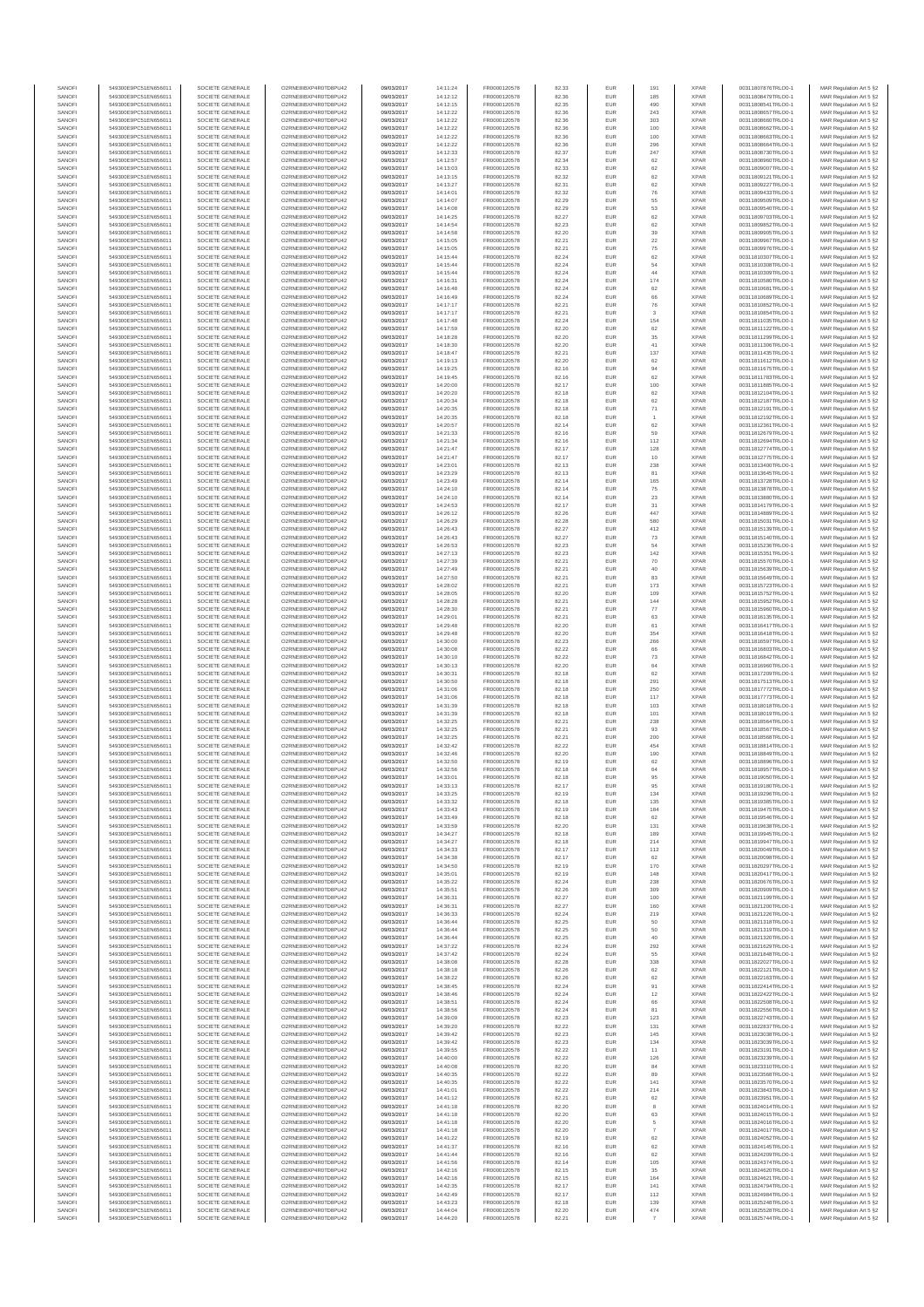| SANOFI           | 549300E9PC51EN656011                         | SOCIETE GENERALE                     | O2RNE8IBXP4R0TD8PU42                          | 09/03/2017               | 14:44:21             | FR0000120578                 | 82.21          | EUR               | 161            | <b>XPAR</b>                | 00311825761TRLO0-1                       | MAR Regulation Art 5 §2                             |
|------------------|----------------------------------------------|--------------------------------------|-----------------------------------------------|--------------------------|----------------------|------------------------------|----------------|-------------------|----------------|----------------------------|------------------------------------------|-----------------------------------------------------|
| SANOFI<br>SANOFI | 549300E9PC51EN656011<br>549300E9PC51EN656011 | SOCIETE GENERALE<br>SOCIETE GENERALE | O2RNE8IBXP4R0TD8PU42<br>O2RNE8IBXP4R0TD8PU42  | 09/03/2017<br>09/03/2017 | 14:45:07<br>14:45:08 | FR0000120578<br>FR0000120578 | 82.24          | EUR<br>EUR        | 46<br>50       | <b>XPAR</b><br><b>XPAR</b> | 00311826289TRLO0-1<br>00311826303TRLO0-1 | MAR Regulation Art 5 §2                             |
| SANOFI           | 549300E9PC51EN656011                         | SOCIETE GENERALE                     | O2RNE8IBXP4R0TD8PU42                          | 09/03/2017               | 14:45:08             | FR0000120578                 | 82.24<br>82.24 | EUR               | 284            | <b>XPAR</b>                | 00311826305TRLO0-1                       | MAR Regulation Art 5 §2<br>MAR Regulation Art 5 §2  |
| SANOFI           | 549300E9PC51EN656011                         | SOCIETE GENERALE                     | O2RNE8IBXP4R0TD8PU42                          | 09/03/2017               | 14:45:14             | FR0000120578                 | 82.23          | EUR               | 62             | <b>XPAR</b>                | 00311826342TRLO0-1                       | MAR Regulation Art 5 §2                             |
| SANOFI           | 549300E9PC51EN656011                         | SOCIETE GENERALE                     | O2RNE8IBXP4R0TD8PU42                          | 09/03/2017               | 14:45:27             | FR0000120578                 | 82.23          | EUR               | 63             | <b>XPAR</b>                | 00311826418TRLO0-1                       | MAR Regulation Art 5 §2                             |
| SANOFI<br>SANOFI | 549300E9PC51EN656011<br>549300E9PC51EN656011 | SOCIETE GENERALE<br>SOCIETE GENERALE | O2RNE8IBXP4R0TD8PU42<br>O2RNE8IBXP4R0TD8PU42  | 09/03/2017<br>09/03/2017 | 14:45:41<br>14:45:42 | FR0000120578<br>FR0000120578 | 82.24<br>82.21 | EUR<br>EUR        | 99<br>63       | <b>XPAR</b><br><b>XPAR</b> | 00311826567TRLO0-1<br>00311826586TRLO0-1 | MAR Regulation Art 5 §2<br>MAR Regulation Art 5 §2  |
| SANOFI           | 549300E9PC51EN656011                         | SOCIETE GENERALE                     | O2RNE8IBXP4R0TD8PU42                          | 09/03/2017               | 14:45:52             | FR0000120578                 | 82.20          | EUR               | 62             | <b>XPAR</b>                | 00311826646TRLO0-1                       | MAR Regulation Art 5 \$2                            |
| SANOFI           | 549300E9PC51EN656011                         | SOCIETE GENERALE                     | O2RNE8IBXP4R0TD8PU42                          | 09/03/2017               | 14:45:59             | FR0000120578                 | 82.21          | EUR               | 62             | <b>XPAR</b>                | 00311826694TRLO0-1                       | MAR Regulation Art 5 §2                             |
| SANOFI<br>SANOFI | 549300E9PC51EN656011<br>549300E9PC51EN656011 | SOCIETE GENERALE<br>SOCIETE GENERALE | O2RNE8IBXP4R0TD8PU42<br>O2RNE8IBXP4R0TD8PU42  | 09/03/2017<br>09/03/2017 | 14:47:48<br>14:47:48 | FR0000120578<br>FR0000120578 | 82.35<br>82.35 | EUR<br>EUR        | 146<br>397     | <b>XPAR</b><br><b>XPAR</b> | 00311828151TRLO0-1<br>00311828152TRLO0-1 | MAR Regulation Art 5 §2<br>MAR Regulation Art 5 §2  |
| SANOFI           | 549300E9PC51EN656011                         | SOCIETE GENERALE                     | O2RNE8IBXP4R0TD8PU42                          | 09/03/2017               | 14:47:48             | FR0000120578                 | 82.33          | EUR               | 80             | <b>XPAR</b>                | 00311828155TRLO0-1                       | MAR Regulation Art 5 §2                             |
| SANOFI           | 549300E9PC51EN656011                         | SOCIETE GENERALE                     | O2RNE8IBXP4R0TD8PU42                          | 09/03/2017               | 14:47:48             | FR0000120578                 | 82.33          | EUR               | 278            | <b>XPAR</b>                | 00311828156TRLO0-1                       | MAR Regulation Art 5 §2                             |
| SANOFI           | 549300E9PC51EN656011                         | SOCIETE GENERALE                     | O2RNE8IBXP4R0TD8PU42                          | 09/03/2017               | 14:48:01             | FR0000120578                 | 82.33          | EUR               | 22             | <b>XPAR</b>                | 00311828280TRLO0-1                       | MAR Regulation Art 5 §2                             |
| SANOFI<br>SANOFI | 549300E9PC51EN656011<br>549300E9PC51EN656011 | SOCIETE GENERALE<br>SOCIETE GENERALE | O2RNE8IBXP4R0TD8PU42<br>O2RNE8IBXP4R0TD8PU42  | 09/03/2017<br>09/03/2017 | 14:48:04<br>14:48:07 | FR0000120578<br>FR0000120578 | 82.33<br>82.32 | EUR<br>EUR        | 61<br>64       | <b>XPAR</b><br><b>XPAR</b> | 00311828325TRLO0-1<br>00311828356TRLO0-1 | MAR Regulation Art 5 §2<br>MAR Regulation Art 5 §2  |
| SANOFI           | 549300E9PC51EN656011                         | SOCIETE GENERALE                     | O2RNE8IBXP4R0TD8PU42                          | 09/03/2017               | 14:48:17             | FR0000120578                 | 82.33          | EUR               | 82             | <b>XPAR</b>                | 00311828487TRLO0-1                       | MAR Regulation Art 5 §2                             |
| SANOFI           | 549300E9PC51EN656011                         | SOCIETE GENERALE                     | O2RNE8IBXP4R0TD8PU42                          | 09/03/2017               | 14:48:29             | FR0000120578                 | 82.35          | EUR               | 81             | <b>XPAR</b>                | 00311828594TRLO0-1                       | MAR Regulation Art 5 §2                             |
| SANOFI           | 549300E9PC51EN656011                         | SOCIETE GENERALE                     | O2RNE8IBXP4R0TD8PU42                          | 09/03/2017               | 14:48:45             | FR0000120578                 | 82.31          | EUR               | $\overline{7}$ | <b>XPAR</b>                | 00311828721TRLO0-1                       | MAR Regulation Art 5 §2                             |
| SANOFI<br>SANOFI | 549300E9PC51EN656011<br>549300E9PC51EN656011 | SOCIETE GENERALE<br>SOCIETE GENERALE | O2RNE8IBXP4R0TD8PU42<br>O2RNE8IBXP4R0TD8PU42  | 09/03/2017<br>09/03/2017 | 14:48:45<br>14:48:58 | FR0000120578<br>FR0000120578 | 82.31<br>82.29 | EUR<br>EUR        | 91<br>62       | <b>XPAR</b><br><b>XPAR</b> | 00311828722TRLO0-1<br>00311828826TRLO0-1 | MAR Regulation Art 5 §2<br>MAR Regulation Art 5 §2  |
| SANOFI           | 549300E9PC51EN656011                         | SOCIETE GENERALE                     | O2RNE8IBXP4R0TD8PU42                          | 09/03/2017               | 14:49:18             | FR0000120578                 | 82.26          | EUR               | 62             | <b>XPAR</b>                | 00311829097TRLO0-1                       | MAR Regulation Art 5 §2                             |
| SANOFI           | 549300E9PC51EN656011                         | SOCIETE GENERALE                     | O2RNE8IBXP4R0TD8PU42                          | 09/03/2017               | 14:49:23             | FR0000120578                 | 82.25          | EUR               | 65             | <b>XPAR</b>                | 00311829205TRLO0-1                       | MAR Regulation Art 5 §2                             |
| SANOFI<br>SANOFI | 549300E9PC51EN656011<br>549300E9PC51EN656011 | SOCIETE GENERALE<br>SOCIETE GENERALE | O2RNE8IBXP4R0TD8PU42<br>O2RNE8IBXP4R0TD8PU42  | 09/03/2017<br>09/03/2017 | 14:49:37<br>14:49:47 | FR0000120578<br>FR0000120578 | 82.24<br>82.23 | EUR<br>EUR        | 101<br>81      | <b>XPAR</b><br><b>XPAR</b> | 00311829372TRLO0-1<br>00311829458TRLO0-1 | MAR Regulation Art 5 §2<br>MAR Regulation Art 5 §2  |
| SANOFI           | 549300E9PC51EN656011                         | SOCIETE GENERALE                     | O2RNE8IBXP4R0TD8PU42                          | 09/03/2017               | 14:50:00             | FR0000120578                 | 82.21          | EUR               | 62             | <b>XPAR</b>                | 00311829554TRLO0-1                       | MAR Regulation Art 5 62                             |
| SANOFI           | 549300E9PC51EN656011                         | SOCIETE GENERALE                     | O2RNE8IBXP4R0TD8PU42                          | 09/03/2017               | 14:50:20             | FR0000120578                 | 82.26          | EUR               | 198            | <b>XPAR</b>                | 00311829770TRLO0-1                       | MAR Regulation Art 5 §2                             |
| SANOFI           | 549300E9PC51EN656011                         | SOCIETE GENERALE                     | O2RNE8IBXP4R0TD8PU42                          | 09/03/2017               | 14:50:52             | FR0000120578                 | 82.27          | EUR               | 19             | <b>XPAR</b>                | 00311829984TRLO0-1                       | MAR Regulation Art 5 §2                             |
| SANOFI<br>SANOFI | 549300E9PC51EN656011<br>549300E9PC51EN656011 | SOCIETE GENERALE<br>SOCIETE GENERALE | O2RNE8IBXP4R0TD8PU42<br>O2RNE8IBXP4R0TD8PU42  | 09/03/2017<br>09/03/2017 | 14:50:58<br>14:51:16 | FR0000120578<br>FR0000120578 | 82.27<br>82.25 | EUR<br>EUR        | 66<br>177      | <b>XPAR</b><br><b>XPAR</b> | 00311830019TRLO0-1<br>00311830231TRLO0-1 | MAR Regulation Art 5 §2<br>MAR Regulation Art 5 §2  |
| SANOFI           | 549300E9PC51EN656011                         | SOCIETE GENERALE                     | O2RNE8IBXP4R0TD8PU42                          | 09/03/2017               | 14:51:16             | FR0000120578                 | 82.25          | EUR               | 180            | <b>XPAR</b>                | 00311830233TRLO0-1                       | MAR Regulation Art 5 §2                             |
| SANOFI           | 549300E9PC51EN656011                         | SOCIETE GENERALE                     | O2RNE8IBXP4R0TD8PU42                          | 09/03/2017               | 14:51:22             | FR0000120578                 | 82.24          | EUR               | 63             | <b>XPAR</b>                | 00311830309TRLO0-1                       | MAR Regulation Art 5 §2                             |
| SANOFI<br>SANOFI | 549300E9PC51EN656011<br>549300E9PC51EN656011 | SOCIETE GENERALE<br>SOCIETE GENERALE | O2RNE8IBXP4R0TD8PU42<br>O2RNE8IBXP4R0TD8PU42  | 09/03/2017<br>09/03/2017 | 14:51:35<br>14:51:44 | FR0000120578<br>FR0000120578 | 82.21<br>82.20 | EUR<br>EUR        | 63<br>87       | <b>XPAR</b><br><b>XPAR</b> | 00311830439TRLO0-1<br>00311830508TRLO0-1 | MAR Regulation Art 5 \$2                            |
| SANOFI           | 549300E9PC51EN656011                         | SOCIETE GENERALE                     | O2RNE8IBXP4R0TD8PU42                          | 09/03/2017               | 14:51:49             | FR0000120578                 | 82.19          | EUR               | 64             | <b>XPAR</b>                | 00311830543TRLO0-1                       | MAR Regulation Art 5 §2<br>MAR Regulation Art 5 §2  |
| SANOFI           | 549300E9PC51EN656011                         | SOCIETE GENERALE                     | O2RNE8IBXP4R0TD8PU42                          | 09/03/2017               | 14:52:00             | FR0000120578                 | 82.18          | EUR               | $22\,$         | <b>XPAR</b>                | 00311830672TRLO0-1                       | MAR Regulation Art 5 §2                             |
| SANOFI           | 549300E9PC51EN656011                         | SOCIETE GENERALE                     | O2RNE8IBXP4R0TD8PU42                          | 09/03/2017               | 14:52:00             | FR0000120578                 | 82.18          | EUR               | 78             | <b>XPAR</b>                | 00311830673TRLO0-1                       | MAR Regulation Art 5 §2                             |
| SANOFI<br>SANOFI | 549300E9PC51EN656011<br>549300E9PC51EN656011 | SOCIETE GENERALE<br>SOCIETE GENERALE | O2RNE8IBXP4R0TD8PU42<br>O2RNE8IBXP4R0TD8PU42  | 09/03/2017<br>09/03/2017 | 14:52:06<br>14:52:55 | FR0000120578<br>FR0000120578 | 82.17<br>82.25 | EUR<br>EUR        | 62<br>148      | <b>XPAR</b><br><b>XPAR</b> | 00311830737TRLO0-1<br>00311831124TRLO0-1 | MAR Regulation Art 5 §2<br>MAR Regulation Art 5 §2  |
| SANOFI           | 549300E9PC51EN656011                         | SOCIETE GENERALE                     | O2RNE8IBXP4R0TD8PU42                          | 09/03/2017               | 14:52:55             | FR0000120578                 | 82.25          | EUR               | 103            | <b>XPAR</b>                | 00311831125TRLO0-1                       | MAR Regulation Art 5 §2                             |
| SANOFI           | 549300E9PC51EN656011                         | SOCIETE GENERALE                     | O2RNE8IBXP4R0TD8PU42                          | 09/03/2017               | 14:52:55             | FR0000120578                 | 82.25          | EUR               | 98             | <b>XPAR</b>                | 00311831126TRLO0-1                       | MAR Regulation Art 5 §2                             |
| SANOFI           | 549300E9PC51EN656011                         | SOCIETE GENERALE<br>SOCIETE GENERALE | O2RNE8IBXP4R0TD8PU42                          | 09/03/2017               | 14:53:38             | FR0000120578<br>FR0000120578 | 82.26          | EUR               | 180            | <b>XPAR</b>                | 00311831473TRLO0-1                       | MAR Regulation Art 5 §2                             |
| SANOFI<br>SANOFI | 549300E9PC51EN656011<br>549300E9PC51EN656011 | SOCIETE GENERALE                     | O2RNE8IBXP4R0TD8PU42<br>O2RNE8IBXP4R0TD8PU42  | 09/03/2017<br>09/03/2017 | 14:53:49<br>14:53:49 | FR0000120578                 | 82.24<br>82.24 | EUR<br>EUR        | 93<br>203      | <b>XPAR</b><br><b>XPAR</b> | 00311831524TRLO0-1<br>00311831525TRLO0-1 | MAR Regulation Art 5 §2<br>MAR Regulation Art 5 §2  |
| SANOFI           | 549300E9PC51EN656011                         | SOCIETE GENERALE                     | O2RNE8IBXP4R0TD8PU42                          | 09/03/2017               | 14:54:06             | FR0000120578                 | 82.23          | EUR               | 104            | <b>XPAR</b>                | 00311831699TRLO0-1                       | MAR Regulation Art 5 §2                             |
| SANOFI           | 549300E9PC51EN656011                         | SOCIETE GENERALE                     | O2RNE8IBXP4R0TD8PU42                          | 09/03/2017               | 14:54:19             | FR0000120578                 | 82.24          | EUR               | 63             | <b>XPAR</b>                | 00311831849TRLO0-1                       | MAR Regulation Art 5 §2                             |
| SANOFI           | 549300E9PC51EN656011                         | SOCIETE GENERALE                     | O2RNE8IBXP4R0TD8PU42<br>O2RNE8IBXP4R0TD8PU42  | 09/03/2017               | 14:54:39             | FR0000120578                 | 82.26          | EUR               | 73             | <b>XPAR</b>                | 00311832037TRLO0-1                       | MAR Regulation Art 5 §2                             |
| SANOFI<br>SANOFI | 549300E9PC51EN656011<br>549300E9PC51EN656011 | SOCIETE GENERALE<br>SOCIETE GENERALE | O2RNE8IBXP4R0TD8PLI42                         | 09/03/2017<br>09/03/2017 | 14:54:39<br>14:54:49 | FR0000120578<br>FR0000120578 | 82.26<br>82.25 | EUR<br>EUR        | 170<br>63      | <b>XPAR</b><br><b>XPAR</b> | 00311832040TRLO0-1<br>00311832117TRLO0-1 | MAR Regulation Art 5 §2<br>MAR Regulation Art 5 §2  |
| SANOFI           | 549300E9PC51EN656011                         | SOCIETE GENERALE                     | O2RNE8IBXP4R0TD8PU42                          | 09/03/2017               | 14:55:00             | FR0000120578                 | 82.23          | EUR               | 62             | <b>XPAR</b>                | 00311832223TRLO0-1                       | MAR Regulation Art 5 §2                             |
| SANOFI           | 549300E9PC51EN656011                         | SOCIETE GENERALE                     | O2RNE8IBXP4R0TD8PU42                          | 09/03/2017               | 14:55:03             | FR0000120578                 | 82.22          | EUR               | 90             | <b>XPAR</b>                | 00311832268TRLO0-1                       | MAR Regulation Art 5 \$2                            |
| SANOFI<br>SANOFI | 549300E9PC51EN656011<br>549300E9PC51EN656011 | SOCIETE GENERALE<br>SOCIETE GENERALE | O2RNE8IBXP4R0TD8PU42<br>O2RNE8IBXP4R0TD8PU42  | 09/03/2017<br>09/03/2017 | 14:55:21             | FR0000120578<br>FR0000120578 | 82.25<br>82.25 | EUR<br>EUR        | 100<br>53      | <b>XPAR</b><br><b>XPAR</b> | 00311832420TRLO0-1                       | MAR Regulation Art 5 §2<br>MAR Regulation Art 5 §2  |
| SANOFI           | 549300E9PC51EN656011                         | SOCIETE GENERALE                     | O2RNE8IBXP4R0TD8PU42                          | 09/03/2017               | 14:55:21<br>14:55:35 | FR0000120578                 | 82.23          | EUR               | 63             | <b>XPAR</b>                | 00311832421TRLO0-1<br>00311832562TRLO0-1 | MAR Regulation Art 5 §2                             |
| SANOFI           | 549300E9PC51EN656011                         | SOCIETE GENERALE                     | O2RNE8IBXP4R0TD8PU42                          | 09/03/2017               | 14:55:48             | FR0000120578                 | 82.21          | EUR               | 75             | <b>XPAR</b>                | 00311832698TRLO0-1                       | MAR Regulation Art 5 §2                             |
| SANOFI           | 549300E9PC51EN656011                         | SOCIETE GENERALE                     | O2RNE8IBXP4R0TD8PU42                          | 09/03/2017               | 14:56:07             | FR0000120578                 | 82.23          | EUR               | 62             | <b>XPAR</b>                | 00311832888TRLO0-1                       | MAR Regulation Art 5 §2                             |
| SANOFI<br>SANOFI | 549300E9PC51EN656011<br>549300E9PC51EN656011 | SOCIETE GENERALE<br>SOCIETE GENERALE | O2RNE8IBXP4R0TD8PU42<br>O2RNE8IBXP4R0TD8PU42  | 09/03/2017<br>09/03/2017 | 14:56:07<br>14:56:38 | FR0000120578<br>FR0000120578 | 82.23<br>82.25 | EUR<br>EUR        | 131<br>200     | <b>XPAR</b><br><b>XPAR</b> | 00311832893TRLO0-1<br>00311833185TRLO0-1 | MAR Regulation Art 5 §2<br>MAR Regulation Art 5 §2  |
| SANOFI           | 549300E9PC51EN656011                         | SOCIETE GENERALE                     | O2RNE8IBXP4R0TD8PU42                          | 09/03/2017               | 14:56:38             | FR0000120578                 | 82.25          | EUR               | 99             | <b>XPAR</b>                | 00311833187TRLO0-1                       | MAR Regulation Art 5 §2                             |
| SANOFI           | 549300E9PC51EN656011                         | SOCIETE GENERALE                     | O2RNE8IBXP4R0TD8PU42                          | 09/03/2017               | 14:56:47             | FR0000120578                 | 82.24          | EUR               | 31             | <b>XPAR</b>                | 00311833246TRLO0-1                       | MAR Regulation Art 5 §2                             |
| SANOFI           | 549300E9PC51EN656011                         | SOCIETE GENERALE                     | O2RNE8IBXP4R0TD8PU42                          | 09/03/2017               | 14:56:47             | FR0000120578                 | 82.24          | EUR               | 31             | <b>XPAR</b>                | 00311833247TRLO0-1                       | MAR Regulation Art 5 §2                             |
| SANOFI<br>SANOFI | 549300E9PC51EN656011<br>549300E9PC51EN656011 | SOCIETE GENERALE<br>SOCIETE GENERALE | O2RNE8IBXP4R0TD8PU42<br>O2RNE8IBXP4R0TD8PU42  | 09/03/2017<br>09/03/2017 | 14:57:03<br>14:57:28 | FR0000120578<br>FR0000120578 | 82.21<br>82.25 | EUR<br>EUR        | 62<br>205      | <b>XPAR</b><br><b>XPAR</b> | 00311833355TRLO0-1<br>00311833609TRLO0-1 | MAR Regulation Art 5 §2<br>MAR Regulation Art 5 §2  |
| SANOFI           | 549300E9PC51EN656011                         | SOCIETE GENERALE                     | O2RNE8IBXP4R0TD8PU42                          | 09/03/2017               | 14:57:28             | FR0000120578                 | 82.25          | EUR               | $21\,$         | <b>XPAR</b>                | 00311833613TRLO0-1                       | MAR Regulation Art 5 §2                             |
| SANOFI           | 549300E9PC51EN656011                         | SOCIETE GENERALE                     | O2RNE8IBXP4R0TD8PU42                          | 09/03/2017               | 14:57:29             | FR0000120578                 | 82.24          | EUR               | 62             | <b>XPAR</b>                | 00311833647TRLO0-1                       | MAR Regulation Art 5 §2                             |
| SANOFI           | 549300E9PC51EN656011                         | SOCIETE GENERALE                     | O2RNE8IBXP4R0TD8PU42                          | 09/03/2017               | 14:57:44             | FR0000120578                 | 82.27          | EUR<br>EUR        | 106            | <b>XPAR</b>                | 00311833761TRLO0-1                       | MAR Regulation Art 5 §2                             |
| SANOFI<br>SANOFI | 549300E9PC51EN656011<br>549300E9PC51EN656011 | SOCIETE GENERALE<br>SOCIETE GENERALE | O2RNE8IBXP4R0TD8PU42<br>O2RNE8IBXP4R0TD8PU42  | 09/03/2017<br>09/03/2017 | 14:58:09<br>14:59:16 | FR0000120578<br>FR0000120578 | 82.28<br>82.30 | EUR               | 195<br>436     | <b>XPAR</b><br><b>XPAR</b> | 00311834094TRLO0-1<br>00311834570TRLO0-1 | MAR Regulation Art 5 §2<br>MAR Regulation Art 5 §2  |
| SANOFI           | 549300E9PC51EN656011                         | SOCIETE GENERALE                     | O2RNE8IBXP4R0TD8PU42                          | 09/03/2017               | 14:59:23             | FR0000120578                 | 82.30          | EUR               | 50             | <b>XPAR</b>                | 00311834606TRLO0-1                       | MAR Regulation Art 5 §2                             |
| SANOFI           | 549300E9PC51EN656011                         | SOCIETE GENERALE                     | O2RNE8IBXP4R0TD8PU42                          | 09/03/2017               | 14:59:56             | FR0000120578                 | 82.33          | EUR               | 242            | <b>XPAR</b>                | 00311834803TRLO0-1                       | MAR Regulation Art 5 §2                             |
| SANOFI<br>SANOFI | 549300E9PC51EN656011<br>549300E9PC51EN656011 | SOCIETE GENERALE<br>SOCIETE GENERALE | O2RNE8IBXP4R0TD8PU42<br>O2RNE8IBXP4R0TD8PU42  | 09/03/2017<br>09/03/2017 | 14:59:56<br>15:00:12 | FR0000120578<br>FR0000120578 | 82.33<br>82.35 | EUR<br>EUR        | 116<br>205     | <b>XPAR</b><br><b>XPAR</b> | 00311834804TRLO0-1<br>00311835028TRLO0-1 | MAR Regulation Art 5 §2<br>MAR Regulation Art 5 §2  |
| SANOFI           | 549300E9PC51EN656011                         | SOCIETE GENERALE                     | O2RNE8IBXP4R0TD8PU42                          | 09/03/2017               | 15:00:23             | FR0000120578                 | 82.33          | EUR               | 87             | <b>XPAR</b>                | 00311835254TRLO0-1                       | MAR Regulation Art 5 §2                             |
| SANOFI           | 549300E9PC51EN656011                         | SOCIETE GENERALE                     | O2RNE8IBXP4R0TD8PU42                          | 09/03/2017               | 15:00:31             | FR0000120578                 | 82.34          | EUR               | 62             | <b>XPAR</b>                | 00311835385TRLO0-1                       | MAR Regulation Art 5 §2                             |
| SANOFI<br>SANOFI | 549300E9PC51EN656011<br>549300E9PC51EN656011 | SOCIETE GENERALE<br>SOCIETE GENERALE | O2RNE8IBXP4R0TD8PU42<br>O2RNE8IBXP4R0TD8PU42  | 09/03/2017<br>09/03/2017 | 15:00:53<br>15:01:02 | FR0000120578<br>FR0000120578 | 82.32<br>82.36 | EUR<br>EUR        | 62             | <b>XPAR</b><br><b>XPAR</b> | 00311835559TRLO0-1<br>00311835805TRLO0-1 | MAR Regulation Art 5 §2                             |
| SANOFI           | 549300E9PC51EN656011                         | SOCIETE GENERALE                     | O2RNE8IBXP4R0TD8PU42                          | 09/03/2017               | 15:01:02             | FR0000120578                 | 82.36          | EUR               | 91<br>122      | <b>XPAR</b>                | 00311835806TRLO0-1                       | MAR Regulation Art 5 §2<br>MAR Regulation Art 5 §2  |
| SANOFI           | 549300E9PC51EN656011                         | SOCIETE GENERALE                     | O2RNE8IBXP4R0TD8PU42                          | 09/03/2017               | 15:01:21             | FR0000120578                 | 82.34          | EUR               | 113            | <b>XPAR</b>                | 00311835987TRLO0-1                       | MAR Regulation Art 5 §2                             |
| SANOFI           | 549300E9PC51EN656011                         | SOCIETE GENERALE                     | O2RNE8IBXP4R0TD8PU42                          | 09/03/2017               | 15:02:03             | FR0000120578                 | 82.36          | EUR               | 176            | <b>XPAR</b>                | 00311836334TRLO0-1                       | MAR Regulation Art 5 §2                             |
| SANOFI<br>SANOFI | 549300E9PC51EN656011<br>549300E9PC51EN656011 | SOCIETE GENERALE<br>SOCIETE GENERALE | O2RNE8IBXP4R0TD8PU42<br>O2RNE8IBXP4R0TD8PU42  | 09/03/2017<br>09/03/2017 | 15:02:56<br>15:02:56 | FR0000120578<br>FR0000120578 | 82.39<br>82.38 | EUR<br>EUR        | 54             | <b>XPAR</b><br><b>XPAR</b> | 00311836786TRLO0-1<br>00311836806TRLO0-1 | MAR Regulation Art 5 §2<br>MAR Regulation Art 5 §2  |
| SANOFI           | 549300E9PC51EN656011                         | SOCIETE GENERALE                     | O2RNE8IBXP4R0TD8PU42                          | 09/03/2017               | 15:03:30             | FR0000120578                 | 82.40          | EUR               | 73<br>83       | <b>XPAR</b>                | 00311837003TRLO0-1                       | MAR Regulation Art 5 §2                             |
| SANOFI           | 549300E9PC51EN656011                         | SOCIETE GENERALE                     | O2RNE8IBXP4R0TD8PU42                          | 09/03/2017               | 15:03:40             | FR0000120578                 | 82.38          | EUR               | 100            | <b>XPAR</b>                | 00311837077TRLO0-1                       | MAR Regulation Art 5 \$2                            |
| SANOFI           | 549300E9PC51EN656011                         | SOCIETE GENERALE                     | O2RNE8IBXP4R0TD8PU42                          | 09/03/2017               | 15:03:40             | FR0000120578                 | 82.38          | EUR               | 80<br>62       | <b>XPAR</b>                | 00311837079TRLO0-1                       | MAR Regulation Art 5 §2                             |
| SANOFI<br>SANOFI | 549300E9PC51EN656011<br>549300E9PC51EN656011 | SOCIETE GENERALE<br>SOCIETE GENERALE | O2RNE8IBXP4R0TD8PU42<br>O2RNE8IBXP4R0TD8PU42  | 09/03/2017<br>09/03/2017 | 15:04:02<br>15:04:18 | FR0000120578<br>FR0000120578 | 82.33<br>82.36 | <b>EUR</b><br>EUR | 23             | <b>XPAR</b><br><b>XPAR</b> | 00311837366TRLO0-1<br>00311837523TRLO0-1 | MAR Regulation Art 5 §2<br>MAR Regulation Art 5 §2  |
| SANOFI           | 549300E9PC51EN656011                         | SOCIETE GENERALE                     | O2RNE8IBXP4R0TD8PU42                          | 09/03/2017               | 15:04:21             | FR0000120578                 | 82.36          | EUR               | 133            | <b>XPAR</b>                | 00311837533TRLO0-1                       | MAR Regulation Art 5 §2                             |
| SANOFI           | 549300E9PC51EN656011                         | SOCIETE GENERALE                     | O2RNE8IBXP4R0TD8PU42                          | 09/03/2017               | 15:04:45             | FR0000120578                 | 82.39          | EUR               | 160            | <b>XPAR</b>                | 00311837746TRLO0-1                       | MAR Regulation Art 5 §2                             |
| SANOFI<br>SANOFI | 549300E9PC51EN656011<br>549300E9PC51EN656011 | SOCIETE GENERALE<br>SOCIETE GENERALE | O2RNE8IBXP4R0TD8PU42<br>O2RNE8IBXP4R0TD8PU42  | 09/03/2017               | 15:04:55             | FR0000120578                 | 82.37<br>82.38 | EUR<br>EUR        | 62             | <b>XPAR</b><br><b>XPAR</b> | 00311837865TRLO0-1                       | MAR Regulation Art 5 §2                             |
| SANOFI           | 549300E9PC51EN656011                         | SOCIETE GENERALE                     | O2RNE8IBXP4R0TD8PU42                          | 09/03/2017<br>09/03/2017 | 15:05:09<br>15:05:36 | FR0000120578<br>FR0000120578 | 82.37          | EUR               | 62<br>62       | <b>XPAR</b>                | 00311837949TRLO0-1<br>00311838232TRLO0-1 | MAR Regulation Art 5 §2<br>MAR Regulation Art 5 §2  |
| SANOFI           | 549300E9PC51EN656011                         | SOCIETE GENERALE                     | O2RNE8IBXP4R0TD8PU42                          | 09/03/2017               | 15:05:49             | FR0000120578                 | 82.37          | EUR               | 155            | <b>XPAR</b>                | 00311838319TRLO0-1                       | MAR Regulation Art 5 §2                             |
| SANOFI           | 549300E9PC51EN656011                         | SOCIETE GENERALE                     | O2RNE8IBXP4R0TD8PU42                          | 09/03/2017               | 15:06:33             | FR0000120578                 | 82.40          | EUR               | 250            | <b>XPAR</b>                | 00311838769TRLO0-1                       | MAR Regulation Art 5 §2                             |
| SANOFI<br>SANOFI | 549300E9PC51EN656011<br>549300E9PC51EN656011 | SOCIETE GENERALE<br>SOCIETE GENERALE | O2RNE8IBXP4R0TD8PU42<br>O2RNE8IBXP4R0TD8PU42  | 09/03/2017<br>09/03/2017 | 15:06:43<br>15:06:51 | FR0000120578<br>FR0000120578 | 82.39<br>82.37 | EUR<br>EUR        | 80<br>66       | <b>XPAR</b><br><b>XPAR</b> | 00311838832TRLO0-1<br>00311838884TRLO0-1 | MAR Regulation Art 5 \$2<br>MAR Regulation Art 5 §2 |
| SANOFI           | 549300E9PC51EN656011                         | SOCIETE GENERALE                     | O2RNE8IBXP4R0TD8PU42                          | 09/03/2017               | 15:07:13             | FR0000120578                 | 82.34          | EUR               | 62             | <b>XPAR</b>                | 00311839055TRLO0-1                       | MAR Regulation Art 5 §2                             |
| SANOFI           | 549300E9PC51EN656011                         | SOCIETE GENERALE                     | O2RNE8IBXP4R0TD8PU42                          | 09/03/2017               | 15:07:16             | FR0000120578                 | 82.30          | EUR               | 112            | <b>XPAR</b>                | 00311839114TRLO0-1                       | MAR Regulation Art 5 §2                             |
| SANOFI<br>SANOFI | 549300E9PC51EN656011<br>549300E9PC51EN656011 | SOCIETE GENERALE<br>SOCIETE GENERALE | O2RNE8IBXP4R0TD8PU42<br>O2RNE8IBXP4R0TD8PU42  | 09/03/2017<br>09/03/2017 | 15:07:37<br>15:07:44 | FR0000120578<br>FR0000120578 | 82.32<br>82.33 | EUR<br>EUR        | 62<br>80       | <b>XPAR</b><br><b>XPAR</b> | 00311839348TRLO0-1<br>00311839427TRLO0-1 | MAR Regulation Art 5 §2<br>MAR Regulation Art 5 §2  |
| SANOFI           | 549300E9PC51EN656011                         | SOCIETE GENERALE                     | O2RNE8IBXP4R0TD8PU42                          | 09/03/2017               | 15:07:56             | FR0000120578                 | 82.30          | EUR               | 62             | <b>XPAR</b>                | 00311839539TRLO0-1                       | MAR Regulation Art 5 §2                             |
| SANOFI           | 549300E9PC51EN656011                         | SOCIETE GENERALE                     | O2RNE8IBXP4R0TD8PU42                          | 09/03/2017               | 15:08:03             | FR0000120578                 | 82.28          | EUR               | 62             | <b>XPAR</b>                | 00311839612TRLO0-1                       | MAR Regulation Art 5 §2                             |
| SANOFI<br>SANOFI | 549300E9PC51EN656011<br>549300E9PC51EN656011 | SOCIETE GENERALE<br>SOCIETE GENERALE | O2RNE8IBXP4R0TD8PU42<br>O2RNE8IBXP4R0TD8PU42  | 09/03/2017<br>09/03/2017 | 15:08:17<br>15:08:27 | FR0000120578<br>FR0000120578 | 82.31<br>82.29 | EUR<br>EUR        | 165<br>63      | <b>XPAR</b><br><b>XPAR</b> | 00311839823TRLO0-1<br>00311839876TRLO0-1 | MAR Regulation Art 5 §2<br>MAR Regulation Art 5 §2  |
| SANOFI           | 549300E9PC51EN656011                         | SOCIETE GENERALE                     | O2RNE8IBXP4R0TD8PU42                          | 09/03/2017               | 15:08:32             | FR0000120578                 | 82.30          | EUR               | 63             | <b>XPAR</b>                | 00311839953TRLO0-1                       | MAR Regulation Art 5 §2                             |
| SANOFI           | 549300E9PC51EN656011                         | SOCIETE GENERALE                     | O2RNE8IBXP4R0TD8PU42                          | 09/03/2017               | 15:08:40             | FR0000120578                 | 82.29          | EUR               | 62             | <b>XPAR</b>                | 00311840028TRLO0-1                       | MAR Regulation Art 5 §2                             |
| SANOFI<br>SANOFI | 549300E9PC51EN656011<br>549300E9PC51EN656011 | SOCIETE GENERALE<br>SOCIETE GENERALE | O2RNESIBXP4R0TD8PLI42<br>O2RNE8IBXP4R0TD8PU42 | 09/03/2017<br>09/03/2017 | 15:09:26<br>15:09:36 | FR0000120578<br>FR0000120578 | 82.32<br>82.30 | EUR<br>EUR        | 399<br>62      | <b>XPAR</b><br><b>XPAR</b> | 00311840418TRLO0-1<br>00311840505TRLO0-1 | MAR Regulation Art 5 §2<br>MAR Regulation Art 5 §2  |
| SANOFI           | 549300E9PC51EN656011                         | SOCIETE GENERALE                     | O2RNE8IBXP4R0TD8PU42                          | 09/03/2017               | 15:09:47             | FR0000120578                 | 82.30          | EUR               | 104            | <b>XPAR</b>                | 00311840654TRLO0-1                       | MAR Regulation Art 5 §2                             |
| SANOFI           | 549300E9PC51EN656011                         | SOCIETE GENERALE                     | O2RNE8IBXP4R0TD8PU42                          | 09/03/2017               | 15:10:25             | FR0000120578                 | 82.29          | EUR               | 241            | <b>XPAR</b>                | 00311840949TRLO0-1                       | MAR Regulation Art 5 §2                             |
| SANOFI           | 549300E9PC51EN656011                         | SOCIETE GENERALE                     | O2RNE8IBXP4R0TD8PU42                          | 09/03/2017               | 15:10:43             | FR0000120578                 | 82.31          | EUR               | 40             | <b>XPAR</b>                | 00311841117TRLO0-1                       | MAR Regulation Art 5 §2                             |
| SANOFI<br>SANOFI | 549300E9PC51EN656011<br>549300E9PC51EN656011 | SOCIETE GENERALE<br>SOCIETE GENERALE | O2RNE8IBXP4R0TD8PU42<br>O2RNE8IBXP4R0TD8PU42  | 09/03/2017<br>09/03/2017 | 15:11:02<br>15:11:36 | FR0000120578<br>FR0000120578 | 82.33<br>82.32 | EUR<br>EUR        | 335<br>132     | <b>XPAR</b><br><b>XPAR</b> | 00311841373TRLO0-1<br>00311841844TRLO0-1 | MAR Regulation Art 5 §2<br>MAR Regulation Art 5 §2  |
| SANOFI           | 549300E9PC51EN656011                         | SOCIETE GENERALE                     | O2RNE8IBXP4R0TD8PU42                          | 09/03/2017               | 15:12:35             | FR0000120578                 | 82.32          | EUR               | 585            | <b>XPAR</b>                | 00311843556TRLO0-1                       | MAR Regulation Art 5 §2                             |
| SANOFI           | 549300E9PC51EN656011                         | SOCIETE GENERALE                     | O2RNE8IBXP4R0TD8PU42                          | 09/03/2017               | 15:12:42             | FR0000120578                 | 82.31          | EUR               | 121            | <b>XPAR</b>                | 00311843756TRLO0-1                       | MAR Regulation Art 5 §2                             |
| SANOFI<br>SANOFI | 549300E9PC51EN656011<br>549300E9PC51EN656011 | SOCIETE GENERALE<br>SOCIETE GENERALE | O2RNE8IBXP4R0TD8PU42<br>O2RNE8IBXP4R0TD8PU42  | 09/03/2017<br>09/03/2017 | 15:12:49<br>15:13:00 | FR0000120578<br>FR0000120578 | 82.30<br>82.29 | EUR<br>EUR        | 62<br>63       | <b>XPAR</b><br><b>XPAR</b> | 00311843942TRLO0-1<br>00311844261TRLO0-1 | MAR Regulation Art 5 §2<br>MAR Regulation Art 5 §2  |
| SANOFI           | 549300E9PC51EN656011                         | SOCIETE GENERALE                     | O2RNE8IBXP4R0TD8PU42                          | 09/03/2017               | 15:13:07             | FR0000120578                 | 82.29          | EUR               | 103            | <b>XPAR</b>                | 00311844437TRLO0-1                       | MAR Regulation Art 5 §2                             |
| SANOFI           | 549300E9PC51EN656011                         | SOCIETE GENERALE                     | O2RNE8IBXP4R0TD8PU42                          | 09/03/2017               | 15:13:23             | FR0000120578                 | 82.27          | EUR               | $\bf8$         | <b>XPAR</b>                | 00311844717TRLO0-1                       | MAR Regulation Art 5 §2                             |
| SANOFI           | 549300E9PC51EN656011                         | SOCIETE GENERALE                     | O2RNE8IBXP4R0TD8PU42                          | 09/03/2017               | 15:13:23             | FR0000120578                 | 82.27          | EUR               | 59             | <b>XPAR</b>                | 00311844722TRLO0-1                       | MAR Regulation Art 5 §2                             |
| SANOFI<br>SANOFI | 549300E9PC51EN656011<br>549300E9PC51EN656011 | SOCIETE GENERALE<br>SOCIETE GENERALE | O2RNE8IBXP4R0TD8PU42<br>O2RNE8IBXP4R0TD8PU42  | 09/03/2017<br>09/03/2017 | 15:13:25<br>15:13:34 | FR0000120578<br>FR0000120578 | 82.27<br>82.24 | EUR<br>EUR        | 79<br>63       | <b>XPAR</b><br><b>XPAR</b> | 00311844740TRLO0-1<br>00311844851TRLO0-1 | MAR Regulation Art 5 §2<br>MAR Regulation Art 5 §2  |
| SANOFI           | 549300E9PC51EN656011                         | SOCIETE GENERALE                     | O2RNE8IBXP4R0TD8PU42                          | 09/03/2017               | 15:14:12             | FR0000120578                 | 82.27          | EUR               | 269            | <b>XPAR</b>                | 00311845308TRLO0-1                       | MAR Regulation Art 5 §2                             |
| SANOFI           | 549300E9PC51EN656011                         | SOCIETE GENERALE                     | O2RNE8IBXP4R0TD8PU42                          | 09/03/2017               | 15:14:15             | FR0000120578                 | 82.27          | EUR               | 68             | <b>XPAR</b>                | 00311845338TRLO0-1                       | MAR Regulation Art 5 §2                             |
| SANOFI           | 549300E9PC51EN656011                         | SOCIETE GENERALE                     | O2RNE8IBXP4R0TD8PU42                          | 09/03/2017               | 15:14:20             | FR0000120578                 | 82.27          | EUR               | 62             | <b>XPAR</b>                | 00311845381TRLO0-1                       | MAR Regulation Art 5 §2                             |
| SANOFI<br>SANOFI | 549300E9PC51EN656011<br>549300E9PC51EN656011 | SOCIETE GENERALE<br>SOCIETE GENERALE | O2RNE8IBXP4R0TD8PU42<br>O2RNE8IBXP4R0TD8PU42  | 09/03/2017<br>09/03/2017 | 15:14:38<br>15:14:39 | FR0000120578<br>FR0000120578 | 82.27<br>82.27 | EUR<br>EUR        | 63<br>39       | <b>XPAR</b><br><b>XPAR</b> | 00311845562TRLO0-1<br>00311845564TRLO0-1 | MAR Regulation Art 5 §2<br>MAR Regulation Art 5 §2  |
| SANOFI           | 549300E9PC51EN656011                         | SOCIETE GENERALE                     | O2RNE8IBXP4R0TD8PU42                          | 09/03/2017               | 15:14:39             | FR0000120578                 | 82.27          | EUR               | 55             | <b>XPAR</b>                | 00311845566TRLO0-1                       | MAR Regulation Art 5 §2                             |
| SANOFI           | 549300E9PC51EN656011                         | SOCIETE GENERALE                     | O2RNE8IBXP4R0TD8PU42                          | 09/03/2017               | 15:15:24             | FR0000120578                 | 82.29          | EUR               | 184            | <b>XPAR</b>                | 00311846361TRLO0-1                       | MAR Regulation Art 5 §2                             |
| SANOFI<br>SANOFI | 549300E9PC51EN656011<br>549300E9PC51EN656011 | SOCIETE GENERALE<br>SOCIETE GENERALE | O2RNE8IBXP4R0TD8PU42<br>O2RNE8IBXP4R0TD8PU42  | 09/03/2017<br>09/03/2017 | 15:15:26<br>15:15:34 | FR0000120578<br>FR0000120578 | 82.29<br>82.29 | EUR<br>EUR        | 174<br>63      | <b>XPAR</b><br><b>XPAR</b> | 00311846392TRLO0-1<br>00311846448TRLO0-1 | MAR Regulation Art 5 §2<br>MAR Regulation Art 5 §2  |
| SANOFI           | 549300E9PC51EN656011                         | SOCIETE GENERALE                     | O2RNE8IBXP4R0TD8PU42                          | 09/03/2017               | 15:15:48             | FR0000120578                 | 82.29          | EUR               | 62             | <b>XPAR</b>                | 00311846630TRLO0-1                       | MAR Regulation Art 5 §2                             |
| SANOFI           | 549300E9PC51EN656011                         | SOCIETE GENERALE                     | O2RNE8IBXP4R0TD8PU42                          | 09/03/2017               | 15:15:53             | FR0000120578                 | 82.29          | EUR               | 63             | <b>XPAR</b>                | 00311846684TRLO0-1                       | MAR Regulation Art 5 §2                             |
| SANOFI           | 549300E9PC51EN656011                         | SOCIETE GENERALE                     | O2RNE8IBXP4R0TD8PU42                          | 09/03/2017               | 15:16:04             | FR0000120578                 | 82.28          | EUR               | 63             | <b>XPAR</b>                | 00311846802TRLO0-1                       | MAR Regulation Art 5 §2                             |
| SANOFI<br>SANOFI | 549300E9PC51EN656011<br>549300E9PC51EN656011 | SOCIETE GENERALE<br>SOCIETE GENERALE | O2RNE8IBXP4R0TD8PU42<br>O2RNE8IBXP4R0TD8PU42  | 09/03/2017<br>09/03/2017 | 15:16:19<br>15:16:24 | FR0000120578<br>FR0000120578 | 82.28<br>82.27 | EUR<br>EUR        | 83<br>24       | <b>XPAR</b><br><b>XPAR</b> | 00311847151TRLO0-1<br>00311847201TRLO0-1 | MAR Regulation Art 5 §2<br>MAR Regulation Art 5 §2  |
| SANOFI           | 549300E9PC51EN656011                         | SOCIETE GENERALE                     | O2RNE8IBXP4R0TD8PU42                          | 09/03/2017               | 15:16:24             | FR0000120578                 | 82.27          | EUR               | 49             | <b>XPAR</b>                | 00311847203TRLO0-1                       | MAR Regulation Art 5 §2                             |
| SANOFI           | 549300E9PC51EN656011                         | SOCIETE GENERALE                     | O2RNE8IBXP4R0TD8PU42                          | 09/03/2017               | 15:16:35             | FR0000120578                 | 82.27          | EUR               | 62             | <b>XPAR</b>                | 00311847298TRLO0-1                       | MAR Regulation Art 5 §2                             |
| SANOFI<br>SANOFI | 549300E9PC51EN656011<br>549300E9PC51EN656011 | SOCIETE GENERALE<br>SOCIETE GENERALE | O2RNE8IBXP4R0TD8PU42<br>O2RNE8IBXP4R0TD8PU42  | 09/03/2017<br>09/03/2017 | 15:16:43<br>15:16:45 | FR0000120578<br>FR0000120578 | 82.27<br>82.27 | EUR<br>EUR        | $_{38}$<br>25  | <b>XPAR</b><br><b>XPAR</b> | 00311847387TRLO0-1<br>00311847416TRLO0-1 | MAR Regulation Art 5 §2<br>MAR Regulation Art 5 §2  |
| SANOFI           | 549300E9PC51EN656011                         | SOCIETE GENERALE                     | O2RNE8IBXP4R0TD8PU42                          | 09/03/2017               | 15:16:47             | FR0000120578                 | 82.27          | EUR               | 68             | <b>XPAR</b>                | 00311847432TRLO0-1                       | MAR Regulation Art 5 §2                             |
| SANOFI           | 549300E9PC51EN656011                         | SOCIETE GENERALE                     | O2RNE8IBXP4R0TD8PU42                          | 09/03/2017               | 15:17:05             | FR0000120578                 | 82.28          | EUR               | 69             | <b>XPAR</b>                | 00311847667TRLO0-1                       | MAR Regulation Art 5 §2                             |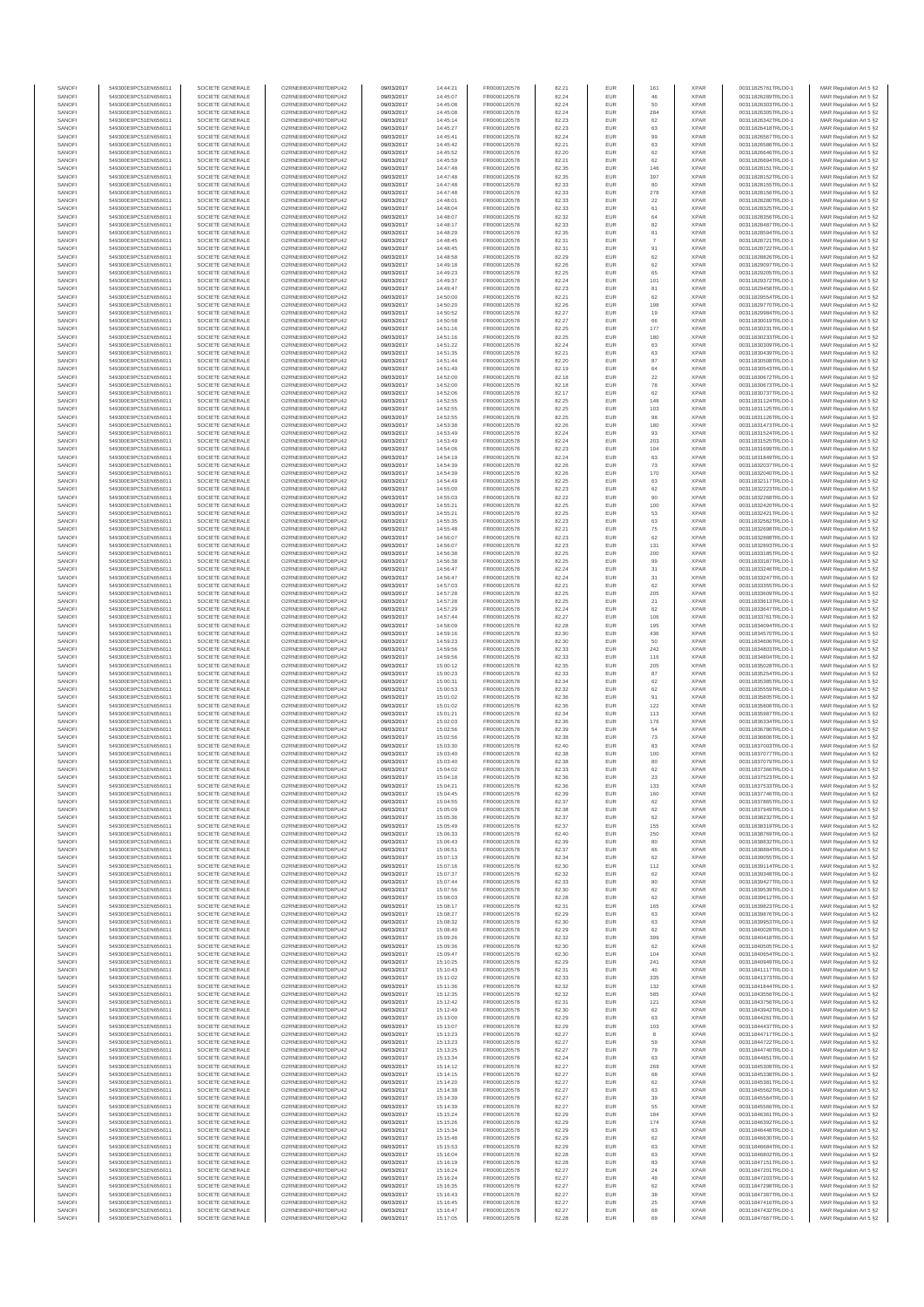| SANOFI           | 549300E9PC51EN656011                         | SOCIETE GENERALE                     | O2RNE8IBXP4R0TD8PU42                          | 09/03/2017               | 15:17:05             | FR0000120578                 | 82.28          | EUR               | 73                    | <b>XPAR</b>                | 00311847669TRLO0-1                       | MAR Regulation Art 5 §2                            |
|------------------|----------------------------------------------|--------------------------------------|-----------------------------------------------|--------------------------|----------------------|------------------------------|----------------|-------------------|-----------------------|----------------------------|------------------------------------------|----------------------------------------------------|
| SANOFI<br>SANOFI | 549300E9PC51EN656011<br>549300E9PC51EN656011 | SOCIETE GENERALE<br>SOCIETE GENERALE | O2RNE8IBXP4R0TD8PU42                          | 09/03/2017<br>09/03/2017 | 15:17:30<br>15:17:30 | FR0000120578<br>FR0000120578 | 82.27          | EUR<br>EUR        | 62<br>106             | <b>XPAR</b><br><b>XPAR</b> | 00311847843TRLO0-1<br>00311847881TRLO0-1 | MAR Regulation Art 5 §2                            |
| SANOFI           | 549300E9PC51EN656011                         | SOCIETE GENERALE                     | O2RNE8IBXP4R0TD8PU42<br>O2RNE8IBXP4R0TD8PU42  | 09/03/2017               | 15:17:33             | FR0000120578                 | 82.27<br>82.27 | EUR               | 19                    | <b>XPAR</b>                | 00311847928TRLO0-1                       | MAR Regulation Art 5 §2<br>MAR Regulation Art 5 §2 |
| SANOFI           | 549300E9PC51EN656011                         | SOCIETE GENERALE                     | O2RNE8IBXP4R0TD8PU42                          | 09/03/2017               | 15:18:04             | FR0000120578                 | 82.29          | EUR               | 116                   | <b>XPAR</b>                | 00311848187TRLO0-1                       | MAR Regulation Art 5 §2                            |
| SANOFI           | 549300E9PC51EN656011                         | SOCIETE GENERALE                     | O2RNE8IBXP4R0TD8PU42                          | 09/03/2017               | 15:18:04             | FR0000120578                 | 82.29          | EUR               | 74                    | <b>XPAR</b>                | 00311848201TRLO0-1                       | MAR Regulation Art 5 §2                            |
| SANOFI<br>SANOFI | 549300E9PC51EN656011<br>549300E9PC51EN656011 | SOCIETE GENERALE<br>SOCIETE GENERALE | O2RNE8IBXP4R0TD8PLI42<br>O2RNE8IBXP4R0TD8PU42 | 09/03/2017<br>09/03/2017 | 15:18:04<br>15:18:27 | FR0000120578<br>FR0000120578 | 82.29<br>82.30 | EUR<br>EUR        | 13<br>212             | <b>XPAR</b><br><b>XPAR</b> | 00311848205TRLO0-1<br>00311848391TRLO0-1 | MAR Regulation Art 5 §2<br>MAR Regulation Art 5 §2 |
| SANOFI           | 549300E9PC51EN656011                         | SOCIETE GENERALE                     | O2RNE8IBXP4R0TD8PU42                          | 09/03/2017               | 15:19:02             | FR0000120578                 | 82.28          | EUR               | 63                    | <b>XPAR</b>                | 00311848587TRLO0-1                       | MAR Regulation Art 5 §2                            |
| SANOFI           | 549300E9PC51EN656011                         | SOCIETE GENERALE                     | O2RNE8IBXP4R0TD8PU42                          | 09/03/2017               | 15:19:07             | FR0000120578                 | 82.29          | EUR               | 65                    | <b>XPAR</b>                | 00311848617TRLO0-1                       | MAR Regulation Art 5 §2                            |
| SANOFI<br>SANOFI | 549300E9PC51EN656011<br>549300E9PC51EN656011 | SOCIETE GENERALE<br>SOCIETE GENERALE | O2RNE8IBXP4R0TD8PU42<br>O2RNE8IBXP4R0TD8PU42  | 09/03/2017<br>09/03/2017 | 15:19:08<br>15:19:09 | FR0000120578<br>FR0000120578 | 82.29<br>82.29 | EUR<br>EUR        | $^{\rm 9}$<br>35      | <b>XPAR</b><br><b>XPAR</b> | 00311848621TRLO0-1<br>00311848622TRLO0-1 | MAR Regulation Art 5 §2<br>MAR Regulation Art 5 §2 |
| SANOFI           | 549300E9PC51EN656011                         | SOCIETE GENERALE                     | O2RNE8IBXP4R0TD8PU42                          | 09/03/2017               | 15:19:09             | FR0000120578                 | 82.29          | EUR               | 131                   | <b>XPAR</b>                | 00311848625TRLO0-1                       | MAR Regulation Art 5 §2                            |
| SANOFI           | 549300E9PC51EN656011                         | SOCIETE GENERALE                     | O2RNE8IBXP4R0TD8PU42                          | 09/03/2017               | 15:19:18             | FR0000120578                 | 82.27          | EUR               | 56                    | <b>XPAR</b>                | 00311848737TRLO0-1                       | MAR Regulation Art 5 §2                            |
| SANOFI           | 549300E9PC51EN656011                         | SOCIETE GENERALE                     | O2RNE8IBXP4R0TD8PU42                          | 09/03/2017               | 15:19:21             | FR0000120578                 | 82.27          | EUR               | 6                     | <b>XPAR</b>                | 00311848774TRLO0-1                       | MAR Regulation Art 5 §2                            |
| SANOFI<br>SANOFI | 549300E9PC51EN656011<br>549300E9PC51EN656011 | SOCIETE GENERALE<br>SOCIETE GENERALE | O2RNE8IBXP4R0TD8PU42<br>O2RNE8IBXP4R0TD8PU42  | 09/03/2017<br>09/03/2017 | 15:19:53<br>15:19:53 | FR0000120578<br>FR0000120578 | 82.28<br>82.28 | EUR<br>EUR        | 29<br>214             | <b>XPAR</b><br><b>XPAR</b> | 00311848976TRLO0-1<br>00311848978TRLO0-1 | MAR Regulation Art 5 §2<br>MAR Regulation Art 5 §2 |
| SANOFI           | 549300E9PC51EN656011                         | SOCIETE GENERALE                     | O2RNE8IBXP4R0TD8PU42                          | 09/03/2017               | 15:20:31             | FR0000120578                 | 82.30          | EUR               | 314                   | <b>XPAR</b>                | 00311849293TRLO0-1                       | MAR Regulation Art 5 §2                            |
| SANOFI           | 549300E9PC51EN656011                         | SOCIETE GENERALE                     | O2RNE8IBXP4R0TD8PU42                          | 09/03/2017               | 15:20:35             | FR0000120578                 | 82.29          | EUR               | 66                    | <b>XPAR</b>                | 00311849311TRLO0-1                       | MAR Regulation Art 5 §2                            |
| SANOFI           | 549300E9PC51EN656011                         | SOCIETE GENERALE                     | O2RNE8IBXP4R0TD8PU42                          | 09/03/2017               | 15:20:46             | FR0000120578                 | 82.28          | EUR               | 57                    | <b>XPAR</b>                | 00311849371TRLO0-1                       | MAR Regulation Art 5 §2                            |
| SANOFI<br>SANOFI | 549300E9PC51EN656011<br>549300E9PC51EN656011 | SOCIETE GENERALE<br>SOCIETE GENERALE | O2RNE8IBXP4R0TD8PU42<br>O2RNE8IBXP4R0TD8PU42  | 09/03/2017<br>09/03/2017 | 15:21:01<br>15:21:12 | FR0000120578<br>FR0000120578 | 82.30<br>82.29 | EUR<br>EUR        | 97<br>98              | <b>XPAR</b><br><b>XPAR</b> | 00311849459TRLO0-1<br>00311849516TRLO0-1 | MAR Regulation Art 5 §2<br>MAR Regulation Art 5 §2 |
| SANOFI           | 549300E9PC51EN656011                         | SOCIETE GENERALE                     | O2RNE8IBXP4R0TD8PU42                          | 09/03/2017               | 15:21:20             | FR0000120578                 | 82.28          | <b>EUR</b>        | 130                   | <b>XPAR</b>                | 00311849604TRLO0-1                       | MAR Regulation Art 5 §2                            |
| SANOFI           | 549300E9PC51EN656011                         | SOCIETE GENERALE                     | O2RNE8IBXP4R0TD8PU42                          | 09/03/2017               | 15:21:26             | FR0000120578                 | 82.28          | EUR               | 62                    | <b>XPAR</b>                | 00311849690TRLO0-1                       | MAR Regulation Art 5 §2                            |
| SANOFI           | 549300E9PC51EN656011                         | SOCIETE GENERALE                     | O2RNE8IBXP4R0TD8PU42                          | 09/03/2017               | 15:21:59             | FR0000120578                 | 82.29          | EUR               | 176                   | <b>XPAR</b>                | 00311849903TRLO0-1                       | MAR Regulation Art 5 §2                            |
| SANOFI<br>SANOFI | 549300E9PC51EN656011<br>549300E9PC51EN656011 | SOCIETE GENERALE<br>SOCIETE GENERALE | O2RNE8IBXP4R0TD8PU42<br>O2RNE8IBXP4R0TD8PU42  | 09/03/2017<br>09/03/2017 | 15:22:02<br>15:22:10 | FR0000120578<br>FR0000120578 | 82.28<br>82.28 | EUR<br>EUR        | 104<br>62             | <b>XPAR</b><br><b>XPAR</b> | 00311849947TRLO0-1<br>00311850038TRLO0-1 | MAR Regulation Art 5 §2<br>MAR Regulation Art 5 §2 |
| SANOFI           | 549300E9PC51EN656011                         | SOCIETE GENERALE                     | O2RNE8IBXP4R0TD8PU42                          | 09/03/2017               | 15:22:30             | FR0000120578                 | 82.27          | EUR               | 135                   | <b>XPAR</b>                | 00311850198TRLO0-1                       | MAR Regulation Art 5 §2                            |
| SANOFI           | 549300E9PC51EN656011                         | SOCIETE GENERALE                     | O2RNE8IBXP4R0TD8PU42                          | 09/03/2017               | 15:22:44             | FR0000120578                 | 82.26          | EUR               | 69                    | <b>XPAR</b>                | 00311850387TRLO0-1                       | MAR Regulation Art 5 §2                            |
| SANOFI<br>SANOFI | 549300E9PC51EN656011<br>549300E9PC51EN656011 | SOCIETE GENERALE<br>SOCIETE GENERALE | O2RNE8IBXP4R0TD8PU42<br>O2RNE8IBXP4R0TD8PU42  | 09/03/2017<br>09/03/2017 | 15:22:48<br>15:22:48 | FR0000120578<br>FR0000120578 | 82.26<br>82.26 | EUR<br>EUR        | 121<br>$\overline{2}$ | <b>XPAR</b><br><b>XPAR</b> | 00311850436TRLO0-1<br>00311850441TRLO0-1 | MAR Regulation Art 5 §2<br>MAR Regulation Art 5 §2 |
| SANOFI           | 549300E9PC51EN656011                         | SOCIETE GENERALE                     | O2RNE8IBXP4R0TD8PU42                          | 09/03/2017               | 15:23:25             | FR0000120578                 | 82.26          | <b>EUR</b>        | 80                    | <b>XPAR</b>                | 00311850879TRLO0-1                       | MAR Regulation Art 5 §2                            |
| SANOFI           | 549300E9PC51EN656011                         | SOCIETE GENERALE                     | O2RNE8IBXP4R0TD8PU42                          | 09/03/2017               | 15:23:34             | FR0000120578                 | 82.27          | EUR               | 302                   | <b>XPAR</b>                | 00311850945TRLO0-1                       | MAR Regulation Art 5 §2                            |
| SANOFI<br>SANOFI | 549300E9PC51EN656011<br>549300E9PC51EN656011 | SOCIETE GENERALE<br>SOCIETE GENERALE | O2RNE8IBXP4R0TD8PU42<br>O2RNE8IBXP4R0TD8PU42  | 09/03/2017<br>09/03/2017 | 15:23:49<br>15:24:01 | FR0000120578<br>FR0000120578 | 82.28<br>82.28 | EUR<br>EUR        | 83<br>149             | <b>XPAR</b><br><b>XPAR</b> | 00311851111TRLO0-1<br>00311851163TRLO0-1 | MAR Regulation Art 5 §2<br>MAR Regulation Art 5 §2 |
| SANOFI           | 549300E9PC51EN656011                         | SOCIETE GENERALE                     | O2RNE8IBXP4R0TD8PU42                          | 09/03/2017               | 15:24:38             | FR0000120578                 | 82.26          | EUR               | 62                    | <b>XPAR</b>                | 00311851440TRLO0-1                       | MAR Regulation Art 5 §2                            |
| SANOFI           | 549300E9PC51EN656011                         | SOCIETE GENERALE                     | O2RNE8IBXP4R0TD8PU42                          | 09/03/2017               | 15:24:52             | FR0000120578                 | 82.27          | EUR               | 371                   | <b>XPAR</b>                | 00311851544TRLO0-1                       | MAR Regulation Art 5 §2                            |
| SANOFI           | 549300E9PC51EN656011                         | SOCIETE GENERALE                     | O2RNE8IBXP4R0TD8PU42                          | 09/03/2017               | 15:25:15             | FR0000120578                 | 82.27          | EUR               | 114                   | <b>XPAR</b>                | 00311851791TRLO0-1                       | MAR Regulation Art 5 §2                            |
| SANOFI<br>SANOFI | 549300E9PC51EN656011<br>549300E9PC51EN656011 | SOCIETE GENERALE<br>SOCIETE GENERALE | O2RNE8IBXP4R0TD8PU42<br>O2RNE8IBXP4R0TD8PU42  | 09/03/2017<br>09/03/2017 | 15:25:23<br>15:25:42 | FR0000120578<br>FR0000120578 | 82.28<br>82.29 | EUR<br>EUR        | 99<br>188             | <b>XPAR</b><br><b>XPAR</b> | 00311851933TRLO0-1<br>00311852071TRLO0-1 | MAR Regulation Art 5 §2<br>MAR Regulation Art 5 §2 |
| SANOFI           | 549300E9PC51EN656011                         | SOCIETE GENERALE                     | O2RNE8IBXP4R0TD8PU42                          | 09/03/2017               | 15:25:47             | FR0000120578                 | 82.28          | <b>EUR</b>        | 62                    | <b>XPAR</b>                | 00311852115TRLO0-1                       | MAR Regulation Art 5 §2                            |
| SANOFI           | 549300E9PC51EN656011                         | SOCIETE GENERALE                     | O2RNE8IBXP4R0TD8PU42                          | 09/03/2017               | 15:26:05             | FR0000120578                 | 82.29          | EUR               | 24                    | <b>XPAR</b>                | 00311852266TRLO0-1                       | MAR Regulation Art 5 §2                            |
| SANOFI           | 549300E9PC51EN656011                         | SOCIETE GENERALE<br>SOCIETE GENERALE | O2RNE8IBXP4R0TD8PU42                          | 09/03/2017               | 15:26:11             | FR0000120578                 | 82.30          | EUR               | 176                   | <b>XPAR</b>                | 00311852363TRLO0-1                       | MAR Regulation Art 5 §2                            |
| SANOFI<br>SANOFI | 549300E9PC51EN656011<br>549300E9PC51EN656011 | SOCIETE GENERALE                     | O2RNE8IBXP4R0TD8PU42<br>O2RNE8IBXP4R0TD8PU42  | 09/03/2017<br>09/03/2017 | 15:26:19<br>15:26:50 | FR0000120578<br>FR0000120578 | 82.29<br>82.29 | EUR<br>EUR        | 63<br>221             | <b>XPAR</b><br><b>XPAR</b> | 00311852387TRLO0-1<br>00311852592TRLO0-1 | MAR Regulation Art 5 §2<br>MAR Regulation Art 5 §2 |
| SANOFI           | 549300E9PC51EN656011                         | SOCIETE GENERALE                     | O2RNE8IBXP4R0TD8PU42                          | 09/03/2017               | 15:26:51             | FR0000120578                 | 82.29          | EUR               |                       | <b>XPAR</b>                | 00311852596TRLO0-1                       | MAR Regulation Art 5 §2                            |
| SANOFI           | 549300E9PC51EN656011                         | SOCIETE GENERALE                     | O2RNE8IBXP4R0TD8PU42                          | 09/03/2017               | 15:27:17             | FR0000120578                 | 82.28          | EUR               | 62                    | <b>XPAR</b>                | 00311852759TRLO0-1                       | MAR Regulation Art 5 §2                            |
| SANOFI           | 549300E9PC51EN656011<br>549300E9PC51EN656011 | SOCIETE GENERALE                     | O2RNE8IBXP4R0TD8PU42<br>O2RNE8IBXP4R0TD8PU42  | 09/03/2017               | 15:27:25             | FR0000120578<br>FR0000120578 | 82.26          | EUR               | 103                   | <b>XPAR</b>                | 00311852839TRLO0-1                       | MAR Regulation Art 5 §2                            |
| SANOFI<br>SANOFI | 549300E9PC51EN656011                         | SOCIETE GENERALE<br>SOCIETE GENERALE | O2RNE8IBXP4R0TD8PU42                          | 09/03/2017<br>09/03/2017 | 15:27:25<br>15:27:37 | FR0000120578                 | 82.26<br>82.25 | EUR<br>EUR        | 110<br>100            | <b>XPAR</b><br><b>XPAR</b> | 00311852841TRLO0-1<br>00311852933TRLO0-1 | MAR Regulation Art 5 §2<br>MAR Regulation Art 5 §2 |
| SANOFI           | 549300E9PC51EN656011                         | SOCIETE GENERALE                     | O2RNE8IBXP4R0TD8PU42                          | 09/03/2017               | 15:27:51             | FR0000120578                 | 82.26          | EUR               | 80                    | <b>XPAR</b>                | 00311853045TRLO0-1                       | MAR Regulation Art 5 §2                            |
| SANOFI           | 549300E9PC51EN656011                         | SOCIETE GENERALE                     | O2RNE8IBXP4R0TD8PU42                          | 09/03/2017               | 15:27:58             | FR0000120578                 | 82.26          | EUR               | 66                    | <b>XPAR</b>                | 00311853108TRLO0-1                       | MAR Regulation Art 5 §2                            |
| SANOFI<br>SANOFI | 549300E9PC51EN656011                         | SOCIETE GENERALE                     | O2RNE8IBXP4R0TD8PU42<br>O2RNE8IBXP4R0TD8PU42  | 09/03/2017               | 15:28:00             | FR0000120578<br>FR0000120578 | 82.26<br>82.25 | EUR<br>EUR        | 59<br>63              | <b>XPAR</b><br><b>XPAR</b> | 00311853128TRLO0-1                       | MAR Regulation Art 5 §2<br>MAR Regulation Art 5 §2 |
| SANOFI           | 549300E9PC51EN656011<br>549300E9PC51EN656011 | SOCIETE GENERALE<br>SOCIETE GENERALE | O2RNESIBXP4R0TD8PLI42                         | 09/03/2017<br>09/03/2017 | 15:28:26<br>15:28:33 | FR0000120578                 | 82.24          | EUR               | 185                   | <b>XPAR</b>                | 00311853304TRLO0-1<br>00311853393TRLO0-1 | MAR Regulation Art 5 §2                            |
| SANOFI           | 549300E9PC51EN656011                         | SOCIETE GENERALE                     | O2RNE8IBXP4R0TD8PU42                          | 09/03/2017               | 15:28:44             | FR0000120578                 | 82.22          | EUR               | 19                    | <b>XPAR</b>                | 00311853441TRLO0-1                       | MAR Regulation Art 5 §2                            |
| SANOFI           | 549300E9PC51EN656011                         | SOCIETE GENERALE                     | O2RNE8IBXP4R0TD8PU42                          | 09/03/2017               | 15:29:42             | FR0000120578                 | 82.25          | EUR               | 157                   | <b>XPAR</b>                | 00311853833TRLO0-1                       | MAR Regulation Art 5 §2                            |
| SANOFI<br>SANOFI | 549300E9PC51EN656011<br>549300E9PC51EN656011 | SOCIETE GENERALE<br>SOCIETE GENERALE | O2RNE8IBXP4R0TD8PU42<br>O2RNE8IBXP4R0TD8PU42  | 09/03/2017<br>09/03/2017 | 15:29:42<br>15:30:04 | FR0000120578<br>FR0000120578 | 82.25<br>82.27 | EUR<br>EUR        | 361<br>177            | <b>XPAR</b><br><b>XPAR</b> | 00311853834TRLO0-1<br>00311853992TRLO0-1 | MAR Regulation Art 5 §2<br>MAR Regulation Art 5 §2 |
| SANOFI           | 549300E9PC51EN656011                         | SOCIETE GENERALE                     | O2RNE8IBXP4R0TD8PU42                          | 09/03/2017               | 15:30:34             | FR0000120578                 | 82.27          | EUR               | 241                   | <b>XPAR</b>                | 00311854229TRLO0-1                       | MAR Regulation Art 5 §2                            |
| SANOFI           | 549300E9PC51EN656011                         | SOCIETE GENERALE                     | O2RNE8IBXP4R0TD8PU42                          | 09/03/2017               | 15:30:41             | FR0000120578                 | 82.26          | EUR               | 64                    | <b>XPAR</b>                | 00311854309TRLO0-1                       | MAR Regulation Art 5 §2                            |
| SANOFI           | 549300E9PC51EN656011                         | SOCIETE GENERALE                     | O2RNE8IBXP4R0TD8PU42                          | 09/03/2017               | 15:30:45             | FR0000120578                 | 82.26          | EUR               | 62                    | <b>XPAR</b>                | 00311854355TRLO0-1                       | MAR Regulation Art 5 §2                            |
| SANOFI<br>SANOFI | 549300E9PC51EN656011<br>549300E9PC51EN656011 | SOCIETE GENERALE<br>SOCIETE GENERALE | O2RNE8IBXP4R0TD8PU42<br>O2RNE8IBXP4R0TD8PU42  | 09/03/2017<br>09/03/2017 | 15:31:11             | FR0000120578                 | 82.23          | EUR<br>EUR        | 62<br>84              | <b>XPAR</b><br><b>XPAR</b> | 00311854645TRLO0-1<br>00311854726TRLO0-1 | MAR Regulation Art 5 §2                            |
| SANOFI           | 549300E9PC51EN656011                         | SOCIETE GENERALE                     | O2RNE8IBXP4R0TD8PU42                          | 09/03/2017               | 15:31:17<br>15:31:17 | FR0000120578<br>FR0000120578 | 82.21<br>82.21 | EUR               | $82\,$                | <b>XPAR</b>                | 00311854729TRLO0-1                       | MAR Regulation Art 5 §2<br>MAR Regulation Art 5 §2 |
| SANOFI           | 549300E9PC51EN656011                         | SOCIETE GENERALE                     | O2RNE8IBXP4R0TD8PU42                          | 09/03/2017               | 15:31:31             | FR0000120578                 | 82.21          | <b>EUR</b>        | 44                    | <b>XPAR</b>                | 00311854879TRLO0-1                       | MAR Regulation Art 5 §2                            |
| SANOFI           | 549300E9PC51EN656011                         | SOCIETE GENERALE                     | O2RNE8IBXP4R0TD8PU42                          | 09/03/2017               | 15:31:31             | FR0000120578                 | 82.21          | EUR               | 18                    | <b>XPAR</b>                | 00311854885TRLO0-1                       | MAR Regulation Art 5 §2                            |
| SANOFI<br>SANOFI | 549300E9PC51EN656011<br>549300E9PC51EN656011 | SOCIETE GENERALE<br>SOCIETE GENERALE | O2RNE8IBXP4R0TD8PU42<br>O2RNE8IBXP4R0TD8PU42  | 09/03/2017<br>09/03/2017 | 15:32:42<br>15:32:43 | FR0000120578<br>FR0000120578 | 82.24<br>82.24 | EUR<br>EUR        | 505<br>129            | <b>XPAR</b><br><b>XPAR</b> | 00311855609TRLO0-1<br>00311855633TRLO0-1 | MAR Regulation Art 5 §2<br>MAR Regulation Art 5 §2 |
| SANOFI           | 549300E9PC51EN656011                         | SOCIETE GENERALE                     | O2RNE8IBXP4R0TD8PU42                          | 09/03/2017               | 15:33:00             | FR0000120578                 | 82.22          | EUR               | 87                    | <b>XPAR</b>                | 00311855790TRLO0-1                       | MAR Regulation Art 5 §2                            |
| SANOFI           | 549300E9PC51EN656011                         | SOCIETE GENERALE                     | O2RNE8IBXP4R0TD8PU42                          | 09/03/2017               | 15:33:00             | FR0000120578                 | 82.22          | EUR               | 50                    | <b>XPAR</b>                | 00311855796TRLO0-1                       | MAR Regulation Art 5 §2                            |
| SANOFI<br>SANOFI | 549300E9PC51EN656011<br>549300E9PC51EN656011 | SOCIETE GENERALE<br>SOCIETE GENERALE | O2RNE8IBXP4R0TD8PU42<br>O2RNE8IBXP4R0TD8PU42  | 09/03/2017<br>09/03/2017 | 15:33:43             | FR0000120578<br>FR0000120578 | 82.24<br>82.25 | EUR<br>EUR        | 198<br>6              | <b>XPAR</b><br><b>XPAR</b> | 00311856117TRLO0-1<br>00311856365TRLO0-1 | MAR Regulation Art 5 §2                            |
| SANOFI           | 549300E9PC51EN656011                         | SOCIETE GENERALE                     | O2RNE8IBXP4R0TD8PU42                          | 09/03/2017               | 15:34:13<br>15:34:13 | FR0000120578                 | 82.25          | EUR               | 185                   | <b>XPAR</b>                | 00311856367TRLO0-1                       | MAR Regulation Art 5 §2<br>MAR Regulation Art 5 §2 |
| SANOFI           | 549300E9PC51EN656011                         | SOCIETE GENERALE                     | O2RNE8IBXP4R0TD8PU42                          | 09/03/2017               | 15:34:27             | FR0000120578                 | 82.25          | EUR               | 83                    | <b>XPAR</b>                | 00311856457TRLO0-1                       | MAR Regulation Art 5 §2                            |
| SANOFI           | 549300E9PC51EN656011                         | SOCIETE GENERALE                     | O2RNE8IBXP4R0TD8PU42                          | 09/03/2017               | 15:34:55             | FR0000120578                 | 82.25          | EUR               | 64                    | <b>XPAR</b>                | 00311856726TRLO0-1                       | MAR Regulation Art 5 §2                            |
| SANOFI<br>SANOFI | 549300E9PC51EN656011<br>549300E9PC51EN656011 | SOCIETE GENERALE<br>SOCIETE GENERALE | O2RNE8IBXP4R0TD8PU42<br>O2RNE8IBXP4R0TD8PU42  | 09/03/2017<br>09/03/2017 | 15:34:55<br>15:35:03 | FR0000120578<br>FR0000120578 | 82.25<br>82.25 | <b>EUR</b><br>EUR | 105<br>233            | <b>XPAR</b><br><b>XPAR</b> | 00311856727TRLO0-1<br>00311856780TRLO0-1 | MAR Regulation Art 5 §2<br>MAR Regulation Art 5 §2 |
| SANOFI           | 549300E9PC51EN656011                         | SOCIETE GENERALE                     | O2RNE8IBXP4R0TD8PU42                          | 09/03/2017               | 15:35:03             | FR0000120578                 | 82.25          | EUR               | 36                    | <b>XPAR</b>                | 00311856782TRLO0-1                       | MAR Regulation Art 5 §2                            |
| SANOFI           | 549300E9PC51EN656011                         | SOCIETE GENERALE                     | O2RNE8IBXP4R0TD8PU42                          | 09/03/2017               | 15:35:06             | FR0000120578                 | 82.26          | EUR               | 62                    | <b>XPAR</b>                | 00311856832TRLO0-1                       | MAR Regulation Art 5 §2                            |
| SANOFI           | 549300E9PC51EN656011                         | SOCIETE GENERALE                     | O2RNE8IBXP4R0TD8PU42                          | 09/03/2017               | 15:35:18             | FR0000120578                 | 82.26          | EUR               | 63                    | <b>XPAR</b>                | 00311856939TRLO0-1                       | MAR Regulation Art 5 §2                            |
| SANOFI<br>SANOFI | 549300E9PC51EN656011<br>549300E9PC51EN656011 | SOCIETE GENERALE<br>SOCIETE GENERALE | O2RNE8IBXP4R0TD8PU42<br>O2RNE8IBXP4R0TD8PU42  | 09/03/2017<br>09/03/2017 | 15:35:27<br>15:35:40 | FR0000120578<br>FR0000120578 | 82.26<br>82.26 | EUR<br>EUR        | $30\,$<br>57          | <b>XPAR</b><br><b>XPAR</b> | 00311857000TRLO0-1<br>00311857095TRLO0-1 | MAR Regulation Art 5 §2<br>MAR Regulation Art 5 §2 |
| SANOFI           | 549300E9PC51EN656011                         | SOCIETE GENERALE                     | O2RNE8IBXP4R0TD8PU42                          | 09/03/2017               | 15:35:46             | FR0000120578                 | 82.25          | EUR               | 157                   | <b>XPAR</b>                | 00311857134TRLO0-1                       | MAR Regulation Art 5 §2                            |
| SANOFI           | 549300E9PC51EN656011                         | SOCIETE GENERALE                     | O2RNE8IBXP4R0TD8PU42                          | 09/03/2017               | 15:35:57             | FR0000120578                 | 82.24          | EUR               | 62                    | <b>XPAR</b>                | 00311857197TRLO0-1                       | MAR Regulation Art 5 §2                            |
| SANOFI<br>SANOFI | 549300E9PC51EN656011<br>549300E9PC51EN656011 | SOCIETE GENERALE<br>SOCIETE GENERALE | O2RNE8IBXP4R0TD8PU42<br>O2RNE8IBXP4R0TD8PU42  | 09/03/2017<br>09/03/2017 | 15:36:05<br>15:36:07 | FR0000120578<br>FR0000120578 | 82.24<br>82.22 | EUR<br>EUR        | 62<br>63              | <b>XPAR</b><br><b>XPAR</b> | 00311857472TRLO0-1<br>00311857609TRLO0-1 | MAR Regulation Art 5 §2<br>MAR Regulation Art 5 §2 |
| SANOFI           | 549300E9PC51EN656011                         | SOCIETE GENERALE                     | O2RNE8IBXP4R0TD8PU42                          | 09/03/2017               | 15:36:48             | FR0000120578                 | 82.24          | EUR               | 312                   | <b>XPAR</b>                | 00311858025TRLO0-1                       | MAR Regulation Art 5 §2                            |
| SANOFI           | 549300E9PC51EN656011                         | SOCIETE GENERALE                     | O2RNE8IBXP4R0TD8PU42                          | 09/03/2017               | 15:37:03             | FR0000120578                 | 82.23          | EUR               | 62                    | <b>XPAR</b>                | 00311858147TRLO0-1                       | MAR Regulation Art 5 §2                            |
| SANOFI           | 549300E9PC51EN656011                         | SOCIETE GENERALE                     | O2RNE8IBXP4R0TD8PU42                          | 09/03/2017               | 15:37:49             | FR0000120578                 | 82.24          | EUR               | 66                    | <b>XPAR</b>                | 00311858599TRLO0-1                       | MAR Regulation Art 5 §2                            |
| SANOFI<br>SANOFI | 549300E9PC51EN656011<br>549300E9PC51EN656011 | SOCIETE GENERALE<br>SOCIETE GENERALE | O2RNE8IBXP4R0TD8PU42<br>O2RNE8IBXP4R0TD8PU42  | 09/03/2017<br>09/03/2017 | 15:38:00<br>15:38:08 | FR0000120578<br>FR0000120578 | 82.24<br>82.23 | EUR<br>EUR        | 76<br>150             | <b>XPAR</b><br><b>XPAR</b> | 00311858691TRLO0-1<br>00311858798TRLO0-1 | MAR Regulation Art 5 §2<br>MAR Regulation Art 5 §2 |
| SANOFI           | 549300E9PC51EN656011                         | SOCIETE GENERALE                     | O2RNE8IBXP4R0TD8PU42                          | 09/03/2017               | 15:38:08             | FR0000120578                 | 82.23          | EUR               | 60                    | <b>XPAR</b>                | 00311858803TRLO0-1                       | MAR Regulation Art 5 §2                            |
| SANOFI           | 549300E9PC51EN656011                         | SOCIETE GENERALE                     | O2RNE8IBXP4R0TD8PU42                          | 09/03/2017               | 15:38:08             | FR0000120578                 | 82.23          | EUR               | 140                   | <b>XPAR</b>                | 00311858804TRLO0-1                       | MAR Regulation Art 5 §2                            |
| SANOFI<br>SANOFI | 549300E9PC51EN656011                         | SOCIETE GENERALE<br>SOCIETE GENERALE | O2RNE8IBXP4R0TD8PU42                          | 09/03/2017               | 15:38:08             | FR0000120578                 | 82.23          | <b>EUR</b><br>EUR | 19                    | <b>XPAR</b>                | 00311858805TRLO0-1                       | MAR Regulation Art 5 §2                            |
| SANOFI           | 549300E9PC51EN656011<br>549300E9PC51EN656011 | SOCIETE GENERALE                     | O2RNE8IBXP4R0TD8PU42<br>O2RNE8IBXP4R0TD8PU42  | 09/03/2017<br>09/03/2017 | 15:38:14<br>15:38:16 | FR0000120578<br>FR0000120578 | 82.22<br>82.22 | EUR               | 66<br>$29\,$          | <b>XPAR</b><br><b>XPAR</b> | 00311858864TRLO0-1<br>00311858887TRLO0-1 | MAR Regulation Art 5 §2<br>MAR Regulation Art 5 §2 |
| SANOFI           | 549300E9PC51EN656011                         | SOCIETE GENERALE                     | O2RNE8IBXP4R0TD8PU42                          | 09/03/2017               | 15:38:39             | FR0000120578                 | 82.19          | EUR               | 63                    | <b>XPAR</b>                | 00311859123TRLO0-1                       | MAR Regulation Art 5 §2                            |
| SANOFI           | 549300E9PC51EN656011                         | SOCIETE GENERALE                     | O2RNE8IBXP4R0TD8PU42                          | 09/03/2017               | 15:38:42             | FR0000120578                 | 82.18          | EUR               | 144                   | <b>XPAR</b>                | 00311859151TRLO0-1                       | MAR Regulation Art 5 §2                            |
| SANOFI<br>SANOFI | 549300E9PC51EN656011<br>549300E9PC51EN656011 | SOCIETE GENERALE<br>SOCIETE GENERALE | O2RNE8IBXP4R0TD8PU42<br>O2RNE8IBXP4R0TD8PU42  | 09/03/2017<br>09/03/2017 | 15:38:48<br>15:39:09 | FR0000120578<br>FR0000120578 | 82.17<br>82.17 | <b>EUR</b><br>EUR | 63<br>137             | <b>XPAR</b><br><b>XPAR</b> | 00311859219TRLO0-1<br>00311859344TRLO0-1 | MAR Regulation Art 5 §2<br>MAR Regulation Art 5 §2 |
| SANOFI           | 549300E9PC51EN656011                         | SOCIETE GENERALE                     | O2RNE8IBXP4R0TD8PU42                          | 09/03/2017               | 15:39:48             | FR0000120578                 | 82.17          | <b>EUR</b>        | 229                   | <b>XPAR</b>                | 00311859864TRLO0-1                       | MAR Regulation Art 5 §2                            |
| SANOFI           | 549300E9PC51EN656011                         | SOCIETE GENERALE                     | O2RNE8IBXP4R0TD8PU42                          | 09/03/2017               | 15:40:08             | FR0000120578                 | 82.17          | EUR               | 104                   | <b>XPAR</b>                | 00311860057TRLO0-1                       | MAR Regulation Art 5 §2                            |
| SANOFI<br>SANOFI | 549300E9PC51EN656011<br>549300E9PC51EN656011 | SOCIETE GENERALE<br>SOCIETE GENERALE | O2RNE8IBXP4R0TD8PU42<br>O2RNE8IBXP4R0TD8PU42  | 09/03/2017<br>09/03/2017 | 15:40:12<br>15:40:13 | FR0000120578<br>FR0000120578 | 82.16<br>82.16 | EUR<br>EUR        | 100<br>62             | <b>XPAR</b><br><b>XPAR</b> | 00311860127TRLO0-1<br>00311860170TRLO0-1 | MAR Regulation Art 5 §2<br>MAR Regulation Art 5 §2 |
| SANOFI           | 549300E9PC51EN656011                         | SOCIETE GENERALE                     | O2RNE8IBXP4R0TD8PU42                          | 09/03/2017               | 15:40:22             | FR0000120578                 | 82.15          | EUR               | 58                    | <b>XPAR</b>                | 00311860285TRLO0-1                       | MAR Regulation Art 5 §2                            |
| SANOFI           | 549300E9PC51EN656011                         | SOCIETE GENERALE                     | O2RNE8IBXP4R0TD8PU42                          | 09/03/2017               | 15:40:31             | FR0000120578                 | 82.15          | EUR               | 27                    | <b>XPAR</b>                | 00311860382TRLO0-1                       | MAR Regulation Art 5 §2                            |
| SANOFI<br>SANOFI | 549300E9PC51EN656011<br>549300E9PC51EN656011 | SOCIETE GENERALE<br>SOCIETE GENERALE | O2RNE8IBXP4R0TD8PU42<br>O2RNE8IBXP4R0TD8PU42  | 09/03/2017<br>09/03/2017 | 15:40:36<br>15:40:40 | FR0000120578<br>FR0000120578 | 82.15<br>82.15 | EUR<br><b>EUR</b> | 95<br>$\overline{2}$  | <b>XPAR</b><br><b>XPAR</b> | 00311860460TRLO0-1<br>00311860495TRLO0-1 | MAR Regulation Art 5 §2<br>MAR Regulation Art 5 §2 |
| SANOFI           | 549300E9PC51EN656011                         | SOCIETE GENERALE                     | O2RNE8IBXP4R0TD8PU42                          | 09/03/2017               | 15:40:40             | FR0000120578                 | 82.15          | EUR               | 24                    | <b>XPAR</b>                | 00311860498TRLO0-1                       | MAR Regulation Art 5 §2                            |
| SANOFI           | 549300E9PC51EN656011                         | SOCIETE GENERALE                     | O2RNE8IBXP4R0TD8PU42                          | 09/03/2017               | 15:41:10             | FR0000120578                 | 82.18          | <b>EUR</b>        | 211                   | <b>XPAR</b>                | 00311860824TRLO0-1                       | MAR Regulation Art 5 §2                            |
| SANOFI           | 549300E9PC51EN656011                         | SOCIETE GENERALE                     | O2RNE8IBXP4R0TD8PU42                          | 09/03/2017               | 15:41:10             | FR0000120578                 | 82.18          | EUR               | 54                    | <b>XPAR</b>                | 00311860826TRLO0-1                       | MAR Regulation Art 5 §2                            |
| SANOFI<br>SANOFI | 549300E9PC51EN656011<br>549300E9PC51EN656011 | SOCIETE GENERALE<br>SOCIETE GENERALE | O2RNE8IBXP4R0TD8PU42<br>O2RNE8IBXP4R0TD8PU42  | 09/03/2017<br>09/03/2017 | 15:42:18<br>15:42:24 | FR0000120578<br>FR0000120578 | 82.19<br>82.18 | EUR<br>EUR        | 272<br>439            | <b>XPAR</b><br><b>XPAR</b> | 00311861373TRLO0-1<br>00311861437TRLO0-1 | MAR Regulation Art 5 §2<br>MAR Regulation Art 5 §2 |
| SANOFI           | 549300E9PC51EN656011                         | SOCIETE GENERALE                     | O2RNE8IBXP4R0TD8PU42                          | 09/03/2017               | 15:42:55             | FR0000120578                 | 82.18          | EUR               | 14                    | <b>XPAR</b>                | 00311861714TRLO0-1                       | MAR Regulation Art 5 §2                            |
| SANOFI           | 549300E9PC51EN656011                         | SOCIETE GENERALE                     | O2RNE8IBXP4R0TD8PU42                          | 09/03/2017               | 15:42:55             | FR0000120578                 | 82.18          | EUR               | 216                   | <b>XPAR</b>                | 00311861715TRLO0-1                       | MAR Regulation Art 5 §2                            |
| SANOFI           | 549300E9PC51EN656011                         | SOCIETE GENERALE                     | O2RNE8IBXP4R0TD8PU42                          | 09/03/2017               | 15:43:03             | FR0000120578                 | 82.18          | EUR               | 167                   | <b>XPAR</b>                | 00311861771TRLO0-1                       | MAR Regulation Art 5 §2                            |
| SANOFI<br>SANOFI | 549300E9PC51EN656011<br>549300E9PC51EN656011 | SOCIETE GENERALE<br>SOCIETE GENERALE | O2RNE8IBXP4R0TD8PU42<br>O2RNE8IBXP4R0TD8PU42  | 09/03/2017<br>09/03/2017 | 15:43:32<br>15:44:59 | FR0000120578<br>FR0000120578 | 82.19<br>82.19 | <b>EUR</b><br>EUR | 269<br>147            | <b>XPAR</b><br><b>XPAR</b> | 00311861987TRLO0-1<br>00311862615TRLO0-1 | MAR Regulation Art 5 §2                            |
| SANOFI           | 549300E9PC51EN656011                         | SOCIETE GENERALE                     | O2RNE8IBXP4R0TD8PU42                          | 09/03/2017               | 15:45:28             | FR0000120578                 | 82.19          | <b>EUR</b>        | 783                   | <b>XPAR</b>                | 00311862834TRLO0-1                       | MAR Regulation Art 5 §2<br>MAR Regulation Art 5 §2 |
| SANOFI           | 549300E9PC51EN656011                         | SOCIETE GENERALE                     | O2RNE8IBXP4R0TD8PU42                          | 09/03/2017               | 15:45:28             | FR0000120578                 | 82.19          | EUR               | 69                    | <b>XPAR</b>                | 00311862835TRLO0-1                       | MAR Regulation Art 5 §2                            |
| SANOFI           | 549300E9PC51EN656011                         | SOCIETE GENERALE                     | O2RNE8IBXP4R0TD8PU42                          | 09/03/2017               | 15:45:28             | FR0000120578                 | 82.19          | EUR               | 40                    | <b>XPAR</b>                | 00311862836TRLO0-1                       | MAR Regulation Art 5 §2                            |
| SANOFI<br>SANOFI | 549300E9PC51EN656011<br>549300E9PC51EN656011 | SOCIETE GENERALE<br>SOCIETE GENERALE | O2RNE8IBXP4R0TD8PU42<br>O2RNE8IBXP4R0TD8PU42  | 09/03/2017<br>09/03/2017 | 15:45:44<br>15:45:44 | FR0000120578<br>FR0000120578 | 82.19<br>82.19 | EUR<br>EUR        | 505<br>356            | <b>XPAR</b><br><b>XPAR</b> | 00311862983TRLO0-1<br>00311862984TRLO0-1 | MAR Regulation Art 5 §2<br>MAR Regulation Art 5 §2 |
| SANOFI           | 549300E9PC51EN656011                         | SOCIETE GENERALE                     | O2RNE8IBXP4R0TD8PU42                          | 09/03/2017               | 15:46:11             | FR0000120578                 | 82.18          | EUR               | 235                   | <b>XPAR</b>                | 00311863246TRLO0-1                       | MAR Regulation Art 5 §2                            |
| SANOFI           | 549300E9PC51EN656011                         | SOCIETE GENERALE                     | O2RNE8IBXP4R0TD8PU42                          | 09/03/2017               | 15:46:11             | FR0000120578                 | 82.18          | EUR               | 308                   | <b>XPAR</b>                | 00311863247TRLO0-1                       | MAR Regulation Art 5 §2                            |
| SANOFI           | 549300E9PC51EN656011                         | SOCIETE GENERALE                     | O2RNE8IBXP4R0TD8PU42                          | 09/03/2017               | 15:46:41             | FR0000120578                 | 82.18          | <b>EUR</b>        | 31                    | <b>XPAR</b>                | 00311863488TRLO0-1                       | MAR Regulation Art 5 §2                            |
| SANOFI<br>SANOFI | 549300E9PC51EN656011<br>549300E9PC51EN656011 | SOCIETE GENERALE<br>SOCIETE GENERALE | O2RNE8IBXP4R0TD8PU42<br>O2RNE8IBXP4R0TD8PU42  | 09/03/2017<br>09/03/2017 | 15:46:46<br>15:46:48 | FR0000120578<br>FR0000120578 | 82.18<br>82.18 | EUR<br><b>EUR</b> | 65<br>367             | <b>XPAR</b><br><b>XPAR</b> | 00311863500TRLO0-1<br>00311863518TRLO0-1 | MAR Regulation Art 5 §2<br>MAR Regulation Art 5 §2 |
| SANOFI           | 549300E9PC51EN656011                         | SOCIETE GENERALE                     | O2RNE8IBXP4R0TD8PU42                          | 09/03/2017               | 15:46:56             | FR0000120578                 | 82.16          | EUR               | 62                    | <b>XPAR</b>                | 00311863595TRLO0-1                       | MAR Regulation Art 5 §2                            |
| SANOFI           | 549300E9PC51EN656011                         | SOCIETE GENERALE                     | O2RNE8IBXP4R0TD8PU42                          | 09/03/2017               | 15:47:00             | FR0000120578                 | 82.15          | EUR               | 52                    | <b>XPAR</b>                | 00311863643TRLO0-1                       | MAR Regulation Art 5 §2                            |
| SANOFI           | 549300E9PC51EN656011                         | SOCIETE GENERALE                     | O2RNE8IBXP4R0TD8PU42                          | 09/03/2017               | 15:47:04             | FR0000120578                 | 82.15          | EUR               | $10$                  | <b>XPAR</b>                | 00311863672TRLO0-1                       | MAR Regulation Art 5 §2                            |
| SANOFI<br>SANOFI | 549300E9PC51EN656011<br>549300E9PC51EN656011 | SOCIETE GENERALE<br>SOCIETE GENERALE | O2RNE8IBXP4R0TD8PU42<br>O2RNE8IBXP4R0TD8PU42  | 09/03/2017<br>09/03/2017 | 15:47:40<br>15:47:40 | FR0000120578<br>FR0000120578 | 82.15<br>82.15 | EUR<br><b>EUR</b> | $\overline{4}$<br>82  | <b>XPAR</b><br><b>XPAR</b> | 00311863981TRLO0-1<br>00311863984TRLO0-1 | MAR Regulation Art 5 §2<br>MAR Regulation Art 5 §2 |
| SANOFI           | 549300E9PC51EN656011                         | SOCIETE GENERALE                     | O2RNE8IBXP4R0TD8PU42                          | 09/03/2017               | 15:47:41             | FR0000120578                 | 82.15          | EUR               | 284                   | <b>XPAR</b>                | 00311864010TRLO0-1                       | MAR Regulation Art 5 §2                            |
| SANOFI           | 549300E9PC51EN656011                         | SOCIETE GENERALE                     | O2RNE8IBXP4R0TD8PU42                          | 09/03/2017               | 15:47:41             | FR0000120578                 | 82.15          | <b>EUR</b>        | 85                    | <b>XPAR</b>                | 00311864037TRLO0-1                       | MAR Regulation Art 5 §2                            |
| SANOFI<br>SANOFI | 549300E9PC51EN656011<br>549300E9PC51EN656011 | SOCIETE GENERALE<br>SOCIETE GENERALE | O2RNE8IBXP4R0TD8PU42<br>O2RNE8IBXP4R0TD8PU42  | 09/03/2017<br>09/03/2017 | 15:48:34<br>15:49:33 | FR0000120578<br>FR0000120578 | 82.15<br>82.19 | EUR<br>EUR        | 451<br>545            | <b>XPAR</b><br><b>XPAR</b> | 00311864578TRLO0-1<br>00311865199TRLO0-1 | MAR Regulation Art 5 §2<br>MAR Regulation Art 5 §2 |
| SANOFI           | 549300E9PC51EN656011                         | SOCIETE GENERALE                     | O2RNE8IBXP4R0TD8PU42                          | 09/03/2017               | 15:49:33             | FR0000120578                 | 82.19          | EUR               | 112                   | <b>XPAR</b>                | 00311865200TRLO0-1                       | MAR Regulation Art 5 §2                            |
| SANOFI           | 549300E9PC51EN656011                         | SOCIETE GENERALE                     | O2RNE8IBXP4R0TD8PU42                          | 09/03/2017               | 15:49:50             | FR0000120578                 | 82.19          | EUR               | 167                   | <b>XPAR</b>                | 00311865325TRLO0-1                       | MAR Regulation Art 5 §2                            |
| SANOFI<br>SANOFI | 549300E9PC51EN656011<br>549300E9PC51EN656011 | SOCIETE GENERALE<br>SOCIETE GENERALE | O2RNE8IBXP4R0TD8PU42<br>O2RNE8IBXP4R0TD8PU42  | 09/03/2017<br>09/03/2017 | 15:49:55<br>15:49:55 | FR0000120578                 | 82.18<br>82.18 | EUR<br>EUR        | 94<br>17              | <b>XPAR</b><br><b>XPAR</b> | 00311865362TRLO0-1<br>00311865367TRLO0-1 | MAR Regulation Art 5 §2                            |
|                  |                                              |                                      |                                               |                          |                      | FR0000120578                 |                |                   |                       |                            |                                          | MAR Regulation Art 5 §2                            |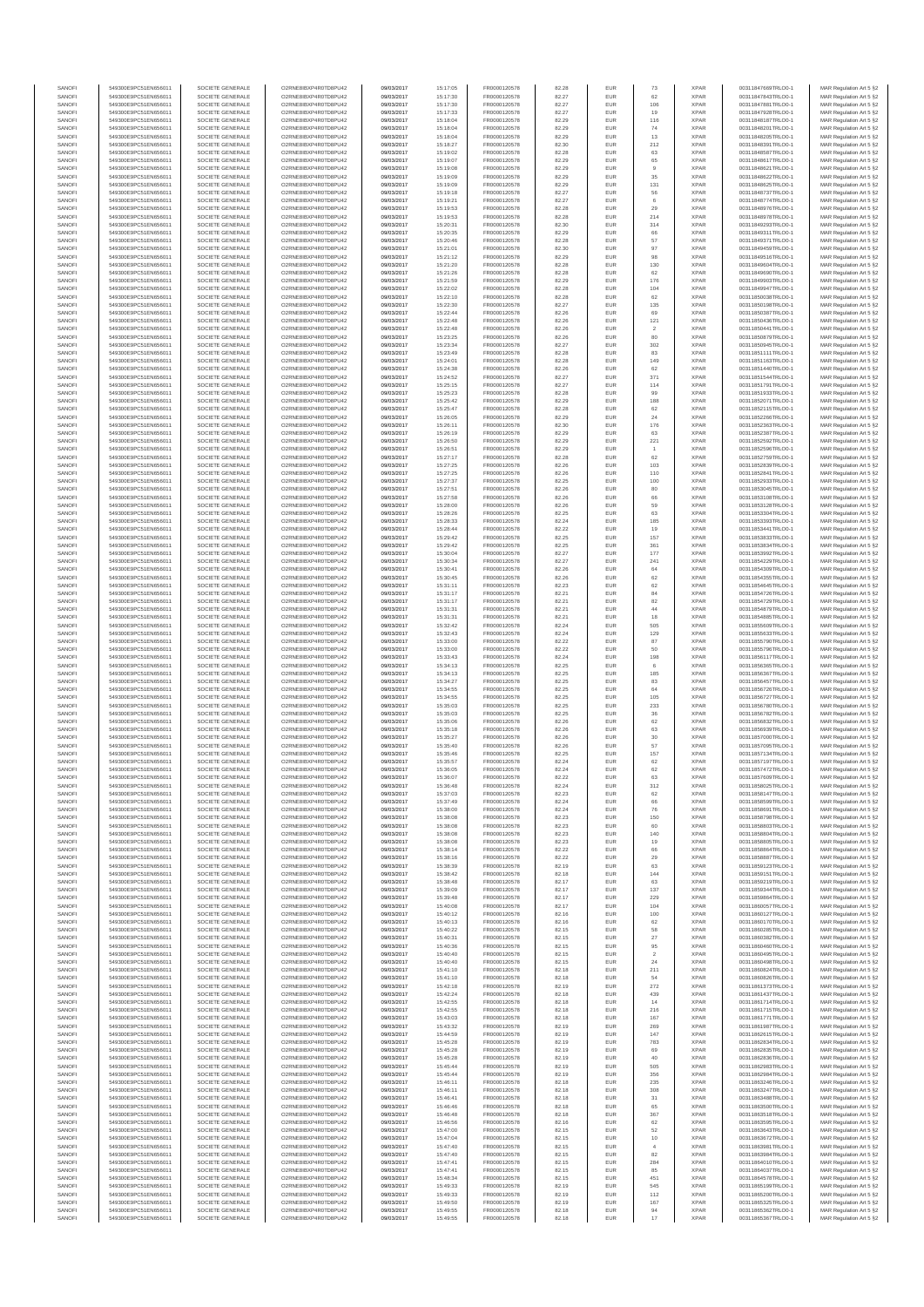| SANOFI           | 549300E9PC51EN656011                         | SOCIETE GENERALE                     | O2RNE8IBXP4R0TD8PU42                          | 09/03/2017               | 15:50:07             | FR0000120578                 | 82.17          | EUR               | 86                   | <b>XPAR</b>                | 00311865520TRLO0-1                       | MAR Regulation Art 5 §2                            |
|------------------|----------------------------------------------|--------------------------------------|-----------------------------------------------|--------------------------|----------------------|------------------------------|----------------|-------------------|----------------------|----------------------------|------------------------------------------|----------------------------------------------------|
| SANOFI<br>SANOFI | 549300E9PC51EN656011<br>549300E9PC51EN656011 | SOCIETE GENERALE<br>SOCIETE GENERALE | O2RNE8IBXP4R0TD8PU42<br>O2RNE8IBXP4R0TD8PU42  | 09/03/2017<br>09/03/2017 | 15:50:10<br>15:50:19 | FR0000120578<br>FR0000120578 | 82.17<br>82.17 | EUR<br><b>EUR</b> | 38                   | <b>XPAR</b><br><b>XPAR</b> | 00311865532TRLO0-1<br>00311865609TRLO0-1 | MAR Regulation Art 5 §2<br>MAR Regulation Art 5 §2 |
| SANOFI           | 549300E9PC51EN656011                         | SOCIETE GENERALE                     | O2RNE8IBXP4R0TD8PU42                          | 09/03/2017               | 15:50:29             | FR0000120578                 | 82.17          | EUR               | 185                  | <b>XPAR</b>                | 00311865691TRLO0-1                       | MAR Regulation Art 5 §2                            |
| SANOFI<br>SANOFI | 549300E9PC51EN656011<br>549300E9PC51EN656011 | SOCIETE GENERALE<br>SOCIETE GENERALE | O2RNE8IBXP4R0TD8PU42<br>O2RNE8IBXP4R0TD8PU42  | 09/03/2017<br>09/03/2017 | 15:50:33<br>15:50:40 | FR0000120578<br>FR0000120578 | 82.17<br>82.17 | EUR<br>EUR        | 57<br>75             | <b>XPAR</b><br><b>XPAR</b> | 00311865742TRLO0-1<br>00311865772TRLO0-1 | MAR Regulation Art 5 §2<br>MAR Regulation Art 5 §2 |
| SANOFI           | 549300E9PC51EN656011                         | SOCIETE GENERALE                     | O2RNE8IBXP4R0TD8PU42                          | 09/03/2017               | 15:51:06             | FR0000120578                 | 82.17          | EUR               | 85                   | <b>XPAR</b>                | 00311865933TRLO0-1                       | MAR Regulation Art 5 §2                            |
| SANOFI           | 549300E9PC51EN656011                         | SOCIETE GENERALE                     | O2RNE8IBXP4R0TD8PU42                          | 09/03/2017               | 15:51:07             | FR0000120578                 | 82.17          | EUR               | 79                   | <b>XPAR</b>                | 00311865935TRLO0-1                       | MAR Regulation Art 5 §2                            |
| SANOFI<br>SANOFI | 549300E9PC51EN656011<br>549300E9PC51EN656011 | SOCIETE GENERALE<br>SOCIETE GENERALE | O2RNE8IBXP4R0TD8PU42<br>O2RNE8IBXP4R0TD8PU42  | 09/03/2017<br>09/03/2017 | 15:51:11<br>15:51:16 | FR0000120578<br>FR0000120578 | 82.17<br>82.18 | EUR<br><b>EUR</b> | 56<br>51             | <b>XPAR</b><br><b>XPAR</b> | 00311865964TRLO0-1<br>00311866035TRLO0-1 | MAR Regulation Art 5 §2<br>MAR Regulation Art 5 §2 |
| SANOFI           | 549300E9PC51EN656011                         | SOCIETE GENERALE                     | O2RNE8IBXP4R0TD8PU42                          | 09/03/2017               | 15:51:20             | FR0000120578                 | 82.18          | EUR               | 296                  | <b>XPAR</b>                | 00311866061TRLO0-1                       | MAR Regulation Art 5 §2                            |
| SANOFI<br>SANOFI | 549300E9PC51EN656011<br>549300E9PC51EN656011 | SOCIETE GENERALE<br>SOCIETE GENERALE | O2RNE8IBXP4R0TD8PU42<br>O2RNE8IBXP4R0TD8PU42  | 09/03/2017<br>09/03/2017 | 15:51:45<br>15:51:46 | FR0000120578<br>FR0000120578 | 82.19<br>82.19 | <b>EUR</b><br>EUR | 20<br>195            | <b>XPAR</b><br><b>XPAR</b> | 00311866316TRLO0-1<br>00311866324TRLO0-1 | MAR Regulation Art 5 §2<br>MAR Regulation Art 5 §2 |
| SANOFI           | 549300E9PC51EN656011                         | SOCIETE GENERALE                     | O2RNE8IBXP4R0TD8PU42                          | 09/03/2017               | 15:51:46             | FR0000120578                 | 82.19          | EUR               | 65                   | <b>XPAR</b>                | 00311866325TRLO0-1                       | MAR Regulation Art 5 §2                            |
| SANOFI<br>SANOFI | 549300E9PC51EN656011<br>549300E9PC51EN656011 | SOCIETE GENERALE<br>SOCIETE GENERALE | O2RNE8IBXP4R0TD8PU42<br>O2RNE8IBXP4R0TD8PU42  | 09/03/2017<br>09/03/2017 | 15:52:04<br>15:52:04 | FR0000120578<br>FR0000120578 | 82.18<br>82.18 | EUR<br>EUR        | 123<br>66            | <b>XPAR</b><br><b>XPAR</b> | 00311866477TRLO0-1<br>00311866478TRLO0-1 | MAR Regulation Art 5 §2<br>MAR Regulation Art 5 §2 |
| SANOFI           | 549300E9PC51EN656011                         | SOCIETE GENERALE                     | O2RNE8IBXP4R0TD8PU42                          | 09/03/2017               | 15:52:07             | FR0000120578                 | 82.16          | EUR               | 56                   | <b>XPAR</b>                | 00311866540TRLO0-1                       | MAR Regulation Art 5 §2                            |
| SANOFI<br>SANOFI | 549300E9PC51EN656011<br>549300E9PC51EN656011 | SOCIETE GENERALE<br>SOCIETE GENERALE | O2RNE8IBXP4R0TD8PU42<br>O2RNE8IBXP4R0TD8PU42  | 09/03/2017<br>09/03/2017 | 15:52:09<br>15:52:18 | FR0000120578<br>FR0000120578 | 82.16<br>82.16 | EUR<br><b>EUR</b> | 53<br>85             | <b>XPAR</b><br><b>XPAR</b> | 00311866561TRLO0-1<br>00311866664TRLO0-1 | MAR Regulation Art 5 §2                            |
| SANOFI           | 549300E9PC51EN656011                         | SOCIETE GENERALE                     | O2RNE8IBXP4R0TD8PU42                          | 09/03/2017               | 15:52:18             | FR0000120578                 | 82.16          | EUR               | 148                  | <b>XPAR</b>                | 00311866665TRLO0-1                       | MAR Regulation Art 5 §2<br>MAR Regulation Art 5 §2 |
| SANOFI           | 549300E9PC51EN656011                         | SOCIETE GENERALE                     | O2RNE8IBXP4R0TD8PU42                          | 09/03/2017               | 15:52:33             | FR0000120578                 | 82.15          | EUR               | 105                  | <b>XPAR</b>                | 00311866820TRLO0-1                       | MAR Regulation Art 5 §2                            |
| SANOFI<br>SANOFI | 549300E9PC51EN656011<br>549300E9PC51EN656011 | SOCIETE GENERALE<br>SOCIETE GENERALE | O2RNE8IBXP4R0TD8PU42<br>O2RNE8IBXP4R0TD8PU42  | 09/03/2017<br>09/03/2017 | 15:52:34<br>15:52:47 | FR0000120578<br>FR0000120578 | 82.15<br>82.15 | EUR<br>EUR        | 90<br>6              | <b>XPAR</b><br><b>XPAR</b> | 00311866830TRLO0-1<br>00311866943TRLO0-1 | MAR Regulation Art 5 §2<br>MAR Regulation Art 5 §2 |
| SANOFI           | 549300E9PC51EN656011                         | SOCIETE GENERALE                     | O2RNE8IBXP4R0TD8PU42                          | 09/03/2017               | 15:52:47             | FR0000120578                 | 82.15          | EUR               | 88                   | <b>XPAR</b>                | 00311866944TRLO0-1                       | MAR Regulation Art 5 §2                            |
| SANOFI<br>SANOFI | 549300E9PC51EN656011<br>549300E9PC51EN656011 | SOCIETE GENERALE<br>SOCIETE GENERALE | O2RNE8IBXP4R0TD8PU42<br>O2RNESIBXP4R0TD8PLI42 | 09/03/2017<br>09/03/2017 | 15:52:48<br>15:52:48 | FR0000120578<br>FR0000120578 | 82.15<br>82.15 | EUR<br>EUR        | 217<br>276           | <b>XPAR</b><br><b>XPAR</b> | 00311866947TRLO0-1<br>00311866951TRLO0-1 | MAR Regulation Art 5 §2<br>MAR Regulation Art 5 §2 |
| SANOFI           | 549300E9PC51EN656011                         | SOCIETE GENERALE                     | O2RNE8IBXP4R0TD8PU42                          | 09/03/2017               | 15:52:48             | FR0000120578                 | 82.15          | EUR               | 85                   | <b>XPAR</b>                | 00311866957TRLO0-1                       | MAR Regulation Art 5 §2                            |
| SANOFI           | 549300E9PC51EN656011                         | SOCIETE GENERALE                     | O2RNE8IBXP4R0TD8PU42                          | 09/03/2017               | 15:52:48             | FR0000120578                 | 82.15          | EUR               | 228                  | <b>XPAR</b>                | 00311866959TRLO0-1                       | MAR Regulation Art 5 §2                            |
| SANOFI<br>SANOFI | 549300E9PC51EN656011<br>549300E9PC51EN656011 | SOCIETE GENERALE<br>SOCIETE GENERALE | O2RNE8IBXP4R0TD8PU42<br>O2RNE8IBXP4R0TD8PU42  | 09/03/2017<br>09/03/2017 | 15:52:48<br>15:52:48 | FR0000120578<br>FR0000120578 | 82.15<br>82.15 | EUR<br>EUR        | 91<br>$\overline{1}$ | <b>XPAR</b><br><b>XPAR</b> | 00311866964TRLO0-1<br>00311866969TRLO0-1 | MAR Regulation Art 5 §2<br>MAR Regulation Art 5 §2 |
| SANOFI           | 549300E9PC51EN656011                         | SOCIETE GENERALE                     | O2RNE8IBXP4R0TD8PU42                          | 09/03/2017               | 15:53:24             | FR0000120578                 | 82.14          | EUR               | 62                   | <b>XPAR</b>                | 00311867598TRLO0-1                       | MAR Regulation Art 5 §2                            |
| SANOFI<br>SANOFI | 549300E9PC51EN656011<br>549300E9PC51EN656011 | SOCIETE GENERALE<br>SOCIETE GENERALE | O2RNE8IBXP4R0TD8PU42<br>O2RNE8IBXP4R0TD8PU42  | 09/03/2017<br>09/03/2017 | 15:53:24<br>15:53:24 | FR0000120578<br>FR0000120578 | 82.14<br>82.14 | EUR<br>EUR        | $10$<br>52           | <b>XPAR</b><br><b>XPAR</b> | 00311867600TRLO0-1<br>00311867601TRLO0-1 | MAR Regulation Art 5 §2<br>MAR Regulation Art 5 §2 |
| SANOFI           | 549300E9PC51EN656011                         | SOCIETE GENERALE                     | O2RNE8IBXP4R0TD8PU42                          | 09/03/2017               | 15:53:56             | FR0000120578                 | 82.13          | EUR               | 47                   | <b>XPAR</b>                | 00311867872TRLO0-1                       | MAR Regulation Art 5 §2                            |
| SANOFI<br>SANOFI | 549300E9PC51EN656011<br>549300E9PC51EN656011 | SOCIETE GENERALE<br>SOCIETE GENERALE | O2RNE8IBXP4R0TD8PU42<br>O2RNE8IBXP4R0TD8PU42  | 09/03/2017<br>09/03/2017 | 15:55:38<br>15:55:38 | FR0000120578<br>FR0000120578 | 82.17<br>82.17 | EUR<br>EUR        | 811<br>65            | <b>XPAR</b><br><b>XPAR</b> | 00311868731TRLO0-1<br>00311868734TRLO0-1 | MAR Regulation Art 5 §2<br>MAR Regulation Art 5 §2 |
| SANOFI           | 549300E9PC51EN656011                         | SOCIETE GENERALE                     | O2RNE8IBXP4R0TD8PU42                          | 09/03/2017               | 15:56:27             | FR0000120578                 | 82.20          | <b>EUR</b>        | 795                  | <b>XPAR</b>                | 00311869239TRLO0-1                       | MAR Regulation Art 5 §2                            |
| SANOFI<br>SANOFI | 549300E9PC51EN656011<br>549300E9PC51EN656011 | SOCIETE GENERALE<br>SOCIETE GENERALE | O2RNE8IBXP4R0TD8PU42<br>O2RNE8IBXP4R0TD8PLI42 | 09/03/2017<br>09/03/2017 | 15:56:27<br>15:56:47 | FR0000120578<br>FR0000120578 | 82.20<br>82.19 | EUR<br>EUR        | 853<br>212           | <b>XPAR</b><br><b>XPAR</b> | 00311869240TRLO0-1<br>00311869521TRLO0-1 | MAR Regulation Art 5 §2                            |
| SANOFI           | 549300E9PC51EN656011                         | SOCIETE GENERALE                     | O2RNE8IBXP4R0TD8PU42                          | 09/03/2017               | 15:56:47             | FR0000120578                 | 82.19          | EUR               | 856                  | <b>XPAR</b>                | 00311869522TRLO0-1                       | MAR Regulation Art 5 §2<br>MAR Regulation Art 5 §2 |
| SANOFI           | 549300E9PC51EN656011                         | SOCIETE GENERALE                     | O2RNE8IBXP4R0TD8PU42                          | 09/03/2017               | 15:57:10             | FR0000120578                 | 82.20          | EUR               | 669                  | <b>XPAR</b>                | 00311869774TRLO0-1                       | MAR Regulation Art 5 §2                            |
| SANOFI<br>SANOFI | 549300E9PC51EN656011<br>549300E9PC51EN656011 | SOCIETE GENERALE<br>SOCIETE GENERALE | O2RNE8IBXP4R0TD8PU42<br>O2RNE8IBXP4R0TD8PU42  | 09/03/2017<br>09/03/2017 | 15:57:10<br>15:57:20 | FR0000120578<br>FR0000120578 | 82.20<br>82.17 | EUR<br>EUR        | 952<br>901           | <b>XPAR</b><br><b>XPAR</b> | 00311869775TRLO0-1<br>00311869862TRLO0-1 | MAR Regulation Art 5 §2<br>MAR Regulation Art 5 §2 |
| SANOFI           | 549300E9PC51EN656011                         | SOCIETE GENERALE                     | O2RNE8IBXP4R0TD8PU42                          | 09/03/2017               | 15:57:20             | FR0000120578                 | 82.17          | EUR               | 64                   | <b>XPAR</b>                | 00311869865TRLO0-1                       | MAR Regulation Art 5 §2                            |
| SANOFI<br>SANOFI | 549300E9PC51EN656011<br>549300E9PC51EN656011 | SOCIETE GENERALE<br>SOCIETE GENERALE | O2RNE8IBXP4R0TD8PU42<br>O2RNE8IBXP4R0TD8PU42  | 09/03/2017<br>09/03/2017 | 15:58:10<br>15:58:10 | FR0000120578<br>FR0000120578 | 82.17<br>82.17 | EUR<br>EUR        | 234<br>69            | <b>XPAR</b><br><b>XPAR</b> | 00311870284TRLO0-1<br>00311870285TRLO0-1 | MAR Regulation Art 5 §2<br>MAR Regulation Art 5 §2 |
| SANOFI           | 549300E9PC51EN656011                         | SOCIETE GENERALE                     | O2RNE8IBXP4R0TD8PU42                          | 09/03/2017               | 15:58:10             | FR0000120578                 | 82.17          | EUR               | 505                  | <b>XPAR</b>                | 00311870286TRLO0-1                       | MAR Regulation Art 5 §2                            |
| SANOFI<br>SANOFI | 549300E9PC51EN656011<br>549300E9PC51EN656011 | SOCIETE GENERALE<br>SOCIETE GENERALE | O2RNE8IBXP4R0TD8PU42<br>O2RNE8IBXP4R0TD8PU42  | 09/03/2017<br>09/03/2017 | 15:58:50<br>15:59:03 | FR0000120578<br>FR0000120578 | 82.19<br>82.19 | EUR<br>EUR        | 474<br>25            | <b>XPAR</b><br><b>XPAR</b> | 00311870638TRLO0-1<br>00311870792TRLO0-1 | MAR Regulation Art 5 §2<br>MAR Regulation Art 5 §2 |
| SANOFI           | 549300E9PC51EN656011                         | SOCIETE GENERALE                     | O2RNE8IBXP4R0TD8PU42                          | 09/03/2017               | 15:59:03             | FR0000120578                 | 82.19          | EUR               | 101                  | <b>XPAR</b>                | 00311870793TRLO0-1                       | MAR Regulation Art 5 §2                            |
| SANOFI           | 549300E9PC51EN656011                         | SOCIETE GENERALE                     | O2RNE8IBXP4R0TD8PU42                          | 09/03/2017               | 15:59:35             | FR0000120578                 | 82.19          | EUR               | 200                  | <b>XPAR</b>                | 00311871063TRLO0-1<br>00311871067TRLO0-1 | MAR Regulation Art 5 §2                            |
| SANOFI<br>SANOFI | 549300E9PC51EN656011<br>549300E9PC51EN656011 | SOCIETE GENERALE<br>SOCIETE GENERALE | O2RNE8IBXP4R0TD8PU42<br>O2RNE8IBXP4R0TD8PU42  | 09/03/2017<br>09/03/2017 | 15:59:35<br>15:59:35 | FR0000120578<br>FR0000120578 | 82.19<br>82.19 | EUR<br>EUR        | 243<br>18            | <b>XPAR</b><br><b>XPAR</b> | 00311871069TRLO0-1                       | MAR Regulation Art 5 §2<br>MAR Regulation Art 5 §2 |
| SANOFI           | 549300E9PC51EN656011                         | SOCIETE GENERALE                     | O2RNE8IBXP4R0TD8PU42                          | 09/03/2017               | 15:59:35             | FR0000120578                 | 82.19          | EUR               | 1 0 3 9              | <b>XPAR</b>                | 00311871072TRLO0-1                       | MAR Regulation Art 5 §2                            |
| SANOFI<br>SANOFI | 549300E9PC51EN656011<br>549300E9PC51EN656011 | SOCIETE GENERALE<br>SOCIETE GENERALE | O2RNE8IBXP4R0TD8PU42<br>O2RNE8IBXP4R0TD8PU42  | 09/03/2017<br>09/03/2017 | 15:59:50<br>16:00:00 | FR0000120578<br>FR0000120578 | 82.18<br>82.18 | EUR<br>EUR        | 262<br>745           | <b>XPAR</b><br><b>XPAR</b> | 00311871229TRLO0-1<br>00311871309TRLO0-1 | MAR Regulation Art 5 §2<br>MAR Regulation Art 5 §2 |
| SANOFI           | 549300E9PC51EN656011                         | SOCIETE GENERALE                     | O2RNE8IBXP4R0TD8PU42                          | 09/03/2017               | 16:00:00             | FR0000120578                 | 82.18          | EUR               | $37\,$               | <b>XPAR</b>                | 00311871315TRLO0-1                       | MAR Regulation Art 5 §2                            |
| SANOFI<br>SANOFI | 549300E9PC51EN656011<br>549300E9PC51EN656011 | SOCIETE GENERALE<br>SOCIETE GENERALE | O2RNE8IBXP4R0TD8PU42<br>O2RNE8IBXP4R0TD8PU42  | 09/03/2017<br>09/03/2017 | 16:00:00<br>16:00:08 | FR0000120578<br>FR0000120578 | 82.18<br>82.19 | EUR<br>EUR        | 165<br>11            | <b>XPAR</b><br><b>XPAR</b> | 00311871321TRLO0-1<br>00311871501TRLO0-1 | MAR Regulation Art 5 §2<br>MAR Regulation Art 5 §2 |
| SANOFI           | 549300E9PC51EN656011                         | SOCIETE GENERALE                     | O2RNE8IBXP4R0TD8PU42                          | 09/03/2017               | 16:00:08             | FR0000120578                 | 82.19          | EUR               | 448                  | <b>XPAR</b>                | 00311871502TRLO0-1                       | MAR Regulation Art 5 §2                            |
| SANOFI<br>SANOFI | 549300E9PC51EN656011<br>549300E9PC51EN656011 | SOCIETE GENERALE<br>SOCIETE GENERALE | O2RNE8IBXP4R0TD8PU42<br>O2RNE8IBXP4R0TD8PU42  | 09/03/2017<br>09/03/2017 | 16:00:08<br>16:00:08 | FR0000120578<br>FR0000120578 | 82.19<br>82.19 | EUR<br><b>EUR</b> | 929<br>156           | <b>XPAR</b><br><b>XPAR</b> | 00311871504TRLO0-1<br>00311871506TRLO0-1 | MAR Regulation Art 5 §2<br>MAR Regulation Art 5 §2 |
| SANOFI           | 549300E9PC51EN656011                         | SOCIETE GENERALE                     | O2RNE8IBXP4R0TD8PU42                          | 09/03/2017               | 16:00:14             | FR0000120578                 | 82.18          | EUR               | 109                  | <b>XPAR</b>                | 00311871570TRLO0-1                       | MAR Regulation Art 5 §2                            |
| SANOFI           | 549300E9PC51EN656011                         | SOCIETE GENERALE                     | O2RNE8IBXP4R0TD8PU42                          | 09/03/2017               | 16:00:14             | FR0000120578                 | 82.18          | EUR               | 131                  | <b>XPAR</b>                | 00311871572TRLO0-1                       | MAR Regulation Art 5 §2                            |
| SANOFI<br>SANOFI | 549300E9PC51EN656011<br>549300E9PC51EN656011 | SOCIETE GENERALE<br>SOCIETE GENERALE | O2RNE8IBXP4R0TD8PU42<br>O2RNE8IBXP4R0TD8PU42  | 09/03/2017<br>09/03/2017 | 16:00:14<br>16:00:14 | FR0000120578<br>FR0000120578 | 82.18<br>82.18 | EUR<br>EUR        | 334<br>225           | <b>XPAR</b><br><b>XPAR</b> | 00311871573TRLO0-1<br>00311871574TRLO0-1 | MAR Regulation Art 5 §2<br>MAR Regulation Art 5 §2 |
| SANOFI           | 549300E9PC51EN656011                         | SOCIETE GENERALE                     | O2RNE8IBXP4R0TD8PU42                          | 09/03/2017               | 16:00:14             | FR0000120578                 | 82.18          | EUR               | 90                   | <b>XPAR</b>                | 00311871577TRLO0-1                       | MAR Regulation Art 5 §2                            |
| SANOFI<br>SANOFI | 549300E9PC51EN656011<br>549300E9PC51EN656011 | SOCIETE GENERALE<br>SOCIETE GENERALE | O2RNE8IBXP4R0TD8PU42<br>O2RNE8IBXP4R0TD8PU42  | 09/03/2017<br>09/03/2017 | 16:00:46<br>16:00:58 | FR0000120578<br>FR0000120578 | 82.19<br>82.22 | EUR<br>EUR        | 128<br>120           | <b>XPAR</b><br><b>XPAR</b> | 00311871922TRLO0-1<br>00311872121TRLO0-1 | MAR Regulation Art 5 §2<br>MAR Regulation Art 5 §2 |
| SANOFI           | 549300E9PC51EN656011                         | SOCIETE GENERALE                     | O2RNE8IBXP4R0TD8PU42                          | 09/03/2017               | 16:00:58             | FR0000120578                 | 82.22          | EUR               | 201                  | <b>XPAR</b>                | 00311872123TRLO0-1                       | MAR Regulation Art 5 §2                            |
| SANOFI<br>SANOFI | 549300E9PC51EN656011<br>549300E9PC51EN656011 | SOCIETE GENERALE<br>SOCIETE GENERALE | O2RNE8IBXP4R0TD8PU42<br>O2RNE8IBXP4R0TD8PU42  | 09/03/2017<br>09/03/2017 | 16:00:59<br>16:01:00 | FR0000120578<br>FR0000120578 | 82.22<br>82.22 | EUR<br>EUR        | 130<br>379           | <b>XPAR</b><br><b>XPAR</b> | 00311872127TRLO0-1<br>00311872135TRLO0-1 | MAR Regulation Art 5 §2<br>MAR Regulation Art 5 §2 |
| SANOFI           | 549300E9PC51EN656011                         | SOCIETE GENERALE                     | O2RNE8IBXP4R0TD8PU42                          | 09/03/2017               | 16:01:00             | FR0000120578                 | 82.22          | <b>EUR</b>        | 672                  | <b>XPAR</b>                | 00311872137TRLO0-1                       | MAR Regulation Art 5 §2                            |
| SANOFI           | 549300E9PC51EN656011                         | SOCIETE GENERALE                     | O2RNE8IBXP4R0TD8PU42                          | 09/03/2017               | 16:01:00             | FR0000120578                 | 82.22          | EUR               | 243                  | <b>XPAR</b>                | 00311872139TRLO0-1                       | MAR Regulation Art 5 §2                            |
| SANOFI<br>SANOFI | 549300E9PC51EN656011<br>549300E9PC51EN656011 | SOCIETE GENERALE<br>SOCIETE GENERALE | O2RNE8IBXP4R0TD8PU42<br>O2RNE8IBXP4R0TD8PU42  | 09/03/2017<br>09/03/2017 | 16:01:00<br>16:01:05 | FR0000120578<br>FR0000120578 | 82.22<br>82.22 | EUR<br>EUR        | 185<br>115           | <b>XPAR</b><br><b>XPAR</b> | 00311872140TRLO0-1<br>00311872182TRLO0-1 | MAR Regulation Art 5 §2<br>MAR Regulation Art 5 §2 |
| SANOFI           | 549300E9PC51EN656011                         | SOCIETE GENERALE                     | O2RNE8IBXP4R0TD8PU42                          | 09/03/2017               | 16:01:05             | FR0000120578                 | 82.22          | EUR               | 104                  | <b>XPAR</b>                | 00311872183TRLO0-1                       | MAR Regulation Art 5 §2                            |
| SANOFI<br>SANOFI | 549300E9PC51EN656011<br>549300E9PC51EN656011 | SOCIETE GENERALE<br>SOCIETE GENERALE | O2RNE8IBXP4R0TD8PU42<br>O2RNE8IBXP4R0TD8PU42  | 09/03/2017<br>09/03/2017 | 16:01:08<br>16:01:08 | FR0000120578<br>FR0000120578 | 82.21<br>82.21 | EUR<br>EUR        | 63<br>62             | <b>XPAR</b><br><b>XPAR</b> | 00311872216TRLO0-1<br>00311872217TRLO0-1 | MAR Regulation Art 5 §2<br>MAR Regulation Art 5 §2 |
| SANOFI           | 549300E9PC51EN656011                         | SOCIETE GENERALE                     | O2RNE8IBXP4R0TD8PU42                          | 09/03/2017               | 16:01:35             | FR0000120578                 | 82.22          | EUR               | 400                  | <b>XPAR</b>                | 00311872437TRLO0-1                       | MAR Regulation Art 5 §2                            |
| SANOFI<br>SANOFI | 549300E9PC51EN656011<br>549300E9PC51EN656011 | SOCIETE GENERALE<br>SOCIETE GENERALE | O2RNE8IBXP4R0TD8PU42<br>O2RNE8IBXP4R0TD8PU42  | 09/03/2017<br>09/03/2017 | 16:01:35<br>16:01:35 | FR0000120578<br>FR0000120578 | 82.22<br>82.22 | EUR<br>EUR        | 46<br>83             | <b>XPAR</b><br><b>XPAR</b> | 00311872438TRLO0-1<br>00311872439TRLO0-1 | MAR Regulation Art 5 §2                            |
| SANOFI           | 549300E9PC51EN656011                         | SOCIETE GENERALE                     | O2RNE8IBXP4R0TD8PU42                          | 09/03/2017               | 16:01:35             | FR0000120578                 | 82.22          | EUR               | 442                  | <b>XPAR</b>                | 00311872440TRLO0-1                       | MAR Regulation Art 5 §2<br>MAR Regulation Art 5 §2 |
| SANOFI           | 549300E9PC51EN656011                         | SOCIETE GENERALE                     | O2RNE8IBXP4R0TD8PU42                          | 09/03/2017               | 16:01:56             | FR0000120578                 | 82.22          | EUR               | 118                  | <b>XPAR</b>                | 00311872680TRLO0-1                       | MAR Regulation Art 5 §2                            |
| SANOFI<br>SANOFI | 549300E9PC51EN656011<br>549300E9PC51EN656011 | SOCIETE GENERALE<br>SOCIETE GENERALE | O2RNE8IBXP4R0TD8PU42<br>O2RNE8IBXP4R0TD8PU42  | 09/03/2017<br>09/03/2017 | 16:01:56<br>16:01:56 | FR0000120578<br>FR0000120578 | 82.22<br>82.22 | EUR<br>EUR        | 212<br>379           | <b>XPAR</b><br><b>XPAR</b> | 00311872682TRLO0-1<br>00311872683TRLO0-1 | MAR Regulation Art 5 §2<br>MAR Regulation Art 5 §2 |
| SANOFI           | 549300E9PC51EN656011                         | SOCIETE GENERALE                     | O2RNE8IBXP4R0TD8PU42                          | 09/03/2017               | 16:02:10             | FR0000120578                 | 82.21          | <b>EUR</b>        | 205                  | <b>XPAR</b>                | 00311872795TRLO0-1                       | MAR Regulation Art 5 §2                            |
| SANOF<br>SANOFI  | 549300E9PC51EN656011<br>549300E9PC51EN656011 | SOCIETE GENERALE<br>SOCIETE GENERALE | O2RNE8IBXP4R0TD8PU42<br>O2RNE8IBXP4R0TD8PU42  | 09/03/2017<br>09/03/2017 | 16:02:10<br>16:02:18 | FR0000120578<br>FR0000120578 | 82.2<br>82.20  | <b>EUR</b>        | 236<br>260           | <b>XPAF</b><br><b>XPAR</b> | 00311872796TRLO0-1<br>00311872875TRLO0-1 | MAR Regulation Art 5 §2<br>MAR Regulation Art 5 §2 |
| SANOFI           | 549300E9PC51EN656011                         | SOCIETE GENERALE                     | O2RNE8IBXP4R0TD8PU42                          | 09/03/2017               | 16:02:18             | FR0000120578                 | 82.20          | EUR               | 307                  | <b>XPAR</b>                | 00311872877TRLO0-1                       | MAR Regulation Art 5 §2                            |
| SANOFI<br>SANOFI | 549300E9PC51EN656011<br>549300E9PC51EN656011 | SOCIETE GENERALE<br>SOCIETE GENERALE | O2RNE8IBXP4R0TD8PU42<br>O2RNE8IBXP4R0TD8PU42  | 09/03/2017<br>09/03/2017 | 16:02:19<br>16:02:19 | FR0000120578<br>FR0000120578 | 82.20<br>82.20 | <b>EUR</b><br>EUR | 124<br>133           | <b>XPAR</b><br><b>XPAR</b> | 00311872887TRLO0-1<br>00311872888TRLO0-1 | MAR Regulation Art 5 §2<br>MAR Regulation Art 5 §2 |
| SANOFI           | 549300E9PC51EN656011                         | SOCIETE GENERALE                     | O2RNE8IBXP4R0TD8PU42                          | 09/03/2017               | 16:02:25             | FR0000120578                 | 82.19          | EUR               | 63                   | <b>XPAR</b>                | 00311872937TRLO0-1                       | MAR Regulation Art 5 §2                            |
| SANOFI<br>SANOFI | 549300E9PC51EN656011<br>549300E9PC51EN656011 | SOCIETE GENERALE<br>SOCIETE GENERALE | O2RNE8IBXP4R0TD8PU42<br>O2RNE8IBXP4R0TD8PU42  | 09/03/2017<br>09/03/2017 | 16:02:25<br>16:02:37 | FR0000120578<br>FR0000120578 | 82.19<br>82.19 | EUR<br>EUR        | 62<br>198            | <b>XPAR</b><br><b>XPAR</b> | 00311872938TRLO0-1<br>00311873085TRLO0-1 | MAR Regulation Art 5 §2                            |
| SANOFI           | 549300E9PC51EN656011                         | SOCIETE GENERALE                     | O2RNE8IBXP4R0TD8PU42                          | 09/03/2017               | 16:02:37             | FR0000120578                 | 82.19          | <b>EUR</b>        | 236                  | <b>XPAR</b>                | 00311873088TRLO0-1                       | MAR Regulation Art 5 §2<br>MAR Regulation Art 5 §2 |
| SANOFI           | 549300E9PC51EN656011                         | SOCIETE GENERALE                     | O2RNE8IBXP4R0TD8PU42                          | 09/03/2017               | 16:02:42             | FR0000120578                 | 82.20          | EUR               | 151                  | <b>XPAR</b>                | 00311873134TRLO0-1                       | MAR Regulation Art 5 §2                            |
| SANOFI<br>SANOFI | 549300E9PC51EN656011<br>549300E9PC51EN656011 | SOCIETE GENERALE<br>SOCIETE GENERALE | O2RNE8IBXP4R0TD8PU42<br>O2RNE8IBXP4R0TD8PU42  | 09/03/2017<br>09/03/2017 | 16:02:42<br>16:02:45 | FR0000120578<br>FR0000120578 | 82.20<br>82.19 | <b>EUR</b><br>EUR | 178<br>62            | <b>XPAR</b><br><b>XPAR</b> | 00311873136TRLO0-1<br>00311873176TRLO0-1 | MAR Regulation Art 5 §2<br>MAR Regulation Art 5 §2 |
| SANOFI           | 549300E9PC51EN656011                         | SOCIETE GENERALE                     | O2RNE8IBXP4R0TD8PU42                          | 09/03/2017               | 16:02:45             | FR0000120578                 | 82.19          | EUR               | 67                   | <b>XPAR</b>                | 00311873177TRLO0-1                       | MAR Regulation Art 5 §2                            |
| SANOFI<br>SANOFI | 549300E9PC51EN656011<br>549300E9PC51EN656011 | SOCIETE GENERALE<br>SOCIETE GENERALE | O2RNE8IBXP4R0TD8PU42<br>O2RNE8IBXP4R0TD8PU42  | 09/03/2017<br>09/03/2017 | 16:02:51<br>16:02:51 | FR0000120578<br>FR0000120578 | 82.18<br>82.18 | EUR<br>EUR        | 62<br>62             | <b>XPAR</b><br><b>XPAR</b> | 00311873253TRLO0-1<br>00311873254TRLO0-1 | MAR Regulation Art 5 §2<br>MAR Regulation Art 5 §2 |
| SANOFI           | 549300E9PC51EN656011                         | SOCIETE GENERALE                     | O2RNE8IBXP4R0TD8PU42                          | 09/03/2017               | 16:04:02             | FR0000120578                 | 82.27          | EUR               | 1 178                | <b>XPAR</b>                | 00311873900TRLO0-1                       | MAR Regulation Art 5 §2                            |
| SANOFI<br>SANOFI | 549300E9PC51EN656011<br>549300E9PC51EN656011 | SOCIETE GENERALE<br>SOCIETE GENERALE | O2RNE8IBXP4R0TD8PU42<br>O2RNE8IBXP4R0TD8PU42  | 09/03/2017<br>09/03/2017 | 16:04:11<br>16:04:19 | FR0000120578<br>FR0000120578 | 82.27<br>82.26 | EUR<br><b>EUR</b> | 416<br>62            | <b>XPAR</b><br><b>XPAR</b> | 00311873975TRLO0-1<br>00311874020TRLO0-1 | MAR Regulation Art 5 §2<br>MAR Regulation Art 5 §2 |
| SANOFI           | 549300E9PC51EN656011                         | SOCIETE GENERALE                     | O2RNE8IBXP4R0TD8PU42                          | 09/03/2017               | 16:04:47             | FR0000120578                 | 82.27          | EUR               | 90                   | <b>XPAR</b>                | 00311874236TRLO0-1                       | MAR Regulation Art 5 §2                            |
| SANOFI<br>SANOFI | 549300E9PC51EN656011<br>549300E9PC51EN656011 | SOCIETE GENERALE<br>SOCIETE GENERALE | O2RNE8IBXP4R0TD8PU42<br>O2RNE8IBXP4R0TD8PU42  | 09/03/2017<br>09/03/2017 | 16:04:47<br>16:04:57 | FR0000120578<br>FR0000120578 | 82.27<br>82.26 | <b>EUR</b><br>EUR | 271<br>69            | <b>XPAR</b><br><b>XPAR</b> | 00311874237TRLO0-1<br>00311874316TRLO0-1 | MAR Regulation Art 5 §2<br>MAR Regulation Art 5 §2 |
| SANOFI           | 549300E9PC51EN656011                         | SOCIETE GENERALE                     | O2RNE8IBXP4R0TD8PU42                          | 09/03/2017               | 16:04:57             | FR0000120578                 | 82.26          | EUR               | 185                  | <b>XPAR</b>                | 00311874317TRLO0-1                       | MAR Regulation Art 5 §2                            |
| SANOFI<br>SANOFI | 549300E9PC51EN656011<br>549300E9PC51EN656011 | SOCIETE GENERALE<br>SOCIETE GENERALE | O2RNE8IBXP4R0TD8PU42<br>O2RNE8IBXP4R0TD8PU42  | 09/03/2017<br>09/03/2017 | 16:04:58<br>16:04:58 | FR0000120578<br>FR0000120578 | 82.26<br>82.26 | EUR<br>EUR        | 81<br>75             | <b>XPAR</b><br><b>XPAR</b> | 00311874321TRLO0-1<br>00311874322TRLO0-1 | MAR Regulation Art 5 §2<br>MAR Regulation Art 5 §2 |
| SANOFI           | 549300E9PC51EN656011                         | SOCIETE GENERALE                     | O2RNE8IBXP4R0TD8PU42                          | 09/03/2017               | 16:04:58             | FR0000120578                 | 82.26          | EUR               | 55                   | <b>XPAR</b>                | 00311874323TRLO0-1                       | MAR Regulation Art 5 §2                            |
| SANOFI<br>SANOFI | 549300E9PC51EN656011<br>549300E9PC51EN656011 | SOCIETE GENERALE<br>SOCIETE GENERALE | O2RNE8IBXP4R0TD8PU42<br>O2RNE8IBXP4R0TD8PU42  | 09/03/2017<br>09/03/2017 | 16:04:59<br>16:05:02 | FR0000120578<br>FR0000120578 | 82.26<br>82.27 | EUR<br><b>EUR</b> | 87<br>131            | <b>XPAR</b><br><b>XPAR</b> | 00311874337TRLO0-1<br>00311874421TRLO0-1 | MAR Regulation Art 5 §2                            |
| SANOFI           | 549300E9PC51EN656011                         | SOCIETE GENERALE                     | O2RNE8IBXP4R0TD8PU42                          | 09/03/2017               | 16:05:02             | FR0000120578                 | 82.27          | EUR               | 45                   | <b>XPAR</b>                | 00311874422TRLO0-1                       | MAR Regulation Art 5 §2<br>MAR Regulation Art 5 §2 |
| SANOFI           | 549300E9PC51EN656011                         | SOCIETE GENERALE                     | O2RNE8IBXP4R0TD8PU42                          | 09/03/2017               | 16:05:06             | FR0000120578                 | 82.27          | <b>EUR</b>        | 72                   | <b>XPAR</b>                | 00311874503TRLO0-1                       | MAR Regulation Art 5 §2                            |
| SANOFI<br>SANOFI | 549300E9PC51EN656011<br>549300E9PC51EN656011 | SOCIETE GENERALE<br>SOCIETE GENERALE | O2RNE8IBXP4R0TD8PU42<br>O2RNE8IBXP4R0TD8PU42  | 09/03/2017<br>09/03/2017 | 16:05:07<br>16:05:07 | FR0000120578<br>FR0000120578 | 82.27<br>82.27 | EUR<br>EUR        | 103<br>67            | <b>XPAR</b><br><b>XPAR</b> | 00311874508TRLO0-1<br>00311874509TRLO0-1 | MAR Regulation Art 5 §2<br>MAR Regulation Art 5 §2 |
| SANOFI           | 549300E9PC51EN656011                         | SOCIETE GENERALE                     | O2RNE8IBXP4R0TD8PU42                          | 09/03/2017               | 16:05:36             | FR0000120578                 | 82.28          | EUR               | 529                  | <b>XPAR</b>                | 00311874907TRLO0-1                       | MAR Regulation Art 5 §2                            |
| SANOFI<br>SANOFI | 549300E9PC51EN656011<br>549300E9PC51EN656011 | SOCIETE GENERALE<br>SOCIETE GENERALE | O2RNE8IBXP4R0TD8PU42<br>O2RNE8IBXP4R0TD8PU42  | 09/03/2017<br>09/03/2017 | 16:05:36<br>16:05:50 | FR0000120578<br>FR0000120578 | 82.28<br>82.29 | EUR<br><b>EUR</b> | 95<br>714            | <b>XPAR</b><br><b>XPAR</b> | 00311874908TRLO0-1<br>00311875005TRLO0-1 | MAR Regulation Art 5 §2<br>MAR Regulation Art 5 §2 |
| SANOFI           | 549300E9PC51EN656011                         | SOCIETE GENERALE                     | O2RNE8IBXP4R0TD8PU42                          | 09/03/2017               | 16:05:50             | FR0000120578                 | 82.29          | EUR               | 133                  | <b>XPAR</b>                | 00311875006TRLO0-1                       | MAR Regulation Art 5 §2                            |
| SANOFI<br>SANOFI | 549300E9PC51EN656011<br>549300E9PC51EN656011 | SOCIETE GENERALE<br>SOCIETE GENERALE | O2RNE8IBXP4R0TD8PU42<br>O2RNE8IBXP4R0TD8PU42  | 09/03/2017<br>09/03/2017 | 16:05:50<br>16:05:53 | FR0000120578<br>FR0000120578 | 82.29<br>82.28 | <b>EUR</b><br>EUR | 43<br>201            | <b>XPAR</b><br><b>XPAR</b> | 00311875007TRLO0-1<br>00311875031TRLO0-1 | MAR Regulation Art 5 §2<br>MAR Regulation Art 5 §2 |
| SANOFI           | 549300E9PC51EN656011                         | SOCIETE GENERALE                     | O2RNE8IBXP4R0TD8PU42                          | 09/03/2017               | 16:05:56             | FR0000120578                 | 82.28          | <b>EUR</b>        | 55                   | <b>XPAR</b>                | 00311875061TRLO0-1                       | MAR Regulation Art 5 §2                            |
| SANOFI<br>SANOFI | 549300E9PC51EN656011<br>549300E9PC51EN656011 | SOCIETE GENERALE<br>SOCIETE GENERALE | O2RNE8IBXP4R0TD8PU42<br>O2RNE8IBXP4R0TD8PU42  | 09/03/2017<br>09/03/2017 | 16:05:58<br>16:06:01 | FR0000120578<br>FR0000120578 | 82.28<br>82.28 | EUR<br>EUR        | 16<br>330            | <b>XPAR</b><br><b>XPAR</b> | 00311875084TRLO0-1<br>00311875104TRLO0-1 | MAR Regulation Art 5 §2                            |
| SANOFI           | 549300E9PC51EN656011                         | SOCIETE GENERALE                     | O2RNE8IBXP4R0TD8PU42                          | 09/03/2017               | 16:06:01             | FR0000120578                 | 82.28          | EUR               | $\sqrt{73}$          | <b>XPAR</b>                | 00311875105TRLO0-1                       | MAR Regulation Art 5 §2<br>MAR Regulation Art 5 §2 |
| SANOFI           | 549300E9PC51EN656011                         | SOCIETE GENERALE                     | O2RNE8IBXP4R0TD8PU42                          | 09/03/2017               | 16:06:07             | FR0000120578                 | 82.26          | EUR               | 141                  | <b>XPAR</b>                | 00311875169TRLO0-1                       | MAR Regulation Art 5 §2                            |
| SANOFI<br>SANOFI | 549300E9PC51EN656011<br>549300E9PC51EN656011 | SOCIETE GENERALE<br>SOCIETE GENERALE | O2RNE8IBXP4R0TD8PU42<br>O2RNE8IBXP4R0TD8PU42  | 09/03/2017<br>09/03/2017 | 16:06:07<br>16:07:17 | FR0000120578<br>FR0000120578 | 82.26<br>82.28 | <b>EUR</b><br>EUR | 251<br>122           | <b>XPAR</b><br><b>XPAR</b> | 00311875171TRLO0-1<br>00311875829TRLO0-1 | MAR Regulation Art 5 §2<br>MAR Regulation Art 5 §2 |
| SANOFI           | 549300E9PC51EN656011                         | SOCIETE GENERALE                     | O2RNE8IBXP4R0TD8PU42                          | 09/03/2017               | 16:07:17             | FR0000120578                 | 82.28          | <b>EUR</b>        | 243                  | <b>XPAR</b>                | 00311875830TRLO0-1                       | MAR Regulation Art 5 §2                            |
| SANOFI<br>SANOFI | 549300E9PC51EN656011<br>549300E9PC51EN656011 | SOCIETE GENERALE<br>SOCIETE GENERALE | O2RNE8IBXP4R0TD8PU42<br>O2RNE8IBXP4R0TD8PU42  | 09/03/2017<br>09/03/2017 | 16:07:17<br>16:07:17 | FR0000120578<br>FR0000120578 | 82.28<br>82.28 | EUR<br>EUR        | 243<br>489           | <b>XPAR</b><br><b>XPAR</b> | 00311875831TRLO0-1<br>00311875832TRLO0-1 | MAR Regulation Art 5 §2<br>MAR Regulation Art 5 §2 |
| SANOFI           | 549300E9PC51EN656011                         | SOCIETE GENERALE                     | O2RNE8IBXP4R0TD8PU42                          | 09/03/2017               | 16:07:17             | FR0000120578                 | 82.28          | EUR               | 1 0 7 4              | <b>XPAR</b>                | 00311875833TRLO0-1                       | MAR Regulation Art 5 §2                            |
| SANOFI<br>SANOFI | 549300E9PC51EN656011<br>549300E9PC51EN656011 | SOCIETE GENERALE<br>SOCIETE GENERALE | O2RNE8IBXP4R0TD8PU42<br>O2RNE8IBXP4R0TD8PU42  | 09/03/2017<br>09/03/2017 | 16:07:53<br>16:07:53 | FR0000120578<br>FR0000120578 | 82.29<br>82.29 | EUR<br>EUR        | $42\,$<br>200        | <b>XPAR</b><br><b>XPAR</b> | 00311876172TRLO0-1<br>00311876173TRLO0-1 | MAR Regulation Art 5 §2<br>MAR Regulation Art 5 §2 |
| SANOFI           | 549300E9PC51EN656011                         | SOCIETE GENERALE                     | O2RNE8IBXP4R0TD8PU42                          | 09/03/2017               | 16:07:54             | FR0000120578                 | 82.29          | EUR               | 253                  | <b>XPAR</b>                | 00311876174TRLO0-1                       | MAR Regulation Art 5 §2                            |
| SANOFI           | 549300E9PC51EN656011                         | SOCIETE GENERALE                     | O2RNE8IBXP4R0TD8PU42                          | 09/03/2017               | 16:07:54             | FR0000120578                 | 82.29          | <b>EUR</b>        | 297                  | <b>XPAR</b>                | 00311876176TRLO0-1                       | MAR Regulation Art 5 §2                            |
| SANOFI<br>SANOFI | 549300E9PC51EN656011<br>549300E9PC51EN656011 | SOCIETE GENERALE<br>SOCIETE GENERALE | O2RNE8IBXP4R0TD8PU42<br>O2RNE8IBXP4R0TD8PU42  | 09/03/2017<br>09/03/2017 | 16:07:54<br>16:07:54 | FR0000120578<br>FR0000120578 | 82.29<br>82.29 | EUR<br><b>EUR</b> | 113<br>159           | <b>XPAR</b><br><b>XPAR</b> | 00311876177TRLO0-1<br>00311876179TRLO0-1 | MAR Regulation Art 5 §2<br>MAR Regulation Art 5 §2 |
| SANOFI           | 549300E9PC51EN656011                         | SOCIETE GENERALE                     | O2RNE8IBXP4R0TD8PU42                          | 09/03/2017               | 16:07:55             | FR0000120578                 | 82.29          | EUR               | 96                   | <b>XPAR</b>                | 00311876184TRLO0-1                       | MAR Regulation Art 5 §2                            |
|                  |                                              |                                      |                                               |                          |                      |                              |                |                   |                      |                            |                                          |                                                    |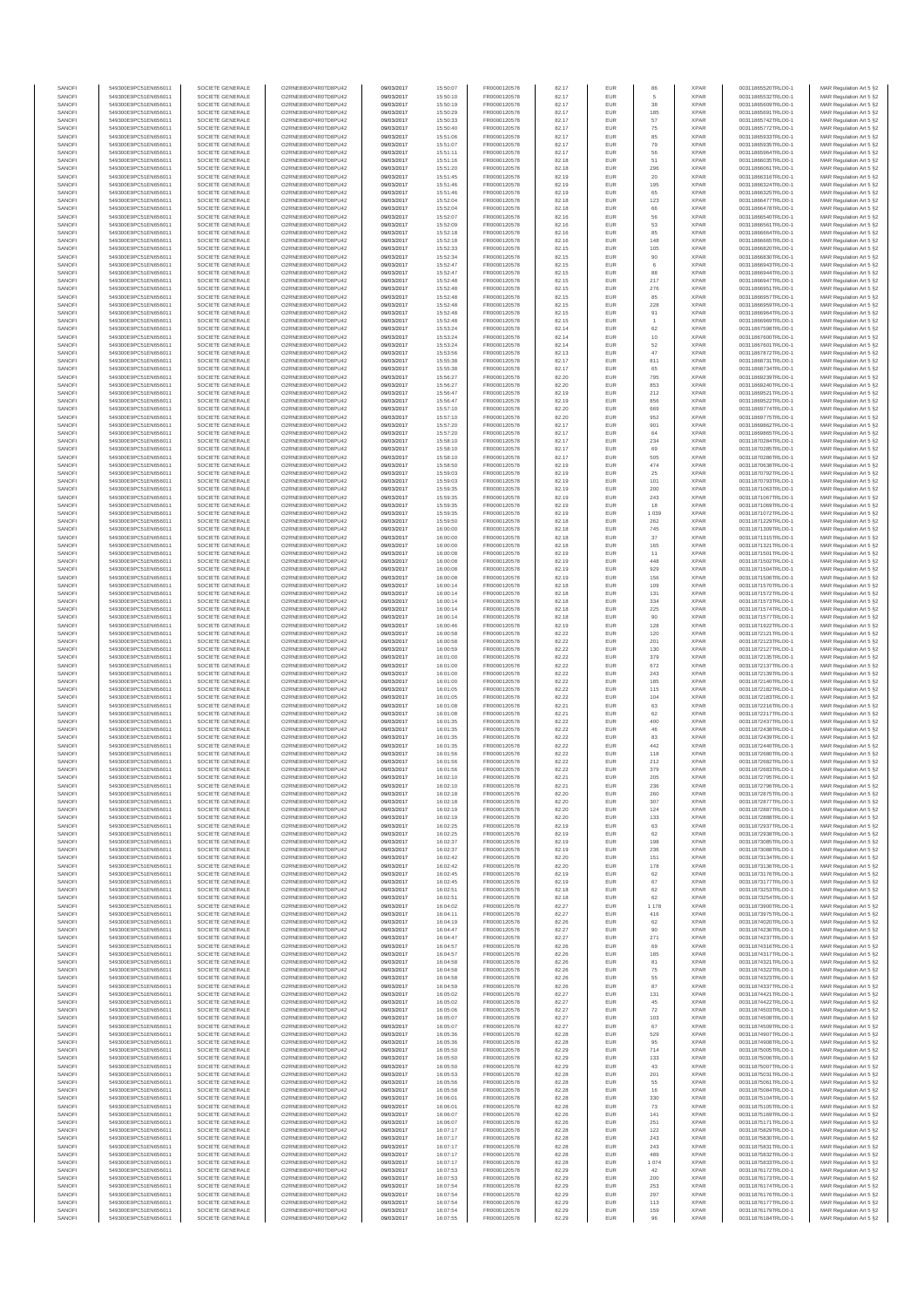| SANOF            | 549300E9PC51EN656011                         | SOCIETE GENERALE                     | O2RNE8IBXP4R0TD8PU42                         | 09/03/2017               | 16:07:56             | FR0000120578                 | 82.29          | EUR               | 89                    | <b>XPAR</b>                | 00311876190TRLO0-1                       | MAR Regulation Art 5 §2                            |
|------------------|----------------------------------------------|--------------------------------------|----------------------------------------------|--------------------------|----------------------|------------------------------|----------------|-------------------|-----------------------|----------------------------|------------------------------------------|----------------------------------------------------|
| SANOFI<br>SANOFI | 549300E9PC51EN656011<br>549300E9PC51EN656011 | SOCIETE GENERALE<br>SOCIETE GENERALE | O2RNE8IBXP4R0TD8PU42<br>O2RNE8IBXP4R0TD8PU42 | 09/03/2017<br>09/03/2017 | 16:07:57<br>16:07:57 | FR0000120578<br>FR0000120578 | 82.29<br>82.29 | EUR<br>EUR        | 675<br>157            | <b>XPAR</b><br><b>XPAR</b> | 00311876213TRLO0-1<br>00311876214TRLO0-1 | MAR Regulation Art 5 §2<br>MAR Regulation Art 5 §2 |
| SANOFI           | 549300E9PC51EN656011                         | SOCIETE GENERALE                     | O2RNE8IBXP4R0TD8PU42                         | 09/03/2017               | 16:07:57             | FR0000120578                 | 82.29          | EUR               | 84                    | <b>XPAR</b>                | 00311876215TRLO0-1                       | MAR Regulation Art 5 §2                            |
| SANOFI<br>SANOFI | 549300E9PC51EN656011<br>549300E9PC51EN656011 | SOCIETE GENERALE<br>SOCIETE GENERALE | O2RNE8IBXP4R0TD8PU42<br>O2RNE8IBXP4R0TD8PU42 | 09/03/2017<br>09/03/2017 | 16:08:15<br>16:08:15 | FR0000120578<br>FR0000120578 | 82.27<br>82.27 | EUR<br>EUR        | 96<br>132             | <b>XPAR</b><br><b>XPAR</b> | 00311876357TRLO0-1<br>00311876358TRLO0-1 | MAR Regulation Art 5 §2<br>MAR Regulation Art 5 §2 |
| SANOFI           | 549300E9PC51EN656011                         | SOCIETE GENERALE                     | O2RNE8IBXP4R0TD8PLI42                        | 09/03/2017               | 16:08:15             | FR0000120578                 | 82.27          | EUR               | 340                   | <b>XPAR</b>                | 00311876359TRLO0-1                       | MAR Regulation Art 5 §2                            |
| SANOFI           | 549300E9PC51EN656011                         | SOCIETE GENERALE                     | O2RNE8IBXP4R0TD8PU42                         | 09/03/2017               | 16:08:21             | FR0000120578                 | 82.27          | EUR               | 191                   | <b>XPAR</b>                | 00311876428TRLO0-1                       | MAR Regulation Art 5 §2                            |
| SANOFI<br>SANOFI | 549300E9PC51EN656011<br>549300E9PC51EN656011 | SOCIETE GENERALE<br>SOCIETE GENERALE | O2RNE8IBXP4R0TD8PU42<br>O2RNE8IBXP4R0TD8PU42 | 09/03/2017<br>09/03/2017 | 16:08:21<br>16:08:21 | FR0000120578<br>FR0000120578 | 82.27<br>82.27 | EUR<br>EUR        | 99<br>144             | <b>XPAR</b><br><b>XPAR</b> | 00311876429TRLO0-1<br>00311876430TRLO0-1 | MAR Regulation Art 5 §2<br>MAR Regulation Art 5 §2 |
| SANOFI           | 549300E9PC51EN656011                         | SOCIETE GENERALE                     | O2RNE8IBXP4R0TD8PU42                         | 09/03/2017               | 16:08:21             | FR0000120578                 | 82.27          | EUR               | 192                   | <b>XPAR</b>                | 00311876431TRLO0-1                       | MAR Regulation Art 5 §2                            |
| SANOFI<br>SANOFI | 549300E9PC51EN656011<br>549300E9PC51EN656011 | SOCIETE GENERALE<br>SOCIETE GENERALE | O2RNE8IBXP4R0TD8PU42<br>O2RNE8IBXP4R0TD8PU42 | 09/03/2017<br>09/03/2017 | 16:09:11<br>16:09:50 | FR0000120578<br>FR0000120578 | 82.26<br>82.30 | EUR<br>EUR        | 147<br>540            | <b>XPAR</b><br><b>XPAR</b> | 00311876981TRLO0-1<br>00311877375TRLO0-1 | MAR Regulation Art 5 §2<br>MAR Regulation Art 5 §2 |
| SANOFI           | 549300E9PC51EN656011                         | SOCIETE GENERALE                     | O2RNE8IBXP4R0TD8PU42                         | 09/03/2017               | 16:09:50             | FR0000120578                 | 82.30          | EUR               | 586                   | <b>XPAR</b>                | 00311877377TRLO0-1                       | MAR Regulation Art 5 §2                            |
| SANOFI<br>SANOFI | 549300E9PC51EN656011<br>549300E9PC51EN656011 | SOCIETE GENERALE<br>SOCIETE GENERALE | O2RNE8IBXP4R0TD8PU42<br>O2RNE8IBXP4R0TD8PU42 | 09/03/2017<br>09/03/2017 | 16:10:00<br>16:10:00 | FR0000120578<br>FR0000120578 | 82.30<br>82.30 | EUR<br>EUR        | 721<br>100            | <b>XPAR</b><br><b>XPAR</b> | 00311877470TRLO0-1<br>00311877471TRLO0-1 | MAR Regulation Art 5 §2<br>MAR Regulation Art 5 §2 |
| SANOFI           | 549300E9PC51EN656011                         | SOCIETE GENERALE                     | O2RNE8IBXP4R0TD8PU42                         | 09/03/2017               | 16:10:00             | FR0000120578                 | 82.30          | EUR               | 100                   | <b>XPAR</b>                | 00311877472TRLO0-1                       | MAR Regulation Art 5 §2                            |
| SANOFI           | 549300E9PC51EN656011                         | SOCIETE GENERALE                     | O2RNE8IBXP4R0TD8PU42                         | 09/03/2017               | 16:10:00             | FR0000120578                 | 82.30          | EUR               | 100                   | <b>XPAR</b>                | 00311877473TRLO0-1                       | MAR Regulation Art 5 §2                            |
| SANOFI<br>SANOFI | 549300E9PC51EN656011<br>549300E9PC51EN656011 | SOCIETE GENERALE<br>SOCIETE GENERALE | O2RNE8IBXP4R0TD8PU42<br>O2RNE8IBXP4R0TD8PU42 | 09/03/2017<br>09/03/2017 | 16:10:00<br>16:10:30 | FR0000120578<br>FR0000120578 | 82.30<br>82.30 | EUR<br>EUR        | 53<br>721             | <b>XPAR</b><br><b>XPAR</b> | 00311877474TRLO0-1<br>00311877731TRLO0-1 | MAR Regulation Art 5 §2<br>MAR Regulation Art 5 §2 |
| SANOFI           | 549300E9PC51EN656011                         | SOCIETE GENERALE                     | O2RNE8IBXP4R0TD8PU42                         | 09/03/2017               | 16:10:30             | FR0000120578                 | 82.30          | EUR               | 100                   | <b>XPAR</b>                | 00311877732TRLO0-1                       | MAR Regulation Art 5 §2                            |
| SANOFI<br>SANOFI | 549300E9PC51EN656011<br>549300E9PC51EN656011 | SOCIETE GENERALE<br>SOCIETE GENERALE | O2RNE8IBXP4R0TD8PU42<br>O2RNE8IBXP4R0TD8PU42 | 09/03/2017<br>09/03/2017 | 16:10:30<br>16:10:30 | FR0000120578<br>FR0000120578 | 82.30<br>82.30 | EUR<br>EUR        | 56<br>227             | <b>XPAR</b><br><b>XPAR</b> | 00311877733TRLO0-1<br>00311877734TRLO0-1 | MAR Regulation Art 5 §2<br>MAR Regulation Art 5 §2 |
| SANOFI           | 549300E9PC51EN656011                         | SOCIETE GENERALE                     | O2RNE8IBXP4R0TD8PU42                         | 09/03/2017               | 16:10:35             | FR0000120578                 | 82.30          | EUR               | 721                   | <b>XPAR</b>                | 00311877777TRLO0-1                       | MAR Regulation Art 5 §2                            |
| SANOFI           | 549300E9PC51EN656011                         | SOCIETE GENERALE                     | O2RNE8IBXP4R0TD8PU42                         | 09/03/2017               | 16:10:35             | FR0000120578                 | 82.30          | EUR               | 50                    | <b>XPAR</b>                | 00311877778TRLO0-1                       | MAR Regulation Art 5 §2                            |
| SANOFI<br>SANOFI | 549300E9PC51EN656011<br>549300E9PC51EN656011 | SOCIETE GENERALE<br>SOCIETE GENERALE | O2RNE8IBXP4R0TD8PU42<br>O2RNE8IBXP4R0TD8PU42 | 09/03/2017<br>09/03/2017 | 16:10:35<br>16:10:48 | FR0000120578<br>FR0000120578 | 82.30<br>82.29 | EUR<br>EUR        | 270<br>261            | <b>XPAR</b><br><b>XPAR</b> | 00311877779TRLO0-1<br>00311877890TRLO0-1 | MAR Regulation Art 5 §2<br>MAR Regulation Art 5 §2 |
| SANOFI           | 549300E9PC51EN656011                         | SOCIETE GENERALE                     | O2RNE8IBXP4R0TD8PU42                         | 09/03/2017               | 16:10:48             | FR0000120578                 | 82.29          | EUR               | 328                   | <b>XPAR</b>                | 00311877891TRLO0-1                       | MAR Regulation Art 5 §2                            |
| SANOFI<br>SANOFI | 549300E9PC51EN656011<br>549300E9PC51EN656011 | SOCIETE GENERALE<br>SOCIETE GENERALE | O2RNE8IBXP4R0TD8PU42<br>O2RNE8IBXP4R0TD8PU42 | 09/03/2017<br>09/03/2017 | 16:10:48<br>16:10:48 | FR0000120578<br>FR0000120578 | 82.29<br>82.29 | EUR<br>EUR        | 219<br>1 0 0 7        | <b>XPAR</b><br><b>XPAR</b> | 00311877897TRLO0-1<br>00311877901TRLO0-1 | MAR Regulation Art 5 §2<br>MAR Regulation Art 5 §2 |
| SANOFI           | 549300E9PC51EN656011                         | SOCIETE GENERALE                     | O2RNE8IBXP4R0TD8PU42                         | 09/03/2017               | 16:10:48             | FR0000120578                 | 82.29          | EUR               | 44                    | <b>XPAR</b>                | 00311877907TRLO0-1                       | MAR Regulation Art 5 §2                            |
| SANOFI           | 549300E9PC51EN656011                         | SOCIETE GENERALE                     | O2RNE8IBXP4R0TD8PU42                         | 09/03/2017               | 16:10:52             | FR0000120578                 | 82.28          | EUR               | 62                    | <b>XPAR</b>                | 00311877983TRLO0-1                       | MAR Regulation Art 5 §2                            |
| SANOFI<br>SANOFI | 549300E9PC51EN656011<br>549300E9PC51EN656011 | SOCIETE GENERALE<br>SOCIETE GENERALE | O2RNE8IBXP4R0TD8PU42<br>O2RNE8IBXP4R0TD8PU42 | 09/03/2017<br>09/03/2017 | 16:11:03<br>16:11:03 | FR0000120578<br>FR0000120578 | 82.27<br>82.27 | EUR<br>EUR        | 65<br>32              | <b>XPAR</b><br><b>XPAR</b> | 00311878234TRLO0-1<br>00311878235TRLO0-1 | MAR Regulation Art 5 §2<br>MAR Regulation Art 5 §2 |
| SANOFI           | 549300E9PC51EN656011                         | SOCIETE GENERALE                     | O2RNE8IBXP4R0TD8PU42                         | 09/03/2017               | 16:11:03             | FR0000120578                 | 82.27          | EUR               | 198                   | <b>XPAR</b>                | 00311878245TRLO0-1                       | MAR Regulation Art 5 §2                            |
| SANOFI<br>SANOFI | 549300E9PC51EN656011<br>549300E9PC51EN656011 | SOCIETE GENERALE<br>SOCIETE GENERALE | O2RNE8IBXP4R0TD8PU42<br>O2RNE8IBXP4R0TD8PU42 | 09/03/2017<br>09/03/2017 | 16:11:03<br>16:11:03 | FR0000120578<br>FR0000120578 | 82.27<br>82.27 | EUR<br>EUR        | 229<br>$\overline{2}$ | <b>XPAR</b><br><b>XPAR</b> | 00311878246TRLO0-1<br>00311878247TRLO0-1 | MAR Regulation Art 5 §2<br>MAR Regulation Art 5 §2 |
| SANOFI           | 549300E9PC51EN656011                         | SOCIETE GENERALE                     | O2RNE8IBXP4R0TD8PU42                         | 09/03/2017               | 16:11:06             | FR0000120578                 | 82.27          | EUR               | 62                    | <b>XPAR</b>                | 00311878279TRLO0-1                       | MAR Regulation Art 5 §2                            |
| SANOFI<br>SANOFI | 549300E9PC51EN656011<br>549300E9PC51EN656011 | SOCIETE GENERALE<br>SOCIETE GENERALE | O2RNE8IBXP4R0TD8PU42<br>O2RNE8IBXP4R0TD8PU42 | 09/03/2017<br>09/03/2017 | 16:11:56<br>16:11:58 | FR0000120578<br>FR0000120578 | 82.26<br>82.26 | EUR<br>EUR        | $20\,$<br>45          | <b>XPAR</b><br><b>XPAR</b> | 00311878818TRLO0-1<br>00311878829TRLO0-1 | MAR Regulation Art 5 §2<br>MAR Regulation Art 5 §2 |
| SANOFI           | 549300E9PC51EN656011                         | SOCIETE GENERALE                     | O2RNE8IBXP4R0TD8PU42                         | 09/03/2017               | 16:11:58             | FR0000120578                 | 82.26          | <b>EUR</b>        | 10                    | <b>XPAR</b>                | 00311878832TRLO0-1                       | MAR Regulation Art 5 §2                            |
| SANOFI           | 549300E9PC51EN656011                         | SOCIETE GENERALE                     | O2RNE8IBXP4R0TD8PU42                         | 09/03/2017               | 16:11:58             | FR0000120578                 | 82.26          | EUR               | 52                    | <b>XPAR</b>                | 00311878833TRLO0-1                       | MAR Regulation Art 5 §2                            |
| SANOFI<br>SANOFI | 549300E9PC51EN656011<br>549300E9PC51EN656011 | SOCIETE GENERALE<br>SOCIETE GENERALE | O2RNE8IBXP4R0TD8PU42<br>O2RNE8IBXP4R0TD8PU42 | 09/03/2017<br>09/03/2017 | 16:12:18<br>16:12:18 | FR0000120578<br>FR0000120578 | 82.27<br>82.27 | EUR<br>EUR        | 988<br>1 0 4 2        | <b>XPAR</b><br><b>XPAR</b> | 00311879091TRLO0-1<br>00311879092TRLO0-1 | MAR Regulation Art 5 §2<br>MAR Regulation Art 5 §2 |
| SANOFI           | 549300E9PC51EN656011                         | SOCIETE GENERALE                     | O2RNE8IBXP4R0TD8PU42                         | 09/03/2017               | 16:12:23             | FR0000120578                 | 82.26          | EUR               | 106                   | <b>XPAR</b>                | 00311879155TRLO0-1                       | MAR Regulation Art 5 §2                            |
| SANOFI<br>SANOFI | 549300E9PC51EN656011<br>549300E9PC51EN656011 | SOCIETE GENERALE<br>SOCIETE GENERALE | O2RNE8IBXP4R0TD8PU42<br>O2RNE8IBXP4R0TD8PU42 | 09/03/2017<br>09/03/2017 | 16:12:23<br>16:12:27 | FR0000120578<br>FR0000120578 | 82.26<br>82.26 | EUR<br>EUR        | 226<br>125            | <b>XPAR</b><br><b>XPAR</b> | 00311879156TRLO0-1<br>00311879217TRLO0-1 | MAR Regulation Art 5 §2<br>MAR Regulation Art 5 §2 |
| SANOFI           | 549300E9PC51EN656011                         | SOCIETE GENERALE                     | O2RNE8IBXP4R0TD8PU42                         | 09/03/2017               | 16:12:27             | FR0000120578                 | 82.26          | EUR               | 225                   | <b>XPAR</b>                | 00311879218TRLO0-1                       | MAR Regulation Art 5 §2                            |
| SANOFI<br>SANOFI | 549300E9PC51EN656011<br>549300E9PC51EN656011 | SOCIETE GENERALE<br>SOCIETE GENERALE | O2RNE8IBXP4R0TD8PU42<br>O2RNE8IBXP4R0TD8PU42 | 09/03/2017<br>09/03/2017 | 16:12:27<br>16:12:27 | FR0000120578<br>FR0000120578 | 82.26<br>82.26 | EUR<br>EUR        | 206<br>62             | <b>XPAR</b><br><b>XPAR</b> | 00311879219TRLO0-1<br>00311879220TRLO0-1 | MAR Regulation Art 5 §2<br>MAR Regulation Art 5 §2 |
| SANOFI           | 549300E9PC51EN656011                         | SOCIETE GENERALE                     | O2RNE8IBXP4R0TD8PU42                         | 09/03/2017               | 16:13:35             | FR0000120578                 | 82.29          | EUR               | 1 0 7 2               | <b>XPAR</b>                | 00311880047TRLO0-1                       | MAR Regulation Art 5 §2                            |
| SANOFI           | 549300E9PC51EN656011                         | SOCIETE GENERALE                     | O2RNE8IBXP4R0TD8PU42                         | 09/03/2017               | 16:13:35             | FR0000120578                 | 82.29          | <b>EUR</b>        | 339                   | <b>XPAR</b>                | 00311880048TRLO0-1                       | MAR Regulation Art 5 §2                            |
| SANOFI<br>SANOFI | 549300E9PC51EN656011<br>549300E9PC51EN656011 | SOCIETE GENERALE<br>SOCIETE GENERALE | O2RNE8IBXP4R0TD8PU42<br>O2RNE8IBXP4R0TD8PU42 | 09/03/2017<br>09/03/2017 | 16:13:35<br>16:13:35 | FR0000120578<br>FR0000120578 | 82.29<br>82.29 | EUR<br>EUR        | 400<br>324            | <b>XPAR</b><br><b>XPAR</b> | 00311880050TRLO0-1<br>00311880051TRLO0-1 | MAR Regulation Art 5 §2<br>MAR Regulation Art 5 §2 |
| SANOFI           | 549300E9PC51EN656011                         | SOCIETE GENERALE                     | O2RNESIBXP4R0TD8PLI42                        | 09/03/2017               | 16:13:35             | FR0000120578                 | 82.29          | EUR               | 127                   | <b>XPAR</b>                | 00311880052TRLO0-1                       | MAR Regulation Art 5 §2                            |
| SANOFI<br>SANOFI | 549300E9PC51EN656011<br>549300E9PC51EN656011 | SOCIETE GENERALE<br>SOCIETE GENERALE | O2RNE8IBXP4R0TD8PU42<br>O2RNE8IBXP4R0TD8PU42 | 09/03/2017<br>09/03/2017 | 16:13:38<br>16:13:38 | FR0000120578<br>FR0000120578 | 82.28<br>82.28 | EUR<br>EUR        | 223<br>484            | <b>XPAR</b><br><b>XPAR</b> | 00311880077TRLO0-1<br>00311880081TRLO0-1 | MAR Regulation Art 5 §2<br>MAR Regulation Art 5 §2 |
| SANOFI           | 549300E9PC51EN656011                         | SOCIETE GENERALE                     | O2RNE8IBXP4R0TD8PU42                         | 09/03/2017               | 16:13:41             | FR0000120578                 | 82.27          | EUR               | 10                    | <b>XPAR</b>                | 00311880124TRLO0-1                       | MAR Regulation Art 5 §2                            |
| SANOFI<br>SANOFI | 549300E9PC51EN656011<br>549300E9PC51EN656011 | SOCIETE GENERALE<br>SOCIETE GENERALE | O2RNE8IBXP4R0TD8PU42<br>O2RNE8IBXP4R0TD8PU42 | 09/03/2017<br>09/03/2017 | 16:13:54<br>16:13:59 | FR0000120578<br>FR0000120578 | 82.27<br>82.27 | EUR<br>EUR        | 35<br>18              | <b>XPAR</b><br><b>XPAR</b> | 00311880287TRLO0-1<br>00311880387TRLO0-1 | MAR Regulation Art 5 §2                            |
| SANOFI           | 549300E9PC51EN656011                         | SOCIETE GENERALE                     | O2RNE8IBXP4R0TD8PU42                         | 09/03/2017               | 16:13:59             | FR0000120578                 | 82.27          | EUR               | 65                    | <b>XPAR</b>                | 00311880389TRLO0-1                       | MAR Regulation Art 5 §2<br>MAR Regulation Art 5 §2 |
| SANOFI           | 549300E9PC51EN656011                         | SOCIETE GENERALE                     | O2RNE8IBXP4R0TD8PU42                         | 09/03/2017               | 16:14:15             | FR0000120578                 | 82.28          | EUR               | 436                   | <b>XPAR</b>                | 00311880658TRLO0-1                       | MAR Regulation Art 5 §2                            |
| SANOFI<br>SANOFI | 549300E9PC51EN656011<br>549300E9PC51EN656011 | SOCIETE GENERALE<br>SOCIETE GENERALE | O2RNE8IBXP4R0TD8PU42<br>O2RNE8IBXP4R0TD8PU42 | 09/03/2017<br>09/03/2017 | 16:14:19<br>16:14:19 | FR0000120578<br>FR0000120578 | 82.28<br>82.28 | EUR<br>EUR        | 32<br>48              | <b>XPAR</b><br><b>XPAR</b> | 00311880719TRLO0-1<br>00311880720TRLO0-1 | MAR Regulation Art 5 §2<br>MAR Regulation Art 5 §2 |
| SANOFI           | 549300E9PC51EN656011                         | SOCIETE GENERALE                     | O2RNE8IBXP4R0TD8PU42                         | 09/03/2017               | 16:14:35             | FR0000120578                 | 82.29          | EUR               | 302                   | <b>XPAR</b>                | 00311881032TRLO0-1                       | MAR Regulation Art 5 §2                            |
| SANOFI<br>SANOFI | 549300E9PC51EN656011<br>549300E9PC51EN656011 | SOCIETE GENERALE<br>SOCIETE GENERALE | O2RNE8IBXP4R0TD8PU42<br>O2RNE8IBXP4R0TD8PU42 | 09/03/2017<br>09/03/2017 | 16:14:35<br>16:14:35 | FR0000120578<br>FR0000120578 | 82.29<br>82.29 | <b>EUR</b><br>EUR | 827<br>91             | <b>XPAR</b><br><b>XPAR</b> | 00311881033TRLO0-1<br>00311881034TRLO0-1 | MAR Regulation Art 5 §2<br>MAR Regulation Art 5 §2 |
| SANOFI           | 549300E9PC51EN656011                         | SOCIETE GENERALE                     | O2RNE8IBXP4R0TD8PU42                         | 09/03/2017               | 16:15:30             | FR0000120578                 | 82.29          | EUR               | 24                    | <b>XPAR</b>                | 00311881847TRLO0-1                       | MAR Regulation Art 5 §2                            |
| SANOFI<br>SANOFI | 549300E9PC51EN656011<br>549300E9PC51EN656011 | SOCIETE GENERALE<br>SOCIETE GENERALE | O2RNE8IBXP4R0TD8PU42<br>O2RNE8IBXP4R0TD8PU42 | 09/03/2017<br>09/03/2017 | 16:15:30<br>16:15:30 | FR0000120578<br>FR0000120578 | 82.29<br>82.29 | EUR<br>EUR        | 200<br>84             | <b>XPAR</b><br><b>XPAR</b> | 00311881848TRLO0-1<br>00311881849TRLO0-1 | MAR Regulation Art 5 §2<br>MAR Regulation Art 5 §2 |
| SANOFI           | 549300E9PC51EN656011                         | SOCIETE GENERALE                     | O2RNE8IBXP4R0TD8PU42                         | 09/03/2017               | 16:15:55             | FR0000120578                 | 82.29          | EUR               | 168                   | <b>XPAR</b>                | 00311882237TRLO0-1                       | MAR Regulation Art 5 §2                            |
| SANOFI           | 549300E9PC51EN656011                         | SOCIETE GENERALE                     | O2RNE8IBXP4R0TD8PU42                         | 09/03/2017               | 16:16:03             | FR0000120578                 | 82.30          | EUR               | 1 1 3 0               | <b>XPAR</b>                | 00311882388TRLO0-1                       | MAR Regulation Art 5 §2                            |
| SANOFI<br>SANOFI | 549300E9PC51EN656011<br>549300E9PC51EN656011 | SOCIETE GENERALE<br>SOCIETE GENERALE | O2RNE8IBXP4R0TD8PU42<br>O2RNE8IBXP4R0TD8PU42 | 09/03/2017<br>09/03/2017 | 16:16:03<br>16:16:16 | FR0000120578<br>FR0000120578 | 82.30<br>82.29 | EUR<br>EUR        | 843<br>23             | <b>XPAR</b><br><b>XPAR</b> | 00311882390TRLO0-1<br>00311882641TRLO0-1 | MAR Regulation Art 5 §2<br>MAR Regulation Art 5 §2 |
| SANOFI           | 549300E9PC51EN656011                         | SOCIETE GENERALE                     | O2RNE8IBXP4R0TD8PU42                         | 09/03/2017               | 16:16:16             | FR0000120578                 | 82.29          | EUR               | 262                   | <b>XPAR</b>                | 00311882652TRLO0-1                       | MAR Regulation Art 5 §2                            |
| SANOFI<br>SANOFI | 549300E9PC51EN656011<br>549300E9PC51EN656011 | SOCIETE GENERALE<br>SOCIETE GENERALE | O2RNE8IBXP4R0TD8PU42<br>O2RNE8IBXP4R0TD8PU42 | 09/03/2017<br>09/03/2017 | 16:16:16<br>16:17:34 | FR0000120578<br>FR0000120578 | 82.29<br>82.29 | EUR<br><b>EUR</b> | 64<br>760             | <b>XPAR</b><br><b>XPAR</b> | 00311882655TRLO0-1<br>00311883835TRLO0-1 | MAR Regulation Art 5 §2<br>MAR Regulation Art 5 §2 |
| SANOFI           | 549300E9PC51EN656011                         | SOCIETE GENERALE                     | O2RNE8IBXP4R0TD8PU42                         | 09/03/2017               | 16:17:34             | FR0000120578                 | 82.29          | EUR               | 741                   | <b>XPAR</b>                | 00311883836TRLO0-1                       | MAR Regulation Art 5 §2                            |
| SANOFI           | 549300E9PC51EN656011                         | SOCIETE GENERALE                     | O2RNE8IBXP4R0TD8PU42                         | 09/03/2017               | 16:18:43             | FR0000120578                 | 82.29          | EUR               | 435                   | <b>XPAR</b>                | 00311885009TRLO0-1                       | MAR Regulation Art 5 §2                            |
| SANOFI<br>SANOFI | 549300E9PC51EN656011<br>549300E9PC51EN656011 | SOCIETE GENERALE<br>SOCIETE GENERALE | O2RNE8IBXP4R0TD8PU42<br>O2RNE8IBXP4R0TD8PU42 | 09/03/2017<br>09/03/2017 | 16:18:43<br>16:18:43 | FR0000120578<br>FR0000120578 | 82.29<br>82.29 | EUR<br>EUR        | 500<br>400            | <b>XPAR</b><br><b>XPAR</b> | 00311885011TRLO0-1<br>00311885015TRLO0-1 | MAR Regulation Art 5 §2<br>MAR Regulation Art 5 §2 |
| SANOFI           | 549300E9PC51EN656011                         | SOCIETE GENERALE                     | O2RNE8IBXP4R0TD8PU42                         | 09/03/2017               | 16:18:43             | FR0000120578                 | 82.29          | EUR               | 124                   | <b>XPAR</b>                | 00311885016TRLO0-1                       | MAR Regulation Art 5 §2                            |
| SANOFI<br>SANOFI | 549300E9PC51EN656011<br>549300E9PC51EN656011 | SOCIETE GENERALE<br>SOCIETE GENERALE | O2RNE8IBXP4R0TD8PU42<br>O2RNE8IBXP4R0TD8PU42 | 09/03/2017<br>09/03/2017 | 16:18:43<br>16:18:44 | FR0000120578<br>FR0000120578 | 82.29<br>82.29 | EUR<br>EUR        | 293<br>117            | <b>XPAR</b><br><b>XPAR</b> | 00311885017TRLO0-1<br>00311885044TRLO0-1 | MAR Regulation Art 5 §2<br>MAR Regulation Art 5 §2 |
| SANOFI           | 549300E9PC51EN656011                         | SOCIETE GENERALE                     | O2RNE8IBXP4R0TD8PU42                         | 09/03/2017               | 16:18:46             | FR0000120578                 | 82.29          | EUR               | 500                   | <b>XPAR</b>                | 00311885058TRLO0-1                       | MAR Regulation Art 5 §2                            |
| SANOFI<br>SANOFI | 549300E9PC51EN656011<br>549300E9PC51EN656011 | SOCIETE GENERALE<br>SOCIETE GENERALE | O2RNE8IBXP4R0TD8PU42<br>O2RNE8IBXP4R0TD8PU42 | 09/03/2017               | 16:19:19             | FR0000120578<br>FR0000120578 | 82.29<br>82.29 | EUR<br>EUR        | 104<br>115            | <b>XPAR</b><br><b>XPAR</b> | 00311885569TRLO0-1<br>00311885642TRLO0-1 | MAR Regulation Art 5 §2                            |
| SANOFI           | 549300E9PC51EN656011                         | SOCIETE GENERALE                     | O2RNE8IBXP4R0TD8PU42                         | 09/03/2017<br>09/03/2017 | 16:19:24<br>16:19:24 | FR0000120578                 | 82.29          | EUR               | -51                   | <b>XPAR</b>                | 00311885644TRLO0-1                       | MAR Regulation Art 5 §2<br>MAR Regulation Art 5 §2 |
| SANOFI           | 549300E9PC51EN656011                         | SOCIETE GENERALE                     | O2RNE8IBXP4R0TD8PU42                         | 09/03/2017               | 16:19:24             | FR0000120578                 | 82.29          | EUR               | 126                   | <b>XPAR</b>                | 00311885645TRLO0-1                       | MAR Regulation Art 5 §2                            |
| SANOFI<br>SANOFI | 549300E9PC51EN656011<br>549300E9PC51EN656011 | SOCIETE GENERALE<br>SOCIETE GENERALE | O2RNE8IBXP4R0TD8PU42<br>O2RNE8IBXP4R0TD8PU42 | 09/03/2017<br>09/03/2017 | 16:19:24<br>16:19:24 | FR0000120578<br>FR0000120578 | 82.29<br>82.29 | EUR<br>EUR        | 100<br>100            | <b>XPAR</b><br><b>XPAR</b> | 00311885646TRLO0-1<br>00311885647TRLO0-1 | MAR Regulation Art 5 §2<br>MAR Regulation Art 5 §2 |
| SANOFI           | 549300E9PC51EN656011                         | SOCIETE GENERALE                     | O2RNE8IBXP4R0TD8PU42                         | 09/03/2017               | 16:19:24             | FR0000120578                 | 82.29          | EUR               | 500                   | <b>XPAR</b>                | 00311885648TRLO0-1                       | MAR Regulation Art 5 §2                            |
| SANOFI<br>SANOFI | 549300E9PC51EN656011<br>549300E9PC51EN656011 | SOCIETE GENERALE<br>SOCIETE GENERALE | O2RNE8IBXP4R0TD8PU42<br>O2RNE8IBXP4R0TD8PU42 | 09/03/2017<br>09/03/2017 | 16:19:24<br>16:19:24 | FR0000120578<br>FR0000120578 | 82.29<br>82.29 | EUR<br>EUR        | 296<br>82             | <b>XPAR</b><br><b>XPAR</b> | 00311885649TRLO0-1<br>00311885650TRLO0-1 | MAR Regulation Art 5 §2<br>MAR Regulation Art 5 §2 |
| SANOFI           | 549300E9PC51EN656011                         | SOCIETE GENERALE                     | O2RNE8IBXP4R0TD8PU42                         | 09/03/2017               | 16:19:55             | FR0000120578                 | 82.29          | <b>EUR</b>        | 277                   | <b>XPAR</b>                | 00311886135TRLO0-1                       | MAR Regulation Art 5 §2                            |
| SANOFI<br>SANOFI | 549300E9PC51EN656011<br>549300E9PC51EN656011 | SOCIETE GENERALE<br>SOCIETE GENERALE | O2RNE8IBXP4R0TD8PU42<br>O2RNE8IBXP4R0TD8PU42 | 09/03/2017<br>09/03/2017 | 16:20:00<br>16:20:00 | FR0000120578<br>FR0000120578 | 82.29<br>82.29 | EUR<br>EUR        | 230<br>244            | <b>XPAR</b><br><b>XPAR</b> | 00311886208TRLO0-1<br>00311886211TRLO0-1 | MAR Regulation Art 5 §2                            |
| SANOFI           | 549300E9PC51EN656011                         | SOCIETE GENERALE                     | O2RNE8IBXP4R0TD8PU42                         | 09/03/2017               | 16:20:04             | FR0000120578                 | 82.29          | EUR               | 50                    | <b>XPAR</b>                | 00311886284TRLO0-1                       | MAR Regulation Art 5 §2<br>MAR Regulation Art 5 §2 |
| SANOFI<br>SANOFI | 549300E9PC51EN656011<br>549300E9PC51EN656011 | SOCIETE GENERALE<br>SOCIETE GENERALE | O2RNE8IBXP4R0TD8PU42<br>O2RNE8IBXP4R0TD8PU42 | 09/03/2017<br>09/03/2017 | 16:20:04<br>16:20:05 | FR0000120578<br>FR0000120578 | 82.29<br>82.29 | EUR<br><b>EUR</b> | 50<br>50              | <b>XPAR</b><br><b>XPAR</b> | 00311886285TRLO0-1<br>00311886302TRLO0-1 | MAR Regulation Art 5 §2                            |
| SANOFI           | 549300E9PC51EN656011                         | SOCIETE GENERALE                     | O2RNE8IBXP4R0TD8PU42                         | 09/03/2017               | 16:20:16             | FR0000120578                 | 82.29          | EUR               | 13                    | <b>XPAR</b>                | 00311886447TRLO0-1                       | MAR Regulation Art 5 §2<br>MAR Regulation Art 5 §2 |
| SANOFI           | 549300E9PC51EN656011                         | SOCIETE GENERALE                     | O2RNE8IBXP4R0TD8PU42                         | 09/03/2017               | 16:20:16             | FR0000120578                 | 82.29          | <b>EUR</b>        | 487                   | <b>XPAR</b>                | 00311886448TRLO0-1                       | MAR Regulation Art 5 §2                            |
| SANOFI<br>SANOFI | 549300E9PC51EN656011<br>549300E9PC51EN656011 | SOCIETE GENERALE<br>SOCIETE GENERALE | O2RNE8IBXP4R0TD8PU42<br>O2RNE8IBXP4R0TD8PU42 | 09/03/2017<br>09/03/2017 | 16:20:16<br>16:20:32 | FR0000120578<br>FR0000120578 | 82.29<br>82.29 | EUR<br>EUR        | 400<br>58             | <b>XPAR</b><br><b>XPAR</b> | 00311886449TRLO0-1<br>00311886628TRLO0-1 | MAR Regulation Art 5 §2<br>MAR Regulation Art 5 §2 |
| SANOFI           | 549300E9PC51EN656011                         | SOCIETE GENERALE                     | O2RNE8IBXP4R0TD8PU42                         | 09/03/2017               | 16:20:43             | FR0000120578                 | 82.29          | EUR               | 193                   | <b>XPAR</b>                | 00311886790TRLO0-1                       | MAR Regulation Art 5 §2                            |
| SANOFI<br>SANOFI | 549300E9PC51EN656011<br>549300E9PC51EN656011 | SOCIETE GENERALE<br>SOCIETE GENERALE | O2RNE8IBXP4R0TD8PU42<br>O2RNE8IBXP4R0TD8PU42 | 09/03/2017<br>09/03/2017 | 16:20:46<br>16:20:46 | FR0000120578<br>FR0000120578 | 82.29<br>82.29 | EUR<br>EUR        | 231<br>888            | <b>XPAR</b><br><b>XPAR</b> | 00311886836TRLO0-1<br>00311886838TRLO0-1 | MAR Regulation Art 5 §2<br>MAR Regulation Art 5 §2 |
| SANOFI           | 549300E9PC51EN656011                         | SOCIETE GENERALE                     | O2RNE8IBXP4R0TD8PU42                         | 09/03/2017               | 16:21:30             | FR0000120578                 | 82.29          | EUR               | 349                   | <b>XPAR</b>                | 00311887463TRLO0-1                       | MAR Regulation Art 5 §2                            |
| SANOFI<br>SANOFI | 549300E9PC51EN656011<br>549300E9PC51EN656011 | SOCIETE GENERALE<br>SOCIETE GENERALE | O2RNE8IBXP4R0TD8PU42<br>O2RNE8IBXP4R0TD8PU42 | 09/03/2017<br>09/03/2017 | 16:21:31<br>16:21:32 | FR0000120578<br>FR0000120578 | 82.29<br>82.29 | <b>EUR</b><br>EUR | 108<br>125            | <b>XPAR</b><br><b>XPAR</b> | 00311887486TRLO0-1<br>00311887491TRLO0-1 | MAR Regulation Art 5 §2<br>MAR Regulation Art 5 §2 |
| SANOFI           | 549300E9PC51EN656011                         | SOCIETE GENERALE                     | O2RNE8IBXP4R0TD8PU42                         | 09/03/2017               | 16:21:34             | FR0000120578                 | 82.29          | <b>EUR</b>        | 148                   | <b>XPAR</b>                | 00311887526TRLO0-1                       | MAR Regulation Art 5 §2                            |
| SANOFI           | 549300E9PC51EN656011                         | SOCIETE GENERALE                     | O2RNE8IBXP4R0TD8PU42                         | 09/03/2017               | 16:21:47             | FR0000120578                 | 82.29          | EUR               | 66                    | <b>XPAR</b>                | 00311887659TRLO0-1                       | MAR Regulation Art 5 §2                            |
| SANOFI<br>SANOFI | 549300E9PC51EN656011<br>549300E9PC51EN656011 | SOCIETE GENERALE<br>SOCIETE GENERALE | O2RNE8IBXP4R0TD8PU42<br>O2RNE8IBXP4R0TD8PU42 | 09/03/2017<br>09/03/2017 | 16:21:47<br>16:21:49 | FR0000120578<br>FR0000120578 | 82.29<br>82.29 | EUR<br>EUR        | 434<br>61             | <b>XPAR</b><br><b>XPAR</b> | 00311887660TRLO0-1<br>00311887671TRLO0-1 | MAR Regulation Art 5 §2<br>MAR Regulation Art 5 §2 |
| SANOFI           | 549300E9PC51EN656011                         | SOCIETE GENERALE                     | O2RNE8IBXP4R0TD8PU42                         | 09/03/2017               | 16:21:49             | FR0000120578                 | 82.29          | EUR               | 9                     | <b>XPAR</b>                | 00311887672TRLO0-1                       | MAR Regulation Art 5 §2                            |
| SANOFI<br>SANOFI | 549300E9PC51EN656011<br>549300E9PC51EN656011 | SOCIETE GENERALE<br>SOCIETE GENERALE | O2RNE8IBXP4R0TD8PU42<br>O2RNE8IBXP4R0TD8PU42 | 09/03/2017<br>09/03/2017 | 16:22:38<br>16:22:39 | FR0000120578<br>FR0000120578 | 82.29<br>82.29 | EUR<br>EUR        | 500<br>608            | <b>XPAR</b><br><b>XPAR</b> | 00311888256TRLO0-1<br>00311888267TRLO0-1 | MAR Regulation Art 5 §2<br>MAR Regulation Art 5 §2 |
| SANOFI           | 549300E9PC51EN656011                         | SOCIETE GENERALE                     | O2RNE8IBXP4R0TD8PU42                         | 09/03/2017               | 16:22:39             | FR0000120578                 | 82.29          | <b>EUR</b>        | 1 0 4 0               | <b>XPAR</b>                | 00311888270TRLO0-1                       | MAR Regulation Art 5 §2                            |
| SANOFI<br>SANOFI | 549300E9PC51EN656011<br>549300E9PC51EN656011 | SOCIETE GENERALE<br>SOCIETE GENERALE | O2RNE8IBXP4R0TD8PU42<br>O2RNE8IBXP4R0TD8PU42 | 09/03/2017<br>09/03/2017 | 16:24:00<br>16:24:00 | FR0000120578<br>FR0000120578 | 82.32<br>82.32 | EUR<br><b>EUR</b> | 480<br>250            | <b>XPAR</b><br><b>XPAR</b> | 00311889285TRLO0-1<br>00311889286TRLO0-1 | MAR Regulation Art 5 §2<br>MAR Regulation Art 5 §2 |
| SANOFI           | 549300E9PC51EN656011                         | SOCIETE GENERALE                     | O2RNE8IBXP4R0TD8PU42                         | 09/03/2017               | 16:24:07             | FR0000120578                 | 82.32          | EUR               | 1 2 7 2               | <b>XPAR</b>                | 00311889415TRLO0-1                       | MAR Regulation Art 5 §2                            |
| SANOFI           | 549300E9PC51EN656011                         | SOCIETE GENERALE                     | O2RNE8IBXP4R0TD8PU42                         | 09/03/2017               | 16:24:07             | FR0000120578                 | 82.32          | EUR               | 1703                  | <b>XPAR</b>                | 00311889416TRLO0-1                       | MAR Regulation Art 5 §2                            |
| SANOFI<br>SANOFI | 549300E9PC51EN656011<br>549300E9PC51EN656011 | SOCIETE GENERALE<br>SOCIETE GENERALE | O2RNE8IBXP4R0TD8PU42<br>O2RNE8IBXP4R0TD8PU42 | 09/03/2017<br>09/03/2017 | 16:24:17<br>16:25:00 | FR0000120578<br>FR0000120578 | 82.31<br>82.33 | EUR<br>EUR        | 219<br>932            | <b>XPAR</b><br><b>XPAR</b> | 00311889610TRLO0-1<br>00311890122TRLO0-1 | MAR Regulation Art 5 §2<br>MAR Regulation Art 5 §2 |
| SANOFI           | 549300E9PC51EN656011                         | SOCIETE GENERALE                     | O2RNE8IBXP4R0TD8PU42                         | 09/03/2017               | 16:25:00             | FR0000120578                 | 82.33          | EUR               | 206                   | <b>XPAR</b>                | 00311890124TRLO0-1                       | MAR Regulation Art 5 §2                            |
| SANOFI<br>SANOFI | 549300E9PC51EN656011<br>549300E9PC51EN656011 | SOCIETE GENERALE<br>SOCIETE GENERALE | O2RNE8IBXP4R0TD8PU42<br>O2RNE8IBXP4R0TD8PU42 | 09/03/2017<br>09/03/2017 | 16:25:00<br>16:25:00 | FR0000120578<br>FR0000120578 | 82.33<br>82.33 | EUR<br><b>EUR</b> | 671<br>$\mathbf{A}$   | <b>XPAR</b><br><b>XPAR</b> | 00311890125TRLO0-1<br>00311890126TRLO0-1 | MAR Regulation Art 5 §2                            |
| SANOFI           | 549300E9PC51EN656011                         | SOCIETE GENERALE                     | O2RNE8IBXP4R0TD8PU42                         | 09/03/2017               | 16:25:00             | FR0000120578                 | 82.33          | EUR               | 625                   | <b>XPAR</b>                | 00311890127TRLO0-1                       | MAR Regulation Art 5 §2<br>MAR Regulation Art 5 §2 |
| SANOFI           | 549300E9PC51EN656011                         | SOCIETE GENERALE                     | O2RNE8IBXP4R0TD8PU42                         | 09/03/2017               | 16:25:13             | FR0000120578                 | 82.33          | <b>EUR</b>        | 24                    | <b>XPAR</b>                | 00311890272TRLO0-1                       | MAR Regulation Art 5 §2                            |
| SANOFI<br>SANOFI | 549300E9PC51EN656011<br>549300E9PC51EN656011 | SOCIETE GENERALE<br>SOCIETE GENERALE | O2RNE8IBXP4R0TD8PU42<br>O2RNE8IBXP4R0TD8PU42 | 09/03/2017<br>09/03/2017 | 16:25:14<br>16:25:14 | FR0000120578<br>FR0000120578 | 82.33<br>82.33 | EUR<br>EUR        | 800<br>236            | <b>XPAR</b><br><b>XPAR</b> | 00311890282TRLO0-1<br>00311890283TRLO0-1 | MAR Regulation Art 5 §2<br>MAR Regulation Art 5 §2 |
| SANOFI           | 549300E9PC51EN656011                         | SOCIETE GENERALE                     | O2RNE8IBXP4R0TD8PU42                         | 09/03/2017               | 16:25:22             | FR0000120578                 | 82.32          | EUR               | 95                    | <b>XPAR</b>                | 00311890375TRLO0-1                       | MAR Regulation Art 5 §2                            |
| SANOFI<br>SANOFI | 549300E9PC51EN656011<br>549300E9PC51EN656011 | SOCIETE GENERALE<br>SOCIETE GENERALE | O2RNE8IBXP4R0TD8PU42<br>O2RNE8IBXP4R0TD8PU42 | 09/03/2017<br>09/03/2017 | 16:25:25<br>16:25:55 | FR0000120578<br>FR0000120578 | 82.32<br>82.35 | EUR<br><b>EUR</b> | $39\,$<br>83          | <b>XPAR</b><br><b>XPAR</b> | 00311890392TRLO0-1<br>00311890685TRLO0-1 | MAR Regulation Art 5 §2<br>MAR Regulation Art 5 §2 |
| SANOFI           | 549300E9PC51EN656011                         | SOCIETE GENERALE                     | O2RNE8IBXP4R0TD8PU42                         | 09/03/2017               | 16:25:55             | FR0000120578                 | 82.35          | EUR               | 450                   | <b>XPAR</b>                | 00311890686TRLO0-1                       | MAR Regulation Art 5 §2                            |
| SANOFI<br>SANOFI | 549300E9PC51EN656011<br>549300E9PC51EN656011 | SOCIETE GENERALE<br>SOCIETE GENERALE | O2RNE8IBXP4R0TD8PU42<br>O2RNE8IBXP4R0TD8PU42 | 09/03/2017<br>09/03/2017 | 16:25:55<br>16:25:55 | FR0000120578<br>FR0000120578 | 82.35<br>82.35 | <b>EUR</b><br>EUR | 375<br>167            | <b>XPAR</b><br><b>XPAR</b> | 00311890687TRLO0-1<br>00311890688TRLO0-1 | MAR Regulation Art 5 §2<br>MAR Regulation Art 5 §2 |
| SANOFI           | 549300E9PC51EN656011                         | SOCIETE GENERALE                     | O2RNE8IBXP4R0TD8PU42                         | 09/03/2017               | 16:25:59             | FR0000120578                 | 82.35          | EUR               | 109                   | <b>XPAR</b>                | 00311890719TRLO0-1                       | MAR Regulation Art 5 §2                            |
| SANOFI<br>SANOFI | 549300E9PC51EN656011                         | SOCIETE GENERALE                     | O2RNE8IBXP4R0TD8PU42                         | 09/03/2017               | 16:26:15             | FR0000120578                 | 82.35          | EUR<br>EUR        | 1514                  | <b>XPAR</b><br><b>XPAR</b> | 00311891019TRLO0-1                       | MAR Regulation Art 5 §2                            |
| SANOFI           | 549300E9PC51EN656011<br>549300E9PC51EN656011 | SOCIETE GENERALE<br>SOCIETE GENERALE | O2RNE8IBXP4R0TD8PU42<br>O2RNE8IBXP4R0TD8PU42 | 09/03/2017<br>09/03/2017 | 16:26:15<br>16:26:32 | FR0000120578<br>FR0000120578 | 82.35<br>82.34 | EUR               | 360<br>136            | <b>XPAR</b>                | 00311891022TRLO0-1<br>00311891279TRLO0-1 | MAR Regulation Art 5 §2<br>MAR Regulation Art 5 §2 |
| SANOFI           | 549300E9PC51EN656011                         | SOCIETE GENERALE                     | O2RNE8IBXP4R0TD8PU42                         | 09/03/2017               | 16:26:32             | FR0000120578                 | 82.34          | EUR               | 280                   | <b>XPAR</b>                | 00311891285TRLO0-1                       | MAR Regulation Art 5 §2                            |
|                  |                                              |                                      |                                              |                          |                      |                              |                |                   |                       |                            |                                          |                                                    |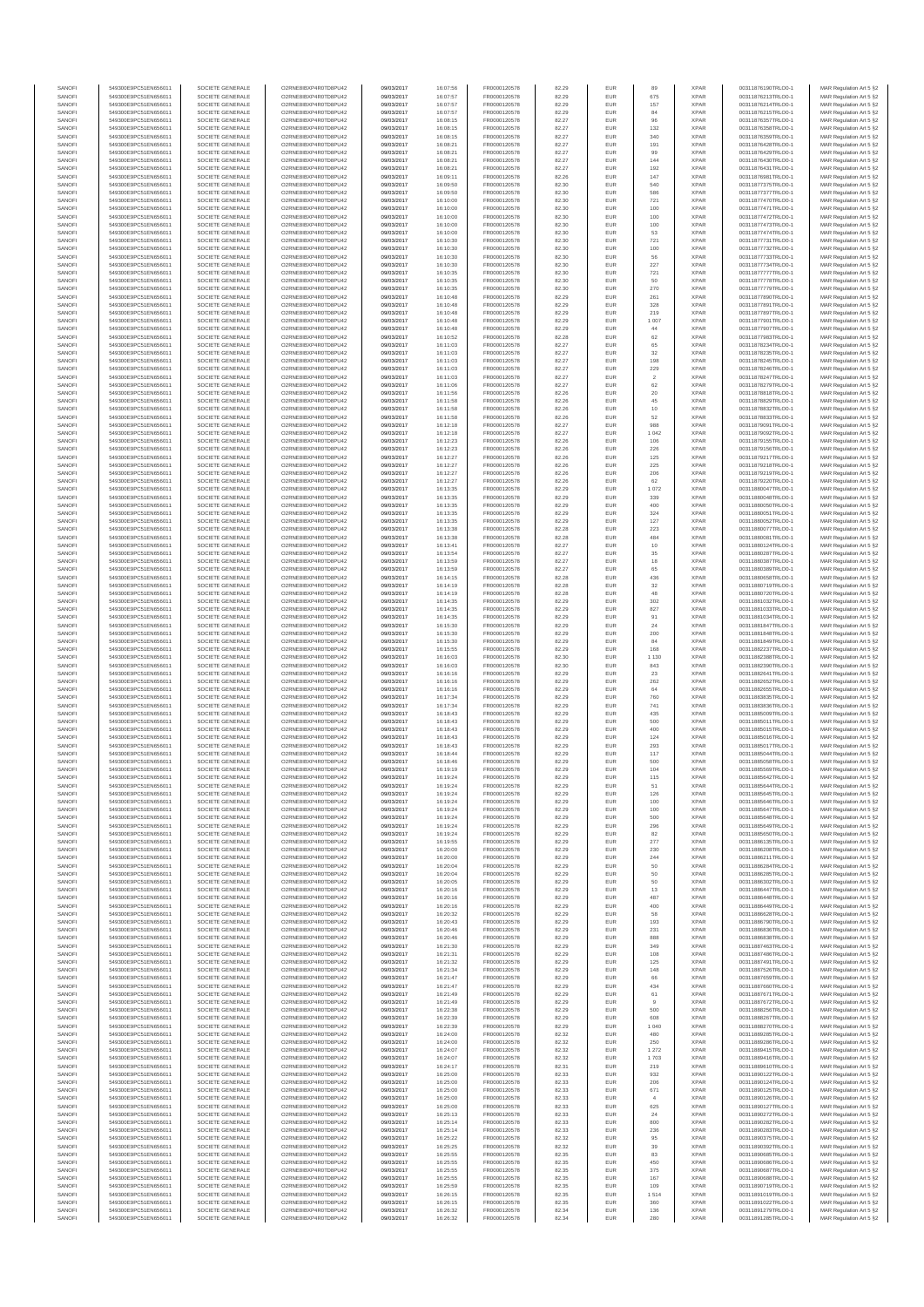| SANOF            | 549300E9PC51EN656011                         | SOCIETE GENERALE                     | O2RNE8IBXP4R0TD8PU42                          | 09/03/2017               | 16:26:32             | FR0000120578                 | 82.34          | EUR               | 121                       | <b>XPAR</b>                | 00311891286TRLO0-1                       | MAR Regulation Art 5 §2                            |
|------------------|----------------------------------------------|--------------------------------------|-----------------------------------------------|--------------------------|----------------------|------------------------------|----------------|-------------------|---------------------------|----------------------------|------------------------------------------|----------------------------------------------------|
| SANOFI<br>SANOFI | 549300E9PC51EN656011<br>549300E9PC51EN656011 | SOCIETE GENERALE<br>SOCIETE GENERALE | O2RNE8IBXP4R0TD8PU42                          | 09/03/2017<br>09/03/2017 | 16:26:39<br>16:26:41 | FR0000120578<br>FR0000120578 | 82.33          | EUR<br>EUR        | 79<br>200                 | <b>XPAR</b><br><b>XPAR</b> | 00311891392TRLO0-1<br>00311891417TRLO0-1 | MAR Regulation Art 5 §2                            |
| SANOFI           | 549300E9PC51EN656011                         | SOCIETE GENERALE                     | O2RNE8IBXP4R0TD8PU42<br>O2RNE8IBXP4R0TD8PU42  | 09/03/2017               | 16:26:53             | FR0000120578                 | 82.33<br>82.34 | EUR               | 100                       | <b>XPAR</b>                | 00311891563TRLO0-1                       | MAR Regulation Art 5 §2<br>MAR Regulation Art 5 §2 |
| SANOFI           | 549300E9PC51EN656011                         | SOCIETE GENERALE                     | O2RNE8IBXP4R0TD8PU42                          | 09/03/2017               | 16:26:53             | FR0000120578                 | 82.34          | EUR               | 92                        | <b>XPAR</b>                | 00311891564TRLO0-1                       | MAR Regulation Art 5 §2                            |
| SANOFI           | 549300E9PC51EN656011                         | SOCIETE GENERALE                     | O2RNE8IBXP4R0TD8PU42                          | 09/03/2017               | 16:27:01             | FR0000120578                 | 82.34          | EUR               | 181                       | <b>XPAR</b>                | 00311891681TRLO0-1                       | MAR Regulation Art 5 §2                            |
| SANOFI<br>SANOFI | 549300E9PC51EN656011<br>549300E9PC51EN656011 | SOCIETE GENERALE<br>SOCIETE GENERALE | O2RNE8IBXP4R0TD8PLI42<br>O2RNE8IBXP4R0TD8PU42 | 09/03/2017<br>09/03/2017 | 16:27:01<br>16:27:15 | FR0000120578<br>FR0000120578 | 82.34<br>82.38 | EUR<br>EUR        | 152<br>443                | <b>XPAR</b><br><b>XPAR</b> | 00311891682TRLO0-1<br>00311891936TRLO0-1 | MAR Regulation Art 5 §2<br>MAR Regulation Art 5 §2 |
| SANOFI           | 549300E9PC51EN656011                         | SOCIETE GENERALE                     | O2RNE8IBXP4R0TD8PU42                          | 09/03/2017               | 16:27:18             | FR0000120578                 | 82.38          | EUR               | 65                        | <b>XPAR</b>                | 00311891991TRLO0-1                       | MAR Regulation Art 5 §2                            |
| SANOFI           | 549300E9PC51EN656011                         | SOCIETE GENERALE                     | O2RNE8IBXP4R0TD8PU42                          | 09/03/2017               | 16:27:19             | FR0000120578                 | 82.37          | EUR               | $17\,$                    | <b>XPAR</b>                | 00311891998TRLO0-1                       | MAR Regulation Art 5 §2                            |
| SANOFI<br>SANOFI | 549300E9PC51EN656011<br>549300E9PC51EN656011 | SOCIETE GENERALE<br>SOCIETE GENERALE | O2RNE8IBXP4R0TD8PU42<br>O2RNE8IBXP4R0TD8PU42  | 09/03/2017<br>09/03/2017 | 16:27:19<br>16:27:59 | FR0000120578<br>FR0000120578 | 82.37<br>82.39 | EUR<br>EUR        | 57<br>49                  | <b>XPAR</b><br><b>XPAR</b> | 00311892002TRLO0-1<br>00311892399TRLO0-1 | MAR Regulation Art 5 §2<br>MAR Regulation Art 5 §2 |
| SANOFI           | 549300E9PC51EN656011                         | SOCIETE GENERALE                     | O2RNE8IBXP4R0TD8PU42                          | 09/03/2017               | 16:27:59             | FR0000120578                 | 82.39          | EUR               | 485                       | <b>XPAR</b>                | 00311892401TRLO0-1                       | MAR Regulation Art 5 §2                            |
| SANOFI           | 549300E9PC51EN656011                         | SOCIETE GENERALE                     | O2RNE8IBXP4R0TD8PU42                          | 09/03/2017               | 16:27:59             | FR0000120578                 | 82.39          | EUR               | 56                        | <b>XPAR</b>                | 00311892402TRLO0-1                       | MAR Regulation Art 5 §2                            |
| SANOFI           | 549300E9PC51EN656011                         | SOCIETE GENERALE                     | O2RNE8IBXP4R0TD8PU42                          | 09/03/2017               | 16:27:59             | FR0000120578                 | 82.39          | EUR               | $27\,$                    | <b>XPAR</b>                | 00311892403TRLO0-1                       | MAR Regulation Art 5 §2                            |
| SANOFI<br>SANOFI | 549300E9PC51EN656011<br>549300E9PC51EN656011 | SOCIETE GENERALE<br>SOCIETE GENERALE | O2RNE8IBXP4R0TD8PU42<br>O2RNE8IBXP4R0TD8PU42  | 09/03/2017<br>09/03/2017 | 16:28:41<br>16:28:42 | FR0000120578<br>FR0000120578 | 82.40<br>82.40 | <b>EUR</b><br>EUR | 82<br>178                 | <b>XPAR</b><br><b>XPAR</b> | 00311893068TRLO0-1<br>00311893087TRLO0-1 | MAR Regulation Art 5 §2<br>MAR Regulation Art 5 §2 |
| SANOFI           | 549300E9PC51EN656011                         | SOCIETE GENERALE                     | O2RNE8IBXP4R0TD8PU42                          | 09/03/2017               | 08:00:34             | FR0000120578                 | 82.60          | EUR               | 214                       | <b>XPAR</b>                | 00311916624TRLO0-1                       | MAR Regulation Art 5 §2                            |
| SANOFI           | 549300E9PC51EN656011                         | SOCIETE GENERALE                     | O2RNE8IBXP4R0TD8PU42                          | 09/03/2017               | 08:01:01             | FR0000120578                 | 82.60          | EUR               | 128                       | <b>XPAR</b>                | 00311916749TRLO0-1                       | MAR Regulation Art 5 §2                            |
| SANOFI           | 549300E9PC51EN656011                         | SOCIETE GENERALE                     | O2RNE8IBXP4R0TD8PU42                          | 09/03/2017               | 08:01:05             | FR0000120578                 | 82.61          | EUR               | 241                       | <b>XPAR</b>                | 00311916783TRLO0-1                       | MAR Regulation Art 5 §2                            |
| SANOFI<br>SANOFI | 549300E9PC51EN656011<br>549300E9PC51EN656011 | SOCIETE GENERALE<br>SOCIETE GENERALE | O2RNE8IBXP4R0TD8PU42<br>O2RNE8IBXP4R0TD8PU42  | 09/03/2017<br>09/03/2017 | 08:01:16<br>08:01:33 | FR0000120578<br>FR0000120578 | 82.62<br>82.56 | EUR<br>EUR        | 82<br>63                  | <b>XPAR</b><br><b>XPAR</b> | 00311916839TRLO0-1<br>00311916904TRLO0-1 | MAR Regulation Art 5 §2<br>MAR Regulation Art 5 §2 |
| SANOFI           | 549300E9PC51EN656011                         | SOCIETE GENERALE                     | O2RNE8IBXP4R0TD8PU42                          | 09/03/2017               | 08:02:17             | FR0000120578                 | 82.50          | EUR               | 59                        | <b>XPAR</b>                | 00311917263TRLO0-1                       | MAR Regulation Art 5 §2                            |
| SANOFI           | 549300E9PC51EN656011                         | SOCIETE GENERALE                     | O2RNE8IBXP4R0TD8PU42                          | 09/03/2017               | 08:02:37             | FR0000120578                 | 82.53          | EUR               | 102                       | <b>XPAR</b>                | 00311917404TRLO0-1                       | MAR Regulation Art 5 §2                            |
| SANOFI<br>SANOFI | 549300E9PC51EN656011<br>549300E9PC51EN656011 | SOCIETE GENERALE<br>SOCIETE GENERALE | O2RNE8IBXP4R0TD8PU42<br>O2RNE8IBXP4R0TD8PU42  | 09/03/2017<br>00/01/1900 | 08:02:37<br>08:02:49 | FR0000120578<br>FR0000120578 | 82.53<br>82.51 | EUR<br>EUR        | 75<br>62                  | <b>XPAR</b><br><b>XPAR</b> | 00311917405TRLO0-1<br>00311917441TRLO0-1 | MAR Regulation Art 5 §2<br>MAR Regulation Art 5 §2 |
| SANOFI           | 549300E9PC51EN656011                         | SOCIETE GENERALE                     | O2RNE8IBXP4R0TD8PU42                          | 00/01/1900               | 08:03:12             | FR0000120578                 | 82.54          | EUR               | 77                        | <b>XPAR</b>                | 00311917605TRLO0-1                       | MAR Regulation Art 5 §2                            |
| SANOFI           | 549300E9PC51EN656011                         | SOCIETE GENERALE                     | O2RNE8IBXP4R0TD8PU42                          | 00/01/1900               | 08:03:31             | FR0000120578                 | 82.56          | EUR               | 120                       | <b>XPAR</b>                | 00311917678TRLO0-1                       | MAR Regulation Art 5 §2                            |
| SANOFI           | 549300E9PC51EN656011                         | SOCIETE GENERALE                     | O2RNE8IBXP4R0TD8PU42                          | 00/01/1900               | 08:03:48             | FR0000120578                 | 82.54          | EUR               | 84                        | <b>XPAR</b>                | 00311917759TRLO0-1                       | MAR Regulation Art 5 §2                            |
| SANOFI<br>SANOFI | 549300E9PC51EN656011<br>549300E9PC51EN656011 | SOCIETE GENERALE<br>SOCIETE GENERALE | O2RNE8IBXP4R0TD8PU42<br>O2RNE8IBXP4R0TD8PU42  | 10/03/2017<br>10/03/2017 | 08:04:48<br>08:05:32 | FR0000120578<br>FR0000120578 | 82.55<br>82.59 | EUR<br>EUR        | 89<br>272                 | <b>XPAR</b><br><b>XPAR</b> | 00311918044TRLO0-1<br>00311918281TRLO0-1 | MAR Regulation Art 5 §2<br>MAR Regulation Art 5 §2 |
| SANOFI           | 549300E9PC51EN656011                         | SOCIETE GENERALE                     | O2RNE8IBXP4R0TD8PU42                          | 10/03/2017               | 08:05:45             | FR0000120578                 | 82.55          | EUR               | 172                       | <b>XPAR</b>                | 00311918343TRLO0-1                       | MAR Regulation Art 5 §2                            |
| SANOFI           | 549300E9PC51EN656011                         | SOCIETE GENERALE                     | O2RNE8IBXP4R0TD8PU42                          | 10/03/2017               | 08:06:04             | FR0000120578                 | 82.53          | EUR               | 72                        | <b>XPAR</b>                | 00311918446TRLO0-1                       | MAR Regulation Art 5 §2                            |
| SANOFI<br>SANOFI | 549300E9PC51EN656011<br>549300E9PC51EN656011 | SOCIETE GENERALE<br>SOCIETE GENERALE | O2RNE8IBXP4R0TD8PU42<br>O2RNE8IBXP4R0TD8PU42  | 10/03/2017<br>10/03/2017 | 08:06:04<br>08:06:21 | FR0000120578<br>FR0000120578 | 82.53<br>82.52 | EUR<br>EUR        | 81<br>62                  | <b>XPAR</b><br><b>XPAR</b> | 00311918449TRLO0-1<br>00311918551TRLO0-1 | MAR Regulation Art 5 §2                            |
| SANOFI           | 549300E9PC51EN656011                         | SOCIETE GENERALE                     | O2RNE8IBXP4R0TD8PU42                          | 10/03/2017               | 08:06:34             | FR0000120578                 | 82.49          | EUR               | $62\,$                    | <b>XPAR</b>                | 00311918634TRLO0-1                       | MAR Regulation Art 5 §2<br>MAR Regulation Art 5 §2 |
| SANOFI           | 549300E9PC51EN656011                         | SOCIETE GENERALE                     | O2RNE8IBXP4R0TD8PU42                          | 10/03/2017               | 08:06:57             | FR0000120578                 | 82.49          | EUR               | 120                       | <b>XPAR</b>                | 00311918734TRLO0-1                       | MAR Regulation Art 5 §2                            |
| SANOFI           | 549300E9PC51EN656011                         | SOCIETE GENERALE                     | O2RNE8IBXP4R0TD8PU42                          | 10/03/2017               | 08:06:57             | FR0000120578                 | 82.49          | EUR               | 20                        | <b>XPAR</b>                | 00311918735TRLO0-1                       | MAR Regulation Art 5 §2                            |
| SANOFI<br>SANOFI | 549300E9PC51EN656011<br>549300E9PC51EN656011 | SOCIETE GENERALE<br>SOCIETE GENERALE | O2RNE8IBXP4R0TD8PU42<br>O2RNE8IBXP4R0TD8PU42  | 10/03/2017<br>10/03/2017 | 08:07:22<br>08:07:23 | FR0000120578<br>FR0000120578 | 82.45<br>82.45 | EUR<br>EUR        | 24<br>53                  | <b>XPAR</b><br><b>XPAR</b> | 00311918901TRLO0-1<br>00311918907TRLO0-1 | MAR Regulation Art 5 §2<br>MAR Regulation Art 5 §2 |
| SANOFI           | 549300E9PC51EN656011                         | SOCIETE GENERALE                     | O2RNE8IBXP4R0TD8PU42                          | 10/03/2017               | 08:07:45             | FR0000120578                 | 82.43          | <b>EUR</b>        | 91                        | <b>XPAR</b>                | 00311919058TRLO0-1                       | MAR Regulation Art 5 §2                            |
| SANOFI           | 549300E9PC51EN656011                         | SOCIETE GENERALE                     | O2RNE8IBXP4R0TD8PU42                          | 10/03/2017               | 08:08:13             | FR0000120578                 | 82.42          | EUR               | 117                       | <b>XPAR</b>                | 00311919168TRLO0-1                       | MAR Regulation Art 5 §2                            |
| SANOFI           | 549300E9PC51EN656011                         | SOCIETE GENERALE<br>SOCIETE GENERALE | O2RNE8IBXP4R0TD8PU42                          | 10/03/2017               | 08:08:55             | FR0000120578                 | 82.49          | EUR               | 228                       | <b>XPAR</b>                | 00311919331TRLO0-1                       | MAR Regulation Art 5 §2                            |
| SANOFI<br>SANOFI | 549300E9PC51EN656011<br>549300E9PC51EN656011 | SOCIETE GENERALE                     | O2RNE8IBXP4R0TD8PU42<br>O2RNE8IBXP4R0TD8PU42  | 10/03/2017<br>10/03/2017 | 08:08:55<br>08:09:03 | FR0000120578<br>FR0000120578 | 82.49<br>82.48 | EUR<br>EUR        | 63<br>62                  | <b>XPAR</b><br><b>XPAR</b> | 00311919332TRLO0-1<br>00311919362TRLO0-1 | MAR Regulation Art 5 §2<br>MAR Regulation Art 5 §2 |
| SANOFI           | 549300E9PC51EN656011                         | SOCIETE GENERALE                     | O2RNE8IBXP4R0TD8PU42                          | 10/03/2017               | 08:09:31             | FR0000120578                 | 82.44          | EUR               | 95                        | <b>XPAR</b>                | 00311919533TRLO0-1                       | MAR Regulation Art 5 §2                            |
| SANOFI           | 549300E9PC51EN656011                         | SOCIETE GENERALE                     | O2RNE8IBXP4R0TD8PU42                          | 10/03/2017               | 08:09:46             | FR0000120578                 | 82.45          | EUR               | 114                       | <b>XPAR</b>                | 00311919654TRLO0-1                       | MAR Regulation Art 5 §2                            |
| SANOFI           | 549300E9PC51EN656011                         | SOCIETE GENERALE                     | O2RNE8IBXP4R0TD8PU42<br>O2RNE8IBXP4R0TD8PU42  | 10/03/2017               | 08:10:33             | FR0000120578<br>FR0000120578 | 82.55          | EUR               | 249                       | <b>XPAR</b>                | 00311920039TRLO0-1                       | MAR Regulation Art 5 §2                            |
| SANOFI<br>SANOFI | 549300E9PC51EN656011<br>549300E9PC51EN656011 | SOCIETE GENERALE<br>SOCIETE GENERALE | O2RNE8IBXP4R0TD8PU42                          | 10/03/2017<br>10/03/2017 | 08:10:54<br>08:11:08 | FR0000120578                 | 82.54<br>82.50 | EUR<br>EUR        | 101<br>62                 | <b>XPAR</b><br><b>XPAR</b> | 00311920132TRLO0-1<br>00311920180TRLO0-1 | MAR Regulation Art 5 §2<br>MAR Regulation Art 5 §2 |
| SANOFI           | 549300E9PC51EN656011                         | SOCIETE GENERALE                     | O2RNE8IBXP4R0TD8PU42                          | 10/03/2017               | 08:11:36             | FR0000120578                 | 82.51          | EUR               | 131                       | <b>XPAR</b>                | 00311920298TRLO0-1                       | MAR Regulation Art 5 §2                            |
| SANOFI           | 549300E9PC51EN656011                         | SOCIETE GENERALE                     | O2RNE8IBXP4R0TD8PU42                          | 10/03/2017               | 08:12:16             | FR0000120578                 | 82.55          | EUR               | 186                       | <b>XPAR</b>                | 00311920604TRLO0-1                       | MAR Regulation Art 5 §2                            |
| SANOFI<br>SANOFI | 549300E9PC51EN656011                         | SOCIETE GENERALE                     | O2RNE8IBXP4R0TD8PU42                          | 10/03/2017               | 08:12:48             | FR0000120578<br>FR0000120578 | 82.55<br>82.55 | EUR<br>EUR        | 81<br>199                 | <b>XPAR</b><br><b>XPAR</b> | 00311920783TRLO0-1                       | MAR Regulation Art 5 §2<br>MAR Regulation Art 5 §2 |
| SANOFI           | 549300E9PC51EN656011<br>549300E9PC51EN656011 | SOCIETE GENERALE<br>SOCIETE GENERALE | O2RNE8IBXP4R0TD8PU42<br>O2RNESIBXP4R0TD8PLI42 | 10/03/2017<br>10/03/2017 | 08:13:25<br>08:13:55 | FR0000120578                 | 82.53          | EUR               | 73                        | <b>XPAR</b>                | 00311920929TRLO0-1<br>00311921074TRLO0-1 | MAR Regulation Art 5 §2                            |
| SANOFI           | 549300E9PC51EN656011                         | SOCIETE GENERALE                     | O2RNE8IBXP4R0TD8PU42                          | 10/03/2017               | 08:13:59             | FR0000120578                 | 82.51          | EUR               | 143                       | <b>XPAR</b>                | 00311921092TRLO0-1                       | MAR Regulation Art 5 §2                            |
| SANOFI           | 549300E9PC51EN656011                         | SOCIETE GENERALE                     | O2RNE8IBXP4R0TD8PU42                          | 10/03/2017               | 08:14:16             | FR0000120578                 | 82.49          | EUR               | 62                        | <b>XPAR</b>                | 00311921180TRLO0-1                       | MAR Regulation Art 5 §2                            |
| SANOFI<br>SANOFI | 549300E9PC51EN656011<br>549300E9PC51EN656011 | SOCIETE GENERALE<br>SOCIETE GENERALE | O2RNE8IBXP4R0TD8PU42<br>O2RNE8IBXP4R0TD8PU42  | 10/03/2017<br>10/03/2017 | 08:14:17<br>08:14:48 | FR0000120578<br>FR0000120578 | 82.49<br>82.40 | EUR<br><b>EUR</b> | 64<br>101                 | <b>XPAR</b><br><b>XPAR</b> | 00311921189TRLO0-1<br>00311921285TRLO0-1 | MAR Regulation Art 5 §2<br>MAR Regulation Art 5 §2 |
| SANOFI           | 549300E9PC51EN656011                         | SOCIETE GENERALE                     | O2RNE8IBXP4R0TD8PU42                          | 10/03/2017               | 08:15:43             | FR0000120578                 | 82.46          | EUR               | 262                       | <b>XPAR</b>                | 00311921634TRLO0-1                       | MAR Regulation Art 5 §2                            |
| SANOFI           | 549300E9PC51EN656011                         | SOCIETE GENERALE                     | O2RNE8IBXP4R0TD8PU42                          | 10/03/2017               | 08:16:07             | FR0000120578                 | 82.46          | EUR               | 148                       | <b>XPAR</b>                | 00311921755TRLO0-1                       | MAR Regulation Art 5 §2                            |
| SANOFI           | 549300E9PC51EN656011                         | SOCIETE GENERALE                     | O2RNE8IBXP4R0TD8PU42                          | 10/03/2017               | 08:16:49             | FR0000120578                 | 82.50          | EUR               | 292                       | <b>XPAR</b>                | 00311921997TRLO0-1                       | MAR Regulation Art 5 §2                            |
| SANOFI<br>SANOFI | 549300E9PC51EN656011<br>549300E9PC51EN656011 | SOCIETE GENERALE<br>SOCIETE GENERALE | O2RNE8IBXP4R0TD8PU42<br>O2RNE8IBXP4R0TD8PU42  | 10/03/2017               | 08:16:57             | FR0000120578                 | 82.48<br>82.48 | EUR<br>EUR        | 141<br>47                 | <b>XPAR</b><br><b>XPAR</b> | 00311922038TRLO0-1                       | MAR Regulation Art 5 §2                            |
| SANOFI           | 549300E9PC51EN656011                         | SOCIETE GENERALE                     | O2RNE8IBXP4R0TD8PU42                          | 10/03/2017<br>10/03/2017 | 08:16:57<br>08:17:01 | FR0000120578<br>FR0000120578 | 82.45          | EUR               | $62\,$                    | <b>XPAR</b>                | 00311922040TRLO0-1<br>00311922055TRLO0-1 | MAR Regulation Art 5 §2<br>MAR Regulation Art 5 §2 |
| SANOFI           | 549300E9PC51EN656011                         | SOCIETE GENERALE                     | O2RNE8IBXP4R0TD8PU42                          | 10/03/2017               | 08:17:26             | FR0000120578                 | 82.47          | <b>EUR</b>        | 63                        | <b>XPAR</b>                | 00311922150TRLO0-1                       | MAR Regulation Art 5 §2                            |
| SANOFI           | 549300E9PC51EN656011                         | SOCIETE GENERALE                     | O2RNE8IBXP4R0TD8PU42                          | 10/03/2017               | 08:18:15             | FR0000120578                 | 82.46          | EUR               | 199                       | <b>XPAR</b>                | 00311922365TRLO0-1                       | MAR Regulation Art 5 §2                            |
| SANOFI<br>SANOFI | 549300E9PC51EN656011<br>549300E9PC51EN656011 | SOCIETE GENERALE<br>SOCIETE GENERALE | O2RNE8IBXP4R0TD8PU42<br>O2RNE8IBXP4R0TD8PU42  | 10/03/2017<br>10/03/2017 | 08:19:14<br>08:19:19 | FR0000120578<br>FR0000120578 | 82.51<br>82.51 | EUR<br>EUR        | 421<br>11                 | <b>XPAR</b><br><b>XPAR</b> | 00311922560TRLO0-1<br>00311922579TRLO0-1 | MAR Regulation Art 5 §2<br>MAR Regulation Art 5 §2 |
| SANOFI           | 549300E9PC51EN656011                         | SOCIETE GENERALE                     | O2RNE8IBXP4R0TD8PU42                          | 10/03/2017               | 08:19:43             | FR0000120578                 | 82.53          | EUR               | 105                       | <b>XPAR</b>                | 00311922672TRLO0-1                       | MAR Regulation Art 5 §2                            |
| SANOFI           | 549300E9PC51EN656011                         | SOCIETE GENERALE                     | O2RNE8IBXP4R0TD8PU42                          | 10/03/2017               | 08:19:43             | FR0000120578                 | 82.53          | EUR               | 282                       | <b>XPAR</b>                | 00311922675TRLO0-1                       | MAR Regulation Art 5 §2                            |
| SANOFI<br>SANOFI | 549300E9PC51EN656011<br>549300E9PC51EN656011 | SOCIETE GENERALE<br>SOCIETE GENERALE | O2RNE8IBXP4R0TD8PU42<br>O2RNE8IBXP4R0TD8PU42  | 10/03/2017<br>10/03/2017 | 08:19:52             | FR0000120578<br>FR0000120578 | 82.52<br>82.53 | EUR<br>EUR        | $62\,$<br>62              | <b>XPAR</b><br><b>XPAR</b> | 00311922716TRLO0-1<br>00311922738TRLO0-1 | MAR Regulation Art 5 §2                            |
| SANOFI           | 549300E9PC51EN656011                         | SOCIETE GENERALE                     | O2RNE8IBXP4R0TD8PU42                          | 10/03/2017               | 08:19:53<br>08:20:13 | FR0000120578                 | 82.56          | EUR               | 102                       | <b>XPAR</b>                | 00311922835TRLO0-1                       | MAR Regulation Art 5 §2<br>MAR Regulation Art 5 §2 |
| SANOFI           | 549300E9PC51EN656011                         | SOCIETE GENERALE                     | O2RNE8IBXP4R0TD8PU42                          | 10/03/2017               | 08:20:56             | FR0000120578                 | 82.58          | EUR               | 100                       | <b>XPAR</b>                | 00311922986TRLO0-1                       | MAR Regulation Art 5 §2                            |
| SANOFI           | 549300E9PC51EN656011                         | SOCIETE GENERALE                     | O2RNE8IBXP4R0TD8PU42                          | 10/03/2017               | 08:20:56             | FR0000120578                 | 82.58          | EUR               | 100                       | <b>XPAR</b>                | 00311922987TRLO0-1                       | MAR Regulation Art 5 §2                            |
| SANOFI<br>SANOFI | 549300E9PC51EN656011<br>549300E9PC51EN656011 | SOCIETE GENERALE<br>SOCIETE GENERALE | O2RNE8IBXP4R0TD8PU42<br>O2RNE8IBXP4R0TD8PU42  | 10/03/2017<br>10/03/2017 | 08:20:56<br>08:21:11 | FR0000120578<br>FR0000120578 | 82.58<br>82.56 | <b>EUR</b><br>EUR | $\scriptstyle{7}$         | <b>XPAR</b><br><b>XPAR</b> | 00311922988TRLO0-1<br>00311923046TRLO0-1 | MAR Regulation Art 5 §2<br>MAR Regulation Art 5 §2 |
| SANOFI           | 549300E9PC51EN656011                         | SOCIETE GENERALE                     | O2RNE8IBXP4R0TD8PU42                          | 10/03/2017               | 08:21:20             | FR0000120578                 | 82.56          | EUR               | 53                        | <b>XPAR</b>                | 00311923071TRLO0-1                       | MAR Regulation Art 5 §2                            |
| SANOFI           | 549300E9PC51EN656011                         | SOCIETE GENERALE                     | O2RNE8IBXP4R0TD8PU42                          | 10/03/2017               | 08:21:43             | FR0000120578                 | 82.57          | EUR               | ${\bf 76}$                | <b>XPAR</b>                | 00311923163TRLO0-1                       | MAR Regulation Art 5 §2                            |
| SANOFI           | 549300E9PC51EN656011                         | SOCIETE GENERALE                     | O2RNE8IBXP4R0TD8PU42                          | 10/03/2017               | 08:21:47             | FR0000120578                 | 82.56          | EUR               | 19                        | <b>XPAR</b>                | 00311923174TRLO0-1                       | MAR Regulation Art 5 §2                            |
| SANOFI<br>SANOFI | 549300E9PC51EN656011<br>549300E9PC51EN656011 | SOCIETE GENERALE<br>SOCIETE GENERALE | O2RNE8IBXP4R0TD8PU42<br>O2RNE8IBXP4R0TD8PU42  | 10/03/2017<br>10/03/2017 | 08:21:47<br>08:22:04 | FR0000120578<br>FR0000120578 | 82.56<br>82.56 | EUR<br>EUR        | $77\,$<br>82              | <b>XPAR</b><br><b>XPAR</b> | 00311923176TRLO0-1<br>00311923285TRLO0-1 | MAR Regulation Art 5 §2<br>MAR Regulation Art 5 §2 |
| SANOFI           | 549300E9PC51EN656011                         | SOCIETE GENERALE                     | O2RNE8IBXP4R0TD8PU42                          | 10/03/2017               | 08:22:20             | FR0000120578                 | 82.51          | EUR               | 62                        | <b>XPAR</b>                | 00311923358TRLO0-1                       | MAR Regulation Art 5 §2                            |
| SANOFI           | 549300E9PC51EN656011                         | SOCIETE GENERALE                     | O2RNE8IBXP4R0TD8PU42                          | 10/03/2017               | 08:22:48             | FR0000120578                 | 82.55          | EUR               | 116                       | <b>XPAR</b>                | 00311923491TRLO0-1                       | MAR Regulation Art 5 §2                            |
| SANOFI<br>SANOFI | 549300E9PC51EN656011<br>549300E9PC51EN656011 | SOCIETE GENERALE<br>SOCIETE GENERALE | O2RNE8IBXP4R0TD8PU42<br>O2RNE8IBXP4R0TD8PU42  | 10/03/2017<br>10/03/2017 | 08:23:07<br>08:23:15 | FR0000120578<br>FR0000120578 | 82.57<br>82.56 | EUR<br>EUR        | 91<br>62                  | <b>XPAR</b><br><b>XPAR</b> | 00311923669TRLO0-1<br>00311923706TRLO0-1 | MAR Regulation Art 5 §2<br>MAR Regulation Art 5 §2 |
| SANOFI           | 549300E9PC51EN656011                         | SOCIETE GENERALE                     | O2RNE8IBXP4R0TD8PU42                          | 10/03/2017               | 08:24:01             | FR0000120578                 | 82.57          | EUR               | 165                       | <b>XPAR</b>                | 00311923893TRLO0-1                       | MAR Regulation Art 5 §2                            |
| SANOFI           | 549300E9PC51EN656011                         | SOCIETE GENERALE                     | O2RNE8IBXP4R0TD8PU42                          | 10/03/2017               | 08:24:13             | FR0000120578                 | 82.60          | EUR               | 92                        | <b>XPAR</b>                | 00311923986TRLO0-1                       | MAR Regulation Art 5 §2                            |
| SANOFI           | 549300E9PC51EN656011                         | SOCIETE GENERALE                     | O2RNE8IBXP4R0TD8PU42                          | 10/03/2017               | 08:24:34             | FR0000120578                 | 82.58          | EUR               | $62\,$                    | <b>XPAR</b>                | 00311924159TRLO0-1                       | MAR Regulation Art 5 §2                            |
| SANOFI<br>SANOFI | 549300E9PC51EN656011<br>549300E9PC51EN656011 | SOCIETE GENERALE<br>SOCIETE GENERALE | O2RNE8IBXP4R0TD8PU42<br>O2RNE8IBXP4R0TD8PU42  | 10/03/2017<br>10/03/2017 | 08:25:00<br>08:25:09 | FR0000120578<br>FR0000120578 | 82.58<br>82.56 | EUR<br>EUR        | 62<br>127                 | <b>XPAR</b><br><b>XPAR</b> | 00311924396TRLO0-1<br>00311924432TRLO0-1 | MAR Regulation Art 5 §2<br>MAR Regulation Art 5 §2 |
| SANOFI           | 549300E9PC51EN656011                         | SOCIETE GENERALE                     | O2RNE8IBXP4R0TD8PU42                          | 10/03/2017               | 08:25:40             | FR0000120578                 | 82.54          | EUR               | 62                        | <b>XPAR</b>                | 00311924663TRLO0-1                       | MAR Regulation Art 5 §2                            |
| SANOFI           | 549300E9PC51EN656011                         | SOCIETE GENERALE                     | O2RNE8IBXP4R0TD8PU42                          | 10/03/2017               | 08:26:01             | FR0000120578                 | 82.54          | EUR               | 131                       | <b>XPAR</b>                | 00311924775TRLO0-1                       | MAR Regulation Art 5 §2                            |
| SANOFI<br>SANOFI | 549300E9PC51EN656011                         | SOCIETE GENERALE<br>SOCIETE GENERALE | O2RNE8IBXP4R0TD8PU42<br>O2RNE8IBXP4R0TD8PU42  | 10/03/2017               | 08:26:01<br>08:27:06 | FR0000120578                 | 82.54<br>82.58 | <b>EUR</b><br>EUR | 36<br>183                 | <b>XPAR</b><br><b>XPAR</b> | 00311924778TRLO0-1<br>00311925048TRLO0-1 | MAR Regulation Art 5 §2                            |
| SANOFI           | 549300E9PC51EN656011<br>549300E9PC51EN656011 | SOCIETE GENERALE                     | O2RNE8IBXP4R0TD8PU42                          | 10/03/2017<br>10/03/2017 | 08:27:47             | FR0000120578<br>FR0000120578 | 82.61          | EUR               | 189                       | <b>XPAR</b>                | 00311925309TRLO0-1                       | MAR Regulation Art 5 §2<br>MAR Regulation Art 5 §2 |
| SANOFI           | 549300E9PC51EN656011                         | SOCIETE GENERALE                     | O2RNE8IBXP4R0TD8PU42                          | 10/03/2017               | 08:27:47             | FR0000120578                 | 82.61          | EUR               | 26                        | <b>XPAR</b>                | 00311925310TRLO0-1                       | MAR Regulation Art 5 §2                            |
| SANOFI<br>SANOFI | 549300E9PC51EN656011<br>549300E9PC51EN656011 | SOCIETE GENERALE<br>SOCIETE GENERALE | O2RNE8IBXP4R0TD8PU42<br>O2RNE8IBXP4R0TD8PU42  | 10/03/2017<br>10/03/2017 | 08:27:55<br>08:28:35 | FR0000120578<br>FR0000120578 | 82.61<br>82.55 | EUR<br><b>EUR</b> | 58<br>62                  | <b>XPAR</b><br><b>XPAR</b> | 00311925362TRLO0-1<br>00311925620TRLO0-1 | MAR Regulation Art 5 §2                            |
| SANOFI           | 549300E9PC51EN656011                         | SOCIETE GENERALE                     | O2RNE8IBXP4R0TD8PU42                          | 10/03/2017               | 08:28:36             | FR0000120578                 | 82.55          | EUR               | 77                        | <b>XPAR</b>                | 00311925626TRLO0-1                       | MAR Regulation Art 5 §2<br>MAR Regulation Art 5 §2 |
| SANOFI           | 549300E9PC51EN656011                         | SOCIETE GENERALE                     | O2RNE8IBXP4R0TD8PU42                          | 10/03/2017               | 08:28:59             | FR0000120578                 | 82.50          | <b>EUR</b>        | 69                        | <b>XPAR</b>                | 00311925740TRLO0-1                       | MAR Regulation Art 5 §2                            |
| SANOFI           | 549300E9PC51EN656011                         | SOCIETE GENERALE                     | O2RNE8IBXP4R0TD8PU42<br>O2RNE8IBXP4R0TD8PU42  | 10/03/2017               | 08:29:25             | FR0000120578                 | 82.50          | EUR               | 100                       | <b>XPAR</b>                | 00311925829TRLO0-1                       | MAR Regulation Art 5 §2                            |
| SANOFI<br>SANOFI | 549300E9PC51EN656011<br>549300E9PC51EN656011 | SOCIETE GENERALE<br>SOCIETE GENERALE | O2RNE8IBXP4R0TD8PU42                          | 10/03/2017<br>10/03/2017 | 08:29:51<br>08:30:07 | FR0000120578<br>FR0000120578 | 82.46<br>82.44 | EUR<br>EUR        | 116<br>62                 | <b>XPAR</b><br><b>XPAR</b> | 00311925957TRLO0-1<br>00311926061TRLO0-1 | MAR Regulation Art 5 §2<br>MAR Regulation Art 5 §2 |
| SANOFI           | 549300E9PC51EN656011                         | SOCIETE GENERALE                     | O2RNE8IBXP4R0TD8PU42                          | 10/03/2017               | 08:30:41             | FR0000120578                 | 82.50          | EUR               | 185                       | <b>XPAR</b>                | 00311926206TRLO0-1                       | MAR Regulation Art 5 §2                            |
| SANOFI           | 549300E9PC51EN656011                         | SOCIETE GENERALE                     | O2RNE8IBXP4R0TD8PU42                          | 10/03/2017               | 08:30:51             | FR0000120578                 | 82.50          | EUR               | 72                        | <b>XPAR</b>                | 00311926239TRLO0-1                       | MAR Regulation Art 5 §2                            |
| SANOFI<br>SANOFI | 549300E9PC51EN656011<br>549300E9PC51EN656011 | SOCIETE GENERALE<br>SOCIETE GENERALE | O2RNE8IBXP4R0TD8PU42<br>O2RNE8IBXP4R0TD8PU42  | 10/03/2017<br>10/03/2017 | 08:31:12<br>08:32:12 | FR0000120578<br>FR0000120578 | 82.52<br>82.52 | EUR<br><b>EUR</b> | 76<br>62                  | <b>XPAR</b><br><b>XPAR</b> | 00311926312TRLO0-1<br>00311926470TRLO0-1 | MAR Regulation Art 5 §2<br>MAR Regulation Art 5 §2 |
| SANOFI           | 549300E9PC51EN656011                         | SOCIETE GENERALE                     | O2RNE8IBXP4R0TD8PU42                          | 10/03/2017               | 08:32:28             | FR0000120578                 | 82.50          | EUR               | 62                        | <b>XPAR</b>                | 00311926541TRLO0-1                       | MAR Regulation Art 5 §2                            |
| SANOFI           | 549300E9PC51EN656011                         | SOCIETE GENERALE                     | O2RNE8IBXP4R0TD8PU42                          | 10/03/2017               | 08:33:09             | FR0000120578                 | 82.49          | <b>EUR</b>        | 77                        | <b>XPAR</b>                | 00311926715TRLO0-1                       | MAR Regulation Art 5 §2                            |
| SANOFI           | 549300E9PC51EN656011                         | SOCIETE GENERALE                     | O2RNE8IBXP4R0TD8PU42                          | 10/03/2017               | 08:33:16             | FR0000120578                 | 82.47          | EUR               | 117                       | <b>XPAR</b>                | 00311926773TRLO0-1                       | MAR Regulation Art 5 §2                            |
| SANOFI<br>SANOFI | 549300E9PC51EN656011<br>549300E9PC51EN656011 | SOCIETE GENERALE<br>SOCIETE GENERALE | O2RNE8IBXP4R0TD8PU42<br>O2RNE8IBXP4R0TD8PU42  | 10/03/2017<br>10/03/2017 | 08:33:45<br>08:34:06 | FR0000120578<br>FR0000120578 | 82.48<br>82.48 | EUR<br>EUR        | 118<br>$\scriptstyle{72}$ | <b>XPAR</b><br><b>XPAR</b> | 00311926946TRLO0-1<br>00311927080TRLO0-1 | MAR Regulation Art 5 §2<br>MAR Regulation Art 5 §2 |
| SANOFI           | 549300E9PC51EN656011                         | SOCIETE GENERALE                     | O2RNE8IBXP4R0TD8PU42                          | 10/03/2017               | 08:34:23             | FR0000120578                 | 82.51          | EUR               | ${\bf 74}$                | <b>XPAR</b>                | 00311927174TRLO0-1                       | MAR Regulation Art 5 §2                            |
| SANOFI           | 549300E9PC51EN656011                         | SOCIETE GENERALE                     | O2RNE8IBXP4R0TD8PU42                          | 10/03/2017               | 08:34:54             | FR0000120578                 | 82.53          | EUR               | 120                       | <b>XPAR</b>                | 00311927278TRLO0-1                       | MAR Regulation Art 5 §2                            |
| SANOFI<br>SANOFI | 549300E9PC51EN656011<br>549300E9PC51EN656011 | SOCIETE GENERALE<br>SOCIETE GENERALE | O2RNE8IBXP4R0TD8PU42<br>O2RNE8IBXP4R0TD8PU42  | 10/03/2017<br>10/03/2017 | 08:34:54<br>08:35:20 | FR0000120578<br>FR0000120578 | 82.53<br>82.49 | EUR<br><b>EUR</b> | 22<br>62                  | <b>XPAR</b><br><b>XPAR</b> | 00311927280TRLO0-1<br>00311927381TRLO0-1 | MAR Regulation Art 5 §2                            |
| SANOFI           | 549300E9PC51EN656011                         | SOCIETE GENERALE                     | O2RNE8IBXP4R0TD8PU42                          | 10/03/2017               | 08:36:03             | FR0000120578                 | 82.51          | EUR               | 222                       | <b>XPAR</b>                | 00311927537TRLO0-1                       | MAR Regulation Art 5 §2<br>MAR Regulation Art 5 §2 |
| SANOFI           | 549300E9PC51EN656011                         | SOCIETE GENERALE                     | O2RNE8IBXP4R0TD8PU42                          | 10/03/2017               | 08:37:01             | FR0000120578                 | 82.52          | <b>EUR</b>        | 74                        | <b>XPAR</b>                | 00311927813TRLO0-1                       | MAR Regulation Art 5 §2                            |
| SANOFI           | 549300E9PC51EN656011                         | SOCIETE GENERALE                     | O2RNE8IBXP4R0TD8PU42                          | 10/03/2017               | 08:37:07             | FR0000120578                 | 82.50          | EUR               | 209                       | <b>XPAR</b>                | 00311927854TRLO0-1                       | MAR Regulation Art 5 §2                            |
| SANOFI<br>SANOFI | 549300E9PC51EN656011<br>549300E9PC51EN656011 | SOCIETE GENERALE<br>SOCIETE GENERALE | O2RNE8IBXP4R0TD8PU42<br>O2RNE8IBXP4R0TD8PU42  | 10/03/2017<br>10/03/2017 | 08:38:00<br>08:38:05 | FR0000120578<br>FR0000120578 | 82.52<br>82.51 | EUR<br>EUR        | 159<br>104                | <b>XPAR</b><br><b>XPAR</b> | 00311928215TRLO0-1<br>00311928228TRLO0-1 | MAR Regulation Art 5 §2<br>MAR Regulation Art 5 §2 |
| SANOFI           | 549300E9PC51EN656011                         | SOCIETE GENERALE                     | O2RNE8IBXP4R0TD8PU42                          | 10/03/2017               | 08:38:32             | FR0000120578                 | 82.50          | EUR               | 62                        | <b>XPAR</b>                | 00311928320TRLO0-1                       | MAR Regulation Art 5 §2                            |
| SANOFI           | 549300E9PC51EN656011                         | SOCIETE GENERALE                     | O2RNE8IBXP4R0TD8PU42                          | 10/03/2017               | 08:38:56             | FR0000120578                 | 82.48          | EUR               | 23                        | <b>XPAR</b>                | 00311928400TRLO0-1                       | MAR Regulation Art 5 §2                            |
| SANOFI           | 549300E9PC51EN656011                         | SOCIETE GENERALE                     | O2RNE8IBXP4R0TD8PU42                          | 10/03/2017               | 08:40:51             | FR0000120578                 | 82.65          | EUR               | 523                       | <b>XPAR</b>                | 00311928953TRLO0-1                       | MAR Regulation Art 5 §2                            |
| SANOFI<br>SANOFI | 549300E9PC51EN656011<br>549300E9PC51EN656011 | SOCIETE GENERALE<br>SOCIETE GENERALE | O2RNE8IBXP4R0TD8PU42<br>O2RNE8IBXP4R0TD8PU42  | 10/03/2017<br>10/03/2017 | 08:41:07<br>08:41:30 | FR0000120578<br>FR0000120578 | 82.68<br>82.70 | <b>EUR</b><br>EUR | 134<br>85                 | <b>XPAR</b><br><b>XPAR</b> | 00311929083TRLO0-1<br>00311929241TRLO0-1 | MAR Regulation Art 5 §2<br>MAR Regulation Art 5 §2 |
| SANOFI           | 549300E9PC51EN656011                         | SOCIETE GENERALE                     | O2RNE8IBXP4R0TD8PU42                          | 10/03/2017               | 08:41:48             | FR0000120578                 | 82.69          | <b>EUR</b>        | 62                        | <b>XPAR</b>                | 00311929354TRLO0-1                       | MAR Regulation Art 5 §2                            |
| SANOFI           | 549300E9PC51EN656011                         | SOCIETE GENERALE                     | O2RNE8IBXP4R0TD8PU42                          | 10/03/2017               | 08:43:00             | FR0000120578                 | 82.69          | EUR               | 259                       | <b>XPAR</b>                | 00311929803TRLO0-1                       | MAR Regulation Art 5 §2                            |
| SANOFI<br>SANOFI | 549300E9PC51EN656011<br>549300E9PC51EN656011 | SOCIETE GENERALE<br>SOCIETE GENERALE | O2RNE8IBXP4R0TD8PU42<br>O2RNE8IBXP4R0TD8PU42  | 10/03/2017<br>10/03/2017 | 08:43:34<br>08:43:34 | FR0000120578                 | 82.70          | EUR<br>EUR        | 32<br>96                  | <b>XPAR</b><br><b>XPAR</b> | 00311929976TRLO0-1                       | MAR Regulation Art 5 §2                            |
| SANOFI           | 549300E9PC51EN656011                         | SOCIETE GENERALE                     | O2RNE8IBXP4R0TD8PU42                          | 10/03/2017               | 08:43:52             | FR0000120578<br>FR0000120578 | 82.70<br>82.66 | EUR               | 62                        | <b>XPAR</b>                | 00311929977TRLO0-1<br>00311930319TRLO0-1 | MAR Regulation Art 5 §2<br>MAR Regulation Art 5 §2 |
| SANOFI           | 549300E9PC51EN656011                         | SOCIETE GENERALE                     | O2RNE8IBXP4R0TD8PU42                          | 10/03/2017               | 08:45:05             | FR0000120578                 | 82.65          | <b>EUR</b>        | 223                       | <b>XPAR</b>                | 00311930705TRLO0-1                       | MAR Regulation Art 5 §2                            |
| SANOFI           | 549300E9PC51EN656011                         | SOCIETE GENERALE                     | O2RNE8IBXP4R0TD8PU42                          | 10/03/2017               | 08:45:11             | FR0000120578                 | 82.59          | EUR               | 58                        | <b>XPAR</b>                | 00311930743TRLO0-1                       | MAR Regulation Art 5 §2                            |
| SANOFI<br>SANOFI | 549300E9PC51EN656011<br>549300E9PC51EN656011 | SOCIETE GENERALE<br>SOCIETE GENERALE | O2RNE8IBXP4R0TD8PU42<br>O2RNE8IBXP4R0TD8PU42  | 10/03/2017<br>10/03/2017 | 08:45:11<br>08:47:12 | FR0000120578<br>FR0000120578 | 82.59<br>82.65 | <b>EUR</b><br>EUR | $\overline{4}$<br>416     | <b>XPAR</b><br><b>XPAR</b> | 00311930744TRLO0-1<br>00311931457TRLO0-1 | MAR Regulation Art 5 §2<br>MAR Regulation Art 5 §2 |
| SANOFI           | 549300E9PC51EN656011                         | SOCIETE GENERALE                     | O2RNE8IBXP4R0TD8PU42                          | 10/03/2017               | 08:47:24             | FR0000120578                 | 82.62          | EUR               | 60                        | <b>XPAR</b>                | 00311931507TRLO0-1                       | MAR Regulation Art 5 §2                            |
| SANOFI           | 549300E9PC51EN656011                         | SOCIETE GENERALE                     | O2RNE8IBXP4R0TD8PU42                          | 10/03/2017               | 08:47:24             | FR0000120578                 | 82.62          | EUR               | $\overline{2}$            | <b>XPAR</b>                | 00311931509TRLO0-1                       | MAR Regulation Art 5 §2                            |
| SANOFI           | 549300E9PC51EN656011                         | SOCIETE GENERALE                     | O2RNE8IBXP4R0TD8PU42                          | 10/03/2017               | 08:47:45             | FR0000120578                 | 82.61          | EUR               | 59                        | <b>XPAR</b>                | 00311931588TRLO0-1                       | MAR Regulation Art 5 §2                            |
| SANOFI<br>SANOFI | 549300E9PC51EN656011<br>549300E9PC51EN656011 | SOCIETE GENERALE<br>SOCIETE GENERALE | O2RNE8IBXP4R0TD8PU42<br>O2RNE8IBXP4R0TD8PU42  | 10/03/2017<br>10/03/2017 | 08:47:45<br>08:48:12 | FR0000120578<br>FR0000120578 | 82.61<br>82.63 | EUR<br>EUR        | $\mathbf{3}$<br>124       | <b>XPAR</b><br><b>XPAR</b> | 00311931589TRLO0-1<br>00311931692TRLO0-1 | MAR Regulation Art 5 §2<br>MAR Regulation Art 5 §2 |
|                  |                                              |                                      |                                               |                          |                      |                              |                |                   |                           |                            |                                          |                                                    |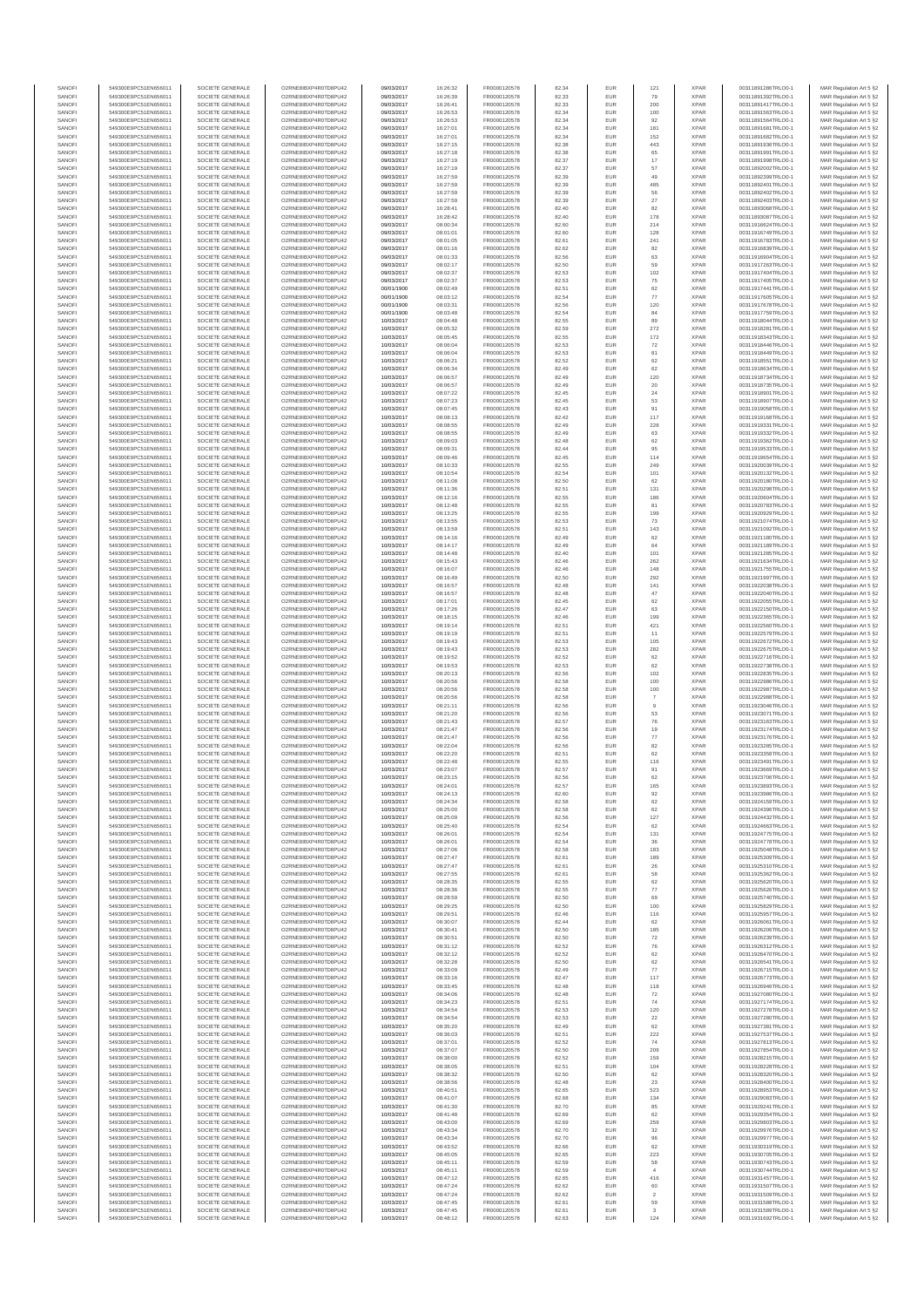| SANOFI<br>SANOFI | 549300E9PC51EN656011<br>549300E9PC51EN656011 | SOCIETE GENERALE<br>SOCIETE GENERALE | O2RNE8IBXP4R0TD8PU42<br>O2RNE8IBXP4R0TD8PU42  | 10/03/2017<br>10/03/2017 | 08:49:22<br>08:49:26 | FR0000120578<br>FR0000120578 | 82.62<br>82.58 | EUR<br>EUR        | 61<br>79           | <b>XPAR</b><br><b>XPAR</b> | 00311932166TRLO0-1<br>00311932187TRLO0-1 | MAR Regulation Art 5 §2<br>MAR Regulation Art 5 §2  |
|------------------|----------------------------------------------|--------------------------------------|-----------------------------------------------|--------------------------|----------------------|------------------------------|----------------|-------------------|--------------------|----------------------------|------------------------------------------|-----------------------------------------------------|
| SANOFI           | 549300E9PC51EN656011                         | SOCIETE GENERALE                     | O2RNE8IBXP4R0TD8PU42                          | 10/03/2017               | 08:50:20             | FR0000120578                 | 82.63          | EUR               | 177                | <b>XPAR</b>                | 00311932531TRLO0-1                       | MAR Regulation Art 5 §2                             |
| SANOFI<br>SANOFI | 549300E9PC51EN656011<br>549300E9PC51EN656011 | SOCIETE GENERALE<br>SOCIETE GENERALE | O2RNE8IBXP4R0TD8PU42<br>O2RNE8IBXP4R0TD8PU42  | 10/03/2017<br>10/03/2017 | 08:51:06<br>08:51:06 | FR0000120578<br>FR0000120578 | 82.66<br>82.66 | EUR<br>EUR        | 39                 | <b>XPAR</b><br><b>XPAR</b> | 00311932749TRLO0-1<br>00311932750TRLO0-1 | MAR Regulation Art 5 §2                             |
| SANOFI           | 549300E9PC51EN656011                         | SOCIETE GENERALE                     | O2RNE8IBXP4R0TD8PU42                          | 10/03/2017               | 08:51:06             | FR0000120578                 | 82.66          | EUR               | 100<br>17          | <b>XPAR</b>                | 00311932751TRLO0-1                       | MAR Regulation Art 5 §2<br>MAR Regulation Art 5 §2  |
| SANOFI           | 549300E9PC51EN656011                         | SOCIETE GENERALE                     | O2RNE8IBXP4R0TD8PU42                          | 10/03/2017               | 08:52:42             | FR0000120578                 | 82.67          | EUR               | 236                | <b>XPAR</b>                | 00311933298TRLO0-1                       | MAR Regulation Art 5 §2                             |
| SANOFI<br>SANOFI | 549300E9PC51EN656011<br>549300E9PC51EN656011 | SOCIETE GENERALE<br>SOCIETE GENERALE | O2RNE8IBXP4R0TD8PU42<br>O2RNE8IBXP4R0TD8PU42  | 10/03/2017<br>10/03/2017 | 08:53:01<br>08:53:47 | FR0000120578<br>FR0000120578 | 82.66<br>82.67 | EUR<br>EUR        | 117<br>102         | <b>XPAR</b><br><b>XPAR</b> | 00311933363TRLO0-1<br>00311933623TRLO0-1 | MAR Regulation Art 5 §2<br>MAR Regulation Art 5 §2  |
| SANOFI           | 549300E9PC51EN656011                         | SOCIETE GENERALE                     | O2RNE8IBXP4R0TD8PU42                          | 10/03/2017               | 08:54:42             | FR0000120578                 | 82.65          | EUR               | 5                  | <b>XPAR</b>                | 00311933868TRLO0-1                       | MAR Regulation Art 5 §2                             |
| SANOFI<br>SANOFI | 549300E9PC51EN656011<br>549300E9PC51EN656011 | SOCIETE GENERALE<br>SOCIETE GENERALE | O2RNE8IBXP4R0TD8PU42<br>O2RNE8IBXP4R0TD8PU42  | 10/03/2017<br>10/03/2017 | 08:54:43<br>08:55:02 | FR0000120578<br>FR0000120578 | 82.65<br>82.66 | EUR<br>EUR        | 115<br>62          | <b>XPAR</b><br><b>XPAR</b> | 00311933874TRLO0-1<br>00311934009TRLO0-1 | MAR Regulation Art 5 §2<br>MAR Regulation Art 5 §2  |
| SANOFI           | 549300E9PC51EN656011                         | SOCIETE GENERALE                     | O2RNE8IBXP4R0TD8PU42                          | 10/03/2017               | 08:55:29             | FR0000120578                 | 82.64          | EUR               | 62                 | <b>XPAR</b>                | 00311934153TRLO0-1                       | MAR Regulation Art 5 §2                             |
| SANOFI<br>SANOFI | 549300E9PC51EN656011<br>549300E9PC51EN656011 | SOCIETE GENERALE<br>SOCIETE GENERALE | O2RNE8IBXP4R0TD8PU42<br>O2RNE8IBXP4R0TD8PU42  | 10/03/2017<br>10/03/2017 | 08:56:33<br>08:57:39 | FR0000120578<br>FR0000120578 | 82.69<br>82.72 | EUR<br>EUR        | 84<br>$_{38}$      | <b>XPAR</b><br><b>XPAR</b> | 00311934522TRLO0-1<br>00311934794TRLO0-1 | MAR Regulation Art 5 §2<br>MAR Regulation Art 5 §2  |
| SANOFI           | 549300E9PC51EN656011                         | SOCIETE GENERALE                     | O2RNE8IBXP4R0TD8PU42                          | 10/03/2017               | 08:57:39             | FR0000120578                 | 82.72          | EUR               | 20                 | <b>XPAR</b>                | 00311934795TRLO0-1                       | MAR Regulation Art 5 §2                             |
| SANOFI<br>SANOFI | 549300E9PC51EN656011<br>549300E9PC51EN656011 | SOCIETE GENERALE<br>SOCIETE GENERALE | O2RNE8IBXP4R0TD8PU42<br>O2RNE8IBXP4R0TD8PU42  | 10/03/2017<br>10/03/2017 | 08:58:39<br>08:58:52 | FR0000120578<br>FR0000120578 | 82.69<br>82.70 | EUR<br>EUR        | $32\,$<br>85       | <b>XPAR</b><br><b>XPAR</b> | 00311935132TRLO0-1<br>00311935190TRLO0-1 | MAR Regulation Art 5 §2<br>MAR Regulation Art 5 §2  |
| SANOFI           | 549300E9PC51EN656011                         | SOCIETE GENERALE                     | O2RNE8IBXP4R0TD8PU42                          | 10/03/2017               | 08:59:27             | FR0000120578                 | 82.71          | EUR               | 62                 | <b>XPAR</b>                | 00311935317TRLO0-1                       | MAR Regulation Art 5 §2                             |
| SANOFI           | 549300E9PC51EN656011                         | SOCIETE GENERALE                     | O2RNE8IBXP4R0TD8PU42                          | 10/03/2017               | 09:00:12             | FR0000120578<br>FR0000120578 | 82.66          | EUR               | 62<br>62           | <b>XPAR</b>                | 00311935501TRLO0-1                       | MAR Regulation Art 5 §2                             |
| SANOFI<br>SANOFI | 549300E9PC51EN656011<br>549300E9PC51EN656011 | SOCIETE GENERALE<br>SOCIETE GENERALE | O2RNE8IBXP4R0TD8PU42<br>O2RNE8IBXP4R0TD8PU42  | 10/03/2017<br>10/03/2017 | 09:00:53<br>09:02:01 | FR0000120578                 | 82.61<br>82.62 | EUR<br>EUR        | 100                | <b>XPAR</b><br><b>XPAR</b> | 00311935674TRLO0-1<br>00311936017TRLO0-1 | MAR Regulation Art 5 §2<br>MAR Regulation Art 5 §2  |
| SANOFI           | 549300E9PC51EN656011                         | SOCIETE GENERALE                     | O2RNE8IBXP4R0TD8PU42                          | 10/03/2017               | 09:02:21             | FR0000120578                 | 82.63          | EUR               | 149                | <b>XPAR</b>                | 00311936101TRLO0-1                       | MAR Regulation Art 5 §2                             |
| SANOFI<br>SANOFI | 549300E9PC51EN656011<br>549300E9PC51EN656011 | SOCIETE GENERALE<br>SOCIETE GENERALE | O2RNE8IBXP4R0TD8PU42<br>O2RNE8IBXP4R0TD8PU42  | 10/03/2017<br>10/03/2017 | 09:02:41<br>09:03:05 | FR0000120578<br>FR0000120578 | 82.65<br>82.64 | EUR<br>EUR        | 82<br>62           | <b>XPAR</b><br><b>XPAR</b> | 00311936236TRLO0-1<br>00311936340TRLO0-1 | MAR Regulation Art 5 §2<br>MAR Regulation Art 5 §2  |
| SANOFI           | 549300E9PC51EN656011                         | SOCIETE GENERALE                     | O2RNE8IBXP4R0TD8PU42                          | 10/03/2017               | 09:03:45             | FR0000120578                 | 82.64          | EUR               | 102                | <b>XPAR</b>                | 00311936686TRLO0-1                       | MAR Regulation Art 5 §2                             |
| SANOFI<br>SANOFI | 549300E9PC51EN656011<br>549300E9PC51EN656011 | SOCIETE GENERALE<br>SOCIETE GENERALE | O2RNESIBXP4R0TD8PLI42<br>O2RNE8IBXP4R0TD8PU42 | 10/03/2017<br>10/03/2017 | 09:04:26<br>09:04:37 | FR0000120578<br>FR0000120578 | 82.66<br>82.65 | EUR<br>EUR        | 76<br>62           | <b>XPAR</b><br><b>XPAR</b> | 00311936935TRLO0-1<br>00311936983TRLO0-1 | MAR Regulation Art 5 §2<br>MAR Regulation Art 5 §2  |
| SANOFI           | 549300E9PC51EN656011                         | SOCIETE GENERALE                     | O2RNE8IBXP4R0TD8PU42                          | 10/03/2017               | 09:05:01             | FR0000120578                 | 82.60          | EUR               | 62                 | <b>XPAR</b>                | 00311937135TRLO0-1                       | MAR Regulation Art 5 §2                             |
| SANOFI<br>SANOFI | 549300E9PC51EN656011<br>549300E9PC51EN656011 | SOCIETE GENERALE<br>SOCIETE GENERALE | O2RNE8IBXP4R0TD8PU42<br>O2RNE8IBXP4R0TD8PU42  | 10/03/2017<br>10/03/2017 | 09:05:41<br>09:07:31 | FR0000120578<br>FR0000120578 | 82.61<br>82.60 | EUR<br>EUR        | 103<br>20          | <b>XPAR</b><br><b>XPAR</b> | 00311937293TRLO0-1<br>00311937839TRLO0-1 | MAR Regulation Art 5 \$2<br>MAR Regulation Art 5 §2 |
| SANOFI           | 549300E9PC51EN656011                         | SOCIETE GENERALE                     | O2RNE8IBXP4R0TD8PU42                          | 10/03/2017               | 09:07:31             | FR0000120578                 | 82.60          | EUR               | 90                 | <b>XPAR</b>                | 00311937840TRLO0-1                       | MAR Regulation Art 5 §2                             |
| SANOFI<br>SANOFI | 549300E9PC51EN656011<br>549300E9PC51EN656011 | SOCIETE GENERALE<br>SOCIETE GENERALE | O2RNE8IBXP4R0TD8PU42<br>O2RNE8IBXP4R0TD8PU42  | 10/03/2017<br>10/03/2017 | 09:08:42<br>09:08:57 | FR0000120578<br>FR0000120578 | 82.63<br>82.63 | EUR<br>EUR        | 276<br>97          | <b>XPAR</b><br><b>XPAR</b> | 00311938117TRLO0-1<br>00311938187TRLO0-1 | MAR Regulation Art 5 §2<br>MAR Regulation Art 5 §2  |
| SANOFI           | 549300E9PC51EN656011                         | SOCIETE GENERALE                     | O2RNE8IBXP4R0TD8PU42                          | 10/03/2017               | 09:09:44             | FR0000120578                 | 82.64          | EUR               | 84                 | <b>XPAR</b>                | 00311938387TRLO0-1                       | MAR Regulation Art 5 §2                             |
| SANOFI<br>SANOFI | 549300E9PC51EN656011<br>549300E9PC51EN656011 | SOCIETE GENERALE<br>SOCIETE GENERALE | O2RNE8IBXP4R0TD8PU42<br>O2RNE8IBXP4R0TD8PU42  | 10/03/2017<br>10/03/2017 | 09:10:13<br>09:10:52 | FR0000120578<br>FR0000120578 | 82.64<br>82.64 | EUR<br>EUR        | 143<br>17          | <b>XPAR</b><br><b>XPAR</b> | 00311938560TRLO0-1<br>00311938801TRLO0-1 | MAR Regulation Art 5 §2<br>MAR Regulation Art 5 §2  |
| SANOFI           | 549300E9PC51EN656011                         | SOCIETE GENERALE                     | O2RNE8IBXP4R0TD8PU42                          | 10/03/2017               | 09:10:52             | FR0000120578                 | 82.64          | EUR               | 80                 | <b>XPAR</b>                | 00311938803TRLO0-1                       | MAR Regulation Art 5 §2                             |
| SANOFI<br>SANOFI | 549300E9PC51EN656011<br>549300E9PC51EN656011 | SOCIETE GENERALE<br>SOCIETE GENERALE | O2RNE8IBXP4R0TD8PU42<br>O2RNE8IBXP4R0TD8PU42  | 10/03/2017<br>10/03/2017 | 09:11:16<br>09:11:16 | FR0000120578<br>FR0000120578 | 82.61<br>82.61 | EUR<br>EUR        | 32<br>$30\,$       | <b>XPAR</b><br><b>XPAR</b> | 00311938898TRLO0-1<br>00311938899TRLO0-1 | MAR Regulation Art 5 §2<br>MAR Regulation Art 5 §2  |
| SANOFI           | 549300E9PC51EN656011                         | SOCIETE GENERALE                     | O2RNE8IBXP4R0TD8PU42                          | 10/03/2017               | 09:11:44             | FR0000120578                 | 82.58          | EUR               | 62                 | <b>XPAR</b>                | 00311939019TRLO0-1                       | MAR Regulation Art 5 §2                             |
| SANOFI<br>SANOFI | 549300E9PC51EN656011<br>549300E9PC51EN656011 | SOCIETE GENERALE<br>SOCIETE GENERALE | O2RNE8IBXP4R0TD8PU42<br>O2RNE8IBXP4R0TD8PU42  | 10/03/2017<br>10/03/2017 | 09:12:07<br>09:12:42 | FR0000120578<br>FR0000120578 | 82.56<br>82.58 | EUR<br>EUR        | 74<br>111          | <b>XPAR</b><br><b>XPAR</b> | 00311939207TRLO0-1<br>00311939379TRLO0-1 | MAR Regulation Art 5 §2<br>MAR Regulation Art 5 §2  |
| SANOFI           | 549300E9PC51EN656011                         | SOCIETE GENERALE                     | O2RNE8IBXP4R0TD8PU42                          | 10/03/2017               | 09:12:59             | FR0000120578                 | 82.59          | EUR               | 62                 | <b>XPAR</b>                | 00311939470TRLO0-1                       | MAR Regulation Art 5 §2                             |
| SANOFI<br>SANOFI | 549300E9PC51EN656011<br>549300E9PC51EN656011 | SOCIETE GENERALE<br>SOCIETE GENERALE | O2RNE8IBXP4R0TD8PU42<br>O2RNE8IBXP4R0TD8PU42  | 10/03/2017<br>10/03/2017 | 09:14:50<br>09:14:54 | FR0000120578<br>FR0000120578 | 82.63<br>82.62 | EUR<br>EUR        | 70<br>109          | <b>XPAR</b><br><b>XPAR</b> | 00311940023TRLO0-1<br>00311940047TRLO0-1 | MAR Regulation Art 5 §2<br>MAR Regulation Art 5 §2  |
| SANOFI           | 549300E9PC51EN656011                         | SOCIETE GENERALE                     | O2RNE8IBXP4R0TD8PU42                          | 10/03/2017               | 09:15:31             | FR0000120578                 | 82.63          | EUR               | 98                 | <b>XPAR</b>                | 00311940309TRLO0-1                       | MAR Regulation Art 5 §2                             |
| SANOFI<br>SANOFI | 549300E9PC51EN656011<br>549300E9PC51EN656011 | SOCIETE GENERALE<br>SOCIETE GENERALE | O2RNE8IBXP4R0TD8PU42<br>O2RNE8IBXP4R0TD8PU42  | 10/03/2017<br>10/03/2017 | 09:15:53<br>09:16:19 | FR0000120578<br>FR0000120578 | 82.63<br>82.64 | EUR<br>EUR        | 62<br>62           | <b>XPAR</b><br><b>XPAR</b> | 00311940412TRLO0-1<br>00311940502TRLO0-1 | MAR Regulation Art 5 62<br>MAR Regulation Art 5 §2  |
| SANOFI           | 549300E9PC51EN656011                         | SOCIETE GENERALE                     | O2RNE8IBXP4R0TD8PU42                          | 10/03/2017               | 09:17:10             | FR0000120578                 | 82.64          | EUR               | 106                | <b>XPAR</b>                | 00311940713TRLO0-1                       | MAR Regulation Art 5 §2                             |
| SANOFI<br>SANOFI | 549300E9PC51EN656011<br>549300E9PC51EN656011 | SOCIETE GENERALE<br>SOCIETE GENERALE | O2RNE8IBXP4R0TD8PU42<br>O2RNE8IBXP4R0TD8PU42  | 10/03/2017<br>10/03/2017 | 09:17:31<br>09:17:31 | FR0000120578<br>FR0000120578 | 82.65<br>82.65 | EUR<br>EUR        | 42<br>57           | <b>XPAR</b><br><b>XPAR</b> | 00311940797TRLO0-1<br>00311940798TRLO0-1 | MAR Regulation Art 5 §2<br>MAR Regulation Art 5 §2  |
| SANOFI           | 549300E9PC51EN656011                         | SOCIETE GENERALE                     | O2RNE8IBXP4R0TD8PU42                          | 10/03/2017               | 09:18:20             | FR0000120578                 | 82.63          | EUR               | 9                  | <b>XPAR</b>                | 00311941084TRLO0-1                       | MAR Regulation Art 5 §2                             |
| SANOFI<br>SANOFI | 549300E9PC51EN656011<br>549300E9PC51EN656011 | SOCIETE GENERALE<br>SOCIETE GENERALE | O2RNE8IBXP4R0TD8PU42<br>O2RNE8IBXP4R0TD8PU42  | 10/03/2017<br>10/03/2017 | 09:18:20<br>09:19:23 | FR0000120578<br>FR0000120578 | 82.63<br>82.67 | EUR<br>EUR        | 64<br>54           | <b>XPAR</b><br><b>XPAR</b> | 00311941085TRLO0-1<br>00311941297TRLO0-1 | MAR Regulation Art 5 §2                             |
| SANOFI           | 549300E9PC51EN656011                         | SOCIETE GENERALE                     | O2RNE8IBXP4R0TD8PU42                          | 10/03/2017               | 09:19:23             | FR0000120578                 | 82.67          | EUR               | 125                | <b>XPAR</b>                | 00311941298TRLO0-1                       | MAR Regulation Art 5 §2<br>MAR Regulation Art 5 §2  |
| SANOFI<br>SANOFI | 549300E9PC51EN656011<br>549300E9PC51EN656011 | SOCIETE GENERALE<br>SOCIETE GENERALE | O2RNE8IBXP4R0TD8PU42<br>O2RNE8IBXP4R0TD8PU42  | 10/03/2017<br>10/03/2017 | 09:20:08<br>09:20:32 | FR0000120578<br>FR0000120578 | 82.63<br>82.62 | EUR<br>EUR        | 107                | <b>XPAR</b><br><b>XPAR</b> | 00311941531TRLO0-1                       | MAR Regulation Art 5 §2<br>MAR Regulation Art 5 §2  |
| SANOFI           | 549300E9PC51EN656011                         | SOCIETE GENERALE                     | O2RNE8IBXP4R0TD8PU42                          | 10/03/2017               | 09:21:14             | FR0000120578                 | 82.61          | EUR               | 62<br>3            | <b>XPAR</b>                | 00311941692TRLO0-1<br>00311941838TRLO0-1 | MAR Regulation Art 5 §2                             |
| SANOFI           | 549300E9PC51EN656011                         | SOCIETE GENERALE                     | O2RNE8IBXP4R0TD8PU42                          | 10/03/2017               | 09:21:29             | FR0000120578                 | 82.61          | EUR               | 59                 | <b>XPAR</b>                | 00311941889TRLO0-1                       | MAR Regulation Art 5 §2                             |
| SANOFI<br>SANOFI | 549300E9PC51EN656011<br>549300E9PC51EN656011 | SOCIETE GENERALE<br>SOCIETE GENERALE | O2RNE8IBXP4R0TD8PU42<br>O2RNE8IBXP4R0TD8PU42  | 10/03/2017<br>10/03/2017 | 09:21:33<br>09:22:24 | FR0000120578<br>FR0000120578 | 82.60<br>82.60 | EUR<br>EUR        | 103<br>100         | <b>XPAR</b><br><b>XPAR</b> | 00311941933TRLO0-1<br>00311942091TRLO0-1 | MAR Regulation Art 5 §2<br>MAR Regulation Art 5 §2  |
| SANOFI           | 549300E9PC51EN656011                         | SOCIETE GENERALE                     | O2RNE8IBXP4R0TD8PU42                          | 10/03/2017               | 09:22:35             | FR0000120578                 | 82.58          | EUR               | 62                 | <b>XPAR</b>                | 00311942148TRLO0-1                       | MAR Regulation Art 5 §2                             |
| SANOFI<br>SANOFI | 549300E9PC51EN656011<br>549300E9PC51EN656011 | SOCIETE GENERALE<br>SOCIETE GENERALE | O2RNE8IBXP4R0TD8PU42<br>O2RNE8IBXP4R0TD8PU42  | 10/03/2017<br>10/03/2017 | 09:25:00<br>09:25:00 | FR0000120578<br>FR0000120578 | 82.62<br>82.62 | EUR<br>EUR        | $\mathbf{3}$<br>75 | <b>XPAR</b><br><b>XPAR</b> | 00311942700TRLO0-1<br>00311942702TRLO0-1 | MAR Regulation Art 5 §2<br>MAR Regulation Art 5 §2  |
| SANOFI           | 549300E9PC51EN656011                         | SOCIETE GENERALE                     | O2RNE8IBXP4R0TD8PU42                          | 10/03/2017               | 09:25:22             | FR0000120578                 | 82.61          | EUR               | 127                | <b>XPAR</b>                | 00311942795TRLO0-1                       | MAR Regulation Art 5 §2                             |
| SANOFI<br>SANOFI | 549300E9PC51EN656011<br>549300E9PC51EN656011 | SOCIETE GENERALE<br>SOCIETE GENERALE | O2RNE8IBXP4R0TD8PU42<br>O2RNE8IBXP4R0TD8PU42  | 10/03/2017<br>10/03/2017 | 09:25:40<br>09:26:40 | FR0000120578<br>FR0000120578 | 82.61<br>82.63 | EUR<br>EUR        | 72<br>148          | <b>XPAR</b><br><b>XPAR</b> | 00311942934TRLO0-1<br>00311943320TRLO0-1 | MAR Regulation Art 5 §2<br>MAR Regulation Art 5 §2  |
| SANOFI           | 549300E9PC51EN656011                         | SOCIETE GENERALE                     | O2RNE8IBXP4R0TD8PU42                          | 10/03/2017               | 09:28:49             | FR0000120578                 | 82.64          | EUR               | 283                | <b>XPAR</b>                | 00311943862TRLO0-1                       | MAR Regulation Art 5 §2                             |
| SANOFI<br>SANOFI | 549300E9PC51EN656011<br>549300E9PC51EN656011 | SOCIETE GENERALE<br>SOCIETE GENERALE | O2RNE8IBXP4R0TD8PU42<br>O2RNE8IBXP4R0TD8PU42  | 10/03/2017<br>10/03/2017 | 09:29:16<br>09:29:45 | FR0000120578<br>FR0000120578 | 82.63<br>82.63 | EUR<br>EUR        | 68<br>67           | <b>XPAR</b><br><b>XPAR</b> | 00311943945TRLO0-1<br>00311944132TRLO0-1 | MAR Regulation Art 5 §2<br>MAR Regulation Art 5 §2  |
| SANOFI           | 549300E9PC51EN656011                         | SOCIETE GENERALE                     | O2RNE8IBXP4R0TD8PU42                          | 10/03/2017               | 09:30:25             | FR0000120578                 | 82.61          | EUR               | 62                 | <b>XPAR</b>                | 00311944267TRLO0-1                       | MAR Regulation Art 5 §2                             |
| SANOFI<br>SANOFI | 549300E9PC51EN656011<br>549300E9PC51EN656011 | SOCIETE GENERALE<br>SOCIETE GENERALE | O2RNE8IBXP4R0TD8PU42<br>O2RNE8IBXP4R0TD8PU42  | 10/03/2017<br>10/03/2017 | 09:31:02<br>09:31:23 | FR0000120578<br>FR0000120578 | 82.62<br>82.60 | EUR<br>EUR        | 132<br>62          | <b>XPAR</b><br><b>XPAR</b> | 00311944400TRLO0-1<br>00311944488TRLO0-1 | MAR Regulation Art 5 \$2<br>MAR Regulation Art 5 §2 |
| SANOFI           | 549300E9PC51EN656011                         | SOCIETE GENERALE                     | O2RNE8IBXP4R0TD8PU42                          | 10/03/2017               | 09:32:01             | FR0000120578                 | 82.60          | EUR               | 62                 | <b>XPAR</b>                | 00311944615TRLO0-1                       | MAR Regulation Art 5 §2                             |
| SANOFI<br>SANOFI | 549300E9PC51EN656011<br>549300E9PC51EN656011 | SOCIETE GENERALE<br>SOCIETE GENERALE | O2RNE8IBXP4R0TD8PU42<br>O2RNESIBXP4R0TD8PLI42 | 10/03/2017<br>10/03/2017 | 09:32:13<br>09:33:22 | FR0000120578<br>FR0000120578 | 82.59<br>82.62 | EUR<br>EUR        | 62<br>99           | <b>XPAR</b><br><b>XPAR</b> | 00311944687TRLO0-1<br>00311945053TRLO0-1 | MAR Regulation Art 5 §2<br>MAR Regulation Art 5 §2  |
| SANOFI           | 549300E9PC51EN656011                         | SOCIETE GENERALE                     | O2RNE8IBXP4R0TD8PU42                          | 10/03/2017               | 09:33:27             | FR0000120578                 | 82.61          | EUR               | 74                 | <b>XPAR</b>                | 00311945107TRLO0-1                       | MAR Regulation Art 5 §2                             |
| SANOFI<br>SANOFI | 549300E9PC51EN656011<br>549300E9PC51EN656011 | SOCIETE GENERALE<br>SOCIETE GENERALE | O2RNE8IBXP4R0TD8PU42<br>O2RNE8IBXP4R0TD8PU42  | 10/03/2017<br>10/03/2017 | 09:34:31<br>09:34:48 | FR0000120578<br>FR0000120578 | 82.62<br>82.62 | EUR<br>EUR        | 62<br>137          | <b>XPAR</b><br><b>XPAR</b> | 00311945300TRLO0-1<br>00311945392TRLO0-1 | MAR Regulation Art 5 §2<br>MAR Regulation Art 5 §2  |
| SANOFI           | 549300E9PC51EN656011                         | SOCIETE GENERALE                     | O2RNE8IBXP4R0TD8PU42                          | 10/03/2017               | 09:35:43             | FR0000120578                 | 82.67          | EUR               | 88                 | <b>XPAR</b>                | 00311945703TRLO0-1                       | MAR Regulation Art 5 §2                             |
| SANOFI<br>SANOFI | 549300E9PC51EN656011<br>549300E9PC51EN656011 | SOCIETE GENERALE<br>SOCIETE GENERALE | O2RNE8IBXP4R0TD8PU42<br>O2RNE8IBXP4R0TD8PU42  | 10/03/2017<br>10/03/2017 | 09:36:32<br>09:36:46 | FR0000120578<br>FR0000120578 | 82.70<br>82.70 | EUR<br>EUR        | 80<br>104          | <b>XPAR</b><br><b>XPAR</b> | 00311945956TRLO0-1<br>00311946022TRLO0-1 | MAR Regulation Art 5 §2<br>MAR Regulation Art 5 §2  |
| SANOFI           | 549300E9PC51EN656011                         | SOCIETE GENERALE                     | O2RNE8IBXP4R0TD8PU42                          | 10/03/2017               | 09:39:15             | FR0000120578                 | 82.73          | EUR               | 123                | <b>XPAR</b>                | 00311946676TRLO0-1                       | MAR Regulation Art 5 §2                             |
| SANOFI<br>SANOFI | 549300E9PC51EN656011<br>549300E9PC51EN656011 | SOCIETE GENERALE<br>SOCIETE GENERALE | O2RNESIBXP4R0TD8PLI42<br>O2RNE8IBXP4R0TD8PU42 | 10/03/2017<br>10/03/2017 | 09:39:15<br>09:39:15 | FR0000120578<br>FR0000120578 | 82.73<br>82.73 | EUR<br><b>EUR</b> | $^{\rm 8}$<br>163  | <b>XPAR</b><br><b>XPAR</b> | 00311946680TRLO0-1<br>00311946694TRLO0-1 | MAR Regulation Art 5 §2<br>MAR Regulation Art 5 §2  |
| SANOFI           | 549300E9PC51EN656011                         | SOCIETE GENERALE                     | O2RNE8IBXP4R0TD8PU42                          | 10/03/2017               | 09:40:25             | FR0000120578                 | 82.73          | <b>EUR</b>        | 85                 | <b>XPAR</b>                | 00311947058TRLO0-1                       | MAR Regulation Art 5 §2                             |
| SANOF<br>SANOFI  | 549300E9PC51EN656011<br>549300E9PC51EN656011 | SOCIETE GENERALE<br>SOCIETE GENERALE | O2RNE8IBXP4R0TD8PU42<br>O2RNE8IBXP4R0TD8PU42  | 10/03/2017<br>10/03/2017 | 09:40:25<br>09:41:32 | FR0000120578<br>FR0000120578 | 82.73<br>82.70 | EUR               | 13<br>62           | <b>XPAR</b><br><b>XPAR</b> | 00311947059TRLO0-1<br>00311947344TRLO0-1 | MAR Regulation Art 5 §2<br>MAR Regulation Art 5 §2  |
| SANOFI           | 549300E9PC51EN656011                         | SOCIETE GENERALE                     | O2RNE8IBXP4R0TD8PU42                          | 10/03/2017               | 09:43:08             | FR0000120578                 | 82.68          | EUR               | 150                | <b>XPAR</b>                | 00311947728TRLO0-1                       | MAR Regulation Art 5 §2                             |
| SANOFI<br>SANOFI | 549300E9PC51EN656011<br>549300E9PC51EN656011 | SOCIETE GENERALE<br>SOCIETE GENERALE | O2RNE8IBXP4R0TD8PLI42<br>O2RNE8IBXP4R0TD8PU42 | 10/03/2017<br>10/03/2017 | 09:44:23<br>09:44:52 | FR0000120578<br>FR0000120578 | 82.70<br>82.65 | EUR<br>EUR        | 86<br>57           | <b>XPAR</b><br><b>XPAR</b> | 00311948243TRLO0-1<br>00311948474TRLO0-1 | MAR Regulation Art 5 \$2<br>MAR Regulation Art 5 §2 |
| SANOFI           | 549300E9PC51EN656011                         | SOCIETE GENERALE                     | O2RNE8IBXP4R0TD8PU42                          | 10/03/2017               | 09:45:26             | FR0000120578                 | 82.63          | EUR               | 59                 | <b>XPAR</b>                | 00311948854TRLO0-1                       | MAR Regulation Art 5 §2                             |
| SANOFI<br>SANOFI | 549300E9PC51EN656011<br>549300E9PC51EN656011 | SOCIETE GENERALE<br>SOCIETE GENERALE | O2RNE8IBXP4R0TD8PU42<br>O2RNE8IBXP4R0TD8PU42  | 10/03/2017<br>10/03/2017 | 09:46:57<br>09:47:06 | FR0000120578<br>FR0000120578 | 82.69<br>82.69 | EUR<br>EUR        | 225<br>60          | <b>XPAR</b><br><b>XPAR</b> | 00311949473TRLO0-1<br>00311949629TRLO0-1 | MAR Regulation Art 5 §2<br>MAR Regulation Art 5 §2  |
| SANOFI           | 549300E9PC51EN656011                         | SOCIETE GENERALE                     | O2RNE8IBXP4R0TD8PU42                          | 10/03/2017               | 09:47:59             | FR0000120578                 | 82.67          | EUR               | 62                 | <b>XPAR</b>                | 00311949916TRLO0-1                       | MAR Regulation Art 5 §2                             |
| SANOFI<br>SANOFI | 549300E9PC51EN656011<br>549300E9PC51EN656011 | SOCIETE GENERALE<br>SOCIETE GENERALE | O2RNE8IBXP4R0TD8PU42<br>O2RNE8IBXP4R0TD8PU42  | 10/03/2017<br>10/03/2017 | 09:48:37<br>09:50:44 | FR0000120578<br>FR0000120578 | 82.69<br>82.71 | EUR<br>EUR        | 95<br>178          | <b>XPAR</b><br><b>XPAR</b> | 00311950145TRLO0-1<br>00311951170TRLO0-1 | MAR Regulation Art 5 §2<br>MAR Regulation Art 5 §2  |
| SANOFI           | 549300E9PC51EN656011                         | SOCIETE GENERALE                     | O2RNE8IBXP4R0TD8PU42                          | 10/03/2017               | 09:51:52             | FR0000120578                 | 82.72          | EUR               | 54                 | <b>XPAR</b>                | 00311951677TRLO0-1                       | MAR Regulation Art 5 §2                             |
| SANOFI<br>SANOFI | 549300E9PC51EN656011<br>549300E9PC51EN656011 | SOCIETE GENERALE<br>SOCIETE GENERALE | O2RNE8IBXP4R0TD8PU42<br>O2RNE8IBXP4R0TD8PU42  | 10/03/2017<br>10/03/2017 | 09:51:52<br>10:08:34 | FR0000120578<br>FR0000120578 | 82.72<br>82.60 | EUR<br>EUR        | 125<br>104         | <b>XPAR</b><br><b>XPAR</b> | 00311951678TRLO0-1<br>00311958207TRLO0-1 | MAR Regulation Art 5 §2<br>MAR Regulation Art 5 §2  |
| SANOFI           | 549300E9PC51EN656011                         | SOCIETE GENERALE                     | O2RNE8IBXP4R0TD8PU42                          | 10/03/2017               | 10:08:37             | FR0000120578                 | 82.60          | EUR               | 115                | <b>XPAR</b>                | 00311958218TRLO0-1                       | MAR Regulation Art 5 §2                             |
| SANOFI<br>SANOFI | 549300E9PC51EN656011<br>549300E9PC51EN656011 | SOCIETE GENERALE<br>SOCIETE GENERALE | O2RNE8IBXP4R0TD8PU42<br>O2RNE8IBXP4R0TD8PU42  | 10/03/2017<br>10/03/2017 | 10:08:58<br>10:09:50 | FR0000120578<br>FR0000120578 | 82.59<br>82.58 | EUR<br>EUR        | 62<br>51           | <b>XPAR</b><br><b>XPAR</b> | 00311958405TRLO0-1<br>00311958637TRLO0-1 | MAR Regulation Art 5 §2<br>MAR Regulation Art 5 §2  |
| SANOFI           | 549300E9PC51EN656011                         | SOCIETE GENERALE                     | O2RNE8IBXP4R0TD8PU42                          | 10/03/2017               | 10:09:50             | FR0000120578                 | 82.58          | EUR               | 11                 | <b>XPAR</b>                | 00311958640TRLO0-1                       | MAR Regulation Art 5 §2                             |
| SANOFI<br>SANOFI | 549300E9PC51EN656011<br>549300E9PC51EN656011 | SOCIETE GENERALE<br>SOCIETE GENERALE | O2RNE8IBXP4R0TD8PU42<br>O2RNE8IBXP4R0TD8PU42  | 10/03/2017<br>10/03/2017 | 10:10:53<br>10:10:56 | FR0000120578<br>FR0000120578 | 82.57<br>82.56 | EUR<br>EUR        | 89<br>86           | <b>XPAR</b><br><b>XPAR</b> | 00311958960TRLO0-1<br>00311958984TRLO0-1 | MAR Regulation Art 5 §2<br>MAR Regulation Art 5 §2  |
| SANOFI           | 549300E9PC51EN656011                         | SOCIETE GENERALE                     | O2RNE8IBXP4R0TD8PU42                          | 10/03/2017               | 10:12:40             | FR0000120578                 | 82.60          | EUR               | 327                | <b>XPAR</b>                | 00311959591TRLO0-1                       | MAR Regulation Art 5 §2                             |
| SANOFI<br>SANOFI | 549300E9PC51EN656011<br>549300E9PC51EN656011 | SOCIETE GENERALE<br>SOCIETE GENERALE | O2RNE8IBXP4R0TD8PU42<br>O2RNE8IBXP4R0TD8PU42  | 10/03/2017<br>10/03/2017 | 10:13:58<br>10:14:03 | FR0000120578<br>FR0000120578 | 82.58<br>82.56 | EUR<br>EUR        | 136<br>100         | <b>XPAR</b><br><b>XPAR</b> | 00311959939TRLO0-1<br>00311959987TRLO0-1 | MAR Regulation Art 5 §2<br>MAR Regulation Art 5 §2  |
| SANOFI           | 549300E9PC51EN656011                         | SOCIETE GENERALE                     | O2RNE8IBXP4R0TD8PU42                          | 10/03/2017               | 10:14:03             | FR0000120578                 | 82.56          | EUR               | 100                | <b>XPAR</b>                | 00311959988TRLO0-1                       | MAR Regulation Art 5 §2                             |
| SANOFI<br>SANOFI | 549300E9PC51EN656011<br>549300E9PC51EN656011 | SOCIETE GENERALE<br>SOCIETE GENERALE | O2RNE8IBXP4R0TD8PU42<br>O2RNE8IBXP4R0TD8PU42  | 10/03/2017<br>10/03/2017 | 10:14:03<br>10:14:43 | FR0000120578<br>FR0000120578 | 82.56<br>82.58 | EUR<br>EUR        | 31<br>57           | <b>XPAR</b><br><b>XPAR</b> | 00311959989TRLO0-1<br>00311960203TRLO0-1 | MAR Regulation Art 5 §2<br>MAR Regulation Art 5 §2  |
| SANOFI           | 549300E9PC51EN656011                         | SOCIETE GENERALE                     | O2RNE8IBXP4R0TD8PU42                          | 10/03/2017               | 10:15:31             | FR0000120578                 | 82.56          | EUR               | 48                 | <b>XPAR</b>                | 00311960434TRLO0-1                       | MAR Regulation Art 5 §2                             |
| SANOFI<br>SANOFI | 549300E9PC51EN656011<br>549300E9PC51EN656011 | SOCIETE GENERALE<br>SOCIETE GENERALE | O2RNE8IBXP4R0TD8PU42<br>O2RNE8IBXP4R0TD8PU42  | 10/03/2017<br>10/03/2017 | 10:15:31<br>10:17:21 | FR0000120578<br>FR0000120578 | 82.56<br>82.60 | EUR<br><b>EUR</b> | 14<br>339          | <b>XPAR</b><br><b>XPAR</b> | 00311960436TRLO0-1<br>00311960887TRLO0-1 | MAR Regulation Art 5 §2<br>MAR Regulation Art 5 §2  |
| SANOFI           | 549300E9PC51EN656011                         | SOCIETE GENERALE                     | O2RNE8IBXP4R0TD8PU42                          | 10/03/2017               | 10:18:00             | FR0000120578                 | 82.60          | EUR               | 62                 | <b>XPAR</b>                | 00311961092TRLO0-1                       | MAR Regulation Art 5 §2                             |
| SANOFI<br>SANOFI | 549300E9PC51EN656011<br>549300E9PC51EN656011 | SOCIETE GENERALE<br>SOCIETE GENERALE | O2RNE8IBXP4R0TD8PU42<br>O2RNE8IBXP4R0TD8PU42  | 10/03/2017<br>10/03/2017 | 10:18:07<br>10:18:07 | FR0000120578<br>FR0000120578 | 82.57<br>82.57 | EUR<br>EUR        | 52<br>10           | <b>XPAR</b><br><b>XPAR</b> | 00311961124TRLO0-1<br>00311961126TRLO0-1 | MAR Regulation Art 5 §2<br>MAR Regulation Art 5 §2  |
| SANOFI           | 549300E9PC51EN656011                         | SOCIETE GENERALE                     | O2RNE8IBXP4R0TD8PU42                          | 10/03/2017               | 10:51:29             | FR0000120578                 | 82.60          | EUR               | 79                 | <b>XPAR</b>                | 00311971521TRLO0-1                       | MAR Regulation Art 5 §2                             |
| SANOFI<br>SANOFI | 549300E9PC51EN656011<br>549300E9PC51EN656011 | SOCIETE GENERALE<br>SOCIETE GENERALE | O2RNE8IBXP4R0TD8PU42<br>O2RNE8IBXP4R0TD8PU42  | 10/03/2017<br>10/03/2017 | 10:51:30<br>10:51:44 | FR0000120578<br>FR0000120578 | 82.60<br>82.60 | EUR<br>EUR        | 24<br>13           | <b>XPAR</b><br><b>XPAR</b> | 00311971526TRLO0-1<br>00311971580TRLO0-1 | MAR Regulation Art 5 §2                             |
| SANOFI           | 549300E9PC51EN656011                         | SOCIETE GENERALE                     | O2RNE8IBXP4R0TD8PU42                          | 10/03/2017               | 10:51:44             | FR0000120578                 | 82.60          | EUR               | 191                | <b>XPAR</b>                | 00311971584TRLO0-1                       | MAR Regulation Art 5 §2<br>MAR Regulation Art 5 §2  |
| SANOFI<br>SANOFI | 549300E9PC51EN656011<br>549300E9PC51EN656011 | SOCIETE GENERALE<br>SOCIETE GENERALE | O2RNE8IBXP4R0TD8PU42<br>O2RNE8IBXP4R0TD8PU42  | 10/03/2017<br>10/03/2017 | 10:57:59<br>11:01:14 | FR0000120578<br>FR0000120578 | 82.60<br>82.60 | EUR<br>EUR        | 311<br>329         | <b>XPAR</b><br><b>XPAR</b> | 00311974397TRLO0-1<br>00311976221TRLO0-1 | MAR Regulation Art 5 §2<br>MAR Regulation Art 5 §2  |
| SANOFI           | 549300E9PC51EN656011                         | SOCIETE GENERALE                     | O2RNE8IBXP4R0TD8PU42                          | 10/03/2017               | 11:01:25             | FR0000120578                 | 82.60          | EUR               | 337                | <b>XPAR</b>                | 00311976288TRLO0-1                       | MAR Regulation Art 5 §2                             |
| SANOFI           | 549300E9PC51EN656011                         | SOCIETE GENERALE                     | O2RNE8IBXP4R0TD8PU42                          | 10/03/2017               | 11:02:17             | FR0000120578                 | 82.60          | EUR               | 813                | <b>XPAR</b>                | 00311976571TRLO0-1                       | MAR Regulation Art 5 §2                             |
| SANOFI<br>SANOFI | 549300E9PC51EN656011<br>549300E9PC51EN656011 | SOCIETE GENERALE<br>SOCIETE GENERALE | O2RNE8IBXP4R0TD8PU42<br>O2RNE8IBXP4R0TD8PU42  | 10/03/2017<br>10/03/2017 | 11:02:18<br>11:02:49 | FR0000120578<br>FR0000120578 | 82.60<br>82.60 | EUR<br>EUR        | 12<br>306          | <b>XPAR</b><br><b>XPAR</b> | 00311976577TRLO0-1<br>00311976722TRLO0-1 | MAR Regulation Art 5 §2<br>MAR Regulation Art 5 §2  |
| SANOFI           | 549300E9PC51EN656011                         | SOCIETE GENERALE                     | O2RNE8IBXP4R0TD8PU42                          | 10/03/2017               | 11:04:14             | FR0000120578                 | 82.60          | EUR               | 563                | <b>XPAR</b>                | 00311977163TRLO0-1                       | MAR Regulation Art 5 §2                             |
| SANOFI<br>SANOFI | 549300E9PC51EN656011<br>549300E9PC51EN656011 | SOCIETE GENERALE<br>SOCIETE GENERALE | O2RNE8IBXP4R0TD8PU42<br>O2RNE8IBXP4R0TD8PU42  | 10/03/2017<br>10/03/2017 | 11:04:15<br>11:04:15 | FR0000120578<br>FR0000120578 | 82.60<br>82.60 | EUR<br>EUR        | 400<br>100         | <b>XPAR</b><br><b>XPAR</b> | 00311977192TRLO0-1<br>00311977195TRLO0-1 | MAR Regulation Art 5 §2<br>MAR Regulation Art 5 §2  |
| SANOFI           | 549300E9PC51EN656011                         | SOCIETE GENERALE                     | O2RNE8IBXP4R0TD8PU42                          | 10/03/2017               | 11:04:15             | FR0000120578                 | 82.60          | EUR               | 106                | <b>XPAR</b><br><b>XPAR</b> | 00311977198TRLO0-1                       | MAR Regulation Art 5 §2                             |
| SANOFI<br>SANOFI | 549300E9PC51EN656011<br>549300E9PC51EN656011 | SOCIETE GENERALE<br>SOCIETE GENERALE | O2RNE8IBXP4R0TD8PU42<br>O2RNE8IBXP4R0TD8PU42  | 10/03/2017<br>10/03/2017 | 11:04:15<br>11:04:15 | FR0000120578<br>FR0000120578 | 82.60<br>82.60 | EUR<br>EUR        | 173<br>73          | <b>XPAR</b>                | 00311977200TRLO0-1<br>00311977201TRLO0-1 | MAR Regulation Art 5 §2<br>MAR Regulation Art 5 §2  |
| SANOFI           | 549300E9PC51EN656011                         | SOCIETE GENERALE                     | O2RNE8IBXP4R0TD8PU42                          | 10/03/2017               | 11:04:55             | FR0000120578                 | 82.59          | EUR               | 299                | <b>XPAR</b>                | 00311977429TRLO0-1                       | MAR Regulation Art 5 §2                             |
| SANOFI<br>SANOFI | 549300E9PC51EN656011<br>549300E9PC51EN656011 | SOCIETE GENERALE<br>SOCIETE GENERALE | O2RNE8IBXP4R0TD8PU42<br>O2RNE8IBXP4R0TD8PU42  | 10/03/2017<br>10/03/2017 | 11:06:12<br>11:06:12 | FR0000120578<br>FR0000120578 | 82.59<br>82.59 | EUR<br>EUR        | 171<br>344         | <b>XPAR</b><br><b>XPAR</b> | 00311977712TRLO0-1<br>00311977713TRLO0-1 | MAR Regulation Art 5 §2<br>MAR Regulation Art 5 §2  |
| SANOFI           | 549300E9PC51EN656011                         | SOCIETE GENERALE                     | O2RNE8IBXP4R0TD8PU42                          | 10/03/2017               | 11:06:17             | FR0000120578                 | 82.57          | EUR               | 196                | <b>XPAR</b>                | 00311977731TRLO0-1                       | MAR Regulation Art 5 §2                             |
| SANOFI<br>SANOFI | 549300E9PC51EN656011<br>549300E9PC51EN656011 | SOCIETE GENERALE<br>SOCIETE GENERALE | O2RNE8IBXP4R0TD8PU42<br>O2RNE8IBXP4R0TD8PU42  | 10/03/2017<br>10/03/2017 | 11:06:17<br>11:13:39 | FR0000120578<br>FR0000120578 | 82.57<br>82.60 | EUR<br>EUR        | 341<br>242         | <b>XPAR</b><br><b>XPAR</b> | 00311977732TRLO0-1<br>00311979837TRLO0-1 | MAR Regulation Art 5 §2<br>MAR Regulation Art 5 §2  |
| SANOFI           | 549300E9PC51EN656011                         | SOCIETE GENERALE                     | O2RNE8IBXP4R0TD8PU42                          | 10/03/2017               | 11:13:39             | FR0000120578                 | 82.60          | EUR               | 507                | <b>XPAR</b>                | 00311979839TRLO0-1                       | MAR Regulation Art 5 §2                             |
|                  |                                              |                                      |                                               |                          |                      |                              |                |                   |                    |                            |                                          |                                                     |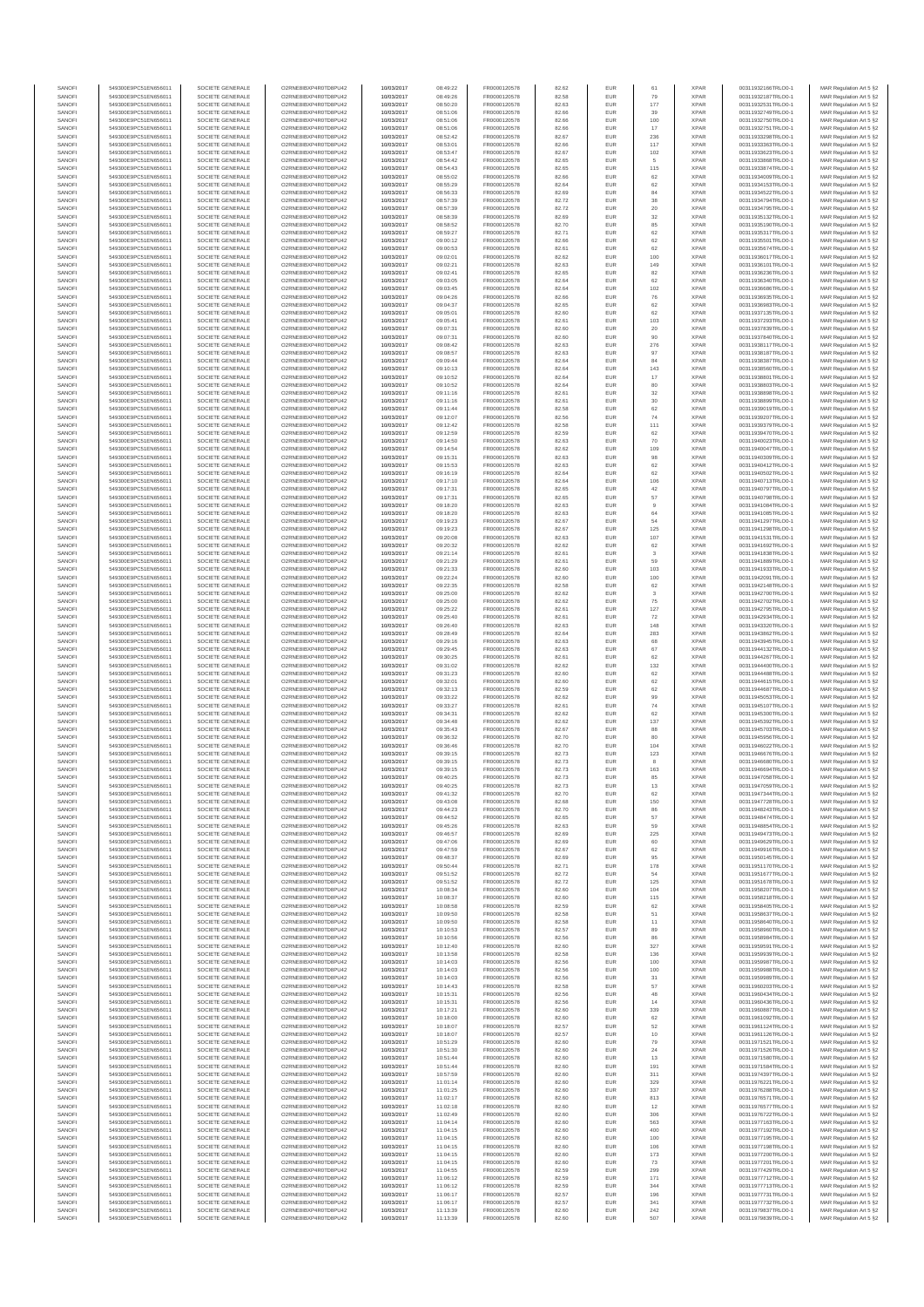| SANOFI           | 549300E9PC51EN656011                         | SOCIETE GENERALE                     | O2RNE8IBXP4R0TD8PLI42                         | 10/03/2017               | 11:14:01             | FR0000120578                 | 82.58          | <b>EUR</b>                         | 668              | <b>XPAR</b>                | 00311979931TRLO0-1                       | MAR Regulation Art 5 §2                             |
|------------------|----------------------------------------------|--------------------------------------|-----------------------------------------------|--------------------------|----------------------|------------------------------|----------------|------------------------------------|------------------|----------------------------|------------------------------------------|-----------------------------------------------------|
| SANOFI<br>SANOFI | 549300E9PC51EN656011<br>549300E9PC51EN656011 | SOCIETE GENERALE<br>SOCIETE GENERALE | O2RNE8IBXP4R0TD8PU42<br>O2RNE8IBXP4R0TD8PU42  | 10/03/2017<br>10/03/2017 | 11:14:19<br>11:14:19 | FR0000120578<br>FR0000120578 | 82.59<br>82.59 | <b>EUR</b><br>EUR                  | 59<br>687        | <b>XPAR</b><br><b>XPAR</b> | 00311980171TRLO0-1<br>00311980172TRLO0-1 | MAR Regulation Art 5 §2<br>MAR Regulation Art 5 §2  |
| SANOFI           | 549300E9PC51EN656011                         | SOCIETE GENERALE                     | O2RNE8IBXP4R0TD8PU42                          | 10/03/2017               | 11:19:09             | FR0000120578                 | 82.60          | <b>EUR</b>                         | 130              | <b>XPAR</b>                | 00311981742TRLO0-1                       | MAR Regulation Art 5 §2                             |
| SANOFI           | 549300E9PC51EN656011                         | SOCIETE GENERALE                     | O2RNE8IBXP4R0TD8PU42                          | 10/03/2017               | 11:19:09             | FR0000120578                 | 82.60          | EUR                                | 591              | <b>XPAR</b>                | 00311981745TRLO0-1                       | MAR Regulation Art 5 §2                             |
| SANOFI           | 549300E9PC51EN656011                         | SOCIETE GENERALE                     | O2RNE8IBXP4R0TD8PU42                          | 10/03/2017               | 11:20:17             | FR0000120578                 | 82.60          | EUR                                | 724              | <b>XPAR</b>                | 00311982309TRLO0-1                       | MAR Regulation Art 5 §2                             |
| SANOFI<br>SANOFI | 549300E9PC51EN656011<br>549300E9PC51EN656011 | SOCIETE GENERALE<br>SOCIETE GENERALE | O2RNE8IBXP4R0TD8PU42<br>O2RNE8IBXP4R0TD8PU42  | 10/03/2017<br>10/03/2017 | 11:20:24<br>11:20:39 | FR0000120578<br>FR0000120578 | 82.59<br>82.59 | EUR<br>EUR                         | 74<br>637        | <b>XPAR</b><br><b>XPAR</b> | 00311982389TRLO0-1<br>00311982473TRLO0-1 | MAR Regulation Art 5 §2<br>MAR Regulation Art 5 §2  |
| SANOFI           | 549300E9PC51EN656011                         | SOCIETE GENERALE                     | O2RNE8IBXP4R0TD8PU42                          | 10/03/2017               | 11:21:00             | FR0000120578                 | 82.59          | EUR                                | 370              | <b>XPAR</b>                | 00311982651TRLO0-1                       | MAR Regulation Art 5 §2                             |
| SANOFI           | 549300E9PC51EN656011                         | SOCIETE GENERALE                     | O2RNE8IBXP4R0TD8PU42                          | 10/03/2017               | 11:21:00             | FR0000120578                 | 82.59          | EUR                                | 187              | <b>XPAR</b>                | 00311982652TRLO0-1                       | MAR Regulation Art 5 §2                             |
| SANOFI<br>SANOFI | 549300E9PC51EN656011<br>549300E9PC51EN656011 | SOCIETE GENERALE<br>SOCIETE GENERALE | O2RNE8IBXP4R0TD8PLI42<br>O2RNE8IBXP4R0TD8PU42 | 10/03/2017<br>10/03/2017 | 11:21:00<br>11:21:17 | FR0000120578<br>FR0000120578 | 82.59<br>82.57 | <b>EUR</b><br>EUR                  | 101              | <b>XPAR</b><br><b>XPAR</b> | 00311982653TRLO0-1<br>00311982762TRLO0-1 | MAR Regulation Art 5 §2<br>MAR Regulation Art 5 §2  |
| SANOFI           | 549300E9PC51EN656011                         | SOCIETE GENERALE                     | O2RNE8IBXP4R0TD8PU42                          | 10/03/2017               | 11:21:17             | FR0000120578                 | 82.57          | <b>EUR</b>                         | 52               | <b>XPAR</b>                | 00311982763TRLO0-1                       | MAR Regulation Art 5 §2                             |
| SANOFI           | 549300E9PC51EN656011                         | SOCIETE GENERALE                     | O2RNE8IBXP4R0TD8PU42                          | 10/03/2017               | 11:21:24             | FR0000120578                 | 82.57          | EUR                                | 119              | <b>XPAR</b>                | 00311982818TRLO0-1                       | MAR Regulation Art 5 §2                             |
| SANOFI           | 549300E9PC51EN656011                         | SOCIETE GENERALE                     | O2RNE8IBXP4R0TD8PU42                          | 10/03/2017               | 11:21:44             | FR0000120578                 | 82.54          | EUR                                | 62               | <b>XPAR</b>                | 00311982956TRLO0-1                       | MAR Regulation Art 5 §2                             |
| SANOFI<br>SANOFI | 549300E9PC51EN656011<br>549300E9PC51EN656011 | SOCIETE GENERALE<br>SOCIETE GENERALE | O2RNE8IBXP4R0TD8PU42<br>O2RNE8IBXP4R0TD8PU42  | 10/03/2017<br>10/03/2017 | 11:22:30<br>11:22:45 | FR0000120578<br>FR0000120578 | 82.52<br>82.51 | EUR<br>EUR                         | 62<br>50         | <b>XPAR</b><br><b>XPAR</b> | 00311983299TRLO0-1<br>00311983389TRLO0-1 | MAR Regulation Art 5 §2<br>MAR Regulation Art 5 §2  |
| SANOFI           | 549300E9PC51EN656011                         | SOCIETE GENERALE                     | O2RNE8IBXP4R0TD8PU42                          | 10/03/2017               | 11:23:40             | FR0000120578                 | 82.52          | EUR                                | 130              | <b>XPAR</b>                | 00311983631TRLO0-1                       | MAR Regulation Art 5 §2                             |
| SANOFI           | 549300E9PC51EN656011                         | SOCIETE GENERALE                     | O2RNE8IBXP4R0TD8PU42                          | 10/03/2017               | 11:24:10             | FR0000120578                 | 82.52          | EUR                                | 89               | <b>XPAR</b>                | 00311983778TRLO0-1                       | MAR Regulation Art 5 §2                             |
| SANOFI           | 549300E9PC51EN656011                         | SOCIETE GENERALE                     | O2RNE8IBXP4R0TD8PLI42                         | 10/03/2017               | 11:25:54             | FR0000120578                 | 82.52          | <b>EUR</b>                         | 105              | <b>XPAR</b>                | 00311984204TRLO0-1                       | MAR Regulation Art 5 §2                             |
| SANOFI<br>SANOFI | 549300E9PC51EN656011<br>549300E9PC51EN656011 | SOCIETE GENERALE<br>SOCIETE GENERALE | O2RNE8IBXP4R0TD8PU42<br>O2RNE8IBXP4R0TD8PU42  | 10/03/2017<br>10/03/2017 | 11:25:54<br>11:25:54 | FR0000120578<br>FR0000120578 | 82.52<br>82.52 | EUR<br><b>EUR</b>                  | 100<br>100       | <b>XPAR</b><br><b>XPAR</b> | 00311984211TRLO0-1<br>00311984213TRLO0-1 | MAR Regulation Art 5 §2<br>MAR Regulation Art 5 §2  |
| SANOFI           | 549300E9PC51EN656011                         | SOCIETE GENERALE                     | O2RNE8IBXP4R0TD8PU42                          | 10/03/2017               | 11:26:24             | FR0000120578                 | 82.51          | EUR                                | 62               | <b>XPAR</b>                | 00311984425TRLO0-1                       | MAR Regulation Art 5 §2                             |
| SANOFI           | 549300E9PC51EN656011                         | SOCIETE GENERALE                     | O2RNESIBXP4R0TD8PLI42                         | 10/03/2017               | 11:28:10             | FR0000120578                 | 82.51          | EUR                                | 250              | <b>XPAR</b>                | 00311984864TRLO0-1                       | MAR Regulation Art 5 §2                             |
| SANOFI           | 549300E9PC51EN656011                         | SOCIETE GENERALE                     | O2RNE8IBXP4R0TD8PU42                          | 10/03/2017               | 11:28:10             | FR0000120578                 | 82.51          | EUR                                | 66               | <b>XPAR</b>                | 00311984867TRLO0-1                       | MAR Regulation Art 5 §2                             |
| SANOFI<br>SANOFI | 549300E9PC51EN656011<br>549300E9PC51EN656011 | SOCIETE GENERALE<br>SOCIETE GENERALE | O2RNE8IBXP4R0TD8PU42<br>O2RNE8IBXP4R0TD8PU42  | 10/03/2017<br>10/03/2017 | 11:28:40<br>11:28:43 | FR0000120578<br>FR0000120578 | 82.50<br>82.49 | EUR<br>EUR                         | $74\,$<br>100    | <b>XPAR</b><br><b>XPAR</b> | 00311985030TRLO0-1<br>00311985067TRLO0-1 | MAR Regulation Art 5 §2<br>MAR Regulation Art 5 §2  |
| SANOFI           | 549300E9PC51EN656011                         | SOCIETE GENERALE                     | O2RNE8IBXP4R0TD8PU42                          | 10/03/2017               | 11:31:31             | FR0000120578                 | 82.49          | EUR                                | 380              | <b>XPAR</b>                | 00311986081TRLO0-1                       | MAR Regulation Art 5 §2                             |
| SANOFI           | 549300E9PC51EN656011                         | SOCIETE GENERALE                     | O2RNE8IBXP4R0TD8PU42                          | 10/03/2017               | 11:31:35             | FR0000120578                 | 82.48          | EUR                                | 104              | <b>XPAR</b>                | 00311986112TRLO0-1                       | MAR Regulation Art 5 §2                             |
| SANOFI<br>SANOFI | 549300E9PC51EN656011<br>549300E9PC51EN656011 | SOCIETE GENERALE<br>SOCIETE GENERALE | O2RNE8IBXP4R0TD8PU42<br>O2RNE8IBXP4R0TD8PU42  | 10/03/2017<br>10/03/2017 | 11:31:35<br>11:32:06 | FR0000120578<br>FR0000120578 | 82.48<br>82.47 | EUR<br><b>EUR</b>                  | 60<br>62         | <b>XPAR</b><br><b>XPAR</b> | 00311986113TRLO0-1<br>00311986365TRLO0-1 | MAR Regulation Art 5 §2<br>MAR Regulation Art 5 §2  |
| SANOFI           | 549300E9PC51EN656011                         | SOCIETE GENERALE                     | O2RNE8IBXP4R0TD8PU42                          | 10/03/2017               | 11:32:25             | FR0000120578                 | 82.48          | EUR                                | 11               | <b>XPAR</b>                | 00311986521TRLO0-1                       | MAR Regulation Art 5 §2                             |
| SANOFI           | 549300E9PC51EN656011                         | SOCIETE GENERALE                     | O2RNE8IBXP4R0TD8PU42                          | 10/03/2017               | 11:32:25             | FR0000120578                 | 82.48          | EUR                                | 75               | <b>XPAR</b>                | 00311986523TRLO0-1                       | MAR Regulation Art 5 §2                             |
| SANOFI           | 549300E9PC51EN656011                         | SOCIETE GENERALE                     | O2RNE8IBXP4R0TD8PU42                          | 10/03/2017               | 11:33:23             | FR0000120578                 | 82.47          | EUR                                | 185              | <b>XPAR</b>                | 00311986974TRLO0-1                       | MAR Regulation Art 5 §2                             |
| SANOFI<br>SANOFI | 549300E9PC51EN656011<br>549300E9PC51EN656011 | SOCIETE GENERALE<br>SOCIETE GENERALE | O2RNE8IBXP4R0TD8PU42<br>O2RNE8IBXP4R0TD8PU42  | 10/03/2017<br>10/03/2017 | 11:33:23<br>11:33:23 | FR0000120578<br>FR0000120578 | 82.47<br>82.47 | EUR<br><b>EUR</b>                  | 100<br>200       | <b>XPAR</b><br><b>XPAR</b> | 00311986975TRLO0-1<br>00311986976TRLO0-1 | MAR Regulation Art 5 §2<br>MAR Regulation Art 5 §2  |
| SANOFI           | 549300E9PC51EN656011                         | SOCIETE GENERALE                     | O2RNE8IBXP4R0TD8PU42                          | 10/03/2017               | 11:33:23             | FR0000120578                 | 82.47          | EUR                                | 61               | <b>XPAR</b>                | 00311986977TRLO0-1                       | MAR Regulation Art 5 §2                             |
| SANOFI           | 549300E9PC51EN656011                         | SOCIETE GENERALE                     | O2RNE8IBXP4R0TD8PU42                          | 10/03/2017               | 11:33:23             | FR0000120578                 | 82.47          | <b>EUR</b>                         | 139              | <b>XPAR</b>                | 00311986978TRLO0-1                       | MAR Regulation Art 5 §2                             |
| SANOFI<br>SANOFI | 549300E9PC51EN656011<br>549300E9PC51EN656011 | SOCIETE GENERALE<br>SOCIETE GENERALE | O2RNE8IBXP4R0TD8PU42<br>O2RNE8IBXP4R0TD8PU42  | 10/03/2017<br>10/03/2017 | 11:33:23<br>11:33:23 | FR0000120578<br>FR0000120578 | 82.47<br>82.47 | EUR<br>EUR                         | 200<br>97        | <b>XPAR</b><br><b>XPAR</b> | 00311986979TRLO0-1<br>00311986980TRLO0-1 | MAR Regulation Art 5 §2<br>MAR Regulation Art 5 §2  |
| SANOFI           | 549300E9PC51EN656011                         | SOCIETE GENERALE                     | O2RNE8IBXP4R0TD8PU42                          | 10/03/2017               | 11:33:28             | FR0000120578                 | 82.47          | EUR                                | 200              | <b>XPAR</b>                | 00311987055TRLO0-1                       | MAR Regulation Art 5 §2                             |
| SANOFI           | 549300E9PC51EN656011                         | SOCIETE GENERALE                     | O2RNE8IBXP4R0TD8PU42                          | 10/03/2017               | 11:33:28             | FR0000120578                 | 82.47          | EUR                                | 188              | <b>XPAR</b>                | 00311987056TRLO0-1                       | MAR Regulation Art 5 §2                             |
| SANOFI           | 549300E9PC51EN656011                         | SOCIETE GENERALE                     | O2RNE8IBXP4R0TD8PU42                          | 10/03/2017               | 11:33:28             | FR0000120578                 | 82.47          | EUR                                | 318              | <b>XPAR</b>                | 00311987057TRLO0-1                       | MAR Regulation Art 5 §2                             |
| SANOFI<br>SANOFI | 549300E9PC51EN656011<br>549300E9PC51EN656011 | SOCIETE GENERALE<br>SOCIETE GENERALE | O2RNE8IBXP4R0TD8PLI42<br>O2RNE8IBXP4R0TD8PU42 | 10/03/2017<br>10/03/2017 | 11:34:44<br>11:34:44 | FR0000120578<br>FR0000120578 | 82.45<br>82.45 | EUR<br><b>EUR</b>                  | 59<br>47         | <b>XPAR</b><br><b>XPAR</b> | 00311987467TRLO0-1<br>00311987489TRLO0-1 | MAR Regulation Art 5 §2<br>MAR Regulation Art 5 §2  |
| SANOFI           | 549300E9PC51EN656011                         | SOCIETE GENERALE                     | O2RNE8IBXP4R0TD8PU42                          | 10/03/2017               | 11:34:44             | FR0000120578                 | 82.45          | EUR                                | 50               | <b>XPAR</b>                | 00311987491TRLO0-1                       | MAR Regulation Art 5 §2                             |
| SANOFI           | 549300E9PC51EN656011                         | SOCIETE GENERALE                     | O2RNE8IBXP4R0TD8PU42                          | 10/03/2017               | 11:34:44             | FR0000120578                 | 82.45          | <b>EUR</b>                         | 100              | <b>XPAR</b>                | 00311987492TRLO0-1                       | MAR Regulation Art 5 §2                             |
| SANOFI           | 549300E9PC51EN656011                         | SOCIETE GENERALE                     | O2RNE8IBXP4R0TD8PU42                          | 10/03/2017               | 11:34:44             | FR0000120578                 | 82.45          | EUR                                | 28               | <b>XPAR</b>                | 00311987493TRLO0-1                       | MAR Regulation Art 5 §2                             |
| SANOFI<br>SANOFI | 549300E9PC51EN656011<br>549300E9PC51EN656011 | SOCIETE GENERALE<br>SOCIETE GENERALE | O2RNE8IBXP4R0TD8PU42<br>O2RNE8IBXP4R0TD8PU42  | 10/03/2017<br>10/03/2017 | 11:35:17<br>11:36:14 | FR0000120578<br>FR0000120578 | 82.45<br>82.44 | EUR<br>EUR                         | 133<br>62        | <b>XPAR</b><br><b>XPAR</b> | 00311987698TRLO0-1<br>00311988079TRLO0-1 | MAR Regulation Art 5 §2<br>MAR Regulation Art 5 §2  |
| SANOFI           | 549300E9PC51EN656011                         | SOCIETE GENERALE                     | O2RNE8IBXP4R0TD8PLI42                         | 10/03/2017               | 11:36:24             | FR0000120578                 | 82.43          | EUR                                | 168              | <b>XPAR</b>                | 00311988161TRLO0-1                       | MAR Regulation Art 5 §2                             |
| SANOFI           | 549300E9PC51EN656011                         | SOCIETE GENERALE                     | O2RNE8IBXP4R0TD8PU42                          | 10/03/2017               | 11:36:36             | FR0000120578                 | 82.42          | EUR                                | 62               | <b>XPAR</b>                | 00311988237TRLO0-1                       | MAR Regulation Art 5 §2                             |
| SANOFI           | 549300E9PC51EN656011                         | SOCIETE GENERALE                     | O2RNE8IBXP4R0TD8PU42                          | 10/03/2017               | 11:39:39             | FR0000120578                 | 82.46          | EUR                                | 558              | <b>XPAR</b>                | 00311989053TRLO0-1                       | MAR Regulation Art 5 §2                             |
| SANOFI<br>SANOFI | 549300E9PC51EN656011<br>549300E9PC51EN656011 | SOCIETE GENERALE<br>SOCIETE GENERALE | O2RNE8IBXP4R0TD8PU42<br>O2RNE8IBXP4R0TD8PU42  | 10/03/2017<br>10/03/2017 | 11:39:45<br>11:39:45 | FR0000120578<br>FR0000120578 | 82.45<br>82.45 | <b>EUR</b><br>EUR                  | 86<br>13         | <b>XPAR</b><br><b>XPAR</b> | 00311989084TRLO0-1<br>00311989085TRLO0-1 | MAR Regulation Art 5 §2<br>MAR Regulation Art 5 §2  |
| SANOFI           | 549300E9PC51EN656011                         | SOCIETE GENERALE                     | O2RNE8IBXP4R0TD8PU42                          | 10/03/2017               | 11:39:48             | FR0000120578                 | 82.45          | <b>EUR</b>                         | 66               | <b>XPAR</b>                | 00311989097TRLO0-1                       | MAR Regulation Art 5 §2                             |
| SANOFI           | 549300E9PC51EN656011                         | SOCIETE GENERALE                     | O2RNE8IBXP4R0TD8PU42                          | 10/03/2017               | 11:41:39             | FR0000120578                 | 82.46          | EUR                                | 110              | <b>XPAR</b>                | 00311989526TRLO0-1                       | MAR Regulation Art 5 §2                             |
| SANOFI<br>SANOFI | 549300E9PC51EN656011                         | SOCIETE GENERALE                     | O2RNE8IBXP4R0TD8PU42                          | 10/03/2017               | 11:42:03             | FR0000120578<br>FR0000120578 | 82.48          | EUR<br>EUR                         | 348<br>213       | <b>XPAR</b><br><b>XPAR</b> | 00311989635TRLO0-1                       | MAR Regulation Art 5 §2                             |
| SANOFI           | 549300E9PC51EN656011<br>549300E9PC51EN656011 | SOCIETE GENERALE<br>SOCIETE GENERALE | O2RNE8IBXP4R0TD8PU42<br>O2RNE8IBXP4R0TD8PU42  | 10/03/2017<br>10/03/2017 | 11:43:06<br>11:43:46 | FR0000120578                 | 82.50<br>82.51 | EUR                                | 20               | <b>XPAR</b>                | 00311989974TRLO0-1<br>00311990111TRLO0-1 | MAR Regulation Art 5 §2<br>MAR Regulation Art 5 §2  |
| SANOFI           | 549300E9PC51EN656011                         | SOCIETE GENERALE                     | O2RNE8IBXP4R0TD8PU42                          | 10/03/2017               | 11:43:46             | FR0000120578                 | 82.51          | EUR                                | 61               | <b>XPAR</b>                | 00311990112TRLO0-1                       | MAR Regulation Art 5 §2                             |
| SANOFI           | 549300E9PC51EN656011                         | SOCIETE GENERALE                     | O2RNE8IBXP4R0TD8PU42                          | 10/03/2017               | 11:45:02             | FR0000120578                 | 82.53          | EUR                                | 283              | <b>XPAR</b>                | 00311990454TRLO0-1                       | MAR Regulation Art 5 §2                             |
| SANOFI<br>SANOFI | 549300E9PC51EN656011<br>549300E9PC51EN656011 | SOCIETE GENERALE<br>SOCIETE GENERALE | O2RNE8IBXP4R0TD8PU42<br>O2RNE8IBXP4R0TD8PU42  | 10/03/2017<br>10/03/2017 | 11:47:05<br>11:48:16 | FR0000120578<br>FR0000120578 | 82.56<br>82.56 | <b>EUR</b><br>EUR                  | 373<br>76        | <b>XPAR</b><br><b>XPAR</b> | 00311990966TRLO0-1<br>00311991379TRLO0-1 | MAR Regulation Art 5 §2<br>MAR Regulation Art 5 §2  |
| SANOFI           | 549300E9PC51EN656011                         | SOCIETE GENERALE                     | O2RNE8IBXP4R0TD8PU42                          | 10/03/2017               | 11:50:06             | FR0000120578                 | 82.59          | <b>EUR</b>                         | 68               | <b>XPAR</b>                | 00311991862TRLO0-1                       | MAR Regulation Art 5 §2                             |
| SANOFI           | 549300E9PC51EN656011                         | SOCIETE GENERALE                     | O2RNE8IBXP4R0TD8PU42                          | 10/03/2017               | 11:51:11             | FR0000120578                 | 82.60          | EUR                                | 68               | <b>XPAR</b>                | 00311992209TRLO0-1                       | MAR Regulation Art 5 §2                             |
| SANOFI           | 549300E9PC51EN656011                         | SOCIETE GENERALE                     | O2RNE8IBXP4R0TD8PU42                          | 10/03/2017               | 11:51:11             | FR0000120578                 | 82.60          | EUR                                | 242              | <b>XPAR</b>                | 00311992212TRLO0-1                       | MAR Regulation Art 5 §2                             |
| SANOFI<br>SANOFI | 549300E9PC51EN656011<br>549300E9PC51EN656011 | SOCIETE GENERALE<br>SOCIETE GENERALE | O2RNE8IBXP4R0TD8PU42<br>O2RNE8IBXP4R0TD8PU42  | 10/03/2017<br>10/03/2017 | 11:51:11<br>11:51:17 | FR0000120578<br>FR0000120578 | 82.60<br>82.59 | EUR<br>EUR                         | 160<br>3         | <b>XPAR</b><br><b>XPAR</b> | 00311992214TRLO0-1<br>00311992276TRLO0-1 | MAR Regulation Art 5 §2<br>MAR Regulation Art 5 §2  |
| SANOFI           | 549300E9PC51EN656011                         | SOCIETE GENERALE                     | O2RNE8IBXP4R0TD8PU42                          | 10/03/2017               | 11:51:17             | FR0000120578                 | 82.59          | <b>EUR</b>                         | 67               | <b>XPAR</b>                | 00311992277TRLO0-1                       | MAR Regulation Art 5 §2                             |
| SANOFI           | 549300E9PC51EN656011                         | SOCIETE GENERALE                     | O2RNE8IBXP4R0TD8PU42                          | 10/03/2017               | 11:54:06             | FR0000120578                 | 82.57          | EUR                                | 54               | <b>XPAR</b>                | 00311992932TRLO0-1                       | MAR Regulation Art 5 §2                             |
| SANOFI           | 549300E9PC51EN656011                         | SOCIETE GENERALE                     | O2RNE8IBXP4R0TD8PU42                          | 10/03/2017               | 11:54:47             | FR0000120578                 | 82.57          | EUR                                | 30               | <b>XPAR</b>                | 00311993124TRLO0-1                       | MAR Regulation Art 5 §2                             |
| SANOFI<br>SANOFI | 549300E9PC51EN656011<br>549300E9PC51EN656011 | SOCIETE GENERALE<br>SOCIETE GENERALE | O2RNE8IBXP4R0TD8PU42<br>O2RNE8IBXP4R0TD8PU42  | 10/03/2017<br>10/03/2017 | 11:59:09<br>11:59:09 | FR0000120578<br>FR0000120578 | 82.57<br>82.57 | EUR<br><b>EUR</b>                  | 157<br>55        | <b>XPAR</b><br><b>XPAR</b> | 00311994275TRLO0-1<br>00311994279TRLO0-1 | MAR Regulation Art 5 §2<br>MAR Regulation Art 5 §2  |
| SANOFI           | 549300E9PC51EN656011                         | SOCIETE GENERALE                     | O2RNE8IBXP4R0TD8PU42                          | 10/03/2017               | 12:00:28             | FR0000120578                 | 82.57          | EUR                                | 149              | <b>XPAR</b>                | 00311994736TRLO0-1                       | MAR Regulation Art 5 §2                             |
| SANOFI           | 549300E9PC51EN656011                         | SOCIETE GENERALE                     | O2RNE8IBXP4R0TD8PLI42                         | 10/03/2017               | 12:00:28             | FR0000120578                 | 82.57          | EUR                                | 242              | <b>XPAR</b>                | 00311994737TRLO0-1                       | MAR Regulation Art 5 §2                             |
| SANOFI           | 549300E9PC51EN656011                         | SOCIETE GENERALE                     | O2RNE8IBXP4R0TD8PU42<br>O2RNE8IBXP4R0TD8PU42  | 10/03/2017               | 12:00:28             | FR0000120578                 | 82.57          | EUR                                | 296              | <b>XPAR</b>                | 00311994738TRLO0-1                       | MAR Regulation Art 5 §2                             |
| SANOFI<br>SANOFI | 549300E9PC51EN656011<br>549300E9PC51EN656011 | SOCIETE GENERALE<br>SOCIETE GENERALE | O2RNE8IBXP4R0TD8PU42                          | 10/03/2017<br>10/03/2017 | 12:02:09<br>12:02:27 | FR0000120578<br>FR0000120578 | 82.55<br>82.54 | EUR<br><b>EUR</b>                  | 403<br>340       | <b>XPAR</b><br><b>XPAR</b> | 00311995146TRLO0-1<br>00311995396TRLO0-1 | MAR Regulation Art 5 §2<br>MAR Regulation Art 5 §2  |
| SANOFI           | 549300E9PC51EN656011                         | SOCIETE GENERALE                     | O2RNE8IBXP4R0TD8PU42                          | 10/03/2017               | 12:02:48             | FR0000120578                 | 82.51          | EUR                                | 62               | <b>XPAR</b>                | 00311995683TRLO0-1                       | MAR Regulation Art 5 §2                             |
| SANOFI           | 549300E9PC51EN656011                         | SOCIETE GENERALE                     | O2RNE8IBXP4R0TD8PU42                          | 10/03/2017               | 12:03:09             | FR0000120578                 | 82.52          | <b>EUR</b>                         | 102              | <b>XPAR</b>                | 00311995779TRLO0-1                       | MAR Regulation Art 5 §2                             |
| SANOFI<br>SANOFI | 549300E9PC51EN656011<br>549300E9PC51EN656011 | SOCIETE GENERALE<br>SOCIETE GENERALE | O2RNE8IBXP4R0TD8PU42<br>O2RNE8IBXP4R0TD8PU42  | 10/03/2017<br>10/03/2017 | 12:03:33<br>12:03:47 | FR0000120578<br>FR0000120578 | 82.50<br>82.48 | EUR<br>EUR                         | 62<br>62         | <b>XPAR</b><br><b>XPAR</b> | 00311995893TRLO0-1<br>00311995969TRLO0-1 | MAR Regulation Art 5 §2<br>MAR Regulation Art 5 §2  |
| SANOFI           | 549300E9PC51EN656011                         | SOCIETE GENERALE                     | O2RNE8IBXP4R0TD8PU42                          | 10/03/2017               | 12:05:03             | FR0000120578                 | 82.54          | EUR                                | 112              | <b>XPAR</b>                | 00311996361TRLO0-1                       | MAR Regulation Art 5 §2                             |
| SANOFI           | 549300E9PC51EN656011                         | SOCIETE GENERALE                     | O2RNESIBXP4R0TD8PLI42                         | 10/03/2017               | 12:05:03             | FR0000120578                 | 82.54          | EUR                                | 162              | <b>XPAR</b>                | 00311996362TRLO0-1                       | MAR Regulation Art 5 §2                             |
| SANOFI           | 549300E9PC51EN656011                         | SOCIETE GENERALE                     | O2RNE8IBXP4R0TD8PU42                          | 10/03/2017               | 12:05:47             | FR0000120578                 | 82.53          | EUR                                | 90               | <b>XPAR</b>                | 00311996505TRLO0-1                       | MAR Regulation Art 5 §2                             |
| SANOFI<br>SANOFI | 549300E9PC51EN656011<br>549300E9PC51EN656011 | SOCIETE GENERALE<br>SOCIETE GENERALE | O2RNE8IBXP4R0TD8PU42<br>O2RNE8IBXP4R0TD8PU42  | 10/03/2017<br>10/03/2017 | 12:06:57<br>12:11:03 | FR0000120578<br>FR0000120578 | 82.52<br>82.53 | EUR<br><b>EUR</b>                  | 122<br>228       | <b>XPAR</b><br><b>XPAR</b> | 00311996740TRLO0-1<br>00311997525TRLO0-1 | MAR Regulation Art 5 §2<br>MAR Regulation Art 5 §2  |
| SANOFI           | 549300E9PC51EN656011                         | SOCIETE GENERALE                     | O2RNE8IBXP4R0TD8PU42                          | 10/03/2017               | 12:11:20             | FR0000120578                 | 82.52          | EUR                                | 293              | <b>XPAR</b>                | 00311997593TRLO0-1                       | MAR Regulation Art 5 §2                             |
| SANOFI           | 549300E9PC51EN656011                         | SOCIETE GENERALE                     | O2RNE8IBXP4R0TD8PU42                          | 10/03/2017               | 12:12:47             | FR0000120578                 | 82.53          | <b>EUR</b>                         | 97               | <b>XPAR</b>                | 00311997881TRLO0-1                       | MAR Regulation Art 5 \$2                            |
| SANOFI           | 549300E9PC51EN656011                         | SOCIETE GENERALE                     | O2RNE8IBXP4R0TD8PU42                          | 10/03/2017               | 12:12:47             | FR0000120578                 | 82.53          | EUR                                | 37               | <b>XPAR</b>                | 00311997882TRLO0-1                       | MAR Regulation Art 5 §2                             |
| SANOFI<br>SANOFI | 549300E9PC51EN656011<br>549300E9PC51EN656011 | SOCIETE GENERALE<br>SOCIETE GENERALE | O2RNE8IBXP4R0TD8PU42<br>O2RNE8IBXP4R0TD8PU42  | 10/03/2017<br>10/03/2017 | 12:13:33<br>12:14:12 | FR0000120578<br>FR0000120578 | 82.53<br>82.53 | <b>EUR</b><br>EUR                  | 62<br>101        | <b>XPAR</b><br><b>XPAR</b> | 00311997982TRLO0-1<br>00311998108TRLO0-1 | MAR Regulation Art 5 §2<br>MAR Regulation Art 5 §2  |
| SANOFI           | 549300E9PC51EN656011                         | SOCIETE GENERALE                     | O2RNESIBXP4R0TD8PLI42                         | 10/03/2017               | 12:16:13             | FR0000120578                 | 82.53          | EUR                                | 62               | <b>XPAR</b>                | 00311998431TRLO0-1                       | MAR Regulation Art 5 §2                             |
| SANOFI           | 549300E9PC51EN656011                         | SOCIETE GENERALE                     | O2RNE8IBXP4R0TD8PU42                          | 10/03/2017               | 12:16:34             | FR0000120578                 | 82.52          | EUR                                | 73               | <b>XPAR</b>                | 00311998522TRLO0-1                       | MAR Regulation Art 5 §2                             |
| SANOFI<br>SANOFI | 549300E9PC51EN656011<br>549300E9PC51EN656011 | SOCIETE GENERALE<br>SOCIETE GENERALE | O2RNE8IBXP4R0TD8PU42<br>O2RNE8IBXP4R0TD8PLI42 | 10/03/2017<br>10/03/2017 | 12:16:39<br>12:16:50 | FR0000120578<br>FR0000120578 | 82.52<br>82.49 | EUR<br><b>EUR</b>                  | 157<br>56        | <b>XPAR</b><br><b>XPAR</b> | 00311998585TRLO0-1<br>00311998729TRLO0-1 | MAR Regulation Art 5 §2<br>MAR Regulation Art 5 §2  |
| SANOFI           | 549300E9PC51EN656011                         | SOCIETE GENERALE                     | O2RNE8IBXP4R0TD8PU42                          | 10/03/2017               | 12:16:51             | FR0000120578                 | 82.49          | EUR                                | 6                | <b>XPAR</b>                | 00311998731TRLO0-1                       | MAR Regulation Art 5 §2                             |
| SANOFI           | 549300E9PC51EN656011                         | SOCIETE GENERALE                     | O2RNE8IBXP4R0TD8PU42                          | 10/03/2017               | 12:18:06             | FR0000120578                 | 82.49          | <b>EUR</b>                         | 144              | <b>XPAR</b>                | 00311999008TRLO0-1                       | MAR Regulation Art 5 §2                             |
| SANOFI<br>SANOFI | 549300E9PC51EN656011<br>549300E9PC51EN656011 | SOCIETE GENERALE<br>SOCIETE GENERALE | O2RNE8IBXP4R0TD8PU42<br>O2RNE8IBXP4R0TD8PU42  | 10/03/2017<br>10/03/2017 | 12:19:00<br>12:19:48 | FR0000120578<br>FR0000120578 | 82.49<br>82.50 | EUR<br>$\ensuremath{\mathsf{EUR}}$ | 65<br>100        | <b>XPAR</b><br><b>XPAR</b> | 00311999269TRLO0-1<br>00311999542TRLO0-1 | MAR Regulation Art 5 §2<br>MAR Regulation Art 5 §2  |
| SANOFI           | 549300E9PC51EN656011                         | SOCIETE GENERALE                     | O2RNE8IBXP4R0TD8PU42                          | 10/03/2017               | 12:19:48             | FR0000120578                 | 82.50          | EUR                                | 46               | <b>XPAR</b>                | 00311999543TRLO0-1                       | MAR Regulation Art 5 §2                             |
| SANOFI           | 549300E9PC51EN656011                         | SOCIETE GENERALE                     | O2RNE8IBXP4R0TD8PU42                          | 10/03/2017               | 12:20:24             | FR0000120578                 | 82.50          | EUR                                | 62               | <b>XPAR</b>                | 00311999688TRLO0-1                       | MAR Regulation Art 5 §2                             |
| SANOFI           | 549300E9PC51EN656011                         | SOCIETE GENERALE                     | O2RNE8IBXP4R0TD8PLI42                         | 10/03/2017               | 12:20:41             | FR0000120578                 | 82.50          | <b>EUR</b>                         | 62               | <b>XPAR</b>                | 00311999730TRLO0-1                       | MAR Regulation Art 5 §2                             |
| SANOFI<br>SANOFI | 549300E9PC51EN656011<br>549300E9PC51EN656011 | SOCIETE GENERALE<br>SOCIETE GENERALE | O2RNE8IBXP4R0TD8PU42<br>O2RNE8IBXP4R0TD8PU42  | 10/03/2017<br>10/03/2017 | 12:21:02<br>12:21:02 | FR0000120578<br>FR0000120578 | 82.49<br>82.49 | EUR<br><b>EUR</b>                  | $\ddot{a}$<br>65 | <b>XPAR</b><br><b>XPAR</b> | 00311999798TRLO0-1<br>00311999801TRLO0-1 | MAR Regulation Art 5 §2<br>MAR Regulation Art 5 \$2 |
| SANOFI           | 549300E9PC51EN656011                         | SOCIETE GENERALE                     | O2RNE8IBXP4R0TD8PU42                          | 10/03/2017               | 12:21:38             | FR0000120578                 | 82.47          | EUR                                | 68               | <b>XPAR</b>                | 00311999906TRLO0-1                       | MAR Regulation Art 5 §2                             |
| SANOFI           | 549300E9PC51EN656011                         | SOCIETE GENERALE                     | O2RNE8IBXP4R0TD8PU42                          | 10/03/2017               | 12:22:25             | FR0000120578                 | 82.46          | EUR                                | 69               | <b>XPAR</b>                | 00312000075TRLO0-1                       | MAR Regulation Art 5 §2                             |
| SANOFI           | 549300E9PC51EN656011                         | SOCIETE GENERALE                     | O2RNE8IBXP4R0TD8PU42                          | 10/03/2017               | 12:24:02             | FR0000120578                 | 82.47          | EUR                                | 127              | <b>XPAR</b>                | 00312000402TRLO0-1                       | MAR Regulation Art 5 §2                             |
| SANOFI<br>SANOFI | 549300E9PC51EN656011<br>549300E9PC51EN656011 | SOCIETE GENERALE<br>SOCIETE GENERALE | O2RNE8IBXP4R0TD8PU42<br>O2RNE8IBXP4R0TD8PU42  | 10/03/2017<br>10/03/2017 | 12:24:02<br>12:25:23 | FR0000120578<br>FR0000120578 | 82.47<br>82.47 | EUR<br>EUR                         | 69<br>62         | <b>XPAR</b><br><b>XPAR</b> | 00312000404TRLO0-1<br>00312000708TRLO0-1 | MAR Regulation Art 5 §2<br>MAR Regulation Art 5 §2  |
| SANOFI           | 549300E9PC51EN656011                         | SOCIETE GENERALE                     | O2RNE8IBXP4R0TD8PU42                          | 10/03/2017               | 12:26:17             | FR0000120578                 | 82.47          | EUR                                | 220              | <b>XPAR</b>                | 00312000813TRLO0-1                       | MAR Regulation Art 5 §2                             |
| SANOFI           | 549300E9PC51EN656011                         | SOCIETE GENERALE                     | O2RNE8IBXP4R0TD8PU42                          | 10/03/2017               | 12:26:45             | FR0000120578                 | 82.46          | <b>EUR</b>                         | 134              | <b>XPAR</b>                | 00312001003TRLO0-1                       | MAR Regulation Art 5 §2                             |
| SANOFI           | 549300E9PC51EN656011                         | SOCIETE GENERALE                     | O2RNE8IBXP4R0TD8PU42                          | 10/03/2017               | 12:28:30             | FR0000120578                 | 82.46          | EUR                                | 108              | <b>XPAR</b>                | 00312001330TRLO0-1                       | MAR Regulation Art 5 §2                             |
| SANOFI<br>SANOFI | 549300E9PC51EN656011<br>549300E9PC51EN656011 | SOCIETE GENERALE<br>SOCIETE GENERALE | O2RNE8IBXP4R0TD8PU42<br>O2RNE8IBXP4R0TD8PU42  | 10/03/2017<br>10/03/2017 | 12:29:24<br>12:29:24 | FR0000120578<br>FR0000120578 | 82.46<br>82.46 | <b>EUR</b><br>EUR                  | 201<br>64        | <b>XPAR</b><br><b>XPAR</b> | 00312001483TRLO0-1<br>00312001484TRLO0-1 | MAR Regulation Art 5 §2<br>MAR Regulation Art 5 §2  |
| SANOFI           | 549300E9PC51EN656011                         | SOCIETE GENERALE                     | O2RNE8IBXP4R0TD8PU42                          | 10/03/2017               | 12:29:43             | FR0000120578                 | 82.42          | EUR                                | 113              | <b>XPAR</b>                | 00312001509TRLO0-1                       | MAR Regulation Art 5 §2                             |
| SANOFI           | 549300E9PC51EN656011                         | SOCIETE GENERALE                     | O2RNE8IBXP4R0TD8PU42                          | 10/03/2017               | 12:29:43             | FR0000120578                 | 82.42          | EUR                                | 26               | <b>XPAR</b>                | 00312001510TRLO0-1                       | MAR Regulation Art 5 §2                             |
| SANOFI           | 549300E9PC51EN656011                         | SOCIETE GENERALE                     | O2RNE8IBXP4R0TD8PU42                          | 10/03/2017               | 12:29:46             | FR0000120578                 | 82.41          | EUR                                | 148              | <b>XPAR</b>                | 00312001514TRLO0-1                       | MAR Regulation Art 5 §2                             |
| SANOFI<br>SANOFI | 549300E9PC51EN656011<br>549300E9PC51EN656011 | SOCIETE GENERALE<br>SOCIETE GENERALE | O2RNE8IBXP4R0TD8PU42<br>O2RNE8IBXP4R0TD8PU42  | 10/03/2017<br>10/03/2017 | 12:30:24<br>12:30:50 | FR0000120578<br>FR0000120578 | 82.42<br>82.43 | EUR<br>EUR                         | 138<br>73        | <b>XPAR</b><br><b>XPAR</b> | 00312001694TRLO0-1<br>00312001777TRLO0-1 | MAR Regulation Art 5 §2<br>MAR Regulation Art 5 §2  |
| SANOFI           | 549300E9PC51EN656011                         | SOCIETE GENERALE                     | O2RNE8IBXP4R0TD8PU42                          | 10/03/2017               | 12:31:59             | FR0000120578                 | 82.41          | <b>EUR</b>                         | 27               | <b>XPAR</b>                | 00312002084TRLO0-1                       | MAR Regulation Art 5 §2                             |
| SANOFI           | 549300E9PC51EN656011                         | SOCIETE GENERALE                     | O2RNE8IBXP4R0TD8PU42                          | 10/03/2017               | 12:32:13             | FR0000120578                 | 82.41          | EUR                                | 231              | <b>XPAR</b>                | 00312002169TRLO0-1                       | MAR Regulation Art 5 §2                             |
| SANOFI           | 549300E9PC51EN656011                         | SOCIETE GENERALE                     | O2RNE8IBXP4R0TD8PU42                          | 10/03/2017               | 12:32:13             | FR0000120578                 | 82.41          | <b>EUR</b>                         | 36               | <b>XPAR</b>                | 00312002170TRLO0-1                       | MAR Regulation Art 5 §2                             |
| SANOFI<br>SANOFI | 549300E9PC51EN656011<br>549300E9PC51EN656011 | SOCIETE GENERALE<br>SOCIETE GENERALE | O2RNE8IBXP4R0TD8PU42<br>O2RNE8IBXP4R0TD8PU42  | 10/03/2017<br>10/03/2017 | 12:32:18<br>12:35:08 | FR0000120578<br>FR0000120578 | 82.41<br>82.46 | EUR<br>EUR                         | 26<br>574        | <b>XPAR</b><br><b>XPAR</b> | 00312002203TRLO0-1<br>00312002881TRLO0-1 | MAR Regulation Art 5 §2<br>MAR Regulation Art 5 §2  |
| SANOFI           | 549300E9PC51EN656011                         | SOCIETE GENERALE                     | O2RNE8IBXP4R0TD8PU42                          | 10/03/2017               | 12:35:53             | FR0000120578                 | 82.45          | EUR                                | 62               | <b>XPAR</b>                | 00312003044TRLO0-1                       | MAR Regulation Art 5 §2                             |
| SANOFI           | 549300E9PC51EN656011                         | SOCIETE GENERALE                     | O2RNE8IBXP4R0TD8PU42                          | 10/03/2017               | 12:35:59             | FR0000120578                 | 82.44          | EUR                                | 46               | <b>XPAR</b>                | 00312003067TRLO0-1                       | MAR Regulation Art 5 §2                             |
| SANOFI<br>SANOFI | 549300E9PC51EN656011<br>549300E9PC51EN656011 | SOCIETE GENERALE<br>SOCIETE GENERALE | O2RNE8IBXP4R0TD8PU42<br>O2RNE8IBXP4R0TD8PU42  | 10/03/2017<br>10/03/2017 | 12:37:02<br>12:37:02 | FR0000120578<br>FR0000120578 | 82.45<br>82.45 | EUR<br>EUR                         | 289              | <b>XPAR</b><br><b>XPAR</b> | 00312003258TRLO0-1<br>00312003259TRLO0-1 | MAR Regulation Art 5 §2                             |
| SANOFI           | 549300E9PC51EN656011                         | SOCIETE GENERALE                     | O2RNE8IBXP4R0TD8PU42                          | 10/03/2017               | 12:37:36             | FR0000120578                 | 82.44          | <b>EUR</b>                         | 62               | <b>XPAR</b>                | 00312003398TRLO0-1                       | MAR Regulation Art 5 §2<br>MAR Regulation Art 5 §2  |
| SANOFI           | 549300E9PC51EN656011                         | SOCIETE GENERALE                     | O2RNE8IBXP4R0TD8PU42                          | 10/03/2017               | 12:38:14             | FR0000120578                 | 82.44          | EUR                                | 61               | <b>XPAR</b>                | 00312003508TRLO0-1                       | MAR Regulation Art 5 §2                             |
| SANOFI           | 549300E9PC51EN656011                         | SOCIETE GENERALE                     | O2RNE8IBXP4R0TD8PU42                          | 10/03/2017               | 12:38:14             | FR0000120578                 | 82.44          | <b>EUR</b>                         | 14               | <b>XPAR</b>                | 00312003509TRLO0-1                       | MAR Regulation Art 5 §2                             |
| SANOFI<br>SANOFI | 549300E9PC51EN656011<br>549300E9PC51EN656011 | SOCIETE GENERALE<br>SOCIETE GENERALE | O2RNE8IBXP4R0TD8PU42<br>O2RNE8IBXP4R0TD8PU42  | 10/03/2017<br>10/03/2017 | 12:38:22<br>12:38:26 | FR0000120578<br>FR0000120578 | 82.43<br>82.41 | EUR<br>EUR                         | 137<br>259       | <b>XPAR</b><br><b>XPAR</b> | 00312003533TRLO0-1<br>00312003638TRLO0-1 | MAR Regulation Art 5 §2<br>MAR Regulation Art 5 §2  |
| SANOFI           | 549300E9PC51EN656011                         | SOCIETE GENERALE                     | O2RNE8IBXP4R0TD8PU42                          | 10/03/2017               | 12:39:10             | FR0000120578                 | 82.41          | EUR                                | 147              | <b>XPAR</b>                | 00312003821TRLO0-1                       | MAR Regulation Art 5 §2                             |
| SANOFI           | 549300E9PC51EN656011                         | SOCIETE GENERALE                     | O2RNE8IBXP4R0TD8PU42                          | 10/03/2017               | 12:39:21             | FR0000120578                 | 82.41          | EUR                                | 62               | <b>XPAR</b>                | 00312003857TRLO0-1                       | MAR Regulation Art 5 §2                             |
| SANOFI           | 549300E9PC51EN656011                         | SOCIETE GENERALE                     | O2RNE8IBXP4R0TD8PU42                          | 10/03/2017               | 12:39:21             | FR0000120578                 | 82.41          | <b>EUR</b>                         | 406              | <b>XPAR</b>                | 00312003858TRLO0-1                       | MAR Regulation Art 5 §2                             |
| SANOFI<br>SANOFI | 549300E9PC51EN656011<br>549300E9PC51EN656011 | SOCIETE GENERALE<br>SOCIETE GENERALE | O2RNE8IBXP4R0TD8PU42<br>O2RNE8IBXP4R0TD8PU42  | 10/03/2017<br>10/03/2017 | 12:39:21<br>12:40:55 | FR0000120578<br>FR0000120578 | 82.41<br>82.42 | EUR<br><b>EUR</b>                  | 282<br>242       | <b>XPAR</b><br><b>XPAR</b> | 00312003859TRLO0-1<br>00312004235TRLO0-1 | MAR Regulation Art 5 §2<br>MAR Regulation Art 5 §2  |
| SANOFI           | 549300E9PC51EN656011                         | SOCIETE GENERALE                     | O2RNE8IBXP4R0TD8PU42                          | 10/03/2017               | 12:41:15             | FR0000120578                 | 82.39          | EUR                                | 132              | <b>XPAR</b>                | 00312004377TRLO0-1                       | MAR Regulation Art 5 §2                             |
| SANOFI           | 549300E9PC51EN656011                         | SOCIETE GENERALE                     | O2RNE8IBXP4R0TD8PU42                          | 10/03/2017               | 12:41:55             | FR0000120578                 | 82.38          | EUR                                | 29               | <b>XPAR</b>                | 00312004583TRLO0-1                       | MAR Regulation Art 5 §2                             |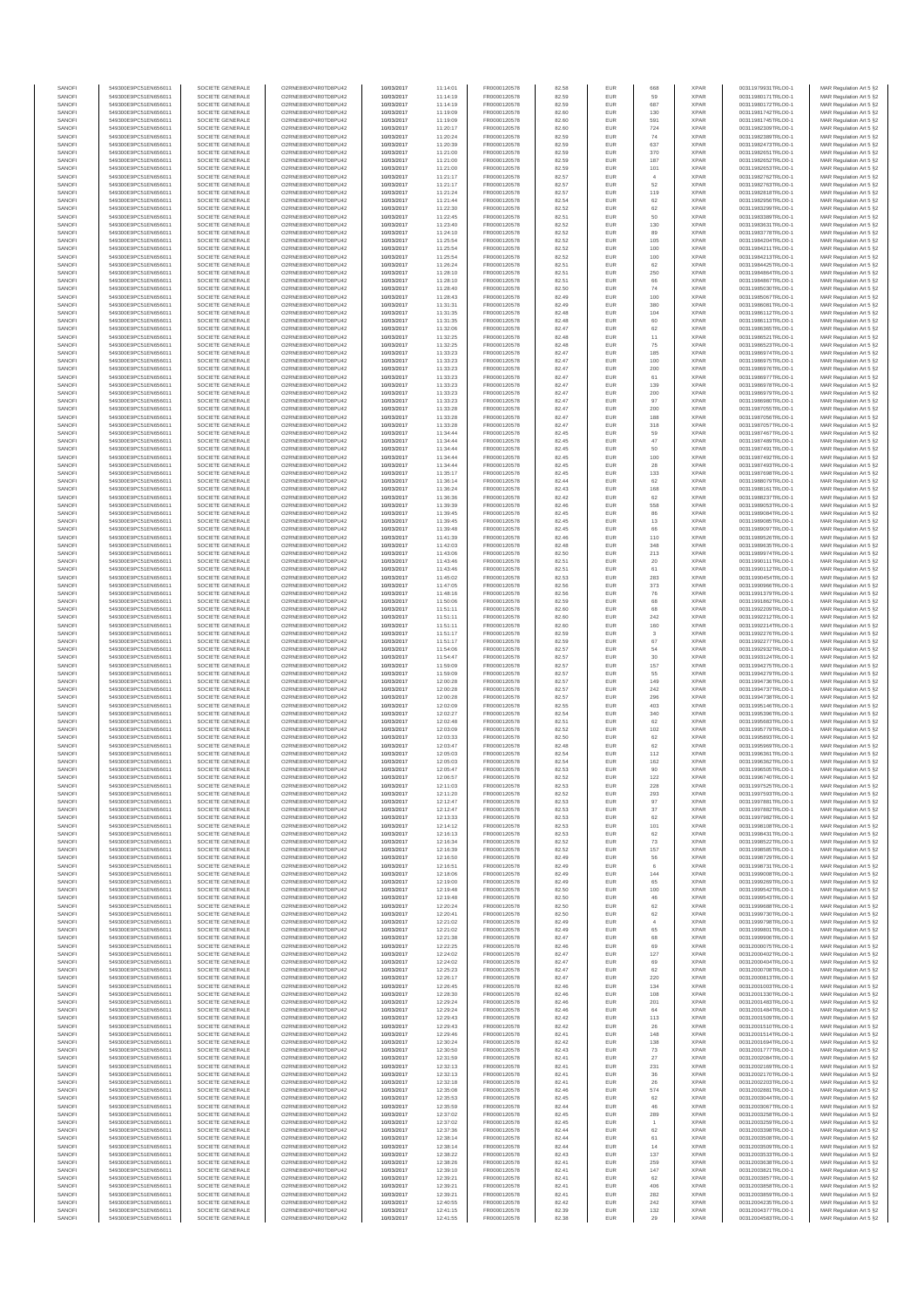| SANOFI           | 549300E9PC51EN656011                         | SOCIETE GENERALE                     | O2RNE8IBXP4R0TD8PU42                          | 10/03/2017               | 12:41:55             | FR0000120578                 | 82.38          | EUR                      | 33                   | <b>XPAR</b>                | 00312004584TRLO0-1                       | MAR Regulation Art 5 §2                            |
|------------------|----------------------------------------------|--------------------------------------|-----------------------------------------------|--------------------------|----------------------|------------------------------|----------------|--------------------------|----------------------|----------------------------|------------------------------------------|----------------------------------------------------|
| SANOFI<br>SANOFI | 549300E9PC51EN656011<br>549300E9PC51EN656011 | SOCIETE GENERALE<br>SOCIETE GENERALE | O2RNE8IBXP4R0TD8PU42<br>O2RNE8IBXP4R0TD8PU42  | 10/03/2017<br>10/03/2017 | 12:42:10<br>12:44:00 | FR0000120578                 | 82.38          | <b>EUR</b><br>EUR        | 62<br>15             | <b>XPAR</b><br><b>XPAR</b> | 00312004648TRLO0-1<br>00312005248TRLO0-1 | MAR Regulation Art 5 §2                            |
| SANOFI           | 549300E9PC51EN656011                         | SOCIETE GENERALE                     | O2RNE8IBXP4R0TD8PU42                          | 10/03/2017               | 12:45:53             | FR0000120578<br>FR0000120578 | 82.39<br>82.42 | EUR                      | 501                  | <b>XPAR</b>                | 00312005582TRLO0-1                       | MAR Regulation Art 5 §2<br>MAR Regulation Art 5 §2 |
| SANOFI           | 549300E9PC51EN656011                         | SOCIETE GENERALE                     | O2RNE8IBXP4R0TD8PU42                          | 10/03/2017               | 12:46:00             | FR0000120578                 | 82.42          | EUR                      | 315                  | <b>XPAR</b>                | 00312005608TRLO0-1                       | MAR Regulation Art 5 §2                            |
| SANOFI           | 549300E9PC51EN656011                         | SOCIETE GENERALE                     | O2RNE8IBXP4R0TD8PU42                          | 10/03/2017               | 12:46:25             | FR0000120578                 | 82.42          | EUR                      | 77                   | <b>XPAR</b>                | 00312005691TRLO0-1                       | MAR Regulation Art 5 §2                            |
| SANOFI<br>SANOFI | 549300E9PC51EN656011<br>549300E9PC51EN656011 | SOCIETE GENERALE<br>SOCIETE GENERALE | O2RNE8IBXP4R0TD8PU42<br>O2RNE8IBXP4R0TD8PU42  | 10/03/2017<br>10/03/2017 | 12:46:49<br>12:46:49 | FR0000120578<br>FR0000120578 | 82.50<br>82.50 | EUR<br>EUR               | 21<br>168            | <b>XPAR</b><br><b>XPAR</b> | 00312005890TRLO0-1<br>00312005891TRLO0-1 | MAR Regulation Art 5 §2<br>MAR Regulation Art 5 §2 |
| SANOFI           | 549300E9PC51EN656011                         | SOCIETE GENERALE                     | O2RNE8IBXP4R0TD8PU42                          | 10/03/2017               | 12:50:18             | FR0000120578                 | 82.53          | <b>EUR</b>               | 385                  | <b>XPAR</b>                | 00312006761TRLO0-1                       | MAR Regulation Art 5 §2                            |
| SANOFI           | 549300E9PC51EN656011                         | SOCIETE GENERALE                     | O2RNE8IBXP4R0TD8PU42                          | 10/03/2017               | 12:51:00             | FR0000120578                 | 82.54          | EUR                      | 46                   | <b>XPAR</b>                | 00312006985TRLO0-1                       | MAR Regulation Art 5 §2                            |
| SANOFI<br>SANOFI | 549300E9PC51EN656011<br>549300E9PC51EN656011 | SOCIETE GENERALE<br>SOCIETE GENERALE | O2RNE8IBXP4R0TD8PLI42<br>O2RNE8IBXP4R0TD8PU42 | 10/03/2017<br>10/03/2017 | 12:51:00<br>12:51:00 | FR0000120578<br>FR0000120578 | 82.54<br>82.54 | EUR<br>EUR               | 110<br>57            | <b>XPAR</b><br><b>XPAR</b> | 00312006986TRLO0-1<br>00312006987TRLO0-1 | MAR Regulation Art 5 §2<br>MAR Regulation Art 5 §2 |
| SANOFI           | 549300E9PC51EN656011                         | SOCIETE GENERALE                     | O2RNE8IBXP4R0TD8PU42                          | 10/03/2017               | 12:51:26             | FR0000120578                 | 82.53          | EUR                      | 83                   | <b>XPAR</b>                | 00312007070TRLO0-1                       | MAR Regulation Art 5 §2                            |
| SANOFI           | 549300E9PC51EN656011                         | SOCIETE GENERALE                     | O2RNE8IBXP4R0TD8PU42                          | 10/03/2017               | 12:51:26             | FR0000120578                 | 82.53          | EUR                      | 23                   | <b>XPAR</b>                | 00312007071TRLO0-1                       | MAR Regulation Art 5 §2                            |
| SANOFI           | 549300E9PC51EN656011                         | SOCIETE GENERALE                     | O2RNE8IBXP4R0TD8PU42                          | 10/03/2017               | 12:54:58             | FR0000120578                 | 82.55          | EUR                      | 193                  | <b>XPAR</b>                | 00312008171TRLO0-1                       | MAR Regulation Art 5 §2                            |
| SANOFI<br>SANOFI | 549300E9PC51EN656011<br>549300E9PC51EN656011 | SOCIETE GENERALE<br>SOCIETE GENERALE | O2RNE8IBXP4R0TD8PU42<br>O2RNE8IBXP4R0TD8PU42  | 10/03/2017<br>10/03/2017 | 12:55:08<br>12:55:12 | FR0000120578<br>FR0000120578 | 82.53<br>82.53 | <b>EUR</b><br>EUR        | 60                   | <b>XPAR</b><br><b>XPAR</b> | 00312008211TRLO0-1<br>00312008218TRLO0-1 | MAR Regulation Art 5 §2<br>MAR Regulation Art 5 §2 |
| SANOFI           | 549300E9PC51EN656011                         | SOCIETE GENERALE                     | O2RNE8IBXP4R0TD8PU42                          | 10/03/2017               | 13:03:09             | FR0000120578                 | 82.55          | <b>EUR</b>               | 362                  | <b>XPAR</b>                | 00312010206TRLO0-1                       | MAR Regulation Art 5 §2                            |
| SANOFI           | 549300E9PC51EN656011                         | SOCIETE GENERALE                     | O2RNE8IBXP4R0TD8PU42                          | 10/03/2017               | 13:03:11             | FR0000120578                 | 82.55          | EUR                      | 82                   | <b>XPAR</b>                | 00312010242TRLO0-1                       | MAR Regulation Art 5 §2                            |
| SANOFI           | 549300E9PC51EN656011                         | SOCIETE GENERALE                     | O2RNESIBXP4R0TD8PLI42                         | 10/03/2017               | 13:03:20             | FR0000120578                 | 82.55          | EUR                      | 521                  | <b>XPAR</b>                | 00312010319TRLO0-1                       | MAR Regulation Art 5 §2                            |
| SANOFI<br>SANOFI | 549300E9PC51EN656011<br>549300E9PC51EN656011 | SOCIETE GENERALE<br>SOCIETE GENERALE | O2RNE8IBXP4R0TD8PU42<br>O2RNE8IBXP4R0TD8PLI42 | 10/03/2017<br>10/03/2017 | 13:03:55<br>13:04:21 | FR0000120578<br>FR0000120578 | 82.55<br>82.55 | EUR<br>EUR               | 70<br>55             | <b>XPAR</b><br><b>XPAR</b> | 00312010465TRLO0-1<br>00312010546TRLO0-1 | MAR Regulation Art 5 §2<br>MAR Regulation Art 5 §2 |
| SANOFI           | 549300E9PC51EN656011                         | SOCIETE GENERALE                     | O2RNE8IBXP4R0TD8PU42                          | 10/03/2017               | 13:04:21             | FR0000120578                 | 82.55          | <b>EUR</b>               | 42                   | <b>XPAR</b>                | 00312010548TRLO0-1                       | MAR Regulation Art 5 §2                            |
| SANOFI           | 549300E9PC51EN656011                         | SOCIETE GENERALE                     | O2RNE8IBXP4R0TD8PU42                          | 10/03/2017               | 13:06:01             | FR0000120578                 | 82.55          | EUR                      | 67                   | <b>XPAR</b>                | 00312010870TRLO0-1                       | MAR Regulation Art 5 §2                            |
| SANOFI<br>SANOFI | 549300E9PC51EN656011<br>549300E9PC51EN656011 | SOCIETE GENERALE<br>SOCIETE GENERALE | O2RNE8IBXP4R0TD8PU42<br>O2RNE8IBXP4R0TD8PU42  | 10/03/2017<br>10/03/2017 | 13:06:41<br>13:07:00 | FR0000120578<br>FR0000120578 | 82.55<br>82.55 | <b>EUR</b><br>EUR        | 36<br>125            | <b>XPAR</b><br><b>XPAR</b> | 00312010989TRLO0-1<br>00312011033TRLO0-1 | MAR Regulation Art 5 §2<br>MAR Regulation Art 5 §2 |
| SANOFI           | 549300E9PC51EN656011                         | SOCIETE GENERALE                     | O2RNE8IBXP4R0TD8PU42                          | 10/03/2017               | 13:07:06             | FR0000120578                 | 82.54          | <b>EUR</b>               | 133                  | <b>XPAR</b>                | 00312011075TRLO0-1                       | MAR Regulation Art 5 §2                            |
| SANOFI           | 549300E9PC51EN656011                         | SOCIETE GENERALE                     | O2RNE8IBXP4R0TD8PU42                          | 10/03/2017               | 13:07:30             | FR0000120578                 | 82.54          | EUR                      | 62                   | <b>XPAR</b>                | 00312011199TRLO0-1                       | MAR Regulation Art 5 §2                            |
| SANOFI           | 549300E9PC51EN656011                         | SOCIETE GENERALE                     | O2RNE8IBXP4R0TD8PU42                          | 10/03/2017               | 13:16:29             | FR0000120578                 | 82.55          | EUR                      | 130                  | <b>XPAR</b>                | 00312013722TRLO0-1                       | MAR Regulation Art 5 §2                            |
| SANOFI<br>SANOFI | 549300E9PC51EN656011<br>549300E9PC51EN656011 | SOCIETE GENERALE<br>SOCIETE GENERALE | O2RNE8IBXP4R0TD8PU42<br>O2RNE8IBXP4R0TD8PU42  | 10/03/2017<br>10/03/2017 | 13:16:34<br>13:20:39 | FR0000120578<br>FR0000120578 | 82.53<br>82.55 | EUR<br>EUR               | 114<br>12            | <b>XPAR</b><br><b>XPAR</b> | 00312013755TRLO0-1<br>00312014697TRLO0-1 | MAR Regulation Art 5 §2<br>MAR Regulation Art 5 §2 |
| SANOFI           | 549300E9PC51EN656011                         | SOCIETE GENERALE                     | O2RNE8IBXP4R0TD8PU42                          | 10/03/2017               | 13:20:39             | FR0000120578                 | 82.55          | <b>EUR</b>               | 185                  | <b>XPAR</b>                | 00312014698TRLO0-1                       | MAR Regulation Art 5 §2                            |
| SANOFI           | 549300E9PC51EN656011                         | SOCIETE GENERALE                     | O2RNE8IBXP4R0TD8PU42                          | 10/03/2017               | 13:20:39             | FR0000120578                 | 82.55          | EUR                      | 60                   | <b>XPAR</b>                | 00312014699TRLO0-1                       | MAR Regulation Art 5 §2                            |
| SANOFI<br>SANOFI | 549300E9PC51EN656011<br>549300E9PC51EN656011 | SOCIETE GENERALE<br>SOCIETE GENERALE | O2RNE8IBXP4R0TD8PU42<br>O2RNE8IBXP4R0TD8PU42  | 10/03/2017<br>10/03/2017 | 13:21:22<br>13:21:22 | FR0000120578<br>FR0000120578 | 82.55<br>82.55 | <b>EUR</b><br>EUR        | 124<br>167           | <b>XPAR</b><br><b>XPAR</b> | 00312014874TRLO0-1<br>00312014878TRLO0-1 | MAR Regulation Art 5 §2<br>MAR Regulation Art 5 §2 |
| SANOFI           | 549300E9PC51EN656011                         | SOCIETE GENERALE                     | O2RNE8IBXP4R0TD8PU42                          | 10/03/2017               | 13:21:22             | FR0000120578                 | 82.55          | EUR                      | 166                  | <b>XPAR</b>                | 00312014882TRLO0-1                       | MAR Regulation Art 5 §2                            |
| SANOFI           | 549300E9PC51EN656011                         | SOCIETE GENERALE                     | O2RNE8IBXP4R0TD8PU42                          | 10/03/2017               | 13:21:22             | FR0000120578                 | 82.55          | EUR                      | 103                  | <b>XPAR</b>                | 00312014886TRLO0-1                       | MAR Regulation Art 5 §2                            |
| SANOFI<br>SANOFI | 549300E9PC51EN656011                         | SOCIETE GENERALE                     | O2RNE8IBXP4R0TD8PU42<br>O2RNE8IBXP4R0TD8PU42  | 10/03/2017               | 13:21:27             | FR0000120578                 | 82.54          | EUR                      | 127                  | <b>XPAR</b><br><b>XPAR</b> | 00312014912TRLO0-1<br>00312015022TRLO0-1 | MAR Regulation Art 5 §2                            |
| SANOFI           | 549300E9PC51EN656011<br>549300E9PC51EN656011 | SOCIETE GENERALE<br>SOCIETE GENERALE | O2RNE8IBXP4R0TD8PU42                          | 10/03/2017<br>10/03/2017 | 13:21:51<br>13:21:53 | FR0000120578<br>FR0000120578 | 82.55<br>82.55 | EUR<br>EUR               | 280<br>238           | <b>XPAR</b>                | 00312015027TRLO0-1                       | MAR Regulation Art 5 §2<br>MAR Regulation Art 5 §2 |
| SANOFI           | 549300E9PC51EN656011                         | SOCIETE GENERALE                     | O2RNE8IBXP4R0TD8PU42                          | 10/03/2017               | 13:22:29             | FR0000120578                 | 82.53          | <b>EUR</b>               | 258                  | <b>XPAR</b>                | 00312015143TRLO0-1                       | MAR Regulation Art 5 §2                            |
| SANOFI           | 549300E9PC51EN656011                         | SOCIETE GENERALE                     | O2RNE8IBXP4R0TD8PU42                          | 10/03/2017               | 13:22:29             | FR0000120578                 | 82.53          | EUR                      | 93                   | <b>XPAR</b>                | 00312015144TRLO0-1                       | MAR Regulation Art 5 §2                            |
| SANOFI<br>SANOFI | 549300E9PC51EN656011<br>549300E9PC51EN656011 | SOCIETE GENERALE<br>SOCIETE GENERALE | O2RNE8IBXP4R0TD8PLI42<br>O2RNE8IBXP4R0TD8PU42 | 10/03/2017<br>10/03/2017 | 13:22:48<br>13:24:19 | FR0000120578<br>FR0000120578 | 82.55<br>82.54 | <b>EUR</b><br>EUR        | 68<br>62             | <b>XPAR</b><br><b>XPAR</b> | 00312015276TRLO0-1<br>00312015742TRLO0-1 | MAR Regulation Art 5 §2<br>MAR Regulation Art 5 §2 |
| SANOFI           | 549300E9PC51EN656011                         | SOCIETE GENERALE                     | O2RNE8IBXP4R0TD8PU42                          | 10/03/2017               | 13:24:26             | FR0000120578                 | 82.53          | EUR                      | 165                  | <b>XPAR</b>                | 00312015813TRLO0-1                       | MAR Regulation Art 5 §2                            |
| SANOFI           | 549300E9PC51EN656011                         | SOCIETE GENERALE                     | O2RNE8IBXP4R0TD8PU42                          | 10/03/2017               | 13:24:57             | FR0000120578                 | 82.51          | EUR                      | 68                   | <b>XPAR</b>                | 00312016130TRLO0-1                       | MAR Regulation Art 5 §2                            |
| SANOFI           | 549300E9PC51EN656011                         | SOCIETE GENERALE                     | O2RNE8IBXP4R0TD8PLI42<br>O2RNE8IBXP4R0TD8PU42 | 10/03/2017               | 13:25:26             | FR0000120578                 | 82.55          | EUR                      | 68                   | <b>XPAR</b><br><b>XPAR</b> | 00312016340TRLO0-1                       | MAR Regulation Art 5 §2<br>MAR Regulation Art 5 §2 |
| SANOFI<br>SANOFI | 549300E9PC51EN656011<br>549300E9PC51EN656011 | SOCIETE GENERALE<br>SOCIETE GENERALE | O2RNE8IBXP4R0TD8PU42                          | 10/03/2017<br>10/03/2017 | 13:35:47<br>13:38:41 | FR0000120578<br>FR0000120578 | 82.59<br>82.59 | EUR<br>EUR               | 63<br>199            | <b>XPAR</b>                | 00312019903TRLO0-1<br>00312020713TRLO0-1 | MAR Regulation Art 5 §2                            |
| SANOFI           | 549300E9PC51EN656011                         | SOCIETE GENERALE                     | O2RNE8IBXP4R0TD8PU42                          | 10/03/2017               | 13:38:57             | FR0000120578                 | 82.59          | EUR                      | 138                  | <b>XPAR</b>                | 00312020772TRLO0-1                       | MAR Regulation Art 5 §2                            |
| SANOFI           | 549300E9PC51EN656011                         | SOCIETE GENERALE                     | O2RNE8IBXP4R0TD8PU42                          | 10/03/2017               | 13:39:13             | FR0000120578                 | 82.59          | EUR                      | 62                   | <b>XPAR</b>                | 00312020946TRLO0-1                       | MAR Regulation Art 5 §2                            |
| SANOFI<br>SANOFI | 549300E9PC51EN656011<br>549300E9PC51EN656011 | SOCIETE GENERALE<br>SOCIETE GENERALE | O2RNE8IBXP4R0TD8PU42<br>O2RNE8IBXP4R0TD8PU42  | 10/03/2017<br>10/03/2017 | 13:39:48<br>13:44:09 | FR0000120578<br>FR0000120578 | 82.59<br>82.59 | <b>EUR</b><br><b>EUR</b> | 76<br>14             | <b>XPAR</b><br><b>XPAR</b> | 00312021084TRLO0-1<br>00312022819TRLO0-1 | MAR Regulation Art 5 §2<br>MAR Regulation Art 5 §2 |
| SANOFI           | 549300E9PC51EN656011                         | SOCIETE GENERALE                     | O2RNE8IBXP4R0TD8PLI42                         | 10/03/2017               | 13:44:59             | FR0000120578                 | 82.59          | EUR                      | 50                   | <b>XPAR</b>                | 00312023140TRLO0-1                       | MAR Regulation Art 5 §2                            |
| SANOFI           | 549300E9PC51EN656011                         | SOCIETE GENERALE                     | O2RNE8IBXP4R0TD8PU42                          | 10/03/2017               | 13:45:00             | FR0000120578                 | 82.59          | EUR                      |                      | <b>XPAR</b>                | 00312023154TRLO0-1                       | MAR Regulation Art 5 §2                            |
| SANOFI           | 549300E9PC51EN656011                         | SOCIETE GENERALE                     | O2RNE8IBXP4R0TD8PU42                          | 10/03/2017               | 13:45:05             | FR0000120578                 | 82.59          | EUR                      | 355                  | <b>XPAR</b>                | 00312023186TRLO0-1                       | MAR Regulation Art 5 §2                            |
| SANOFI<br>SANOFI | 549300E9PC51EN656011<br>549300E9PC51EN656011 | SOCIETE GENERALE<br>SOCIETE GENERALE | O2RNE8IBXP4R0TD8PU42<br>O2RNE8IBXP4R0TD8PU42  | 10/03/2017<br>10/03/2017 | 13:45:21<br>13:45:52 | FR0000120578<br>FR0000120578 | 82.58<br>82.55 | <b>EUR</b><br>EUR        | 132<br>62            | <b>XPAR</b><br><b>XPAR</b> | 00312023406TRLO0-1<br>00312023538TRLO0-1 | MAR Regulation Art 5 §2<br>MAR Regulation Art 5 §2 |
| SANOFI           | 549300E9PC51EN656011                         | SOCIETE GENERALE                     | O2RNE8IBXP4R0TD8PU42                          | 10/03/2017               | 13:46:39             | FR0000120578                 | 82.56          | <b>EUR</b>               | 80                   | <b>XPAR</b>                | 00312023912TRLO0-1                       | MAR Regulation Art 5 §2                            |
| SANOFI           | 549300E9PC51EN656011                         | SOCIETE GENERALE                     | O2RNE8IBXP4R0TD8PU42                          | 10/03/2017               | 13:46:48             | FR0000120578                 | 82.55          | EUR                      | 62                   | <b>XPAR</b>                | 00312023953TRLO0-1                       | MAR Regulation Art 5 §2                            |
| SANOFI<br>SANOFI | 549300E9PC51EN656011<br>549300E9PC51EN656011 | SOCIETE GENERALE<br>SOCIETE GENERALE | O2RNE8IBXP4R0TD8PU42<br>O2RNE8IBXP4R0TD8PU42  | 10/03/2017<br>10/03/2017 | 13:47:09<br>13:50:56 | FR0000120578<br>FR0000120578 | 82.56<br>82.59 | <b>EUR</b><br>EUR        | 62<br>461            | <b>XPAR</b><br><b>XPAR</b> | 00312024064TRLO0-1<br>00312025523TRLO0-1 | MAR Regulation Art 5 §2<br>MAR Regulation Art 5 §2 |
| SANOFI           | 549300E9PC51EN656011                         | SOCIETE GENERALE                     | O2RNE8IBXP4R0TD8PU42                          | 10/03/2017               | 13:51:06             | FR0000120578                 | 82.57          | EUR                      | 261                  | <b>XPAR</b>                | 00312025570TRLO0-1                       | MAR Regulation Art 5 §2                            |
| SANOFI           | 549300E9PC51EN656011                         | SOCIETE GENERALE                     | O2RNE8IBXP4R0TD8PU42                          | 10/03/2017               | 13:51:33             | FR0000120578                 | 82.57          | EUR                      | 84                   | <b>XPAR</b>                | 00312025798TRLO0-1                       | MAR Regulation Art 5 §2                            |
| SANOFI           | 549300E9PC51EN656011                         | SOCIETE GENERALE                     | O2RNE8IBXP4R0TD8PU42                          | 10/03/2017               | 13:52:00             | FR0000120578                 | 82.57          | EUR                      | 88                   | <b>XPAR</b>                | 00312025933TRLO0-1                       | MAR Regulation Art 5 §2                            |
| SANOFI<br>SANOFI | 549300E9PC51EN656011<br>549300E9PC51EN656011 | SOCIETE GENERALE<br>SOCIETE GENERALE | O2RNE8IBXP4R0TD8PU42<br>O2RNE8IBXP4R0TD8PU42  | 10/03/2017<br>10/03/2017 | 13:52:55<br>14:00:02 | FR0000120578<br>FR0000120578 | 82.59<br>82.59 | <b>EUR</b><br>EUR        | 111<br>13            | <b>XPAR</b><br><b>XPAR</b> | 00312026144TRLO0-1<br>00312028847TRLO0-1 | MAR Regulation Art 5 §2<br>MAR Regulation Art 5 §2 |
| SANOFI           | 549300E9PC51EN656011                         | SOCIETE GENERALE                     | O2RNE8IBXP4R0TD8PU42                          | 10/03/2017               | 14:00:02             | FR0000120578                 | 82.59          | <b>EUR</b>               | 52                   | <b>XPAR</b>                | 00312028849TRLO0-1                       | MAR Regulation Art 5 §2                            |
| SANOFI           | 549300E9PC51EN656011                         | SOCIETE GENERALE                     | O2RNE8IBXP4R0TD8PU42                          | 10/03/2017               | 14:00:14             | FR0000120578                 | 82.58          | EUR                      | 62                   | <b>XPAR</b>                | 00312028961TRLO0-1                       | MAR Regulation Art 5 §2                            |
| SANOFI<br>SANOFI | 549300E9PC51EN656011<br>549300E9PC51EN656011 | SOCIETE GENERALE<br>SOCIETE GENERALE | O2RNE8IBXP4R0TD8PU42<br>O2RNE8IBXP4R0TD8PU42  | 10/03/2017<br>10/03/2017 | 14:00:54<br>14:00:54 | FR0000120578<br>FR0000120578 | 82.56<br>82.56 | EUR<br>EUR               | 46<br>16             | <b>XPAR</b><br><b>XPAR</b> | 00312029327TRLO0-1<br>00312029328TRLO0-1 | MAR Regulation Art 5 §2<br>MAR Regulation Art 5 §2 |
| SANOFI           | 549300E9PC51EN656011                         | SOCIETE GENERALE                     | O2RNE8IBXP4R0TD8PU42                          | 10/03/2017               | 14:01:24             | FR0000120578                 | 82.56          | EUR                      | 98                   | <b>XPAR</b>                | 00312029530TRLO0-1                       | MAR Regulation Art 5 §2                            |
| SANOFI           | 549300E9PC51EN656011                         | SOCIETE GENERALE                     | O2RNE8IBXP4R0TD8PU42                          | 10/03/2017               | 14:01:36             | FR0000120578                 | 82.55          | EUR                      | 78                   | <b>XPAR</b>                | 00312029571TRLO0-1                       | MAR Regulation Art 5 §2                            |
| SANOFI           | 549300E9PC51EN656011                         | SOCIETE GENERALE                     | O2RNE8IBXP4R0TD8PU42                          | 10/03/2017               | 14:01:51             | FR0000120578                 | 82.57          | EUR                      |                      | <b>XPAR</b>                | 00312029663TRLO0-1                       | MAR Regulation Art 5 §2                            |
| SANOFI<br>SANOFI | 549300E9PC51EN656011<br>549300E9PC51EN656011 | SOCIETE GENERALE<br>SOCIETE GENERALE | O2RNE8IBXP4R0TD8PU42<br>O2RNE8IBXP4R0TD8PU42  | 10/03/2017<br>10/03/2017 | 14:02:40<br>14:02:56 | FR0000120578<br>FR0000120578 | 82.58<br>82.55 | <b>EUR</b><br>EUR        | 127<br>62            | <b>XPAR</b><br><b>XPAR</b> | 00312029931TRLO0-1<br>00312030038TRLO0-1 | MAR Regulation Art 5 §2<br>MAR Regulation Art 5 §2 |
| SANOFI           | 549300E9PC51EN656011                         | SOCIETE GENERALE                     | O2RNE8IBXP4R0TD8PU42                          | 10/03/2017               | 14:03:16             | FR0000120578                 | 82.52          | <b>EUR</b>               | 62                   | <b>XPAR</b>                | 00312030298TRLO0-1                       | MAR Regulation Art 5 §2                            |
| SANOFI           | 549300E9PC51EN656011                         | SOCIETE GENERALE                     | O2RNE8IBXP4R0TD8PU42                          | 10/03/2017               | 14:03:48             | FR0000120578                 | 82.49          | EUR                      | 69                   | <b>XPAR</b>                | 00312030612TRLO0-1                       | MAR Regulation Art 5 §2                            |
| SANOFI           | 549300E9PC51EN656011                         | SOCIETE GENERALE                     | O2RNE8IBXP4R0TD8PU42                          | 10/03/2017               | 14:04:30             | FR0000120578<br>FR0000120578 | 82.51          | EUR                      | 145                  | <b>XPAR</b>                | 00312030838TRLO0-1                       | MAR Regulation Art 5 §2                            |
| SANOFI<br>SANOFI | 549300E9PC51EN656011<br>549300E9PC51EN656011 | SOCIETE GENERALE<br>SOCIETE GENERALE | O2RNE8IBXP4R0TD8PU42<br>O2RNE8IBXP4R0TD8PU42  | 10/03/2017<br>10/03/2017 | 14:04:34<br>14:05:04 | FR0000120578                 | 82.51<br>82.50 | EUR<br>EUR               | $\overline{2}$<br>62 | <b>XPAR</b><br><b>XPAR</b> | 00312030878TRLO0-1<br>00312031125TRLO0-1 | MAR Regulation Art 5 §2<br>MAR Regulation Art 5 §2 |
| SANOFI           | 549300E9PC51EN656011                         | SOCIETE GENERALE                     | O2RNE8IBXP4R0TD8PU42                          | 10/03/2017               | 14:05:19             | FR0000120578                 | 82.48          | EUR                      | 62                   | <b>XPAR</b>                | 00312031285TRLO0-1                       | MAR Regulation Art 5 §2                            |
| SANOFI           | 549300E9PC51EN656011                         | SOCIETE GENERALE                     | O2RNE8IBXP4R0TD8PU42                          | 10/03/2017               | 14:05:44             | FR0000120578                 | 82.49          | EUR                      | 146                  | <b>XPAR</b>                | 00312031620TRLO0-1                       | MAR Regulation Art 5 §2                            |
| SANOFI<br>SANOFI | 549300E9PC51EN656011<br>549300E9PC51EN656011 | SOCIETE GENERALE<br>SOCIETE GENERALE | O2RNE8IBXP4R0TD8PU42<br>O2RNE8IBXP4R0TD8PU42  | 10/03/2017<br>10/03/2017 | 14:05:56<br>14:05:56 | FR0000120578<br>FR0000120578 | 82.51<br>82.51 | <b>EUR</b><br>EUR        | 20<br>42             | <b>XPAR</b><br><b>XPAR</b> | 00312031697TRLO0-1<br>00312031698TRLO0-1 | MAR Regulation Art 5 §2<br>MAR Regulation Art 5 §2 |
| SANOFI           | 549300E9PC51EN656011                         | SOCIETE GENERALE                     | O2RNE8IBXP4R0TD8PU42                          | 10/03/2017               | 14:06:15             | FR0000120578                 | 82.47          | EUR                      | 62                   | <b>XPAR</b>                | 00312031849TRLO0-1                       | MAR Regulation Art 5 §2                            |
| SANOFI           | 549300E9PC51EN656011                         | SOCIETE GENERALE                     | O2RNE8IBXP4R0TD8PU42                          | 10/03/2017               | 14:06:23             | FR0000120578                 | 82.47          | EUR                      | 62                   | <b>XPAR</b>                | 00312031881TRLO0-1                       | MAR Regulation Art 5 §2                            |
| SANOFI           | 549300E9PC51EN656011                         | SOCIETE GENERALE                     | O2RNE8IBXP4R0TD8PLI42                         | 10/03/2017               | 14:06:59             | FR0000120578                 | 82.46          | EUR                      | 62                   | <b>XPAR</b>                | 00312032268TRLO0-1                       | MAR Regulation Art 5 §2                            |
| SANOFI<br>SANOFI | 549300E9PC51EN656011<br>549300E9PC51EN656011 | SOCIETE GENERALE<br>SOCIETE GENERALE | O2RNE8IBXP4R0TD8PU42<br>O2RNESIBXP4R0TD8PLI42 | 10/03/2017<br>10/03/2017 | 14:07:06<br>14:07:06 | FR0000120578<br>FR0000120578 | 82.46<br>82.46 | <b>EUR</b><br><b>EUR</b> | 37<br>$^{\rm 82}$    | <b>XPAR</b><br><b>XPAR</b> | 00312032340TRLO0-1<br>00312032342TRLO0-1 | MAR Regulation Art 5 §2<br>MAR Regulation Art 5 §2 |
| SANOFI           | 549300E9PC51EN656011                         | SOCIETE GENERALE                     | O2RNE8IBXP4R0TD8PU42                          | 10/03/2017               | 14:07:06             | FR0000120578                 | 82.46          | EUR                      | 16                   | <b>XPAR</b>                | 00312032343TRLO0-1                       | MAR Regulation Art 5 §2                            |
| SANOFI           | 549300E9PC51EN656011                         | SOCIETE GENERALE                     | O2RNE8IBXP4R0TD8PU42                          | 10/03/2017               | 14:07:39             | FR0000120578                 | 82.46          | EUR                      | 11                   | <b>XPAR</b>                | 00312032699TRLO0-1                       | MAR Regulation Art 5 §2                            |
| SANOFI<br>SANOFI | 549300E9PC51EN656011<br>549300E9PC51EN656011 | SOCIETE GENERALE<br>SOCIETE GENERALE | O2RNE8IBXP4R0TD8PU42<br>O2RNE8IBXP4R0TD8PU42  | 10/03/2017<br>10/03/2017 | 14:07:56<br>14:07:56 | FR0000120578<br>FR0000120578 | 82.48<br>82.48 | <b>EUR</b><br>EUR        | 52<br>136            | <b>XPAR</b><br><b>XPAR</b> | 00312032804TRLO0-1<br>00312032806TRLO0-1 | MAR Regulation Art 5 §2<br>MAR Regulation Art 5 §2 |
| SANOFI           | 549300E9PC51EN656011                         | SOCIETE GENERALE                     | O2RNE8IBXP4R0TD8PU42                          | 10/03/2017               | 14:08:19             | FR0000120578                 | 82.47          | <b>EUR</b>               | 111                  | <b>XPAR</b>                | 00312032898TRLO0-1                       | MAR Regulation Art 5 §2                            |
| SANOFI           | 549300E9PC51EN656011                         | SOCIETE GENERALE                     | O2RNE8IBXP4R0TD8PU42                          | 10/03/2017               | 14:08:50             | FR0000120578                 | 82.45          | EUR                      | 62                   | <b>XPAR</b>                | 00312033142TRLO0-1                       | MAR Regulation Art 5 §2                            |
| SANOFI<br>SANOFI | 549300E9PC51EN656011<br>549300E9PC51EN656011 | SOCIETE GENERALE<br>SOCIETE GENERALE | O2RNE8IBXP4R0TD8PU42<br>O2RNE8IBXP4R0TD8PU42  | 10/03/2017               | 14:08:57<br>14:08:57 | FR0000120578                 | 82.44<br>82.44 | EUR<br>EUR               | 616<br>107           | <b>XPAR</b><br><b>XPAR</b> | 00312033229TRLO0-1<br>00312033233TRLO0-1 | MAR Regulation Art 5 §2                            |
| SANOFI           | 549300E9PC51EN656011                         | SOCIETE GENERALE                     | O2RNESIBXP4R0TD8PLI42                         | 10/03/2017<br>10/03/2017 | 14:08:57             | FR0000120578<br>FR0000120578 | 82.44          | EUR                      | 107                  | <b>XPAR</b>                | 00312033236TRLO0-1                       | MAR Regulation Art 5 §2<br>MAR Regulation Art 5 §2 |
| SANOFI           | 549300E9PC51EN656011                         | SOCIETE GENERALE                     | O2RNE8IBXP4R0TD8PLI42                         | 10/03/2017               | 14:08:57             | FR0000120578                 | 82.44          | <b>EUR</b>               | 509                  | <b>XPAR</b>                | 00312033237TRLO0-1                       | MAR Regulation Art 5 §2                            |
| SANOFI<br>SANOFI | 549300E9PC51EN656011<br>549300E9PC51EN656011 | SOCIETE GENERALE<br>SOCIETE GENERALE | O2RNE8IBXP4R0TD8PU42<br>O2RNE8IBXP4R0TD8PU42  | 10/03/2017               | 14:08:57<br>14:08:58 | FR0000120578<br>FR0000120578 | 82.44<br>82.44 | EUR<br><b>EUR</b>        | 98<br>137            | <b>XPAR</b><br><b>XPAR</b> | 00312033238TRLO0-1<br>00312033259TRLO0-1 | MAR Regulation Art 5 §2                            |
| SANOFI           | 549300E9PC51EN656011                         | SOCIETE GENERALE                     | O2RNE8IBXP4R0TD8PU42                          | 10/03/2017<br>10/03/2017 | 14:08:59             | FR0000120578                 | 82.44          | EUR                      | 479                  | <b>XPAR</b>                | 00312033267TRLO0-1                       | MAR Regulation Art 5 §2<br>MAR Regulation Art 5 §2 |
| SANOFI           | 549300E9PC51EN656011                         | SOCIETE GENERALE                     | O2RNE8IBXP4R0TD8PU42                          | 10/03/2017               | 14:09:00             | FR0000120578                 | 82.44          | EUR                      | 385                  | <b>XPAR</b>                | 00312033277TRLO0-1                       | MAR Regulation Art 5 §2                            |
| SANOFI           | 549300E9PC51EN656011                         | SOCIETE GENERALE<br>SOCIETE GENERALE | O2RNE8IBXP4R0TD8PU42                          | 10/03/2017               | 14:09:00             | FR0000120578                 | 82.44          | EUR                      | 169                  | <b>XPAR</b>                | 00312033278TRLO0-1                       | MAR Regulation Art 5 §2                            |
| SANOFI<br>SANOFI | 549300E9PC51EN656011<br>549300E9PC51EN656011 | SOCIETE GENERALE                     | O2RNE8IBXP4R0TD8PU42<br>O2RNESIBXP4R0TD8PLI42 | 10/03/2017<br>10/03/2017 | 14:09:25<br>14:09:34 | FR0000120578<br>FR0000120578 | 82.47<br>82.45 | EUR<br>EUR               | 100<br>62            | <b>XPAR</b><br><b>XPAR</b> | 00312033412TRLO0-1<br>00312033481TRLO0-1 | MAR Regulation Art 5 §2<br>MAR Regulation Art 5 §2 |
| SANOFI           | 549300E9PC51EN656011                         | SOCIETE GENERALE                     | O2RNE8IBXP4R0TD8PU42                          | 10/03/2017               | 14:09:52             | FR0000120578                 | 82.43          | EUR                      | 31                   | <b>XPAR</b>                | 00312033592TRLO0-1                       | MAR Regulation Art 5 §2                            |
| SANOFI           | 549300E9PC51EN656011                         | SOCIETE GENERALE                     | O2RNE8IBXP4R0TD8PU42                          | 10/03/2017               | 14:10:21             | FR0000120578                 | 82.47          | <b>EUR</b>               | 170                  | <b>XPAR</b>                | 00312033741TRLO0-1                       | MAR Regulation Art 5 §2                            |
| SANOFI<br>SANOFI | 549300E9PC51EN656011<br>549300E9PC51EN656011 | SOCIETE GENERALE<br>SOCIETE GENERALE | O2RNE8IBXP4R0TD8PU42<br>O2RNE8IBXP4R0TD8PLI42 | 10/03/2017<br>10/03/2017 | 14:11:50<br>14:11:50 | FR0000120578<br>FR0000120578 | 82.57<br>82.57 | EUR<br><b>EUR</b>        | 67<br>77             | <b>XPAR</b><br><b>XPAR</b> | 00312034780TRLO0-1<br>00312034783TRLO0-1 | MAR Regulation Art 5 §2<br>MAR Regulation Art 5 §2 |
| SANOFI           | 549300E9PC51EN656011                         | SOCIETE GENERALE                     | O2RNE8IBXP4R0TD8PU42                          | 10/03/2017               | 14:12:43             | FR0000120578                 | 82.55          | EUR                      | 182                  | <b>XPAR</b>                | 00312035072TRLO0-1                       | MAR Regulation Art 5 §2                            |
| SANOFI           | 549300E9PC51EN656011                         | SOCIETE GENERALE                     | O2RNE8IBXP4R0TD8PU42                          | 10/03/2017               | 14:13:13             | FR0000120578                 | 82.51          | EUR                      | 69                   | <b>XPAR</b>                | 00312035346TRLO0-1                       | MAR Regulation Art 5 §2                            |
| SANOFI<br>SANOFI | 549300E9PC51EN656011<br>549300E9PC51EN656011 | SOCIETE GENERALE<br>SOCIETE GENERALE | O2RNE8IBXP4R0TD8PU42<br>O2RNE8IBXP4R0TD8PU42  | 10/03/2017<br>10/03/2017 | 14:13:43             | FR0000120578<br>FR0000120578 | 82.52<br>82.50 | EUR<br>EUR               | 93<br>$\overline{9}$ | <b>XPAR</b><br><b>XPAR</b> | 00312035565TRLO0-1<br>00312035621TRLO0-1 | MAR Regulation Art 5 §2<br>MAR Regulation Art 5 §2 |
| SANOFI           | 549300E9PC51EN656011                         | SOCIETE GENERALE                     | O2RNE8IBXP4R0TD8PU42                          | 10/03/2017               | 14:13:57<br>14:13:57 | FR0000120578                 | 82.50          | EUR                      | 53                   | <b>XPAR</b>                | 00312035622TRLO0-1                       | MAR Regulation Art 5 §2                            |
| SANOFI           | 549300E9PC51EN656011                         | SOCIETE GENERALE                     | O2RNE8IBXP4R0TD8PU42                          | 10/03/2017               | 14:14:37             | FR0000120578                 | 82.52          | EUR                      | 137                  | <b>XPAR</b>                | 00312035834TRLO0-1                       | MAR Regulation Art 5 §2                            |
| SANOFI           | 549300E9PC51EN656011                         | SOCIETE GENERALE                     | O2RNE8IBXP4R0TD8PU42                          | 10/03/2017               | 14:16:06             | FR0000120578                 | 82.54          | <b>EUR</b>               | 101                  | <b>XPAR</b>                | 00312036347TRLO0-1                       | MAR Regulation Art 5 §2                            |
| SANOFI<br>SANOFI | 549300E9PC51EN656011<br>549300E9PC51EN656011 | SOCIETE GENERALE<br>SOCIETE GENERALE | O2RNE8IBXP4R0TD8PU42<br>O2RNE8IBXP4R0TD8PU42  | 10/03/2017<br>10/03/2017 | 14:16:08<br>14:16:37 | FR0000120578<br>FR0000120578 | 82.54<br>82.51 | EUR<br><b>EUR</b>        | 200<br>62            | <b>XPAR</b><br><b>XPAR</b> | 00312036379TRLO0-1<br>00312036573TRLO0-1 | MAR Regulation Art 5 §2<br>MAR Regulation Art 5 §2 |
| SANOFI           | 549300E9PC51EN656011                         | SOCIETE GENERALE                     | O2RNE8IBXP4R0TD8PU42                          | 10/03/2017               | 14:17:21             | FR0000120578                 | 82.49          | EUR                      | 84                   | <b>XPAR</b>                | 00312036924TRLO0-1                       | MAR Regulation Art 5 §2                            |
| SANOFI           | 549300E9PC51EN656011                         | SOCIETE GENERALE                     | O2RNE8IBXP4R0TD8PU42                          | 10/03/2017               | 14:18:04             | FR0000120578                 | 82.53          | EUR                      | 182                  | <b>XPAR</b>                | 00312037194TRLO0-1                       | MAR Regulation Art 5 §2                            |
| SANOFI           | 549300E9PC51EN656011                         | SOCIETE GENERALE                     | O2RNE8IBXP4R0TD8PU42                          | 10/03/2017               | 14:18:39             | FR0000120578                 | 82.53          | EUR                      | 86                   | <b>XPAR</b>                | 00312037392TRLO0-1                       | MAR Regulation Art 5 §2                            |
| SANOFI<br>SANOFI | 549300E9PC51EN656011<br>549300E9PC51EN656011 | SOCIETE GENERALE<br>SOCIETE GENERALE | O2RNE8IBXP4R0TD8PU42<br>O2RNE8IBXP4R0TD8PU42  | 10/03/2017<br>10/03/2017 | 14:18:57<br>14:19:13 | FR0000120578<br>FR0000120578 | 82.50<br>82.51 | EUR<br>EUR               | 62<br>$\overline{2}$ | <b>XPAR</b><br><b>XPAR</b> | 00312037512TRLO0-1<br>00312037614TRLO0-1 | MAR Regulation Art 5 §2<br>MAR Regulation Art 5 §2 |
| SANOFI           | 549300E9PC51EN656011                         | SOCIETE GENERALE                     | O2RNE8IBXP4R0TD8PU42                          | 10/03/2017               | 14:19:18             | FR0000120578                 | 82.51          | EUR                      | 68                   | <b>XPAR</b>                | 00312037634TRLO0-1                       | MAR Regulation Art 5 §2                            |
| SANOFI           | 549300E9PC51EN656011                         | SOCIETE GENERALE                     | O2RNE8IBXP4R0TD8PU42                          | 10/03/2017               | 14:20:06             | FR0000120578                 | 82.50          | <b>EUR</b>               | 124                  | <b>XPAR</b>                | 00312037905TRLO0-1                       | MAR Regulation Art 5 §2                            |
| SANOFI<br>SANOFI | 549300E9PC51EN656011<br>549300E9PC51EN656011 | SOCIETE GENERALE<br>SOCIETE GENERALE | O2RNE8IBXP4R0TD8PU42<br>O2RNE8IBXP4R0TD8PU42  | 10/03/2017<br>10/03/2017 | 14:20:06<br>14:20:11 | FR0000120578<br>FR0000120578 | 82.50<br>82.49 | EUR<br><b>EUR</b>        | 4<br>68              | <b>XPAR</b><br><b>XPAR</b> | 00312037906TRLO0-1<br>00312037963TRLO0-1 | MAR Regulation Art 5 §2<br>MAR Regulation Art 5 §2 |
| SANOFI           | 549300E9PC51EN656011                         | SOCIETE GENERALE                     | O2RNE8IBXP4R0TD8PU42                          | 10/03/2017               | 14:21:05             | FR0000120578                 | 82.48          | EUR                      | 147                  | <b>XPAR</b>                | 00312038332TRLO0-1                       | MAR Regulation Art 5 §2                            |
| SANOFI           | 549300E9PC51EN656011                         | SOCIETE GENERALE                     | O2RNE8IBXP4R0TD8PU42                          | 10/03/2017               | 14:21:17             | FR0000120578                 | 82.48          | EUR                      | 52                   | <b>XPAR</b>                | 00312038373TRLO0-1                       | MAR Regulation Art 5 §2                            |
| SANOFI<br>SANOFI | 549300E9PC51EN656011                         | SOCIETE GENERALE                     | O2RNE8IBXP4R0TD8PU42<br>O2RNE8IBXP4R0TD8PU42  | 10/03/2017               | 14:21:36<br>14:22:44 | FR0000120578                 | 82.47<br>82.49 | EUR<br>EUR               | 65                   | <b>XPAR</b><br><b>XPAR</b> | 00312038481TRLO0-1                       | MAR Regulation Art 5 §2                            |
| SANOFI           | 549300E9PC51EN656011<br>549300E9PC51EN656011 | SOCIETE GENERALE<br>SOCIETE GENERALE | O2RNE8IBXP4R0TD8PU42                          | 10/03/2017<br>10/03/2017 | 14:23:03             | FR0000120578<br>FR0000120578 | 82.48          | <b>EUR</b>               | 275<br>62            | <b>XPAR</b>                | 00312038840TRLO0-1<br>00312038980TRLO0-1 | MAR Regulation Art 5 §2<br>MAR Regulation Art 5 §2 |
| SANOFI           | 549300E9PC51EN656011                         | SOCIETE GENERALE                     | O2RNE8IBXP4R0TD8PU42                          | 10/03/2017               | 14:24:09             | FR0000120578                 | 82.49          | EUR                      | 216                  | <b>XPAR</b>                | 00312039460TRLO0-1                       | MAR Regulation Art 5 §2                            |
| SANOFI           | 549300E9PC51EN656011                         | SOCIETE GENERALE                     | O2RNE8IBXP4R0TD8PU42                          | 10/03/2017               | 14:24:10             | FR0000120578                 | 82.49          | <b>EUR</b>               | 77                   | <b>XPAR</b>                | 00312039467TRLO0-1                       | MAR Regulation Art 5 §2                            |
| SANOFI<br>SANOFI | 549300E9PC51EN656011<br>549300E9PC51EN656011 | SOCIETE GENERALE<br>SOCIETE GENERALE | O2RNE8IBXP4R0TD8PU42<br>O2RNE8IBXP4R0TD8PU42  | 10/03/2017<br>10/03/2017 | 14:25:04<br>14:25:24 | FR0000120578<br>FR0000120578 | 82.52<br>82.50 | EUR<br>EUR               | 180<br>62            | <b>XPAR</b><br><b>XPAR</b> | 00312039765TRLO0-1<br>00312039834TRLO0-1 | MAR Regulation Art 5 §2<br>MAR Regulation Art 5 §2 |
| SANOFI           | 549300E9PC51EN656011                         | SOCIETE GENERALE                     | O2RNE8IBXP4R0TD8PU42                          | 10/03/2017               | 14:26:17             | FR0000120578                 | 82.51          | EUR                      | 241                  | <b>XPAR</b>                | 00312040198TRLO0-1                       | MAR Regulation Art 5 §2                            |
| SANOFI           | 549300E9PC51EN656011                         | SOCIETE GENERALE                     | O2RNE8IBXP4R0TD8PU42                          | 10/03/2017               | 14:26:43             | FR0000120578                 | 82.52          | EUR                      | 130                  | <b>XPAR</b>                | 00312040356TRLO0-1                       | MAR Regulation Art 5 §2                            |
| SANOFI<br>SANOFI | 549300E9PC51EN656011<br>549300E9PC51EN656011 | SOCIETE GENERALE<br>SOCIETE GENERALE | O2RNE8IBXP4R0TD8PU42<br>O2RNE8IBXP4R0TD8PU42  | 10/03/2017<br>10/03/2017 | 14:27:25<br>14:27:57 | FR0000120578<br>FR0000120578 | 82.53<br>82.52 | EUR<br>EUR               | 233<br>62            | <b>XPAR</b><br><b>XPAR</b> | 00312040615TRLO0-1<br>00312040774TRLO0-1 | MAR Regulation Art 5 §2                            |
|                  |                                              |                                      |                                               |                          |                      |                              |                |                          |                      |                            |                                          | MAR Regulation Art 5 §2                            |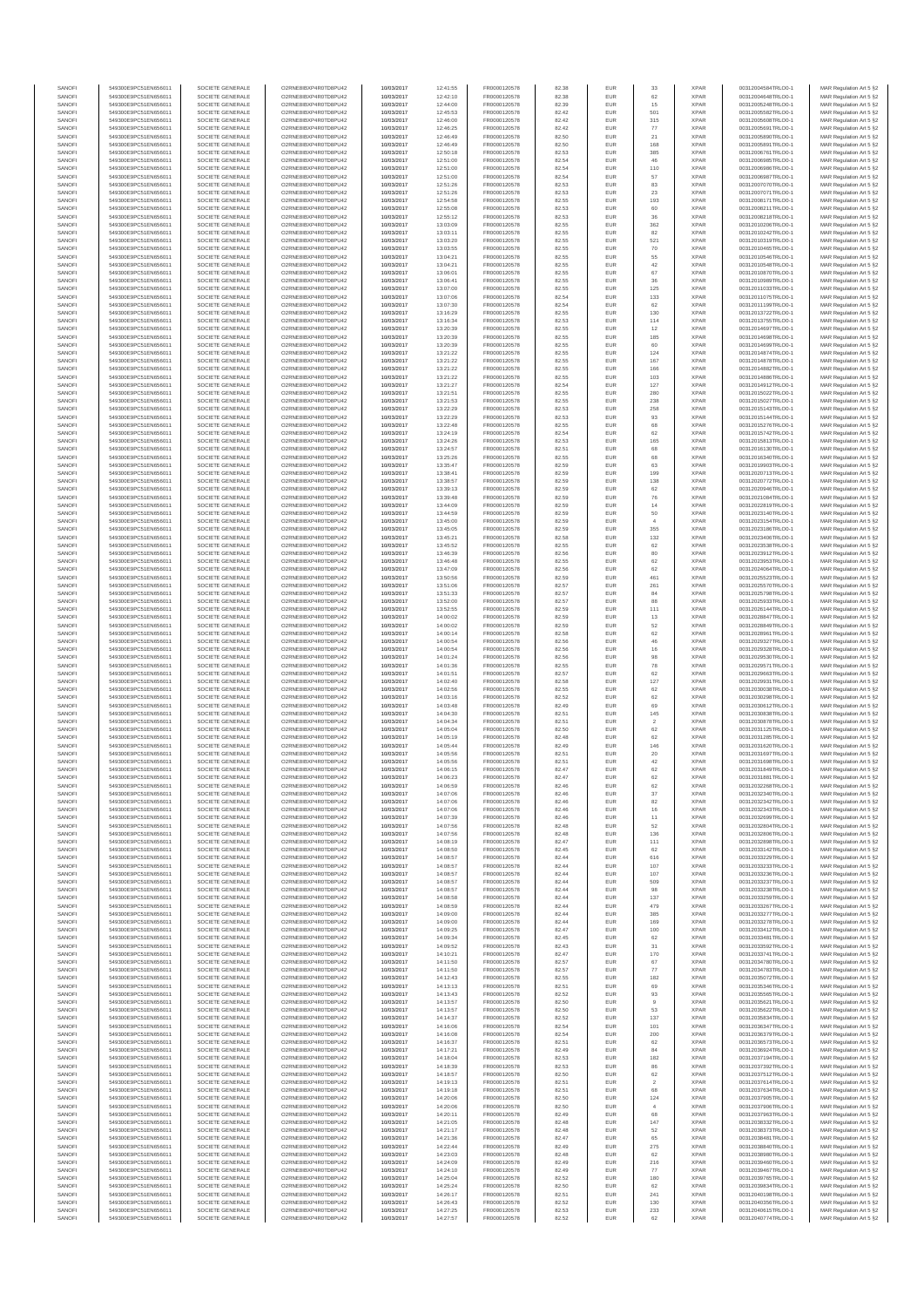| SANOFI           | 549300E9PC51EN656011                         | SOCIETE GENERALE                     | O2RNE8IBXP4R0TD8PU42                          | 10/03/2017               | 14:29:07             | FR0000120578                 | 82.54          | <b>EUR</b>        | 272                           | <b>XPAR</b>                | 00312041275TRLO0-1                       | MAR Regulation Art 5 §2                             |
|------------------|----------------------------------------------|--------------------------------------|-----------------------------------------------|--------------------------|----------------------|------------------------------|----------------|-------------------|-------------------------------|----------------------------|------------------------------------------|-----------------------------------------------------|
| SANOFI<br>SANOFI | 549300E9PC51EN656011<br>549300E9PC51EN656011 | SOCIETE GENERALE<br>SOCIETE GENERALE | O2RNE8IBXP4R0TD8PU42<br>O2RNE8IBXP4R0TD8PU42  | 10/03/2017<br>10/03/2017 | 14:30:07<br>14:30:17 | FR0000120578<br>FR0000120578 | 82.54<br>82.54 | <b>EUR</b><br>EUR | 466<br>100                    | <b>XPAR</b><br><b>XPAR</b> | 00312041811TRLO0-1<br>00312041918TRLO0-1 | MAR Regulation Art 5 §2<br>MAR Regulation Art 5 §2  |
| SANOFI           | 549300E9PC51EN656011                         | SOCIETE GENERALE                     | O2RNE8IBXP4R0TD8PLI42                         | 10/03/2017               | 14:30:26             | FR0000120578                 | 82.53          | <b>EUR</b>        | 62                            | <b>XPAR</b>                | 00312042007TRLO0-1                       | MAR Regulation Art 5 §2                             |
| SANOFI           | 549300E9PC51EN656011                         | SOCIETE GENERALE                     | O2RNE8IBXP4R0TD8PU42                          | 10/03/2017               | 14:30:28             | FR0000120578                 | 82.52          | EUR               | 63                            | <b>XPAR</b>                | 00312042125TRLO0-1                       | MAR Regulation Art 5 §2<br>MAR Regulation Art 5 §2  |
| SANOFI<br>SANOFI | 549300E9PC51EN656011<br>549300E9PC51EN656011 | SOCIETE GENERALE<br>SOCIETE GENERALE | O2RNE8IBXP4R0TD8PU42<br>O2RNE8IBXP4R0TD8PU42  | 10/03/2017<br>10/03/2017 | 14:30:47<br>14:30:55 | FR0000120578<br>FR0000120578 | 82.53<br>82.55 | EUR<br>EUR        | 63<br>137                     | <b>XPAR</b><br><b>XPAR</b> | 00312042337TRLO0-1<br>00312042402TRLO0-1 | MAR Regulation Art 5 §2                             |
| SANOFI           | 549300E9PC51EN656011                         | SOCIETE GENERALE                     | O2RNE8IBXP4R0TD8PU42                          | 10/03/2017               | 14:31:11             | FR0000120578                 | 82.54          | EUR               | 63                            | <b>XPAR</b>                | 00312042491TRLO0-1                       | MAR Regulation Art 5 §2                             |
| SANOFI           | 549300E9PC51EN656011                         | SOCIETE GENERALE                     | O2RNE8IBXP4R0TD8PU42                          | 10/03/2017               | 14:31:16             | FR0000120578                 | 82.53          | EUR               | 57                            | <b>XPAR</b>                | 00312042551TRLO0-1                       | MAR Regulation Art 5 §2                             |
| SANOFI<br>SANOFI | 549300E9PC51EN656011<br>549300E9PC51EN656011 | SOCIETE GENERALE<br>SOCIETE GENERALE | O2RNE8IBXP4R0TD8PU42<br>O2RNE8IBXP4R0TD8PU42  | 10/03/2017<br>10/03/2017 | 14:31:16<br>14:32:02 | FR0000120578<br>FR0000120578 | 82.53<br>82.56 | EUR<br><b>EUR</b> | 46<br>224                     | <b>XPAR</b><br><b>XPAR</b> | 00312042555TRLO0-1<br>00312042969TRLO0-1 | MAR Regulation Art 5 §2<br>MAR Regulation Art 5 §2  |
| SANOFI           | 549300E9PC51EN656011                         | SOCIETE GENERALE                     | O2RNE8IBXP4R0TD8PU42                          | 10/03/2017               | 14:32:14             | FR0000120578                 | 82.55          | EUR               | 177                           | <b>XPAR</b>                | 00312043083TRLO0-1                       | MAR Regulation Art 5 §2                             |
| SANOFI           | 549300E9PC51EN656011                         | SOCIETE GENERALE                     | O2RNE8IBXP4R0TD8PU42                          | 10/03/2017               | 14:32:15             | FR0000120578                 | 82.54          | <b>EUR</b>        | 73                            | <b>XPAR</b>                | 00312043096TRLO0-1                       | MAR Regulation Art 5 \$2                            |
| SANOFI<br>SANOFI | 549300E9PC51EN656011<br>549300E9PC51EN656011 | SOCIETE GENERALE<br>SOCIETE GENERALE | O2RNE8IBXP4R0TD8PU42<br>O2RNE8IBXP4R0TD8PU42  | 10/03/2017<br>10/03/2017 | 14:32:22<br>14:32:22 | FR0000120578<br>FR0000120578 | 82.53<br>82.53 | EUR<br>EUR        | 60<br>$\overline{\mathbf{3}}$ | <b>XPAR</b><br><b>XPAR</b> | 00312043201TRLO0-1<br>00312043204TRLO0-1 | MAR Regulation Art 5 §2<br>MAR Regulation Art 5 §2  |
| SANOFI           | 549300E9PC51EN656011                         | SOCIETE GENERALE                     | O2RNE8IBXP4R0TD8PU42                          | 10/03/2017               | 14:32:43             | FR0000120578                 | 82.51          | EUR               | 166                           | <b>XPAR</b>                | 00312043398TRLO0-1                       | MAR Regulation Art 5 §2                             |
| SANOFI           | 549300E9PC51EN656011                         | SOCIETE GENERALE                     | O2RNE8IBXP4R0TD8PU42                          | 10/03/2017               | 14:33:00             | FR0000120578                 | 82.49          | EUR               | 119                           | <b>XPAR</b>                | 00312043577TRLO0-1                       | MAR Regulation Art 5 §2                             |
| SANOFI           | 549300E9PC51EN656011                         | SOCIETE GENERALE                     | O2RNE8IBXP4R0TD8PU42                          | 10/03/2017               | 14:33:29             | FR0000120578                 | 82.52          | EUR               | 245                           | <b>XPAR</b>                | 00312044072TRLO0-1                       | MAR Regulation Art 5 §2                             |
| SANOFI<br>SANOFI | 549300E9PC51EN656011<br>549300E9PC51EN656011 | SOCIETE GENERALE<br>SOCIETE GENERALE | O2RNE8IBXP4R0TD8PU42<br>O2RNE8IBXP4R0TD8PU42  | 10/03/2017<br>10/03/2017 | 14:33:43<br>14:33:52 | FR0000120578<br>FR0000120578 | 82.51<br>82.49 | EUR<br><b>EUR</b> | 62<br>63                      | <b>XPAR</b><br><b>XPAR</b> | 00312044161TRLO0-1<br>00312044262TRLO0-1 | MAR Regulation Art 5 §2<br>MAR Regulation Art 5 §2  |
| SANOFI           | 549300E9PC51EN656011                         | SOCIETE GENERALE                     | O2RNE8IBXP4R0TD8PU42                          | 10/03/2017               | 14:34:05             | FR0000120578                 | 82.50          | EUR               | 156                           | <b>XPAR</b>                | 00312044372TRLO0-1                       | MAR Regulation Art 5 §2                             |
| SANOFI           | 549300E9PC51EN656011                         | SOCIETE GENERALE                     | O2RNE8IBXP4R0TD8PU42                          | 10/03/2017               | 14:34:24             | FR0000120578                 | 82.51          | <b>EUR</b>        | 82                            | <b>XPAR</b>                | 00312044513TRLO0-1                       | MAR Regulation Art 5 \$2                            |
| SANOFI<br>SANOFI | 549300E9PC51EN656011<br>549300E9PC51EN656011 | SOCIETE GENERALE<br>SOCIETE GENERALE | O2RNE8IBXP4R0TD8PU42<br>O2RNE8IBXP4R0TD8PLI42 | 10/03/2017<br>10/03/2017 | 14:34:38<br>14:34:44 | FR0000120578<br>FR0000120578 | 82.51<br>82.50 | EUR<br>EUR        | 173<br>63                     | <b>XPAR</b><br>XPAR        | 00312044647TRLO0-1<br>00312044726TRLO0-1 | MAR Regulation Art 5 §2<br>MAR Regulation Art 5 §2  |
| SANOFI           | 549300E9PC51EN656011                         | SOCIETE GENERALE                     | O2RNE8IBXP4R0TD8PU42                          | 10/03/2017               | 14:34:58             | FR0000120578                 | 82.47          | EUR               | 103                           | <b>XPAR</b>                | 00312044923TRLO0-1                       | MAR Regulation Art 5 §2                             |
| SANOFI           | 549300E9PC51EN656011                         | SOCIETE GENERALE                     | O2RNE8IBXP4R0TD8PU42                          | 10/03/2017               | 14:35:24             | FR0000120578                 | 82.46          | EUR               | 109                           | <b>XPAR</b>                | 00312045375TRLO0-1                       | MAR Regulation Art 5 §2                             |
| SANOFI<br>SANOFI | 549300E9PC51EN656011<br>549300E9PC51EN656011 | SOCIETE GENERALE<br>SOCIETE GENERALE | O2RNE8IBXP4R0TD8PU42<br>O2RNE8IBXP4R0TD8PU42  | 10/03/2017<br>10/03/2017 | 14:35:49<br>14:36:36 | FR0000120578<br>FR0000120578 | 82.47<br>82.44 | EUR<br>EUR        | 90<br>189                     | <b>XPAR</b><br><b>XPAR</b> | 00312045592TRLO0-1<br>00312046002TRLO0-1 | MAR Regulation Art 5 §2<br>MAR Regulation Art 5 §2  |
| SANOFI           | 549300E9PC51EN656011                         | SOCIETE GENERALE                     | O2RNE8IBXP4R0TD8PU42                          | 10/03/2017               | 14:36:41             | FR0000120578                 | 82.44          | <b>EUR</b>        | 192                           | <b>XPAR</b>                | 00312046067TRLO0-1                       | MAR Regulation Art 5 §2                             |
| SANOFI           | 549300E9PC51EN656011                         | SOCIETE GENERALE                     | O2RNE8IBXP4R0TD8PU42                          | 10/03/2017               | 14:37:00             | FR0000120578                 | 82.45          | EUR               | 244                           | <b>XPAR</b>                | 00312046201TRLO0-1                       | MAR Regulation Art 5 §2                             |
| SANOFI<br>SANOFI | 549300E9PC51EN656011<br>549300E9PC51EN656011 | SOCIETE GENERALE                     | O2RNE8IBXP4R0TD8PU42<br>O2RNE8IBXP4R0TD8PU42  | 10/03/2017               | 14:37:05             | FR0000120578                 | 82.44          | <b>EUR</b><br>EUR | 62                            | <b>XPAR</b><br><b>XPAR</b> | 00312046244TRLO0-1                       | MAR Regulation Art 5 \$2                            |
| SANOFI           | 549300E9PC51EN656011                         | SOCIETE GENERALE<br>SOCIETE GENERALE | O2RNE8IBXP4R0TD8PU42                          | 10/03/2017<br>10/03/2017 | 14:37:30<br>14:37:41 | FR0000120578<br>FR0000120578 | 82.45<br>82.42 | EUR               | 205<br>$62\,$                 | <b>XPAR</b>                | 00312046467TRLO0-1<br>00312046594TRLO0-1 | MAR Regulation Art 5 §2<br>MAR Regulation Art 5 §2  |
| SANOFI           | 549300E9PC51EN656011                         | SOCIETE GENERALE                     | O2RNE8IBXP4R0TD8PU42                          | 10/03/2017               | 14:38:04             | FR0000120578                 | 82.40          | EUR               | 181                           | <b>XPAR</b>                | 00312046739TRLO0-1                       | MAR Regulation Art 5 §2                             |
| SANOFI           | 549300E9PC51EN656011                         | SOCIETE GENERALE                     | O2RNE8IBXP4R0TD8PU42                          | 10/03/2017               | 14:38:16             | FR0000120578                 | 82.38          | EUR               | 120                           | <b>XPAR</b>                | 00312046826TRLO0-1                       | MAR Regulation Art 5 §2                             |
| SANOFI<br>SANOFI | 549300E9PC51EN656011<br>549300E9PC51EN656011 | SOCIETE GENERALE<br>SOCIETE GENERALE | O2RNE8IBXP4R0TD8PU42<br>O2RNE8IBXP4R0TD8PU42  | 10/03/2017<br>10/03/2017 | 14:38:17<br>14:38:49 | FR0000120578<br>FR0000120578 | 82.37<br>82.40 | <b>EUR</b><br>EUR | 103<br>338                    | <b>XPAR</b><br><b>XPAR</b> | 00312046829TRLO0-1<br>00312047118TRLO0-1 | MAR Regulation Art 5 §2<br>MAR Regulation Art 5 §2  |
| SANOFI           | 549300E9PC51EN656011                         | SOCIETE GENERALE                     | O2RNE8IBXP4R0TD8PU42                          | 10/03/2017               | 14:39:16             | FR0000120578                 | 82.43          | <b>EUR</b>        | 239                           | <b>XPAR</b>                | 00312047512TRLO0-1                       | MAR Regulation Art 5 §2                             |
| SANOFI           | 549300E9PC51EN656011                         | SOCIETE GENERALE                     | O2RNE8IBXP4R0TD8PU42                          | 10/03/2017               | 14:39:19             | FR0000120578                 | 82.42          | EUR               | 62                            | <b>XPAR</b>                | 00312047546TRLO0-1                       | MAR Regulation Art 5 §2                             |
| SANOFI<br>SANOFI | 549300E9PC51EN656011<br>549300E9PC51EN656011 | SOCIETE GENERALE<br>SOCIETE GENERALE | O2RNE8IBXP4R0TD8PU42<br>O2RNE8IBXP4R0TD8PU42  | 10/03/2017<br>10/03/2017 | 14:39:46<br>14:39:55 | FR0000120578<br>FR0000120578 | 82.44<br>82.44 | EUR<br>EUR        | 138<br>115                    | <b>XPAR</b><br><b>XPAR</b> | 00312047814TRLO0-1<br>00312047931TRLO0-1 | MAR Regulation Art 5 §2<br>MAR Regulation Art 5 §2  |
| SANOFI           | 549300E9PC51EN656011                         | SOCIETE GENERALE                     | O2RNE8IBXP4R0TD8PU42                          | 10/03/2017               | 14:40:10             | FR0000120578                 | 82.43          | EUR               | 69                            | <b>XPAR</b>                | 00312048094TRLO0-1                       | MAR Regulation Art 5 §2                             |
| SANOFI           | 549300E9PC51EN656011                         | SOCIETE GENERALE                     | O2RNE8IBXP4R0TD8PU42                          | 10/03/2017               | 14:40:16             | FR0000120578                 | 82.43          | EUR               | $41\,$                        | <b>XPAR</b>                | 00312048184TRLO0-1                       | MAR Regulation Art 5 §2                             |
| SANOFI<br>SANOFI | 549300E9PC51EN656011<br>549300E9PC51EN656011 | SOCIETE GENERALE<br>SOCIETE GENERALE | O2RNE8IBXP4R0TD8PU42<br>O2RNE8IBXP4R0TD8PU42  | 10/03/2017<br>10/03/2017 | 14:40:19<br>14:40:23 | FR0000120578<br>FR0000120578 | 82.42<br>82.43 | EUR<br><b>EUR</b> | $\overline{1}$<br>126         | <b>XPAR</b><br><b>XPAR</b> | 00312048237TRLO0-1<br>00312048254TRLO0-1 | MAR Regulation Art 5 §2<br>MAR Regulation Art 5 \$2 |
| SANOFI           | 549300E9PC51EN656011                         | SOCIETE GENERALE                     | O2RNE8IBXP4R0TD8PU42                          | 10/03/2017               | 14:40:51             | FR0000120578                 | 82.44          | EUR               | 16                            | <b>XPAR</b>                | 00312048466TRLO0-1                       | MAR Regulation Art 5 §2                             |
| SANOFI           | 549300E9PC51EN656011                         | SOCIETE GENERALE                     | O2RNE8IBXP4R0TD8PLI42                         | 10/03/2017               | 14:40:51             | FR0000120578                 | 82.44          | <b>EUR</b>        | 205                           | <b>XPAR</b>                | 00312048469TRLO0-1                       | MAR Regulation Art 5 §2                             |
| SANOFI<br>SANOFI | 549300E9PC51EN656011<br>549300E9PC51EN656011 | SOCIETE GENERALE<br>SOCIETE GENERALE | O2RNE8IBXP4R0TD8PU42<br>O2RNE8IBXP4R0TD8PU42  | 10/03/2017<br>10/03/2017 | 14:41:08<br>14:41:14 | FR0000120578<br>FR0000120578 | 82.44<br>82.44 | EUR<br>EUR        | 112<br>108                    | <b>XPAR</b><br><b>XPAR</b> | 00312048557TRLO0-1<br>00312048590TRLO0-1 | MAR Regulation Art 5 §2<br>MAR Regulation Art 5 §2  |
| SANOFI           | 549300E9PC51EN656011                         | SOCIETE GENERALE                     | O2RNE8IBXP4R0TD8PU42                          | 10/03/2017               | 14:41:20             | FR0000120578                 | 82.43          | EUR               | 63                            | <b>XPAR</b>                | 00312048627TRLO0-1                       | MAR Regulation Art 5 §2                             |
| SANOFI           | 549300E9PC51EN656011                         | SOCIETE GENERALE                     | O2RNE8IBXP4R0TD8PU42                          | 10/03/2017               | 14:41:35             | FR0000120578                 | 82.44          | EUR               | 131                           | <b>XPAR</b>                | 00312048736TRLO0-1                       | MAR Regulation Art 5 §2                             |
| SANOFI           | 549300E9PC51EN656011                         | SOCIETE GENERALE                     | O2RNE8IBXP4R0TD8PU42                          | 10/03/2017               | 14:41:57             | FR0000120578                 | 82.45          | EUR               | 97                            | <b>XPAR</b>                | 00312048909TRLO0-1                       | MAR Regulation Art 5 §2                             |
| SANOFI<br>SANOFI | 549300E9PC51EN656011<br>549300E9PC51EN656011 | SOCIETE GENERALE<br>SOCIETE GENERALE | O2RNE8IBXP4R0TD8PU42<br>O2RNE8IBXP4R0TD8PLI42 | 10/03/2017<br>10/03/2017 | 14:42:06<br>14:42:20 | FR0000120578<br>FR0000120578 | 82.46<br>82.48 | EUR<br><b>EUR</b> | $33\,$<br>$\overline{4}$      | <b>XPAR</b><br><b>XPAR</b> | 00312048978TRLO0-1<br>00312049177TRLO0-1 | MAR Regulation Art 5 §2<br>MAR Regulation Art 5 §2  |
| SANOFI           | 549300E9PC51EN656011                         | SOCIETE GENERALE                     | O2RNE8IBXP4R0TD8PU42                          | 10/03/2017               | 14:42:21             | FR0000120578                 | 82.48          | EUR               | 96                            | <b>XPAR</b>                | 00312049185TRLO0-1                       | MAR Regulation Art 5 §2                             |
| SANOFI           | 549300E9PC51EN656011                         | SOCIETE GENERALE                     | O2RNE8IBXP4R0TD8PU42                          | 10/03/2017               | 14:42:25             | FR0000120578                 | 82.49          | <b>EUR</b>        | 203                           | <b>XPAR</b>                | 00312049228TRLO0-1                       | MAR Regulation Art 5 §2                             |
| SANOFI<br>SANOFI | 549300E9PC51EN656011<br>549300E9PC51EN656011 | SOCIETE GENERALE<br>SOCIETE GENERALE | O2RNE8IBXP4R0TD8PU42<br>O2RNE8IBXP4R0TD8PU42  | 10/03/2017<br>10/03/2017 | 14:42:37<br>14:42:50 | FR0000120578<br>FR0000120578 | 82.48<br>82.50 | EUR<br>EUR        | 63<br>103                     | <b>XPAR</b><br><b>XPAR</b> | 00312049340TRLO0-1<br>00312049500TRLO0-1 | MAR Regulation Art 5 §2<br>MAR Regulation Art 5 §2  |
| SANOFI           | 549300E9PC51EN656011                         | SOCIETE GENERALE                     | O2RNE8IBXP4R0TD8PU42                          | 10/03/2017               | 14:43:02             | FR0000120578                 | 82.47          | EUR               | 62                            | <b>XPAR</b>                | 00312049610TRLO0-1                       | MAR Regulation Art 5 §2                             |
| SANOFI           | 549300E9PC51EN656011                         | SOCIETE GENERALE                     | O2RNE8IBXP4R0TD8PU42                          | 10/03/2017               | 14:43:15             | FR0000120578                 | 82.43          | EUR               | 62                            | <b>XPAR</b>                | 00312049717TRLO0-1                       | MAR Regulation Art 5 §2                             |
| SANOFI<br>SANOFI | 549300E9PC51EN656011<br>549300E9PC51EN656011 | SOCIETE GENERALE<br>SOCIETE GENERALE | O2RNE8IBXP4R0TD8PU42<br>O2RNE8IBXP4R0TD8PU42  | 10/03/2017<br>10/03/2017 | 14:43:29<br>14:44:30 | FR0000120578<br>FR0000120578 | 82.43<br>82.44 | EUR<br>EUR        | 103<br>85                     | <b>XPAR</b><br><b>XPAR</b> | 00312049800TRLO0-1<br>00312050177TRLO0-1 | MAR Regulation Art 5 §2<br>MAR Regulation Art 5 §2  |
| SANOFI           | 549300E9PC51EN656011                         | SOCIETE GENERALE                     | O2RNE8IBXP4R0TD8PU42                          | 10/03/2017               | 14:44:30             | FR0000120578                 | 82.44          | <b>EUR</b>        | 239                           | <b>XPAR</b>                | 00312050179TRLO0-1                       | MAR Regulation Art 5 §2                             |
| SANOFI           | 549300E9PC51EN656011                         | SOCIETE GENERALE                     | O2RNE8IBXP4R0TD8PU42                          | 10/03/2017               | 14:44:41             | FR0000120578                 | 82.42          | EUR               | 74                            | <b>XPAR</b>                | 00312050257TRLO0-1                       | MAR Regulation Art 5 §2                             |
| SANOFI           | 549300E9PC51EN656011                         | SOCIETE GENERALE                     | O2RNE8IBXP4R0TD8PU42                          | 10/03/2017               | 14:44:53             | FR0000120578                 | 82.40          | <b>EUR</b>        | 16                            | <b>XPAR</b>                | 00312050467TRLO0-1                       | MAR Regulation Art 5 §2                             |
| SANOFI<br>SANOFI | 549300E9PC51EN656011<br>549300E9PC51EN656011 | SOCIETE GENERALE<br>SOCIETE GENERALE | O2RNE8IBXP4R0TD8PU42<br>O2RNE8IBXP4R0TD8PU42  | 10/03/2017<br>10/03/2017 | 14:44:55<br>14:45:03 | FR0000120578<br>FR0000120578 | 82.40<br>82.37 | EUR<br>EUR        | 90<br>100                     | <b>XPAR</b><br><b>XPAR</b> | 00312050485TRLO0-1<br>00312050559TRLO0-1 | MAR Regulation Art 5 §2<br>MAR Regulation Art 5 §2  |
| SANOFI           | 549300E9PC51EN656011                         | SOCIETE GENERALE                     | O2RNE8IBXP4R0TD8PU42                          | 10/03/2017               | 14:45:05             | FR0000120578                 | 82.37          | EUR               | 197                           | <b>XPAR</b>                | 00312050592TRLO0-1                       | MAR Regulation Art 5 §2                             |
| SANOFI           | 549300E9PC51EN656011                         | SOCIETE GENERALE                     | O2RNE8IBXP4R0TD8PU42                          | 10/03/2017               | 14:45:05             | FR0000120578                 | 82.37          | EUR               | $62\,$                        | <b>XPAR</b>                | 00312050593TRLO0-1                       | MAR Regulation Art 5 §2                             |
| SANOFI<br>SANOFI | 549300E9PC51EN656011<br>549300E9PC51EN656011 | SOCIETE GENERALE<br>SOCIETE GENERALE | O2RNE8IBXP4R0TD8PU42<br>O2RNE8IBXP4R0TD8PU42  | 10/03/2017<br>10/03/2017 | 14:45:05<br>14:45:10 | FR0000120578<br>FR0000120578 | 82.37<br>82.37 | <b>EUR</b><br>EUR | 266<br>134                    | <b>XPAR</b><br><b>XPAR</b> | 00312050594TRLO0-1<br>00312050686TRLO0-1 | MAR Regulation Art 5 §2<br>MAR Regulation Art 5 §2  |
| SANOFI           | 549300E9PC51EN656011                         | SOCIETE GENERALE                     | O2RNE8IBXP4R0TD8PU42                          | 10/03/2017               | 14:45:10             | FR0000120578                 | 82.37          | <b>EUR</b>        | 134                           | <b>XPAR</b>                | 00312050689TRLO0-1                       | MAR Regulation Art 5 §2                             |
| SANOFI           | 549300E9PC51EN656011                         | SOCIETE GENERALE                     | O2RNE8IBXP4R0TD8PU42                          | 10/03/2017               | 14:45:10             | FR0000120578                 | 82.37          | EUR               | 266                           | <b>XPAR</b>                | 00312050692TRLO0-1                       | MAR Regulation Art 5 §2                             |
| SANOFI           | 549300E9PC51EN656011                         | SOCIETE GENERALE                     | O2RNE8IBXP4R0TD8PU42                          | 10/03/2017               | 14:45:10             | FR0000120578                 | 82.37          | EUR               | 134                           | <b>XPAR</b>                | 00312050694TRLO0-1                       | MAR Regulation Art 5 §2                             |
| SANOFI<br>SANOFI | 549300E9PC51EN656011<br>549300E9PC51EN656011 | SOCIETE GENERALE<br>SOCIETE GENERALE | O2RNE8IBXP4R0TD8PU42<br>O2RNE8IBXP4R0TD8PU42  | 10/03/2017<br>10/03/2017 | 14:45:16<br>14:45:35 | FR0000120578<br>FR0000120578 | 82.38<br>82.38 | EUR<br>EUR        | 86<br>87                      | <b>XPAR</b><br><b>XPAR</b> | 00312050775TRLO0-1<br>00312050965TRLO0-1 | MAR Regulation Art 5 §2<br>MAR Regulation Art 5 §2  |
| SANOFI           | 549300E9PC51EN656011                         | SOCIETE GENERALE                     | O2RNE8IBXP4R0TD8PU42                          | 10/03/2017               | 14:45:36             | FR0000120578                 | 82.37          | EUR               | 400                           | <b>XPAR</b>                | 00312051023TRLO0-1                       | MAR Regulation Art 5 §2                             |
| SANOFI           | 549300E9PC51EN656011                         | SOCIETE GENERALE                     | O2RNE8IBXP4R0TD8PU42                          | 10/03/2017               | 14:45:37             | FR0000120578                 | 82.37          | EUR               | 227                           | <b>XPAR</b>                | 00312051028TRLO0-1                       | MAR Regulation Art 5 §2                             |
| SANOFI<br>SANOFI | 549300E9PC51EN656011<br>549300E9PC51EN656011 | SOCIETE GENERALE<br>SOCIETE GENERALE | O2RNE8IBXP4R0TD8PLI42<br>O2RNE8IBXP4R0TD8PU42 | 10/03/2017<br>10/03/2017 | 14:45:55<br>14:46:18 | FR0000120578<br>FR0000120578 | 82.40<br>82.42 | <b>EUR</b><br>EUR | 24<br>180                     | <b>XPAR</b><br><b>XPAR</b> | 00312051177TRLO0-1<br>00312051353TRLO0-1 | MAR Regulation Art 5 §2<br>MAR Regulation Art 5 §2  |
| SANOFI           | 549300E9PC51EN656011                         | SOCIETE GENERALE                     | O2RNE8IBXP4R0TD8PU42                          | 10/03/2017               | 14:46:18             | FR0000120578                 | 82.42          | <b>EUR</b>        | 102                           | <b>XPAR</b>                | 00312051354TRLO0-1                       | MAR Regulation Art 5 §2                             |
| SANOFI           | 549300E9PC51EN656011                         | SOCIETE GENERALE                     | O2RNE8IBXP4R0TD8PU42                          | 10/03/2017               | 14:46:28             | FR0000120578                 | 82.41          | EUR               | 62                            | <b>XPAR</b>                | 00312051461TRLO0-1                       | MAR Regulation Art 5 §2                             |
| SANOFI<br>SANOFI | 549300E9PC51EN656011<br>549300E9PC51EN656011 | SOCIETE GENERALE<br>SOCIETE GENERALE | O2RNE8IBXP4R0TD8PU42<br>O2RNE8IBXP4R0TD8PU42  | 10/03/2017<br>10/03/2017 | 14:46:42<br>14:46:58 | FR0000120578<br>FR0000120578 | 82.41<br>82.40 | EUR<br>EUR        | ${\bf 78}$<br>80              | <b>XPAR</b><br><b>XPAR</b> | 00312051604TRLO0-1<br>00312051690TRLO0-1 | MAR Regulation Art 5 §2<br>MAR Regulation Art 5 §2  |
| SANOFI           | 549300E9PC51EN656011                         | SOCIETE GENERALE                     | O2RNE8IBXP4R0TD8PU42                          | 10/03/2017               | 14:47:13             | FR0000120578                 | 82.39          | EUR               | 64                            | <b>XPAR</b>                | 00312051825TRLO0-1                       | MAR Regulation Art 5 §2                             |
| SANOFI           | 549300E9PC51EN656011                         | SOCIETE GENERALE                     | O2RNE8IBXP4R0TD8PLI42                         | 10/03/2017               | 14:47:35             | FR0000120578                 | 82.41          | EUR               | 65                            | <b>XPAR</b>                | 00312051998TRLO0-1                       | MAR Regulation Art 5 §2                             |
| SANOFI<br>SANOFI | 549300E9PC51EN656011<br>549300E9PC51EN656011 | SOCIETE GENERALE<br>SOCIETE GENERALE | O2RNE8IBXP4R0TD8PU42<br>O2RNE8IBXP4R0TD8PU42  | 10/03/2017<br>10/03/2017 | 14:48:12<br>14:48:12 | FR0000120578                 | 82.46<br>82.46 | EUR<br><b>EUR</b> | 166<br>262                    | <b>XPAR</b><br><b>XPAR</b> | 00312052406TRLO0-1<br>00312052409TRLO0-1 | MAR Regulation Art 5 §2<br>MAR Regulation Art 5 \$2 |
| SANOFI           | 549300E9PC51EN656011                         | SOCIETE GENERALE                     | O2RNE8IBXP4R0TD8PU42                          | 10/03/2017               | 14:48:25             | FR0000120578<br>FR0000120578 | 82.46          | EUR               | 63                            | <b>XPAR</b>                | 00312052580TRLO0-1                       | MAR Regulation Art 5 §2                             |
| SANOFI           | 549300E9PC51EN656011                         | SOCIETE GENERALE                     | O2RNE8IBXP4R0TD8PU42                          | 10/03/2017               | 14:48:31             | FR0000120578                 | 82.44          | <b>EUR</b>        | 62                            | <b>XPAR</b>                | 00312052677TRLO0-1                       | MAR Regulation Art 5 §2                             |
| SANOFI           | 549300E9PC51EN656011<br>549300E9PC51EN656011 | SOCIETE GENERALE                     | O2RNE8IBXP4R0TD8PU42                          | 10/03/2017               | 14:48:46             | FR0000120578                 | 82.45          | EUR               | 10                            | <b>XPAR</b>                | 00312052804TRLO0-1                       | MAR Regulation Art 5 §2                             |
| SANOFI<br>SANOFI | 549300E9PC51EN656011                         | SOCIETE GENERALE<br>SOCIETE GENERALE | O2RNE8IBXP4R0TD8PU42<br>O2RNE8IBXP4R0TD8PU42  | 10/03/2017<br>10/03/2017 | 14:48:46<br>14:48:46 | FR0000120578<br>FR0000120578 | 82.45<br>82.45 | <b>EUR</b><br>EUR | 10<br>57                      | <b>XPAR</b><br><b>XPAR</b> | 00312052805TRLO0-1<br>00312052806TRLO0-1 | MAR Regulation Art 5 §2<br>MAR Regulation Art 5 §2  |
| SANOFI           | 549300E9PC51EN656011                         | SOCIETE GENERALE                     | O2RNE8IBXP4R0TD8PU42                          | 10/03/2017               | 14:49:07             | FR0000120578                 | 82.45          | EUR               | 190                           | <b>XPAR</b>                | 00312052911TRLO0-1                       | MAR Regulation Art 5 §2                             |
| SANOFI           | 549300E9PC51EN656011<br>549300E9PC51EN656011 | SOCIETE GENERALE                     | O2RNE8IBXP4R0TD8PU42<br>O2RNE8IBXP4R0TD8PU42  | 10/03/2017               | 14:49:38             | FR0000120578<br>FR0000120578 | 82.43          | EUR               | 193                           | <b>XPAR</b>                | 00312053112TRLO0-1                       | MAR Regulation Art 5 §2                             |
| SANOFI<br>SANOFI | 549300E9PC51EN656011                         | SOCIETE GENERALE<br>SOCIETE GENERALE | O2RNE8IBXP4R0TD8PU42                          | 10/03/2017<br>10/03/2017 | 14:49:46<br>14:49:50 | FR0000120578                 | 82.41<br>82.41 | EUR<br><b>EUR</b> | 8<br>8                        | <b>XPAR</b><br><b>XPAR</b> | 00312053188TRLO0-1<br>00312053229TRLO0-1 | MAR Regulation Art 5 §2<br>MAR Regulation Art 5 §2  |
| SANOFI           | 549300E9PC51EN656011                         | SOCIETE GENERALE                     | O2RNE8IBXP4R0TD8PU42                          | 10/03/2017               | 14:49:54             | FR0000120578                 | 82.41          | EUR               | 40                            | <b>XPAR</b>                | 00312053265TRLO0-1                       | MAR Regulation Art 5 §2                             |
| SANOFI<br>SANOFI | 549300E9PC51EN656011                         | SOCIETE GENERALE                     | O2RNE8IBXP4R0TD8PLI42                         | 10/03/2017               | 14:49:57             | FR0000120578                 | 82.41          | <b>EUR</b>        | 23                            | <b>XPAR</b>                | 00312053300TRLO0-1                       | MAR Regulation Art 5 §2                             |
| SANOFI           | 549300E9PC51EN656011<br>549300E9PC51EN656011 | SOCIETE GENERALE<br>SOCIETE GENERALE | O2RNE8IBXP4R0TD8PU42<br>O2RNE8IBXP4R0TD8PU42  | 10/03/2017<br>10/03/2017 | 14:50:04<br>14:50:28 | FR0000120578<br>FR0000120578 | 82.41<br>82.42 | EUR<br>EUR        | 148<br>157                    | <b>XPAR</b><br><b>XPAR</b> | 00312053356TRLO0-1<br>00312053580TRLO0-1 | MAR Regulation Art 5 §2<br>MAR Regulation Art 5 §2  |
| SANOFI           | 549300E9PC51EN656011                         | SOCIETE GENERALE                     | O2RNE8IBXP4R0TD8PU42                          | 10/03/2017               | 14:50:28             | FR0000120578                 | 82.42          | EUR               | 52                            | <b>XPAR</b>                | 00312053581TRLO0-1                       | MAR Regulation Art 5 §2                             |
| SANOFI<br>SANOFI | 549300E9PC51EN656011<br>549300E9PC51EN656011 | SOCIETE GENERALE<br>SOCIETE GENERALE | O2RNE8IBXP4R0TD8PU42<br>O2RNE8IBXP4R0TD8PU42  | 10/03/2017<br>10/03/2017 | 14:51:01<br>14:51:01 | FR0000120578<br>FR0000120578 | 82.42<br>82.42 | EUR<br><b>EUR</b> | 123<br>52                     | <b>XPAR</b><br><b>XPAR</b> | 00312053834TRLO0-1<br>00312053836TRLO0-1 | MAR Regulation Art 5 §2                             |
| SANOFI           | 549300E9PC51EN656011                         | SOCIETE GENERALE                     | O2RNE8IBXP4R0TD8PU42                          | 10/03/2017               | 14:51:20             | FR0000120578                 | 82.43          | EUR               | 274                           | <b>XPAR</b>                | 00312054023TRLO0-1                       | MAR Regulation Art 5 §2<br>MAR Regulation Art 5 §2  |
| SANOFI           | 549300E9PC51EN656011                         | SOCIETE GENERALE                     | O2RNE8IBXP4R0TD8PU42                          | 10/03/2017               | 14:51:31             | FR0000120578                 | 82.43          | <b>EUR</b>        | 108                           | <b>XPAR</b>                | 00312054099TRLO0-1                       | MAR Regulation Art 5 §2                             |
| SANOFI<br>SANOFI | 549300E9PC51EN656011<br>549300E9PC51EN656011 | SOCIETE GENERALE<br>SOCIETE GENERALE | O2RNE8IBXP4R0TD8PU42<br>O2RNE8IBXP4R0TD8PU42  | 10/03/2017<br>10/03/2017 | 14:51:31<br>14:52:02 | FR0000120578<br>FR0000120578 | 82.43<br>82.46 | EUR<br>EUR        | $\overline{2}$<br>101         | <b>XPAR</b><br>XPAR        | 00312054101TRLO0-1<br>00312054356TRLO0-1 | MAR Regulation Art 5 §2<br>MAR Regulation Art 5 §2  |
| SANOFI           | 549300E9PC51EN656011                         | SOCIETE GENERALE                     | O2RNE8IBXP4R0TD8PU42                          | 10/03/2017               | 14:52:02             | FR0000120578                 | 82.46          | EUR               | 53                            | <b>XPAR</b>                | 00312054366TRLO0-1                       | MAR Regulation Art 5 §2                             |
| SANOFI           | 549300E9PC51EN656011                         | SOCIETE GENERALE                     | O2RNE8IBXP4R0TD8PU42                          | 10/03/2017               | 14:52:02             | FR0000120578                 | 82.46          | EUR               | 147                           | <b>XPAR</b>                | 00312054369TRLO0-1                       | MAR Regulation Art 5 §2                             |
| SANOFI           | 549300E9PC51EN656011                         | SOCIETE GENERALE                     | O2RNE8IBXP4R0TD8PU42                          | 10/03/2017               | 14:52:54             | FR0000120578                 | 82.47          | EUR               | 154                           | <b>XPAR</b>                | 00312054793TRLO0-1                       | MAR Regulation Art 5 §2                             |
| SANOFI<br>SANOFI | 549300E9PC51EN656011<br>549300E9PC51EN656011 | SOCIETE GENERALE<br>SOCIETE GENERALE | O2RNE8IBXP4R0TD8PLI42<br>O2RNE8IBXP4R0TD8PU42 | 10/03/2017<br>10/03/2017 | 14:52:54<br>14:53:28 | FR0000120578<br>FR0000120578 | 82.47<br>82.48 | EUR<br><b>EUR</b> | ${\bf 72}$<br>204             | <b>XPAR</b><br><b>XPAR</b> | 00312054795TRLO0-1<br>00312055063TRLO0-1 | MAR Regulation Art 5 §2<br>MAR Regulation Art 5 §2  |
| SANOFI           | 549300E9PC51EN656011                         | SOCIETE GENERALE                     | O2RNE8IBXP4R0TD8PU42                          | 10/03/2017               | 14:53:30             | FR0000120578                 | 82.47          | EUR               | 29                            | <b>XPAR</b>                | 00312055075TRLO0-1                       | MAR Regulation Art 5 §2                             |
| SANOFI           | 549300E9PC51EN656011                         | SOCIETE GENERALE                     | O2RNE8IBXP4R0TD8PU42                          | 10/03/2017               | 14:53:47             | FR0000120578                 | 82.47          | <b>EUR</b>        | 93                            | <b>XPAR</b>                | 00312055168TRLO0-1                       | MAR Regulation Art 5 §2                             |
| SANOFI<br>SANOFI | 549300E9PC51EN656011<br>549300E9PC51EN656011 | SOCIETE GENERALE<br>SOCIETE GENERALE | O2RNE8IBXP4R0TD8PU42<br>O2RNE8IBXP4R0TD8PU42  | 10/03/2017<br>10/03/2017 | 14:53:48<br>14:53:49 | FR0000120578<br>FR0000120578 | 82.47<br>82.47 | EUR<br>EUR        | 74<br>$\overline{1}$          | <b>XPAR</b><br><b>XPAR</b> | 00312055213TRLO0-1<br>00312055228TRLO0-1 | MAR Regulation Art 5 §2<br>MAR Regulation Art 5 §2  |
| SANOFI           | 549300E9PC51EN656011                         | SOCIETE GENERALE                     | O2RNE8IBXP4R0TD8PU42                          | 10/03/2017               | 14:54:07             | FR0000120578                 | 82.48          | EUR               | 149                           | <b>XPAR</b>                | 00312055382TRLO0-1                       | MAR Regulation Art 5 §2                             |
| SANOFI           | 549300E9PC51EN656011                         | SOCIETE GENERALE                     | O2RNE8IBXP4R0TD8PU42                          | 10/03/2017               | 14:54:21             | FR0000120578                 | 82.50          | EUR               | 108                           | <b>XPAR</b>                | 00312055524TRLO0-1                       | MAR Regulation Art 5 §2                             |
| SANOFI<br>SANOFI | 549300E9PC51EN656011<br>549300E9PC51EN656011 | SOCIETE GENERALE<br>SOCIETE GENERALE | O2RNE8IBXP4R0TD8PU42<br>O2RNE8IBXP4R0TD8PU42  | 10/03/2017<br>10/03/2017 | 14:54:50<br>14:55:11 | FR0000120578<br>FR0000120578 | 82.52<br>82.52 | EUR<br>EUR        | 217<br>61                     | <b>XPAR</b><br><b>XPAR</b> | 00312055920TRLO0-1<br>00312056092TRLO0-1 | MAR Regulation Art 5 §2<br>MAR Regulation Art 5 §2  |
| SANOFI           | 549300E9PC51EN656011                         | SOCIETE GENERALE                     | O2RNE8IBXP4R0TD8PU42                          | 10/03/2017               | 14:55:23             | FR0000120578                 | 82.53          | <b>EUR</b>        | 183                           | <b>XPAR</b>                | 00312056183TRLO0-1                       | MAR Regulation Art 5 §2                             |
| SANOFI           | 549300E9PC51EN656011                         | SOCIETE GENERALE                     | O2RNE8IBXP4R0TD8PU42                          | 10/03/2017               | 14:55:49             | FR0000120578                 | 82.53          | EUR               | 14                            | <b>XPAR</b>                | 00312056494TRLO0-1                       | MAR Regulation Art 5 §2                             |
| SANOFI           | 549300E9PC51EN656011                         | SOCIETE GENERALE                     | O2RNE8IBXP4R0TD8PU42                          | 10/03/2017               | 14:55:49             | FR0000120578                 | 82.53          | <b>EUR</b>        | 169                           | <b>XPAR</b>                | 00312056496TRLO0-1                       | MAR Regulation Art 5 §2                             |
| SANOFI<br>SANOFI | 549300E9PC51EN656011<br>549300E9PC51EN656011 | SOCIETE GENERALE<br>SOCIETE GENERALE | O2RNE8IBXP4R0TD8PU42<br>O2RNE8IBXP4R0TD8PU42  | 10/03/2017<br>10/03/2017 | 14:55:52<br>14:55:52 | FR0000120578<br>FR0000120578 | 82.52<br>82.52 | EUR<br>EUR        | 69<br>$\overline{2}$          | <b>XPAR</b><br><b>XPAR</b> | 00312056533TRLO0-1<br>00312056535TRLO0-1 | MAR Regulation Art 5 §2<br>MAR Regulation Art 5 §2  |
| SANOFI           | 549300E9PC51EN656011                         | SOCIETE GENERALE                     | O2RNE8IBXP4R0TD8PU42                          | 10/03/2017               | 14:56:33             | FR0000120578                 | 82.52          | EUR               | 181                           | <b>XPAR</b>                | 00312056913TRLO0-1                       | MAR Regulation Art 5 §2                             |
| SANOFI           | 549300E9PC51EN656011                         | SOCIETE GENERALE                     | O2RNE8IBXP4R0TD8PU42                          | 10/03/2017               | 14:56:34             | FR0000120578                 | 82.52          | EUR               | - 3                           | <b>XPAR</b>                | 00312056918TRLO0-1                       | MAR Regulation Art 5 §2                             |
| SANOFI<br>SANOFI | 549300E9PC51EN656011<br>549300E9PC51EN656011 | SOCIETE GENERALE<br>SOCIETE GENERALE | O2RNE8IBXP4R0TD8PU42<br>O2RNE8IBXP4R0TD8PU42  | 10/03/2017<br>10/03/2017 | 14:56:34<br>14:56:47 | FR0000120578<br>FR0000120578 | 82.52<br>82.54 | EUR<br>EUR        | 68<br>130                     | <b>XPAR</b><br><b>XPAR</b> | 00312056921TRLO0-1<br>00312057052TRLO0-1 | MAR Regulation Art 5 §2<br>MAR Regulation Art 5 §2  |
| SANOFI           | 549300E9PC51EN656011                         | SOCIETE GENERALE                     | O2RNE8IBXP4R0TD8PU42                          | 10/03/2017               | 14:56:47             | FR0000120578                 | 82.54          | <b>EUR</b>        | 50                            | <b>XPAR</b>                | 00312057053TRLO0-1                       | MAR Regulation Art 5 §2                             |
| SANOFI           | 549300E9PC51EN656011                         | SOCIETE GENERALE                     | O2RNE8IBXP4R0TD8PU42                          | 10/03/2017               | 14:58:45             | FR0000120578                 | 82.52          | EUR               | 50                            | <b>XPAR</b>                | 00312057905TRLO0-1                       | MAR Regulation Art 5 §2                             |
| SANOFI<br>SANOFI | 549300E9PC51EN656011<br>549300E9PC51EN656011 | SOCIETE GENERALE<br>SOCIETE GENERALE | O2RNE8IBXP4R0TD8PU42<br>O2RNE8IBXP4R0TD8PU42  | 10/03/2017<br>10/03/2017 | 14:58:45<br>14:59:22 | FR0000120578<br>FR0000120578 | 82.52<br>82.52 | <b>EUR</b><br>EUR | 14<br>20                      | <b>XPAR</b><br><b>XPAR</b> | 00312057906TRLO0-1<br>00312058162TRLO0-1 | MAR Regulation Art 5 §2<br>MAR Regulation Art 5 §2  |
| SANOFI           | 549300E9PC51EN656011                         | SOCIETE GENERALE                     | O2RNE8IBXP4R0TD8PU42                          | 10/03/2017               | 15:03:17             | FR0000120578                 | 82.56          | EUR               | 55                            | <b>XPAR</b>                | 00312060236TRLO0-1                       | MAR Regulation Art 5 §2                             |
| SANOFI           | 549300E9PC51EN656011                         | SOCIETE GENERALE                     | O2RNE8IBXP4R0TD8PU42                          | 10/03/2017               | 15:03:19             | FR0000120578                 | 82.55          | EUR               | 66                            | <b>XPAR</b>                | 00312060279TRLO0-1                       | MAR Regulation Art 5 §2                             |
| SANOFI<br>SANOFI | 549300E9PC51EN656011<br>549300E9PC51EN656011 | SOCIETE GENERALE<br>SOCIETE GENERALE | O2RNE8IBXP4R0TD8PU42<br>O2RNE8IBXP4R0TD8PU42  | 10/03/2017               | 15:03:19<br>15:03:38 | FR0000120578                 | 82.55<br>82.54 | EUR<br><b>EUR</b> | 298<br>62                     | <b>XPAR</b><br><b>XPAR</b> | 00312060283TRLO0-1<br>00312060567TRLO0-1 | MAR Regulation Art 5 §2                             |
| SANOFI           | 549300E9PC51EN656011                         | SOCIETE GENERALE                     | O2RNE8IBXP4R0TD8PU42                          | 10/03/2017<br>10/03/2017 | 15:20:32             | FR0000120578<br>FR0000120578 | 82.56          | EUR               | 183                           | <b>XPAR</b>                | 00312069413TRLO0-1                       | MAR Regulation Art 5 §2<br>MAR Regulation Art 5 §2  |
| SANOFI           | 549300E9PC51EN656011                         | SOCIETE GENERALE                     | O2RNE8IBXP4R0TD8PU42                          | 10/03/2017               | 15:20:32             | FR0000120578                 | 82.56          | <b>EUR</b>        | 461                           | <b>XPAR</b>                | 00312069414TRLO0-1                       | MAR Regulation Art 5 §2                             |
| SANOFI<br>SANOFI | 549300E9PC51EN656011                         | SOCIETE GENERALE                     | O2RNE8IBXP4R0TD8PU42<br>O2RNE8IBXP4R0TD8PU42  | 10/03/2017               | 15:20:41             | FR0000120578                 | 82.56          | EUR<br>EUR        | 19<br>400                     | <b>XPAR</b><br><b>XPAR</b> | 00312069483TRLO0-1                       | MAR Regulation Art 5 §2                             |
|                  | 549300E9PC51EN656011                         | SOCIETE GENERALE                     |                                               | 10/03/2017               | 15:20:46             | FR0000120578                 | 82.56          |                   |                               |                            | 00312069522TRLO0-1                       | MAR Regulation Art 5 §2                             |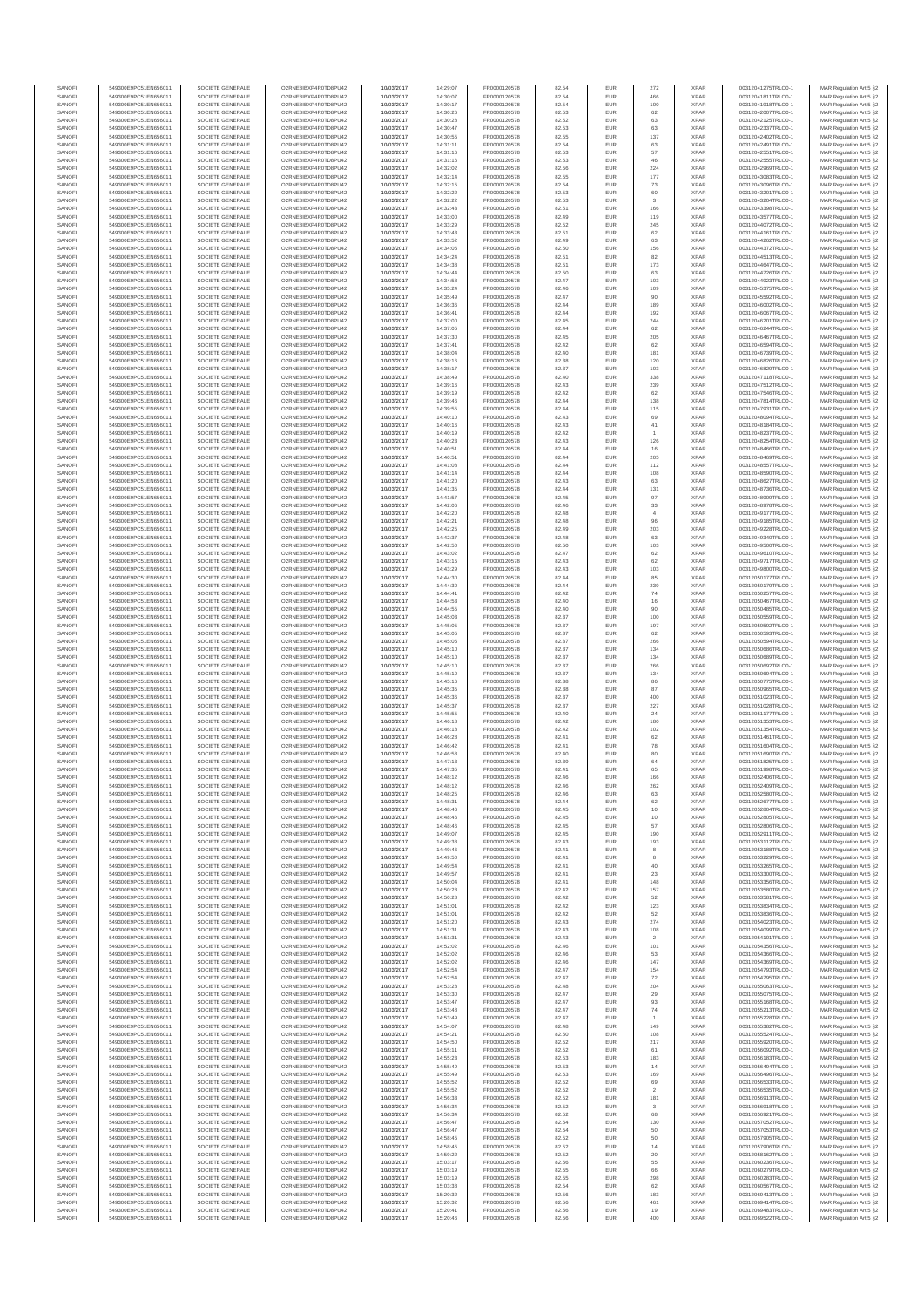| SANOFI           | 549300E9PC51EN656011                         | SOCIETE GENERALE                     | O2RNE8IBXP4R0TD8PU42                          | 10/03/2017               | 15:20:46             | FR0000120578                 | 82.56          | EUR               | 347                              | <b>XPAR</b>                | 00312069527TRLO0-1                       | MAR Regulation Art 5 §2                             |
|------------------|----------------------------------------------|--------------------------------------|-----------------------------------------------|--------------------------|----------------------|------------------------------|----------------|-------------------|----------------------------------|----------------------------|------------------------------------------|-----------------------------------------------------|
| SANOFI<br>SANOFI | 549300E9PC51EN656011<br>549300E9PC51EN656011 | SOCIETE GENERALE<br>SOCIETE GENERALE | O2RNE8IBXP4R0TD8PU42<br>O2RNE8IBXP4R0TD8PU42  | 10/03/2017<br>10/03/2017 | 15:20:54<br>15:20:54 | FR0000120578<br>FR0000120578 | 82.54<br>82.54 | EUR<br>EUR        | 358<br>350                       | <b>XPAR</b><br><b>XPAR</b> | 00312069656TRLO0-1<br>00312069657TRLO0-1 | MAR Regulation Art 5 §2                             |
| SANOFI           | 549300E9PC51EN656011                         | SOCIETE GENERALE                     | O2RNE8IBXP4R0TD8PU42                          | 10/03/2017               | 15:20:57             | FR0000120578                 | 82.54          | EUR               | 56                               | <b>XPAR</b>                | 00312069683TRLO0-1                       | MAR Regulation Art 5 §2<br>MAR Regulation Art 5 §2  |
| SANOFI           | 549300E9PC51EN656011                         | SOCIETE GENERALE                     | O2RNE8IBXP4R0TD8PU42                          | 10/03/2017               | 15:20:57             | FR0000120578                 | 82.54          | EUR               | 350                              | <b>XPAR</b>                | 00312069687TRLO0-1                       | MAR Regulation Art 5 §2                             |
| SANOFI           | 549300E9PC51EN656011                         | SOCIETE GENERALE                     | O2RNE8IBXP4R0TD8PU42                          | 10/03/2017               | 15:20:57             | FR0000120578                 | 82.54          | EUR               | 125                              | <b>XPAR</b>                | 00312069688TRLO0-1                       | MAR Regulation Art 5 §2                             |
| SANOFI<br>SANOFI | 549300E9PC51EN656011<br>549300E9PC51EN656011 | SOCIETE GENERALE<br>SOCIETE GENERALE | O2RNE8IBXP4R0TD8PU42<br>O2RNE8IBXP4R0TD8PU42  | 10/03/2017<br>10/03/2017 | 15:20:58<br>15:21:02 | FR0000120578<br>FR0000120578 | 82.54<br>82.54 | EUR<br>EUR        | 118<br>65                        | <b>XPAR</b><br><b>XPAR</b> | 00312069693TRLO0-1<br>00312069734TRLO0-1 | MAR Regulation Art 5 \$2<br>MAR Regulation Art 5 §2 |
| SANOFI           | 549300E9PC51EN656011                         | SOCIETE GENERALE                     | O2RNE8IBXP4R0TD8PU42                          | 10/03/2017               | 15:21:03             | FR0000120578                 | 82.54          | EUR               | 663                              | <b>XPAR</b>                | 00312069745TRLO0-1                       | MAR Regulation Art 5 §2                             |
| SANOFI           | 549300E9PC51EN656011                         | SOCIETE GENERALE                     | O2RNE8IBXP4R0TD8PU42                          | 10/03/2017               | 15:21:07             | FR0000120578                 | 82.53          | EUR               | 672                              | <b>XPAR</b>                | 00312069784TRLO0-1                       | MAR Regulation Art 5 §2                             |
| SANOFI<br>SANOFI | 549300E9PC51EN656011<br>549300E9PC51EN656011 | SOCIETE GENERALE<br>SOCIETE GENERALE | O2RNE8IBXP4R0TD8PU42<br>O2RNE8IBXP4R0TD8PU42  | 10/03/2017<br>10/03/2017 | 15:21:12<br>15:21:49 | FR0000120578<br>FR0000120578 | 82.52<br>82.51 | EUR<br>EUR        | 689<br>62                        | <b>XPAR</b><br><b>XPAR</b> | 00312069833TRLO0-1<br>00312070053TRLO0-1 | MAR Regulation Art 5 §2<br>MAR Regulation Art 5 §2  |
| SANOFI           | 549300E9PC51EN656011                         | SOCIETE GENERALE                     | O2RNE8IBXP4R0TD8PU42                          | 10/03/2017               | 15:21:56             | FR0000120578                 | 82.47          | EUR               | 143                              | <b>XPAR</b>                | 00312070162TRLO0-1                       | MAR Regulation Art 5 §2                             |
| SANOFI           | 549300E9PC51EN656011                         | SOCIETE GENERALE                     | O2RNE8IBXP4R0TD8PU42                          | 10/03/2017               | 15:22:07             | FR0000120578                 | 82.49          | EUR               | 62                               | <b>XPAR</b>                | 00312070291TRLO0-1                       | MAR Regulation Art 5 §2                             |
| SANOFI           | 549300E9PC51EN656011                         | SOCIETE GENERALE                     | O2RNE8IBXP4R0TD8PU42                          | 10/03/2017               | 15:22:23             | FR0000120578                 | 82.47          | EUR               | 62                               | <b>XPAR</b>                | 00312070390TRLO0-1                       | MAR Regulation Art 5 §2                             |
| SANOFI<br>SANOFI | 549300E9PC51EN656011<br>549300E9PC51EN656011 | SOCIETE GENERALE<br>SOCIETE GENERALE | O2RNE8IBXP4R0TD8PU42<br>O2RNE8IBXP4R0TD8PU42  | 10/03/2017<br>10/03/2017 | 15:22:46<br>15:24:02 | FR0000120578<br>FR0000120578 | 82.47<br>82.50 | EUR<br>EUR        | 62<br>395                        | <b>XPAR</b><br><b>XPAR</b> | 00312070546TRLO0-1<br>00312071144TRLO0-1 | MAR Regulation Art 5 §2<br>MAR Regulation Art 5 §2  |
| SANOFI           | 549300E9PC51EN656011                         | SOCIETE GENERALE                     | O2RNE8IBXP4R0TD8PU42                          | 10/03/2017               | 15:24:35             | FR0000120578                 | 82.52          | EUR               | 12                               | <b>XPAR</b>                | 00312071377TRLO0-1                       | MAR Regulation Art 5 §2                             |
| SANOFI           | 549300E9PC51EN656011                         | SOCIETE GENERALE                     | O2RNE8IBXP4R0TD8PU42                          | 10/03/2017               | 15:24:35             | FR0000120578                 | 82.52          | EUR               | 60                               | <b>XPAR</b>                | 00312071391TRLO0-1                       | MAR Regulation Art 5 §2                             |
| SANOFI           | 549300E9PC51EN656011                         | SOCIETE GENERALE                     | O2RNE8IBXP4R0TD8PU42                          | 10/03/2017               | 15:24:36             | FR0000120578                 | 82.52          | EUR               | 23                               | <b>XPAR</b>                | 00312071412TRLO0-1                       | MAR Regulation Art 5 §2                             |
| SANOFI<br>SANOFI | 549300E9PC51EN656011<br>549300E9PC51EN656011 | SOCIETE GENERALE<br>SOCIETE GENERALE | O2RNE8IBXP4R0TD8PU42<br>O2RNE8IBXP4R0TD8PU42  | 10/03/2017<br>10/03/2017 | 15:24:36<br>15:24:58 | FR0000120578<br>FR0000120578 | 82.52<br>82.51 | EUR<br>EUR        | 85<br>$_{\rm 6}$                 | <b>XPAR</b><br><b>XPAR</b> | 00312071417TRLO0-1<br>00312071573TRLO0-1 | MAR Regulation Art 5 §2<br>MAR Regulation Art 5 §2  |
| SANOFI           | 549300E9PC51EN656011                         | SOCIETE GENERALE                     | O2RNE8IBXP4R0TD8PU42                          | 10/03/2017               | 15:24:59             | FR0000120578                 | 82.51          | EUR               | -7                               | <b>XPAR</b>                | 00312071603TRLO0-1                       | MAR Regulation Art 5 §2                             |
| SANOFI           | 549300E9PC51EN656011                         | SOCIETE GENERALE                     | O2RNE8IBXP4R0TD8PU42                          | 10/03/2017               | 15:25:09             | FR0000120578                 | 82.52          | EUR               | 25                               | <b>XPAR</b>                | 00312071705TRLO0-1                       | MAR Regulation Art 5 §2                             |
| SANOFI<br>SANOFI | 549300E9PC51EN656011<br>549300E9PC51EN656011 | SOCIETE GENERALE<br>SOCIETE GENERALE | O2RNE8IBXP4R0TD8PU42<br>O2RNE8IBXP4R0TD8PU42  | 10/03/2017<br>10/03/2017 | 15:25:31<br>15:25:49 | FR0000120578<br>FR0000120578 | 82.53<br>82.51 | EUR<br>EUR        | 131<br>84                        | <b>XPAR</b><br><b>XPAR</b> | 00312071968TRLO0-1<br>00312072090TRLO0-1 | MAR Regulation Art 5 §2<br>MAR Regulation Art 5 §2  |
| SANOFI           | 549300E9PC51EN656011                         | SOCIETE GENERALE                     | O2RNE8IBXP4R0TD8PU42                          | 10/03/2017               | 15:26:44             | FR0000120578                 | 82.52          | EUR               | 121                              | <b>XPAR</b>                | 00312072461TRLO0-1                       | MAR Regulation Art 5 62                             |
| SANOFI           | 549300E9PC51EN656011                         | SOCIETE GENERALE                     | O2RNE8IBXP4R0TD8PU42                          | 10/03/2017               | 15:26:44             | FR0000120578                 | 82.52          | EUR               | $30\,$                           | <b>XPAR</b>                | 00312072465TRLO0-1                       | MAR Regulation Art 5 §2                             |
| SANOFI           | 549300E9PC51EN656011                         | SOCIETE GENERALE                     | O2RNE8IBXP4R0TD8PU42                          | 10/03/2017               | 15:26:45             | FR0000120578                 | 82.51          | EUR               | 152                              | <b>XPAR</b>                | 00312072538TRLO0-1                       | MAR Regulation Art 5 §2                             |
| SANOFI<br>SANOFI | 549300E9PC51EN656011<br>549300E9PC51EN656011 | SOCIETE GENERALE<br>SOCIETE GENERALE | O2RNE8IBXP4R0TD8PU42<br>O2RNE8IBXP4R0TD8PU42  | 10/03/2017<br>10/03/2017 | 15:27:09<br>15:27:43 | FR0000120578<br>FR0000120578 | 82.49<br>82.49 | EUR<br>EUR        | 62<br>89                         | <b>XPAR</b><br><b>XPAR</b> | 00312072784TRLO0-1<br>00312073021TRLO0-1 | MAR Regulation Art 5 §2<br>MAR Regulation Art 5 §2  |
| SANOFI           | 549300E9PC51EN656011                         | SOCIETE GENERALE                     | O2RNE8IBXP4R0TD8PU42                          | 10/03/2017               | 15:28:17             | FR0000120578                 | 82.48          | EUR               | 226                              | <b>XPAR</b>                | 00312073234TRLO0-1                       | MAR Regulation Art 5 §2                             |
| SANOFI           | 549300E9PC51EN656011                         | SOCIETE GENERALE                     | O2RNE8IBXP4R0TD8PU42                          | 10/03/2017               | 15:28:37             | FR0000120578                 | 82.46          | EUR               | 81                               | <b>XPAR</b>                | 00312073445TRLO0-1                       | MAR Regulation Art 5 §2                             |
| SANOFI<br>SANOFI | 549300E9PC51EN656011<br>549300E9PC51EN656011 | SOCIETE GENERALE<br>SOCIETE GENERALE | O2RNE8IBXP4R0TD8PU42<br>O2RNE8IBXP4R0TD8PU42  | 10/03/2017<br>10/03/2017 | 15:29:24<br>15:29:41 | FR0000120578<br>FR0000120578 | 82.48<br>82.48 | EUR<br>EUR        | 63<br>88                         | <b>XPAR</b><br><b>XPAR</b> | 00312073836TRLO0-1<br>00312073986TRLO0-1 | MAR Regulation Art 5 \$2                            |
| SANOFI           | 549300E9PC51EN656011                         | SOCIETE GENERALE                     | O2RNE8IBXP4R0TD8PU42                          | 10/03/2017               | 15:29:52             | FR0000120578                 | 82.49          | EUR               | 135                              | <b>XPAR</b>                | 00312074053TRLO0-1                       | MAR Regulation Art 5 §2<br>MAR Regulation Art 5 §2  |
| SANOFI           | 549300E9PC51EN656011                         | SOCIETE GENERALE                     | O2RNE8IBXP4R0TD8PU42                          | 10/03/2017               | 15:30:02             | FR0000120578                 | 82.49          | EUR               | 39                               | <b>XPAR</b>                | 00312074154TRLO0-1                       | MAR Regulation Art 5 §2                             |
| SANOFI           | 549300E9PC51EN656011                         | SOCIETE GENERALE                     | O2RNE8IBXP4R0TD8PU42                          | 10/03/2017               | 15:30:03             | FR0000120578                 | 82.49          | EUR               | 51                               | <b>XPAR</b>                | 00312074176TRLO0-1                       | MAR Regulation Art 5 §2                             |
| SANOFI<br>SANOFI | 549300E9PC51EN656011<br>549300E9PC51EN656011 | SOCIETE GENERALE<br>SOCIETE GENERALE | O2RNE8IBXP4R0TD8PU42<br>O2RNE8IBXP4R0TD8PU42  | 10/03/2017<br>10/03/2017 | 15:30:18<br>15:30:41 | FR0000120578<br>FR0000120578 | 82.48<br>82.50 | EUR<br>EUR        | 63<br>272                        | <b>XPAR</b><br><b>XPAR</b> | 00312074387TRLO0-1<br>00312074631TRLO0-1 | MAR Regulation Art 5 §2<br>MAR Regulation Art 5 §2  |
| SANOFI           | 549300E9PC51EN656011                         | SOCIETE GENERALE                     | O2RNE8IBXP4R0TD8PU42                          | 10/03/2017               | 15:30:58             | FR0000120578                 | 82.49          | EUR               | 158                              | <b>XPAR</b>                | 00312074789TRLO0-1                       | MAR Regulation Art 5 §2                             |
| SANOFI           | 549300E9PC51EN656011                         | SOCIETE GENERALE                     | O2RNE8IBXP4R0TD8PU42                          | 10/03/2017               | 15:30:58             | FR0000120578                 | 82.49          | EUR               |                                  | <b>XPAR</b>                | 00312074791TRLO0-1                       | MAR Regulation Art 5 §2                             |
| SANOFI           | 549300E9PC51EN656011                         | SOCIETE GENERALE<br>SOCIETE GENERALE | O2RNE8IBXP4R0TD8PU42                          | 10/03/2017               | 15:32:05             | FR0000120578<br>FR0000120578 | 82.54          | EUR               | 609                              | <b>XPAR</b>                | 00312075349TRLO0-1                       | MAR Regulation Art 5 §2                             |
| SANOFI<br>SANOFI | 549300E9PC51EN656011<br>549300E9PC51EN656011 | SOCIETE GENERALE                     | O2RNE8IBXP4R0TD8PU42<br>O2RNE8IBXP4R0TD8PU42  | 10/03/2017<br>10/03/2017 | 15:32:25<br>15:33:28 | FR0000120578                 | 82.54<br>82.55 | EUR<br>EUR        | 103<br>62                        | <b>XPAR</b><br><b>XPAR</b> | 00312075472TRLO0-1<br>00312075959TRLO0-1 | MAR Regulation Art 5 §2<br>MAR Regulation Art 5 §2  |
| SANOFI           | 549300E9PC51EN656011                         | SOCIETE GENERALE                     | O2RNE8IBXP4R0TD8PU42                          | 10/03/2017               | 15:33:28             | FR0000120578                 | 82.55          | EUR               | 487                              | <b>XPAR</b>                | 00312075961TRLO0-1                       | MAR Regulation Art 5 §2                             |
| SANOFI           | 549300E9PC51EN656011                         | SOCIETE GENERALE                     | O2RNE8IBXP4R0TD8PU42                          | 10/03/2017               | 15:33:33             | FR0000120578                 | 82.54          | EUR               | 154                              | <b>XPAR</b>                | 00312075986TRLO0-1                       | MAR Regulation Art 5 §2                             |
| SANOFI           | 549300E9PC51EN656011                         | SOCIETE GENERALE                     | O2RNE8IBXP4R0TD8PU42<br>O2RNE8IBXP4R0TD8PU42  | 10/03/2017               | 15:33:44             | FR0000120578<br>FR0000120578 | 82.53          | EUR               | $\overline{4}$                   | <b>XPAR</b>                | 00312076069TRLO0-1                       | MAR Regulation Art 5 §2                             |
| SANOFI<br>SANOFI | 549300E9PC51EN656011<br>549300E9PC51EN656011 | SOCIETE GENERALE<br>SOCIETE GENERALE | O2RNE8IBXP4R0TD8PLI42                         | 10/03/2017<br>10/03/2017 | 15:33:47<br>15:33:51 | FR0000120578                 | 82.53<br>82.52 | EUR<br>EUR        | 58<br>54                         | <b>XPAR</b><br><b>XPAR</b> | 00312076087TRLO0-1<br>00312076179TRLO0-1 | MAR Regulation Art 5 §2<br>MAR Regulation Art 5 §2  |
| SANOFI           | 549300E9PC51EN656011                         | SOCIETE GENERALE                     | O2RNE8IBXP4R0TD8PU42                          | 10/03/2017               | 15:33:51             | FR0000120578                 | 82.52          | EUR               | $44\,$                           | <b>XPAR</b>                | 00312076187TRLO0-1                       | MAR Regulation Art 5 §2                             |
| SANOFI           | 549300E9PC51EN656011                         | SOCIETE GENERALE                     | O2RNE8IBXP4R0TD8PU42                          | 10/03/2017               | 15:34:00             | FR0000120578                 | 82.52          | EUR               | 78                               | <b>XPAR</b>                | 00312076224TRLO0-1                       | MAR Regulation Art 5 \$2                            |
| SANOFI<br>SANOFI | 549300E9PC51EN656011<br>549300E9PC51EN656011 | SOCIETE GENERALE<br>SOCIETE GENERALE | O2RNE8IBXP4R0TD8PU42<br>O2RNE8IBXP4R0TD8PU42  | 10/03/2017               | 15:34:44             | FR0000120578<br>FR0000120578 | 82.57<br>82.57 | EUR<br>EUR        | 37<br>319                        | <b>XPAR</b><br><b>XPAR</b> | 00312076628TRLO0-1<br>00312076630TRLO0-1 | MAR Regulation Art 5 §2<br>MAR Regulation Art 5 §2  |
| SANOFI           | 549300E9PC51EN656011                         | SOCIETE GENERALE                     | O2RNE8IBXP4R0TD8PU42                          | 10/03/2017<br>10/03/2017 | 15:34:44<br>15:34:56 | FR0000120578                 | 82.55          | EUR               | 111                              | <b>XPAR</b>                | 00312076717TRLO0-1                       | MAR Regulation Art 5 §2                             |
| SANOFI           | 549300E9PC51EN656011                         | SOCIETE GENERALE                     | O2RNE8IBXP4R0TD8PU42                          | 10/03/2017               | 15:34:56             | FR0000120578                 | 82.55          | EUR               | 82                               | <b>XPAR</b>                | 00312076724TRLO0-1                       | MAR Regulation Art 5 §2                             |
| SANOFI           | 549300E9PC51EN656011                         | SOCIETE GENERALE                     | O2RNE8IBXP4R0TD8PU42                          | 10/03/2017               | 15:35:55             | FR0000120578                 | 82.56          | EUR               | 63                               | <b>XPAR</b>                | 00312077203TRLO0-1                       | MAR Regulation Art 5 §2                             |
| SANOFI<br>SANOFI | 549300E9PC51EN656011<br>549300E9PC51EN656011 | SOCIETE GENERALE<br>SOCIETE GENERALE | O2RNE8IBXP4R0TD8PU42<br>O2RNE8IBXP4R0TD8PU42  | 10/03/2017<br>10/03/2017 | 15:36:04<br>15:36:34 | FR0000120578<br>FR0000120578 | 82.54<br>82.55 | EUR<br>EUR        | 116<br>16                        | <b>XPAR</b><br><b>XPAR</b> | 00312077274TRLO0-1<br>00312077490TRLO0-1 | MAR Regulation Art 5 §2<br>MAR Regulation Art 5 §2  |
| SANOFI           | 549300E9PC51EN656011                         | SOCIETE GENERALE                     | O2RNE8IBXP4R0TD8PU42                          | 10/03/2017               | 15:36:37             | FR0000120578                 | 82.55          | EUR               | 165                              | <b>XPAR</b>                | 00312077548TRLO0-1                       | MAR Regulation Art 5 §2                             |
| SANOFI           | 549300E9PC51EN656011                         | SOCIETE GENERALE                     | O2RNE8IBXP4R0TD8PU42                          | 10/03/2017               | 15:36:50             | FR0000120578                 | 82.53          | EUR               | $\overline{4}$                   | <b>XPAR</b>                | 00312077719TRLO0-1                       | MAR Regulation Art 5 §2                             |
| SANOFI           | 549300E9PC51EN656011                         | SOCIETE GENERALE                     | O2RNE8IBXP4R0TD8PU42                          | 10/03/2017               | 15:36:50             | FR0000120578                 | 82.53          | EUR               | 58                               | <b>XPAR</b>                | 00312077724TRLO0-1                       | MAR Regulation Art 5 §2                             |
| SANOFI<br>SANOFI | 549300E9PC51EN656011<br>549300E9PC51EN656011 | SOCIETE GENERALE<br>SOCIETE GENERALE | O2RNE8IBXP4R0TD8PU42<br>O2RNE8IBXP4R0TD8PU42  | 10/03/2017<br>10/03/2017 | 15:37:09<br>15:37:09 | FR0000120578<br>FR0000120578 | 82.54<br>82.54 | EUR<br>EUR        | 33<br>100                        | <b>XPAR</b><br><b>XPAR</b> | 00312077807TRLO0-1<br>00312077808TRLO0-1 | MAR Regulation Art 5 §2<br>MAR Regulation Art 5 §2  |
| SANOFI           | 549300E9PC51EN656011                         | SOCIETE GENERALE                     | O2RNE8IBXP4R0TD8PU42                          | 10/03/2017               | 15:37:23             | FR0000120578                 | 82.53          | EUR               | 62                               | <b>XPAR</b>                | 00312077897TRLO0-1                       | MAR Regulation Art 5 §2                             |
| SANOFI           | 549300E9PC51EN656011                         | SOCIETE GENERALE                     | O2RNE8IBXP4R0TD8PU42                          | 10/03/2017               | 15:37:41             | FR0000120578                 | 82.53          | EUR               | 62                               | <b>XPAR</b>                | 00312078132TRLO0-1                       | MAR Regulation Art 5 §2                             |
| SANOFI           | 549300E9PC51EN656011                         | SOCIETE GENERALE                     | O2RNE8IBXP4R0TD8PU42                          | 10/03/2017               | 15:38:06             | FR0000120578                 | 82.53          | EUR<br>EUR        | 107                              | <b>XPAR</b>                | 00312078347TRLO0-1                       | MAR Regulation Art 5 §2                             |
| SANOFI<br>SANOFI | 549300E9PC51EN656011<br>549300E9PC51EN656011 | SOCIETE GENERALE<br>SOCIETE GENERALE | O2RNE8IBXP4R0TD8PU42<br>O2RNE8IBXP4R0TD8PU42  | 10/03/2017<br>10/03/2017 | 15:38:34<br>15:38:35 | FR0000120578<br>FR0000120578 | 82.52<br>82.52 | EUR               | 100<br>81                        | <b>XPAR</b><br><b>XPAR</b> | 00312078522TRLO0-1<br>00312078523TRLO0-1 | MAR Regulation Art 5 §2<br>MAR Regulation Art 5 §2  |
| SANOFI           | 549300E9PC51EN656011                         | SOCIETE GENERALE                     | O2RNE8IBXP4R0TD8PU42                          | 10/03/2017               | 15:38:36             | FR0000120578                 | 82.52          | EUR               | 13                               | <b>XPAR</b>                | 00312078528TRLO0-1                       | MAR Regulation Art 5 §2                             |
| SANOFI           | 549300E9PC51EN656011                         | SOCIETE GENERALE                     | O2RNE8IBXP4R0TD8PU42                          | 10/03/2017               | 15:38:43             | FR0000120578                 | 82.50          | EUR               | 12                               | <b>XPAR</b>                | 00312078576TRLO0-1                       | MAR Regulation Art 5 §2                             |
| SANOFI<br>SANOFI | 549300E9PC51EN656011<br>549300E9PC51EN656011 | SOCIETE GENERALE<br>SOCIETE GENERALE | O2RNE8IBXP4R0TD8PU42<br>O2RNE8IBXP4R0TD8PU42  | 10/03/2017<br>10/03/2017 | 15:38:43<br>15:39:18 | FR0000120578<br>FR0000120578 | 82.50<br>82.51 | EUR<br>EUR        | 58<br>110                        | <b>XPAR</b><br><b>XPAR</b> | 00312078577TRLO0-1<br>00312078901TRLO0-1 | MAR Regulation Art 5 §2<br>MAR Regulation Art 5 §2  |
| SANOFI           | 549300E9PC51EN656011                         | SOCIETE GENERALE                     | O2RNE8IBXP4R0TD8PU42                          | 10/03/2017               | 15:39:31             | FR0000120578                 | 82.51          | EUR               | 99                               | <b>XPAR</b>                | 00312078990TRLO0-1                       | MAR Regulation Art 5 §2                             |
| SANOFI           | 549300E9PC51EN656011                         | SOCIETE GENERALE                     | O2RNE8IBXP4R0TD8PU42                          | 10/03/2017               | 15:39:43             | FR0000120578                 | 82.46          | EUR               | 121                              | <b>XPAR</b>                | 00312079082TRLO0-1                       | MAR Regulation Art 5 §2                             |
| SANOFI<br>SANOFI | 549300E9PC51EN656011<br>549300E9PC51EN656011 | SOCIETE GENERALE<br>SOCIETE GENERALE | O2RNE8IBXP4R0TD8PU42<br>O2RNE8IBXP4R0TD8PU42  | 10/03/2017<br>10/03/2017 | 15:39:55<br>15:39:57 | FR0000120578<br>FR0000120578 | 82.41<br>82.37 | EUR<br>EUR        | 62                               | <b>XPAR</b><br><b>XPAR</b> | 00312079434TRLO0-1<br>00312079600TRLO0-1 | MAR Regulation Art 5 §2                             |
| SANOFI           | 549300E9PC51EN656011                         | SOCIETE GENERALE                     | O2RNE8IBXP4R0TD8PU42                          | 10/03/2017               | 15:39:57             | FR0000120578                 | 82.37          | EUR               | 173<br>227                       | <b>XPAR</b>                | 00312079604TRLO0-1                       | MAR Regulation Art 5 §2<br>MAR Regulation Art 5 §2  |
| SANOFI           | 549300E9PC51EN656011                         | SOCIETE GENERALE                     | O2RNE8IBXP4R0TD8PU42                          | 10/03/2017               | 15:39:57             | FR0000120578                 | 82.37          | EUR               | 139                              | <b>XPAR</b>                | 00312079605TRLO0-1                       | MAR Regulation Art 5 §2                             |
| SANOFI           | 549300E9PC51EN656011                         | SOCIETE GENERALE                     | O2RNE8IBXP4R0TD8PU42                          | 10/03/2017               | 15:40:11             | FR0000120578                 | 82.37          | EUR               | 102                              | <b>XPAR</b>                | 00312079974TRLO0-1                       | MAR Regulation Art 5 §2                             |
| SANOFI<br>SANOFI | 549300E9PC51EN656011<br>549300E9PC51EN656011 | SOCIETE GENERALE<br>SOCIETE GENERALE | O2RNE8IBXP4R0TD8PU42<br>O2RNE8IBXP4R0TD8PU42  | 10/03/2017<br>10/03/2017 | 15:40:26<br>15:40:31 | FR0000120578<br>FR0000120578 | 82.32<br>82.31 | EUR<br>EUR        | 79<br>511                        | <b>XPAR</b><br><b>XPAR</b> | 00312080286TRLO0-1<br>00312080339TRLO0-1 | MAR Regulation Art 5 §2<br>MAR Regulation Art 5 §2  |
| SANOFI           | 549300E9PC51EN656011                         | SOCIETE GENERALE                     | O2RNE8IBXP4R0TD8PU42                          | 10/03/2017               | 15:40:34             | FR0000120578                 | 82.31          | EUR               | 511                              | <b>XPAR</b>                | 00312080379TRLO0-1                       | MAR Regulation Art 5 §2                             |
| SANOFI           | 549300E9PC51EN656011                         | SOCIETE GENERALE                     | O2RNE8IBXP4R0TD8PU42                          | 10/03/2017               | 15:40:36             | FR0000120578                 | 82.31          | EUR               | 511                              | <b>XPAR</b>                | 00312080413TRLO0-1                       | MAR Regulation Art 5 \$2                            |
| SANOFI           | 549300E9PC51EN656011                         | SOCIETE GENERALE                     | O2RNE8IBXP4R0TD8PU42                          | 10/03/2017               | 15:40:36             | FR0000120578                 | 82.31          | EUR               | 62                               | <b>XPAR</b>                | 00312080416TRLO0-1                       | MAR Regulation Art 5 §2                             |
| SANOFI<br>SANOFI | 549300E9PC51EN656011<br>549300E9PC51EN656011 | SOCIETE GENERALE<br>SOCIETE GENERALE | O2RNE8IBXP4R0TD8PU42<br>O2RNE8IBXP4R0TD8PU42  | 10/03/2017<br>10/03/2017 | 15:40:37<br>15:40:37 | FR0000120578<br>FR0000120578 | 82.31<br>82.31 | <b>EUR</b><br>EUR | 511<br>51                        | <b>XPAR</b><br><b>XPAR</b> | 00312080425TRLO0-1<br>00312080426TRLO0-1 | MAR Regulation Art 5 §2<br>MAR Regulation Art 5 §2  |
| SANOFI           | 549300E9PC51EN656011                         | SOCIETE GENERALE                     | O2RNE8IBXP4R0TD8PU42                          | 10/03/2017               | 15:40:37             | FR0000120578                 | 82.31          | EUR               | 405                              | <b>XPAR</b>                | 00312080427TRLO0-1                       | MAR Regulation Art 5 §2                             |
| SANOFI           | 549300E9PC51EN656011                         | SOCIETE GENERALE                     | O2RNE8IBXP4R0TD8PU42                          | 10/03/2017               | 15:40:59             | FR0000120578                 | 82.30          | EUR               | 110                              | <b>XPAR</b>                | 00312080751TRLO0-1                       | MAR Regulation Art 5 §2                             |
| SANOFI<br>SANOFI | 549300E9PC51EN656011<br>549300E9PC51EN656011 | SOCIETE GENERALE<br>SOCIETE GENERALE | O2RNE8IBXP4R0TD8PU42<br>O2RNE8IBXP4R0TD8PU42  | 10/03/2017               | 15:41:00             | FR0000120578                 | 82.30<br>82.32 | EUR<br>EUR        | 11                               | <b>XPAR</b><br><b>XPAR</b> | 00312080761TRLO0-1                       | MAR Regulation Art 5 §2                             |
| SANOFI           | 549300E9PC51EN656011                         | SOCIETE GENERALE                     | O2RNE8IBXP4R0TD8PU42                          | 10/03/2017<br>10/03/2017 | 15:41:24<br>15:41:27 | FR0000120578<br>FR0000120578 | 82.30          | EUR               | 130<br>50                        | <b>XPAR</b>                | 00312080921TRLO0-1<br>00312080957TRLO0-1 | MAR Regulation Art 5 §2<br>MAR Regulation Art 5 §2  |
| SANOFI           | 549300E9PC51EN656011                         | SOCIETE GENERALE                     | O2RNE8IBXP4R0TD8PU42                          | 10/03/2017               | 15:41:27             | FR0000120578                 | 82.30          | EUR               | 10                               | <b>XPAR</b>                | 00312080958TRLO0-1                       | MAR Regulation Art 5 §2                             |
| SANOFI           | 549300E9PC51EN656011                         | SOCIETE GENERALE                     | O2RNE8IBXP4R0TD8PU42                          | 10/03/2017               | 15:41:27             | FR0000120578                 | 82.30          | EUR               | 148                              | <b>XPAR</b>                | 00312080959TRLO0-1                       | MAR Regulation Art 5 §2                             |
| SANOFI<br>SANOFI | 549300E9PC51EN656011<br>549300E9PC51EN656011 | SOCIETE GENERALE<br>SOCIETE GENERALE | O2RNE8IBXP4R0TD8PU42<br>O2RNE8IBXP4R0TD8PU42  | 10/03/2017<br>10/03/2017 | 15:41:28<br>15:41:40 | FR0000120578<br>FR0000120578 | 82.30<br>82.30 | EUR<br>EUR        | 68<br>140                        | <b>XPAR</b><br><b>XPAR</b> | 00312080968TRLO0-1<br>00312081097TRLO0-1 | MAR Regulation Art 5 \$2<br>MAR Regulation Art 5 §2 |
| SANOFI           | 549300E9PC51EN656011                         | SOCIETE GENERALE                     | O2RNE8IBXP4R0TD8PU42                          | 10/03/2017               | 15:41:40             | FR0000120578                 | 82.30          | EUR               | $21\,$                           | <b>XPAR</b>                | 00312081100TRLO0-1                       | MAR Regulation Art 5 §2                             |
| SANOFI           | 549300E9PC51EN656011                         | SOCIETE GENERALE                     | O2RNE8IBXP4R0TD8PU42                          | 10/03/2017               | 15:41:56             | FR0000120578                 | 82.33          | EUR               | 100                              | <b>XPAR</b>                | 00312081241TRLO0-1                       | MAR Regulation Art 5 §2                             |
| SANOFI<br>SANOFI | 549300E9PC51EN656011<br>549300E9PC51EN656011 | SOCIETE GENERALE<br>SOCIETE GENERALE | O2RNE8IBXP4R0TD8PU42<br>O2RNE8IBXP4R0TD8PU42  | 10/03/2017<br>10/03/2017 | 15:42:00<br>15:42:00 | FR0000120578<br>FR0000120578 | 82.33<br>82.33 | EUR<br>EUR        | 55<br>208                        | <b>XPAR</b><br><b>XPAR</b> | 00312081282TRLO0-1<br>00312081283TRLO0-1 | MAR Regulation Art 5 §2<br>MAR Regulation Art 5 §2  |
| SANOFI           | 549300E9PC51EN656011                         | SOCIETE GENERALE                     | O2RNE8IBXP4R0TD8PU42                          | 10/03/2017               | 15:42:00             | FR0000120578                 | 82.33          | EUR               | 208                              | <b>XPAR</b>                | 00312081284TRLO0-1                       | MAR Regulation Art 5 §2                             |
| SANOFI           | 549300E9PC51EN656011                         | SOCIETE GENERALE                     | O2RNE8IBXP4R0TD8PU42                          | 10/03/2017               | 15:42:00             | FR0000120578                 | 82.33          | EUR               | 108                              | <b>XPAR</b>                | 00312081285TRLO0-1                       | MAR Regulation Art 5 §2                             |
| SANOFI<br>SANOFI | 549300E9PC51EN656011<br>549300E9PC51EN656011 | SOCIETE GENERALE<br>SOCIETE GENERALE | O2RNE8IBXP4R0TD8PU42<br>O2RNE8IBXP4R0TD8PU42  | 10/03/2017<br>10/03/2017 | 15:42:00<br>15:42:00 | FR0000120578<br>FR0000120578 | 82.33<br>82.33 | EUR<br>EUR        | 208<br>40                        | <b>XPAR</b><br><b>XPAR</b> | 00312081286TRLO0-1<br>00312081287TRLO0-1 | MAR Regulation Art 5 §2<br>MAR Regulation Art 5 §2  |
| SANOFI           | 549300E9PC51EN656011                         | SOCIETE GENERALE                     | O2RNE8IBXP4R0TD8PU42                          | 10/03/2017               | 15:42:00             | FR0000120578                 | 82.33          | EUR               | 120                              | <b>XPAR</b>                | 00312081288TRLO0-1                       | MAR Regulation Art 5 §2                             |
| SANOFI           | 549300E9PC51EN656011                         | SOCIETE GENERALE                     | O2RNE8IBXP4R0TD8PU42                          | 10/03/2017               | 15:42:00             | FR0000120578                 | 82.33          | EUR               | 88                               | <b>XPAR</b>                | 00312081289TRLO0-1                       | MAR Regulation Art 5 §2                             |
| SANOFI<br>SANOFI | 549300E9PC51EN656011<br>549300E9PC51EN656011 | SOCIETE GENERALE<br>SOCIETE GENERALE | O2RNESIBXP4R0TD8PLI42<br>O2RNE8IBXP4R0TD8PU42 | 10/03/2017<br>10/03/2017 | 15:42:00<br>15:42:11 | FR0000120578<br>FR0000120578 | 82.33<br>82.33 | EUR<br>EUR        | 12<br>100                        | <b>XPAR</b><br><b>XPAR</b> | 00312081290TRLO0-1<br>00312081411TRLO0-1 | MAR Regulation Art 5 §2                             |
| SANOFI           | 549300E9PC51EN656011                         | SOCIETE GENERALE                     | O2RNE8IBXP4R0TD8PU42                          | 10/03/2017               | 15:42:12             | FR0000120578                 | 82.33          | EUR               | 50                               | <b>XPAR</b>                | 00312081424TRLO0-1                       | MAR Regulation Art 5 §2<br>MAR Regulation Art 5 §2  |
| SANOFI           | 549300E9PC51EN656011                         | SOCIETE GENERALE                     | O2RNE8IBXP4R0TD8PU42                          | 10/03/2017               | 15:42:12             | FR0000120578                 | 82.33          | EUR               | 49                               | <b>XPAR</b>                | 00312081425TRLO0-1                       | MAR Regulation Art 5 §2                             |
| SANOFI           | 549300E9PC51EN656011                         | SOCIETE GENERALE                     | O2RNE8IBXP4R0TD8PU42                          | 10/03/2017               | 15:42:14             | FR0000120578                 | 82.33          | EUR               | 9                                | <b>XPAR</b>                | 00312081438TRLO0-1                       | MAR Regulation Art 5 §2                             |
| SANOFI<br>SANOFI | 549300E9PC51EN656011<br>549300E9PC51EN656011 | SOCIETE GENERALE<br>SOCIETE GENERALE | O2RNE8IBXP4R0TD8PU42<br>O2RNE8IBXP4R0TD8PU42  | 10/03/2017<br>10/03/2017 | 15:42:14<br>15:42:14 | FR0000120578<br>FR0000120578 | 82.33<br>82.33 | EUR<br>EUR        | 62<br>137                        | <b>XPAR</b><br><b>XPAR</b> | 00312081439TRLO0-1<br>00312081440TRLO0-1 | MAR Regulation Art 5 §2<br>MAR Regulation Art 5 §2  |
| SANOFI           | 549300E9PC51EN656011                         | SOCIETE GENERALE                     | O2RNE8IBXP4R0TD8PU42                          | 10/03/2017               | 15:42:14             | FR0000120578                 | 82.33          | EUR               | 71                               | <b>XPAR</b>                | 00312081441TRLO0-1                       | MAR Regulation Art 5 §2                             |
| SANOFI           | 549300E9PC51EN656011                         | SOCIETE GENERALE                     | O2RNE8IBXP4R0TD8PU42                          | 10/03/2017               | 15:42:14             | FR0000120578                 | 82.33          | EUR               | $10$                             | <b>XPAR</b>                | 00312081442TRLO0-1                       | MAR Regulation Art 5 §2                             |
| SANOFI<br>SANOFI | 549300E9PC51EN656011<br>549300E9PC51EN656011 | SOCIETE GENERALE<br>SOCIETE GENERALE | O2RNE8IBXP4R0TD8PU42<br>O2RNE8IBXP4R0TD8PU42  | 10/03/2017<br>10/03/2017 | 15:42:15<br>15:42:15 | FR0000120578<br>FR0000120578 | 82.33<br>82.33 | EUR<br>EUR        | 100<br>108                       | <b>XPAR</b><br><b>XPAR</b> | 00312081453TRLO0-1<br>00312081455TRLO0-1 | MAR Regulation Art 5 §2<br>MAR Regulation Art 5 §2  |
| SANOFI           | 549300E9PC51EN656011                         | SOCIETE GENERALE                     | O2RNE8IBXP4R0TD8PU42                          | 10/03/2017               | 15:42:15             | FR0000120578                 | 82.33          | EUR               | 100                              | <b>XPAR</b>                | 00312081456TRLO0-1                       | MAR Regulation Art 5 §2                             |
| SANOFI           | 549300E9PC51EN656011                         | SOCIETE GENERALE                     | O2RNE8IBXP4R0TD8PU42                          | 10/03/2017               | 15:42:15             | FR0000120578                 | 82.33          | EUR               | 100                              | <b>XPAR</b>                | 00312081457TRLO0-1                       | MAR Regulation Art 5 §2                             |
| SANOFI           | 549300E9PC51EN656011                         | SOCIETE GENERALE                     | O2RNE8IBXP4R0TD8PU42                          | 10/03/2017               | 15:42:15             | FR0000120578                 | 82.33          | EUR               | 8                                | <b>XPAR</b>                | 00312081458TRLO0-1                       | MAR Regulation Art 5 §2                             |
| SANOFI<br>SANOFI | 549300E9PC51EN656011<br>549300E9PC51EN656011 | SOCIETE GENERALE<br>SOCIETE GENERALE | O2RNE8IBXP4R0TD8PU42<br>O2RNE8IBXP4R0TD8PU42  | 10/03/2017<br>10/03/2017 | 15:42:15<br>15:42:15 | FR0000120578<br>FR0000120578 | 82.33<br>82.33 | EUR<br>EUR        | 92<br>208                        | <b>XPAR</b><br><b>XPAR</b> | 00312081459TRLO0-1<br>00312081460TRLO0-1 | MAR Regulation Art 5 §2<br>MAR Regulation Art 5 §2  |
| SANOFI           | 549300E9PC51EN656011                         | SOCIETE GENERALE                     | O2RNE8IBXP4R0TD8PU42                          | 10/03/2017               | 15:42:15             | FR0000120578                 | 82.33          | EUR               | 42                               | <b>XPAR</b>                | 00312081461TRLO0-1                       | MAR Regulation Art 5 §2                             |
| SANOFI           | 549300E9PC51EN656011                         | SOCIETE GENERALE                     | O2RNE8IBXP4R0TD8PU42                          | 10/03/2017               | 15:42:15             | FR0000120578                 | 82.33          | EUR               | 130                              | <b>XPAR</b>                | 00312081462TRLO0-1                       | MAR Regulation Art 5 §2                             |
| SANOFI           | 549300E9PC51EN656011                         | SOCIETE GENERALE                     | O2RNE8IBXP4R0TD8PU42                          | 10/03/2017               | 15:42:15             | FR0000120578                 | 82.33          | EUR               | 78                               | <b>XPAR</b>                | 00312081463TRLO0-1                       | MAR Regulation Art 5 §2                             |
| SANOFI<br>SANOFI | 549300E9PC51EN656011<br>549300E9PC51EN656011 | SOCIETE GENERALE<br>SOCIETE GENERALE | O2RNE8IBXP4R0TD8PU42<br>O2RNE8IBXP4R0TD8PU42  | 10/03/2017<br>10/03/2017 | 15:42:15<br>15:42:15 | FR0000120578<br>FR0000120578 | 82.33<br>82.33 | EUR<br>EUR        | 52<br>130                        | <b>XPAR</b><br><b>XPAR</b> | 00312081464TRLO0-1<br>00312081465TRLO0-1 | MAR Regulation Art 5 §2<br>MAR Regulation Art 5 §2  |
| SANOFI           | 549300E9PC51EN656011                         | SOCIETE GENERALE                     | O2RNE8IBXP4R0TD8PU42                          | 10/03/2017               | 15:42:15             | FR0000120578                 | 82.33          | EUR               | 65                               | <b>XPAR</b>                | 00312081466TRLO0-1                       | MAR Regulation Art 5 §2                             |
| SANOFI           | 549300E9PC51EN656011                         | SOCIETE GENERALE                     | O2RNE8IBXP4R0TD8PU42                          | 10/03/2017               | 15:42:48             | FR0000120578                 | 82.35          | EUR               | 131                              | <b>XPAR</b>                | 00312081712TRLO0-1                       | MAR Regulation Art 5 §2                             |
| SANOFI<br>SANOFI | 549300E9PC51EN656011<br>549300E9PC51EN656011 | SOCIETE GENERALE<br>SOCIETE GENERALE | O2RNE8IBXP4R0TD8PU42<br>O2RNE8IBXP4R0TD8PU42  | 10/03/2017<br>10/03/2017 | 15:42:51<br>15:42:51 | FR0000120578<br>FR0000120578 | 82.35<br>82.35 | EUR<br>EUR        | $\overline{a}$<br>$\overline{4}$ | <b>XPAR</b><br><b>XPAR</b> | 00312081724TRLO0-1<br>00312081725TRLO0-1 | MAR Regulation Art 5 §2<br>MAR Regulation Art 5 §2  |
| SANOFI           | 549300E9PC51EN656011                         | SOCIETE GENERALE                     | O2RNE8IBXP4R0TD8PU42                          | 10/03/2017               | 15:42:51             | FR0000120578                 | 82.35          | EUR               | 59                               | <b>XPAR</b>                | 00312081726TRLO0-1                       | MAR Regulation Art 5 §2                             |
| SANOFI           | 549300E9PC51EN656011                         | SOCIETE GENERALE                     | O2RNE8IBXP4R0TD8PU42                          | 10/03/2017               | 15:42:51             | FR0000120578                 | 82.35          | EUR               | 208                              | <b>XPAR</b>                | 00312081727TRLO0-1                       | MAR Regulation Art 5 §2                             |
| SANOFI           | 549300E9PC51EN656011                         | SOCIETE GENERALE                     | O2RNE8IBXP4R0TD8PU42                          | 10/03/2017               | 15:42:58             | FR0000120578                 | 82.35          | EUR               | 208                              | <b>XPAR</b>                | 00312081807TRLO0-1                       | MAR Regulation Art 5 §2                             |
| SANOFI<br>SANOFI | 549300E9PC51EN656011<br>549300E9PC51EN656011 | SOCIETE GENERALE<br>SOCIETE GENERALE | O2RNE8IBXP4R0TD8PU42<br>O2RNE8IBXP4R0TD8PU42  | 10/03/2017<br>10/03/2017 | 15:42:58<br>15:42:58 | FR0000120578<br>FR0000120578 | 82.35<br>82.35 | EUR<br>EUR        | 63<br>208                        | <b>XPAR</b><br><b>XPAR</b> | 00312081812TRLO0-1<br>00312081813TRLO0-1 | MAR Regulation Art 5 §2<br>MAR Regulation Art 5 §2  |
| SANOFI           | 549300E9PC51EN656011                         | SOCIETE GENERALE                     | O2RNE8IBXP4R0TD8PU42                          | 10/03/2017               | 15:42:58             | FR0000120578                 | 82.35          | EUR               | 607                              | <b>XPAR</b>                | 00312081816TRLO0-1                       | MAR Regulation Art 5 §2                             |
| SANOFI           | 549300E9PC51EN656011                         | SOCIETE GENERALE                     | O2RNE8IBXP4R0TD8PU42                          | 10/03/2017               | 15:42:58             | FR0000120578                 | 82.35          | EUR               | 208                              | <b>XPAR</b>                | 00312081818TRLO0-1                       | MAR Regulation Art 5 §2                             |
| SANOFI<br>SANOFI | 549300E9PC51EN656011<br>549300E9PC51EN656011 | SOCIETE GENERALE<br>SOCIETE GENERALE | O2RNE8IBXP4R0TD8PU42<br>O2RNE8IBXP4R0TD8PU42  | 10/03/2017<br>10/03/2017 | 15:42:58<br>15:42:58 | FR0000120578<br>FR0000120578 | 82.35<br>82.35 | EUR<br>EUR        | 236<br>188                       | <b>XPAR</b><br><b>XPAR</b> | 00312081821TRLO0-1<br>00312081822TRLO0-1 | MAR Regulation Art 5 §2<br>MAR Regulation Art 5 §2  |
| SANOFI           | 549300E9PC51EN656011                         | SOCIETE GENERALE                     | O2RNE8IBXP4R0TD8PU42                          | 10/03/2017               | 15:42:58             | FR0000120578                 | 82.35          | EUR               | $20\,$                           | <b>XPAR</b>                | 00312081825TRLO0-1                       | MAR Regulation Art 5 §2                             |
| SANOFI           | 549300E9PC51EN656011                         | SOCIETE GENERALE                     | O2RNE8IBXP4R0TD8PU42                          | 10/03/2017               | 15:42:58             | FR0000120578                 | 82.35          | EUR               | 188                              | <b>XPAR</b>                | 00312081826TRLO0-1                       | MAR Regulation Art 5 §2                             |
|                  |                                              |                                      |                                               |                          |                      |                              |                |                   |                                  |                            |                                          |                                                     |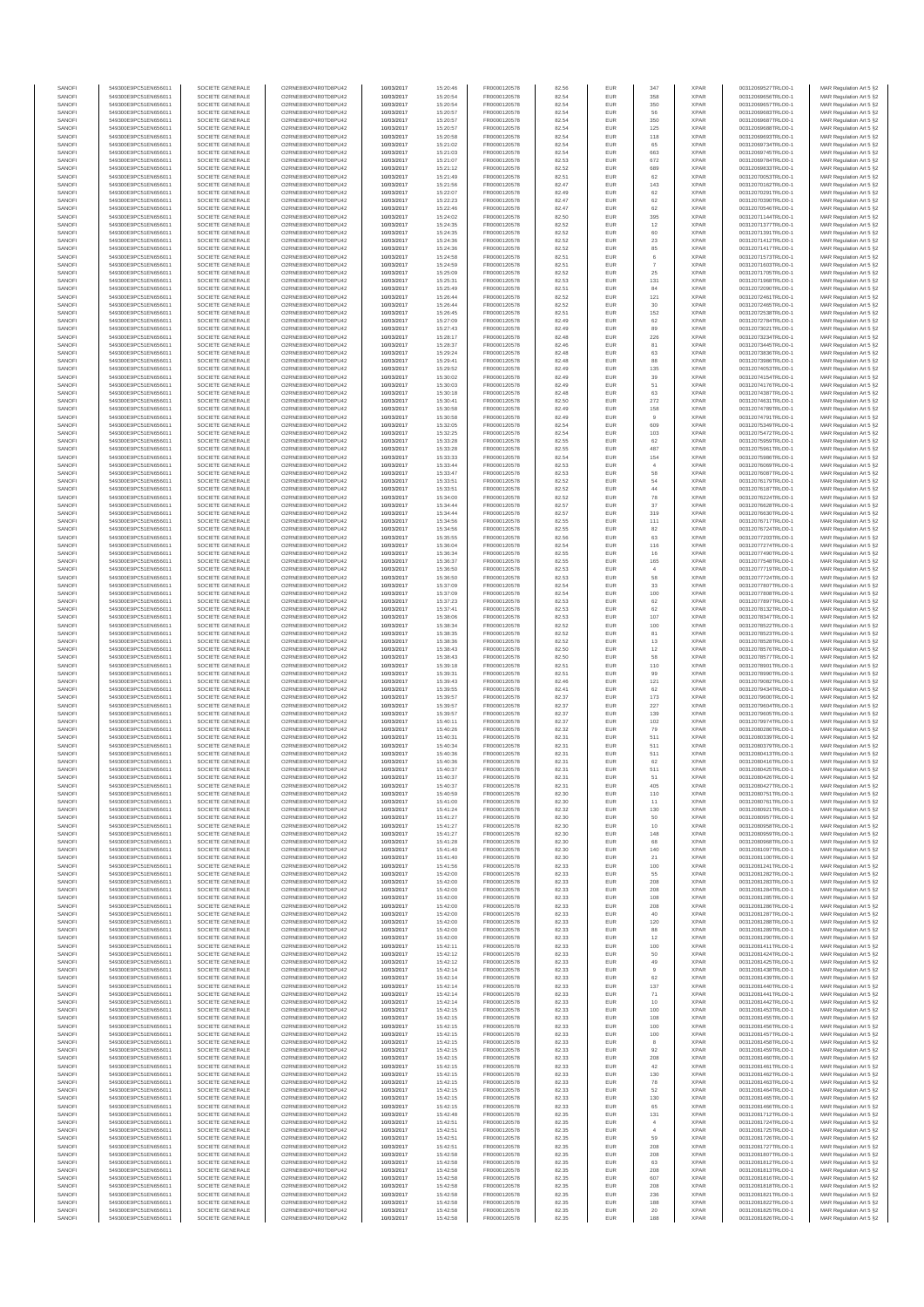| SANOFI           | 549300E9PC51EN656011                         | SOCIETE GENERALE                     | O2RNE8IBXP4R0TD8PU42                          | 10/03/2017               | 15:42:58             | FR0000120578                 | 82.35          | EUR               | 208            | <b>XPAR</b>                | 00312081829TRLO0-1                       | MAR Regulation Art 5 §2                             |
|------------------|----------------------------------------------|--------------------------------------|-----------------------------------------------|--------------------------|----------------------|------------------------------|----------------|-------------------|----------------|----------------------------|------------------------------------------|-----------------------------------------------------|
| SANOFI<br>SANOFI | 549300E9PC51EN656011<br>549300E9PC51EN656011 | SOCIETE GENERALE<br>SOCIETE GENERALE | O2RNE8IBXP4R0TD8PU42<br>O2RNE8IBXP4R0TD8PU42  | 10/03/2017<br>10/03/2017 | 15:42:58<br>15:42:58 | FR0000120578<br>FR0000120578 | 82.35<br>82.35 | EUR<br>EUR        | 236<br>208     | <b>XPAR</b><br><b>XPAR</b> | 00312081830TRLO0-1<br>00312081835TRLO0-1 | MAR Regulation Art 5 §2                             |
| SANOFI           | 549300E9PC51EN656011                         | SOCIETE GENERALE                     | O2RNE8IBXP4R0TD8PU42                          | 10/03/2017               | 15:42:58             | FR0000120578                 | 82.35          | EUR               | 208            | <b>XPAR</b>                | 00312081836TRLO0-1                       | MAR Regulation Art 5 §2<br>MAR Regulation Art 5 §2  |
| SANOFI           | 549300E9PC51EN656011                         | SOCIETE GENERALE                     | O2RNE8IBXP4R0TD8PU42                          | 10/03/2017               | 15:42:58             | FR0000120578                 | 82.35          | EUR               | 93             | <b>XPAR</b>                | 00312081838TRLO0-1                       | MAR Regulation Art 5 §2                             |
| SANOFI           | 549300E9PC51EN656011                         | SOCIETE GENERALE                     | O2RNE8IBXP4R0TD8PU42                          | 10/03/2017               | 15:42:59             | FR0000120578                 | 82.35          | EUR               | 115            | <b>XPAR</b>                | 00312081843TRLO0-1                       | MAR Regulation Art 5 §2                             |
| SANOFI<br>SANOFI | 549300E9PC51EN656011<br>549300E9PC51EN656011 | SOCIETE GENERALE<br>SOCIETE GENERALE | O2RNE8IBXP4R0TD8PU42<br>O2RNE8IBXP4R0TD8PU42  | 10/03/2017<br>10/03/2017 | 15:42:59<br>15:42:59 | FR0000120578<br>FR0000120578 | 82.35<br>82.35 | EUR<br>EUR        | 208<br>208     | <b>XPAR</b><br><b>XPAR</b> | 00312081852TRLO0-1<br>00312081854TRLO0-1 | MAR Regulation Art 5 §2<br>MAR Regulation Art 5 §2  |
| SANOFI           | 549300E9PC51EN656011                         | SOCIETE GENERALE                     | O2RNE8IBXP4R0TD8PU42                          | 10/03/2017               | 15:43:09             | FR0000120578                 | 82.36          | EUR               | 63             | <b>XPAR</b>                | 00312081927TRLO0-1                       | MAR Regulation Art 5 §2                             |
| SANOFI           | 549300E9PC51EN656011                         | SOCIETE GENERALE                     | O2RNE8IBXP4R0TD8PU42                          | 10/03/2017               | 15:43:09             | FR0000120578                 | 82.35          | EUR               | 111            | <b>XPAR</b>                | 00312081928TRLO0-1                       | MAR Regulation Art 5 §2                             |
| SANOFI<br>SANOFI | 549300E9PC51EN656011<br>549300E9PC51EN656011 | SOCIETE GENERALE<br>SOCIETE GENERALE | O2RNE8IBXP4R0TD8PU42<br>O2RNE8IBXP4R0TD8PU42  | 10/03/2017<br>10/03/2017 | 15:43:09<br>15:43:13 | FR0000120578<br>FR0000120578 | 82.35<br>82.35 | EUR<br>EUR        | 17<br>654      | <b>XPAR</b><br><b>XPAR</b> | 00312081932TRLO0-1<br>00312081957TRLO0-1 | MAR Regulation Art 5 §2<br>MAR Regulation Art 5 §2  |
| SANOFI           | 549300E9PC51EN656011                         | SOCIETE GENERALE                     | O2RNE8IBXP4R0TD8PU42                          | 10/03/2017               | 15:43:13             | FR0000120578                 | 82.35          | EUR               | 242            | <b>XPAR</b>                | 00312081959TRLO0-1                       | MAR Regulation Art 5 §2                             |
| SANOFI           | 549300E9PC51EN656011                         | SOCIETE GENERALE                     | O2RNE8IBXP4R0TD8PU42                          | 10/03/2017               | 15:43:13             | FR0000120578                 | 82.35          | EUR               | 540            | <b>XPAR</b>                | 00312081960TRLO0-1                       | MAR Regulation Art 5 §2                             |
| SANOFI           | 549300E9PC51EN656011                         | SOCIETE GENERALE                     | O2RNE8IBXP4R0TD8PU42                          | 10/03/2017               | 15:43:13             | FR0000120578                 | 82.35          | EUR               | 114            | <b>XPAR</b>                | 00312081961TRLO0-1                       | MAR Regulation Art 5 §2                             |
| SANOFI<br>SANOFI | 549300E9PC51EN656011<br>549300E9PC51EN656011 | SOCIETE GENERALE<br>SOCIETE GENERALE | O2RNE8IBXP4R0TD8PU42<br>O2RNE8IBXP4R0TD8PU42  | 10/03/2017<br>10/03/2017 | 15:43:13<br>15:43:13 | FR0000120578<br>FR0000120578 | 82.35<br>82.35 | EUR<br>EUR        | 242<br>188     | <b>XPAR</b><br><b>XPAR</b> | 00312081962TRLO0-1<br>00312081963TRLO0-1 | MAR Regulation Art 5 §2<br>MAR Regulation Art 5 §2  |
| SANOFI           | 549300E9PC51EN656011                         | SOCIETE GENERALE                     | O2RNE8IBXP4R0TD8PU42                          | 10/03/2017               | 15:43:13             | FR0000120578                 | 82.35          | EUR               | 352            | <b>XPAR</b>                | 00312081964TRLO0-1                       | MAR Regulation Art 5 §2                             |
| SANOFI           | 549300E9PC51EN656011                         | SOCIETE GENERALE                     | O2RNE8IBXP4R0TD8PU42                          | 10/03/2017               | 15:43:13             | FR0000120578                 | 82.35          | EUR               | 188            | <b>XPAR</b>                | 00312081965TRLO0-1                       | MAR Regulation Art 5 §2                             |
| SANOFI           | 549300E9PC51EN656011                         | SOCIETE GENERALE                     | O2RNE8IBXP4R0TD8PU42                          | 10/03/2017               | 15:43:18             | FR0000120578                 | 82.36          | EUR               | 50             | <b>XPAR</b>                | 00312082017TRLO0-1                       | MAR Regulation Art 5 §2                             |
| SANOFI<br>SANOFI | 549300E9PC51EN656011<br>549300E9PC51EN656011 | SOCIETE GENERALE<br>SOCIETE GENERALE | O2RNE8IBXP4R0TD8PU42<br>O2RNE8IBXP4R0TD8PU42  | 10/03/2017<br>10/03/2017 | 15:43:18<br>15:43:18 | FR0000120578<br>FR0000120578 | 82.36<br>82.35 | EUR<br>EUR        | 28<br>368      | <b>XPAR</b><br><b>XPAR</b> | 00312082018TRLO0-1<br>00312082021TRLO0-1 | MAR Regulation Art 5 §2<br>MAR Regulation Art 5 §2  |
| SANOFI           | 549300E9PC51EN656011                         | SOCIETE GENERALE                     | O2RNE8IBXP4R0TD8PU42                          | 10/03/2017               | 15:43:19             | FR0000120578                 | 82.35          | EUR               | 287            | <b>XPAR</b>                | 00312082030TRLO0-1                       | MAR Regulation Art 5 §2                             |
| SANOFI           | 549300E9PC51EN656011                         | SOCIETE GENERALE                     | O2RNE8IBXP4R0TD8PU42                          | 10/03/2017               | 15:43:19             | FR0000120578                 | 82.35          | EUR               | 95             | <b>XPAR</b>                | 00312082041TRLO0-1                       | MAR Regulation Art 5 §2                             |
| SANOFI<br>SANOFI | 549300E9PC51EN656011<br>549300E9PC51EN656011 | SOCIETE GENERALE<br>SOCIETE GENERALE | O2RNE8IBXP4R0TD8PU42<br>O2RNE8IBXP4R0TD8PU42  | 10/03/2017<br>10/03/2017 | 15:43:43<br>15:43:58 | FR0000120578<br>FR0000120578 | 82.38<br>82.41 | EUR<br>EUR        | 133<br>77      | <b>XPAR</b><br><b>XPAR</b> | 00312082240TRLO0-1<br>00312082472TRLO0-1 | MAR Regulation Art 5 §2<br>MAR Regulation Art 5 §2  |
| SANOFI           | 549300E9PC51EN656011                         | SOCIETE GENERALE                     | O2RNE8IBXP4R0TD8PU42                          | 10/03/2017               | 15:43:58             | FR0000120578                 | 82.41          | EUR               | 90             | <b>XPAR</b>                | 00312082473TRLO0-1                       | MAR Regulation Art 5 62                             |
| SANOFI           | 549300E9PC51EN656011                         | SOCIETE GENERALE                     | O2RNE8IBXP4R0TD8PU42                          | 10/03/2017               | 15:43:58             | FR0000120578                 | 82.41          | EUR               | 100            | <b>XPAR</b>                | 00312082474TRLO0-1                       | MAR Regulation Art 5 §2                             |
| SANOFI           | 549300E9PC51EN656011                         | SOCIETE GENERALE                     | O2RNE8IBXP4R0TD8PU42                          | 10/03/2017               | 15:43:58             | FR0000120578                 | 82.41          | EUR               | 100            | <b>XPAR</b>                | 00312082475TRLO0-1                       | MAR Regulation Art 5 §2                             |
| SANOFI<br>SANOFI | 549300E9PC51EN656011<br>549300E9PC51EN656011 | SOCIETE GENERALE<br>SOCIETE GENERALE | O2RNE8IBXP4R0TD8PU42<br>O2RNE8IBXP4R0TD8PU42  | 10/03/2017<br>10/03/2017 | 15:43:58<br>15:43:58 | FR0000120578<br>FR0000120578 | 82.41<br>82.41 | EUR<br>EUR        | 121<br>173     | <b>XPAR</b><br><b>XPAR</b> | 00312082476TRLO0-1<br>00312082477TRLO0-1 | MAR Regulation Art 5 §2<br>MAR Regulation Art 5 §2  |
| SANOFI           | 549300E9PC51EN656011                         | SOCIETE GENERALE                     | O2RNE8IBXP4R0TD8PU42                          | 10/03/2017               | 15:44:06             | FR0000120578                 | 82.41          | EUR               | 411            | <b>XPAR</b>                | 00312082537TRLO0-1                       | MAR Regulation Art 5 §2                             |
| SANOFI           | 549300E9PC51EN656011                         | SOCIETE GENERALE                     | O2RNE8IBXP4R0TD8PU42                          | 10/03/2017               | 15:44:06             | FR0000120578                 | 82.41          | EUR               | 75             | <b>XPAR</b>                | 00312082539TRLO0-1                       | MAR Regulation Art 5 §2                             |
| SANOFI<br>SANOFI | 549300E9PC51EN656011<br>549300E9PC51EN656011 | SOCIETE GENERALE<br>SOCIETE GENERALE | O2RNE8IBXP4R0TD8PU42<br>O2RNE8IBXP4R0TD8PU42  | 10/03/2017<br>10/03/2017 | 15:44:06<br>15:44:06 | FR0000120578<br>FR0000120578 | 82.41<br>82.41 | EUR<br>EUR        | 90<br>321      | <b>XPAR</b><br><b>XPAR</b> | 00312082540TRLO0-1<br>00312082541TRLO0-1 | MAR Regulation Art 5 \$2                            |
| SANOFI           | 549300E9PC51EN656011                         | SOCIETE GENERALE                     | O2RNE8IBXP4R0TD8PU42                          | 10/03/2017               | 15:44:06             | FR0000120578                 | 82.41          | EUR               | 537            | <b>XPAR</b>                | 00312082542TRLO0-1                       | MAR Regulation Art 5 §2<br>MAR Regulation Art 5 §2  |
| SANOFI           | 549300E9PC51EN656011                         | SOCIETE GENERALE                     | O2RNE8IBXP4R0TD8PU42                          | 10/03/2017               | 15:44:06             | FR0000120578                 | 82.41          | EUR               | 173            | <b>XPAR</b>                | 00312082543TRLO0-1                       | MAR Regulation Art 5 §2                             |
| SANOFI           | 549300E9PC51EN656011                         | SOCIETE GENERALE                     | O2RNE8IBXP4R0TD8PU42                          | 10/03/2017               | 15:44:06             | FR0000120578                 | 82.41          | EUR               | 200            | <b>XPAR</b>                | 00312082544TRLO0-1                       | MAR Regulation Art 5 §2                             |
| SANOFI<br>SANOFI | 549300E9PC51EN656011<br>549300E9PC51EN656011 | SOCIETE GENERALE<br>SOCIETE GENERALE | O2RNE8IBXP4R0TD8PU42<br>O2RNE8IBXP4R0TD8PU42  | 10/03/2017<br>10/03/2017 | 15:44:38<br>15:44:46 | FR0000120578<br>FR0000120578 | 82.45<br>82.45 | EUR<br>EUR        | 199<br>75      | <b>XPAR</b><br><b>XPAR</b> | 00312082966TRLO0-1<br>00312083080TRLO0-1 | MAR Regulation Art 5 §2<br>MAR Regulation Art 5 §2  |
| SANOFI           | 549300E9PC51EN656011                         | SOCIETE GENERALE                     | O2RNE8IBXP4R0TD8PU42                          | 10/03/2017               | 15:45:12             | FR0000120578                 | 82.44          | EUR               | 78             | <b>XPAR</b>                | 00312083296TRLO0-1                       | MAR Regulation Art 5 §2                             |
| SANOFI           | 549300E9PC51EN656011                         | SOCIETE GENERALE                     | O2RNE8IBXP4R0TD8PU42                          | 10/03/2017               | 15:45:53             | FR0000120578                 | 82.45          | EUR               | 155            | <b>XPAR</b>                | 00312083595TRLO0-1                       | MAR Regulation Art 5 §2                             |
| SANOFI           | 549300E9PC51EN656011                         | SOCIETE GENERALE                     | O2RNE8IBXP4R0TD8PU42                          | 10/03/2017               | 15:45:53             | FR0000120578<br>FR0000120578 | 82.44          | EUR               | 97             | <b>XPAR</b>                | 00312083632TRLO0-1                       | MAR Regulation Art 5 §2                             |
| SANOFI<br>SANOFI | 549300E9PC51EN656011<br>549300E9PC51EN656011 | SOCIETE GENERALE<br>SOCIETE GENERALE | O2RNE8IBXP4R0TD8PU42<br>O2RNE8IBXP4R0TD8PU42  | 10/03/2017<br>10/03/2017 | 15:46:13<br>15:46:24 | FR0000120578                 | 82.44<br>82.44 | EUR<br>EUR        | 94<br>16       | <b>XPAR</b><br><b>XPAR</b> | 00312083817TRLO0-1<br>00312083871TRLO0-1 | MAR Regulation Art 5 §2<br>MAR Regulation Art 5 §2  |
| SANOFI           | 549300E9PC51EN656011                         | SOCIETE GENERALE                     | O2RNE8IBXP4R0TD8PU42                          | 10/03/2017               | 15:46:39             | FR0000120578                 | 82.45          | EUR               | 202            | <b>XPAR</b>                | 00312083941TRLO0-1                       | MAR Regulation Art 5 §2                             |
| SANOFI           | 549300E9PC51EN656011                         | SOCIETE GENERALE                     | O2RNE8IBXP4R0TD8PU42                          | 10/03/2017               | 15:46:59             | FR0000120578                 | 82.44          | EUR               | 114            | <b>XPAR</b>                | 00312084075TRLO0-1                       | MAR Regulation Art 5 §2                             |
| SANOFI           | 549300E9PC51EN656011                         | SOCIETE GENERALE                     | O2RNE8IBXP4R0TD8PU42<br>O2RNE8IBXP4R0TD8PU42  | 10/03/2017               | 15:47:10             | FR0000120578<br>FR0000120578 | 82.44          | EUR               | 105            | <b>XPAR</b>                | 00312084158TRLO0-1<br>00312084255TRLO0-1 | MAR Regulation Art 5 §2                             |
| SANOFI<br>SANOFI | 549300E9PC51EN656011<br>549300E9PC51EN656011 | SOCIETE GENERALE<br>SOCIETE GENERALE | O2RNE8IBXP4R0TD8PLI42                         | 10/03/2017<br>10/03/2017 | 15:47:17<br>15:47:27 | FR0000120578                 | 82.43<br>82.44 | EUR<br>EUR        | 63<br>80       | <b>XPAR</b><br><b>XPAR</b> | 00312084309TRLO0-1                       | MAR Regulation Art 5 §2<br>MAR Regulation Art 5 §2  |
| SANOFI           | 549300E9PC51EN656011                         | SOCIETE GENERALE                     | O2RNE8IBXP4R0TD8PU42                          | 10/03/2017               | 15:48:04             | FR0000120578                 | 82.44          | EUR               | 79             | <b>XPAR</b>                | 00312084563TRLO0-1                       | MAR Regulation Art 5 §2                             |
| SANOFI           | 549300E9PC51EN656011                         | SOCIETE GENERALE                     | O2RNE8IBXP4R0TD8PU42                          | 10/03/2017               | 15:48:04             | FR0000120578                 | 82.44          | EUR               | 159            | <b>XPAR</b>                | 00312084564TRLO0-1                       | MAR Regulation Art 5 \$2                            |
| SANOFI<br>SANOFI | 549300E9PC51EN656011<br>549300E9PC51EN656011 | SOCIETE GENERALE<br>SOCIETE GENERALE | O2RNE8IBXP4R0TD8PU42<br>O2RNE8IBXP4R0TD8PU42  | 10/03/2017               | 15:48:14             | FR0000120578<br>FR0000120578 | 82.43<br>82.43 | EUR<br>EUR        | 113<br>83      | <b>XPAR</b><br><b>XPAR</b> | 00312084652TRLO0-1<br>00312084737TRLO0-1 | MAR Regulation Art 5 §2<br>MAR Regulation Art 5 §2  |
| SANOFI           | 549300E9PC51EN656011                         | SOCIETE GENERALE                     | O2RNE8IBXP4R0TD8PU42                          | 10/03/2017<br>10/03/2017 | 15:48:32<br>15:48:32 | FR0000120578                 | 82.43          | EUR               | $22\,$         | <b>XPAR</b>                | 00312084739TRLO0-1                       | MAR Regulation Art 5 §2                             |
| SANOFI           | 549300E9PC51EN656011                         | SOCIETE GENERALE                     | O2RNE8IBXP4R0TD8PU42                          | 10/03/2017               | 15:48:51             | FR0000120578                 | 82.43          | EUR               | 54             | <b>XPAR</b>                | 00312084844TRLO0-1                       | MAR Regulation Art 5 §2                             |
| SANOFI           | 549300E9PC51EN656011                         | SOCIETE GENERALE                     | O2RNE8IBXP4R0TD8PU42                          | 10/03/2017               | 15:49:03             | FR0000120578                 | 82.43          | EUR               | 83             | <b>XPAR</b>                | 00312084959TRLO0-1                       | MAR Regulation Art 5 §2                             |
| SANOFI<br>SANOFI | 549300E9PC51EN656011<br>549300E9PC51EN656011 | SOCIETE GENERALE<br>SOCIETE GENERALE | O2RNE8IBXP4R0TD8PU42<br>O2RNE8IBXP4R0TD8PU42  | 10/03/2017<br>10/03/2017 | 15:49:03<br>15:49:06 | FR0000120578<br>FR0000120578 | 82.43<br>82.42 | EUR<br>EUR        | 121<br>70      | <b>XPAR</b><br><b>XPAR</b> | 00312084961TRLO0-1<br>00312085013TRLO0-1 | MAR Regulation Art 5 §2<br>MAR Regulation Art 5 §2  |
| SANOFI           | 549300E9PC51EN656011                         | SOCIETE GENERALE                     | O2RNE8IBXP4R0TD8PU42                          | 10/03/2017               | 15:49:06             | FR0000120578                 | 82.42          | EUR               | 17             | <b>XPAR</b>                | 00312085017TRLO0-1                       | MAR Regulation Art 5 §2                             |
| SANOFI           | 549300E9PC51EN656011                         | SOCIETE GENERALE                     | O2RNE8IBXP4R0TD8PU42                          | 10/03/2017               | 15:49:22             | FR0000120578                 | 82.40          | EUR               | 63             | <b>XPAR</b>                | 00312085165TRLO0-1                       | MAR Regulation Art 5 §2                             |
| SANOFI           | 549300E9PC51EN656011                         | SOCIETE GENERALE                     | O2RNE8IBXP4R0TD8PU42                          | 10/03/2017               | 15:49:34             | FR0000120578                 | 82.40          | EUR               | 12             | <b>XPAR</b>                | 00312085308TRLO0-1                       | MAR Regulation Art 5 §2                             |
| SANOFI<br>SANOFI | 549300E9PC51EN656011<br>549300E9PC51EN656011 | SOCIETE GENERALE<br>SOCIETE GENERALE | O2RNE8IBXP4R0TD8PU42<br>O2RNE8IBXP4R0TD8PU42  | 10/03/2017<br>10/03/2017 | 15:49:49<br>15:49:53 | FR0000120578<br>FR0000120578 | 82.40<br>82.38 | EUR<br>EUR        | 119<br>70      | <b>XPAR</b><br><b>XPAR</b> | 00312085438TRLO0-1<br>00312085539TRLO0-1 | MAR Regulation Art 5 §2<br>MAR Regulation Art 5 §2  |
| SANOFI           | 549300E9PC51EN656011                         | SOCIETE GENERALE                     | O2RNE8IBXP4R0TD8PU42                          | 10/03/2017               | 15:50:12             | FR0000120578                 | 82.42          | EUR               | 115            | <b>XPAR</b>                | 00312085792TRLO0-1                       | MAR Regulation Art 5 §2                             |
| SANOFI           | 549300E9PC51EN656011                         | SOCIETE GENERALE                     | O2RNE8IBXP4R0TD8PU42                          | 10/03/2017               | 15:50:12             | FR0000120578                 | 82.42          | EUR               | 133            | <b>XPAR</b>                | 00312085796TRLO0-1                       | MAR Regulation Art 5 §2                             |
| SANOFI           | 549300E9PC51EN656011                         | SOCIETE GENERALE                     | O2RNE8IBXP4R0TD8PU42                          | 10/03/2017               | 15:50:48             | FR0000120578                 | 82.43          | EUR<br>EUR        | 227            | <b>XPAR</b>                | 00312086088TRLO0-1                       | MAR Regulation Art 5 §2                             |
| SANOFI<br>SANOFI | 549300E9PC51EN656011<br>549300E9PC51EN656011 | SOCIETE GENERALE<br>SOCIETE GENERALE | O2RNE8IBXP4R0TD8PU42<br>O2RNE8IBXP4R0TD8PU42  | 10/03/2017<br>10/03/2017 | 15:50:48<br>15:51:01 | FR0000120578<br>FR0000120578 | 82.43<br>82.42 | EUR               | 35<br>116      | <b>XPAR</b><br><b>XPAR</b> | 00312086089TRLO0-1<br>00312086213TRLO0-1 | MAR Regulation Art 5 §2<br>MAR Regulation Art 5 §2  |
| SANOFI           | 549300E9PC51EN656011                         | SOCIETE GENERALE                     | O2RNE8IBXP4R0TD8PU42                          | 10/03/2017               | 15:51:39             | FR0000120578                 | 82.45          | EUR               | 164            | <b>XPAR</b>                | 00312086763TRLO0-1                       | MAR Regulation Art 5 §2                             |
| SANOFI           | 549300E9PC51EN656011                         | SOCIETE GENERALE                     | O2RNE8IBXP4R0TD8PU42                          | 10/03/2017               | 15:51:39             | FR0000120578                 | 82.45          | EUR               | 135            | <b>XPAR</b>                | 00312086767TRLO0-1                       | MAR Regulation Art 5 §2                             |
| SANOFI<br>SANOFI | 549300E9PC51EN656011<br>549300E9PC51EN656011 | SOCIETE GENERALE<br>SOCIETE GENERALE | O2RNE8IBXP4R0TD8PU42<br>O2RNE8IBXP4R0TD8PU42  | 10/03/2017<br>10/03/2017 | 15:51:47<br>15:51:55 | FR0000120578<br>FR0000120578 | 82.43<br>82.42 | EUR<br>EUR        | 82<br>62       | <b>XPAR</b><br><b>XPAR</b> | 00312086871TRLO0-1<br>00312086957TRLO0-1 | MAR Regulation Art 5 §2<br>MAR Regulation Art 5 §2  |
| SANOFI           | 549300E9PC51EN656011                         | SOCIETE GENERALE                     | O2RNE8IBXP4R0TD8PU42                          | 10/03/2017               | 15:52:41             | FR0000120578                 | 82.43          | EUR               | 58             | <b>XPAR</b>                | 00312087450TRLO0-1                       | MAR Regulation Art 5 §2                             |
| SANOFI           | 549300E9PC51EN656011                         | SOCIETE GENERALE                     | O2RNE8IBXP4R0TD8PU42                          | 10/03/2017               | 15:52:51             | FR0000120578                 | 82.43          | EUR               | 93             | <b>XPAR</b>                | 00312087544TRLO0-1                       | MAR Regulation Art 5 §2                             |
| SANOFI<br>SANOFI | 549300E9PC51EN656011<br>549300E9PC51EN656011 | SOCIETE GENERALE<br>SOCIETE GENERALE | O2RNE8IBXP4R0TD8PU42<br>O2RNE8IBXP4R0TD8PU42  | 10/03/2017<br>10/03/2017 | 15:52:52<br>15:53:15 | FR0000120578<br>FR0000120578 | 82.43<br>82.41 | EUR<br>EUR        | 118<br>135     | <b>XPAR</b><br><b>XPAR</b> | 00312087554TRLO0-1<br>00312087817TRLO0-1 | MAR Regulation Art 5 §2                             |
| SANOFI           | 549300E9PC51EN656011                         | SOCIETE GENERALE                     | O2RNE8IBXP4R0TD8PU42                          | 10/03/2017               | 15:53:30             | FR0000120578                 | 82.40          | EUR               | 128            | <b>XPAR</b>                | 00312087986TRLO0-1                       | MAR Regulation Art 5 §2<br>MAR Regulation Art 5 §2  |
| SANOFI           | 549300E9PC51EN656011                         | SOCIETE GENERALE                     | O2RNE8IBXP4R0TD8PU42                          | 10/03/2017               | 15:53:30             | FR0000120578                 | 82.40          | EUR               | 187            | <b>XPAR</b>                | 00312087988TRLO0-1                       | MAR Regulation Art 5 §2                             |
| SANOFI           | 549300E9PC51EN656011                         | SOCIETE GENERALE                     | O2RNE8IBXP4R0TD8PU42                          | 10/03/2017               | 15:53:41             | FR0000120578                 | 82.40          | EUR               | 123            | <b>XPAR</b>                | 00312088068TRLO0-1                       | MAR Regulation Art 5 §2                             |
| SANOFI<br>SANOFI | 549300E9PC51EN656011<br>549300E9PC51EN656011 | SOCIETE GENERALE<br>SOCIETE GENERALE | O2RNE8IBXP4R0TD8PU42<br>O2RNE8IBXP4R0TD8PU42  | 10/03/2017<br>10/03/2017 | 15:54:00<br>15:54:09 | FR0000120578<br>FR0000120578 | 82.38<br>82.36 | EUR<br>EUR        | 62<br>96       | <b>XPAR</b><br><b>XPAR</b> | 00312088295TRLO0-1<br>00312088451TRLO0-1 | MAR Regulation Art 5 §2<br>MAR Regulation Art 5 §2  |
| SANOFI           | 549300E9PC51EN656011                         | SOCIETE GENERALE                     | O2RNE8IBXP4R0TD8PU42                          | 10/03/2017               | 15:54:10             | FR0000120578                 | 82.36          | EUR               | 128            | <b>XPAR</b>                | 00312088469TRLO0-1                       | MAR Regulation Art 5 §2                             |
| SANOFI           | 549300E9PC51EN656011                         | SOCIETE GENERALE                     | O2RNE8IBXP4R0TD8PU42                          | 10/03/2017               | 15:54:21             | FR0000120578                 | 82.35          | EUR               | 123            | <b>XPAR</b>                | 00312088557TRLO0-1                       | MAR Regulation Art 5 \$2                            |
| SANOFI           | 549300E9PC51EN656011                         | SOCIETE GENERALE                     | O2RNE8IBXP4R0TD8PU42                          | 10/03/2017               | 15:54:45             | FR0000120578                 | 82.35          | EUR               | 176            | <b>XPAR</b>                | 00312088797TRLO0-1                       | MAR Regulation Art 5 §2                             |
| SANOFI<br>SANOFI | 549300E9PC51EN656011<br>549300E9PC51EN656011 | SOCIETE GENERALE<br>SOCIETE GENERALE | O2RNE8IBXP4R0TD8PU42<br>O2RNE8IBXP4R0TD8PU42  | 10/03/2017<br>10/03/2017 | 15:55:00<br>15:55:00 | FR0000120578<br>FR0000120578 | 82.37<br>82.37 | <b>EUR</b><br>EUR | 57<br>237      | <b>XPAR</b><br><b>XPAR</b> | 00312088945TRLO0-1<br>00312088949TRLO0-1 | MAR Regulation Art 5 §2<br>MAR Regulation Art 5 §2  |
| SANOFI           | 549300E9PC51EN656011                         | SOCIETE GENERALE                     | O2RNE8IBXP4R0TD8PU42                          | 10/03/2017               | 15:55:03             | FR0000120578                 | 82.35          | EUR               | 159            | <b>XPAR</b>                | 00312089005TRLO0-1                       | MAR Regulation Art 5 §2                             |
| SANOFI           | 549300E9PC51EN656011                         | SOCIETE GENERALE                     | O2RNE8IBXP4R0TD8PU42                          | 10/03/2017               | 15:55:09             | FR0000120578                 | 82.35          | EUR               | 252            | <b>XPAR</b>                | 00312089112TRLO0-1                       | MAR Regulation Art 5 §2                             |
| SANOFI<br>SANOFI | 549300E9PC51EN656011<br>549300E9PC51EN656011 | SOCIETE GENERALE<br>SOCIETE GENERALE | O2RNE8IBXP4R0TD8PU42<br>O2RNE8IBXP4R0TD8PU42  | 10/03/2017               | 15:55:09<br>15:55:09 | FR0000120578                 | 82.35<br>82.35 | EUR<br>EUR        | 141<br>400     | <b>XPAR</b><br><b>XPAR</b> | 00312089114TRLO0-1                       | MAR Regulation Art 5 §2                             |
| SANOFI           | 549300E9PC51EN656011                         | SOCIETE GENERALE                     | O2RNE8IBXP4R0TD8PU42                          | 10/03/2017<br>10/03/2017 | 15:55:09             | FR0000120578<br>FR0000120578 | 82.35          | EUR               | 11             | <b>XPAR</b>                | 00312089115TRLO0-1<br>00312089116TRLO0-1 | MAR Regulation Art 5 §2<br>MAR Regulation Art 5 §2  |
| SANOFI           | 549300E9PC51EN656011                         | SOCIETE GENERALE                     | O2RNE8IBXP4R0TD8PU42                          | 10/03/2017               | 15:55:09             | FR0000120578                 | 82.35          | EUR               | 89             | <b>XPAR</b>                | 00312089117TRLO0-1                       | MAR Regulation Art 5 §2                             |
| SANOFI           | 549300E9PC51EN656011                         | SOCIETE GENERALE                     | O2RNE8IBXP4R0TD8PU42                          | 10/03/2017               | 15:55:13             | FR0000120578                 | 82.35          | EUR               | 178            | <b>XPAR</b>                | 00312089200TRLO0-1                       | MAR Regulation Art 5 §2                             |
| SANOFI<br>SANOFI | 549300E9PC51EN656011<br>549300E9PC51EN656011 | SOCIETE GENERALE<br>SOCIETE GENERALE | O2RNE8IBXP4R0TD8PU42<br>O2RNE8IBXP4R0TD8PU42  | 10/03/2017<br>10/03/2017 | 15:55:13<br>15:55:13 | FR0000120578<br>FR0000120578 | 82.35<br>82.35 | EUR<br>EUR        | 110<br>123     | <b>XPAR</b><br><b>XPAR</b> | 00312089204TRLO0-1<br>00312089206TRLO0-1 | MAR Regulation Art 5 \$2<br>MAR Regulation Art 5 §2 |
| SANOFI           | 549300E9PC51EN656011                         | SOCIETE GENERALE                     | O2RNE8IBXP4R0TD8PU42                          | 10/03/2017               | 15:55:13             | FR0000120578                 | 82.35          | EUR               | 102            | <b>XPAR</b>                | 00312089209TRLO0-1                       | MAR Regulation Art 5 §2                             |
| SANOFI           | 549300E9PC51EN656011                         | SOCIETE GENERALE                     | O2RNE8IBXP4R0TD8PU42                          | 10/03/2017               | 15:55:32             | FR0000120578                 | 82.37          | EUR               | 58             | <b>XPAR</b>                | 00312089440TRLO0-1                       | MAR Regulation Art 5 §2                             |
| SANOFI<br>SANOFI | 549300E9PC51EN656011<br>549300E9PC51EN656011 | SOCIETE GENERALE<br>SOCIETE GENERALE | O2RNE8IBXP4R0TD8PU42<br>O2RNE8IBXP4R0TD8PU42  | 10/03/2017<br>10/03/2017 | 15:56:09<br>15:56:15 | FR0000120578<br>FR0000120578 | 82.39<br>82.39 | EUR<br>EUR        | 79<br>220      | <b>XPAR</b><br><b>XPAR</b> | 00312089726TRLO0-1<br>00312089790TRLO0-1 | MAR Regulation Art 5 §2<br>MAR Regulation Art 5 §2  |
| SANOFI           | 549300E9PC51EN656011                         | SOCIETE GENERALE                     | O2RNE8IBXP4R0TD8PU42                          | 10/03/2017               | 15:56:15             | FR0000120578                 | 82.39          | EUR               | 166            | <b>XPAR</b>                | 00312089794TRLO0-1                       | MAR Regulation Art 5 §2                             |
| SANOFI           | 549300E9PC51EN656011                         | SOCIETE GENERALE                     | O2RNE8IBXP4R0TD8PU42                          | 10/03/2017               | 15:56:15             | FR0000120578                 | 82.39          | EUR               | 124            | <b>XPAR</b>                | 00312089797TRLO0-1                       | MAR Regulation Art 5 §2                             |
| SANOFI<br>SANOFI | 549300E9PC51EN656011<br>549300E9PC51EN656011 | SOCIETE GENERALE<br>SOCIETE GENERALE | O2RNE8IBXP4R0TD8PU42<br>O2RNE8IBXP4R0TD8PU42  | 10/03/2017<br>10/03/2017 | 15:56:15<br>15:56:15 | FR0000120578<br>FR0000120578 | 82.39<br>82.39 | EUR<br>EUR        | 42<br>166      | <b>XPAR</b><br><b>XPAR</b> | 00312089799TRLO0-1<br>00312089803TRLO0-1 | MAR Regulation Art 5 §2<br>MAR Regulation Art 5 §2  |
| SANOFI           | 549300E9PC51EN656011                         | SOCIETE GENERALE                     | O2RNE8IBXP4R0TD8PU42                          | 10/03/2017               | 15:56:15             | FR0000120578                 | 82.39          | EUR               | 166            | <b>XPAR</b>                | 00312089805TRLO0-1                       | MAR Regulation Art 5 §2                             |
| SANOFI           | 549300E9PC51EN656011                         | SOCIETE GENERALE                     | O2RNE8IBXP4R0TD8PU42                          | 10/03/2017               | 15:56:15             | FR0000120578                 | 82.39          | EUR               | 37             | <b>XPAR</b>                | 00312089807TRLO0-1                       | MAR Regulation Art 5 §2                             |
| SANOFI<br>SANOFI | 549300E9PC51EN656011<br>549300E9PC51EN656011 | SOCIETE GENERALE<br>SOCIETE GENERALE | O2RNESIBXP4R0TD8PLI42<br>O2RNE8IBXP4R0TD8PU42 | 10/03/2017<br>10/03/2017 | 15:56:15<br>15:56:15 | FR0000120578<br>FR0000120578 | 82.39<br>82.39 | EUR<br>EUR        | 325<br>86      | <b>XPAR</b><br><b>XPAR</b> | 00312089810TRLO0-1<br>00312089813TRLO0-1 | MAR Regulation Art 5 §2<br>MAR Regulation Art 5 §2  |
| SANOFI           | 549300E9PC51EN656011                         | SOCIETE GENERALE                     | O2RNE8IBXP4R0TD8PU42                          | 10/03/2017               | 15:56:15             | FR0000120578                 | 82.39          | EUR               | 156            | <b>XPAR</b>                | 00312089815TRLO0-1                       | MAR Regulation Art 5 §2                             |
| SANOFI           | 549300E9PC51EN656011                         | SOCIETE GENERALE                     | O2RNE8IBXP4R0TD8PU42                          | 10/03/2017               | 15:56:15             | FR0000120578                 | 82.39          | EUR               | 242            | <b>XPAR</b>                | 00312089818TRLO0-1                       | MAR Regulation Art 5 §2                             |
| SANOFI           | 549300E9PC51EN656011                         | SOCIETE GENERALE                     | O2RNE8IBXP4R0TD8PU42                          | 10/03/2017               | 15:56:15             | FR0000120578                 | 82.39          | EUR               | 169            | <b>XPAR</b>                | 00312089820TRLO0-1                       | MAR Regulation Art 5 §2                             |
| SANOFI<br>SANOFI | 549300E9PC51EN656011<br>549300E9PC51EN656011 | SOCIETE GENERALE<br>SOCIETE GENERALE | O2RNE8IBXP4R0TD8PU42<br>O2RNE8IBXP4R0TD8PU42  | 10/03/2017<br>10/03/2017 | 15:56:16<br>15:56:16 | FR0000120578<br>FR0000120578 | 82.39<br>82.39 | EUR<br>EUR        | 1 0 9 7<br>411 | <b>XPAR</b><br><b>XPAR</b> | 00312089822TRLO0-1<br>00312089823TRLO0-1 | MAR Regulation Art 5 §2<br>MAR Regulation Art 5 §2  |
| SANOFI           | 549300E9PC51EN656011                         | SOCIETE GENERALE                     | O2RNE8IBXP4R0TD8PU42                          | 10/03/2017               | 15:56:16             | FR0000120578                 | 82.39          | EUR               | 855            | <b>XPAR</b>                | 00312089824TRLO0-1                       | MAR Regulation Art 5 §2                             |
| SANOFI           | 549300E9PC51EN656011                         | SOCIETE GENERALE                     | O2RNE8IBXP4R0TD8PU42                          | 10/03/2017               | 15:56:16             | FR0000120578                 | 82.39          | EUR               | 35             | <b>XPAR</b>                | 00312089826TRLO0-1                       | MAR Regulation Art 5 §2                             |
| SANOFI           | 549300E9PC51EN656011                         | SOCIETE GENERALE                     | O2RNE8IBXP4R0TD8PU42                          | 10/03/2017               | 15:56:21             | FR0000120578                 | 82.38          | EUR               | 372            | <b>XPAR</b>                | 00312089901TRLO0-1                       | MAR Regulation Art 5 §2                             |
| SANOFI<br>SANOFI | 549300E9PC51EN656011<br>549300E9PC51EN656011 | SOCIETE GENERALE<br>SOCIETE GENERALE | O2RNE8IBXP4R0TD8PU42<br>O2RNE8IBXP4R0TD8PU42  | 10/03/2017<br>10/03/2017 | 15:56:21<br>15:57:02 | FR0000120578<br>FR0000120578 | 82.38<br>82.40 | EUR<br>EUR        | 379            | <b>XPAR</b><br><b>XPAR</b> | 00312089903TRLO0-1<br>00312090218TRLO0-1 | MAR Regulation Art 5 §2<br>MAR Regulation Art 5 §2  |
| SANOFI           | 549300E9PC51EN656011                         | SOCIETE GENERALE                     | O2RNE8IBXP4R0TD8PU42                          | 10/03/2017               | 15:57:18             | FR0000120578                 | 82.39          | EUR               | 417            | <b>XPAR</b>                | 00312090374TRLO0-1                       | MAR Regulation Art 5 §2                             |
| SANOFI           | 549300E9PC51EN656011                         | SOCIETE GENERALE                     | O2RNE8IBXP4R0TD8PU42                          | 10/03/2017               | 15:57:22             | FR0000120578                 | 82.38          | EUR               | 35             | <b>XPAR</b>                | 00312090398TRLO0-1                       | MAR Regulation Art 5 §2                             |
| SANOFI<br>SANOFI | 549300E9PC51EN656011<br>549300E9PC51EN656011 | SOCIETE GENERALE<br>SOCIETE GENERALE | O2RNE8IBXP4R0TD8PU42<br>O2RNE8IBXP4R0TD8PU42  | 10/03/2017<br>10/03/2017 | 15:57:24<br>15:57:53 | FR0000120578<br>FR0000120578 | 82.38<br>82.38 | EUR<br>EUR        | 29<br>200      | <b>XPAR</b><br><b>XPAR</b> | 00312090418TRLO0-1<br>00312090650TRLO0-1 | MAR Regulation Art 5 §2<br>MAR Regulation Art 5 §2  |
| SANOFI           | 549300E9PC51EN656011                         | SOCIETE GENERALE                     | O2RNE8IBXP4R0TD8PU42                          | 10/03/2017               | 15:57:55             | FR0000120578                 | 82.38          | EUR               | 235            | <b>XPAR</b>                | 00312090661TRLO0-1                       | MAR Regulation Art 5 §2                             |
| SANOFI           | 549300E9PC51EN656011                         | SOCIETE GENERALE                     | O2RNE8IBXP4R0TD8PU42                          | 10/03/2017               | 15:58:29             | FR0000120578                 | 82.40          | EUR               | 478            | <b>XPAR</b>                | 00312091019TRLO0-1                       | MAR Regulation Art 5 §2                             |
| SANOFI           | 549300E9PC51EN656011                         | SOCIETE GENERALE                     | O2RNE8IBXP4R0TD8PU42                          | 10/03/2017               | 15:58:36             | FR0000120578                 | 82.38          | EUR               | 64             | <b>XPAR</b>                | 00312091093TRLO0-1                       | MAR Regulation Art 5 §2                             |
| SANOFI<br>SANOFI | 549300E9PC51EN656011<br>549300E9PC51EN656011 | SOCIETE GENERALE<br>SOCIETE GENERALE | O2RNE8IBXP4R0TD8PU42<br>O2RNE8IBXP4R0TD8PU42  | 10/03/2017<br>10/03/2017 | 15:58:49<br>15:58:49 | FR0000120578<br>FR0000120578 | 82.38<br>82.38 | EUR<br>EUR        | 183<br>71      | <b>XPAR</b><br><b>XPAR</b> | 00312091194TRLO0-1<br>00312091195TRLO0-1 | MAR Regulation Art 5 §2<br>MAR Regulation Art 5 §2  |
| SANOFI           | 549300E9PC51EN656011                         | SOCIETE GENERALE                     | O2RNE8IBXP4R0TD8PU42                          | 10/03/2017               | 15:59:11             | FR0000120578                 | 82.38          | EUR               | 288            | <b>XPAR</b>                | 00312091386TRLO0-1                       | MAR Regulation Art 5 §2                             |
| SANOFI           | 549300E9PC51EN656011                         | SOCIETE GENERALE                     | O2RNE8IBXP4R0TD8PU42                          | 10/03/2017               | 15:59:18             | FR0000120578                 | 82.37          | EUR               | 114            | <b>XPAR</b>                | 00312091448TRLO0-1                       | MAR Regulation Art 5 §2                             |
| SANOFI           | 549300E9PC51EN656011                         | SOCIETE GENERALE                     | O2RNE8IBXP4R0TD8PU42                          | 10/03/2017               | 15:59:29             | FR0000120578                 | 82.36          | EUR               | 207            | <b>XPAR</b>                | 00312091539TRLO0-1                       | MAR Regulation Art 5 §2                             |
| SANOFI<br>SANOFI | 549300E9PC51EN656011<br>549300E9PC51EN656011 | SOCIETE GENERALE<br>SOCIETE GENERALE | O2RNE8IBXP4R0TD8PU42<br>O2RNE8IBXP4R0TD8PU42  | 10/03/2017<br>10/03/2017 | 15:59:43<br>15:59:52 | FR0000120578<br>FR0000120578 | 82.34<br>82.32 | EUR<br>EUR        | 64<br>165      | <b>XPAR</b><br><b>XPAR</b> | 00312091708TRLO0-1<br>00312091925TRLO0-1 | MAR Regulation Art 5 §2<br>MAR Regulation Art 5 §2  |
| SANOFI           | 549300E9PC51EN656011                         | SOCIETE GENERALE                     | O2RNE8IBXP4R0TD8PU42                          | 10/03/2017               | 15:59:52             | FR0000120578                 | 82.32          | EUR               | 60             | <b>XPAR</b>                | 00312091927TRLO0-1                       | MAR Regulation Art 5 §2                             |
| SANOFI           | 549300E9PC51EN656011                         | SOCIETE GENERALE                     | O2RNE8IBXP4R0TD8PU42                          | 10/03/2017               | 15:59:54             | FR0000120578                 | 82.31          | EUR               | 152            | <b>XPAR</b>                | 00312091973TRLO0-1                       | MAR Regulation Art 5 §2                             |
| SANOFI<br>SANOFI | 549300E9PC51EN656011<br>549300E9PC51EN656011 | SOCIETE GENERALE<br>SOCIETE GENERALE | O2RNE8IBXP4R0TD8PU42<br>O2RNE8IBXP4R0TD8PU42  | 10/03/2017<br>10/03/2017 | 15:59:59<br>15:59:59 | FR0000120578<br>FR0000120578 | 82.31<br>82.31 | EUR<br>EUR        | 375<br>87      | <b>XPAR</b><br><b>XPAR</b> | 00312092100TRLO0-1<br>00312092105TRLO0-1 | MAR Regulation Art 5 §2<br>MAR Regulation Art 5 §2  |
| SANOFI           | 549300E9PC51EN656011                         | SOCIETE GENERALE                     | O2RNE8IBXP4R0TD8PU42                          | 10/03/2017               | 15:59:59             | FR0000120578                 | 82.31          | EUR               | 50             | <b>XPAR</b>                | 00312092106TRLO0-1                       | MAR Regulation Art 5 §2                             |
| SANOFI           | 549300E9PC51EN656011                         | SOCIETE GENERALE                     | O2RNE8IBXP4R0TD8PU42                          | 10/03/2017               | 16:00:07             | FR0000120578                 | 82.31          | EUR               | 37             | <b>XPAR</b>                | 00312092405TRLO0-1                       | MAR Regulation Art 5 §2                             |
| SANOFI           | 549300E9PC51EN656011                         | SOCIETE GENERALE                     | O2RNE8IBXP4R0TD8PU42                          | 10/03/2017               | 16:00:07             | FR0000120578                 | 82.31          | EUR               | 334            | <b>XPAR</b>                | 00312092406TRLO0-1                       | MAR Regulation Art 5 §2                             |
| SANOFI<br>SANOFI | 549300E9PC51EN656011<br>549300E9PC51EN656011 | SOCIETE GENERALE<br>SOCIETE GENERALE | O2RNE8IBXP4R0TD8PU42<br>O2RNE8IBXP4R0TD8PU42  | 10/03/2017<br>10/03/2017 | 16:00:25<br>16:00:25 | FR0000120578<br>FR0000120578 | 82.35<br>82.35 | EUR<br>EUR        | 73<br>359      | <b>XPAR</b><br><b>XPAR</b> | 00312092678TRLO0-1<br>00312092679TRLO0-1 | MAR Regulation Art 5 §2<br>MAR Regulation Art 5 §2  |
| SANOFI           | 549300E9PC51EN656011                         | SOCIETE GENERALE                     | O2RNE8IBXP4R0TD8PU42                          | 10/03/2017               | 16:00:29             | FR0000120578                 | 82.36          | EUR               | 124            | <b>XPAR</b>                | 00312092732TRLO0-1                       | MAR Regulation Art 5 §2                             |
|                  |                                              |                                      |                                               |                          |                      |                              |                |                   |                |                            |                                          |                                                     |